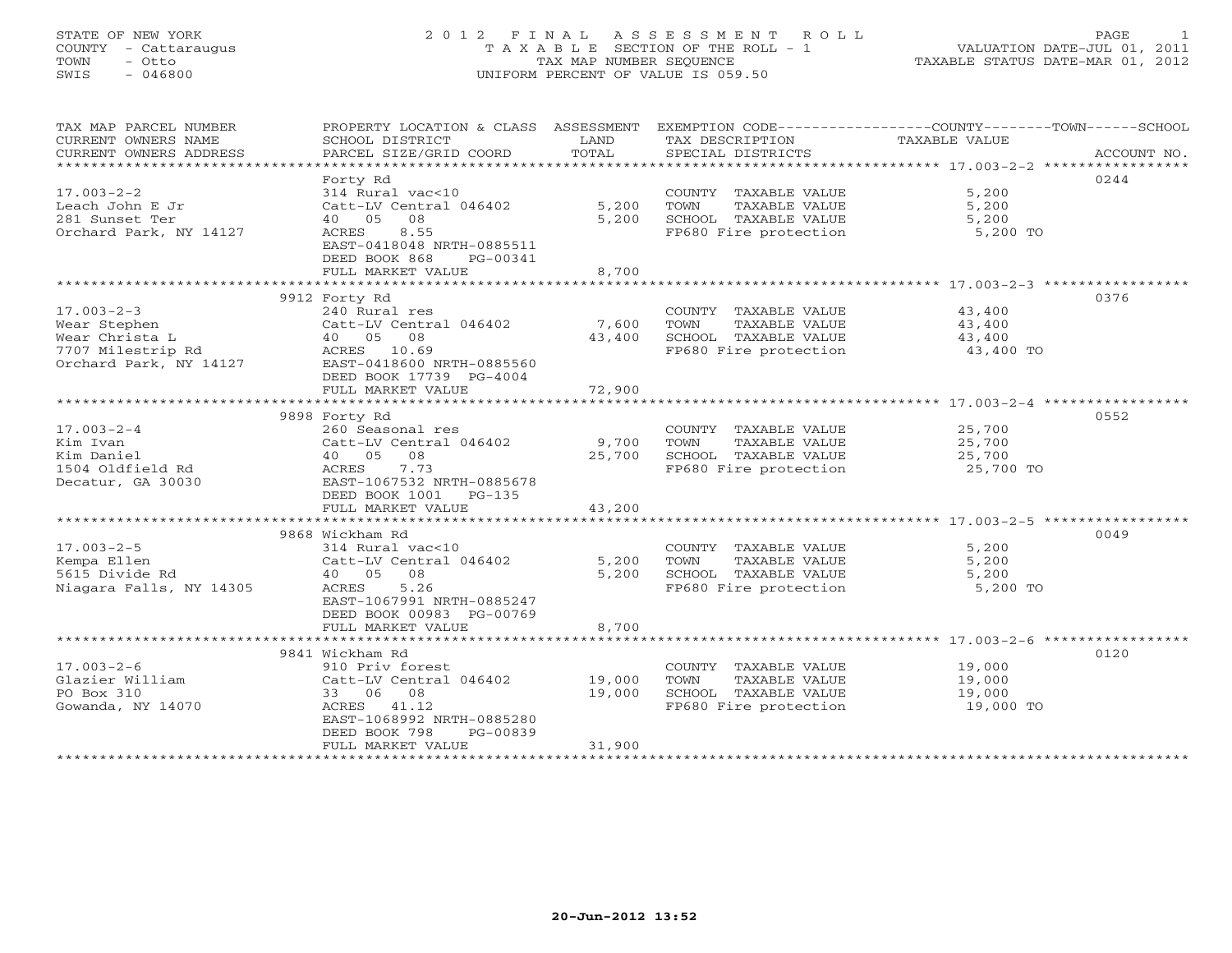# STATE OF NEW YORK 2 0 1 2 F I N A L A S S E S S M E N T R O L L PAGE 2 COUNTY - Cattaraugus T A X A B L E SECTION OF THE ROLL - 1 VALUATION DATE-JUL 01, 2011 TOWN - Otto TAX MAP NUMBER SEQUENCE TAXABLE STATUS DATE-MAR 01, 2012 SWIS - 046800 UNIFORM PERCENT OF VALUE IS 059.50UNIFORM PERCENT OF VALUE IS 059.50

| TAX MAP PARCEL NUMBER<br>CURRENT OWNERS NAME<br>CURRENT OWNERS ADDRESS                                                                                         | PROPERTY LOCATION & CLASS ASSESSMENT EXEMPTION CODE----------------COUNTY-------TOWN------SCHOOL<br>SCHOOL DISTRICT<br>PARCEL SIZE/GRID COORD                                                               | LAND<br>TOTAL                      | TAX DESCRIPTION TAXABLE VALUE<br>SPECIAL DISTRICTS                                                                                                            |                                                                                   |                              | ACCOUNT NO.                |
|----------------------------------------------------------------------------------------------------------------------------------------------------------------|-------------------------------------------------------------------------------------------------------------------------------------------------------------------------------------------------------------|------------------------------------|---------------------------------------------------------------------------------------------------------------------------------------------------------------|-----------------------------------------------------------------------------------|------------------------------|----------------------------|
| $17.003 - 2 - 7$<br>Bobseine Gary F<br>Bobseine Jan C<br>10557 42Nd St<br>Cattaraugus, NY 14719                                                                | Wickham Rd<br>910 Priv forest<br>Catt-LV Central 046402<br>33 05 08<br>ACRES 30.28<br>EAST-0422340 NRTH-0886050<br>DEED BOOK 17467 PG-2002<br>FULL MARKET VALUE                                             | 12,300<br>12,300<br>20,700         | COUNTY TAXABLE VALUE<br>TOWN<br>TAXABLE VALUE<br>SCHOOL TAXABLE VALUE<br>FP680 Fire protection                                                                | 12,300<br>12,300<br>12,300<br>12,300 TO                                           |                              | 0045                       |
|                                                                                                                                                                | 9746 Forty Rd                                                                                                                                                                                               |                                    |                                                                                                                                                               |                                                                                   |                              | 0110                       |
| $17.003 - 2 - 8$<br>Doucette Joseph<br>9746 Forty Rd<br>Cattaraugus, NY 14719                                                                                  | 240 Rural res<br>Catt-LV Central 046402<br>31 05<br>08<br>ACRES 47.62<br>EAST-1070363 NRTH-0884572<br>DEED BOOK 567<br>PG-00193                                                                             | 22,200 SR STAR<br>26,000<br>43,700 | AGED C/T/S 41800<br>41834<br>COUNTY TAXABLE VALUE<br>TOWN<br>TAXABLE VALUE<br>SCHOOL TAXABLE VALUE<br>FP680 Fire protection                                   | 13,000<br>$\circ$<br>13,000<br>13,000<br>$\circ$<br>26,000 TO                     | 13,000<br>$\Omega$           | 13,000<br>13,000           |
|                                                                                                                                                                | FULL MARKET VALUE                                                                                                                                                                                           |                                    |                                                                                                                                                               |                                                                                   |                              |                            |
| $17.003 - 2 - 9$<br>Pytlik Donald<br>4630 E River Rd<br>Grand Island, NY 14072                                                                                 | 9786 Forty Rd<br>240 Rural res<br>Catt-LV Central 046402<br>31 05 08<br>9.48<br>ACRES<br>EAST-1069591 NRTH-0884536<br>DEED BOOK 882<br>PG-01010<br>FULL MARKET VALUE                                        | 13,400<br>33,400<br>56,100         | COUNTY TAXABLE VALUE<br>TOWN<br>TAXABLE VALUE<br>SCHOOL TAXABLE VALUE<br>FP680 Fire protection                                                                | 33,400<br>33,400<br>33,400<br>33,400 TO                                           |                              | 0269                       |
|                                                                                                                                                                | 9801 Forty Rd                                                                                                                                                                                               |                                    |                                                                                                                                                               |                                                                                   |                              | 0267                       |
| $17.003 - 2 - 10$<br>Wilder Douglas E<br>Broughton Candace<br>9801 Forty Rd<br>Cattaraugus, NY 14719<br>MAY BE SUBJECT TO PAYMENT<br>UNDER AGDIST LAW TIL 2018 | 240 Rural res<br>Catt-LV Central 046402<br>31 05 08<br>ACRES 131.10<br>EAST-0420650 NRTH-0882660<br>DEED BOOK 879<br>PG-00845<br>FULL MARKET VALUE                                                          | 49,700 AG DIST                     | AG BLDG<br>41700<br>41720<br>151,200 RES STAR 41854<br>COUNTY TAXABLE VALUE<br>TAXABLE VALUE<br>TOWN<br>SCHOOL TAXABLE VALUE<br>254,100 FP680 Fire protection | 16,200<br>11,631<br>$\overline{0}$<br>123,369<br>123,369<br>105,519<br>151,200 TO | 16,200<br>11,631<br>$\Omega$ | 16,200<br>11,631<br>17,850 |
|                                                                                                                                                                |                                                                                                                                                                                                             |                                    |                                                                                                                                                               |                                                                                   |                              |                            |
| $17.003 - 2 - 11.1$<br>Marek Nina<br>9705 Marek Rd N<br>Cattaraugus, NY 14719                                                                                  | 9705 Marek Rd N<br>112 Dairy farm<br>Catt-LV Central 046402 30,700 SILO T/C/S 42100<br>22/23/30/31 05 08 75,700<br>ACRES 82.65<br>EAST-1068348 NRTH-0879681<br>DEED BOOK 10477 PG-8002<br>FULL MARKET VALUE | 127,200                            | RES STAR 41854<br>COUNTY TAXABLE VALUE<br>TOWN<br>TAXABLE VALUE<br>SCHOOL TAXABLE VALUE<br>FP680 Fire protection                                              | $\overline{0}$<br>100<br>75,600<br>75,600<br>57,750<br>75,700 TO                  | $\circ$<br>100               | 0260<br>17,850<br>100      |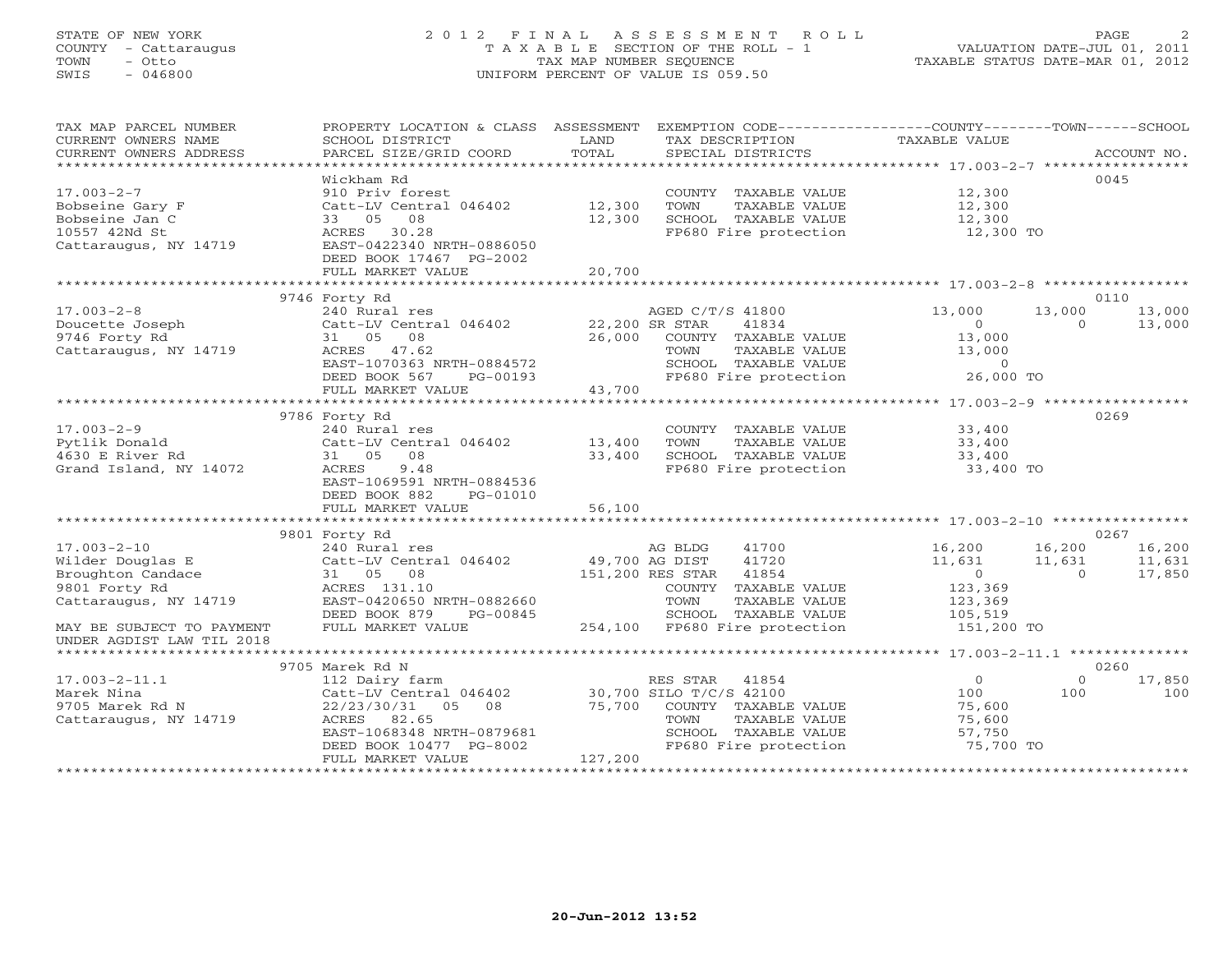# STATE OF NEW YORK 2 0 1 2 F I N A L A S S E S S M E N T R O L L PAGE 3 COUNTY - Cattaraugus T A X A B L E SECTION OF THE ROLL - 1 VALUATION DATE-JUL 01, 2011 TOWN - Otto TAX MAP NUMBER SEQUENCE TAXABLE STATUS DATE-MAR 01, 2012 SWIS - 046800 UNIFORM PERCENT OF VALUE IS 059.50UNIFORM PERCENT OF VALUE IS 059.50

| TAX MAP PARCEL NUMBER<br>CURRENT OWNERS NAME<br>CURRENT OWNERS ADDRESS | PROPERTY LOCATION & CLASS ASSESSMENT<br>SCHOOL DISTRICT<br>PARCEL SIZE/GRID COORD | LAND<br>TOTAL | TAX DESCRIPTION<br>SPECIAL DISTRICTS | EXEMPTION CODE----------------COUNTY-------TOWN------SCHOOL<br>TAXABLE VALUE<br>ACCOUNT NO. |
|------------------------------------------------------------------------|-----------------------------------------------------------------------------------|---------------|--------------------------------------|---------------------------------------------------------------------------------------------|
|                                                                        |                                                                                   |               |                                      |                                                                                             |
|                                                                        | 9703 Marek Rd N                                                                   |               |                                      | 0538                                                                                        |
| $17.003 - 2 - 11.2$                                                    | 210 1 Family Res                                                                  |               | RES STAR<br>41854                    | $\overline{0}$<br>$\Omega$<br>17,850                                                        |
| Westman Jeffrey                                                        | Catt-LV Central 046402                                                            | 2,700         | COUNTY TAXABLE VALUE                 | 27,300                                                                                      |
| 9703 Marek Rd N                                                        | 31 05 08                                                                          | 27,300        | TOWN<br>TAXABLE VALUE                | 27,300                                                                                      |
| Cattaraugus, NY 14719                                                  | FRNT 120.00 DPTH 110.00                                                           |               | SCHOOL TAXABLE VALUE                 | 9,450                                                                                       |
|                                                                        | EAST-1069527 NRTH-0880166                                                         |               | FP680 Fire protection                | 27,300 TO                                                                                   |
|                                                                        | DEED BOOK 10477 PG-8001                                                           |               |                                      |                                                                                             |
|                                                                        | FULL MARKET VALUE                                                                 | 45,900        |                                      |                                                                                             |
|                                                                        |                                                                                   |               |                                      |                                                                                             |
|                                                                        | Marek Rd N                                                                        |               |                                      | 0750                                                                                        |
| $17.003 - 2 - 11.3$                                                    | 270 Mfg housing                                                                   |               | COUNTY TAXABLE VALUE                 | 55,400                                                                                      |
| Wilson Margaret A                                                      | Catt-LV Central 046402                                                            | 27,600        | TAXABLE VALUE<br>TOWN                | 55,400                                                                                      |
| 2121 Harvey Rd                                                         | 31 05 08                                                                          | 55,400        | SCHOOL TAXABLE VALUE                 | 55,400                                                                                      |
| Grand Island, NY 14072                                                 | ACRES 49.50                                                                       |               | FP680 Fire protection                | 55,400 TO                                                                                   |
|                                                                        | EAST-1067968 NRTH-0880760                                                         |               |                                      |                                                                                             |
|                                                                        | DEED BOOK 00953 PG-00600<br>FULL MARKET VALUE                                     | 93,100        |                                      |                                                                                             |
|                                                                        |                                                                                   |               |                                      |                                                                                             |
|                                                                        | Marek Rd N                                                                        |               |                                      | 0766                                                                                        |
| $17.003 - 2 - 11.4$                                                    | 322 Rural vac>10                                                                  |               | COUNTY TAXABLE VALUE                 | 30,800                                                                                      |
| Brost Gary                                                             | Catt-LV Central 046402                                                            | 30,800        | TOWN<br>TAXABLE VALUE                | 30,800                                                                                      |
| Brost Willow                                                           | 23 05 08                                                                          | 30,800        | SCHOOL TAXABLE VALUE                 | 30,800                                                                                      |
| 200 Delaware Ave #1509 Ave                                             | ACRES 89.30                                                                       |               | FP680 Fire protection                | 30,800 TO                                                                                   |
| Buffalo, NY 14202                                                      | EAST-1071371 NRTH-0880926                                                         |               |                                      |                                                                                             |
|                                                                        | DEED BOOK 00943 PG-00641                                                          |               |                                      |                                                                                             |
|                                                                        | FULL MARKET VALUE                                                                 | 51,800        |                                      |                                                                                             |
|                                                                        |                                                                                   |               |                                      |                                                                                             |
|                                                                        | 9637 Marek Rd N                                                                   |               |                                      | 0904                                                                                        |
| $17.003 - 2 - 11.5$                                                    | 314 Rural vac<10                                                                  |               | COUNTY TAXABLE VALUE                 | 7,300                                                                                       |
| Westman Jeff                                                           | Catt-LV Central 046402                                                            | 7,300         | <b>TOWN</b><br>TAXABLE VALUE         | 7,300                                                                                       |
| 9703 Marek Rd N                                                        | ACRES<br>4.80                                                                     | 7,300         | SCHOOL TAXABLE VALUE                 | 7,300                                                                                       |
| Cattaraugus, NY 14719                                                  | EAST-1068353 NRTH-0879484                                                         |               | FP680 Fire protection                | 7,300 TO                                                                                    |
|                                                                        | DEED BOOK 5694 PG-5001                                                            |               |                                      |                                                                                             |
|                                                                        | FULL MARKET VALUE                                                                 | 12,300        |                                      | ****************** 17.003-2-11.6 ********                                                   |
|                                                                        |                                                                                   |               |                                      | 0910                                                                                        |
| $17.003 - 2 - 11.6$                                                    | Marek Rd<br>100 Agricultural                                                      |               | COUNTY TAXABLE VALUE                 | 11,000                                                                                      |
| Westman Jeffrey C                                                      | Catt-LV Central 046402                                                            | 10,000        | TOWN<br>TAXABLE VALUE                | 11,000                                                                                      |
| 9703 Marek Rd                                                          | FRNT 1130.00 DPTH                                                                 | 11,000        | SCHOOL TAXABLE VALUE                 | 11,000                                                                                      |
| Cattaraugus, NY 17419                                                  | ACRES 28.00                                                                       |               | FP680 Fire protection                | 11,000 TO                                                                                   |
|                                                                        | EAST-1070211 NRTH-0879902                                                         |               |                                      |                                                                                             |
|                                                                        | DEED BOOK 10093 PG-8002                                                           |               |                                      |                                                                                             |
|                                                                        | FULL MARKET VALUE                                                                 | 18,500        |                                      |                                                                                             |
|                                                                        | * * * * * * * * * * * * * * * * * *                                               |               |                                      |                                                                                             |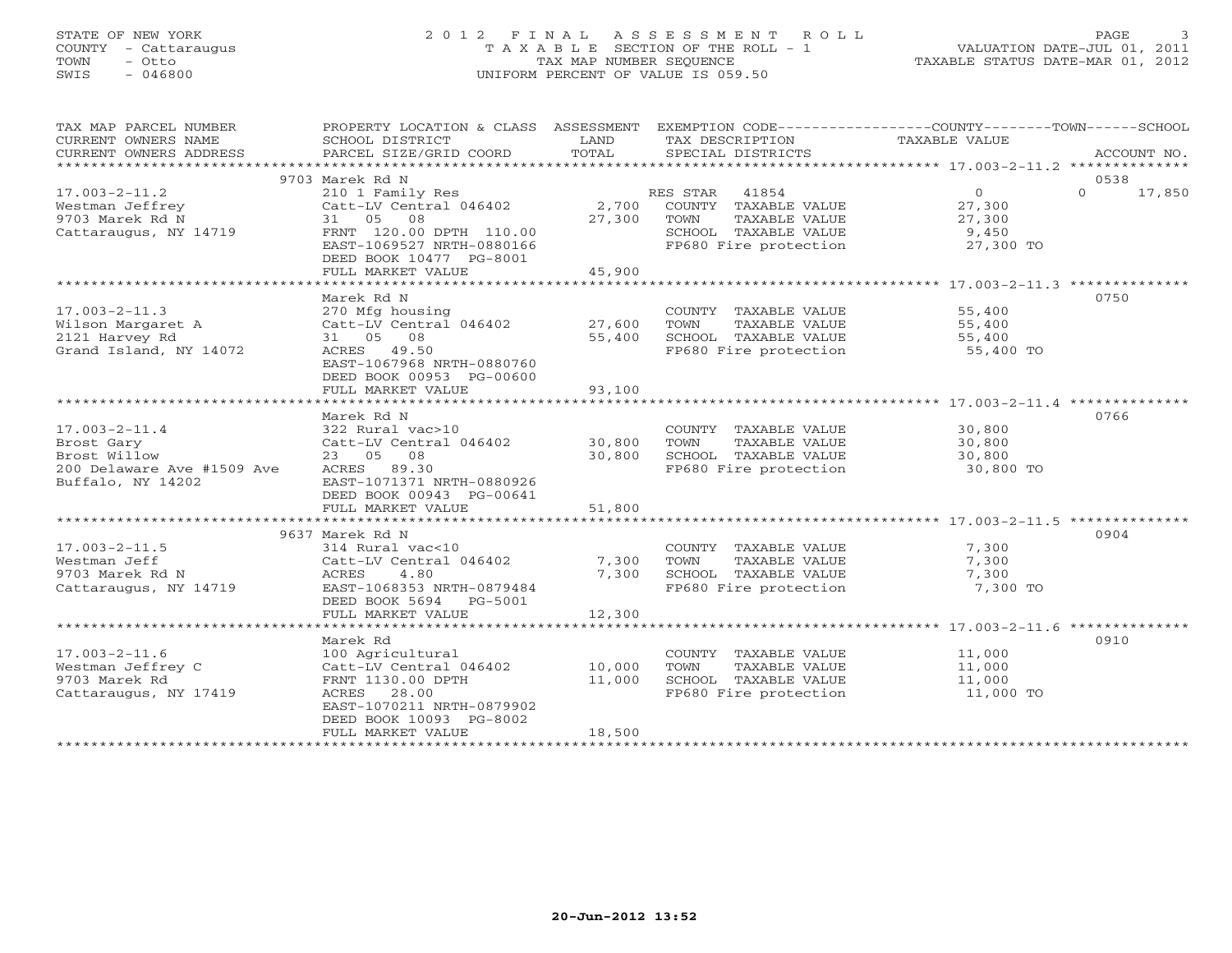# STATE OF NEW YORK 2 0 1 2 F I N A L A S S E S S M E N T R O L L PAGE 4 COUNTY - Cattaraugus T A X A B L E SECTION OF THE ROLL - 1 VALUATION DATE-JUL 01, 2011 TOWN - Otto TAX MAP NUMBER SEQUENCE TAXABLE STATUS DATE-MAR 01, 2012 SWIS - 046800 UNIFORM PERCENT OF VALUE IS 059.50UNIFORM PERCENT OF VALUE IS 059.50

| *************************<br>9344 Wickham Rd<br>0206<br>$17.004 - 1 - 2.1$<br>66,900<br>260 Seasonal res<br>COUNTY TAXABLE VALUE<br>Catt-LV Central 046402<br>18,200<br>TOWN<br>TAXABLE VALUE<br>66,900<br>Capizzi Sal<br>85 Wilbury Pl<br>06<br>08<br>66,900<br>SCHOOL TAXABLE VALUE<br>66,900<br>02<br>Buffalo, NY 14216<br>FP680 Fire protection<br>ACRES 21.30<br>66,900 TO<br>EAST-1077041 NRTH-0888187<br>DEED BOOK 00992 PG-00765<br>FULL MARKET VALUE<br>112,400<br>********************* 17.004-1-2.2 ********<br>***********************<br>*************<br>9432 Wickham Rd<br>0815<br>$17.004 - 1 - 2.2$<br>120 Field crops<br>41720<br>1,381<br>1,381<br>1,381<br>AG DIST<br>Lesefske Matthew<br>Catt-LV Central 046402<br>27,500<br>COUNTY TAXABLE VALUE<br>26,119<br>Lesefske Dana A<br>0206<br>27,500<br>08<br>TOWN<br>TAXABLE VALUE<br>26,119<br>PO Box 24<br>FRNT 550.00 DPTH<br>SCHOOL TAXABLE VALUE<br>26,119<br>Gowanda, NY 14070<br>ACRES<br>53.35<br>FP680 Fire protection<br>27,500 TO<br>EAST-0427360 NRTH-0889070<br>MAY BE SUBJECT TO PAYMENT<br>DEED BOOK 13189 PG-9001<br>FULL MARKET VALUE<br>46,200<br>UNDER AGDIST LAW TIL 2018<br>*************************<br>****************************** 17.004-1-2.3 ***************<br>*************************<br>* * * * * * * * * * *<br>0816<br>9400 Wickham Rd<br>$17.004 - 1 - 2.3$<br>112 Dairy farm<br>WVET C/T<br>41121<br>7,140<br>7,140<br>$\Omega$<br>Tremblay Derrick A<br>Catt-LV Central 046402<br>15,900 RES STAR<br>41854<br>$\circ$<br>17,850<br>$\Omega$<br>Tremblay Gemma E<br>02 06 08<br>80,800<br>COUNTY TAXABLE VALUE<br>73,660<br>9400 Wickham Rd<br>FRNT 737.00 DPTH<br>TOWN<br>TAXABLE VALUE<br>73,660<br>Cattaraugus, NY 14719<br>SCHOOL TAXABLE VALUE<br>ACRES 17.55<br>62,950<br>EAST-1075808 NRTH-0887666<br>FP680 Fire protection<br>80,800 TO<br>DEED BOOK 6663<br>PG-5001<br>FULL MARKET VALUE<br>135,800<br>9362 Wickham Rd<br>0819<br>$17.004 - 1 - 2.4$<br>260 Seasonal res<br>19,000<br>COUNTY TAXABLE VALUE<br>Sorrentino Ralph<br>Catt-LV Central 046402<br>13,900<br>TOWN<br>TAXABLE VALUE<br>19,000<br>38 Lenox St<br>02 06 08<br>19,000<br>SCHOOL TAXABLE VALUE<br>19,000<br>FP680 Fire protection<br>West Seneca, NY 14224<br>ACRES 18.40<br>19,000 TO<br>EAST-1076645 NRTH-0888412<br>DEED BOOK 00980 PG-00364<br>31,900<br>FULL MARKET VALUE<br>Wickham Rd (Off)<br>0821<br>$17.004 - 1 - 2.5$<br>314 Rural vac<10<br>COUNTY TAXABLE VALUE<br>7,100<br>Inglut Richard W<br>7,100<br>TOWN<br>TAXABLE VALUE<br>Catt-LV Central 046402<br>7,100<br>Inglut Melinda S<br>02 06 08<br>7,100<br>SCHOOL TAXABLE VALUE<br>7,100<br>70 Caroline St<br>FP680 Fire protection<br>7,100 TO<br>ACRES 10.55<br>Gowanda, NY 14070<br>EAST-1077252 NRTH-0888915<br>DEED BOOK 15903 PG-5001<br>FULL MARKET VALUE<br>11,900 | TAX MAP PARCEL NUMBER<br>CURRENT OWNERS NAME<br>CURRENT OWNERS ADDRESS | PROPERTY LOCATION & CLASS ASSESSMENT<br>SCHOOL DISTRICT | LAND<br>TOTAL | TAX DESCRIPTION   | EXEMPTION CODE-----------------COUNTY-------TOWN------SCHOOL<br>TAXABLE VALUE | ACCOUNT NO. |
|---------------------------------------------------------------------------------------------------------------------------------------------------------------------------------------------------------------------------------------------------------------------------------------------------------------------------------------------------------------------------------------------------------------------------------------------------------------------------------------------------------------------------------------------------------------------------------------------------------------------------------------------------------------------------------------------------------------------------------------------------------------------------------------------------------------------------------------------------------------------------------------------------------------------------------------------------------------------------------------------------------------------------------------------------------------------------------------------------------------------------------------------------------------------------------------------------------------------------------------------------------------------------------------------------------------------------------------------------------------------------------------------------------------------------------------------------------------------------------------------------------------------------------------------------------------------------------------------------------------------------------------------------------------------------------------------------------------------------------------------------------------------------------------------------------------------------------------------------------------------------------------------------------------------------------------------------------------------------------------------------------------------------------------------------------------------------------------------------------------------------------------------------------------------------------------------------------------------------------------------------------------------------------------------------------------------------------------------------------------------------------------------------------------------------------------------------------------------------------------------------------------------------------------------------------------------------------------------------------------------------------------------------------------------------------------------------------------------------------------------------------------------------------------------------------------------------------|------------------------------------------------------------------------|---------------------------------------------------------|---------------|-------------------|-------------------------------------------------------------------------------|-------------|
|                                                                                                                                                                                                                                                                                                                                                                                                                                                                                                                                                                                                                                                                                                                                                                                                                                                                                                                                                                                                                                                                                                                                                                                                                                                                                                                                                                                                                                                                                                                                                                                                                                                                                                                                                                                                                                                                                                                                                                                                                                                                                                                                                                                                                                                                                                                                                                                                                                                                                                                                                                                                                                                                                                                                                                                                                                 |                                                                        | PARCEL SIZE/GRID COORD                                  |               | SPECIAL DISTRICTS |                                                                               |             |
|                                                                                                                                                                                                                                                                                                                                                                                                                                                                                                                                                                                                                                                                                                                                                                                                                                                                                                                                                                                                                                                                                                                                                                                                                                                                                                                                                                                                                                                                                                                                                                                                                                                                                                                                                                                                                                                                                                                                                                                                                                                                                                                                                                                                                                                                                                                                                                                                                                                                                                                                                                                                                                                                                                                                                                                                                                 |                                                                        |                                                         |               |                   |                                                                               |             |
|                                                                                                                                                                                                                                                                                                                                                                                                                                                                                                                                                                                                                                                                                                                                                                                                                                                                                                                                                                                                                                                                                                                                                                                                                                                                                                                                                                                                                                                                                                                                                                                                                                                                                                                                                                                                                                                                                                                                                                                                                                                                                                                                                                                                                                                                                                                                                                                                                                                                                                                                                                                                                                                                                                                                                                                                                                 |                                                                        |                                                         |               |                   |                                                                               |             |
|                                                                                                                                                                                                                                                                                                                                                                                                                                                                                                                                                                                                                                                                                                                                                                                                                                                                                                                                                                                                                                                                                                                                                                                                                                                                                                                                                                                                                                                                                                                                                                                                                                                                                                                                                                                                                                                                                                                                                                                                                                                                                                                                                                                                                                                                                                                                                                                                                                                                                                                                                                                                                                                                                                                                                                                                                                 |                                                                        |                                                         |               |                   |                                                                               |             |
|                                                                                                                                                                                                                                                                                                                                                                                                                                                                                                                                                                                                                                                                                                                                                                                                                                                                                                                                                                                                                                                                                                                                                                                                                                                                                                                                                                                                                                                                                                                                                                                                                                                                                                                                                                                                                                                                                                                                                                                                                                                                                                                                                                                                                                                                                                                                                                                                                                                                                                                                                                                                                                                                                                                                                                                                                                 |                                                                        |                                                         |               |                   |                                                                               |             |
|                                                                                                                                                                                                                                                                                                                                                                                                                                                                                                                                                                                                                                                                                                                                                                                                                                                                                                                                                                                                                                                                                                                                                                                                                                                                                                                                                                                                                                                                                                                                                                                                                                                                                                                                                                                                                                                                                                                                                                                                                                                                                                                                                                                                                                                                                                                                                                                                                                                                                                                                                                                                                                                                                                                                                                                                                                 |                                                                        |                                                         |               |                   |                                                                               |             |
|                                                                                                                                                                                                                                                                                                                                                                                                                                                                                                                                                                                                                                                                                                                                                                                                                                                                                                                                                                                                                                                                                                                                                                                                                                                                                                                                                                                                                                                                                                                                                                                                                                                                                                                                                                                                                                                                                                                                                                                                                                                                                                                                                                                                                                                                                                                                                                                                                                                                                                                                                                                                                                                                                                                                                                                                                                 |                                                                        |                                                         |               |                   |                                                                               |             |
|                                                                                                                                                                                                                                                                                                                                                                                                                                                                                                                                                                                                                                                                                                                                                                                                                                                                                                                                                                                                                                                                                                                                                                                                                                                                                                                                                                                                                                                                                                                                                                                                                                                                                                                                                                                                                                                                                                                                                                                                                                                                                                                                                                                                                                                                                                                                                                                                                                                                                                                                                                                                                                                                                                                                                                                                                                 |                                                                        |                                                         |               |                   |                                                                               |             |
|                                                                                                                                                                                                                                                                                                                                                                                                                                                                                                                                                                                                                                                                                                                                                                                                                                                                                                                                                                                                                                                                                                                                                                                                                                                                                                                                                                                                                                                                                                                                                                                                                                                                                                                                                                                                                                                                                                                                                                                                                                                                                                                                                                                                                                                                                                                                                                                                                                                                                                                                                                                                                                                                                                                                                                                                                                 |                                                                        |                                                         |               |                   |                                                                               |             |
|                                                                                                                                                                                                                                                                                                                                                                                                                                                                                                                                                                                                                                                                                                                                                                                                                                                                                                                                                                                                                                                                                                                                                                                                                                                                                                                                                                                                                                                                                                                                                                                                                                                                                                                                                                                                                                                                                                                                                                                                                                                                                                                                                                                                                                                                                                                                                                                                                                                                                                                                                                                                                                                                                                                                                                                                                                 |                                                                        |                                                         |               |                   |                                                                               |             |
|                                                                                                                                                                                                                                                                                                                                                                                                                                                                                                                                                                                                                                                                                                                                                                                                                                                                                                                                                                                                                                                                                                                                                                                                                                                                                                                                                                                                                                                                                                                                                                                                                                                                                                                                                                                                                                                                                                                                                                                                                                                                                                                                                                                                                                                                                                                                                                                                                                                                                                                                                                                                                                                                                                                                                                                                                                 |                                                                        |                                                         |               |                   |                                                                               |             |
|                                                                                                                                                                                                                                                                                                                                                                                                                                                                                                                                                                                                                                                                                                                                                                                                                                                                                                                                                                                                                                                                                                                                                                                                                                                                                                                                                                                                                                                                                                                                                                                                                                                                                                                                                                                                                                                                                                                                                                                                                                                                                                                                                                                                                                                                                                                                                                                                                                                                                                                                                                                                                                                                                                                                                                                                                                 |                                                                        |                                                         |               |                   |                                                                               |             |
|                                                                                                                                                                                                                                                                                                                                                                                                                                                                                                                                                                                                                                                                                                                                                                                                                                                                                                                                                                                                                                                                                                                                                                                                                                                                                                                                                                                                                                                                                                                                                                                                                                                                                                                                                                                                                                                                                                                                                                                                                                                                                                                                                                                                                                                                                                                                                                                                                                                                                                                                                                                                                                                                                                                                                                                                                                 |                                                                        |                                                         |               |                   |                                                                               |             |
|                                                                                                                                                                                                                                                                                                                                                                                                                                                                                                                                                                                                                                                                                                                                                                                                                                                                                                                                                                                                                                                                                                                                                                                                                                                                                                                                                                                                                                                                                                                                                                                                                                                                                                                                                                                                                                                                                                                                                                                                                                                                                                                                                                                                                                                                                                                                                                                                                                                                                                                                                                                                                                                                                                                                                                                                                                 |                                                                        |                                                         |               |                   |                                                                               |             |
|                                                                                                                                                                                                                                                                                                                                                                                                                                                                                                                                                                                                                                                                                                                                                                                                                                                                                                                                                                                                                                                                                                                                                                                                                                                                                                                                                                                                                                                                                                                                                                                                                                                                                                                                                                                                                                                                                                                                                                                                                                                                                                                                                                                                                                                                                                                                                                                                                                                                                                                                                                                                                                                                                                                                                                                                                                 |                                                                        |                                                         |               |                   |                                                                               |             |
|                                                                                                                                                                                                                                                                                                                                                                                                                                                                                                                                                                                                                                                                                                                                                                                                                                                                                                                                                                                                                                                                                                                                                                                                                                                                                                                                                                                                                                                                                                                                                                                                                                                                                                                                                                                                                                                                                                                                                                                                                                                                                                                                                                                                                                                                                                                                                                                                                                                                                                                                                                                                                                                                                                                                                                                                                                 |                                                                        |                                                         |               |                   |                                                                               |             |
|                                                                                                                                                                                                                                                                                                                                                                                                                                                                                                                                                                                                                                                                                                                                                                                                                                                                                                                                                                                                                                                                                                                                                                                                                                                                                                                                                                                                                                                                                                                                                                                                                                                                                                                                                                                                                                                                                                                                                                                                                                                                                                                                                                                                                                                                                                                                                                                                                                                                                                                                                                                                                                                                                                                                                                                                                                 |                                                                        |                                                         |               |                   |                                                                               |             |
|                                                                                                                                                                                                                                                                                                                                                                                                                                                                                                                                                                                                                                                                                                                                                                                                                                                                                                                                                                                                                                                                                                                                                                                                                                                                                                                                                                                                                                                                                                                                                                                                                                                                                                                                                                                                                                                                                                                                                                                                                                                                                                                                                                                                                                                                                                                                                                                                                                                                                                                                                                                                                                                                                                                                                                                                                                 |                                                                        |                                                         |               |                   |                                                                               |             |
|                                                                                                                                                                                                                                                                                                                                                                                                                                                                                                                                                                                                                                                                                                                                                                                                                                                                                                                                                                                                                                                                                                                                                                                                                                                                                                                                                                                                                                                                                                                                                                                                                                                                                                                                                                                                                                                                                                                                                                                                                                                                                                                                                                                                                                                                                                                                                                                                                                                                                                                                                                                                                                                                                                                                                                                                                                 |                                                                        |                                                         |               |                   |                                                                               |             |
|                                                                                                                                                                                                                                                                                                                                                                                                                                                                                                                                                                                                                                                                                                                                                                                                                                                                                                                                                                                                                                                                                                                                                                                                                                                                                                                                                                                                                                                                                                                                                                                                                                                                                                                                                                                                                                                                                                                                                                                                                                                                                                                                                                                                                                                                                                                                                                                                                                                                                                                                                                                                                                                                                                                                                                                                                                 |                                                                        |                                                         |               |                   |                                                                               |             |
|                                                                                                                                                                                                                                                                                                                                                                                                                                                                                                                                                                                                                                                                                                                                                                                                                                                                                                                                                                                                                                                                                                                                                                                                                                                                                                                                                                                                                                                                                                                                                                                                                                                                                                                                                                                                                                                                                                                                                                                                                                                                                                                                                                                                                                                                                                                                                                                                                                                                                                                                                                                                                                                                                                                                                                                                                                 |                                                                        |                                                         |               |                   |                                                                               |             |
|                                                                                                                                                                                                                                                                                                                                                                                                                                                                                                                                                                                                                                                                                                                                                                                                                                                                                                                                                                                                                                                                                                                                                                                                                                                                                                                                                                                                                                                                                                                                                                                                                                                                                                                                                                                                                                                                                                                                                                                                                                                                                                                                                                                                                                                                                                                                                                                                                                                                                                                                                                                                                                                                                                                                                                                                                                 |                                                                        |                                                         |               |                   |                                                                               |             |
|                                                                                                                                                                                                                                                                                                                                                                                                                                                                                                                                                                                                                                                                                                                                                                                                                                                                                                                                                                                                                                                                                                                                                                                                                                                                                                                                                                                                                                                                                                                                                                                                                                                                                                                                                                                                                                                                                                                                                                                                                                                                                                                                                                                                                                                                                                                                                                                                                                                                                                                                                                                                                                                                                                                                                                                                                                 |                                                                        |                                                         |               |                   |                                                                               |             |
|                                                                                                                                                                                                                                                                                                                                                                                                                                                                                                                                                                                                                                                                                                                                                                                                                                                                                                                                                                                                                                                                                                                                                                                                                                                                                                                                                                                                                                                                                                                                                                                                                                                                                                                                                                                                                                                                                                                                                                                                                                                                                                                                                                                                                                                                                                                                                                                                                                                                                                                                                                                                                                                                                                                                                                                                                                 |                                                                        |                                                         |               |                   |                                                                               |             |
|                                                                                                                                                                                                                                                                                                                                                                                                                                                                                                                                                                                                                                                                                                                                                                                                                                                                                                                                                                                                                                                                                                                                                                                                                                                                                                                                                                                                                                                                                                                                                                                                                                                                                                                                                                                                                                                                                                                                                                                                                                                                                                                                                                                                                                                                                                                                                                                                                                                                                                                                                                                                                                                                                                                                                                                                                                 |                                                                        |                                                         |               |                   |                                                                               |             |
|                                                                                                                                                                                                                                                                                                                                                                                                                                                                                                                                                                                                                                                                                                                                                                                                                                                                                                                                                                                                                                                                                                                                                                                                                                                                                                                                                                                                                                                                                                                                                                                                                                                                                                                                                                                                                                                                                                                                                                                                                                                                                                                                                                                                                                                                                                                                                                                                                                                                                                                                                                                                                                                                                                                                                                                                                                 |                                                                        |                                                         |               |                   |                                                                               |             |
|                                                                                                                                                                                                                                                                                                                                                                                                                                                                                                                                                                                                                                                                                                                                                                                                                                                                                                                                                                                                                                                                                                                                                                                                                                                                                                                                                                                                                                                                                                                                                                                                                                                                                                                                                                                                                                                                                                                                                                                                                                                                                                                                                                                                                                                                                                                                                                                                                                                                                                                                                                                                                                                                                                                                                                                                                                 |                                                                        |                                                         |               |                   |                                                                               |             |
|                                                                                                                                                                                                                                                                                                                                                                                                                                                                                                                                                                                                                                                                                                                                                                                                                                                                                                                                                                                                                                                                                                                                                                                                                                                                                                                                                                                                                                                                                                                                                                                                                                                                                                                                                                                                                                                                                                                                                                                                                                                                                                                                                                                                                                                                                                                                                                                                                                                                                                                                                                                                                                                                                                                                                                                                                                 |                                                                        |                                                         |               |                   |                                                                               |             |
|                                                                                                                                                                                                                                                                                                                                                                                                                                                                                                                                                                                                                                                                                                                                                                                                                                                                                                                                                                                                                                                                                                                                                                                                                                                                                                                                                                                                                                                                                                                                                                                                                                                                                                                                                                                                                                                                                                                                                                                                                                                                                                                                                                                                                                                                                                                                                                                                                                                                                                                                                                                                                                                                                                                                                                                                                                 |                                                                        |                                                         |               |                   |                                                                               |             |
|                                                                                                                                                                                                                                                                                                                                                                                                                                                                                                                                                                                                                                                                                                                                                                                                                                                                                                                                                                                                                                                                                                                                                                                                                                                                                                                                                                                                                                                                                                                                                                                                                                                                                                                                                                                                                                                                                                                                                                                                                                                                                                                                                                                                                                                                                                                                                                                                                                                                                                                                                                                                                                                                                                                                                                                                                                 |                                                                        |                                                         |               |                   |                                                                               |             |
|                                                                                                                                                                                                                                                                                                                                                                                                                                                                                                                                                                                                                                                                                                                                                                                                                                                                                                                                                                                                                                                                                                                                                                                                                                                                                                                                                                                                                                                                                                                                                                                                                                                                                                                                                                                                                                                                                                                                                                                                                                                                                                                                                                                                                                                                                                                                                                                                                                                                                                                                                                                                                                                                                                                                                                                                                                 |                                                                        |                                                         |               |                   |                                                                               |             |
|                                                                                                                                                                                                                                                                                                                                                                                                                                                                                                                                                                                                                                                                                                                                                                                                                                                                                                                                                                                                                                                                                                                                                                                                                                                                                                                                                                                                                                                                                                                                                                                                                                                                                                                                                                                                                                                                                                                                                                                                                                                                                                                                                                                                                                                                                                                                                                                                                                                                                                                                                                                                                                                                                                                                                                                                                                 |                                                                        |                                                         |               |                   |                                                                               |             |
|                                                                                                                                                                                                                                                                                                                                                                                                                                                                                                                                                                                                                                                                                                                                                                                                                                                                                                                                                                                                                                                                                                                                                                                                                                                                                                                                                                                                                                                                                                                                                                                                                                                                                                                                                                                                                                                                                                                                                                                                                                                                                                                                                                                                                                                                                                                                                                                                                                                                                                                                                                                                                                                                                                                                                                                                                                 |                                                                        |                                                         |               |                   |                                                                               |             |
|                                                                                                                                                                                                                                                                                                                                                                                                                                                                                                                                                                                                                                                                                                                                                                                                                                                                                                                                                                                                                                                                                                                                                                                                                                                                                                                                                                                                                                                                                                                                                                                                                                                                                                                                                                                                                                                                                                                                                                                                                                                                                                                                                                                                                                                                                                                                                                                                                                                                                                                                                                                                                                                                                                                                                                                                                                 |                                                                        |                                                         |               |                   |                                                                               |             |
|                                                                                                                                                                                                                                                                                                                                                                                                                                                                                                                                                                                                                                                                                                                                                                                                                                                                                                                                                                                                                                                                                                                                                                                                                                                                                                                                                                                                                                                                                                                                                                                                                                                                                                                                                                                                                                                                                                                                                                                                                                                                                                                                                                                                                                                                                                                                                                                                                                                                                                                                                                                                                                                                                                                                                                                                                                 |                                                                        |                                                         |               |                   |                                                                               |             |
|                                                                                                                                                                                                                                                                                                                                                                                                                                                                                                                                                                                                                                                                                                                                                                                                                                                                                                                                                                                                                                                                                                                                                                                                                                                                                                                                                                                                                                                                                                                                                                                                                                                                                                                                                                                                                                                                                                                                                                                                                                                                                                                                                                                                                                                                                                                                                                                                                                                                                                                                                                                                                                                                                                                                                                                                                                 |                                                                        |                                                         |               |                   |                                                                               |             |
|                                                                                                                                                                                                                                                                                                                                                                                                                                                                                                                                                                                                                                                                                                                                                                                                                                                                                                                                                                                                                                                                                                                                                                                                                                                                                                                                                                                                                                                                                                                                                                                                                                                                                                                                                                                                                                                                                                                                                                                                                                                                                                                                                                                                                                                                                                                                                                                                                                                                                                                                                                                                                                                                                                                                                                                                                                 |                                                                        |                                                         |               |                   |                                                                               |             |
|                                                                                                                                                                                                                                                                                                                                                                                                                                                                                                                                                                                                                                                                                                                                                                                                                                                                                                                                                                                                                                                                                                                                                                                                                                                                                                                                                                                                                                                                                                                                                                                                                                                                                                                                                                                                                                                                                                                                                                                                                                                                                                                                                                                                                                                                                                                                                                                                                                                                                                                                                                                                                                                                                                                                                                                                                                 |                                                                        |                                                         |               |                   |                                                                               |             |
|                                                                                                                                                                                                                                                                                                                                                                                                                                                                                                                                                                                                                                                                                                                                                                                                                                                                                                                                                                                                                                                                                                                                                                                                                                                                                                                                                                                                                                                                                                                                                                                                                                                                                                                                                                                                                                                                                                                                                                                                                                                                                                                                                                                                                                                                                                                                                                                                                                                                                                                                                                                                                                                                                                                                                                                                                                 |                                                                        |                                                         |               |                   |                                                                               |             |
|                                                                                                                                                                                                                                                                                                                                                                                                                                                                                                                                                                                                                                                                                                                                                                                                                                                                                                                                                                                                                                                                                                                                                                                                                                                                                                                                                                                                                                                                                                                                                                                                                                                                                                                                                                                                                                                                                                                                                                                                                                                                                                                                                                                                                                                                                                                                                                                                                                                                                                                                                                                                                                                                                                                                                                                                                                 |                                                                        |                                                         |               |                   |                                                                               |             |
|                                                                                                                                                                                                                                                                                                                                                                                                                                                                                                                                                                                                                                                                                                                                                                                                                                                                                                                                                                                                                                                                                                                                                                                                                                                                                                                                                                                                                                                                                                                                                                                                                                                                                                                                                                                                                                                                                                                                                                                                                                                                                                                                                                                                                                                                                                                                                                                                                                                                                                                                                                                                                                                                                                                                                                                                                                 |                                                                        |                                                         |               |                   |                                                                               |             |
|                                                                                                                                                                                                                                                                                                                                                                                                                                                                                                                                                                                                                                                                                                                                                                                                                                                                                                                                                                                                                                                                                                                                                                                                                                                                                                                                                                                                                                                                                                                                                                                                                                                                                                                                                                                                                                                                                                                                                                                                                                                                                                                                                                                                                                                                                                                                                                                                                                                                                                                                                                                                                                                                                                                                                                                                                                 |                                                                        |                                                         |               |                   |                                                                               |             |
|                                                                                                                                                                                                                                                                                                                                                                                                                                                                                                                                                                                                                                                                                                                                                                                                                                                                                                                                                                                                                                                                                                                                                                                                                                                                                                                                                                                                                                                                                                                                                                                                                                                                                                                                                                                                                                                                                                                                                                                                                                                                                                                                                                                                                                                                                                                                                                                                                                                                                                                                                                                                                                                                                                                                                                                                                                 |                                                                        |                                                         |               |                   |                                                                               |             |
|                                                                                                                                                                                                                                                                                                                                                                                                                                                                                                                                                                                                                                                                                                                                                                                                                                                                                                                                                                                                                                                                                                                                                                                                                                                                                                                                                                                                                                                                                                                                                                                                                                                                                                                                                                                                                                                                                                                                                                                                                                                                                                                                                                                                                                                                                                                                                                                                                                                                                                                                                                                                                                                                                                                                                                                                                                 |                                                                        |                                                         |               |                   |                                                                               |             |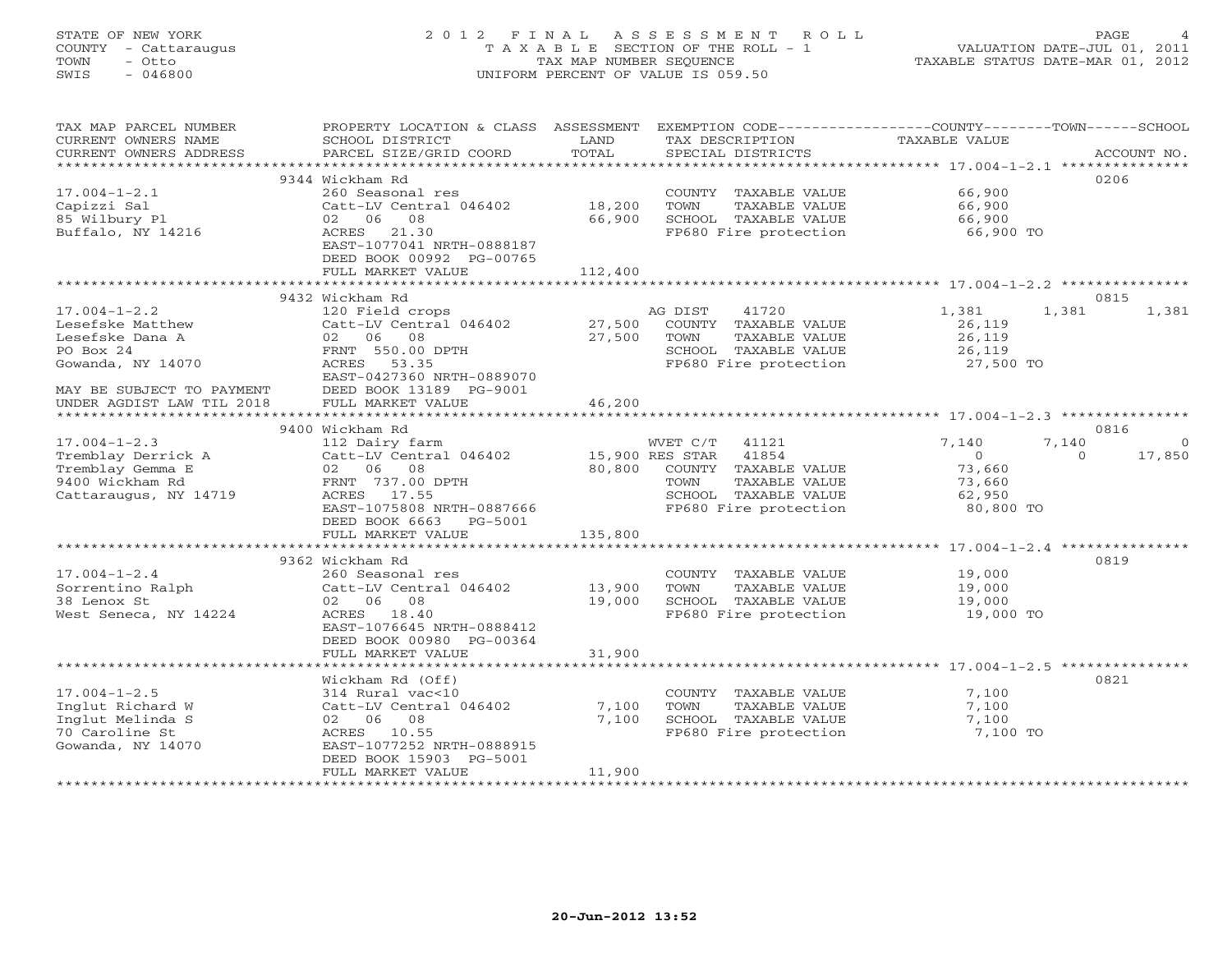# STATE OF NEW YORK 2 0 1 2 F I N A L A S S E S S M E N T R O L L PAGE 5 COUNTY - Cattaraugus T A X A B L E SECTION OF THE ROLL - 1 VALUATION DATE-JUL 01, 2011 TOWN - Otto TAX MAP NUMBER SEQUENCE TAXABLE STATUS DATE-MAR 01, 2012 SWIS - 046800 UNIFORM PERCENT OF VALUE IS 059.50UNIFORM PERCENT OF VALUE IS 059.50

| TAX MAP PARCEL NUMBER<br>CURRENT OWNERS NAME<br>CURRENT OWNERS ADDRESS                                   | PROPERTY LOCATION & CLASS ASSESSMENT<br>SCHOOL DISTRICT<br>PARCEL SIZE/GRID COORD                                                                                           | LAND<br>TOTAL                | EXEMPTION CODE-----------------COUNTY-------TOWN------SCHOOL<br>TAX DESCRIPTION<br>SPECIAL DISTRICTS                                          | <b>TAXABLE VALUE</b>                                         | ACCOUNT NO.                             |
|----------------------------------------------------------------------------------------------------------|-----------------------------------------------------------------------------------------------------------------------------------------------------------------------------|------------------------------|-----------------------------------------------------------------------------------------------------------------------------------------------|--------------------------------------------------------------|-----------------------------------------|
| *************************                                                                                |                                                                                                                                                                             |                              |                                                                                                                                               |                                                              |                                         |
| $17.004 - 1 - 2.6$<br>Lesefske Matthew<br>Lesefske Dana A<br>PO Box 24<br>Gowanda, NY 14070              | Wickham Rd<br>314 Rural vac<10<br>Catt-LV Central 046402<br>4.30<br>ACRES<br>EAST-1075814 NRTH-0888273<br>DEED BOOK 13189 PG-9001<br>FULL MARKET VALUE                      | 2,200<br>2,200<br>3,700      | AG DIST<br>41720<br>COUNTY TAXABLE VALUE<br>TOWN<br>TAXABLE VALUE<br>SCHOOL TAXABLE VALUE<br>FP680 Fire protection                            | 660<br>1,540<br>1,540<br>1,540<br>2,200 TO                   | 0897<br>660<br>660                      |
| MAY BE SUBJECT TO PAYMENT<br>UNDER AGDIST LAW TIL 2018                                                   |                                                                                                                                                                             |                              |                                                                                                                                               |                                                              |                                         |
| $17.004 - 1 - 3.1$<br>Tremblay Derrick A<br>Tremblay Gemma E<br>9400 Wickham Rd<br>Cattaraugus, NY 14719 | Wickham Rd<br>314 Rural vac<10<br>Catt-LV Central 046402<br>02 06 08<br>FRNT 145.20 DPTH 275.00<br>EAST-0431000 NRTH-0888165<br>DEED BOOK 6663<br>PG-5001                   | 1,600<br>1,600               | COUNTY TAXABLE VALUE<br>TOWN<br>TAXABLE VALUE<br>SCHOOL TAXABLE VALUE<br>FP680 Fire protection                                                | 1,600<br>1,600<br>1,600<br>1,600 TO                          | 0211                                    |
|                                                                                                          | FULL MARKET VALUE                                                                                                                                                           | 2,700                        |                                                                                                                                               |                                                              |                                         |
|                                                                                                          | 10065 N Otto Rd                                                                                                                                                             |                              |                                                                                                                                               |                                                              | 0764                                    |
| $17.004 - 1 - 3.2$<br>Shatzel Richard L<br>Shatzel Carol A<br>10065 N Otto Rd<br>Cattaraugus, NY 14719   | 240 Rural res<br>Catt-LV Central 046402<br>02 06 08<br>24.85<br>ACRES<br>EAST-0430251 NRTH-0889334<br>DEED BOOK 00940 PG-00812                                              | 73,200                       | CW_15_VET/ 41161<br>41834<br>22,400 SR STAR<br>COUNTY TAXABLE VALUE<br>TOWN<br>TAXABLE VALUE<br>SCHOOL TAXABLE VALUE<br>FP680 Fire protection | 7,140<br>$\Omega$<br>66,060<br>66,060<br>36,190<br>73,200 TO | 7,140<br>$\Omega$<br>37,010<br>$\Omega$ |
|                                                                                                          | FULL MARKET VALUE                                                                                                                                                           | 123,000                      |                                                                                                                                               |                                                              |                                         |
| $17.004 - 1 - 3.3$<br>Behnke Robert Jr<br>9635 N Otto Rd<br>Cattaraugus, NY 14719                        | Wickham Rd<br>105 Vac farmland<br>Catt-LV Central 046402<br>01/02<br>06 08<br>35.80 BANK<br>ACRES<br>017<br>EAST-0430085 NRTH-0887621<br>DEED BOOK 9527<br>PG-2002          | 14,700<br>14,700             | COUNTY TAXABLE VALUE<br>TOWN<br>TAXABLE VALUE<br>SCHOOL TAXABLE VALUE<br>FP680 Fire protection                                                | 14,700<br>14,700<br>14,700<br>14,700 TO                      | 0771                                    |
|                                                                                                          | FULL MARKET VALUE                                                                                                                                                           | 24,700                       |                                                                                                                                               |                                                              |                                         |
|                                                                                                          | 10061 N Otto Rd                                                                                                                                                             |                              |                                                                                                                                               |                                                              | 0779                                    |
| $17.004 - 1 - 3.4$<br>Feth Francis E<br>Feth Colleen E<br>10061 N Otto Rd<br>Cattaraugus, NY 14719       | 240 Rural res<br>Catt-LV Central 046402<br>01/02<br>06<br>08<br>54.75 BANK<br>ACRES<br>017<br>EAST-1078182 NRTH-0888803<br>DEED BOOK 1258<br>$PG-2001$<br>FULL MARKET VALUE | 21,300<br>120,600<br>202,700 | RES STAR<br>41854<br>COUNTY TAXABLE VALUE<br>TOWN<br>TAXABLE VALUE<br>SCHOOL TAXABLE VALUE<br>FP680 Fire protection                           | $\Omega$<br>120,600<br>120,600<br>102,750<br>120,600 TO      | $\Omega$<br>17,850                      |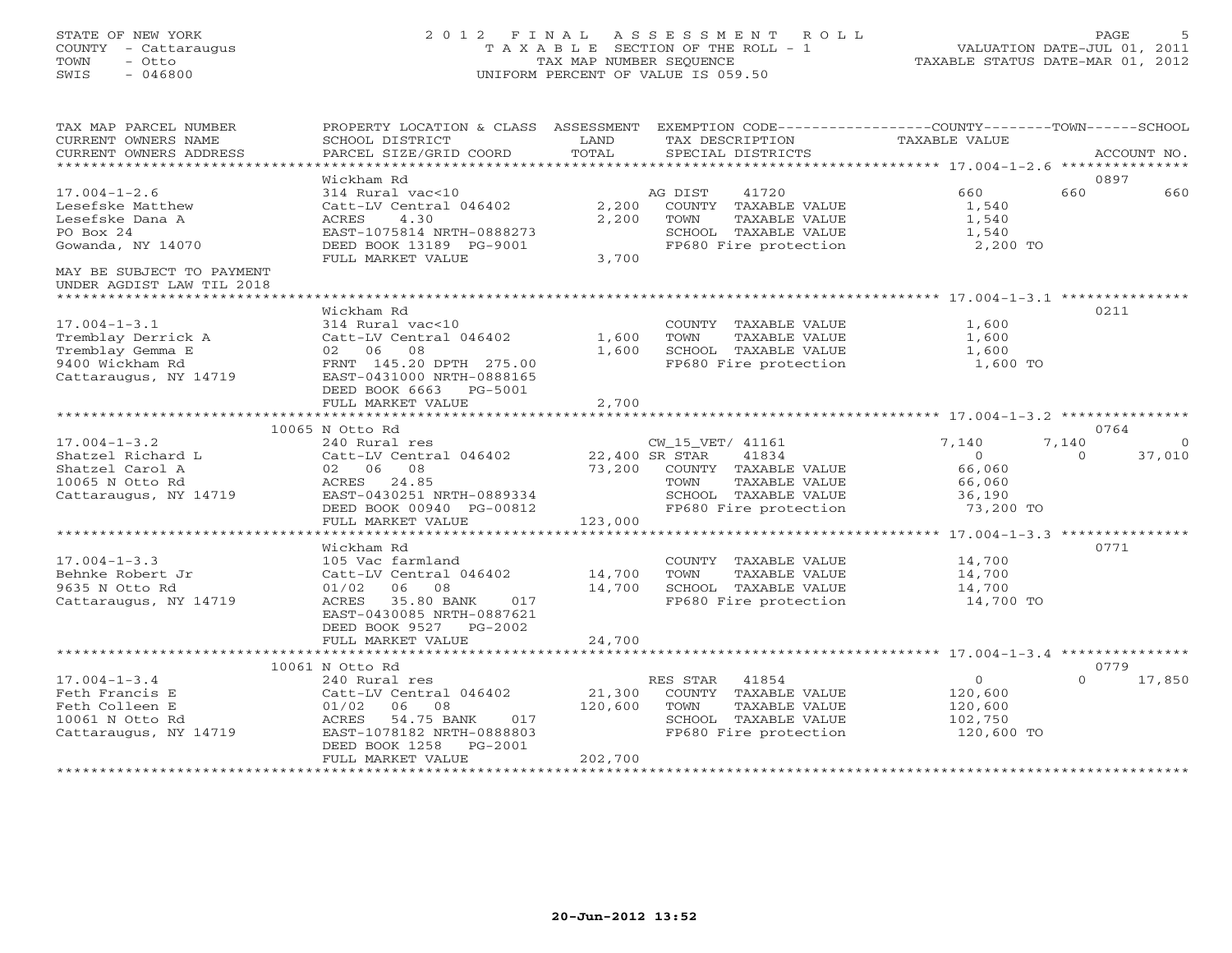# STATE OF NEW YORK 2 0 1 2 F I N A L A S S E S S M E N T R O L L PAGE 6 COUNTY - Cattaraugus T A X A B L E SECTION OF THE ROLL - 1 VALUATION DATE-JUL 01, 2011 TOWN - Otto TAX MAP NUMBER SEQUENCE TAXABLE STATUS DATE-MAR 01, 2012 SWIS - 046800 UNIFORM PERCENT OF VALUE IS 059.50

| TAX MAP PARCEL NUMBER<br>CURRENT OWNERS NAME                                                  | PROPERTY LOCATION & CLASS ASSESSMENT<br>SCHOOL DISTRICT                                                                      | LAND<br>TOTAL    | EXEMPTION CODE-----------------COUNTY-------TOWN------SCHOOL<br>TAX DESCRIPTION                                     | TAXABLE VALUE                                       | ACCOUNT NO.        |
|-----------------------------------------------------------------------------------------------|------------------------------------------------------------------------------------------------------------------------------|------------------|---------------------------------------------------------------------------------------------------------------------|-----------------------------------------------------|--------------------|
| CURRENT OWNERS ADDRESS                                                                        | PARCEL SIZE/GRID COORD                                                                                                       |                  | SPECIAL DISTRICTS                                                                                                   |                                                     |                    |
|                                                                                               | 9308 Wickham Rd                                                                                                              |                  |                                                                                                                     |                                                     | 0780               |
| $17.004 - 1 - 3.5$<br>Inglut Richard W<br>Inglut Melinda S<br>70 Caroline St                  | 260 Seasonal res<br>Catt-LV Central 046402<br>$01/02$ 06<br>08<br>L/P 540-321 & 717-1058                                     | 11,300<br>25,600 | COUNTY TAXABLE VALUE<br>TOWN<br>TAXABLE VALUE<br>SCHOOL TAXABLE VALUE<br>FP680 Fire protection                      | 25,600<br>25,600<br>25,600<br>25,600 TO             |                    |
| Gowanda, NY 14070                                                                             | ACRES 13.50<br>EAST-0429280 NRTH-0887750<br>DEED BOOK 15903 PG-5001<br>FULL MARKET VALUE                                     | 43,000           |                                                                                                                     |                                                     |                    |
|                                                                                               |                                                                                                                              |                  |                                                                                                                     |                                                     |                    |
|                                                                                               | 9995 Hill Rd                                                                                                                 |                  |                                                                                                                     |                                                     | 0442               |
| $17.004 - 1 - 5.1$<br>Dunkleman Linda S<br>9995 Hill Rd<br>Cattaraugus, NY 14719              | 210 1 Family Res<br>Catt-LV Central 046402<br>16 05<br>08<br>LOT 8<br>ACRES<br>2.75 BANK<br>017<br>EAST-0429374 NRTH-0886921 | 7,800<br>50,200  | RES STAR<br>41854<br>COUNTY TAXABLE VALUE<br>TAXABLE VALUE<br>TOWN<br>SCHOOL TAXABLE VALUE<br>FP680 Fire protection | $\Omega$<br>50,200<br>50,200<br>32,350<br>50,200 TO | $\Omega$<br>17,850 |
|                                                                                               | DEED BOOK 00980 PG-00406<br>FULL MARKET VALUE                                                                                | 84,400           |                                                                                                                     |                                                     |                    |
|                                                                                               | Dake Hill Rd (Off)                                                                                                           |                  |                                                                                                                     |                                                     | 0520               |
| $17.004 - 1 - 5.3$                                                                            | 105 Vac farmland                                                                                                             |                  | 41720<br>AG DIST                                                                                                    | 2,529                                               | 2,529<br>2,529     |
| Kempisty David J                                                                              | Catt-LV Central 046402<br>16 05<br>08                                                                                        | 4,300<br>4,300   | COUNTY TAXABLE VALUE<br>TOWN                                                                                        | 1,771                                               |                    |
| 9875 N Otto Rd<br>Cattaraugus, NY 14719                                                       | 8.86<br>ACRES                                                                                                                |                  | TAXABLE VALUE<br>SCHOOL TAXABLE VALUE                                                                               | 1,771<br>1,771                                      |                    |
|                                                                                               | EAST-0430257 NRTH-0885007                                                                                                    |                  | FP680 Fire protection                                                                                               | 4,300 TO                                            |                    |
| MAY BE SUBJECT TO PAYMENT<br>UNDER AGDIST LAW TIL 2018                                        | DEED BOOK 813<br>PG-00699<br>FULL MARKET VALUE                                                                               | 7,200            |                                                                                                                     |                                                     |                    |
|                                                                                               |                                                                                                                              |                  |                                                                                                                     |                                                     |                    |
|                                                                                               | 9261 Wickham Rd                                                                                                              |                  |                                                                                                                     |                                                     | 0521               |
| $17.004 - 1 - 5.4$<br>Hill John M<br>Hill Marie L<br>9261 Wickham Rd<br>Cattaraugus, NY 14719 | 210 1 Family Res<br>Catt-LV Central 046402<br>16 05<br>08<br>3.75<br>ACRES<br>EAST-1078823 NRTH-0887026                      | 8,800<br>66,000  | SR STAR<br>41834<br>COUNTY TAXABLE VALUE<br>TOWN<br>TAXABLE VALUE<br>SCHOOL TAXABLE VALUE<br>FP680 Fire protection  | $\circ$<br>66,000<br>66,000<br>28,990<br>66,000 TO  | $\Omega$<br>37,010 |
|                                                                                               | DEED BOOK 771<br>PG-00257<br>FULL MARKET VALUE                                                                               | 110,900          |                                                                                                                     |                                                     |                    |
|                                                                                               |                                                                                                                              |                  |                                                                                                                     |                                                     |                    |
|                                                                                               | Dake Hill Rd (Off)                                                                                                           |                  |                                                                                                                     |                                                     | 0539               |
| $17.004 - 1 - 5.5$<br>Kempisty David J<br>9875 N Otto Rd<br>Cattaraugus, NY 14719             | 105 Vac farmland<br>Catt-LV Central 046402<br>16  05  08<br>ACRES<br>18.54<br>EAST-0429695 NRTH-0884893                      | 6,900<br>6,900   | AG DIST<br>41720<br>COUNTY TAXABLE VALUE<br>TAXABLE VALUE<br>TOWN<br>SCHOOL TAXABLE VALUE<br>FP680 Fire protection  | 1,401<br>5,499<br>5,499<br>5,499<br>6,900 TO        | 1,401<br>1,401     |
| MAY BE SUBJECT TO PAYMENT                                                                     | DEED BOOK 837<br>PG-00322                                                                                                    |                  |                                                                                                                     |                                                     |                    |
| UNDER AGDIST LAW TIL 2018                                                                     | FULL MARKET VALUE                                                                                                            | 11,600           |                                                                                                                     |                                                     |                    |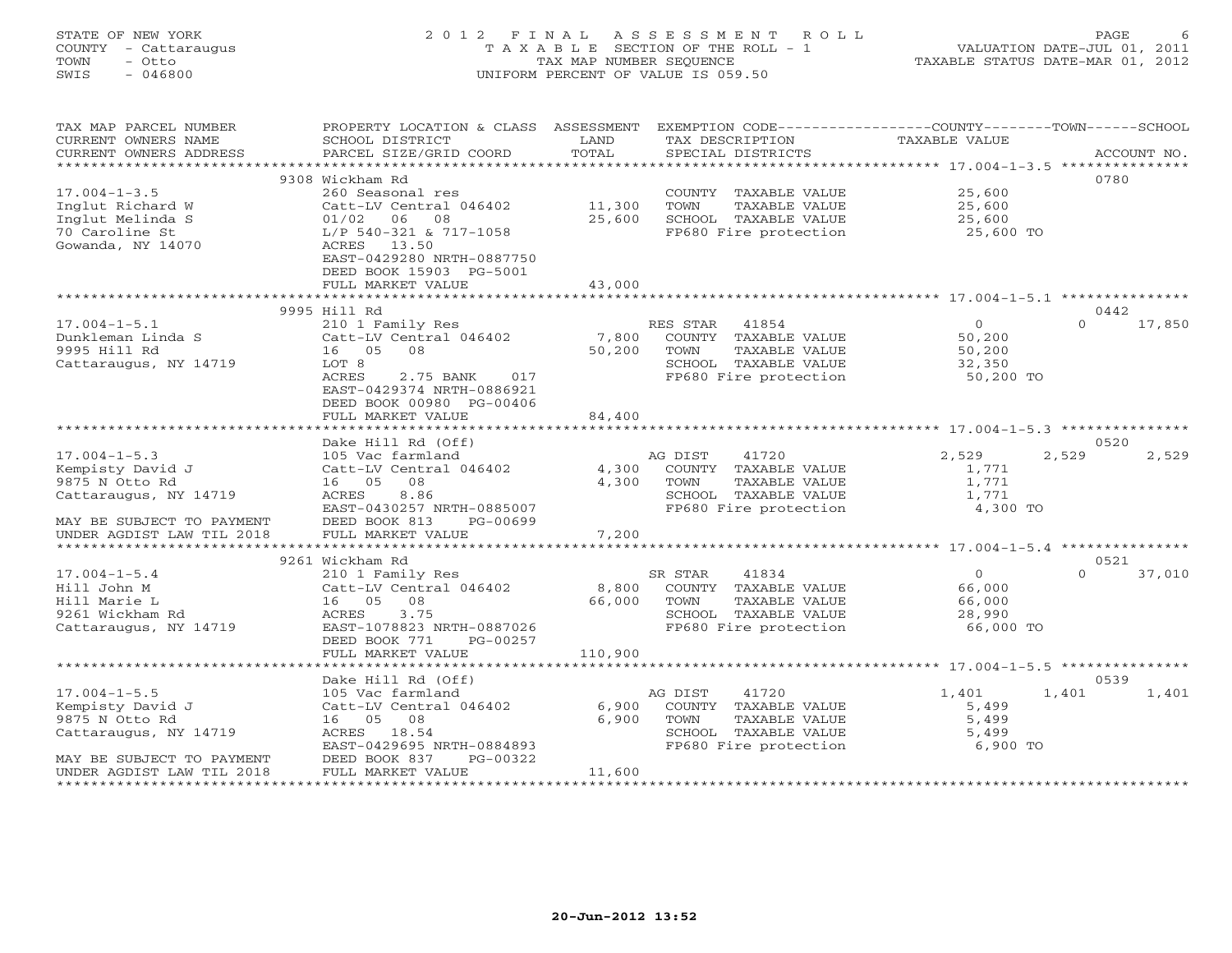# STATE OF NEW YORK 2 0 1 2 F I N A L A S S E S S M E N T R O L L PAGE 7 COUNTY - Cattaraugus T A X A B L E SECTION OF THE ROLL - 1 VALUATION DATE-JUL 01, 2011 TOWN - Otto TAX MAP NUMBER SEQUENCE TAXABLE STATUS DATE-MAR 01, 2012 SWIS - 046800 UNIFORM PERCENT OF VALUE IS 059.50UNIFORM PERCENT OF VALUE IS 059.50

| TAX MAP PARCEL NUMBER<br>CURRENT OWNERS NAME                                                    | PROPERTY LOCATION & CLASS ASSESSMENT EXEMPTION CODE---------------COUNTY-------TOWN------SCHOOL<br>SCHOOL DISTRICT                                                                                                | <b>Example 12</b> LAND      | TAX DESCRIPTION                                                                                                                                             | TAXABLE VALUE                                                              | ACCOUNT NO.                                                                |
|-------------------------------------------------------------------------------------------------|-------------------------------------------------------------------------------------------------------------------------------------------------------------------------------------------------------------------|-----------------------------|-------------------------------------------------------------------------------------------------------------------------------------------------------------|----------------------------------------------------------------------------|----------------------------------------------------------------------------|
|                                                                                                 |                                                                                                                                                                                                                   |                             |                                                                                                                                                             |                                                                            |                                                                            |
| $17.004 - 1 - 5.6$<br>Behnke Robert Jr<br>9635 N Otto Rd<br>Cattaraugus, NY 14719               | 9297 Wickham Rd<br>112 Dairy farm<br>Catt-LV Central 046402 20,400 COUNTY TAXABLE VALUE 79,300<br>16 05 08<br>ACRES 33.00 BANK<br>017<br>EAST-0430110 NRTH-0886160<br>DEED BOOK 9527 PG-2002<br>FULL MARKET VALUE | 133,300                     | RES STAR 41854<br>79,300 TOWN<br>TAXABLE VALUE<br>SCHOOL TAXABLE VALUE 61,450<br>FP680 Fire protection 79,300                                               | $\overline{0}$<br>79,300<br>79,300 TO                                      | 0729<br>$\Omega$<br>17,850                                                 |
|                                                                                                 | 9957 Hill Rd                                                                                                                                                                                                      |                             |                                                                                                                                                             |                                                                            | 0213                                                                       |
| $17.004 - 1 - 6.1$<br>Chase William R<br>Chase Linda L<br>9957 Hill Rd<br>Cattaraugus, NY 14719 | 240 Rural res<br>Catt-LV Central 046402<br>Catt-LV Central 046402<br>14,600 DVET C/T 41141<br>102,700 RES STAR 41854<br>ACRES 11.10<br>EAST-0428567 NRTH-0886230<br>DEED BOOK 4927 PG-5001<br>FULL MARKET VALUE   |                             | CVET C/T 41131 11,900<br>COUNTY TAXABLE VALUE<br>TOWN<br>TAXABLE VALUE<br>901 SCHOOL TAXABLE VALUE<br>172,600 FP680 Fire protection<br>SCHOOL TAXABLE VALUE | $23,800$<br>0<br>67,000<br>67,000<br>$84, 850$<br>$102, 700$<br>102,700 TO | 11,900<br>$\overline{0}$<br>23,800<br>$\overline{0}$<br>17,850<br>$\Omega$ |
|                                                                                                 |                                                                                                                                                                                                                   |                             |                                                                                                                                                             |                                                                            |                                                                            |
| $17.004 - 1 - 6.2$<br>Barber Robert J Sr<br>9731 Forty Rd<br>Cattaraugus, NY 14719              | 9940 Hill Rd<br>260 Seasonal res<br>Catt-LV Central 046402 9,100<br>16 05 08<br>6.80<br>ACRES<br>EAST-0429010 NRTH-0885246<br>DEED BOOK 00964 PG-00038<br>FULL MARKET VALUE                                       | 17,200<br>28,900            | COUNTY TAXABLE VALUE<br>TOWN<br>TAXABLE VALUE<br>SCHOOL TAXABLE VALUE<br>FP680 Fire protection                                                              | 17,200<br>17,200<br>17,200<br>17,200 TO                                    | 0674                                                                       |
|                                                                                                 |                                                                                                                                                                                                                   |                             |                                                                                                                                                             |                                                                            |                                                                            |
| $17.004 - 1 - 6.3$<br>Kingston Steven<br>PO Box 105<br>Otto, NY 14766                           | 9930 Hill Rd<br>210 1 Family Res<br>Catt-LV Central 046402 11,600<br>16 05 08<br>ACRES<br>6.90<br>EAST-0428904 NRTH-0884941<br>DEED BOOK 876 PG-00351<br>FULL MARKET VALUE                                        | 81,300<br>136,600           | RES STAR 41854<br>COUNTY TAXABLE VALUE 61,300<br>TAXABLE VALUE<br>TOWN<br>SCHOOL TAXABLE VALUE<br>FP680 Fire protection                                     | $\overline{0}$<br>81,300<br>63,450<br>81,300 TO                            | 0675<br>$\Omega$<br>17,850                                                 |
|                                                                                                 |                                                                                                                                                                                                                   |                             |                                                                                                                                                             |                                                                            |                                                                            |
| $17.004 - 1 - 6.4$<br>Gray Bradley P<br>9882 Hill Rd<br>Cattaraugus, NY 14719                   | 9882 Hill Rd<br>240 Rural res<br>Catt-LV Central 046402<br>16  05  08<br>ACRES 14.80<br>EAST-0428430 NRTH-0884716<br>DEED BOOK 878<br>PG-01173<br>FULL MARKET VALUE                                               | 17,200<br>78,600<br>132,100 | RES STAR 41854<br>COUNTY TAXABLE VALUE<br>TOWN<br>TAXABLE VALUE<br>SCHOOL TAXABLE VALUE<br>FP680 Fire protection                                            | $\overline{0}$<br>78,600<br>78,600<br>60,750<br>78,600 TO                  | 0676<br>0 17,850                                                           |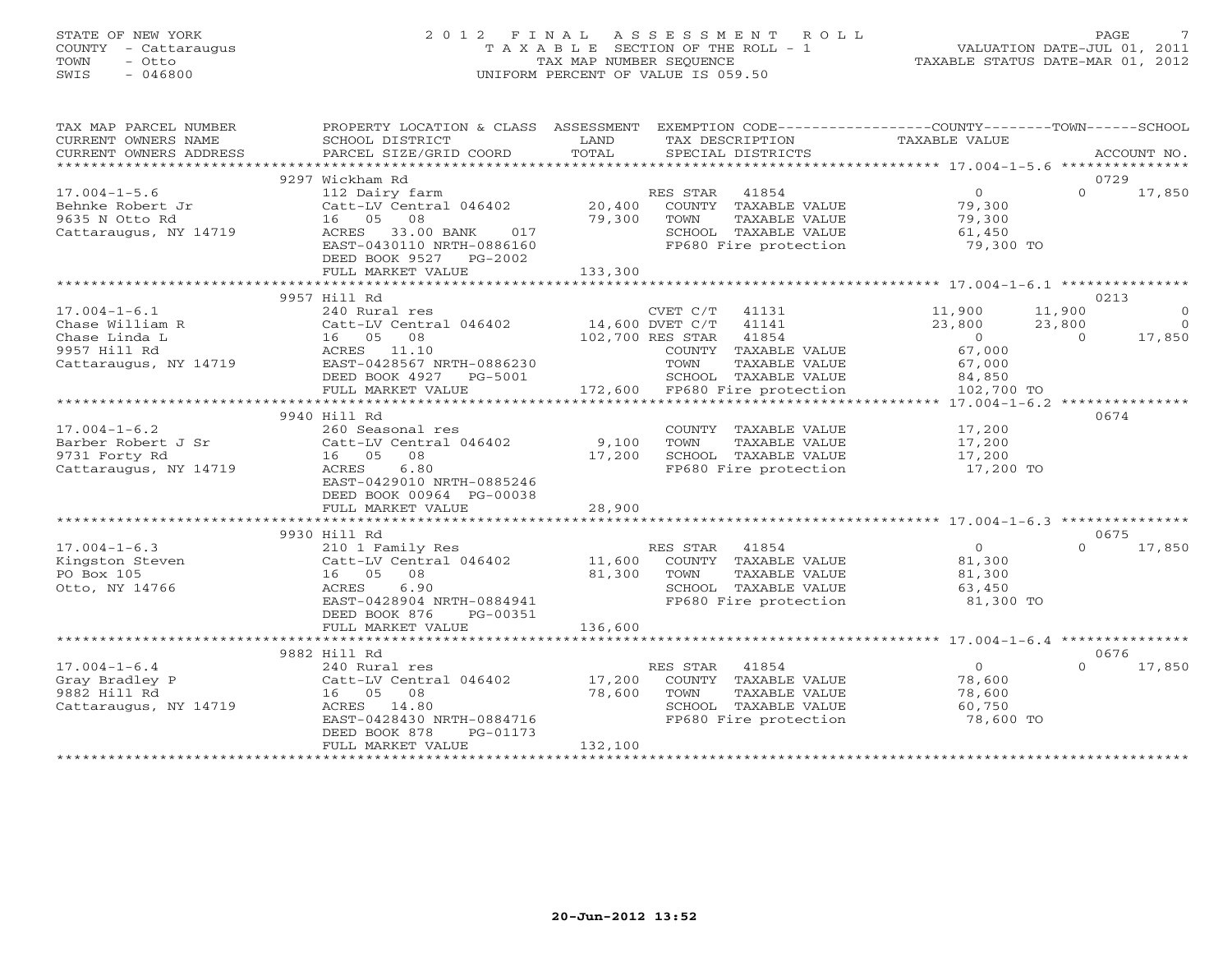# STATE OF NEW YORK 2 0 1 2 F I N A L A S S E S S M E N T R O L L PAGE 8 COUNTY - Cattaraugus T A X A B L E SECTION OF THE ROLL - 1 VALUATION DATE-JUL 01, 2011 TOWN - Otto TAX MAP NUMBER SEQUENCE TAXABLE STATUS DATE-MAR 01, 2012 SWIS - 046800 UNIFORM PERCENT OF VALUE IS 059.50UNIFORM PERCENT OF VALUE IS 059.50

| **********************<br>Hill Rd<br>0762<br>$17.004 - 1 - 6.5$<br>105 Vac farmland<br>8,200<br>COUNTY TAXABLE VALUE<br>8,200<br>8,200<br>Behnke Robert Jr<br>Catt-LV Central 046402<br>TOWN<br>TAXABLE VALUE<br>SCHOOL TAXABLE VALUE<br>8,200<br>9635 N Otto Rd<br>16 05<br>08<br>8,200<br>ACRES 18.20 BANK<br>FP680 Fire protection<br>8,200 TO<br>Cattaraugus, NY 14719<br>017<br>EAST-0429350 NRTH-0886143<br>DEED BOOK 9527 PG-2002<br>13,800<br>FULL MARKET VALUE<br>9341 Wickham Rd<br>0778<br>$\Omega$<br>$17.004 - 1 - 6.6$<br>240 Rural res<br>RES STAR 41854<br>$\circ$<br>17,850<br>Gogel Linda R<br>Catt-LV Central 046402<br>17,100<br>COUNTY TAXABLE VALUE<br>65,000<br>9341 Wickham Rd<br>16 05<br>08<br>65,000<br>TOWN<br>TAXABLE VALUE<br>65,000<br>Cattaraugus, NY 14719<br>ACRES 14.65 BANK<br>SCHOOL TAXABLE VALUE<br>017<br>47,150<br>EAST-0428697 NRTH-0886768<br>FP680 Fire protection<br>65,000 TO<br>DEED BOOK 1013 PG-154<br>109,200<br>FULL MARKET VALUE<br>9439 Wickham Rd<br>0210<br>$17.004 - 1 - 7.1$<br>62,200<br>260 Seasonal res<br>COUNTY TAXABLE VALUE<br>Lavtar Michael V<br>Catt-LV Central 046402<br>22,400<br>TAXABLE VALUE<br>62,200<br>TOWN<br>Derousseau Kathleen<br>16 05 08<br>62,200<br>SCHOOL TAXABLE VALUE<br>62,200<br>6087 Lake Ave<br>FP680 Fire protection<br>ACRES 24.80<br>62,200 TO<br>EAST-0426750 NRTH-0885866<br>Orchard Park, NY 14127<br>DEED BOOK 3839 PG-8001<br>FULL MARKET VALUE<br>104,500<br>0774<br>Dake Hill Rd<br>$17.004 - 1 - 7.2$<br>322 Rural vac>10<br>COUNTY TAXABLE VALUE<br>11,400<br>Kingston Steven<br>Catt-LV Central 046402<br>11,400<br>TOWN<br>TAXABLE VALUE<br>11,400<br>PO Box 105<br>16 05 08<br>11,400<br>SCHOOL TAXABLE VALUE<br>11,400<br>FF 716.5<br>FP680 Fire protection<br>11,400 TO<br>Otto, NY 14766<br>ACRES 19.60<br>EAST-1076234 NRTH-0885777<br>DEED BOOK 00949 PG-00676<br>FULL MARKET VALUE<br>19,200<br>0775<br>Dake Hill Rd<br>$17.004 - 1 - 7.3$<br>322 Rural vac>10<br>COUNTY TAXABLE VALUE<br>11,400<br>Gray Bradley P<br>Catt-LV Central 046402<br>11,400<br>TOWN<br>TAXABLE VALUE<br>11,400<br>Gray Lisa L<br>16  05  08<br>11,400<br>SCHOOL TAXABLE VALUE<br>11,400<br>9882 Dake Hill Rd<br>FRNT 787.60 DPTH<br>FP680 Fire protection<br>11,400 TO<br>19.55<br>Cattaraugus, NY 14719<br>ACRES<br>EAST-1075824 NRTH-0885182<br>DEED BOOK 00953 PG-00811<br>FULL MARKET VALUE<br>19,200<br>******************* | TAX MAP PARCEL NUMBER<br>CURRENT OWNERS NAME<br>CURRENT OWNERS ADDRESS | PROPERTY LOCATION & CLASS ASSESSMENT<br>SCHOOL DISTRICT<br>PARCEL SIZE/GRID COORD | LAND<br>TOTAL | EXEMPTION CODE-----------------COUNTY-------TOWN------SCHOOL<br>TAX DESCRIPTION<br>SPECIAL DISTRICTS | TAXABLE VALUE | ACCOUNT NO. |
|----------------------------------------------------------------------------------------------------------------------------------------------------------------------------------------------------------------------------------------------------------------------------------------------------------------------------------------------------------------------------------------------------------------------------------------------------------------------------------------------------------------------------------------------------------------------------------------------------------------------------------------------------------------------------------------------------------------------------------------------------------------------------------------------------------------------------------------------------------------------------------------------------------------------------------------------------------------------------------------------------------------------------------------------------------------------------------------------------------------------------------------------------------------------------------------------------------------------------------------------------------------------------------------------------------------------------------------------------------------------------------------------------------------------------------------------------------------------------------------------------------------------------------------------------------------------------------------------------------------------------------------------------------------------------------------------------------------------------------------------------------------------------------------------------------------------------------------------------------------------------------------------------------------------------------------------------------------------------------------------------------------------------------------------------------------------------------------------------------------------------------------------------------------------------------------------------------------------------------------------------------------------------------------------------------------------------------------------------------------------------------------------------------------------------|------------------------------------------------------------------------|-----------------------------------------------------------------------------------|---------------|------------------------------------------------------------------------------------------------------|---------------|-------------|
|                                                                                                                                                                                                                                                                                                                                                                                                                                                                                                                                                                                                                                                                                                                                                                                                                                                                                                                                                                                                                                                                                                                                                                                                                                                                                                                                                                                                                                                                                                                                                                                                                                                                                                                                                                                                                                                                                                                                                                                                                                                                                                                                                                                                                                                                                                                                                                                                                            |                                                                        |                                                                                   |               |                                                                                                      |               |             |
|                                                                                                                                                                                                                                                                                                                                                                                                                                                                                                                                                                                                                                                                                                                                                                                                                                                                                                                                                                                                                                                                                                                                                                                                                                                                                                                                                                                                                                                                                                                                                                                                                                                                                                                                                                                                                                                                                                                                                                                                                                                                                                                                                                                                                                                                                                                                                                                                                            |                                                                        |                                                                                   |               |                                                                                                      |               |             |
|                                                                                                                                                                                                                                                                                                                                                                                                                                                                                                                                                                                                                                                                                                                                                                                                                                                                                                                                                                                                                                                                                                                                                                                                                                                                                                                                                                                                                                                                                                                                                                                                                                                                                                                                                                                                                                                                                                                                                                                                                                                                                                                                                                                                                                                                                                                                                                                                                            |                                                                        |                                                                                   |               |                                                                                                      |               |             |
|                                                                                                                                                                                                                                                                                                                                                                                                                                                                                                                                                                                                                                                                                                                                                                                                                                                                                                                                                                                                                                                                                                                                                                                                                                                                                                                                                                                                                                                                                                                                                                                                                                                                                                                                                                                                                                                                                                                                                                                                                                                                                                                                                                                                                                                                                                                                                                                                                            |                                                                        |                                                                                   |               |                                                                                                      |               |             |
|                                                                                                                                                                                                                                                                                                                                                                                                                                                                                                                                                                                                                                                                                                                                                                                                                                                                                                                                                                                                                                                                                                                                                                                                                                                                                                                                                                                                                                                                                                                                                                                                                                                                                                                                                                                                                                                                                                                                                                                                                                                                                                                                                                                                                                                                                                                                                                                                                            |                                                                        |                                                                                   |               |                                                                                                      |               |             |
|                                                                                                                                                                                                                                                                                                                                                                                                                                                                                                                                                                                                                                                                                                                                                                                                                                                                                                                                                                                                                                                                                                                                                                                                                                                                                                                                                                                                                                                                                                                                                                                                                                                                                                                                                                                                                                                                                                                                                                                                                                                                                                                                                                                                                                                                                                                                                                                                                            |                                                                        |                                                                                   |               |                                                                                                      |               |             |
|                                                                                                                                                                                                                                                                                                                                                                                                                                                                                                                                                                                                                                                                                                                                                                                                                                                                                                                                                                                                                                                                                                                                                                                                                                                                                                                                                                                                                                                                                                                                                                                                                                                                                                                                                                                                                                                                                                                                                                                                                                                                                                                                                                                                                                                                                                                                                                                                                            |                                                                        |                                                                                   |               |                                                                                                      |               |             |
|                                                                                                                                                                                                                                                                                                                                                                                                                                                                                                                                                                                                                                                                                                                                                                                                                                                                                                                                                                                                                                                                                                                                                                                                                                                                                                                                                                                                                                                                                                                                                                                                                                                                                                                                                                                                                                                                                                                                                                                                                                                                                                                                                                                                                                                                                                                                                                                                                            |                                                                        |                                                                                   |               |                                                                                                      |               |             |
|                                                                                                                                                                                                                                                                                                                                                                                                                                                                                                                                                                                                                                                                                                                                                                                                                                                                                                                                                                                                                                                                                                                                                                                                                                                                                                                                                                                                                                                                                                                                                                                                                                                                                                                                                                                                                                                                                                                                                                                                                                                                                                                                                                                                                                                                                                                                                                                                                            |                                                                        |                                                                                   |               |                                                                                                      |               |             |
|                                                                                                                                                                                                                                                                                                                                                                                                                                                                                                                                                                                                                                                                                                                                                                                                                                                                                                                                                                                                                                                                                                                                                                                                                                                                                                                                                                                                                                                                                                                                                                                                                                                                                                                                                                                                                                                                                                                                                                                                                                                                                                                                                                                                                                                                                                                                                                                                                            |                                                                        |                                                                                   |               |                                                                                                      |               |             |
|                                                                                                                                                                                                                                                                                                                                                                                                                                                                                                                                                                                                                                                                                                                                                                                                                                                                                                                                                                                                                                                                                                                                                                                                                                                                                                                                                                                                                                                                                                                                                                                                                                                                                                                                                                                                                                                                                                                                                                                                                                                                                                                                                                                                                                                                                                                                                                                                                            |                                                                        |                                                                                   |               |                                                                                                      |               |             |
|                                                                                                                                                                                                                                                                                                                                                                                                                                                                                                                                                                                                                                                                                                                                                                                                                                                                                                                                                                                                                                                                                                                                                                                                                                                                                                                                                                                                                                                                                                                                                                                                                                                                                                                                                                                                                                                                                                                                                                                                                                                                                                                                                                                                                                                                                                                                                                                                                            |                                                                        |                                                                                   |               |                                                                                                      |               |             |
|                                                                                                                                                                                                                                                                                                                                                                                                                                                                                                                                                                                                                                                                                                                                                                                                                                                                                                                                                                                                                                                                                                                                                                                                                                                                                                                                                                                                                                                                                                                                                                                                                                                                                                                                                                                                                                                                                                                                                                                                                                                                                                                                                                                                                                                                                                                                                                                                                            |                                                                        |                                                                                   |               |                                                                                                      |               |             |
|                                                                                                                                                                                                                                                                                                                                                                                                                                                                                                                                                                                                                                                                                                                                                                                                                                                                                                                                                                                                                                                                                                                                                                                                                                                                                                                                                                                                                                                                                                                                                                                                                                                                                                                                                                                                                                                                                                                                                                                                                                                                                                                                                                                                                                                                                                                                                                                                                            |                                                                        |                                                                                   |               |                                                                                                      |               |             |
|                                                                                                                                                                                                                                                                                                                                                                                                                                                                                                                                                                                                                                                                                                                                                                                                                                                                                                                                                                                                                                                                                                                                                                                                                                                                                                                                                                                                                                                                                                                                                                                                                                                                                                                                                                                                                                                                                                                                                                                                                                                                                                                                                                                                                                                                                                                                                                                                                            |                                                                        |                                                                                   |               |                                                                                                      |               |             |
|                                                                                                                                                                                                                                                                                                                                                                                                                                                                                                                                                                                                                                                                                                                                                                                                                                                                                                                                                                                                                                                                                                                                                                                                                                                                                                                                                                                                                                                                                                                                                                                                                                                                                                                                                                                                                                                                                                                                                                                                                                                                                                                                                                                                                                                                                                                                                                                                                            |                                                                        |                                                                                   |               |                                                                                                      |               |             |
|                                                                                                                                                                                                                                                                                                                                                                                                                                                                                                                                                                                                                                                                                                                                                                                                                                                                                                                                                                                                                                                                                                                                                                                                                                                                                                                                                                                                                                                                                                                                                                                                                                                                                                                                                                                                                                                                                                                                                                                                                                                                                                                                                                                                                                                                                                                                                                                                                            |                                                                        |                                                                                   |               |                                                                                                      |               |             |
|                                                                                                                                                                                                                                                                                                                                                                                                                                                                                                                                                                                                                                                                                                                                                                                                                                                                                                                                                                                                                                                                                                                                                                                                                                                                                                                                                                                                                                                                                                                                                                                                                                                                                                                                                                                                                                                                                                                                                                                                                                                                                                                                                                                                                                                                                                                                                                                                                            |                                                                        |                                                                                   |               |                                                                                                      |               |             |
|                                                                                                                                                                                                                                                                                                                                                                                                                                                                                                                                                                                                                                                                                                                                                                                                                                                                                                                                                                                                                                                                                                                                                                                                                                                                                                                                                                                                                                                                                                                                                                                                                                                                                                                                                                                                                                                                                                                                                                                                                                                                                                                                                                                                                                                                                                                                                                                                                            |                                                                        |                                                                                   |               |                                                                                                      |               |             |
|                                                                                                                                                                                                                                                                                                                                                                                                                                                                                                                                                                                                                                                                                                                                                                                                                                                                                                                                                                                                                                                                                                                                                                                                                                                                                                                                                                                                                                                                                                                                                                                                                                                                                                                                                                                                                                                                                                                                                                                                                                                                                                                                                                                                                                                                                                                                                                                                                            |                                                                        |                                                                                   |               |                                                                                                      |               |             |
|                                                                                                                                                                                                                                                                                                                                                                                                                                                                                                                                                                                                                                                                                                                                                                                                                                                                                                                                                                                                                                                                                                                                                                                                                                                                                                                                                                                                                                                                                                                                                                                                                                                                                                                                                                                                                                                                                                                                                                                                                                                                                                                                                                                                                                                                                                                                                                                                                            |                                                                        |                                                                                   |               |                                                                                                      |               |             |
|                                                                                                                                                                                                                                                                                                                                                                                                                                                                                                                                                                                                                                                                                                                                                                                                                                                                                                                                                                                                                                                                                                                                                                                                                                                                                                                                                                                                                                                                                                                                                                                                                                                                                                                                                                                                                                                                                                                                                                                                                                                                                                                                                                                                                                                                                                                                                                                                                            |                                                                        |                                                                                   |               |                                                                                                      |               |             |
|                                                                                                                                                                                                                                                                                                                                                                                                                                                                                                                                                                                                                                                                                                                                                                                                                                                                                                                                                                                                                                                                                                                                                                                                                                                                                                                                                                                                                                                                                                                                                                                                                                                                                                                                                                                                                                                                                                                                                                                                                                                                                                                                                                                                                                                                                                                                                                                                                            |                                                                        |                                                                                   |               |                                                                                                      |               |             |
|                                                                                                                                                                                                                                                                                                                                                                                                                                                                                                                                                                                                                                                                                                                                                                                                                                                                                                                                                                                                                                                                                                                                                                                                                                                                                                                                                                                                                                                                                                                                                                                                                                                                                                                                                                                                                                                                                                                                                                                                                                                                                                                                                                                                                                                                                                                                                                                                                            |                                                                        |                                                                                   |               |                                                                                                      |               |             |
|                                                                                                                                                                                                                                                                                                                                                                                                                                                                                                                                                                                                                                                                                                                                                                                                                                                                                                                                                                                                                                                                                                                                                                                                                                                                                                                                                                                                                                                                                                                                                                                                                                                                                                                                                                                                                                                                                                                                                                                                                                                                                                                                                                                                                                                                                                                                                                                                                            |                                                                        |                                                                                   |               |                                                                                                      |               |             |
|                                                                                                                                                                                                                                                                                                                                                                                                                                                                                                                                                                                                                                                                                                                                                                                                                                                                                                                                                                                                                                                                                                                                                                                                                                                                                                                                                                                                                                                                                                                                                                                                                                                                                                                                                                                                                                                                                                                                                                                                                                                                                                                                                                                                                                                                                                                                                                                                                            |                                                                        |                                                                                   |               |                                                                                                      |               |             |
|                                                                                                                                                                                                                                                                                                                                                                                                                                                                                                                                                                                                                                                                                                                                                                                                                                                                                                                                                                                                                                                                                                                                                                                                                                                                                                                                                                                                                                                                                                                                                                                                                                                                                                                                                                                                                                                                                                                                                                                                                                                                                                                                                                                                                                                                                                                                                                                                                            |                                                                        |                                                                                   |               |                                                                                                      |               |             |
|                                                                                                                                                                                                                                                                                                                                                                                                                                                                                                                                                                                                                                                                                                                                                                                                                                                                                                                                                                                                                                                                                                                                                                                                                                                                                                                                                                                                                                                                                                                                                                                                                                                                                                                                                                                                                                                                                                                                                                                                                                                                                                                                                                                                                                                                                                                                                                                                                            |                                                                        |                                                                                   |               |                                                                                                      |               |             |
|                                                                                                                                                                                                                                                                                                                                                                                                                                                                                                                                                                                                                                                                                                                                                                                                                                                                                                                                                                                                                                                                                                                                                                                                                                                                                                                                                                                                                                                                                                                                                                                                                                                                                                                                                                                                                                                                                                                                                                                                                                                                                                                                                                                                                                                                                                                                                                                                                            |                                                                        |                                                                                   |               |                                                                                                      |               |             |
|                                                                                                                                                                                                                                                                                                                                                                                                                                                                                                                                                                                                                                                                                                                                                                                                                                                                                                                                                                                                                                                                                                                                                                                                                                                                                                                                                                                                                                                                                                                                                                                                                                                                                                                                                                                                                                                                                                                                                                                                                                                                                                                                                                                                                                                                                                                                                                                                                            |                                                                        |                                                                                   |               |                                                                                                      |               |             |
|                                                                                                                                                                                                                                                                                                                                                                                                                                                                                                                                                                                                                                                                                                                                                                                                                                                                                                                                                                                                                                                                                                                                                                                                                                                                                                                                                                                                                                                                                                                                                                                                                                                                                                                                                                                                                                                                                                                                                                                                                                                                                                                                                                                                                                                                                                                                                                                                                            |                                                                        |                                                                                   |               |                                                                                                      |               |             |
|                                                                                                                                                                                                                                                                                                                                                                                                                                                                                                                                                                                                                                                                                                                                                                                                                                                                                                                                                                                                                                                                                                                                                                                                                                                                                                                                                                                                                                                                                                                                                                                                                                                                                                                                                                                                                                                                                                                                                                                                                                                                                                                                                                                                                                                                                                                                                                                                                            |                                                                        |                                                                                   |               |                                                                                                      |               |             |
|                                                                                                                                                                                                                                                                                                                                                                                                                                                                                                                                                                                                                                                                                                                                                                                                                                                                                                                                                                                                                                                                                                                                                                                                                                                                                                                                                                                                                                                                                                                                                                                                                                                                                                                                                                                                                                                                                                                                                                                                                                                                                                                                                                                                                                                                                                                                                                                                                            |                                                                        |                                                                                   |               |                                                                                                      |               |             |
|                                                                                                                                                                                                                                                                                                                                                                                                                                                                                                                                                                                                                                                                                                                                                                                                                                                                                                                                                                                                                                                                                                                                                                                                                                                                                                                                                                                                                                                                                                                                                                                                                                                                                                                                                                                                                                                                                                                                                                                                                                                                                                                                                                                                                                                                                                                                                                                                                            |                                                                        |                                                                                   |               |                                                                                                      |               |             |
|                                                                                                                                                                                                                                                                                                                                                                                                                                                                                                                                                                                                                                                                                                                                                                                                                                                                                                                                                                                                                                                                                                                                                                                                                                                                                                                                                                                                                                                                                                                                                                                                                                                                                                                                                                                                                                                                                                                                                                                                                                                                                                                                                                                                                                                                                                                                                                                                                            |                                                                        |                                                                                   |               |                                                                                                      |               |             |
|                                                                                                                                                                                                                                                                                                                                                                                                                                                                                                                                                                                                                                                                                                                                                                                                                                                                                                                                                                                                                                                                                                                                                                                                                                                                                                                                                                                                                                                                                                                                                                                                                                                                                                                                                                                                                                                                                                                                                                                                                                                                                                                                                                                                                                                                                                                                                                                                                            |                                                                        |                                                                                   |               |                                                                                                      |               |             |
|                                                                                                                                                                                                                                                                                                                                                                                                                                                                                                                                                                                                                                                                                                                                                                                                                                                                                                                                                                                                                                                                                                                                                                                                                                                                                                                                                                                                                                                                                                                                                                                                                                                                                                                                                                                                                                                                                                                                                                                                                                                                                                                                                                                                                                                                                                                                                                                                                            |                                                                        |                                                                                   |               |                                                                                                      |               |             |
|                                                                                                                                                                                                                                                                                                                                                                                                                                                                                                                                                                                                                                                                                                                                                                                                                                                                                                                                                                                                                                                                                                                                                                                                                                                                                                                                                                                                                                                                                                                                                                                                                                                                                                                                                                                                                                                                                                                                                                                                                                                                                                                                                                                                                                                                                                                                                                                                                            |                                                                        |                                                                                   |               |                                                                                                      |               |             |
|                                                                                                                                                                                                                                                                                                                                                                                                                                                                                                                                                                                                                                                                                                                                                                                                                                                                                                                                                                                                                                                                                                                                                                                                                                                                                                                                                                                                                                                                                                                                                                                                                                                                                                                                                                                                                                                                                                                                                                                                                                                                                                                                                                                                                                                                                                                                                                                                                            |                                                                        |                                                                                   |               |                                                                                                      |               |             |
|                                                                                                                                                                                                                                                                                                                                                                                                                                                                                                                                                                                                                                                                                                                                                                                                                                                                                                                                                                                                                                                                                                                                                                                                                                                                                                                                                                                                                                                                                                                                                                                                                                                                                                                                                                                                                                                                                                                                                                                                                                                                                                                                                                                                                                                                                                                                                                                                                            |                                                                        |                                                                                   |               |                                                                                                      |               |             |
|                                                                                                                                                                                                                                                                                                                                                                                                                                                                                                                                                                                                                                                                                                                                                                                                                                                                                                                                                                                                                                                                                                                                                                                                                                                                                                                                                                                                                                                                                                                                                                                                                                                                                                                                                                                                                                                                                                                                                                                                                                                                                                                                                                                                                                                                                                                                                                                                                            |                                                                        |                                                                                   |               |                                                                                                      |               |             |
|                                                                                                                                                                                                                                                                                                                                                                                                                                                                                                                                                                                                                                                                                                                                                                                                                                                                                                                                                                                                                                                                                                                                                                                                                                                                                                                                                                                                                                                                                                                                                                                                                                                                                                                                                                                                                                                                                                                                                                                                                                                                                                                                                                                                                                                                                                                                                                                                                            |                                                                        |                                                                                   |               |                                                                                                      |               |             |
|                                                                                                                                                                                                                                                                                                                                                                                                                                                                                                                                                                                                                                                                                                                                                                                                                                                                                                                                                                                                                                                                                                                                                                                                                                                                                                                                                                                                                                                                                                                                                                                                                                                                                                                                                                                                                                                                                                                                                                                                                                                                                                                                                                                                                                                                                                                                                                                                                            |                                                                        |                                                                                   |               |                                                                                                      |               |             |
|                                                                                                                                                                                                                                                                                                                                                                                                                                                                                                                                                                                                                                                                                                                                                                                                                                                                                                                                                                                                                                                                                                                                                                                                                                                                                                                                                                                                                                                                                                                                                                                                                                                                                                                                                                                                                                                                                                                                                                                                                                                                                                                                                                                                                                                                                                                                                                                                                            |                                                                        |                                                                                   |               |                                                                                                      |               |             |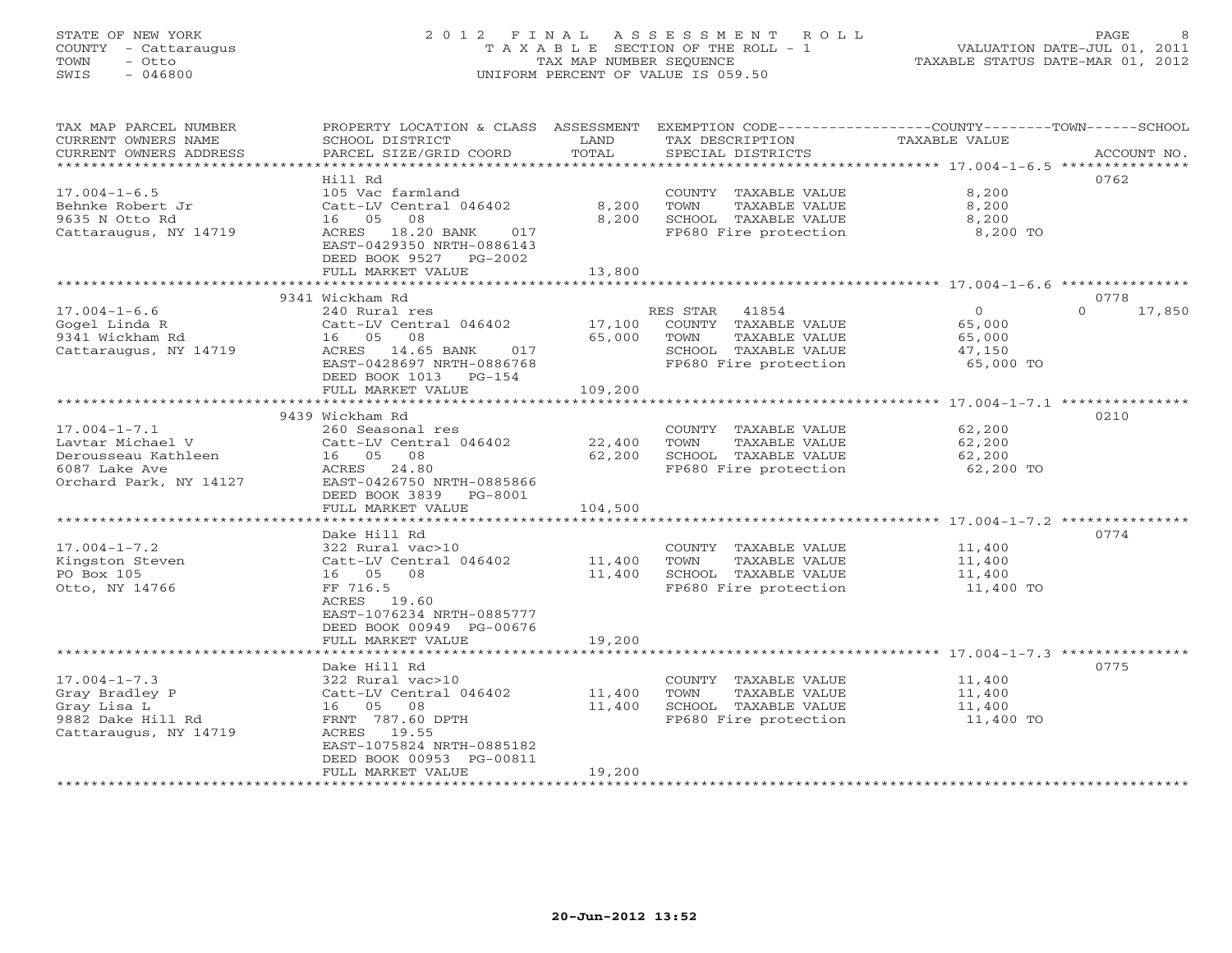# STATE OF NEW YORK 2 0 1 2 F I N A L A S S E S S M E N T R O L L PAGE 9 COUNTY - Cattaraugus T A X A B L E SECTION OF THE ROLL - 1 VALUATION DATE-JUL 01, 2011 TOWN - Otto TAX MAP NUMBER SEQUENCE TAXABLE STATUS DATE-MAR 01, 2012 SWIS - 046800 UNIFORM PERCENT OF VALUE IS 059.50UNIFORM PERCENT OF VALUE IS 059.50

| TAX MAP PARCEL NUMBER<br>CURRENT OWNERS NAME<br>CURRENT OWNERS ADDRESS                                                                   | PROPERTY LOCATION & CLASS ASSESSMENT<br>SCHOOL DISTRICT<br>PARCEL SIZE/GRID COORD                                                                                                       | LAND<br>TOTAL           | TAX DESCRIPTION<br>SPECIAL DISTRICTS                                                                                                                       | EXEMPTION CODE-----------------COUNTY-------TOWN------SCHOOL<br>TAXABLE VALUE      | ACCOUNT NO.                                   |
|------------------------------------------------------------------------------------------------------------------------------------------|-----------------------------------------------------------------------------------------------------------------------------------------------------------------------------------------|-------------------------|------------------------------------------------------------------------------------------------------------------------------------------------------------|------------------------------------------------------------------------------------|-----------------------------------------------|
|                                                                                                                                          |                                                                                                                                                                                         |                         |                                                                                                                                                            |                                                                                    |                                               |
|                                                                                                                                          | 9409 Wickham Rd                                                                                                                                                                         |                         |                                                                                                                                                            |                                                                                    | 0791                                          |
| $17.004 - 1 - 7.4$<br>Crawford Mark J<br>9409 Wickham Rd<br>Cattaraugus, NY 14719                                                        | 240 Rural res<br>Catt-LV Central 046402<br>16  05  08<br>FF 1283.90<br>ACRES 24.25 BANK 017<br>EAST-0427548 NRTH-0886737<br>DEED BOOK 9361 PG-7002                                      | 106,000                 | RES STAR 41854<br>22,100 COUNTY TAXABLE VALUE<br>TOWN<br>TAXABLE VALUE<br>SCHOOL TAXABLE VALUE                                                             | $\overline{0}$<br>106,000<br>106,000<br>88,150<br>FP680 Fire protection 106,000 TO | $\Omega$<br>17,850                            |
|                                                                                                                                          | FULL MARKET VALUE 178,200                                                                                                                                                               |                         |                                                                                                                                                            |                                                                                    |                                               |
|                                                                                                                                          |                                                                                                                                                                                         |                         |                                                                                                                                                            |                                                                                    |                                               |
| $17.004 - 1 - 7.5$                                                                                                                       | 9875 Hill Rd<br>240 Rural res                                                                                                                                                           |                         | RES STAR 41854                                                                                                                                             | $\overline{0}$                                                                     | 0798<br>$\Omega$<br>17,850                    |
| Crandall Joseph Catt-LV Centr<br>Crandall Patricia (16 05 08<br>9875 Hill Rd (15 ACRES 11.50<br>Cattaraugus, NY 14719                    | Catt-LV Central 046402 14,900<br>017<br>ACRES 11.50 BANK<br>EAST-1075395 NRTH-0884715<br>DEED BOOK 00964 PG-00608<br>FULL MARKET VALUE                                                  | 123,700 TOWN<br>207,900 | COUNTY TAXABLE VALUE<br>TAXABLE VALUE<br>SCHOOL TAXABLE VALUE<br>FD680 Fire                                                                                | 123,700<br>123,700<br>105,850<br>123,700 TO                                        |                                               |
|                                                                                                                                          | ****************************                                                                                                                                                            |                         |                                                                                                                                                            | ******************************** 17.004-1-8 ******************                     |                                               |
|                                                                                                                                          | 9830 Hill Rd                                                                                                                                                                            |                         | 82 PCT OF VALUE USED FOR EXEMPTION PURPOSES                                                                                                                |                                                                                    | 0229                                          |
| $17.004 - 1 - 8$<br>Krajenski Peter<br>Krajenski Szylvia M<br>2000. ulil 11. listopada 16 05 08<br>9830 Hill Rd<br>Cattaraugus, NY 14719 | FULL MARKET VALUE                                                                                                                                                                       | 207,200                 | WVET C/T 41121<br>41834<br>123,300 COUNTY TAXABLE VALUE<br>TAXABLE VALUE<br>TOWN<br>SCHOOL TAXABLE VALUE<br>FP680 Fire protection<br>FP680 Fire protection | 7,140<br>$\sim$ 0<br>116,160<br>116,160<br>86,290<br>123,300 TO                    | 7,140<br>$\overline{0}$<br>$\Omega$<br>37,010 |
|                                                                                                                                          |                                                                                                                                                                                         |                         |                                                                                                                                                            |                                                                                    |                                               |
| $17.004 - 1 - 9$<br>Seneca Dean<br>Seneca Joyce<br>9792 Hill Rd<br>Cattaraugus, NY 14719                                                 | 9792 Hill Rd<br>270 Mfg housing<br>Catt-LV Central 046402<br>15 05 08<br>ACRES 10.31<br>EAST-1075298 NRTH-0882881<br>DEED BOOK 2635 PG-6001                                             | 14,000<br>39,900        | COUNTY TAXABLE VALUE<br>TOWN<br>TAXABLE VALUE<br>SCHOOL TAXABLE VALUE<br>FP680 Fire protection                                                             | 39,900<br>39,900<br>39,900<br>39,900 TO                                            | 0406                                          |
|                                                                                                                                          | FULL MARKET VALUE                                                                                                                                                                       | 67,100                  |                                                                                                                                                            |                                                                                    |                                               |
|                                                                                                                                          | 9791 Hill Rd                                                                                                                                                                            |                         |                                                                                                                                                            |                                                                                    | 0302                                          |
| $17.004 - 1 - 12$<br>Seneca Dean A<br>Seneca Joyce M<br>9791 Hill Rd<br>Otto, NY 14766                                                   | 280 Res Multiple<br>Catt-LV Central 046402<br>23 05<br>08<br>FRNT 1450.00 DPTH<br>ACRES 19.80 BANK<br>017<br>EAST-1074645 NRTH-0883111<br>DEED BOOK 00931 PG-01024<br>FULL MARKET VALUE | 205,700                 | RES STAR 41854<br>22,900 COUNTY TAXABLE VALUE<br>122,400 TOWN TAXABLE VALUE<br>SCHOOL TAXABLE VALUE<br>FP680 Fire protection                               | $\sim$ 0<br>122,400<br>122,400<br>104,550<br>122,400 TO                            | $\Omega$<br>17,850                            |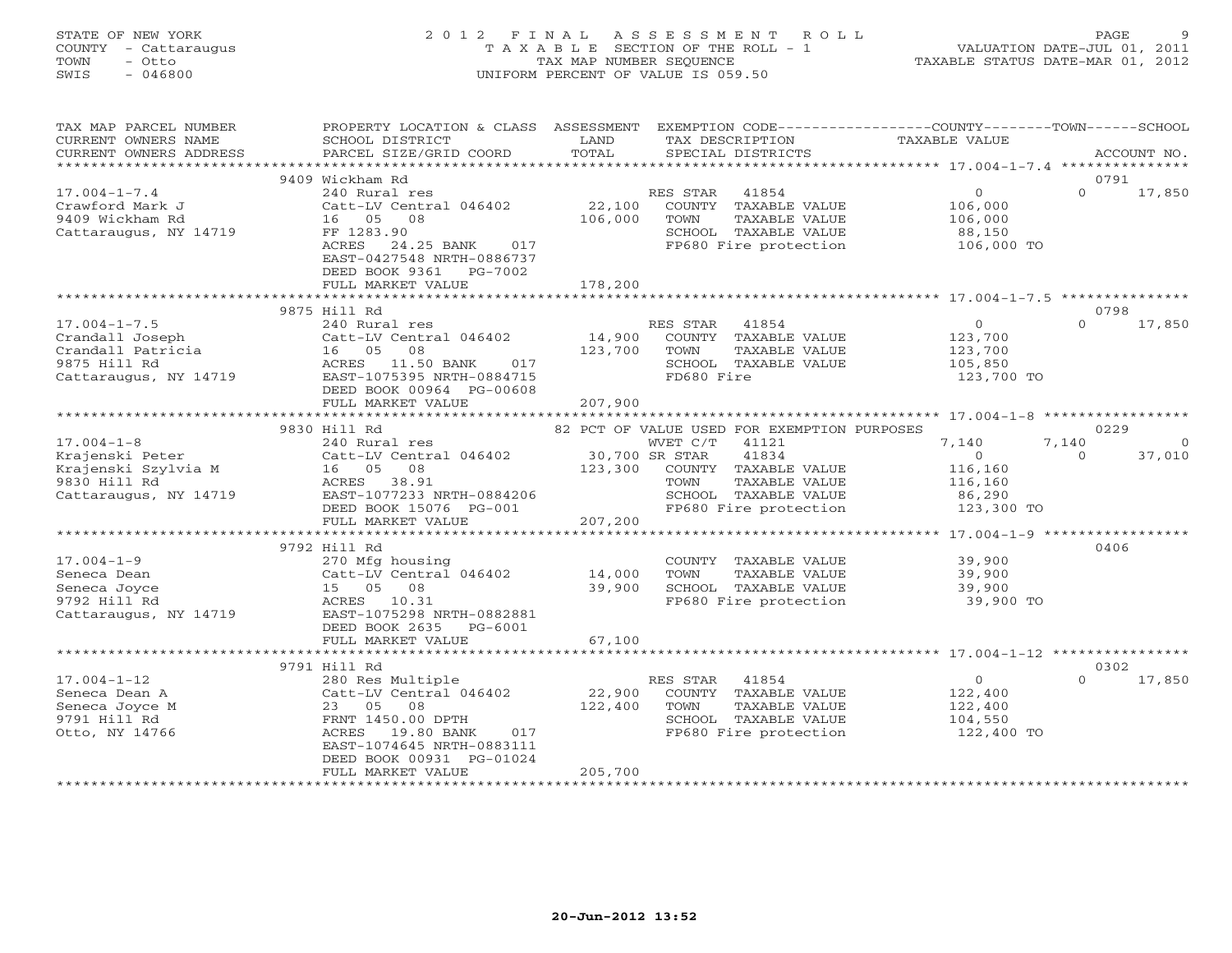# STATE OF NEW YORK 2 0 1 2 F I N A L A S S E S S M E N T R O L L PAGE 10 COUNTY - Cattaraugus T A X A B L E SECTION OF THE ROLL - 1 VALUATION DATE-JUL 01, 2011 TOWN - Otto TAX MAP NUMBER SEQUENCE TAXABLE STATUS DATE-MAR 01, 2012 SWIS - 046800 UNIFORM PERCENT OF VALUE IS 059.50UNIFORM PERCENT OF VALUE IS 059.50

| TAX MAP PARCEL NUMBER                                | PROPERTY LOCATION & CLASS ASSESSMENT EXEMPTION CODE---------------COUNTY-------TOWN------SCHOOL |                             |                                               |                     |                         |
|------------------------------------------------------|-------------------------------------------------------------------------------------------------|-----------------------------|-----------------------------------------------|---------------------|-------------------------|
| CURRENT OWNERS NAME                                  | SCHOOL DISTRICT                                                                                 | LAND                        | TAX DESCRIPTION                               | TAXABLE VALUE       |                         |
| CURRENT OWNERS ADDRESS<br>************************** | PARCEL SIZE/GRID COORD                                                                          | TOTAL                       | SPECIAL DISTRICTS                             |                     | ACCOUNT NO.             |
|                                                      | Dake Hill Rd                                                                                    |                             |                                               |                     | 0304                    |
| $17.004 - 1 - 13$                                    | 314 Rural vac<10                                                                                |                             | COUNTY TAXABLE VALUE                          | 5,900               |                         |
| Oertly Michael D                                     | Catt-LV Central 046402                                                                          | 5,900                       | TOWN<br>TAXABLE VALUE                         | 5,900               |                         |
| Oertly Ralph D                                       | 08<br>31 05                                                                                     | 5,900                       | SCHOOL TAXABLE VALUE                          | 5,900               |                         |
| 70 Washington Ave                                    | ACRES<br>5.08                                                                                   |                             | FP680 Fire protection                         | 5,900 TO            |                         |
| Orchard Park, NY 14127                               | EAST-0426221 NRTH-0882167                                                                       |                             |                                               |                     |                         |
|                                                      | DEED BOOK 993<br>$PG-667$                                                                       |                             |                                               |                     |                         |
|                                                      | FULL MARKET VALUE                                                                               | 9,900                       |                                               |                     |                         |
|                                                      | ***************************                                                                     | * * * * * * * * * * * * * * |                                               |                     |                         |
|                                                      | 9693 Hill Rd                                                                                    |                             |                                               |                     | 0379                    |
| $17.004 - 1 - 14$                                    | 210 1 Family Res                                                                                |                             | RES STAR<br>41854                             | $\overline{0}$      | 17,850<br>$\Omega$      |
| Krajenski Charlene                                   | Catt-LV Central 046402                                                                          | 10,600                      | COUNTY TAXABLE VALUE                          | 41,700              |                         |
| 9693 Hill Rd                                         | 23 05<br>08                                                                                     | 41,700                      | TOWN<br>TAXABLE VALUE                         | 41,700              |                         |
| Cattaraugus, NY 14719                                | ACRES<br>5.62 BANK<br>017<br>EAST-1074572 NRTH-0881835                                          |                             | SCHOOL TAXABLE VALUE<br>FP680 Fire protection | 23,850<br>41,700 TO |                         |
|                                                      | DEED BOOK 11355 PG-8003                                                                         |                             |                                               |                     |                         |
|                                                      | FULL MARKET VALUE                                                                               | 70,100                      |                                               |                     |                         |
|                                                      |                                                                                                 |                             |                                               |                     |                         |
|                                                      | 9669 Hill Rd                                                                                    |                             | 67 PCT OF VALUE USED FOR EXEMPTION PURPOSES   |                     | 0003                    |
| $17.004 - 1 - 15$                                    | 210 1 Family Res                                                                                |                             | WVET C/T<br>41121                             | 6,452               | 6,452<br>$\overline{0}$ |
| Harrison Joan                                        | Catt-LV Central 046402                                                                          |                             | 9,100 SR STAR<br>41834                        | $\overline{0}$      | 37,010<br>$\Omega$      |
| Hardy Susan J                                        | 08<br>23 05                                                                                     | 64,200                      | COUNTY TAXABLE VALUE                          | 57,748              |                         |
| 9669 Hill Rd                                         | <b>ACRES</b><br>4.07                                                                            |                             | TAXABLE VALUE<br>TOWN                         | 57,748              |                         |
| Cattaraugus, NY 14719                                | EAST-1074671 NRTH-0881427                                                                       |                             | SCHOOL TAXABLE VALUE                          | 27,190              |                         |
|                                                      | DEED BOOK 1026 PG-835                                                                           |                             | FP680 Fire protection                         | 64,200 TO           |                         |
|                                                      | FULL MARKET VALUE                                                                               | 107,900                     |                                               |                     |                         |
|                                                      |                                                                                                 |                             |                                               |                     |                         |
| $17.004 - 1 - 16.1$                                  | 9531 Forty Rd                                                                                   |                             | COUNTY TAXABLE VALUE                          | 44,300              | 0306                    |
| Terranova Michael C                                  | 260 Seasonal res<br>Catt-LV Central 046402                                                      | 21,700                      | TOWN<br>TAXABLE VALUE                         | 44,300              |                         |
| 236 Crabapple Ln                                     | 23 05<br>08                                                                                     | 44,300                      | SCHOOL TAXABLE VALUE                          | 44,300              |                         |
| Cheektowaga, NY 14227                                | ACRES<br>23.30                                                                                  |                             | FP680 Fire protection                         | 44,300 TO           |                         |
|                                                      | EAST-1073158 NRTH-0881163                                                                       |                             |                                               |                     |                         |
|                                                      | DEED BOOK 840<br>PG-00274                                                                       |                             |                                               |                     |                         |
|                                                      | FULL MARKET VALUE                                                                               | 74,500                      |                                               |                     |                         |
|                                                      |                                                                                                 |                             |                                               |                     |                         |
|                                                      | Forty Rd                                                                                        |                             |                                               |                     | 0307                    |
| $17.004 - 1 - 16.2$                                  | 322 Rural vac>10                                                                                |                             | COUNTY TAXABLE VALUE                          | 13,500              |                         |
| Okeefe Kenneth M                                     | Catt-LV Central 046402                                                                          | 13,500                      | TOWN<br>TAXABLE VALUE                         | 13,500              |                         |
| 103 Colonial Dr E                                    | 23 05<br>08                                                                                     | 13,500                      | SCHOOL TAXABLE VALUE                          | 13,500              |                         |
| Grand Island, NY 14072                               | ACRES 18.00                                                                                     |                             | FP680 Fire protection                         | 13,500 TO           |                         |
|                                                      | EAST-0425351 NRTH-0881074                                                                       |                             |                                               |                     |                         |
|                                                      | DEED BOOK 840<br>PG-00280<br>FULL MARKET VALUE                                                  | 22,700                      |                                               |                     |                         |
|                                                      |                                                                                                 |                             |                                               |                     |                         |
|                                                      |                                                                                                 |                             |                                               |                     |                         |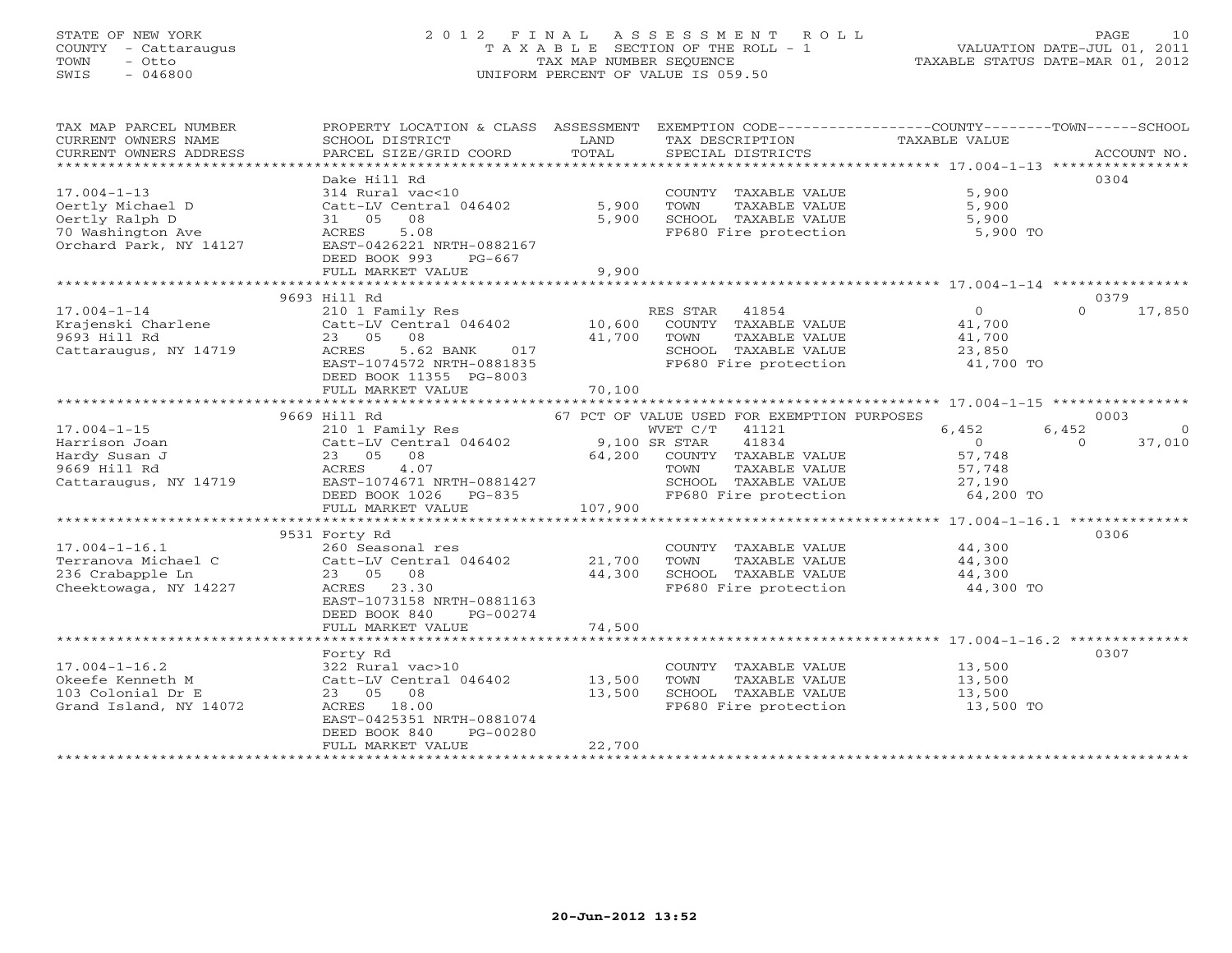# STATE OF NEW YORK 2 0 1 2 F I N A L A S S E S S M E N T R O L L PAGE 11 COUNTY - Cattaraugus T A X A B L E SECTION OF THE ROLL - 1 VALUATION DATE-JUL 01, 2011 TOWN - Otto TAX MAP NUMBER SEQUENCE TAXABLE STATUS DATE-MAR 01, 2012 SWIS - 046800 UNIFORM PERCENT OF VALUE IS 059.50UNIFORM PERCENT OF VALUE IS 059.50

| TAX MAP PARCEL NUMBER   | PROPERTY LOCATION & CLASS ASSESSMENT                   |        | EXEMPTION CODE-----------------COUNTY-------TOWN------SCHOOL |               |                    |
|-------------------------|--------------------------------------------------------|--------|--------------------------------------------------------------|---------------|--------------------|
| CURRENT OWNERS NAME     | SCHOOL DISTRICT                                        | LAND   | TAX DESCRIPTION                                              | TAXABLE VALUE |                    |
| CURRENT OWNERS ADDRESS  | PARCEL SIZE/GRID COORD                                 | TOTAL  | SPECIAL DISTRICTS                                            |               | ACCOUNT NO.        |
|                         | Forty Rd                                               |        |                                                              |               | 0596               |
| $17.004 - 1 - 16.3$     | 314 Rural vac<10                                       |        | COUNTY TAXABLE VALUE                                         | 4,600         |                    |
| Terranova Marilyn       | Catt-LV Central 046402                                 | 4,600  | TOWN<br>TAXABLE VALUE                                        | 4,600         |                    |
| 35 Knox Ave             | 08<br>23 05                                            | 4,600  | SCHOOL TAXABLE VALUE                                         | 4,600         |                    |
| Buffalo, NY 14216       | 4.60<br>ACRES                                          |        | FP680 Fire protection                                        | 4,600 TO      |                    |
|                         | EAST-1074285 NRTH-0881229                              |        |                                                              |               |                    |
|                         | DEED BOOK 5606<br>PG-8001                              |        |                                                              |               |                    |
|                         | FULL MARKET VALUE                                      | 7,700  |                                                              |               |                    |
|                         |                                                        |        |                                                              |               |                    |
|                         | Dake Hill Rd                                           |        |                                                              |               | 0597               |
| $17.004 - 1 - 16.4$     | 314 Rural vac<10                                       |        | COUNTY TAXABLE VALUE                                         | 5,100         |                    |
| Tornabene Martin        | Catt-LV Central 046402                                 | 5,100  | TOWN<br>TAXABLE VALUE                                        | 5,100         |                    |
| Tornabene Steven        | 23 05<br>08                                            | 5,100  | SCHOOL TAXABLE VALUE                                         | 5,100         |                    |
| 8268 Hirschwood Dr      | ACRES<br>5.20                                          |        | FP680 Fire protection                                        | 5,100 TO      |                    |
| Williamsville, NY 14221 | EAST-1074450 NRTH-0880945                              |        |                                                              |               |                    |
|                         | DEED BOOK 9319 PG-7001<br>FULL MARKET VALUE            | 8,600  |                                                              |               |                    |
|                         |                                                        |        |                                                              |               |                    |
|                         | 9645 Dake Hill Rd                                      |        |                                                              |               | 0598               |
| $17.004 - 1 - 16.5$     | 312 Vac w/imprv                                        |        | COUNTY TAXABLE VALUE                                         | 6,600         |                    |
| Terranova Marilyn       | Catt-LV Central 046402                                 | 5,100  | TOWN<br>TAXABLE VALUE                                        | 6,600         |                    |
| 35 Knox Ave             | 23 05 08                                               | 6,600  | SCHOOL TAXABLE VALUE                                         | 6,600         |                    |
| Buffalo, NY 14216       | 5.20<br>ACRES                                          |        | FP680 Fire protection                                        | 6,600 TO      |                    |
|                         | EAST-1074459 NRTH-0880691                              |        |                                                              |               |                    |
|                         | DEED BOOK 5185<br>PG-7001                              |        |                                                              |               |                    |
|                         | FULL MARKET VALUE                                      | 11,100 |                                                              |               |                    |
|                         | *************************                              |        |                                                              |               |                    |
|                         | Dake Hill Rd                                           |        |                                                              |               | 0599               |
| $17.004 - 1 - 16.6$     | 314 Rural vac<10                                       |        | COUNTY TAXABLE VALUE                                         | 7,700         |                    |
| Terranova Paul J        | Catt-LV Central 046402                                 | 7,700  | TAXABLE VALUE<br>TOWN                                        | 7,700         |                    |
| Terranova Noreen A      | 23 05 08                                               | 7,700  | SCHOOL TAXABLE VALUE                                         | 7,700         |                    |
| 5651 Minerva Dr         | 5.20<br>ACRES                                          |        | FP680 Fire protection                                        | 7,700 TO      |                    |
| Lake View, NY 14085     | EAST-1074458 NRTH-0880438<br>DEED BOOK 909<br>PG-00669 |        |                                                              |               |                    |
|                         | FULL MARKET VALUE                                      | 12,900 |                                                              |               |                    |
|                         |                                                        |        |                                                              |               |                    |
|                         | 9494 Forty Rd                                          |        |                                                              |               | 0001               |
| $17.004 - 1 - 17$       | 210 1 Family Res                                       |        | RES STAR 41854                                               | $\circ$       | $\Omega$<br>17,850 |
| Shamrock Jennifer L     | Catt-LV Central 046402                                 | 6,100  | COUNTY TAXABLE VALUE                                         | 41,600        |                    |
| 9494 Forty Rd           | 23 05 08                                               | 41,600 | TOWN<br>TAXABLE VALUE                                        | 41,600        |                    |
| Cattaraugus, NY 14719   | 1.02 BANK<br>ACRES<br>017                              |        | SCHOOL TAXABLE VALUE                                         | 23,750        |                    |
|                         | EAST-1074337 NRTH-0881525                              |        | FP680 Fire protection                                        | 41,600 TO     |                    |
|                         | DEED BOOK 9078<br>PG-7001                              |        |                                                              |               |                    |
|                         | FULL MARKET VALUE                                      | 69,900 |                                                              |               |                    |
|                         |                                                        |        |                                                              |               |                    |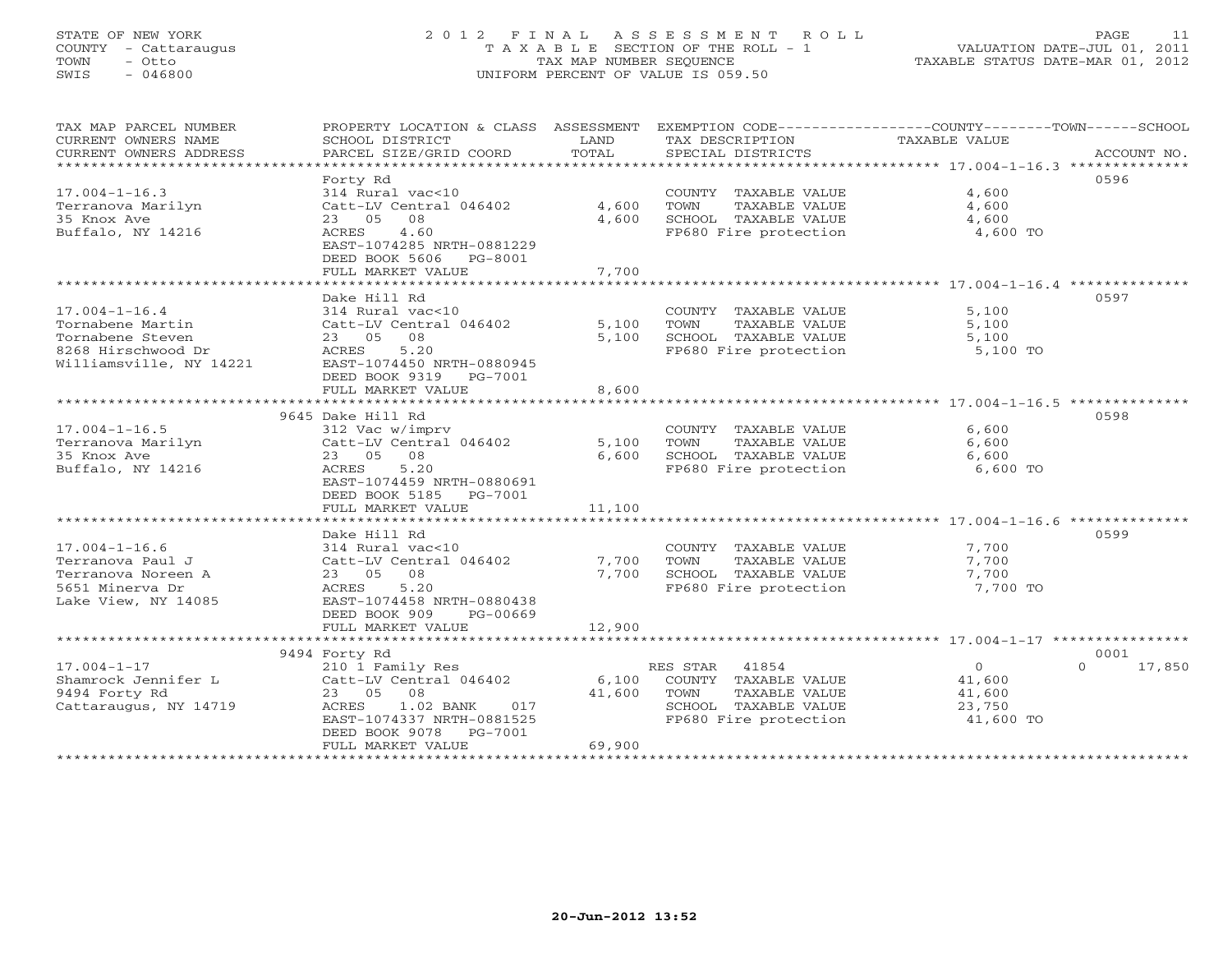# STATE OF NEW YORK 2 0 1 2 F I N A L A S S E S S M E N T R O L L PAGE 12 COUNTY - Cattaraugus T A X A B L E SECTION OF THE ROLL - 1 VALUATION DATE-JUL 01, 2011 TOWN - Otto TAX MAP NUMBER SEQUENCE TAXABLE STATUS DATE-MAR 01, 2012 SWIS - 046800 UNIFORM PERCENT OF VALUE IS 059.50UNIFORM PERCENT OF VALUE IS 059.50

| TAX MAP PARCEL NUMBER  | PROPERTY LOCATION & CLASS ASSESSMENT EXEMPTION CODE----------------COUNTY-------TOWN------SCHOOL |        |                                               |               |             |
|------------------------|--------------------------------------------------------------------------------------------------|--------|-----------------------------------------------|---------------|-------------|
| CURRENT OWNERS NAME    | SCHOOL DISTRICT                                                                                  | LAND   | TAX DESCRIPTION                               | TAXABLE VALUE |             |
| CURRENT OWNERS ADDRESS | PARCEL SIZE/GRID COORD                                                                           | TOTAL  | SPECIAL DISTRICTS                             |               | ACCOUNT NO. |
|                        |                                                                                                  |        |                                               |               |             |
|                        | 9504 Forty Rd                                                                                    |        |                                               |               | 0372        |
| $17.004 - 1 - 18$      | 270 Mfg housing                                                                                  |        | COUNTY TAXABLE VALUE                          | 20,000        |             |
| Mazur Leonard E        | Catt-LV Central 046402                                                                           | 8,400  | TOWN<br>TAXABLE VALUE                         | 20,000        |             |
| 4293 Orlando Ave       | 23 05<br>08                                                                                      | 20,000 | SCHOOL TAXABLE VALUE                          | 20,000        |             |
| Brooksville, FL 34604  | 3.40<br>ACRES                                                                                    |        | FP680 Fire protection 20,000 TO               |               |             |
|                        | EAST-1074170 NRTH-0881865                                                                        |        |                                               |               |             |
|                        | DEED BOOK 865<br>PG-00978                                                                        |        |                                               |               |             |
|                        | FULL MARKET VALUE                                                                                | 33,600 |                                               |               |             |
|                        |                                                                                                  |        |                                               |               |             |
|                        | Forty Rd                                                                                         |        |                                               |               | 0303        |
| $17.004 - 1 - 20$      | 314 Rural vac<10                                                                                 |        | COUNTY TAXABLE VALUE                          | 8,800         |             |
| Oertly Michael D       | Catt-LV Central 046402                                                                           | 8,800  | TOWN<br>TAXABLE VALUE                         | 8,800         |             |
| Oertly Ralph D         | 31 05 08                                                                                         | 8,800  | SCHOOL TAXABLE VALUE                          | 8,800         |             |
| 70 Washington Ave      | ACRES<br>6.49                                                                                    |        | FP680 Fire protection                         | 8,800 TO      |             |
| Orchard Park, NY 14127 | EAST-1074078 NRTH-0882282                                                                        |        |                                               |               |             |
|                        | DEED BOOK 00990 PG-00984                                                                         |        |                                               |               |             |
|                        | FULL MARKET VALUE                                                                                | 14,800 |                                               |               |             |
|                        |                                                                                                  |        |                                               |               |             |
|                        | Forty Rd                                                                                         |        |                                               |               | 0400        |
| $17.004 - 1 - 21.1$    | 322 Rural vac>10                                                                                 |        | COUNTY TAXABLE VALUE                          | 13,300        |             |
| Szathmary Joseph       | Catt-LV Central 046402 13,300                                                                    |        | TAXABLE VALUE<br>TOWN                         | 13,300        |             |
| Szathmary Barbara      | 23 05 08                                                                                         | 13,300 |                                               | 13,300        |             |
| 16431 Quail Ln         | ACRES 12.80                                                                                      |        | SCHOOL TAXABLE VALUE<br>FP680 Fire protection | $13,300$ TO   |             |
| Foley, AL 36535-8655   | EAST-1073633 NRTH-0882563                                                                        |        |                                               |               |             |
|                        | DEED BOOK 00918 PG-00945                                                                         |        |                                               |               |             |
|                        | FULL MARKET VALUE                                                                                | 22,400 |                                               |               |             |
|                        |                                                                                                  |        |                                               |               |             |
|                        | Forty Rd                                                                                         |        |                                               |               | 0735        |
| $17.004 - 1 - 21.2$    | 314 Rural vac<10                                                                                 |        | COUNTY TAXABLE VALUE                          | 9,100         |             |
| Wendt Michael          | Catt-LV Central 046402 9,100                                                                     |        | TOWN<br>TAXABLE VALUE                         | 9,100         |             |
| 3394 Beebe Rd          | 23 05 08                                                                                         | 9,100  | SCHOOL TAXABLE VALUE                          | 9,100         |             |
| Newfane, NY 14108      | 6.90<br>ACRES                                                                                    |        | FP680 Fire protection                         | 9,100 TO      |             |
|                        | EAST-0425567 NRTH-0882432                                                                        |        |                                               |               |             |
|                        | DEED BOOK 9203 PG-2001                                                                           |        |                                               |               |             |
|                        | FULL MARKET VALUE                                                                                | 15,300 |                                               |               |             |
|                        |                                                                                                  |        |                                               |               |             |
|                        | Forty Rd                                                                                         |        |                                               |               | 0331        |
| $17.004 - 1 - 22$      | 314 Rural vac<10                                                                                 |        | COUNTY TAXABLE VALUE                          | 7,500         |             |
| Terranova Paul J       | Catt-LV Central 046402                                                                           | 7,500  | TOWN<br>TAXABLE VALUE                         | 7,500         |             |
| Terranova Noreen A     | 31 05 08                                                                                         | 7,500  | SCHOOL TAXABLE VALUE                          | 7,500         |             |
| 5651 Minerva Dr        | 4.95<br>ACRES                                                                                    |        | FP680 Fire protection                         | 7,500 TO      |             |
| Lakeview, NY 14085     | EAST-0424954 NRTH-0882614                                                                        |        |                                               |               |             |
|                        | DEED BOOK 841<br>PG-01149                                                                        |        |                                               |               |             |
|                        | FULL MARKET VALUE                                                                                | 12,600 |                                               |               |             |
|                        |                                                                                                  |        |                                               |               |             |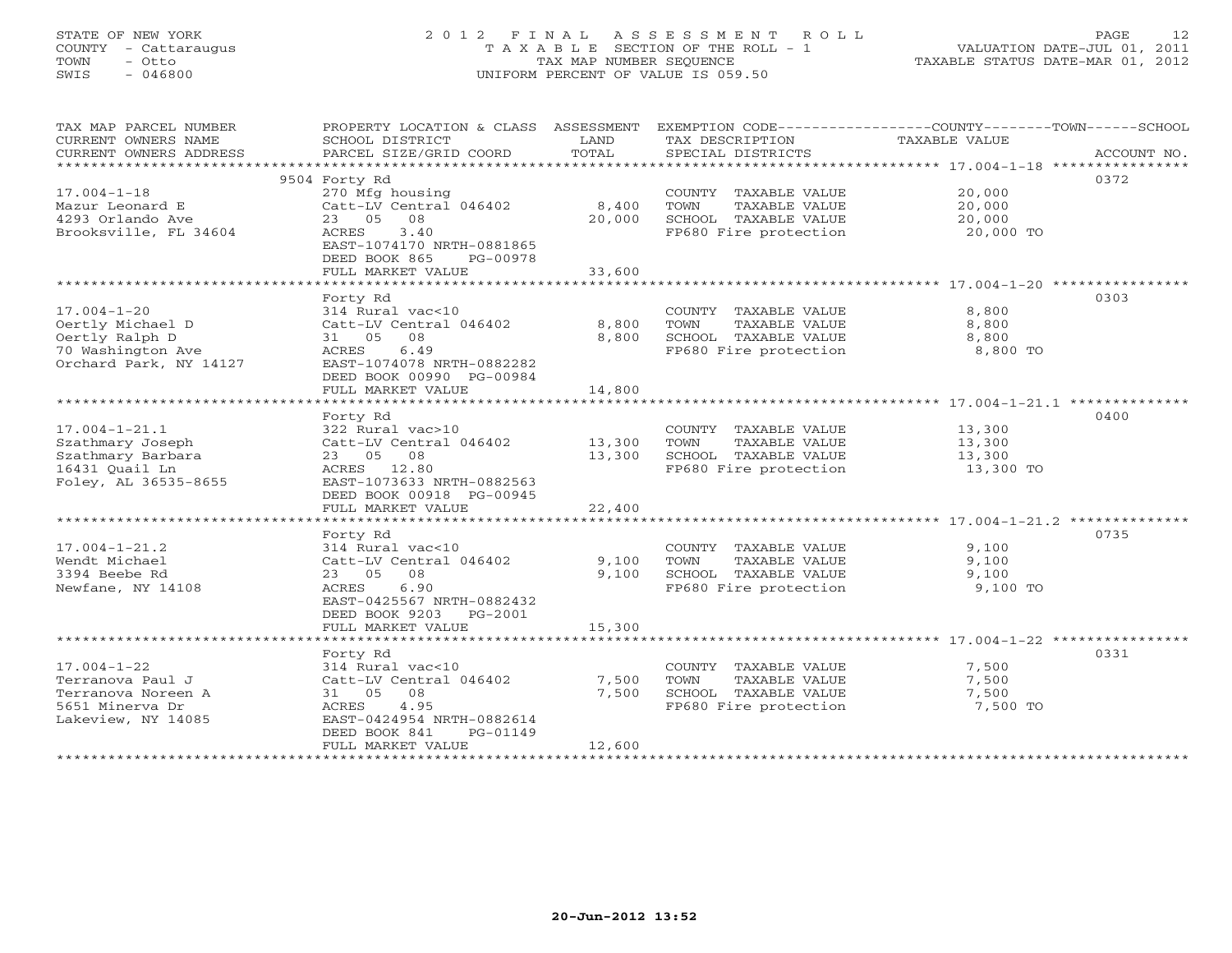# STATE OF NEW YORK 2 0 1 2 F I N A L A S S E S S M E N T R O L L PAGE 13 COUNTY - Cattaraugus T A X A B L E SECTION OF THE ROLL - 1 VALUATION DATE-JUL 01, 2011 TOWN - Otto TAX MAP NUMBER SEQUENCE TAXABLE STATUS DATE-MAR 01, 2012 SWIS - 046800 UNIFORM PERCENT OF VALUE IS 059.50UNIFORM PERCENT OF VALUE IS 059.50

| TAX MAP PARCEL NUMBER<br>CURRENT OWNERS NAME<br>CURRENT OWNERS ADDRESS | PROPERTY LOCATION & CLASS ASSESSMENT<br>SCHOOL DISTRICT<br>PARCEL SIZE/GRID COORD | LAND<br>TOTAL | EXEMPTION CODE-----------------COUNTY-------TOWN------SCHOOL<br>TAX DESCRIPTION<br>SPECIAL DISTRICTS | TAXABLE VALUE                                                | ACCOUNT NO.        |
|------------------------------------------------------------------------|-----------------------------------------------------------------------------------|---------------|------------------------------------------------------------------------------------------------------|--------------------------------------------------------------|--------------------|
| *************************                                              |                                                                                   |               |                                                                                                      |                                                              |                    |
|                                                                        | 9544 Forty Rd                                                                     |               |                                                                                                      |                                                              | 0021               |
| $17.004 - 1 - 23$                                                      | 314 Rural vac<10                                                                  |               | COUNTY TAXABLE VALUE                                                                                 | 8,100                                                        |                    |
| Bajer Delors (L/U)                                                     | Catt-LV Central 046402                                                            | 8,100         | TOWN<br>TAXABLE VALUE                                                                                | 8,100                                                        |                    |
| Bajer Michael A                                                        | 23 05<br>08                                                                       | 8,100         | SCHOOL TAXABLE VALUE                                                                                 | 8,100                                                        |                    |
| 2212 William St                                                        | LIFE USE                                                                          |               | FP680 Fire protection                                                                                | 8,100 TO                                                     |                    |
| Cheektowaga, NY 14206                                                  | 5.62<br>ACRES                                                                     |               |                                                                                                      |                                                              |                    |
|                                                                        | EAST-1073113 NRTH-0882665<br>PG-5001                                              |               |                                                                                                      |                                                              |                    |
|                                                                        | DEED BOOK 7542<br>FULL MARKET VALUE                                               | 13,600        |                                                                                                      |                                                              |                    |
|                                                                        |                                                                                   |               |                                                                                                      |                                                              |                    |
|                                                                        | 9564 Forty Rd                                                                     |               |                                                                                                      |                                                              | 0456               |
| $17.004 - 1 - 24$                                                      | 210 1 Family Res                                                                  |               | RES STAR<br>41854                                                                                    | $\overline{0}$                                               | $\Omega$<br>17,850 |
| Gerard John A                                                          | Catt-LV Central 046402                                                            | 10,700        | COUNTY TAXABLE VALUE                                                                                 | 70,300                                                       |                    |
| 9564 Forty Rd                                                          | 23 05<br>08                                                                       | 70,300        | TOWN<br>TAXABLE VALUE                                                                                | 70,300                                                       |                    |
| Cattaraugus, NY 14719                                                  | ACRES<br>5.71 BANK<br>017                                                         |               | SCHOOL TAXABLE VALUE                                                                                 | 52,450                                                       |                    |
|                                                                        | EAST-1072863 NRTH-0882691                                                         |               | FP680 Fire protection                                                                                | 70,300 TO                                                    |                    |
|                                                                        | DEED BOOK 13117 PG-3001                                                           |               |                                                                                                      |                                                              |                    |
|                                                                        | FULL MARKET VALUE                                                                 | 118,200       |                                                                                                      |                                                              |                    |
|                                                                        |                                                                                   |               |                                                                                                      |                                                              |                    |
|                                                                        | 9551 Forty Rd                                                                     |               |                                                                                                      |                                                              | 0401               |
| $17.004 - 1 - 25$                                                      | 314 Rural vac<10                                                                  |               | COUNTY TAXABLE VALUE                                                                                 | 9,700                                                        |                    |
| Szathmary Joseph                                                       | Catt-LV Central 046402                                                            | 9,700         | <b>TOWN</b><br>TAXABLE VALUE                                                                         | 9,700                                                        |                    |
| Szathmary Barbara                                                      | 23 05<br>08                                                                       | 9,700         | SCHOOL TAXABLE VALUE                                                                                 | 9,700                                                        |                    |
| 16431 Quail Ln                                                         | ACRES<br>7.74                                                                     |               | FP680 Fire protection                                                                                | 9,700 TO                                                     |                    |
| Foley, AL 36535-8655                                                   | EAST-1072602 NRTH-0881954<br>DEED BOOK 00918 PG-00943                             |               |                                                                                                      |                                                              |                    |
|                                                                        | FULL MARKET VALUE                                                                 | 16,300        |                                                                                                      |                                                              |                    |
|                                                                        | ***********************                                                           | ********      |                                                                                                      | ******************************* 17.004-1-26 **************** |                    |
|                                                                        | 9575 Forty Rd                                                                     |               |                                                                                                      |                                                              | 0108               |
| $17.004 - 1 - 26$                                                      | 260 Seasonal res                                                                  |               | COUNTY TAXABLE VALUE                                                                                 | 19,900                                                       |                    |
| Kostecky Jeff                                                          | Catt-LV Central 046402                                                            | 9,700         | TOWN<br>TAXABLE VALUE                                                                                | 19,900                                                       |                    |
| 4259 Connection Rd                                                     | 31 05<br>08                                                                       | 19,900        | SCHOOL TAXABLE VALUE                                                                                 | 19,900                                                       |                    |
| Williamsville, NY 14221                                                | ACRES<br>9.84                                                                     |               | FP680 Fire protection                                                                                | 19,900 TO                                                    |                    |
|                                                                        | EAST-1072079 NRTH-0881999                                                         |               |                                                                                                      |                                                              |                    |
|                                                                        | DEED BOOK 2840<br>PG-2001                                                         |               |                                                                                                      |                                                              |                    |
|                                                                        | FULL MARKET VALUE                                                                 | 33,400        |                                                                                                      |                                                              |                    |
|                                                                        |                                                                                   | ************* |                                                                                                      |                                                              |                    |
|                                                                        | 9595 Forty Rd                                                                     |               |                                                                                                      |                                                              | 0140               |
| $17.004 - 1 - 27$                                                      | 116 Other stock                                                                   |               | COUNTY TAXABLE VALUE                                                                                 | 18,900                                                       |                    |
| Barber Douglas D                                                       | Catt-LV Central 046402                                                            | 11,700        | TOWN<br>TAXABLE VALUE                                                                                | 18,900                                                       |                    |
| 9602 Forty Rd                                                          | 23 05<br>08<br>ACRES 20.00                                                        | 18,900        | SCHOOL TAXABLE VALUE                                                                                 | 18,900                                                       |                    |
| Cattaraugus, NY 14719                                                  | EAST-1071535 NRTH-0882188                                                         |               | FP680 Fire protection                                                                                | 18,900 TO                                                    |                    |
|                                                                        | DEED BOOK 00975 PG-01094                                                          |               |                                                                                                      |                                                              |                    |
|                                                                        | FULL MARKET VALUE                                                                 | 31,800        |                                                                                                      |                                                              |                    |
|                                                                        |                                                                                   |               |                                                                                                      |                                                              |                    |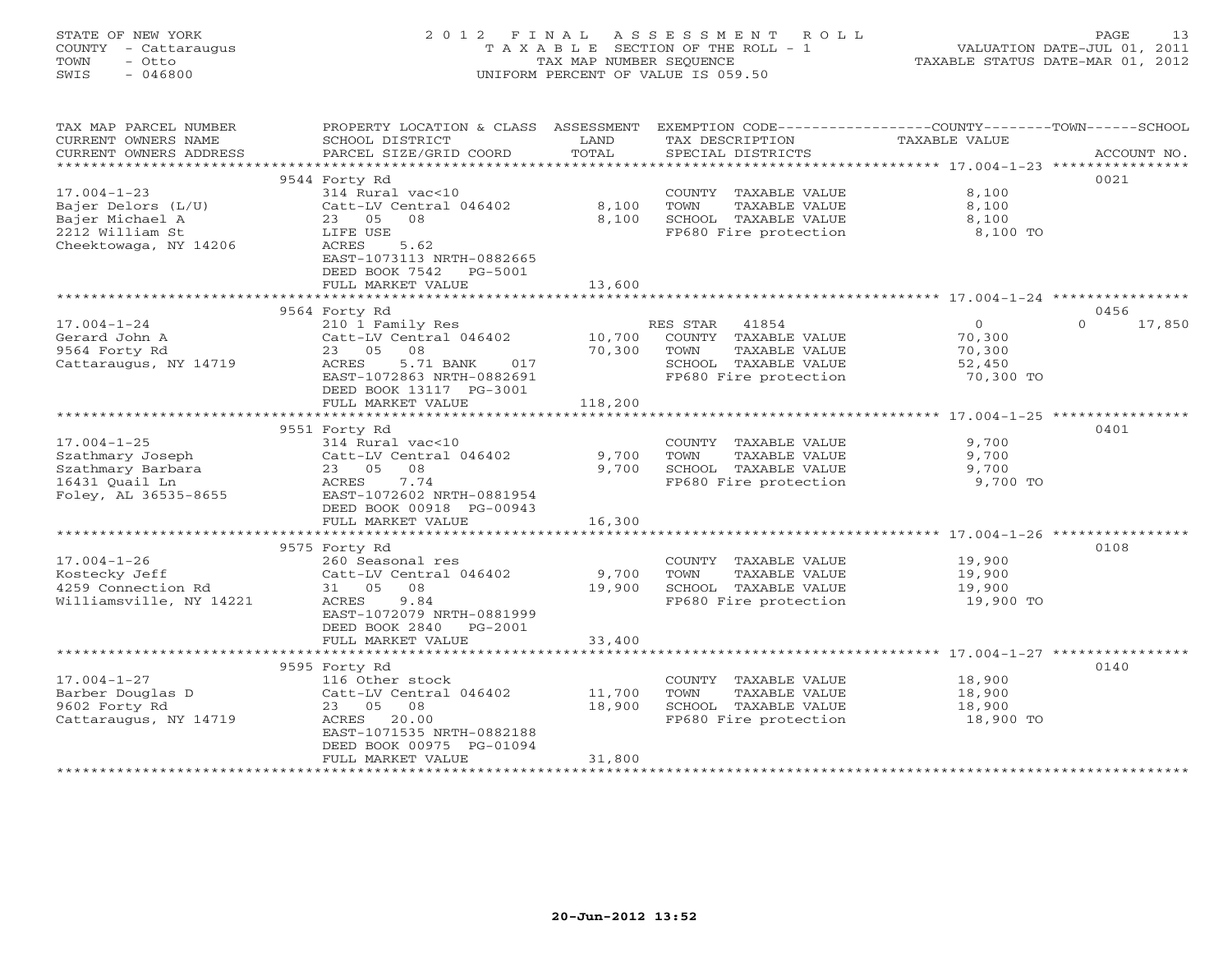# STATE OF NEW YORK 2 0 1 2 F I N A L A S S E S S M E N T R O L L PAGE 14 COUNTY - Cattaraugus T A X A B L E SECTION OF THE ROLL - 1 VALUATION DATE-JUL 01, 2011 TOWN - Otto TAX MAP NUMBER SEQUENCE TAXABLE STATUS DATE-MAR 01, 2012 SWIS - 046800 UNIFORM PERCENT OF VALUE IS 059.50UNIFORM PERCENT OF VALUE IS 059.50

| TAX MAP PARCEL NUMBER<br>CURRENT OWNERS NAME                                                         | PROPERTY LOCATION & CLASS ASSESSMENT<br>SCHOOL DISTRICT                                                                                                                             | LAND                      | EXEMPTION CODE-----------------COUNTY-------TOWN------SCHOOL<br>TAX DESCRIPTION                                     | <b>TAXABLE VALUE</b>                                      |                            |
|------------------------------------------------------------------------------------------------------|-------------------------------------------------------------------------------------------------------------------------------------------------------------------------------------|---------------------------|---------------------------------------------------------------------------------------------------------------------|-----------------------------------------------------------|----------------------------|
| CURRENT OWNERS ADDRESS<br>*************************                                                  | PARCEL SIZE/GRID COORD                                                                                                                                                              | TOTAL                     | SPECIAL DISTRICTS                                                                                                   |                                                           | ACCOUNT NO.                |
|                                                                                                      | 9574 Forty Rd                                                                                                                                                                       |                           |                                                                                                                     |                                                           | 0023                       |
| $17.004 - 1 - 28.1$<br>Barber Robert J Jr<br>9574 Forty Rd<br>Cattaraugus, NY 14719                  | 240 Rural res<br>Catt-LV Central 046402<br>31 05<br>08<br>ACRES 13.15<br>EAST-1072325 NRTH-0882881<br>DEED BOOK 4667<br>PG-4002                                                     | 13,000<br>49,700          | 41854<br>RES STAR<br>COUNTY TAXABLE VALUE<br>TAXABLE VALUE<br>TOWN<br>SCHOOL TAXABLE VALUE<br>FP680 Fire protection | $\overline{0}$<br>49,700<br>49,700<br>31,850<br>49,700 TO | $\Omega$<br>17,850         |
|                                                                                                      | FULL MARKET VALUE                                                                                                                                                                   | 83,500                    |                                                                                                                     |                                                           |                            |
|                                                                                                      |                                                                                                                                                                                     |                           |                                                                                                                     |                                                           |                            |
| $17.004 - 1 - 28.2$<br>Barber Douglas D<br>9602 Forty Rd<br>Cattaraugus, NY 14719                    | 9602 Forty Rd<br>210 1 Family Res<br>Catt-LV Central 046402<br>23 05<br>08<br>FRNT 150.00 DPTH 264.00<br>EAST-1071664 NRTH-0883044<br>DEED BOOK 811<br>PG-00048                     | 5,700<br>56,400           | 41854<br>RES STAR<br>COUNTY TAXABLE VALUE<br>TOWN<br>TAXABLE VALUE<br>SCHOOL TAXABLE VALUE<br>FP680 Fire protection | $\circ$<br>56,400<br>56,400<br>38,550<br>56,400 TO        | 0557<br>$\Omega$<br>17,850 |
|                                                                                                      | FULL MARKET VALUE                                                                                                                                                                   | 94,800                    |                                                                                                                     |                                                           |                            |
|                                                                                                      |                                                                                                                                                                                     |                           |                                                                                                                     |                                                           |                            |
| $17.004 - 1 - 28.3$<br>Barber Richard J<br>Barber Deborah<br>9608 Forty Rd<br>Cattaraugus, NY 14719  | 9608 Forty Rd<br>270 Mfg housing<br>Catt-LV Central 046402<br>23 05<br>08<br>FRNT 320.00 DPTH 180.00<br>EAST-1071470 NRTH-0883090<br>DEED BOOK 00922 PG-00991<br>FULL MARKET VALUE  | 7,100<br>43,400<br>72,900 | 41854<br>RES STAR<br>COUNTY TAXABLE VALUE<br>TOWN<br>TAXABLE VALUE<br>SCHOOL TAXABLE VALUE<br>FP680 Fire protection | $\circ$<br>43,400<br>43,400<br>25,550<br>43,400 TO        | 0558<br>$\Omega$<br>17,850 |
|                                                                                                      | Marek Rd N                                                                                                                                                                          |                           |                                                                                                                     |                                                           | 0024                       |
| $17.004 - 1 - 29.1$<br>Budaj Eileen A<br>Barber Douglas D<br>3193 Union Valley Rd<br>Olean, NY 14760 | 105 Vac farmland<br>Catt-LV Central 046402<br>23/31 05<br>08<br>$L/P$ 934-439<br>ACRES<br>77.20<br>EAST-1070393 NRTH-0882403<br>DEED BOOK 00954 PG-00067                            | 29,000<br>29,000          | COUNTY TAXABLE VALUE<br>TOWN<br>TAXABLE VALUE<br>SCHOOL TAXABLE VALUE<br>FP680 Fire protection                      | 29,000<br>29,000<br>29,000<br>29,000 TO                   |                            |
|                                                                                                      | FULL MARKET VALUE                                                                                                                                                                   | 48,700                    |                                                                                                                     |                                                           |                            |
|                                                                                                      |                                                                                                                                                                                     |                           |                                                                                                                     |                                                           |                            |
| $17.004 - 1 - 29.2$<br>Barber Robert J<br>9739 Forty Rd<br>Cattaraugus, NY 14719                     | 9739 Forty Rd<br>210 1 Family Res<br>Catt-LV Central 046402<br>08<br>32 05<br>FRNT 205.00 DPTH 195.00<br>EAST-1070277 NRTH-0883524<br>DEED BOOK 00922 PG-00163<br>FULL MARKET VALUE | 5,800<br>55,800<br>93,800 | 41854<br>RES STAR<br>COUNTY TAXABLE VALUE<br>TOWN<br>TAXABLE VALUE<br>SCHOOL TAXABLE VALUE<br>FP680 Fire protection | $\circ$<br>55,800<br>55,800<br>37,950<br>55,800 TO        | 0502<br>$\Omega$<br>17,850 |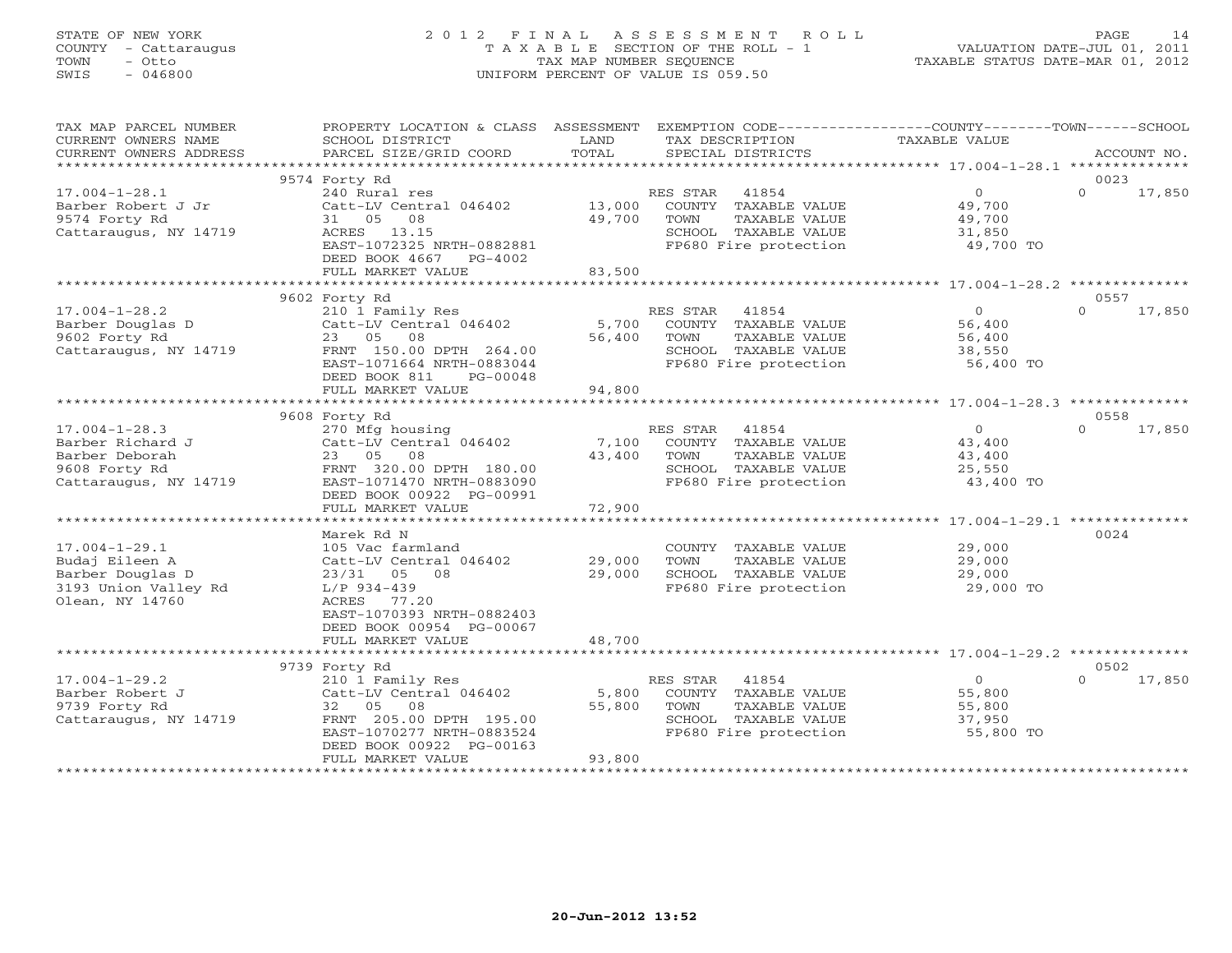# STATE OF NEW YORK 2 0 1 2 F I N A L A S S E S S M E N T R O L L PAGE 15 COUNTY - Cattaraugus T A X A B L E SECTION OF THE ROLL - 1 VALUATION DATE-JUL 01, 2011 TOWN - Otto TAX MAP NUMBER SEQUENCE TAXABLE STATUS DATE-MAR 01, 2012 SWIS - 046800 UNIFORM PERCENT OF VALUE IS 059.50UNIFORM PERCENT OF VALUE IS 059.50

| TAX MAP PARCEL NUMBER<br>CURRENT OWNERS NAME     | PROPERTY LOCATION & CLASS ASSESSMENT<br>SCHOOL DISTRICT | LAND                    | TAX DESCRIPTION       | EXEMPTION CODE-----------------COUNTY-------TOWN-----SCHOOL<br><b>TAXABLE VALUE</b> |             |
|--------------------------------------------------|---------------------------------------------------------|-------------------------|-----------------------|-------------------------------------------------------------------------------------|-------------|
| CURRENT OWNERS ADDRESS<br>********************** | PARCEL SIZE/GRID COORD                                  | TOTAL                   | SPECIAL DISTRICTS     |                                                                                     | ACCOUNT NO. |
|                                                  | 9618 Forty Rd                                           |                         |                       |                                                                                     | 0338        |
| $17.004 - 1 - 30$                                | 270 Mfg housing                                         |                         | COUNTY TAXABLE VALUE  | 44,600                                                                              |             |
| Mortek Ronald J                                  | Catt-LV Central 046402                                  | 10,100                  | TOWN<br>TAXABLE VALUE | 44,600                                                                              |             |
| 9618 Forty Rd                                    | 24 05 08                                                | 44,600                  | SCHOOL TAXABLE VALUE  | 44,600                                                                              |             |
| Otto, NY 14766                                   | 5.10<br>ACRES                                           |                         | FP680 Fire protection | 44,600 TO                                                                           |             |
|                                                  | EAST-1071583 NRTH-0883276                               |                         |                       |                                                                                     |             |
|                                                  | DEED BOOK 11874 PG-3001                                 |                         |                       |                                                                                     |             |
|                                                  | FULL MARKET VALUE                                       | 75,000<br>************* |                       |                                                                                     |             |
|                                                  | 9581 Wickham Rd                                         |                         |                       | ************************ 17.004-1-32.1 **************                               | 0328        |
| $17.004 - 1 - 32.1$                              | 120 Field crops                                         |                         | 41720<br>AG DIST      | 1,512<br>1,512                                                                      | 1,512       |
| Irene D Zinter Revoc Trust                       | Catt-LV Central 046402                                  | 75,200                  | COUNTY TAXABLE VALUE  | 75,188                                                                              |             |
| 1 Fox Run Ln #230                                | 24 05 08                                                | 76,700                  | TOWN<br>TAXABLE VALUE | 75,188                                                                              |             |
| Orchard Park, NY 14127                           | ACRES 207.15                                            |                         | SCHOOL TAXABLE VALUE  | 75,188                                                                              |             |
|                                                  | EAST-1072922 NRTH-0885896                               |                         | FP680 Fire protection | 76,700 TO                                                                           |             |
| MAY BE SUBJECT TO PAYMENT                        | DEED BOOK 9649 PG-4001                                  |                         |                       |                                                                                     |             |
| UNDER AGDIST LAW TIL 2018                        | FULL MARKET VALUE                                       | 128,900                 |                       |                                                                                     |             |
|                                                  |                                                         |                         |                       |                                                                                     |             |
|                                                  | Wickham Rd                                              |                         |                       |                                                                                     | 0670        |
| $17.004 - 1 - 32.2$                              | 314 Rural vac<10                                        |                         | COUNTY TAXABLE VALUE  | 9,100                                                                               |             |
| Pratt Christopher W                              | Catt-LV Central 046402                                  | 9,100                   | TOWN<br>TAXABLE VALUE | 9,100                                                                               |             |
| 10352 42Nd St                                    | 08<br>24 05                                             | 9,100                   | SCHOOL TAXABLE VALUE  | 9,100                                                                               |             |
| Cattaraugus, NY 14719                            | ACRES<br>9.50                                           |                         | FP680 Fire protection | 9,100 TO                                                                            |             |
|                                                  | EAST-1070342 NRTH-0885701<br>DEED BOOK 14382 PG-7001    |                         |                       |                                                                                     |             |
|                                                  | FULL MARKET VALUE                                       | 15,300                  |                       |                                                                                     |             |
|                                                  |                                                         |                         |                       |                                                                                     |             |
|                                                  | 9654 Wickham Rd                                         |                         |                       |                                                                                     | 0669        |
| $17.004 - 1 - 32.3$                              | 314 Rural vac<10                                        |                         | COUNTY TAXABLE VALUE  | 7,400                                                                               |             |
| Krycia Tom                                       | Catt-LV Central 046402                                  | 7,400                   | TOWN<br>TAXABLE VALUE | 7,400                                                                               |             |
| 288 Angle Rd                                     | 24 05 08                                                | 7,400                   | SCHOOL TAXABLE VALUE  | 7,400                                                                               |             |
| West Seneca, NY 14224                            | 6.25<br>ACRES                                           |                         | FP680 Fire protection | 7,400 TO                                                                            |             |
|                                                  | EAST-0422652 NRTH-0886916                               |                         |                       |                                                                                     |             |
|                                                  | DEED BOOK 1029<br>$PG-427$                              |                         |                       |                                                                                     |             |
|                                                  | FULL MARKET VALUE                                       | 12,400                  |                       |                                                                                     |             |
|                                                  | 10132 N Otto Rd                                         |                         |                       |                                                                                     | 0688        |
| $18.001 - 1 - 1.2$                               | 322 Rural vac>10                                        |                         | AG DIST<br>41720      | 2,090<br>2,090                                                                      | 2,090       |
| Fantaske George P                                | Catt-LV Central 046402                                  | 16,800                  | COUNTY TAXABLE VALUE  | 14,710                                                                              |             |
| Fantaske Rosemary                                | 01 06 08                                                | 16,800                  | TOWN<br>TAXABLE VALUE | 14,710                                                                              |             |
| 3701 Salisbury Ave                               | ACRES 27.50                                             |                         | SCHOOL TAXABLE VALUE  | 14,710                                                                              |             |
| Blasdell, NY 14219                               | EAST-1081310 NRTH-0890060                               |                         | FP680 Fire protection | 16,800 TO                                                                           |             |
|                                                  | DEED BOOK 7407<br>PG-4001                               |                         |                       |                                                                                     |             |
| MAY BE SUBJECT TO PAYMENT                        | FULL MARKET VALUE                                       | 28,200                  |                       |                                                                                     |             |
| UNDER AGDIST LAW TIL 2016                        |                                                         |                         |                       |                                                                                     |             |
| **********************                           |                                                         |                         |                       |                                                                                     |             |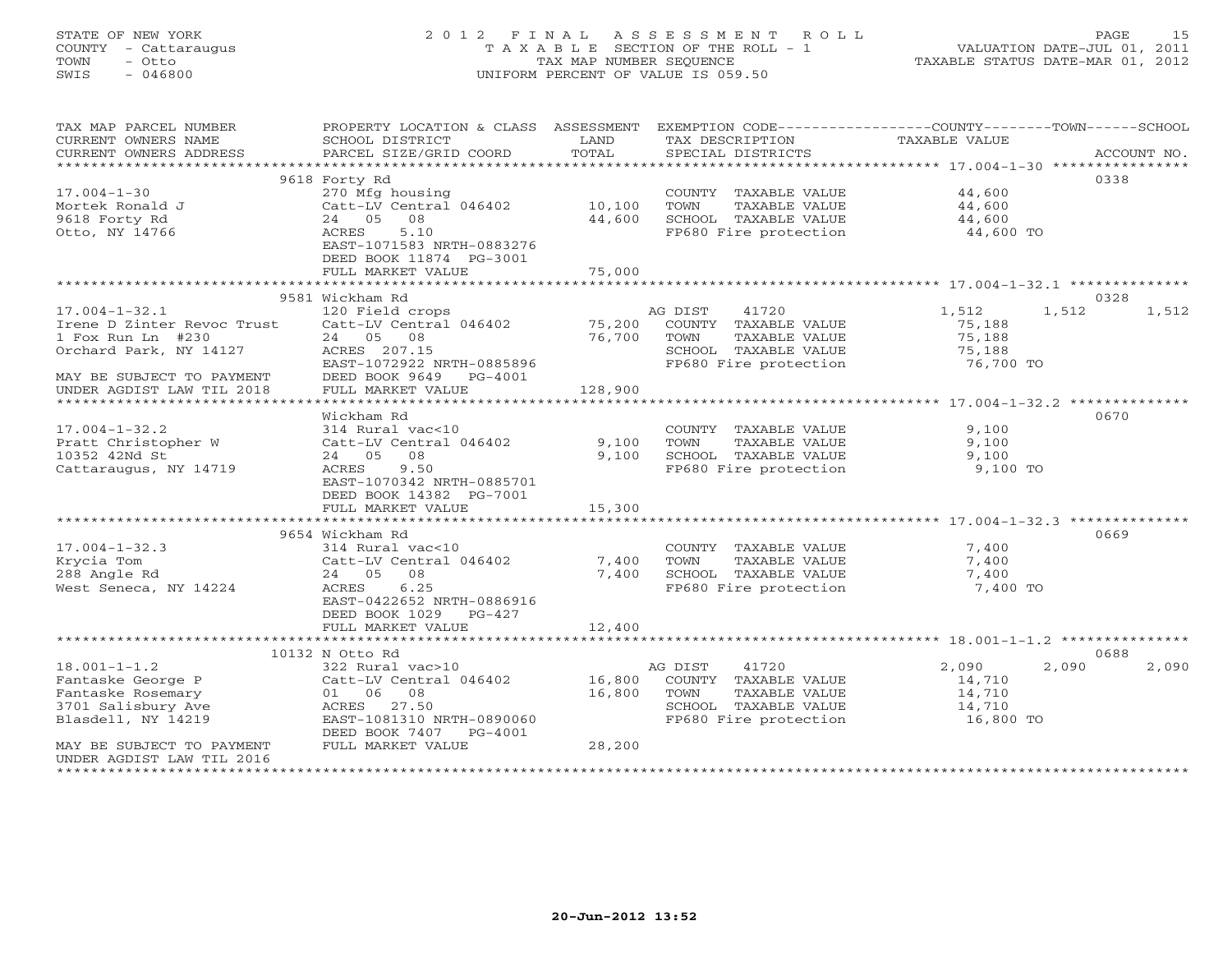# STATE OF NEW YORK 2 0 1 2 F I N A L A S S E S S M E N T R O L L PAGE 16 COUNTY - Cattaraugus T A X A B L E SECTION OF THE ROLL - 1 VALUATION DATE-JUL 01, 2011 TOWN - Otto TAX MAP NUMBER SEQUENCE TAXABLE STATUS DATE-MAR 01, 2012 SWIS - 046800 UNIFORM PERCENT OF VALUE IS 059.50UNIFORM PERCENT OF VALUE IS 059.50

| TAX MAP PARCEL NUMBER<br>CURRENT OWNERS NAME<br>CURRENT OWNERS ADDRESS                            | PROPERTY LOCATION & CLASS ASSESSMENT<br>SCHOOL DISTRICT<br>PARCEL SIZE/GRID COORD                                                                      | LAND<br>TOTAL    | EXEMPTION CODE-----------------COUNTY-------TOWN------SCHOOL<br>TAX DESCRIPTION<br>SPECIAL DISTRICTS                                                                              | TAXABLE VALUE                                                             | ACCOUNT NO.                                                        |
|---------------------------------------------------------------------------------------------------|--------------------------------------------------------------------------------------------------------------------------------------------------------|------------------|-----------------------------------------------------------------------------------------------------------------------------------------------------------------------------------|---------------------------------------------------------------------------|--------------------------------------------------------------------|
|                                                                                                   |                                                                                                                                                        |                  |                                                                                                                                                                                   |                                                                           |                                                                    |
|                                                                                                   | 10088 N Otto Rd                                                                                                                                        |                  |                                                                                                                                                                                   |                                                                           | 0759                                                               |
| $18.001 - 1 - 1.3$<br>Fantaske George P<br>Fantaske Rosemary                                      | 260 Seasonal res<br>Catt-LV Central 046402<br>01 06 08                                                                                                 | 19,600<br>91,300 | 41720<br>AG DIST<br>COUNTY TAXABLE VALUE<br>TOWN<br>TAXABLE VALUE                                                                                                                 | 6,684<br>84,616<br>84,616                                                 | 6,684<br>6,684                                                     |
| 3701 Salisbury Ave<br>Blasdell, NY 14219                                                          | ACRES 19.10<br>EAST-1080636 NRTH-0889732<br>DEED BOOK 7407 PG-4002                                                                                     |                  | SCHOOL TAXABLE VALUE<br>FP680 Fire protection                                                                                                                                     | 84,616<br>91,300 TO                                                       |                                                                    |
| MAY BE SUBJECT TO PAYMENT<br>UNDER AGDIST LAW TIL 2016                                            | FULL MARKET VALUE                                                                                                                                      | 153,400          |                                                                                                                                                                                   |                                                                           |                                                                    |
|                                                                                                   | 10135 N Otto Rd                                                                                                                                        |                  |                                                                                                                                                                                   |                                                                           | 0760                                                               |
| $18.001 - 1 - 1.4$<br>Mowry Shawn A<br>Mowry Amy<br>10135 N Otto Rd<br>Cattaraugus, NY 14719      | 240 Rural res<br>Catt-LV Central 046402<br>01 06 08<br>ACRES 15.80<br>EAST-1080845 NRTH-0890801<br>DEED BOOK 993<br>$PG-528$                           | 17,900<br>99,900 | RES STAR<br>41854<br>COUNTY TAXABLE VALUE<br>TOWN<br>TAXABLE VALUE<br>SCHOOL TAXABLE VALUE<br>FP680 Fire protection                                                               | $\Omega$<br>99,900<br>99,900<br>82,050<br>99,900 TO                       | $\Omega$<br>17,850                                                 |
|                                                                                                   | FULL MARKET VALUE                                                                                                                                      | 167,900          |                                                                                                                                                                                   |                                                                           |                                                                    |
|                                                                                                   |                                                                                                                                                        |                  |                                                                                                                                                                                   |                                                                           |                                                                    |
|                                                                                                   | 10075 N Otto Rd                                                                                                                                        |                  |                                                                                                                                                                                   |                                                                           | 0761                                                               |
| $18.001 - 1 - 1.5$<br>Pytlik Douglas P<br>Pytlik Kelly L<br>4520 Baer Rd<br>Ransomville, NY 14131 | 260 Seasonal res<br>Catt-LV Central 046402<br>$01/02$ 06 08<br>9.50<br>ACRES<br>EAST-0431055 NRTH-0889280<br>DEED BOOK 00976 PG-00763                  | 11,000<br>28,200 | COUNTY TAXABLE VALUE<br>TOWN<br>TAXABLE VALUE<br>SCHOOL TAXABLE VALUE<br>FP680 Fire protection                                                                                    | 28,200<br>28,200<br>28,200<br>28,200 TO                                   |                                                                    |
|                                                                                                   | FULL MARKET VALUE                                                                                                                                      | 47,400           |                                                                                                                                                                                   |                                                                           |                                                                    |
|                                                                                                   |                                                                                                                                                        |                  |                                                                                                                                                                                   |                                                                           |                                                                    |
|                                                                                                   | N Otto Rd                                                                                                                                              |                  |                                                                                                                                                                                   |                                                                           | 0228                                                               |
| $18.001 - 1 - 2$<br>Kraengel Jeffrey<br>Kraengel George<br>8705 Highland Dr<br>Eden, NY 14057     | 322 Rural vac>10<br>Catt-LV Central 046402<br>01 06 08<br>ACRES 10.20<br>EAST-1081935 NRTH-0891838<br>DEED BOOK 381<br>PG-00317<br>FULL MARKET VALUE   | 7,500<br>7,500   | 41101<br>VET C/T<br>COUNTY TAXABLE VALUE<br>TAXABLE VALUE<br>TOWN<br>SCHOOL TAXABLE VALUE<br>FP680 Fire protection                                                                | 150<br>7,350<br>7,350<br>7,500<br>7,500 TO                                | 150<br>$\Omega$                                                    |
|                                                                                                   |                                                                                                                                                        | 12,600           |                                                                                                                                                                                   |                                                                           |                                                                    |
|                                                                                                   | 10387 N Otto Rd                                                                                                                                        |                  |                                                                                                                                                                                   |                                                                           | 0147                                                               |
| $18.001 - 1 - 5$<br>Brown George E<br>10387 N Otto Rd<br>Cattaraugus, NY 14719                    | 210 1 Family Res<br>Catt-LV Central 046402<br>24 06 07<br>2.50<br>ACRES<br>EAST-1084244 NRTH-0892133<br>DEED BOOK 2700<br>PG-7001<br>FULL MARKET VALUE |                  | CVET C/T<br>41131<br>4,300 DVET C/T<br>41141<br>22,600 RES STAR<br>41854<br>COUNTY TAXABLE VALUE<br>TOWN<br>TAXABLE VALUE<br>SCHOOL TAXABLE VALUE<br>38,000 FP680 Fire protection | 5,650<br>11,300<br>$\overline{0}$<br>5,650<br>5,650<br>4,750<br>22,600 TO | 5,650<br>$\circ$<br>11,300<br>$\overline{0}$<br>17,850<br>$\Omega$ |
|                                                                                                   |                                                                                                                                                        |                  |                                                                                                                                                                                   |                                                                           |                                                                    |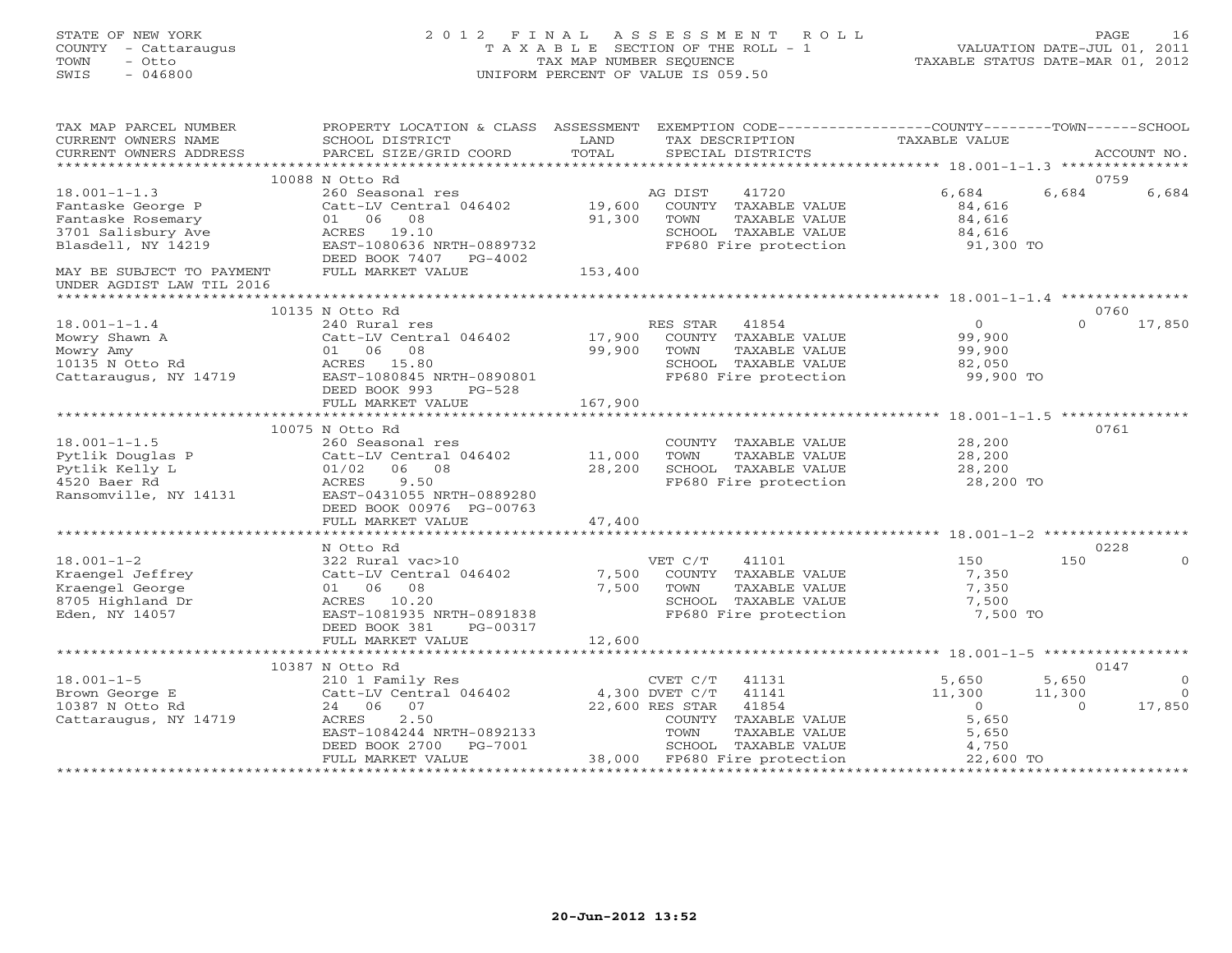# STATE OF NEW YORK 2 0 1 2 F I N A L A S S E S S M E N T R O L L PAGE 17 COUNTY - Cattaraugus T A X A B L E SECTION OF THE ROLL - 1 VALUATION DATE-JUL 01, 2011 TOWN - Otto TAX MAP NUMBER SEQUENCE TAXABLE STATUS DATE-MAR 01, 2012 SWIS - 046800 UNIFORM PERCENT OF VALUE IS 059.50UNIFORM PERCENT OF VALUE IS 059.50

| TAX MAP PARCEL NUMBER<br>CURRENT OWNERS NAME<br>CURRENT OWNERS ADDRESS                                                        | PROPERTY LOCATION & CLASS ASSESSMENT<br>SCHOOL DISTRICT<br>PARCEL SIZE/GRID COORD                                                                                                | LAND<br>TOTAL               | EXEMPTION CODE-----------------COUNTY-------TOWN------SCHOOL<br>TAX DESCRIPTION<br>SPECIAL DISTRICTS                | <b>TAXABLE VALUE</b>                                        | ACCOUNT NO.                |
|-------------------------------------------------------------------------------------------------------------------------------|----------------------------------------------------------------------------------------------------------------------------------------------------------------------------------|-----------------------------|---------------------------------------------------------------------------------------------------------------------|-------------------------------------------------------------|----------------------------|
| *********************                                                                                                         |                                                                                                                                                                                  |                             |                                                                                                                     |                                                             |                            |
| $18.001 - 1 - 6$<br>Pfeifer Charles J<br>Pfeifer Irene R<br>13851 Quaker Rd<br>Collins, NY 14034<br>MAY BE SUBJECT TO PAYMENT | N Otto Rd<br>105 Vac farmland<br>Catt-LV Central 046402<br>22/23/24<br>06<br>07<br>ACRES 224.95<br>EAST-1085276 NRTH-0891838<br>DEED BOOK 14852 PG-5001<br>FULL MARKET VALUE     | 71,400<br>71,400<br>120,000 | AG DIST<br>41720<br>COUNTY TAXABLE VALUE<br>TAXABLE VALUE<br>TOWN<br>SCHOOL TAXABLE VALUE<br>FP680 Fire protection  | $\circ$<br>71,400<br>71,400<br>71,400<br>71,400 TO          | 0126<br>$\Omega$           |
| UNDER AGDIST LAW TIL 2018                                                                                                     |                                                                                                                                                                                  |                             |                                                                                                                     |                                                             |                            |
| $18.001 - 1 - 8$<br>Rowitsch Robert W<br>Rowitsch Sharon L<br>8 Woodward Ave<br>Springville, NY 14141                         | N Otto Rd<br>314 Rural vac<10<br>Catt-LV Central 046402<br>22 06 07<br>1.65<br>ACRES<br>EAST-1086949 NRTH-0895284<br>DEED BOOK 3628<br>PG-2003                                   | 1,500<br>1,500              | COUNTY TAXABLE VALUE<br>TOWN<br>TAXABLE VALUE<br>SCHOOL TAXABLE VALUE<br>FP680 Fire protection                      | 1,500<br>1,500<br>1,500<br>1,500 TO                         | 0214                       |
|                                                                                                                               | FULL MARKET VALUE                                                                                                                                                                | 2,500                       |                                                                                                                     |                                                             |                            |
|                                                                                                                               | *********************                                                                                                                                                            | *********                   |                                                                                                                     | *********************** 18.001-1-9 ************             |                            |
| $18.001 - 1 - 9$<br>Farner Anthony<br>PO Box 83<br>Collins, NY 14034                                                          | 7891 Wesley Ln<br>210 1 Family Res<br>Catt-LV Central 046402<br>22 06 08<br>LOT 21<br>ACRES<br>1.29<br>EAST-1087092 NRTH-0895398<br>DEED BOOK 10997 PG-5002<br>FULL MARKET VALUE | 3,800<br>17,400<br>29,200   | RES STAR<br>41854<br>COUNTY TAXABLE VALUE<br>TOWN<br>TAXABLE VALUE<br>SCHOOL TAXABLE VALUE<br>FP680 Fire protection | $\overline{O}$<br>17,400<br>17,400<br>$\Omega$<br>17,400 TO | 0297<br>17,400<br>$\Omega$ |
|                                                                                                                               |                                                                                                                                                                                  |                             |                                                                                                                     |                                                             |                            |
| $18.001 - 1 - 10$<br>Scott Steven A & Etal<br>Sally Gick<br>5352 Ontario St<br>Hamburg, NY 14075                              | 7893 Wesley Ln<br>314 Rural vac<10<br>Catt-LV Central 046402<br>22 06 07<br>ACRES<br>1.86<br>EAST-0438849 NRTH-0895442<br>DEED BOOK 00989 PG-00996<br>FULL MARKET VALUE          | 4,400<br>4,400<br>7,400     | COUNTY TAXABLE VALUE<br>TOWN<br>TAXABLE VALUE<br>SCHOOL TAXABLE VALUE<br>FP680 Fire protection                      | 4,400<br>4,400<br>4,400<br>4,400 TO                         | 0371                       |
|                                                                                                                               |                                                                                                                                                                                  |                             |                                                                                                                     |                                                             |                            |
| $18.001 - 1 - 11$<br>Fenton Carole Y<br>697 Union Rd<br>West Seneca, NY 14224                                                 | 7899 Wesley Ln<br>260 Seasonal res<br>Catt-LV Central 046402<br>22 06 07<br>3.44<br>ACRES<br>EAST-1087429 NRTH-0895567<br>DEED BOOK 10744 PG-3001<br>FULL MARKET VALUE           | 5,900<br>35,200<br>59,200   | COUNTY TAXABLE VALUE<br>TOWN<br>TAXABLE VALUE<br>SCHOOL TAXABLE VALUE<br>FP680 Fire protection                      | 35,200<br>35,200<br>35,200<br>35,200 TO                     | 0119                       |
|                                                                                                                               |                                                                                                                                                                                  |                             |                                                                                                                     |                                                             |                            |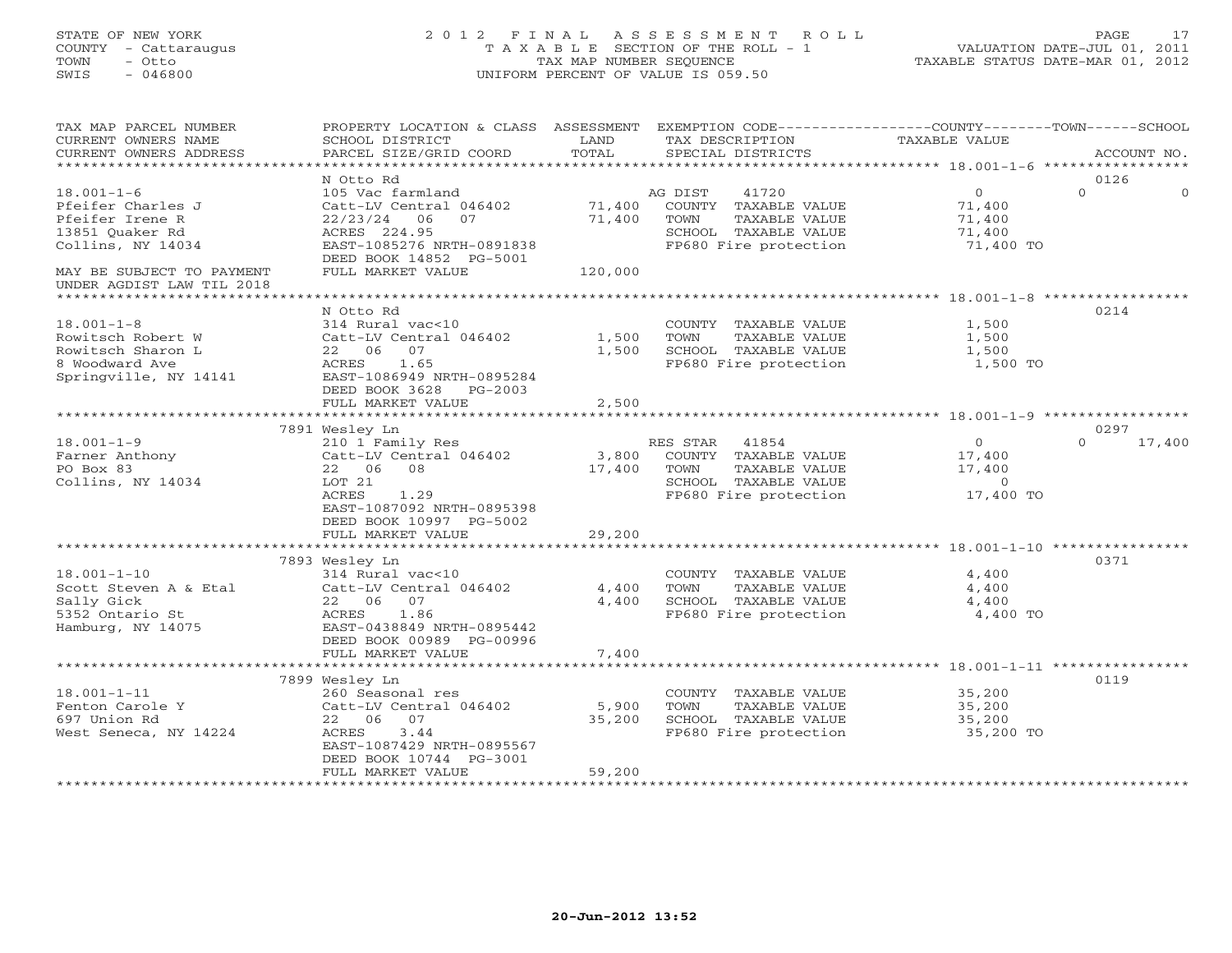# STATE OF NEW YORK 2 0 1 2 F I N A L A S S E S S M E N T R O L L PAGE 18 COUNTY - Cattaraugus T A X A B L E SECTION OF THE ROLL - 1 VALUATION DATE-JUL 01, 2011 TOWN - Otto TAX MAP NUMBER SEQUENCE TAXABLE STATUS DATE-MAR 01, 2012 SWIS - 046800 UNIFORM PERCENT OF VALUE IS 059.50UNIFORM PERCENT OF VALUE IS 059.50

| TAX MAP PARCEL NUMBER<br>CURRENT OWNERS NAME<br>CURRENT OWNERS ADDRESS                                                        | PROPERTY LOCATION & CLASS ASSESSMENT<br>SCHOOL DISTRICT<br>PARCEL SIZE/GRID COORD                                                                                 | LAND<br>TOTAL              | EXEMPTION CODE-----------------COUNTY-------TOWN------SCHOOL<br>TAX DESCRIPTION<br>SPECIAL DISTRICTS               | <b>TAXABLE VALUE</b>                                | ACCOUNT NO.    |
|-------------------------------------------------------------------------------------------------------------------------------|-------------------------------------------------------------------------------------------------------------------------------------------------------------------|----------------------------|--------------------------------------------------------------------------------------------------------------------|-----------------------------------------------------|----------------|
|                                                                                                                               | N Otto Rd (Off)                                                                                                                                                   |                            |                                                                                                                    |                                                     | 0124           |
| $18.001 - 1 - 12$<br>Farner Warren A<br>Farner Bridget E<br>13676 Quaker Rd<br>Collins, NY 14034<br>MAY BE SUBJECT TO PAYMENT | 100 Agricultural<br>Catt-LV Central 046402<br>$21/22$ 04 05<br>$TWN-4 RNG-7$<br>94.52<br>ACRES<br>EAST-1087830 NRTH-0894702<br>DEED BOOK 14852 PG-5002            | 52,400<br>55,400           | 41720<br>AG DIST<br>COUNTY TAXABLE VALUE<br>TOWN<br>TAXABLE VALUE<br>SCHOOL TAXABLE VALUE<br>FP680 Fire protection | 6,701<br>48,699<br>48,699<br>48,699<br>55,400 TO    | 6,701<br>6,701 |
| UNDER AGDIST LAW TIL 2018                                                                                                     | FULL MARKET VALUE                                                                                                                                                 | 93,100                     |                                                                                                                    |                                                     |                |
|                                                                                                                               |                                                                                                                                                                   |                            |                                                                                                                    |                                                     |                |
| $18.001 - 1 - 13$<br>Farner Warren A<br>Farner Bridget E<br>13676 Quaker Rd<br>Collins, NY 14034                              | 7800 Farner Dr<br>120 Field crops<br>Catt-LV Central 046402<br>20 06 07<br>ACRES<br>31.95<br>EAST-1089266 NRTH-0895737<br>DEED BOOK 14852 PG-5002                 | 16,500<br>52,100           | COUNTY TAXABLE VALUE<br>TOWN<br>TAXABLE VALUE<br>SCHOOL TAXABLE VALUE<br>FP680 Fire protection                     | 52,100<br>52,100<br>52,100<br>52,100 TO             | 0125           |
|                                                                                                                               | FULL MARKET VALUE                                                                                                                                                 | 87,600                     |                                                                                                                    |                                                     |                |
|                                                                                                                               | **************************                                                                                                                                        |                            |                                                                                                                    |                                                     |                |
|                                                                                                                               | 8592 Farner Dr                                                                                                                                                    |                            |                                                                                                                    |                                                     | 0123           |
| $18.001 - 1 - 14$<br>Farner Warren A<br>Farner Bridget E<br>13676 Quaker Rd<br>Collins, NY 14034                              | 260 Seasonal res<br>Catt-LV Central 046402<br>22/23<br>05<br>08<br>LOT 21 TWN-4 RNG 7<br>ACRES<br>15.91<br>EAST-1087032 NRTH-0893311<br>DEED BOOK 14852 PG-5002   | 13,400<br>21,600           | COUNTY TAXABLE VALUE<br>TOWN<br>TAXABLE VALUE<br>SCHOOL TAXABLE VALUE<br>FP680 Fire protection                     | 21,600<br>21,600<br>21,600<br>21,600 TO             |                |
|                                                                                                                               | FULL MARKET VALUE                                                                                                                                                 | 36,300                     |                                                                                                                    |                                                     |                |
| $18.001 - 1 - 15$<br>Darling Herbert Sr<br>Darling Herbert Jr<br>131 California Dr<br>Williamsville, NY 14221                 | N Otto Rd<br>322 Rural vac>10<br>Catt-LV Central 046402<br>21/22/23<br>05/07<br>05<br>ACRES 196.85<br>EAST-1087396 NRTH-0891699<br>DEED BOOK 669<br>PG-00560      | 49,400<br>49,400           | COUNTY TAXABLE VALUE<br>TAXABLE VALUE<br>TOWN<br>SCHOOL TAXABLE VALUE<br>FP680 Fire protection                     | 49,400<br>49,400<br>49,400<br>49,400 TO             | 0104           |
|                                                                                                                               | FULL MARKET VALUE<br>******************                                                                                                                           | 83,000<br>********         |                                                                                                                    | ********************** 18.001-1-16 **************** |                |
| $18.001 - 1 - 16$<br>Darling Herbert Sr<br>Darling Herbert Jr<br>131 California Dr<br>Williamsville, NY 14221                 | N Otto Rd<br>322 Rural vac>10<br>Catt-LV Central 046402<br>20 06 07<br>ACRES 79.76<br>EAST-1089274 NRTH-0893181<br>DEED BOOK 652<br>PG-00072<br>FULL MARKET VALUE | 27,300<br>27,300<br>45,900 | COUNTY TAXABLE VALUE<br>TOWN<br>TAXABLE VALUE<br>SCHOOL TAXABLE VALUE<br>FP680 Fire protection                     | 27,300<br>27,300<br>27,300<br>27,300 TO             | 0103           |
|                                                                                                                               |                                                                                                                                                                   |                            |                                                                                                                    |                                                     |                |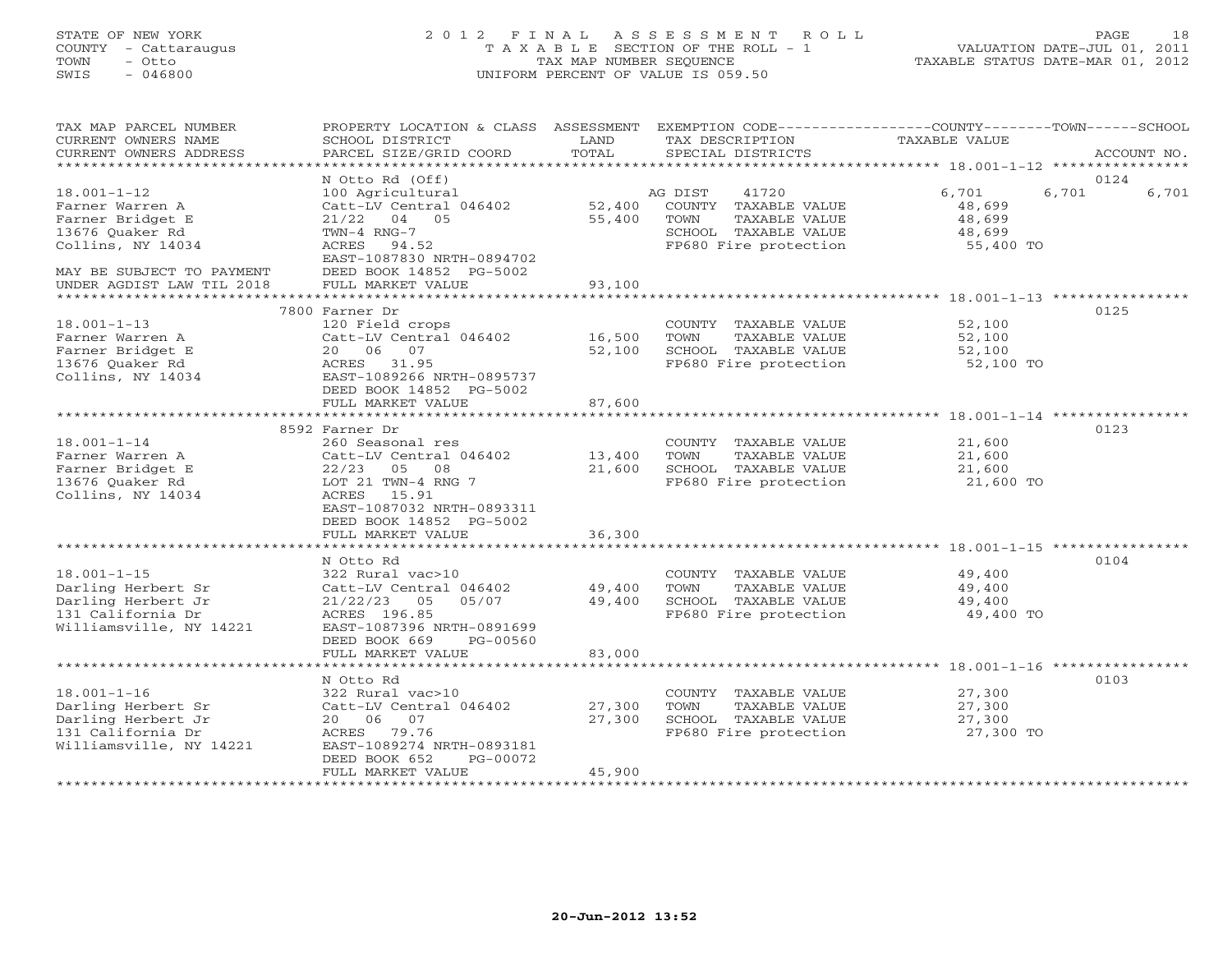# STATE OF NEW YORK 2 0 1 2 F I N A L A S S E S S M E N T R O L L PAGE 19 COUNTY - Cattaraugus T A X A B L E SECTION OF THE ROLL - 1 VALUATION DATE-JUL 01, 2011 TOWN - Otto TAX MAP NUMBER SEQUENCE TAXABLE STATUS DATE-MAR 01, 2012 SWIS - 046800 UNIFORM PERCENT OF VALUE IS 059.50UNIFORM PERCENT OF VALUE IS 059.50

| TAX MAP PARCEL NUMBER                                       | PROPERTY LOCATION & CLASS ASSESSMENT                  |        | EXEMPTION CODE-----------------COUNTY-------TOWN------SCHOOL |                  |                |
|-------------------------------------------------------------|-------------------------------------------------------|--------|--------------------------------------------------------------|------------------|----------------|
| CURRENT OWNERS NAME                                         | SCHOOL DISTRICT                                       | LAND   | TAX DESCRIPTION                                              | TAXABLE VALUE    |                |
| CURRENT OWNERS ADDRESS<br>*********************             | PARCEL SIZE/GRID COORD                                | TOTAL  | SPECIAL DISTRICTS                                            |                  | ACCOUNT NO.    |
|                                                             | N Otto Rd (Off)                                       |        |                                                              |                  | 0128           |
| $18.001 - 1 - 18$                                           | 910 Priv forest                                       |        | COUNTY TAXABLE VALUE                                         | 28,100           |                |
| Keystone Forest                                             | Catt-LV Central 046402                                | 28,100 | TAXABLE VALUE<br>TOWN                                        | 28,100           |                |
| Investments Llc                                             | 08 06 07                                              | 28,100 | SCHOOL TAXABLE VALUE                                         | 28,100           |                |
| Ste 1250                                                    | ACRES 117.06                                          |        | FP680 Fire protection                                        | 28,100 TO        |                |
| 15 Piedmont Ctr                                             | EAST-1088616 NRTH-0888080                             |        |                                                              |                  |                |
| Atlanta, GA 30305                                           | DEED BOOK 00984 PG-01102                              |        |                                                              |                  |                |
|                                                             | FULL MARKET VALUE                                     | 47,200 |                                                              |                  |                |
|                                                             |                                                       |        |                                                              |                  |                |
|                                                             | N Otto Rd (Off)                                       |        |                                                              |                  | 0044           |
| $18.001 - 1 - 19.1$<br>Northeast Timberlands Llc            | 910 Priv forest                                       | 19,800 | COUNTY TAXABLE VALUE<br>TAXABLE VALUE                        | 19,800           |                |
| Drawer 32                                                   | Catt-LV Central 046402<br>09 06 07                    | 19,800 | TOWN<br>SCHOOL TAXABLE VALUE                                 | 19,800<br>19,800 |                |
| Coudersport, PA 16915                                       | ACRES 65.98                                           |        | FP680 Fire protection                                        | 19,800 TO        |                |
|                                                             | EAST-1086262 NRTH-0888896                             |        |                                                              |                  |                |
|                                                             | DEED BOOK 7082 PG-5002                                |        |                                                              |                  |                |
|                                                             | FULL MARKET VALUE                                     | 33,300 |                                                              |                  |                |
|                                                             |                                                       |        |                                                              |                  |                |
|                                                             | Bobseine Rd (Off)                                     |        |                                                              |                  | 0194           |
| $18.001 - 1 - 19.2$                                         | 910 Priv forest                                       |        | COUNTY TAXABLE VALUE                                         | 18,300           |                |
| Keystone Forest                                             | Catt-LV Central 046402                                | 18,300 | TOWN<br>TAXABLE VALUE                                        | 18,300           |                |
| Investments Llc                                             | 09 06 08                                              | 18,300 | SCHOOL TAXABLE VALUE                                         | 18,300           |                |
| Ste 1250                                                    | ACRES 63.06                                           |        | FP680 Fire protection                                        | 18,300 TO        |                |
| 15 Piedmont Ctr<br>Atlanta, GA 30305                        | EAST-1086342 NRTH-0887682<br>DEED BOOK 00984 PG-01102 |        |                                                              |                  |                |
|                                                             | FULL MARKET VALUE                                     | 30,800 |                                                              |                  |                |
|                                                             | **************************                            |        |                                                              |                  |                |
|                                                             | Bobseine Rd (Off)                                     |        |                                                              |                  | 0200           |
| $18.001 - 1 - 20.1$                                         | 105 Vac farmland                                      |        | AG DIST<br>41720                                             | 2,847            | 2,847<br>2,847 |
| Donald T Hill Family Trust                                  | Catt-LV Central 046402                                | 5,100  | COUNTY TAXABLE VALUE                                         | 2,253            |                |
| Barbara J Hill Family Trust                                 | 07 05 08                                              | 5,100  | TOWN<br>TAXABLE VALUE                                        | 2,253            |                |
| 9103 Bobseine Rd                                            | ACRES 11.27                                           |        | SCHOOL TAXABLE VALUE                                         | 2,253            |                |
| Cattaraugus, NY 14719                                       | EAST-0435015 NRTH-0887440                             |        | FP680 Fire protection                                        | 5,100 TO         |                |
|                                                             | DEED BOOK 13619 PG-7002                               |        |                                                              |                  |                |
| MAY BE SUBJECT TO PAYMENT                                   | FULL MARKET VALUE                                     | 8,600  |                                                              |                  |                |
| UNDER AGDIST LAW TIL 2018<br>****************************** |                                                       |        |                                                              |                  |                |
|                                                             | Bobseine Rd                                           |        |                                                              |                  | 0510           |
| $18.001 - 1 - 20.2$                                         | 105 Vac farmland                                      |        | COUNTY TAXABLE VALUE                                         | 31,300           |                |
| Sans Ira J                                                  | Catt-LV Central 046402                                | 31,300 | TOWN<br>TAXABLE VALUE                                        | 31,300           |                |
| 960 Robin Rd                                                | 09 06 07                                              | 31,300 | SCHOOL TAXABLE VALUE                                         | 31,300           |                |
| West Amherst, NY 14228                                      | ACRES 109.00                                          |        | FP680 Fire protection                                        | 31,300 TO        |                |
|                                                             | EAST-1084130 NRTH-0888384                             |        |                                                              |                  |                |
|                                                             | DEED BOOK 763<br>PG-00038                             |        |                                                              |                  |                |
|                                                             | FULL MARKET VALUE                                     | 52,600 |                                                              |                  |                |
|                                                             |                                                       |        |                                                              |                  |                |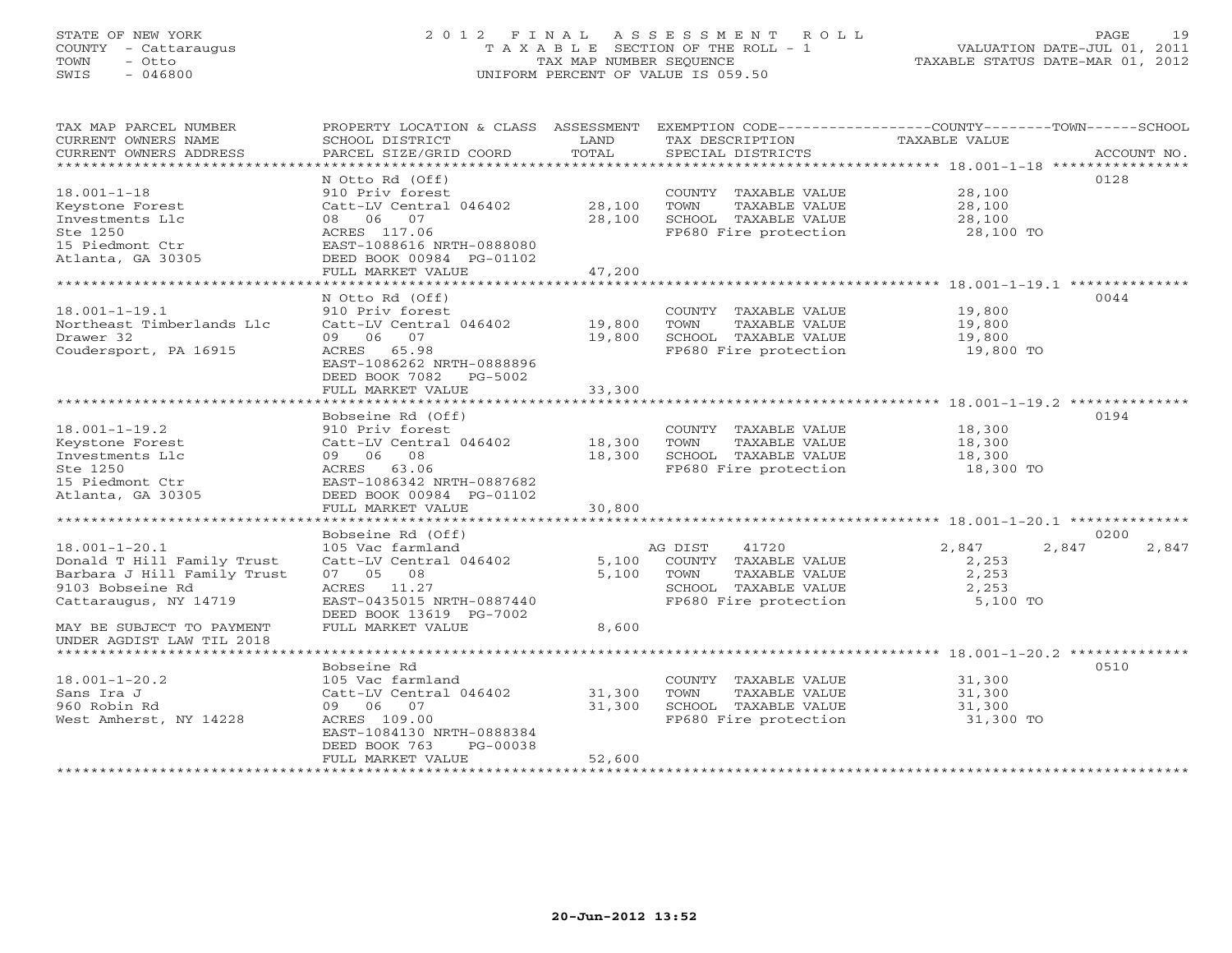# STATE OF NEW YORK 2 0 1 2 F I N A L A S S E S S M E N T R O L L PAGE 20 COUNTY - Cattaraugus T A X A B L E SECTION OF THE ROLL - 1 VALUATION DATE-JUL 01, 2011 TOWN - Otto TAX MAP NUMBER SEQUENCE TAXABLE STATUS DATE-MAR 01, 2012 SWIS - 046800 UNIFORM PERCENT OF VALUE IS 059.50UNIFORM PERCENT OF VALUE IS 059.50

| TAX MAP PARCEL NUMBER<br>CURRENT OWNERS NAME | PROPERTY LOCATION & CLASS ASSESSMENT<br>SCHOOL DISTRICT | LAND    | EXEMPTION CODE----------------COUNTY-------TOWN-----SCHOOL<br>TAX DESCRIPTION | <b>TAXABLE VALUE</b> |                    |
|----------------------------------------------|---------------------------------------------------------|---------|-------------------------------------------------------------------------------|----------------------|--------------------|
| CURRENT OWNERS ADDRESS                       | PARCEL SIZE/GRID COORD                                  | TOTAL   | SPECIAL DISTRICTS                                                             |                      | ACCOUNT NO.        |
|                                              |                                                         |         |                                                                               |                      |                    |
|                                              | 10198/99 N Otto Rd                                      |         |                                                                               |                      | 5021               |
| $18.001 - 1 - 21$                            | 280 Res Multiple                                        |         | COUNTY TAXABLE VALUE                                                          | 153,500              |                    |
| Leggett Joseph A                             | Catt-LV Central 046402                                  | 66,200  | TOWN<br>TAXABLE VALUE                                                         | 153,500              |                    |
| Morrison David                               | 01/24<br>06 07                                          | 153,500 | SCHOOL TAXABLE VALUE                                                          | 153,500              |                    |
| 45 Enola                                     | ACRES 175.85                                            |         | FP680 Fire protection                                                         | 153,500 TO           |                    |
| Kenmore, NY 14217                            | EAST-1082853 NRTH-0890695                               |         |                                                                               |                      |                    |
|                                              | DEED BOOK 15201 PG-7001                                 |         |                                                                               |                      |                    |
|                                              | FULL MARKET VALUE                                       | 258,000 |                                                                               |                      |                    |
|                                              | *****************************                           |         |                                                                               |                      |                    |
|                                              | Bobseine Rd                                             |         |                                                                               |                      | 0550               |
| $18.001 - 1 - 22$                            | 910 Priv forest                                         |         | COUNTY TAXABLE VALUE                                                          | 18,700               |                    |
| Sans Ira J                                   | Catt-LV Central 046402                                  | 18,700  | TAXABLE VALUE<br>TOWN                                                         | 18,700               |                    |
| 960 Robin Rd                                 | 01 05<br>08                                             | 18,700  | SCHOOL TAXABLE VALUE                                                          | 18,700               |                    |
| West Amherst, NY 14228                       | ACRES 48.25                                             |         | FP680 Fire protection                                                         | 18,700 TO            |                    |
|                                              | EAST-1082088 NRTH-0888519                               |         |                                                                               |                      |                    |
|                                              | DEED BOOK 763<br>PG-00038                               |         |                                                                               |                      |                    |
|                                              | FULL MARKET VALUE                                       | 31,400  |                                                                               |                      |                    |
|                                              | **************************                              |         |                                                                               |                      |                    |
|                                              | 9183 Bobseine Rd                                        |         |                                                                               |                      | 0329               |
| $18.001 - 1 - 23.1$                          | 240 Rural res                                           |         | CW_15_VET/ 41161                                                              | 7,140                | 7,140<br>$\circ$   |
| Leo Alfred                                   | Catt-LV Central 046402                                  |         | 25,100 SR STAR<br>41834                                                       | $\Omega$             | 37,010<br>$\Omega$ |
| Leo Catherine                                | 01 05<br>08                                             | 95,800  | COUNTY TAXABLE VALUE                                                          | 88,660               |                    |
| 9183 Bobseine Rd                             | ACRES 39.40                                             |         | TOWN<br>TAXABLE VALUE                                                         | 88,660               |                    |
| Cattaraugus, NY 14719                        | EAST-0432529 NRTH-0887539                               |         | SCHOOL TAXABLE VALUE                                                          | 58,790               |                    |
|                                              | DEED BOOK 876<br>PG-00314                               |         | FP680 Fire protection                                                         | 95,800 TO            |                    |
|                                              | FULL MARKET VALUE                                       | 161,000 |                                                                               |                      |                    |
|                                              | *************************                               |         |                                                                               |                      |                    |
|                                              | 10012 N Otto Rd                                         |         |                                                                               |                      | 0661               |
| $18.001 - 1 - 23.2$                          | 260 Seasonal res                                        |         | COUNTY TAXABLE VALUE                                                          | 28,800               |                    |
| Black Susan M                                | Catt-LV Central 046402                                  | 9,900   | TOWN<br>TAXABLE VALUE                                                         | 28,800               |                    |
| Black Ruth                                   | 01 06<br>08                                             | 28,800  | SCHOOL TAXABLE VALUE                                                          | 28,800               |                    |
| Thomas Black                                 | ACRES<br>8.00                                           |         | FP680 Fire protection                                                         | 28,800 TO            |                    |
| 26 Gallatin Ave                              | EAST-0431466 NRTH-0887637                               |         |                                                                               |                      |                    |
| Buffalo, NY 14207                            | DEED BOOK 863<br>PG-00031                               |         |                                                                               |                      |                    |
|                                              | FULL MARKET VALUE                                       | 48,400  |                                                                               |                      |                    |
|                                              |                                                         |         |                                                                               |                      |                    |
|                                              | Bobseine Rd (Off)                                       |         |                                                                               |                      | 0671               |
| $18.001 - 1 - 23.3$                          | 910 Priv forest                                         |         | 41720<br>AG DIST                                                              | 7,821                | 7,821<br>7,821     |
| Donald T Hill Family Trust                   | Catt-LV Central 046402                                  | 10,600  | COUNTY TAXABLE VALUE                                                          | 2,779                |                    |
| Barbara J Hill Family Trust                  | 01 06 08                                                | 10,600  | TOWN<br>TAXABLE VALUE                                                         | 2,779                |                    |
| 9103 Bobseine Rd                             | ACRES 13.05<br>EAST-0434013 NRTH-0887422                |         | SCHOOL TAXABLE VALUE<br>FP680 Fire protection                                 | 2,779<br>10,600 TO   |                    |
| Cattaraugus, NY 14719                        |                                                         |         |                                                                               |                      |                    |
| MAY BE SUBJECT TO PAYMENT                    | DEED BOOK 13619 PG-7002<br>FULL MARKET VALUE            | 17,800  |                                                                               |                      |                    |
| UNDER AGDIST LAW TIL 2018                    |                                                         |         |                                                                               |                      |                    |
| **********************                       |                                                         |         |                                                                               |                      |                    |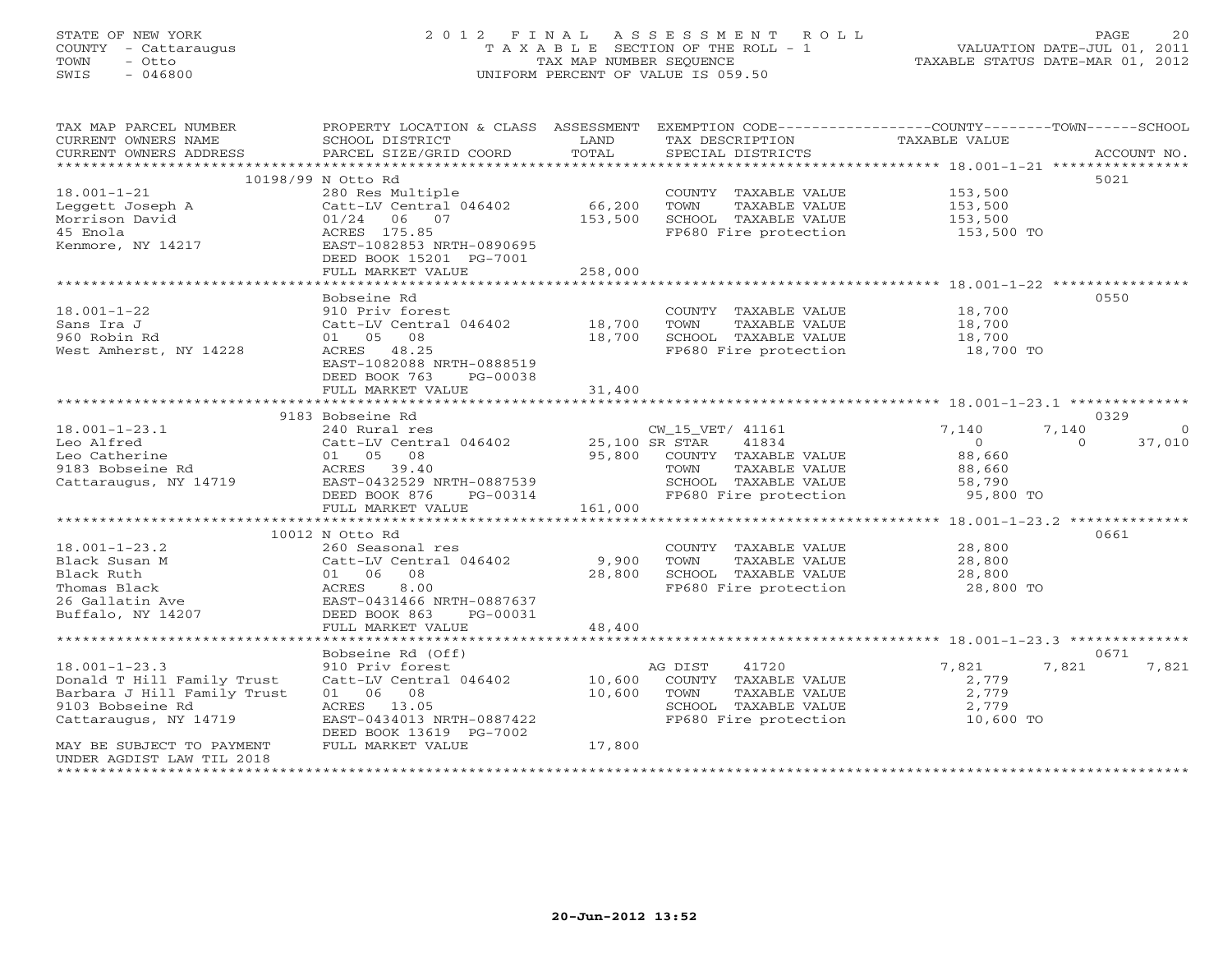# STATE OF NEW YORK 2 0 1 2 F I N A L A S S E S S M E N T R O L L PAGE 21 COUNTY - Cattaraugus T A X A B L E SECTION OF THE ROLL - 1 VALUATION DATE-JUL 01, 2011 TOWN - Otto TAX MAP NUMBER SEQUENCE TAXABLE STATUS DATE-MAR 01, 2012 SWIS - 046800 UNIFORM PERCENT OF VALUE IS 059.50UNIFORM PERCENT OF VALUE IS 059.50

| 0131<br>9153 Bobseine Rd<br>$18.001 - 1 - 24$<br>260 Seasonal res<br>COUNTY TAXABLE VALUE<br>39,900<br>Catt-LV Central 046402 10,700<br>39,900<br>Fontanella Mark<br>TOWN<br>TAXABLE VALUE<br>4301 Lewiston Rd<br>01 05 08<br>39,900<br>SCHOOL TAXABLE VALUE<br>39,900<br>ACRES 16.00<br>FP680 Fire protection<br>39,900 TO<br>Niagara Falls, NY 14305<br>EAST-0432501 NRTH-0888651<br>DEED BOOK 5787 PG-4001<br>67,100<br>FULL MARKET VALUE<br>0535<br>10032 N Otto Rd<br>$18.001 - 1 - 25.2$<br>81,600<br>240 Rural res<br>COUNTY TAXABLE VALUE<br>Termini Charles J<br>Catt-LV Central 046402<br>23,100<br>TAXABLE VALUE<br>81,600<br>TOWN<br>Lenz Elizabeth<br>81,600<br>SCHOOL TAXABLE VALUE<br>01 05 08<br>81,600<br>ACRES 26.11<br>619 Bird Ave<br>FP680 Fire protection<br>81,600 TO<br>Buffalo, NY 14222<br>EAST-0431825 NRTH-0888690<br>DEED BOOK 874<br>PG-00954<br>137,100<br>FULL MARKET VALUE<br>0046<br>9993 N Otto Rd<br>210 1 Family Res<br>Catt-LV Central 046402 16,600 RES STAR 41854<br>$18.003 - 1 - 1.1$<br>7,140<br>7,140<br>$\overline{0}$<br>Wright Thomas L<br>$\Omega$<br>$\Omega$<br>17,850<br>55,100 COUNTY TAXABLE VALUE<br>Wright Karen M<br>08 05 08<br>47,960<br>ACRES 10.03<br>TAXABLE VALUE<br>TOWN<br>47,960<br>ע כלכל מו Utto Kd<br>Cattaraugus, NY 14719<br>SCHOOL TAXABLE VALUE 37,250<br>EAST-1079291 NRTH-0886776<br>DEED BOOK 9280 PG-3001<br>FP680 Fire protection<br>55,100 TO<br>FULL MARKET VALUE<br>92,600<br>9969 N Otto Rd<br>0087<br>$\overline{0}$<br>$18.003 - 1 - 2$<br>RES STAR<br>41854<br>$\Omega$<br>17,850<br>240 Rural res<br>Ulrich Karen M (Denmeade)<br>Catt-LV Central 046402<br>15,300 COUNTY TAXABLE VALUE<br>69,200<br>9969 N Otto Rd<br>69,200<br>08 05 08<br>TOWN<br>TAXABLE VALUE<br>69,200<br>Cattaraugus, NY 14719<br>ACRES 12.14<br>SCHOOL TAXABLE VALUE<br>51,350<br>DEED BOOK 00949 PG-00646<br>FP680 Fire protection<br>69,200 TO<br>FULL MARKET VALUE<br>116,300<br>9901 N Otto Rd<br>0417<br>$\overline{0}$<br>$\Omega$<br>17,850<br>$18.003 - 1 - 3.1$<br>210 1 Family Res<br>RES STAR 41854<br>Catt-LV Central 046402 13,800<br>Krajenski Peter<br>COUNTY TAXABLE VALUE<br>107,700<br>08 05 08<br>107,700<br>107,700<br>9901 N Otto Rd<br>TOWN<br>TAXABLE VALUE<br>Cattaraugus, NY 14719<br>9.95<br>SCHOOL TAXABLE VALUE<br>89,850<br>ACRES<br>FP680 Fire protection<br>107,700 TO<br>EAST-0430955 NRTH-0885619<br>DEED BOOK 14065 PG-5001<br>181,000<br>FULL MARKET VALUE | TAX MAP PARCEL NUMBER<br>CURRENT OWNERS NAME<br>CURRENT OWNERS ADDRESS | PROPERTY LOCATION & CLASS ASSESSMENT<br>SCHOOL DISTRICT<br>PARCEL SIZE/GRID COORD | LAND<br>TOTAL | TAX DESCRIPTION<br>SPECIAL DISTRICTS | EXEMPTION CODE----------------COUNTY-------TOWN------SCHOOL<br>TAXABLE VALUE | ACCOUNT NO. |
|------------------------------------------------------------------------------------------------------------------------------------------------------------------------------------------------------------------------------------------------------------------------------------------------------------------------------------------------------------------------------------------------------------------------------------------------------------------------------------------------------------------------------------------------------------------------------------------------------------------------------------------------------------------------------------------------------------------------------------------------------------------------------------------------------------------------------------------------------------------------------------------------------------------------------------------------------------------------------------------------------------------------------------------------------------------------------------------------------------------------------------------------------------------------------------------------------------------------------------------------------------------------------------------------------------------------------------------------------------------------------------------------------------------------------------------------------------------------------------------------------------------------------------------------------------------------------------------------------------------------------------------------------------------------------------------------------------------------------------------------------------------------------------------------------------------------------------------------------------------------------------------------------------------------------------------------------------------------------------------------------------------------------------------------------------------------------------------------------------------------------------------------------------------------------------------------------------------------------------------------------------------------------------------------------------------------------------------------------------------------------------------------------------------------------------------------------------|------------------------------------------------------------------------|-----------------------------------------------------------------------------------|---------------|--------------------------------------|------------------------------------------------------------------------------|-------------|
|                                                                                                                                                                                                                                                                                                                                                                                                                                                                                                                                                                                                                                                                                                                                                                                                                                                                                                                                                                                                                                                                                                                                                                                                                                                                                                                                                                                                                                                                                                                                                                                                                                                                                                                                                                                                                                                                                                                                                                                                                                                                                                                                                                                                                                                                                                                                                                                                                                                            |                                                                        |                                                                                   |               |                                      |                                                                              |             |
|                                                                                                                                                                                                                                                                                                                                                                                                                                                                                                                                                                                                                                                                                                                                                                                                                                                                                                                                                                                                                                                                                                                                                                                                                                                                                                                                                                                                                                                                                                                                                                                                                                                                                                                                                                                                                                                                                                                                                                                                                                                                                                                                                                                                                                                                                                                                                                                                                                                            |                                                                        |                                                                                   |               |                                      |                                                                              |             |
|                                                                                                                                                                                                                                                                                                                                                                                                                                                                                                                                                                                                                                                                                                                                                                                                                                                                                                                                                                                                                                                                                                                                                                                                                                                                                                                                                                                                                                                                                                                                                                                                                                                                                                                                                                                                                                                                                                                                                                                                                                                                                                                                                                                                                                                                                                                                                                                                                                                            |                                                                        |                                                                                   |               |                                      |                                                                              |             |
|                                                                                                                                                                                                                                                                                                                                                                                                                                                                                                                                                                                                                                                                                                                                                                                                                                                                                                                                                                                                                                                                                                                                                                                                                                                                                                                                                                                                                                                                                                                                                                                                                                                                                                                                                                                                                                                                                                                                                                                                                                                                                                                                                                                                                                                                                                                                                                                                                                                            |                                                                        |                                                                                   |               |                                      |                                                                              |             |
|                                                                                                                                                                                                                                                                                                                                                                                                                                                                                                                                                                                                                                                                                                                                                                                                                                                                                                                                                                                                                                                                                                                                                                                                                                                                                                                                                                                                                                                                                                                                                                                                                                                                                                                                                                                                                                                                                                                                                                                                                                                                                                                                                                                                                                                                                                                                                                                                                                                            |                                                                        |                                                                                   |               |                                      |                                                                              |             |
|                                                                                                                                                                                                                                                                                                                                                                                                                                                                                                                                                                                                                                                                                                                                                                                                                                                                                                                                                                                                                                                                                                                                                                                                                                                                                                                                                                                                                                                                                                                                                                                                                                                                                                                                                                                                                                                                                                                                                                                                                                                                                                                                                                                                                                                                                                                                                                                                                                                            |                                                                        |                                                                                   |               |                                      |                                                                              |             |
|                                                                                                                                                                                                                                                                                                                                                                                                                                                                                                                                                                                                                                                                                                                                                                                                                                                                                                                                                                                                                                                                                                                                                                                                                                                                                                                                                                                                                                                                                                                                                                                                                                                                                                                                                                                                                                                                                                                                                                                                                                                                                                                                                                                                                                                                                                                                                                                                                                                            |                                                                        |                                                                                   |               |                                      |                                                                              |             |
|                                                                                                                                                                                                                                                                                                                                                                                                                                                                                                                                                                                                                                                                                                                                                                                                                                                                                                                                                                                                                                                                                                                                                                                                                                                                                                                                                                                                                                                                                                                                                                                                                                                                                                                                                                                                                                                                                                                                                                                                                                                                                                                                                                                                                                                                                                                                                                                                                                                            |                                                                        |                                                                                   |               |                                      |                                                                              |             |
|                                                                                                                                                                                                                                                                                                                                                                                                                                                                                                                                                                                                                                                                                                                                                                                                                                                                                                                                                                                                                                                                                                                                                                                                                                                                                                                                                                                                                                                                                                                                                                                                                                                                                                                                                                                                                                                                                                                                                                                                                                                                                                                                                                                                                                                                                                                                                                                                                                                            |                                                                        |                                                                                   |               |                                      |                                                                              |             |
|                                                                                                                                                                                                                                                                                                                                                                                                                                                                                                                                                                                                                                                                                                                                                                                                                                                                                                                                                                                                                                                                                                                                                                                                                                                                                                                                                                                                                                                                                                                                                                                                                                                                                                                                                                                                                                                                                                                                                                                                                                                                                                                                                                                                                                                                                                                                                                                                                                                            |                                                                        |                                                                                   |               |                                      |                                                                              |             |
|                                                                                                                                                                                                                                                                                                                                                                                                                                                                                                                                                                                                                                                                                                                                                                                                                                                                                                                                                                                                                                                                                                                                                                                                                                                                                                                                                                                                                                                                                                                                                                                                                                                                                                                                                                                                                                                                                                                                                                                                                                                                                                                                                                                                                                                                                                                                                                                                                                                            |                                                                        |                                                                                   |               |                                      |                                                                              |             |
|                                                                                                                                                                                                                                                                                                                                                                                                                                                                                                                                                                                                                                                                                                                                                                                                                                                                                                                                                                                                                                                                                                                                                                                                                                                                                                                                                                                                                                                                                                                                                                                                                                                                                                                                                                                                                                                                                                                                                                                                                                                                                                                                                                                                                                                                                                                                                                                                                                                            |                                                                        |                                                                                   |               |                                      |                                                                              |             |
|                                                                                                                                                                                                                                                                                                                                                                                                                                                                                                                                                                                                                                                                                                                                                                                                                                                                                                                                                                                                                                                                                                                                                                                                                                                                                                                                                                                                                                                                                                                                                                                                                                                                                                                                                                                                                                                                                                                                                                                                                                                                                                                                                                                                                                                                                                                                                                                                                                                            |                                                                        |                                                                                   |               |                                      |                                                                              |             |
|                                                                                                                                                                                                                                                                                                                                                                                                                                                                                                                                                                                                                                                                                                                                                                                                                                                                                                                                                                                                                                                                                                                                                                                                                                                                                                                                                                                                                                                                                                                                                                                                                                                                                                                                                                                                                                                                                                                                                                                                                                                                                                                                                                                                                                                                                                                                                                                                                                                            |                                                                        |                                                                                   |               |                                      |                                                                              |             |
|                                                                                                                                                                                                                                                                                                                                                                                                                                                                                                                                                                                                                                                                                                                                                                                                                                                                                                                                                                                                                                                                                                                                                                                                                                                                                                                                                                                                                                                                                                                                                                                                                                                                                                                                                                                                                                                                                                                                                                                                                                                                                                                                                                                                                                                                                                                                                                                                                                                            |                                                                        |                                                                                   |               |                                      |                                                                              |             |
|                                                                                                                                                                                                                                                                                                                                                                                                                                                                                                                                                                                                                                                                                                                                                                                                                                                                                                                                                                                                                                                                                                                                                                                                                                                                                                                                                                                                                                                                                                                                                                                                                                                                                                                                                                                                                                                                                                                                                                                                                                                                                                                                                                                                                                                                                                                                                                                                                                                            |                                                                        |                                                                                   |               |                                      |                                                                              |             |
|                                                                                                                                                                                                                                                                                                                                                                                                                                                                                                                                                                                                                                                                                                                                                                                                                                                                                                                                                                                                                                                                                                                                                                                                                                                                                                                                                                                                                                                                                                                                                                                                                                                                                                                                                                                                                                                                                                                                                                                                                                                                                                                                                                                                                                                                                                                                                                                                                                                            |                                                                        |                                                                                   |               |                                      |                                                                              |             |
|                                                                                                                                                                                                                                                                                                                                                                                                                                                                                                                                                                                                                                                                                                                                                                                                                                                                                                                                                                                                                                                                                                                                                                                                                                                                                                                                                                                                                                                                                                                                                                                                                                                                                                                                                                                                                                                                                                                                                                                                                                                                                                                                                                                                                                                                                                                                                                                                                                                            |                                                                        |                                                                                   |               |                                      |                                                                              |             |
|                                                                                                                                                                                                                                                                                                                                                                                                                                                                                                                                                                                                                                                                                                                                                                                                                                                                                                                                                                                                                                                                                                                                                                                                                                                                                                                                                                                                                                                                                                                                                                                                                                                                                                                                                                                                                                                                                                                                                                                                                                                                                                                                                                                                                                                                                                                                                                                                                                                            |                                                                        |                                                                                   |               |                                      |                                                                              |             |
|                                                                                                                                                                                                                                                                                                                                                                                                                                                                                                                                                                                                                                                                                                                                                                                                                                                                                                                                                                                                                                                                                                                                                                                                                                                                                                                                                                                                                                                                                                                                                                                                                                                                                                                                                                                                                                                                                                                                                                                                                                                                                                                                                                                                                                                                                                                                                                                                                                                            |                                                                        |                                                                                   |               |                                      |                                                                              |             |
|                                                                                                                                                                                                                                                                                                                                                                                                                                                                                                                                                                                                                                                                                                                                                                                                                                                                                                                                                                                                                                                                                                                                                                                                                                                                                                                                                                                                                                                                                                                                                                                                                                                                                                                                                                                                                                                                                                                                                                                                                                                                                                                                                                                                                                                                                                                                                                                                                                                            |                                                                        |                                                                                   |               |                                      |                                                                              |             |
|                                                                                                                                                                                                                                                                                                                                                                                                                                                                                                                                                                                                                                                                                                                                                                                                                                                                                                                                                                                                                                                                                                                                                                                                                                                                                                                                                                                                                                                                                                                                                                                                                                                                                                                                                                                                                                                                                                                                                                                                                                                                                                                                                                                                                                                                                                                                                                                                                                                            |                                                                        |                                                                                   |               |                                      |                                                                              |             |
|                                                                                                                                                                                                                                                                                                                                                                                                                                                                                                                                                                                                                                                                                                                                                                                                                                                                                                                                                                                                                                                                                                                                                                                                                                                                                                                                                                                                                                                                                                                                                                                                                                                                                                                                                                                                                                                                                                                                                                                                                                                                                                                                                                                                                                                                                                                                                                                                                                                            |                                                                        |                                                                                   |               |                                      |                                                                              |             |
|                                                                                                                                                                                                                                                                                                                                                                                                                                                                                                                                                                                                                                                                                                                                                                                                                                                                                                                                                                                                                                                                                                                                                                                                                                                                                                                                                                                                                                                                                                                                                                                                                                                                                                                                                                                                                                                                                                                                                                                                                                                                                                                                                                                                                                                                                                                                                                                                                                                            |                                                                        |                                                                                   |               |                                      |                                                                              |             |
|                                                                                                                                                                                                                                                                                                                                                                                                                                                                                                                                                                                                                                                                                                                                                                                                                                                                                                                                                                                                                                                                                                                                                                                                                                                                                                                                                                                                                                                                                                                                                                                                                                                                                                                                                                                                                                                                                                                                                                                                                                                                                                                                                                                                                                                                                                                                                                                                                                                            |                                                                        |                                                                                   |               |                                      |                                                                              |             |
|                                                                                                                                                                                                                                                                                                                                                                                                                                                                                                                                                                                                                                                                                                                                                                                                                                                                                                                                                                                                                                                                                                                                                                                                                                                                                                                                                                                                                                                                                                                                                                                                                                                                                                                                                                                                                                                                                                                                                                                                                                                                                                                                                                                                                                                                                                                                                                                                                                                            |                                                                        |                                                                                   |               |                                      |                                                                              |             |
|                                                                                                                                                                                                                                                                                                                                                                                                                                                                                                                                                                                                                                                                                                                                                                                                                                                                                                                                                                                                                                                                                                                                                                                                                                                                                                                                                                                                                                                                                                                                                                                                                                                                                                                                                                                                                                                                                                                                                                                                                                                                                                                                                                                                                                                                                                                                                                                                                                                            |                                                                        |                                                                                   |               |                                      |                                                                              |             |
|                                                                                                                                                                                                                                                                                                                                                                                                                                                                                                                                                                                                                                                                                                                                                                                                                                                                                                                                                                                                                                                                                                                                                                                                                                                                                                                                                                                                                                                                                                                                                                                                                                                                                                                                                                                                                                                                                                                                                                                                                                                                                                                                                                                                                                                                                                                                                                                                                                                            |                                                                        |                                                                                   |               |                                      |                                                                              |             |
|                                                                                                                                                                                                                                                                                                                                                                                                                                                                                                                                                                                                                                                                                                                                                                                                                                                                                                                                                                                                                                                                                                                                                                                                                                                                                                                                                                                                                                                                                                                                                                                                                                                                                                                                                                                                                                                                                                                                                                                                                                                                                                                                                                                                                                                                                                                                                                                                                                                            |                                                                        |                                                                                   |               |                                      |                                                                              |             |
|                                                                                                                                                                                                                                                                                                                                                                                                                                                                                                                                                                                                                                                                                                                                                                                                                                                                                                                                                                                                                                                                                                                                                                                                                                                                                                                                                                                                                                                                                                                                                                                                                                                                                                                                                                                                                                                                                                                                                                                                                                                                                                                                                                                                                                                                                                                                                                                                                                                            |                                                                        |                                                                                   |               |                                      |                                                                              |             |
|                                                                                                                                                                                                                                                                                                                                                                                                                                                                                                                                                                                                                                                                                                                                                                                                                                                                                                                                                                                                                                                                                                                                                                                                                                                                                                                                                                                                                                                                                                                                                                                                                                                                                                                                                                                                                                                                                                                                                                                                                                                                                                                                                                                                                                                                                                                                                                                                                                                            |                                                                        |                                                                                   |               |                                      |                                                                              |             |
|                                                                                                                                                                                                                                                                                                                                                                                                                                                                                                                                                                                                                                                                                                                                                                                                                                                                                                                                                                                                                                                                                                                                                                                                                                                                                                                                                                                                                                                                                                                                                                                                                                                                                                                                                                                                                                                                                                                                                                                                                                                                                                                                                                                                                                                                                                                                                                                                                                                            |                                                                        |                                                                                   |               |                                      |                                                                              |             |
|                                                                                                                                                                                                                                                                                                                                                                                                                                                                                                                                                                                                                                                                                                                                                                                                                                                                                                                                                                                                                                                                                                                                                                                                                                                                                                                                                                                                                                                                                                                                                                                                                                                                                                                                                                                                                                                                                                                                                                                                                                                                                                                                                                                                                                                                                                                                                                                                                                                            |                                                                        |                                                                                   |               |                                      |                                                                              |             |
|                                                                                                                                                                                                                                                                                                                                                                                                                                                                                                                                                                                                                                                                                                                                                                                                                                                                                                                                                                                                                                                                                                                                                                                                                                                                                                                                                                                                                                                                                                                                                                                                                                                                                                                                                                                                                                                                                                                                                                                                                                                                                                                                                                                                                                                                                                                                                                                                                                                            |                                                                        |                                                                                   |               |                                      |                                                                              |             |
|                                                                                                                                                                                                                                                                                                                                                                                                                                                                                                                                                                                                                                                                                                                                                                                                                                                                                                                                                                                                                                                                                                                                                                                                                                                                                                                                                                                                                                                                                                                                                                                                                                                                                                                                                                                                                                                                                                                                                                                                                                                                                                                                                                                                                                                                                                                                                                                                                                                            |                                                                        |                                                                                   |               |                                      |                                                                              |             |
|                                                                                                                                                                                                                                                                                                                                                                                                                                                                                                                                                                                                                                                                                                                                                                                                                                                                                                                                                                                                                                                                                                                                                                                                                                                                                                                                                                                                                                                                                                                                                                                                                                                                                                                                                                                                                                                                                                                                                                                                                                                                                                                                                                                                                                                                                                                                                                                                                                                            |                                                                        |                                                                                   |               |                                      |                                                                              |             |
|                                                                                                                                                                                                                                                                                                                                                                                                                                                                                                                                                                                                                                                                                                                                                                                                                                                                                                                                                                                                                                                                                                                                                                                                                                                                                                                                                                                                                                                                                                                                                                                                                                                                                                                                                                                                                                                                                                                                                                                                                                                                                                                                                                                                                                                                                                                                                                                                                                                            |                                                                        |                                                                                   |               |                                      |                                                                              |             |
|                                                                                                                                                                                                                                                                                                                                                                                                                                                                                                                                                                                                                                                                                                                                                                                                                                                                                                                                                                                                                                                                                                                                                                                                                                                                                                                                                                                                                                                                                                                                                                                                                                                                                                                                                                                                                                                                                                                                                                                                                                                                                                                                                                                                                                                                                                                                                                                                                                                            |                                                                        |                                                                                   |               |                                      |                                                                              |             |
|                                                                                                                                                                                                                                                                                                                                                                                                                                                                                                                                                                                                                                                                                                                                                                                                                                                                                                                                                                                                                                                                                                                                                                                                                                                                                                                                                                                                                                                                                                                                                                                                                                                                                                                                                                                                                                                                                                                                                                                                                                                                                                                                                                                                                                                                                                                                                                                                                                                            |                                                                        |                                                                                   |               |                                      |                                                                              |             |
|                                                                                                                                                                                                                                                                                                                                                                                                                                                                                                                                                                                                                                                                                                                                                                                                                                                                                                                                                                                                                                                                                                                                                                                                                                                                                                                                                                                                                                                                                                                                                                                                                                                                                                                                                                                                                                                                                                                                                                                                                                                                                                                                                                                                                                                                                                                                                                                                                                                            |                                                                        |                                                                                   |               |                                      |                                                                              |             |
|                                                                                                                                                                                                                                                                                                                                                                                                                                                                                                                                                                                                                                                                                                                                                                                                                                                                                                                                                                                                                                                                                                                                                                                                                                                                                                                                                                                                                                                                                                                                                                                                                                                                                                                                                                                                                                                                                                                                                                                                                                                                                                                                                                                                                                                                                                                                                                                                                                                            |                                                                        |                                                                                   |               |                                      |                                                                              |             |
|                                                                                                                                                                                                                                                                                                                                                                                                                                                                                                                                                                                                                                                                                                                                                                                                                                                                                                                                                                                                                                                                                                                                                                                                                                                                                                                                                                                                                                                                                                                                                                                                                                                                                                                                                                                                                                                                                                                                                                                                                                                                                                                                                                                                                                                                                                                                                                                                                                                            |                                                                        |                                                                                   |               |                                      |                                                                              |             |
|                                                                                                                                                                                                                                                                                                                                                                                                                                                                                                                                                                                                                                                                                                                                                                                                                                                                                                                                                                                                                                                                                                                                                                                                                                                                                                                                                                                                                                                                                                                                                                                                                                                                                                                                                                                                                                                                                                                                                                                                                                                                                                                                                                                                                                                                                                                                                                                                                                                            |                                                                        |                                                                                   |               |                                      |                                                                              |             |
|                                                                                                                                                                                                                                                                                                                                                                                                                                                                                                                                                                                                                                                                                                                                                                                                                                                                                                                                                                                                                                                                                                                                                                                                                                                                                                                                                                                                                                                                                                                                                                                                                                                                                                                                                                                                                                                                                                                                                                                                                                                                                                                                                                                                                                                                                                                                                                                                                                                            |                                                                        |                                                                                   |               |                                      |                                                                              |             |
|                                                                                                                                                                                                                                                                                                                                                                                                                                                                                                                                                                                                                                                                                                                                                                                                                                                                                                                                                                                                                                                                                                                                                                                                                                                                                                                                                                                                                                                                                                                                                                                                                                                                                                                                                                                                                                                                                                                                                                                                                                                                                                                                                                                                                                                                                                                                                                                                                                                            |                                                                        |                                                                                   |               |                                      |                                                                              |             |
|                                                                                                                                                                                                                                                                                                                                                                                                                                                                                                                                                                                                                                                                                                                                                                                                                                                                                                                                                                                                                                                                                                                                                                                                                                                                                                                                                                                                                                                                                                                                                                                                                                                                                                                                                                                                                                                                                                                                                                                                                                                                                                                                                                                                                                                                                                                                                                                                                                                            |                                                                        |                                                                                   |               |                                      |                                                                              |             |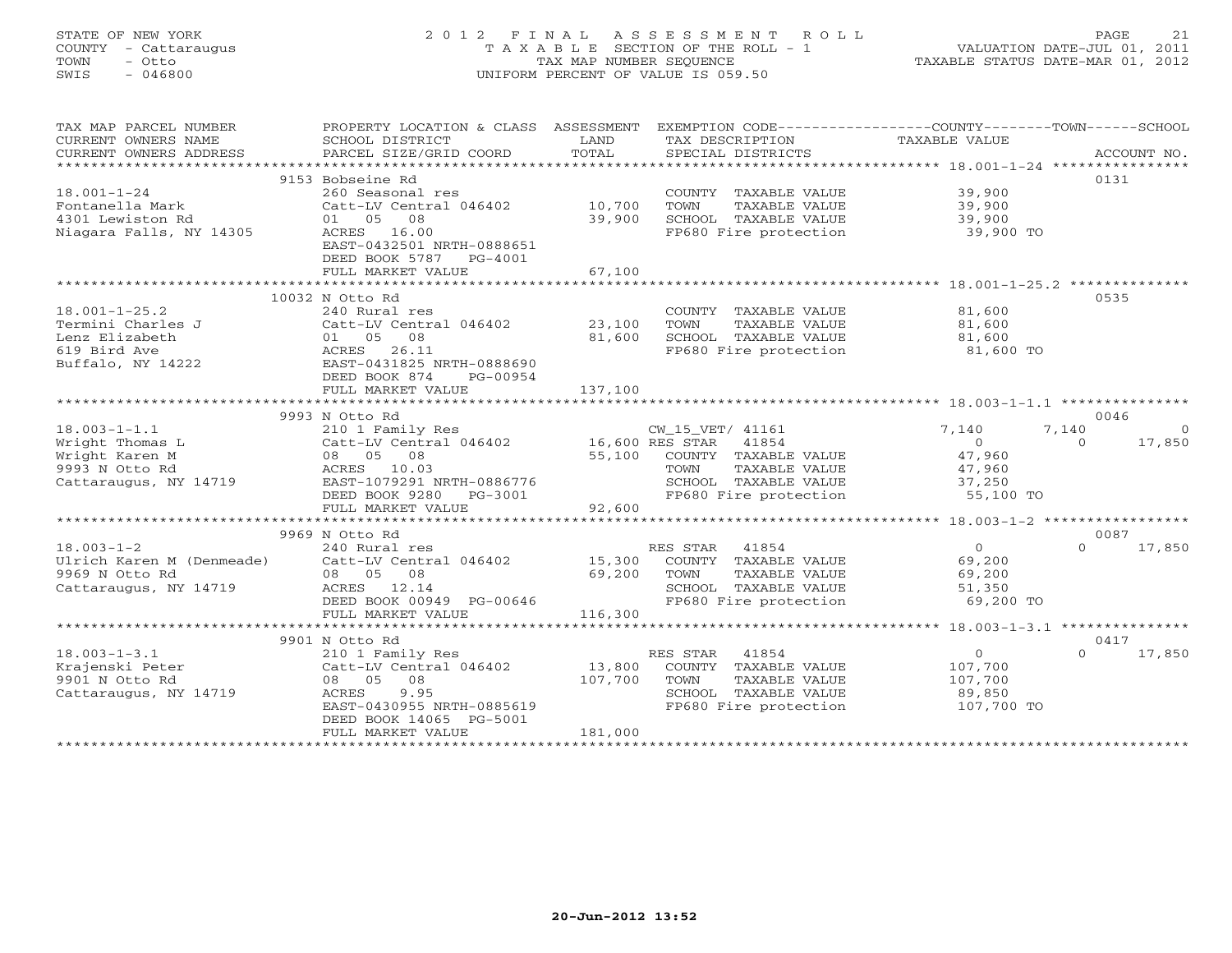# STATE OF NEW YORK 2 0 1 2 F I N A L A S S E S S M E N T R O L L PAGE 22 COUNTY - Cattaraugus T A X A B L E SECTION OF THE ROLL - 1 VALUATION DATE-JUL 01, 2011 TOWN - Otto TAX MAP NUMBER SEQUENCE TAXABLE STATUS DATE-MAR 01, 2012 SWIS - 046800 UNIFORM PERCENT OF VALUE IS 059.50UNIFORM PERCENT OF VALUE IS 059.50

| TAX MAP PARCEL NUMBER<br>CURRENT OWNERS NAME           | SCHOOL DISTRICT                                                                                                      | LAND    | PROPERTY LOCATION & CLASS ASSESSMENT EXEMPTION CODE---------------COUNTY-------TOWN------SCHOOL<br>TAX DESCRIPTION | TAXABLE VALUE  |                          |
|--------------------------------------------------------|----------------------------------------------------------------------------------------------------------------------|---------|--------------------------------------------------------------------------------------------------------------------|----------------|--------------------------|
| CURRENT OWNERS ADDRESS                                 | PARCEL SIZE/GRID COORD                                                                                               | TOTAL   | SPECIAL DISTRICTS                                                                                                  |                | ACCOUNT NO.              |
|                                                        |                                                                                                                      |         |                                                                                                                    |                |                          |
| $18.003 - 1 - 3.2$                                     | 9835 N Otto Rd<br>120 Field crops<br>Catt-LV Central 046402 22,100 RES STAR 41854<br>08 05 08 103,400 COUNTY TAXABLE |         |                                                                                                                    | 10,562         | 0556<br>10,562<br>10,562 |
| Dieter Wayne Jr                                        |                                                                                                                      |         |                                                                                                                    | $\overline{0}$ | $\overline{0}$<br>17,850 |
| Dieter June                                            |                                                                                                                      |         | COUNTY TAXABLE VALUE                                                                                               | 92,838         |                          |
| 9835 N Otto Rd                                         | ACRES 24.17 BANK 014                                                                                                 |         | TOWN<br>TAXABLE VALUE                                                                                              | 92,838         |                          |
| Cattaraugus, NY 14719                                  | EAST-1079335 NRTH-0884401                                                                                            |         | SCHOOL TAXABLE VALUE                                                                                               | 74,988         |                          |
|                                                        | DEED BOOK 00963 PG-01131                                                                                             | 173,800 | FP680 Fire protection                                                                                              | 103,400 TO     |                          |
| MAY BE SUBJECT TO PAYMENT<br>UNDER AGDIST LAW TIL 2018 | FULL MARKET VALUE                                                                                                    |         |                                                                                                                    |                |                          |
|                                                        |                                                                                                                      |         |                                                                                                                    |                |                          |
|                                                        | 9874 N Otto Rd                                                                                                       |         |                                                                                                                    |                | 0632                     |
| $18.003 - 1 - 3.3$                                     | 210 1 Family Res                                                                                                     |         | RES STAR 41854                                                                                                     | $\overline{0}$ | $\Omega$<br>17,850       |
|                                                        |                                                                                                                      |         | 7,400 COUNTY TAXABLE VALUE                                                                                         | 75,100         |                          |
| Schaus Brian T<br>9874 N Otto Rd<br>9874 N Otto Rd     | 08                                                                                                                   | 75,100  | TAXABLE VALUE<br>TOWN                                                                                              | 75,100         |                          |
| Cattaraugus, NY 14719                                  | 2.40 BANK 017<br>ACRES                                                                                               |         |                                                                                                                    | 57,250         |                          |
|                                                        | EAST-1080044 NRTH-0885234                                                                                            |         | SCHOOL TAXABLE VALUE<br>FP680 Fire protection                                                                      | 75,100 TO      |                          |
|                                                        | DEED BOOK 14811 PG-3001                                                                                              |         |                                                                                                                    |                |                          |
|                                                        | FULL MARKET VALUE                                                                                                    | 126,200 |                                                                                                                    |                |                          |
|                                                        |                                                                                                                      |         |                                                                                                                    |                |                          |
|                                                        | 9966 N Otto Rd                                                                                                       |         |                                                                                                                    |                | 0826                     |
| $18.003 - 1 - 3.4$                                     | 210 1 Family Res                                                                                                     |         | RES STAR 41854                                                                                                     | $\overline{0}$ | $\Omega$<br>17,850       |
| Frentz Todd                                            | Catt-LV Central 046402<br>Catt-LV Central 046402<br>08 05 08 60,600 TOWN TAXABLE VALUE                               |         |                                                                                                                    | 60,600         |                          |
| 9966 N Otto Rd                                         |                                                                                                                      |         |                                                                                                                    | 60,600         |                          |
| Cattaraugus, NY 14719                                  | FF 370.00                                                                                                            |         | SCHOOL TAXABLE VALUE                                                                                               | 42,750         |                          |
|                                                        | 4.85 BANK 017<br>ACRES<br>EAST-1080074 NRTH-0885882                                                                  |         | FP680 Fire protection                                                                                              | 60,600 TO      |                          |
|                                                        | DEED BOOK 00985 PG-00652                                                                                             |         |                                                                                                                    |                |                          |
|                                                        | FULL MARKET VALUE                                                                                                    | 101,800 |                                                                                                                    |                |                          |
|                                                        |                                                                                                                      |         |                                                                                                                    |                |                          |
|                                                        | N Otto Rd                                                                                                            |         |                                                                                                                    |                | 0837                     |
| $18.003 - 1 - 3.5$                                     | 314 Rural vac<10                                                                                                     |         | COUNTY TAXABLE VALUE                                                                                               | 4,500          |                          |
| Calabrese Donald M                                     | Catt-LV Central 046402                                                                                               | 4,500   | TAXABLE VALUE<br>TOWN                                                                                              | 4,500          |                          |
| 1977 Townline Rd                                       | ACRES<br>5.75                                                                                                        | 4,500   |                                                                                                                    | 4,500          |                          |
| Lancaster, NY 14086                                    | EAST-1080200 NRTH-0885568                                                                                            |         | SCHOOL TAXABLE VALUE<br>FP680 Fire protection                                                                      | 4,500 TO       |                          |
|                                                        | DEED BOOK 5817 PG-2001                                                                                               |         |                                                                                                                    |                |                          |
|                                                        | FULL MARKET VALUE                                                                                                    | 7,600   |                                                                                                                    |                |                          |
|                                                        |                                                                                                                      |         |                                                                                                                    |                |                          |
|                                                        | 9974 N Otto Rd                                                                                                       |         |                                                                                                                    |                | 0838                     |
| $18.003 - 1 - 3.6$                                     | 260 Seasonal res                                                                                                     |         | COUNTY TAXABLE VALUE                                                                                               | 28,500         |                          |
| Calabrese Michael T                                    | Catt-LV Central 046402 14,000                                                                                        |         | TAXABLE VALUE<br>TOWN                                                                                              | 28,500         |                          |
| Calabrese Jeffrey N                                    | $BAR-03$                                                                                                             | 28,500  | SCHOOL TAXABLE VALUE<br>SCHOOL TAXABLE VALUE 28,500<br>FP680 Fire protection 28,500 TO                             | 28,500         |                          |
| 113 Pellman Pl<br>West Seneca, NY 14218                | ACRES 32.70<br>EAST-1080927 NRTH-0886149                                                                             |         |                                                                                                                    |                |                          |
|                                                        | DEED BOOK 12149 PG-4001                                                                                              |         |                                                                                                                    |                |                          |
|                                                        | FULL MARKET VALUE                                                                                                    | 47,900  |                                                                                                                    |                |                          |
|                                                        |                                                                                                                      |         |                                                                                                                    |                |                          |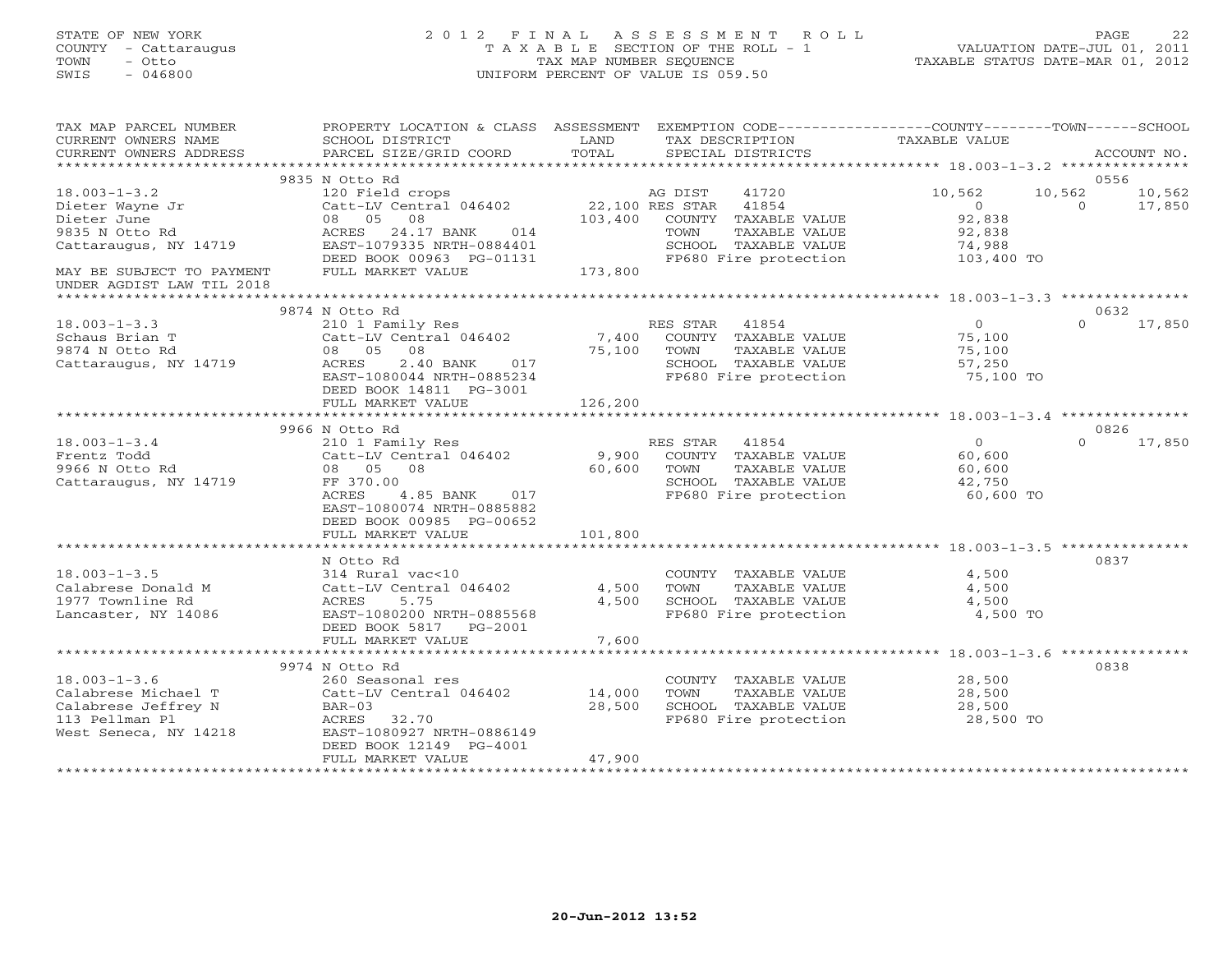# STATE OF NEW YORK 2 0 1 2 F I N A L A S S E S S M E N T R O L L PAGE 23 COUNTY - Cattaraugus T A X A B L E SECTION OF THE ROLL - 1 VALUATION DATE-JUL 01, 2011 TOWN - Otto TAX MAP NUMBER SEQUENCE TAXABLE STATUS DATE-MAR 01, 2012 SWIS - 046800 UNIFORM PERCENT OF VALUE IS 059.50UNIFORM PERCENT OF VALUE IS 059.50

| TAX MAP PARCEL NUMBER       | PROPERTY LOCATION & CLASS ASSESSMENT EXEMPTION CODE----------------COUNTY-------TOWN------SCHOOL |                 |                         |                |                    |
|-----------------------------|--------------------------------------------------------------------------------------------------|-----------------|-------------------------|----------------|--------------------|
| CURRENT OWNERS NAME         | SCHOOL DISTRICT                                                                                  | LAND            | TAX DESCRIPTION         | TAXABLE VALUE  |                    |
| CURRENT OWNERS ADDRESS      | PARCEL SIZE/GRID COORD                                                                           | TOTAL           | SPECIAL DISTRICTS       |                | ACCOUNT NO.        |
|                             |                                                                                                  |                 |                         |                |                    |
|                             | N Otto Rd                                                                                        |                 |                         |                | 0839               |
| $18.003 - 1 - 3.7$          | 322 Rural vac>10                                                                                 |                 | AG DIST<br>41720        | 60             | 60<br>60           |
| Schaus Brian T              | Catt-LV Central 046402                                                                           | 15,100          | COUNTY TAXABLE VALUE    | 15,040         |                    |
| Schaus Kevin T Jr           | ACRES 37.25 BANK<br>017                                                                          | 15,100          | TAXABLE VALUE<br>TOWN   | 15,040         |                    |
| 9874 N Otto Rd              | EAST-1080966 NRTH-0885161                                                                        |                 | SCHOOL TAXABLE VALUE    | 15,040         |                    |
| Cattaraugus, NY 14719       | DEED BOOK 14811 PG-3002                                                                          |                 | FP680 Fire protection   | 15,100 TO      |                    |
|                             | FULL MARKET VALUE                                                                                | 25,400          |                         |                |                    |
| MAY BE SUBJECT TO PAYMENT   |                                                                                                  |                 |                         |                |                    |
| UNDER AGDIST LAW TIL 2018   |                                                                                                  |                 |                         |                |                    |
|                             |                                                                                                  |                 |                         |                |                    |
|                             | N Otto Rd                                                                                        |                 |                         |                | 0840               |
| $18.003 - 1 - 3.8$          | 105 Vac farmland                                                                                 |                 | COUNTY TAXABLE VALUE    | 23,000         |                    |
| Vanderbosch Thomas G        | Catt-LV Central 046402                                                                           | 23,000          | TOWN<br>TAXABLE VALUE   | 23,000         |                    |
|                             |                                                                                                  |                 |                         |                |                    |
| Vanderbosch Alana           | ACRES 82.60                                                                                      | 23,000          | SCHOOL TAXABLE VALUE    | 23,000         |                    |
| 7932 Utley Rd               | EAST-1081954 NRTH-0884023                                                                        |                 | FP680 Fire protection   | 23,000 TO      |                    |
| East Otto, NY 14729         | FULL MARKET VALUE                                                                                | 38,700          |                         |                |                    |
|                             |                                                                                                  |                 |                         |                |                    |
|                             | 9103 Bobseine Rd                                                                                 |                 |                         |                | 0198               |
| $18.003 - 1 - 4$            | 112 Dairy farm                                                                                   |                 | 41720<br>AG DIST        | 5,487          | 5,487<br>5,487     |
| Donald T Hill Family Trust  | Catt-LV Central 046402                                                                           |                 | 41834<br>28,100 SR STAR | $\overline{0}$ | $\Omega$<br>37,010 |
| Barbara J Hill Family Trust | 01/08<br>05 08                                                                                   | 82,700          | COUNTY TAXABLE VALUE    | 77,213         |                    |
| 9103 Bobseine Rd            | ACRES 62.75                                                                                      |                 | TOWN<br>TAXABLE VALUE   | 77,213         |                    |
| Cattaraugus, NY 14719       | EAST-0433317 NRTH-0886740                                                                        |                 | SCHOOL TAXABLE VALUE    | 40,203         |                    |
|                             | DEED BOOK 13619 PG-7002                                                                          |                 | FP680 Fire protection   | 82,700 TO      |                    |
| MAY BE SUBJECT TO PAYMENT   | FULL MARKET VALUE                                                                                | 139,000         |                         |                |                    |
| UNDER AGDIST LAW TIL 2018   |                                                                                                  |                 |                         |                |                    |
|                             |                                                                                                  |                 |                         |                |                    |
|                             | Bobseine Rd                                                                                      |                 |                         |                | 0639               |
| $18.003 - 1 - 6$            | 323 Vacant rural                                                                                 |                 | COUNTY TAXABLE VALUE    | 28,300         |                    |
| Bobseine Gary L             | Catt-LV Central 046402                                                                           | 28,300          | TAXABLE VALUE<br>TOWN   | 28,300         |                    |
| Bobseine Jan C              | 72 05 07                                                                                         | 28,300          | SCHOOL TAXABLE VALUE    | 28,300         |                    |
|                             |                                                                                                  |                 |                         |                |                    |
| 10527 42Nd St               | ACRES 177.61                                                                                     |                 | FP680 Fire protection   | 28,300 TO      |                    |
| Cattaraugus, NY 14719       | EAST-1083594 NRTH-0885139                                                                        |                 |                         |                |                    |
|                             | DEED BOOK 17467 PG-2002                                                                          |                 |                         |                |                    |
|                             | FULL MARKET VALUE                                                                                | 47,600          |                         |                |                    |
|                             |                                                                                                  |                 |                         |                |                    |
|                             | 8861 Traffic St                                                                                  |                 |                         |                | 0314               |
| $18.003 - 1 - 8$            | 210 1 Family Res                                                                                 |                 | AG DIST<br>41720        | 3,288          | 3,288<br>3,288     |
| Wroblewski Lee A            | Catt-LV Central 046402                                                                           | 63,300 RES STAR | 41854                   | $\Omega$       | 17,850<br>$\Omega$ |
| 8861 Traffic St             | 63/64 05 07                                                                                      | 104,500         | COUNTY TAXABLE VALUE    | 101,212        |                    |
| Cattaraugus, NY 14719       | ACRES 157.65                                                                                     |                 | TOWN<br>TAXABLE VALUE   | 101,212        |                    |
|                             | EAST-1086411 NRTH-0884001                                                                        |                 | SCHOOL TAXABLE VALUE    | 83,362         |                    |
| MAY BE SUBJECT TO PAYMENT   | PG-00953<br>DEED BOOK 871                                                                        |                 | FP680 Fire protection   | 104,500 TO     |                    |
| UNDER AGDIST LAW TIL 2018   | FULL MARKET VALUE                                                                                | 175,600         |                         |                |                    |
|                             |                                                                                                  |                 |                         |                |                    |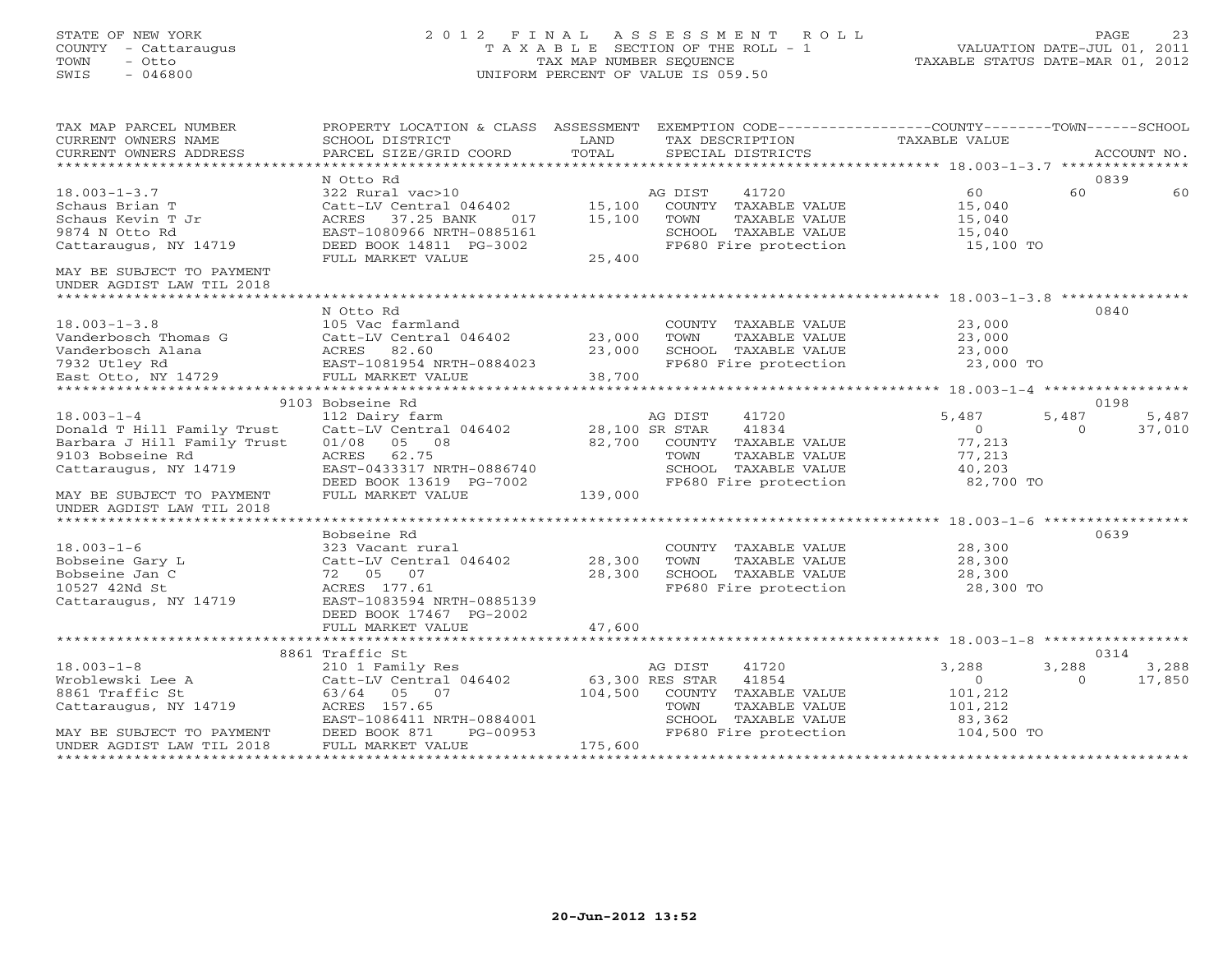# STATE OF NEW YORK 2 0 1 2 F I N A L A S S E S S M E N T R O L L PAGE 24 COUNTY - Cattaraugus T A X A B L E SECTION OF THE ROLL - 1 VALUATION DATE-JUL 01, 2011 TOWN - Otto TAX MAP NUMBER SEQUENCE TAXABLE STATUS DATE-MAR 01, 2012 SWIS - 046800 UNIFORM PERCENT OF VALUE IS 059.50UNIFORM PERCENT OF VALUE IS 059.50

| TAX MAP PARCEL NUMBER  | PROPERTY LOCATION & CLASS ASSESSMENT EXEMPTION CODE---------------COUNTY-------TOWN------SCHOOL |         |                                             |                       |          |             |
|------------------------|-------------------------------------------------------------------------------------------------|---------|---------------------------------------------|-----------------------|----------|-------------|
| CURRENT OWNERS NAME    | SCHOOL DISTRICT                                                                                 | LAND    | TAX DESCRIPTION                             | <b>TAXABLE VALUE</b>  |          |             |
| CURRENT OWNERS ADDRESS | PARCEL SIZE/GRID COORD                                                                          | TOTAL   | SPECIAL DISTRICTS                           |                       |          | ACCOUNT NO. |
|                        |                                                                                                 |         |                                             |                       |          |             |
|                        | Traffic St (Off)                                                                                |         |                                             |                       | 0129     |             |
| $18.003 - 1 - 9$       | 910 Priv forest                                                                                 |         | COUNTY TAXABLE VALUE                        | 82,100                |          |             |
| Keystone Forest        | Catt-LV Central 046402                                                                          | 82,100  | TOWN<br>TAXABLE VALUE                       | 82,100                |          |             |
| Investments Llc        | 64 06<br>07                                                                                     | 82,100  | SCHOOL TAXABLE VALUE                        | 82,100                |          |             |
| Ste 1250               | ACRES 337.06                                                                                    |         | FP680 Fire protection                       | 82,100 TO             |          |             |
| 15 Piedmont Ctr        | EAST-1088153 NRTH-0884809                                                                       |         |                                             |                       |          |             |
| Atlanta, GA 30305      | DEED BOOK 00984 PG-01102                                                                        |         |                                             |                       |          |             |
|                        | FULL MARKET VALUE                                                                               | 138,000 |                                             |                       |          |             |
|                        |                                                                                                 |         |                                             |                       |          |             |
|                        | 8660 Traffic St                                                                                 |         | 90 PCT OF VALUE USED FOR EXEMPTION PURPOSES |                       | 0407     |             |
| $18.003 - 1 - 10.1$    | 240 Rural res                                                                                   |         | $CVET C/T$ 41131                            | 11,900                | 11,900   | $\circ$     |
| Young Thomas           | Catt-LV Central 046402                                                                          |         | 40,700 DVET C/T<br>41141                    | 23,800                | 23,800   | $\bigcirc$  |
| Young Cheryl           | BAR 03                                                                                          |         | 294,000 RES STAR 41854                      | $\overline{0}$        | $\Omega$ | 17,850      |
| 8660 Traffic St        | ACRES 166.25                                                                                    |         | COUNTY TAXABLE VALUE                        | 258,300               |          |             |
| Cattaraugus, NY 14719  | EAST-1088331 NRTH-0880443                                                                       |         | TOWN<br>TAXABLE VALUE                       | 258,300               |          |             |
|                        | DEED BOOK 853<br>PG-01046                                                                       |         | SCHOOL TAXABLE VALUE                        | 276,150<br>294,000 TO |          |             |
|                        | FULL MARKET VALUE                                                                               |         | 494,100 FP680 Fire protection               |                       |          |             |
|                        |                                                                                                 |         |                                             |                       |          |             |
|                        | 9593 Harvey Rd                                                                                  |         |                                             |                       | 0689     |             |
| $18.003 - 1 - 10.2$    | 240 Rural res                                                                                   |         | RES STAR<br>41854                           | $\overline{0}$        | $\Omega$ | 17,850      |
| Martin Theodore R Jr   | Catt-LV Central 046402                                                                          | 19,800  | COUNTY TAXABLE VALUE                        | 59,200                |          |             |
| Martin Kathleen S      | 63 05 07                                                                                        | 59,200  | TOWN<br>TAXABLE VALUE                       | 59,200                |          |             |
| 9593 Harvey Rd         | ACRES 19.50                                                                                     |         | SCHOOL TAXABLE VALUE                        | 41,350                |          |             |
| Cattaraugus, NY 14719  | EAST-1089271 NRTH-0880898                                                                       |         | FP680 Fire protection                       | 59,200 TO             |          |             |
|                        | DEED BOOK 882<br>PG-00614<br>FULL MARKET VALUE                                                  | 99,500  |                                             |                       |          |             |
|                        |                                                                                                 |         |                                             |                       |          |             |
|                        | Traffic St                                                                                      |         |                                             |                       | 0368     |             |
| $18.003 - 1 - 11.1$    | 260 Seasonal res                                                                                |         | COUNTY TAXABLE VALUE                        | 22,900                |          |             |
| Young Bryan            | Catt-LV Central 046402                                                                          | 14,900  | TOWN<br>TAXABLE VALUE                       | 22,900                |          |             |
| 3502 Marshfield Rd     | 63 05 07                                                                                        | 22,900  | SCHOOL TAXABLE VALUE                        | 22,900                |          |             |
| Lawtons, NY 14091      | FRNT 691.70 DPTH                                                                                |         | FP680 Fire protection                       | 22,900 TO             |          |             |
|                        | 30.10<br>ACRES                                                                                  |         |                                             |                       |          |             |
|                        | EAST-1086662 NRTH-0880825                                                                       |         |                                             |                       |          |             |
|                        | DEED BOOK 4110<br>PG-2001                                                                       |         |                                             |                       |          |             |
|                        | FULL MARKET VALUE                                                                               | 38,500  |                                             |                       |          |             |
|                        |                                                                                                 |         |                                             |                       |          |             |
|                        | Traffic St                                                                                      |         |                                             |                       | 0697     |             |
| $18.003 - 1 - 11.3$    | 322 Rural vac>10                                                                                |         | COUNTY TAXABLE VALUE                        | 9,400                 |          |             |
| Claroni John M         | Catt-LV Central 046402                                                                          | 9,400   | TAXABLE VALUE<br>TOWN                       | 9,400                 |          |             |
| 107 Pine St            | 71 05 07                                                                                        | 9,400   | SCHOOL TAXABLE VALUE                        | 9,400                 |          |             |
| Lackawanna, NY 14218   | ACRES 15.85                                                                                     |         | FP680 Fire protection                       | 9,400 TO              |          |             |
|                        | EAST-1085081 NRTH-0879839                                                                       |         |                                             |                       |          |             |
|                        | DEED BOOK 887<br>PG-01139                                                                       |         |                                             |                       |          |             |
|                        | FULL MARKET VALUE                                                                               | 15,800  |                                             |                       |          |             |
|                        |                                                                                                 |         |                                             |                       |          |             |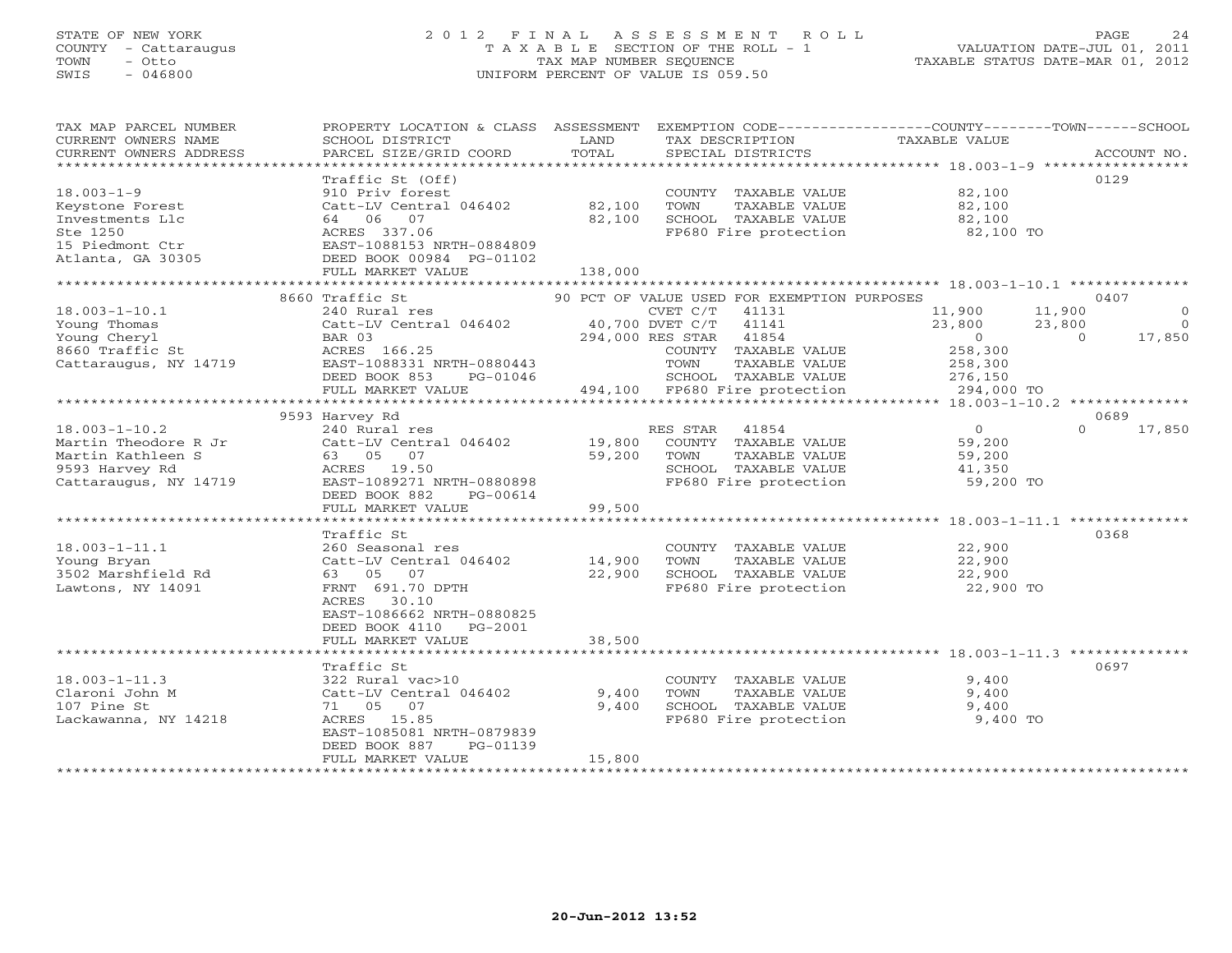# STATE OF NEW YORK 2 0 1 2 F I N A L A S S E S S M E N T R O L L PAGE 25 COUNTY - Cattaraugus T A X A B L E SECTION OF THE ROLL - 1 VALUATION DATE-JUL 01, 2011 TOWN - Otto TAX MAP NUMBER SEQUENCE TAX TAXABLE STATUS DATE-MAR 01, 2012<br>
SWIS - 046800<br>
TRIFORM PERCENT OF VALUE IS 059.50 SWIS - 046800 UNIFORM PERCENT OF VALUE IS 059.50

| TAX MAP PARCEL NUMBER<br>CURRENT OWNERS NAME   | PROPERTY LOCATION & CLASS ASSESSMENT EXEMPTION CODE---------------COUNTY-------TOWN------SCHOOL<br>SCHOOL DISTRICT | LAND             | TAX DESCRIPTION                                                       | TAXABLE VALUE              |                    |
|------------------------------------------------|--------------------------------------------------------------------------------------------------------------------|------------------|-----------------------------------------------------------------------|----------------------------|--------------------|
| CURRENT OWNERS ADDRESS                         | PARCEL SIZE/GRID COORD                                                                                             | TOTAL            | SPECIAL DISTRICTS                                                     |                            | ACCOUNT NO.        |
|                                                |                                                                                                                    |                  |                                                                       |                            |                    |
| 18.003-1-11.4<br>Claroni John M<br>107 Pine St | Traffic St<br>322 Rural vac>10<br>Catt-LV Central 046402<br>71 05 07                                               | 22,500<br>22,500 | COUNTY TAXABLE VALUE<br>TOWN<br>TAXABLE VALUE<br>SCHOOL TAXABLE VALUE | 22,500<br>22,500<br>22,500 | 0715               |
| Lackawanna, NY 14218                           | ACRES 47.70<br>EAST-1085327 NRTH-0880606<br>DEED BOOK 907<br>PG-00430<br>FULL MARKET VALUE                         | 37,800           | FP680 Fire protection                                                 | 22,500 TO                  |                    |
|                                                |                                                                                                                    |                  |                                                                       |                            |                    |
|                                                | Traffic St                                                                                                         |                  |                                                                       |                            | 0741               |
| 18.003-1-11.5                                  | 322 Rural vac>10                                                                                                   |                  | COUNTY TAXABLE VALUE                                                  | 14,200                     |                    |
| Claroni John M                                 | Catt-LV Central 046402                                                                                             | 14,200           | TOWN<br>TAXABLE VALUE                                                 | 14,200                     |                    |
| 107 Pine St                                    | 63/71 05 07                                                                                                        | 14,200           | SCHOOL TAXABLE VALUE                                                  | 14,200                     |                    |
| Lackawanna, NY 14218                           | ACRES 27.65<br>EAST-1086002 NRTH-0880828<br>DEED BOOK 00923 PG-00834                                               |                  | FP680 Fire protection                                                 | 14,200 TO                  |                    |
|                                                | FULL MARKET VALUE                                                                                                  | 23,900           |                                                                       |                            |                    |
|                                                | 9011 Traffic St                                                                                                    |                  | 75 PCT OF VALUE USED FOR EXEMPTION PURPOSES                           |                            | 0392               |
| $18.003 - 1 - 13.1$                            | 240 Rural res                                                                                                      |                  | $CVET C/T$ 41131                                                      | 11,900                     | $\Omega$<br>11,900 |
| Evans David K                                  | Catt-LV Central 046402<br>71/72 05 07<br>ACRES 108.20 BANK 032                                                     |                  | 29,300 RES STAR 41854                                                 | $\overline{O}$             | $\Omega$<br>17,850 |
| Evans Sandra L                                 |                                                                                                                    | 123,600          | COUNTY TAXABLE VALUE                                                  | 111,700                    |                    |
| 9011 Traffic St                                | 032                                                                                                                |                  | TAXABLE VALUE<br>TOWN                                                 | 111,700                    |                    |
| Cattaraugus, NY 14719                          | EAST-1084916 NRTH-0884279                                                                                          |                  | SCHOOL TAXABLE VALUE                                                  | 105,750                    |                    |
|                                                | DEED BOOK 859                                                                                                      | PG-01019         | FP680 Fire protection                                                 | 123,600 TO                 |                    |
|                                                | FULL MARKET VALUE                                                                                                  | 207,700          |                                                                       |                            |                    |
|                                                | 8951 Traffic St                                                                                                    |                  |                                                                       |                            | 0577               |
| $18.003 - 1 - 13.2$                            | 260 Seasonal res                                                                                                   |                  | COUNTY TAXABLE VALUE                                                  | 46,600                     |                    |
| Gaul Dennis M                                  | Catt-LV Central 046402                                                                                             | 14,600           | TAXABLE VALUE<br>TOWN                                                 | 46,600                     |                    |
| Gaul Jacqueline A                              | Catt-LV Centr<br>72    05    07                                                                                    | 46,600           | SCHOOL TAXABLE VALUE                                                  | 46,600                     |                    |
| 1623 Pontiac Rd                                | ACRES 14.70<br>EAST-1085637 NRTH-0882477                                                                           |                  | FP680 Fire protection                                                 | 46,600 TO                  |                    |
| Angola, NY 14006                               |                                                                                                                    |                  |                                                                       |                            |                    |
|                                                | DEED BOOK 13123 PG-6003                                                                                            |                  |                                                                       |                            |                    |
|                                                | FULL MARKET VALUE                                                                                                  | 78,300           |                                                                       |                            |                    |
|                                                | 9071 Traffic St                                                                                                    |                  |                                                                       |                            | 0112               |
| $18.003 - 1 - 14$                              | 322 Rural vac>10                                                                                                   |                  | COUNTY TAXABLE VALUE                                                  | 18,300                     |                    |
| Dubaj Theodore                                 | Catt-LV Central 046402                                                                                             | 18,300           | TOWN<br>TAXABLE VALUE                                                 | 18,300                     |                    |
| Dubaj Rose Marie                               | 07 05 08                                                                                                           | 18,300           | SCHOOL TAXABLE VALUE                                                  | 18,300                     |                    |
| 25 Erie Ave                                    | ACRES 28.92                                                                                                        |                  | FP680 Fire protection                                                 | 18,300 TO                  |                    |
| Gowanda, NY 14070                              | EAST-1083550 NRTH-0882479                                                                                          |                  |                                                                       |                            |                    |
|                                                | DEED BOOK 682<br>PG-00338                                                                                          |                  |                                                                       |                            |                    |
|                                                | FULL MARKET VALUE                                                                                                  | 30,800           |                                                                       |                            |                    |
|                                                |                                                                                                                    |                  |                                                                       |                            |                    |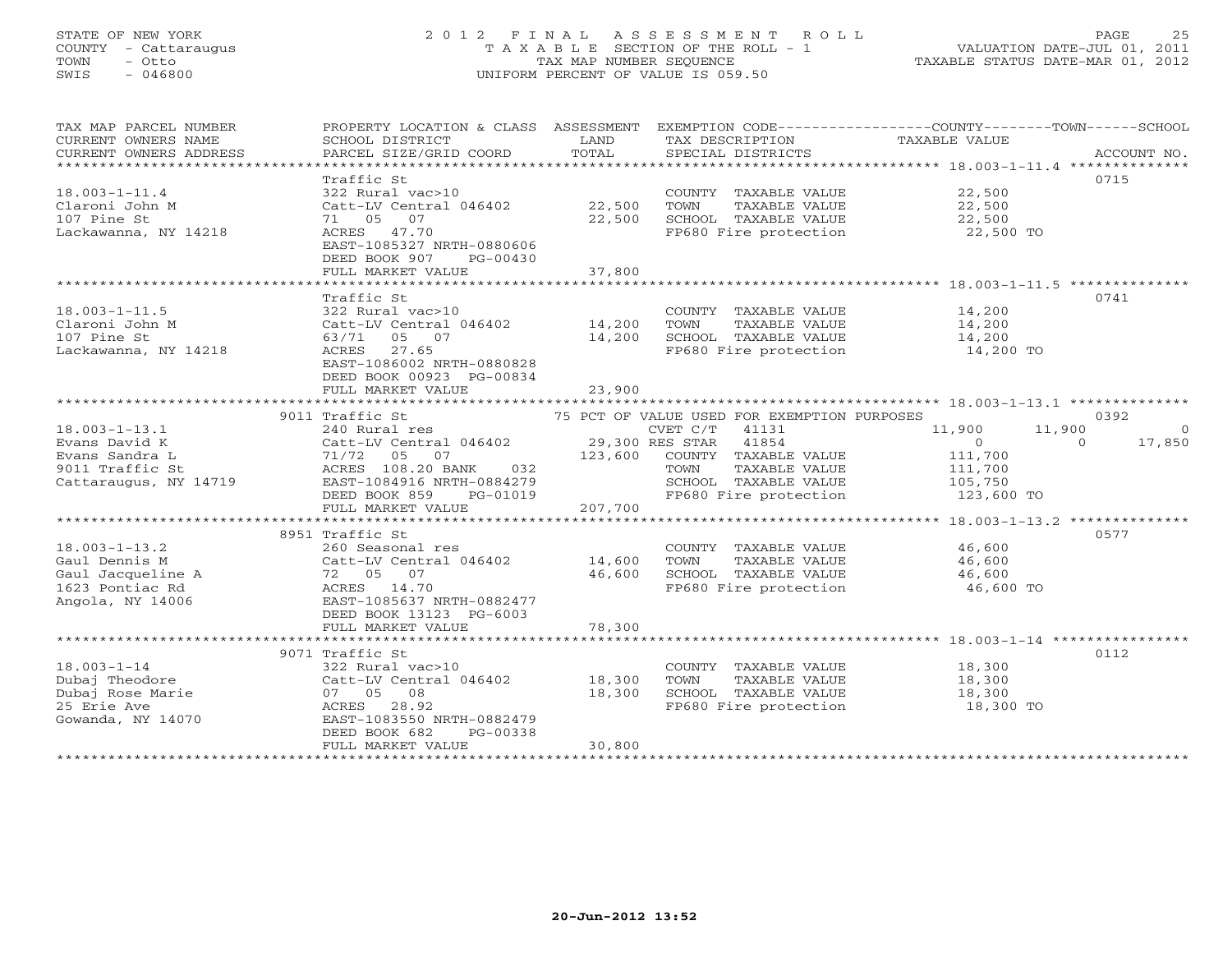# STATE OF NEW YORK 2 0 1 2 F I N A L A S S E S S M E N T R O L L PAGE 26 COUNTY - Cattaraugus T A X A B L E SECTION OF THE ROLL - 1 VALUATION DATE-JUL 01, 2011 TOWN - Otto TAX MAP NUMBER SEQUENCE TAXABLE STATUS DATE-MAR 01, 2012 SWIS - 046800 UNIFORM PERCENT OF VALUE IS 059.50UNIFORM PERCENT OF VALUE IS 059.50

| TAX MAP PARCEL NUMBER<br>CURRENT OWNERS NAME<br>CURRENT OWNERS ADDRESS | PROPERTY LOCATION & CLASS ASSESSMENT<br>SCHOOL DISTRICT<br>PARCEL SIZE/GRID COORD | LAND<br>TOTAL | EXEMPTION CODE-----------------COUNTY-------TOWN------SCHOOL<br>TAX DESCRIPTION<br>SPECIAL DISTRICTS | TAXABLE VALUE  | ACCOUNT NO.        |
|------------------------------------------------------------------------|-----------------------------------------------------------------------------------|---------------|------------------------------------------------------------------------------------------------------|----------------|--------------------|
|                                                                        |                                                                                   |               |                                                                                                      |                |                    |
|                                                                        | 9068 Traffic St                                                                   |               |                                                                                                      |                | 0035               |
| $18.003 - 1 - 15$                                                      | 260 Seasonal res                                                                  |               | COUNTY TAXABLE VALUE                                                                                 | 43,000         |                    |
| Biniarz Ronald A                                                       | Catt-LV Central 046402                                                            | 28,100        | TOWN<br>TAXABLE VALUE                                                                                | 43,000         |                    |
| 3422 Old Lakeview Ave                                                  | 07 05 08                                                                          | 43,000        | SCHOOL TAXABLE VALUE                                                                                 | 43,000         |                    |
| Hamburg, NY 14075                                                      | ACRES 93.44                                                                       |               | FP680 Fire protection                                                                                | 43,000 TO      |                    |
|                                                                        | EAST-0435629 NRTH-0880503                                                         |               |                                                                                                      |                |                    |
|                                                                        | DEED BOOK 643<br>PG-00400                                                         |               |                                                                                                      |                |                    |
|                                                                        | FULL MARKET VALUE                                                                 | 72,300        |                                                                                                      |                |                    |
|                                                                        |                                                                                   |               |                                                                                                      |                |                    |
|                                                                        | Forty Rd                                                                          |               |                                                                                                      |                | 0415               |
| $18.003 - 1 - 16.1$                                                    | 105 Vac farmland                                                                  |               | COUNTY TAXABLE VALUE                                                                                 | 51,600         |                    |
| Vanderbosch Madelyn (Dec)                                              | Catt-LV Central 046402                                                            | 51,600        | TAXABLE VALUE<br>TOWN                                                                                | 51,600         |                    |
| 9550 N Otto Rd                                                         | 07 05 08                                                                          | 51,600        | SCHOOL TAXABLE VALUE                                                                                 | 51,600         |                    |
| Cattaraugus, NY 14719                                                  | ACRES 136.50                                                                      |               | FP680 Fire protection                                                                                | 51,600 TO      |                    |
|                                                                        | EAST-1081065 NRTH-0881071                                                         |               |                                                                                                      |                |                    |
|                                                                        | FULL MARKET VALUE                                                                 | 86,700        |                                                                                                      |                |                    |
|                                                                        |                                                                                   |               |                                                                                                      |                |                    |
|                                                                        | 9550 N Otto Rd                                                                    |               |                                                                                                      |                | 0413               |
| $18.003 - 1 - 17$                                                      | 240 Rural res                                                                     |               | COUNTY TAXABLE VALUE                                                                                 | 80,700         |                    |
| Vanderbosch Madelyn (Dec)                                              | Catt-LV Central 046402                                                            | 39,500        | TAXABLE VALUE<br>TOWN                                                                                | 80,700         |                    |
| 9550 N Otto Rd                                                         | 07 05<br>08                                                                       | 80,700        | SCHOOL TAXABLE VALUE                                                                                 | 80,700         |                    |
| Cattaraugus, NY 14719                                                  | ACRES<br>98.65                                                                    |               | FP680 Fire protection                                                                                | 80,700 TO      |                    |
|                                                                        | EAST-1082136 NRTH-0879574                                                         |               |                                                                                                      |                |                    |
|                                                                        | DEED BOOK 693<br>PG-01048                                                         |               |                                                                                                      |                |                    |
|                                                                        | FULL MARKET VALUE                                                                 | 135,600       |                                                                                                      |                |                    |
|                                                                        |                                                                                   |               |                                                                                                      |                |                    |
|                                                                        | 9567 N Otto Rd                                                                    |               |                                                                                                      |                | 0724               |
| $18.003 - 1 - 20.2$                                                    | 240 Rural res                                                                     |               | 41854<br>RES STAR                                                                                    | $\overline{O}$ | 17,850<br>$\Omega$ |
| Waring John H                                                          | Catt-LV Central 046402                                                            | 26,300        | COUNTY TAXABLE VALUE                                                                                 | 63,900         |                    |
| Waring Janet R                                                         | 06/07<br>05 08                                                                    | 63,900        | TAXABLE VALUE<br>TOWN                                                                                | 63,900         |                    |
| 9567 N Otto Rd                                                         | 34.10<br>ACRES                                                                    |               | SCHOOL TAXABLE VALUE                                                                                 | 46,050         |                    |
| Cattaraugus, NY 14719                                                  | EAST-1079455 NRTH-0879657                                                         |               | FP680 Fire protection                                                                                | 63,900 TO      |                    |
|                                                                        | DEED BOOK 1007 PG-40                                                              |               |                                                                                                      |                |                    |
|                                                                        | FULL MARKET VALUE                                                                 | 107,400       |                                                                                                      |                |                    |
|                                                                        |                                                                                   |               |                                                                                                      |                |                    |
|                                                                        | 9585 N Otto Rd                                                                    |               |                                                                                                      |                | 0301               |
| $18.003 - 1 - 21$                                                      | 210 1 Family Res                                                                  |               | 41854<br>RES STAR                                                                                    | $\overline{0}$ | 17,850<br>$\Omega$ |
| Delisle Scott                                                          | Catt-LV Central 046402                                                            | 9,800         | COUNTY TAXABLE VALUE                                                                                 | 80,500         |                    |
| 9585 N Otto Rd                                                         | 07 05<br>08                                                                       | 80,500        | TOWN<br>TAXABLE VALUE                                                                                | 80,500         |                    |
| Cattaraugus, NY 14719                                                  | ACRES<br>4.75 BANK<br>032                                                         |               | SCHOOL TAXABLE VALUE                                                                                 | 62,650         |                    |
|                                                                        | EAST-1080087 NRTH-0880155                                                         |               | FP680 Fire protection                                                                                | 80,500 TO      |                    |
|                                                                        | DEED BOOK 1015 PG-225                                                             |               |                                                                                                      |                |                    |
|                                                                        | FULL MARKET VALUE                                                                 | 135,300       |                                                                                                      |                |                    |
|                                                                        |                                                                                   |               |                                                                                                      |                |                    |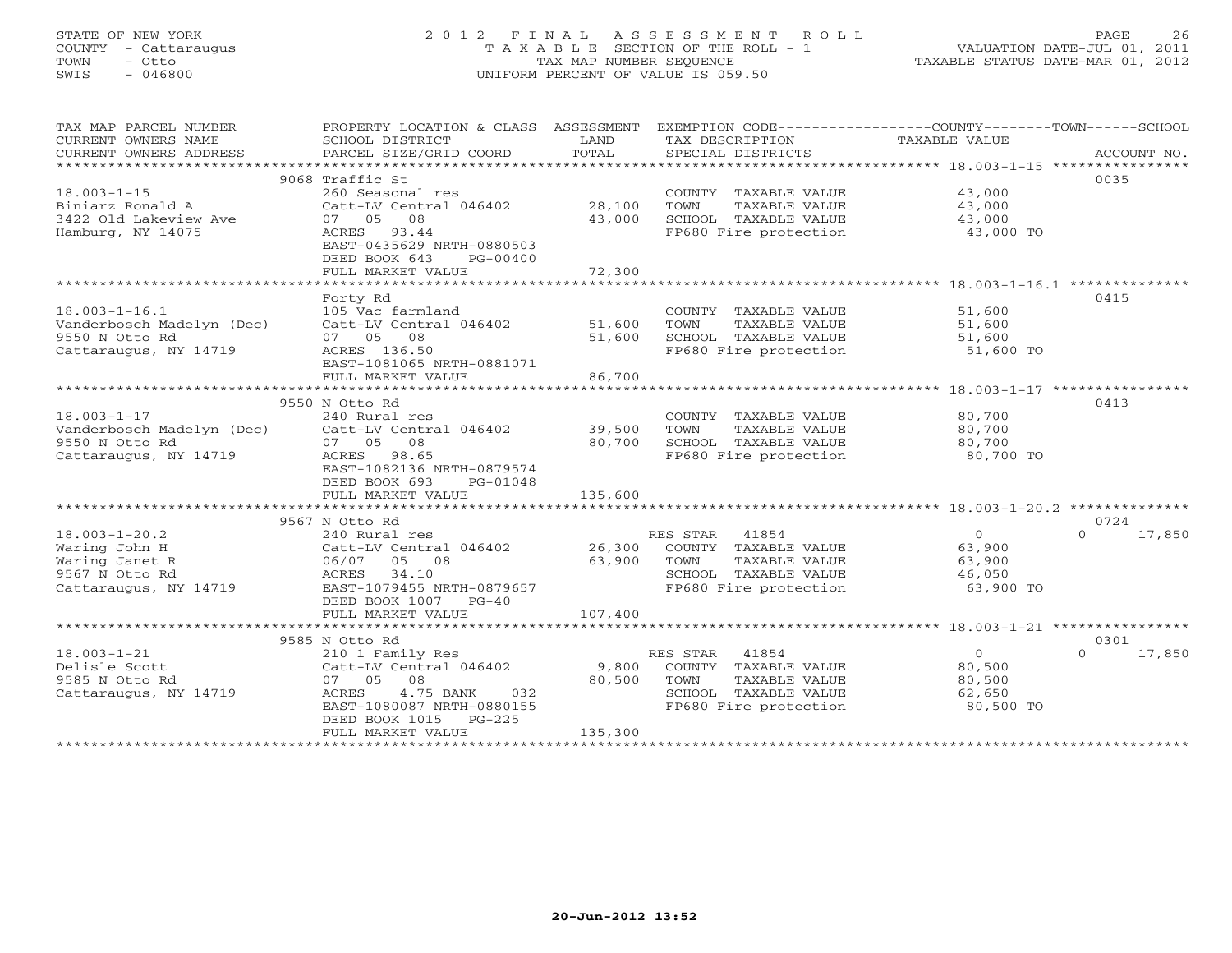# STATE OF NEW YORK 2 0 1 2 F I N A L A S S E S S M E N T R O L L PAGE 27 COUNTY - Cattaraugus T A X A B L E SECTION OF THE ROLL - 1 VALUATION DATE-JUL 01, 2011 TOWN - Otto TAX MAP NUMBER SEQUENCE TAXABLE STATUS DATE-MAR 01, 2012 SWIS - 046800 UNIFORM PERCENT OF VALUE IS 059.50UNIFORM PERCENT OF VALUE IS 059.50

| TAX MAP PARCEL NUMBER<br>CURRENT OWNERS NAME                                                         | PROPERTY LOCATION & CLASS ASSESSMENT<br>SCHOOL DISTRICT                                                                                                                                      | LAND                      | EXEMPTION CODE----------------COUNTY-------TOWN-----SCHOOL<br>TAX DESCRIPTION                                       | TAXABLE VALUE                                             |          |             |
|------------------------------------------------------------------------------------------------------|----------------------------------------------------------------------------------------------------------------------------------------------------------------------------------------------|---------------------------|---------------------------------------------------------------------------------------------------------------------|-----------------------------------------------------------|----------|-------------|
| CURRENT OWNERS ADDRESS<br>*************************                                                  | PARCEL SIZE/GRID COORD                                                                                                                                                                       | TOTAL                     | SPECIAL DISTRICTS                                                                                                   |                                                           |          | ACCOUNT NO. |
|                                                                                                      | 9635 N Otto Rd                                                                                                                                                                               |                           |                                                                                                                     |                                                           | 0450     |             |
| $18.003 - 1 - 22$<br>Behnke Robert D<br>Behnke Michelle A<br>9635 N Otto Rd<br>Cattaraugus, NY 14719 | 210 1 Family Res<br>Catt-LV Central 046402<br>07 05 08<br>4.59<br>ACRES<br>EAST-1080056 NRTH-0880981<br>DEED BOOK 6277 PG-6001                                                               | 11,100<br>68,100          | RES STAR<br>41854<br>COUNTY TAXABLE VALUE<br>TAXABLE VALUE<br>TOWN<br>SCHOOL TAXABLE VALUE<br>FP680 Fire protection | $\overline{O}$<br>68,100<br>68,100<br>50,250<br>68,100 TO | $\Omega$ | 17,850      |
|                                                                                                      | FULL MARKET VALUE                                                                                                                                                                            | 114,500                   |                                                                                                                     |                                                           |          |             |
|                                                                                                      | 9701 N Otto Rd                                                                                                                                                                               |                           |                                                                                                                     |                                                           | 0027     |             |
| $18.003 - 1 - 23$<br>Bates Jeffrey A<br>9701 N Otto Rd<br>Cattaraugus, NY 14719                      | 210 1 Family Res<br>Catt-LV Central 046402<br>07 05<br>08<br>1.00<br>ACRES<br>EAST-1080080 NRTH-0881957<br>DEED BOOK 00954 PG-01125<br>FULL MARKET VALUE                                     | 6,000<br>46,600<br>78,300 | RES STAR 41854<br>COUNTY TAXABLE VALUE<br>TOWN<br>TAXABLE VALUE<br>SCHOOL TAXABLE VALUE<br>FP680 Fire protection    | $\Omega$<br>46,600<br>46,600<br>28,750<br>46,600 TO       | $\Omega$ | 17,850      |
|                                                                                                      |                                                                                                                                                                                              |                           |                                                                                                                     |                                                           |          |             |
|                                                                                                      | 9727 N Otto Rd                                                                                                                                                                               |                           |                                                                                                                     |                                                           | 0292     |             |
| $18.003 - 1 - 24$<br>Moore Duane C<br>9727 N Otto Rd<br>Cattaraugus, NY 14719                        | 240 Rural res<br>Catt-LV Central 046402<br>07 05 08<br>ACRES 37.50<br>EAST-1079494 NRTH-0882537<br>DEED BOOK 810<br>PG-00862                                                                 | 22,900<br>68,500          | SR STAR<br>41834<br>COUNTY TAXABLE VALUE<br>TOWN<br>TAXABLE VALUE<br>SCHOOL TAXABLE VALUE<br>FP680 Fire protection  | $\overline{0}$<br>68,500<br>68,500<br>31,490<br>68,500 TO | $\Omega$ | 37,010      |
|                                                                                                      | FULL MARKET VALUE                                                                                                                                                                            | 115,100                   |                                                                                                                     |                                                           |          |             |
|                                                                                                      |                                                                                                                                                                                              |                           |                                                                                                                     |                                                           |          |             |
| $18.003 - 1 - 24.71$<br>Moore Leonard<br>Moore Duane<br>9723 N Otto Rd<br>Cattaraugus, NY 14719      | 9723 N Otto Rd<br>270 Mfg housing<br>Catt-LV Central 046402<br>07 05 08<br>LIFE USE<br>LEASED LAND 50 YR<br>FRNT 100.00 DPTH 332.00<br>EAST-0431140 NRTH-0882440<br>DEED BOOK 00935 PG-00379 | 700<br>18,800             | COUNTY TAXABLE VALUE<br>TOWN<br>TAXABLE VALUE<br>SCHOOL TAXABLE VALUE<br>FP680 Fire protection                      | 18,800<br>18,800<br>18,800<br>18,800 TO                   | 0567     |             |
|                                                                                                      | FULL MARKET VALUE                                                                                                                                                                            | 31,600                    |                                                                                                                     |                                                           |          |             |
|                                                                                                      |                                                                                                                                                                                              |                           |                                                                                                                     |                                                           |          |             |
|                                                                                                      | 9725 N Otto Rd                                                                                                                                                                               |                           |                                                                                                                     |                                                           | 0293     |             |
| $18.003 - 1 - 25$<br>Neyman Thomas Mark<br>9725 N Otto Rd<br>Cattaraugus, NY 14719                   | 210 1 Family Res<br>Catt-LV Central 046402<br>07 05<br>08<br>FRNT 140.00 DPTH 115.00<br>EAST-1080029 NRTH-0882670<br>DEED BOOK 813<br>PG-7001<br>FULL MARKET VALUE                           | 3,300<br>30,500<br>51,300 | RES STAR<br>41854<br>COUNTY TAXABLE VALUE<br>TAXABLE VALUE<br>TOWN<br>SCHOOL TAXABLE VALUE<br>FP680 Fire protection | $\overline{0}$<br>30,500<br>30,500<br>12,650<br>30,500 TO | $\Omega$ | 17,850      |
|                                                                                                      |                                                                                                                                                                                              |                           |                                                                                                                     |                                                           |          |             |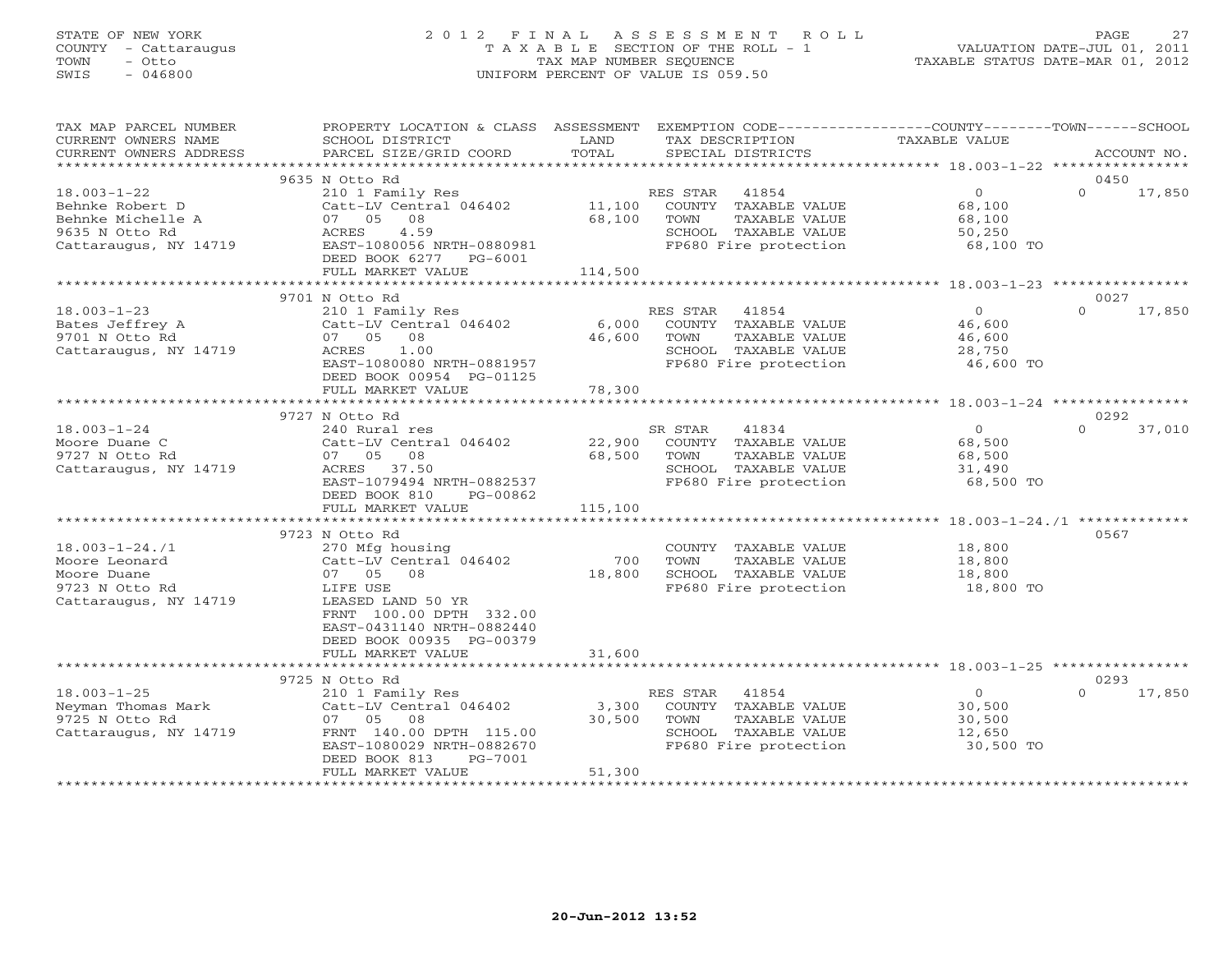# STATE OF NEW YORK 2 0 1 2 F I N A L A S S E S S M E N T R O L L PAGE 28 COUNTY - Cattaraugus T A X A B L E SECTION OF THE ROLL - 1 VALUATION DATE-JUL 01, 2011 TOWN - Otto TAX MAP NUMBER SEQUENCE TAXABLE STATUS DATE-MAR 01, 2012 SWIS - 046800 UNIFORM PERCENT OF VALUE IS 059.50UNIFORM PERCENT OF VALUE IS 059.50

| TAX MAP PARCEL NUMBER<br>CURRENT OWNERS NAME<br>CURRENT OWNERS ADDRESS   | PROPERTY LOCATION & CLASS ASSESSMENT<br>SCHOOL DISTRICT<br>PARCEL SIZE/GRID COORD | LAND<br>TOTAL | EXEMPTION CODE-----------------COUNTY-------TOWN-----SCHOOL<br>TAX DESCRIPTION TAXABLE VALUE<br>SPECIAL DISTRICTS |                               | ACCOUNT NO.                  |
|--------------------------------------------------------------------------|-----------------------------------------------------------------------------------|---------------|-------------------------------------------------------------------------------------------------------------------|-------------------------------|------------------------------|
| $18.003 - 1 - 27.1$<br>Donald T Hill Family Trust                        | Traffic St<br>105 Vac farmland<br>Catt-LV Central 046402                          | 14,700        | AG DIST<br>41720<br>COUNTY TAXABLE VALUE                                                                          | $\Omega$<br>14,700            | 0199<br>$\Omega$<br>$\Omega$ |
| Barbara J Hill Family Trust<br>9103 Bobseine Rd<br>Cattaraugus, NY 14719 | 07 05 08<br>ACRES 36.90<br>EAST-1080995 NRTH-0882749<br>DEED BOOK 13619 PG-7002   | 14,700        | TOWN<br>TAXABLE VALUE<br>SCHOOL TAXABLE VALUE<br>FP680 Fire protection                                            | 14,700<br>14,700<br>14,700 TO |                              |
| MAY BE SUBJECT TO PAYMENT<br>UNDER AGDIST LAW TIL 2018                   | FULL MARKET VALUE                                                                 | 24,700        |                                                                                                                   |                               |                              |
|                                                                          | 9095 Traffic St                                                                   |               |                                                                                                                   |                               | 0720                         |
| $18.003 - 1 - 27.2$                                                      |                                                                                   |               |                                                                                                                   | $0 \qquad$                    | $\Omega$<br>17,850           |
| Hill Edward J                                                            | 210 1 Family Res<br>Catt-LV Central 046402 10,900 COUNTY TAXABLE VALUE            |               |                                                                                                                   | 80,000                        |                              |
| Rickettson Sandra                                                        | 07 05 08                                                                          | 80,000        | TAXABLE VALUE<br>TOWN                                                                                             | 80,000                        |                              |
| 9095 Traffic St                                                          | ACRES<br>5.90 BANK<br>017                                                         |               | SCHOOL TAXABLE VALUE                                                                                              | 62,150                        |                              |
| Cattaraugus, NY 14719                                                    | EAST-0432095 NRTH-0882097                                                         |               | FP680 Fire protection                                                                                             | 80,000 TO                     |                              |
|                                                                          | DEED BOOK 00977 PG-00617                                                          |               |                                                                                                                   |                               |                              |
|                                                                          | FULL MARKET VALUE                                                                 | 134,500       |                                                                                                                   |                               |                              |
|                                                                          |                                                                                   |               |                                                                                                                   |                               |                              |
|                                                                          | 9081 Traffic St                                                                   |               |                                                                                                                   |                               | 0756                         |
| $18.003 - 1 - 27.3$                                                      | 240 Rural res                                                                     |               | COUNTY TAXABLE VALUE                                                                                              | 65,900                        |                              |
| Clark David A                                                            | Catt-LV Central 046402                                                            | 24,800        | TAXABLE VALUE<br>TOWN                                                                                             | 65,900                        |                              |
| Clark Donna M                                                            | 07 05 08                                                                          | 65,900        | SCHOOL TAXABLE VALUE                                                                                              | 65,900                        |                              |
| 1489 Ridge Rd                                                            | ACRES 36.65                                                                       |               | FP680 Fire protection                                                                                             | 65,900 TO                     |                              |
| Lewiston, NY 14092                                                       | EAST-1082371 NRTH-0882554                                                         |               |                                                                                                                   |                               |                              |
|                                                                          | DEED BOOK 00933 PG-00752                                                          |               |                                                                                                                   |                               |                              |
|                                                                          | FULL MARKET VALUE                                                                 | 110,800       |                                                                                                                   |                               |                              |
|                                                                          |                                                                                   |               |                                                                                                                   |                               |                              |
|                                                                          | Traffic St                                                                        |               |                                                                                                                   |                               | 0916                         |
| $18.003 - 1 - 27.4$                                                      | 105 Vac farmland                                                                  |               | COUNTY TAXABLE VALUE                                                                                              | 2,800                         |                              |
| Hill Edward J                                                            | Catt-LV Central 046402                                                            | 2,800         |                                                                                                                   | 2,800                         |                              |
| 9103 Bobseine Rd                                                         | 6.25<br>ACRES                                                                     | 2,800         |                                                                                                                   | 2,800                         |                              |
| Cattaraugus, NY 14719                                                    | EAST-1080973 NRTH-0882164                                                         |               | TOWN TAAADDD<br>SCHOOL TAXABLE VALUE                                                                              | 2,800 TO                      |                              |
|                                                                          | DEED BOOK 13619 PG-7001                                                           |               |                                                                                                                   |                               |                              |
|                                                                          | FULL MARKET VALUE                                                                 | 4,700         |                                                                                                                   |                               |                              |
|                                                                          |                                                                                   |               |                                                                                                                   |                               |                              |
|                                                                          | 9770 N Otto Rd                                                                    |               |                                                                                                                   |                               | 0561                         |
| $18.003 - 1 - 28.2$                                                      | 210 1 Family Res                                                                  |               | RES STAR 41854                                                                                                    | $\circ$                       | $\Omega$<br>17,850           |
| Vanderbosch Michael                                                      | Catt-LV Central 046402                                                            | 10,000        | COUNTY TAXABLE VALUE                                                                                              | 66,900                        |                              |
| 9770 N Otto Rd                                                           | 08 05 08                                                                          | 66,900        | TOWN<br>TAXABLE VALUE                                                                                             | 66,900                        |                              |
| Cattaraugus, NY 14719                                                    | 4.95<br>ACRES                                                                     |               | SCHOOL TAXABLE VALUE                                                                                              | 49,050                        |                              |
|                                                                          | EAST-1080479 NRTH-0883384                                                         |               | FP680 Fire protection                                                                                             | 66,900 TO                     |                              |
|                                                                          | DEED BOOK 841<br>PG-00768                                                         |               |                                                                                                                   |                               |                              |
|                                                                          | FULL MARKET VALUE                                                                 | 112,400       |                                                                                                                   |                               |                              |
| ************************                                                 |                                                                                   |               |                                                                                                                   |                               |                              |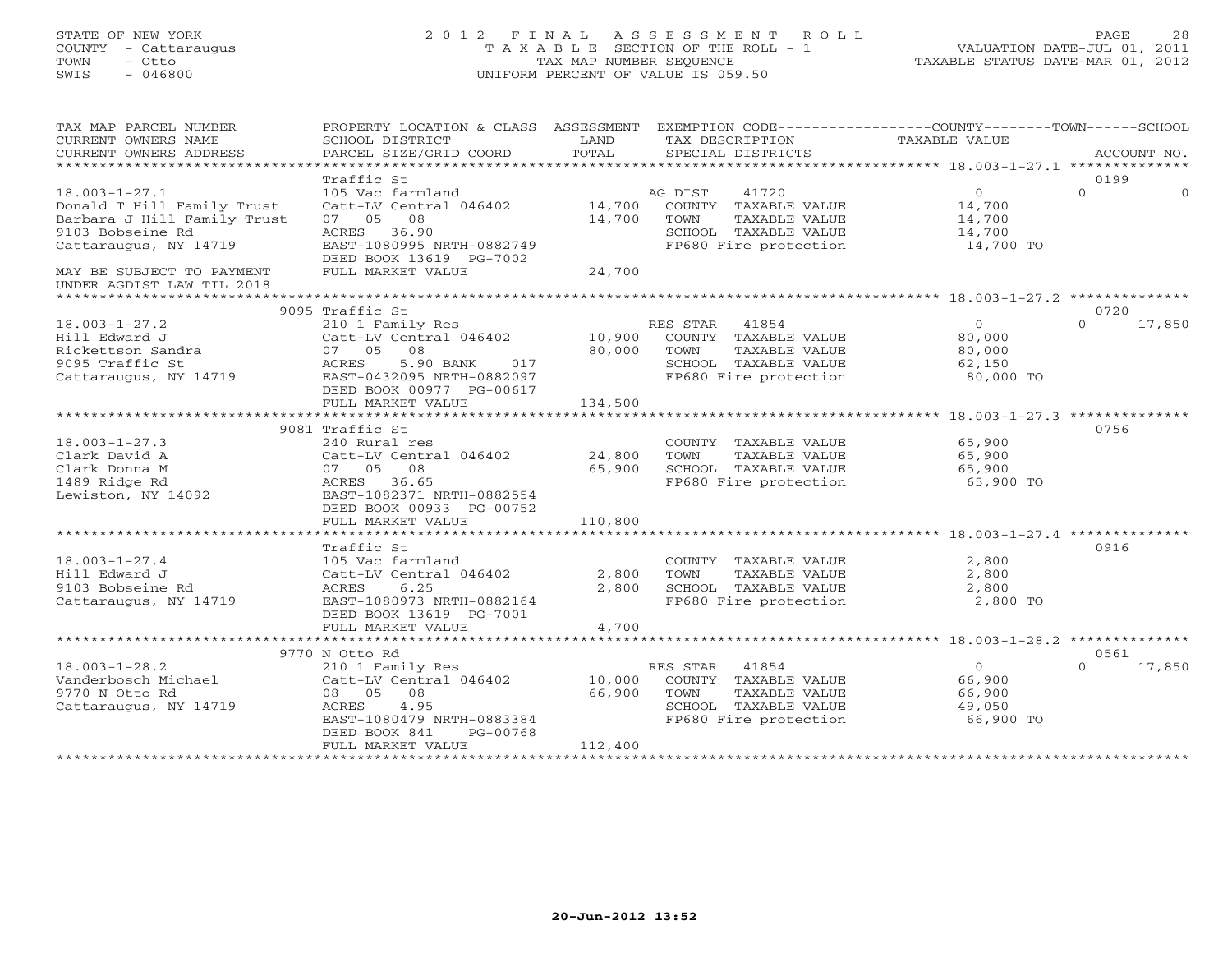# STATE OF NEW YORK 2 0 1 2 F I N A L A S S E S S M E N T R O L L PAGE 29 COUNTY - Cattaraugus T A X A B L E SECTION OF THE ROLL - 1 VALUATION DATE-JUL 01, 2011 TOWN - Otto TAX MAP NUMBER SEQUENCE TAXABLE STATUS DATE-MAR 01, 2012 SWIS - 046800 UNIFORM PERCENT OF VALUE IS 059.50UNIFORM PERCENT OF VALUE IS 059.50

| TAX MAP PARCEL NUMBER<br>CURRENT OWNERS NAME<br>CURRENT OWNERS ADDRESS | PROPERTY LOCATION & CLASS ASSESSMENT<br>SCHOOL DISTRICT<br>PARCEL SIZE/GRID COORD | LAND<br>TOTAL | EXEMPTION CODE-----------------COUNTY-------TOWN------SCHOOL<br>TAX DESCRIPTION<br>SPECIAL DISTRICTS | TAXABLE VALUE  | ACCOUNT NO.        |
|------------------------------------------------------------------------|-----------------------------------------------------------------------------------|---------------|------------------------------------------------------------------------------------------------------|----------------|--------------------|
|                                                                        |                                                                                   |               |                                                                                                      |                |                    |
|                                                                        | N Otto Rd                                                                         |               |                                                                                                      |                | 0234               |
| $18.003 - 1 - 29.1$                                                    | 322 Rural vac>10                                                                  |               | COUNTY TAXABLE VALUE                                                                                 | 9,900          |                    |
| Zontek Joseph                                                          | Catt-LV Central 046402                                                            | 9,900         | TAXABLE VALUE<br>TOWN                                                                                | 9,900          |                    |
| 9774 N Otto Rd                                                         | 08 05 08                                                                          | 9,900         | SCHOOL TAXABLE VALUE                                                                                 | 9,900          |                    |
| Cattaraugus, NY 14719                                                  | ACRES 17.75                                                                       |               | FP680 Fire protection                                                                                | 9,900 TO       |                    |
|                                                                        | EAST-1080487 NRTH-0884202                                                         |               |                                                                                                      |                |                    |
|                                                                        | DEED BOOK 887<br>PG-00103                                                         |               |                                                                                                      |                |                    |
|                                                                        | FULL MARKET VALUE                                                                 | 16,600        |                                                                                                      |                |                    |
|                                                                        |                                                                                   |               |                                                                                                      |                |                    |
|                                                                        | 9774 N Otto Rd                                                                    |               |                                                                                                      |                | 0516               |
| $18.003 - 1 - 29.2$                                                    | 210 1 Family Res                                                                  |               | RES STAR 41854                                                                                       | $\Omega$       | $\Omega$<br>17,850 |
| Zontek Joseph                                                          | Catt-LV Central 046402                                                            | 6,800         | COUNTY TAXABLE VALUE                                                                                 | 33,900         |                    |
| 9774 N Otto Rd                                                         | 08 05 08                                                                          | 33,900        | TOWN<br>TAXABLE VALUE                                                                                | 33,900         |                    |
|                                                                        | 1.75                                                                              |               |                                                                                                      |                |                    |
| Cattaraugus, NY 14719                                                  | ACRES                                                                             |               | SCHOOL TAXABLE VALUE                                                                                 | 16,050         |                    |
|                                                                        | EAST-1080229 NRTH-0883576                                                         |               | FP680 Fire protection                                                                                | 33,900 TO      |                    |
|                                                                        | DEED BOOK 887<br>PG-00105                                                         |               |                                                                                                      |                |                    |
|                                                                        | FULL MARKET VALUE                                                                 | 57,000        |                                                                                                      |                |                    |
|                                                                        |                                                                                   |               |                                                                                                      |                |                    |
|                                                                        | N Otto Rd                                                                         |               |                                                                                                      |                | 0752               |
| $18.003 - 1 - 29.3$                                                    | 260 Seasonal res                                                                  |               | COUNTY TAXABLE VALUE                                                                                 | 12,300         |                    |
| Ohnmeiss Harold F Jr                                                   | Catt-LV Central 046402                                                            | 3,700         | TOWN<br>TAXABLE VALUE                                                                                | 12,300         |                    |
| Kurtz William                                                          | 08 05<br>08                                                                       | 12,300        | SCHOOL TAXABLE VALUE                                                                                 | 12,300         |                    |
| 2933 Cochran Ave                                                       | ACRES<br>1.25                                                                     |               | FP680 Fire protection                                                                                | 12,300 TO      |                    |
| Williamsport, PA 17702                                                 | EAST-0431709 NRTH-0883971                                                         |               |                                                                                                      |                |                    |
|                                                                        | DEED BOOK 9578 PG-4001                                                            |               |                                                                                                      |                |                    |
|                                                                        | FULL MARKET VALUE                                                                 | 20,700        |                                                                                                      |                |                    |
|                                                                        |                                                                                   |               |                                                                                                      |                |                    |
|                                                                        | 9838 N Otto Rd                                                                    |               |                                                                                                      |                | 0435               |
| $18.003 - 1 - 30$                                                      | 210 1 Family Res                                                                  |               | CW_15_VET/ 41161                                                                                     | 7,140<br>7,140 | $\Omega$           |
| Garr Frederick W                                                       | Catt-LV Central 046402                                                            | 7,800 SR STAR | 41834                                                                                                | $\overline{O}$ | $\Omega$<br>37,010 |
| Garr Linda (L/U)                                                       | 08 05 08                                                                          | 66,600        | COUNTY TAXABLE VALUE                                                                                 | 59,460         |                    |
| 9838 N Otto Rd                                                         | 1.50<br>ACRES                                                                     |               | TAXABLE VALUE<br>TOWN                                                                                | 59,460         |                    |
| Cattaraugus, NY 14719                                                  | EAST-1080097 NRTH-0884530                                                         |               | SCHOOL TAXABLE VALUE                                                                                 | 29,590         |                    |
|                                                                        | DEED BOOK 12932 PG-5001                                                           |               | FP680 Fire protection                                                                                | 66,600 TO      |                    |
|                                                                        | FULL MARKET VALUE                                                                 | 111,900       |                                                                                                      |                |                    |
|                                                                        |                                                                                   |               |                                                                                                      |                |                    |
|                                                                        | N Otto Rd                                                                         |               |                                                                                                      |                | 0551               |
| $18.003 - 1 - 31.1$                                                    | 314 Rural vac<10                                                                  |               | COUNTY TAXABLE VALUE                                                                                 | 6,200          |                    |
| McAlpine Donald E                                                      | Catt-LV Central 046402                                                            | 6,200         | TOWN<br>TAXABLE VALUE                                                                                | 6,200          |                    |
| 10926 Miland Rd                                                        | 08 05<br>08                                                                       | 6,200         | SCHOOL TAXABLE VALUE                                                                                 | 6,200          |                    |
| Clarence Center, NY 14032                                              | 3.65<br><b>ACRES</b>                                                              |               | FP680 Fire protection                                                                                | 6,200 TO       |                    |
|                                                                        | EAST-0431318 NRTH-0883824                                                         |               |                                                                                                      |                |                    |
|                                                                        | DEED BOOK 9440<br>PG-5002                                                         |               |                                                                                                      |                |                    |
|                                                                        | FULL MARKET VALUE                                                                 | 10,400        |                                                                                                      |                |                    |
|                                                                        | ************************                                                          |               |                                                                                                      |                |                    |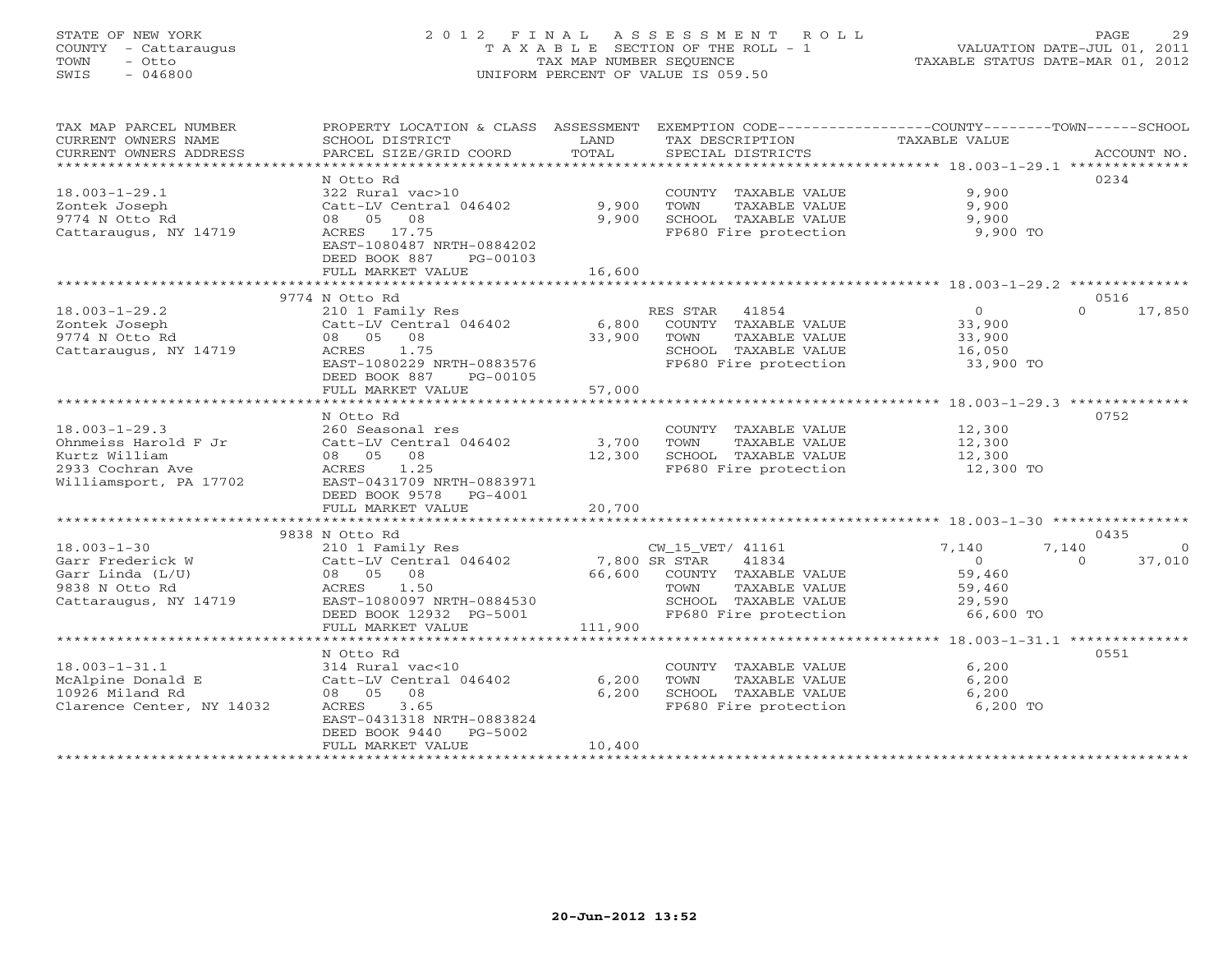# STATE OF NEW YORK 2 0 1 2 F I N A L A S S E S S M E N T R O L L PAGE 30 COUNTY - Cattaraugus T A X A B L E SECTION OF THE ROLL - 1 VALUATION DATE-JUL 01, 2011 TOWN - Otto TAX MAP NUMBER SEQUENCE TAXABLE STATUS DATE-MAR 01, 2012 SWIS - 046800 UNIFORM PERCENT OF VALUE IS 059.50UNIFORM PERCENT OF VALUE IS 059.50

| CURRENT OWNERS NAME<br>TAXABLE VALUE<br>SCHOOL DISTRICT<br>LAND<br>TAX DESCRIPTION<br>SCHOOL DISIRICI<br>PARCEL SIZE/GRID COORD<br>9773 N Otto Rd<br>0193<br>$18.003 - 1 - 31.2$<br>COUNTY TAXABLE VALUE 30,000<br>260 Seasonal res<br>Catt-LV Central 046402 14,100<br>TOWN<br>TAXABLE VALUE<br>30,000<br>McAlpine Donald E<br>10926 Miland Rd<br>Clarence Center, NY 14032<br>SCHOOL TAXABLE VALUE 30,000<br>08 05 08<br>30,000<br>FP680 Fire protection<br>ACRES 13.37<br>30,000 TO<br>EAST-1079439 NRTH-0883469<br>DEED BOOK 865<br>PG-2003<br>FULL MARKET VALUE<br>50,400<br>9801 N Otto Rd<br>0005<br>$\overline{0}$<br>RES STAR 41854<br>$\Omega$<br>17,850<br>18.003-1-32<br>Gabel Beverly<br>9801 N Otto Rd 2008<br>Catt-LV Central 046402<br>210 1 Family Res 210 1 Family Res 210 1 Family Res 210 1 Family Res 210 1 Family Res 210 1 Family Res 210 1 Family Res 210 1 Family Res 210 1 Family<br>COUNTY TAXABLE VALUE<br>32,300<br>TOWN<br>TAXABLE VALUE<br>32,300<br>SCHOOL TAXABLE VALUE<br>14,450<br>FP680 Fire protection 32,300 TO<br>EAST-1079877 NRTH-0884078<br>DEED BOOK 6752 PG-9001<br>FULL MARKET VALUE<br>54,300<br>0305<br>9803 N Otto Rd<br>$18.003 - 1 - 33$<br>11,200<br>11,200<br>260 Seasonal res<br>COUNTY TAXABLE VALUE<br>TAXABLE VALUE<br>TOWN<br>9803 N Otto Rd<br>08 05 08<br>11,200<br>SCHOOL TAXABLE VALUE<br>FP680 Fire protection<br>11,200<br>11,200 TO<br>EAST-0431499 NRTH-0884198<br>DEED BOOK 16534 PG-9001<br>FULL MARKET VALUE<br>18,800<br>0106<br>9875 N Otto Rd<br>$18.003 - 1 - 34$<br>AG DIST<br>41720<br>5,401<br>5,401 5,401<br>113 Cattle farm<br>$0 \t 17,850$<br>$\overline{0}$<br>116,500 COUNTY TAXABLE VALUE<br>9875 N Otto Rd<br>08 05 08<br>111,099<br>111,099<br>Cattaraugus, NY 14719 ACRES<br>9.48<br>TAXABLE VALUE<br>TOWN<br>EAST-1079337 NRTH-0885169<br>SCHOOL TAXABLE VALUE<br>FP680 Fire protection<br>93,249<br>116,500 TO<br>$PG-00699$<br>MAY BE SUBJECT TO PAYMENT<br>UNDER AGDIST LAW TIL 2018 FULL MARKET VALUE<br>195,800<br>9804 N Otto Rd<br>0425<br>$18.003 - 1 - 35$<br>$\overline{0}$<br>17,850<br>270 Mfg housing<br>RES STAR 41854<br>$\cap$<br>Lamberson Margaret (Dec) Catt-LV Central 046402 5,900<br>9804 N Otto Rd 08 05 08 22,200<br>COUNTY TAXABLE VALUE<br>22,200<br>9804 N Otto Rd<br>22,200<br>TOWN<br>TAXABLE VALUE<br>22,200<br>Cattaragus, NY 14719-9492 FRNT 140.00 DPTH 295.00<br>SCHOOL TAXABLE VALUE<br>4,350<br>EAST-0431758 NRTH-0884180<br>FP680 Fire protection<br>22,200 TO<br>DEED BOOK 1004<br>PG-908<br>37,300<br>FULL MARKET VALUE | TAX MAP PARCEL NUMBER | PROPERTY LOCATION & CLASS ASSESSMENT EXEMPTION CODE---------------COUNTY-------TOWN-----SCHOOL |  |  |
|------------------------------------------------------------------------------------------------------------------------------------------------------------------------------------------------------------------------------------------------------------------------------------------------------------------------------------------------------------------------------------------------------------------------------------------------------------------------------------------------------------------------------------------------------------------------------------------------------------------------------------------------------------------------------------------------------------------------------------------------------------------------------------------------------------------------------------------------------------------------------------------------------------------------------------------------------------------------------------------------------------------------------------------------------------------------------------------------------------------------------------------------------------------------------------------------------------------------------------------------------------------------------------------------------------------------------------------------------------------------------------------------------------------------------------------------------------------------------------------------------------------------------------------------------------------------------------------------------------------------------------------------------------------------------------------------------------------------------------------------------------------------------------------------------------------------------------------------------------------------------------------------------------------------------------------------------------------------------------------------------------------------------------------------------------------------------------------------------------------------------------------------------------------------------------------------------------------------------------------------------------------------------------------------------------------------------------------------------------------------------------------------------------------------------------------------------------------------------------------------------------------------------------------------------|-----------------------|------------------------------------------------------------------------------------------------|--|--|
|                                                                                                                                                                                                                                                                                                                                                                                                                                                                                                                                                                                                                                                                                                                                                                                                                                                                                                                                                                                                                                                                                                                                                                                                                                                                                                                                                                                                                                                                                                                                                                                                                                                                                                                                                                                                                                                                                                                                                                                                                                                                                                                                                                                                                                                                                                                                                                                                                                                                                                                                                      |                       |                                                                                                |  |  |
|                                                                                                                                                                                                                                                                                                                                                                                                                                                                                                                                                                                                                                                                                                                                                                                                                                                                                                                                                                                                                                                                                                                                                                                                                                                                                                                                                                                                                                                                                                                                                                                                                                                                                                                                                                                                                                                                                                                                                                                                                                                                                                                                                                                                                                                                                                                                                                                                                                                                                                                                                      |                       |                                                                                                |  |  |
|                                                                                                                                                                                                                                                                                                                                                                                                                                                                                                                                                                                                                                                                                                                                                                                                                                                                                                                                                                                                                                                                                                                                                                                                                                                                                                                                                                                                                                                                                                                                                                                                                                                                                                                                                                                                                                                                                                                                                                                                                                                                                                                                                                                                                                                                                                                                                                                                                                                                                                                                                      |                       |                                                                                                |  |  |
|                                                                                                                                                                                                                                                                                                                                                                                                                                                                                                                                                                                                                                                                                                                                                                                                                                                                                                                                                                                                                                                                                                                                                                                                                                                                                                                                                                                                                                                                                                                                                                                                                                                                                                                                                                                                                                                                                                                                                                                                                                                                                                                                                                                                                                                                                                                                                                                                                                                                                                                                                      |                       |                                                                                                |  |  |
|                                                                                                                                                                                                                                                                                                                                                                                                                                                                                                                                                                                                                                                                                                                                                                                                                                                                                                                                                                                                                                                                                                                                                                                                                                                                                                                                                                                                                                                                                                                                                                                                                                                                                                                                                                                                                                                                                                                                                                                                                                                                                                                                                                                                                                                                                                                                                                                                                                                                                                                                                      |                       |                                                                                                |  |  |
|                                                                                                                                                                                                                                                                                                                                                                                                                                                                                                                                                                                                                                                                                                                                                                                                                                                                                                                                                                                                                                                                                                                                                                                                                                                                                                                                                                                                                                                                                                                                                                                                                                                                                                                                                                                                                                                                                                                                                                                                                                                                                                                                                                                                                                                                                                                                                                                                                                                                                                                                                      |                       |                                                                                                |  |  |
|                                                                                                                                                                                                                                                                                                                                                                                                                                                                                                                                                                                                                                                                                                                                                                                                                                                                                                                                                                                                                                                                                                                                                                                                                                                                                                                                                                                                                                                                                                                                                                                                                                                                                                                                                                                                                                                                                                                                                                                                                                                                                                                                                                                                                                                                                                                                                                                                                                                                                                                                                      |                       |                                                                                                |  |  |
|                                                                                                                                                                                                                                                                                                                                                                                                                                                                                                                                                                                                                                                                                                                                                                                                                                                                                                                                                                                                                                                                                                                                                                                                                                                                                                                                                                                                                                                                                                                                                                                                                                                                                                                                                                                                                                                                                                                                                                                                                                                                                                                                                                                                                                                                                                                                                                                                                                                                                                                                                      |                       |                                                                                                |  |  |
|                                                                                                                                                                                                                                                                                                                                                                                                                                                                                                                                                                                                                                                                                                                                                                                                                                                                                                                                                                                                                                                                                                                                                                                                                                                                                                                                                                                                                                                                                                                                                                                                                                                                                                                                                                                                                                                                                                                                                                                                                                                                                                                                                                                                                                                                                                                                                                                                                                                                                                                                                      |                       |                                                                                                |  |  |
|                                                                                                                                                                                                                                                                                                                                                                                                                                                                                                                                                                                                                                                                                                                                                                                                                                                                                                                                                                                                                                                                                                                                                                                                                                                                                                                                                                                                                                                                                                                                                                                                                                                                                                                                                                                                                                                                                                                                                                                                                                                                                                                                                                                                                                                                                                                                                                                                                                                                                                                                                      |                       |                                                                                                |  |  |
|                                                                                                                                                                                                                                                                                                                                                                                                                                                                                                                                                                                                                                                                                                                                                                                                                                                                                                                                                                                                                                                                                                                                                                                                                                                                                                                                                                                                                                                                                                                                                                                                                                                                                                                                                                                                                                                                                                                                                                                                                                                                                                                                                                                                                                                                                                                                                                                                                                                                                                                                                      |                       |                                                                                                |  |  |
|                                                                                                                                                                                                                                                                                                                                                                                                                                                                                                                                                                                                                                                                                                                                                                                                                                                                                                                                                                                                                                                                                                                                                                                                                                                                                                                                                                                                                                                                                                                                                                                                                                                                                                                                                                                                                                                                                                                                                                                                                                                                                                                                                                                                                                                                                                                                                                                                                                                                                                                                                      |                       |                                                                                                |  |  |
|                                                                                                                                                                                                                                                                                                                                                                                                                                                                                                                                                                                                                                                                                                                                                                                                                                                                                                                                                                                                                                                                                                                                                                                                                                                                                                                                                                                                                                                                                                                                                                                                                                                                                                                                                                                                                                                                                                                                                                                                                                                                                                                                                                                                                                                                                                                                                                                                                                                                                                                                                      |                       |                                                                                                |  |  |
|                                                                                                                                                                                                                                                                                                                                                                                                                                                                                                                                                                                                                                                                                                                                                                                                                                                                                                                                                                                                                                                                                                                                                                                                                                                                                                                                                                                                                                                                                                                                                                                                                                                                                                                                                                                                                                                                                                                                                                                                                                                                                                                                                                                                                                                                                                                                                                                                                                                                                                                                                      |                       |                                                                                                |  |  |
|                                                                                                                                                                                                                                                                                                                                                                                                                                                                                                                                                                                                                                                                                                                                                                                                                                                                                                                                                                                                                                                                                                                                                                                                                                                                                                                                                                                                                                                                                                                                                                                                                                                                                                                                                                                                                                                                                                                                                                                                                                                                                                                                                                                                                                                                                                                                                                                                                                                                                                                                                      |                       |                                                                                                |  |  |
|                                                                                                                                                                                                                                                                                                                                                                                                                                                                                                                                                                                                                                                                                                                                                                                                                                                                                                                                                                                                                                                                                                                                                                                                                                                                                                                                                                                                                                                                                                                                                                                                                                                                                                                                                                                                                                                                                                                                                                                                                                                                                                                                                                                                                                                                                                                                                                                                                                                                                                                                                      |                       |                                                                                                |  |  |
|                                                                                                                                                                                                                                                                                                                                                                                                                                                                                                                                                                                                                                                                                                                                                                                                                                                                                                                                                                                                                                                                                                                                                                                                                                                                                                                                                                                                                                                                                                                                                                                                                                                                                                                                                                                                                                                                                                                                                                                                                                                                                                                                                                                                                                                                                                                                                                                                                                                                                                                                                      |                       |                                                                                                |  |  |
|                                                                                                                                                                                                                                                                                                                                                                                                                                                                                                                                                                                                                                                                                                                                                                                                                                                                                                                                                                                                                                                                                                                                                                                                                                                                                                                                                                                                                                                                                                                                                                                                                                                                                                                                                                                                                                                                                                                                                                                                                                                                                                                                                                                                                                                                                                                                                                                                                                                                                                                                                      |                       |                                                                                                |  |  |
|                                                                                                                                                                                                                                                                                                                                                                                                                                                                                                                                                                                                                                                                                                                                                                                                                                                                                                                                                                                                                                                                                                                                                                                                                                                                                                                                                                                                                                                                                                                                                                                                                                                                                                                                                                                                                                                                                                                                                                                                                                                                                                                                                                                                                                                                                                                                                                                                                                                                                                                                                      |                       |                                                                                                |  |  |
|                                                                                                                                                                                                                                                                                                                                                                                                                                                                                                                                                                                                                                                                                                                                                                                                                                                                                                                                                                                                                                                                                                                                                                                                                                                                                                                                                                                                                                                                                                                                                                                                                                                                                                                                                                                                                                                                                                                                                                                                                                                                                                                                                                                                                                                                                                                                                                                                                                                                                                                                                      |                       |                                                                                                |  |  |
|                                                                                                                                                                                                                                                                                                                                                                                                                                                                                                                                                                                                                                                                                                                                                                                                                                                                                                                                                                                                                                                                                                                                                                                                                                                                                                                                                                                                                                                                                                                                                                                                                                                                                                                                                                                                                                                                                                                                                                                                                                                                                                                                                                                                                                                                                                                                                                                                                                                                                                                                                      |                       |                                                                                                |  |  |
|                                                                                                                                                                                                                                                                                                                                                                                                                                                                                                                                                                                                                                                                                                                                                                                                                                                                                                                                                                                                                                                                                                                                                                                                                                                                                                                                                                                                                                                                                                                                                                                                                                                                                                                                                                                                                                                                                                                                                                                                                                                                                                                                                                                                                                                                                                                                                                                                                                                                                                                                                      |                       |                                                                                                |  |  |
|                                                                                                                                                                                                                                                                                                                                                                                                                                                                                                                                                                                                                                                                                                                                                                                                                                                                                                                                                                                                                                                                                                                                                                                                                                                                                                                                                                                                                                                                                                                                                                                                                                                                                                                                                                                                                                                                                                                                                                                                                                                                                                                                                                                                                                                                                                                                                                                                                                                                                                                                                      |                       |                                                                                                |  |  |
|                                                                                                                                                                                                                                                                                                                                                                                                                                                                                                                                                                                                                                                                                                                                                                                                                                                                                                                                                                                                                                                                                                                                                                                                                                                                                                                                                                                                                                                                                                                                                                                                                                                                                                                                                                                                                                                                                                                                                                                                                                                                                                                                                                                                                                                                                                                                                                                                                                                                                                                                                      |                       |                                                                                                |  |  |
|                                                                                                                                                                                                                                                                                                                                                                                                                                                                                                                                                                                                                                                                                                                                                                                                                                                                                                                                                                                                                                                                                                                                                                                                                                                                                                                                                                                                                                                                                                                                                                                                                                                                                                                                                                                                                                                                                                                                                                                                                                                                                                                                                                                                                                                                                                                                                                                                                                                                                                                                                      |                       |                                                                                                |  |  |
|                                                                                                                                                                                                                                                                                                                                                                                                                                                                                                                                                                                                                                                                                                                                                                                                                                                                                                                                                                                                                                                                                                                                                                                                                                                                                                                                                                                                                                                                                                                                                                                                                                                                                                                                                                                                                                                                                                                                                                                                                                                                                                                                                                                                                                                                                                                                                                                                                                                                                                                                                      |                       |                                                                                                |  |  |
|                                                                                                                                                                                                                                                                                                                                                                                                                                                                                                                                                                                                                                                                                                                                                                                                                                                                                                                                                                                                                                                                                                                                                                                                                                                                                                                                                                                                                                                                                                                                                                                                                                                                                                                                                                                                                                                                                                                                                                                                                                                                                                                                                                                                                                                                                                                                                                                                                                                                                                                                                      |                       |                                                                                                |  |  |
|                                                                                                                                                                                                                                                                                                                                                                                                                                                                                                                                                                                                                                                                                                                                                                                                                                                                                                                                                                                                                                                                                                                                                                                                                                                                                                                                                                                                                                                                                                                                                                                                                                                                                                                                                                                                                                                                                                                                                                                                                                                                                                                                                                                                                                                                                                                                                                                                                                                                                                                                                      |                       |                                                                                                |  |  |
|                                                                                                                                                                                                                                                                                                                                                                                                                                                                                                                                                                                                                                                                                                                                                                                                                                                                                                                                                                                                                                                                                                                                                                                                                                                                                                                                                                                                                                                                                                                                                                                                                                                                                                                                                                                                                                                                                                                                                                                                                                                                                                                                                                                                                                                                                                                                                                                                                                                                                                                                                      |                       |                                                                                                |  |  |
|                                                                                                                                                                                                                                                                                                                                                                                                                                                                                                                                                                                                                                                                                                                                                                                                                                                                                                                                                                                                                                                                                                                                                                                                                                                                                                                                                                                                                                                                                                                                                                                                                                                                                                                                                                                                                                                                                                                                                                                                                                                                                                                                                                                                                                                                                                                                                                                                                                                                                                                                                      |                       |                                                                                                |  |  |
|                                                                                                                                                                                                                                                                                                                                                                                                                                                                                                                                                                                                                                                                                                                                                                                                                                                                                                                                                                                                                                                                                                                                                                                                                                                                                                                                                                                                                                                                                                                                                                                                                                                                                                                                                                                                                                                                                                                                                                                                                                                                                                                                                                                                                                                                                                                                                                                                                                                                                                                                                      |                       |                                                                                                |  |  |
|                                                                                                                                                                                                                                                                                                                                                                                                                                                                                                                                                                                                                                                                                                                                                                                                                                                                                                                                                                                                                                                                                                                                                                                                                                                                                                                                                                                                                                                                                                                                                                                                                                                                                                                                                                                                                                                                                                                                                                                                                                                                                                                                                                                                                                                                                                                                                                                                                                                                                                                                                      |                       |                                                                                                |  |  |
|                                                                                                                                                                                                                                                                                                                                                                                                                                                                                                                                                                                                                                                                                                                                                                                                                                                                                                                                                                                                                                                                                                                                                                                                                                                                                                                                                                                                                                                                                                                                                                                                                                                                                                                                                                                                                                                                                                                                                                                                                                                                                                                                                                                                                                                                                                                                                                                                                                                                                                                                                      |                       |                                                                                                |  |  |
|                                                                                                                                                                                                                                                                                                                                                                                                                                                                                                                                                                                                                                                                                                                                                                                                                                                                                                                                                                                                                                                                                                                                                                                                                                                                                                                                                                                                                                                                                                                                                                                                                                                                                                                                                                                                                                                                                                                                                                                                                                                                                                                                                                                                                                                                                                                                                                                                                                                                                                                                                      |                       |                                                                                                |  |  |
|                                                                                                                                                                                                                                                                                                                                                                                                                                                                                                                                                                                                                                                                                                                                                                                                                                                                                                                                                                                                                                                                                                                                                                                                                                                                                                                                                                                                                                                                                                                                                                                                                                                                                                                                                                                                                                                                                                                                                                                                                                                                                                                                                                                                                                                                                                                                                                                                                                                                                                                                                      |                       |                                                                                                |  |  |
|                                                                                                                                                                                                                                                                                                                                                                                                                                                                                                                                                                                                                                                                                                                                                                                                                                                                                                                                                                                                                                                                                                                                                                                                                                                                                                                                                                                                                                                                                                                                                                                                                                                                                                                                                                                                                                                                                                                                                                                                                                                                                                                                                                                                                                                                                                                                                                                                                                                                                                                                                      |                       |                                                                                                |  |  |
|                                                                                                                                                                                                                                                                                                                                                                                                                                                                                                                                                                                                                                                                                                                                                                                                                                                                                                                                                                                                                                                                                                                                                                                                                                                                                                                                                                                                                                                                                                                                                                                                                                                                                                                                                                                                                                                                                                                                                                                                                                                                                                                                                                                                                                                                                                                                                                                                                                                                                                                                                      |                       |                                                                                                |  |  |
|                                                                                                                                                                                                                                                                                                                                                                                                                                                                                                                                                                                                                                                                                                                                                                                                                                                                                                                                                                                                                                                                                                                                                                                                                                                                                                                                                                                                                                                                                                                                                                                                                                                                                                                                                                                                                                                                                                                                                                                                                                                                                                                                                                                                                                                                                                                                                                                                                                                                                                                                                      |                       |                                                                                                |  |  |
|                                                                                                                                                                                                                                                                                                                                                                                                                                                                                                                                                                                                                                                                                                                                                                                                                                                                                                                                                                                                                                                                                                                                                                                                                                                                                                                                                                                                                                                                                                                                                                                                                                                                                                                                                                                                                                                                                                                                                                                                                                                                                                                                                                                                                                                                                                                                                                                                                                                                                                                                                      |                       |                                                                                                |  |  |
|                                                                                                                                                                                                                                                                                                                                                                                                                                                                                                                                                                                                                                                                                                                                                                                                                                                                                                                                                                                                                                                                                                                                                                                                                                                                                                                                                                                                                                                                                                                                                                                                                                                                                                                                                                                                                                                                                                                                                                                                                                                                                                                                                                                                                                                                                                                                                                                                                                                                                                                                                      |                       |                                                                                                |  |  |
|                                                                                                                                                                                                                                                                                                                                                                                                                                                                                                                                                                                                                                                                                                                                                                                                                                                                                                                                                                                                                                                                                                                                                                                                                                                                                                                                                                                                                                                                                                                                                                                                                                                                                                                                                                                                                                                                                                                                                                                                                                                                                                                                                                                                                                                                                                                                                                                                                                                                                                                                                      |                       |                                                                                                |  |  |
|                                                                                                                                                                                                                                                                                                                                                                                                                                                                                                                                                                                                                                                                                                                                                                                                                                                                                                                                                                                                                                                                                                                                                                                                                                                                                                                                                                                                                                                                                                                                                                                                                                                                                                                                                                                                                                                                                                                                                                                                                                                                                                                                                                                                                                                                                                                                                                                                                                                                                                                                                      |                       |                                                                                                |  |  |
|                                                                                                                                                                                                                                                                                                                                                                                                                                                                                                                                                                                                                                                                                                                                                                                                                                                                                                                                                                                                                                                                                                                                                                                                                                                                                                                                                                                                                                                                                                                                                                                                                                                                                                                                                                                                                                                                                                                                                                                                                                                                                                                                                                                                                                                                                                                                                                                                                                                                                                                                                      |                       |                                                                                                |  |  |
|                                                                                                                                                                                                                                                                                                                                                                                                                                                                                                                                                                                                                                                                                                                                                                                                                                                                                                                                                                                                                                                                                                                                                                                                                                                                                                                                                                                                                                                                                                                                                                                                                                                                                                                                                                                                                                                                                                                                                                                                                                                                                                                                                                                                                                                                                                                                                                                                                                                                                                                                                      |                       |                                                                                                |  |  |
|                                                                                                                                                                                                                                                                                                                                                                                                                                                                                                                                                                                                                                                                                                                                                                                                                                                                                                                                                                                                                                                                                                                                                                                                                                                                                                                                                                                                                                                                                                                                                                                                                                                                                                                                                                                                                                                                                                                                                                                                                                                                                                                                                                                                                                                                                                                                                                                                                                                                                                                                                      |                       |                                                                                                |  |  |
|                                                                                                                                                                                                                                                                                                                                                                                                                                                                                                                                                                                                                                                                                                                                                                                                                                                                                                                                                                                                                                                                                                                                                                                                                                                                                                                                                                                                                                                                                                                                                                                                                                                                                                                                                                                                                                                                                                                                                                                                                                                                                                                                                                                                                                                                                                                                                                                                                                                                                                                                                      |                       |                                                                                                |  |  |
|                                                                                                                                                                                                                                                                                                                                                                                                                                                                                                                                                                                                                                                                                                                                                                                                                                                                                                                                                                                                                                                                                                                                                                                                                                                                                                                                                                                                                                                                                                                                                                                                                                                                                                                                                                                                                                                                                                                                                                                                                                                                                                                                                                                                                                                                                                                                                                                                                                                                                                                                                      |                       |                                                                                                |  |  |
|                                                                                                                                                                                                                                                                                                                                                                                                                                                                                                                                                                                                                                                                                                                                                                                                                                                                                                                                                                                                                                                                                                                                                                                                                                                                                                                                                                                                                                                                                                                                                                                                                                                                                                                                                                                                                                                                                                                                                                                                                                                                                                                                                                                                                                                                                                                                                                                                                                                                                                                                                      |                       |                                                                                                |  |  |
|                                                                                                                                                                                                                                                                                                                                                                                                                                                                                                                                                                                                                                                                                                                                                                                                                                                                                                                                                                                                                                                                                                                                                                                                                                                                                                                                                                                                                                                                                                                                                                                                                                                                                                                                                                                                                                                                                                                                                                                                                                                                                                                                                                                                                                                                                                                                                                                                                                                                                                                                                      |                       |                                                                                                |  |  |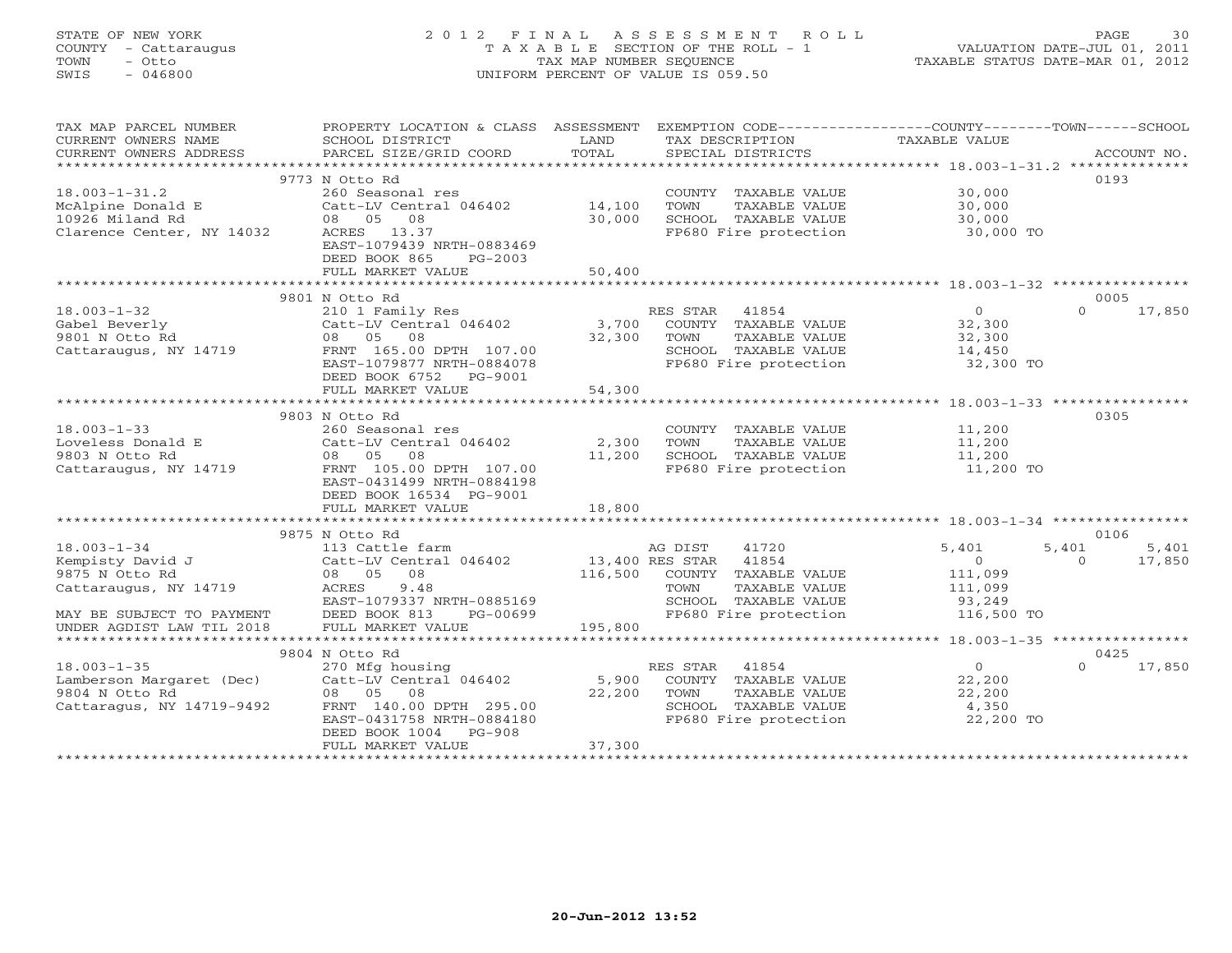# STATE OF NEW YORK 2 0 1 2 F I N A L A S S E S S M E N T R O L L PAGE 31 COUNTY - Cattaraugus T A X A B L E SECTION OF THE ROLL - 1 VALUATION DATE-JUL 01, 2011 TOWN - Otto TAX MAP NUMBER SEQUENCE TAXABLE STATUS DATE-MAR 01, 2012 SWIS - 046800 UNIFORM PERCENT OF VALUE IS 059.50UNIFORM PERCENT OF VALUE IS 059.50

| TAX MAP PARCEL NUMBER     | PROPERTY LOCATION & CLASS ASSESSMENT |         |                              | EXEMPTION CODE-----------------COUNTY-------TOWN------SCHOOL |                |
|---------------------------|--------------------------------------|---------|------------------------------|--------------------------------------------------------------|----------------|
| CURRENT OWNERS NAME       | SCHOOL DISTRICT                      | LAND    | TAX DESCRIPTION              | TAXABLE VALUE                                                |                |
| CURRENT OWNERS ADDRESS    | PARCEL SIZE/GRID COORD               | TOTAL   | SPECIAL DISTRICTS            |                                                              | ACCOUNT NO.    |
|                           |                                      |         |                              | ***************** 26.002-1-1 **********                      |                |
|                           | 9541 Dake Hill Rd                    |         |                              |                                                              | 0380           |
| $26.002 - 1 - 1$          | 240 Rural res                        |         | COUNTY TAXABLE VALUE         | 111,300                                                      |                |
|                           |                                      |         |                              |                                                              |                |
| Gangloff James E II       | Catt-LV Central 046402               | 35,600  | <b>TOWN</b><br>TAXABLE VALUE | 111,300                                                      |                |
| Gangloff Nancy            | 23 05 08                             | 111,300 | SCHOOL TAXABLE VALUE         | 111,300                                                      |                |
| 617 S Huth Rd             | ACRES 103.27                         |         | FP680 Fire protection        | 111,300 TO                                                   |                |
| Cheektowaga, NY 14225     | EAST-0424160 NRTH-0879800            |         |                              |                                                              |                |
|                           | DEED BOOK 857<br>PG-00428            |         |                              |                                                              |                |
|                           | FULL MARKET VALUE                    | 187,100 |                              |                                                              |                |
|                           |                                      |         |                              |                                                              |                |
|                           | Dake Hill Rd                         |         |                              |                                                              | 0437           |
| $26.002 - 1 - 2$          | 322 Rural vac>10                     |         | 41720<br>AG DIST             | 4,475                                                        | 4,475<br>4,475 |
|                           |                                      |         |                              |                                                              |                |
| Weyand Fredric F          | Catt-LV Central 046402               | 37,300  | COUNTY TAXABLE VALUE         | 32,825                                                       |                |
| Weyand Erich S            | 22 05 08                             | 37,300  | TOWN<br>TAXABLE VALUE        | 32,825                                                       |                |
| PO Box 26                 | ACRES 88.04                          |         | SCHOOL TAXABLE VALUE         | 32,825                                                       |                |
| Gowanda, NY 14070         | EAST-0424860 NRTH-0878300            |         | FP680 Fire protection        | 37,300 TO                                                    |                |
|                           | DEED BOOK 996<br>$PG-414$            |         |                              |                                                              |                |
| MAY BE SUBJECT TO PAYMENT | FULL MARKET VALUE                    | 62,700  |                              |                                                              |                |
| UNDER AGDIST LAW TIL 2018 |                                      |         |                              |                                                              |                |
|                           |                                      |         |                              |                                                              |                |
|                           | Dake Hill Rd                         |         |                              |                                                              | 0225           |
|                           |                                      |         |                              |                                                              |                |
| $26.002 - 1 - 3.1$        | 314 Rural vac<10                     |         | COUNTY TAXABLE VALUE         | 1,500                                                        |                |
| Stang Paul                | Catt-LV Central 046402               | 1,500   | TOWN<br>TAXABLE VALUE        | 1,500                                                        |                |
| Stang Maria C             | 22 05<br>08                          | 1,500   | SCHOOL TAXABLE VALUE         | 1,500                                                        |                |
| 9479 Dake Hill Rd         | 2.95<br>ACRES                        |         | FP680 Fire protection        | 1,500 TO                                                     |                |
| Cattaraugus, NY 14719     | EAST-1074620 NRTH-0878623            |         |                              |                                                              |                |
|                           | DEED BOOK 00966 PG-00654             |         |                              |                                                              |                |
|                           | FULL MARKET VALUE                    | 2,500   |                              |                                                              |                |
|                           | ************************             |         |                              |                                                              |                |
|                           | 9479 Dake Hill Rd                    |         |                              |                                                              | 0690           |
|                           |                                      |         |                              |                                                              | $\Omega$       |
| $26.002 - 1 - 3.2$        | 270 Mfg housing                      |         | RES STAR 41854               | $\overline{0}$                                               | 16,400         |
| Stang Paul                | Catt-LV Central 046402               | 6,400   | COUNTY TAXABLE VALUE         | 16,400                                                       |                |
| Stang Maria Corine W.     | 22 05 08                             | 16,400  | TAXABLE VALUE<br>TOWN        | 16,400                                                       |                |
| 9479 Dake Hill Rd         | ACRES<br>2.95                        |         | SCHOOL TAXABLE VALUE         | $\overline{0}$                                               |                |
| Cattaraugus, NY 14719     | EAST-1074622 NRTH-0878377            |         | FP680 Fire protection        | 16,400 TO                                                    |                |
|                           | DEED BOOK 881<br>PG-00824            |         |                              |                                                              |                |
|                           | FULL MARKET VALUE                    | 27,600  |                              |                                                              |                |
|                           |                                      |         |                              |                                                              |                |
|                           | 9477 Dake Hill Rd                    |         |                              |                                                              | 0691           |
| $26.002 - 1 - 3.3$        |                                      |         |                              | $\overline{O}$                                               | $\Omega$       |
|                           | 210 1 Family Res                     |         | 41854<br>RES STAR            |                                                              | 17,850         |
| Dornman Daniel E          | Catt-LV Central 046402               | 8,700   | COUNTY TAXABLE VALUE         | 74,000                                                       |                |
| 9477 Dake Hill Rd         | 22 05 08                             | 74,000  | TOWN<br>TAXABLE VALUE        | 74,000                                                       |                |
| Cattaraugus, NY 14719     | ACRES<br>3.70                        |         | SCHOOL TAXABLE VALUE         | 56,150                                                       |                |
|                           | EAST-1074620 NRTH-0878104            |         | FP680 Fire protection        | 74,000 TO                                                    |                |
|                           | DEED BOOK 15605 PG-2001              |         |                              |                                                              |                |
|                           | FULL MARKET VALUE                    | 124,400 |                              |                                                              |                |
|                           |                                      |         |                              |                                                              |                |
|                           |                                      |         |                              |                                                              |                |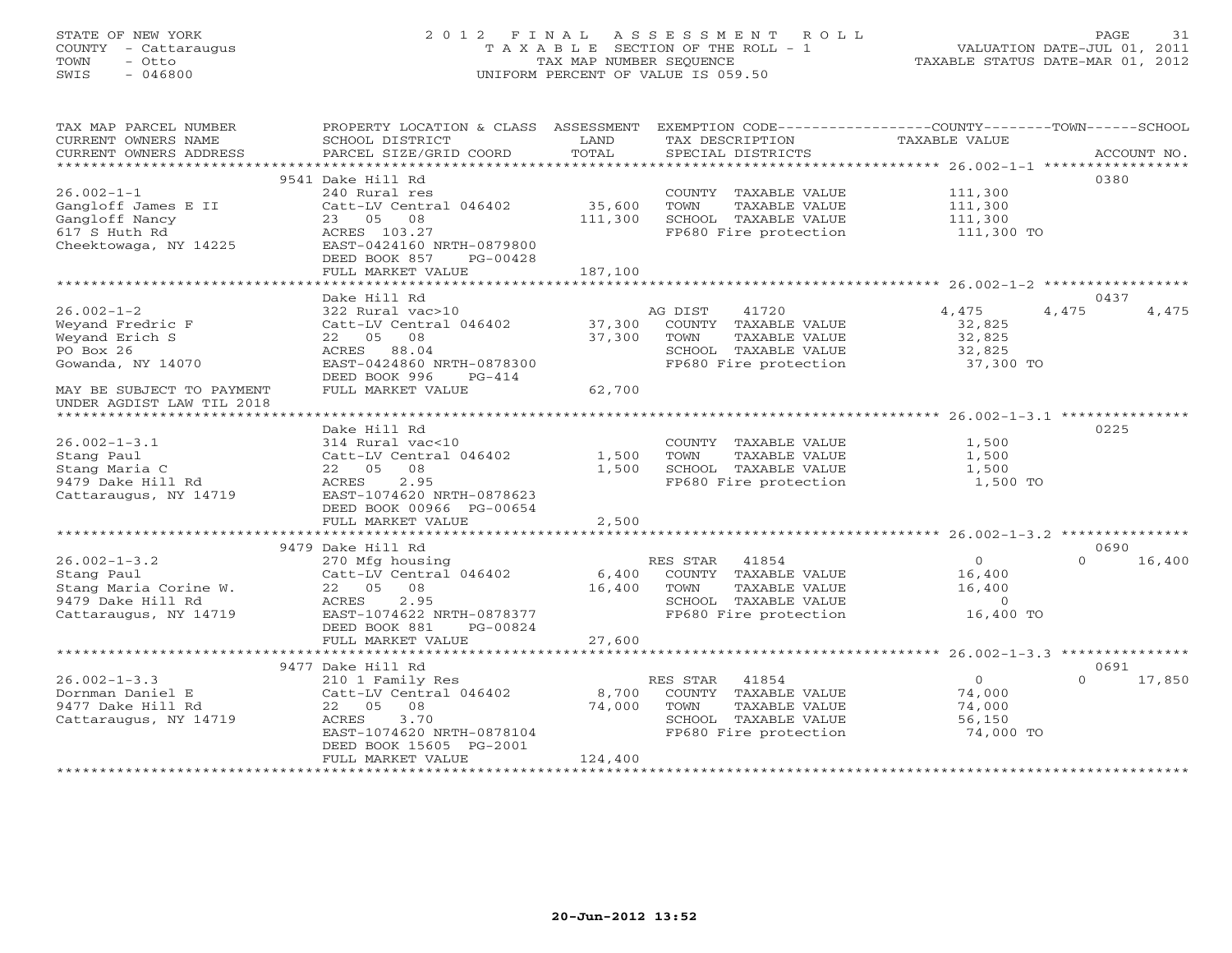# STATE OF NEW YORK 2 0 1 2 F I N A L A S S E S S M E N T R O L L PAGE 32 COUNTY - Cattaraugus T A X A B L E SECTION OF THE ROLL - 1 VALUATION DATE-JUL 01, 2011 TOWN - Otto TAX MAP NUMBER SEQUENCE TAXABLE STATUS DATE-MAR 01, 2012 SWIS - 046800 UNIFORM PERCENT OF VALUE IS 059.50

| TAX MAP PARCEL NUMBER                              | PROPERTY LOCATION & CLASS ASSESSMENT EXEMPTION CODE----------------COUNTY-------TOWN------SCHOOL |             |                                               |                  |                         |
|----------------------------------------------------|--------------------------------------------------------------------------------------------------|-------------|-----------------------------------------------|------------------|-------------------------|
| CURRENT OWNERS NAME                                | SCHOOL DISTRICT                                                                                  | LAND        | TAX DESCRIPTION                               | TAXABLE VALUE    |                         |
| CURRENT OWNERS ADDRESS<br>************************ | PARCEL SIZE/GRID COORD                                                                           | TOTAL       | SPECIAL DISTRICTS                             |                  | ACCOUNT NO.             |
|                                                    |                                                                                                  |             |                                               |                  | 0511                    |
| $26.002 - 1 - 4.1$                                 | 9619 Marek Rd                                                                                    |             |                                               | 44,900           |                         |
| Osika Laurence M                                   | 260 Seasonal res                                                                                 | 15,000      | COUNTY TAXABLE VALUE<br>TOWN                  |                  |                         |
| Osika Anne M                                       | Catt-LV Central 046402<br>22 05 08                                                               | 44,900      | TAXABLE VALUE<br>SCHOOL TAXABLE VALUE         | 44,900<br>44,900 |                         |
| 740 Rice Rd                                        | ACRES 18.82                                                                                      |             | FP680 Fire protection                         | 44,900 TO        |                         |
| Elma, NY 14059                                     | EAST-1073306 NRTH-0876925                                                                        |             |                                               |                  |                         |
|                                                    | DEED BOOK 00921 PG-00434                                                                         |             |                                               |                  |                         |
|                                                    | FULL MARKET VALUE                                                                                | 75,500      |                                               |                  |                         |
|                                                    | **********************************                                                               |             |                                               |                  |                         |
|                                                    | Marek Rd                                                                                         |             |                                               |                  | 0512                    |
| $26.002 - 1 - 4.2$                                 | 910 Priv forest                                                                                  |             | COUNTY TAXABLE VALUE                          | 8,000            |                         |
| Biniarz Lawrence J                                 | Catt-LV Central 046402                                                                           | 8,000       | TOWN<br>TAXABLE VALUE                         | 8,000            |                         |
| 9244 Dake Hill Rd                                  | 22 05 08                                                                                         | 8,000       | SCHOOL TAXABLE VALUE                          | 8,000            |                         |
| Cattaraugus, NY 14719                              | ACRES 15.79                                                                                      |             | FP680 Fire protection                         | 8,000 TO         |                         |
|                                                    | EAST-0423600 NRTH-0877567                                                                        |             |                                               |                  |                         |
|                                                    | DEED BOOK 793<br>PG-01092                                                                        |             |                                               |                  |                         |
|                                                    | FULL MARKET VALUE                                                                                | 13,400      |                                               |                  |                         |
|                                                    |                                                                                                  |             |                                               |                  |                         |
|                                                    | 9439 Dake Hill Rd                                                                                |             |                                               |                  | 0138                    |
| $26.002 - 1 - 4.3$                                 | 240 Rural res                                                                                    |             | WVET C/T 41121                                | 7,140            | 7,140<br>$\Omega$       |
| Stang Paul                                         | Catt-LV Central 046402                                                                           |             | 14,500 COUNTY TAXABLE VALUE                   | 72,160           |                         |
|                                                    | 22 05 08                                                                                         | 79,300 TOWN | TAXABLE VALUE                                 | 72,160           |                         |
| suu aynes<br>9479 Dake Hill Rd<br>Cattaraucus      | LIFE USE - AGNES FROST                                                                           |             | SCHOOL TAXABLE VALUE<br>FP680 Fire protection | 79,300           |                         |
| Cattaraugus, NY 14719                              | ACRES 10.98<br>EAST-1074532 NRTH-0877628                                                         |             |                                               | 79,300 TO        |                         |
|                                                    | DEED BOOK 00963 PG-00383                                                                         |             |                                               |                  |                         |
|                                                    | FULL MARKET VALUE                                                                                | 133,300     |                                               |                  |                         |
|                                                    |                                                                                                  |             |                                               |                  |                         |
|                                                    | 9633 Marek Rd                                                                                    |             |                                               |                  | 0519                    |
| $26.002 - 1 - 4.4$                                 | 210 1 Family Res                                                                                 |             | WVET C/T 41121                                | 4,350            | 4,350<br>$\overline{0}$ |
| Schiefer Betty A                                   | Catt-LV Central 046402 6,000 RES STAR 41854                                                      |             |                                               | $\overline{0}$   | 17,850<br>$\Omega$      |
| Erwin Hensel                                       | 22 05 08                                                                                         |             | 29,000 COUNTY TAXABLE VALUE                   | 24,650           |                         |
| 7012 Toad Hollow Rd                                | FRNT 160.00 DPTH 269.29                                                                          |             | TAXABLE VALUE<br>TOWN                         | 24,650           |                         |
| Little Valley, NY 14755                            | EAST-1072536 NRTH-0877125                                                                        |             | SCHOOL TAXABLE VALUE                          | 11,150           |                         |
|                                                    | DEED BOOK 770<br>PG-00121                                                                        |             | FP680 Fire protection                         | 29,000 TO        |                         |
|                                                    | FULL MARKET VALUE                                                                                | 48,700      |                                               |                  |                         |
|                                                    |                                                                                                  |             |                                               |                  |                         |
|                                                    | 9717 Marek Rd                                                                                    |             |                                               |                  | 0553                    |
| $26.002 - 1 - 4.5$                                 | 270 Mfg housing                                                                                  |             | SR STAR<br>41834                              | $\overline{0}$   | $\Omega$<br>33,300      |
| Bierman Alan E                                     | Catt-LV Central 046402                                                                           | 17,200      | COUNTY TAXABLE VALUE                          | 33,300           |                         |
| 9717 Marek Rd                                      | 22 05 08                                                                                         | 33,300      | TOWN<br>TAXABLE VALUE                         | 33,300           |                         |
| Cattaraugus, NY 14719                              | ACRES 14.80                                                                                      |             | SCHOOL TAXABLE VALUE                          | $\overline{0}$   |                         |
|                                                    | EAST-1072108 NRTH-0876908                                                                        |             | FP680 Fire protection                         | 33,300 TO        |                         |
|                                                    | DEED BOOK 905<br>PG-01116                                                                        | 56,000      |                                               |                  |                         |
|                                                    | FULL MARKET VALUE                                                                                |             |                                               |                  |                         |
|                                                    |                                                                                                  |             |                                               |                  |                         |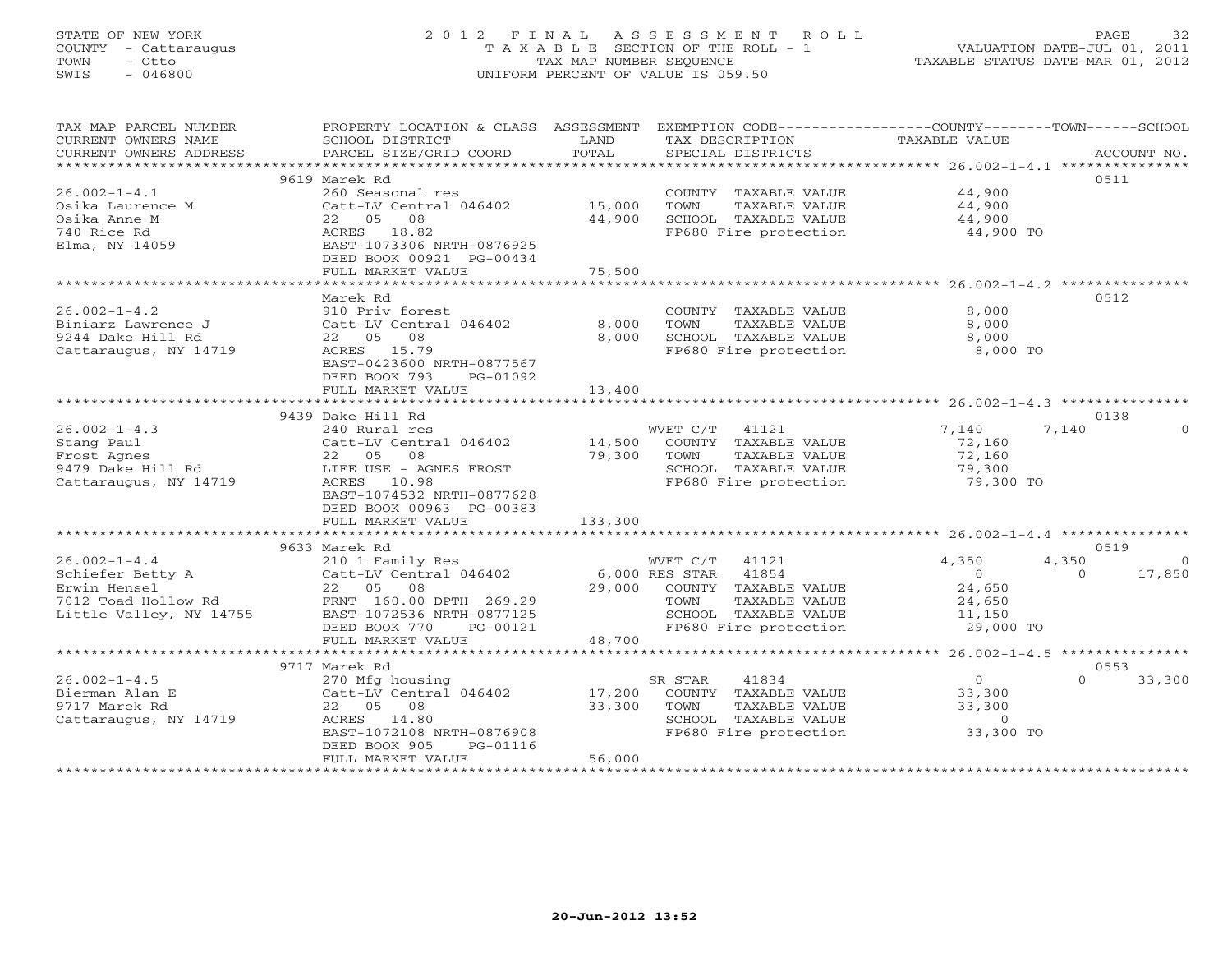# STATE OF NEW YORK 2 0 1 2 F I N A L A S S E S S M E N T R O L L PAGE 33 COUNTY - Cattaraugus T A X A B L E SECTION OF THE ROLL - 1 VALUATION DATE-JUL 01, 2011 TOWN - Otto TAX MAP NUMBER SEQUENCE TAXABLE STATUS DATE-MAR 01, 2012 SWIS - 046800 UNIFORM PERCENT OF VALUE IS 059.50UNIFORM PERCENT OF VALUE IS 059.50

| TAX MAP PARCEL NUMBER  | PROPERTY LOCATION & CLASS ASSESSMENT           |              | EXEMPTION CODE-----------------COUNTY-------TOWN------SCHOOL   |                |                    |
|------------------------|------------------------------------------------|--------------|----------------------------------------------------------------|----------------|--------------------|
| CURRENT OWNERS NAME    | SCHOOL DISTRICT                                | LAND         | TAX DESCRIPTION                                                | TAXABLE VALUE  |                    |
| CURRENT OWNERS ADDRESS | PARCEL SIZE/GRID COORD                         | TOTAL        | SPECIAL DISTRICTS                                              |                | ACCOUNT NO.        |
|                        |                                                |              |                                                                |                |                    |
|                        | 9391 Dake Hill Rd                              |              |                                                                |                | 0662               |
| $26.002 - 1 - 4.6$     | 312 Vac w/imprv                                |              | COUNTY TAXABLE VALUE 18,200                                    |                |                    |
| Haag Donald K          | Catt-LV Central 046402 8,200                   |              | TOWN<br>TAXABLE VALUE                                          | 18,200         |                    |
| 9384 Dake Hill Rd      | 22 05 08                                       | 18,200       | SCHOOL TAXABLE VALUE                                           | 18,200         |                    |
| Cattaraugus, NY 14719  | 5.71<br>ACRES                                  |              | FP680 Fire protection                                          | 18,200 TO      |                    |
|                        | EAST-1074494 NRTH-0876753                      |              |                                                                |                |                    |
|                        | DEED BOOK 00949 PG-00755                       |              |                                                                |                |                    |
|                        | FULL MARKET VALUE                              | 30,600       |                                                                |                |                    |
|                        | Marek Rd                                       |              |                                                                |                | 0678               |
| $26.002 - 1 - 4.7$     | 314 Rural vac<10                               |              | COUNTY TAXABLE VALUE                                           | 10,000         |                    |
| Vasconcellos Sylvia    | Catt-LV Central 046402                         | 10,000       | TOWN<br>TAXABLE VALUE                                          | 10,000         |                    |
| PO Box 131             | 22 05 08                                       | 10,000       |                                                                | 10,000         |                    |
| Otto, NY 14766         | 8.20<br>ACRES                                  |              | SCHOOL TAXABLE VALUE<br>FP680 Fire protection                  | 10,000 TO      |                    |
|                        | EAST-1074403 NRTH-0877057                      |              |                                                                |                |                    |
|                        | DEED BOOK 13541 PG-5001                        |              |                                                                |                |                    |
|                        | FULL MARKET VALUE                              | 16,800       |                                                                |                |                    |
|                        |                                                |              |                                                                |                |                    |
|                        | 9616 Marek Rd                                  |              |                                                                |                | 0716               |
| $26.002 - 1 - 4.8$     | 240 Rural res                                  |              | RES STAR 41854                                                 | $\overline{0}$ | $\Omega$<br>17,850 |
| Vasconcellos Donald F  | Catt-LV Central 046402                         | 20,400       | COUNTY TAXABLE VALUE                                           | 119,000        |                    |
| PO Box 131             | 22 05 08                                       | 119,000 TOWN | TAXABLE VALUE                                                  | 119,000        |                    |
| Otto, NY 14766-0131    | ACRES 25.83                                    |              | SCHOOL TAXABLE VALUE                                           | 101,150        |                    |
|                        | EAST-1073325 NRTH-0877621                      |              | FP680 Fire protection                                          | 119,000 TO     |                    |
|                        | DEED BOOK 17621 PG-7001                        |              |                                                                |                |                    |
|                        | FULL MARKET VALUE                              | 200,000      |                                                                |                |                    |
|                        |                                                |              |                                                                |                |                    |
|                        | 9371 Dake Hill Rd                              |              |                                                                |                | 0397               |
| $26.002 - 1 - 5$       | 120 Field crops                                |              | RES STAR 41854                                                 | $\Omega$       | $\Omega$<br>17,850 |
| Steinbar Daniel J      | Catt-LV Central 046402 40,300 SILO T/C/S 42100 |              |                                                                | 1,600          | 1,600<br>1,600     |
| Steinbar Terri         | 22 05 08                                       |              | 89,900 COUNTY TAXABLE VALUE<br>יסוז זיגזי קודמגיגיה היו ההוראו | 88,300         |                    |
| 9371 Dake Hill Rd      | ACRES 111.58                                   |              | TOWN<br>TAXABLE VALUE                                          | 88,300         |                    |
| Cattaraugus, NY 14719  | EAST-1073173 NRTH-0875891                      |              | SCHOOL TAXABLE VALUE                                           | 70,450         |                    |
|                        | DEED BOOK 867<br>PG-00006                      |              | FP680 Fire protection                                          | 89,900 TO      |                    |
|                        | FULL MARKET VALUE                              | 151,100      |                                                                |                |                    |
|                        | 9311 Dake Hill Rd                              |              |                                                                |                | 0182               |
| $26.002 - 1 - 6.1$     | 240 Rural res                                  |              | COUNTY TAXABLE VALUE                                           | 197,400        |                    |
| McAndrew Edward L      | Catt-LV Central 046402                         | 25,200       | TAXABLE VALUE<br>TOWN                                          | 197,400        |                    |
| McAndrew Karen L       | 21 05 08                                       | 197,400      | SCHOOL TAXABLE VALUE                                           | 197,400        |                    |
| 3804 Gowanda Zoar Rd   | ACRES 48.90                                    |              | FP680 Fire protection                                          | 197,400 TO     |                    |
| Gowanda, NY 14070      | DEED BOOK 4803<br>PG-5001                      |              |                                                                |                |                    |
|                        | FULL MARKET VALUE                              | 331,800      |                                                                |                |                    |
|                        |                                                |              |                                                                |                |                    |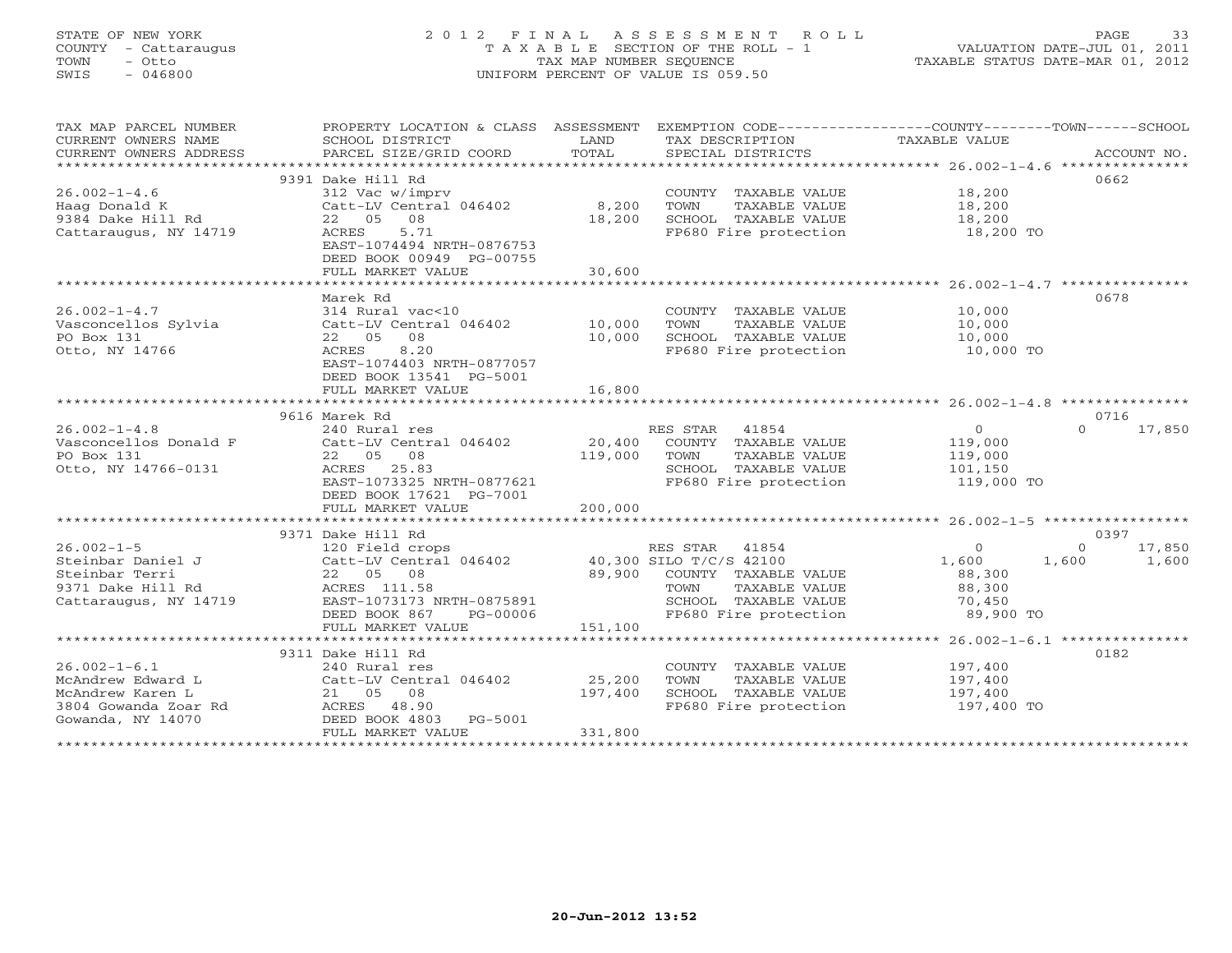# STATE OF NEW YORK 2 0 1 2 F I N A L A S S E S S M E N T R O L L PAGE 34 COUNTY - Cattaraugus T A X A B L E SECTION OF THE ROLL - 1 VALUATION DATE-JUL 01, 2011 TOWN - Otto TAX MAP NUMBER SEQUENCE TAXABLE STATUS DATE-MAR 01, 2012 SWIS - 046800 UNIFORM PERCENT OF VALUE IS 059.50UNIFORM PERCENT OF VALUE IS 059.50

| TAX MAP PARCEL NUMBER<br>CURRENT OWNERS NAME<br>CURRENT OWNERS ADDRESS<br>***********************            | PROPERTY LOCATION & CLASS ASSESSMENT<br>SCHOOL DISTRICT<br>PARCEL SIZE/GRID COORD                                                                                                                            | LAND<br>TOTAL              | TAX DESCRIPTION<br>SPECIAL DISTRICTS                                                           | EXEMPTION CODE-----------------COUNTY-------TOWN------SCHOOL<br>TAXABLE VALUE<br>ACCOUNT NO. |
|--------------------------------------------------------------------------------------------------------------|--------------------------------------------------------------------------------------------------------------------------------------------------------------------------------------------------------------|----------------------------|------------------------------------------------------------------------------------------------|----------------------------------------------------------------------------------------------|
| $26.002 - 1 - 6.2$<br>Hoffman Lawrence M<br>Hoffman Anne M<br>5253 Hunters Creek Rd<br>East Aurora, NY 14052 | Dake Hill Rd (Off)<br>322 Rural vac>10<br>Catt-LV Central 046402<br>21 05 08<br>ACRES 40.00<br>EAST-1071820 NRTH-0874700<br>DEED BOOK 5681<br>PG-5001<br>FULL MARKET VALUE                                   | 15,200<br>15,200<br>25,500 | COUNTY TAXABLE VALUE<br>TOWN<br>TAXABLE VALUE<br>SCHOOL TAXABLE VALUE<br>FP680 Fire protection | 0781<br>15,200<br>15,200<br>15,200<br>15,200 TO                                              |
| $26.002 - 1 - 7$<br>Fetterhoff Robert Jr<br>758 Meadow Dr<br>N Tonawanda, NY 14120                           | Dake Hill Rd (Off)<br>314 Rural vac<10<br>Catt-LV Central 046402<br>21 05<br>08<br>4.70<br>ACRES<br>EAST-1071134 NRTH-0873965<br>DEED BOOK 8864<br>PG-7001<br>FULL MARKET VALUE                              | 3,300<br>3,300<br>5,500    | COUNTY TAXABLE VALUE<br>TOWN<br>TAXABLE VALUE<br>SCHOOL TAXABLE VALUE<br>FP680 Fire protection | 0280<br>3,300<br>3,300<br>3,300<br>3,300 TO                                                  |
| $26.002 - 1 - 8$<br>Fetterhoff Robert L Jr<br>Fetterhoff Karen<br>758 Meadow Dr<br>N Tonawanda, NY 14120     | Dake Hill Rd (Off)<br>314 Rural vac<10<br>Catt-LV Central 046402<br>21 05<br>08<br>ACRES<br>5.00<br>EAST-1071558 NRTH-0873964<br>DEED BOOK 00966 PG-00622<br>FULL MARKET VALUE                               | 3,400<br>3,400<br>5,700    | COUNTY TAXABLE VALUE<br>TOWN<br>TAXABLE VALUE<br>SCHOOL TAXABLE VALUE<br>FP680 Fire protection | 0020<br>3,400<br>3,400<br>3,400<br>3,400 TO                                                  |
| $26.002 - 1 - 9$<br>Fetterhoff Robert L<br>Fetterhoff Karen<br>758 Meadow Dr<br>North Tonawanda, NY 14120    | 9640 Dake Hill Rd (Off)<br>312 Vac w/imprv<br>Catt-LV Central 046402<br>21 05 08<br>ACRES<br>1.27<br>EAST-0423506 NRTH-0874057<br>DEED BOOK 00952 PG-00009<br>FULL MARKET VALUE                              | 1,700<br>1,900<br>3,200    | COUNTY TAXABLE VALUE<br>TOWN<br>TAXABLE VALUE<br>SCHOOL TAXABLE VALUE<br>FP680 Fire protection | 0010<br>1,900<br>1,900<br>1,900<br>1,900 TO                                                  |
| $26.002 - 1 - 10$<br>Fetterhoff Robert L<br>Fetterhoff Karen<br>758 Meadow Dr<br>North Tonawanda, NY 14120   | 9648 Dake Hill Rd (Off)<br>314 Rural vac<10<br>Catt-LV Central 046402<br>08<br>21 05<br>ACRES<br>3.73<br>EAST-1072035 NRTH-0873927<br>DEED BOOK 00952 PG-00009<br>FULL MARKET VALUE<br>********************* | 2,800<br>2,800<br>4,700    | COUNTY TAXABLE VALUE<br>TOWN<br>TAXABLE VALUE<br>SCHOOL TAXABLE VALUE<br>FP680 Fire protection | 0367<br>2,800<br>2,800<br>2,800<br>2,800 TO                                                  |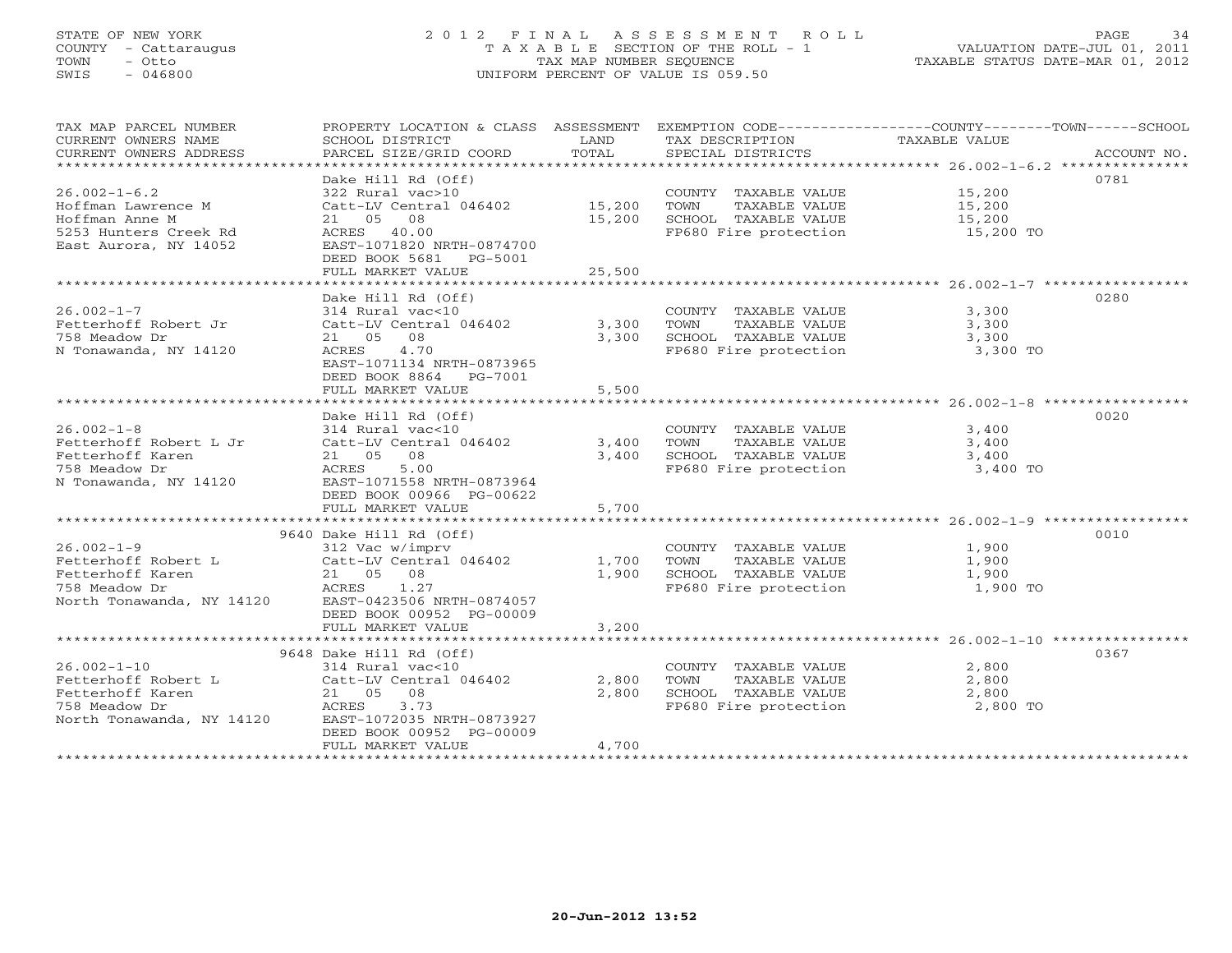# STATE OF NEW YORK 2 0 1 2 F I N A L A S S E S S M E N T R O L L PAGE 35 COUNTY - Cattaraugus T A X A B L E SECTION OF THE ROLL - 1 VALUATION DATE-JUL 01, 2011 TOWN - Otto TAX MAP NUMBER SEQUENCE TAXABLE STATUS DATE-MAR 01, 2012 SWIS - 046800 UNIFORM PERCENT OF VALUE IS 059.50UNIFORM PERCENT OF VALUE IS 059.50

| TAX MAP PARCEL NUMBER<br>CURRENT OWNERS NAME<br>CURRENT OWNERS ADDRESS              | SCHOOL DISTRICT<br>PARCEL SIZE/GRID COORD                                                                                                                                    | LAND<br>TOTAL           | TAX DESCRIPTION<br>SPECIAL DISTRICTS                                                           | PROPERTY LOCATION & CLASS ASSESSMENT EXEMPTION CODE---------------COUNTY-------TOWN------SCHOOL<br>TAXABLE VALUE<br>ACCOUNT NO. |
|-------------------------------------------------------------------------------------|------------------------------------------------------------------------------------------------------------------------------------------------------------------------------|-------------------------|------------------------------------------------------------------------------------------------|---------------------------------------------------------------------------------------------------------------------------------|
| $26.002 - 1 - 11$<br>Coley Joel<br>3501 Nw 36Th St<br>Oklahoma City, OK 73112       | Dake Hill Rd (Off)<br>314 Rural vac<10<br>Catt-LV Central 046402<br>21 05 08<br>5.00<br>ACRES<br>EAST-0423912 NRTH-0874032<br>DEED BOOK 762<br>PG-00910<br>FULL MARKET VALUE | 3,400<br>3,400<br>5,700 | COUNTY TAXABLE VALUE<br>TOWN<br>TAXABLE VALUE<br>SCHOOL TAXABLE VALUE<br>FP680 Fire protection | 0363<br>3,400<br>3,400<br>3,400<br>3,400 TO                                                                                     |
|                                                                                     | 9590 Dake Hill Rd (Off)                                                                                                                                                      |                         |                                                                                                | 0281                                                                                                                            |
| $26.002 - 1 - 12$<br>Sample Michael L<br>Sample Janet C<br>512 84Th St              | 314 Rural vac<10<br>Catt-LV Central 046402<br>21 05 08<br>5.00<br>ACRES<br>DEED BOOK 00956 PG-00489<br>FULL MARKET VALUE                                                     | 3,400<br>3,400<br>5,700 | COUNTY TAXABLE VALUE<br>TOWN<br>TAXABLE VALUE<br>SCHOOL TAXABLE VALUE<br>FP680 Fire protection | 3,400<br>3,400<br>3,400<br>3,400 TO                                                                                             |
|                                                                                     |                                                                                                                                                                              |                         |                                                                                                |                                                                                                                                 |
| $26.002 - 1 - 13$<br>Ives Daniel Curtis<br>PO Box 27<br>Otto, NY 14766              | 9570 Dake Hill Rd (Off)<br>312 Vac w/imprv<br>Catt-LV Central 046402<br>21 05 08<br>ACRES<br>5.00<br>EAST-0424981 NRTH-0873894<br>DEED BOOK 00972 PG-00724                   | 3,400<br>7,300          | COUNTY TAXABLE VALUE<br>TOWN<br>TAXABLE VALUE<br>SCHOOL TAXABLE VALUE<br>FP680 Fire protection | 0462<br>7,300<br>7,300<br>7,300<br>7,300 TO                                                                                     |
|                                                                                     | FULL MARKET VALUE                                                                                                                                                            | 12,300                  |                                                                                                |                                                                                                                                 |
| $26.002 - 1 - 14$<br>Biniarz Lawrence<br>9244 Dake Hill Rd<br>Cattaraugus, NY 14719 | Dake Hill Rd<br>314 Rural vac<10<br>Catt-LV Central 046402<br>21 05 08<br>5.00<br>ACRES<br>EAST-0425400 NRTH-0873954<br>DEED BOOK 00729 PG-00462<br>FULL MARKET VALUE        | 2,300<br>2,300<br>3,900 | COUNTY TAXABLE VALUE<br>TAXABLE VALUE<br>TOWN<br>SCHOOL TAXABLE VALUE<br>FP680 Fire protection | 0286<br>2,300<br>2,300<br>2,300<br>2,300 TO                                                                                     |
|                                                                                     | Dake Hill Rd                                                                                                                                                                 |                         |                                                                                                | 0424                                                                                                                            |
| $26.002 - 1 - 15$<br>Biniarz Lawrence<br>9244 Dake Hill Rd<br>Cattaraugus, NY 14719 | 314 Rural vac<10<br>Catt-LV Central 046402<br>21 05 08<br>5.00<br>ACRES<br>EAST-0425820 NRTH-0873934<br>DEED BOOK 1031 PG-5002<br>FULL MARKET VALUE                          | 3,400<br>3,400<br>5,700 | COUNTY TAXABLE VALUE<br>TOWN<br>TAXABLE VALUE<br>SCHOOL TAXABLE VALUE<br>FP680 Fire protection | 3,400<br>3,400<br>3,400<br>3,400 TO                                                                                             |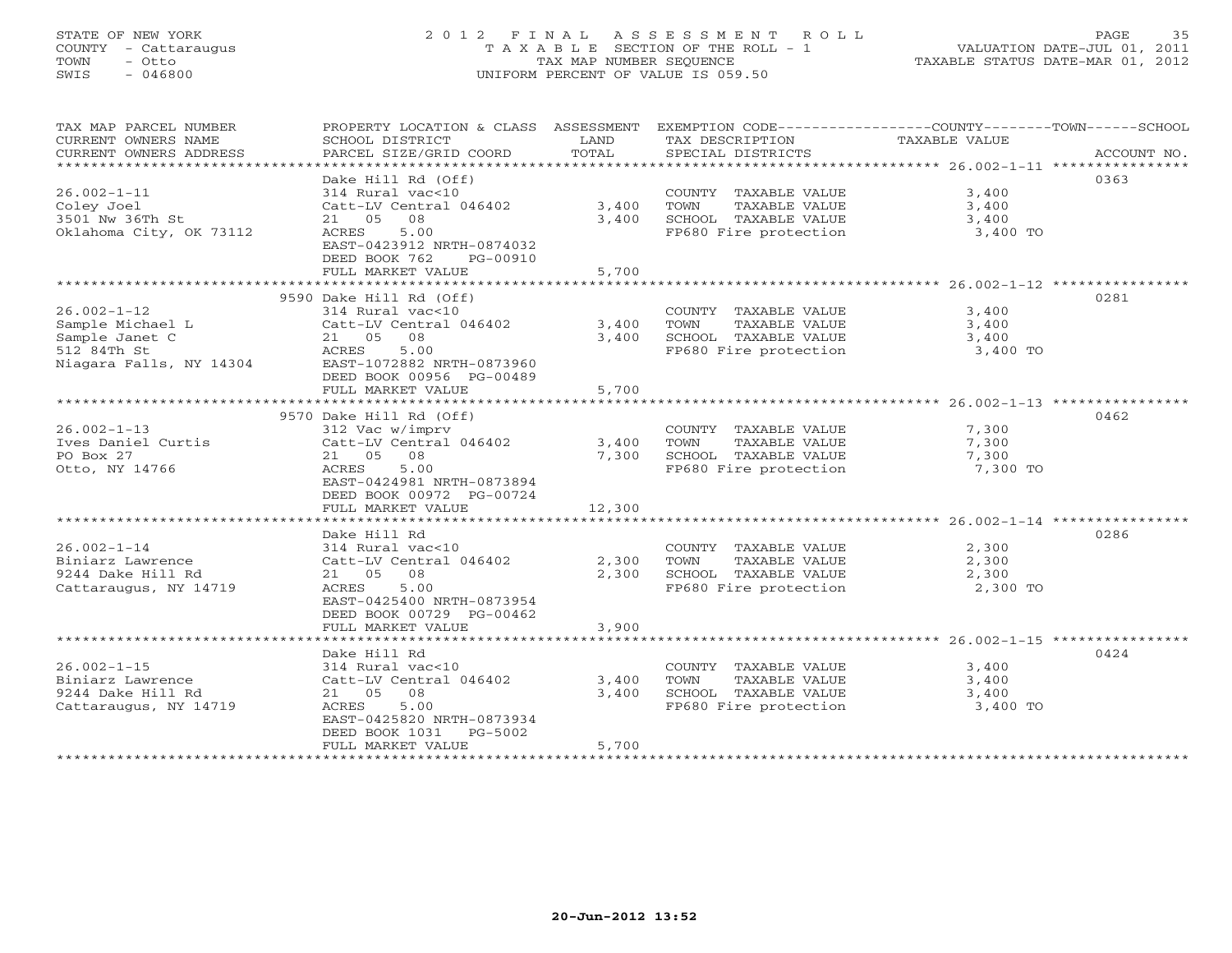# STATE OF NEW YORK 2 0 1 2 F I N A L A S S E S S M E N T R O L L PAGE 36 COUNTY - Cattaraugus T A X A B L E SECTION OF THE ROLL - 1 VALUATION DATE-JUL 01, 2011 TOWN - Otto TAX MAP NUMBER SEQUENCE TAXABLE STATUS DATE-MAR 01, 2012 SWIS - 046800 UNIFORM PERCENT OF VALUE IS 059.50UNIFORM PERCENT OF VALUE IS 059.50

| TAX MAP PARCEL NUMBER<br>CURRENT OWNERS NAME<br>CURRENT OWNERS ADDRESS                            | PROPERTY LOCATION & CLASS ASSESSMENT<br>SCHOOL DISTRICT<br>PARCEL SIZE/GRID COORD                                                                                               | LAND<br>TOTAL                | EXEMPTION CODE-----------------COUNTY-------TOWN------SCHOOL<br>TAX DESCRIPTION<br>SPECIAL DISTRICTS                      | TAXABLE VALUE                                                | ACCOUNT NO.                |
|---------------------------------------------------------------------------------------------------|---------------------------------------------------------------------------------------------------------------------------------------------------------------------------------|------------------------------|---------------------------------------------------------------------------------------------------------------------------|--------------------------------------------------------------|----------------------------|
|                                                                                                   |                                                                                                                                                                                 |                              |                                                                                                                           |                                                              |                            |
| $26.002 - 1 - 16$<br>Biniarz Lawrence J<br>9244 Dake Hill Rd<br>Cattaraugus, NY 14719             | 9244 Dake Hill Rd<br>240 Rural res<br>Catt-LV Central 046402<br>21 05<br>08<br>ACRES 12.26<br>EAST-0426920 NRTH-0873620<br>DEED BOOK 793<br>PG-01094<br>FULL MARKET VALUE       | 15,500<br>104,200<br>175,100 | 41834<br>SR STAR<br>COUNTY TAXABLE VALUE<br>TOWN<br>TAXABLE VALUE<br>SCHOOL TAXABLE VALUE<br>FP680 Fire protection        | $\overline{0}$<br>104,200<br>104,200<br>67,190<br>104,200 TO | 0032<br>$\Omega$<br>37,010 |
|                                                                                                   |                                                                                                                                                                                 |                              |                                                                                                                           |                                                              |                            |
| $26.002 - 1 - 17$<br>Naab Dennis<br>Naab Bonita<br>9151 Dake Hill Rd<br>Cattaraugus, NY 14719     | Dake Hill Rd (Off)<br>314 Rural vac<10<br>Catt-LV Central 046402<br>21 05 08<br>5.00<br>ACRES<br>EAST-1074666 NRTH-0873460<br>DEED BOOK 2742 PG-6006<br>FULL MARKET VALUE       | 7,500<br>7,500<br>12,600     | COUNTY TAXABLE VALUE<br>TOWN<br>TAXABLE VALUE<br>SCHOOL TAXABLE VALUE<br>FP680 Fire protection                            | 7,500<br>7,500<br>7,500<br>7,500 TO                          | 0073                       |
|                                                                                                   |                                                                                                                                                                                 |                              |                                                                                                                           |                                                              |                            |
| $26.002 - 1 - 18$<br>Naab Dennis W<br>Naab Bonita F<br>9151 Dake Hill Rd<br>Cattaraugus, NY 14719 | 9519 Dake Hill Rd (Off)<br>314 Rural vac<10<br>Catt-LV Central 046402<br>21 05<br>08<br>LOT 11<br>ACRES<br>5.00<br>EAST-1074211 NRTH-0873462<br>DEED BOOK 1020<br>PG-1116       | 3,400<br>3,400               | COUNTY TAXABLE VALUE<br>TAXABLE VALUE<br>TOWN<br>SCHOOL TAXABLE VALUE<br>FP680 Fire protection                            | 3,400<br>3,400<br>3,400<br>3,400 TO                          | 0290                       |
|                                                                                                   | FULL MARKET VALUE                                                                                                                                                               | 5,700                        |                                                                                                                           |                                                              |                            |
| $26.002 - 1 - 19$<br>Davis Roxann J<br>9539 Dake Hill Rd<br>Cattaraugus, NY 14719                 | 9539 Dake Hill Rd<br>210 1 Family Res<br>Catt-LV Central 046402<br>21 05<br>08<br>5.00<br>ACRES<br>EAST-1073766 NRTH-0873464<br>DEED BOOK 1818 PG-4003                          | 41,600                       | 41854<br>RES STAR<br>6,700 COUNTY TAXABLE VALUE<br>TAXABLE VALUE<br>TOWN<br>SCHOOL TAXABLE VALUE<br>FP680 Fire protection | $\overline{0}$<br>41,600<br>41,600<br>23,750<br>41,600 TO    | 0150<br>17,850<br>$\Omega$ |
|                                                                                                   | FULL MARKET VALUE                                                                                                                                                               | 69,900                       |                                                                                                                           |                                                              |                            |
| $26.002 - 1 - 20$<br>Martinez Phillip P<br>191 Newman St<br>Springville, NY 14141                 | 9571 Dake Hill Rd (Off)<br>270 Mfg housing<br>Catt-LV Central 046402<br>21 05 08<br>5.00<br>ACRES<br>EAST-1073322 NRTH-0873465<br>DEED BOOK 00948 PG-00620<br>FULL MARKET VALUE | 3,400<br>29,600<br>49,700    | COUNTY TAXABLE VALUE<br>TOWN<br>TAXABLE VALUE<br>SCHOOL TAXABLE VALUE<br>FP680 Fire protection                            | 29,600<br>29,600<br>29,600<br>29,600 TO                      | 0277                       |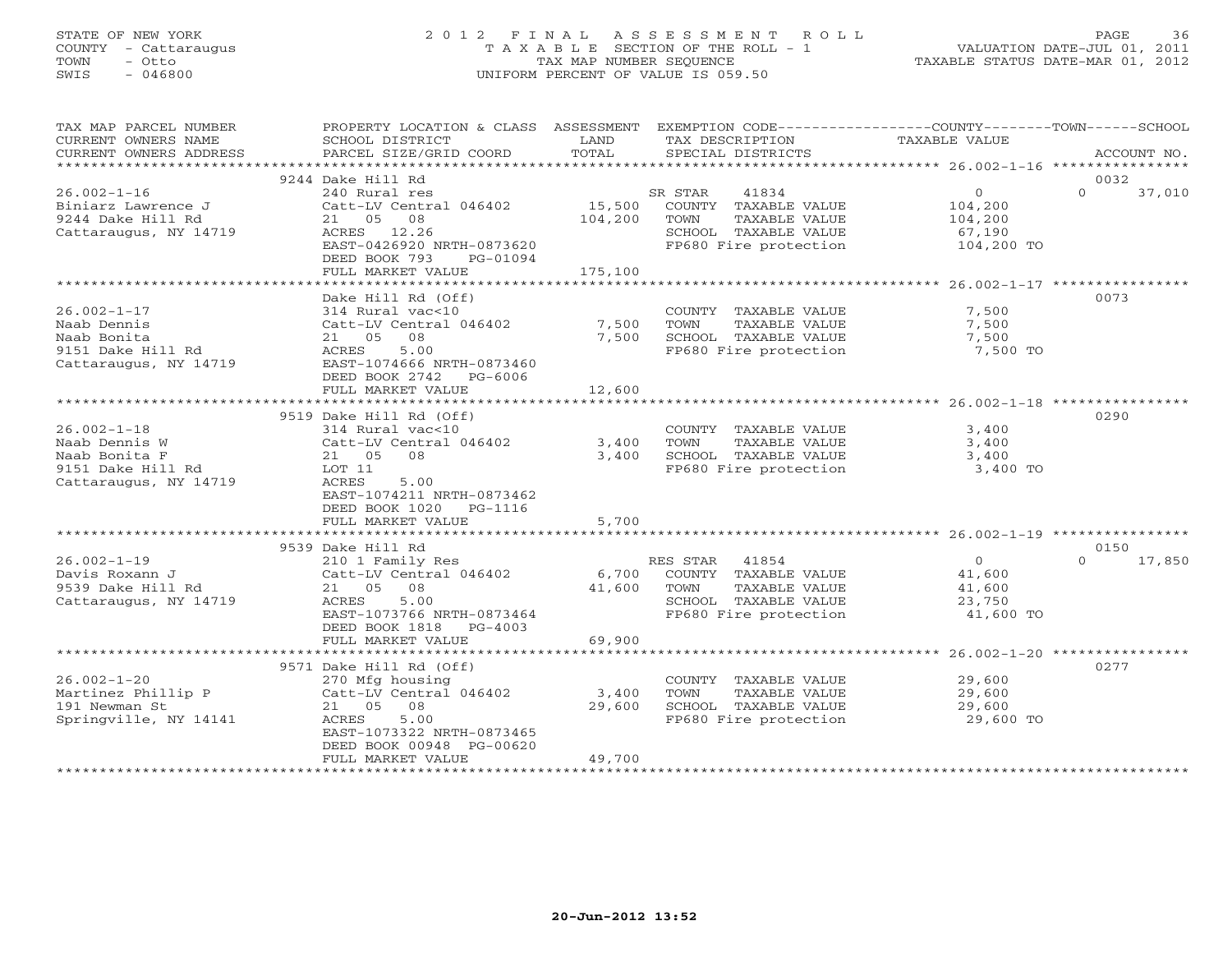### STATE OF NEW YORK 2 0 1 2 F I N A L A S S E S S M E N T R O L L PAGE 37 COUNTY - Cattaraugus T A X A B L E SECTION OF THE ROLL - 1 VALUATION DATE-JUL 01, 2011 TOWN - Otto TAX MAP NUMBER SEQUENCE TAXABLE STATUS DATE-MAR 01, 2012 SWIS - 046800 UNIFORM PERCENT OF VALUE IS 059.50UNIFORM PERCENT OF VALUE IS 059.50

| TAX MAP PARCEL NUMBER     | PROPERTY LOCATION & CLASS ASSESSMENT     |                | EXEMPTION CODE-----------------COUNTY-------TOWN------SCHOOL |                      |                    |
|---------------------------|------------------------------------------|----------------|--------------------------------------------------------------|----------------------|--------------------|
| CURRENT OWNERS NAME       | SCHOOL DISTRICT                          | LAND           | TAX DESCRIPTION                                              | <b>TAXABLE VALUE</b> |                    |
| CURRENT OWNERS ADDRESS    | PARCEL SIZE/GRID COORD                   | TOTAL          | SPECIAL DISTRICTS                                            |                      | ACCOUNT NO.        |
| **********************    |                                          |                |                                                              |                      |                    |
|                           | 9591 Dake Hill Rd (Off)                  |                |                                                              |                      | 0219               |
| $26.002 - 1 - 21$         | 270 Mfg housing                          |                | COUNTY TAXABLE VALUE                                         | 19,200               |                    |
| Rossi Jeffrey A           | Catt-LV Central 046402                   | 6,200          | TOWN<br>TAXABLE VALUE                                        | 19,200               |                    |
| PO Box 1145               | 21 05 08                                 | 19,200         | SCHOOL TAXABLE VALUE                                         | 19,200               |                    |
| North Tonawanda, NY 14120 | ACRES 10.00<br>EAST-0424491 NRTH-0873515 |                | FP680 Fire protection                                        | 19,200 TO            |                    |
|                           | DEED BOOK 00963 PG-01054                 |                |                                                              |                      |                    |
|                           | FULL MARKET VALUE                        | 32,300         |                                                              |                      |                    |
|                           |                                          |                |                                                              |                      |                    |
|                           | Dake Hill Rd (Off)                       |                |                                                              |                      | 0287               |
| $26.002 - 1 - 22$         | 314 Rural vac<10                         |                | COUNTY TAXABLE VALUE                                         | 3,400                |                    |
| Sample Michael L          | Catt-LV Central 046402                   | 3,400          | TAXABLE VALUE<br>TOWN                                        | 3,400                |                    |
| Sample Janet C            | 21  05  08                               | 3,400          | SCHOOL TAXABLE VALUE                                         | 3,400                |                    |
| 512 84Th St               | LOT 16                                   |                | FP680 Fire protection                                        | 3,400 TO             |                    |
| Niagara Falls, NY 14304   | 5.00<br>ACRES                            |                |                                                              |                      |                    |
|                           | EAST-1071995 NRTH-0873471                |                |                                                              |                      |                    |
|                           | DEED BOOK 00964 PG-01028                 |                |                                                              |                      |                    |
|                           | FULL MARKET VALUE                        | 5,700          |                                                              |                      |                    |
|                           | *******************************          | ************** |                                                              |                      |                    |
|                           | Dake Hill Rd (Off)                       |                |                                                              |                      | 0288               |
| $26.002 - 1 - 23$         | 314 Rural vac<10                         |                | COUNTY TAXABLE VALUE                                         | 3,400                |                    |
| Sample Michael L          | Catt-LV Central 046402                   | 3,400          | TOWN<br>TAXABLE VALUE                                        | 3,400                |                    |
| Sample Janet C            | 21 05<br>08                              | 3,400          | SCHOOL TAXABLE VALUE                                         | 3,400                |                    |
| 512 84Th St               | LOT 17                                   |                | FP680 Fire protection                                        | 3,400 TO             |                    |
| Niagara Falls, NY 14304   | ACRES<br>5.00                            |                |                                                              |                      |                    |
|                           | EAST-1071558 NRTH-0873472                |                |                                                              |                      |                    |
|                           | DEED BOOK 00964 PG-01028                 |                |                                                              |                      |                    |
|                           | FULL MARKET VALUE                        | 5,700          |                                                              |                      |                    |
|                           |                                          |                |                                                              |                      |                    |
|                           | Dake Hill Rd (Off)                       |                |                                                              |                      | 0289               |
| $26.002 - 1 - 24$         | 314 Rural vac<10                         |                | COUNTY TAXABLE VALUE                                         | 3,300                |                    |
| Sample Michael L          | Catt-LV Central 046402                   | 3,300          | TOWN<br>TAXABLE VALUE                                        | 3,300                |                    |
| Sample Janet C            | 21 05 08                                 | 3,300          | SCHOOL TAXABLE VALUE                                         | 3,300                |                    |
| 512 84Th St               | LOT 18                                   |                | FP680 Fire protection                                        | 3,300 TO             |                    |
| Niagara Falls, NY 14304   | ACRES<br>4.70                            |                |                                                              |                      |                    |
|                           | EAST-1071136 NRTH-0873474                |                |                                                              |                      |                    |
|                           | DEED BOOK 00964 PG-01028                 |                |                                                              |                      |                    |
|                           | FULL MARKET VALUE                        | 5,500          |                                                              |                      |                    |
|                           | 9021 Dake Hill Rd                        |                |                                                              |                      | 0296               |
| $26.002 - 1 - 25.1$       | 210 1 Family Res                         |                | RES STAR 41854                                               | $\overline{0}$       | $\Omega$<br>17,850 |
| Marranca Donna            | Catt-LV Central 046402                   | 7,800          | COUNTY TAXABLE VALUE                                         | 60,000               |                    |
| 9021 Dake Hill Rd         | 21/29<br>05<br>08                        | 60,000         | TOWN<br>TAXABLE VALUE                                        | 60,000               |                    |
| Cattaraugus, NY 14719     | ACRES<br>2.75 BANK<br>017                |                | SCHOOL TAXABLE VALUE                                         | 42,150               |                    |
|                           | EAST-0426400 NRTH-0871436                |                | FP680 Fire protection                                        | 60,000 TO            |                    |
|                           | DEED BOOK 00967 PG-00408                 |                |                                                              |                      |                    |
|                           | FULL MARKET VALUE                        | 100,800        |                                                              |                      |                    |
| ************************* |                                          |                |                                                              |                      |                    |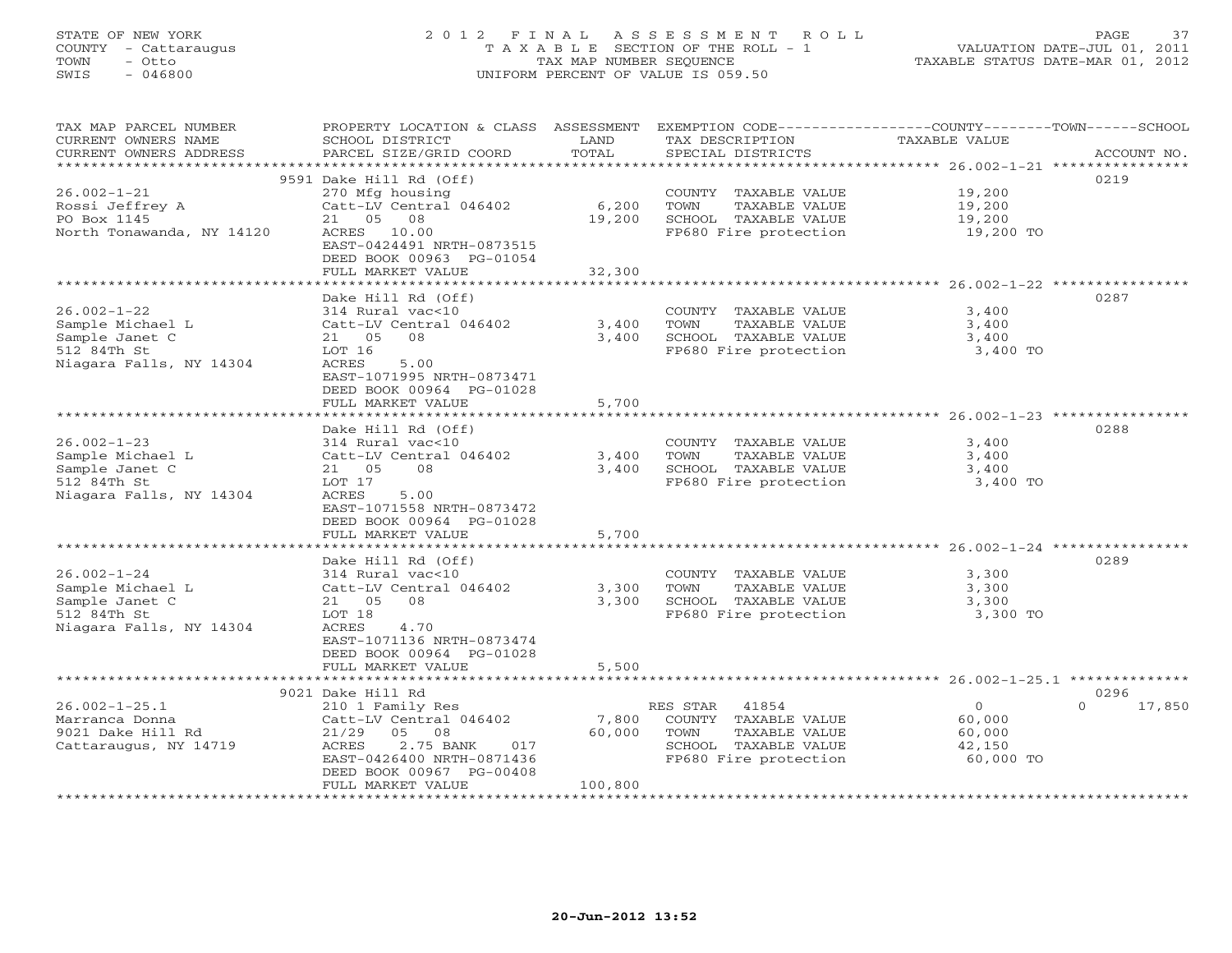### STATE OF NEW YORK 2 0 1 2 F I N A L A S S E S S M E N T R O L L PAGE 38 COUNTY - Cattaraugus T A X A B L E SECTION OF THE ROLL - 1 VALUATION DATE-JUL 01, 2011 TOWN - Otto TAX MAP NUMBER SEQUENCE TAXABLE STATUS DATE-MAR 01, 2012<br>
TOWN - Otto TAXABLE STATUS DATE-MAR 01, 2012<br>
SWIS - 046800 SWIS - 046800 UNIFORM PERCENT OF VALUE IS 059.50

| 9121 Dake Hill Rd<br>0528<br>$\overline{0}$<br>$\Omega$<br>17,850<br>$26.002 - 1 - 25.2$<br>210 1 Family Res<br>RES STAR<br>41854<br>Catt-LV Central 046402 9,900<br>75,000<br>Coleman Charles G<br>COUNTY TAXABLE VALUE<br>75,000<br>Metros Cassandra M<br>21 05 08<br>TOWN<br>TAXABLE VALUE<br>75,000<br>9121 Dake Hill Rd<br>ACRES<br>4.13 BANK<br>017<br>SCHOOL TAXABLE VALUE<br>57,150<br>Cattaraugus, NY 14719<br>EAST-1074649 NRTH-0872665<br>FP680 Fire protection<br>75,000 TO<br>DEED BOOK 5044 PG-2001<br>126,100<br>FULL MARKET VALUE<br>9101 Dake Hill Rd<br>0526<br>$26.002 - 1 - 25.3$<br>RES STAR<br>41854<br>0<br>$\Omega$<br>17,850<br>210 1 Family Res<br>$\begin{bmatrix} 210 & 1 \\ -11 & 100 \end{bmatrix}$ $\begin{bmatrix} 210 & 1 \\ -11 & 100 \end{bmatrix}$<br>COUNTY TAXABLE VALUE<br>Kreinheder Patricia A<br>54,400<br>Kreinheder Douglas<br>21 05 08<br>54,400<br>TOWN<br>TAXABLE VALUE<br>54,400<br>ACRES<br>6.11<br>SCHOOL TAXABLE VALUE<br>FP680 Fire protection<br>9101 Dake Hill Rd<br>36,550<br>Cattaraugus, NY 14719<br>EAST-1074530 NRTH-0872302<br>54,400 TO<br>DEED BOOK 00973 PG-00655<br>91,400<br>FULL MARKET VALUE<br>Dake Hill Rd<br>0527<br>$26.002 - 1 - 25.4$<br>322 Rural vac>10<br>COUNTY TAXABLE VALUE<br>54,300<br>Kreinheder Patricia A<br>Catt-LV Central 046402<br>54,300<br>TOWN<br>TAXABLE VALUE<br>54,300<br>SCHOOL TAXABLE VALUE<br>54,300<br>54,300<br>Kreiheder Douglas<br>21 05 08<br>9101 Dake Hill Rd<br>ACRES 207.00<br>FP680 Fire protection<br>54,300 TO<br>Cattaraugus, NY 14719<br>EAST-1072114 NRTH-0872175<br>DEED BOOK 857<br>PG-00945<br>91,300<br>FULL MARKET VALUE<br>9151 Dake Hill Rd<br>0592<br>$\overline{0}$<br>$26.002 - 1 - 25.5$<br>SR STAR<br>41834<br>$\Omega$<br>37,010<br>210 1 Family Res<br>Naab Dennis W<br>11,100<br>Catt-LV Central 046402<br>COUNTY TAXABLE VALUE<br>113,300<br>Naab Bonita F<br>08<br>113,300<br>21 05<br>TOWN<br>TAXABLE VALUE<br>113,300<br>SCHOOL TAXABLE VALUE<br>9151 Dake Hill Rd<br>ACRES<br>$6.10$ BANK<br>017<br>76,290<br>EAST-1074535 NRTH-0873034<br>FP680 Fire protection<br>113,300 TO<br>Cattaraugus, NY 14719<br>DEED BOOK 00971 PG-00471<br>190,400<br>FULL MARKET VALUE<br>0887<br>Dake Hill Rd (Off)<br>$26.002 - 1 - 25.6$<br>314 Rural vac<10<br>1,200<br>COUNTY TAXABLE VALUE<br>Coleman Charles G<br>1,200<br>1,200<br>Catt-LV Central 046402<br>TOWN<br>TAXABLE VALUE<br>Metros Cassandra M<br>1.98 BANK<br>1,200<br>SCHOOL TAXABLE VALUE<br>1,200<br>ACRES<br>017<br>FD680 Fire<br>9121 Dake Hill Rd<br>EAST-1074289 NRTH-0872674<br>1,200 TO<br>Cattaraugus, NY 14719<br>DEED BOOK 5044 PG-2001<br>2,000<br>FULL MARKET VALUE<br>****************** | TAX MAP PARCEL NUMBER<br>CURRENT OWNERS NAME<br>CURRENT OWNERS ADDRESS | PROPERTY LOCATION & CLASS ASSESSMENT<br>SCHOOL DISTRICT<br>PARCEL SIZE/GRID COORD | LAND<br>TOTAL | TAX DESCRIPTION<br>SPECIAL DISTRICTS | EXEMPTION CODE-----------------COUNTY-------TOWN------SCHOOL<br>TAXABLE VALUE | ACCOUNT NO. |
|----------------------------------------------------------------------------------------------------------------------------------------------------------------------------------------------------------------------------------------------------------------------------------------------------------------------------------------------------------------------------------------------------------------------------------------------------------------------------------------------------------------------------------------------------------------------------------------------------------------------------------------------------------------------------------------------------------------------------------------------------------------------------------------------------------------------------------------------------------------------------------------------------------------------------------------------------------------------------------------------------------------------------------------------------------------------------------------------------------------------------------------------------------------------------------------------------------------------------------------------------------------------------------------------------------------------------------------------------------------------------------------------------------------------------------------------------------------------------------------------------------------------------------------------------------------------------------------------------------------------------------------------------------------------------------------------------------------------------------------------------------------------------------------------------------------------------------------------------------------------------------------------------------------------------------------------------------------------------------------------------------------------------------------------------------------------------------------------------------------------------------------------------------------------------------------------------------------------------------------------------------------------------------------------------------------------------------------------------------------------------------------------------------------------------------------------------------------------------------------------------------------------------------------------------------------------------------------------------------------------------------------------------------------------------------------------|------------------------------------------------------------------------|-----------------------------------------------------------------------------------|---------------|--------------------------------------|-------------------------------------------------------------------------------|-------------|
|                                                                                                                                                                                                                                                                                                                                                                                                                                                                                                                                                                                                                                                                                                                                                                                                                                                                                                                                                                                                                                                                                                                                                                                                                                                                                                                                                                                                                                                                                                                                                                                                                                                                                                                                                                                                                                                                                                                                                                                                                                                                                                                                                                                                                                                                                                                                                                                                                                                                                                                                                                                                                                                                                              |                                                                        |                                                                                   |               |                                      |                                                                               |             |
|                                                                                                                                                                                                                                                                                                                                                                                                                                                                                                                                                                                                                                                                                                                                                                                                                                                                                                                                                                                                                                                                                                                                                                                                                                                                                                                                                                                                                                                                                                                                                                                                                                                                                                                                                                                                                                                                                                                                                                                                                                                                                                                                                                                                                                                                                                                                                                                                                                                                                                                                                                                                                                                                                              |                                                                        |                                                                                   |               |                                      |                                                                               |             |
|                                                                                                                                                                                                                                                                                                                                                                                                                                                                                                                                                                                                                                                                                                                                                                                                                                                                                                                                                                                                                                                                                                                                                                                                                                                                                                                                                                                                                                                                                                                                                                                                                                                                                                                                                                                                                                                                                                                                                                                                                                                                                                                                                                                                                                                                                                                                                                                                                                                                                                                                                                                                                                                                                              |                                                                        |                                                                                   |               |                                      |                                                                               |             |
|                                                                                                                                                                                                                                                                                                                                                                                                                                                                                                                                                                                                                                                                                                                                                                                                                                                                                                                                                                                                                                                                                                                                                                                                                                                                                                                                                                                                                                                                                                                                                                                                                                                                                                                                                                                                                                                                                                                                                                                                                                                                                                                                                                                                                                                                                                                                                                                                                                                                                                                                                                                                                                                                                              |                                                                        |                                                                                   |               |                                      |                                                                               |             |
|                                                                                                                                                                                                                                                                                                                                                                                                                                                                                                                                                                                                                                                                                                                                                                                                                                                                                                                                                                                                                                                                                                                                                                                                                                                                                                                                                                                                                                                                                                                                                                                                                                                                                                                                                                                                                                                                                                                                                                                                                                                                                                                                                                                                                                                                                                                                                                                                                                                                                                                                                                                                                                                                                              |                                                                        |                                                                                   |               |                                      |                                                                               |             |
|                                                                                                                                                                                                                                                                                                                                                                                                                                                                                                                                                                                                                                                                                                                                                                                                                                                                                                                                                                                                                                                                                                                                                                                                                                                                                                                                                                                                                                                                                                                                                                                                                                                                                                                                                                                                                                                                                                                                                                                                                                                                                                                                                                                                                                                                                                                                                                                                                                                                                                                                                                                                                                                                                              |                                                                        |                                                                                   |               |                                      |                                                                               |             |
|                                                                                                                                                                                                                                                                                                                                                                                                                                                                                                                                                                                                                                                                                                                                                                                                                                                                                                                                                                                                                                                                                                                                                                                                                                                                                                                                                                                                                                                                                                                                                                                                                                                                                                                                                                                                                                                                                                                                                                                                                                                                                                                                                                                                                                                                                                                                                                                                                                                                                                                                                                                                                                                                                              |                                                                        |                                                                                   |               |                                      |                                                                               |             |
|                                                                                                                                                                                                                                                                                                                                                                                                                                                                                                                                                                                                                                                                                                                                                                                                                                                                                                                                                                                                                                                                                                                                                                                                                                                                                                                                                                                                                                                                                                                                                                                                                                                                                                                                                                                                                                                                                                                                                                                                                                                                                                                                                                                                                                                                                                                                                                                                                                                                                                                                                                                                                                                                                              |                                                                        |                                                                                   |               |                                      |                                                                               |             |
|                                                                                                                                                                                                                                                                                                                                                                                                                                                                                                                                                                                                                                                                                                                                                                                                                                                                                                                                                                                                                                                                                                                                                                                                                                                                                                                                                                                                                                                                                                                                                                                                                                                                                                                                                                                                                                                                                                                                                                                                                                                                                                                                                                                                                                                                                                                                                                                                                                                                                                                                                                                                                                                                                              |                                                                        |                                                                                   |               |                                      |                                                                               |             |
|                                                                                                                                                                                                                                                                                                                                                                                                                                                                                                                                                                                                                                                                                                                                                                                                                                                                                                                                                                                                                                                                                                                                                                                                                                                                                                                                                                                                                                                                                                                                                                                                                                                                                                                                                                                                                                                                                                                                                                                                                                                                                                                                                                                                                                                                                                                                                                                                                                                                                                                                                                                                                                                                                              |                                                                        |                                                                                   |               |                                      |                                                                               |             |
|                                                                                                                                                                                                                                                                                                                                                                                                                                                                                                                                                                                                                                                                                                                                                                                                                                                                                                                                                                                                                                                                                                                                                                                                                                                                                                                                                                                                                                                                                                                                                                                                                                                                                                                                                                                                                                                                                                                                                                                                                                                                                                                                                                                                                                                                                                                                                                                                                                                                                                                                                                                                                                                                                              |                                                                        |                                                                                   |               |                                      |                                                                               |             |
|                                                                                                                                                                                                                                                                                                                                                                                                                                                                                                                                                                                                                                                                                                                                                                                                                                                                                                                                                                                                                                                                                                                                                                                                                                                                                                                                                                                                                                                                                                                                                                                                                                                                                                                                                                                                                                                                                                                                                                                                                                                                                                                                                                                                                                                                                                                                                                                                                                                                                                                                                                                                                                                                                              |                                                                        |                                                                                   |               |                                      |                                                                               |             |
|                                                                                                                                                                                                                                                                                                                                                                                                                                                                                                                                                                                                                                                                                                                                                                                                                                                                                                                                                                                                                                                                                                                                                                                                                                                                                                                                                                                                                                                                                                                                                                                                                                                                                                                                                                                                                                                                                                                                                                                                                                                                                                                                                                                                                                                                                                                                                                                                                                                                                                                                                                                                                                                                                              |                                                                        |                                                                                   |               |                                      |                                                                               |             |
|                                                                                                                                                                                                                                                                                                                                                                                                                                                                                                                                                                                                                                                                                                                                                                                                                                                                                                                                                                                                                                                                                                                                                                                                                                                                                                                                                                                                                                                                                                                                                                                                                                                                                                                                                                                                                                                                                                                                                                                                                                                                                                                                                                                                                                                                                                                                                                                                                                                                                                                                                                                                                                                                                              |                                                                        |                                                                                   |               |                                      |                                                                               |             |
|                                                                                                                                                                                                                                                                                                                                                                                                                                                                                                                                                                                                                                                                                                                                                                                                                                                                                                                                                                                                                                                                                                                                                                                                                                                                                                                                                                                                                                                                                                                                                                                                                                                                                                                                                                                                                                                                                                                                                                                                                                                                                                                                                                                                                                                                                                                                                                                                                                                                                                                                                                                                                                                                                              |                                                                        |                                                                                   |               |                                      |                                                                               |             |
|                                                                                                                                                                                                                                                                                                                                                                                                                                                                                                                                                                                                                                                                                                                                                                                                                                                                                                                                                                                                                                                                                                                                                                                                                                                                                                                                                                                                                                                                                                                                                                                                                                                                                                                                                                                                                                                                                                                                                                                                                                                                                                                                                                                                                                                                                                                                                                                                                                                                                                                                                                                                                                                                                              |                                                                        |                                                                                   |               |                                      |                                                                               |             |
|                                                                                                                                                                                                                                                                                                                                                                                                                                                                                                                                                                                                                                                                                                                                                                                                                                                                                                                                                                                                                                                                                                                                                                                                                                                                                                                                                                                                                                                                                                                                                                                                                                                                                                                                                                                                                                                                                                                                                                                                                                                                                                                                                                                                                                                                                                                                                                                                                                                                                                                                                                                                                                                                                              |                                                                        |                                                                                   |               |                                      |                                                                               |             |
|                                                                                                                                                                                                                                                                                                                                                                                                                                                                                                                                                                                                                                                                                                                                                                                                                                                                                                                                                                                                                                                                                                                                                                                                                                                                                                                                                                                                                                                                                                                                                                                                                                                                                                                                                                                                                                                                                                                                                                                                                                                                                                                                                                                                                                                                                                                                                                                                                                                                                                                                                                                                                                                                                              |                                                                        |                                                                                   |               |                                      |                                                                               |             |
|                                                                                                                                                                                                                                                                                                                                                                                                                                                                                                                                                                                                                                                                                                                                                                                                                                                                                                                                                                                                                                                                                                                                                                                                                                                                                                                                                                                                                                                                                                                                                                                                                                                                                                                                                                                                                                                                                                                                                                                                                                                                                                                                                                                                                                                                                                                                                                                                                                                                                                                                                                                                                                                                                              |                                                                        |                                                                                   |               |                                      |                                                                               |             |
|                                                                                                                                                                                                                                                                                                                                                                                                                                                                                                                                                                                                                                                                                                                                                                                                                                                                                                                                                                                                                                                                                                                                                                                                                                                                                                                                                                                                                                                                                                                                                                                                                                                                                                                                                                                                                                                                                                                                                                                                                                                                                                                                                                                                                                                                                                                                                                                                                                                                                                                                                                                                                                                                                              |                                                                        |                                                                                   |               |                                      |                                                                               |             |
|                                                                                                                                                                                                                                                                                                                                                                                                                                                                                                                                                                                                                                                                                                                                                                                                                                                                                                                                                                                                                                                                                                                                                                                                                                                                                                                                                                                                                                                                                                                                                                                                                                                                                                                                                                                                                                                                                                                                                                                                                                                                                                                                                                                                                                                                                                                                                                                                                                                                                                                                                                                                                                                                                              |                                                                        |                                                                                   |               |                                      |                                                                               |             |
|                                                                                                                                                                                                                                                                                                                                                                                                                                                                                                                                                                                                                                                                                                                                                                                                                                                                                                                                                                                                                                                                                                                                                                                                                                                                                                                                                                                                                                                                                                                                                                                                                                                                                                                                                                                                                                                                                                                                                                                                                                                                                                                                                                                                                                                                                                                                                                                                                                                                                                                                                                                                                                                                                              |                                                                        |                                                                                   |               |                                      |                                                                               |             |
|                                                                                                                                                                                                                                                                                                                                                                                                                                                                                                                                                                                                                                                                                                                                                                                                                                                                                                                                                                                                                                                                                                                                                                                                                                                                                                                                                                                                                                                                                                                                                                                                                                                                                                                                                                                                                                                                                                                                                                                                                                                                                                                                                                                                                                                                                                                                                                                                                                                                                                                                                                                                                                                                                              |                                                                        |                                                                                   |               |                                      |                                                                               |             |
|                                                                                                                                                                                                                                                                                                                                                                                                                                                                                                                                                                                                                                                                                                                                                                                                                                                                                                                                                                                                                                                                                                                                                                                                                                                                                                                                                                                                                                                                                                                                                                                                                                                                                                                                                                                                                                                                                                                                                                                                                                                                                                                                                                                                                                                                                                                                                                                                                                                                                                                                                                                                                                                                                              |                                                                        |                                                                                   |               |                                      |                                                                               |             |
|                                                                                                                                                                                                                                                                                                                                                                                                                                                                                                                                                                                                                                                                                                                                                                                                                                                                                                                                                                                                                                                                                                                                                                                                                                                                                                                                                                                                                                                                                                                                                                                                                                                                                                                                                                                                                                                                                                                                                                                                                                                                                                                                                                                                                                                                                                                                                                                                                                                                                                                                                                                                                                                                                              |                                                                        |                                                                                   |               |                                      |                                                                               |             |
|                                                                                                                                                                                                                                                                                                                                                                                                                                                                                                                                                                                                                                                                                                                                                                                                                                                                                                                                                                                                                                                                                                                                                                                                                                                                                                                                                                                                                                                                                                                                                                                                                                                                                                                                                                                                                                                                                                                                                                                                                                                                                                                                                                                                                                                                                                                                                                                                                                                                                                                                                                                                                                                                                              |                                                                        |                                                                                   |               |                                      |                                                                               |             |
|                                                                                                                                                                                                                                                                                                                                                                                                                                                                                                                                                                                                                                                                                                                                                                                                                                                                                                                                                                                                                                                                                                                                                                                                                                                                                                                                                                                                                                                                                                                                                                                                                                                                                                                                                                                                                                                                                                                                                                                                                                                                                                                                                                                                                                                                                                                                                                                                                                                                                                                                                                                                                                                                                              |                                                                        |                                                                                   |               |                                      |                                                                               |             |
|                                                                                                                                                                                                                                                                                                                                                                                                                                                                                                                                                                                                                                                                                                                                                                                                                                                                                                                                                                                                                                                                                                                                                                                                                                                                                                                                                                                                                                                                                                                                                                                                                                                                                                                                                                                                                                                                                                                                                                                                                                                                                                                                                                                                                                                                                                                                                                                                                                                                                                                                                                                                                                                                                              |                                                                        |                                                                                   |               |                                      |                                                                               |             |
|                                                                                                                                                                                                                                                                                                                                                                                                                                                                                                                                                                                                                                                                                                                                                                                                                                                                                                                                                                                                                                                                                                                                                                                                                                                                                                                                                                                                                                                                                                                                                                                                                                                                                                                                                                                                                                                                                                                                                                                                                                                                                                                                                                                                                                                                                                                                                                                                                                                                                                                                                                                                                                                                                              |                                                                        |                                                                                   |               |                                      |                                                                               |             |
|                                                                                                                                                                                                                                                                                                                                                                                                                                                                                                                                                                                                                                                                                                                                                                                                                                                                                                                                                                                                                                                                                                                                                                                                                                                                                                                                                                                                                                                                                                                                                                                                                                                                                                                                                                                                                                                                                                                                                                                                                                                                                                                                                                                                                                                                                                                                                                                                                                                                                                                                                                                                                                                                                              |                                                                        |                                                                                   |               |                                      |                                                                               |             |
|                                                                                                                                                                                                                                                                                                                                                                                                                                                                                                                                                                                                                                                                                                                                                                                                                                                                                                                                                                                                                                                                                                                                                                                                                                                                                                                                                                                                                                                                                                                                                                                                                                                                                                                                                                                                                                                                                                                                                                                                                                                                                                                                                                                                                                                                                                                                                                                                                                                                                                                                                                                                                                                                                              |                                                                        |                                                                                   |               |                                      |                                                                               |             |
|                                                                                                                                                                                                                                                                                                                                                                                                                                                                                                                                                                                                                                                                                                                                                                                                                                                                                                                                                                                                                                                                                                                                                                                                                                                                                                                                                                                                                                                                                                                                                                                                                                                                                                                                                                                                                                                                                                                                                                                                                                                                                                                                                                                                                                                                                                                                                                                                                                                                                                                                                                                                                                                                                              |                                                                        |                                                                                   |               |                                      |                                                                               |             |
|                                                                                                                                                                                                                                                                                                                                                                                                                                                                                                                                                                                                                                                                                                                                                                                                                                                                                                                                                                                                                                                                                                                                                                                                                                                                                                                                                                                                                                                                                                                                                                                                                                                                                                                                                                                                                                                                                                                                                                                                                                                                                                                                                                                                                                                                                                                                                                                                                                                                                                                                                                                                                                                                                              |                                                                        |                                                                                   |               |                                      |                                                                               |             |
|                                                                                                                                                                                                                                                                                                                                                                                                                                                                                                                                                                                                                                                                                                                                                                                                                                                                                                                                                                                                                                                                                                                                                                                                                                                                                                                                                                                                                                                                                                                                                                                                                                                                                                                                                                                                                                                                                                                                                                                                                                                                                                                                                                                                                                                                                                                                                                                                                                                                                                                                                                                                                                                                                              |                                                                        |                                                                                   |               |                                      |                                                                               |             |
|                                                                                                                                                                                                                                                                                                                                                                                                                                                                                                                                                                                                                                                                                                                                                                                                                                                                                                                                                                                                                                                                                                                                                                                                                                                                                                                                                                                                                                                                                                                                                                                                                                                                                                                                                                                                                                                                                                                                                                                                                                                                                                                                                                                                                                                                                                                                                                                                                                                                                                                                                                                                                                                                                              |                                                                        |                                                                                   |               |                                      |                                                                               |             |
|                                                                                                                                                                                                                                                                                                                                                                                                                                                                                                                                                                                                                                                                                                                                                                                                                                                                                                                                                                                                                                                                                                                                                                                                                                                                                                                                                                                                                                                                                                                                                                                                                                                                                                                                                                                                                                                                                                                                                                                                                                                                                                                                                                                                                                                                                                                                                                                                                                                                                                                                                                                                                                                                                              |                                                                        |                                                                                   |               |                                      |                                                                               |             |
|                                                                                                                                                                                                                                                                                                                                                                                                                                                                                                                                                                                                                                                                                                                                                                                                                                                                                                                                                                                                                                                                                                                                                                                                                                                                                                                                                                                                                                                                                                                                                                                                                                                                                                                                                                                                                                                                                                                                                                                                                                                                                                                                                                                                                                                                                                                                                                                                                                                                                                                                                                                                                                                                                              |                                                                        |                                                                                   |               |                                      |                                                                               |             |
|                                                                                                                                                                                                                                                                                                                                                                                                                                                                                                                                                                                                                                                                                                                                                                                                                                                                                                                                                                                                                                                                                                                                                                                                                                                                                                                                                                                                                                                                                                                                                                                                                                                                                                                                                                                                                                                                                                                                                                                                                                                                                                                                                                                                                                                                                                                                                                                                                                                                                                                                                                                                                                                                                              |                                                                        |                                                                                   |               |                                      |                                                                               |             |
|                                                                                                                                                                                                                                                                                                                                                                                                                                                                                                                                                                                                                                                                                                                                                                                                                                                                                                                                                                                                                                                                                                                                                                                                                                                                                                                                                                                                                                                                                                                                                                                                                                                                                                                                                                                                                                                                                                                                                                                                                                                                                                                                                                                                                                                                                                                                                                                                                                                                                                                                                                                                                                                                                              |                                                                        |                                                                                   |               |                                      |                                                                               |             |
|                                                                                                                                                                                                                                                                                                                                                                                                                                                                                                                                                                                                                                                                                                                                                                                                                                                                                                                                                                                                                                                                                                                                                                                                                                                                                                                                                                                                                                                                                                                                                                                                                                                                                                                                                                                                                                                                                                                                                                                                                                                                                                                                                                                                                                                                                                                                                                                                                                                                                                                                                                                                                                                                                              |                                                                        |                                                                                   |               |                                      |                                                                               |             |
|                                                                                                                                                                                                                                                                                                                                                                                                                                                                                                                                                                                                                                                                                                                                                                                                                                                                                                                                                                                                                                                                                                                                                                                                                                                                                                                                                                                                                                                                                                                                                                                                                                                                                                                                                                                                                                                                                                                                                                                                                                                                                                                                                                                                                                                                                                                                                                                                                                                                                                                                                                                                                                                                                              |                                                                        |                                                                                   |               |                                      |                                                                               |             |
|                                                                                                                                                                                                                                                                                                                                                                                                                                                                                                                                                                                                                                                                                                                                                                                                                                                                                                                                                                                                                                                                                                                                                                                                                                                                                                                                                                                                                                                                                                                                                                                                                                                                                                                                                                                                                                                                                                                                                                                                                                                                                                                                                                                                                                                                                                                                                                                                                                                                                                                                                                                                                                                                                              |                                                                        |                                                                                   |               |                                      |                                                                               |             |
|                                                                                                                                                                                                                                                                                                                                                                                                                                                                                                                                                                                                                                                                                                                                                                                                                                                                                                                                                                                                                                                                                                                                                                                                                                                                                                                                                                                                                                                                                                                                                                                                                                                                                                                                                                                                                                                                                                                                                                                                                                                                                                                                                                                                                                                                                                                                                                                                                                                                                                                                                                                                                                                                                              |                                                                        |                                                                                   |               |                                      |                                                                               |             |
|                                                                                                                                                                                                                                                                                                                                                                                                                                                                                                                                                                                                                                                                                                                                                                                                                                                                                                                                                                                                                                                                                                                                                                                                                                                                                                                                                                                                                                                                                                                                                                                                                                                                                                                                                                                                                                                                                                                                                                                                                                                                                                                                                                                                                                                                                                                                                                                                                                                                                                                                                                                                                                                                                              |                                                                        |                                                                                   |               |                                      |                                                                               |             |
|                                                                                                                                                                                                                                                                                                                                                                                                                                                                                                                                                                                                                                                                                                                                                                                                                                                                                                                                                                                                                                                                                                                                                                                                                                                                                                                                                                                                                                                                                                                                                                                                                                                                                                                                                                                                                                                                                                                                                                                                                                                                                                                                                                                                                                                                                                                                                                                                                                                                                                                                                                                                                                                                                              |                                                                        |                                                                                   |               |                                      |                                                                               |             |
|                                                                                                                                                                                                                                                                                                                                                                                                                                                                                                                                                                                                                                                                                                                                                                                                                                                                                                                                                                                                                                                                                                                                                                                                                                                                                                                                                                                                                                                                                                                                                                                                                                                                                                                                                                                                                                                                                                                                                                                                                                                                                                                                                                                                                                                                                                                                                                                                                                                                                                                                                                                                                                                                                              |                                                                        |                                                                                   |               |                                      |                                                                               |             |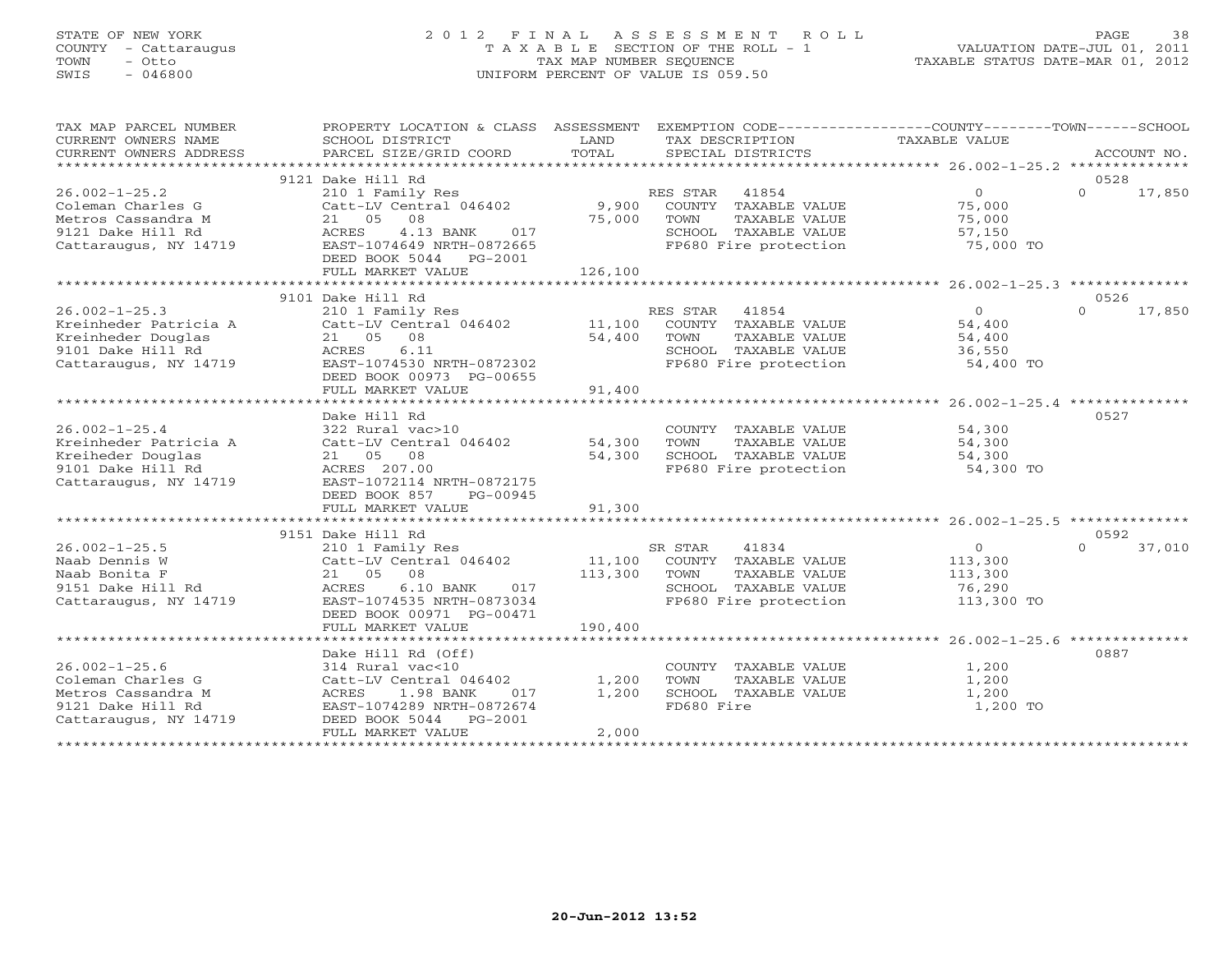#### STATE OF NEW YORK 2 0 1 2 F I N A L A S S E S S M E N T R O L L PAGE 39 COUNTY - Cattaraugus T A X A B L E SECTION OF THE ROLL - 1 VALUATION DATE-JUL 01, 2011 TOWN - Otto TAX MAP NUMBER SEQUENCE TAXABLE STATUS DATE-MAR 01, 2012 SWIS - 046800 UNIFORM PERCENT OF VALUE IS 059.50UNIFORM PERCENT OF VALUE IS 059.50

| TAX MAP PARCEL NUMBER<br>CURRENT OWNERS NAME<br>CURRENT OWNERS ADDRESS | PROPERTY LOCATION & CLASS ASSESSMENT<br>SCHOOL DISTRICT<br>PARCEL SIZE/GRID COORD | LAND<br>TOTAL  | EXEMPTION CODE-----------------COUNTY-------TOWN------SCHOOL<br>TAX DESCRIPTION<br>SPECIAL DISTRICTS | TAXABLE VALUE | ACCOUNT NO.        |
|------------------------------------------------------------------------|-----------------------------------------------------------------------------------|----------------|------------------------------------------------------------------------------------------------------|---------------|--------------------|
|                                                                        |                                                                                   |                |                                                                                                      |               |                    |
|                                                                        | 9750 Gibson Hill Rd                                                               |                |                                                                                                      |               | 0191               |
| $26.002 - 1 - 26$                                                      | 240 Rural res                                                                     |                | COUNTY TAXABLE VALUE                                                                                 | 78,900        |                    |
| Miller Jerry                                                           | Catt-LV Central 046402                                                            | 15,400         | TOWN<br>TAXABLE VALUE                                                                                | 78,900        |                    |
| Miller Sandra                                                          | 10 05 08                                                                          | 78,900         | SCHOOL TAXABLE VALUE                                                                                 | 78,900        |                    |
| 415 81St St                                                            | ACRES 23.35                                                                       |                | FP680 Fire protection                                                                                | 78,900 TO     |                    |
| Niagara Falls, NY 14304                                                | EAST-0420969 NRTH-0872136                                                         |                |                                                                                                      |               |                    |
|                                                                        | DEED BOOK 3971<br>PG-2001                                                         |                |                                                                                                      |               |                    |
|                                                                        | FULL MARKET VALUE                                                                 | 132,600        |                                                                                                      |               |                    |
|                                                                        |                                                                                   |                |                                                                                                      |               |                    |
|                                                                        | 9897 Gibson Hill Rd                                                               |                |                                                                                                      |               | 0449               |
| $26.002 - 1 - 27$                                                      | 270 Mfg housing                                                                   |                | COUNTY TAXABLE VALUE                                                                                 | 7,300         |                    |
| Basil Joseph Jr                                                        | Catt-LV Central 046402                                                            | 1,100          | TOWN<br>TAXABLE VALUE                                                                                | 7,300         |                    |
| Basil Lee Ann                                                          | 08<br>29 05                                                                       | 7,300          | SCHOOL TAXABLE VALUE                                                                                 | 7,300         |                    |
| 8851 Feddick Rd                                                        | <b>ACRES</b><br>1.10                                                              |                | FP680 Fire protection                                                                                | 7,300 TO      |                    |
| Hamburg, NY 14075                                                      | EAST-0418658 NRTH-0871483                                                         |                |                                                                                                      |               |                    |
|                                                                        |                                                                                   |                |                                                                                                      |               |                    |
|                                                                        | DEED BOOK 904<br>PG-01020                                                         | 12,300         |                                                                                                      |               |                    |
|                                                                        | FULL MARKET VALUE                                                                 |                |                                                                                                      |               |                    |
|                                                                        |                                                                                   |                |                                                                                                      |               |                    |
|                                                                        | Marek Rd (Off)                                                                    |                |                                                                                                      |               | 0158               |
| $26.002 - 1 - 28$                                                      | 910 Priv forest                                                                   |                | COUNTY TAXABLE VALUE                                                                                 | 109,800       |                    |
| Keystone Forest                                                        | Catt-LV Central 046402                                                            | 109,800        | TOWN<br>TAXABLE VALUE                                                                                | 109,800       |                    |
| Investments Llc                                                        | 22/29/30<br>05<br>08                                                              | 109,800        | SCHOOL TAXABLE VALUE                                                                                 | 109,800       |                    |
| Ste 1250                                                               | ACRES 389.75                                                                      |                | FP680 Fire protection                                                                                | 109,800 TO    |                    |
| 15 Piedmont Ctr                                                        | EAST-1068196 NRTH-0875540                                                         |                |                                                                                                      |               |                    |
| Atlanta, GA 30305                                                      | DEED BOOK 00984 PG-01102                                                          |                |                                                                                                      |               |                    |
|                                                                        | FULL MARKET VALUE                                                                 | 184,500        |                                                                                                      |               |                    |
|                                                                        |                                                                                   |                |                                                                                                      |               |                    |
|                                                                        | Marek Rd                                                                          |                |                                                                                                      |               | 0807               |
| $26.002 - 1 - 29.2$                                                    | 910 Priv forest                                                                   |                | COUNTY TAXABLE VALUE                                                                                 | 31,500        |                    |
| Keystone Forest                                                        | Catt-LV Central 046402                                                            | 31,500         | TOWN<br>TAXABLE VALUE                                                                                | 31,500        |                    |
| Investments Llc                                                        | 22/29/30<br>08<br>05                                                              | 31,500         | SCHOOL TAXABLE VALUE                                                                                 | 31,500        |                    |
| Ste 1250                                                               | ACRES 94.30                                                                       |                | FP680 Fire protection                                                                                | 31,500 TO     |                    |
| 15 Piedmont Ctr                                                        | EAST-1070322 NRTH-0876064                                                         |                |                                                                                                      |               |                    |
| Atlanta, GA 30305                                                      | DEED BOOK 00984 PG-01102                                                          |                |                                                                                                      |               |                    |
|                                                                        | FULL MARKET VALUE                                                                 | 52,900         |                                                                                                      |               |                    |
|                                                                        |                                                                                   |                |                                                                                                      |               |                    |
|                                                                        | 9739 Marek Rd                                                                     |                |                                                                                                      |               | 0348               |
| $26.002 - 1 - 30.1$                                                    | 240 Rural res                                                                     |                | CVET C/T<br>41131                                                                                    | 11,900        | 11,900<br>$\Omega$ |
| Russell George                                                         | Catt-LV Central 046402                                                            | 27,000 SR STAR | 41834                                                                                                | $\Omega$      | 37,010<br>$\Omega$ |
| Russell Cornelia                                                       | 22 05<br>08                                                                       | 68,300         | COUNTY TAXABLE VALUE                                                                                 | 56,400        |                    |
| 9739 Marek Rd                                                          | ACRES<br>36.90                                                                    |                | TOWN<br>TAXABLE VALUE                                                                                | 56,400        |                    |
| Cattaraugus, NY 14719                                                  | EAST-1070714 NRTH-0877176                                                         |                | SCHOOL TAXABLE VALUE                                                                                 | 31,290        |                    |
|                                                                        | DEED BOOK 711<br>PG-00618                                                         |                | FP680 Fire protection                                                                                | 68,300 TO     |                    |
|                                                                        | FULL MARKET VALUE                                                                 | 114,800        |                                                                                                      |               |                    |
|                                                                        |                                                                                   |                |                                                                                                      |               |                    |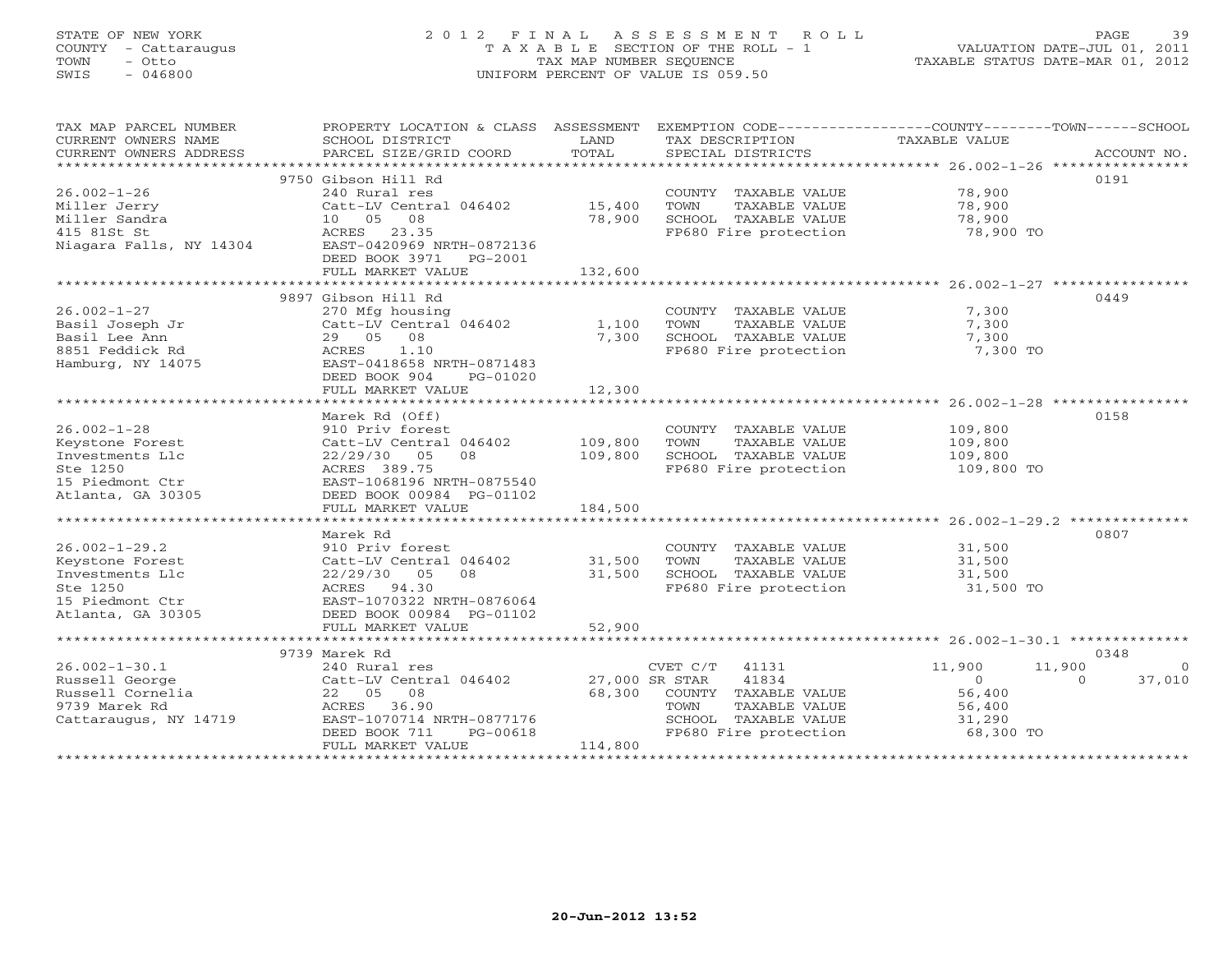#### STATE OF NEW YORK 2 0 1 2 F I N A L A S S E S S M E N T R O L L PAGE 40COUNTY - Cattaraugus T A X A B L E SECTION OF THE ROLL - 1 VALUATION DATE-JUL 01, 2011 TOWN - Otto 1999 - TAX MAP NUMBER SEQUENCE TAXABLE STATUS DATE-MAR 01, 2012<br>TAXABLE STATUS DATE-MAR 01, 2012 SWIS - 046800 UNIFORM PERCENT OF VALUE IS 059.50

| TAX MAP PARCEL NUMBER<br>CURRENT OWNERS NAME<br>CURRENT OWNERS ADDRESS                                  | PROPERTY LOCATION & CLASS<br>SCHOOL DISTRICT<br>PARCEL SIZE/GRID COORD                                                                                                                              | ASSESSMENT<br>LAND<br>TOTAL | EXEMPTION CODE-----------------COUNTY-------TOWN------SCHOOL<br>TAX DESCRIPTION<br>SPECIAL DISTRICTS                                            | TAXABLE VALUE                                                | ACCOUNT NO.                  |
|---------------------------------------------------------------------------------------------------------|-----------------------------------------------------------------------------------------------------------------------------------------------------------------------------------------------------|-----------------------------|-------------------------------------------------------------------------------------------------------------------------------------------------|--------------------------------------------------------------|------------------------------|
| *************************                                                                               |                                                                                                                                                                                                     |                             |                                                                                                                                                 |                                                              |                              |
| $26.002 - 1 - 31.2$<br>Bingerman Brian D<br>Bingerman Susan C<br>9752 Marek Rd<br>Cattaraugus, NY 14719 | 9752 Marek Rd<br>210 1 Family Res<br>Catt-LV Central 046402<br>22/30<br>05<br>08<br>FRNT 630.00 DPTH<br>ACRES<br>9.50<br>EAST-0422768 NRTH-0877583<br>DEED BOOK 00959 PG-00139<br>FULL MARKET VALUE | 13,500<br>77,000<br>129,400 | 41854<br>RES STAR<br>COUNTY TAXABLE VALUE<br>TOWN<br>TAXABLE VALUE<br>SCHOOL TAXABLE VALUE<br>FP680 Fire protection                             | $\overline{0}$<br>77,000<br>77,000<br>59,150<br>77,000 TO    | 0789<br>$\Omega$<br>17,850   |
|                                                                                                         | 9456 Marek Rd N                                                                                                                                                                                     |                             |                                                                                                                                                 |                                                              | 0491                         |
| $26.002 - 1 - 32$<br>Moore Arthur F<br>Moore Donna R (Dec)<br>9456 Marek Rd N<br>Cattaraugus, NY 14719  | 240 Rural res<br>Catt-LV Central 046402<br>30 05<br>08<br>$LOT-22$<br>ACRES<br>15.62<br>EAST-1070641 NRTH-0878148<br>DEED BOOK 897<br>PG-00119                                                      | 75,700                      | CVET C/T<br>41131<br>41854<br>15,400 RES STAR<br>COUNTY TAXABLE VALUE<br>TAXABLE VALUE<br>TOWN<br>SCHOOL TAXABLE VALUE<br>FP680 Fire protection | 11,900<br>$\circ$<br>63,800<br>63,800<br>57,850<br>75,700 TO | 11,900<br>17,850<br>$\Omega$ |
|                                                                                                         | FULL MARKET VALUE                                                                                                                                                                                   | 127,200                     |                                                                                                                                                 |                                                              |                              |
| $26.002 - 1 - 34$<br>Johnson Anastasia<br>491 Ashland Ave<br>Buffalo, NY 14222                          | 9455 Marek Rd N<br>270 Mfg housing<br>Catt-LV Central 046402<br>30 05<br>08<br>11.00<br>ACRES<br>EAST-1069335 NRTH-0878203<br>DEED BOOK 902<br>PG-00756<br>FULL MARKET VALUE                        | 14,500<br>25,700<br>43,200  | COUNTY TAXABLE VALUE<br>TOWN<br>TAXABLE VALUE<br>SCHOOL TAXABLE VALUE<br>FP680 Fire protection                                                  | 25,700<br>25,700<br>25,700<br>25,700 TO                      | 0642                         |
|                                                                                                         |                                                                                                                                                                                                     |                             |                                                                                                                                                 |                                                              |                              |
| $26.002 - 1 - 35$<br>Lewis David J<br>Lewis Susan V<br>9470 Marek Rd N<br>Cattaraugus, NY 14719         | 9470 Marek Rd N<br>210 1 Family Res<br>Catt-LV Central 046402<br>30 05<br>08<br>ACRES<br>39.20<br>EAST-0422069 NRTH-0878498<br>DEED BOOK 882<br>PG-00027                                            | 16,800<br>72,200            | RES STAR<br>41854<br>COUNTY TAXABLE VALUE<br>TAXABLE VALUE<br>TOWN<br>SCHOOL TAXABLE VALUE<br>FP680 Fire protection                             | $\circ$<br>72,200<br>72,200<br>54,350<br>72,200 TO           | 0636<br>$\Omega$<br>17,850   |
|                                                                                                         | FULL MARKET VALUE                                                                                                                                                                                   | 121,300                     |                                                                                                                                                 |                                                              |                              |
| $26.002 - 1 - 36$<br>Simmons Glen J<br>167 Laird Ave<br>Buffalo, NY 14207                               | 9473 Marek Rd N<br>260 Seasonal res<br>Catt-LV Central 046402<br>30 05<br>08<br>ACRES<br>5.15<br>EAST-1069488 NRTH-0878657<br>DEED BOOK 13055 PG-2001                                               | 7,700<br>16,700             | COUNTY TAXABLE VALUE<br>TOWN<br>TAXABLE VALUE<br>SCHOOL TAXABLE VALUE<br>FP680 Fire protection                                                  | 16,700<br>16,700<br>16,700<br>16,700 TO                      | 0707                         |
|                                                                                                         | FULL MARKET VALUE                                                                                                                                                                                   | 28,100                      |                                                                                                                                                 |                                                              |                              |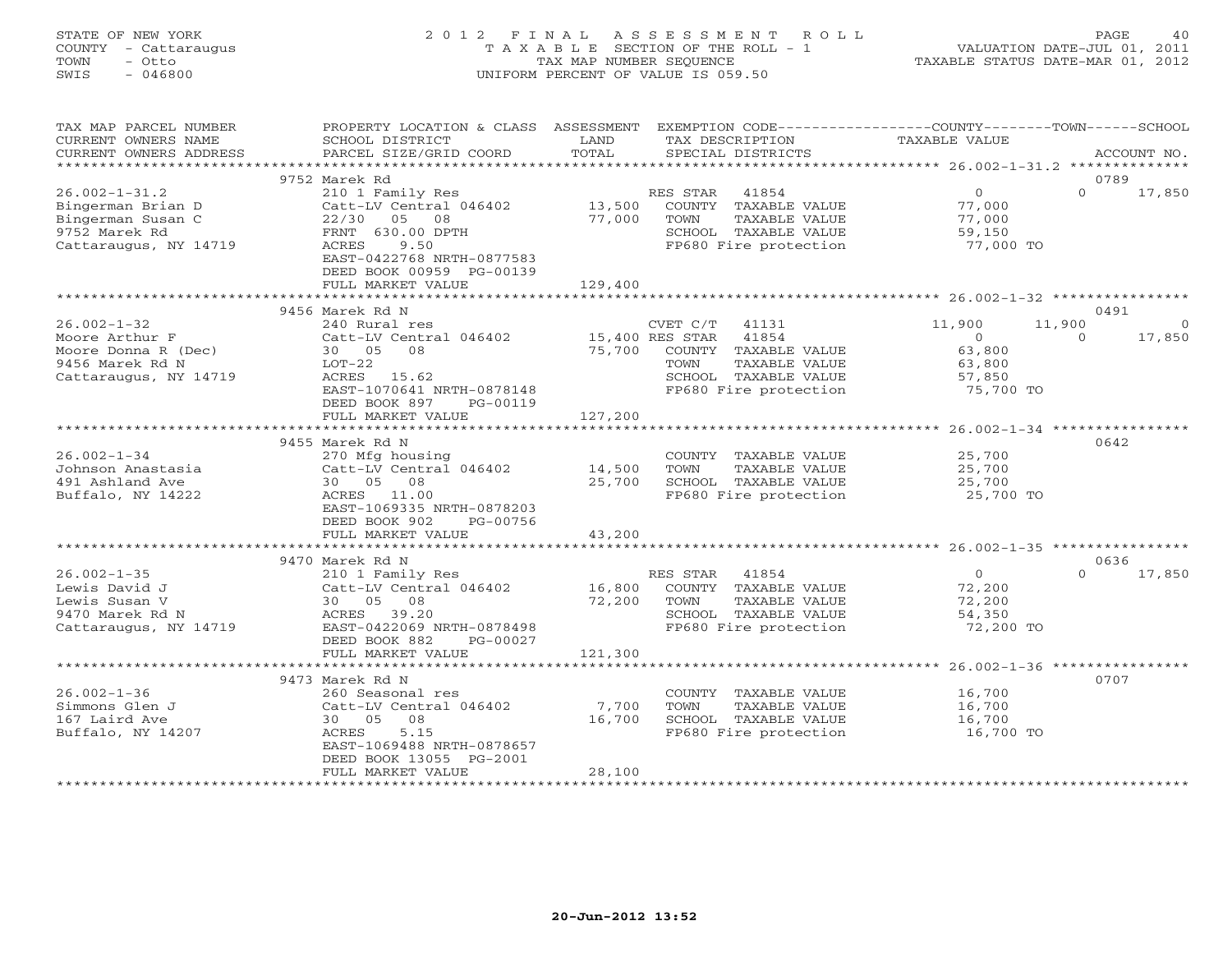### STATE OF NEW YORK 2 0 1 2 F I N A L A S S E S S M E N T R O L L PAGE 41 COUNTY - Cattaraugus T A X A B L E SECTION OF THE ROLL - 1 VALUATION DATE-JUL 01, 2011 TOWN - Otto TAX MAP NUMBER SEQUENCE TAXABLE STATUS DATE-MAR 01, 2012 SWIS - 046800 UNIFORM PERCENT OF VALUE IS 059.50UNIFORM PERCENT OF VALUE IS 059.50

| TAX MAP PARCEL NUMBER     | PROPERTY LOCATION & CLASS ASSESSMENT                                   |         | EXEMPTION CODE-----------------COUNTY-------TOWN------SCHOOL   |                  |                    |
|---------------------------|------------------------------------------------------------------------|---------|----------------------------------------------------------------|------------------|--------------------|
| CURRENT OWNERS NAME       | SCHOOL DISTRICT                                                        | LAND    | TAX DESCRIPTION                                                | TAXABLE VALUE    |                    |
|                           |                                                                        |         |                                                                |                  |                    |
|                           |                                                                        |         |                                                                |                  |                    |
|                           | 9784 Gibson Hill Rd                                                    |         |                                                                |                  | 0743               |
| $26.002 - 1 - 37$         | 260 Seasonal res                                                       |         | COUNTY TAXABLE VALUE 82,500                                    |                  |                    |
| Bloom Eric A              | Catt-LV Central 046402 14,400                                          |         | TOWN<br>TAXABLE VALUE                                          | 82,500           |                    |
| 62 Burke Dr               | 29 05<br>08                                                            | 82,500  | SCHOOL TAXABLE VALUE                                           | 82,500           |                    |
| Buffalo, NY 14215         | ACRES 10.80                                                            |         | FP680 Fire protection                                          | 82,500 TO        |                    |
|                           | EAST-0420510 NRTH-0872329                                              |         |                                                                |                  |                    |
|                           | DEED BOOK 00943 PG-00906                                               |         |                                                                |                  |                    |
|                           | FULL MARKET VALUE                                                      | 138,700 |                                                                |                  |                    |
|                           |                                                                        |         |                                                                |                  |                    |
|                           | Gibson Hill Rd (Off)                                                   |         |                                                                |                  | 0793               |
| $26.002 - 1 - 39$         | 910 Priv forest                                                        |         | COUNTY TAXABLE VALUE                                           | 27,900           |                    |
| McCourt Terrence          | $Cat$ -LV Central 046402                                               | 27,900  | TAXABLE VALUE<br>TOWN                                          | 27,900           |                    |
| 97 Spruce St              | 29 05 08                                                               | 27,900  |                                                                |                  |                    |
| Lackawanna, NY 14218      | ACRES 82.30                                                            |         |                                                                |                  |                    |
|                           | EAST-1067185 NRTH-0873464                                              |         |                                                                |                  |                    |
|                           | DEED BOOK 16986 PG-8003                                                |         |                                                                |                  |                    |
|                           | FULL MARKET VALUE                                                      | 46,900  |                                                                |                  |                    |
|                           |                                                                        |         |                                                                |                  |                    |
|                           | 9581 Marek Rd N                                                        |         |                                                                |                  | 0825               |
| $26.002 - 1 - 41$         |                                                                        |         | COUNTY TAXABLE VALUE                                           |                  |                    |
| McCabe Stephen J          | 105 Vac farmland<br>Catt-LV Central 046402 35,200                      |         | TOWN<br>TAXABLE VALUE                                          | 35,200<br>35,200 |                    |
| Wylegala Gretchen L       | 30/31 05 08                                                            | 35,200  |                                                                |                  |                    |
| S-5282 Lakeshore Rd       | ACRES 92.50                                                            |         | SCHOOL TAXABLE VALUE 35,200<br>FP680 Fire protection 35,200 TO |                  |                    |
| Hamburg, NY 14075         | EAST-0419129 NRTH-0878538                                              |         |                                                                |                  |                    |
|                           | DEED BOOK 00985 PG-00752                                               |         |                                                                |                  |                    |
|                           | FULL MARKET VALUE                                                      | 59,200  |                                                                |                  |                    |
|                           |                                                                        |         |                                                                |                  |                    |
|                           |                                                                        |         |                                                                |                  |                    |
|                           | Dake Hill Rd                                                           |         |                                                                |                  | 0266               |
| $26.002 - 2 - 1.1$        | 105 Vac farmland<br>Catt-LV Central 046402 19,700 COUNTY TAXABLE VALUE |         | AG DIST<br>41720                                               | 5,504            | 5,504<br>5,504     |
| Maus John D               |                                                                        |         |                                                                | 14,196           |                    |
| Messick Anita             | 15 05 08                                                               | 19,700  | TAXABLE VALUE<br>TOWN                                          | 14,196           |                    |
| 9409 Forty Rd             | ACRES 62.65                                                            |         | SCHOOL TAXABLE VALUE                                           | 14, 196          |                    |
| Cattaraugus, NY 14719     | EAST-1076685 NRTH-0879699                                              |         | FP680 Fire protection 19,700 TO                                |                  |                    |
|                           | DEED BOOK 789<br>PG-00365                                              |         |                                                                |                  |                    |
| MAY BE SUBJECT TO PAYMENT | FULL MARKET VALUE                                                      | 33,100  |                                                                |                  |                    |
| UNDER AGDIST LAW TIL 2018 |                                                                        |         |                                                                |                  |                    |
|                           |                                                                        |         |                                                                |                  |                    |
|                           | 9221 Forty Rd                                                          |         |                                                                |                  | 0658               |
| $26.002 - 2 - 1.2$        | 240 Rural res                                                          |         | 41854<br>RES STAR                                              | $\overline{0}$   | 17,850<br>$\Omega$ |
| Ohnmeiss Nancy            | Catt-LV Central 046402 16,700 COUNTY TAXABLE VALUE                     |         |                                                                | 93,600           |                    |
| 9221 Forty Rd             | ACRES 17.05                                                            | 93,600  | TAXABLE VALUE<br>TOWN                                          | 93,600           |                    |
| Cattaraugus, NY 14719     | EAST-1078695 NRTH-0880416                                              |         | SCHOOL TAXABLE VALUE<br>FP680 Fire protection                  | 75,750           |                    |
|                           | DEED BOOK 8886    PG-3001                                              |         |                                                                | 93,600 TO        |                    |
|                           | FULL MARKET VALUE                                                      | 157,300 |                                                                |                  |                    |
|                           |                                                                        |         |                                                                |                  |                    |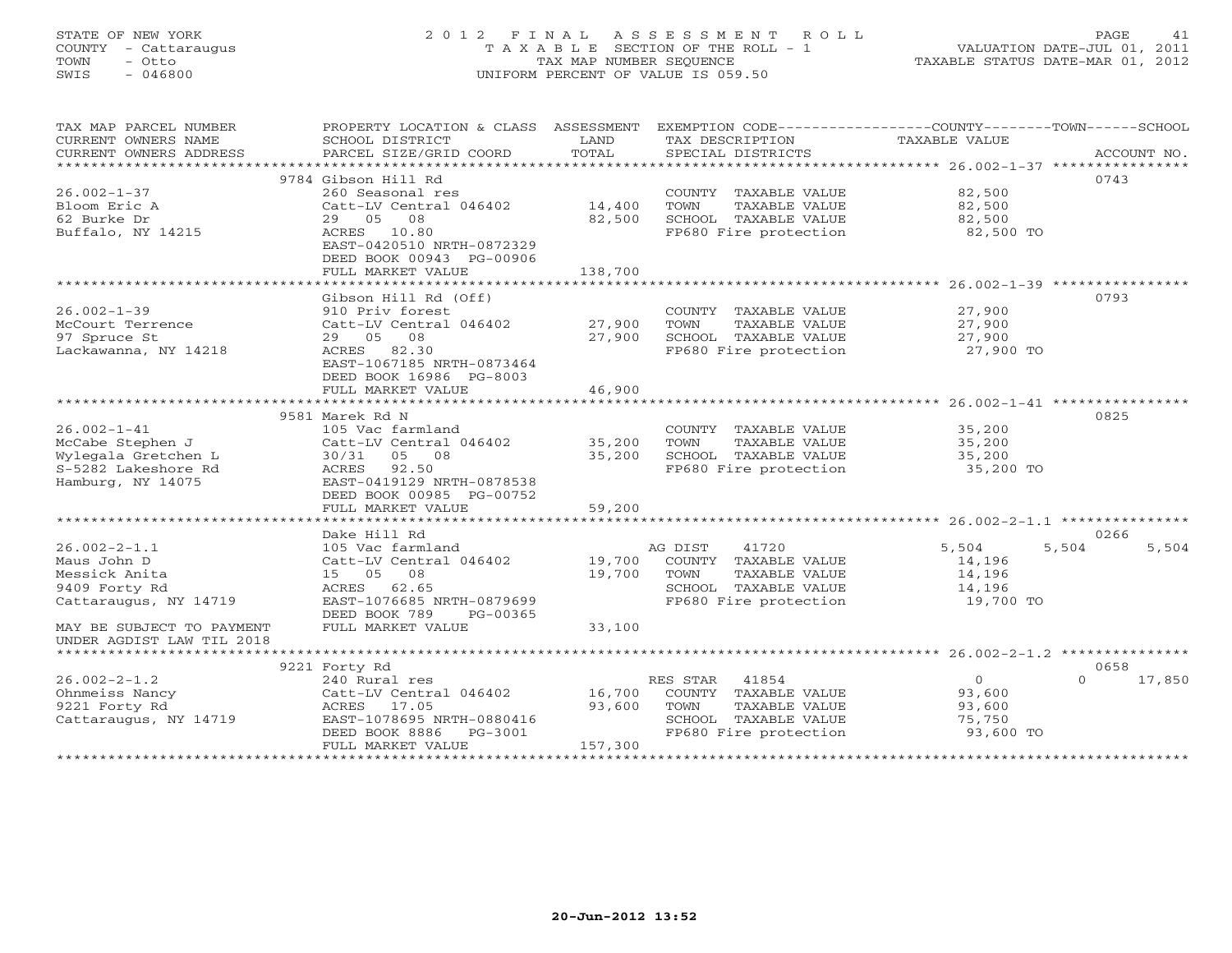# STATE OF NEW YORK 2 0 1 2 F I N A L A S S E S S M E N T R O L L PAGE 42 COUNTY - Cattaraugus T A X A B L E SECTION OF THE ROLL - 1 VALUATION DATE-JUL 01, 2011 TOWN - Otto TAX MAP NUMBER SEQUENCE TAXABLE STATUS DATE-MAR 01, 2012 SWIS - 046800 UNIFORM PERCENT OF VALUE IS 059.50

| TAX MAP PARCEL NUMBER<br>CURRENT OWNERS NAME<br>CURRENT OWNERS ADDRESS | PROPERTY LOCATION & CLASS ASSESSMENT<br>SCHOOL DISTRICT<br>PARCEL SIZE/GRID COORD | LAND<br>TOTAL | EXEMPTION CODE----------------COUNTY-------TOWN------SCHOOL<br>TAX DESCRIPTION<br>SPECIAL DISTRICTS | TAXABLE VALUE           | ACCOUNT NO.                     |
|------------------------------------------------------------------------|-----------------------------------------------------------------------------------|---------------|-----------------------------------------------------------------------------------------------------|-------------------------|---------------------------------|
|                                                                        |                                                                                   |               |                                                                                                     |                         |                                 |
|                                                                        | 9409 Forty Rd                                                                     |               |                                                                                                     |                         | 0663<br>7,140<br>$\overline{0}$ |
| $26.002 - 2 - 1.3$<br>Carini Keith                                     | 210 1 Family Res<br>Catt-LV Central 046402 9,900 RES STAR                         |               | WVET C/T 41121<br>41854                                                                             | 7,140<br>$\overline{0}$ | $\Omega$<br>17,850              |
| Carini Diane M                                                         | 15 05 08                                                                          |               | 72,100 COUNTY TAXABLE VALUE                                                                         | 64,960                  |                                 |
| 9409 Forty Rd                                                          | 4.90<br>ACRES                                                                     |               | TOWN<br>TAXABLE VALUE                                                                               | 64,960                  |                                 |
| Cattaraugus, NY 14719                                                  | EAST-1076598 NRTH-0880769                                                         |               |                                                                                                     | 54,250                  |                                 |
|                                                                        | DEED BOOK 860<br>PG-00177                                                         |               | SCHOOL TAXABLE VALUE<br>FP680 Fire protection                                                       | 72,100 TO               |                                 |
|                                                                        | FULL MARKET VALUE                                                                 | 121,200       |                                                                                                     |                         |                                 |
|                                                                        |                                                                                   |               |                                                                                                     |                         |                                 |
|                                                                        | Dake Hill Rd                                                                      |               |                                                                                                     |                         | 0698                            |
| $26.002 - 2 - 1.4$                                                     | 314 Rural vac<10                                                                  |               | COUNTY TAXABLE VALUE                                                                                | 9,200                   |                                 |
| Ziolkowski Thomas D                                                    | Catt-LV Central 046402                                                            | 9,200         | TOWN<br>TAXABLE VALUE                                                                               | 9,200                   |                                 |
| Ziolkowski Dawn M                                                      | $14/15$ 05 08                                                                     | 9,200         | SCHOOL TAXABLE VALUE                                                                                | 9,200                   |                                 |
| 4851 Meadow Ln                                                         | ACRES<br>9.35                                                                     |               | FP680 Fire protection 9,200 TO                                                                      |                         |                                 |
| Hamburg, NY 14075                                                      | EAST-1076010 NRTH-0879263                                                         |               |                                                                                                     |                         |                                 |
|                                                                        | DEED BOOK 1025 PG-960<br>FULL MARKET VALUE                                        | 15,500        |                                                                                                     |                         |                                 |
|                                                                        |                                                                                   |               |                                                                                                     |                         |                                 |
|                                                                        | 9624 Dake Hill Rd                                                                 |               |                                                                                                     |                         | 0725                            |
| $26.002 - 2 - 1.5$                                                     | 210 1 Family Res                                                                  |               | COUNTY TAXABLE VALUE 44,700                                                                         |                         |                                 |
| Walker Michael V Jr                                                    | Catt-LV Central 046402                                                            | 9,800         | TOWN<br>TAXABLE VALUE                                                                               | 44,700                  |                                 |
| 9624 Dake Hill Rd                                                      | 08<br>15 05                                                                       | 44,700        | SCHOOL TAXABLE VALUE                                                                                | 44,700                  |                                 |
| Cattaraugus, NY 14719                                                  | 4.80 BANK<br>ACRES<br>017                                                         |               | FP680 Fire protection                                                                               | 44,700 TO               |                                 |
|                                                                        | EAST-1075205 NRTH-0880480                                                         |               |                                                                                                     |                         |                                 |
|                                                                        | DEED BOOK 1033 PG-332                                                             |               |                                                                                                     |                         |                                 |
|                                                                        | FULL MARKET VALUE                                                                 | 75,100        |                                                                                                     |                         |                                 |
|                                                                        |                                                                                   |               |                                                                                                     |                         |                                 |
|                                                                        | Forty Rd                                                                          |               |                                                                                                     |                         | 0726                            |
| $26.002 - 2 - 1.6$                                                     | 314 Rural vac<10                                                                  |               | COUNTY TAXABLE VALUE                                                                                | 6,700                   |                                 |
| Jensen Steven C                                                        | Catt-LV Central 046402                                                            | 6,700         | TOWN<br>TAXABLE VALUE                                                                               | 6,700                   |                                 |
| Jensen Nancy D<br>46 South St                                          | 15 05 08<br>4.20<br>ACRES                                                         | 6,700         | SCHOOL TAXABLE VALUE<br>FP680 Fire protection                                                       | 6,700<br>6,700 TO       |                                 |
| Cattaraugus, NY 14719                                                  | EAST-1075904 NRTH-0880782                                                         |               |                                                                                                     |                         |                                 |
|                                                                        | DEED BOOK 00958 PG-00869                                                          |               |                                                                                                     |                         |                                 |
|                                                                        | FULL MARKET VALUE                                                                 | 11,300        |                                                                                                     |                         |                                 |
|                                                                        |                                                                                   |               |                                                                                                     |                         |                                 |
|                                                                        | Forty Rd                                                                          |               |                                                                                                     |                         | 0753                            |
| $26.002 - 2 - 1.7$                                                     | 322 Rural vac>10                                                                  |               | COUNTY TAXABLE VALUE                                                                                | 14,000                  |                                 |
| Carini Keith                                                           | Catt-LV Central 046402                                                            | 14,000        | TOWN<br>TAXABLE VALUE                                                                               | 14,000                  |                                 |
| Carini Diane M                                                         | 15 05 08                                                                          | 14,000        | SCHOOL TAXABLE VALUE                                                                                | 14,000                  |                                 |
| 9409 Forty Rd                                                          | ACRES 18.30                                                                       |               | FP680 Fire protection                                                                               | $14,000$ TO             |                                 |
| Cattagaugus, NY 14719                                                  | EAST-1076345 NRTH-0880471                                                         |               |                                                                                                     |                         |                                 |
|                                                                        | DEED BOOK 00931 PG-00703                                                          |               |                                                                                                     |                         |                                 |
|                                                                        | FULL MARKET VALUE                                                                 | 23,500        |                                                                                                     |                         |                                 |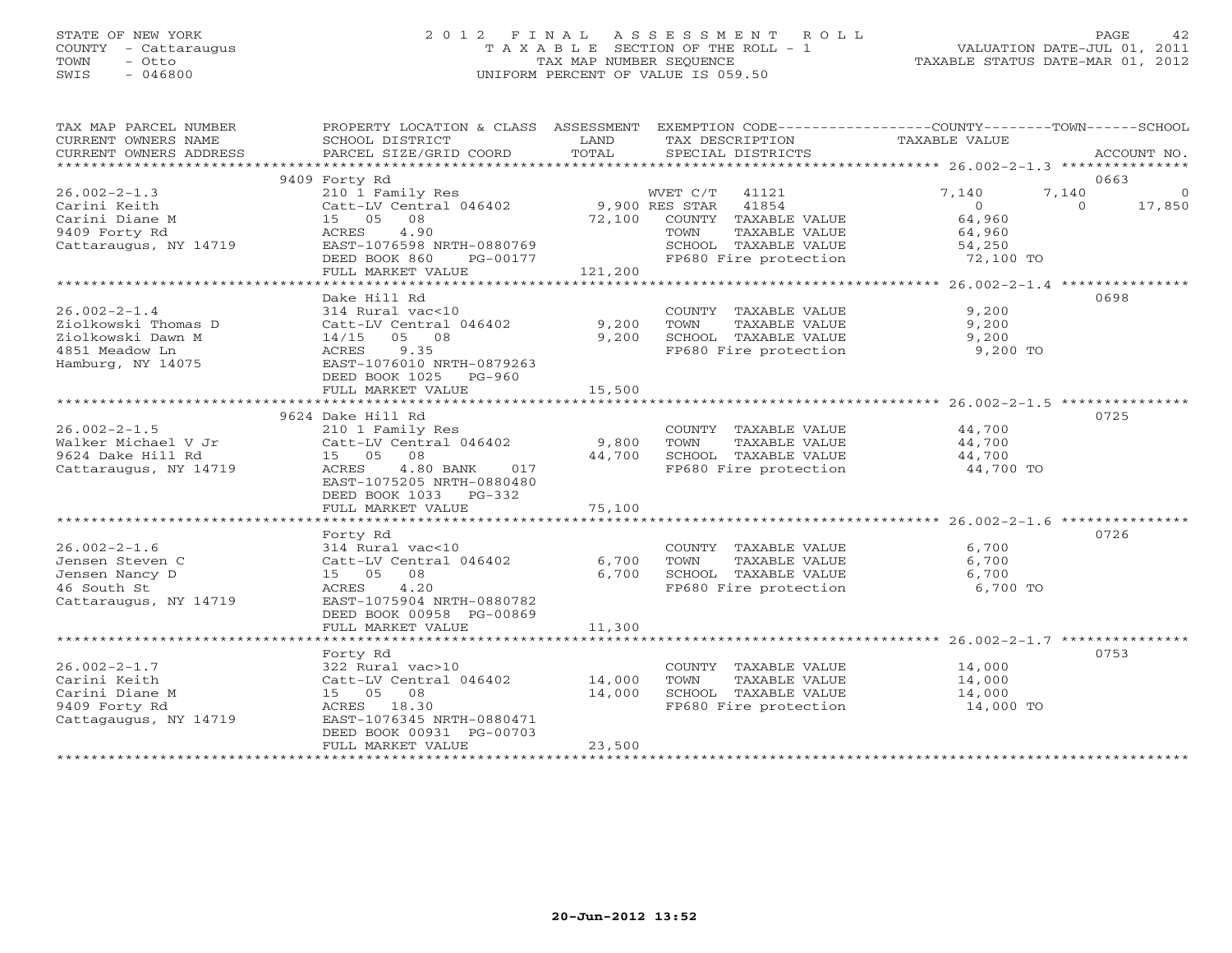# STATE OF NEW YORK 2 0 1 2 F I N A L A S S E S S M E N T R O L L PAGE 43 COUNTY - Cattaraugus T A X A B L E SECTION OF THE ROLL - 1 VALUATION DATE-JUL 01, 2011 TOWN - Otto TAX MAP NUMBER SEQUENCE TAXABLE STATUS DATE-MAR 01, 2012 SWIS - 046800 UNIFORM PERCENT OF VALUE IS 059.50

| TAX MAP PARCEL NUMBER<br>CURRENT OWNERS NAME<br>CURRENT OWNERS ADDRESS | PROPERTY LOCATION & CLASS ASSESSMENT<br>SCHOOL DISTRICT<br>PARCEL SIZE/GRID COORD | LAND<br>TOTAL  | TAX DESCRIPTION<br>SPECIAL DISTRICTS | EXEMPTION CODE----------------COUNTY-------TOWN------SCHOOL<br>TAXABLE VALUE<br>ACCOUNT NO. |
|------------------------------------------------------------------------|-----------------------------------------------------------------------------------|----------------|--------------------------------------|---------------------------------------------------------------------------------------------|
|                                                                        |                                                                                   |                |                                      |                                                                                             |
|                                                                        | 9439 Forty Rd                                                                     |                |                                      | 0754                                                                                        |
| $26.002 - 2 - 1.8$                                                     | 260 Seasonal res                                                                  |                | COUNTY TAXABLE VALUE                 | 45,600                                                                                      |
| Faltyn Mark T                                                          | Catt-LV Central 046402                                                            | 9,900          | TOWN<br>TAXABLE VALUE                | 45,600                                                                                      |
| Faltyn Linda P                                                         | 08<br>15 05                                                                       | 45,600         | SCHOOL TAXABLE VALUE                 | 45,600                                                                                      |
| 84 Dempster St                                                         | 4.90<br>ACRES                                                                     |                | FP680 Fire protection                | 45,600 TO                                                                                   |
| Buffalo, NY 14206                                                      | EAST-1075600 NRTH-0880705                                                         |                |                                      |                                                                                             |
|                                                                        | DEED BOOK 00937 PG-00935                                                          |                |                                      |                                                                                             |
|                                                                        | FULL MARKET VALUE                                                                 | 76,600         |                                      |                                                                                             |
|                                                                        |                                                                                   |                |                                      |                                                                                             |
|                                                                        | Forty Rd                                                                          |                |                                      | 0773                                                                                        |
| $26.002 - 2 - 1.11$                                                    | 314 Rural vac<10                                                                  |                | COUNTY TAXABLE VALUE                 | 10,300                                                                                      |
| Maus Barbara Macauley Trust                                            | Catt-LV Central 046402                                                            | 10,300         | TOWN<br>TAXABLE VALUE                | 10,300                                                                                      |
| Maus John Douglas Trust                                                | 15 05<br>08                                                                       | 10,300         | SCHOOL TAXABLE VALUE                 | 10,300                                                                                      |
| 9413 S 73Rd East Pl                                                    | ACRES<br>8.60                                                                     |                | FP680 Fire protection                | 10,300 TO                                                                                   |
| Tulsa, OK 74133-5449                                                   | EAST-1077288 NRTH-0880597                                                         |                |                                      |                                                                                             |
|                                                                        | DEED BOOK 9834 PG-4003                                                            |                |                                      |                                                                                             |
|                                                                        | FULL MARKET VALUE                                                                 | 17,300         |                                      |                                                                                             |
|                                                                        |                                                                                   |                |                                      |                                                                                             |
|                                                                        | 9568 Dake Hill Rd                                                                 |                |                                      | 0800                                                                                        |
| $26.002 - 2 - 1.13$                                                    | 260 Seasonal res                                                                  |                | COUNTY TAXABLE VALUE                 | 19,200                                                                                      |
| Jakubowski Joseph                                                      | Catt-LV Central 046402                                                            | 8,500          | TAXABLE VALUE<br>TOWN                | 19,200                                                                                      |
| 14 Fremont St                                                          | 08<br>15 05                                                                       | 19,200         | SCHOOL TAXABLE VALUE                 | 19,200                                                                                      |
| Lackawanna, NY 14218                                                   | ACRES<br>6.00                                                                     |                | FP680 Fire protection                | 19,200 TO                                                                                   |
|                                                                        | EAST-0426933 NRTH-0879777                                                         |                |                                      |                                                                                             |
|                                                                        | DEED BOOK 00983 PG-00553                                                          |                |                                      |                                                                                             |
|                                                                        | FULL MARKET VALUE                                                                 | 32,300         |                                      |                                                                                             |
|                                                                        |                                                                                   |                |                                      |                                                                                             |
|                                                                        | Forty Rd                                                                          |                |                                      | 0846                                                                                        |
| $26.002 - 2 - 1.14$                                                    | 314 Rural vac<10                                                                  |                | COUNTY TAXABLE VALUE                 | 4,900                                                                                       |
| Feldman Victoria L                                                     | Catt-LV Central 046402                                                            | 4,900          | TOWN<br>TAXABLE VALUE                | 4,900                                                                                       |
| Fitzgerald Todd                                                        | ACRES<br>2.85                                                                     | 4,900          | SCHOOL TAXABLE VALUE                 | 4,900                                                                                       |
| 9373 Forty Rd                                                          | EAST-1077676 NRTH-0880864                                                         |                | FP680 Fire protection                | 4,900 TO                                                                                    |
| Cattaraugus, NY 14719                                                  | DEED BOOK 1004 PG-538                                                             |                |                                      |                                                                                             |
|                                                                        | FULL MARKET VALUE                                                                 | 8,200          |                                      |                                                                                             |
|                                                                        |                                                                                   |                |                                      |                                                                                             |
|                                                                        | Dake Hill Rd (Off)                                                                |                |                                      | 0882                                                                                        |
| $26.002 - 2 - 1.15$                                                    | 105 Vac farmland                                                                  |                | COUNTY TAXABLE VALUE                 | 10,300                                                                                      |
| Simonick Francis                                                       | Catt-LV Central 046402                                                            | 10,300         | TOWN<br>TAXABLE VALUE                | 10,300                                                                                      |
| 5538 Stilwell Rd                                                       | ACRES 34.10                                                                       | 10,300         | SCHOOL TAXABLE VALUE                 | 10,300                                                                                      |
| Hamburg, NY 14075                                                      | EAST-1078233 NRTH-0879078                                                         |                | FP680 Fire protection                | 10,300 TO                                                                                   |
|                                                                        | DEED BOOK 1074<br>PG-6002                                                         |                |                                      |                                                                                             |
|                                                                        | FULL MARKET VALUE                                                                 | 17,300         |                                      |                                                                                             |
|                                                                        | **********************                                                            | ************** |                                      |                                                                                             |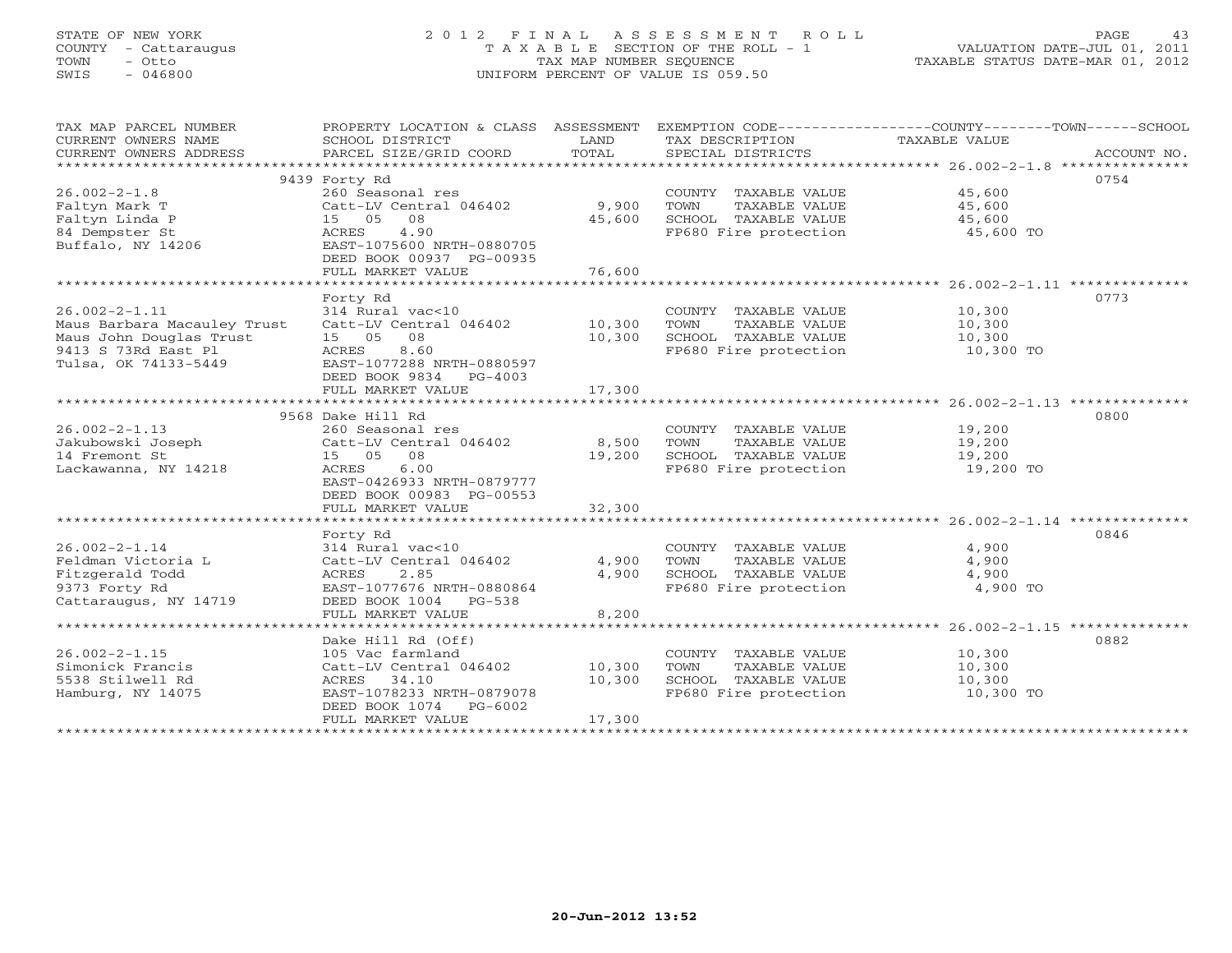#### STATE OF NEW YORK 2 0 1 2 F I N A L A S S E S S M E N T R O L L PAGE 44 COUNTY - Cattaraugus T A X A B L E SECTION OF THE ROLL - 1 VALUATION DATE-JUL 01, 2011 TOWN - Otto TAX MAP NUMBER SEQUENCE TAXABLE STATUS DATE-MAR 01, 2012 SWIS - 046800 UNIFORM PERCENT OF VALUE IS 059.50UNIFORM PERCENT OF VALUE IS 059.50

TAX MAP PARCEL NUMBER PROPERTY LOCATION & CLASS ASSESSMENT EXEMPTION CODE----------------COUNTY-------TOWN------SCHOOL

| CURRENT OWNERS NAME    | SCHOOL DISTRICT           | LAND              | TAX DESCRIPTION          | TAXABLE VALUE                                   |             |
|------------------------|---------------------------|-------------------|--------------------------|-------------------------------------------------|-------------|
| CURRENT OWNERS ADDRESS | PARCEL SIZE/GRID COORD    | TOTAL             | SPECIAL DISTRICTS        |                                                 | ACCOUNT NO. |
|                        |                           | ***************** |                          | ****************** 26.002-2-1.16 ************** |             |
|                        | Forty Rd                  |                   |                          |                                                 | 0911        |
| $26.002 - 2 - 1.16$    | 260 Seasonal res          |                   | COUNTY TAXABLE VALUE     | 27,200                                          |             |
| Claybolt Dale A        | Catt-LV Central 046402    | 20,800            | TOWN<br>TAXABLE VALUE    | 27,200                                          |             |
| Claybolt Cindy         | $15 - 5 - 8$              | 27,200            | SCHOOL TAXABLE VALUE     | 27,200                                          |             |
| 995 Mill Rd            | 26.55<br>ACRES            |                   | FP680 Fire protection    | 27,200 TO                                       |             |
| East Aurora, NY 14052  | EAST-1078088 NRTH-0880359 |                   |                          |                                                 |             |
|                        | DEED BOOK 1257<br>PG-7001 |                   |                          |                                                 |             |
|                        | FULL MARKET VALUE         | 45,700            |                          |                                                 |             |
|                        |                           |                   |                          |                                                 |             |
|                        | 9397 Forty Rd             |                   |                          |                                                 | 0245        |
| $26.002 - 2 - 2$       | 210 1 Family Res          |                   | WVET C/T<br>41121        | 7,140<br>7,140                                  | $\Omega$    |
| Stockwell Deborah M    | Catt-LV Central 046402    |                   | 9,500 RES STAR<br>41854  | $\circ$<br>$\Omega$                             | 17,850      |
| Lawniczak Michael W    | 15 05<br>08               | 90,100            | COUNTY TAXABLE VALUE     | 82,960                                          |             |
| 9397 Forty Rd          | 4.47<br><b>ACRES</b>      |                   | TOWN<br>TAXABLE VALUE    | 82,960                                          |             |
| Cattaraugus, NY 14719  | EAST-1076987 NRTH-0880601 |                   | SCHOOL TAXABLE VALUE     | 72,250                                          |             |
|                        | DEED BOOK 11528 PG-4001   |                   | FP680 Fire protection    | 90,100 TO                                       |             |
|                        | FULL MARKET VALUE         | 151,400           |                          |                                                 |             |
|                        |                           |                   |                          |                                                 |             |
|                        | 9373 Forty Rd             |                   |                          |                                                 | 0226        |
| $26.002 - 2 - 3$       | 270 Mfg housing           |                   | CVET C/T<br>41131        | 5,950<br>5,950                                  | $\Omega$    |
| Feldman Victoria L     | Catt-LV Central 046402    |                   | 7,100 DVET C/T<br>41141  | 2,380<br>2,380                                  | $\Omega$    |
| Fitzgerald Todd W      | 15 05<br>08               |                   | 23,800 RES STAR<br>41854 | $\circ$<br>$\Omega$                             | 17,850      |
| 9373 Forty Rd          | 2.10<br>ACRES             |                   | COUNTY TAXABLE VALUE     | 15,470                                          |             |
| Cattaraugus, NY 14719  | EAST-1077545 NRTH-0881053 |                   | TOWN<br>TAXABLE VALUE    | 15,470                                          |             |
|                        | DEED BOOK 00929 PG-00066  |                   | SCHOOL TAXABLE VALUE     | 5,950                                           |             |
|                        | FULL MARKET VALUE         | 40,000            | FP680 Fire protection    | 23,800 TO                                       |             |
|                        |                           |                   |                          |                                                 |             |
|                        |                           |                   |                          | $26.002 - 2 - 4$ *****************              | 0004        |
| $26.002 - 2 - 4$       | 9359 Forty Rd             |                   |                          |                                                 |             |
|                        | 210 1 Family Res          |                   | COUNTY TAXABLE VALUE     | 44,300                                          |             |
| Goetze Don C           | Catt-LV Central 046402    | 6,700             | TOWN<br>TAXABLE VALUE    | 44,300                                          |             |
| Goetze Deborah H       | 15 05<br>08               | 44,300            | SCHOOL TAXABLE VALUE     | 44,300                                          |             |
| 972 South Shore Dr     | 1.66<br>ACRES             |                   | FP680 Fire protection    | 44,300 TO                                       |             |
| Irving, NY 14081       | EAST-1078115 NRTH-0881153 |                   |                          |                                                 |             |
|                        | DEED BOOK 00974 PG-00083  |                   |                          |                                                 |             |
|                        | FULL MARKET VALUE         | 74,500            |                          |                                                 |             |
|                        |                           |                   |                          |                                                 |             |
|                        | 9540 Dake Hill Rd         |                   |                          |                                                 | 0151        |
| $26.002 - 2 - 5.1$     | 314 Rural vac<10          |                   | COUNTY TAXABLE VALUE     | 10,700                                          |             |
| Gier Gary              | Catt-LV Central 046402    | 10,700            | TOWN<br>TAXABLE VALUE    | 10,700                                          |             |
| Penn Rita              | BAR 03                    | 10,700            | SCHOOL TAXABLE VALUE     | 10,700                                          |             |
| 6698 Liebler Rd        | 9.10<br>ACRES             |                   | FP680 Fire protection    | 10,700 TO                                       |             |
| Boston, NY 14025       | EAST-1075474 NRTH-0879333 |                   |                          |                                                 |             |
|                        | DEED BOOK 999<br>$PG-751$ |                   |                          |                                                 |             |
|                        | FULL MARKET VALUE         | 18,000            |                          |                                                 |             |
|                        |                           |                   |                          |                                                 |             |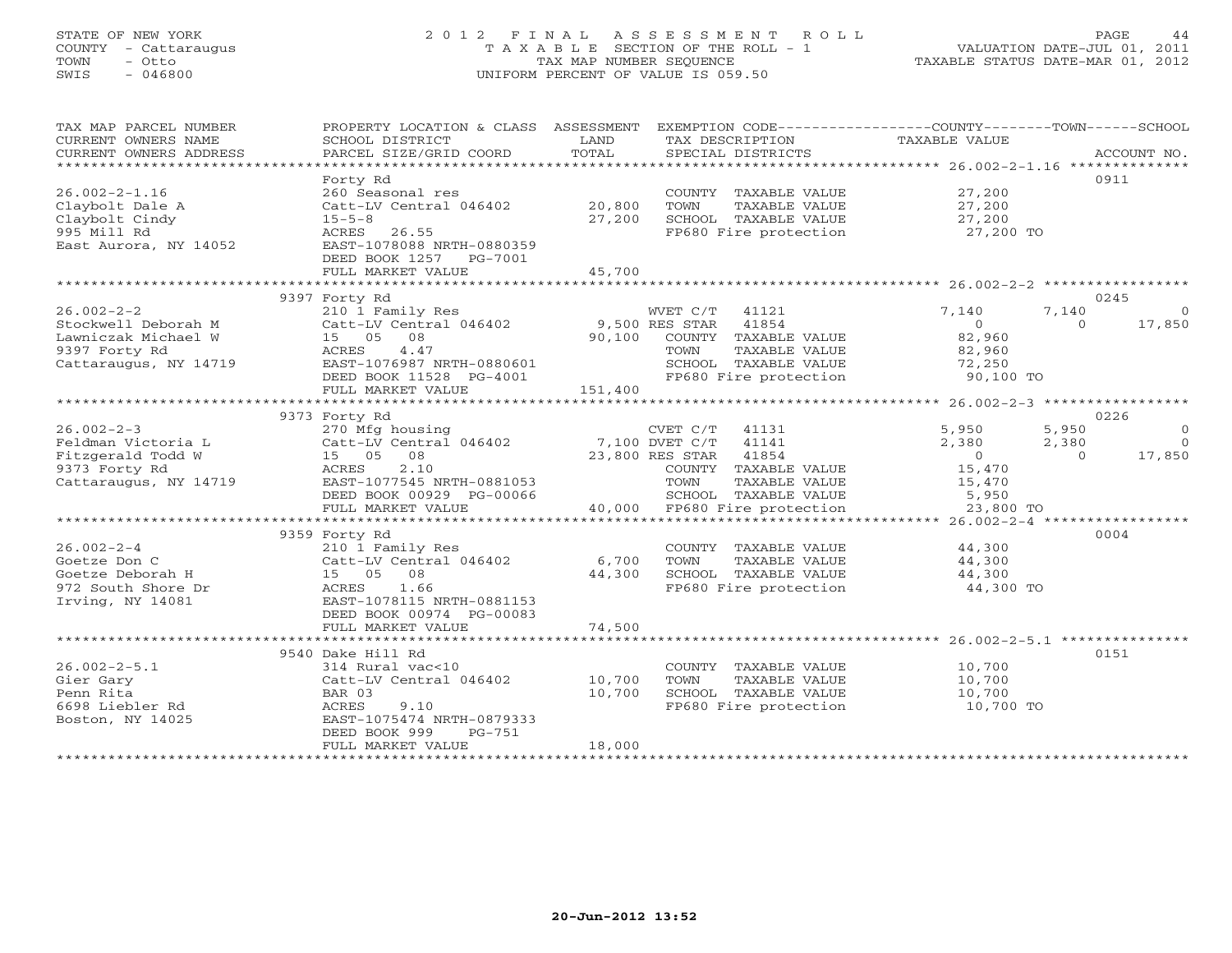# STATE OF NEW YORK 2 0 1 2 F I N A L A S S E S S M E N T R O L L PAGE 45 COUNTY - Cattaraugus T A X A B L E SECTION OF THE ROLL - 1 VALUATION DATE-JUL 01, 2011 TOWN - Otto TAX MAP NUMBER SEQUENCE TAXABLE STATUS DATE-MAR 01, 2012 SWIS - 046800 UNIFORM PERCENT OF VALUE IS 059.50

| TAX MAP PARCEL NUMBER  | PROPERTY LOCATION & CLASS ASSESSMENT |        |                       | EXEMPTION CODE----------------COUNTY-------TOWN------SCHOOL |             |
|------------------------|--------------------------------------|--------|-----------------------|-------------------------------------------------------------|-------------|
| CURRENT OWNERS NAME    | SCHOOL DISTRICT                      | LAND   | TAX DESCRIPTION       | TAXABLE VALUE                                               |             |
| CURRENT OWNERS ADDRESS | PARCEL SIZE/GRID COORD               | TOTAL  | SPECIAL DISTRICTS     |                                                             | ACCOUNT NO. |
| *******************    |                                      |        |                       |                                                             |             |
|                        | 9530 Dake Hill Rd                    |        |                       |                                                             | 0560        |
| $26.002 - 2 - 5.2$     | 260 Seasonal res                     |        | COUNTY TAXABLE VALUE  | 46,600                                                      |             |
| Ziolkowski Thomas      | Catt-LV Central 046402               | 15,100 | TOWN<br>TAXABLE VALUE | 46,600                                                      |             |
| Ziolkowski Dawn        | 14 05<br>08                          | 46,600 | SCHOOL TAXABLE VALUE  | 46,600                                                      |             |
| 4851 Meadow Ln         | ACRES<br>11.90                       |        | FP680 Fire protection | 46,600 TO                                                   |             |
| Hamburg, NY 14075      | EAST-1075482 NRTH-0878919            |        |                       |                                                             |             |
|                        | DEED BOOK 00916 PG-01032             |        |                       |                                                             |             |
|                        | FULL MARKET VALUE                    | 78,300 |                       |                                                             |             |
|                        |                                      |        |                       |                                                             |             |
|                        | 9500 Dake Hill Rd                    |        |                       |                                                             | 0342        |
| $26.002 - 2 - 6$       | 260 Seasonal res                     |        | VET C/T<br>41101      | 4,800<br>4,800                                              | $\Omega$    |
| Rizzo Charles Sr       | Catt-LV Central 046402               | 14,100 | COUNTY TAXABLE VALUE  | 38,800                                                      |             |
| Rizzo Margaret         | 14 05 08                             | 43,600 | TOWN<br>TAXABLE VALUE | 38,800                                                      |             |
| 9500 Dake Hill Rd      | L/P 864-125                          |        | SCHOOL TAXABLE VALUE  | 43,600                                                      |             |
| Cattaraugus, NY 14719  | ACRES 10.40                          |        | FP680 Fire protection | 43,600 TO                                                   |             |
|                        | EAST-1076236 NRTH-0878605            |        |                       |                                                             |             |
|                        | DEED BOOK 00985 PG-00635             |        |                       |                                                             |             |
|                        | FULL MARKET VALUE                    | 73,300 |                       |                                                             |             |
|                        |                                      |        |                       |                                                             |             |
|                        | Ball Rd                              |        |                       |                                                             | 0434        |
| $26.002 - 2 - 7$       | 105 Vac farmland                     |        | COUNTY TAXABLE VALUE  | 20,000                                                      |             |
| Rizzo Charles F Sr     | Catt-LV Central 046402               | 20,000 | TOWN<br>TAXABLE VALUE | 20,000                                                      |             |
| Rizzo Robert J         | 14 05<br>08                          | 20,000 | SCHOOL TAXABLE VALUE  | 20,000                                                      |             |
| Revocable Trust        | 64.40<br>ACRES                       |        | FP680 Fire protection | 20,000 TO                                                   |             |
| 9500 Dake Hill Rd      | EAST-1076249 NRTH-0877976            |        |                       |                                                             |             |
| Cattaraugus, NY 14719  | DEED BOOK 00985 PG-00632             |        |                       |                                                             |             |
|                        | FULL MARKET VALUE                    | 33,600 |                       |                                                             |             |
|                        |                                      |        |                       |                                                             |             |
|                        | Ball Rd                              |        |                       |                                                             | 0022        |
| $26.002 - 2 - 8.1$     | 314 Rural vac<10                     |        | COUNTY TAXABLE VALUE  | 2,600                                                       |             |
| Lewandowski Michael A  | Catt-LV Central 046402               | 2,600  | TOWN<br>TAXABLE VALUE | 2,600                                                       |             |
| Lewandowski Lynn A     | 08<br>14 05                          | 2,600  | SCHOOL TAXABLE VALUE  | 2,600                                                       |             |
| 74 Sherry Dr           | 1.75<br>ACRES                        |        | FP680 Fire protection | 2,600 TO                                                    |             |
| Depew, NY 14043        | EAST-1077803 NRTH-0877516            |        |                       |                                                             |             |
|                        | DEED BOOK 15826 PG-2001              |        |                       |                                                             |             |
|                        | FULL MARKET VALUE                    | 4,400  |                       |                                                             |             |
|                        |                                      |        |                       |                                                             |             |
|                        | 9250 Ball Rd                         |        |                       |                                                             | 0918        |
| $26.002 - 2 - 8.2$     | 240 Rural res                        |        | COUNTY TAXABLE VALUE  | 45,600                                                      |             |
| Lewandowski Michael A  | Catt-LV Central 046402               | 19,500 | TAXABLE VALUE<br>TOWN | 45,600                                                      |             |
| Lewandowski Lynn A     | 08<br>14 05                          | 45,600 | SCHOOL TAXABLE VALUE  | 45,600                                                      |             |
| 74 Sherry Dr           | 30.50<br>ACRES                       |        | FP680 Fire protection | 45,600 TO                                                   |             |
| Depew, NY 14043        | EAST-1078280 NRTH-0877221            |        |                       |                                                             |             |
|                        | DEED BOOK 14532 PG-4003              |        |                       |                                                             |             |
|                        | FULL MARKET VALUE                    | 76,600 |                       |                                                             |             |
|                        |                                      |        |                       |                                                             |             |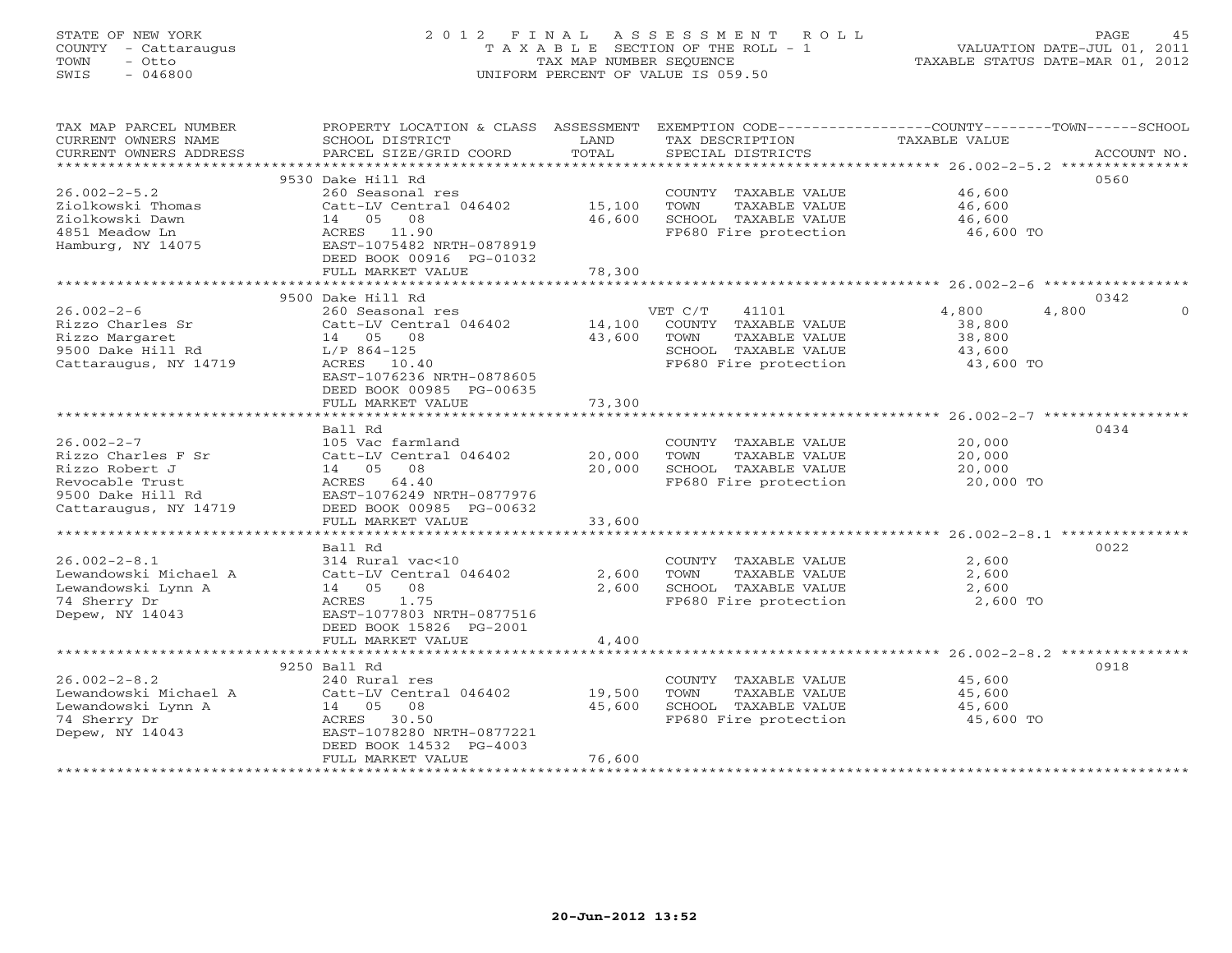#### STATE OF NEW YORK 2 0 1 2 F I N A L A S S E S S M E N T R O L L PAGE 46 COUNTY - Cattaraugus T A X A B L E SECTION OF THE ROLL - 1 VALUATION DATE-JUL 01, 2011 TOWN - Otto TAX MAP NUMBER SEQUENCE TAXABLE STATUS DATE-MAR 01, 2012 SWIS - 046800 UNIFORM PERCENT OF VALUE IS 059.50UNIFORM PERCENT OF VALUE IS 059.50

| TAX MAP PARCEL NUMBER<br>CURRENT OWNERS NAME<br>CURRENT OWNERS ADDRESS                                                                            | PROPERTY LOCATION & CLASS ASSESSMENT EXEMPTION CODE----------------COUNTY-------TOWN------SCHOOL<br>SCHOOL DISTRICT<br>PARCEL SIZE/GRID COORD                              | LAND<br>TOTAL            | TAX DESCRIPTION TAXABLE VALUE<br>SPECIAL DISTRICTS                                                                                 |                                                                                              | ACCOUNT NO.                |
|---------------------------------------------------------------------------------------------------------------------------------------------------|----------------------------------------------------------------------------------------------------------------------------------------------------------------------------|--------------------------|------------------------------------------------------------------------------------------------------------------------------------|----------------------------------------------------------------------------------------------|----------------------------|
| $26.002 - 2 - 8.3$<br>Mogle Family Trust I Catt-LV Central 046402<br>Mogle Ruth & Rodman ( $L/U$ ) Etal 14-5-8<br>19 Forest Rd<br>Utica, NY 13501 | Ball Rd<br>314 Rural vac<10<br>7.85<br>ACRES<br>EAST-1078482 NRTH-0877211<br>DEED BOOK 14792 PG-4001<br>FULL MARKET VALUE                                                  | 8,100<br>8,100<br>13,600 | COUNTY TAXABLE VALUE<br>TOWN<br>TAXABLE VALUE<br>SCHOOL TAXABLE VALUE<br>FD680 Fire                                                | 8,100<br>8,100<br>8,100<br>8,100 TO                                                          | 0919                       |
|                                                                                                                                                   |                                                                                                                                                                            |                          |                                                                                                                                    |                                                                                              |                            |
| $26.002 - 2 - 9$<br>McCourt Terrence<br>97 Spruce St<br>Lackawanna, NY 14218                                                                      | Ball Rd<br>910 Priv forest<br>Catt-LV Central 046402<br>14  05  08<br>ACRES 33.00<br>EAST-1078490 NRTH-0876098<br>DEED BOOK 16986 PG-8003                                  | 20,300<br>20,300         | COUNTY TAXABLE VALUE<br>TAXABLE VALUE<br>TOWN<br>SCHOOL TAXABLE VALUE 20,300<br>FP680 Fire protection 20,300 TO                    | 20,300<br>20,300                                                                             | 0130                       |
|                                                                                                                                                   | FULL MARKET VALUE                                                                                                                                                          | 34,100                   |                                                                                                                                    |                                                                                              |                            |
|                                                                                                                                                   |                                                                                                                                                                            |                          |                                                                                                                                    |                                                                                              |                            |
| $26.002 - 2 - 10.2$<br>Zimmerson Andrew A<br>Zimmerson Kathleen M<br>32 Sunset Ter<br>Tonawanda, NY 14150                                         | Ball Rd (Off)<br>910 Priv forest<br>Catt-LV Central 046402<br>Catt-LV Centr<br>14 05 08<br>ACRES 30.00<br>EAST-1077503 NRTH-0875750<br>DEED BOOK 16979 PG-6002             | 7,800<br>7,800           | COUNTY TAXABLE VALUE 7,800<br>TOWN<br>TAXABLE VALUE<br>SCHOOL TAXABLE VALUE<br>FP680 Fire Thinks<br>FP680 Fire protection 7,800 TO | 7,800<br>7,800                                                                               | 0532                       |
|                                                                                                                                                   | FULL MARKET VALUE                                                                                                                                                          | 13,100                   |                                                                                                                                    |                                                                                              |                            |
|                                                                                                                                                   |                                                                                                                                                                            |                          |                                                                                                                                    |                                                                                              |                            |
| $26.002 - 2 - 11$<br>Walker Kevin P<br>9305 N Otto Rd<br>Cattaraugus, NY 14719                                                                    | 9305 N Otto Rd<br>240 Rural res<br>Catt-LV Central 046402 34,900 COUNTY TAXABLE VALUE<br>13 05 08<br>ACRES 106.77<br>EAST-1078326 NRTH-0874633<br>DEED BOOK 00966 PG-01188 | 94,100                   | RES STAR 41854<br>TAXABLE VALUE<br>TOWN<br>SCHOOL TAXABLE VALUE 76,250<br>FP680 Fire protection 94,100 TO                          | $\overline{0}$<br>$\Omega$<br>94,100<br>94,100                                               | 0064<br>17,850             |
|                                                                                                                                                   | FULL MARKET VALUE                                                                                                                                                          | 158,200                  |                                                                                                                                    |                                                                                              |                            |
|                                                                                                                                                   |                                                                                                                                                                            |                          |                                                                                                                                    |                                                                                              |                            |
|                                                                                                                                                   | 9260 Hebner Hill Rd                                                                                                                                                        |                          |                                                                                                                                    |                                                                                              | 0183                       |
| $26.002 - 2 - 12.1$<br>Biniarz Charles A<br>9260 Hebner Hill Rd<br>Cattaraugus, NY 14719                                                          | 112 Dairy farm<br>Catt-LV Central 046402 44,000 RES STAR 41854<br>13 05 08<br>ACRES 97.65<br>EAST-0429560 NRTH-0872400                                                     |                          | AG DIST<br>41720<br>$125,400$ SILO T/C/S 42100<br>COUNTY TAXABLE VALUE<br>TOWN<br>TAXABLE VALUE<br>TAXABLE VALUE                   | 15,981<br>15,981<br>$\overline{O}$<br>$\overline{0}$<br>10,800<br>10,800<br>98,619<br>98,619 | 15,981<br>17,850<br>10,800 |
| MAY BE SUBJECT TO PAYMENT<br>UNDER AGDIST LAW TIL 2018                                                                                            | DEED BOOK 00990 PG-00087<br>FULL MARKET VALUE                                                                                                                              |                          | SCHOOL TAXABLE VALUE<br>210,800 FP680 Fire protection                                                                              | 80,769<br>125,400 TO                                                                         |                            |
|                                                                                                                                                   |                                                                                                                                                                            |                          |                                                                                                                                    |                                                                                              |                            |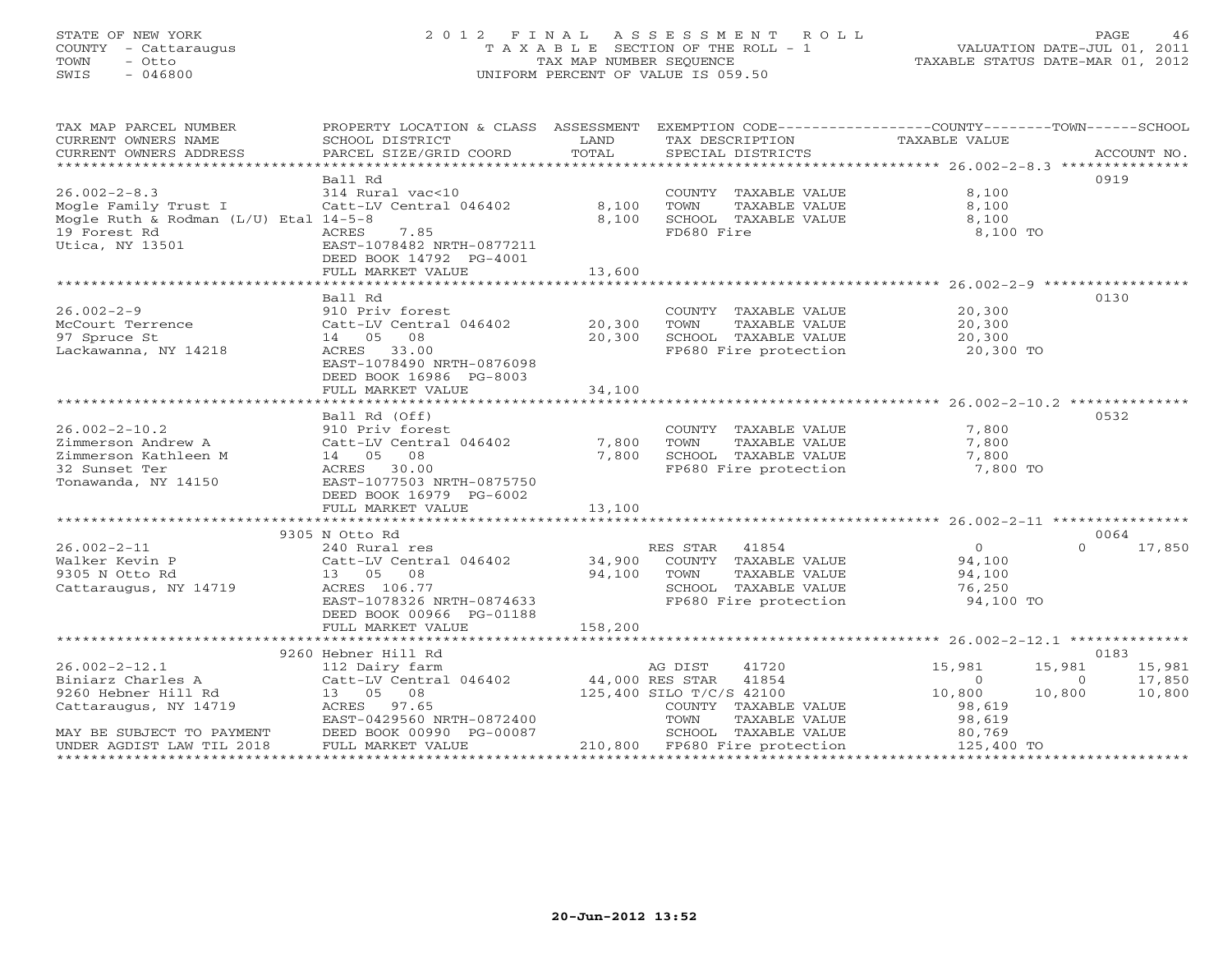#### STATE OF NEW YORK 2 0 1 2 F I N A L A S S E S S M E N T R O L L PAGE 47 COUNTY - Cattaraugus T A X A B L E SECTION OF THE ROLL - 1 VALUATION DATE-JUL 01, 2011 TOWN - Otto TAX MAP NUMBER SEQUENCE TAXABLE STATUS DATE-MAR 01, 2012 SWIS - 046800 UNIFORM PERCENT OF VALUE IS 059.50UNIFORM PERCENT OF VALUE IS 059.50

| TAX MAP PARCEL NUMBER<br>CURRENT OWNERS NAME<br>CURRENT OWNERS ADDRESS | PROPERTY LOCATION & CLASS ASSESSMENT EXEMPTION CODE---------------COUNTY-------TOWN------SCHOOL<br>SCHOOL DISTRICT<br>PARCEL SIZE/GRID COORD | LAND<br>TOTAL    | TAX DESCRIPTION<br>SPECIAL DISTRICTS<br>SPECIAL DISTRICTS                                                                                                                                                                                                                                                    |                  |                | ACCOUNT NO.    |
|------------------------------------------------------------------------|----------------------------------------------------------------------------------------------------------------------------------------------|------------------|--------------------------------------------------------------------------------------------------------------------------------------------------------------------------------------------------------------------------------------------------------------------------------------------------------------|------------------|----------------|----------------|
|                                                                        |                                                                                                                                              |                  |                                                                                                                                                                                                                                                                                                              |                  |                |                |
|                                                                        | 9230 Hebner Hill Rd                                                                                                                          |                  |                                                                                                                                                                                                                                                                                                              |                  | 0496           |                |
| $26.002 - 2 - 12.2$                                                    | 210 1 Family Res                                                                                                                             |                  | CVET C/T<br>41131                                                                                                                                                                                                                                                                                            | 11,900           | 11,900         | $\overline{0}$ |
| Mallen John                                                            | Catt-LV Central 046402 6,300 RES STAR                                                                                                        |                  | 41854                                                                                                                                                                                                                                                                                                        | $\Omega$         | $\Omega$       | 17,850         |
| Mallen Cheryl A                                                        | 13 05 08                                                                                                                                     |                  | 61,600 COUNTY TAXABLE VALUE                                                                                                                                                                                                                                                                                  | 49,700           |                |                |
| 9230 Hebner Hill Rd                                                    | 1.28 BANK<br>ACRES<br>017                                                                                                                    |                  | TAXABLE VALUE<br>TOWN                                                                                                                                                                                                                                                                                        | 49,700           |                |                |
| Cattaraugus, NY 14719                                                  | EAST-1078693 NRTH-0871300                                                                                                                    |                  | SCHOOL TAXABLE VALUE                                                                                                                                                                                                                                                                                         | 43,750           |                |                |
|                                                                        | DEED BOOK 1010 PG-928                                                                                                                        |                  | FP680 Fire protection                                                                                                                                                                                                                                                                                        | $61,600$ TO      |                |                |
|                                                                        | FULL MARKET VALUE<br>***************************                                                                                             | 103,500          |                                                                                                                                                                                                                                                                                                              |                  |                |                |
|                                                                        | 9080 Dake Hill Rd                                                                                                                            |                  |                                                                                                                                                                                                                                                                                                              |                  | 0345           |                |
| $26.002 - 2 - 13.1$                                                    |                                                                                                                                              |                  | RES STAR<br>41854                                                                                                                                                                                                                                                                                            | $\overline{0}$   | $\Omega$       | 17,850         |
| Nappo Timothy D                                                        | 210 1 Family Res<br>Catt-LV Central 046402 7,200                                                                                             |                  | COUNTY TAXABLE VALUE                                                                                                                                                                                                                                                                                         | 47,600           |                |                |
| Nappo Laurie S                                                         | 13 05 08                                                                                                                                     | 47,600           | TOWN<br>TAXABLE VALUE                                                                                                                                                                                                                                                                                        |                  |                |                |
| 9080 Dake Hill Rd                                                      | ACRES<br>$2.20$ BANK<br>017                                                                                                                  |                  | SCHOOL TAXABLE VALUE                                                                                                                                                                                                                                                                                         | 47,600<br>29.750 |                |                |
| Cattaraugus, NY 14719                                                  | EAST-0426750 NRTH-0871767                                                                                                                    |                  | FP680 Fire protection                                                                                                                                                                                                                                                                                        | 47,600 TO        |                |                |
|                                                                        | DEED BOOK 3417 PG-4001                                                                                                                       |                  |                                                                                                                                                                                                                                                                                                              |                  |                |                |
|                                                                        | FULL MARKET VALUE                                                                                                                            | 80,000           |                                                                                                                                                                                                                                                                                                              |                  |                |                |
|                                                                        |                                                                                                                                              |                  |                                                                                                                                                                                                                                                                                                              |                  |                |                |
|                                                                        | 9362 Hebner Hill Rd                                                                                                                          |                  |                                                                                                                                                                                                                                                                                                              |                  | 0495           |                |
| $26.002 - 2 - 13.2$                                                    | 270 Mfg housing                                                                                                                              |                  | WVET C/T<br>41121                                                                                                                                                                                                                                                                                            | 2,775            | 2,775          | $\overline{0}$ |
| Grant Robert J                                                         | Catt-LV Central 046402 6,000 AGED C/T/S 41800<br>Catt-LV Centi<br>13     05     08                                                           |                  |                                                                                                                                                                                                                                                                                                              | 7,863            | 7,863          | 9,250          |
| Grant Nanette (Dec)                                                    |                                                                                                                                              | 18,500 SR STAR   |                                                                                                                                                                                                                                                                                                              | $\overline{0}$   | $\overline{0}$ | 9,250          |
| 9362 Hebner Hill Rd                                                    | ACRES 1.00                                                                                                                                   |                  |                                                                                                                                                                                                                                                                                                              | 7,862            |                |                |
| Cattaraugus, NY 14719-9420                                             | EAST-0428066 NRTH-0871277                                                                                                                    |                  |                                                                                                                                                                                                                                                                                                              | 7,862            |                |                |
|                                                                        | DEED BOOK 757<br>PG-00008                                                                                                                    |                  |                                                                                                                                                                                                                                                                                                              | $\Omega$         |                |                |
|                                                                        | FULL MARKET VALUE                                                                                                                            |                  | $\begin{tabular}{ll} $\Gamma$ C/T\\ \hline \texttt{.5TAR} & 41800\\ $\texttt{. STAR} & 41834\\ \texttt{COUNTY} & \texttt{TAXABLE VALUE}\\ $\texttt{TOWN}$ & \texttt{TAXABLE VALUE}\\ $\texttt{.4T} & \texttt{01} & \texttt{01} & \texttt{01} & \texttt{01} \\ \end{tabular}$<br>31,100 FP680 Fire protection | 18,500 TO        |                |                |
|                                                                        |                                                                                                                                              |                  |                                                                                                                                                                                                                                                                                                              |                  |                |                |
| $26.002 - 2 - 13.3$                                                    | Dake Hill Rd<br>105 Vac farmland                                                                                                             |                  | AG DIST<br>41720                                                                                                                                                                                                                                                                                             | 7,814            | 0549<br>7,814  | 7,814          |
| Hebner Karen L                                                         | Catt-LV Central 046402                                                                                                                       | 27,200           | COUNTY TAXABLE VALUE                                                                                                                                                                                                                                                                                         | 19,386           |                |                |
| 9357 Hebner Hill Rd                                                    | 13 05 08                                                                                                                                     | 27,200           | TOWN<br>TAXABLE VALUE                                                                                                                                                                                                                                                                                        | 19,386           |                |                |
| Cattaraugus, NY 14719                                                  | ACRES 76.85                                                                                                                                  |                  | SCHOOL TAXABLE VALUE                                                                                                                                                                                                                                                                                         | 19,386           |                |                |
|                                                                        | EAST-1076222 NRTH-0872072                                                                                                                    |                  | FP680 Fire protection                                                                                                                                                                                                                                                                                        | 27,200 TO        |                |                |
| MAY BE SUBJECT TO PAYMENT                                              | DEED BOOK 1022<br>$PG-286$                                                                                                                   |                  |                                                                                                                                                                                                                                                                                                              |                  |                |                |
| UNDER AGDIST LAW TIL 2018                                              | FULL MARKET VALUE                                                                                                                            | 45,700           |                                                                                                                                                                                                                                                                                                              |                  |                |                |
|                                                                        |                                                                                                                                              |                  |                                                                                                                                                                                                                                                                                                              |                  |                |                |
|                                                                        | Dake Hill Rd                                                                                                                                 |                  |                                                                                                                                                                                                                                                                                                              |                  | 0817           |                |
| $26.002 - 2 - 13.4$                                                    | 105 Vac farmland                                                                                                                             |                  | COUNTY TAXABLE VALUE 11,300                                                                                                                                                                                                                                                                                  |                  |                |                |
| Naab Dennis W                                                          | Catt-LV Central 046402                                                                                                                       | 11,300<br>11,300 | TAXABLE VALUE<br>TOWN                                                                                                                                                                                                                                                                                        | 11,300           |                |                |
| 9151 Dake Hill Rd                                                      | 13 05<br>08                                                                                                                                  |                  | SCHOOL TAXABLE VALUE                                                                                                                                                                                                                                                                                         | 11,300<br>11,300 |                |                |
| Cattaraugus, NY 14719                                                  | FRNT 691.75 DPTH                                                                                                                             |                  | FP680 Fire protection 11,300 TO                                                                                                                                                                                                                                                                              |                  |                |                |
|                                                                        | ACRES<br>19.90                                                                                                                               |                  |                                                                                                                                                                                                                                                                                                              |                  |                |                |
|                                                                        | EAST-1075572 NRTH-0872843                                                                                                                    |                  |                                                                                                                                                                                                                                                                                                              |                  |                |                |
|                                                                        | DEED BOOK 00979 PG-00346                                                                                                                     |                  |                                                                                                                                                                                                                                                                                                              |                  |                |                |
|                                                                        | FULL MARKET VALUE                                                                                                                            | 19,000           | **********************************                                                                                                                                                                                                                                                                           |                  |                |                |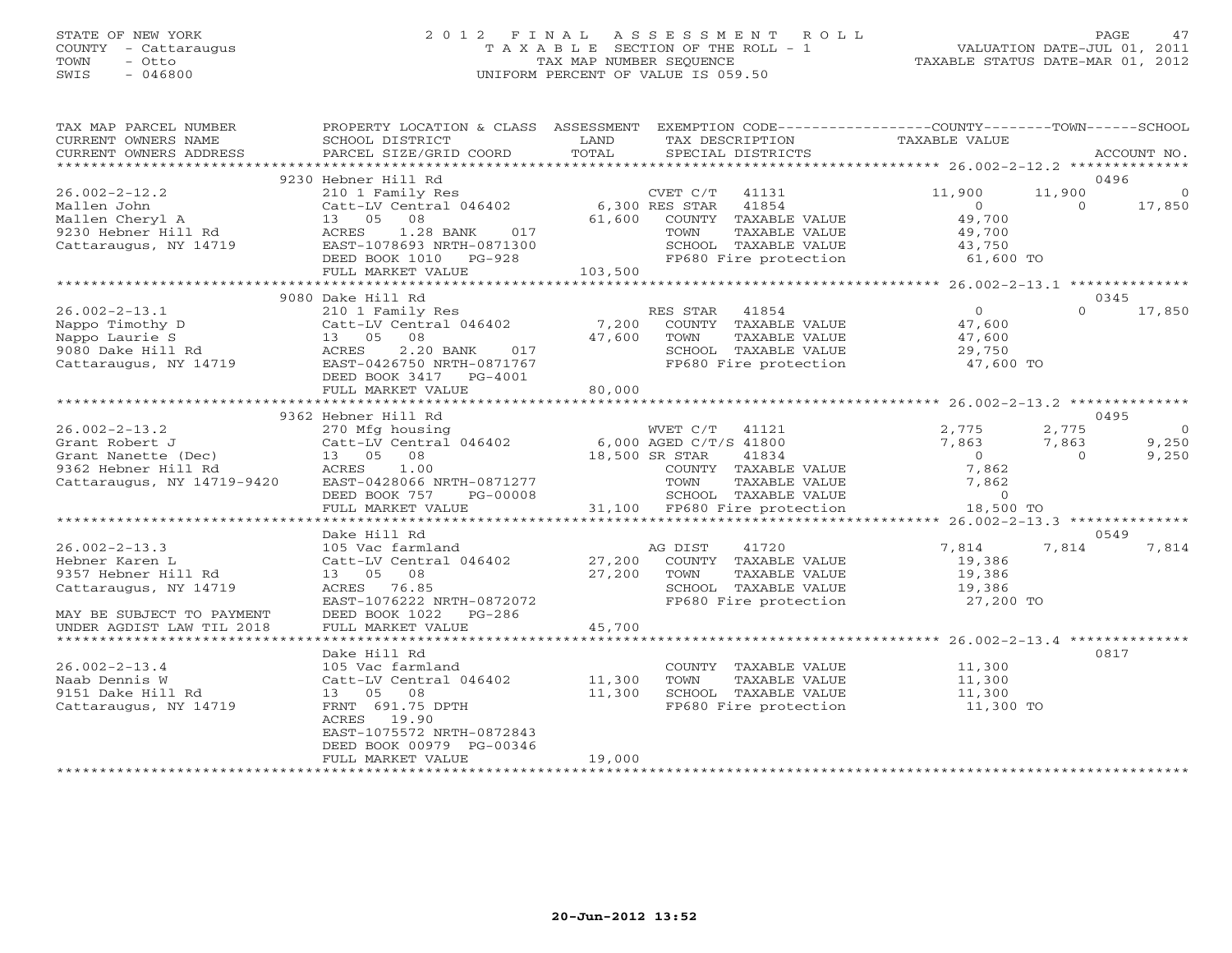### STATE OF NEW YORK 2 0 1 2 F I N A L A S S E S S M E N T R O L L PAGE 48 COUNTY - Cattaraugus T A X A B L E SECTION OF THE ROLL - 1 VALUATION DATE-JUL 01, 2011 TOWN - Otto TAX MAP NUMBER SEQUENCE TAXABLE STATUS DATE-MAR 01, 2012 SWIS - 046800 UNIFORM PERCENT OF VALUE IS 059.50UNIFORM PERCENT OF VALUE IS 059.50

| TAX MAP PARCEL NUMBER<br>CURRENT OWNERS NAME<br>CURRENT OWNERS ADDRESS<br>************************ | PROPERTY LOCATION & CLASS ASSESSMENT<br>SCHOOL DISTRICT<br>PARCEL SIZE/GRID COORD | LAND<br>TOTAL    | EXEMPTION CODE-----------------COUNTY-------TOWN------SCHOOL<br>TAX DESCRIPTION<br>SPECIAL DISTRICTS | <b>TAXABLE VALUE</b> | ACCOUNT NO.        |
|----------------------------------------------------------------------------------------------------|-----------------------------------------------------------------------------------|------------------|------------------------------------------------------------------------------------------------------|----------------------|--------------------|
|                                                                                                    |                                                                                   |                  |                                                                                                      |                      |                    |
| $26.002 - 2 - 14$                                                                                  | Dake Hill Rd<br>105 Vac farmland                                                  |                  |                                                                                                      |                      | 0486               |
| Biniarz Lawrence J                                                                                 | Catt-LV Central 046402                                                            | 10,600           | COUNTY TAXABLE VALUE<br>TOWN                                                                         | 10,600<br>10,600     |                    |
| 9244 Dake Hill Rd                                                                                  | 13 05 08                                                                          | 10,600           | TAXABLE VALUE<br>SCHOOL TAXABLE VALUE                                                                | 10,600               |                    |
| Cattaraugus, NY 14719                                                                              | ACRES 25.18                                                                       |                  | FP680 Fire protection                                                                                | 10,600 TO            |                    |
|                                                                                                    | EAST-0427939 NRTH-0873463                                                         |                  |                                                                                                      |                      |                    |
|                                                                                                    | DEED BOOK 754<br>PG-00259                                                         |                  |                                                                                                      |                      |                    |
|                                                                                                    | FULL MARKET VALUE                                                                 | 17,800           |                                                                                                      |                      |                    |
|                                                                                                    |                                                                                   |                  |                                                                                                      |                      |                    |
|                                                                                                    | 9264 Dake Hill Rd                                                                 |                  |                                                                                                      |                      | 0109               |
| $26.002 - 2 - 17$                                                                                  | 210 1 Family Res                                                                  |                  | COUNTY TAXABLE VALUE                                                                                 | 23,500               |                    |
| Traffanstedt Jacqueline                                                                            | Catt-LV Central 046402                                                            | 13,000           | TOWN<br>TAXABLE VALUE                                                                                | 23,500               |                    |
| 45 S Chapel St                                                                                     | 13 05 08                                                                          | 23,500           | SCHOOL TAXABLE VALUE                                                                                 | 23,500               |                    |
| Gowanda, NY 14070                                                                                  | 8.73<br>ACRES                                                                     |                  | FP680 Fire protection                                                                                | 23,500 TO            |                    |
|                                                                                                    | EAST-1075414 NRTH-0874085                                                         |                  |                                                                                                      |                      |                    |
|                                                                                                    | DEED BOOK 00990 PG-00661                                                          |                  |                                                                                                      |                      |                    |
|                                                                                                    | FULL MARKET VALUE                                                                 | 39,500           |                                                                                                      |                      |                    |
|                                                                                                    |                                                                                   |                  |                                                                                                      |                      |                    |
|                                                                                                    | 9276 Dake Hill Rd                                                                 |                  |                                                                                                      |                      | 0012               |
| $26.002 - 2 - 18$                                                                                  | 210 1 Family Res                                                                  |                  | RES STAR 41854                                                                                       | $\circ$              | $\Omega$<br>17,850 |
| Fisher Raymond                                                                                     | Catt-LV Central 046402                                                            | 8,000            | COUNTY TAXABLE VALUE                                                                                 | 96,300               |                    |
| 9276 Dake Hill Rd                                                                                  | 13 05<br>08                                                                       | 96,300           | TOWN<br>TAXABLE VALUE                                                                                | 96,300               |                    |
| Cattaraugus, NY 14719                                                                              | ACRES<br>2.99 BANK<br>017                                                         |                  | SCHOOL TAXABLE VALUE                                                                                 | 78,450               |                    |
|                                                                                                    | EAST-1075362 NRTH-0874395                                                         |                  | FP680 Fire protection                                                                                | 96,300 TO            |                    |
|                                                                                                    | DEED BOOK 856<br>PG-01142                                                         |                  |                                                                                                      |                      |                    |
|                                                                                                    | FULL MARKET VALUE                                                                 | 161,800          |                                                                                                      |                      |                    |
|                                                                                                    |                                                                                   |                  |                                                                                                      |                      |                    |
|                                                                                                    | 9300 Dake Hill Rd                                                                 |                  |                                                                                                      |                      | 0111               |
| $26.002 - 2 - 19$                                                                                  | 260 Seasonal res                                                                  |                  | COUNTY TAXABLE VALUE                                                                                 | 40,500               |                    |
| Zimmerman Andrew                                                                                   | Catt-LV Central 046402                                                            | 33,300           | TOWN<br>TAXABLE VALUE                                                                                | 40,500               |                    |
| Zimmerman Kathleen                                                                                 | $14/13$ 05 08                                                                     | 40,500           | SCHOOL TAXABLE VALUE                                                                                 | 40,500               |                    |
| 32 Sunset Ter                                                                                      | 89.44<br>ACRES                                                                    |                  | FP680 Fire protection                                                                                | 40,500 TO            |                    |
| Tonawanda, NY 14150                                                                                | EAST-1075946 NRTH-0875200                                                         |                  |                                                                                                      |                      |                    |
|                                                                                                    | DEED BOOK 00950 PG-00312                                                          |                  |                                                                                                      |                      |                    |
|                                                                                                    | FULL MARKET VALUE                                                                 | 68,100           |                                                                                                      |                      |                    |
|                                                                                                    |                                                                                   |                  |                                                                                                      |                      |                    |
|                                                                                                    | 9261 Ball Rd                                                                      |                  |                                                                                                      |                      | 0197               |
| $26.002 - 2 - 21.1$                                                                                | 240 Rural res                                                                     |                  | COUNTY TAXABLE VALUE                                                                                 | 66,900               |                    |
| Setford Dawn<br>89 Bayview Dr                                                                      | Catt-LV Central 046402<br>14 05 08                                                | 19,300<br>66,900 | TOWN<br>TAXABLE VALUE<br>SCHOOL TAXABLE VALUE                                                        | 66,900<br>66,900     |                    |
| St Catherines, ON Canada                                                                           | INC. $26.002 - 2 - 21.7$                                                          |                  | FP680 Fire protection                                                                                |                      |                    |
| L2N 4Z1                                                                                            | ACRES<br>22.25                                                                    |                  |                                                                                                      | 66,900 TO            |                    |
|                                                                                                    | EAST-1077602 NRTH-0876822                                                         |                  |                                                                                                      |                      |                    |
|                                                                                                    | DEED BOOK 16175 PG-8001                                                           |                  |                                                                                                      |                      |                    |
|                                                                                                    | FULL MARKET VALUE                                                                 | 112,400          |                                                                                                      |                      |                    |
|                                                                                                    |                                                                                   |                  |                                                                                                      |                      |                    |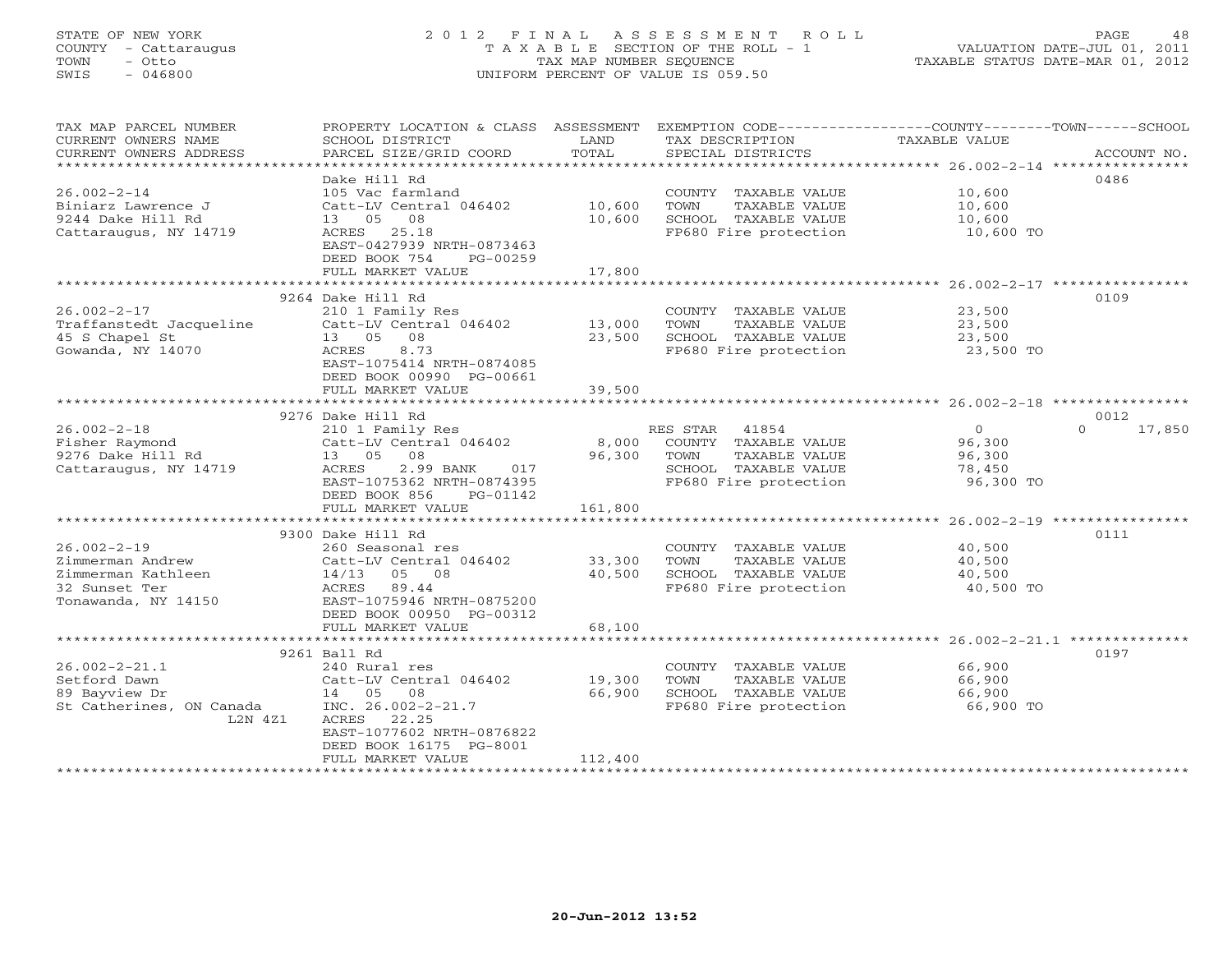## STATE OF NEW YORK 2 0 1 2 F I N A L A S S E S S M E N T R O L L PAGE 49 COUNTY - Cattaraugus T A X A B L E SECTION OF THE ROLL - 1 VALUATION DATE-JUL 01, 2011 TOWN - Otto TAX MAP NUMBER SEQUENCE TAXABLE STATUS DATE-MAR 01, 2012 SWIS - 046800 UNIFORM PERCENT OF VALUE IS 059.50

| TAX MAP PARCEL NUMBER  | PROPERTY LOCATION & CLASS ASSESSMENT |               | EXEMPTION CODE-----------------COUNTY-------TOWN------SCHOOL |                |                    |
|------------------------|--------------------------------------|---------------|--------------------------------------------------------------|----------------|--------------------|
| CURRENT OWNERS NAME    | SCHOOL DISTRICT                      | LAND          | TAX DESCRIPTION                                              | TAXABLE VALUE  |                    |
| CURRENT OWNERS ADDRESS | PARCEL SIZE/GRID COORD               | TOTAL         | SPECIAL DISTRICTS                                            |                | ACCOUNT NO.        |
|                        |                                      |               |                                                              |                |                    |
|                        | 9407 Ball Rd                         |               |                                                              |                | 0505               |
| $26.002 - 2 - 21.2$    | 210 1 Family Res                     |               | CW_15_VET/ 41161                                             | 6,075          | 6,075<br>$\circ$   |
| Soles James W          | Catt-LV Central 046402               | 6,400 SR STAR | 41834                                                        | $\Omega$       | $\Omega$<br>37,010 |
| Soles Ellen R          | 14 05 08                             | 40,500        | COUNTY TAXABLE VALUE                                         | 34,425         |                    |
| 9407 Ball Rd           | ACRES<br>1.40                        |               | TOWN<br>TAXABLE VALUE                                        | 34,425         |                    |
| Cattaraugus, NY 14719  | EAST-1075528 NRTH-0877211            |               | SCHOOL TAXABLE VALUE                                         | 3,490          |                    |
|                        | DEED BOOK 865<br>PG-00273            |               | FP680 Fire protection                                        | 40,500 TO      |                    |
|                        | FULL MARKET VALUE                    | 68,100        |                                                              |                |                    |
|                        |                                      |               |                                                              |                |                    |
|                        | 9401 Ball Rd                         |               |                                                              |                | 0531               |
| $26.002 - 2 - 21.3$    | 314 Rural vac<10                     |               | COUNTY TAXABLE VALUE                                         | 2,700          |                    |
| Zeafla David           | Catt-LV Central 046402               | 2,700         | TAXABLE VALUE<br>TOWN                                        | 2,700          |                    |
| % 11168 Route 39       | 14 05<br>08                          | 2,700         | SCHOOL TAXABLE VALUE                                         | 2,700          |                    |
| Gowanda, NY 14070      | ACRES<br>2.03                        |               | FP680 Fire protection                                        | 2,700 TO       |                    |
|                        | EAST-1075783 NRTH-0876439            |               |                                                              |                |                    |
|                        |                                      |               |                                                              |                |                    |
|                        | DEED BOOK 1015 PG-388                | 4,500         |                                                              |                |                    |
|                        | FULL MARKET VALUE                    |               |                                                              |                |                    |
|                        |                                      |               |                                                              |                |                    |
|                        | Ball Rd                              |               |                                                              |                | 0541               |
| $26.002 - 2 - 21.4$    | 312 Vac w/imprv                      |               | COUNTY TAXABLE VALUE                                         | 7,700          |                    |
| Brem David J           | Catt-LV Central 046402               | 1,900         | TAXABLE VALUE<br>TOWN                                        | 7,700          |                    |
| 23923 Spring Dane Dr   | 14 05 08                             | 7,700         | SCHOOL TAXABLE VALUE                                         | 7,700          |                    |
| Spring, TX 77373       | FRNT 92.00 DPTH 335.77               |               | FP680 Fire protection                                        | 7,700 TO       |                    |
|                        | EAST-0427034 NRTH-0877219            |               |                                                              |                |                    |
|                        | DEED BOOK 14330 PG-8001              |               |                                                              |                |                    |
|                        | FULL MARKET VALUE                    | 12,900        |                                                              |                |                    |
|                        |                                      |               |                                                              |                |                    |
|                        | 9399 Ball Rd                         |               |                                                              |                | 0579               |
| $26.002 - 2 - 21.5$    | 270 Mfg housing                      |               | RES STAR<br>41854                                            | $\overline{0}$ | 17,850<br>$\Omega$ |
| Brown Keith A          | Catt-LV Central 046402               | 10,000        | COUNTY TAXABLE VALUE                                         | 58,600         |                    |
| Brown Mary E           | 14 05<br>08                          | 58,600        | TAXABLE VALUE<br>TOWN                                        | 58,600         |                    |
| 9399 Ball Rd           | 017<br>ACRES<br>5.00 BANK            |               | SCHOOL TAXABLE VALUE                                         | 40,750         |                    |
| Cattaraugus, NY 14719  | EAST-1075803 NRTH-0876980            |               | FP680 Fire protection                                        | 58,600 TO      |                    |
|                        | DEED BOOK 00943 PG-00729             |               |                                                              |                |                    |
|                        | FULL MARKET VALUE                    | 98,500        |                                                              |                |                    |
|                        |                                      |               |                                                              |                |                    |
|                        | 9371 Ball Rd                         |               |                                                              |                | 0578               |
| $26.002 - 2 - 21.9$    | 210 1 Family Res                     |               | COUNTY TAXABLE VALUE                                         | 57,300         |                    |
| Shields Richard        | Catt-LV Central 046402               | 11,400        | TOWN<br>TAXABLE VALUE                                        | 57,300         |                    |
| Shields Joseph E       | 14 05 08                             | 57,300        | SCHOOL TAXABLE VALUE                                         | 57,300         |                    |
| 9555 Pearl St          | HEWSON PROPERTY                      |               | FP680 Fire protection                                        | 57,300 TO      |                    |
| Angola, NY 14006       | ACRES<br>6.60                        |               |                                                              |                |                    |
|                        | EAST-1076357 NRTH-0876838            |               |                                                              |                |                    |
|                        | DEED BOOK 9534<br>PG-3003            |               |                                                              |                |                    |
|                        | FULL MARKET VALUE                    | 96,300        |                                                              |                |                    |
|                        |                                      |               |                                                              |                |                    |
|                        |                                      |               |                                                              |                |                    |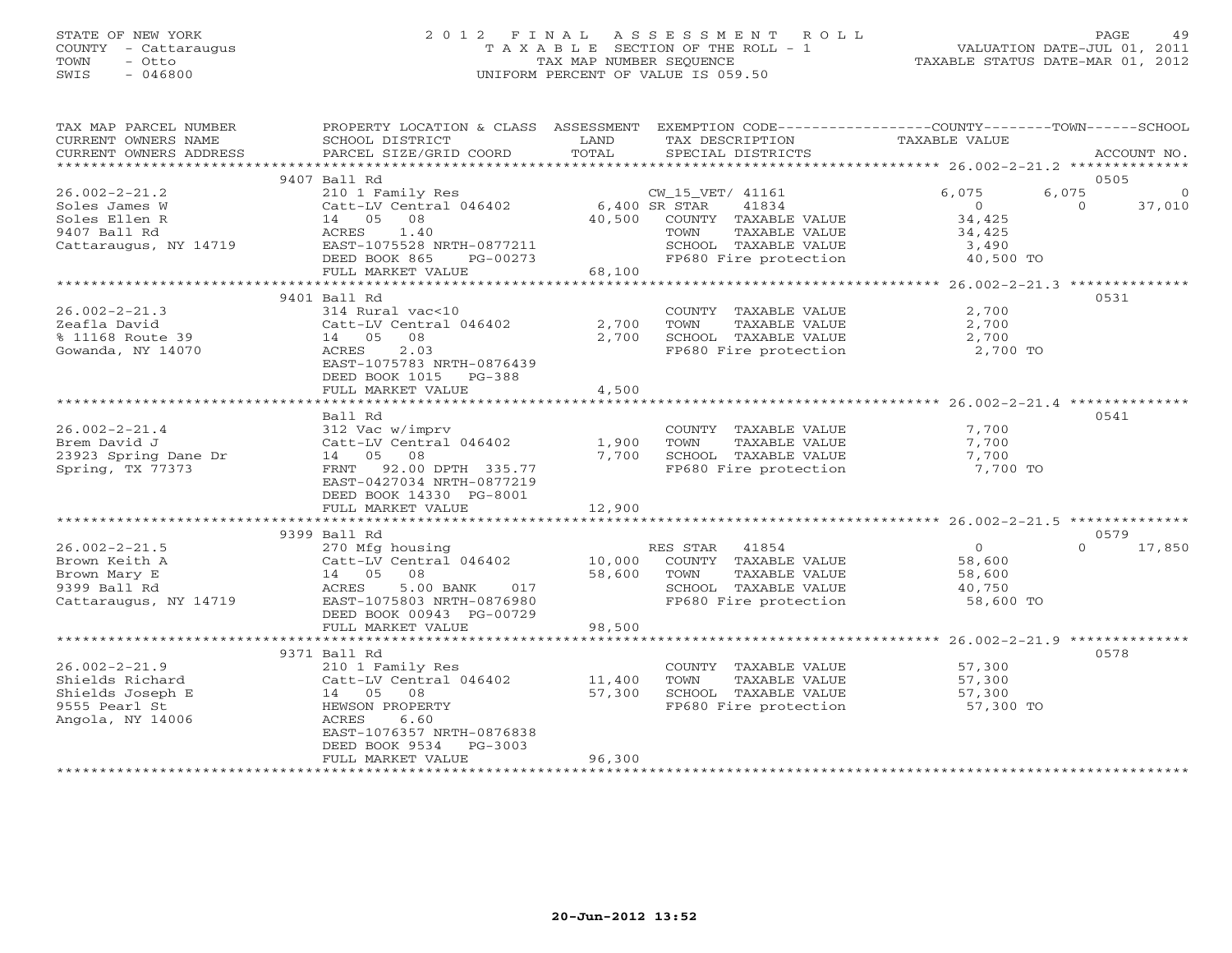### STATE OF NEW YORK 2 0 1 2 F I N A L A S S E S S M E N T R O L L PAGE 50 COUNTY - Cattaraugus T A X A B L E SECTION OF THE ROLL - 1 VALUATION DATE-JUL 01, 2011 TOWN - Otto TAX MAP NUMBER SEQUENCE TAXABLE STATUS DATE-MAR 01, 2012 SWIS - 046800 UNIFORM PERCENT OF VALUE IS 059.50

TAX MAP PARCEL NUMBER PROPERTY LOCATION & CLASS ASSESSMENT EXEMPTION CODE------------------COUNTY--------TOWN------SCHOOL

| CURRENT OWNERS NAME       | SCHOOL DISTRICT           | LAND       | TAX DESCRIPTION       | TAXABLE VALUE                                   |                  |
|---------------------------|---------------------------|------------|-----------------------|-------------------------------------------------|------------------|
| CURRENT OWNERS ADDRESS    | PARCEL SIZE/GRID COORD    | TOTAL      | SPECIAL DISTRICTS     |                                                 | ACCOUNT NO.      |
| * * * * * * * * * * * * * |                           |            |                       |                                                 |                  |
|                           | Ball Rd (Off)             |            |                       |                                                 | 0659             |
| $26.002 - 2 - 21.10$      | 314 Rural vac<10          |            | COUNTY TAXABLE VALUE  | 900                                             |                  |
| Zeafla David              | Catt-LV Central 046402    | 900        | TOWN<br>TAXABLE VALUE | 900                                             |                  |
| % 11168 Route 39          | 08<br>14 05               | 900        | SCHOOL TAXABLE VALUE  | 900                                             |                  |
| Gowanda, NY 14070         | ACRES<br>1.75             |            | FP680 Fire protection | 900 TO                                          |                  |
|                           | EAST-0427708 NRTH-0876409 |            |                       |                                                 |                  |
|                           | DEED BOOK 1015<br>PG-388  |            |                       |                                                 |                  |
|                           | FULL MARKET VALUE         | 1,500      |                       |                                                 |                  |
|                           | **********************    |            |                       | ***************** 26.002-2-21.11 **********     |                  |
|                           | 9405 Ball Rd              |            |                       |                                                 | 0744             |
| $26.002 - 2 - 21.11$      | 260 Seasonal res          |            | COUNTY TAXABLE VALUE  | 17,300                                          |                  |
| Cwick Richard A           | Catt-LV Central 046402    | 10,600     | TOWN<br>TAXABLE VALUE | 17,300                                          |                  |
| Cwick Patricia            | 08<br>14 05               | 17,300     | SCHOOL TAXABLE VALUE  | 17,300                                          |                  |
| 56 Aldrich Pl             | 5.55<br>ACRES             |            | FP680 Fire protection | 17,300 TO                                       |                  |
| Buffalo, NY 14220         | EAST-0427149 NRTH-0876751 |            |                       |                                                 |                  |
|                           | DEED BOOK 00964 PG-00990  |            |                       |                                                 |                  |
|                           | FULL MARKET VALUE         | 29,100     |                       |                                                 |                  |
|                           | ********************      | ********** |                       | ********************* 26.002-2-21.12 ********** |                  |
|                           | Ball Rd                   |            |                       |                                                 | 0747             |
| $26.002 - 2 - 21.12$      | 312 Vac w/imprv           |            | COUNTY TAXABLE VALUE  | 8,600                                           |                  |
| Hinkle Cheryl A           | Catt-LV Central 046402    | 7,900      | TOWN<br>TAXABLE VALUE | 8,600                                           |                  |
| 161 Forest Ave            | 14 05<br>08               | 8,600      | SCHOOL TAXABLE VALUE  | 8,600                                           |                  |
| Buffalo, NY 14213         | 5.40<br>ACRES             |            | FP680 Fire protection | 8,600 TO                                        |                  |
|                           | EAST-0428230 NRTH-0876819 |            |                       |                                                 |                  |
|                           |                           |            |                       |                                                 |                  |
|                           | DEED BOOK 00930 PG-00466  |            |                       |                                                 |                  |
|                           | FULL MARKET VALUE         | 14,500     |                       |                                                 |                  |
|                           |                           |            |                       |                                                 |                  |
|                           | 9363 Ball Rd              |            |                       |                                                 | 0018<br>$\cap$   |
| $26.002 - 2 - 22$         | 210 1 Family Res          |            | RES STAR<br>41854     | $\Omega$                                        | 17,850           |
| Cameron Douglas B         | Catt-LV Central 046402    | 13,800     | COUNTY TAXABLE VALUE  | 119,900                                         |                  |
| Cameron Deborah J         | 14 05<br>08               | 119,900    | TAXABLE VALUE<br>TOWN | 119,900                                         |                  |
| 9363 Ball Rd              | 10.05<br>ACRES            |            | SCHOOL TAXABLE VALUE  | 102,050                                         |                  |
| Cattaraugus, NY 14719     | EAST-1076909 NRTH-0876841 |            | FP680 Fire protection | 119,900 TO                                      |                  |
|                           | DEED BOOK 1098 PG-7002    |            |                       |                                                 |                  |
|                           | FULL MARKET VALUE         | 201,500    |                       |                                                 |                  |
|                           | *********************     |            |                       |                                                 |                  |
|                           | 9391 Ball Rd              |            |                       |                                                 | 0117             |
| $26.002 - 2 - 23$         | 210 1 Family Res          |            | RES STAR<br>41854     | $\circ$                                         | 17,850<br>$\cap$ |
| Keating Thomas P Sr       | Catt-LV Central 046402    | 10,000     | COUNTY TAXABLE VALUE  | 46,200                                          |                  |
| 9391 Ball Rd              | 14 05<br>08               | 46,200     | TAXABLE VALUE<br>TOWN | 46,200                                          |                  |
| Cattaraugus, NY 14719     | ACRES<br>4.95 BANK<br>005 |            | SCHOOL TAXABLE VALUE  | 28,350                                          |                  |
|                           | EAST-1076084 NRTH-0876978 |            | FP680 Fire protection | 46,200 TO                                       |                  |
|                           | DEED BOOK 00967 PG-00057  |            |                       |                                                 |                  |
|                           | FULL MARKET VALUE         | 77,600     |                       |                                                 |                  |
|                           |                           |            |                       |                                                 |                  |
|                           |                           |            |                       |                                                 |                  |

#### **20-Jun-2012 13:52**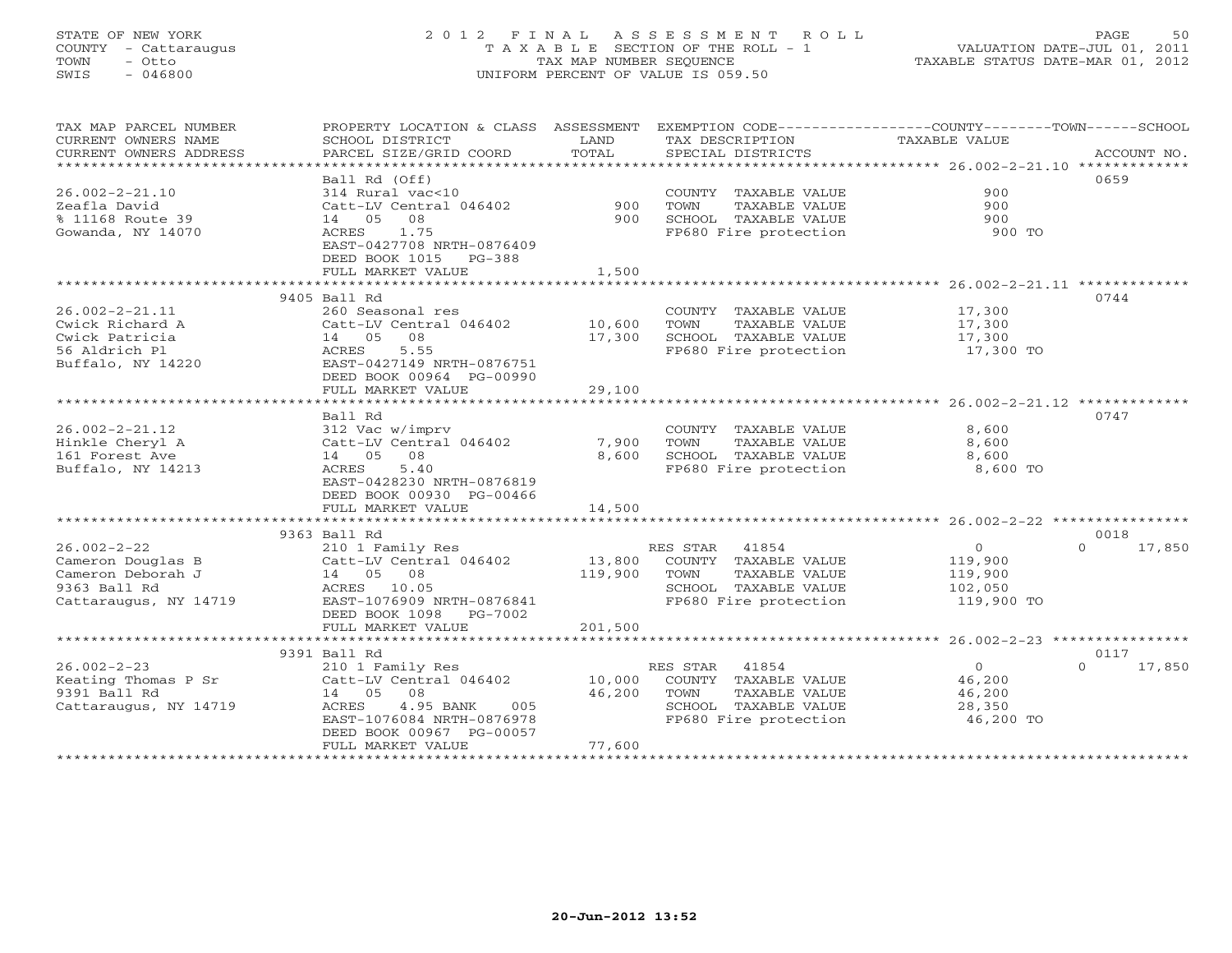#### STATE OF NEW YORK 2 0 1 2 F I N A L A S S E S S M E N T R O L L PAGE 51 COUNTY - Cattaraugus T A X A B L E SECTION OF THE ROLL - 1 VALUATION DATE-JUL 01, 2011 TOWN - Otto TAX MAP NUMBER SEQUENCE TAXABLE STATUS DATE-MAR 01, 2012 SWIS - 046800 UNIFORM PERCENT OF VALUE IS 059.50UNIFORM PERCENT OF VALUE IS 059.50

| SCHOOL DISTRICT<br>PARCEL SIZE/GRID COORD                                                                                                                                        | LAND<br>TOTAL                                                                       | TAX DESCRIPTION<br>SPECIAL DISTRICTS                                                           | TAXABLE VALUE                                                                                                                                                                                                 |                            | ACCOUNT NO.                                                                                                                                                            |
|----------------------------------------------------------------------------------------------------------------------------------------------------------------------------------|-------------------------------------------------------------------------------------|------------------------------------------------------------------------------------------------|---------------------------------------------------------------------------------------------------------------------------------------------------------------------------------------------------------------|----------------------------|------------------------------------------------------------------------------------------------------------------------------------------------------------------------|
| Dake Hill Rd<br>314 Rural vac<10<br>14 05 08<br>ACRES<br>1.16<br>EAST-1075145 NRTH-0876358<br>DEED BOOK 1026<br>$PG-314$<br>FULL MARKET VALUE                                    | 3,700<br>3,700<br>6,200                                                             | COUNTY TAXABLE VALUE<br>TOWN<br>TAXABLE VALUE<br>SCHOOL TAXABLE VALUE<br>FP680 Fire protection | 3,700<br>3,700<br>3,700                                                                                                                                                                                       |                            | 0458                                                                                                                                                                   |
|                                                                                                                                                                                  |                                                                                     |                                                                                                |                                                                                                                                                                                                               |                            | 0019                                                                                                                                                                   |
| 210 1 Family Res<br>14 05<br>08<br>3.55<br>ACRES<br>EAST-1075145 NRTH-0876621<br>DEED BOOK 00949 PG-00755<br>FULL MARKET VALUE                                                   | 79,500                                                                              | 41854<br>TOWN<br>TAXABLE VALUE<br>SCHOOL TAXABLE VALUE<br>FP680 Fire protection                | 11,825<br>$\overline{0}$<br>35,475<br>35,475<br>29,450                                                                                                                                                        | $\Omega$                   | $\overline{0}$<br>17,850                                                                                                                                               |
|                                                                                                                                                                                  |                                                                                     |                                                                                                |                                                                                                                                                                                                               |                            | 0382                                                                                                                                                                   |
| 210 1 Family Res<br>Catt-LV Central 046402<br>14  05  08<br>ACRES<br>2.21<br>EAST-0426729 NRTH-0876905                                                                           |                                                                                     | 41141<br>COUNTY TAXABLE VALUE<br>TOWN<br>TAXABLE VALUE                                         | 7,140<br>8,055<br>$\overline{0}$<br>38,505<br>38,505                                                                                                                                                          | 7,140<br>8,055<br>$\Omega$ | $\overline{0}$<br>$\bigcirc$<br>17,850                                                                                                                                 |
| FULL MARKET VALUE                                                                                                                                                                |                                                                                     |                                                                                                |                                                                                                                                                                                                               |                            |                                                                                                                                                                        |
|                                                                                                                                                                                  |                                                                                     |                                                                                                |                                                                                                                                                                                                               |                            |                                                                                                                                                                        |
| 270 Mfg housing<br>Catt-LV Central 046402<br>14 05 08<br>ACRES 1.69<br>EAST-1075235 NRTH-0877212<br>DEED BOOK 14759 PG-2001                                                      | 6,700<br>22,900                                                                     | COUNTY TAXABLE VALUE<br>TAXABLE VALUE<br>TOWN<br>SCHOOL TAXABLE VALUE<br>FP680 Fire protection | 22,900<br>22,900<br>22,900                                                                                                                                                                                    |                            | 0381                                                                                                                                                                   |
| FULL MARKET VALUE                                                                                                                                                                | 38,500                                                                              |                                                                                                |                                                                                                                                                                                                               |                            |                                                                                                                                                                        |
| Dake Hill Rd<br>314 Rural vac<10<br>Catt-LV Central 046402<br>14 05 08<br>FRNT 180.00 DPTH 210.00<br>EAST-1075047 NRTH-0877139<br>DEED BOOK 754<br>PG-01029<br>FULL MARKET VALUE | 600<br>600<br>1,000                                                                 | COUNTY TAXABLE VALUE<br>TOWN<br>TAXABLE VALUE<br>SCHOOL TAXABLE VALUE<br>FP680 Fire protection | 600<br>600<br>600                                                                                                                                                                                             |                            | 0383                                                                                                                                                                   |
|                                                                                                                                                                                  | 9384 Dake Hill Rd<br>9416 Dake Hill Rd<br>DEED BOOK 754<br>PG-01029<br>9451 Ball Rd | Catt-LV Central 046402                                                                         | $CVET C/T$ 41131<br>Catt-LV Central 046402 8,600 RES STAR<br>47,300 COUNTY TAXABLE VALUE<br>WVET C/T 41121<br>7,200 DVET C/T<br>53,700 RES STAR 41854<br>SCHOOL TAXABLE VALUE<br>90,300 FP680 Fire protection | 35,850                     | PROPERTY LOCATION & CLASS ASSESSMENT EXEMPTION CODE---------------COUNTY-------TOWN------SCHOOL<br>3,700 TO<br>11,825<br>47,300 TO<br>53,700 TO<br>22,900 TO<br>600 TO |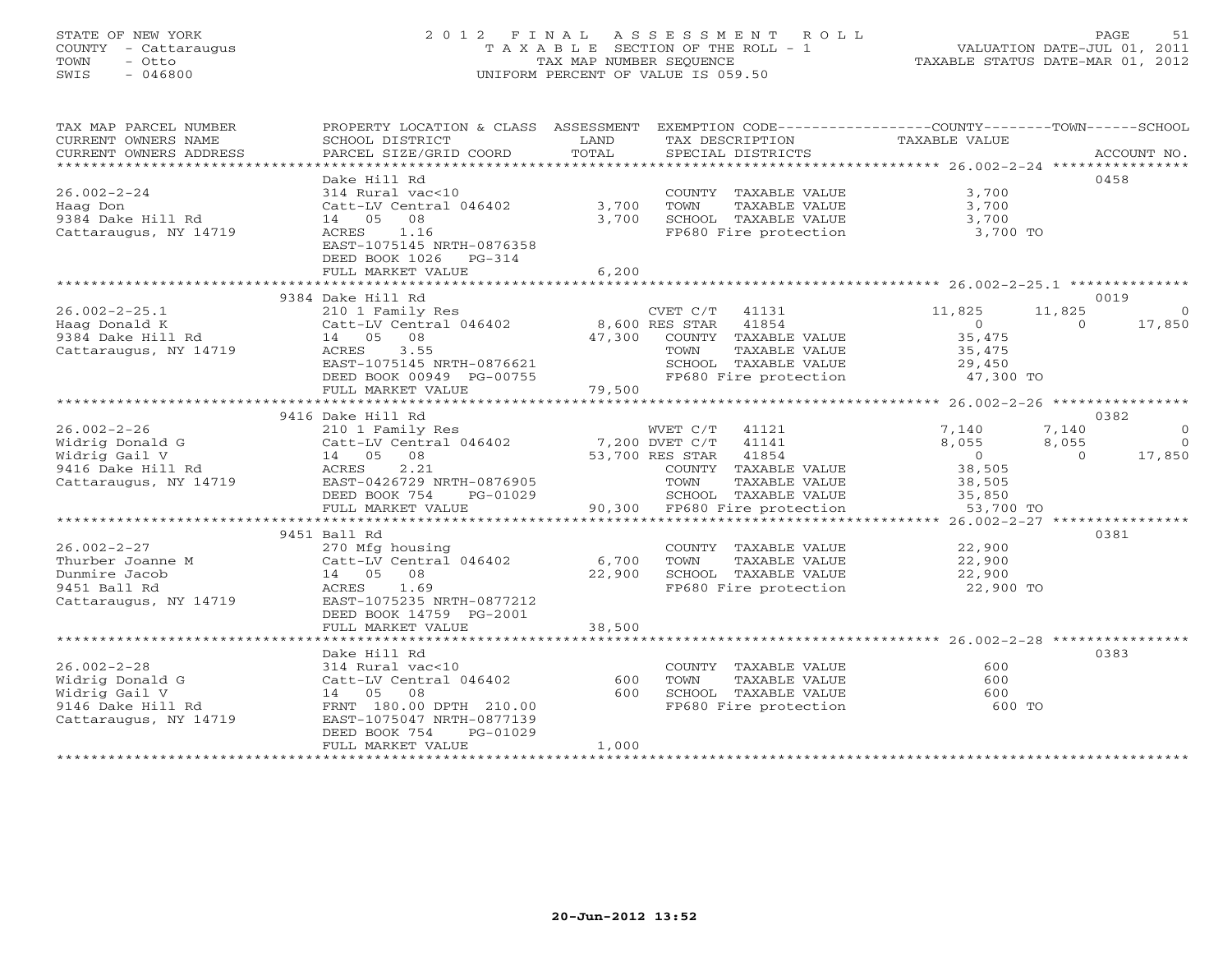### STATE OF NEW YORK 2 0 1 2 F I N A L A S S E S S M E N T R O L L PAGE 52 COUNTY - Cattaraugus T A X A B L E SECTION OF THE ROLL - 1 VALUATION DATE-JUL 01, 2011 TOWN - Otto TAX MAP NUMBER SEQUENCE TAXABLE STATUS DATE-MAR 01, 2012 SWIS - 046800 UNIFORM PERCENT OF VALUE IS 059.50UNIFORM PERCENT OF VALUE IS 059.50

| TAX MAP PARCEL NUMBER           | PROPERTY LOCATION & CLASS ASSESSMENT EXEMPTION CODE---------------COUNTY-------TOWN------SCHOOL |                |                                               |                |                    |
|---------------------------------|-------------------------------------------------------------------------------------------------|----------------|-----------------------------------------------|----------------|--------------------|
| CURRENT OWNERS NAME             | SCHOOL DISTRICT                                                                                 | LAND<br>TOTAL  | TAX DESCRIPTION                               | TAXABLE VALUE  |                    |
| CURRENT OWNERS ADDRESS          | PARCEL SIZE/GRID COORD                                                                          |                | SPECIAL DISTRICTS                             |                | ACCOUNT NO.        |
|                                 | 9418 Forty Rd                                                                                   |                |                                               |                | 0192               |
| $26.002 - 2 - 29$               | 270 Mfg housing                                                                                 |                | RES STAR<br>41854                             | $\overline{0}$ | $\Omega$<br>17,850 |
| Bradley Norman Jr               | Catt-LV Central 046402                                                                          | 10,000         | COUNTY TAXABLE VALUE                          | 44,100         |                    |
| Bradley Natalie                 | 14 05<br>08                                                                                     | 44,100         | TOWN<br>TAXABLE VALUE                         | 44,100         |                    |
| 9418 Dake Hill Rd               | FRNT 155.00 DPTH 211.00                                                                         |                | SCHOOL TAXABLE VALUE                          | 26,250         |                    |
| Cattaraugus, NY 14719           | EAST-1075047 NRTH-0877302                                                                       |                | FP680 Fire protection                         | 44,100 TO      |                    |
|                                 | DEED BOOK 00943 PG-00029                                                                        |                |                                               |                |                    |
|                                 | FULL MARKET VALUE                                                                               | 74,100         |                                               |                |                    |
|                                 | *****************************                                                                   | ************** |                                               |                |                    |
|                                 | Gibson Hill Rd                                                                                  |                |                                               |                | 0448               |
| $26.004 - 1 - 1$                | 910 Priv forest                                                                                 |                | COUNTY TAXABLE VALUE                          | 37,400         |                    |
| Basil Joseph Jr                 | Catt-LV Central 046402                                                                          | 37,400         | TOWN<br>TAXABLE VALUE                         | 37,400         |                    |
| Basil Lee Ann                   | 28/29 05 08                                                                                     | 37,400         | SCHOOL TAXABLE VALUE                          | 37,400         |                    |
| 8851 Feddick Rd                 | ACRES 117.81                                                                                    |                | FP680 Fire protection                         | 37,400 TO      |                    |
| Hamburg, NY 14075               | EAST-0417120 NRTH-0868940                                                                       |                |                                               |                |                    |
|                                 | DEED BOOK 904<br>PG-01020<br>FULL MARKET VALUE                                                  | 62,900         |                                               |                |                    |
|                                 |                                                                                                 |                |                                               |                |                    |
|                                 | 9850 Gibson Hill Rd                                                                             |                |                                               |                | 0427               |
| $26.004 - 1 - 2.1$              | 260 Seasonal res                                                                                |                | COUNTY TAXABLE VALUE                          | 43,200         |                    |
| Naylon Maurice L III            | Catt-LV Central 046402                                                                          | 27,400         | TAXABLE VALUE<br>TOWN                         | 43,200         |                    |
| Naylon Jeanne                   | 28/29<br>05<br>08                                                                               | 43,200         | SCHOOL TAXABLE VALUE                          | 43,200         |                    |
| 64 Hetzel Rd                    | FRNT 1960.00 DPTH                                                                               |                | FP680 Fire protection                         | 43,200 TO      |                    |
| Williamsville, NY 14221         | ACRES 72.40                                                                                     |                |                                               |                |                    |
|                                 | EAST-0419340 NRTH-0870950                                                                       |                |                                               |                |                    |
|                                 | DEED BOOK 1012<br>$PG-246$                                                                      |                |                                               |                |                    |
|                                 | FULL MARKET VALUE                                                                               | 72,600         |                                               |                |                    |
|                                 |                                                                                                 |                |                                               |                |                    |
|                                 | 9805 Gibson Hill Rd                                                                             |                |                                               |                | 0763               |
| $26.004 - 1 - 2.2$              | 260 Seasonal res                                                                                |                | COUNTY TAXABLE VALUE                          | 58,800         |                    |
| Hovey William T                 | Catt-LV Central 046402                                                                          | 9,700          | TOWN<br>TAXABLE VALUE                         | 58,800         |                    |
| Hovey Linda                     | 28/29<br>05 08                                                                                  | 58,800         | SCHOOL TAXABLE VALUE<br>FP680 Fire protection | 58,800         |                    |
| 37 Taft Pl<br>Buffalo, NY 14214 | ACRES<br>7.75<br>DEED BOOK 00939 PG-01044                                                       |                |                                               | 58,800 TO      |                    |
|                                 | FULL MARKET VALUE                                                                               | 98,800         |                                               |                |                    |
|                                 |                                                                                                 |                |                                               |                |                    |
|                                 | Gibson Hill Rd (Off)                                                                            |                |                                               |                | 0792               |
| $26.004 - 1 - 2.3$              | 910 Priv forest                                                                                 |                | COUNTY TAXABLE VALUE                          | 57,200         |                    |
| Keystone Forest                 | Catt-LV Central 046402                                                                          | 57,200         | TOWN<br>TAXABLE VALUE                         | 57,200         |                    |
| Investments Llc                 | 28 05<br>08                                                                                     | 57,200         | SCHOOL TAXABLE VALUE                          | 57,200         |                    |
| Ste 1250                        | ACRES 180.00                                                                                    |                | FP680 Fire protection                         | 57,200 TO      |                    |
| 15 Piedmont Ctr                 | EAST-1067453 NRTH-0869276                                                                       |                |                                               |                |                    |
| Atlanta, GA 30305               | DEED BOOK 00984 PG-01102                                                                        |                |                                               |                |                    |
|                                 | FULL MARKET VALUE                                                                               | 96,100         |                                               |                |                    |
|                                 | ********************************                                                                |                |                                               |                |                    |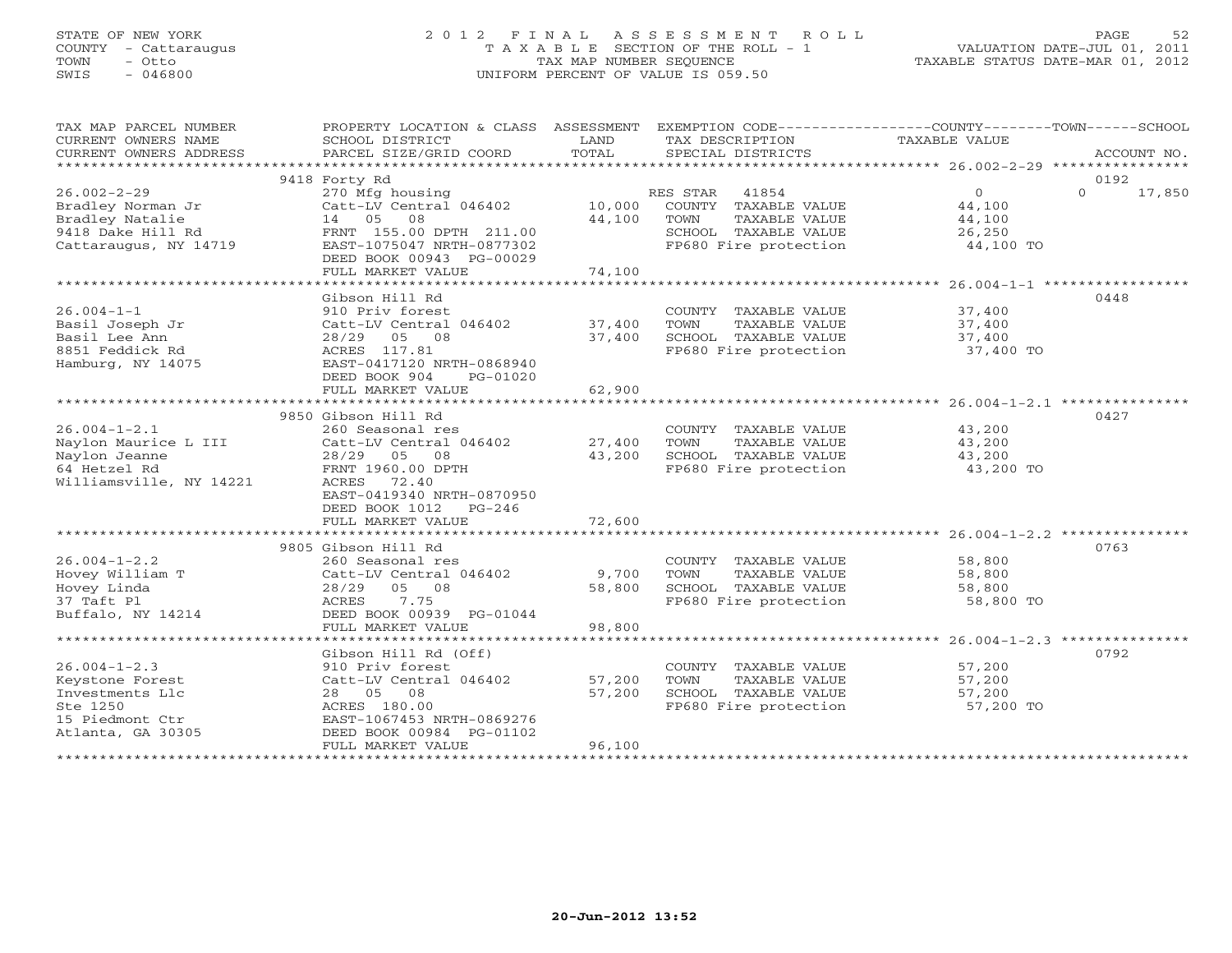### STATE OF NEW YORK 2 0 1 2 F I N A L A S S E S S M E N T R O L L PAGE 53 COUNTY - Cattaraugus T A X A B L E SECTION OF THE ROLL - 1 VALUATION DATE-JUL 01, 2011 TOWN - Otto TAX MAP NUMBER SEQUENCE TAXABLE STATUS DATE-MAR 01, 2012 SWIS - 046800 UNIFORM PERCENT OF VALUE IS 059.50UNIFORM PERCENT OF VALUE IS 059.50

| TAX MAP PARCEL NUMBER<br>CURRENT OWNERS NAME<br>CURRENT OWNERS ADDRESS                               | PROPERTY LOCATION & CLASS ASSESSMENT EXEMPTION CODE----------------COUNTY-------TOWN------SCHOOL<br>SCHOOL DISTRICT<br>PARCEL SIZE/GRID COORD                           | LAND<br>TOTAL               | TAX DESCRIPTION<br>SPECIAL DISTRICTS                                                                             | TAXABLE VALUE                                             | ACCOUNT NO.                |
|------------------------------------------------------------------------------------------------------|-------------------------------------------------------------------------------------------------------------------------------------------------------------------------|-----------------------------|------------------------------------------------------------------------------------------------------------------|-----------------------------------------------------------|----------------------------|
| $26.004 - 1 - 3.1$<br>Funke Robert<br>Funke Bonnie L<br>13927 Dupont Rd<br>Collins, NY 14034         | Gibson Hill Rd<br>105 Vac farmland<br>Catt-LV Central 046402<br>28  05  08<br>ACRES 63.60<br>EAST-0421152 NRTH-0869880<br>DEED BOOK 00952 PG-00803<br>FULL MARKET VALUE | 22,300<br>22,300<br>37,500  | COUNTY TAXABLE VALUE<br>TOWN<br>TAXABLE VALUE<br>SCHOOL TAXABLE VALUE<br>FP680 Fire protection                   | 22,300<br>22,300<br>22,300<br>22,300 TO                   | 0069                       |
|                                                                                                      | 9741 Gibson Hill Rd                                                                                                                                                     |                             |                                                                                                                  |                                                           | 0509                       |
| $26.004 - 1 - 3.2$<br>Funke Derric<br>Funke Renee<br>9741 Gibson Hill Rd<br>Cattaraugus, NY 14719    | 240 Rural res<br>Catt-LV Central 046402<br>28/29 05 08<br>ACRES 12.65 BANK<br>017<br>EAST-1069113 NRTH-0870983<br>DEED BOOK 868<br>PG-00150<br>FULL MARKET VALUE        | 15,700<br>90,300<br>151,800 | RES STAR 41854<br>COUNTY TAXABLE VALUE<br>TOWN<br>TAXABLE VALUE<br>SCHOOL TAXABLE VALUE<br>FP680 Fire protection | $\overline{0}$<br>90,300<br>90,300<br>72,450<br>90,300 TO | $\Omega$<br>17,850         |
|                                                                                                      | Gibson Hill Rd                                                                                                                                                          |                             |                                                                                                                  |                                                           | 0679                       |
| $26.004 - 1 - 3.3$<br>Booth Terrence<br>Booth Pamela<br>9641 Gibson Hill Rd<br>Cattaraugus, NY 14719 | 314 Rural vac<10<br>Catt-LV Central 046402<br>28 05<br>08<br>4.75<br>ACRES<br>EAST-1070050 NRTH-0870940<br>DEED BOOK 876<br>PG-00325                                    | 3,600<br>3,600              | COUNTY TAXABLE VALUE<br>TOWN<br>TAXABLE VALUE<br>SCHOOL TAXABLE VALUE<br>FP680 Fire protection                   | 3,600<br>3,600<br>3,600<br>3,600 TO                       |                            |
|                                                                                                      | FULL MARKET VALUE                                                                                                                                                       | 6,100                       |                                                                                                                  |                                                           |                            |
| $26.004 - 1 - 4$<br>Adams Lumber Co Inc<br>6052 Adams Rd<br>Cattaraugus, NY 14719                    | Gibson Hill Rd (Off)<br>910 Priv forest<br>Catt-LV Central 046402<br>28 05 08<br>ACRES 72.00<br>EAST-1069591 NRTH-0868262<br>DEED BOOK 717<br>PG-01195                  | 15,000<br>15,000            | COUNTY TAXABLE VALUE<br>TOWN<br>TAXABLE VALUE<br>SCHOOL TAXABLE VALUE<br>FP680 Fire protection                   | 15,000<br>15,000<br>15,000<br>15,000 TO                   | 0009                       |
|                                                                                                      | FULL MARKET VALUE                                                                                                                                                       | 25,200                      |                                                                                                                  |                                                           |                            |
| $26.004 - 1 - 5.2$<br>Booth Terrence<br>Booth Pamela<br>9641 Gibson Hill Rd<br>Cattaraugus, NY 14719 | 9641 Gibson Hill Rd<br>210 1 Family Res<br>Catt-LV Central 046402<br>20/28 05 08<br>5.80<br>ACRES<br>EAST-1070690 NRTH-0870665<br>DEED BOOK 870<br>PG-01117             | 10,800<br>65,500            | RES STAR 41854<br>COUNTY TAXABLE VALUE<br>TOWN<br>TAXABLE VALUE<br>SCHOOL TAXABLE VALUE<br>FP680 Fire protection | $\overline{O}$<br>65,500<br>65,500<br>47,650<br>65,500 TO | 0680<br>$\Omega$<br>17,850 |
|                                                                                                      | FULL MARKET VALUE<br>************************                                                                                                                           | 110,100                     |                                                                                                                  |                                                           |                            |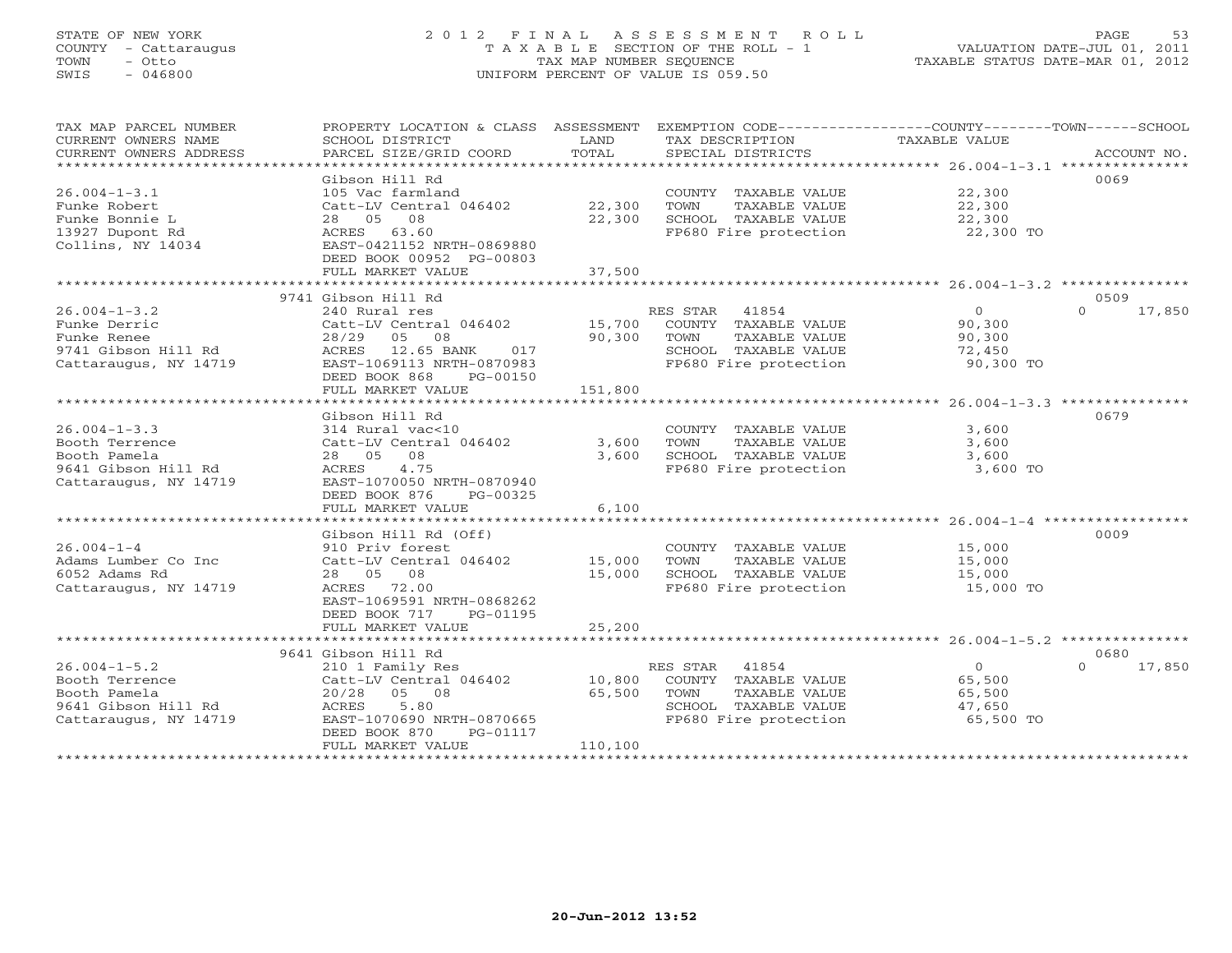#### STATE OF NEW YORK 2 0 1 2 F I N A L A S S E S S M E N T R O L L PAGE 54 COUNTY - Cattaraugus T A X A B L E SECTION OF THE ROLL - 1 VALUATION DATE-JUL 01, 2011 TOWN - Otto TAX MAP NUMBER SEQUENCE TAXABLE STATUS DATE-MAR 01, 2012 SWIS - 046800 UNIFORM PERCENT OF VALUE IS 059.50UNIFORM PERCENT OF VALUE IS 059.50

| TAX MAP PARCEL NUMBER<br>CURRENT OWNERS NAME<br>CURRENT OWNERS ADDRESS                                | PROPERTY LOCATION & CLASS ASSESSMENT EXEMPTION CODE---------------COUNTY-------TOWN------SCHOOL<br>SCHOOL DISTRICT<br>PARCEL SIZE/GRID COORD                                                                    | LAND<br>TOTAL | TAX DESCRIPTION TAXABLE VALUE<br>SPECIAL DISTRICTS                                                                         |                                             |                    | ACCOUNT NO.              |
|-------------------------------------------------------------------------------------------------------|-----------------------------------------------------------------------------------------------------------------------------------------------------------------------------------------------------------------|---------------|----------------------------------------------------------------------------------------------------------------------------|---------------------------------------------|--------------------|--------------------------|
|                                                                                                       |                                                                                                                                                                                                                 |               |                                                                                                                            |                                             |                    |                          |
|                                                                                                       | Gibson Hill Rd                                                                                                                                                                                                  |               |                                                                                                                            |                                             |                    | 0757                     |
| $26.004 - 1 - 5.3$<br>Booth Terrence<br>Booth Pamela<br>9641 Gibson Hill Rd<br>Cattaraugus, NY 14719  | 322 Rural vac>10<br>Catt-LV Central 046402 33,800 COUNTY TAXABLE VALUE<br>20/28 05 08 33,800 TOWN TAXABLE VALUE<br>ACRES 86.80<br>EAST-1070912 NRTH-0869152<br>DEED BOOK 00931 PG-00649                         |               | AG DIST 41720<br>SCHOOL TAXABLE VALUE 17,618<br>FP680 Fire protection 33,800 TO                                            | 16,182<br>17,618<br>17,618                  | 16,182             | 16,182                   |
| MAY BE SUBJECT TO PAYMENT                                                                             | FULL MARKET VALUE                                                                                                                                                                                               | 56,800        |                                                                                                                            |                                             |                    |                          |
| UNDER AGDIST LAW TIL 2018                                                                             |                                                                                                                                                                                                                 |               |                                                                                                                            |                                             |                    |                          |
|                                                                                                       | 9581 Gibson Hill Rd 66 PCT OF VALUE USED FOR EXEMPTION PURPOSES                                                                                                                                                 |               |                                                                                                                            |                                             |                    | 0051                     |
| $26.004 - 1 - 6.1$                                                                                    | 240 Rural res                                                                                                                                                                                                   |               | CVET C/T<br>41131                                                                                                          | 10,857                                      | 10,857<br>$\sim$ 0 | $\overline{0}$<br>17,850 |
|                                                                                                       | FULL MARKET VALUE                                                                                                                                                                                               | 110,600       |                                                                                                                            |                                             |                    |                          |
|                                                                                                       |                                                                                                                                                                                                                 |               |                                                                                                                            |                                             |                    |                          |
| $26.004 - 1 - 7.2$                                                                                    | 8879 Dake Hill Rd                                                                                                                                                                                               |               |                                                                                                                            | $\begin{array}{c} 0 \\ 169,300 \end{array}$ | $\Omega$           | 0742<br>17,850           |
| Booth Kevin D<br>Booth Lisa S<br>8879 Dake Hill Rd<br>Cattaraugus, NY 14719 EAST-1073422 NRTH-0868883 | 240 RES STAR 41854<br>240 RES STAR 41854<br>Catt-LV Central 046402 75,000 COUNTY TAXABLE VALUE<br>20 05 08 169,300 TOWN TAXABLE VALUE<br>ACRES 228.00 BANK 017 SCHOOL TAXABLE VALUE<br>DEED BOOK 00926 PG-00021 |               | TAXABLE VALUE<br>SCHOOL TAXABLE VALUE 151,450<br>FP680 Fire protection 169,300 TO                                          | 169,300<br>151,450                          |                    |                          |
|                                                                                                       | FULL MARKET VALUE                                                                                                                                                                                               | 284,500       |                                                                                                                            |                                             |                    |                          |
|                                                                                                       | Gibson Hill Rd                                                                                                                                                                                                  |               |                                                                                                                            |                                             |                    | 0869                     |
| $26.004 - 1 - 7.3$<br>26.004-1<br>Booth Terrence<br>Booth Pamela<br>9641 Gibson Hill Rd               | GIDSON MILL<br>120 Field crops<br>Catt-LV Central 046402 19,400 SILO T/C/S 42100<br>200 TOUNTY TAXABLE VALUE<br>200 TOUNTY TAXABLE VALUE<br>EAST-1072545 NRTH-0870699<br>FULL MARKET VALUE                      | 92,400        | SCHOOL TAXABLE VALUE 40,826                                                                                                | 9,374<br>4,800<br>40,826<br>40,826          | 9,374<br>4,800     | 9,374<br>4,800           |
| MAY BE SUBJECT TO PAYMENT<br>UNDER AGDIST LAW TIL 2018                                                |                                                                                                                                                                                                                 |               |                                                                                                                            |                                             |                    |                          |
| ******************                                                                                    | ***************                                                                                                                                                                                                 |               |                                                                                                                            |                                             |                    |                          |
| $26.004 - 1 - 8$<br>Widerick Velma L<br>PO Box 113<br>Otto, NY 14766                                  | 9564 Gibson Hill Rd<br>270 Mfg housing<br>Catt-LV Central 046402 4,600<br>20 05 08 23,700<br>FRNT 135.00 DPTH 175.00<br>EAST-0424048 NRTH-0870204<br>DEED BOOK 408<br>PG-00455<br>FULL MARKET VALUE             | 39,800        | COUNTY TAXABLE VALUE 23,700<br>TOWN TAXABLE VALUE 23,700<br>SCHOOL TAXABLE VALUE 23,700<br>FP680 Fire protection 23,700 TO |                                             |                    | 0443                     |
|                                                                                                       |                                                                                                                                                                                                                 |               |                                                                                                                            |                                             |                    |                          |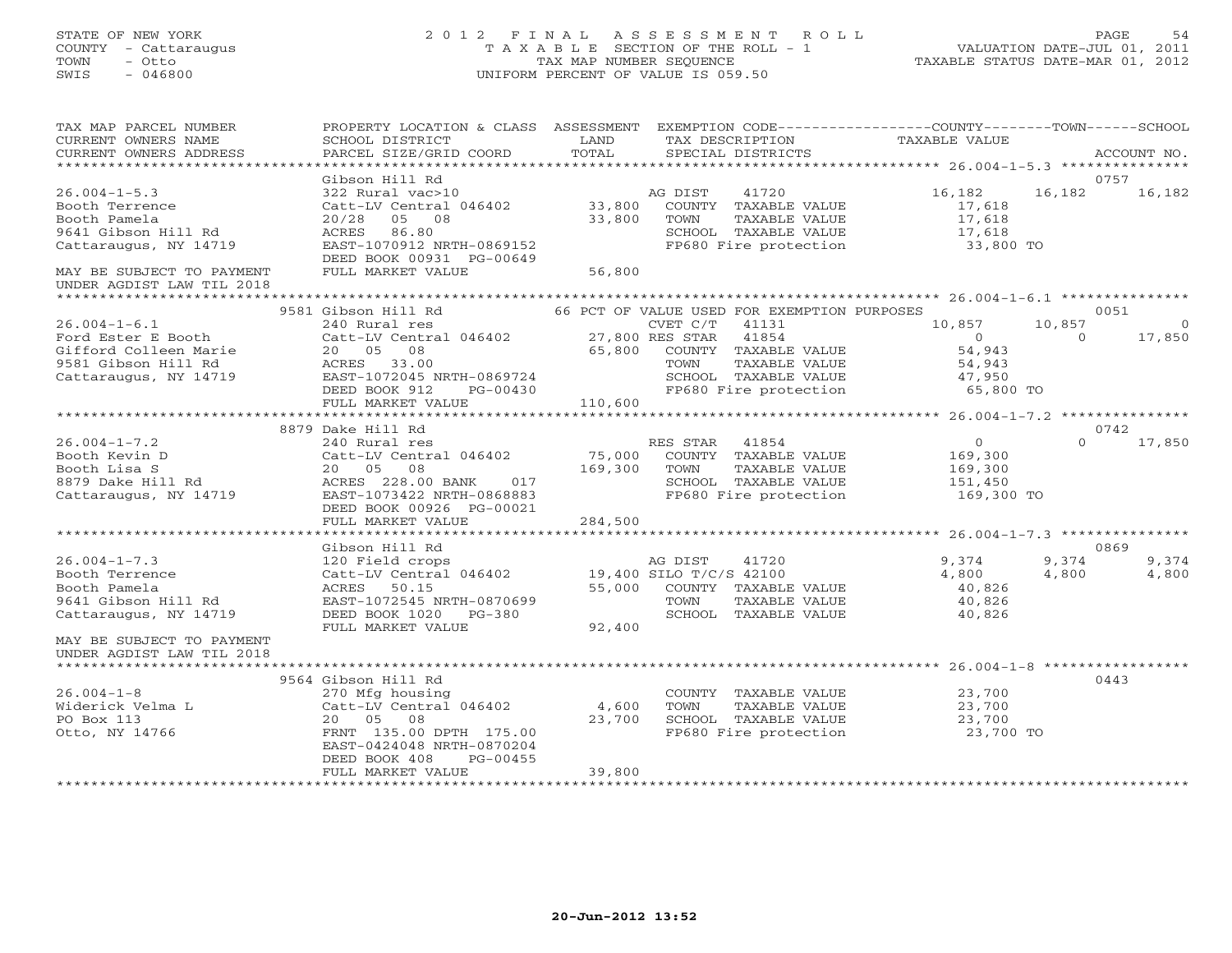### STATE OF NEW YORK 2 0 1 2 F I N A L A S S E S S M E N T R O L L PAGE 55 COUNTY - Cattaraugus T A X A B L E SECTION OF THE ROLL - 1 VALUATION DATE-JUL 01, 2011 TOWN - Otto TAX MAP NUMBER SEQUENCE TAXABLE STATUS DATE-MAR 01, 2012 SWIS - 046800 UNIFORM PERCENT OF VALUE IS 059.50UNIFORM PERCENT OF VALUE IS 059.50

| TAX MAP PARCEL NUMBER<br>CURRENT OWNERS NAME<br>CURRENT OWNERS ADDRESS | PROPERTY LOCATION & CLASS ASSESSMENT<br>SCHOOL DISTRICT<br>PARCEL SIZE/GRID COORD           | LAND<br>TOTAL | EXEMPTION CODE-----------------COUNTY-------TOWN------SCHOOL<br>TAX DESCRIPTION TAXABLE VALUE<br>SPECIAL DISTRICTS |                     |          | ACCOUNT NO.    |
|------------------------------------------------------------------------|---------------------------------------------------------------------------------------------|---------------|--------------------------------------------------------------------------------------------------------------------|---------------------|----------|----------------|
|                                                                        |                                                                                             |               |                                                                                                                    |                     |          |                |
|                                                                        | 8872 Dake Hill Rd                                                                           |               |                                                                                                                    |                     |          | 0330           |
| $26.004 - 1 - 10$                                                      | 210 1 Family Res<br>Catt-LV Central 046402 5,000 SR STAR                                    |               | WVET C/T 41121                                                                                                     | 7,140               | 7,140    | $\Omega$       |
| Pratt Christopher                                                      |                                                                                             |               | 41834                                                                                                              | $\overline{0}$      | $\Omega$ | 37,010         |
| Pratt William H                                                        | 12  05  08                                                                                  |               | 52,100 COUNTY TAXABLE VALUE                                                                                        | 44,960              |          |                |
| 8872 Dake Hill Rd                                                      | FRNT 265.00 DPTH 110.00                                                                     |               | TAXABLE VALUE<br>TOWN                                                                                              | 44,960              |          |                |
| Cattaraugus, NY 14719                                                  | EAST-1075065 NRTH-0868964                                                                   |               | SCHOOL TAXABLE VALUE<br>SCHOOL TAXABLE VALUE<br>FP680 Fire protection                                              | 15,090<br>52,100 TO |          |                |
|                                                                        | DEED BOOK 1011    PG-1122                                                                   |               |                                                                                                                    |                     |          |                |
|                                                                        | FULL MARKET VALUE                                                                           | 87,600        |                                                                                                                    |                     |          |                |
|                                                                        |                                                                                             |               |                                                                                                                    |                     |          |                |
|                                                                        | Hebner Hill Rd                                                                              |               |                                                                                                                    |                     |          | 0344           |
| $26.004 - 1 - 12.1$                                                    | 105 Vac farmland                                                                            |               | AG DIST<br>41720                                                                                                   | 10,881              | 10,881   | 10,881         |
| Hebner Karen L                                                         | Catt-LV Central 046402 52,500 COUNTY TAXABLE VALUE                                          |               |                                                                                                                    | 43,719              |          |                |
| 9357 Hebner Hill Rd                                                    | 12  05  08                                                                                  | 54,600        | TOWN<br>TAXABLE VALUE                                                                                              | 43,719              |          |                |
| Cattaraugus, NY 14719                                                  | ACRES 155.55                                                                                |               | SCHOOL TAXABLE VALUE<br>FP680 Fire protection                                                                      | 43,719<br>54,600 TO |          |                |
|                                                                        | EAST-1076477 NRTH-0870027                                                                   |               |                                                                                                                    |                     |          |                |
| MAY BE SUBJECT TO PAYMENT                                              | DEED BOOK 1022<br>PG-286                                                                    |               |                                                                                                                    |                     |          |                |
| UNDER AGDIST LAW TIL 2018                                              | FULL MARKET VALUE                                                                           | 91,800        |                                                                                                                    |                     |          |                |
|                                                                        |                                                                                             |               |                                                                                                                    |                     |          |                |
|                                                                        | 9357 Hebner Hill Rd                                                                         |               |                                                                                                                    |                     |          | 0554           |
| $26.004 - 1 - 12.2$                                                    | 270 Mfg housing WVET C/T<br>Catt-LV Central 046402 7,400 AG BLDG<br>12 05 08 32,900 SR STAR |               | WVET C/T 41121 3,135                                                                                               |                     | 3,135    | $\overline{0}$ |
| Hebner Karen L                                                         |                                                                                             |               | 41700                                                                                                              | 12,000              | 12,000   | 12,000         |
| 9357 Hebner Hill Rd                                                    |                                                                                             |               | 41834                                                                                                              | $\overline{0}$      | $\cap$   | 20,900         |
| Cattaraugus, NY 14719                                                  | 3.35<br>ACRES                                                                               |               | COUNTY TAXABLE VALUE                                                                                               | 17,765              |          |                |
|                                                                        | EAST-1076202 NRTH-0871012                                                                   |               | TOWN<br>TAXABLE VALUE                                                                                              | 17,765              |          |                |
| MAY BE SUBJECT TO PAYMENT                                              | DEED BOOK 1022 PG-296                                                                       |               | SCHOOL TAXABLE VALUE                                                                                               | $\overline{0}$      |          |                |
| UNDER RPTL483 UNTIL 2018                                               | FULL MARKET VALUE                                                                           |               | 55,300 FP680 Fire protection                                                                                       | 32,900 TO           |          |                |
|                                                                        |                                                                                             |               |                                                                                                                    |                     |          |                |
|                                                                        | 9225 Hebner Hill Rd                                                                         |               |                                                                                                                    |                     |          | 0767           |
| $26.004 - 1 - 12.3$                                                    | 270 Mfg housing<br>Catt-LV Central 046402 22,200                                            |               | RES STAR<br>41854                                                                                                  | $\overline{0}$      | $\Omega$ | 17,850         |
| Fenger Lawrence G                                                      |                                                                                             |               | COUNTY TAXABLE VALUE                                                                                               | 54,400              |          |                |
| 9225 Hebner Hill Rd                                                    | 12  05  08                                                                                  | 54,400        | TOWN<br>TAXABLE VALUE                                                                                              | 54,400              |          |                |
| Cattaraugus, NY 14719                                                  | ACRES 24.40                                                                                 |               | SCHOOL TAXABLE VALUE                                                                                               | 36,550              |          |                |
|                                                                        | EAST-1078601 NRTH-0870035                                                                   |               | FP680 Fire protection                                                                                              | 54,400 TO           |          |                |
|                                                                        | DEED BOOK 00943 PG-01129                                                                    |               |                                                                                                                    |                     |          |                |
|                                                                        | FULL MARKET VALUE                                                                           | 91,400        |                                                                                                                    |                     |          |                |
|                                                                        |                                                                                             |               |                                                                                                                    |                     |          |                |
| $26.004 - 1 - 12.4$                                                    | Hebner Hill Rd<br>322 Rural vac>10                                                          |               | COUNTY TAXABLE VALUE                                                                                               | 17,400              |          | 0814           |
| Travers Richard E                                                      | Catt-LV Central 046402 17,400                                                               |               | TOWN<br>TAXABLE VALUE                                                                                              |                     |          |                |
| Travers Cynthia M                                                      | 12 05 08                                                                                    | 17,400        | SCHOOL TAXABLE VALUE                                                                                               | 17,400              |          |                |
| 110 Bellwood Ave                                                       | ACRES 19.80                                                                                 |               | FP680 Fire protection                                                                                              | 17,400<br>17,400 TO |          |                |
| West Seneca, NY 14224                                                  | EAST-1078165 NRTH-0870040                                                                   |               |                                                                                                                    |                     |          |                |
|                                                                        | DEED BOOK 00967 PG-01124                                                                    |               |                                                                                                                    |                     |          |                |
|                                                                        | FULL MARKET VALUE                                                                           | 29,200        |                                                                                                                    |                     |          |                |
|                                                                        |                                                                                             |               |                                                                                                                    |                     |          |                |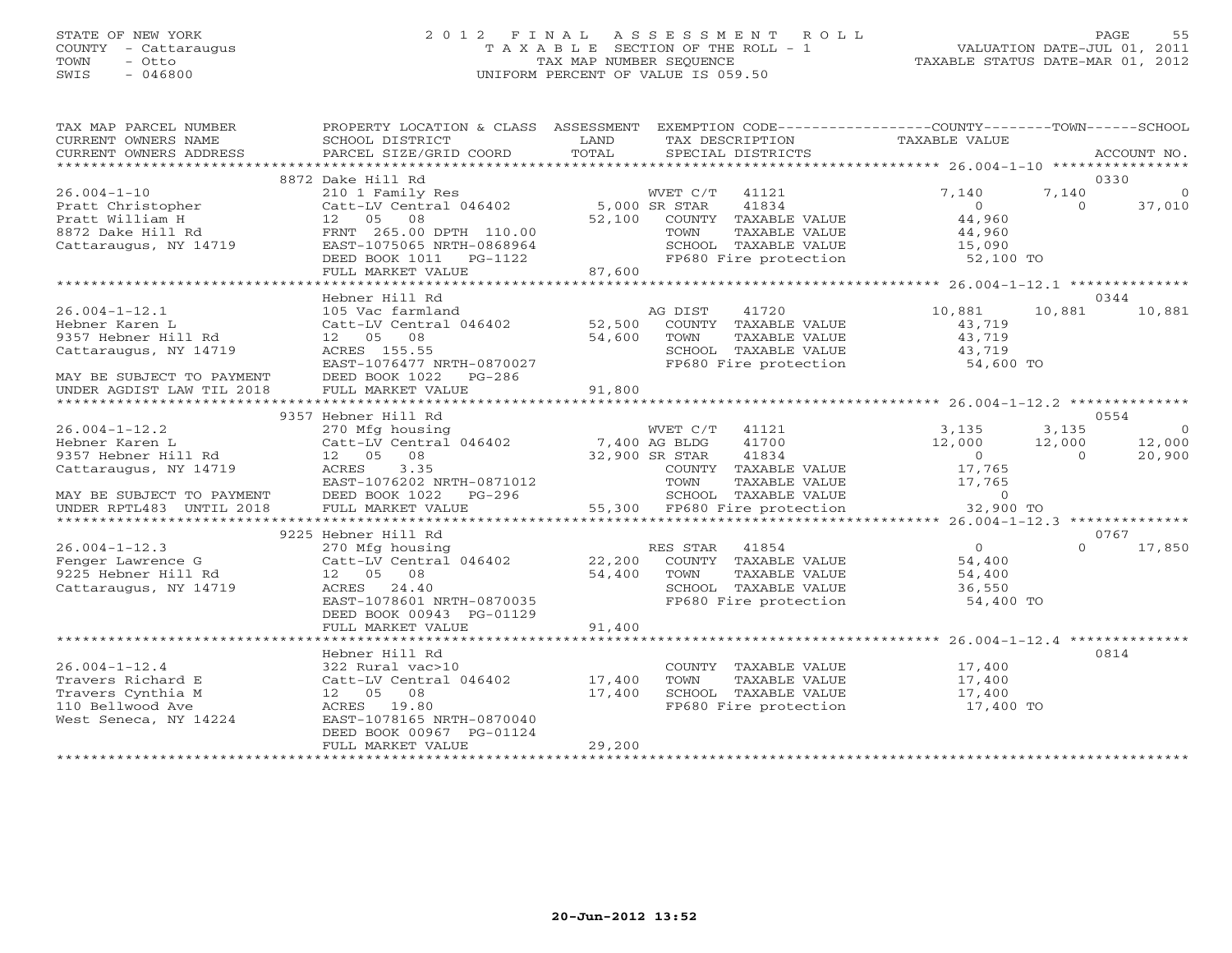#### STATE OF NEW YORK 2 0 1 2 F I N A L A S S E S S M E N T R O L L PAGE 56 COUNTY - Cattaraugus T A X A B L E SECTION OF THE ROLL - 1 VALUATION DATE-JUL 01, 2011 TOWN - Otto TAX MAP NUMBER SEQUENCE TAXABLE STATUS DATE-MAR 01, 2012 SWIS - 046800 UNIFORM PERCENT OF VALUE IS 059.50UNIFORM PERCENT OF VALUE IS 059.50

| TAX MAP PARCEL NUMBER<br>CURRENT OWNERS NAME<br>CURRENT OWNERS ADDRESS                                             | PROPERTY LOCATION & CLASS ASSESSMENT<br>SCHOOL DISTRICT<br>PARCEL SIZE/GRID COORD                                                                                | LAND<br>TOTAL           | EXEMPTION CODE----------------COUNTY-------TOWN------SCHOOL<br>TAX DESCRIPTION TAXABLE VALUE<br>SPECIAL DISTRICTS |                                                                     | ACCOUNT NO.                                                    |
|--------------------------------------------------------------------------------------------------------------------|------------------------------------------------------------------------------------------------------------------------------------------------------------------|-------------------------|-------------------------------------------------------------------------------------------------------------------|---------------------------------------------------------------------|----------------------------------------------------------------|
|                                                                                                                    | Gibson Hill Rd                                                                                                                                                   |                         |                                                                                                                   |                                                                     | 0071                                                           |
| $26.004 - 1 - 13.1$<br>Greene David H<br>McConnell Mollie<br>9451 Gibson Hill Rd<br>Cattaraugus, NY 14719          | 105 Vac farmland<br>Catt-LV Central 046402<br>12  05  08<br>4.70<br>ACRES<br>EAST-1076787 NRTH-0868280<br>DEED BOOK 8127 PG-7001                                 | 4,200<br>4,200          | COUNTY TAXABLE VALUE<br>TOWN<br>TAXABLE VALUE<br>SCHOOL TAXABLE VALUE<br>FP680 Fire protection                    | 4,200<br>4,200<br>4,200<br>4,200 TO                                 |                                                                |
|                                                                                                                    | FULL MARKET VALUE                                                                                                                                                | 7,100                   |                                                                                                                   |                                                                     |                                                                |
|                                                                                                                    | Gibson Hill Rd                                                                                                                                                   |                         |                                                                                                                   |                                                                     | 0504                                                           |
| $26.004 - 1 - 13.2$<br>Pratt Christopher<br>Pratt William H<br>8872 Dake Hill Rd<br>Cattaraugus, NY 14719          | 105 Vac farmland<br>Catt-LV Central 046402<br>12  05  08<br>ACRES<br>3.62<br>EAST-1075500 NRTH-0868751<br>DEED BOOK 1011    PG-1122<br>FULL MARKET VALUE         | 2,200<br>2,200<br>3,700 | COUNTY TAXABLE VALUE<br>TAXABLE VALUE<br>TOWN<br>SCHOOL TAXABLE VALUE<br>FP680 Fire protection                    | 2,200<br>2,200<br>2,200<br>2,200 TO                                 |                                                                |
|                                                                                                                    |                                                                                                                                                                  |                         |                                                                                                                   |                                                                     |                                                                |
| $26.004 - 1 - 13.3$<br>Church Harold H<br>Church Laurdean H<br>attaraugus, NY 14719<br>Cattaraugus, NY 14719       | 9408 Gibson Hill Rd<br>ACRES 51.30 BANK<br>017<br>EAST-1076025 NRTH-0867678<br>DEED BOOK 1029 PG-751                                                             | 81,000                  | TOWN<br>TAXABLE VALUE<br>SCHOOL TAXABLE VALUE<br>SCHOOL TAXABLE VALUE 63,150<br>FP680 Fire protection 61,000 TO   | $\Omega$<br>81,000<br>81,000                                        | 0878<br>$\Omega$<br>17,850                                     |
|                                                                                                                    | FULL MARKET VALUE                                                                                                                                                | 136,100                 |                                                                                                                   |                                                                     |                                                                |
|                                                                                                                    | 9255 Gibson Hill Rd                                                                                                                                              |                         |                                                                                                                   |                                                                     | 0885                                                           |
| $26.004 - 1 - 15.1$<br>Strickland Howard E<br>Strickland Ruth<br>5612 Guava St<br>Holmes Beach, FL 34217           | SI 112 Dairy farm<br>Catt-LV Central 046402 32,500<br>11  05  08<br>ACRES<br>70.65<br>EAST-1078161 NRTH-0866147<br>DEED BOOK 903<br>PG-00323                     | 57,100                  | SILO T/C/S 42100<br>COUNTY TAXABLE VALUE<br>TAXABLE VALUE<br>TOWN<br>SCHOOL TAXABLE VALUE 54,600<br>FD680 Fire    | 2,500<br>54,600<br>54,600<br>57,100 TO                              | 2,500<br>2,500                                                 |
|                                                                                                                    | FULL MARKET VALUE                                                                                                                                                | 96,000                  |                                                                                                                   |                                                                     |                                                                |
|                                                                                                                    | 8516 Foster Hill Rd                                                                                                                                              |                         |                                                                                                                   |                                                                     | 0886                                                           |
| $26.004 - 1 - 15.2$<br>Lerminiaux Timothy P<br>Lerminiaux Melody A<br>8516 Foster Hill Rd<br>Cattaraugus, NY 14719 | 240 Rural res<br>Catt-LV Central 046402 25,700 DVET C/T 41141<br>11  05  08<br>017<br>ACRES<br>31.60 BANK<br>EAST-1079648 NRTH-0863991<br>DEED BOOK 6640 PG-7001 |                         | CVET C/T 41131<br>142,200 RES STAR 41854<br>COUNTY TAXABLE VALUE<br>TOWN<br>TAXABLE VALUE<br>SCHOOL TAXABLE VALUE | 11,900<br>14,220<br>$\overline{0}$<br>116,080<br>116,080<br>124,350 | 11,900<br>$\circ$<br>14,220<br>$\bigcap$<br>$\Omega$<br>17,850 |
|                                                                                                                    | FULL MARKET VALUE                                                                                                                                                |                         | 239,000 FD680 Fire                                                                                                | 142,200 TO                                                          |                                                                |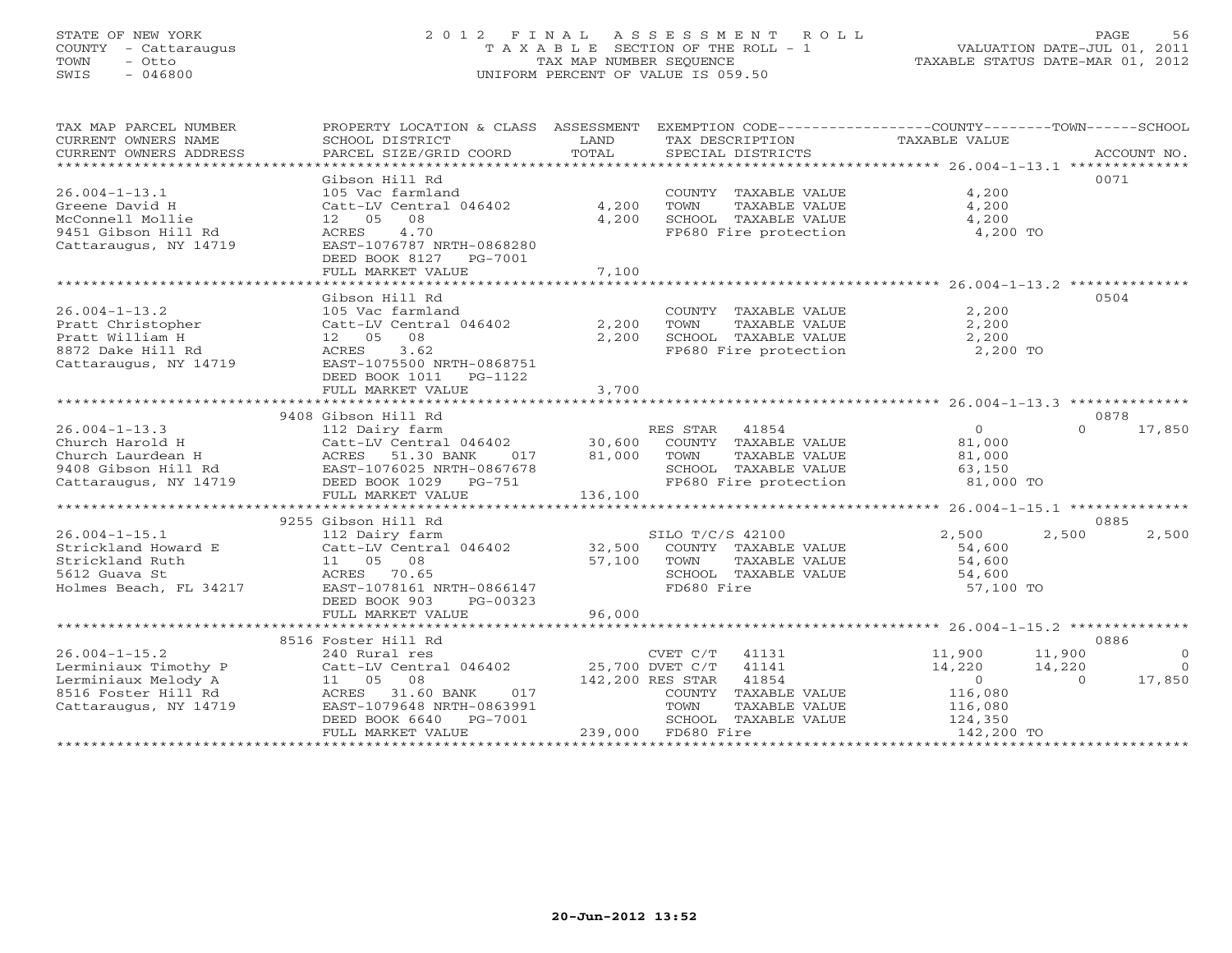#### STATE OF NEW YORK 2 0 1 2 F I N A L A S S E S S M E N T R O L L PAGE 57 COUNTY - Cattaraugus T A X A B L E SECTION OF THE ROLL - 1 VALUATION DATE-JUL 01, 2011 TOWN - Otto TAX MAP NUMBER SEQUENCE TAXABLE STATUS DATE-MAR 01, 2012 SWIS - 046800 UNIFORM PERCENT OF VALUE IS 059.50UNIFORM PERCENT OF VALUE IS 059.50

| TAX MAP PARCEL NUMBER<br>CURRENT OWNERS NAME<br>CURRENT OWNERS ADDRESS | PROPERTY LOCATION & CLASS ASSESSMENT<br>SCHOOL DISTRICT<br>PARCEL SIZE/GRID COORD                                       | LAND<br>TOTAL   | TAX DESCRIPTION<br>SPECIAL DISTRICTS | EXEMPTION CODE-----------------COUNTY-------TOWN-----SCHOOL<br><b>TAXABLE VALUE</b> | ACCOUNT NO.        |
|------------------------------------------------------------------------|-------------------------------------------------------------------------------------------------------------------------|-----------------|--------------------------------------|-------------------------------------------------------------------------------------|--------------------|
|                                                                        |                                                                                                                         |                 |                                      |                                                                                     |                    |
|                                                                        | 9335 Gibson Hill Rd                                                                                                     |                 |                                      |                                                                                     | 0702               |
| $26.004 - 1 - 16.1$                                                    | 105 Vac farmland                                                                                                        |                 | COUNTY TAXABLE VALUE                 | 31,000                                                                              |                    |
| Graw Heather L                                                         | Catt-LV Central 046402                                                                                                  | 31,000          | TOWN<br>TAXABLE VALUE                | 31,000                                                                              |                    |
| 7012 Revere Dr                                                         | 11  05  08                                                                                                              | 31,000          | SCHOOL TAXABLE VALUE                 | 31,000                                                                              |                    |
| Derby, NY 14047                                                        | FF 1810.00<br>ACRES<br>75.05 BANK<br>017<br>EAST-1076194 NRTH-0866582<br>DEED BOOK 3135<br>PG-8001<br>FULL MARKET VALUE | 52,100          | FD680 Fire                           | 31,000 TO                                                                           |                    |
|                                                                        |                                                                                                                         |                 |                                      |                                                                                     |                    |
|                                                                        | 9322 Gibson Hill Rd                                                                                                     |                 |                                      |                                                                                     | 0593               |
| $26.004 - 1 - 16.2$                                                    | 270 Mfg housing                                                                                                         |                 | COUNTY TAXABLE VALUE                 | 6,600                                                                               |                    |
| Bank Of Cattaraugus                                                    | Catt-LV Central 046402                                                                                                  | 6,100           | TOWN<br>TAXABLE VALUE                | 6,600                                                                               |                    |
| 24 Main St                                                             | 11 05 08                                                                                                                | 6,600           | SCHOOL TAXABLE VALUE                 | 6,600                                                                               |                    |
| Cattaraugus, NY 14719                                                  | FRNT 380.00 DPTH 270.00<br>EAST-0428991 NRTH-0866901<br>DEED BOOK 9430<br>PG-9002                                       |                 | FD680 Fire                           | 6,600 TO                                                                            |                    |
|                                                                        | FULL MARKET VALUE                                                                                                       | 11,100          |                                      |                                                                                     |                    |
|                                                                        |                                                                                                                         |                 |                                      |                                                                                     | 0070               |
| $26.004 - 1 - 16.3$                                                    | 8802 Dake Hill Rd<br>270 Mfg housing                                                                                    |                 | RES STAR<br>41854                    | $\Omega$                                                                            | $\Omega$<br>17,850 |
| Booth Terrence                                                         | Catt-LV Central 046402                                                                                                  | 9,000           | COUNTY TAXABLE VALUE                 | 39,400                                                                              |                    |
| 9641 Gibson Hill Rd                                                    | 08<br>11 05                                                                                                             | 39,400          | TAXABLE VALUE<br>TOWN                | 39,400                                                                              |                    |
| Cattarugus, NY 14719                                                   | 5.30<br>ACRES                                                                                                           |                 | SCHOOL TAXABLE VALUE                 | 21,550                                                                              |                    |
|                                                                        | EAST-0426730 NRTH-0867720                                                                                               |                 | FP680 Fire protection                | 39,400 TO                                                                           |                    |
|                                                                        | DEED BOOK 13944 PG-5001                                                                                                 |                 |                                      |                                                                                     |                    |
|                                                                        | FULL MARKET VALUE                                                                                                       | 66,200          |                                      |                                                                                     |                    |
|                                                                        | *************************                                                                                               |                 |                                      |                                                                                     |                    |
|                                                                        | 9421 Gibson Hill Rd                                                                                                     |                 |                                      |                                                                                     | 0805               |
| $26.004 - 1 - 16.4$                                                    | 240 Rural res                                                                                                           |                 | CVET C/T<br>41131                    | 11,900<br>11,900                                                                    | $\Omega$           |
| Greene David H                                                         | Catt-LV Central 046402                                                                                                  | 18,900 RES STAR | 41854                                | $\Omega$                                                                            | 17,850<br>$\Omega$ |
| McConnell Mollie                                                       | 12  05  08                                                                                                              | 111,800         | COUNTY TAXABLE VALUE                 | 99,900                                                                              |                    |
| PO Box 267                                                             | FRNT 1570.00 DPTH                                                                                                       |                 | TAXABLE VALUE<br>TOWN                | 99,900                                                                              |                    |
| Little Valley, NY 14755                                                | ACRES 16.45 BANK<br>015                                                                                                 |                 | SCHOOL TAXABLE VALUE                 | 93,950                                                                              |                    |
|                                                                        | EAST-0426793 NRTH-0868223                                                                                               |                 | FD680 Fire                           | 111,800 TO                                                                          |                    |
|                                                                        | DEED BOOK 00975 PG-01055                                                                                                |                 |                                      |                                                                                     |                    |
|                                                                        | FULL MARKET VALUE                                                                                                       | 187,900         |                                      |                                                                                     |                    |
|                                                                        |                                                                                                                         |                 |                                      |                                                                                     |                    |
|                                                                        | 8750 Dake Hill Rd                                                                                                       |                 |                                      |                                                                                     | 0830               |
| $26.004 - 1 - 16.5$                                                    | 270 Mfg housing                                                                                                         |                 | AGED C/T/S 41800                     | 21,300<br>21,300                                                                    | 21,300             |
| Woomer Gertrude                                                        | Catt-LV Central 046402                                                                                                  | 10,000 SR STAR  | 41834                                | $\Omega$                                                                            | $\Omega$<br>21,300 |
| 8750 Dake Hill Rd                                                      | ACRES<br>5.00                                                                                                           | 42,600          | COUNTY TAXABLE VALUE                 | 21,300                                                                              |                    |
| Cattaraugus, NY 14719                                                  | EAST-1075219 NRTH-0867123                                                                                               |                 | TOWN<br>TAXABLE VALUE                | 21,300                                                                              |                    |
|                                                                        | DEED BOOK 993<br>$PG-175$                                                                                               |                 | SCHOOL TAXABLE VALUE                 | $\Omega$                                                                            |                    |
|                                                                        | FULL MARKET VALUE                                                                                                       | 71,600          | FD680 Fire                           | 42,600 TO                                                                           |                    |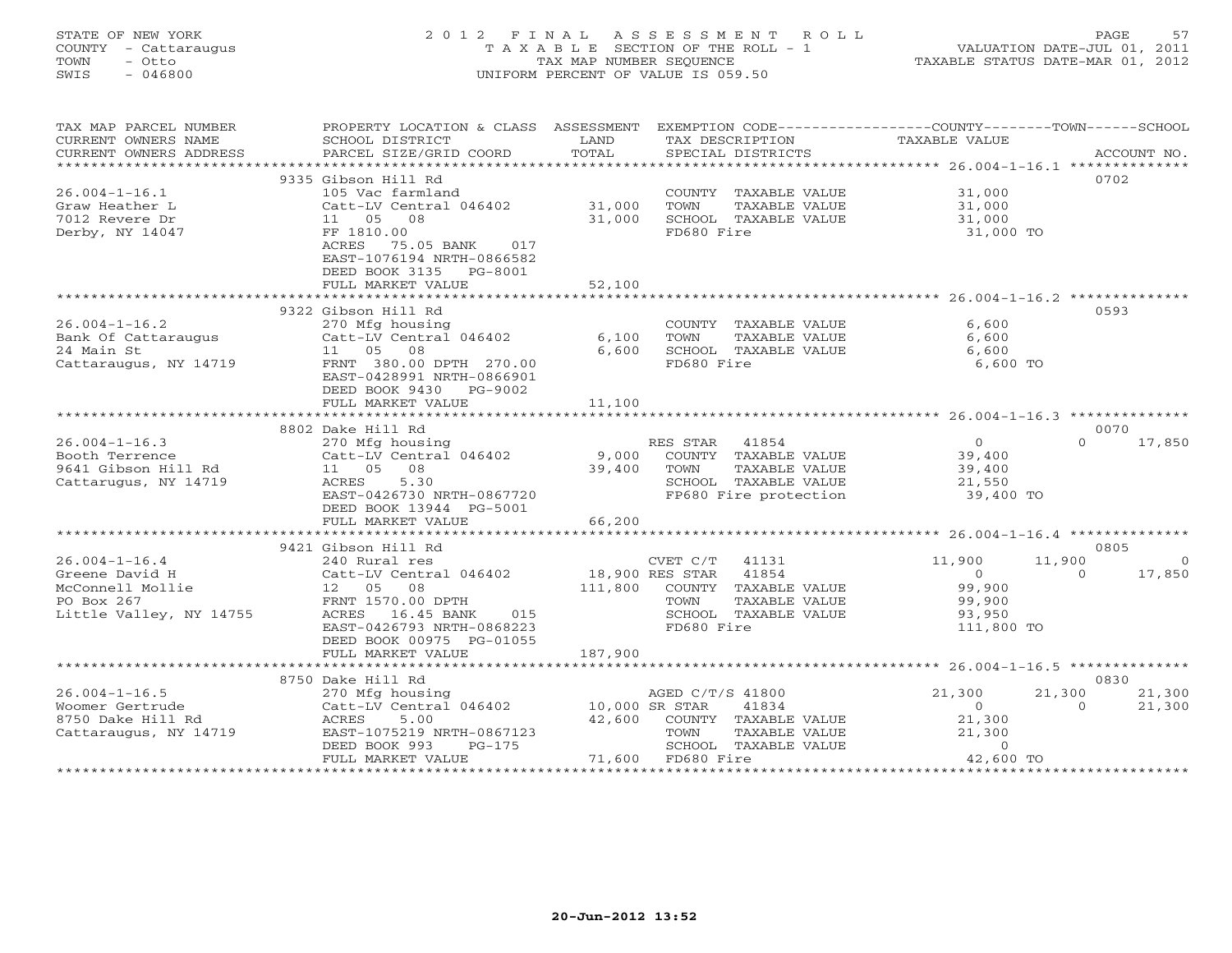#### STATE OF NEW YORK 2 0 1 2 F I N A L A S S E S S M E N T R O L L PAGE 58 COUNTY - Cattaraugus T A X A B L E SECTION OF THE ROLL - 1 VALUATION DATE-JUL 01, 2011 TOWN - Otto TAX MAP NUMBER SEQUENCE TAXABLE STATUS DATE-MAR 01, 2012 SWIS - 046800 UNIFORM PERCENT OF VALUE IS 059.50UNIFORM PERCENT OF VALUE IS 059.50

| TAX MAP PARCEL NUMBER<br>CURRENT OWNERS NAME<br>CURRENT OWNERS ADDRESS | PROPERTY LOCATION & CLASS ASSESSMENT<br>SCHOOL DISTRICT<br>PARCEL SIZE/GRID COORD | LAND<br>TOTAL |                  | TAX DESCRIPTION<br>SPECIAL DISTRICTS | EXEMPTION CODE-----------------COUNTY-------TOWN------SCHOOL<br>TAXABLE VALUE |          | ACCOUNT NO. |
|------------------------------------------------------------------------|-----------------------------------------------------------------------------------|---------------|------------------|--------------------------------------|-------------------------------------------------------------------------------|----------|-------------|
|                                                                        |                                                                                   |               |                  |                                      |                                                                               |          |             |
|                                                                        | 8690 Dake Hill Rd                                                                 |               |                  |                                      |                                                                               | 0835     |             |
| $26.004 - 1 - 16.6$                                                    | 210 1 Family Res                                                                  |               | RES STAR         | 41854                                | $\overline{0}$                                                                | $\Omega$ | 17,850      |
| King Brian                                                             | $Cat$ -LV Central 046402 $11,400$                                                 |               |                  | COUNTY TAXABLE VALUE                 | 101,100                                                                       |          |             |
| 9406 N Otto Rd                                                         | ACRES<br>6.50                                                                     | 101,100       | TOWN             | TAXABLE VALUE                        | 101,100                                                                       |          |             |
| Cattaraugus, NY 14719                                                  | EAST-1075363 NRTH-0865696                                                         |               |                  | SCHOOL TAXABLE VALUE                 | 83,250                                                                        |          |             |
|                                                                        | DEED BOOK 1000<br>$PG-23$                                                         |               | FD680 Fire       |                                      | 101,100 TO                                                                    |          |             |
|                                                                        | FULL MARKET VALUE                                                                 | 169,900       |                  |                                      |                                                                               |          |             |
|                                                                        |                                                                                   |               |                  |                                      |                                                                               |          |             |
|                                                                        | 9359 Gibson Hill Rd                                                               |               |                  |                                      |                                                                               | 0875     |             |
| $26.004 - 1 - 16.7$                                                    | 240 Rural res                                                                     |               | RES STAR         | 41854                                | $\overline{0}$                                                                | $\Omega$ | 17,850      |
| Gullo William                                                          | Catt-LV Central 046402 17,100                                                     |               |                  | COUNTY TAXABLE VALUE                 | 123,400                                                                       |          |             |
|                                                                        | ACRES 14.70 BANK<br>017                                                           | 123,400       | TOWN             | TAXABLE VALUE                        | 123,400                                                                       |          |             |
| Gullo Sher<br>9359 Gibson Hill Rd                                      | EAST-1076296 NRTH-0867144                                                         |               |                  | SCHOOL TAXABLE VALUE                 | 105,550                                                                       |          |             |
| Cattaraugus, NY 14719 DEED BOOK 1030 PG-997                            |                                                                                   |               | FD680 Fire       |                                      | 123,400 TO                                                                    |          |             |
|                                                                        | FULL MARKET VALUE                                                                 | 207,400       |                  |                                      |                                                                               |          |             |
|                                                                        |                                                                                   |               |                  |                                      |                                                                               |          |             |
|                                                                        | 8694 Dake Hill Rd                                                                 |               |                  |                                      |                                                                               | 0905     |             |
| $26.004 - 1 - 16.8$                                                    |                                                                                   |               |                  |                                      | $\overline{0}$                                                                | $\Omega$ | 17,850      |
| Thompson Jason E                                                       |                                                                                   |               |                  |                                      | 87,200                                                                        |          |             |
| Thompson Melanie L ACRES                                               | 5.30                                                                              | 87,200        | TOWN             | TAXABLE VALUE                        | 87,200                                                                        |          |             |
|                                                                        |                                                                                   |               |                  | SCHOOL TAXABLE VALUE                 | 69,350                                                                        |          |             |
|                                                                        |                                                                                   |               | FD680 Fire       |                                      | 87,200 TO                                                                     |          |             |
|                                                                        | FULL MARKET VALUE                                                                 | 146,600       |                  |                                      |                                                                               |          |             |
|                                                                        |                                                                                   |               |                  |                                      |                                                                               |          |             |
|                                                                        | 9395 Gibson Hill Rd                                                               |               |                  |                                      |                                                                               | 0921     |             |
| $26.004 - 1 - 16.9$                                                    | 112 Dairy farm                                                                    |               | SILO T/C/S 42100 |                                      | 2,000                                                                         | 2,000    | 2,000       |
| Behnke Robert D                                                        | Catt-LV Central 046402 7,800                                                      |               |                  | COUNTY TAXABLE VALUE                 | 44,200                                                                        |          |             |
| Behnke Michelle A                                                      | 5.30<br>ACRES                                                                     | 46,200        | TOWN             | TAXABLE VALUE                        | 44,200                                                                        |          |             |
| 9635 N Otto Rd                                                         | EAST-1077209 NRTH-0866668                                                         |               |                  | SCHOOL TAXABLE VALUE                 | 44,200                                                                        |          |             |
| Cattaraugus, NY 14719 DEED BOOK 16257 PG-8001                          |                                                                                   |               | FD680 Fire       |                                      | 46,200 TO                                                                     |          |             |
|                                                                        | FULL MARKET VALUE                                                                 | 77,600        |                  |                                      |                                                                               |          |             |
|                                                                        |                                                                                   |               |                  |                                      |                                                                               |          |             |
|                                                                        | 8654 Dake Hill Rd                                                                 |               |                  |                                      |                                                                               | 0388     |             |
| $26.004 - 1 - 17$                                                      | 240 Rural res                                                                     |               | WVET C/T 41121   |                                      | 7,140                                                                         | 7,140    | $\bigcirc$  |
| Eschborn Peter                                                         | Catt-LV Central 046402 18,600 SR STAR                                             |               |                  | 41834                                | $\overline{0}$                                                                | $\cap$   | 37,010      |
| Eschborn Eleanor                                                       | 11 05 08                                                                          |               |                  | 131,300 COUNTY TAXABLE VALUE         | 124,160                                                                       |          |             |
| 8654 Dake Hill Rd                                                      | 34.91<br>ACRES                                                                    |               | TOWN             | TAXABLE VALUE                        | 124,160                                                                       |          |             |
| Cattaraugus, NY 14719                                                  | EAST-1076175 NRTH-0865230                                                         |               |                  | SCHOOL TAXABLE VALUE                 | 94,290                                                                        |          |             |
|                                                                        | $PG-323$<br>DEED BOOK 1018                                                        |               | FD680 Fire       |                                      | 131,300 TO                                                                    |          |             |
|                                                                        | FULL MARKET VALUE                                                                 | 220,700       |                  |                                      |                                                                               |          |             |
|                                                                        |                                                                                   |               |                  |                                      |                                                                               |          |             |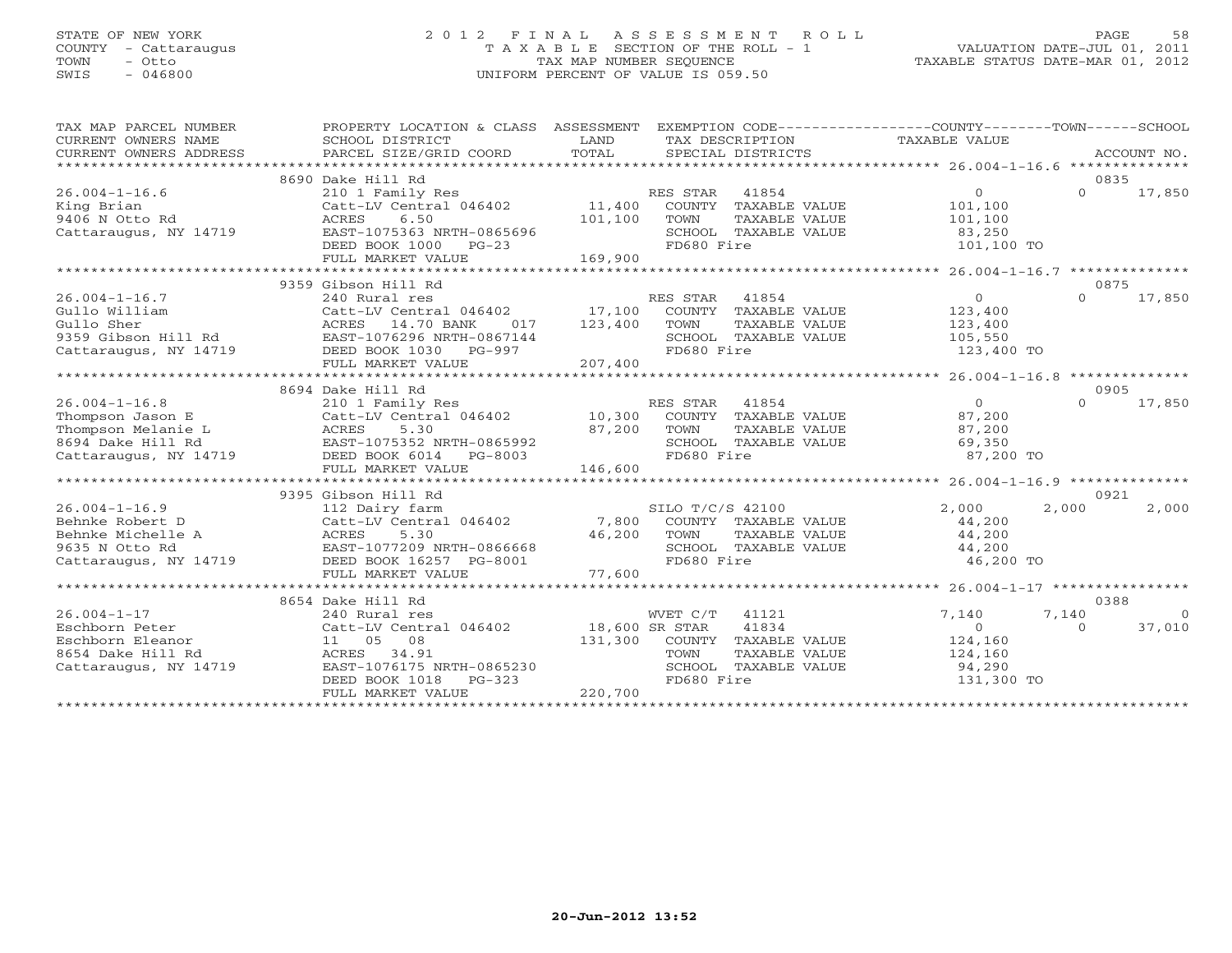#### STATE OF NEW YORK 2 0 1 2 F I N A L A S S E S S M E N T R O L L PAGE 59 COUNTY - Cattaraugus T A X A B L E SECTION OF THE ROLL - 1 VALUATION DATE-JUL 01, 2011 TOWN - Otto TAX MAP NUMBER SEQUENCE TAXABLE STATUS DATE-MAR 01, 2012 SWIS - 046800 UNIFORM PERCENT OF VALUE IS 059.50UNIFORM PERCENT OF VALUE IS 059.50

| TAX MAP PARCEL NUMBER<br>CURRENT OWNERS NAME<br>CURRENT OWNERS ADDRESS | PROPERTY LOCATION & CLASS ASSESSMENT<br>SCHOOL DISTRICT<br>PARCEL SIZE/GRID COORD | LAND<br>TOTAL  | EXEMPTION CODE-----------------COUNTY-------TOWN------SCHOOL<br>TAX DESCRIPTION<br>SPECIAL DISTRICTS | TAXABLE VALUE  | ACCOUNT NO.             |
|------------------------------------------------------------------------|-----------------------------------------------------------------------------------|----------------|------------------------------------------------------------------------------------------------------|----------------|-------------------------|
|                                                                        |                                                                                   |                |                                                                                                      |                |                         |
|                                                                        | 8580 Dake Hill Rd                                                                 |                | 42 PCT OF VALUE USED FOR EXEMPTION PURPOSES                                                          |                | 0190                    |
| $26.004 - 1 - 18$                                                      | 113 Cattle farm                                                                   |                | CVET C/T<br>41131                                                                                    | 6,290          | 6,290<br>$\overline{0}$ |
| Hebner Ronald B                                                        | Catt-LV Central 046402                                                            | 35,300 AG DIST | 41720                                                                                                | 11,385         | 11,385<br>11,385        |
| Hebner Donna                                                           | 11  05  08                                                                        |                | 41834<br>59,900 SR STAR                                                                              | $\overline{0}$ | 37,010<br>$\Omega$      |
| 8580 Dake Hill Rd                                                      | ACRES 90.61                                                                       |                | COUNTY TAXABLE VALUE                                                                                 | 42,225         |                         |
| Cattaraugus, NY 14719                                                  | EAST-1076162 NRTH-0864133                                                         |                | TOWN<br>TAXABLE VALUE                                                                                | 42,225         |                         |
|                                                                        | DEED BOOK 00946 PG-00236                                                          |                | SCHOOL TAXABLE VALUE                                                                                 | 11,505         |                         |
| MAY BE SUBJECT TO PAYMENT                                              | FULL MARKET VALUE                                                                 |                | 100,700 FD680 Fire                                                                                   | 59,900 TO      |                         |
| UNDER AGDIST LAW TIL 2018                                              |                                                                                   |                |                                                                                                      |                |                         |
|                                                                        |                                                                                   |                |                                                                                                      |                |                         |
|                                                                        | Dake Hill Rd                                                                      |                |                                                                                                      |                | 0186                    |
| $26.004 - 1 - 19.1$                                                    | 105 Vac farmland                                                                  |                | 41720<br>AG DIST                                                                                     | 15,190         | 15,190<br>15,190        |
| Hebner Ronald                                                          | Catt-LV Central 046402                                                            | 47,900         | COUNTY TAXABLE VALUE                                                                                 | 32,710         |                         |
| Hebner Donna                                                           | 19  05  08                                                                        | 47,900         | TAXABLE VALUE<br>TOWN                                                                                | 32,710         |                         |
| 8580 Dake Hill Rd                                                      | ACRES 141.90                                                                      |                | SCHOOL TAXABLE VALUE                                                                                 | 32,710         |                         |
| Cattaraugus, NY 14719                                                  | EAST-1072766 NRTH-0864164<br>DEED BOOK 996<br>PG-515                              |                | FP680 Fire protection                                                                                | 47,900 TO      |                         |
|                                                                        | FULL MARKET VALUE                                                                 | 80,500         |                                                                                                      |                |                         |
| MAY BE SUBJECT TO PAYMENT<br>UNDER AGDIST LAW TIL 2018                 |                                                                                   |                |                                                                                                      |                |                         |
|                                                                        |                                                                                   |                |                                                                                                      |                |                         |
|                                                                        | 8611 Dake Hill Rd                                                                 |                |                                                                                                      |                | 0909                    |
| $26.004 - 1 - 19.2$                                                    | 314 Rural vac<10                                                                  |                | COUNTY TAXABLE VALUE                                                                                 | 10,000         |                         |
| Pocobello Tami                                                         | Catt-LV Central 046402                                                            | 10,000         | TOWN<br>TAXABLE VALUE                                                                                | 10,000         |                         |
| 3465 Charlotte Hill Rd                                                 | 19 05<br>08                                                                       | 10,000         | SCHOOL TAXABLE VALUE                                                                                 | 10,000         |                         |
| Sinclairville, NY 14782                                                | ACRES<br>8.41                                                                     |                | FP680 Fire protection                                                                                | 10,000 TO      |                         |
|                                                                        | EAST-1074444 NRTH-0864788                                                         |                |                                                                                                      |                |                         |
|                                                                        | DEED BOOK 9084<br>PG-9002                                                         |                |                                                                                                      |                |                         |
|                                                                        | FULL MARKET VALUE                                                                 | 16,800         |                                                                                                      |                |                         |
|                                                                        |                                                                                   |                |                                                                                                      |                |                         |
|                                                                        | Dake Hill Rd                                                                      |                |                                                                                                      |                | 0144                    |
| $26.004 - 1 - 20.1$                                                    | 910 Priv forest                                                                   |                | COUNTY TAXABLE VALUE                                                                                 | 14,100         |                         |
| Wilko Roy                                                              | Catt-LV Central 046402                                                            | 14,100         | TOWN<br>TAXABLE VALUE                                                                                | 14,100         |                         |
| Vanwagenen Johanna                                                     | 19  05  08                                                                        | 14,100         | SCHOOL TAXABLE VALUE                                                                                 | 14,100         |                         |
| 346 Paradise Rd                                                        | ACRES 48.90                                                                       |                | FP680 Fire protection                                                                                | 14,100 TO      |                         |
| East Amherst, NY 14051                                                 | EAST-1071466 NRTH-0866310                                                         |                |                                                                                                      |                |                         |
|                                                                        | DEED BOOK 866<br>PG-00710                                                         |                |                                                                                                      |                |                         |
|                                                                        | FULL MARKET VALUE                                                                 | 23,700         |                                                                                                      |                |                         |
|                                                                        |                                                                                   |                |                                                                                                      |                |                         |
|                                                                        | Dake Hill Rd                                                                      |                |                                                                                                      |                | 0600                    |
| $26.004 - 1 - 20.2$                                                    | 105 Vac farmland                                                                  |                | COUNTY TAXABLE VALUE                                                                                 | 50,800         |                         |
| Bull Michael                                                           | Catt-LV Central 046402                                                            | 50,800         | TOWN<br>TAXABLE VALUE                                                                                | 50,800         |                         |
| Bull Frances                                                           | ACRES 132.35                                                                      | 50,800         | SCHOOL TAXABLE VALUE                                                                                 | 50,800         |                         |
| 105 Rogers Dr                                                          | EAST-1073134 NRTH-0866020                                                         |                | FP680 Fire protection                                                                                | 50,800 TO      |                         |
| Cheektowaga, NY 14225                                                  | DEED BOOK 1025<br>$PG-323$                                                        |                |                                                                                                      |                |                         |
|                                                                        | FULL MARKET VALUE                                                                 | 85,400         |                                                                                                      |                |                         |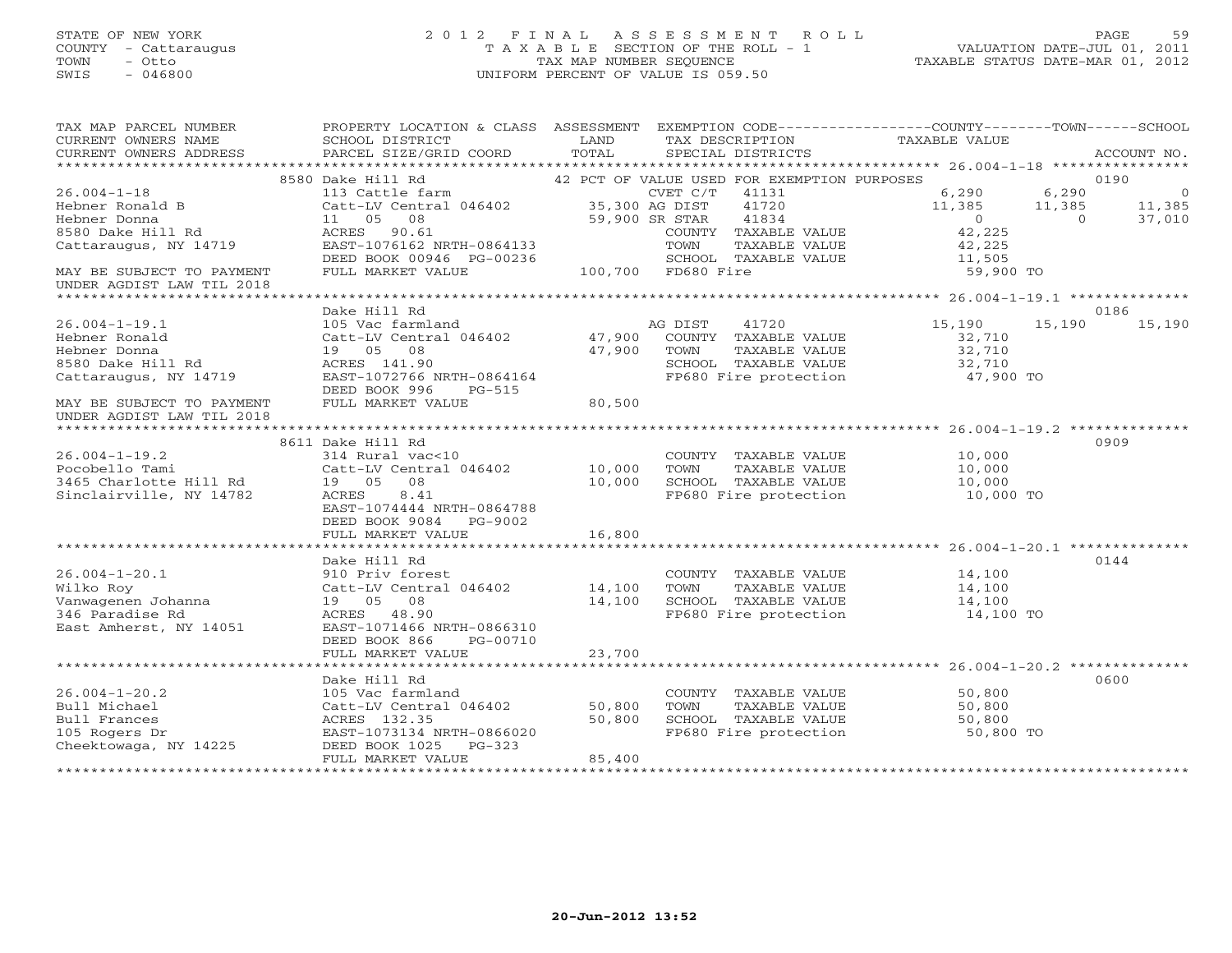#### STATE OF NEW YORK 2 0 1 2 F I N A L A S S E S S M E N T R O L L PAGE 60 COUNTY - Cattaraugus T A X A B L E SECTION OF THE ROLL - 1 VALUATION DATE-JUL 01, 2011 TOWN - Otto TAX MAP NUMBER SEQUENCE TAXABLE STATUS DATE-MAR 01, 2012 SWIS - 046800 UNIFORM PERCENT OF VALUE IS 059.50UNIFORM PERCENT OF VALUE IS 059.50

| TAX MAP PARCEL NUMBER<br>CURRENT OWNERS NAME<br>CURRENT OWNERS ADDRESS                                       | PROPERTY LOCATION & CLASS ASSESSMENT<br>SCHOOL DISTRICT<br>PARCEL SIZE/GRID COORD                                                                                             | LAND<br>TOTAL           | TAX DESCRIPTION TAXABLE VALUE<br>SPECIAL DISTRICTS                                                            | EXEMPTION CODE-----------------COUNTY-------TOWN------SCHOOL<br>ACCOUNT NO. |
|--------------------------------------------------------------------------------------------------------------|-------------------------------------------------------------------------------------------------------------------------------------------------------------------------------|-------------------------|---------------------------------------------------------------------------------------------------------------|-----------------------------------------------------------------------------|
| $26.004 - 1 - 20.3$<br>Bray Richard L<br>Bray Susan M<br>8691 Dake Hill Rd<br>Cattaraugus, NY 14719          | Dake Hill Rd<br>314 Rural vac<10<br>Catt-LV Central 046402 3,500<br>3.45<br>ACRES<br>EAST-1074057 NRTH-0865816<br>DEED BOOK 1009 PG-78<br>FULL MARKET VALUE                   | 3,500<br>5,900          | COUNTY TAXABLE VALUE<br>TAXABLE VALUE<br>TOWN<br>SCHOOL TAXABLE VALUE<br>FP680 Fire protection 3,500 TO       | 0849<br>3,500<br>3,500<br>3,500                                             |
| $26.004 - 1 - 20.4$<br>Eckler Jeffrey E<br>Eckler Jacqueline<br>8743 Dake Hill Rd<br>Cattaraugus, NY 14719   | Dake Hill Rd (Off)<br>314 Rural vac<10<br>Catt-LV Central 046402 1,200<br>2.55<br>ACRES<br>EAST-1074083 NRTH-0867000<br>DEED BOOK 1009 PG-446<br>FULL MARKET VALUE            | 1,200<br>2,000          | COUNTY TAXABLE VALUE<br>TOWN<br>TAXABLE VALUE<br>SCHOOL TAXABLE VALUE 1,200<br>FP680 Fire protection 1,200 TO | 0850<br>1,200<br>1,200                                                      |
| $26.004 - 1 - 20.5$<br>Eckler Jeffrey E<br>Eckler Jacqueline A<br>8743 Dake Hill Rd<br>Cattaraugus, NY 14719 | Dake Hill Rd (Off)<br>314 Rural vac<10<br>Catt-LV Central 046402<br>FRNT 71.00 DPTH 589.00<br>EAST-1073931 NRTH-0867025<br>DEED BOOK 10<br>PG-6001<br>FULL MARKET VALUE       | 700<br>700<br>1,200     | COUNTY TAXABLE VALUE<br>TOWN<br>TAXABLE VALUE<br>SCHOOL TAXABLE VALUE<br>FP680 Fire protection                | 0892<br>700<br>700<br>700<br>700 TO                                         |
| $26.004 - 1 - 20.6$<br>Rublee Rick A<br>Rublee Shantel N<br>8741 Dake Hill Rd<br>Cattaraugus, NY 14719       | Dake Hill Rd (Off)<br>314 Rural vac<10<br>Catt-LV Central 046402 500<br>FRNT<br>53.00 DPTH 398.00<br>EAST-1074279 NRTH-0866714<br>DEED BOOK 4501 PG-4001<br>FULL MARKET VALUE | 500<br>800              | COUNTY TAXABLE VALUE<br>TOWN<br>TAXABLE VALUE<br>SCHOOL TAXABLE VALUE<br>FP680 Fire protection                | 0900<br>500<br>500<br>500<br>500 TO                                         |
| $26.004 - 1 - 20.7$<br>Rublee Rick A<br>Rublee Shantel N<br>8741 Dake Hill Rd<br>Cattaraugus, NY 14719       | Dake Hill Rd (Off)<br>314 Rural vac<10<br>Catt-LV Central 046402<br>2.85<br>ACRES<br>EAST-1073815 NRTH-0866989<br>DEED BOOK 4501<br>PG-4001<br>FULL MARKET VALUE              | 1,900<br>1,900<br>3,200 | COUNTY TAXABLE VALUE<br>TOWN     TAXABLE VALUE<br>SCHOOL   TAXABLE VALUE<br>FP680 Fire protection             | 0901<br>1,900<br>1,900<br>1,900<br>1,900 TO                                 |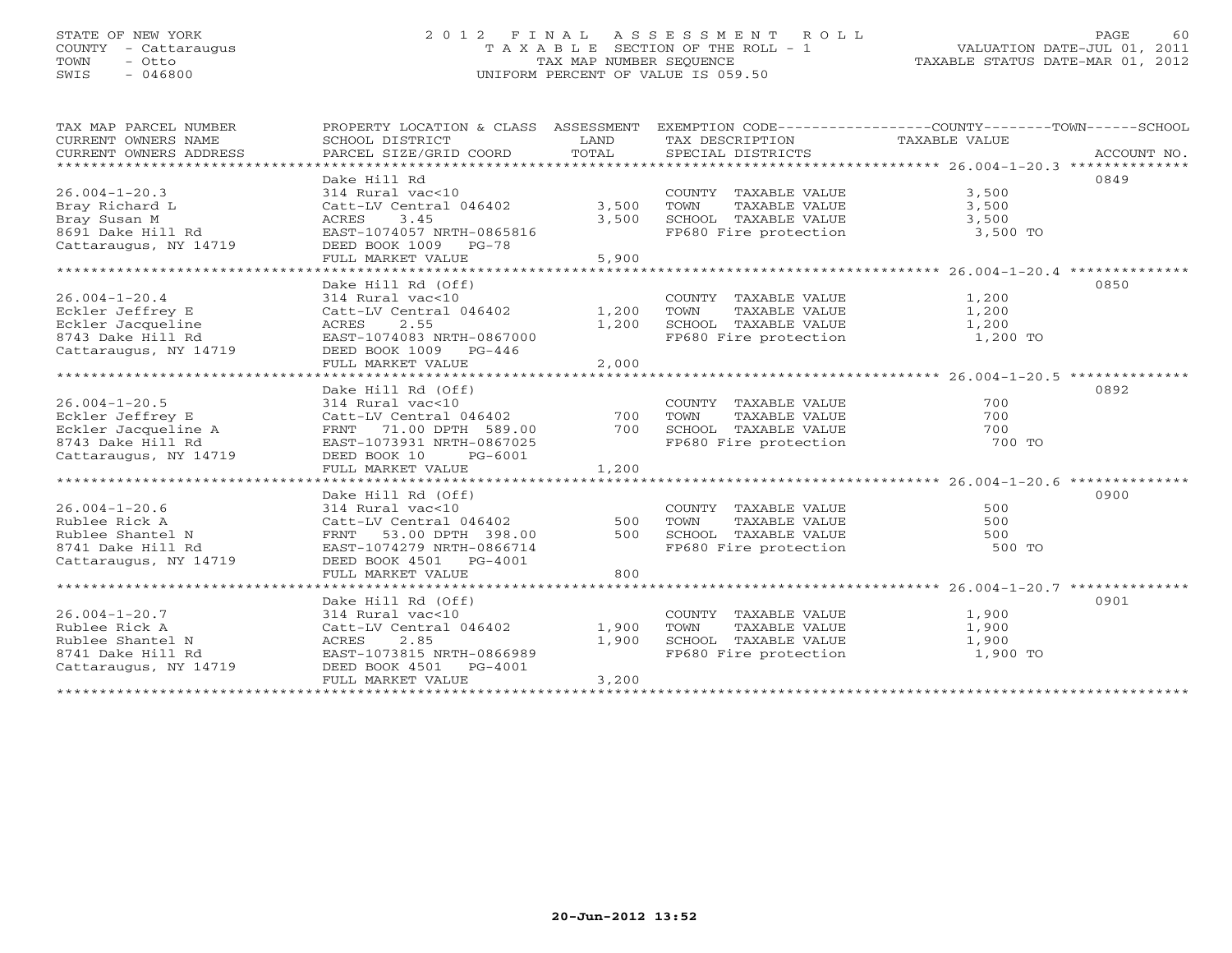#### STATE OF NEW YORK 2 0 1 2 F I N A L A S S E S S M E N T R O L L PAGE 61 COUNTY - Cattaraugus T A X A B L E SECTION OF THE ROLL - 1 VALUATION DATE-JUL 01, 2011 TOWN - Otto TAX MAP NUMBER SEQUENCE TAXABLE STATUS DATE-MAR 01, 2012 SWIS - 046800 UNIFORM PERCENT OF VALUE IS 059.50UNIFORM PERCENT OF VALUE IS 059.50

| TAX MAP PARCEL NUMBER<br>CURRENT OWNERS NAME                    | PROPERTY LOCATION & CLASS ASSESSMENT EXEMPTION CODE----------------COUNTY-------TOWN------SCHOOL<br>SCHOOL DISTRICT | LAND    | TAX DESCRIPTION                                                                                | TAXABLE VALUE       |          |             |
|-----------------------------------------------------------------|---------------------------------------------------------------------------------------------------------------------|---------|------------------------------------------------------------------------------------------------|---------------------|----------|-------------|
| CURRENT OWNERS ADDRESS                                          | PARCEL SIZE/GRID COORD                                                                                              | TOTAL   | SPECIAL DISTRICTS                                                                              |                     |          | ACCOUNT NO. |
|                                                                 | 8691 Dake Hill Rd                                                                                                   |         |                                                                                                |                     | 0082     |             |
| $26.004 - 1 - 21$                                               | 210 1 Family Res                                                                                                    |         | WVET C/T 41121                                                                                 | 7,140               | 7,140    | $\Omega$    |
| Bray Richard L                                                  | Catt-LV Central 046402 11,900 RES STAR                                                                              |         | 41854                                                                                          | $\overline{0}$      | $\Omega$ | 17,850      |
| Bray Susan M                                                    | 19  05  08                                                                                                          |         | 62,700 COUNTY TAXABLE VALUE                                                                    | 55,560              |          |             |
| 8691 Dake Hill Rd                                               | 7.22<br>ACRES                                                                                                       |         | TOWN<br>TAXABLE VALUE                                                                          | 55,560              |          |             |
| Cattaraugus, NY 14719                                           | EAST-1074534 NRTH-0865810                                                                                           |         | SCHOOL TAXABLE VALUE                                                                           |                     |          |             |
|                                                                 | DEED BOOK 855<br>PG-00482                                                                                           |         |                                                                                                | 44,850<br>62,700 TO |          |             |
|                                                                 | FULL MARKET VALUE                                                                                                   | 105,400 | FP680 Fire protection                                                                          |                     |          |             |
|                                                                 |                                                                                                                     |         |                                                                                                |                     |          |             |
|                                                                 | 8745 Dake Hill Rd                                                                                                   |         |                                                                                                |                     | 0315     |             |
| $26.004 - 1 - 22.1$                                             | 312 Vac w/imprv                                                                                                     |         | COUNTY TAXABLE VALUE                                                                           | 9,300               |          |             |
|                                                                 | Catt-LV Central 046402                                                                                              |         |                                                                                                |                     |          |             |
| Eckler Jeffrey E                                                |                                                                                                                     | 6,300   | TOWN<br>TAXABLE VALUE                                                                          | 9,300               |          |             |
| Eckler Jacqueline A                                             | 19  05  08                                                                                                          | 9,300   | SCHOOL TAXABLE VALUE                                                                           | 9,300               |          |             |
| 8743 Dake Hill Rd                                               | FRNT 125.00 DPTH 375.00                                                                                             |         | FP680 Fire protection                                                                          | 9,300 TO            |          |             |
| Cattaraugus, NY 14719                                           | EAST-0426350 NRTH-0866891                                                                                           |         |                                                                                                |                     |          |             |
|                                                                 | DEED BOOK 12656 PG-3002                                                                                             |         |                                                                                                |                     |          |             |
|                                                                 | FULL MARKET VALUE                                                                                                   | 15,600  |                                                                                                |                     |          |             |
|                                                                 |                                                                                                                     |         |                                                                                                |                     |          |             |
|                                                                 | 8743 Dake Hill Rd                                                                                                   |         |                                                                                                |                     | 0666     |             |
| $26.004 - 1 - 22.2$                                             | 210 1 Family Res                                                                                                    |         | RES STAR<br>41854                                                                              | $0 \qquad \qquad$   | $\Omega$ | 17,850      |
| Eckler Jeffrey                                                  | Catt-LV Central 046402 6,400 COUNTY TAXABLE VALUE                                                                   |         |                                                                                                | 69,200              |          |             |
|                                                                 | 19  05  08                                                                                                          | 69,200  | TOWN<br>TAXABLE VALUE                                                                          | 69,200              |          |             |
|                                                                 | ACRES<br>1.40                                                                                                       |         | SCHOOL TAXABLE VALUE<br>FP680 Fire protection                                                  | 51,350              |          |             |
| Eckler Jacqueline<br>8743 Dake Hill Rd<br>Cattaraugus, NY 14719 | DEED BOOK 859<br>PG-00421                                                                                           |         |                                                                                                | 69,200 TO           |          |             |
|                                                                 | FULL MARKET VALUE                                                                                                   | 116,300 |                                                                                                |                     |          |             |
|                                                                 |                                                                                                                     |         |                                                                                                |                     |          |             |
|                                                                 | 8741 Dake Hill Rd                                                                                                   |         |                                                                                                |                     | 0899     |             |
| $26.004 - 1 - 22.3$                                             | 270 Mfg housing                                                                                                     |         | RES STAR 41854                                                                                 | $\Omega$            | $\Omega$ | 17,850      |
| Rublee Rick A                                                   | Catt-LV Central 046402                                                                                              | 6,000   | COUNTY TAXABLE VALUE                                                                           | 62,400              |          |             |
| Rublee Shantel N                                                | FRNT 171.00 DPTH                                                                                                    | 62,400  | TOWN<br>TAXABLE VALUE                                                                          | 62,400              |          |             |
| 8741 Dake Hill Rd                                               | 1.50<br>ACRES                                                                                                       |         | SCHOOL TAXABLE VALUE                                                                           | 44,550              |          |             |
| Cattaraugus, NY 14719                                           | EAST-1074679 NRTH-0866767                                                                                           |         | FP680 Fire protection                                                                          | 62,400 TO           |          |             |
|                                                                 | DEED BOOK 4501 PG-4001                                                                                              |         |                                                                                                |                     |          |             |
|                                                                 | FULL MARKET VALUE                                                                                                   | 104,900 |                                                                                                |                     |          |             |
|                                                                 |                                                                                                                     |         |                                                                                                |                     |          |             |
|                                                                 | 8761 Dake Hill Rd                                                                                                   |         |                                                                                                |                     | 0143     |             |
| $26.004 - 1 - 23$                                               | 210 1 Family Res                                                                                                    |         | AGED C/T/S 41800                                                                               | 20,950              | 20,950   | 20,950      |
| Seifert Danube                                                  | Catt-LV Central 046402 11,000 SR STAR                                                                               |         | 41834                                                                                          | $\overline{0}$      | $\Omega$ | 20,950      |
| 8761 Dake Hill Rd                                               | 19 05 08                                                                                                            | 41,900  | COUNTY TAXABLE VALUE                                                                           | 20,950              |          |             |
| Cattaraugus, NY 14719                                           | ACRES<br>5.97                                                                                                       |         | TOWN<br>TAXABLE VALUE                                                                          | 20,950              |          |             |
|                                                                 | EAST-1074474 NRTH-0867129                                                                                           |         |                                                                                                |                     |          |             |
|                                                                 | DEED BOOK 00981 PG-00105                                                                                            |         | SCHOOL TAXABLE VALUE $\begin{array}{ccc} 0 & 0 \\ 0 & 1,900 \end{array}$ TP680 Fire protection |                     |          |             |
|                                                                 | FULL MARKET VALUE                                                                                                   | 70,400  |                                                                                                |                     |          |             |
|                                                                 |                                                                                                                     |         |                                                                                                |                     |          |             |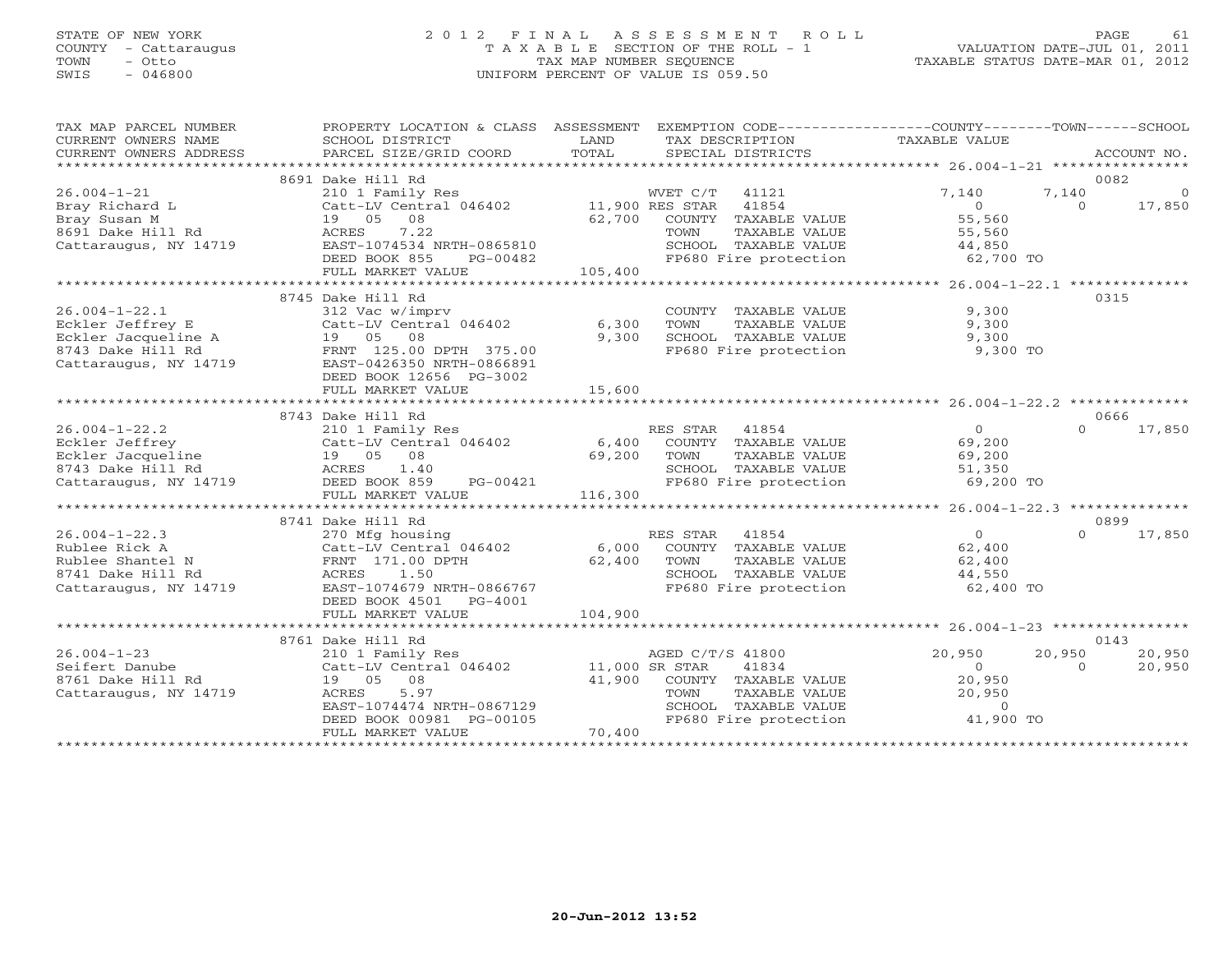### STATE OF NEW YORK 2 0 1 2 F I N A L A S S E S S M E N T R O L L PAGE 62 COUNTY - Cattaraugus T A X A B L E SECTION OF THE ROLL - 1 VALUATION DATE-JUL 01, 2011 TOWN - Otto TAX MAP NUMBER SEQUENCE TAXABLE STATUS DATE-MAR 01, 2012<br>
TOWN - Otto TAXABLE STATUS DATE-MAR 01, 2012<br>
SWIS - 046800 SWIS - 046800 UNIFORM PERCENT OF VALUE IS 059.50

| TAX MAP PARCEL NUMBER<br>CURRENT OWNERS NAME<br>CURRENT OWNERS ADDRESS | PROPERTY LOCATION & CLASS ASSESSMENT<br>SCHOOL DISTRICT<br>PARCEL SIZE/GRID COORD | LAND<br>TOTAL | EXEMPTION CODE-----------------COUNTY-------TOWN------SCHOOL<br>TAX DESCRIPTION<br>SPECIAL DISTRICTS | TAXABLE VALUE | ACCOUNT NO. |
|------------------------------------------------------------------------|-----------------------------------------------------------------------------------|---------------|------------------------------------------------------------------------------------------------------|---------------|-------------|
|                                                                        |                                                                                   |               |                                                                                                      |               |             |
|                                                                        | Dake Hill Rd (Off)                                                                |               |                                                                                                      |               | 0187        |
| $26.004 - 1 - 24$                                                      | 105 Vac farmland                                                                  |               | COUNTY TAXABLE VALUE                                                                                 | 14,000        |             |
| Austin-Milling Harry                                                   | Catt-LV Central 046402                                                            | 14,000        | TOWN<br>TAXABLE VALUE                                                                                | 14,000        |             |
| 130 Maple St                                                           | 19 05<br>08                                                                       | 14,000        | SCHOOL TAXABLE VALUE                                                                                 | 14,000        |             |
| South Dayton, NY 14070                                                 | ACRES<br>75.00                                                                    |               | FP680 Fire protection                                                                                | 14,000 TO     |             |
|                                                                        | EAST-1070343 NRTH-0864652                                                         |               |                                                                                                      |               |             |
|                                                                        | DEED BOOK 17058 PG-7002                                                           |               |                                                                                                      |               |             |
|                                                                        | FULL MARKET VALUE                                                                 | 23,500        |                                                                                                      |               |             |
|                                                                        |                                                                                   |               |                                                                                                      |               |             |
|                                                                        | Dake Hill Rd (Off)                                                                |               |                                                                                                      |               | 0159        |
| $26.004 - 1 - 25$                                                      | 910 Priv forest                                                                   |               | COUNTY TAXABLE VALUE                                                                                 | 61,300        |             |
| Keystone Forest                                                        | Catt-LV Central 046402                                                            | 61,300        | TOWN<br>TAXABLE VALUE                                                                                | 61,300        |             |
| Investments Llc                                                        | $27/28$ 05 08                                                                     | 61,300        | SCHOOL TAXABLE VALUE                                                                                 | 61,300        |             |
| Ste 1250                                                               | ACRES 359.44                                                                      |               | FP680 Fire protection                                                                                | 61,300 TO     |             |
| 15 Piedmont Ctr                                                        | EAST-1068275 NRTH-0866054                                                         |               |                                                                                                      |               |             |
| Atlanta, GA 30305                                                      | DEED BOOK 00984 PG-01102                                                          |               |                                                                                                      |               |             |
|                                                                        | FULL MARKET VALUE                                                                 | 103,000       |                                                                                                      |               |             |
|                                                                        |                                                                                   |               |                                                                                                      |               |             |
|                                                                        | Gibson Hill Rd                                                                    |               |                                                                                                      |               | 0627        |
| $26.004 - 1 - 26$                                                      | 314 Rural vac<10                                                                  |               | COUNTY TAXABLE VALUE                                                                                 | 900           |             |
| Booth Terrence                                                         | Catt-LV Central 046402                                                            | 900           | TAXABLE VALUE<br>TOWN                                                                                | 900           |             |
| Booth Pamela                                                           | 08<br>28 05                                                                       | 900           | SCHOOL TAXABLE VALUE                                                                                 | 900           |             |
| 9641 Gibson Hill Rd                                                    | FRNT 490.00 DPTH 160.00                                                           |               | FP680 Fire protection                                                                                | 900 TO        |             |
| Cattaraugus, NY 14719                                                  | EAST-1070221 NRTH-0871199                                                         |               |                                                                                                      |               |             |
|                                                                        | DEED BOOK 00946 PG-01054                                                          |               |                                                                                                      |               |             |
|                                                                        | FULL MARKET VALUE                                                                 | 1,500         |                                                                                                      |               |             |
|                                                                        |                                                                                   |               |                                                                                                      |               |             |
|                                                                        | Gibson Hill Rd (Off)                                                              |               |                                                                                                      |               | 0523        |
| $26.004 - 1 - 27$                                                      | 314 Rural vac<10                                                                  |               | COUNTY TAXABLE VALUE                                                                                 | 4,700         |             |
| Weber Alfred                                                           | Catt-LV Central 046402                                                            | 4,700         | TOWN<br>TAXABLE VALUE                                                                                | 4,700         |             |
| 19 Twin Bridge Ln                                                      | 29 05<br>08                                                                       | 4,700         | SCHOOL TAXABLE VALUE                                                                                 | 4,700         |             |
| Buffalo, NY 14221-5019                                                 | ACRES<br>10.77                                                                    |               | FP680 Fire protection                                                                                | 4,700 TO      |             |
|                                                                        | EAST-0419947 NRTH-0872612                                                         |               |                                                                                                      |               |             |
|                                                                        | DEED BOOK 770<br>PG-00548                                                         |               |                                                                                                      |               |             |
|                                                                        | FULL MARKET VALUE                                                                 | 7,900         |                                                                                                      |               |             |
|                                                                        |                                                                                   |               |                                                                                                      |               |             |
|                                                                        | 8575 Foster Hill Rd                                                               |               |                                                                                                      |               | 0893        |
| $26.004 - 1 - 28$                                                      | 312 Vac w/imprv                                                                   |               | COUNTY TAXABLE VALUE                                                                                 | 24,000        |             |
| Stappenbeck Katherine                                                  | Catt-LV Central 046402                                                            | 17,500        | TOWN<br>TAXABLE VALUE                                                                                | 24,000        |             |
| Brown Dale A                                                           | ACRES<br>44.00                                                                    | 24,000        | SCHOOL TAXABLE VALUE                                                                                 | 24,000        |             |
| PO Box 81                                                              | EAST-1078152 NRTH-0864190                                                         |               | FP680 Fire protection                                                                                | 24,000 TO     |             |
| Otto, NY 14766                                                         | DEED BOOK 3798 PG-6001                                                            |               |                                                                                                      |               |             |
|                                                                        | FULL MARKET VALUE                                                                 | 40,300        |                                                                                                      |               |             |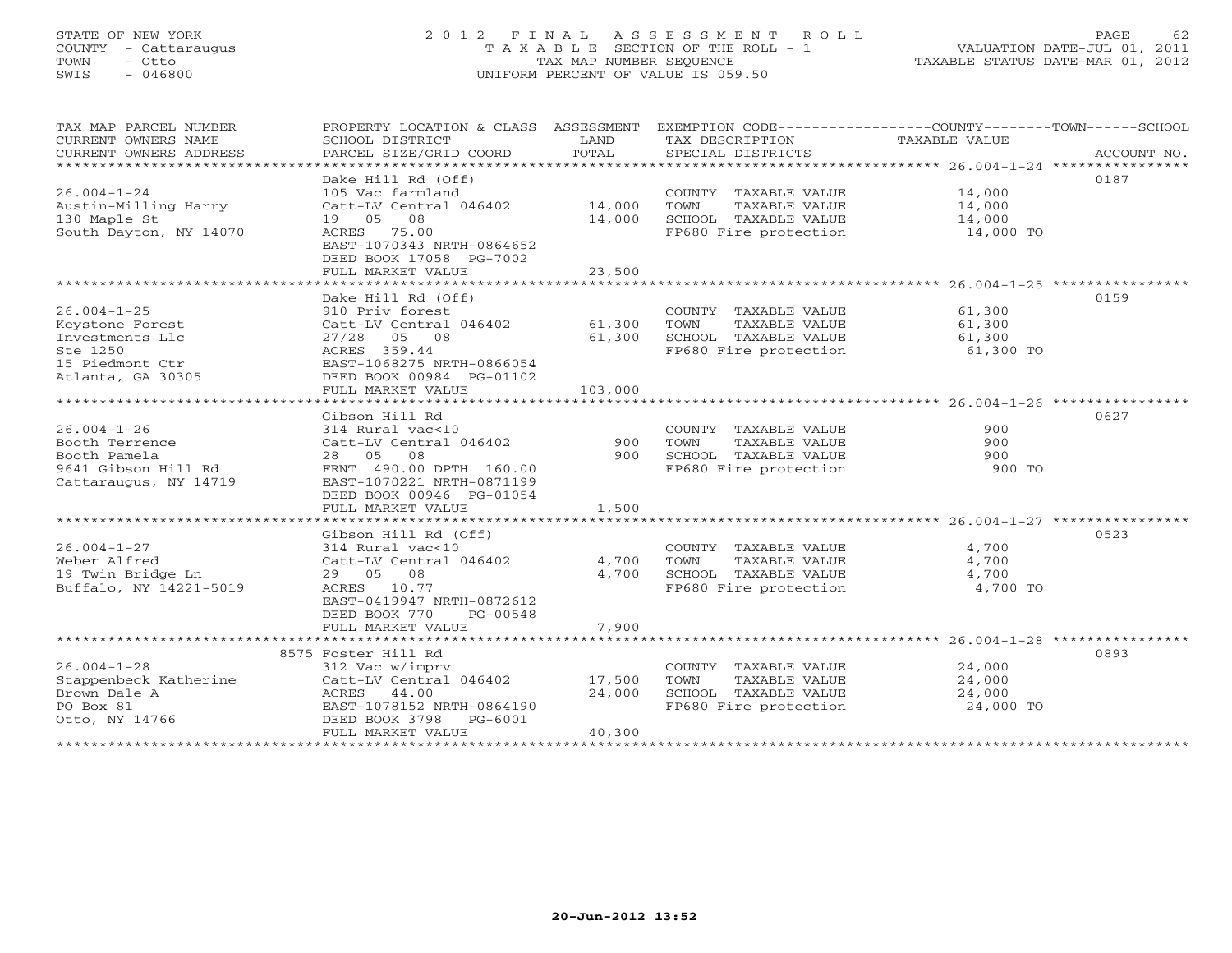### STATE OF NEW YORK 2 0 1 2 F I N A L A S S E S S M E N T R O L L PAGE 63 COUNTY - Cattaraugus T A X A B L E SECTION OF THE ROLL - 1 VALUATION DATE-JUL 01, 2011 TOWN - Otto TAX MAP NUMBER SEQUENCE TAXABLE STATUS DATE-MAR 01, 2012 SWIS - 046800 UNIFORM PERCENT OF VALUE IS 059.50UNIFORM PERCENT OF VALUE IS 059.50

| TAX MAP PARCEL NUMBER                           | PROPERTY LOCATION & CLASS ASSESSMENT EXEMPTION CODE---------------COUNTY-------TOWN------SCHOOL |         |                                               |                |          |                |
|-------------------------------------------------|-------------------------------------------------------------------------------------------------|---------|-----------------------------------------------|----------------|----------|----------------|
| CURRENT OWNERS NAME                             | SCHOOL DISTRICT                                                                                 | LAND    | TAX DESCRIPTION                               | TAXABLE VALUE  |          |                |
| CURRENT OWNERS ADDRESS                          | PARCEL SIZE/GRID COORD                                                                          | TOTAL   | SPECIAL DISTRICTS                             |                |          | ACCOUNT NO.    |
|                                                 |                                                                                                 |         |                                               |                |          |                |
|                                                 | 9218 Ball Rd                                                                                    |         |                                               |                | 0398     |                |
| $27.001 - 1 - 1$                                | 210 1 Family Res                                                                                |         | RES STAR 41854                                | $\overline{0}$ | $\Omega$ | 17,850         |
| Studley Larry C                                 | Catt-LV Central 046402                                                                          | 10,600  | COUNTY TAXABLE VALUE                          | 64,600         |          |                |
| Mowry Jewel A                                   | 06 05 08                                                                                        | 64,600  | TOWN<br>TAXABLE VALUE                         | 64,600         |          |                |
| 9218 Ball Rd                                    | ACRES<br>5.60                                                                                   |         | SCHOOL TAXABLE VALUE<br>FP680 Fire protection | 46,750         |          |                |
| Cattaraugus, NY 14719                           | EAST-0430649 NRTH-0878321<br>DEED BOOK 16896 PG-4001                                            |         |                                               | 64,600 TO      |          |                |
|                                                 | FULL MARKET VALUE                                                                               | 108,600 |                                               |                |          |                |
|                                                 |                                                                                                 |         |                                               |                |          |                |
|                                                 | 9212 Ball Rd                                                                                    |         |                                               |                | 0349     |                |
| $27.001 - 1 - 2$                                | 270 Mfg housing                                                                                 |         | CVET C/T<br>41131                             | 9,075          | 9,075    | $\overline{0}$ |
| Dobbertin Frederick William                     | Catt-LV Central 046402                                                                          |         | 9,000 RES STAR 41854                          | $\overline{0}$ | $\Omega$ | 17,850         |
| Ross-Dobbertin Kay                              | 06 05 08                                                                                        | 36,300  | COUNTY TAXABLE VALUE                          | 27,225         |          |                |
| 9212 Ball Rd                                    | ACRES 3.99                                                                                      |         | TOWN<br>TAXABLE VALUE                         | 27,225         |          |                |
| Cattaraugus, NY 14719 EAST-1079198 NRTH-0878392 |                                                                                                 |         | SCHOOL TAXABLE VALUE                          | 18,450         |          |                |
|                                                 | DEED BOOK 9931 PG-9001                                                                          |         | FP680 Fire protection                         | 36,300 TO      |          |                |
|                                                 | FULL MARKET VALUE                                                                               | 61,000  |                                               |                |          |                |
|                                                 |                                                                                                 |         |                                               |                |          |                |
|                                                 | 9206 Ball Rd                                                                                    |         |                                               |                | 0067     |                |
| $27.001 - 1 - 3$                                | 270 Mfg housing                                                                                 |         | COUNTY TAXABLE VALUE                          | 27,500         |          |                |
| Burda William                                   | Catt-LV Central 046402 10,000                                                                   |         | TOWN<br>TAXABLE VALUE                         | 27,500         |          |                |
| 244 Catherine St                                | 06 05 08                                                                                        | 27,500  | SCHOOL TAXABLE VALUE                          | 27,500         |          |                |
| Buffalo, NY 14221                               | ACRES<br>5.00                                                                                   |         | FP680 Fire protection                         | 27,500 TO      |          |                |
|                                                 | EAST-1079384 NRTH-0878398                                                                       |         |                                               |                |          |                |
|                                                 | DEED BOOK 668<br>PG-00038                                                                       |         |                                               |                |          |                |
|                                                 | FULL MARKET VALUE                                                                               | 46,200  |                                               |                |          |                |
|                                                 |                                                                                                 |         |                                               |                |          |                |
|                                                 | 9200 Ball Rd                                                                                    |         |                                               |                | 0311     |                |
| $27.001 - 1 - 4$                                | 210 1 Family Res                                                                                |         | COUNTY TAXABLE VALUE                          | 86,800         |          |                |
| Ennis Jason                                     | Catt-LV Central 046402                                                                          | 8,100   | TOWN<br>TAXABLE VALUE                         | 86,800         |          |                |
| 6312 West Rd                                    | 06 05 08                                                                                        | 86,800  | SCHOOL TAXABLE VALUE                          | 86,800         |          |                |
| Conewango Valley, NY 14726                      | ACRES<br>3.08<br>EAST-1079597 NRTH-0878161                                                      |         | FP680 Fire protection                         | 86,800 TO      |          |                |
|                                                 | DEED BOOK 15558 PG-7001                                                                         |         |                                               |                |          |                |
|                                                 | FULL MARKET VALUE                                                                               | 145,900 |                                               |                |          |                |
|                                                 |                                                                                                 |         |                                               |                |          |                |
|                                                 | 9190 Ball Rd                                                                                    |         |                                               |                | 0180     |                |
| $27.001 - 1 - 5$                                | 312 Vac w/imprv                                                                                 |         | COUNTY TAXABLE VALUE                          | 14,900         |          |                |
| Loster Richard J                                | Catt-LV Central 046402                                                                          | 13,400  | TAXABLE VALUE<br>TOWN                         | 14,900         |          |                |
| Loster Nancy J                                  | 06 05 08                                                                                        | 14,900  | SCHOOL TAXABLE VALUE                          | 14,900         |          |                |
| 55 Belmont St                                   | ACRES<br>9.43                                                                                   |         | FP680 Fire protection                         | 14,900 TO      |          |                |
| Buffalo, NY 14207                               | EAST-1079863 NRTH-0878399                                                                       |         |                                               |                |          |                |
|                                                 | DEED BOOK 00976 PG-00196                                                                        |         |                                               |                |          |                |
|                                                 | FULL MARKET VALUE                                                                               | 25,000  |                                               |                |          |                |
|                                                 |                                                                                                 |         |                                               |                |          |                |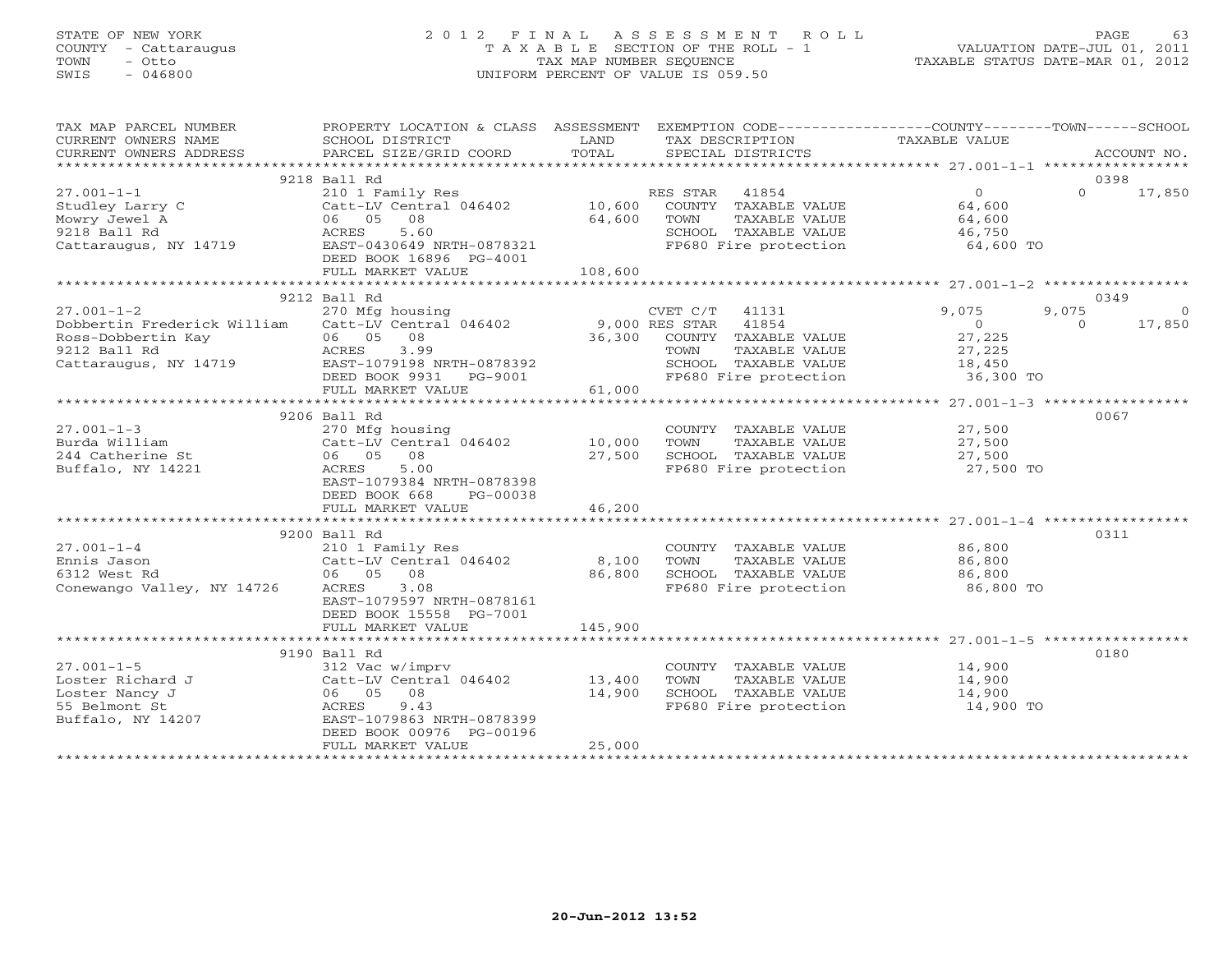#### STATE OF NEW YORK 2 0 1 2 F I N A L A S S E S S M E N T R O L L PAGE 64 COUNTY - Cattaraugus T A X A B L E SECTION OF THE ROLL - 1 VALUATION DATE-JUL 01, 2011 TOWN - Otto TAX MAP NUMBER SEQUENCE TAXABLE STATUS DATE-MAR 01, 2012 SWIS - 046800 UNIFORM PERCENT OF VALUE IS 059.50UNIFORM PERCENT OF VALUE IS 059.50

| TAX MAP PARCEL NUMBER            | PROPERTY LOCATION & CLASS ASSESSMENT EXEMPTION CODE---------------COUNTY-------TOWN------SCHOOL |             |                            |                  |                    |
|----------------------------------|-------------------------------------------------------------------------------------------------|-------------|----------------------------|------------------|--------------------|
| CURRENT OWNERS NAME              | SCHOOL DISTRICT                                                                                 | LAND        | TAX DESCRIPTION            | TAXABLE VALUE    |                    |
| CURRENT OWNERS ADDRESS           | PARCEL SIZE/GRID COORD                                                                          | TOTAL       | SPECIAL DISTRICTS          |                  | ACCOUNT NO.        |
| ***********************          |                                                                                                 |             |                            |                  |                    |
|                                  | 9529 N Otto Rd                                                                                  |             |                            |                  | 0262               |
| $27.001 - 1 - 6$                 | 260 Seasonal res                                                                                |             | COUNTY TAXABLE VALUE       | 46,500           |                    |
| Simonick Francis P               | Catt-LV Central 046402                                                                          | 5,700       | TOWN<br>TAXABLE VALUE      | 46,500           |                    |
| 5538 Stilwell Ave                | 06 05 08                                                                                        | 46,500      | SCHOOL TAXABLE VALUE       | 46,500           |                    |
| Hamburg, NY 14075                | ACRES 3.18                                                                                      |             | FP680 Fire protection      | 46,500 TO        |                    |
|                                  | EAST-1079994 NRTH-0878866                                                                       |             |                            |                  |                    |
|                                  | DEED BOOK 807<br>PG-00853                                                                       |             |                            |                  |                    |
|                                  | FULL MARKET VALUE                                                                               | 78,200      |                            |                  |                    |
|                                  |                                                                                                 |             |                            |                  |                    |
|                                  | 9499 N Otto Rd                                                                                  |             |                            |                  | 0201               |
| $27.001 - 1 - 7$                 | 210 1 Family Res                                                                                |             | VET C/T<br>41101           | 2,350<br>2,350   | $\overline{0}$     |
| Hughes William L                 | Catt-LV Central 046402                                                                          |             | 7,800 SR STAR 41834        | $\overline{0}$   | $\Omega$<br>37,010 |
| 9499 N Otto Rd                   | 06 05 08                                                                                        | 45,300      | COUNTY TAXABLE VALUE       | 42,950           |                    |
| Cattaraugus, NY 14719            | ACRES 2.83                                                                                      |             | TOWN<br>TAXABLE VALUE      | 42,950           |                    |
|                                  | EAST-1080340 NRTH-0878601                                                                       |             | SCHOOL TAXABLE VALUE       | 8,290            |                    |
|                                  | DEED BOOK 841<br>PG-00123                                                                       |             | FP680 Fire protection      | 45,300 TO        |                    |
|                                  | FULL MARKET VALUE                                                                               | 76,100      |                            |                  |                    |
|                                  |                                                                                                 |             |                            |                  |                    |
|                                  | 9166 Ball Rd                                                                                    |             |                            |                  | 0179               |
| $27.001 - 1 - 8$                 | 314 Rural vac<10                                                                                |             | COUNTY TAXABLE VALUE       | 7,600            |                    |
| Grasso Russell J Sr              | Catt-LV Central 046402                                                                          | 7,600       | TAXABLE VALUE<br>TOWN      | 7,600            |                    |
| 4100 Burke Parkway Pkwy 06 05 08 |                                                                                                 |             | 7,600 SCHOOL TAXABLE VALUE | 7,600            |                    |
| Blasdell, NY 14219               | ACRES<br>5.50                                                                                   |             | FD680 Fire                 | 7,600 TO         |                    |
|                                  | EAST-0431960 NRTH-0878083                                                                       |             |                            |                  |                    |
|                                  | DEED BOOK 00966 PG-00293                                                                        |             |                            |                  |                    |
|                                  | FULL MARKET VALUE                                                                               | 12,800      |                            |                  |                    |
|                                  |                                                                                                 |             |                            |                  |                    |
|                                  | 9524 N Otto Rd                                                                                  |             |                            |                  | 0452               |
| $27.001 - 1 - 9$                 | 210 1 Family Res                                                                                |             | RES STAR 41854             | $\overline{0}$   | 17,850<br>$\Omega$ |
| Moore Duane C II                 | Catt-LV Central 046402                                                                          |             | 8,200 COUNTY TAXABLE VALUE |                  |                    |
| Moore Emily S                    | 06 05 08                                                                                        | 67,600 TOWN | TAXABLE VALUE              | 67,600<br>67,600 |                    |
| 9524 N Otto Rd                   | 3.20 BANK 017<br>ACRES                                                                          |             | SCHOOL TAXABLE VALUE       | 49,750           |                    |
| Cattaraugus, NY 14719            | EAST-1086183 NRTH-0874088                                                                       |             | FP680 Fire protection      | 67,600 TO        |                    |
|                                  | DEED BOOK 1031    PG-217                                                                        |             |                            |                  |                    |
|                                  | FULL MARKET VALUE                                                                               | 113,600     |                            |                  |                    |
|                                  |                                                                                                 |             |                            |                  |                    |
|                                  | 9470 N Otto Rd                                                                                  |             |                            |                  | 0343               |
| $27.001 - 1 - 10.1$              | 314 Rural vac<10                                                                                |             | COUNTY TAXABLE VALUE       | 7,400            |                    |
| Rollins Karen (Lu)               | Catt-LV Central 046402                                                                          | 7,400       | TOWN<br>TAXABLE VALUE      | 7,400            |                    |
| Rollins Duane L                  | 06 05 08                                                                                        | 7,400       | SCHOOL TAXABLE VALUE       | 7,400            |                    |
| 3607 Dupont Ave                  | LIFE USE                                                                                        |             | FP680 Fire protection      | 7,400 TO         |                    |
| Kensington, MD 20895             | ACRES 4.80                                                                                      |             |                            |                  |                    |
|                                  | EAST-1080933 NRTH-0878262                                                                       |             |                            |                  |                    |
|                                  | DEED BOOK 846<br>PG-00116                                                                       |             |                            |                  |                    |
|                                  | FULL MARKET VALUE                                                                               | 12,400      |                            |                  |                    |
|                                  |                                                                                                 |             |                            |                  |                    |
|                                  |                                                                                                 |             |                            |                  |                    |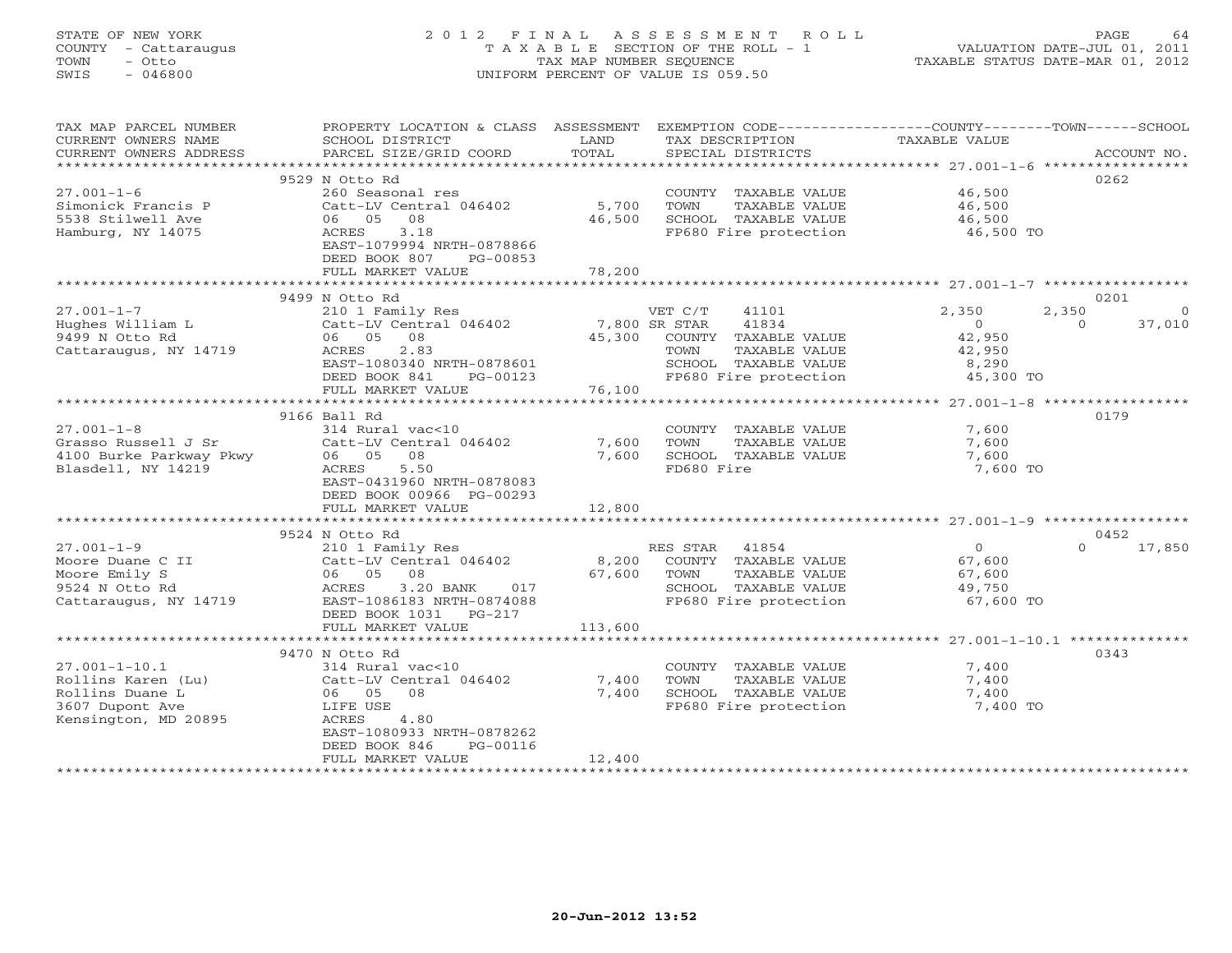### STATE OF NEW YORK 2 0 1 2 F I N A L A S S E S S M E N T R O L L PAGE 65 COUNTY - Cattaraugus T A X A B L E SECTION OF THE ROLL - 1 VALUATION DATE-JUL 01, 2011 TOWN - Otto TAX MAP NUMBER SEQUENCE TAXABLE STATUS DATE-MAR 01, 2012 SWIS - 046800 UNIFORM PERCENT OF VALUE IS 059.50UNIFORM PERCENT OF VALUE IS 059.50

| TAX MAP PARCEL NUMBER<br>CURRENT OWNERS NAME<br>CURRENT OWNERS ADDRESS | PROPERTY LOCATION & CLASS ASSESSMENT<br>SCHOOL DISTRICT<br>PARCEL SIZE/GRID COORD                 | LAND<br>TOTAL | TAX DESCRIPTION<br>SPECIAL DISTRICTS | EXEMPTION CODE-----------------COUNTY-------TOWN------SCHOOL<br>TAXABLE VALUE | ACCOUNT NO. |
|------------------------------------------------------------------------|---------------------------------------------------------------------------------------------------|---------------|--------------------------------------|-------------------------------------------------------------------------------|-------------|
|                                                                        |                                                                                                   |               |                                      |                                                                               |             |
|                                                                        | 9500 N Otto Rd                                                                                    |               |                                      |                                                                               | 0777        |
| $27.001 - 1 - 10.2$                                                    | 260 Seasonal res                                                                                  |               | COUNTY TAXABLE VALUE                 | 48,900                                                                        |             |
| Peters Mark                                                            | Catt-LV Central 046402                                                                            | 18,500        | TOWN<br>TAXABLE VALUE                | 48,900                                                                        |             |
| Peters Cindy                                                           | 06 05 08                                                                                          | 48,900        | SCHOOL TAXABLE VALUE                 | 48,900                                                                        |             |
| 79 Westwind Ln<br>Amherst, NY 14228                                    | FF 300.00<br>22.00 BANK<br>ACRES<br>017<br>EAST-0433296 NRTH-0878413<br>DEED BOOK 3716<br>PG-9002 |               | FP680 Fire protection                | 48,900 TO                                                                     |             |
|                                                                        | FULL MARKET VALUE                                                                                 | 82,200        |                                      |                                                                               |             |
|                                                                        |                                                                                                   |               |                                      |                                                                               |             |
|                                                                        | N Otto Rd (Off)                                                                                   |               |                                      |                                                                               | 0454        |
| $27.001 - 1 - 11$                                                      | 910 Priv forest                                                                                   |               | COUNTY TAXABLE VALUE                 | 3,900                                                                         |             |
| Wojnicki Jerome J (Lu)                                                 | Catt-LV Central 046402                                                                            | 3,900         | TOWN<br>TAXABLE VALUE                | 3,900                                                                         |             |
| Wojnicki Diane T (Lu)                                                  | 07 05 07                                                                                          | 3,900         | SCHOOL TAXABLE VALUE                 | 3,900                                                                         |             |
| 7093 S Abbott Rd<br>Boston, NY 14075                                   | ACRES 32.12<br>EAST-1084453 NRTH-0878821<br>DEED BOOK 13116 PG-2001<br>FULL MARKET VALUE          | 6,600         | FP680 Fire protection                | 3,900 TO                                                                      |             |
|                                                                        |                                                                                                   |               |                                      | ************************ 27.001-1-12 *****                                    |             |
|                                                                        | N Otto Rd (Off)                                                                                   |               |                                      |                                                                               | 0414        |
| $27.001 - 1 - 12$                                                      | 105 Vac farmland                                                                                  |               | COUNTY TAXABLE VALUE                 | 27,600                                                                        |             |
| Kostek William                                                         | Catt-LV Central 046402                                                                            | 27,600        | TOWN<br>TAXABLE VALUE                | 27,600                                                                        |             |
| 38 Lincoln St                                                          | 06 05 08                                                                                          | 27,600        | SCHOOL TAXABLE VALUE                 | 27,600                                                                        |             |
| Depew, NY 14043                                                        | ACRES 115.00<br>EAST-1084438 NRTH-0877872<br>DEED BOOK 00961 PG-00495                             |               | FP680 Fire protection                | 27,600 TO                                                                     |             |
|                                                                        | FULL MARKET VALUE                                                                                 | 46,400        |                                      |                                                                               |             |
|                                                                        | ***************************                                                                       | ***********   |                                      |                                                                               |             |
|                                                                        | N Otto Rd (Off)                                                                                   |               |                                      |                                                                               | 0274        |
| $27.001 - 1 - 13$                                                      | 314 Rural vac<10                                                                                  |               | COUNTY TAXABLE VALUE                 | 6,400                                                                         |             |
| Chitester Clifford P                                                   | Catt-LV Central 046402                                                                            | 6,400         | TOWN<br>TAXABLE VALUE                | 6,400                                                                         |             |
| Chitester Carol L                                                      | 06 05<br>08                                                                                       | 6,400         | SCHOOL TAXABLE VALUE                 | 6,400                                                                         |             |
| 5855 Shawnee Rd<br>Sanborn, NY 14132                                   | ACRES<br>4.12<br>EAST-1083201 NRTH-0877767<br>DEED BOOK 4219<br>PG-2001                           |               | FP680 Fire protection                | 6,400 TO                                                                      |             |
|                                                                        | FULL MARKET VALUE                                                                                 | 10,800        |                                      |                                                                               |             |
|                                                                        | 8960 Aust Rd                                                                                      |               |                                      |                                                                               | 0300        |
| $27.001 - 1 - 14$                                                      | 270 Mfg housing                                                                                   |               | COUNTY TAXABLE VALUE                 | 13,600                                                                        |             |
| Baer Jeanne M                                                          | Catt-LV Central 046402                                                                            | 5,300         | TOWN<br>TAXABLE VALUE                | 13,600                                                                        |             |
| 27 Sandrock Rd                                                         | 06 05<br>08                                                                                       | 13,600        | SCHOOL TAXABLE VALUE                 | 13,600                                                                        |             |
| Buffalo, NY 14207                                                      | 2.78<br>ACRES<br>EAST-1083108 NRTH-0877414                                                        |               | FP680 Fire protection                | 13,600 TO                                                                     |             |
|                                                                        | DEED BOOK 895<br>PG-00926                                                                         | 22,900        |                                      |                                                                               |             |
|                                                                        | FULL MARKET VALUE                                                                                 |               |                                      |                                                                               |             |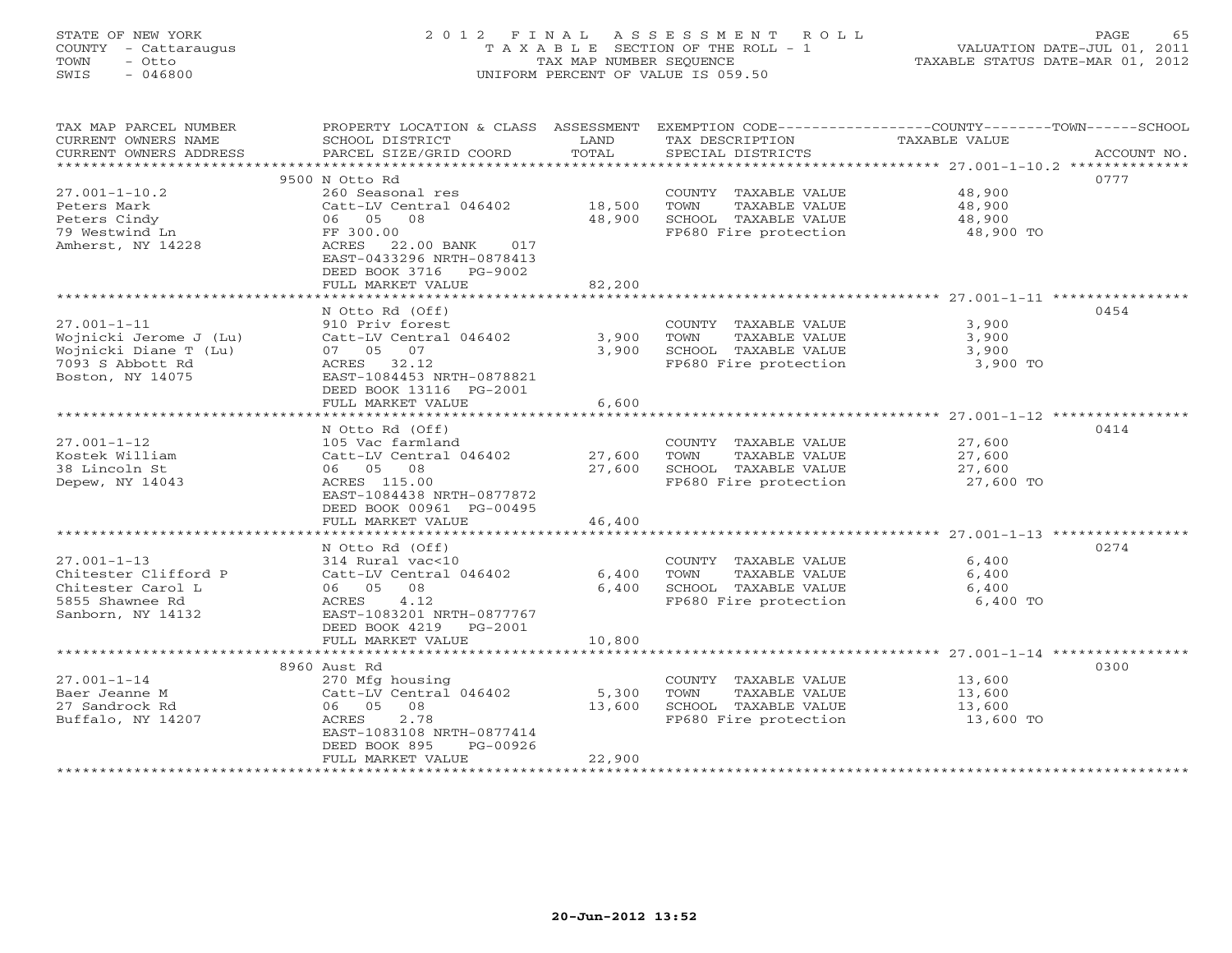### STATE OF NEW YORK 2 0 1 2 F I N A L A S S E S S M E N T R O L L PAGE 66 COUNTY - Cattaraugus T A X A B L E SECTION OF THE ROLL - 1 VALUATION DATE-JUL 01, 2011 TOWN - Otto TAX MAP NUMBER SEQUENCE TAXABLE STATUS DATE-MAR 01, 2012 SWIS - 046800 UNIFORM PERCENT OF VALUE IS 059.50UNIFORM PERCENT OF VALUE IS 059.50

| TAX MAP PARCEL NUMBER<br>CURRENT OWNERS NAME<br>CURRENT OWNERS ADDRESS<br>*********************** | PROPERTY LOCATION & CLASS ASSESSMENT<br>SCHOOL DISTRICT<br>PARCEL SIZE/GRID COORD | LAND<br>TOTAL | EXEMPTION CODE-----------------COUNTY-------TOWN------SCHOOL<br>TAX DESCRIPTION<br>SPECIAL DISTRICTS | TAXABLE VALUE                                | ACCOUNT NO. |
|---------------------------------------------------------------------------------------------------|-----------------------------------------------------------------------------------|---------------|------------------------------------------------------------------------------------------------------|----------------------------------------------|-------------|
|                                                                                                   |                                                                                   |               |                                                                                                      |                                              |             |
| $27.001 - 1 - 15$<br>Chitester Clifford                                                           | 8950 Aust Rd<br>260 Seasonal res<br>Catt-LV Central 046402                        | 6,700         | COUNTY TAXABLE VALUE<br>TOWN<br>TAXABLE VALUE                                                        | 16,900<br>16,900                             | 0075        |
| Chitester Carol                                                                                   | 70 05 07                                                                          | 16,900        | SCHOOL TAXABLE VALUE                                                                                 | 16,900                                       |             |
| 5855 Shawnee Rd<br>Sanborn, NY 14132                                                              | ACRES 13.77<br>EAST-1083797 NRTH-0877274<br>DEED BOOK 716<br>PG-00772             |               | FP680 Fire protection                                                                                | 16,900 TO                                    |             |
|                                                                                                   | FULL MARKET VALUE                                                                 | 28,400        |                                                                                                      |                                              |             |
|                                                                                                   |                                                                                   | **********    |                                                                                                      | ******************** 27.001-1-16 *********** |             |
|                                                                                                   | 8940 Aust Rd                                                                      |               |                                                                                                      |                                              | 0081        |
| $27.001 - 1 - 16$                                                                                 | 322 Rural vac>10                                                                  |               | COUNTY TAXABLE VALUE                                                                                 | 10,000                                       |             |
| Dolney Richard                                                                                    | Catt-LV Central 046402                                                            | 10,000        | TOWN<br>TAXABLE VALUE                                                                                | 10,000                                       |             |
| Dolney Lori                                                                                       | 70 05 07                                                                          | 10,000        | SCHOOL TAXABLE VALUE                                                                                 | 10,000                                       |             |
| 535 Morgan St<br>Tonawanda, NY 14150                                                              | ACRES 15.86<br>EAST-1083881 NRTH-0876760                                          |               | FP680 Fire protection                                                                                | 10,000 TO                                    |             |
|                                                                                                   | DEED BOOK 1020 PG-1153                                                            |               |                                                                                                      |                                              |             |
|                                                                                                   | FULL MARKET VALUE<br>**************************                                   | 16,800        |                                                                                                      |                                              |             |
|                                                                                                   | 9352 N Otto Rd                                                                    |               |                                                                                                      |                                              | 0332        |
| $27.001 - 1 - 17$                                                                                 | 270 Mfg housing                                                                   |               | AG DIST<br>41720                                                                                     | 674                                          | 674<br>674  |
| Funk Robert Jr                                                                                    | Catt-LV Central 046402                                                            | 61,500        | COUNTY TAXABLE VALUE                                                                                 | 81,126                                       |             |
| Funk Julie A                                                                                      | 70 05 07/08                                                                       | 81,800        | TOWN<br>TAXABLE VALUE                                                                                | 81,126                                       |             |
| 9352 N Otto Rd                                                                                    | ACRES 164.85                                                                      |               | SCHOOL TAXABLE VALUE                                                                                 | 81,126                                       |             |
| Cattaraugus, NY 14719                                                                             | EAST-1083523 NRTH-0875847<br>DEED BOOK 1976<br>PG-5001                            |               | FP680 Fire protection                                                                                | 81,800 TO                                    |             |
| MAY BE SUBJECT TO PAYMENT<br>UNDER AGDIST LAW TIL 2018                                            | FULL MARKET VALUE                                                                 | 137,500       |                                                                                                      |                                              |             |
|                                                                                                   |                                                                                   |               |                                                                                                      |                                              |             |
|                                                                                                   | 9060 Aust Rd                                                                      |               |                                                                                                      |                                              | 0275        |
| $27.001 - 1 - 18$                                                                                 | 260 Seasonal res                                                                  |               | COUNTY TAXABLE VALUE                                                                                 | 34,300                                       |             |
| Winkelsas James L                                                                                 | Catt-LV Central 046402                                                            | 9,600         | TOWN<br>TAXABLE VALUE                                                                                | 34,300                                       |             |
| Winkelsas Michele E                                                                               | 06 05<br>08                                                                       | 34,300        | SCHOOL TAXABLE VALUE                                                                                 | 34,300                                       |             |
| 14 Cheltenham Dr                                                                                  | ACRES 13.40                                                                       |               | FP680 Fire protection                                                                                | 34,300 TO                                    |             |
| Buffalo, NY 14216                                                                                 | EAST-1082720 NRTH-0877036<br>DEED BOOK 752<br>$PG-00420$                          |               |                                                                                                      |                                              |             |
|                                                                                                   | FULL MARKET VALUE                                                                 | 57,600        |                                                                                                      |                                              |             |
|                                                                                                   | 8970 Aust Rd                                                                      |               |                                                                                                      |                                              | 0319        |
| $27.001 - 1 - 19$                                                                                 | 314 Rural vac<10                                                                  |               | COUNTY TAXABLE VALUE                                                                                 | 5,200                                        |             |
| Crosby Barbara E                                                                                  | Catt-LV Central 046402                                                            | 5,200         | TOWN<br>TAXABLE VALUE                                                                                | 5,200                                        |             |
| 12426 Willston Rd                                                                                 | 06 05<br>08                                                                       | 5,200         | SCHOOL TAXABLE VALUE                                                                                 | 5,200                                        |             |
| Alden, NY 14004                                                                                   | ACRES<br>3.87                                                                     |               | FP680 Fire protection                                                                                | 5,200 TO                                     |             |
|                                                                                                   | EAST-1082577 NRTH-0877373                                                         |               |                                                                                                      |                                              |             |
|                                                                                                   | DEED BOOK 11466 PG-8001                                                           |               |                                                                                                      |                                              |             |
|                                                                                                   | FULL MARKET VALUE                                                                 | 8,700         |                                                                                                      |                                              |             |
|                                                                                                   |                                                                                   |               |                                                                                                      |                                              |             |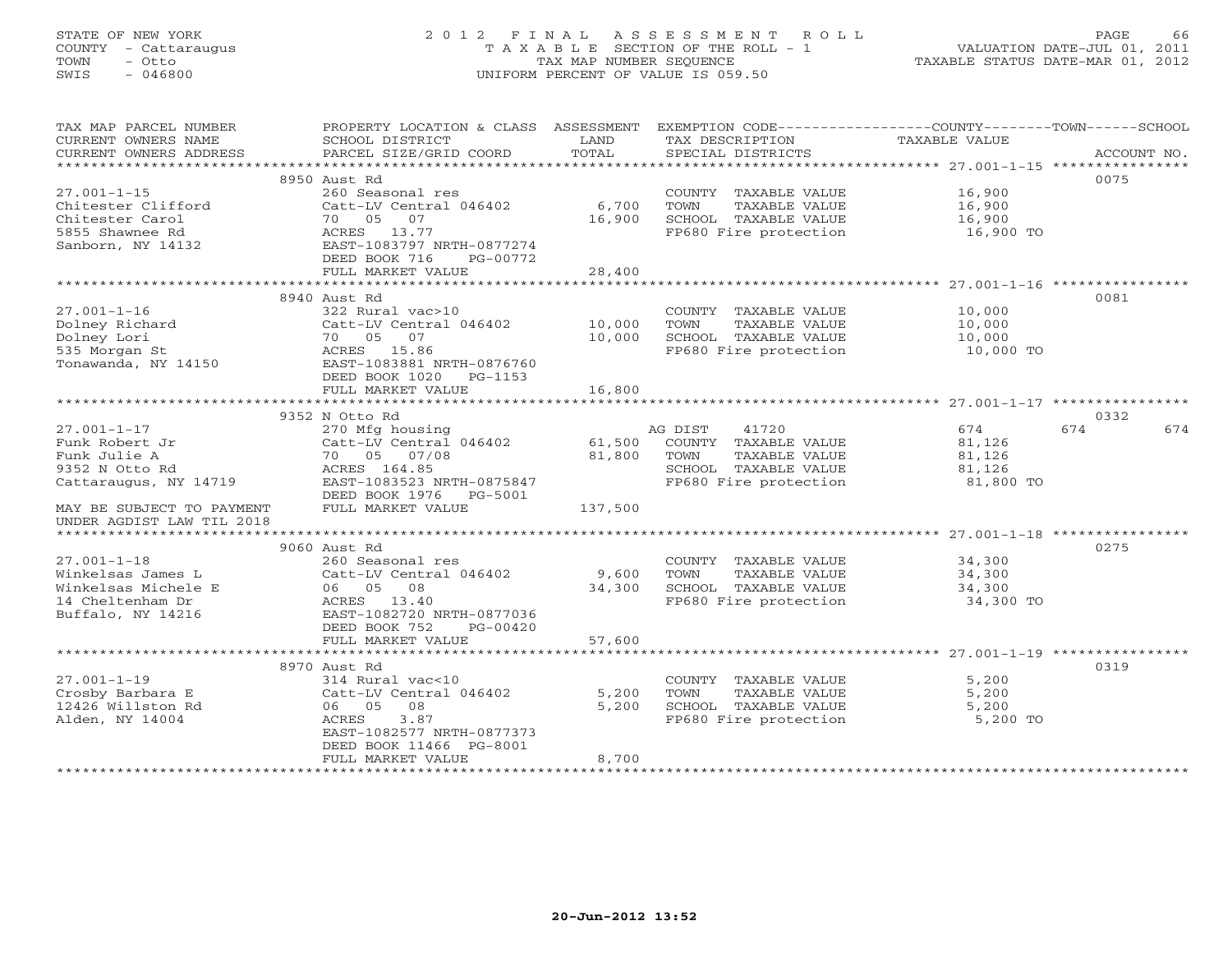### STATE OF NEW YORK 2 0 1 2 F I N A L A S S E S S M E N T R O L L PAGE 67 COUNTY - Cattaraugus T A X A B L E SECTION OF THE ROLL - 1 VALUATION DATE-JUL 01, 2011 TOWN - Otto TAX MAP NUMBER SEQUENCE TAXABLE STATUS DATE-MAR 01, 2012 SWIS - 046800 UNIFORM PERCENT OF VALUE IS 059.50UNIFORM PERCENT OF VALUE IS 059.50

| TAX MAP PARCEL NUMBER<br>CURRENT OWNERS NAME<br>CURRENT OWNERS ADDRESS | PROPERTY LOCATION & CLASS ASSESSMENT<br>SCHOOL DISTRICT<br>PARCEL SIZE/GRID COORD | LAND<br>TOTAL | EXEMPTION CODE-----------------COUNTY-------TOWN-----SCHOOL<br>TAX DESCRIPTION<br>SPECIAL DISTRICTS | TAXABLE VALUE  | ACCOUNT NO.        |
|------------------------------------------------------------------------|-----------------------------------------------------------------------------------|---------------|-----------------------------------------------------------------------------------------------------|----------------|--------------------|
|                                                                        |                                                                                   |               |                                                                                                     |                |                    |
|                                                                        | 9071 Aust Rd                                                                      |               |                                                                                                     |                | 0065               |
| $27.001 - 1 - 20$                                                      | 270 Mfg housing                                                                   |               | COUNTY TAXABLE VALUE                                                                                | 12,800         |                    |
| Gavin John Michael                                                     | Catt-LV Central 046402                                                            | 9,300         | TOWN<br>TAXABLE VALUE                                                                               | 12,800         |                    |
| 12000 Strykersville Rd                                                 | 06 05 08                                                                          | 12,800        | SCHOOL TAXABLE VALUE                                                                                | 12,800         |                    |
| East Aurora, NY 14052                                                  | ACRES 12.70                                                                       |               | FP680 Fire protection                                                                               | 12,800 TO      |                    |
|                                                                        | EAST-1082276 NRTH-0877639                                                         |               |                                                                                                     |                |                    |
|                                                                        | DEED BOOK 7035 PG-9001                                                            |               |                                                                                                     |                |                    |
|                                                                        | FULL MARKET VALUE                                                                 | 21,500        |                                                                                                     |                |                    |
|                                                                        |                                                                                   |               |                                                                                                     |                |                    |
|                                                                        | N Otto Rd                                                                         |               |                                                                                                     |                | 0278               |
| $27.001 - 1 - 21$                                                      | 322 Rural vac>10                                                                  |               | COUNTY TAXABLE VALUE                                                                                | 6,000          |                    |
| Kostek William                                                         | Catt-LV Central 046402                                                            | 6,000         | TOWN<br>TAXABLE VALUE                                                                               | 6,000          |                    |
| 38 Lincoln St                                                          | 06 05 08                                                                          | 6,000         | SCHOOL TAXABLE VALUE                                                                                | 6,000          |                    |
| Depew, NY 14043                                                        | ACRES 10.83                                                                       |               | FP680 Fire protection                                                                               | 6,000 TO       |                    |
|                                                                        | EAST-1081834 NRTH-0878006                                                         |               |                                                                                                     |                |                    |
|                                                                        | DEED BOOK 1012<br>$PG-73$                                                         |               |                                                                                                     |                |                    |
|                                                                        | FULL MARKET VALUE                                                                 | 10,100        |                                                                                                     |                |                    |
|                                                                        |                                                                                   |               |                                                                                                     |                |                    |
|                                                                        | 9107 Aust Rd                                                                      |               |                                                                                                     |                | 0312               |
| $27.001 - 1 - 22$                                                      | 270 Mfg housing                                                                   |               | COUNTY TAXABLE VALUE                                                                                | 18,000         |                    |
| Fudella Kenneth                                                        | Catt-LV Central 046402                                                            | 4,700         | TOWN<br>TAXABLE VALUE                                                                               | 18,000         |                    |
| Fudella Rosemary                                                       | 06 05<br>08                                                                       | 18,000        | SCHOOL TAXABLE VALUE                                                                                | 18,000         |                    |
| 77 Beatrice Ave                                                        | 2.18<br>ACRES                                                                     |               | FP680 Fire protection                                                                               | 18,000 TO      |                    |
| Buffalo, NY 14207                                                      | EAST-1081566 NRTH-0877797                                                         |               |                                                                                                     |                |                    |
|                                                                        | DEED BOOK 00938 PG-01133                                                          |               |                                                                                                     |                |                    |
|                                                                        | FULL MARKET VALUE                                                                 | 30,300        |                                                                                                     |                |                    |
|                                                                        |                                                                                   |               |                                                                                                     |                |                    |
|                                                                        |                                                                                   |               |                                                                                                     |                | 0467               |
| $27.001 - 1 - 23$                                                      | 9091 Aust Rd                                                                      |               |                                                                                                     |                |                    |
|                                                                        | 260 Seasonal res                                                                  |               | COUNTY TAXABLE VALUE                                                                                | 39,200         |                    |
| Kostek William M                                                       | Catt-LV Central 046402                                                            | 4,500         | TOWN<br>TAXABLE VALUE                                                                               | 39,200         |                    |
| 38 Lincoln St                                                          | 06 05 08                                                                          | 39,200        | SCHOOL TAXABLE VALUE                                                                                | 39,200         |                    |
| Depew, NY 14043                                                        | 2.00<br>ACRES                                                                     |               | FP680 Fire protection                                                                               | 39,200 TO      |                    |
|                                                                        | EAST-1081295 NRTH-0877782                                                         |               |                                                                                                     |                |                    |
|                                                                        | DEED BOOK 00965 PG-00423                                                          |               |                                                                                                     |                |                    |
|                                                                        | FULL MARKET VALUE                                                                 | 65,900        |                                                                                                     |                |                    |
|                                                                        |                                                                                   |               |                                                                                                     |                |                    |
|                                                                        | 9127 Aust Rd                                                                      |               |                                                                                                     |                | 0177               |
| $27.001 - 1 - 24$                                                      | 270 Mfg housing                                                                   |               | AGED C/T 41801                                                                                      | 4,875          | 4,875<br>$\circ$   |
| Harvey Mary (Lu)                                                       | Catt-LV Central 046402                                                            | 7,000 SR STAR | 41834                                                                                               | $\circ$        | 19,500<br>$\Omega$ |
| Harvey Neil                                                            | 06 05<br>08                                                                       | 19,500        | COUNTY TAXABLE VALUE                                                                                | 14,625         |                    |
| 9127 Aust Rd                                                           | 2.00<br>ACRES                                                                     |               | TAXABLE VALUE<br>TOWN                                                                               | 14,625         |                    |
| Cattaraugus, NY 14719                                                  | EAST-0432610 NRTH-0877772                                                         |               | SCHOOL TAXABLE VALUE                                                                                | $\overline{O}$ |                    |
|                                                                        | DEED BOOK 729<br>PG-00354                                                         |               | FP680 Fire protection                                                                               | 19,500 TO      |                    |
|                                                                        | FULL MARKET VALUE                                                                 | 32,800        |                                                                                                     |                |                    |
|                                                                        |                                                                                   |               |                                                                                                     |                |                    |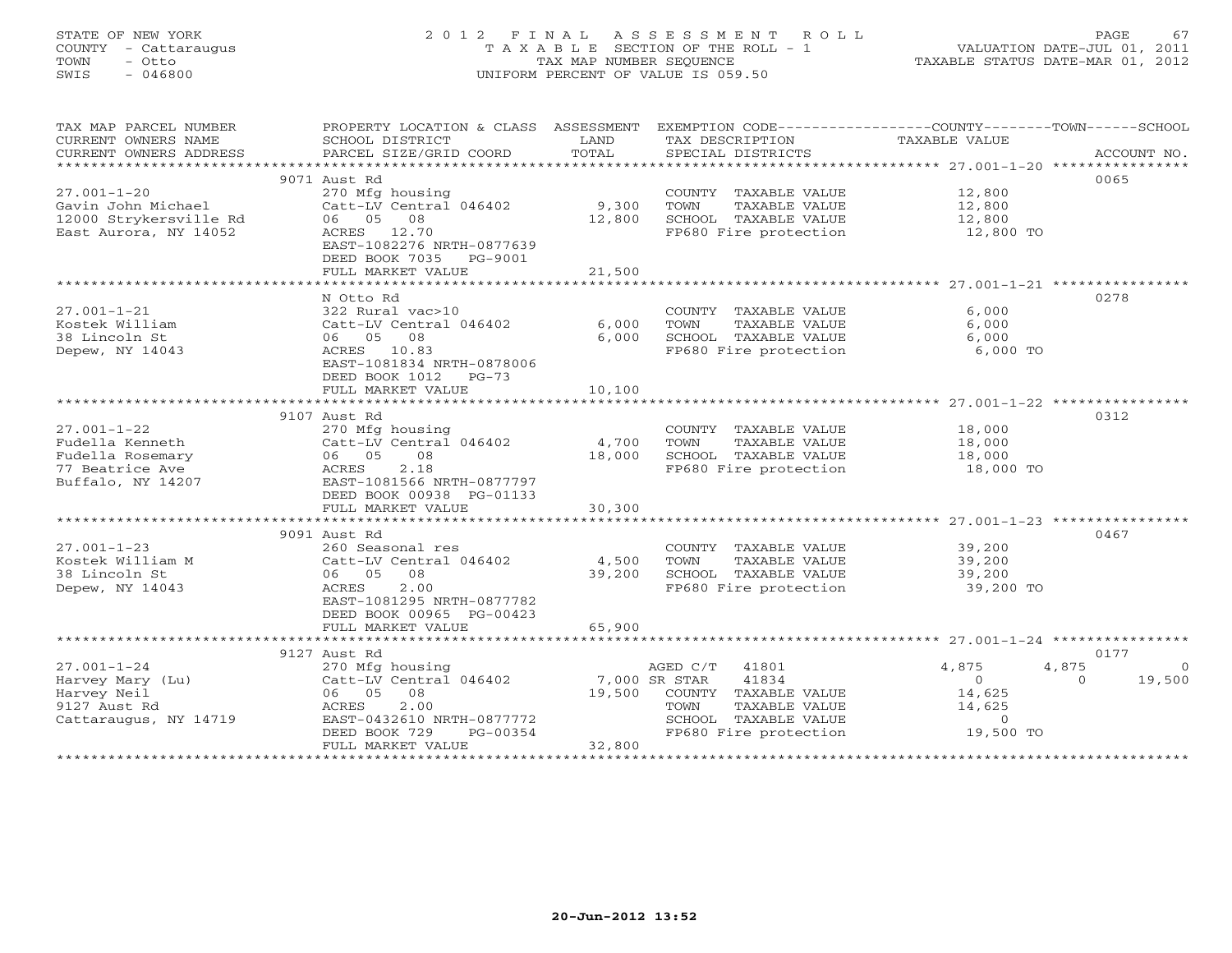### STATE OF NEW YORK 2 0 1 2 F I N A L A S S E S S M E N T R O L L PAGE 68 COUNTY - Cattaraugus T A X A B L E SECTION OF THE ROLL - 1 VALUATION DATE-JUL 01, 2011 TOWN - Otto TAX MAP NUMBER SEQUENCE TAXABLE STATUS DATE-MAR 01, 2012 SWIS - 046800 UNIFORM PERCENT OF VALUE IS 059.50UNIFORM PERCENT OF VALUE IS 059.50

| TAX MAP PARCEL NUMBER  | PROPERTY LOCATION & CLASS ASSESSMENT EXEMPTION CODE---------------COUNTY-------TOWN-----SCHOOL |         |                       |                |                    |
|------------------------|------------------------------------------------------------------------------------------------|---------|-----------------------|----------------|--------------------|
| CURRENT OWNERS NAME    | SCHOOL DISTRICT                                                                                | LAND    | TAX DESCRIPTION       | TAXABLE VALUE  |                    |
| CURRENT OWNERS ADDRESS | PARCEL SIZE/GRID COORD                                                                         | TOTAL   | SPECIAL DISTRICTS     |                | ACCOUNT NO.        |
|                        |                                                                                                |         |                       |                |                    |
|                        | 9452 N Otto Rd                                                                                 |         |                       |                | 0323               |
| $27.001 - 1 - 25$      | 270 Mfg housing                                                                                |         | COUNTY TAXABLE VALUE  | 17,200         |                    |
| Newman Darrin S        | Catt-LV Central 046402 5,600                                                                   |         | TOWN<br>TAXABLE VALUE | 17,200         |                    |
| Newman Julia A         | 06 05<br>08                                                                                    | 17,200  | SCHOOL TAXABLE VALUE  | 17,200         |                    |
| 9137 Aust Rd           | FRNT 196.00 DPTH 190.00                                                                        |         | FP680 Fire protection | 17,200 TO      |                    |
| Cattaraugus, NY 14719  | EAST-1080725 NRTH-0877814                                                                      |         |                       |                |                    |
|                        | DEED BOOK 993<br>$PG-38$                                                                       |         |                       |                |                    |
|                        | FULL MARKET VALUE                                                                              | 28,900  |                       |                |                    |
|                        |                                                                                                |         |                       |                |                    |
|                        |                                                                                                |         |                       |                |                    |
|                        | 9442 N Otto Rd                                                                                 |         |                       |                | 0216               |
| $27.001 - 1 - 26$      | 210 1 Family Res<br>Catt-LV Central 046402 12,400                                              |         | RES STAR 41854        | $\overline{0}$ | $\Omega$<br>17,850 |
| Schelble Sharon A      |                                                                                                |         | COUNTY TAXABLE VALUE  | 52,500         |                    |
| 9442 N Otto Rd         | 06 05 08                                                                                       | 52,500  | TOWN<br>TAXABLE VALUE | 52,500         |                    |
| Cattaraugus, NY 14719  | 7.95<br>ACRES                                                                                  |         | SCHOOL TAXABLE VALUE  | 34,650         |                    |
|                        | EAST-1081285 NRTH-0877440                                                                      |         | FP680 Fire protection | 52,500 TO      |                    |
|                        | DEED BOOK 00971 PG-00742                                                                       |         |                       |                |                    |
|                        | FULL MARKET VALUE                                                                              | 88,200  |                       |                |                    |
|                        |                                                                                                |         |                       |                |                    |
|                        | 9410 N Otto Rd                                                                                 |         |                       |                | 0175               |
| $27.001 - 1 - 27$      | 210 1 Family Res                                                                               |         | RES STAR 41854        | $\overline{0}$ | $\Omega$<br>17,850 |
| Szyper Robert R Jr     | Catt-LV Central 046402                                                                         | 11,300  | COUNTY TAXABLE VALUE  | 123,000        |                    |
| Nye Jodie M            | 06 05 08                                                                                       | 123,000 | TOWN<br>TAXABLE VALUE | 123,000        |                    |
| 9410 N Otto Rd         | ACRES<br>6.38                                                                                  |         | SCHOOL TAXABLE VALUE  | 105,150        |                    |
| Cattaraugus, NY 14719  | EAST-1081019 NRTH-0877216                                                                      |         | FP680 Fire protection | 123,000 TO     |                    |
|                        | DEED BOOK 0101 PG-168                                                                          |         |                       |                |                    |
|                        | FULL MARKET VALUE                                                                              | 206,700 |                       |                |                    |
|                        |                                                                                                |         |                       |                |                    |
|                        | N Otto Rd (Off)                                                                                |         |                       |                | 0137               |
| $27.001 - 1 - 28$      | 314 Rural vac<10                                                                               |         | COUNTY TAXABLE VALUE  | 6,600          |                    |
|                        |                                                                                                | 6,600   | TAXABLE VALUE<br>TOWN | 6,600          |                    |
| Wagner Gerard          | Catt-LV Central 046402                                                                         |         |                       |                |                    |
| Wagner Melinda         | 06 05 08                                                                                       | 6,600   | SCHOOL TAXABLE VALUE  | 6,600          |                    |
| 106 Pine St            | ACRES<br>5.72                                                                                  |         | FP680 Fire protection | 6,600 TO       |                    |
| Lackawanna, NY 14218   | EAST-0433504 NRTH-0876965                                                                      |         |                       |                |                    |
|                        | DEED BOOK 10207 PG-8001                                                                        |         |                       |                |                    |
|                        | FULL MARKET VALUE                                                                              | 11,100  |                       |                |                    |
|                        |                                                                                                |         |                       |                |                    |
|                        | 9406 N Otto Rd                                                                                 |         |                       |                | 0029               |
| $27.001 - 1 - 29$      | 210 1 Family Res                                                                               |         | RES STAR<br>41854     | $\overline{0}$ | $\Omega$<br>17,850 |
| Peffer Sarah R         | Catt-LV Central 046402                                                                         | 9,700   | COUNTY TAXABLE VALUE  | 45,700         |                    |
| 9406 N Otto Rd         | 06 05 08                                                                                       | 45,700  | TOWN<br>TAXABLE VALUE | 45,700         |                    |
| Cattaraugus, NY 14719  | 4.69<br>ACRES                                                                                  |         | SCHOOL TAXABLE VALUE  | 27,850         |                    |
|                        | EAST-1081162 NRTH-0876891                                                                      |         | FP680 Fire protection | 45,700 TO      |                    |
|                        | DEED BOOK 12789 PG-3001                                                                        |         |                       |                |                    |
|                        | FULL MARKET VALUE                                                                              | 76,800  |                       |                |                    |
|                        |                                                                                                |         |                       |                |                    |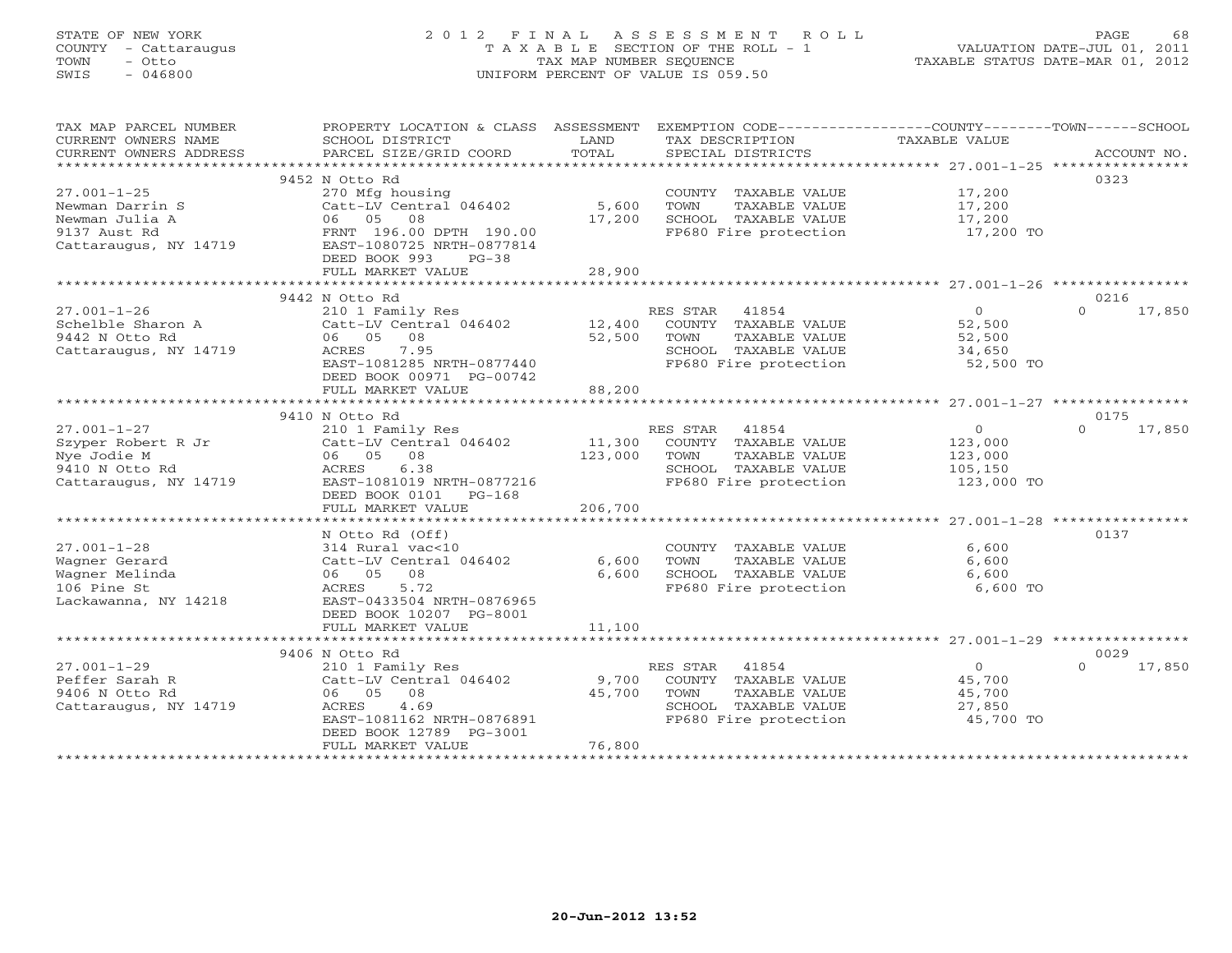### STATE OF NEW YORK 2 0 1 2 F I N A L A S S E S S M E N T R O L L PAGE 69 COUNTY - Cattaraugus T A X A B L E SECTION OF THE ROLL - 1 VALUATION DATE-JUL 01, 2011 TOWN - Otto TAX MAP NUMBER SEQUENCE TAXABLE STATUS DATE-MAR 01, 2012 SWIS - 046800 UNIFORM PERCENT OF VALUE IS 059.50UNIFORM PERCENT OF VALUE IS 059.50

| TAX MAP PARCEL NUMBER<br>CURRENT OWNERS NAME | PROPERTY LOCATION & CLASS ASSESSMENT EXEMPTION CODE----------------COUNTY-------TOWN------SCHOOL<br>SCHOOL DISTRICT | LAND    | TAX DESCRIPTION       | TAXABLE VALUE  |                    |
|----------------------------------------------|---------------------------------------------------------------------------------------------------------------------|---------|-----------------------|----------------|--------------------|
| CURRENT OWNERS ADDRESS                       | PARCEL SIZE/GRID COORD                                                                                              | TOTAL   | SPECIAL DISTRICTS     |                | ACCOUNT NO.        |
|                                              | 9400 N Otto Rd                                                                                                      |         |                       |                | 0384               |
| $27.001 - 1 - 30$                            | 210 1 Family Res                                                                                                    |         | COUNTY TAXABLE VALUE  | 71,000         |                    |
| Campanini Sandy J                            | Catt-LV Central 046402                                                                                              | 10,700  | TOWN<br>TAXABLE VALUE | 71,000         |                    |
| 9400 N Otto Rd                               | 06 05<br>08                                                                                                         | 71,000  | SCHOOL TAXABLE VALUE  | 71,000         |                    |
| Cattaraugus, NY 14719                        | 5.67<br>ACRES<br>EAST-1081202 NRTH-0876645<br>DEED BOOK 2773 PG-5002                                                |         | FP680 Fire protection | 71,000 TO      |                    |
|                                              | FULL MARKET VALUE                                                                                                   | 119,300 |                       |                |                    |
|                                              |                                                                                                                     |         |                       |                |                    |
|                                              | 9396 N Otto Rd                                                                                                      |         |                       |                | 0347               |
| $27.001 - 1 - 31$                            | 210 1 Family Res                                                                                                    |         | RES STAR<br>41854     | $\circ$        | $\Omega$<br>17,850 |
| Reimer Scott D                               | Catt-LV Central 046402                                                                                              | 8,700   | COUNTY TAXABLE VALUE  | 118,200        |                    |
| Reimer Deborah E                             | 06 05 08                                                                                                            | 118,200 | TOWN<br>TAXABLE VALUE | 118,200        |                    |
| 9396 N Otto Rd                               | ACRES<br>3.82 BANK<br>017                                                                                           |         | SCHOOL TAXABLE VALUE  | 100,350        |                    |
| Cattaraugus, NY 14719                        | EAST-1081215 NRTH-0876428                                                                                           |         | FP680 Fire protection | 118,200 TO     |                    |
|                                              | DEED BOOK 00936 PG-00916<br>FULL MARKET VALUE                                                                       | 198,700 |                       |                |                    |
|                                              |                                                                                                                     |         |                       |                |                    |
|                                              | 9386 N Otto Rd                                                                                                      |         |                       |                | 0375               |
| $27.001 - 1 - 33$                            | 260 Seasonal res                                                                                                    |         | COUNTY TAXABLE VALUE  | 31,300         |                    |
| Setlock Elizabeth A                          | Catt-LV Central 046402                                                                                              | 6,000   | TAXABLE VALUE<br>TOWN | 31,300         |                    |
| 58 Chatham Ave                               | 06 05<br>08                                                                                                         | 31,300  | SCHOOL TAXABLE VALUE  | 31,300         |                    |
| Buffalo, NY 14216                            | ACRES<br>3.52                                                                                                       |         | FP680 Fire protection | 31,300 TO      |                    |
|                                              | EAST-1081222 NRTH-0876248                                                                                           |         |                       |                |                    |
|                                              | DEED BOOK 816<br>PG-01062<br>FULL MARKET VALUE                                                                      | 52,600  |                       |                |                    |
|                                              |                                                                                                                     |         |                       |                |                    |
|                                              | 9370 N Otto Rd                                                                                                      |         |                       |                | 0374               |
| $27.001 - 1 - 34$                            | 314 Rural vac<10                                                                                                    |         | COUNTY TAXABLE VALUE  | 3,600          |                    |
| Struble William S                            | Catt-LV Central 046402                                                                                              | 3,600   | TAXABLE VALUE<br>TOWN | 3,600          |                    |
| 9349 N Otto Rd                               | 06 05 08                                                                                                            | 3,600   | SCHOOL TAXABLE VALUE  | 3,600          |                    |
| Cattaraugus, NY 14719                        | 3.61<br>ACRES                                                                                                       |         | FP680 Fire protection | 3,600 TO       |                    |
|                                              | EAST-1081236 NRTH-0876066                                                                                           |         |                       |                |                    |
|                                              | DEED BOOK 9339<br>$PG-4001$<br>FULL MARKET VALUE                                                                    | 6,100   |                       |                |                    |
|                                              |                                                                                                                     |         |                       |                |                    |
|                                              | 9331 N Otto Rd                                                                                                      |         |                       |                | 0464               |
| $27.001 - 1 - 35$                            | 210 1 Family Res                                                                                                    |         | RES STAR<br>41854     | $\overline{0}$ | $\Omega$<br>17,850 |
| Kumm Steven L                                | Catt-LV Central 046402                                                                                              | 11,900  | COUNTY TAXABLE VALUE  | 57,100         |                    |
| 9331 N Otto Rd                               | 06 05<br>07                                                                                                         | 57,100  | TOWN<br>TAXABLE VALUE | 57,100         |                    |
| Cattaraugus, NY 14719                        | 170 FF                                                                                                              |         | SCHOOL TAXABLE VALUE  | 39,250         |                    |
|                                              | ACRES<br>7.25                                                                                                       |         | FP680 Fire protection | 57,100 TO      |                    |
|                                              | EAST-1079853 NRTH-0875271                                                                                           |         |                       |                |                    |
|                                              | DEED BOOK 13836 PG-6001                                                                                             | 96,000  |                       |                |                    |
|                                              | FULL MARKET VALUE                                                                                                   |         |                       |                |                    |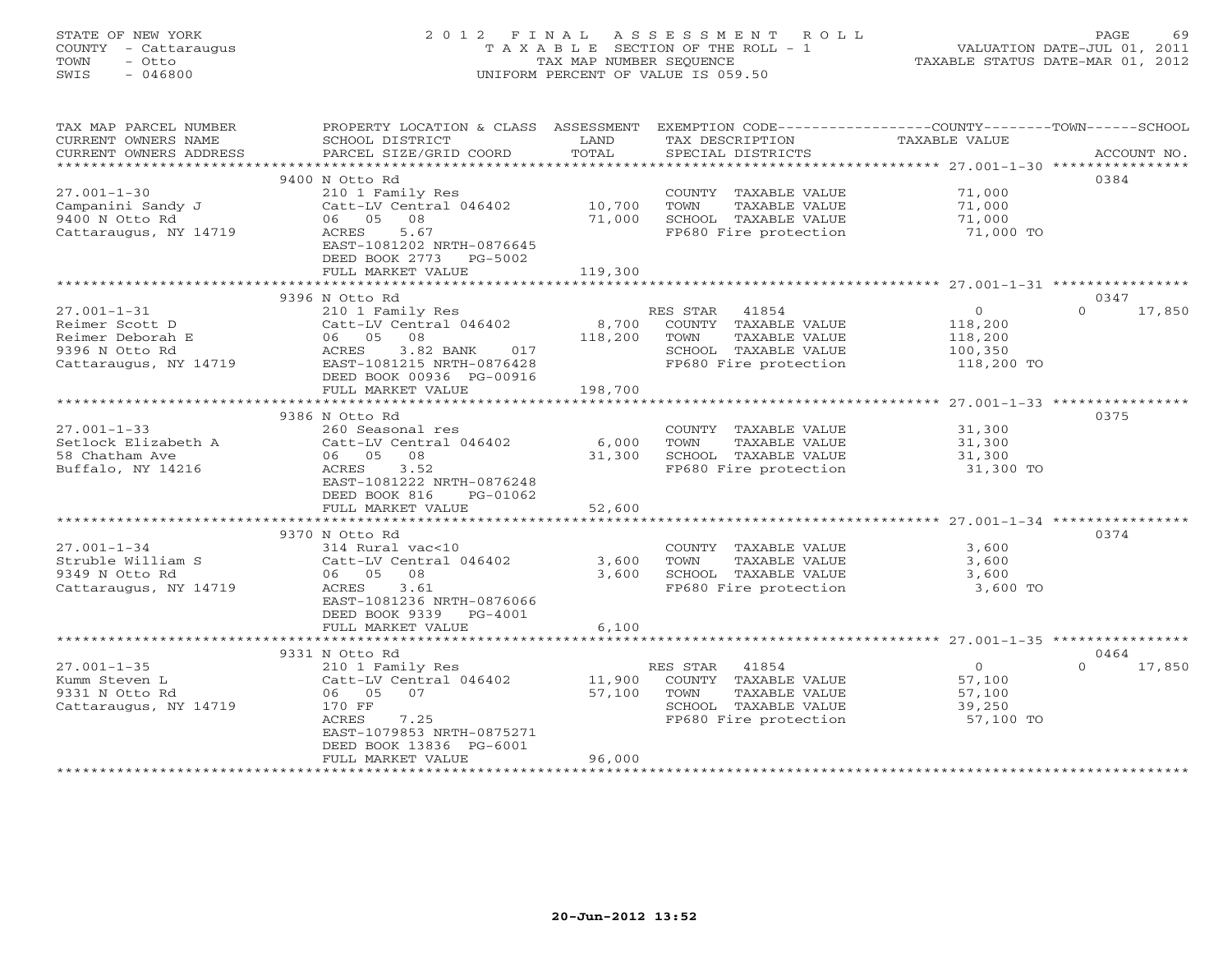#### STATE OF NEW YORK 2 0 1 2 F I N A L A S S E S S M E N T R O L L PAGE 70 COUNTY - Cattaraugus T A X A B L E SECTION OF THE ROLL - 1 VALUATION DATE-JUL 01, 2011 TOWN - Otto TAX MAP NUMBER SEQUENCE TAXABLE STATUS DATE-MAR 01, 2012 SWIS - 046800 UNIFORM PERCENT OF VALUE IS 059.50UNIFORM PERCENT OF VALUE IS 059.50

| TAX MAP PARCEL NUMBER<br>CURRENT OWNERS NAME<br>CURRENT OWNERS ADDRESS                                    | PROPERTY LOCATION & CLASS ASSESSMENT<br>SCHOOL DISTRICT<br>PARCEL SIZE/GRID COORD                                                                                 | LAND<br>TOTAL              | EXEMPTION CODE-----------------COUNTY-------TOWN------SCHOOL<br>TAX DESCRIPTION<br>SPECIAL DISTRICTS                | TAXABLE VALUE                                             | ACCOUNT NO.                |
|-----------------------------------------------------------------------------------------------------------|-------------------------------------------------------------------------------------------------------------------------------------------------------------------|----------------------------|---------------------------------------------------------------------------------------------------------------------|-----------------------------------------------------------|----------------------------|
| *************************                                                                                 |                                                                                                                                                                   |                            |                                                                                                                     |                                                           |                            |
| $27.001 - 1 - 36$<br>Morris Daniel L<br>Hayden Keri<br>9337 N Otto Rd                                     | 9337 N Otto Rd<br>240 Rural res<br>Catt-LV Central 046402<br>06 05<br>07<br>270 FF                                                                                | 15,100<br>71,700           | 41854<br>RES STAR<br>COUNTY TAXABLE VALUE<br>TOWN<br>TAXABLE VALUE<br>SCHOOL TAXABLE VALUE                          | $\overline{O}$<br>71,700<br>71,700<br>53,850              | 0373<br>$\Omega$<br>17,850 |
| Cattaraugus, NY 14719                                                                                     | ACRES<br>11.80 BANK<br>017<br>EAST-0431503 NRTH-0875446<br>DEED BOOK 16835 PG-9001<br>FULL MARKET VALUE                                                           | 120,500                    | FP680 Fire protection                                                                                               | 71,700 TO                                                 |                            |
|                                                                                                           |                                                                                                                                                                   |                            |                                                                                                                     |                                                           |                            |
| $27.001 - 1 - 37$<br>Struble William S<br>9349 N Otto Rd<br>Cattaraugus, NY 14719                         | 9349 N Otto Rd<br>240 Rural res<br>Catt-LV Central 046402<br>06 05<br>08<br>FF 240.00<br>ACRES<br>10.35<br>EAST-0431493 NRTH-0875694<br>DEED BOOK 911<br>PG-01186 | 10,800<br>74,700           | SR STAR<br>41834<br>COUNTY TAXABLE VALUE<br>TAXABLE VALUE<br>TOWN<br>SCHOOL TAXABLE VALUE<br>FP680 Fire protection  | $\overline{0}$<br>74,700<br>74,700<br>37,690<br>74,700 TO | 0393<br>$\Omega$<br>37,010 |
|                                                                                                           | FULL MARKET VALUE                                                                                                                                                 | 125,500                    |                                                                                                                     |                                                           |                            |
|                                                                                                           | ***************************<br>9393 N Otto Rd                                                                                                                     |                            |                                                                                                                     |                                                           | 0408                       |
| $27.001 - 1 - 38.1$<br>Tripp Alvin Jr<br>Tripp Sylvia (Lu)<br>22 Melberry Tr<br>Orchard Park, NY 14127    | 322 Rural vac>10<br>Catt-LV Central 046402<br>08<br>06 05<br>ACRES 22.55<br>DEED BOOK 17370 PG-5001                                                               | 18,800<br>18,800           | COUNTY TAXABLE VALUE<br>TAXABLE VALUE<br>TOWN<br>SCHOOL TAXABLE VALUE<br>FP680 Fire protection                      | 18,800<br>18,800<br>18,800<br>18,800 TO                   |                            |
|                                                                                                           | FULL MARKET VALUE                                                                                                                                                 | 31,600                     |                                                                                                                     |                                                           |                            |
|                                                                                                           |                                                                                                                                                                   |                            |                                                                                                                     |                                                           |                            |
|                                                                                                           | 9375 N Otto Rd                                                                                                                                                    |                            |                                                                                                                     |                                                           | 0488                       |
| $27.001 - 1 - 38.2$<br>Tripp Dennis J (Lu)<br>(Lu) Tripp Alvin<br>9375 N Otto Rd<br>Cattaraugus, NY 14719 | 210 1 Family Res<br>Catt-LV Central 046402<br>06 05<br>08<br>ACRES<br>6.70<br>DEED BOOK 12498 PG-7001<br>FULL MARKET VALUE                                        | 11,500<br>47,900<br>80,500 | 41854<br>RES STAR<br>COUNTY TAXABLE VALUE<br>TOWN<br>TAXABLE VALUE<br>SCHOOL TAXABLE VALUE<br>FP680 Fire protection | $\overline{O}$<br>47,900<br>47,900<br>30,050<br>47,900 TO | 17,850<br>$\Omega$         |
|                                                                                                           |                                                                                                                                                                   |                            |                                                                                                                     |                                                           |                            |
|                                                                                                           | N Otto Rd                                                                                                                                                         |                            |                                                                                                                     |                                                           | 0066                       |
| $27.001 - 1 - 39$<br>Clear Lake Lumber Inc<br>409 Main St<br>PO Box 129<br>Spartansburg, PA 16434         | 910 Priv forest<br>Catt-LV Central 046402<br>05<br>08<br>06<br>FRNT 233.40 DPTH<br>ACRES<br>9.65<br>EAST-1079795 NRTH-0876665<br>DEED BOOK 1032<br>PG-1133        | 11,100<br>11,100           | COUNTY TAXABLE VALUE<br>TOWN<br>TAXABLE VALUE<br>SCHOOL TAXABLE VALUE<br>FP680 Fire protection                      | 11,100<br>11,100<br>11,100<br>11,100 TO                   |                            |
|                                                                                                           | FULL MARKET VALUE                                                                                                                                                 | 18,700                     |                                                                                                                     |                                                           |                            |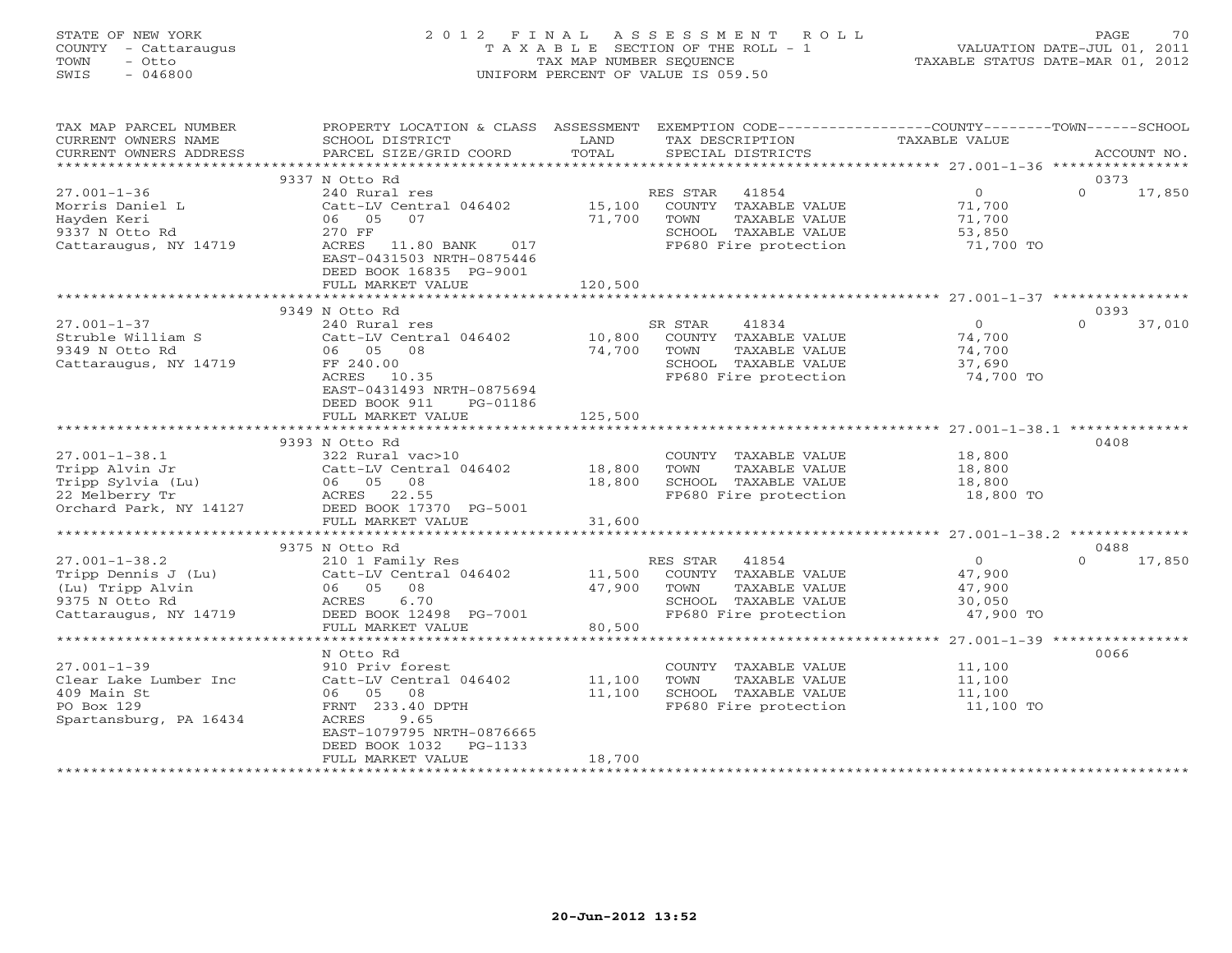### STATE OF NEW YORK 2 0 1 2 F I N A L A S S E S S M E N T R O L L PAGE 71 COUNTY - Cattaraugus T A X A B L E SECTION OF THE ROLL - 1 VALUATION DATE-JUL 01, 2011 TOWN - Otto TAX MAP NUMBER SEQUENCE TAXABLE STATUS DATE-MAR 01, 2012 SWIS - 046800 UNIFORM PERCENT OF VALUE IS 059.50UNIFORM PERCENT OF VALUE IS 059.50

| TAX MAP PARCEL NUMBER                  | PROPERTY LOCATION & CLASS ASSESSMENT EXEMPTION CODE---------------COUNTY-------TOWN------SCHOOL |               |                                                                               |                |                    |
|----------------------------------------|-------------------------------------------------------------------------------------------------|---------------|-------------------------------------------------------------------------------|----------------|--------------------|
| CURRENT OWNERS NAME                    | SCHOOL DISTRICT                                                                                 | LAND          | TAX DESCRIPTION                                                               | TAXABLE VALUE  |                    |
|                                        |                                                                                                 |               |                                                                               |                |                    |
|                                        |                                                                                                 |               |                                                                               |                |                    |
|                                        | 9445 N Otto Rd                                                                                  |               |                                                                               |                | 0155               |
| $27.001 - 1 - 40$                      | 260 Seasonal res                                                                                |               | COUNTY TAXABLE VALUE                                                          | 63,600         |                    |
| Mogle Family Trust I                   | Catt-LV Central 046402                                                                          | 24,800        | TOWN<br>TAXABLE VALUE                                                         | 63,600         |                    |
| Mogle Ruth & Rodman $(L/U)$ Etal 06 05 | 08                                                                                              | 63,600        | SCHOOL TAXABLE VALUE                                                          | 63,600         |                    |
| Rodman A Mogle                         | EXERED 38.02<br>EAST-1079745 NRTH-0877256<br>01 DEED BOOK 14792 PG-4001                         |               | FP680 Fire protection                                                         | 63,600 TO      |                    |
| 19 Forest Rd                           |                                                                                                 |               |                                                                               |                |                    |
| Utica, NY 13501                        |                                                                                                 |               |                                                                               |                |                    |
|                                        | FULL MARKET VALUE                                                                               | 106,900       |                                                                               |                |                    |
|                                        |                                                                                                 |               |                                                                               |                |                    |
|                                        | 9157 Ball Rd                                                                                    |               |                                                                               |                | 0205               |
| $27.001 - 1 - 41$                      | 210 1 Family Res                                                                                |               | RES STAR<br>41854                                                             | $\overline{0}$ | 17,850<br>$\Omega$ |
| Lang John M                            | Catt-LV Central 046402                                                                          | 7,800         | COUNTY TAXABLE VALUE                                                          | 97,500         |                    |
| 9157 Ball Rd                           | BAR 03                                                                                          | 97,500        | TOWN<br>TAXABLE VALUE                                                         | 97,500         |                    |
| Cattaraugus, NY 14719                  | ACRES<br>2.82                                                                                   |               | SCHOOL TAXABLE VALUE                                                          | 79,650         |                    |
|                                        | EAST-0431881 NRTH-0877704                                                                       |               | FP680 Fire protection                                                         | 97,500 TO      |                    |
|                                        | DEED BOOK 00935 PG-00843                                                                        |               |                                                                               |                |                    |
|                                        | FULL MARKET VALUE                                                                               | 163,900       |                                                                               |                |                    |
|                                        |                                                                                                 |               |                                                                               |                |                    |
|                                        | Harvey Rd                                                                                       |               |                                                                               |                | 0322               |
| $27.001 - 2 - 1.1$                     | 312 Vac w/imprv                                                                                 |               | COUNTY TAXABLE VALUE                                                          | 9,100          |                    |
| Bielski James                          | Catt-LV Central 046402                                                                          | 5,100         | TAXABLE VALUE<br>TOWN                                                         | 9,100          |                    |
| 9423 Harvey Rd                         | 62 05 07                                                                                        | 9,100         | SCHOOL TAXABLE VALUE                                                          | 9,100          |                    |
|                                        | ACRES 5.15                                                                                      |               | FP680 Fire protection                                                         | 9,100 TO       |                    |
| Cattaraugus, NY 14719                  | EAST-1089572 NRTH-0878069                                                                       |               |                                                                               |                |                    |
|                                        |                                                                                                 |               |                                                                               |                |                    |
|                                        | DEED BOOK 5046<br>PG-4001                                                                       |               |                                                                               |                |                    |
|                                        | FULL MARKET VALUE                                                                               | 15,300        |                                                                               |                |                    |
|                                        |                                                                                                 |               |                                                                               |                |                    |
|                                        | 9491 Harvey Rd (Off)                                                                            |               |                                                                               |                | 0508               |
| $27.001 - 2 - 1.2$                     | 240 Rural res                                                                                   |               | RES STAR 41854                                                                | $\overline{0}$ | 17,850<br>$\cap$   |
| Seiflein Mary E                        | Catt-LV Central 046402                                                                          | 16,400        | COUNTY TAXABLE VALUE                                                          | 53,900         |                    |
| 9491 Harvey Rd                         | 62 05 07                                                                                        | 53,900        | TOWN<br>TAXABLE VALUE                                                         | 53,900         |                    |
| PO Box 119                             | $INC. 18.003-1-11.2$                                                                            |               | SCHOOL TAXABLE VALUE                                                          | 36,050         |                    |
| Otto, NY 14766                         | ACRES 56.49                                                                                     |               | FP680 Fire protection                                                         | 53,900 TO      |                    |
|                                        | EAST-1086497 NRTH-0878805                                                                       |               |                                                                               |                |                    |
|                                        | DEED BOOK 870<br>PG-00495                                                                       |               |                                                                               |                |                    |
|                                        | FULL MARKET VALUE                                                                               | 90,600        |                                                                               |                |                    |
|                                        |                                                                                                 |               |                                                                               |                |                    |
|                                        | 9423 Harvey Rd                                                                                  |               |                                                                               |                | 0873               |
| $27.001 - 2 - 1.3$                     | 210 1 Family Res<br>Catt-LV Central 046402                                                      |               | CW 15 VET/ 41161                                                              | 7,140          | 7,140<br>$\circ$   |
| Bielski James                          |                                                                                                 | 6,800 SR STAR | 41834                                                                         | $\overline{0}$ | 37,010<br>$\Omega$ |
| 9423 Harvey Rd                         | FRNT 134.00 DPTH 209.00<br>FRNT 134.00 DPTH 209.00<br>EAST-1089742 NRTH-0877855                 |               | 70,700 COUNTY TAXABLE VALUE                                                   | 63,560         |                    |
| Cattaraugus, NY 14719                  |                                                                                                 |               | TOWN<br>TAXABLE VALUE                                                         | 63,560         |                    |
|                                        | DEED BOOK 5046<br>PG-4001                                                                       |               | SCHOOL TAXABLE VALUE                                                          | 33,690         |                    |
|                                        | FULL MARKET VALUE                                                                               |               | ------<br>118,800 FP680 Fire protection<br>---------------------------------- | 70,700 TO      |                    |
|                                        |                                                                                                 |               |                                                                               |                |                    |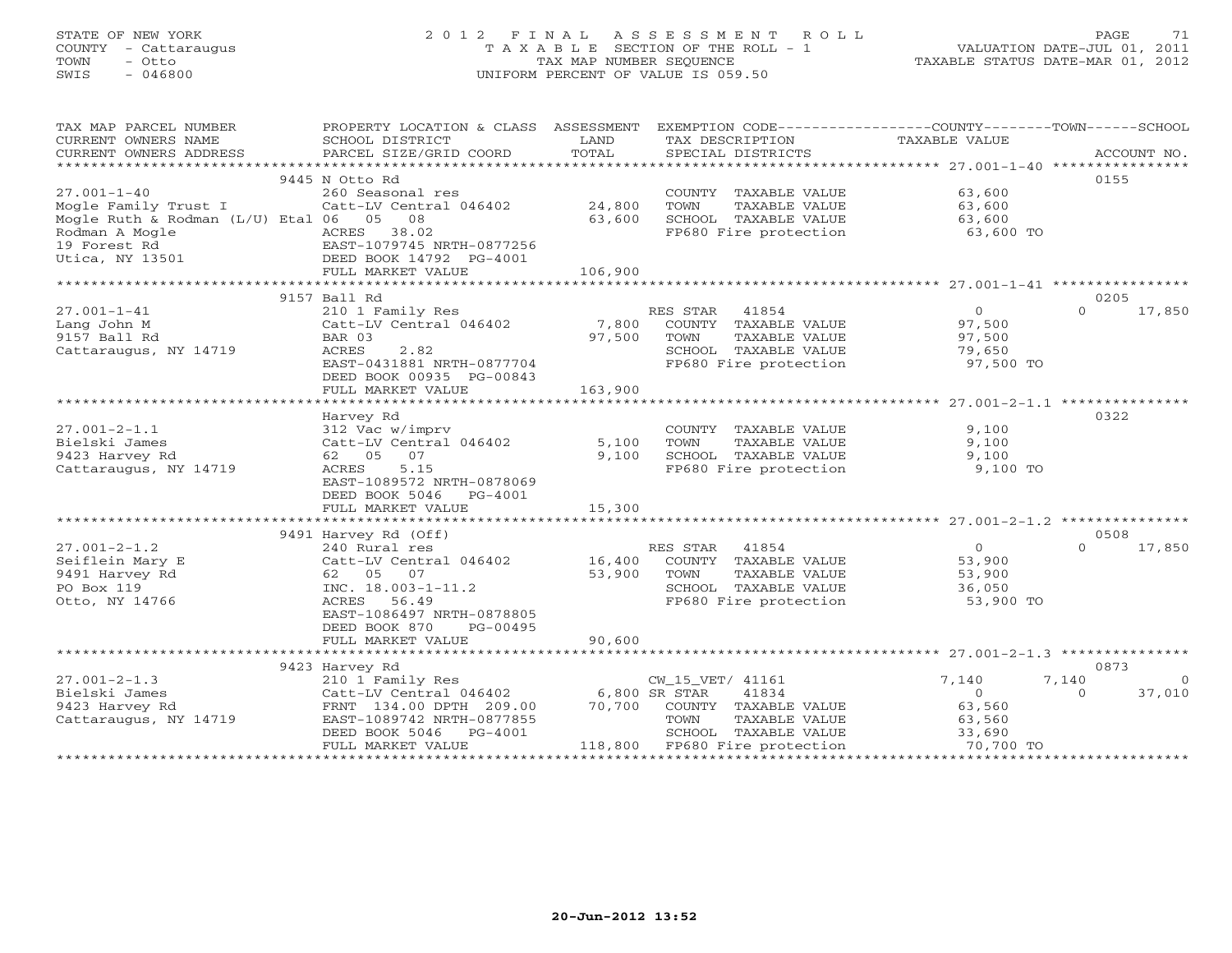#### STATE OF NEW YORK 2 0 1 2 F I N A L A S S E S S M E N T R O L L PAGE 72 COUNTY - Cattaraugus T A X A B L E SECTION OF THE ROLL - 1 VALUATION DATE-JUL 01, 2011 TOWN - Otto TAX MAP NUMBER SEQUENCE TAXABLE STATUS DATE-MAR 01, 2012 SWIS - 046800 UNIFORM PERCENT OF VALUE IS 059.50UNIFORM PERCENT OF VALUE IS 059.50

| TAX MAP PARCEL NUMBER<br>CURRENT OWNERS NAME<br>CURRENT OWNERS ADDRESS | PROPERTY LOCATION & CLASS ASSESSMENT<br>SCHOOL DISTRICT<br>PARCEL SIZE/GRID COORD | LAND<br>TOTAL | TAX DESCRIPTION<br>SPECIAL DISTRICTS                                  | EXEMPTION CODE-----------------COUNTY-------TOWN------SCHOOL<br>TAXABLE VALUE<br>ACCOUNT NO. |
|------------------------------------------------------------------------|-----------------------------------------------------------------------------------|---------------|-----------------------------------------------------------------------|----------------------------------------------------------------------------------------------|
|                                                                        |                                                                                   |               |                                                                       |                                                                                              |
|                                                                        | 9457 Harvey Rd (Off)                                                              |               |                                                                       | 0808                                                                                         |
| $27.001 - 2 - 1.4$                                                     | 105 Vac farmland                                                                  |               | COUNTY TAXABLE VALUE 12,700                                           |                                                                                              |
| Shelters Donald E                                                      | Catt-LV Central 046402                                                            | 7,200         | TOWN<br>TAXABLE VALUE                                                 | 12,700<br>12,700                                                                             |
| 9457 Harvey Rd                                                         | 62 05 07                                                                          | 12,700        | SCHOOL TAXABLE VALUE<br>FP680 Fire protection 12,700 TO               |                                                                                              |
| Cattaraugus, NY 14719-9605                                             | ACRES 21.10 BANK<br>017<br>EAST-0440877 NRTH-0878619<br>DEED BOOK 00971 PG-01051  |               |                                                                       |                                                                                              |
|                                                                        | FULL MARKET VALUE                                                                 | 21,300        |                                                                       |                                                                                              |
|                                                                        | Harvey Rd (Off)                                                                   |               |                                                                       | 0824                                                                                         |
| $27.001 - 2 - 1.5$                                                     | 120 Field crops                                                                   |               | COUNTY TAXABLE VALUE                                                  | 28,000                                                                                       |
| Bielski James                                                          | Catt-LV Central 046402                                                            | 28,000        | TOWN<br>TAXABLE VALUE                                                 | 28,000                                                                                       |
| 9423 Harvey Rd                                                         | 62 05 07                                                                          | 28,000        | SCHOOL TAXABLE VALUE                                                  | 28,000                                                                                       |
| East Otto, NY 14719                                                    | ACRES 50.90                                                                       |               | FP680 Fire protection                                                 | $^{28}$ , $000$ TO<br>$28$ , 000 TO                                                          |
|                                                                        | EAST-1088076 NRTH-0878334<br>DEED BOOK 5046 PG-4001                               |               |                                                                       |                                                                                              |
|                                                                        | FULL MARKET VALUE                                                                 | 47,100        |                                                                       |                                                                                              |
|                                                                        |                                                                                   |               |                                                                       |                                                                                              |
|                                                                        | 9389 Harvey Rd                                                                    |               |                                                                       | 0152                                                                                         |
| $27.001 - 2 - 2$                                                       | 105 Vac farmland                                                                  |               | COUNTY TAXABLE VALUE                                                  | 24,600                                                                                       |
| Hiam Gregory                                                           | Catt-LV Central 046402                                                            | 24,600        | TOWN<br>TAXABLE VALUE                                                 | 24,600                                                                                       |
| 90 Calvert Blvd                                                        | 62 05<br>07                                                                       | 24,600        | SCHOOL TAXABLE VALUE                                                  | 24,600                                                                                       |
| Tonawanda, NY 14150                                                    | LOT 62                                                                            |               | FP680 Fire protection                                                 | 24,600 TO                                                                                    |
|                                                                        | ACRES<br>74.16                                                                    |               |                                                                       |                                                                                              |
|                                                                        | EAST-0438290 NRTH-0877280                                                         |               |                                                                       |                                                                                              |
|                                                                        | DEED BOOK 00982 PG-01100                                                          |               |                                                                       |                                                                                              |
|                                                                        | FULL MARKET VALUE                                                                 | 41,300        |                                                                       |                                                                                              |
|                                                                        |                                                                                   |               |                                                                       | 0410                                                                                         |
| $27.001 - 2 - 3$                                                       | 9351 Harvey Rd<br>120 Field crops                                                 |               | COUNTY TAXABLE VALUE                                                  | 15,600                                                                                       |
| Galac Stephen J Jr                                                     | Catt-LV Central 046402                                                            | 12,600        | TAXABLE VALUE<br>TOWN                                                 | 15,600                                                                                       |
| Galac Sandra P                                                         | 62 05 07                                                                          | 15,600        | SCHOOL TAXABLE VALUE                                                  | 15,600                                                                                       |
| 9345 Harvey Rd                                                         | ACRES 50.96                                                                       |               | FP680 Fire protection                                                 | 15,600 TO                                                                                    |
| Cattaraugus, NY 14719                                                  | EAST-1088872 NRTH-0876376                                                         |               |                                                                       |                                                                                              |
|                                                                        | DEED BOOK 1018 PG-311                                                             |               |                                                                       |                                                                                              |
|                                                                        | FULL MARKET VALUE                                                                 | 26,200        |                                                                       |                                                                                              |
|                                                                        |                                                                                   |               |                                                                       |                                                                                              |
|                                                                        | Harvey Rd (Off)                                                                   |               |                                                                       | 0436                                                                                         |
| $27.001 - 2 - 4$                                                       | 105 Vac farmland                                                                  |               | COUNTY TAXABLE VALUE                                                  | 14,100                                                                                       |
| Brown Kenneth C                                                        | Catt-LV Central 046402 14,100                                                     |               | TOWN<br>TAXABLE VALUE                                                 | 14,100                                                                                       |
| 1 Monroe St                                                            | 61 05 07                                                                          | 14,100        | SCHOOL TAXABLE VALUE<br>SCHOOL TAXABLE VALUE<br>FP680 Fire protection | 14,100                                                                                       |
| Ellicottville, NY 14731                                                | ACRES 48.10                                                                       |               |                                                                       | 14,100 TO                                                                                    |
|                                                                        | EAST-1088952 NRTH-0875252                                                         |               |                                                                       |                                                                                              |
|                                                                        | DEED BOOK 1024 PG-917                                                             |               |                                                                       |                                                                                              |
|                                                                        | FULL MARKET VALUE                                                                 | 23,700        |                                                                       |                                                                                              |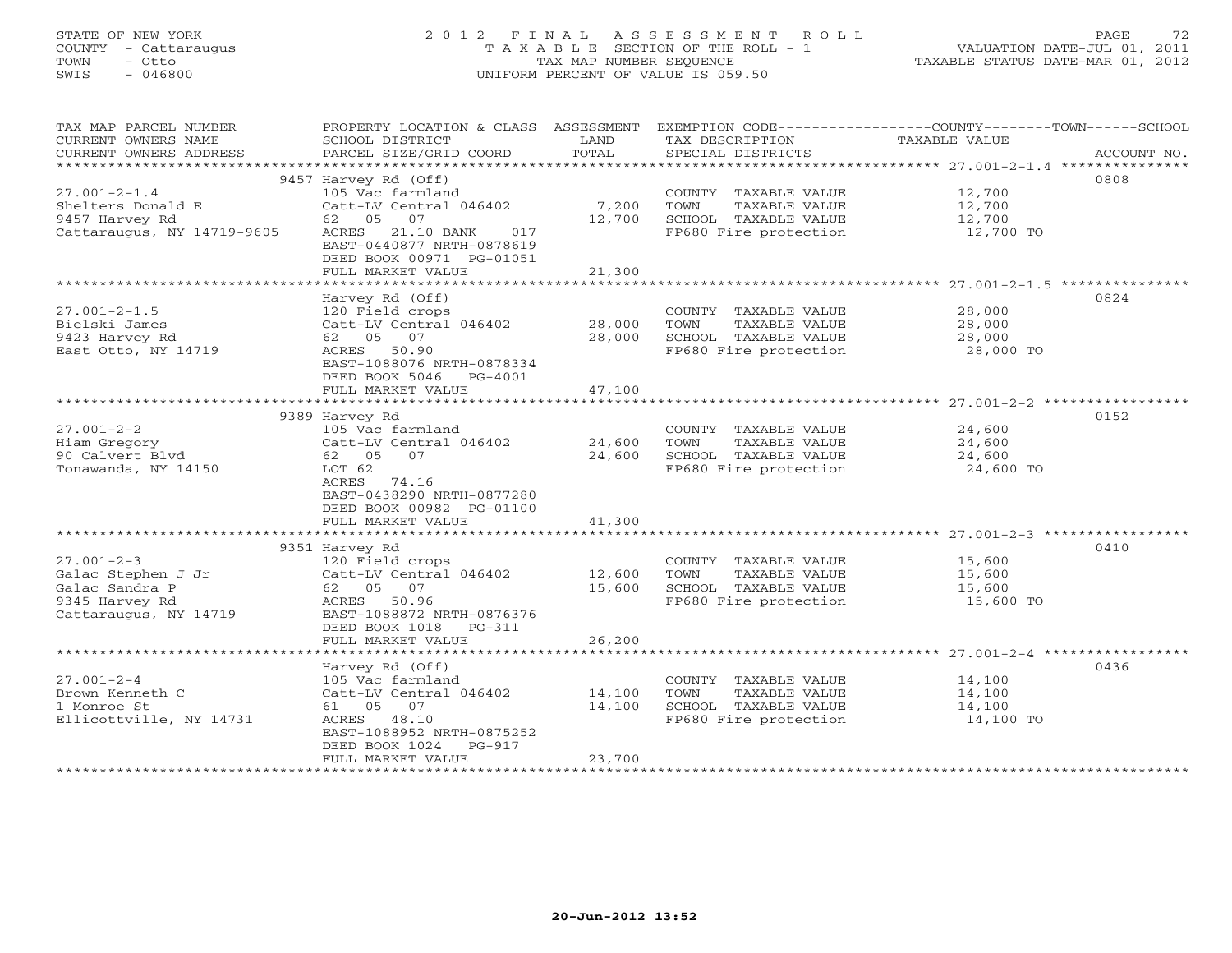### STATE OF NEW YORK 2 0 1 2 F I N A L A S S E S S M E N T R O L L PAGE 73 COUNTY - Cattaraugus T A X A B L E SECTION OF THE ROLL - 1 VALUATION DATE-JUL 01, 2011 TOWN - Otto TAX MAP NUMBER SEQUENCE TAXABLE STATUS DATE-MAR 01, 2012 SWIS - 046800 UNIFORM PERCENT OF VALUE IS 059.50UNIFORM PERCENT OF VALUE IS 059.50

| TAX MAP PARCEL NUMBER<br>CURRENT OWNERS NAME<br>CURRENT OWNERS ADDRESS<br>******************************           | PROPERTY LOCATION & CLASS ASSESSMENT<br>SCHOOL DISTRICT<br>PARCEL SIZE/GRID COORD                                                                                      | LAND<br>TOTAL              | TAX DESCRIPTION<br>SPECIAL DISTRICTS                                                           | EXEMPTION CODE-----------------COUNTY-------TOWN------SCHOOL<br>TAXABLE VALUE | ACCOUNT NO. |
|--------------------------------------------------------------------------------------------------------------------|------------------------------------------------------------------------------------------------------------------------------------------------------------------------|----------------------------|------------------------------------------------------------------------------------------------|-------------------------------------------------------------------------------|-------------|
| $27.001 - 2 - 5$<br>Gilliland Fred Jr<br>9033 Harvey Rd<br>Cattaraugus, NY 14719<br>****************************** | Swamp Rd (Off)<br>105 Vac farmland<br>Catt-LV Central 046402<br>61 05 07<br>ACRES 26.79<br>EAST-1089199 NRTH-0873909<br>DEED BOOK 812<br>PG-01040<br>FULL MARKET VALUE | 9,000<br>9,000<br>15,100   | COUNTY TAXABLE VALUE<br>TOWN<br>TAXABLE VALUE<br>SCHOOL TAXABLE VALUE<br>FP680 Fire protection | 9,000<br>9,000<br>9,000<br>9,000 TO                                           | 0154        |
|                                                                                                                    |                                                                                                                                                                        |                            |                                                                                                |                                                                               | 0034        |
| $27.001 - 2 - 6$<br>Sprester Brandy L Pierce<br>9073 Harvey Rd<br>Cattaraugus, NY 14719                            | Swamp Rd (Off)<br>105 Vac farmland<br>Catt-LV Central 046402<br>61  05  07<br>ACRES 22.50<br>EAST-1089270 NRTH-0872848<br>DEED BOOK 3168 PG-7001<br>FULL MARKET VALUE  | 8,000<br>8,000<br>13,400   | COUNTY TAXABLE VALUE<br>TOWN<br>TAXABLE VALUE<br>SCHOOL TAXABLE VALUE<br>FP680 Fire protection | 8,000<br>8,000<br>8,000<br>8,000 TO                                           |             |
|                                                                                                                    |                                                                                                                                                                        |                            |                                                                                                |                                                                               |             |
| $27.001 - 2 - 7$<br>Gilliland Fred Jr<br>9033 Harvey Rd<br>Cattaraugus, NY 14719                                   | Swamp Rd<br>105 Vac farmland<br>Catt-LV Central 046402<br>61 05 07<br>ACRES 30.15<br>EAST-1089280 NRTH-0871751<br>DEED BOOK 812<br>PG-01040                            | 13,600<br>13,600           | COUNTY TAXABLE VALUE<br>TOWN<br>TAXABLE VALUE<br>SCHOOL TAXABLE VALUE<br>FP680 Fire protection | 13,600<br>13,600<br>13,600<br>13,600 TO                                       | 0153        |
|                                                                                                                    | FULL MARKET VALUE                                                                                                                                                      | 22,900                     |                                                                                                |                                                                               |             |
|                                                                                                                    |                                                                                                                                                                        |                            |                                                                                                |                                                                               |             |
| $27.001 - 2 - 8.3$<br>West David Ryan<br>3190 Hopkins Rd<br>Amherst, NY 14228                                      | 8709 Swamp Rd<br>240 Rural res<br>Catt-LV Central 046402<br>$61 - 5 - 7$<br>ACRES 232.10<br>EAST-1087771 NRTH-0873962<br>DEED BOOK 14430 PG-6003                       | 38,300<br>74,500           | COUNTY TAXABLE VALUE<br>TOWN<br>TAXABLE VALUE<br>SCHOOL TAXABLE VALUE<br>FP680 Fire protection | 74,500<br>74,500<br>74,500<br>74,500 TO                                       | 0917        |
|                                                                                                                    | FULL MARKET VALUE                                                                                                                                                      | 125,200                    |                                                                                                |                                                                               |             |
|                                                                                                                    | Swamp Rd                                                                                                                                                               |                            |                                                                                                |                                                                               | 0251        |
| $27.001 - 2 - 9$<br>Madrid Harry R<br>Madrid Jessie M<br>71 Linwood Ave<br>Tonawanda, NY 14150                     | 105 Vac farmland<br>Catt-LV Central 046402<br>61/62 05 07<br>ACRES 112.50<br>EAST-0437960 NRTH-0871960<br>DEED BOOK 715<br>PG-00435<br>FULL MARKET VALUE               | 26,800<br>26,800<br>45,000 | COUNTY TAXABLE VALUE<br>TOWN<br>TAXABLE VALUE<br>SCHOOL TAXABLE VALUE<br>FP680 Fire protection | 26,800<br>26,800<br>26,800<br>26,800 TO                                       |             |
|                                                                                                                    | *************************                                                                                                                                              |                            |                                                                                                |                                                                               |             |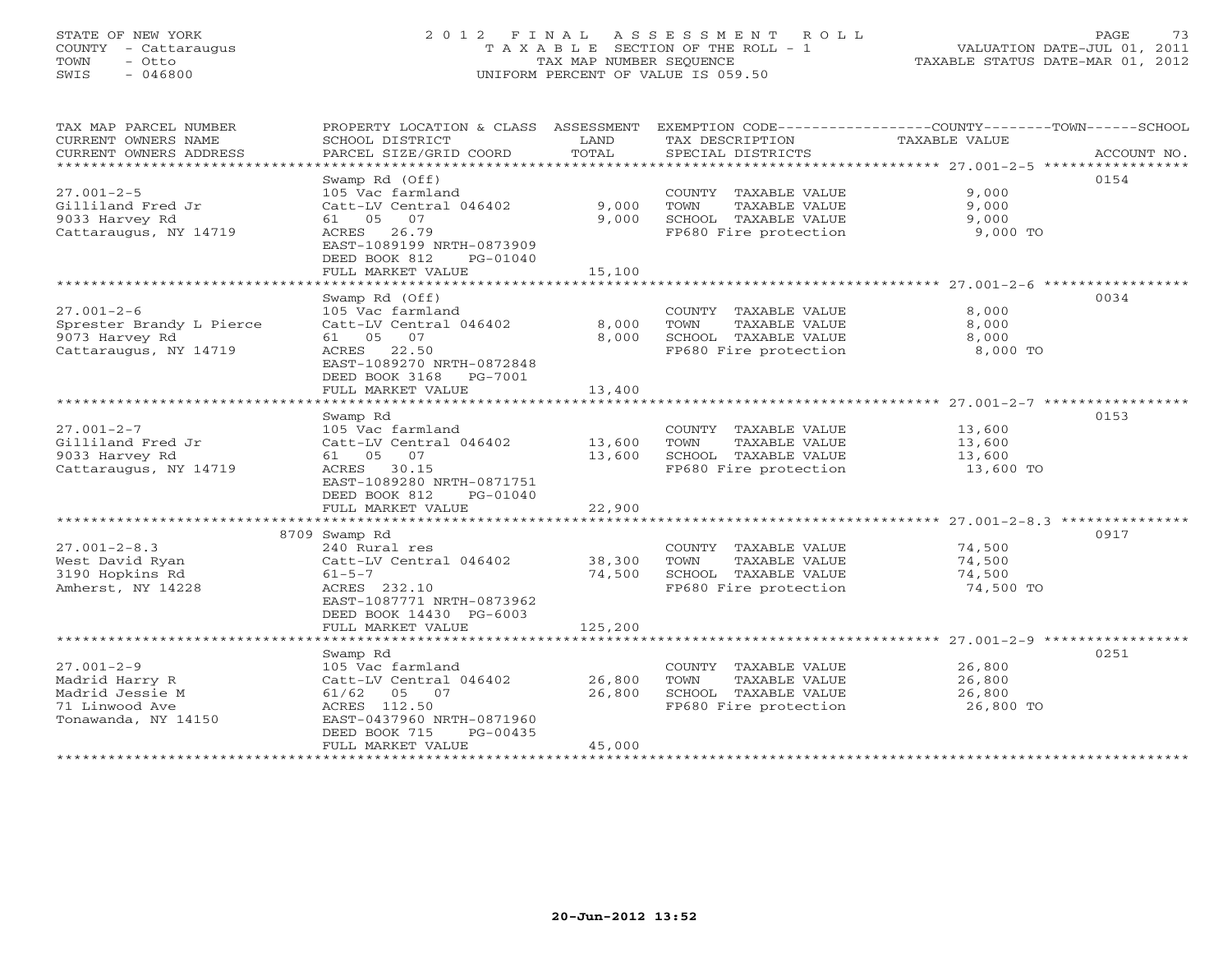### STATE OF NEW YORK 2 0 1 2 F I N A L A S S E S S M E N T R O L L PAGE 74 COUNTY - Cattaraugus T A X A B L E SECTION OF THE ROLL - 1 VALUATION DATE-JUL 01, 2011 TOWN - Otto TAX MAP NUMBER SEQUENCE TAXABLE STATUS DATE-MAR 01, 2012 SWIS - 046800 UNIFORM PERCENT OF VALUE IS 059.50UNIFORM PERCENT OF VALUE IS 059.50

| **********************<br>0249<br>Swamp Rd<br>$27.001 - 2 - 10$<br>105 Vac farmland<br>COUNTY TAXABLE VALUE<br>5,300<br>5,300<br>5,300<br>Madrid Harry R<br>Catt-LV Central 046402<br>TOWN<br>TAXABLE VALUE<br>Madrid Jessie M<br>5,300<br>5,300<br>69 05<br>07<br>SCHOOL TAXABLE VALUE<br>9.80<br>71 Linwood Ave<br>ACRES<br>FP680 Fire protection<br>5,300 TO<br>Tonawanda, NY 14150<br>EAST-0437291 NRTH-0871621<br>DEED BOOK 715<br>PG-00435<br>FULL MARKET VALUE<br>8,900<br>0084<br>Swamp Rd<br>$27.001 - 2 - 11.1$<br>322 Rural vac>10<br>COUNTY TAXABLE VALUE<br>11,800<br>Crowell Robert G II<br>Catt-LV Central 046402<br>11,800<br>TOWN<br>TAXABLE VALUE<br>11,800<br>9089 Swamp Rd<br>69 05 07<br>11,800<br>SCHOOL TAXABLE VALUE<br>11,800<br>Cattaraugus, NY 14719<br>ACRES 19.70<br>FP680 Fire protection<br>11,800 TO<br>EAST-1085193 NRTH-0872346<br>DEED BOOK 1013 PG-1052<br>19,800<br>FULL MARKET VALUE<br>0794<br>8909 Swamp Rd<br>$27.001 - 2 - 11.2$<br>240 Rural res<br>43,000<br>COUNTY TAXABLE VALUE<br>Crowell Robert G II<br>Catt-LV Central 046402<br>13,500<br>TOWN<br>TAXABLE VALUE<br>43,000<br>Young Kimberly A<br>43,000<br>SCHOOL TAXABLE VALUE<br>69 05 07<br>43,000<br>9089 Swamp Rd<br>FF 962.90<br>FP680 Fire protection<br>43,000 TO<br>Cattaraugus, NY 14719<br>ACRES 19.45<br>EAST-1084953 NRTH-0871611<br>DEED BOOK 00962 PG-00742<br>72,300<br>FULL MARKET VALUE<br>8979 Swamp Rd<br>0438<br>$27.001 - 2 - 12$<br>17,850<br>240 Rural res<br>RES STAR<br>$\Omega$<br>$\Omega$<br>41854<br>19,100 FOREST/A74 47460<br>5,650<br>Prutsman Carole A<br>Catt-LV Central 046402<br>5,650<br>5,650<br>Prutsman Clair J<br>08<br>77,400<br>COUNTY TAXABLE VALUE<br>71,750<br>69 05<br>8979 Swamp Rd<br>ACRES 55.27<br>TOWN<br>TAXABLE VALUE<br>71,750<br>Cattaraugus, NY 14719<br>EAST-1083654 NRTH-0872029<br>SCHOOL TAXABLE VALUE<br>53,900<br>DEED BOOK 13249 PG-6001<br>FP680 Fire protection<br>77,400 TO<br>FULL MARKET VALUE<br>130,100<br>MAY BE SUBJECT TO PAYMENT<br>UNDER RPTL480A UNTIL 2021<br>*************************<br>0252<br>Swamp Rd<br>$27.001 - 2 - 13$<br>105 Vac farmland<br>6,400<br>COUNTY TAXABLE VALUE<br>6,400<br>Madrid Harry R<br>Catt-LV Central 046402<br>TOWN<br>TAXABLE VALUE<br>6,400<br>Madrid Jessie M<br>69 05 07<br>6,400<br>SCHOOL TAXABLE VALUE<br>6,400<br>71 Linwood Ave<br>ACRES 25.34<br>FP680 Fire protection<br>6,400 TO<br>Tonawanda, NY 14150<br>EAST-1084818 NRTH-0872782<br>DEED BOOK 747<br>PG-01036<br>FULL MARKET VALUE<br>10,800 | TAX MAP PARCEL NUMBER<br>CURRENT OWNERS NAME<br>CURRENT OWNERS ADDRESS | PROPERTY LOCATION & CLASS ASSESSMENT<br>SCHOOL DISTRICT<br>PARCEL SIZE/GRID COORD | LAND<br>TOTAL | EXEMPTION CODE-----------------COUNTY-------TOWN------SCHOOL<br>TAX DESCRIPTION<br>SPECIAL DISTRICTS | TAXABLE VALUE | ACCOUNT NO. |
|------------------------------------------------------------------------------------------------------------------------------------------------------------------------------------------------------------------------------------------------------------------------------------------------------------------------------------------------------------------------------------------------------------------------------------------------------------------------------------------------------------------------------------------------------------------------------------------------------------------------------------------------------------------------------------------------------------------------------------------------------------------------------------------------------------------------------------------------------------------------------------------------------------------------------------------------------------------------------------------------------------------------------------------------------------------------------------------------------------------------------------------------------------------------------------------------------------------------------------------------------------------------------------------------------------------------------------------------------------------------------------------------------------------------------------------------------------------------------------------------------------------------------------------------------------------------------------------------------------------------------------------------------------------------------------------------------------------------------------------------------------------------------------------------------------------------------------------------------------------------------------------------------------------------------------------------------------------------------------------------------------------------------------------------------------------------------------------------------------------------------------------------------------------------------------------------------------------------------------------------------------------------------------------------------------------------------------------------------------------------------------------------------------------------------------------------------------------------------------------------------------------------------|------------------------------------------------------------------------|-----------------------------------------------------------------------------------|---------------|------------------------------------------------------------------------------------------------------|---------------|-------------|
|                                                                                                                                                                                                                                                                                                                                                                                                                                                                                                                                                                                                                                                                                                                                                                                                                                                                                                                                                                                                                                                                                                                                                                                                                                                                                                                                                                                                                                                                                                                                                                                                                                                                                                                                                                                                                                                                                                                                                                                                                                                                                                                                                                                                                                                                                                                                                                                                                                                                                                                              |                                                                        |                                                                                   |               |                                                                                                      |               |             |
|                                                                                                                                                                                                                                                                                                                                                                                                                                                                                                                                                                                                                                                                                                                                                                                                                                                                                                                                                                                                                                                                                                                                                                                                                                                                                                                                                                                                                                                                                                                                                                                                                                                                                                                                                                                                                                                                                                                                                                                                                                                                                                                                                                                                                                                                                                                                                                                                                                                                                                                              |                                                                        |                                                                                   |               |                                                                                                      |               |             |
|                                                                                                                                                                                                                                                                                                                                                                                                                                                                                                                                                                                                                                                                                                                                                                                                                                                                                                                                                                                                                                                                                                                                                                                                                                                                                                                                                                                                                                                                                                                                                                                                                                                                                                                                                                                                                                                                                                                                                                                                                                                                                                                                                                                                                                                                                                                                                                                                                                                                                                                              |                                                                        |                                                                                   |               |                                                                                                      |               |             |
|                                                                                                                                                                                                                                                                                                                                                                                                                                                                                                                                                                                                                                                                                                                                                                                                                                                                                                                                                                                                                                                                                                                                                                                                                                                                                                                                                                                                                                                                                                                                                                                                                                                                                                                                                                                                                                                                                                                                                                                                                                                                                                                                                                                                                                                                                                                                                                                                                                                                                                                              |                                                                        |                                                                                   |               |                                                                                                      |               |             |
|                                                                                                                                                                                                                                                                                                                                                                                                                                                                                                                                                                                                                                                                                                                                                                                                                                                                                                                                                                                                                                                                                                                                                                                                                                                                                                                                                                                                                                                                                                                                                                                                                                                                                                                                                                                                                                                                                                                                                                                                                                                                                                                                                                                                                                                                                                                                                                                                                                                                                                                              |                                                                        |                                                                                   |               |                                                                                                      |               |             |
|                                                                                                                                                                                                                                                                                                                                                                                                                                                                                                                                                                                                                                                                                                                                                                                                                                                                                                                                                                                                                                                                                                                                                                                                                                                                                                                                                                                                                                                                                                                                                                                                                                                                                                                                                                                                                                                                                                                                                                                                                                                                                                                                                                                                                                                                                                                                                                                                                                                                                                                              |                                                                        |                                                                                   |               |                                                                                                      |               |             |
|                                                                                                                                                                                                                                                                                                                                                                                                                                                                                                                                                                                                                                                                                                                                                                                                                                                                                                                                                                                                                                                                                                                                                                                                                                                                                                                                                                                                                                                                                                                                                                                                                                                                                                                                                                                                                                                                                                                                                                                                                                                                                                                                                                                                                                                                                                                                                                                                                                                                                                                              |                                                                        |                                                                                   |               |                                                                                                      |               |             |
|                                                                                                                                                                                                                                                                                                                                                                                                                                                                                                                                                                                                                                                                                                                                                                                                                                                                                                                                                                                                                                                                                                                                                                                                                                                                                                                                                                                                                                                                                                                                                                                                                                                                                                                                                                                                                                                                                                                                                                                                                                                                                                                                                                                                                                                                                                                                                                                                                                                                                                                              |                                                                        |                                                                                   |               |                                                                                                      |               |             |
|                                                                                                                                                                                                                                                                                                                                                                                                                                                                                                                                                                                                                                                                                                                                                                                                                                                                                                                                                                                                                                                                                                                                                                                                                                                                                                                                                                                                                                                                                                                                                                                                                                                                                                                                                                                                                                                                                                                                                                                                                                                                                                                                                                                                                                                                                                                                                                                                                                                                                                                              |                                                                        |                                                                                   |               |                                                                                                      |               |             |
|                                                                                                                                                                                                                                                                                                                                                                                                                                                                                                                                                                                                                                                                                                                                                                                                                                                                                                                                                                                                                                                                                                                                                                                                                                                                                                                                                                                                                                                                                                                                                                                                                                                                                                                                                                                                                                                                                                                                                                                                                                                                                                                                                                                                                                                                                                                                                                                                                                                                                                                              |                                                                        |                                                                                   |               |                                                                                                      |               |             |
|                                                                                                                                                                                                                                                                                                                                                                                                                                                                                                                                                                                                                                                                                                                                                                                                                                                                                                                                                                                                                                                                                                                                                                                                                                                                                                                                                                                                                                                                                                                                                                                                                                                                                                                                                                                                                                                                                                                                                                                                                                                                                                                                                                                                                                                                                                                                                                                                                                                                                                                              |                                                                        |                                                                                   |               |                                                                                                      |               |             |
|                                                                                                                                                                                                                                                                                                                                                                                                                                                                                                                                                                                                                                                                                                                                                                                                                                                                                                                                                                                                                                                                                                                                                                                                                                                                                                                                                                                                                                                                                                                                                                                                                                                                                                                                                                                                                                                                                                                                                                                                                                                                                                                                                                                                                                                                                                                                                                                                                                                                                                                              |                                                                        |                                                                                   |               |                                                                                                      |               |             |
|                                                                                                                                                                                                                                                                                                                                                                                                                                                                                                                                                                                                                                                                                                                                                                                                                                                                                                                                                                                                                                                                                                                                                                                                                                                                                                                                                                                                                                                                                                                                                                                                                                                                                                                                                                                                                                                                                                                                                                                                                                                                                                                                                                                                                                                                                                                                                                                                                                                                                                                              |                                                                        |                                                                                   |               |                                                                                                      |               |             |
|                                                                                                                                                                                                                                                                                                                                                                                                                                                                                                                                                                                                                                                                                                                                                                                                                                                                                                                                                                                                                                                                                                                                                                                                                                                                                                                                                                                                                                                                                                                                                                                                                                                                                                                                                                                                                                                                                                                                                                                                                                                                                                                                                                                                                                                                                                                                                                                                                                                                                                                              |                                                                        |                                                                                   |               |                                                                                                      |               |             |
|                                                                                                                                                                                                                                                                                                                                                                                                                                                                                                                                                                                                                                                                                                                                                                                                                                                                                                                                                                                                                                                                                                                                                                                                                                                                                                                                                                                                                                                                                                                                                                                                                                                                                                                                                                                                                                                                                                                                                                                                                                                                                                                                                                                                                                                                                                                                                                                                                                                                                                                              |                                                                        |                                                                                   |               |                                                                                                      |               |             |
|                                                                                                                                                                                                                                                                                                                                                                                                                                                                                                                                                                                                                                                                                                                                                                                                                                                                                                                                                                                                                                                                                                                                                                                                                                                                                                                                                                                                                                                                                                                                                                                                                                                                                                                                                                                                                                                                                                                                                                                                                                                                                                                                                                                                                                                                                                                                                                                                                                                                                                                              |                                                                        |                                                                                   |               |                                                                                                      |               |             |
|                                                                                                                                                                                                                                                                                                                                                                                                                                                                                                                                                                                                                                                                                                                                                                                                                                                                                                                                                                                                                                                                                                                                                                                                                                                                                                                                                                                                                                                                                                                                                                                                                                                                                                                                                                                                                                                                                                                                                                                                                                                                                                                                                                                                                                                                                                                                                                                                                                                                                                                              |                                                                        |                                                                                   |               |                                                                                                      |               |             |
|                                                                                                                                                                                                                                                                                                                                                                                                                                                                                                                                                                                                                                                                                                                                                                                                                                                                                                                                                                                                                                                                                                                                                                                                                                                                                                                                                                                                                                                                                                                                                                                                                                                                                                                                                                                                                                                                                                                                                                                                                                                                                                                                                                                                                                                                                                                                                                                                                                                                                                                              |                                                                        |                                                                                   |               |                                                                                                      |               |             |
|                                                                                                                                                                                                                                                                                                                                                                                                                                                                                                                                                                                                                                                                                                                                                                                                                                                                                                                                                                                                                                                                                                                                                                                                                                                                                                                                                                                                                                                                                                                                                                                                                                                                                                                                                                                                                                                                                                                                                                                                                                                                                                                                                                                                                                                                                                                                                                                                                                                                                                                              |                                                                        |                                                                                   |               |                                                                                                      |               |             |
|                                                                                                                                                                                                                                                                                                                                                                                                                                                                                                                                                                                                                                                                                                                                                                                                                                                                                                                                                                                                                                                                                                                                                                                                                                                                                                                                                                                                                                                                                                                                                                                                                                                                                                                                                                                                                                                                                                                                                                                                                                                                                                                                                                                                                                                                                                                                                                                                                                                                                                                              |                                                                        |                                                                                   |               |                                                                                                      |               |             |
|                                                                                                                                                                                                                                                                                                                                                                                                                                                                                                                                                                                                                                                                                                                                                                                                                                                                                                                                                                                                                                                                                                                                                                                                                                                                                                                                                                                                                                                                                                                                                                                                                                                                                                                                                                                                                                                                                                                                                                                                                                                                                                                                                                                                                                                                                                                                                                                                                                                                                                                              |                                                                        |                                                                                   |               |                                                                                                      |               |             |
|                                                                                                                                                                                                                                                                                                                                                                                                                                                                                                                                                                                                                                                                                                                                                                                                                                                                                                                                                                                                                                                                                                                                                                                                                                                                                                                                                                                                                                                                                                                                                                                                                                                                                                                                                                                                                                                                                                                                                                                                                                                                                                                                                                                                                                                                                                                                                                                                                                                                                                                              |                                                                        |                                                                                   |               |                                                                                                      |               |             |
|                                                                                                                                                                                                                                                                                                                                                                                                                                                                                                                                                                                                                                                                                                                                                                                                                                                                                                                                                                                                                                                                                                                                                                                                                                                                                                                                                                                                                                                                                                                                                                                                                                                                                                                                                                                                                                                                                                                                                                                                                                                                                                                                                                                                                                                                                                                                                                                                                                                                                                                              |                                                                        |                                                                                   |               |                                                                                                      |               |             |
|                                                                                                                                                                                                                                                                                                                                                                                                                                                                                                                                                                                                                                                                                                                                                                                                                                                                                                                                                                                                                                                                                                                                                                                                                                                                                                                                                                                                                                                                                                                                                                                                                                                                                                                                                                                                                                                                                                                                                                                                                                                                                                                                                                                                                                                                                                                                                                                                                                                                                                                              |                                                                        |                                                                                   |               |                                                                                                      |               |             |
|                                                                                                                                                                                                                                                                                                                                                                                                                                                                                                                                                                                                                                                                                                                                                                                                                                                                                                                                                                                                                                                                                                                                                                                                                                                                                                                                                                                                                                                                                                                                                                                                                                                                                                                                                                                                                                                                                                                                                                                                                                                                                                                                                                                                                                                                                                                                                                                                                                                                                                                              |                                                                        |                                                                                   |               |                                                                                                      |               |             |
|                                                                                                                                                                                                                                                                                                                                                                                                                                                                                                                                                                                                                                                                                                                                                                                                                                                                                                                                                                                                                                                                                                                                                                                                                                                                                                                                                                                                                                                                                                                                                                                                                                                                                                                                                                                                                                                                                                                                                                                                                                                                                                                                                                                                                                                                                                                                                                                                                                                                                                                              |                                                                        |                                                                                   |               |                                                                                                      |               |             |
|                                                                                                                                                                                                                                                                                                                                                                                                                                                                                                                                                                                                                                                                                                                                                                                                                                                                                                                                                                                                                                                                                                                                                                                                                                                                                                                                                                                                                                                                                                                                                                                                                                                                                                                                                                                                                                                                                                                                                                                                                                                                                                                                                                                                                                                                                                                                                                                                                                                                                                                              |                                                                        |                                                                                   |               |                                                                                                      |               |             |
|                                                                                                                                                                                                                                                                                                                                                                                                                                                                                                                                                                                                                                                                                                                                                                                                                                                                                                                                                                                                                                                                                                                                                                                                                                                                                                                                                                                                                                                                                                                                                                                                                                                                                                                                                                                                                                                                                                                                                                                                                                                                                                                                                                                                                                                                                                                                                                                                                                                                                                                              |                                                                        |                                                                                   |               |                                                                                                      |               |             |
|                                                                                                                                                                                                                                                                                                                                                                                                                                                                                                                                                                                                                                                                                                                                                                                                                                                                                                                                                                                                                                                                                                                                                                                                                                                                                                                                                                                                                                                                                                                                                                                                                                                                                                                                                                                                                                                                                                                                                                                                                                                                                                                                                                                                                                                                                                                                                                                                                                                                                                                              |                                                                        |                                                                                   |               |                                                                                                      |               |             |
|                                                                                                                                                                                                                                                                                                                                                                                                                                                                                                                                                                                                                                                                                                                                                                                                                                                                                                                                                                                                                                                                                                                                                                                                                                                                                                                                                                                                                                                                                                                                                                                                                                                                                                                                                                                                                                                                                                                                                                                                                                                                                                                                                                                                                                                                                                                                                                                                                                                                                                                              |                                                                        |                                                                                   |               |                                                                                                      |               |             |
|                                                                                                                                                                                                                                                                                                                                                                                                                                                                                                                                                                                                                                                                                                                                                                                                                                                                                                                                                                                                                                                                                                                                                                                                                                                                                                                                                                                                                                                                                                                                                                                                                                                                                                                                                                                                                                                                                                                                                                                                                                                                                                                                                                                                                                                                                                                                                                                                                                                                                                                              |                                                                        |                                                                                   |               |                                                                                                      |               |             |
|                                                                                                                                                                                                                                                                                                                                                                                                                                                                                                                                                                                                                                                                                                                                                                                                                                                                                                                                                                                                                                                                                                                                                                                                                                                                                                                                                                                                                                                                                                                                                                                                                                                                                                                                                                                                                                                                                                                                                                                                                                                                                                                                                                                                                                                                                                                                                                                                                                                                                                                              |                                                                        |                                                                                   |               |                                                                                                      |               |             |
|                                                                                                                                                                                                                                                                                                                                                                                                                                                                                                                                                                                                                                                                                                                                                                                                                                                                                                                                                                                                                                                                                                                                                                                                                                                                                                                                                                                                                                                                                                                                                                                                                                                                                                                                                                                                                                                                                                                                                                                                                                                                                                                                                                                                                                                                                                                                                                                                                                                                                                                              |                                                                        |                                                                                   |               |                                                                                                      |               |             |
|                                                                                                                                                                                                                                                                                                                                                                                                                                                                                                                                                                                                                                                                                                                                                                                                                                                                                                                                                                                                                                                                                                                                                                                                                                                                                                                                                                                                                                                                                                                                                                                                                                                                                                                                                                                                                                                                                                                                                                                                                                                                                                                                                                                                                                                                                                                                                                                                                                                                                                                              |                                                                        |                                                                                   |               |                                                                                                      |               |             |
|                                                                                                                                                                                                                                                                                                                                                                                                                                                                                                                                                                                                                                                                                                                                                                                                                                                                                                                                                                                                                                                                                                                                                                                                                                                                                                                                                                                                                                                                                                                                                                                                                                                                                                                                                                                                                                                                                                                                                                                                                                                                                                                                                                                                                                                                                                                                                                                                                                                                                                                              |                                                                        |                                                                                   |               |                                                                                                      |               |             |
|                                                                                                                                                                                                                                                                                                                                                                                                                                                                                                                                                                                                                                                                                                                                                                                                                                                                                                                                                                                                                                                                                                                                                                                                                                                                                                                                                                                                                                                                                                                                                                                                                                                                                                                                                                                                                                                                                                                                                                                                                                                                                                                                                                                                                                                                                                                                                                                                                                                                                                                              |                                                                        |                                                                                   |               |                                                                                                      |               |             |
|                                                                                                                                                                                                                                                                                                                                                                                                                                                                                                                                                                                                                                                                                                                                                                                                                                                                                                                                                                                                                                                                                                                                                                                                                                                                                                                                                                                                                                                                                                                                                                                                                                                                                                                                                                                                                                                                                                                                                                                                                                                                                                                                                                                                                                                                                                                                                                                                                                                                                                                              |                                                                        |                                                                                   |               |                                                                                                      |               |             |
|                                                                                                                                                                                                                                                                                                                                                                                                                                                                                                                                                                                                                                                                                                                                                                                                                                                                                                                                                                                                                                                                                                                                                                                                                                                                                                                                                                                                                                                                                                                                                                                                                                                                                                                                                                                                                                                                                                                                                                                                                                                                                                                                                                                                                                                                                                                                                                                                                                                                                                                              |                                                                        |                                                                                   |               |                                                                                                      |               |             |
|                                                                                                                                                                                                                                                                                                                                                                                                                                                                                                                                                                                                                                                                                                                                                                                                                                                                                                                                                                                                                                                                                                                                                                                                                                                                                                                                                                                                                                                                                                                                                                                                                                                                                                                                                                                                                                                                                                                                                                                                                                                                                                                                                                                                                                                                                                                                                                                                                                                                                                                              |                                                                        |                                                                                   |               |                                                                                                      |               |             |
|                                                                                                                                                                                                                                                                                                                                                                                                                                                                                                                                                                                                                                                                                                                                                                                                                                                                                                                                                                                                                                                                                                                                                                                                                                                                                                                                                                                                                                                                                                                                                                                                                                                                                                                                                                                                                                                                                                                                                                                                                                                                                                                                                                                                                                                                                                                                                                                                                                                                                                                              |                                                                        |                                                                                   |               |                                                                                                      |               |             |
|                                                                                                                                                                                                                                                                                                                                                                                                                                                                                                                                                                                                                                                                                                                                                                                                                                                                                                                                                                                                                                                                                                                                                                                                                                                                                                                                                                                                                                                                                                                                                                                                                                                                                                                                                                                                                                                                                                                                                                                                                                                                                                                                                                                                                                                                                                                                                                                                                                                                                                                              |                                                                        |                                                                                   |               |                                                                                                      |               |             |
|                                                                                                                                                                                                                                                                                                                                                                                                                                                                                                                                                                                                                                                                                                                                                                                                                                                                                                                                                                                                                                                                                                                                                                                                                                                                                                                                                                                                                                                                                                                                                                                                                                                                                                                                                                                                                                                                                                                                                                                                                                                                                                                                                                                                                                                                                                                                                                                                                                                                                                                              |                                                                        |                                                                                   |               |                                                                                                      |               |             |
|                                                                                                                                                                                                                                                                                                                                                                                                                                                                                                                                                                                                                                                                                                                                                                                                                                                                                                                                                                                                                                                                                                                                                                                                                                                                                                                                                                                                                                                                                                                                                                                                                                                                                                                                                                                                                                                                                                                                                                                                                                                                                                                                                                                                                                                                                                                                                                                                                                                                                                                              |                                                                        |                                                                                   |               |                                                                                                      |               |             |
|                                                                                                                                                                                                                                                                                                                                                                                                                                                                                                                                                                                                                                                                                                                                                                                                                                                                                                                                                                                                                                                                                                                                                                                                                                                                                                                                                                                                                                                                                                                                                                                                                                                                                                                                                                                                                                                                                                                                                                                                                                                                                                                                                                                                                                                                                                                                                                                                                                                                                                                              |                                                                        |                                                                                   |               |                                                                                                      |               |             |
|                                                                                                                                                                                                                                                                                                                                                                                                                                                                                                                                                                                                                                                                                                                                                                                                                                                                                                                                                                                                                                                                                                                                                                                                                                                                                                                                                                                                                                                                                                                                                                                                                                                                                                                                                                                                                                                                                                                                                                                                                                                                                                                                                                                                                                                                                                                                                                                                                                                                                                                              |                                                                        |                                                                                   |               |                                                                                                      |               |             |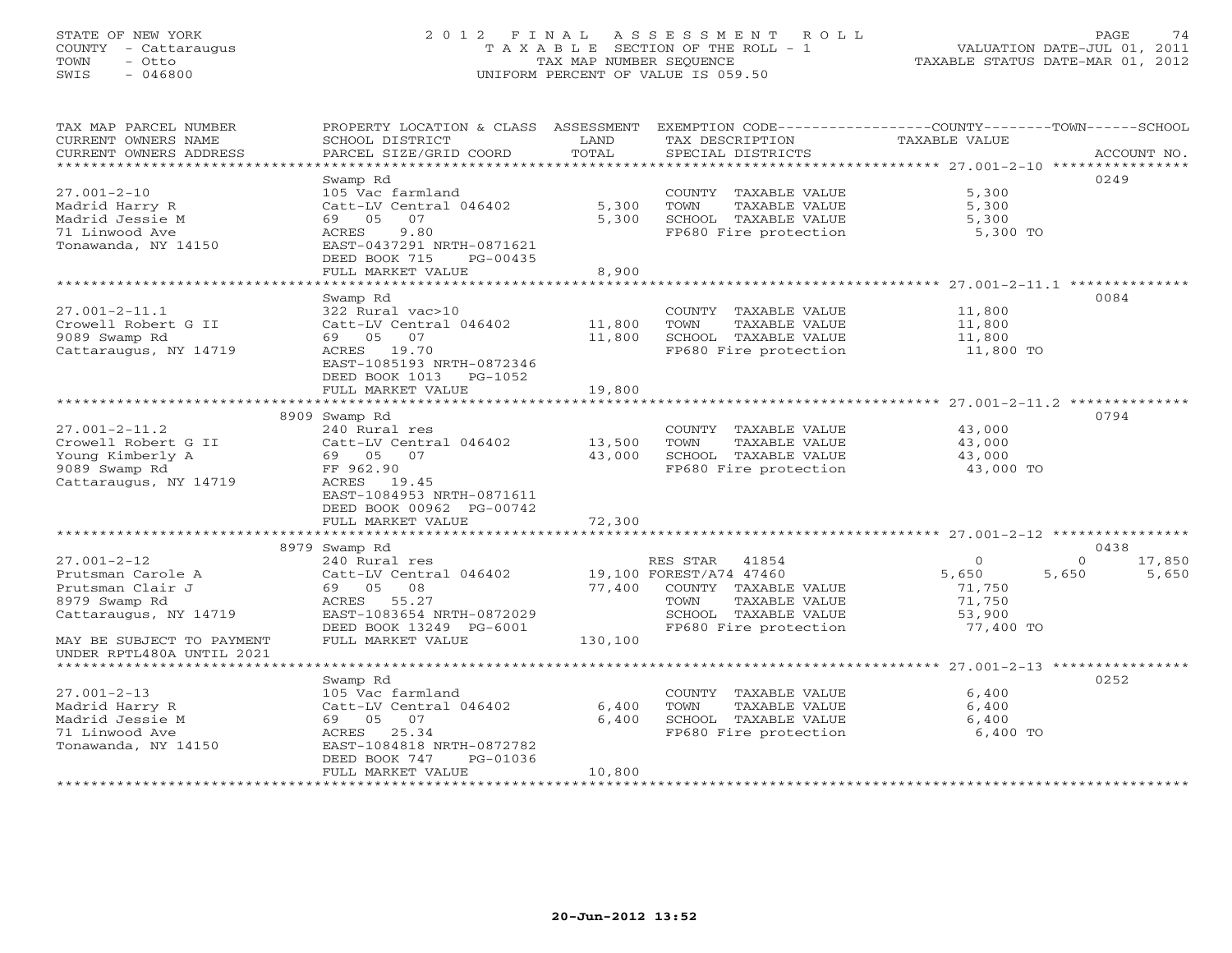### STATE OF NEW YORK 2 0 1 2 F I N A L A S S E S S M E N T R O L L PAGE 75 COUNTY - Cattaraugus T A X A B L E SECTION OF THE ROLL - 1 VALUATION DATE-JUL 01, 2011 TOWN - Otto TAX MAP NUMBER SEQUENCE TAXABLE STATUS DATE-MAR 01, 2012 SWIS - 046800 UNIFORM PERCENT OF VALUE IS 059.50UNIFORM PERCENT OF VALUE IS 059.50

| TAX MAP PARCEL NUMBER<br>CURRENT OWNERS NAME<br>CURRENT OWNERS ADDRESS | PROPERTY LOCATION & CLASS ASSESSMENT<br>SCHOOL DISTRICT<br>PARCEL SIZE/GRID COORD | LAND<br>TOTAL | EXEMPTION CODE-----------------COUNTY-------TOWN------SCHOOL<br>TAX DESCRIPTION<br>SPECIAL DISTRICTS | TAXABLE VALUE      | ACCOUNT NO.                |
|------------------------------------------------------------------------|-----------------------------------------------------------------------------------|---------------|------------------------------------------------------------------------------------------------------|--------------------|----------------------------|
| ***********************                                                |                                                                                   |               |                                                                                                      |                    |                            |
|                                                                        | 8935 Swamp Rd (Off)                                                               |               |                                                                                                      |                    | 0350                       |
| $27.001 - 2 - 14$                                                      | 260 Seasonal res                                                                  |               | COUNTY TAXABLE VALUE                                                                                 | 18,200             |                            |
| Stuckey Raymond K                                                      | Catt-LV Central 046402                                                            | 12,800        | TOWN<br>TAXABLE VALUE                                                                                | 18,200             |                            |
| 228 S Main St                                                          | 08<br>69 05                                                                       | 18,200        | SCHOOL TAXABLE VALUE                                                                                 | 18,200             |                            |
| Cattaraugus, NY 14719                                                  | ACRES 70.16                                                                       |               | FP680 Fire protection                                                                                | 18,200 TO          |                            |
|                                                                        | EAST-0436665 NRTH-0874062                                                         |               |                                                                                                      |                    |                            |
|                                                                        | DEED BOOK 00939 PG-00593                                                          |               |                                                                                                      |                    |                            |
|                                                                        | FULL MARKET VALUE                                                                 | 30,600        |                                                                                                      |                    |                            |
|                                                                        |                                                                                   |               |                                                                                                      |                    |                            |
| $27.001 - 2 - 15.1$                                                    | 9266 N Otto Rd<br>240 Rural res                                                   |               | RES STAR 41854                                                                                       | $\circ$            | 0203<br>$\Omega$<br>17,850 |
| Graboski John                                                          | Catt-LV Central 046402                                                            | 31,400        | COUNTY TAXABLE VALUE                                                                                 | 154,500            |                            |
| 9266 N Otto Rd                                                         | 05/69<br>05<br>08                                                                 | 154,500       | TOWN<br>TAXABLE VALUE                                                                                | 154,500            |                            |
| Cattaraugus, NY 14719                                                  | FRNT 390.00 DPTH                                                                  |               | SCHOOL TAXABLE VALUE                                                                                 | 136,650            |                            |
|                                                                        | ACRES<br>54.35                                                                    |               | FP680 Fire protection                                                                                | 154,500 TO         |                            |
|                                                                        | EAST-0433730 NRTH-0874258                                                         |               |                                                                                                      |                    |                            |
|                                                                        | DEED BOOK 2534<br>PG-8002                                                         |               |                                                                                                      |                    |                            |
|                                                                        | FULL MARKET VALUE                                                                 | 259,700       |                                                                                                      |                    |                            |
|                                                                        |                                                                                   | ************* |                                                                                                      |                    |                            |
|                                                                        | 9324 N Otto Rd                                                                    |               |                                                                                                      |                    | 0818                       |
| $27.001 - 2 - 15.2$                                                    | 240 Rural res                                                                     |               | CVET C/T<br>41131                                                                                    | 11,900             | 11,900<br>$\circ$          |
| Dotterweich Andrew                                                     | Catt-LV Central 046402                                                            |               | 33,000 DVET C/T<br>41141                                                                             | 23,800             | 23,800<br>$\Omega$         |
| 9324 N Otto Rd                                                         | 05/69 05 07/08                                                                    |               | 141,900 RES STAR<br>41854                                                                            | $\Omega$           | 17,850<br>$\Omega$         |
| Otto, NY 14719                                                         | FF 600.00                                                                         |               | COUNTY TAXABLE VALUE                                                                                 | 106,200            |                            |
|                                                                        | ACRES<br>60.90 BANK<br>017<br>EAST-1082895 NRTH-0874706                           |               | TOWN<br>TAXABLE VALUE<br>SCHOOL TAXABLE VALUE                                                        | 106,200<br>124,050 |                            |
|                                                                        | DEED BOOK 1027 PG-538                                                             |               | FP680 Fire protection                                                                                | 141,900 TO         |                            |
|                                                                        | FULL MARKET VALUE                                                                 | 238,500       |                                                                                                      |                    |                            |
|                                                                        | ****************************                                                      |               |                                                                                                      |                    |                            |
|                                                                        | 9250 N Otto Rd                                                                    |               |                                                                                                      |                    | 0100                       |
| $27.001 - 2 - 16.1$                                                    | 240 Rural res                                                                     |               | 41834<br>SR STAR                                                                                     | $\circ$            | $\Omega$<br>37,010         |
| Gernold Jerauld N                                                      | Catt-LV Central 046402                                                            | 18,700        | COUNTY TAXABLE VALUE                                                                                 | 158,600            |                            |
| Gernold Shirley                                                        | 05 05 08                                                                          | 158,600       | TAXABLE VALUE<br>TOWN                                                                                | 158,600            |                            |
| 9250 N Otto Rd                                                         | ACRES 28.22                                                                       |               | SCHOOL TAXABLE VALUE                                                                                 | 121,590            |                            |
| Cattaraugus, NY 14719                                                  | EAST-1082023 NRTH-0873585                                                         |               | FP680 Fire protection                                                                                | 158,600 TO         |                            |
|                                                                        | DEED BOOK 00968 PG-00755                                                          |               |                                                                                                      |                    |                            |
| **********************                                                 | FULL MARKET VALUE                                                                 | 266,600       |                                                                                                      |                    |                            |
|                                                                        | 9262 N Otto Rd                                                                    |               |                                                                                                      |                    | 0902                       |
| $27.001 - 2 - 16.2$                                                    | 260 Seasonal res                                                                  |               | COUNTY TAXABLE VALUE                                                                                 | 34,700             |                            |
| Pond Leroy L                                                           | Catt-LV Central 046402                                                            | 9,700         | TOWN<br>TAXABLE VALUE                                                                                | 34,700             |                            |
| Pond Barbara J                                                         | 05 05<br>08                                                                       | 34,700        | SCHOOL TAXABLE VALUE                                                                                 | 34,700             |                            |
| PO Box 266                                                             | ACRES<br>9.85                                                                     |               | FP680 Fire protection                                                                                | 34,700 TO          |                            |
| Salamanca, NY 14779                                                    | EAST-1082010 NRTH-0874001                                                         |               |                                                                                                      |                    |                            |
|                                                                        | DEED BOOK 13483 PG-3001                                                           |               |                                                                                                      |                    |                            |
|                                                                        | FULL MARKET VALUE                                                                 | 58,300        |                                                                                                      |                    |                            |
|                                                                        |                                                                                   |               |                                                                                                      |                    |                            |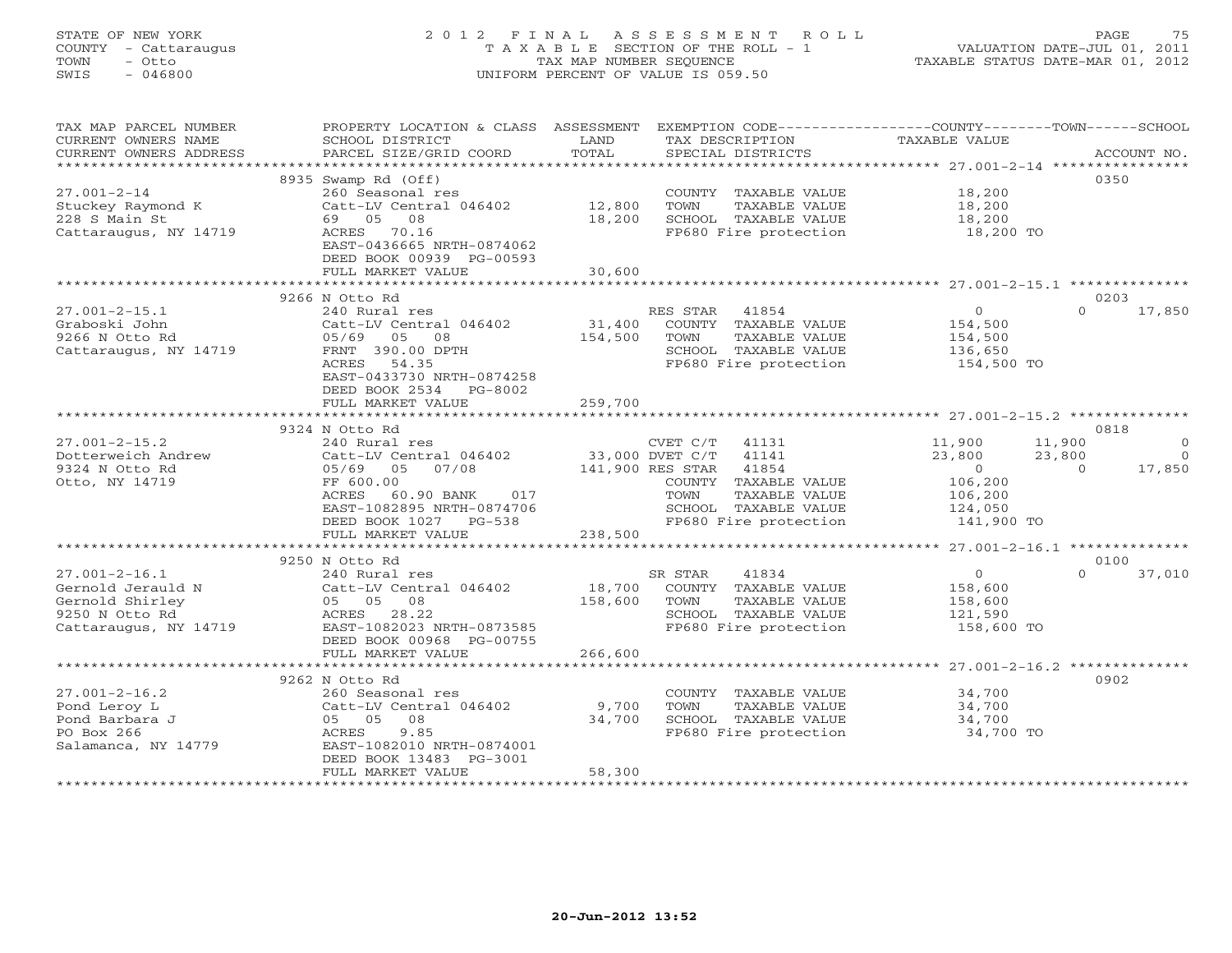### STATE OF NEW YORK 2 0 1 2 F I N A L A S S E S S M E N T R O L L PAGE 76 COUNTY - Cattaraugus T A X A B L E SECTION OF THE ROLL - 1 VALUATION DATE-JUL 01, 2011 TOWN - Otto TAX MAP NUMBER SEQUENCE TAXABLE STATUS DATE-MAR 01, 2012 SWIS - 046800 UNIFORM PERCENT OF VALUE IS 059.50UNIFORM PERCENT OF VALUE IS 059.50

| TAX MAP PARCEL NUMBER<br>CURRENT OWNERS NAME<br>CURRENT OWNERS ADDRESS                                        | PROPERTY LOCATION & CLASS ASSESSMENT<br>SCHOOL DISTRICT<br>PARCEL SIZE/GRID COORD                                                                                                     | LAND<br>TOTAL             | EXEMPTION CODE----------------COUNTY-------TOWN------SCHOOL<br>TAX DESCRIPTION<br>SPECIAL DISTRICTS                                             | <b>TAXABLE VALUE</b>                                          |                    | ACCOUNT NO.              |
|---------------------------------------------------------------------------------------------------------------|---------------------------------------------------------------------------------------------------------------------------------------------------------------------------------------|---------------------------|-------------------------------------------------------------------------------------------------------------------------------------------------|---------------------------------------------------------------|--------------------|--------------------------|
| *********************                                                                                         |                                                                                                                                                                                       |                           |                                                                                                                                                 |                                                               |                    |                          |
| $27.001 - 2 - 17$<br>Herman Kathleen A<br>S-3965 N Buffalo St<br>Orchard Park, NY 14127                       | 9210 N Otto Rd<br>260 Seasonal res<br>Catt-LV Central 046402<br>05 05<br>08<br>ACRES 12.35<br>EAST-1081973 NRTH-0873105<br>DEED BOOK 856<br>PG-00518                                  | 11,100<br>20,600          | COUNTY TAXABLE VALUE<br>TOWN<br>TAXABLE VALUE<br>SCHOOL TAXABLE VALUE<br>FP680 Fire protection                                                  | 20,600<br>20,600<br>20,600<br>20,600 TO                       |                    | 0098                     |
|                                                                                                               | FULL MARKET VALUE                                                                                                                                                                     | 34,600                    |                                                                                                                                                 |                                                               |                    |                          |
|                                                                                                               |                                                                                                                                                                                       |                           |                                                                                                                                                 |                                                               |                    |                          |
|                                                                                                               | 9198 N Otto Rd                                                                                                                                                                        |                           |                                                                                                                                                 |                                                               |                    | 0026                     |
| $27.001 - 2 - 18$<br>Bates Timothy P<br>9198 N Otto Rd<br>Cattaraugus, NY 14719                               | 270 Mfg housing<br>Catt-LV Central 046402<br>05 05 08<br>FRNT 204.00 DPTH 181.00<br>EAST-0432828 NRTH-0872719<br>DEED BOOK 00923 PG-00788<br>FULL MARKET VALUE                        | 5,600<br>32,200<br>54,100 | RES STAR<br>41854<br>COUNTY TAXABLE VALUE<br>TOWN<br>TAXABLE VALUE<br>SCHOOL TAXABLE VALUE<br>FP680 Fire protection                             | $\Omega$<br>32,200<br>32,200<br>14,350<br>32,200 TO           | $\Omega$           | 17,850                   |
|                                                                                                               |                                                                                                                                                                                       |                           |                                                                                                                                                 |                                                               |                    |                          |
|                                                                                                               | N Otto Rd                                                                                                                                                                             |                           |                                                                                                                                                 |                                                               |                    | 0141                     |
| $27.001 - 2 - 19.1$<br>Degenfelder Thomas J<br>Degenfelder Robin S<br>8820 N Otto Rd<br>Cattaraugus, NY 14719 | 105 Vac farmland<br>Catt-LV Central 046402<br>05 05<br>08<br>ACRES<br>72.25<br>EAST-0433690 NRTH-0872130<br>DEED BOOK 3503 PG-9001                                                    | 24,000<br>24,000          | 41720<br>AG DIST<br>COUNTY TAXABLE VALUE<br>TOWN<br>TAXABLE VALUE<br>SCHOOL TAXABLE VALUE<br>FP680 Fire protection                              | 3,801<br>20,199<br>20,199<br>20,199<br>24,000 TO              | 3,801              | 3,801                    |
| MAY BE SUBJECT TO PAYMENT<br>UNDER AGDIST LAW TIL 2018                                                        | FULL MARKET VALUE                                                                                                                                                                     | 40,300                    |                                                                                                                                                 |                                                               |                    |                          |
|                                                                                                               | 9128 Hebner Hill Rd                                                                                                                                                                   |                           |                                                                                                                                                 |                                                               |                    | 0782                     |
| $27.001 - 2 - 19.3$<br>Kempke Patricia<br>Kempke Thomas<br>9128 Hebner Hill Rd<br>Cattaraugus, NY 14719       | 270 Mfg housing<br>Catt-LV Central 046402<br>05 05<br>08<br>FF 960.00 HEBNER HILL RD<br>FF 450.00 CO RD 11<br>ACRES<br>9.60<br>EAST-0432339 NRTH-0871386<br>DEED BOOK 3925<br>PG-7001 | 41,000                    | CVET C/T<br>41131<br>13,500 RES STAR<br>41854<br>COUNTY TAXABLE VALUE<br>TOWN<br>TAXABLE VALUE<br>SCHOOL TAXABLE VALUE<br>FP680 Fire protection | 10,250<br>$\Omega$<br>30,750<br>30,750<br>23,150<br>41,000 TO | 10,250<br>$\Omega$ | $\overline{0}$<br>17,850 |
|                                                                                                               | FULL MARKET VALUE                                                                                                                                                                     | 68,900                    |                                                                                                                                                 |                                                               |                    |                          |
| $27.001 - 2 - 19.4$<br>Maleck Mark A<br>Maleck Sandra J                                                       | ********************<br>N Otto Rd<br>312 Vac w/imprv<br>Catt-LV Central 046402<br>05 05 08                                                                                            | 11,400<br>13,000          | COUNTY TAXABLE VALUE<br>TOWN<br>TAXABLE VALUE<br>SCHOOL TAXABLE VALUE                                                                           | 13,000<br>13,000<br>13,000                                    |                    | 0783                     |
| 127 Lyndale Ct<br>West Seneca, NY 14224                                                                       | FF 502.60<br>ACRES 10.15<br>EAST-0432279 NRTH-0871886<br>DEED BOOK 00954 PG-00475<br>FULL MARKET VALUE                                                                                | 21,800                    | FP680 Fire protection                                                                                                                           | 13,000 TO                                                     |                    |                          |
|                                                                                                               |                                                                                                                                                                                       |                           |                                                                                                                                                 |                                                               |                    |                          |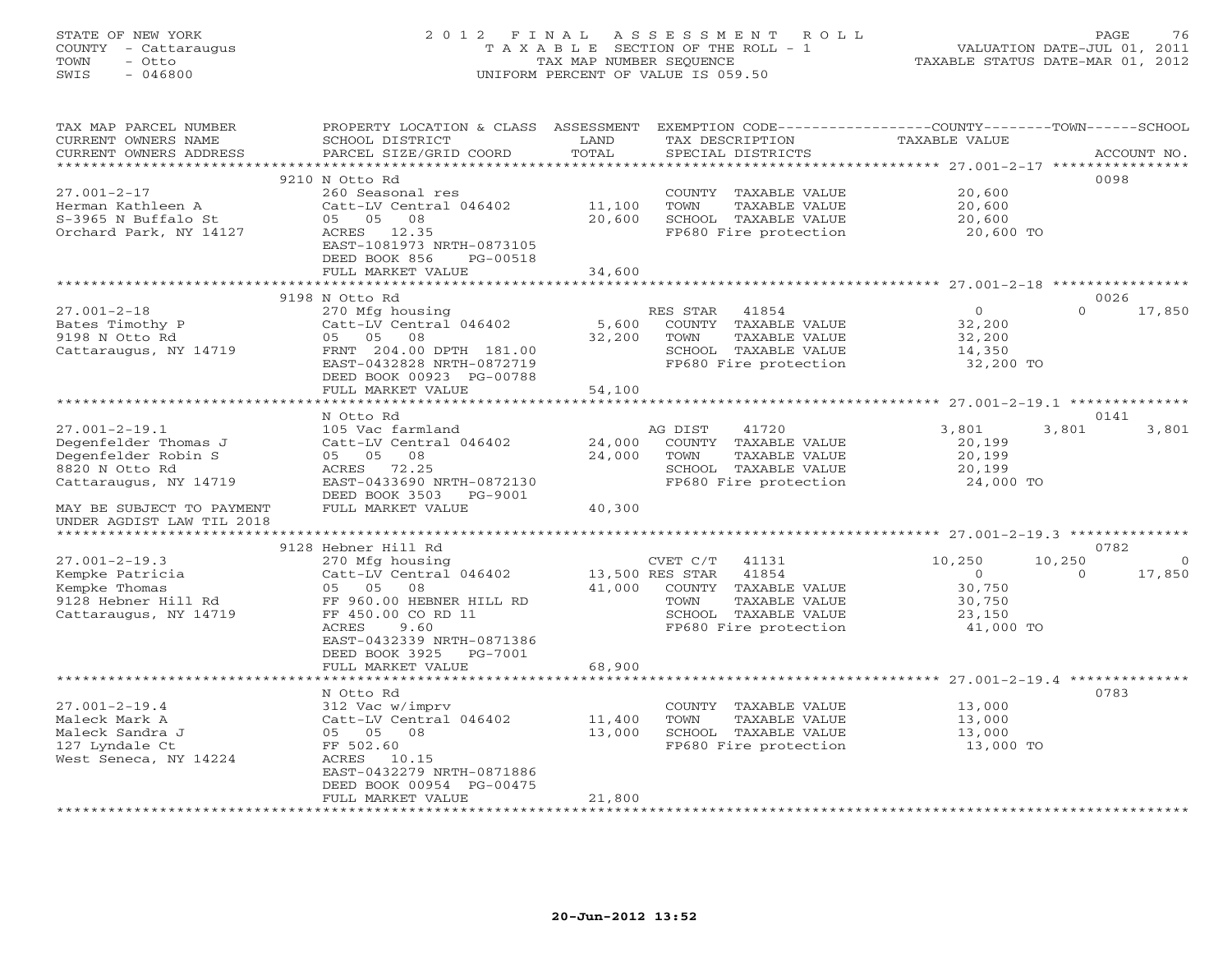### STATE OF NEW YORK 2 0 1 2 F I N A L A S S E S S M E N T R O L L PAGE 77 COUNTY - Cattaraugus T A X A B L E SECTION OF THE ROLL - 1 VALUATION DATE-JUL 01, 2011 TOWN - Otto TAX MAP NUMBER SEQUENCE TAXABLE STATUS DATE-MAR 01, 2012 SWIS - 046800 UNIFORM PERCENT OF VALUE IS 059.50UNIFORM PERCENT OF VALUE IS 059.50

| TAX MAP PARCEL NUMBER<br>CURRENT OWNERS NAME<br>CURRENT OWNERS ADDRESS | PROPERTY LOCATION & CLASS ASSESSMENT<br>SCHOOL DISTRICT<br>PARCEL SIZE/GRID COORD                                | LAND<br>TOTAL   | TAX DESCRIPTION<br>SPECIAL DISTRICTS                                                           | EXEMPTION CODE-----------------COUNTY-------TOWN------SCHOOL<br>TAXABLE VALUE | ACCOUNT NO.                |
|------------------------------------------------------------------------|------------------------------------------------------------------------------------------------------------------|-----------------|------------------------------------------------------------------------------------------------|-------------------------------------------------------------------------------|----------------------------|
|                                                                        |                                                                                                                  |                 |                                                                                                |                                                                               |                            |
| $27.001 - 2 - 20$                                                      | 9089 Swamp Rd<br>210 1 Family Res                                                                                |                 | RES STAR<br>41854                                                                              | $\Omega$                                                                      | 0085<br>$\Omega$<br>17,850 |
| Crowell Robert G II<br>9089 Swamp Rd<br>Cattaraugus, NY 14719          | Catt-LV Central 046402<br>08<br>05 05<br>1.05<br>ACRES<br>EAST-1081378 NRTH-0871282<br>DEED BOOK 492<br>PG-00087 | 6,100<br>20,000 | COUNTY TAXABLE VALUE<br>TOWN<br>TAXABLE VALUE<br>SCHOOL TAXABLE VALUE<br>FP680 Fire protection | 20,000<br>20,000<br>2,150<br>20,000 TO                                        |                            |
|                                                                        | FULL MARKET VALUE                                                                                                | 33,600          |                                                                                                |                                                                               |                            |
|                                                                        |                                                                                                                  |                 |                                                                                                |                                                                               |                            |
|                                                                        | 9073 N Otto Rd                                                                                                   |                 |                                                                                                |                                                                               | 0083                       |
| $27.001 - 2 - 21$                                                      | 210 1 Family Res                                                                                                 |                 | WVET C/T 41121                                                                                 | 7,140                                                                         | 7,140<br>$\overline{0}$    |
| Phinney Shawn                                                          | Catt-LV Central 046402                                                                                           |                 | 7,000 WVET C/T<br>41121                                                                        | 7,140                                                                         | 7,140<br>$\overline{0}$    |
| Phinney Kristine                                                       | 05 05 08                                                                                                         |                 | 73,600 RES STAR 41854                                                                          | $\circ$                                                                       | $\Omega$<br>17,850         |
| 9073 N Otto Rd                                                         | ACRES<br>1.96 BANK<br>017                                                                                        |                 | COUNTY TAXABLE VALUE                                                                           | 59,320                                                                        |                            |
| Cattaraugus, NY 14719                                                  | EAST-0432470 NRTH-0872240                                                                                        |                 | TOWN<br>TAXABLE VALUE                                                                          | 59,320                                                                        |                            |
|                                                                        | DEED BOOK 6793 PG-7001                                                                                           |                 | SCHOOL TAXABLE VALUE                                                                           | 55,750                                                                        |                            |
|                                                                        | FULL MARKET VALUE                                                                                                |                 | 123,700 FP680 Fire protection                                                                  | 73,600 TO                                                                     |                            |
|                                                                        |                                                                                                                  |                 |                                                                                                |                                                                               |                            |
|                                                                        | N Otto Rd                                                                                                        |                 |                                                                                                |                                                                               | 0099                       |
| $27.001 - 2 - 22$                                                      | 105 Vac farmland                                                                                                 |                 | COUNTY TAXABLE VALUE                                                                           | 24,000                                                                        |                            |
| Dankert Thomas J                                                       | Catt-LV Central 046402                                                                                           | 24,000          | TOWN<br>TAXABLE VALUE                                                                          | 24,000                                                                        |                            |
| Dankert Patricia                                                       | 05 05<br>08                                                                                                      | 24,000          | SCHOOL TAXABLE VALUE                                                                           | 24,000                                                                        |                            |
| PO Box 84                                                              | ACRES 91.50                                                                                                      |                 | FP680 Fire protection                                                                          | 24,000 TO                                                                     |                            |
| Otto, NY 14766                                                         | EAST-1079890 NRTH-0873137                                                                                        |                 |                                                                                                |                                                                               |                            |
|                                                                        | DEED BOOK 846<br>PG-01133                                                                                        |                 |                                                                                                |                                                                               |                            |
|                                                                        | FULL MARKET VALUE                                                                                                | 40,300          |                                                                                                |                                                                               |                            |
|                                                                        | *************************                                                                                        |                 |                                                                                                |                                                                               |                            |
|                                                                        | 9251 N Otto Rd                                                                                                   |                 |                                                                                                |                                                                               | 0362                       |
| $27.001 - 2 - 23$                                                      | 210 1 Family Res                                                                                                 |                 | VET C/T<br>41101                                                                               | 300                                                                           | 300<br>$\Omega$            |
| Sawyer Donald J                                                        | Catt-LV Central 046402                                                                                           |                 | 7,000 SR STAR<br>41834                                                                         | $\Omega$                                                                      | 37,010<br>$\Omega$         |
| Sawyer Diane H                                                         | 05 05<br>08                                                                                                      | 63,500          | COUNTY TAXABLE VALUE                                                                           | 63,200                                                                        |                            |
| 9251 N Otto Rd                                                         | 1.95<br>ACRES                                                                                                    |                 | TOWN<br>TAXABLE VALUE                                                                          | 63,200                                                                        |                            |
| Cattaraugus, NY 14719                                                  | EAST-1080854 NRTH-0873885                                                                                        |                 | SCHOOL TAXABLE VALUE                                                                           | 26,490                                                                        |                            |
|                                                                        | DEED BOOK 852<br>PG-00277                                                                                        |                 | FP680 Fire protection                                                                          | 63,500 TO                                                                     |                            |
|                                                                        | FULL MARKET VALUE                                                                                                | 106,700         |                                                                                                |                                                                               |                            |
|                                                                        |                                                                                                                  |                 |                                                                                                |                                                                               |                            |
|                                                                        | N Otto Rd                                                                                                        |                 |                                                                                                |                                                                               | 0562                       |
| $27.001 - 2 - 24$                                                      | 314 Rural vac<10                                                                                                 |                 | COUNTY TAXABLE VALUE                                                                           | 1,500                                                                         |                            |
| Schmitt Steven J                                                       | Catt-LV Central 046402                                                                                           | 1,500           | TOWN<br>TAXABLE VALUE                                                                          | 1,500                                                                         |                            |
| 9277 N Otto Rd                                                         | 05 05<br>08                                                                                                      | 1,500           | SCHOOL TAXABLE VALUE                                                                           | 1,500                                                                         |                            |
| Cattaraugus, NY 14719                                                  | FRNT 125.00 DPTH 155.00                                                                                          |                 | FP680 Fire protection                                                                          | 1,500 TO                                                                      |                            |
|                                                                        | EAST-1080850 NRTH-0874161                                                                                        |                 |                                                                                                |                                                                               |                            |
|                                                                        | DEED BOOK 17795 PG-6001                                                                                          |                 |                                                                                                |                                                                               |                            |
|                                                                        | FULL MARKET VALUE                                                                                                | 2,500           |                                                                                                |                                                                               |                            |
|                                                                        |                                                                                                                  |                 |                                                                                                |                                                                               |                            |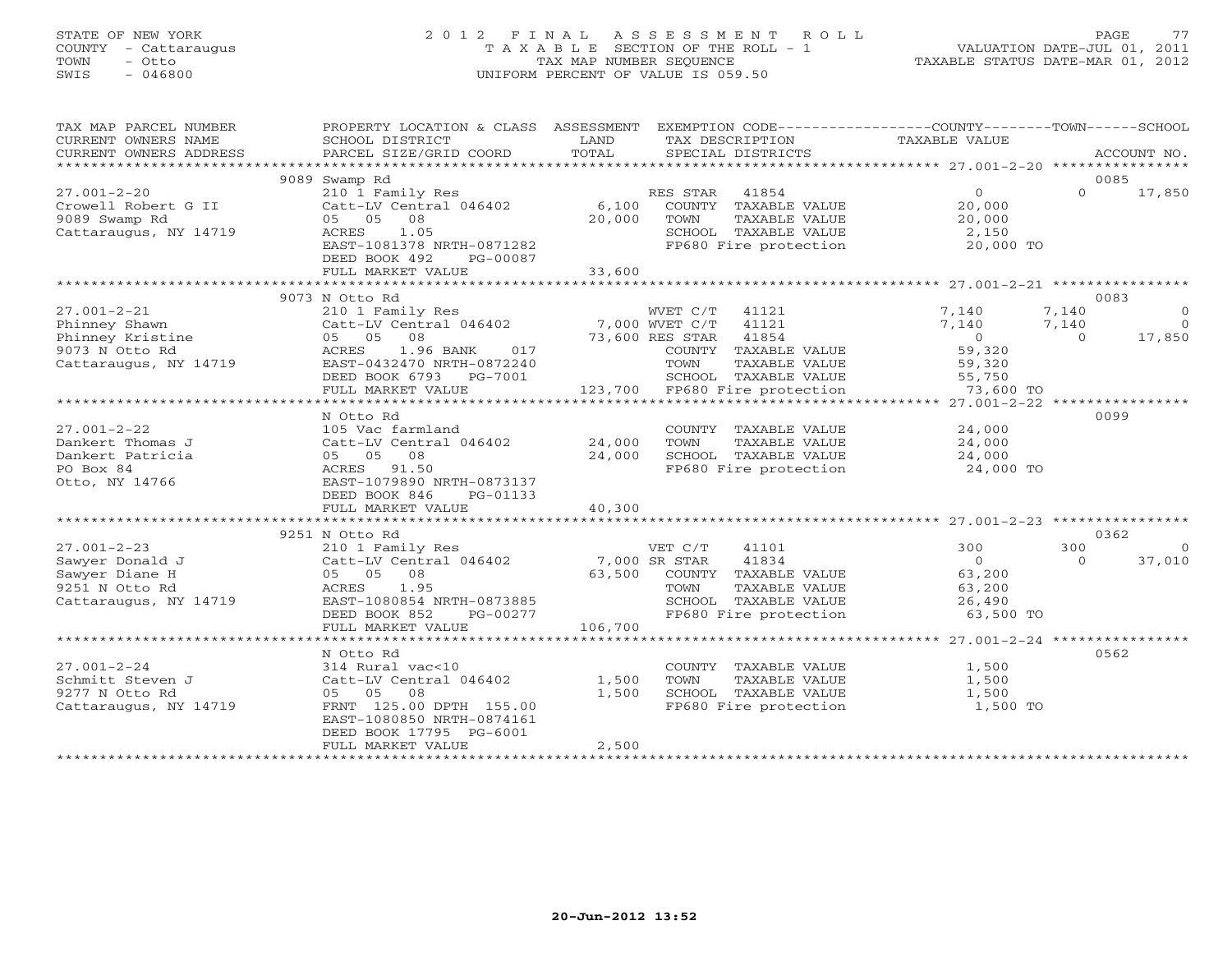### STATE OF NEW YORK 2 0 1 2 F I N A L A S S E S S M E N T R O L L PAGE 78 COUNTY - Cattaraugus T A X A B L E SECTION OF THE ROLL - 1 VALUATION DATE-JUL 01, 2011 TOWN - Otto TAX MAP NUMBER SEQUENCE TAXABLE STATUS DATE-MAR 01, 2012 SWIS - 046800 UNIFORM PERCENT OF VALUE IS 059.50UNIFORM PERCENT OF VALUE IS 059.50

| TAX MAP PARCEL NUMBER<br>CURRENT OWNERS NAME<br>CURRENT OWNERS ADDRESS                                       | PROPERTY LOCATION & CLASS ASSESSMENT<br>SCHOOL DISTRICT<br>PARCEL SIZE/GRID COORD                                                                                          | LAND<br>TOTAL               | EXEMPTION CODE-----------------COUNTY-------TOWN------SCHOOL<br>TAX DESCRIPTION<br>SPECIAL DISTRICTS                                           | TAXABLE VALUE                                                      | ACCOUNT NO.                             |
|--------------------------------------------------------------------------------------------------------------|----------------------------------------------------------------------------------------------------------------------------------------------------------------------------|-----------------------------|------------------------------------------------------------------------------------------------------------------------------------------------|--------------------------------------------------------------------|-----------------------------------------|
|                                                                                                              |                                                                                                                                                                            |                             |                                                                                                                                                |                                                                    |                                         |
| $27.001 - 2 - 25$<br>Schmitt Steven J<br>9277 N Otto Rd<br>Cattaraugus, NY 14719                             | 9277 N Otto Rd<br>240 Rural res<br>Catt-LV Central 046402<br>13 05 08<br>LOT 5<br>ACRES 16.17<br>EAST-1079860 NRTH-0874284<br>DEED BOOK 17795 PG-6001<br>FULL MARKET VALUE | 18,100<br>79,200<br>133,100 | RES STAR<br>41854<br>COUNTY TAXABLE VALUE<br>TAXABLE VALUE<br>TOWN<br>SCHOOL TAXABLE VALUE<br>FP680 Fire protection                            | $\overline{0}$<br>79,200<br>79,200<br>61,350<br>79,200 TO          | 0492<br>$\Omega$<br>17,850              |
|                                                                                                              |                                                                                                                                                                            |                             |                                                                                                                                                |                                                                    |                                         |
|                                                                                                              | 9281 N Otto Rd                                                                                                                                                             |                             |                                                                                                                                                |                                                                    | 0455                                    |
| $27.001 - 2 - 26$<br>Hoffman Robert A<br>Hoffman Diane D<br>9281 N Otto Rd<br>Cattaraugus, NY 14719          | 210 1 Family Res<br>Catt-LV Central 046402<br>13 05 08<br>LOT 5<br>ACRES<br>1.90<br>EAST-1080671 NRTH-0874542<br>DEED BOOK 812<br>PG-00618                                 | 6,900<br>47,000             | SR STAR<br>41834<br>COUNTY TAXABLE VALUE<br>TOWN<br>TAXABLE VALUE<br>SCHOOL TAXABLE VALUE<br>FP680 Fire protection                             | $\overline{0}$<br>47,000<br>47,000<br>9,990<br>47,000 TO           | $\Omega$<br>37,010                      |
|                                                                                                              | FULL MARKET VALUE                                                                                                                                                          | 79,000                      |                                                                                                                                                |                                                                    |                                         |
|                                                                                                              |                                                                                                                                                                            |                             |                                                                                                                                                |                                                                    |                                         |
|                                                                                                              | 9165 Hebner Hill Rd                                                                                                                                                        |                             |                                                                                                                                                |                                                                    | 0174                                    |
| $27.003 - 1 - 1$<br>Grube William<br>Grube Cheryl<br>9165 Hebner Hill Rd<br>Cattaraugus, NY 14719            | 210 1 Family Res<br>Catt-LV Central 046402<br>04 05 08<br>FRNT 208.70 DPTH 183.70<br>EAST-0431279 NRTH-0871037<br>DEED BOOK 00720 PG-00560                                 | 5,600 SR STAR               | WVET C/T<br>41121<br>41834<br>59,700 COUNTY TAXABLE VALUE<br>TOWN<br>TAXABLE VALUE<br>SCHOOL TAXABLE VALUE<br>FP680 Fire protection            | 7,140<br>$\Omega$<br>52,560<br>52,560<br>22,690<br>59,700 TO       | 7,140<br>$\Omega$<br>$\Omega$<br>37,010 |
|                                                                                                              | FULL MARKET VALUE                                                                                                                                                          | 100,300                     |                                                                                                                                                |                                                                    |                                         |
|                                                                                                              |                                                                                                                                                                            |                             |                                                                                                                                                |                                                                    |                                         |
|                                                                                                              | 9026 Swamp Rd                                                                                                                                                              |                             |                                                                                                                                                |                                                                    | 0142                                    |
| $27.003 - 1 - 2.1$<br>Przybylski Gordon<br>Przybylski Bonnie<br>9026 Swamp Rd<br>Cattaraugus, NY 14719       | 270 Mfg housing<br>Catt-LV Central 046402<br>04 05 08<br>2.09<br>ACRES<br>EAST-1082841 NRTH-0871039<br>DEED BOOK 00946 PG-01018                                            | 48,800                      | WVET C/T<br>41121<br>6,000 RES STAR<br>41854<br>COUNTY TAXABLE VALUE<br>TOWN<br>TAXABLE VALUE<br>SCHOOL TAXABLE VALUE<br>FP680 Fire protection | 7,140<br>$\overline{0}$<br>41,660<br>41,660<br>30,950<br>48,800 TO | 7,140<br>$\circ$<br>$\Omega$<br>17,850  |
|                                                                                                              | FULL MARKET VALUE<br>******************                                                                                                                                    | 82,000                      |                                                                                                                                                |                                                                    |                                         |
|                                                                                                              | N Otto Rd                                                                                                                                                                  |                             |                                                                                                                                                |                                                                    | 0524                                    |
| $27.003 - 1 - 2.2$<br>Degenfelder Thomas J<br>Degenfelder Robin S<br>8820 N Otto Rd<br>Cattaraugus, NY 14719 | 105 Vac farmland<br>Catt-LV Central 046402<br>04 05 08<br>73.20<br>ACRES<br>EAST-1081344 NRTH-0870638<br>DEED BOOK 3503 PG-9001                                            | 33,700<br>33,700            | AG DIST<br>41720<br>COUNTY TAXABLE VALUE<br>TOWN<br>TAXABLE VALUE<br>SCHOOL TAXABLE VALUE<br>FP680 Fire protection                             | 14,984<br>18,716<br>18,716<br>18,716<br>33,700 TO                  | 14,984<br>14,984                        |
| MAY BE SUBJECT TO PAYMENT<br>UNDER AGDIST LAW TIL 2018                                                       | FULL MARKET VALUE                                                                                                                                                          | 56,600                      |                                                                                                                                                |                                                                    |                                         |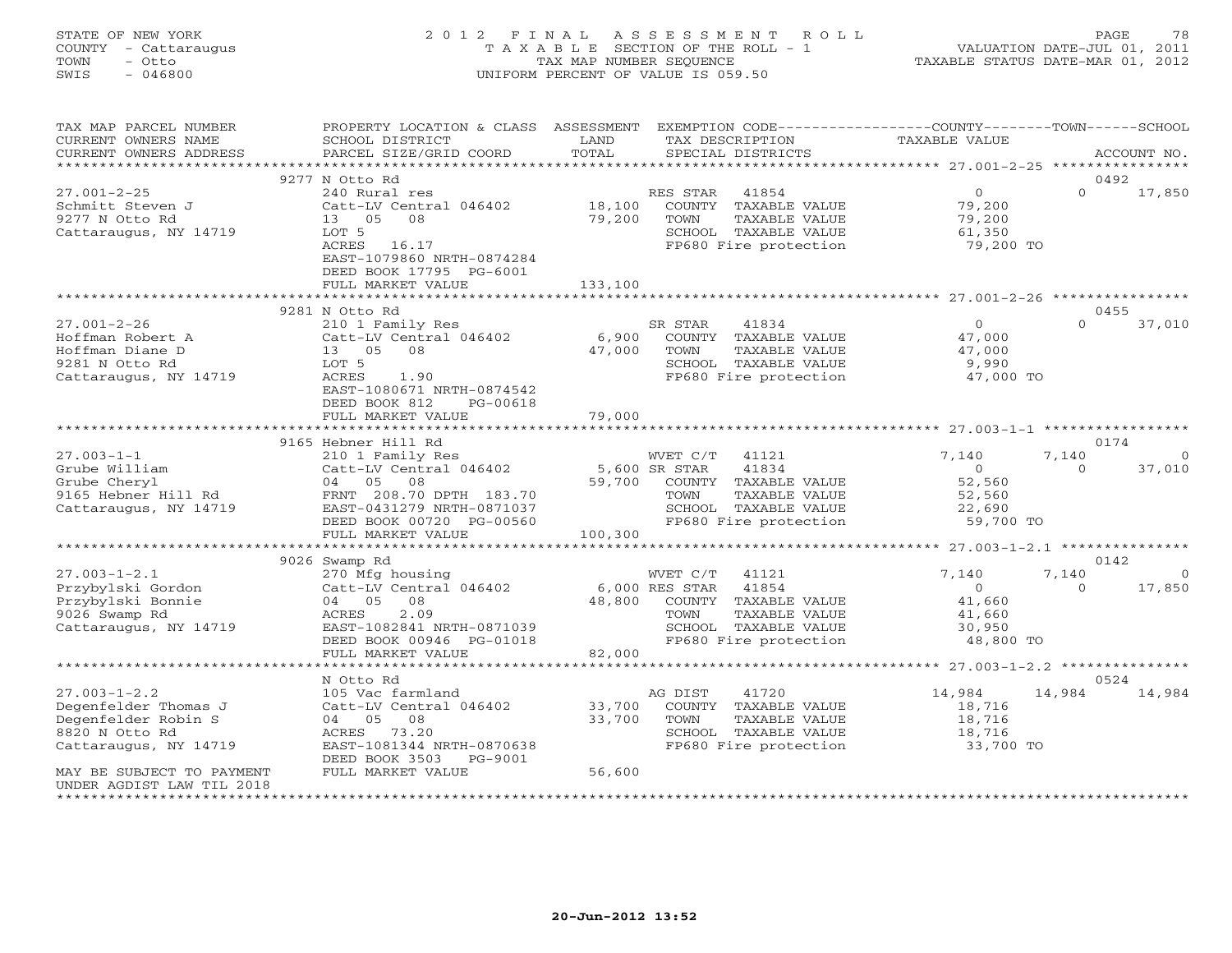#### STATE OF NEW YORK 2 0 1 2 F I N A L A S S E S S M E N T R O L L PAGE 79 COUNTY - Cattaraugus T A X A B L E SECTION OF THE ROLL - 1 VALUATION DATE-JUL 01, 2011 TOWN - Otto TAX MAP NUMBER SEQUENCE TAXABLE STATUS DATE-MAR 01, 2012 SWIS - 046800 UNIFORM PERCENT OF VALUE IS 059.50UNIFORM PERCENT OF VALUE IS 059.50

| TAX MAP PARCEL NUMBER<br>CURRENT OWNERS NAME<br>CURRENT OWNERS ADDRESS                                     | PROPERTY LOCATION & CLASS ASSESSMENT<br>SCHOOL DISTRICT<br>PARCEL SIZE/GRID COORD                                                                                      | LAND<br>TOTAL            | EXEMPTION CODE-----------------COUNTY-------TOWN------SCHOOL<br>TAX DESCRIPTION<br>SPECIAL DISTRICTS                      | TAXABLE VALUE                                                         |                    | ACCOUNT NO.               |
|------------------------------------------------------------------------------------------------------------|------------------------------------------------------------------------------------------------------------------------------------------------------------------------|--------------------------|---------------------------------------------------------------------------------------------------------------------------|-----------------------------------------------------------------------|--------------------|---------------------------|
|                                                                                                            |                                                                                                                                                                        |                          |                                                                                                                           |                                                                       |                    |                           |
|                                                                                                            | 9166 Hebner Hill Rd                                                                                                                                                    |                          |                                                                                                                           |                                                                       |                    | 0719                      |
| $27.003 - 1 - 2.3$<br>Boltz Kenneth E<br>9166 Hebner Hill Rd<br>Cattaraugus, NY 14719                      | 240 Rural res<br>Catt-LV Central 046402<br>04 05<br>08<br>ACRES 49.20<br>EAST-1079417 NRTH-0871265<br>DEED BOOK 908<br>PG-00692                                        | 27,600<br>88,700         | SR STAR<br>41834<br>COUNTY TAXABLE VALUE<br>TAXABLE VALUE<br>TOWN<br>SCHOOL TAXABLE VALUE<br>FP680 Fire protection        | $\overline{0}$<br>88,700<br>88,700<br>51,690<br>88,700 TO             | $\Omega$           | 37,010                    |
|                                                                                                            | FULL MARKET VALUE                                                                                                                                                      | 149,100                  |                                                                                                                           |                                                                       |                    |                           |
|                                                                                                            |                                                                                                                                                                        |                          |                                                                                                                           |                                                                       |                    |                           |
| $27.003 - 1 - 3$<br>Isler Carl<br>Isler Lorraine A<br>9088 Swamp Rd<br>Cattaraugus, NY 14719-9417          | 9088 Swamp Rd<br>210 1 Family Res<br>Catt-LV Central 046402 4,700 SR STAR<br>04 08 08<br>FRNT 140.00 DPTH 173.00<br>EAST-1081286 NRTH-0871088<br>DEED BOOK 1030 PG-477 | 50,700                   | AGED C/T 41801<br>41834<br>COUNTY TAXABLE VALUE<br>TOWN<br>TAXABLE VALUE<br>SCHOOL TAXABLE VALUE<br>FP680 Fire protection | 15,210<br>$\overline{0}$<br>35,490<br>35,490<br>13,690<br>$50,700$ TO | 15,210<br>$\Omega$ | 0028<br>$\circ$<br>37,010 |
|                                                                                                            | FULL MARKET VALUE                                                                                                                                                      | 85,200                   |                                                                                                                           |                                                                       |                    |                           |
|                                                                                                            | 8965 N Otto Rd                                                                                                                                                         |                          |                                                                                                                           |                                                                       |                    | 0316                      |
| $27.003 - 1 - 4$<br>Degenfelder David G<br>Degenfelder Sharon L<br>8965 N Otto Rd<br>Cattaraugus, NY 14719 | 210 1 Family Res<br>Catt-LV Central 046402<br>04 05<br>08<br>ACRES<br>1.09<br>EAST-1081115 NRTH-0870787                                                                | 6,100 SR STAR<br>103,500 | CVET C/T<br>41131<br>41834<br>COUNTY TAXABLE VALUE<br>TOWN<br>TAXABLE VALUE<br>SCHOOL TAXABLE VALUE                       | 11,900<br>$\overline{0}$<br>91,600<br>91,600<br>66,490                | 11,900<br>$\Omega$ | $\Omega$<br>37,010        |
|                                                                                                            | DEED BOOK 10590 PG-8001<br>FULL MARKET VALUE                                                                                                                           | 174,000                  | FP680 Fire protection                                                                                                     | 103,500 TO                                                            |                    |                           |
|                                                                                                            |                                                                                                                                                                        |                          |                                                                                                                           |                                                                       |                    |                           |
| $27.003 - 1 - 5$<br>Colantino Andrew E<br>8833 N Otto Rd<br>Cattaraugus, NY 14719                          | 8833 N Otto Rd<br>210 1 Family Res<br>Catt-LV Central 046402<br>04 05 08<br>FRNT 125.00 DPTH 225.00<br>BANK<br>017<br>EAST-1081160 NRTH-0870068                        | 5,200<br>49,500          | RES STAR<br>41854<br>COUNTY TAXABLE VALUE<br>TOWN<br>TAXABLE VALUE<br>SCHOOL TAXABLE VALUE<br>FP680 Fire protection       | $\overline{0}$<br>49,500<br>49,500<br>31,650<br>49,500 TO             | $\Omega$           | 0390<br>17,850            |
|                                                                                                            | DEED BOOK 1590 PG-4001<br>FULL MARKET VALUE                                                                                                                            | 83,200                   |                                                                                                                           |                                                                       |                    |                           |
|                                                                                                            |                                                                                                                                                                        |                          |                                                                                                                           |                                                                       |                    |                           |
| $27.003 - 1 - 6.1$<br>Hill Raymond<br>7680 Wilson Rd<br>Little Valley, NY 14755                            | 8689 N Otto Rd<br>105 Vac farmland<br>Catt-LV Central 046402<br>04 05 08<br>FF 57.80<br>ACRES 51.50<br>EAST-0430956 NRTH-0868791<br>$PG-00043$<br>DEED BOOK 649        | 20,700<br>23,600         | COUNTY TAXABLE VALUE<br>TOWN<br>TAXABLE VALUE<br>SCHOOL TAXABLE VALUE<br>FP680 Fire protection                            | 23,600<br>23,600<br>23,600<br>23,600 TO                               |                    | 0209                      |
|                                                                                                            | FULL MARKET VALUE                                                                                                                                                      | 39,700                   |                                                                                                                           |                                                                       |                    |                           |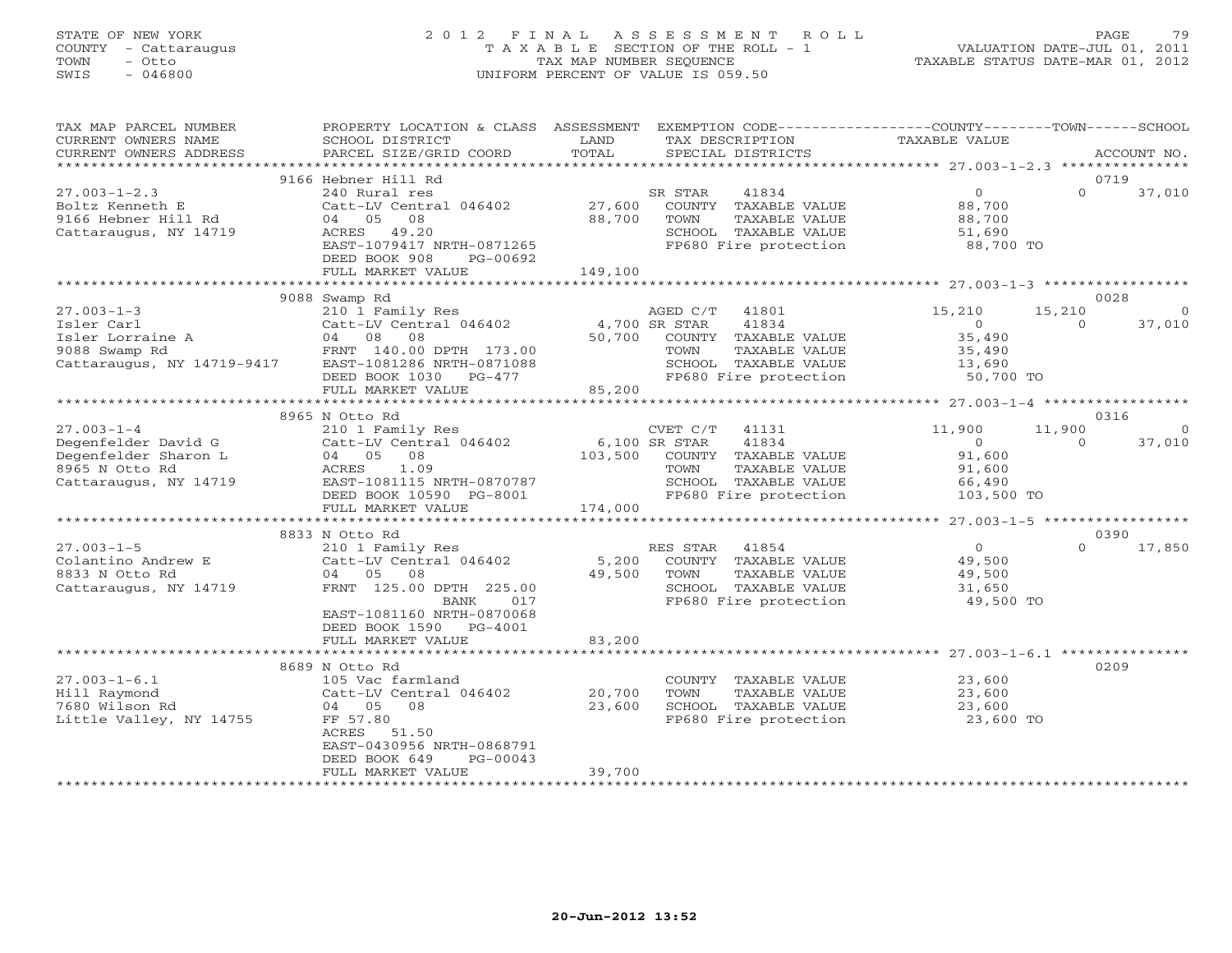### STATE OF NEW YORK 2 0 1 2 F I N A L A S S E S S M E N T R O L L PAGE 80 COUNTY - Cattaraugus T A X A B L E SECTION OF THE ROLL - 1 VALUATION DATE-JUL 01, 2011 TOWN - Otto TAX MAP NUMBER SEQUENCE TAXABLE STATUS DATE-MAR 01, 2012 SWIS - 046800 UNIFORM PERCENT OF VALUE IS 059.50UNIFORM PERCENT OF VALUE IS 059.50

| TAX MAP PARCEL NUMBER<br>CURRENT OWNERS NAME      | PROPERTY LOCATION & CLASS ASSESSMENT<br>SCHOOL DISTRICT | LAND                            | EXEMPTION CODE-----------------COUNTY-------TOWN------SCHOOL<br>TAX DESCRIPTION | TAXABLE VALUE                                |          |             |
|---------------------------------------------------|---------------------------------------------------------|---------------------------------|---------------------------------------------------------------------------------|----------------------------------------------|----------|-------------|
| CURRENT OWNERS ADDRESS<br>*********************** | PARCEL SIZE/GRID COORD                                  | TOTAL                           | SPECIAL DISTRICTS                                                               |                                              |          | ACCOUNT NO. |
|                                                   | 8775 N Otto Rd                                          |                                 |                                                                                 |                                              | 0534     |             |
| $27.003 - 1 - 6.2$                                | 210 1 Family Res                                        |                                 | COUNTY TAXABLE VALUE                                                            | 61,300                                       |          |             |
| Hill Larry R                                      | Catt-LV Central 046402                                  | 6,300                           | TOWN<br>TAXABLE VALUE                                                           | 61,300                                       |          |             |
| 3879 Dry Brook Rd                                 | 08<br>04<br>05                                          | 61,300                          | SCHOOL TAXABLE VALUE                                                            | 61,300                                       |          |             |
| Falconer, NY 14733                                | 1.34<br>ACRES                                           |                                 | FP680 Fire protection                                                           | 61,300 TO                                    |          |             |
|                                                   | EAST-0432858 NRTH-0869513                               |                                 |                                                                                 |                                              |          |             |
|                                                   | DEED BOOK 850<br>PG-00970                               |                                 |                                                                                 |                                              |          |             |
|                                                   | FULL MARKET VALUE                                       | 103,000                         |                                                                                 |                                              |          |             |
|                                                   |                                                         |                                 |                                                                                 |                                              |          |             |
|                                                   | 8691 N Otto Rd                                          |                                 |                                                                                 |                                              | 0810     |             |
| $27.003 - 1 - 6.3$                                | 270 Mfg housing                                         |                                 | AGED C/T/S 41800                                                                | 8,950                                        | 8,950    | 8,950       |
| Preston Phyllis                                   | Catt-LV Central 046402                                  |                                 | 9,800 SR STAR<br>41834                                                          | $\Omega$                                     | $\Omega$ | 8,950       |
| PO Box 97                                         | 04 05<br>08                                             | 17,900                          | COUNTY TAXABLE VALUE                                                            | 8,950                                        |          |             |
| Otto, NY 14766                                    | FRNT 300.00 DPTH                                        |                                 | TOWN<br>TAXABLE VALUE                                                           | 8,950                                        |          |             |
|                                                   | ACRES<br>4.80                                           |                                 | SCHOOL TAXABLE VALUE                                                            | $\Omega$                                     |          |             |
|                                                   | EAST-1081049 NRTH-0868448                               |                                 | FP680 Fire protection                                                           | 17,900 TO                                    |          |             |
|                                                   | DEED BOOK 00977 PG-01067                                |                                 |                                                                                 |                                              |          |             |
|                                                   | FULL MARKET VALUE                                       | 30,100                          |                                                                                 |                                              |          |             |
|                                                   | *************************                               |                                 |                                                                                 |                                              |          |             |
|                                                   | 8820 N Otto Rd                                          |                                 |                                                                                 |                                              | 0827     |             |
| $27.003 - 1 - 6.4$                                | 112 Dairy farm                                          |                                 | AG DIST<br>41720                                                                | 6,365                                        | 6,365    | 6,365       |
| Degenfelder Thomas                                | Catt-LV Central 046402                                  |                                 | 40,300 RES STAR<br>41854                                                        | $\Omega$                                     | $\Omega$ | 17,850      |
| Degenfelder Robin                                 | 04 05 08                                                |                                 | 162,500 SILO T/C/S 42100                                                        | 17,800                                       | 17,800   | 17,800      |
| 8820 N Otto Rd                                    | FF 1185.00                                              |                                 | COUNTY TAXABLE VALUE                                                            | 138,335                                      |          |             |
| Cattaraugus, NY 14719                             | ACRES 105.00<br>EAST-0432640 NRTH-0869248               |                                 | TAXABLE VALUE<br>TOWN<br>SCHOOL TAXABLE VALUE                                   | 138,335<br>120,485                           |          |             |
| MAY BE SUBJECT TO PAYMENT                         | DEED BOOK 00990 PG-00454                                |                                 | FP680 Fire protection                                                           | 162,500 TO                                   |          |             |
| UNDER AGDIST LAW TIL 2018                         | FULL MARKET VALUE                                       | 273,100                         |                                                                                 |                                              |          |             |
| *********************                             |                                                         |                                 |                                                                                 | ************** 27.003-1-6.5 **************** |          |             |
|                                                   | N Otto Rd (Off)                                         |                                 |                                                                                 |                                              | 0828     |             |
| $27.003 - 1 - 6.5$                                | 105 Vac farmland                                        |                                 | AG DIST<br>41720                                                                | 7,404                                        | 7,404    | 7,404       |
| Degenfelder Thomas                                | Catt-LV Central 046402                                  | 16,700                          | COUNTY TAXABLE VALUE                                                            | 9,296                                        |          |             |
| Degenfelder Robin                                 | 04/12<br>05 08                                          | 16,700                          | TOWN<br>TAXABLE VALUE                                                           | 9,296                                        |          |             |
| 8820 N Otto Rd                                    | 46.50<br>ACRES                                          |                                 | SCHOOL TAXABLE VALUE                                                            | 9,296                                        |          |             |
| Cattaraugus, NY 14719                             | EAST-1078525 NRTH-0867938                               |                                 | FP680 Fire protection                                                           | 16,700 TO                                    |          |             |
|                                                   | DEED BOOK 990<br>PG-454                                 |                                 |                                                                                 |                                              |          |             |
| MAY BE SUBJECT TO PAYMENT                         | FULL MARKET VALUE                                       | 28,100                          |                                                                                 |                                              |          |             |
| UNDER AGDIST LAW TIL 2018                         |                                                         |                                 |                                                                                 |                                              |          |             |
|                                                   |                                                         |                                 |                                                                                 |                                              |          |             |
|                                                   | 8700 N Otto Rd                                          |                                 |                                                                                 |                                              | 0095     |             |
| $27.003 - 1 - 7.1$                                | 112 Dairy farm                                          |                                 | SR STAR<br>41834                                                                | $\Omega$                                     | $\Omega$ | 37,010      |
| Dankert Thomas J                                  | Catt-LV Central 046402                                  | 28,600                          | COUNTY TAXABLE VALUE                                                            | 72,400                                       |          |             |
| Dankert Patricia                                  | 04 05<br>08                                             | 72,400                          | TOWN<br>TAXABLE VALUE                                                           | 72,400                                       |          |             |
| PO Box 84                                         | 68.65<br>ACRES                                          |                                 | SCHOOL TAXABLE VALUE                                                            | 35,390                                       |          |             |
| Otto, NY 14766                                    | EAST-1082338 NRTH-0868320                               |                                 | FP680 Fire protection                                                           | 72,400 TO                                    |          |             |
|                                                   | DEED BOOK 846<br>PG-1133                                |                                 |                                                                                 |                                              |          |             |
|                                                   | FULL MARKET VALUE                                       | 121,700<br>******************** |                                                                                 |                                              |          |             |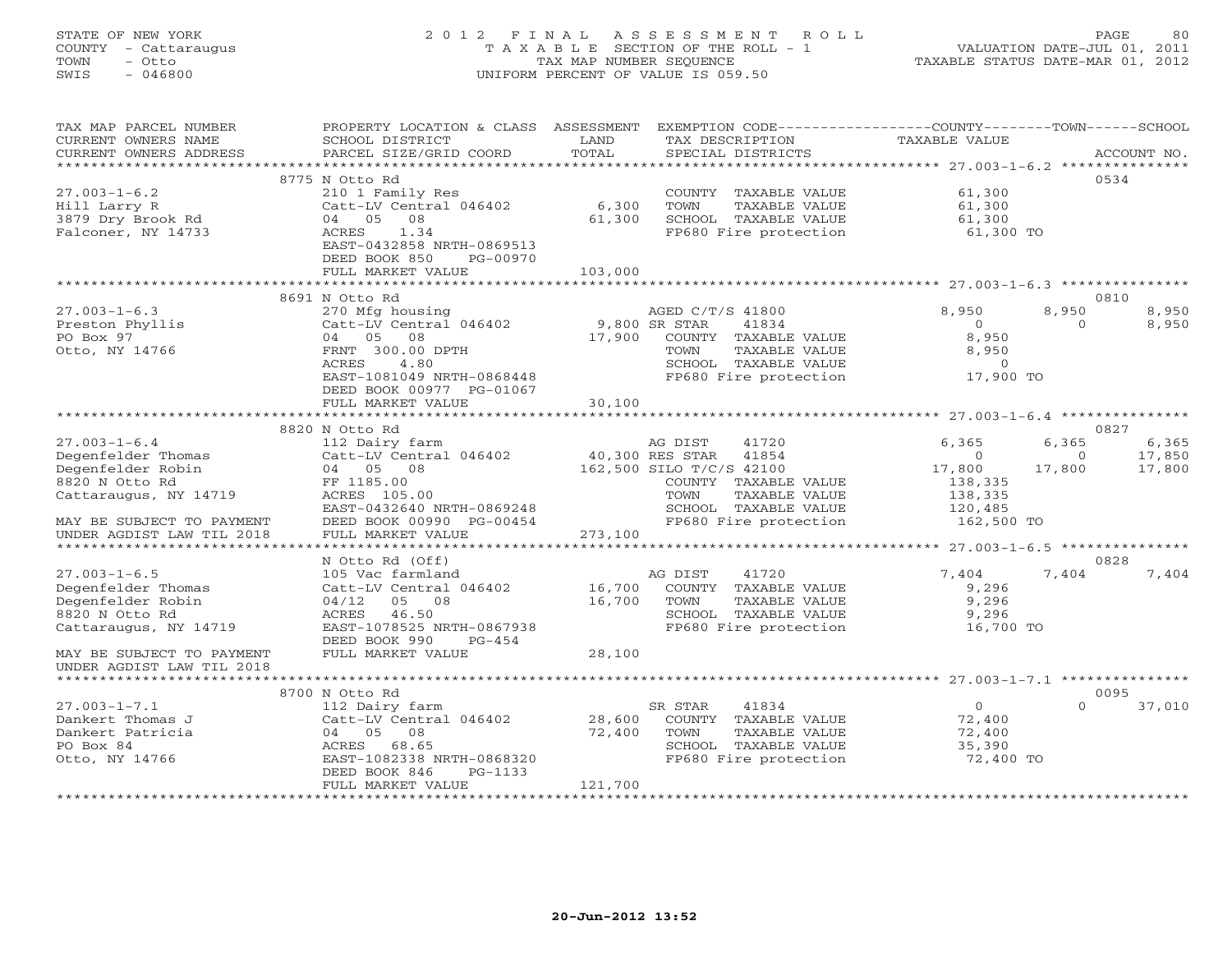### STATE OF NEW YORK 2 0 1 2 F I N A L A S S E S S M E N T R O L L PAGE 81 COUNTY - Cattaraugus T A X A B L E SECTION OF THE ROLL - 1 VALUATION DATE-JUL 01, 2011 TOWN - Otto TAX MAP NUMBER SEQUENCE TAXABLE STATUS DATE-MAR 01, 2012 SWIS - 046800 UNIFORM PERCENT OF VALUE IS 059.50UNIFORM PERCENT OF VALUE IS 059.50

| TAX MAP PARCEL NUMBER<br>CURRENT OWNERS NAME<br>CURRENT OWNERS ADDRESS<br>*********************** | PROPERTY LOCATION & CLASS ASSESSMENT<br>SCHOOL DISTRICT<br>PARCEL SIZE/GRID COORD                                                                                                | LAND<br>TOTAL              | EXEMPTION CODE-----------------COUNTY-------TOWN------SCHOOL<br>TAX DESCRIPTION<br>SPECIAL DISTRICTS | TAXABLE VALUE                           | ACCOUNT NO. |
|---------------------------------------------------------------------------------------------------|----------------------------------------------------------------------------------------------------------------------------------------------------------------------------------|----------------------------|------------------------------------------------------------------------------------------------------|-----------------------------------------|-------------|
| $27.003 - 1 - 7.2$<br>Coad John G<br>600 East & West Rd<br>West Seneca, NY 14224                  | N Otto Rd<br>322 Rural vac>10<br>Catt-LV Central 046402<br>04 05 08<br>ACRES 53.00<br>EAST-1083637 NRTH-0868137<br>DEED BOOK 11900 PG-2001<br>FULL MARKET VALUE                  | 17,700<br>17,700<br>29,700 | COUNTY TAXABLE VALUE<br>TAXABLE VALUE<br>TOWN<br>SCHOOL TAXABLE VALUE<br>FP680 Fire protection       | 17,700<br>17,700<br>17,700<br>17,700 TO | 0915        |
|                                                                                                   | 8861 Colvin Rd                                                                                                                                                                   | ************               |                                                                                                      |                                         | 0094        |
| $27.003 - 1 - 9$<br>Dankert Kenneth<br>8285 N Otto Rd<br>Cattaraugus, NY 14719                    | 112 Dairy farm<br>Catt-LV Central 046402<br>68 05 07<br>ACRES 141.60<br>EAST-1084337 NRTH-0869332<br>DEED BOOK 3261 PG-3001                                                      | 44,000<br>68,300           | COUNTY TAXABLE VALUE<br>TOWN<br>TAXABLE VALUE<br>SCHOOL TAXABLE VALUE<br>FP680 Fire protection       | 68,300<br>68,300<br>68,300<br>68,300 TO |             |
|                                                                                                   | FULL MARKET VALUE                                                                                                                                                                | 114,800                    |                                                                                                      |                                         |             |
| $27.003 - 1 - 11$<br>Dankert Kenneth<br>8285 N Otto Rd<br>Cattaraugus, NY 14719                   | Colvin Rd<br>105 Vac farmland<br>Catt-LV Central 046402<br>68 05<br>07<br>LOT 59<br>8.75<br>ACRES<br>EAST-1085651 NRTH-0867932<br>DEED BOOK 3261<br>PG-3001<br>FULL MARKET VALUE | 2,200<br>2,200<br>3,700    | COUNTY TAXABLE VALUE<br>TOWN<br>TAXABLE VALUE<br>SCHOOL TAXABLE VALUE<br>FP680 Fire protection       | 2,200<br>2,200<br>2,200<br>2,200 TO     | 0092        |
|                                                                                                   | Colvin Rd                                                                                                                                                                        |                            |                                                                                                      |                                         | 0250        |
| $27.003 - 1 - 12$<br>Madrid Harry R<br>Madrid Jessie M<br>71 Linwood Ave<br>Tonawanda, NY 14150   | 105 Vac farmland<br>Catt-LV Central 046402<br>68 05<br>07<br>ACRES 63.50<br>EAST-1085612 NRTH-0869757<br>DEED BOOK 715<br>PG-00435                                               | 19,800<br>19,800           | COUNTY TAXABLE VALUE<br>TOWN<br>TAXABLE VALUE<br>SCHOOL TAXABLE VALUE<br>FP680 Fire protection       | 19,800<br>19,800<br>19,800<br>19,800 TO |             |
|                                                                                                   | FULL MARKET VALUE                                                                                                                                                                | 33,300                     |                                                                                                      |                                         |             |
| $27.003 - 1 - 13.1$<br>Madrid Harry R<br>Madrid Jessie M<br>71 Linwood Ave<br>Tonawanda, NY 14150 | Swamp Rd<br>322 Rural vac>10<br>Catt-LV Central 046402<br>60 05 07<br>22.30<br>ACRES<br>EAST-1087406 NRTH-0870557<br>DEED BOOK 00715 PG-00435<br>FULL MARKET VALUE               | 12,600<br>12,600<br>21,200 | COUNTY TAXABLE VALUE<br>TAXABLE VALUE<br>TOWN<br>SCHOOL TAXABLE VALUE<br>FP680 Fire protection       | 12,600<br>12,600<br>12,600<br>12,600 TO | 0248        |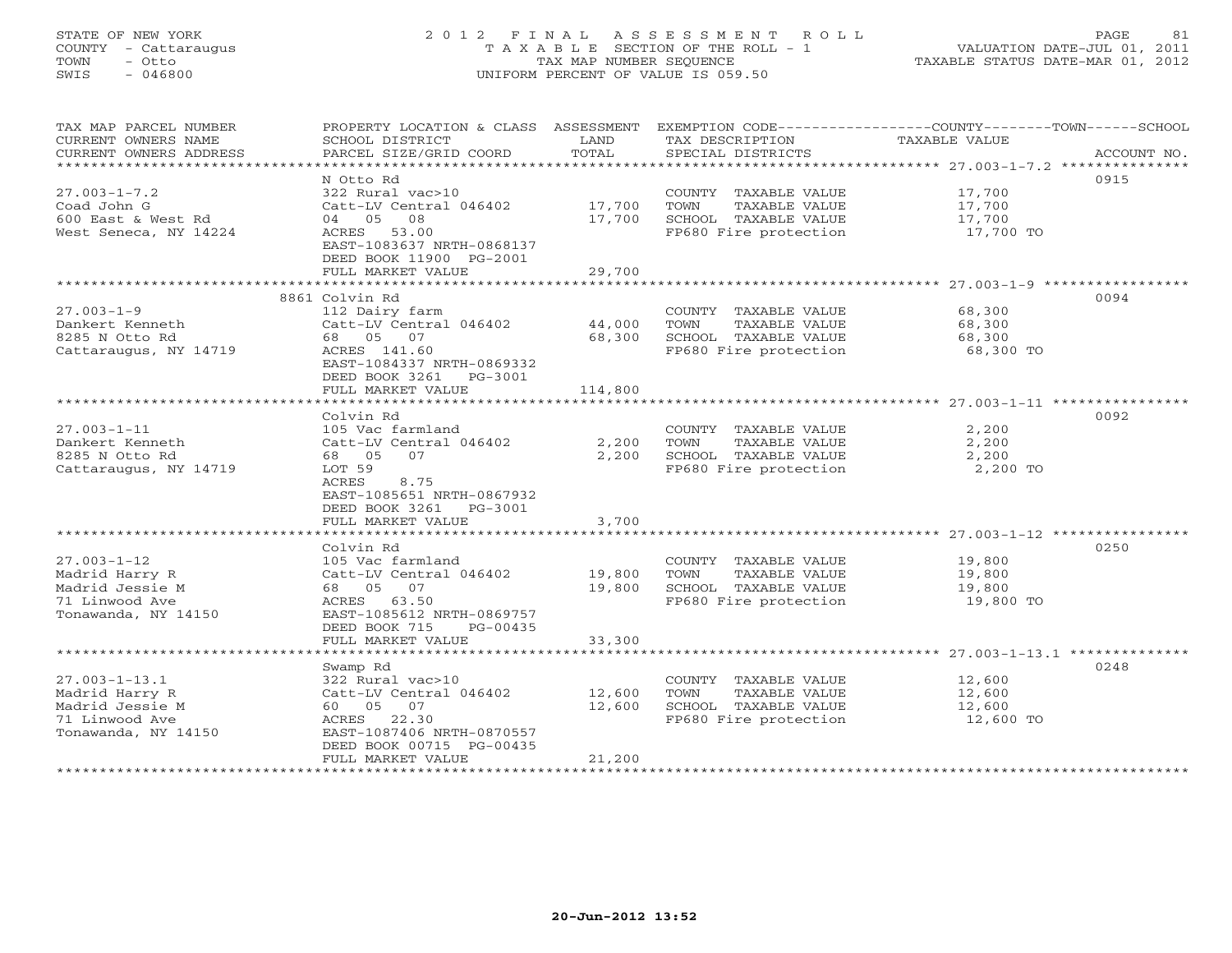### STATE OF NEW YORK 2 0 1 2 F I N A L A S S E S S M E N T R O L L PAGE 82 COUNTY - Cattaraugus T A X A B L E SECTION OF THE ROLL - 1 VALUATION DATE-JUL 01, 2011 TOWN - Otto TAX MAP NUMBER SEQUENCE TAXABLE STATUS DATE-MAR 01, 2012 SWIS - 046800 UNIFORM PERCENT OF VALUE IS 059.50UNIFORM PERCENT OF VALUE IS 059.50

| TAX MAP PARCEL NUMBER<br>CURRENT OWNERS NAME<br>CURRENT OWNERS ADDRESS                                  | PROPERTY LOCATION & CLASS ASSESSMENT<br>SCHOOL DISTRICT<br>PARCEL SIZE/GRID COORD                                                                                                        | LAND<br>TOTAL                          | TAX DESCRIPTION<br>SPECIAL DISTRICTS                                                                             | EXEMPTION CODE-----------------COUNTY-------TOWN------SCHOOL<br>TAXABLE VALUE<br>ACCOUNT NO. |
|---------------------------------------------------------------------------------------------------------|------------------------------------------------------------------------------------------------------------------------------------------------------------------------------------------|----------------------------------------|------------------------------------------------------------------------------------------------------------------|----------------------------------------------------------------------------------------------|
| $27.003 - 1 - 13.2$<br>Newman Darrin S<br>Newman Julie A<br>9137 Aust Rd<br>Cattaraugus, NY 14719       | 8780 Swamp Rd<br>312 Vac w/imprv<br>Catt-LV Central 046402<br>60  05  07<br>ACRES 12.80<br>EAST-1086730 NRTH-0870495<br>DEED BOOK 900<br>$PG-00315$<br>FULL MARKET VALUE                 | 15,800<br>17,300<br>29,100             | COUNTY TAXABLE VALUE<br>TAXABLE VALUE<br>TOWN<br>SCHOOL TAXABLE VALUE<br>FP680 Fire protection                   | 0703<br>17,300<br>17,300<br>17,300<br>17,300 TO                                              |
| $27.003 - 1 - 13.3$<br>Madrid Harry R<br>Madrid Jessie M<br>71 Linwood Ave<br>Tonawanda, NY 14150       | Swamp Rd<br>105 Vac farmland<br>Catt-LV Central 046402<br>60 05 07<br>ACRES 14.10<br>EAST-1086188 NRTH-0870546<br>DEED BOOK 715<br>PG-00435<br>FULL MARKET VALUE<br>******************** | 9,900<br>9,900<br>16,600<br>********** | COUNTY TAXABLE VALUE<br>TOWN<br>TAXABLE VALUE<br>SCHOOL TAXABLE VALUE<br>FP680 Fire protection                   | 0704<br>9,900<br>9,900<br>9,900<br>9,900 TO                                                  |
| $27.003 - 1 - 14.1$<br>Pascarella Tony<br>8750 Colvin Rd<br>Cattaraugus, NY 14719                       | Colvin Rd<br>100 Agricultural<br>Catt-LV Central 046402<br>60  05  07<br>ACRES 131.85<br>EAST-1087271 NRTH-0868743<br>DEED BOOK 17021 PG-4002<br>FULL MARKET VALUE                       | 42,700<br>48,500<br>81,500             | COUNTY TAXABLE VALUE<br>TOWN<br>TAXABLE VALUE<br>SCHOOL TAXABLE VALUE<br>FP680 Fire protection                   | 0423<br>48,500<br>48,500<br>48,500<br>48,500 TO                                              |
| $27.003 - 1 - 14.2$<br>Pascarella Vincent<br>Pascarella Cora<br>8750 Colvin Rd<br>Cattaraugus, NY 14719 | 8750 Colvin Rd<br>210 1 Family Res<br>Catt-LV Central 046402<br>60 05 07<br>ACRES<br>1.10<br>EAST-0439553 NRTH-0867220<br>DEED BOOK 00920 PG-00250<br>FULL MARKET VALUE                  | 6,000<br>35,000<br>58,800              | RES STAR 41854<br>COUNTY TAXABLE VALUE<br>TAXABLE VALUE<br>TOWN<br>SCHOOL TAXABLE VALUE<br>FP680 Fire protection | 0738<br>$\circ$<br>$\Omega$<br>17,850<br>35,000<br>35,000<br>17,150<br>35,000 TO             |
| $27.003 - 1 - 14.3$<br>Brooks James<br>Brooks Tammy<br>8770 Colvin Rd<br>Cattaraugus, NY 14719          | Colvin Rd<br>300 Vacant Land<br>Catt-LV Central 046402<br>$60 - 5 - 7$<br>3.05<br>ACRES<br>EAST-1086784 NRTH-0867486<br>DEED BOOK 17021 PG-4001<br>FULL MARKET VALUE                     | 3,100<br>3.100<br>5,200                | COUNTY TAXABLE VALUE<br>TOWN<br>TAXABLE VALUE<br>SCHOOL TAXABLE VALUE<br>FP680 Fire protection                   | 0925<br>3,100<br>3.100<br>3,100<br>3,100 TO                                                  |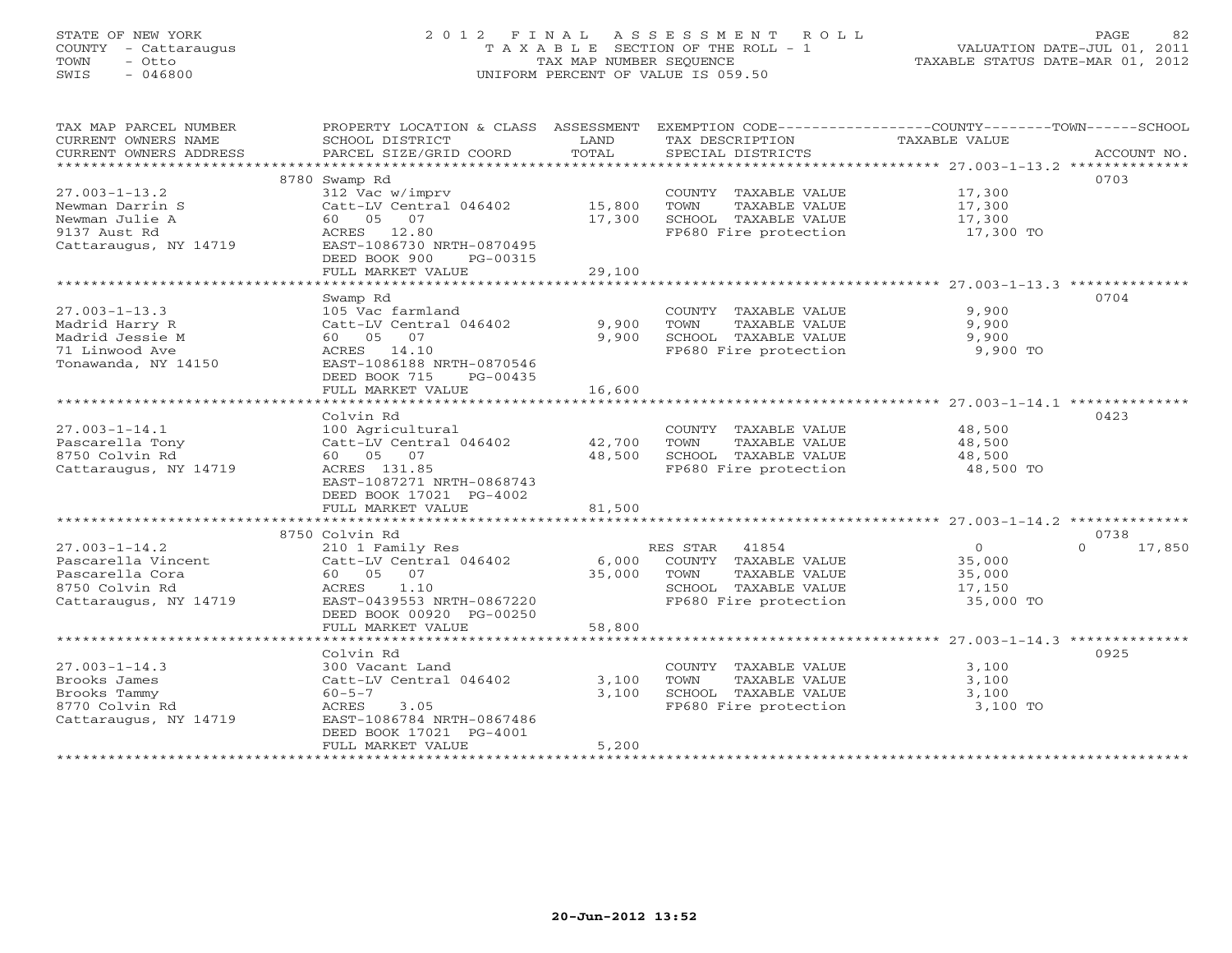### STATE OF NEW YORK 2 0 1 2 F I N A L A S S E S S M E N T R O L L PAGE 83 COUNTY - Cattaraugus T A X A B L E SECTION OF THE ROLL - 1 VALUATION DATE-JUL 01, 2011 TOWN - Otto TAX MAP NUMBER SEQUENCE TAXABLE STATUS DATE-MAR 01, 2012 SWIS - 046800 UNIFORM PERCENT OF VALUE IS 059.50UNIFORM PERCENT OF VALUE IS 059.50

| TAX MAP PARCEL NUMBER          | PROPERTY LOCATION & CLASS ASSESSMENT EXEMPTION CODE---------------COUNTY-------TOWN------SCHOOL |               |                                            |                     |                |
|--------------------------------|-------------------------------------------------------------------------------------------------|---------------|--------------------------------------------|---------------------|----------------|
| CURRENT OWNERS NAME            | SCHOOL DISTRICT                                                                                 | LAND          | TAX DESCRIPTION                            | TAXABLE VALUE       |                |
| CURRENT OWNERS ADDRESS         | PARCEL SIZE/GRID COORD                                                                          | TOTAL         | SPECIAL DISTRICTS                          |                     | ACCOUNT NO.    |
| ****************************** |                                                                                                 |               |                                            |                     |                |
|                                | Colvin Rd                                                                                       |               |                                            |                     | 0493           |
| $27.003 - 1 - 15.1$            | 100 Agricultural                                                                                |               | COUNTY TAXABLE VALUE                       | 3,900               |                |
| Pascarella Tony                | Catt-LV Central 046402                                                                          | 3,900         | TOWN<br>TAXABLE VALUE                      | 3,900               |                |
|                                |                                                                                                 |               | SCHOOL TAXABLE VALUE                       |                     |                |
| 8750 Colvin Rd                 | 60  05  07                                                                                      | 3,900         |                                            | 3,900               |                |
| Cattaraugus, NY 14719          | 9.10<br>ACRES                                                                                   |               | FP680 Fire protection                      | 3,900 TO            |                |
|                                | EAST-1087059 NRTH-0867880                                                                       |               |                                            |                     |                |
|                                | DEED BOOK 17021 PG-4002                                                                         |               |                                            |                     |                |
|                                | FULL MARKET VALUE                                                                               | 6,600         |                                            |                     |                |
|                                |                                                                                                 |               |                                            |                     |                |
|                                | 8770 Colvin Rd                                                                                  |               |                                            |                     | 0924           |
| $27.003 - 1 - 15.2$            | 210 1 Family Res                                                                                |               | COUNTY TAXABLE VALUE                       | 49,800              |                |
| Brooks James                   | $Catt-LV$ Central 046402 6,800                                                                  |               | TOWN<br>TAXABLE VALUE                      | 49,800              |                |
| Brooks Tammy                   | 60 05 07                                                                                        | 49,800        |                                            |                     |                |
| 8770 Colvin Rd                 | ACRES 1.75                                                                                      |               | FP680 Fire protection                      |                     |                |
| Cattaraugus, NY 14719          | EAST-1086931 NRTH-0867495                                                                       |               |                                            |                     |                |
|                                |                                                                                                 |               |                                            |                     |                |
|                                | DEED BOOK 17021 PG-4001                                                                         |               |                                            |                     |                |
|                                | FULL MARKET VALUE                                                                               | 83,700        |                                            |                     |                |
|                                |                                                                                                 |               |                                            |                     |                |
|                                | Colvin Rd                                                                                       |               |                                            |                     | 0432           |
| $27.003 - 1 - 16$              | 105 Vac farmland                                                                                |               | AG DIST 41720                              | 3,540               | 3,540<br>3,540 |
| Webster Ronald D               |                                                                                                 |               |                                            | 10,960              |                |
| 8551 Colvin Rd                 | 60 05 07                                                                                        | $14,500$ TOWN | TAXABLE VALUE                              |                     |                |
| Cattaraugus, NY 14719          | ACRES 50.00                                                                                     |               | SCHOOL TAXABLE VALUE                       | 10,960<br>10,960    |                |
|                                | EAST-1088631 NRTH-0869092                                                                       |               | FP680 Fire protection 14,500 TO            |                     |                |
| MAY BE SUBJECT TO PAYMENT      | DEED BOOK 00965 PG-00852                                                                        |               |                                            |                     |                |
| UNDER AGDIST LAW TIL 2018      | FULL MARKET VALUE                                                                               | 24,400        |                                            |                     |                |
|                                |                                                                                                 |               |                                            |                     |                |
|                                | Swamp Rd                                                                                        |               |                                            |                     | 0431           |
| $27.003 - 1 - 17$              | 105 Vac farmland                                                                                |               | AG DIST 41720                              | 4,087               | 4,087<br>4,087 |
|                                | Catt-LV Central 046402 13,200 COUNTY TAXABLE VALUE                                              |               |                                            |                     |                |
| Webster Ronald D               |                                                                                                 |               |                                            | 9,113               |                |
| 8551 Colvin Rd                 | 60 05 07                                                                                        | 13,200 TOWN   |                                            | 9,113<br>$9', -113$ |                |
| Cattaraugus, NY 14719          | ACRES 38.64                                                                                     |               | TOWN TAXABLE VALUE<br>SCHOOL TAXABLE VALUE |                     |                |
|                                | EAST-1089434 NRTH-0869855                                                                       |               | FP680 Fire protection                      | 13,200 TO           |                |
| MAY BE SUBJECT TO PAYMENT      | DEED BOOK 00965 PG-00852                                                                        |               |                                            |                     |                |
| UNDER AGDIST LAW TIL 2018      | FULL MARKET VALUE                                                                               | 22,200        |                                            |                     |                |
|                                |                                                                                                 |               |                                            |                     |                |
|                                | 8630 Colvin Rd                                                                                  |               |                                            |                     | 0282           |
| $27.003 - 1 - 18$              |                                                                                                 |               | SILO T/C/S 42100                           | 800 -               | 800<br>800     |
| Maymar Llc                     | 260 Seasonal res 51,200 Silent-LV Central 046402                                                |               | COUNTY TAXABLE VALUE 66,400                |                     |                |
| 5277 McKinley Pkwy             | 60  05  07                                                                                      | 67,200        | TOWN<br>TAXABLE VALUE                      | 66,400              |                |
| Hamburg, NY 14075              | ACRES 42.02                                                                                     |               | SCHOOL TAXABLE VALUE 66,400                |                     |                |
|                                | EAST-1089240 NRTH-0868395                                                                       |               | FP680 Fire protection                      | 67,200 TO           |                |
|                                | DEED BOOK 1329 PG-8002                                                                          |               |                                            |                     |                |
|                                | FULL MARKET VALUE                                                                               | 112,900       |                                            |                     |                |
|                                |                                                                                                 |               |                                            |                     |                |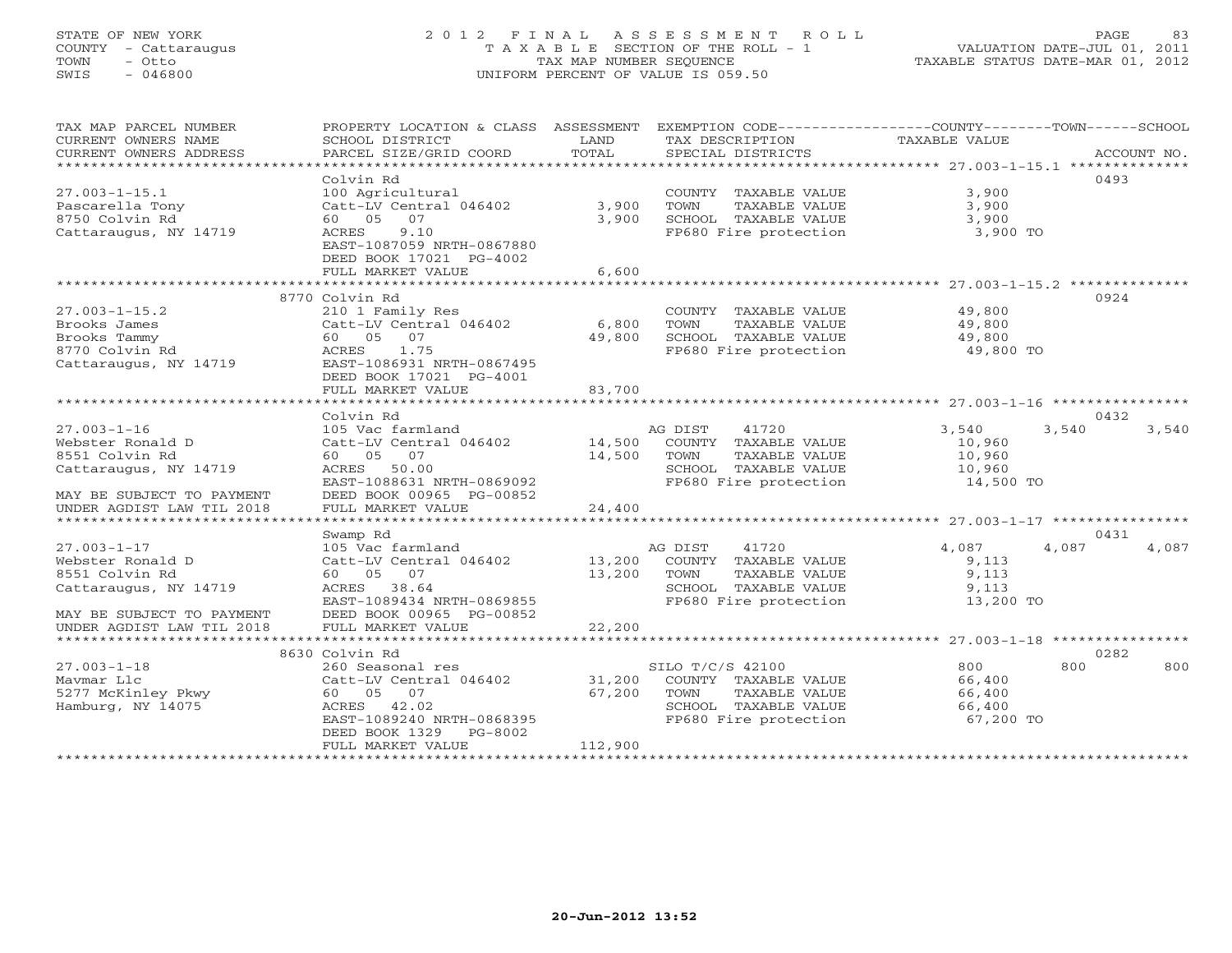# STATE OF NEW YORK 2 0 1 2 F I N A L A S S E S S M E N T R O L L PAGE 84 COUNTY - Cattaraugus T A X A B L E SECTION OF THE ROLL - 1 VALUATION DATE-JUL 01, 2011 TOWN - Otto TAX MAP NUMBER SEQUENCE TAXABLE STATUS DATE-MAR 01, 2012 SWIS - 046800 UNIFORM PERCENT OF VALUE IS 059.50

| TAX MAP PARCEL NUMBER<br>CURRENT OWNERS NAME<br>CURRENT OWNERS ADDRESS           | PROPERTY LOCATION & CLASS ASSESSMENT EXEMPTION CODE---------------COUNTY-------TOWN------SCHOOL<br>SCHOOL DISTRICT<br>PARCEL SIZE/GRID COORD | LAND<br>TOTAL    |                        | TAX DESCRIPTION<br>SPECIAL DISTRICTS                          | TAXABLE VALUE                                |                | ACCOUNT NO.    |
|----------------------------------------------------------------------------------|----------------------------------------------------------------------------------------------------------------------------------------------|------------------|------------------------|---------------------------------------------------------------|----------------------------------------------|----------------|----------------|
|                                                                                  |                                                                                                                                              |                  |                        |                                                               |                                              |                |                |
|                                                                                  | 8551 Colvin Rd                                                                                                                               |                  |                        |                                                               |                                              | 0433           |                |
| $27.003 - 1 - 19$<br>Webster Ronald D<br>8551 Colvin Rd<br>Cattaraugus, NY 14719 | 240 Rural res<br>Catt-LV Central 046402<br>59 05 07<br>LOT 51                                                                                | 11,400<br>68,600 | RES STAR 41854<br>TOWN | COUNTY TAXABLE VALUE<br>TAXABLE VALUE<br>SCHOOL TAXABLE VALUE | $\overline{0}$<br>68,600<br>68,600<br>50,750 | $\Omega$       | 17,850         |
|                                                                                  | ACRES 12.01<br>EAST-1089941 NRTH-0866439<br>DEED BOOK 00965 PG-00852<br>FULL MARKET VALUE                                                    | 115,300          | FD680 Fire             |                                                               | 68,600 TO                                    |                |                |
|                                                                                  |                                                                                                                                              |                  |                        |                                                               |                                              |                |                |
|                                                                                  | 8479 Otto-East Otto Rd                                                                                                                       |                  |                        |                                                               |                                              | 0672           |                |
| $27.003 - 1 - 20.1$                                                              | 210 1 Family Res                                                                                                                             |                  | SR STAR                | 41834                                                         | $\overline{0}$                               | $\cap$         | 37,010         |
| Webster Donald C                                                                 | Catt-LV Central 046402                                                                                                                       | 8,500            |                        | COUNTY TAXABLE VALUE                                          | 59,700                                       |                |                |
| Webster Lois J                                                                   | 51 05 07                                                                                                                                     | 59,700           | TOWN                   | TAXABLE VALUE                                                 | 59,700                                       |                |                |
| 8479 Otto-East Otto Rd                                                           | 4.75<br>ACRES                                                                                                                                |                  |                        | SCHOOL TAXABLE VALUE                                          | 22,690                                       |                |                |
| Cattaraugus, NY 14719                                                            | EAST-1090987 NRTH-0866378                                                                                                                    |                  |                        |                                                               |                                              |                |                |
|                                                                                  | DEED BOOK 16499 PG-7001                                                                                                                      |                  |                        |                                                               |                                              |                |                |
|                                                                                  | FULL MARKET VALUE                                                                                                                            | 100,300          |                        |                                                               |                                              |                |                |
|                                                                                  |                                                                                                                                              |                  |                        |                                                               |                                              |                |                |
| $27.003 - 1 - 20.2$                                                              | Otto-East Otto Rd<br>105 Vac farmland                                                                                                        |                  | AG DIST                | 41720                                                         | 7,882                                        | 0672<br>7,882  | 7,882          |
| Webster Ronald                                                                   | Catt-LV Central 046402                                                                                                                       | 22,800           |                        | COUNTY TAXABLE VALUE                                          | 14,918                                       |                |                |
| 8551 Colvin Rd                                                                   | 51 05 07                                                                                                                                     | 22,800           | TOWN                   | TAXABLE VALUE                                                 | 14,918                                       |                |                |
| Cattaraugus, NY 14719                                                            | ACRES 46.00                                                                                                                                  |                  |                        | SCHOOL TAXABLE VALUE                                          | 14,918                                       |                |                |
|                                                                                  | EAST-0442680 NRTH-0866390                                                                                                                    |                  | FD680 Fire             |                                                               | 22,800 TO                                    |                |                |
| MAY BE SUBJECT TO PAYMENT                                                        | DEED BOOK 1003 PG-1027                                                                                                                       |                  |                        |                                                               |                                              |                |                |
| UNDER AGDIST LAW TIL 2018                                                        | FULL MARKET VALUE                                                                                                                            | 38,300           |                        |                                                               |                                              |                |                |
|                                                                                  |                                                                                                                                              |                  |                        |                                                               |                                              |                |                |
|                                                                                  | 8460 Otto-E Otto Rd                                                                                                                          |                  |                        |                                                               |                                              | 0122           |                |
| $27.003 - 1 - 21.1$                                                              | 120 Field crops                                                                                                                              |                  | CVET C/T               | 41131                                                         | 11,900                                       | 11,900         | $\overline{0}$ |
| Evans Daniel L                                                                   | Catt-LV Central 046402                                                                                                                       | 29,900 RES STAR  |                        | 41854                                                         | $\overline{0}$                               | $\overline{a}$ | 17,850         |
| Evans Douglas D                                                                  | 51 05 07                                                                                                                                     | 72,500           |                        | COUNTY TAXABLE VALUE                                          | 60,600                                       |                |                |
| 8460 Otto-E Otto Rd                                                              | ACRES 89.55                                                                                                                                  |                  | TOWN                   | TAXABLE VALUE                                                 | 60,600                                       |                |                |
| Cattaraugus, NY 14719                                                            | EAST-1092669 NRTH-0865881                                                                                                                    |                  |                        | SCHOOL TAXABLE VALUE                                          | 54,650                                       |                |                |
|                                                                                  | DEED BOOK 1023<br>PG-746                                                                                                                     |                  | FD680 Fire             |                                                               | 72,500 TO                                    |                |                |
|                                                                                  | FULL MARKET VALUE                                                                                                                            | 121,800          |                        |                                                               |                                              |                |                |
|                                                                                  | **************************                                                                                                                   |                  |                        |                                                               |                                              |                |                |
|                                                                                  | Otto-E Otto Rd                                                                                                                               |                  |                        |                                                               |                                              | 0546           |                |
| $27.003 - 1 - 21.2$                                                              | 312 Vac w/imprv                                                                                                                              |                  |                        | COUNTY TAXABLE VALUE                                          | 8,400                                        |                |                |
| Church Mark J                                                                    | Catt-LV Central 046402                                                                                                                       | 3,300            | TOWN                   | TAXABLE VALUE                                                 | 8,400                                        |                |                |
| Church Annette M                                                                 | 51 05 07                                                                                                                                     | 8,400            |                        | SCHOOL TAXABLE VALUE                                          | 8,400                                        |                |                |
| 8383 Otto-E Otto Rd                                                              | ACRES<br>4.10                                                                                                                                |                  | FD680 Fire             |                                                               | 8,400 TO                                     |                |                |
| Cattaraugus, NY 14719                                                            | DEED BOOK 849<br>PG-00496<br>FULL MARKET VALUE                                                                                               | 14,100           |                        |                                                               |                                              |                |                |
|                                                                                  | ***********************                                                                                                                      |                  |                        |                                                               |                                              |                |                |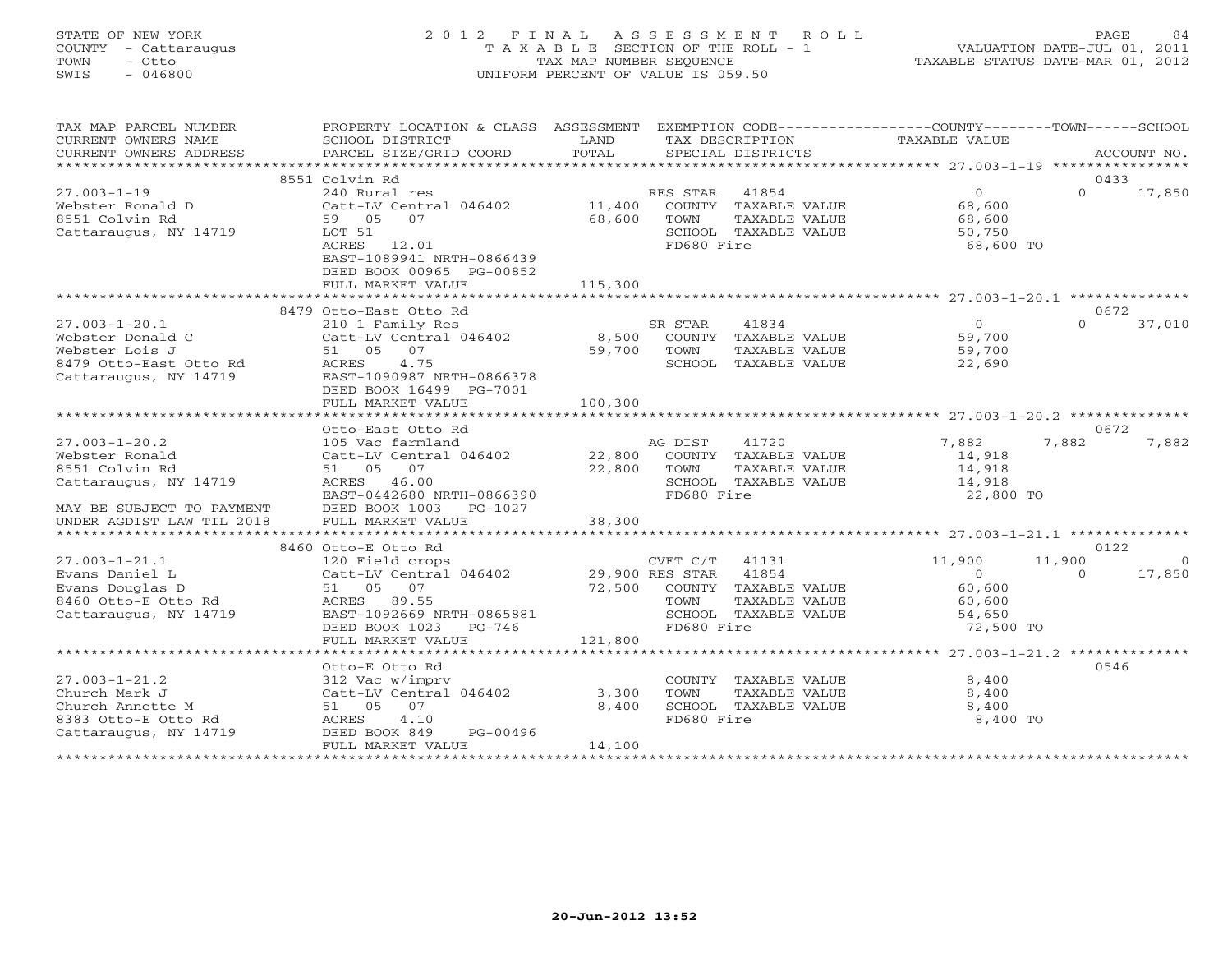#### STATE OF NEW YORK 2 0 1 2 F I N A L A S S E S S M E N T R O L L PAGE 85COUNTY - Cattaraugus T A X A B L E SECTION OF THE ROLL - 1 VALUATION DATE-JUL 01, 2011 TOWN - Otto 1999 - TAX MAP NUMBER SEQUENCE TAXABLE STATUS DATE-MAR OL, 2012<br>TAXABLE STATUS DATE-MAR OL, 2012 SWIS - 046800 UNIFORM PERCENT OF VALUE IS 059.50

| TAX MAP PARCEL NUMBER<br>CURRENT OWNERS NAME<br>CURRENT OWNERS ADDRESS                                                                            | PROPERTY LOCATION & CLASS ASSESSMENT<br>SCHOOL DISTRICT<br>PARCEL SIZE/GRID COORD                                                                                                    | LAND<br>TOTAL                             | TAX DESCRIPTION TAXABLE VALUE SPECIAL DISTRICTS                                                                                           | EXEMPTION CODE-----------------COUNTY-------TOWN------SCHOOL                                                     | ACCOUNT NO.                         |
|---------------------------------------------------------------------------------------------------------------------------------------------------|--------------------------------------------------------------------------------------------------------------------------------------------------------------------------------------|-------------------------------------------|-------------------------------------------------------------------------------------------------------------------------------------------|------------------------------------------------------------------------------------------------------------------|-------------------------------------|
|                                                                                                                                                   |                                                                                                                                                                                      |                                           |                                                                                                                                           |                                                                                                                  | 0547                                |
| $27.003 - 1 - 21.3$<br>Kelley Richard A<br>8399 Otto-E Otto Rd<br>Cattaraugus, NY 14719                                                           | 8440 Otto-E Otto Rd<br>270 Mfg housing<br>$Cat$ -LV Central 046402 6,400<br>51 05 07<br>1.43<br>ACRES<br>EAST-1091848 NRTH-0866066<br>DEED BOOK 9229<br>PG-7001<br>FULL MARKET VALUE | 19,500<br>32,800                          | RES STAR<br>41854<br>COUNTY TAXABLE VALUE<br>TOWN<br>TAXABLE VALUE<br>SCHOOL TAXABLE VALUE<br>FD680 Fire                                  | $\overline{0}$<br>$\Omega$<br>19,500<br>19,500<br>1,650<br>19,500 TO                                             | 17,850                              |
|                                                                                                                                                   |                                                                                                                                                                                      |                                           |                                                                                                                                           |                                                                                                                  |                                     |
| $27.003 - 1 - 22.1$<br>Pabst Kevin C<br>Pabst Kay L<br>141 Jer-Mar Dr<br>Hawelock, NC 28532                                                       | 8510 Otto-E Otto Rd<br>314 Rural vac<10<br>Catt-LV Central 046402 20,200<br>51 05 07<br>ACRES 25.45<br>EAST-1092688 NRTH-0864688<br>DEED BOOK 00971 PG-01162<br>FULL MARKET VALUE    | 20,200<br>34,000                          | COUNTY TAXABLE VALUE 20,200<br>TOWN<br>TAXABLE VALUE<br>SCHOOL TAXABLE VALUE<br>FD680 Fire                                                | 20,200<br>20,200<br>20,200 TO                                                                                    | 0385                                |
|                                                                                                                                                   |                                                                                                                                                                                      |                                           |                                                                                                                                           |                                                                                                                  |                                     |
|                                                                                                                                                   | 8500 Otto-E Otto Rd                                                                                                                                                                  |                                           |                                                                                                                                           |                                                                                                                  | 0746                                |
| 27.003-1-22.2<br>Evans Craig D<br>8500 Otto-E Otto Rd                                                                                             | 210 1 Family Res<br>Catt-LV Central 046402<br>51 05 07<br>4.75 BANK 005<br>ACRES<br>EAST-1091603 NRTH-0864777<br>DEED BOOK 10888 PG-2003                                             | 9,800<br>65,600                           | RES STAR 41854<br>ES STAR 41854<br>COUNTY TAXABLE VALUE<br>TAXABLE VALUE<br>TOWN<br>SCHOOL TAXABLE VALUE<br>FD680 Fire                    | $\overline{0}$<br>$\Omega$<br>65,600<br>65,600<br>47,750<br>65,600 TO                                            | 17,850                              |
|                                                                                                                                                   | FULL MARKET VALUE                                                                                                                                                                    | 110,300                                   |                                                                                                                                           |                                                                                                                  |                                     |
|                                                                                                                                                   |                                                                                                                                                                                      |                                           |                                                                                                                                           |                                                                                                                  |                                     |
| $27.003 - 1 - 23$<br>$\begin{array}{c}\n11050 \\ \hline\n\end{array}$<br>Ranke Rodney<br>Ranke Carol A<br>4211 Reiter Rd<br>East Aurora, NY 14052 | 8509 Otto-E Otto Rd<br>112 Dairy farm<br>Catt-LV Central 046402 30,000 SILO T/C/S 42100<br>51 05 07<br>ACRES 65.49<br>EAST-1090457 NRTH-0864839<br>DEED BOOK 796<br>PG-00445         | 67,500                                    | RES STAR 41854<br>COUNTY TAXABLE VALUE<br>TOWN<br>TAXABLE VALUE<br>SCHOOL TAXABLE VALUE<br>FD680 Fire                                     | $\Omega$<br>$\Omega$<br>1,400<br>1,400<br>66,100<br>66,100<br>48,250<br>67,500 TO                                | 0340<br>17,850<br>1,400             |
|                                                                                                                                                   | FULL MARKET VALUE                                                                                                                                                                    | 113,400                                   |                                                                                                                                           |                                                                                                                  |                                     |
|                                                                                                                                                   |                                                                                                                                                                                      |                                           |                                                                                                                                           |                                                                                                                  |                                     |
| $27.003 - 1 - 24.1$<br>Pascarella Tony<br>8750 Colvin Rd<br>Cattaraugus, NY 14719                                                                 | 8751 Colvin Rd<br>112 Dairy farm<br>Catt-LV Central 046402<br>59 05 07<br>ACRES 199.20<br>EAST-1088453 NRTH-0865141<br>DEED BOOK 17021 PG-4002<br>FULL MARKET VALUE                  | AG BLDG<br>73,300 RES STAR<br>246 100 CTT | 41700<br>41854<br>246,100 SILO T/C/S 42100<br>COUNTY TAXABLE VALUE<br>TOWN<br>TAXABLE VALUE<br>SCHOOL TAXABLE VALUE<br>413,600 FD680 Fire | 138,300<br>138,300<br>$\overline{0}$<br>$\Omega$<br>14,400<br>14,400<br>93,400<br>93,400<br>75,550<br>246,100 TO | 0327<br>138,300<br>17,850<br>14,400 |
|                                                                                                                                                   |                                                                                                                                                                                      |                                           |                                                                                                                                           |                                                                                                                  |                                     |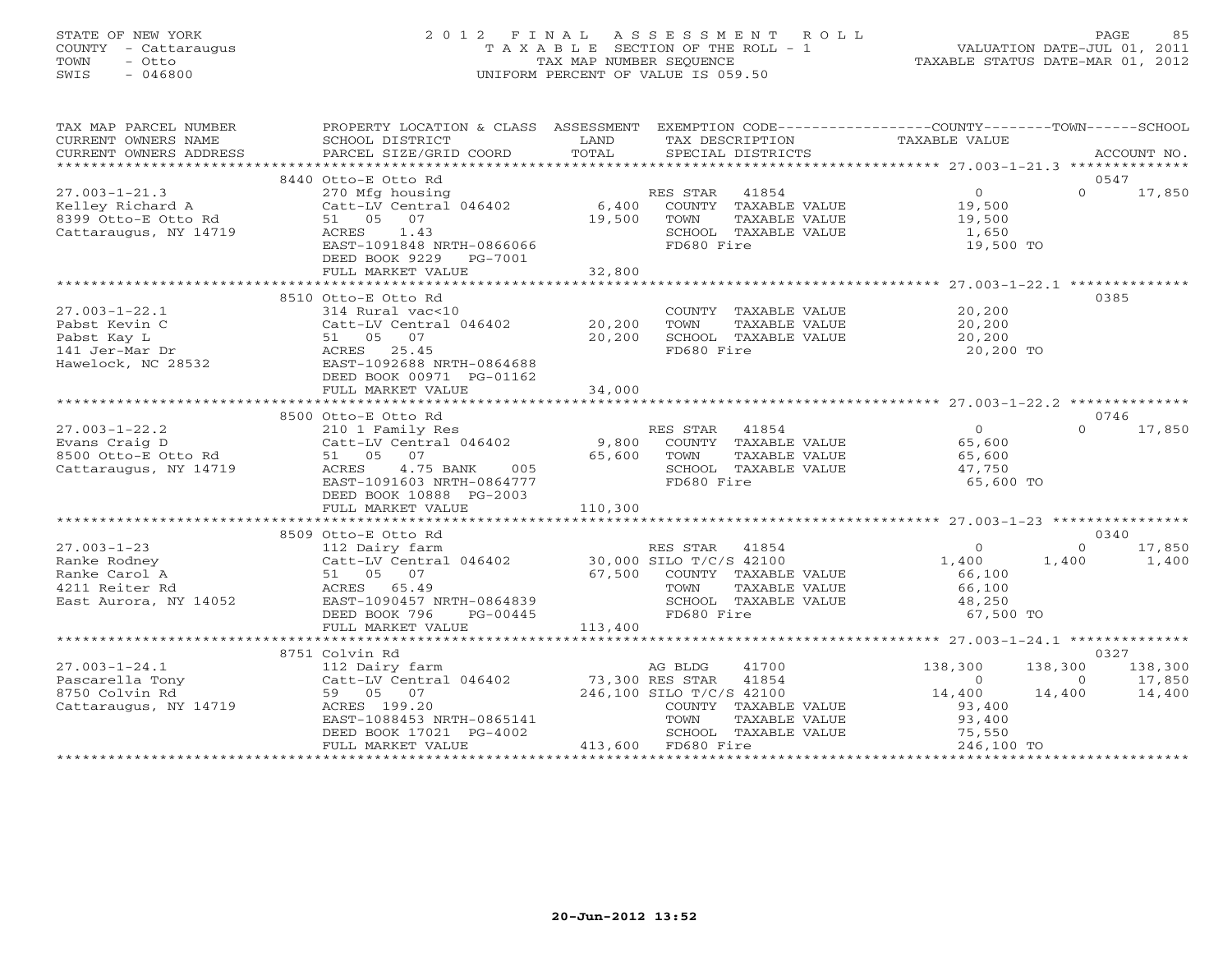### STATE OF NEW YORK 2 0 1 2 F I N A L A S S E S S M E N T R O L L PAGE 86 COUNTY - Cattaraugus T A X A B L E SECTION OF THE ROLL - 1 VALUATION DATE-JUL 01, 2011 TOWN - Otto TAX MAP NUMBER SEQUENCE TAXABLE STATUS DATE-MAR 01, 2012 SWIS - 046800 UNIFORM PERCENT OF VALUE IS 059.50UNIFORM PERCENT OF VALUE IS 059.50

| TAX MAP PARCEL NUMBER  | PROPERTY LOCATION & CLASS ASSESSMENT EXEMPTION CODE---------------COUNTY-------TOWN------SCHOOL           |             |                             |                  |                    |
|------------------------|-----------------------------------------------------------------------------------------------------------|-------------|-----------------------------|------------------|--------------------|
| CURRENT OWNERS NAME    | SCHOOL DISTRICT                                                                                           | LAND        | TAX DESCRIPTION             | TAXABLE VALUE    |                    |
| CURRENT OWNERS ADDRESS |                                                                                                           |             |                             |                  |                    |
|                        |                                                                                                           |             |                             |                  |                    |
|                        | 8649 Colvin Rd                                                                                            |             |                             |                  | 0594               |
| $27.003 - 1 - 24.2$    | 270 Mfg housing 196402 MES STAR 20054 RES STAR 41854<br>Catt-LV Central 046402 5,600 COUNTY TAXABLE VALUE |             |                             | $\overline{0}$   | $0 \t 17,850$      |
| Abbey Karen L          |                                                                                                           |             |                             | 19,700           |                    |
| 8649 Colvin Rd         | 59 05 07                                                                                                  | 19,700 TOWN | TAXABLE VALUE               | 19,700           |                    |
| Cattaraugus, NY 14719  | FRNT 208.71 DPTH 183.71                                                                                   |             | SCHOOL TAXABLE VALUE        | 1,850            |                    |
|                        | DEED BOOK 7498    PG-5001                                                                                 |             | FD680 Fire                  | 19,700 TO        |                    |
|                        | FULL MARKET VALUE                                                                                         | 33,100      |                             |                  |                    |
|                        |                                                                                                           |             |                             |                  |                    |
|                        | 8571 Christmiller Rd                                                                                      |             |                             |                  | 0453               |
| $27.003 - 1 - 25$      | 210 1 Family Res                                                                                          |             | RES STAR 41854              | $\overline{0}$   | $\Omega$<br>17,850 |
| Murray Robert          |                                                                                                           |             |                             | 52,400           |                    |
| 8571 Christmiller Rd   | 59 05 07                                                                                                  | 52,400      | TAXABLE VALUE<br>TOWN       | 52,400           |                    |
| Otto, NY 14766         | 1.08 BANK<br>ACRES<br>017                                                                                 |             | SCHOOL TAXABLE VALUE        | 34,550           |                    |
|                        | EAST-1087217 NRTH-0863919                                                                                 |             | FD680 Fire                  | 52,400 TO        |                    |
|                        | DEED BOOK 10711 PG-6001                                                                                   |             |                             |                  |                    |
|                        | FULL MARKET VALUE                                                                                         | 88,100      |                             |                  |                    |
|                        |                                                                                                           |             |                             |                  |                    |
|                        | N Otto Rd                                                                                                 |             |                             |                  | 0421               |
| $27.003 - 1 - 26.1$    | 270 Mfg housing                                                                                           |             | COUNTY TAXABLE VALUE 36,500 |                  |                    |
|                        |                                                                                                           |             | TAXABLE VALUE<br>TOWN       | 36,500           |                    |
|                        |                                                                                                           |             | SCHOOL TAXABLE VALUE        | 36,500           |                    |
| Depew, NY 14043        | ACRES 116.05 BANK<br>017                                                                                  |             | FD680 Fire                  | 36,500 TO        |                    |
|                        | EAST-1084870 NRTH-0864651                                                                                 |             |                             |                  |                    |
|                        | DEED BOOK 913<br>PG-00329                                                                                 |             |                             |                  |                    |
|                        | FULL MARKET VALUE                                                                                         | 61,300      |                             |                  |                    |
|                        |                                                                                                           |             |                             |                  |                    |
|                        | 8527 N Otto Rd                                                                                            |             |                             |                  | 0518               |
| $27.003 - 1 - 26.3$    | 210 1 Family Res                                                                                          |             | COUNTY TAXABLE VALUE 36,400 |                  |                    |
| Dankert William        | Catt-LV Central 046402                                                                                    | 6,100       | TOWN<br>TAXABLE VALUE       |                  |                    |
| Dankert Michele        | 03 05 08                                                                                                  | 36,400      | SCHOOL TAXABLE VALUE        | 36,400<br>36,400 |                    |
| 8527 N Otto Rd         | 1.14<br>ACRES                                                                                             |             | FD680 Fire                  | 36,400 TO        |                    |
| Cattaraugus, NY 14719  | EAST-1081828 NRTH-0864725                                                                                 |             |                             |                  |                    |
|                        | DEED BOOK 1949 PG-3002                                                                                    |             |                             |                  |                    |
|                        | FULL MARKET VALUE                                                                                         | 61,200      |                             |                  |                    |
|                        |                                                                                                           |             |                             |                  |                    |
|                        | N Otto Rd                                                                                                 |             |                             |                  | 0845               |
| $27.003 - 1 - 26.4$    | 105 Vac farmland                                                                                          |             | COUNTY TAXABLE VALUE        |                  |                    |
| Poisson John R         | 105 Vac farmiana<br>Catt-LV Central 046402 35,400                                                         |             | TOWN<br>TAXABLE VALUE       | 35,400<br>35,400 |                    |
| 7274 Michael Rd        |                                                                                                           | 35,400      | SCHOOL TAXABLE VALUE        | 35,400           |                    |
| Orchard Park, NY 14127 | ACRES 122.50<br>14127 EAST-0436076 I<br>EAST-0436076 NRTH-0866263                                         |             | FD680 Fire                  | 35,400 TO        |                    |
|                        | FULL MARKET VALUE                                                                                         | 59,500      |                             |                  |                    |
|                        |                                                                                                           |             |                             |                  |                    |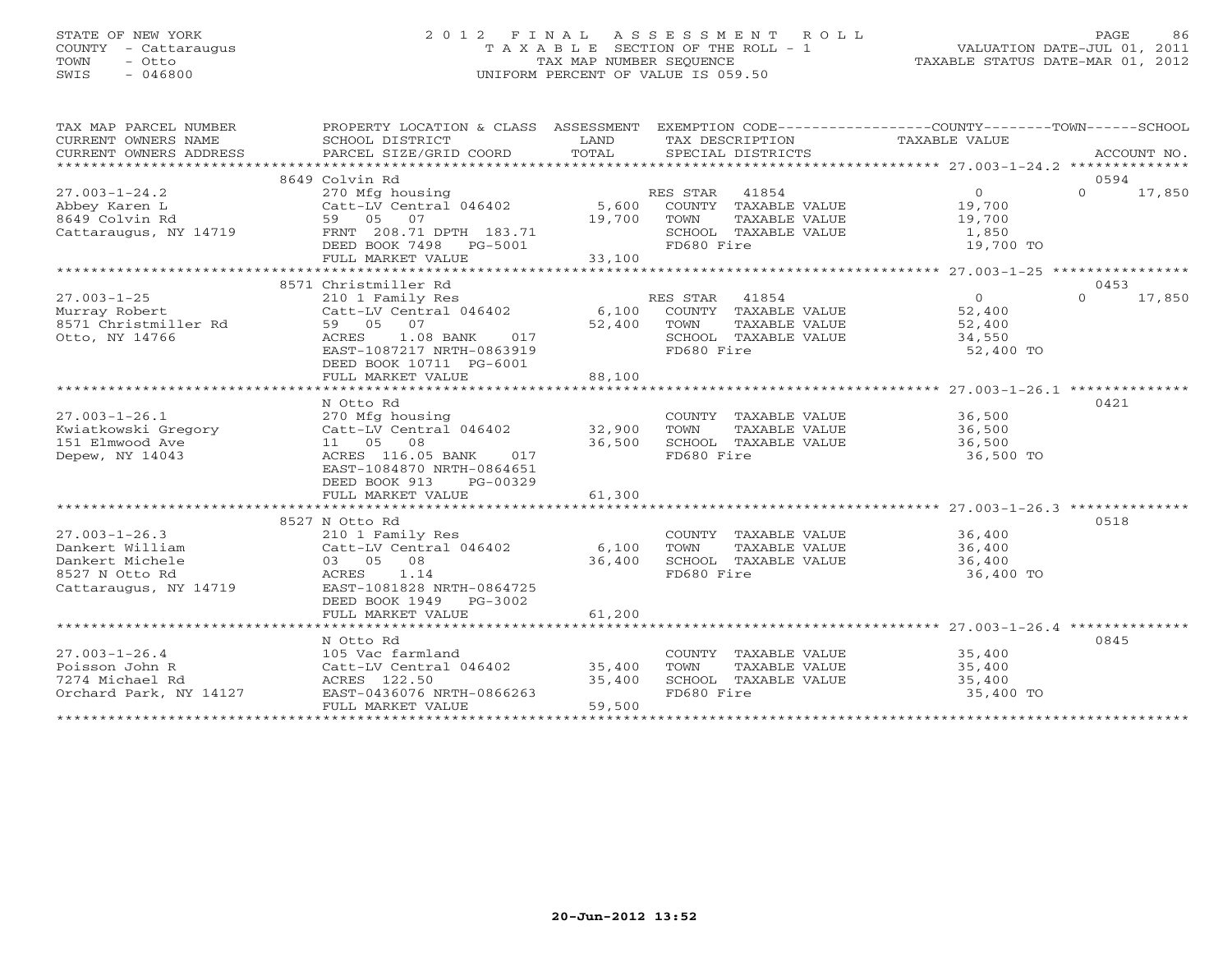### STATE OF NEW YORK 2 0 1 2 F I N A L A S S E S S M E N T R O L L PAGE 87 COUNTY - Cattaraugus T A X A B L E SECTION OF THE ROLL - 1 VALUATION DATE-JUL 01, 2011 TOWN - Otto TAX MAP NUMBER SEQUENCE TAXABLE STATUS DATE-MAR 01, 2012 SWIS - 046800 UNIFORM PERCENT OF VALUE IS 059.50UNIFORM PERCENT OF VALUE IS 059.50

| TAX MAP PARCEL NUMBER<br>CURRENT OWNERS NAME | PROPERTY LOCATION & CLASS ASSESSMENT<br>SCHOOL DISTRICT | LAND        | TAX DESCRIPTION             | EXEMPTION CODE-----------------COUNTY-------TOWN------SCHOOL<br>TAXABLE VALUE |                    |
|----------------------------------------------|---------------------------------------------------------|-------------|-----------------------------|-------------------------------------------------------------------------------|--------------------|
| CURRENT OWNERS ADDRESS                       | PARCEL SIZE/GRID COORD                                  | TOTAL       | SPECIAL DISTRICTS           |                                                                               | ACCOUNT NO.        |
|                                              | 8482 N Otto Rd                                          |             |                             |                                                                               | 0422               |
| $27.003 - 1 - 27$                            | 120 Field crops                                         |             | COUNTY TAXABLE VALUE 42,000 |                                                                               |                    |
| Miller Eli Ej                                | Catt-LV Central 046402 30,600                           |             | TOWN<br>TAXABLE VALUE       |                                                                               |                    |
| Miller Mary Y                                | 67 05 08                                                | 42,000      | SCHOOL TAXABLE VALUE        | 42,000<br>42,000                                                              |                    |
|                                              |                                                         |             | FD680 Fire                  | 42,000 TO                                                                     |                    |
|                                              |                                                         |             |                             |                                                                               |                    |
|                                              | DEED BOOK 17295 PG-2002                                 |             |                             |                                                                               |                    |
|                                              | FULL MARKET VALUE                                       | 70,600      |                             |                                                                               |                    |
|                                              |                                                         |             |                             |                                                                               |                    |
|                                              | 8497 N Otto Rd                                          |             |                             |                                                                               | 0189               |
| $27.003 - 1 - 29.1$                          | 210 1 Family Res                                        |             | COUNTY TAXABLE VALUE        | 48,200                                                                        |                    |
| Hill Family Trust II                         | Catt-LV Central 046402                                  | 8,200       | TAXABLE VALUE<br>TOWN       | 48,200                                                                        |                    |
| Hill James W & Phyllis E (L/U) 03 05 08      |                                                         | 48,200      | SCHOOL TAXABLE VALUE        | 48,200                                                                        |                    |
| 8613 Otto-Maples Rd<br>Cattaraugus, NY 14719 | $LOT-2$<br>ACRES<br>5.30                                |             | FD680 Fire                  | 48,200 TO                                                                     |                    |
|                                              | EAST-1081470 NRTH-0864236                               |             |                             |                                                                               |                    |
|                                              | DEED BOOK 14095 PG-4001                                 |             |                             |                                                                               |                    |
|                                              | FULL MARKET VALUE                                       | 81,000      |                             |                                                                               |                    |
|                                              |                                                         |             |                             |                                                                               |                    |
|                                              | 8483 N Otto Rd                                          |             |                             |                                                                               | 0681               |
| $27.003 - 1 - 29.2$                          | 240 Rural res                                           |             | RES STAR 41854              | $\overline{0}$                                                                | 17,850<br>$\Omega$ |
| Henry David J                                | Catt-LV Central 046402 23,100 COUNTY TAXABLE VALUE      |             |                             | 44,400                                                                        |                    |
| 8483 N Otto Rd                               | 02/03 05 08                                             | 44,400 TOWN | TAXABLE VALUE               | 44,400                                                                        |                    |
| Cattaraugus, NY 14719                        | ACRES<br>26.20 BANK<br>011                              |             | SCHOOL TAXABLE VALUE        | 26,550                                                                        |                    |
|                                              | EAST-0433058 NRTH-0863765                               |             | FD680 Fire                  | 44,400 TO                                                                     |                    |
|                                              | DEED BOOK 00914 PG-00280                                |             |                             |                                                                               |                    |
|                                              | FULL MARKET VALUE                                       | 74,600      |                             |                                                                               |                    |
|                                              | 9154 Gibson Hill Rd                                     |             |                             |                                                                               | 0682               |
| $27.003 - 1 - 29.3$                          | 260 Seasonal res                                        |             | COUNTY TAXABLE VALUE        | 86,500                                                                        |                    |
| Berg John                                    | $200$ Seasonal res<br>Catt-LV Central 046402 22,600     |             | TOWN<br>TAXABLE VALUE       | 86,500                                                                        |                    |
| Berg Lynne A                                 | 03 05 08                                                | 86,500      | SCHOOL TAXABLE VALUE        | 86,500                                                                        |                    |
| 110 Cottage St                               | ACRES 25.10                                             |             | FD680 Fire                  | 86,500 TO                                                                     |                    |
| Buffalo, NY 14201                            | EAST-0432240 NRTH-0863790                               |             |                             |                                                                               |                    |
|                                              | DEED BOOK 00924 PG-00497                                |             |                             |                                                                               |                    |
|                                              | FULL MARKET VALUE                                       | 145,400     |                             |                                                                               |                    |
|                                              |                                                         |             |                             |                                                                               |                    |
|                                              | Gibson Hill Rd                                          |             |                             |                                                                               | 0294               |
| $27.003 - 1 - 30$                            | 910 Priv forest                                         |             | COUNTY TAXABLE VALUE        | 7,100                                                                         |                    |
| Clear Lake Lumber Inc                        | Catt-LV Central 046402                                  | 7,100       | TOWN<br>TAXABLE VALUE       | 7,100                                                                         |                    |
| 409 Main St                                  | 02 05 08                                                | 7,100       | SCHOOL TAXABLE VALUE        | 7,100                                                                         |                    |
| PO Box 129<br>Spartansburg, PA 16434-0129    | 4.45<br>ACRES<br>EAST-1080078 NRTH-0863574              |             | FD680 Fire                  | 7,100 TO                                                                      |                    |
|                                              | DEED BOOK 1032<br>PG-1133                               |             |                             |                                                                               |                    |
|                                              | FULL MARKET VALUE                                       | 11,900      |                             |                                                                               |                    |
|                                              |                                                         |             |                             |                                                                               |                    |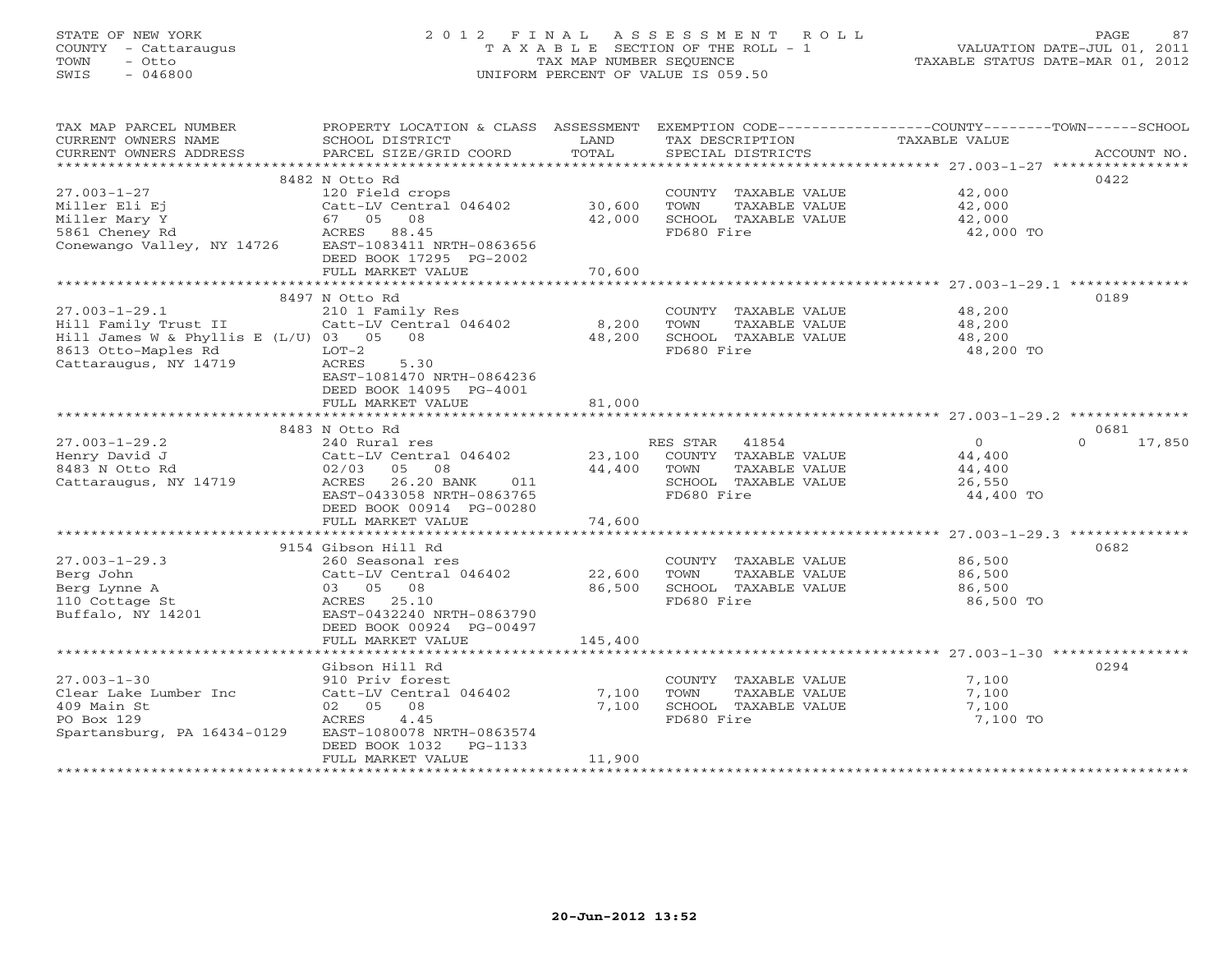#### STATE OF NEW YORK 2 0 1 2 F I N A L A S S E S S M E N T R O L L PAGE 88 COUNTY - Cattaraugus T A X A B L E SECTION OF THE ROLL - 1 VALUATION DATE-JUL 01, 2011 TOWN - Otto TAX MAP NUMBER SEQUENCE TAXABLE STATUS DATE-MAR 01, 2012 SWIS - 046800 UNIFORM PERCENT OF VALUE IS 059.50UNIFORM PERCENT OF VALUE IS 059.50

| TAX MAP PARCEL NUMBER<br>CURRENT OWNERS NAME<br>CURRENT OWNERS ADDRESS                                    | PROPERTY LOCATION & CLASS ASSESSMENT EXEMPTION CODE----------------COUNTY-------TOWN------SCHOOL<br>SCHOOL DISTRICT<br>and the state of the LAND<br>PARCEL SIZE/GRID COORD                   | TOTAL                       |                                      | SPECIAL DISTRICTS                                                    | TAX DESCRIPTION TAXABLE VALUE                                      | ACCOUNT NO.                                           |
|-----------------------------------------------------------------------------------------------------------|----------------------------------------------------------------------------------------------------------------------------------------------------------------------------------------------|-----------------------------|--------------------------------------|----------------------------------------------------------------------|--------------------------------------------------------------------|-------------------------------------------------------|
|                                                                                                           |                                                                                                                                                                                              |                             |                                      |                                                                      |                                                                    |                                                       |
| $27.003 - 1 - 31$<br>Brown Dale A<br>PO Box 81<br>Otto, NY 14766                                          | 9211 Gibson Hill Rd<br>210 1 Family Res<br>Catt-LV Central 046402 6,000 RES STAR 41854<br>03 05 08<br>ACRES 1.01<br>EAST-0430900 NRTH-0864380<br>DEED BOOK 1061 PG-7005<br>FULL MARKET VALUE | 78,000                      | WVET C/T 41121<br>TOWN<br>FD680 Fire | 46,400 COUNTY TAXABLE VALUE<br>TAXABLE VALUE<br>SCHOOL TAXABLE VALUE | 6,960<br>$\overline{O}$<br>39,440<br>39,440<br>28,550<br>46,400 TO | 0487<br>6,960<br>$\overline{0}$<br>17,850<br>$\Omega$ |
|                                                                                                           |                                                                                                                                                                                              |                             |                                      |                                                                      |                                                                    |                                                       |
| $27.003 - 1 - 32$<br>Dickinson Warren S Jr<br>Dickinson Mary A<br>8531 N Otto Rd<br>Cattaraugus, NY 14719 | 8531 N Otto Rd<br>240 Rural res<br>Catt-LV Central 046402 23,200<br>03 05 08<br>05 05<br>ACRES 26.45<br>EAST-1080933 NRTH-0864652<br>DEED BOOK 16432 PG-3002<br>FULL MARKET VALUE            | 76,200<br>128,100           | RES STAR 41854<br>TOWN<br>FD680 Fire | COUNTY TAXABLE VALUE<br>TAXABLE VALUE<br>SCHOOL TAXABLE VALUE        | $\bigcirc$<br>76,200<br>76,200<br>58,350<br>76,200 TO              | 0391<br>$\Omega$<br>17,850                            |
|                                                                                                           |                                                                                                                                                                                              |                             |                                      |                                                                      |                                                                    |                                                       |
| 27.003-1-33.1 105 Vac farmland<br>Priest Glenn R<br>8583 N Otto Rd<br>Cattaraugus, NY 14719               | N Otto Rd<br>Catt-LV Central 046402 12,400<br>03 05 08<br>ACRES 34.05<br>EAST-1082548 NRTH-0865559<br>DEED BOOK 00951 PG-00255                                                               | 12,400                      | TOWN<br>FD680 Fire                   | TAXABLE VALUE<br>SCHOOL TAXABLE VALUE                                | COUNTY TAXABLE VALUE 12,400<br>12,400<br>12,400<br>12,400 TO       | 0335                                                  |
|                                                                                                           | FULL MARKET VALUE                                                                                                                                                                            | 20,800                      |                                      |                                                                      |                                                                    |                                                       |
| $27.003 - 1 - 33.2$                                                                                       | 8530 N Otto Rd                                                                                                                                                                               |                             |                                      | COUNTY TAXABLE VALUE                                                 | 61,800                                                             | 0739                                                  |
| Perkins Dale<br>Perkins Debra<br>8296 N Otto Rd<br>Cattaraugus, NY 14719                                  | Catt-Lv ---<br>03 05 08<br>FRNT 205.00 DPTH 188.00<br>****-1082057 NRTH-0865024<br>DEED BOOK 12099 PG-6002                                                                                   | 61,800                      | TOWN<br>FD680 Fire                   | TAXABLE VALUE<br>SCHOOL TAXABLE VALUE                                | 61,800<br>61,800<br>61,800 TO                                      |                                                       |
|                                                                                                           | FULL MARKET VALUE                                                                                                                                                                            | 103,900                     |                                      |                                                                      |                                                                    |                                                       |
|                                                                                                           | 8583 N Otto Rd                                                                                                                                                                               |                             |                                      |                                                                      |                                                                    | 0881                                                  |
| $27.003 - 1 - 34.1$<br>Priest Glenn R<br>8583 N Otto Rd<br>Cattaraugus, NY 14719                          | 113 Cattle farm<br>113 Cattle farm<br>Catt-LV Central 046402<br>03 05 08<br>ACRES 89.31<br>EAST-1080283 NRTH-0865486<br>DEED BOOK 00951 PG-00255<br>FULL MARKET VALUE                        | 34,300<br>89,300<br>150,100 | RES STAR 41854<br>TOWN<br>FD680 Fire | COUNTY TAXABLE VALUE<br>TAXABLE VALUE<br>SCHOOL TAXABLE VALUE        | $\overline{0}$<br>89,300<br>89,300<br>71,450<br>89,300 TO          | $\Omega$<br>17,850                                    |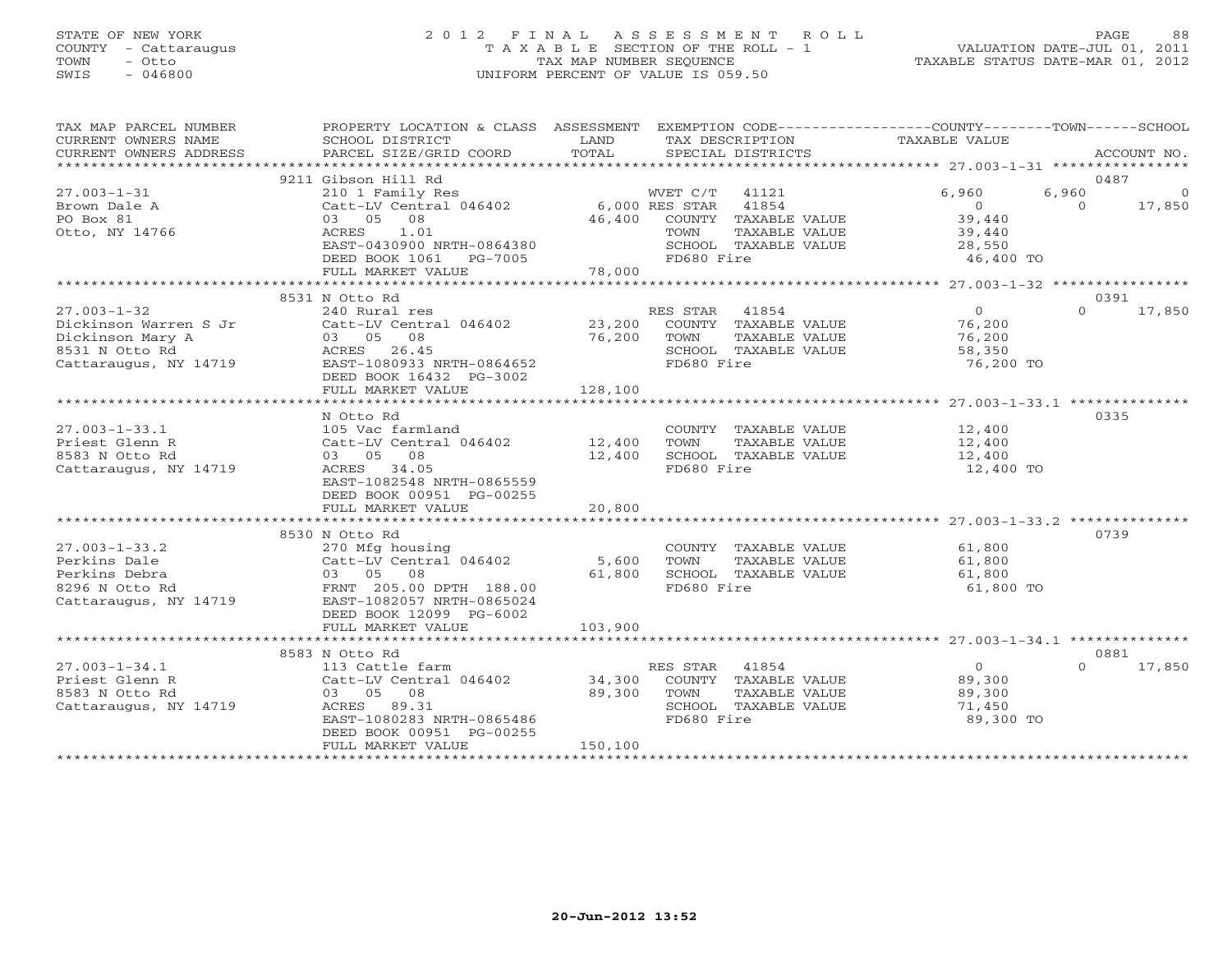### STATE OF NEW YORK 2 0 1 2 F I N A L A S S E S S M E N T R O L L PAGE 89 COUNTY - Cattaraugus T A X A B L E SECTION OF THE ROLL - 1 VALUATION DATE-JUL 01, 2011 TOWN - Otto TAX MAP NUMBER SEQUENCE TAXABLE STATUS DATE-MAR 01, 2012 SWIS - 046800 UNIFORM PERCENT OF VALUE IS 059.50UNIFORM PERCENT OF VALUE IS 059.50

| TAX MAP PARCEL NUMBER<br>CURRENT OWNERS NAME                                              | PROPERTY LOCATION & CLASS ASSESSMENT<br>SCHOOL DISTRICT                                                                                                                        | LAND                       | EXEMPTION CODE-----------------COUNTY-------TOWN------SCHOOL<br>TAX DESCRIPTION                          | TAXABLE VALUE                                                                                                                                                |                           |                         |
|-------------------------------------------------------------------------------------------|--------------------------------------------------------------------------------------------------------------------------------------------------------------------------------|----------------------------|----------------------------------------------------------------------------------------------------------|--------------------------------------------------------------------------------------------------------------------------------------------------------------|---------------------------|-------------------------|
| CURRENT OWNERS ADDRESS                                                                    | PARCEL SIZE/GRID COORD                                                                                                                                                         | TOTAL                      | SPECIAL DISTRICTS                                                                                        |                                                                                                                                                              |                           | ACCOUNT NO.             |
|                                                                                           | 9196 Gibson Hill Rd                                                                                                                                                            |                            |                                                                                                          |                                                                                                                                                              |                           | 0880                    |
| $27.003 - 1 - 34.2$<br>Priest Jon M<br>9196 Gibson Hill Rd<br>Cattaraugus, NY 14719       | 210 1 Family Res<br>Catt-LV Central 046402 9,600<br>03 05 08<br>4.60<br>ACRES<br>EAST-1079730 NRTH-0864559<br>DEED BOOK 1177 PG-2002<br>FULL MARKET VALUE                      | 83,900<br>141,000          | RES STAR<br>41854<br>COUNTY TAXABLE VALUE<br>TOWN<br>TAXABLE VALUE<br>SCHOOL TAXABLE VALUE<br>FD680 Fire | $\overline{0}$<br>83,900<br>83,900<br>66,050<br>83,900 TO                                                                                                    | $\Omega$                  | 17,850                  |
|                                                                                           |                                                                                                                                                                                |                            |                                                                                                          |                                                                                                                                                              |                           |                         |
|                                                                                           | 8633 N Otto Rd                                                                                                                                                                 |                            |                                                                                                          |                                                                                                                                                              |                           | 0419                    |
| $27.003 - 1 - 35$<br>Vandeusen Rosamond A<br>8633 N Otto Rd<br>Cattaraugus, NY 14719      | 240 Rural res<br>Catt-LV Central 046402 20,700 SILO T/C/S 42100<br>03 05 08<br>ACRES 21.45<br>EAST-1081207 NRTH-0866563<br>DEED BOOK 740<br>PG-00444<br>FULL MARKET VALUE      | 72,600 SR STAR             | AGED C/T/S 41800<br>41834<br>COUNTY TAXABLE VALUE<br>TOWN<br>SCHOOL TAXABLE VALUE<br>122,000 FD680 Fire  | 36,200<br>200<br>$\overline{0}$<br>36,200<br>TAXABLE VALUE 36,200<br>VALUE $\begin{bmatrix} 72 & 72 \\ 72 & 12 \end{bmatrix}$<br>$\overline{0}$<br>72,600 TO | 36,200<br>200<br>$\Omega$ | 36,200<br>200<br>36,200 |
|                                                                                           |                                                                                                                                                                                |                            |                                                                                                          |                                                                                                                                                              |                           |                         |
| $27.003 - 1 - 37.1$<br>Dankert Kenneth<br>8285 N Otto Rd<br>Cattaraugus, NY 14719         | 8660 N Otto Rd<br>312 Vac w/imprv<br>Catt-LV Central 046402<br>03/04 05 08<br>ACRES 43.80<br>EAST-1082350 NRTH-0867035<br>DEED BOOK 3261 PG-3001<br>FULL MARKET VALUE          | 14,900<br>18,400<br>30,900 | COUNTY TAXABLE VALUE<br>TOWN<br>TAXABLE VALUE<br>SCHOOL TAXABLE VALUE 18,400<br>FD680 Fire               | 18,400<br>18,400<br>18,400 TO                                                                                                                                |                           | 0093                    |
|                                                                                           |                                                                                                                                                                                |                            |                                                                                                          |                                                                                                                                                              |                           |                         |
| $27.003 - 1 - 37.2$<br>Dankert Richard D<br>Seiflein Mary<br>PO Box 119<br>Otto, NY 14766 | 8663 N Otto Rd<br>323 Vacant rural<br>Catt-LV Central 046402<br>03/04<br>05 08<br>84.25<br>ACRES<br>EAST-1080034 NRTH-0867053<br>DEED BOOK 00912 PG-00632<br>FULL MARKET VALUE | 23,200<br>23,200<br>39,000 | COUNTY TAXABLE VALUE<br>TOWN<br>TAXABLE VALUE<br>SCHOOL TAXABLE VALUE<br>FD680 Fire                      | 23,200<br>23,200<br>23,200<br>23,200 TO                                                                                                                      |                           | 0723                    |
|                                                                                           | *********************************                                                                                                                                              |                            |                                                                                                          |                                                                                                                                                              |                           |                         |
| $27.003 - 1 - 39$<br>Dankert Daniel M<br>9140 Cemetary Hill Rd<br>Otto, NY 14766          | N Otto Rd<br>314 Rural vac<10<br>Catt-LV Central 046402<br>FRNT 100.00 DPTH 120.00<br>EAST-1081936 NRTH-0866230<br>$PG-323$<br>DEED BOOK 1032<br>FULL MARKET VALUE             | 500<br>500<br>800          | COUNTY TAXABLE VALUE<br>TOWN<br>TAXABLE VALUE<br>SCHOOL TAXABLE VALUE<br>FP680 Fire protection           | 500<br>500<br>500<br>500 TO                                                                                                                                  |                           | 0879                    |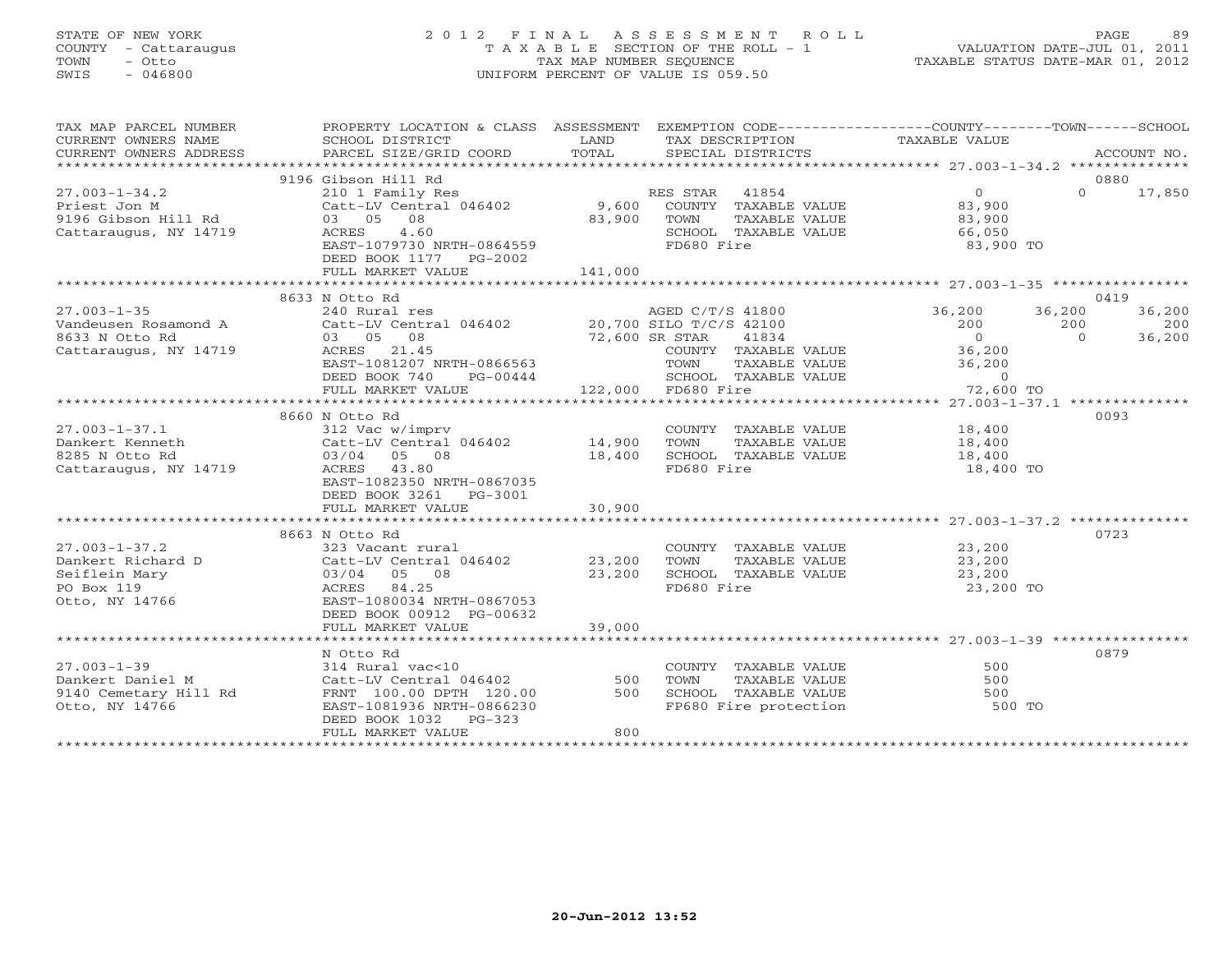### STATE OF NEW YORK 2 0 1 2 F I N A L A S S E S S M E N T R O L L PAGE 90 COUNTY - Cattaraugus T A X A B L E SECTION OF THE ROLL - 1 VALUATION DATE-JUL 01, 2011 TOWN - Otto TAX MAP NUMBER SEQUENCE TAXABLE STATUS DATE-MAR 01, 2012 SWIS - 046800 UNIFORM PERCENT OF VALUE IS 059.50UNIFORM PERCENT OF VALUE IS 059.50

| TAX MAP PARCEL NUMBER<br>CURRENT OWNERS NAME<br>CURRENT OWNERS ADDRESS | PROPERTY LOCATION & CLASS ASSESSMENT<br>SCHOOL DISTRICT<br>PARCEL SIZE/GRID COORD | LAND<br>TOTAL      | EXEMPTION CODE-----------------COUNTY-------TOWN------SCHOOL<br>TAX DESCRIPTION<br>SPECIAL DISTRICTS | TAXABLE VALUE                                       | ACCOUNT NO.        |
|------------------------------------------------------------------------|-----------------------------------------------------------------------------------|--------------------|------------------------------------------------------------------------------------------------------|-----------------------------------------------------|--------------------|
| ************************                                               |                                                                                   |                    |                                                                                                      |                                                     |                    |
|                                                                        | Christmiller Rd                                                                   |                    |                                                                                                      |                                                     | 0708               |
| $27.003 - 1 - 40.2$                                                    | 322 Rural vac>10                                                                  |                    | COUNTY TAXABLE VALUE                                                                                 | 12,900                                              |                    |
| McLaughlin Daniel J                                                    | Catt-LV Central 046402                                                            | 12,900             | TOWN<br>TAXABLE VALUE                                                                                | 12,900                                              |                    |
| PO Box 581                                                             | 59 05 07                                                                          | 12,900             | SCHOOL TAXABLE VALUE                                                                                 | 12,900                                              |                    |
| North Collins, NY 14111                                                | ACRES 28.10                                                                       |                    | FD680 Fire                                                                                           | 12,900 TO                                           |                    |
|                                                                        | EAST-1086645 NRTH-0865691                                                         |                    |                                                                                                      |                                                     |                    |
|                                                                        | DEED BOOK 00971 PG-00354                                                          |                    |                                                                                                      |                                                     |                    |
|                                                                        | FULL MARKET VALUE                                                                 | 21,700             |                                                                                                      |                                                     |                    |
|                                                                        |                                                                                   |                    |                                                                                                      |                                                     |                    |
|                                                                        | 8775 Colvin Rd                                                                    |                    |                                                                                                      |                                                     | 0709               |
| $27.003 - 1 - 40.3$                                                    | 260 Seasonal res                                                                  |                    | COUNTY TAXABLE VALUE                                                                                 | 39,500                                              |                    |
| Roman Anthony                                                          | Catt-LV Central 046402                                                            | 21,000             | TOWN<br>TAXABLE VALUE                                                                                | 39,500                                              |                    |
| Roman Anne Marie                                                       | 59 05 07                                                                          | 39,500             | SCHOOL TAXABLE VALUE                                                                                 | 39,500                                              |                    |
| 6985 Akron Rd                                                          | ACRES 27.05                                                                       |                    | FD680 Fire                                                                                           | 39,500 TO                                           |                    |
| Lockport, NY 14094                                                     | EAST-1086721 NRTH-0866603                                                         |                    |                                                                                                      |                                                     |                    |
|                                                                        | DEED BOOK 906<br>PG-00269                                                         |                    |                                                                                                      |                                                     |                    |
|                                                                        | FULL MARKET VALUE<br>**********************                                       | 66,400<br>******** |                                                                                                      | ********************* 27.003-1-41 ***************** |                    |
|                                                                        | 8520 Otto-E Otto Rd                                                               |                    |                                                                                                      |                                                     | 0582               |
| $27.003 - 1 - 41$                                                      | 270 Mfg housing                                                                   |                    | CVET C/T<br>41131                                                                                    | 7,050<br>7,050                                      | $\circ$            |
| Horning Robert D                                                       | Catt-LV Central 046402                                                            |                    | 6,000 DVET C/T<br>41141                                                                              | 4,230<br>4,230                                      | $\Omega$           |
| Horning Margaret                                                       | 50 05 07                                                                          |                    | 28,200 SR STAR<br>41834                                                                              | $\overline{0}$                                      | 28,200<br>$\Omega$ |
| 8520 Otto-E Otto Rd                                                    | TRAILER & GARAGE                                                                  |                    | COUNTY TAXABLE VALUE                                                                                 | 16,920                                              |                    |
| Cattaraugus, NY 14719                                                  | ACRES<br>1.00                                                                     |                    | TOWN<br>TAXABLE VALUE                                                                                | 16,920                                              |                    |
|                                                                        | EAST-1091447 NRTH-0864294                                                         |                    | SCHOOL TAXABLE VALUE                                                                                 | $\Omega$                                            |                    |
|                                                                        | DEED BOOK 875<br>PG-00327                                                         |                    | FD680 Fire                                                                                           | 28,200 TO                                           |                    |
|                                                                        | FULL MARKET VALUE                                                                 | 47,400             |                                                                                                      |                                                     |                    |
|                                                                        |                                                                                   |                    |                                                                                                      |                                                     |                    |
|                                                                        | 8419 Thompson Rd                                                                  |                    |                                                                                                      |                                                     | 0758               |
| $27.003 - 1 - 42$                                                      | 312 Vac w/imprv                                                                   |                    | COUNTY TAXABLE VALUE                                                                                 | 22,100                                              |                    |
| Agnew Mark L                                                           | Catt-LV Central 046402                                                            | 16,500             | TOWN<br>TAXABLE VALUE                                                                                | 22,100                                              |                    |
| 24 Franklin St                                                         | 21 05 07                                                                          | 22,100             | SCHOOL TAXABLE VALUE                                                                                 | 22,100                                              |                    |
| Cattaraugus, NY 14719                                                  | FF 710.00                                                                         |                    | FD680 Fire                                                                                           | 22,100 TO                                           |                    |
|                                                                        | ACRES<br>24.50<br>EAST-1093314 NRTH-0863603                                       |                    |                                                                                                      |                                                     |                    |
|                                                                        | DEED BOOK 00982 PG-00769                                                          |                    |                                                                                                      |                                                     |                    |
|                                                                        | FULL MARKET VALUE                                                                 | 37,100             |                                                                                                      |                                                     |                    |
|                                                                        |                                                                                   |                    |                                                                                                      |                                                     |                    |
|                                                                        | Otto-E Otto Rd                                                                    |                    |                                                                                                      |                                                     | 0790               |
| $27.003 - 1 - 43$                                                      | 322 Rural vac>10                                                                  |                    | COUNTY TAXABLE VALUE                                                                                 | 16,700                                              |                    |
| Auerbach Anthony L                                                     | Catt-LV Central 046402                                                            | 16,700             | TOWN<br>TAXABLE VALUE                                                                                | 16,700                                              |                    |
| 24 Berkley Pl                                                          | 51 05 07                                                                          | 16,700             | SCHOOL TAXABLE VALUE                                                                                 | 16,700                                              |                    |
| Buffalo, NY 14209                                                      | FF 600.00                                                                         |                    | FD680 Fire                                                                                           | 16,700 TO                                           |                    |
|                                                                        | ACRES<br>29.60                                                                    |                    |                                                                                                      |                                                     |                    |
|                                                                        | EAST-1092170 NRTH-0863984                                                         |                    |                                                                                                      |                                                     |                    |
|                                                                        | DEED BOOK 8723<br>PG-9002                                                         |                    |                                                                                                      |                                                     |                    |
|                                                                        | FULL MARKET VALUE<br>*******************                                          | 28,100             |                                                                                                      |                                                     |                    |
|                                                                        |                                                                                   |                    |                                                                                                      |                                                     |                    |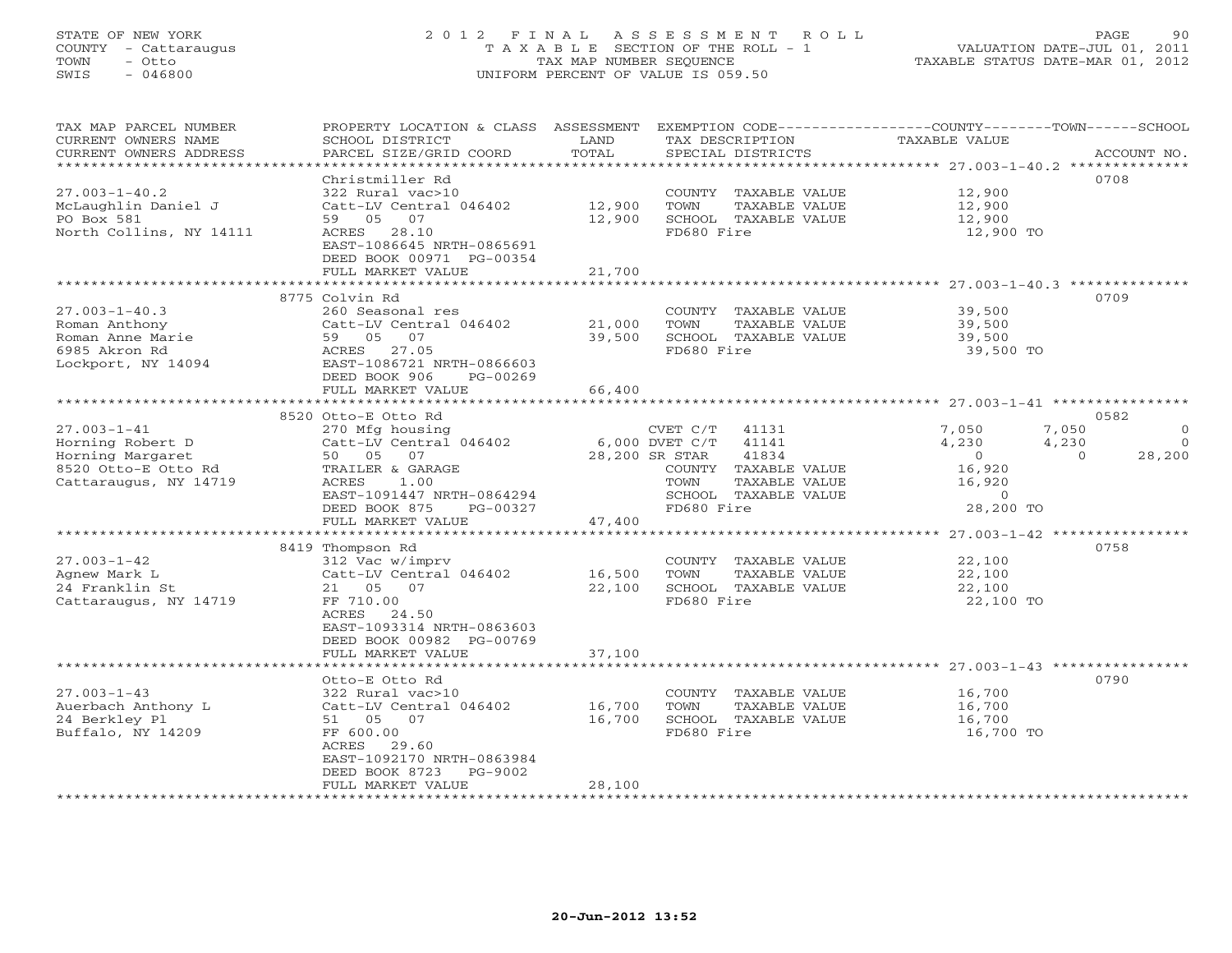### STATE OF NEW YORK 2 0 1 2 F I N A L A S S E S S M E N T R O L L PAGE 91 COUNTY - Cattaraugus T A X A B L E SECTION OF THE ROLL - 1 VALUATION DATE-JUL 01, 2011 TOWN - Otto TAX MAP NUMBER SEQUENCE TAXABLE STATUS DATE-MAR 01, 2012 SWIS - 046800 UNIFORM PERCENT OF VALUE IS 059.50UNIFORM PERCENT OF VALUE IS 059.50

| TAX MAP PARCEL NUMBER<br>CURRENT OWNERS NAME<br>CURRENT OWNERS ADDRESS                                      | PROPERTY LOCATION & CLASS ASSESSMENT<br>SCHOOL DISTRICT<br>PARCEL SIZE/GRID COORD                                                                                                | LAND<br>TOTAL                | EXEMPTION CODE-----------------COUNTY-------TOWN------SCHOOL<br>TAX DESCRIPTION<br>SPECIAL DISTRICTS               | TAXABLE VALUE                                        |        | ACCOUNT NO.    |
|-------------------------------------------------------------------------------------------------------------|----------------------------------------------------------------------------------------------------------------------------------------------------------------------------------|------------------------------|--------------------------------------------------------------------------------------------------------------------|------------------------------------------------------|--------|----------------|
|                                                                                                             |                                                                                                                                                                                  |                              |                                                                                                                    |                                                      |        |                |
| $27.003 - 1 - 44$<br>Neal Ronald<br>Neal Jan<br>9067 Main St<br>Otto, NY 14766<br>MAY BE SUBJECT TO PAYMENT | Thompson Rd<br>105 Vac farmland<br>Catt-LV Central 046402<br>50 05 07<br>FRNT 685.00 DPTH<br>ACRES 17.25<br>EAST-1091860 NRTH-0863219<br>DEED BOOK 00969 PG-00476                | 10,800<br>10,800             | 41720<br>AG DIST<br>COUNTY TAXABLE VALUE<br>TAXABLE VALUE<br>TOWN<br>SCHOOL TAXABLE VALUE<br>FP680 Fire protection | 4,160<br>6,640<br>6,640<br>6,640<br>10,800 TO        | 4,160  | 0804<br>4,160  |
| UNDER AGDIST LAW TIL 2018                                                                                   | FULL MARKET VALUE                                                                                                                                                                | 18,200                       |                                                                                                                    |                                                      |        |                |
|                                                                                                             | ****************************                                                                                                                                                     |                              |                                                                                                                    |                                                      |        |                |
| $27.003 - 1 - 45$<br>Auerbach Anthony L<br>24 Berkley Pl<br>Buffalo, NY 14209                               | 8435 Thompson Rd<br>240 Rural res<br>Catt-LV Central 046402<br>05 07<br>50/51<br>ACRES 13.75<br>EAST-1092645 NRTH-0863122<br>DEED BOOK 8793<br>PG-9002<br>FULL MARKET VALUE      | 16,600<br>129,200<br>217,100 | SILO T/C/S 42100<br>COUNTY TAXABLE VALUE<br>TOWN<br>TAXABLE VALUE<br>SCHOOL TAXABLE VALUE<br>FP680 Fire protection | 5,800<br>123,400<br>123,400<br>123,400<br>129,200 TO | 5,800  | 0581<br>5,800  |
|                                                                                                             |                                                                                                                                                                                  |                              |                                                                                                                    |                                                      |        |                |
| $27.003 - 1 - 46$<br>Robertson Chance<br>20 Waverly St<br>Cattaraugus, NY 14719                             | Swamp Rd<br>322 Rural vac>10<br>Catt-LV Central 046402<br>61 05 07<br>ACRES 13.40<br>EAST-1087771 NRTH-0873962<br>DEED BOOK 14679 PG-7002                                        | 16,200<br>16,200             | COUNTY TAXABLE VALUE<br>TOWN<br>TAXABLE VALUE<br>SCHOOL TAXABLE VALUE<br>FP680 Fire protection                     | 16,200<br>16,200<br>16,200<br>16,200 TO              |        | 0402           |
|                                                                                                             | FULL MARKET VALUE                                                                                                                                                                | 27,200                       |                                                                                                                    |                                                      |        |                |
| $35.002 - 1 - 1$<br>Burgett Farm Llc<br>2386 Route 62<br>Kennedy, NY 14747                                  | 9781 Skinner Hollow Rd<br>260 Seasonal res<br>Catt-LV Central 046402<br>26 05 08<br>ACRES 182.76<br>EAST-1069393 NRTH-0861423                                                    | 42,300<br>73,400             | FOREST/A74 47460<br>COUNTY TAXABLE VALUE<br>TAXABLE VALUE<br>TOWN<br>SCHOOL TAXABLE VALUE<br>FP680 Fire protection | 21,719<br>51,681<br>51,681<br>51,681<br>73,400 TO    | 21,719 | 0068<br>21,719 |
| MAY BE SUBJECT TO PAYMENT<br>UNDER RPTL480A UNTIL 2021                                                      | DEED BOOK 15058 PG-001<br>FULL MARKET VALUE                                                                                                                                      | 123,400                      |                                                                                                                    |                                                      |        |                |
| $35.002 - 1 - 2.1$<br>Adams Ronald<br>4244 Elm Creek Rd<br>Randolph, NY 14772                               | Skinner Hollow Rd (Off)<br>322 Rural vac>10<br>Catt-LV Central 046402<br>26 05 08<br>ACRES 154.00<br>EAST-1071422 NRTH-0861306<br>DEED BOOK 772<br>PG-00986<br>FULL MARKET VALUE | 31,100<br>31,100<br>52,300   | COUNTY TAXABLE VALUE<br>TOWN<br>TAXABLE VALUE<br>SCHOOL TAXABLE VALUE<br>FP680 Fire protection                     | 31,100<br>31,100<br>31,100<br>31,100 TO              |        | 0352           |
|                                                                                                             |                                                                                                                                                                                  |                              |                                                                                                                    |                                                      |        |                |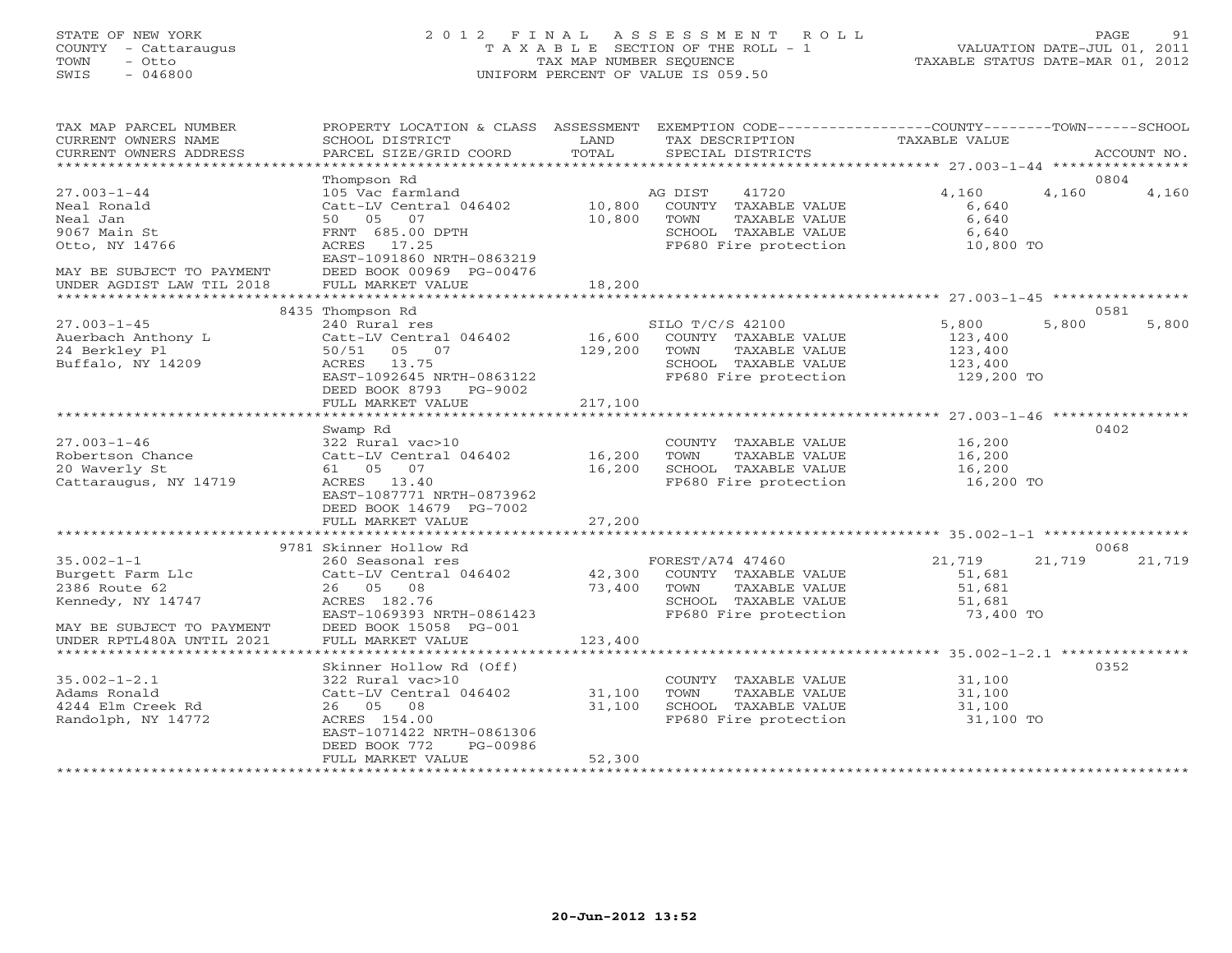### STATE OF NEW YORK 2 0 1 2 F I N A L A S S E S S M E N T R O L L PAGE 92 COUNTY - Cattaraugus T A X A B L E SECTION OF THE ROLL - 1 VALUATION DATE-JUL 01, 2011 TOWN - Otto TAX MAP NUMBER SEQUENCE TAXABLE STATUS DATE-MAR 01, 2012 SWIS - 046800 UNIFORM PERCENT OF VALUE IS 059.50UNIFORM PERCENT OF VALUE IS 059.50

| TAX MAP PARCEL NUMBER<br>CURRENT OWNERS NAME<br>CURRENT OWNERS ADDRESS | PROPERTY LOCATION & CLASS ASSESSMENT<br>SCHOOL DISTRICT<br>PARCEL SIZE/GRID COORD       | LAND<br>TOTAL | EXEMPTION CODE-----------------COUNTY-------TOWN------SCHOOL<br>TAX DESCRIPTION<br>SPECIAL DISTRICTS | TAXABLE VALUE                 | ACCOUNT NO.                |
|------------------------------------------------------------------------|-----------------------------------------------------------------------------------------|---------------|------------------------------------------------------------------------------------------------------|-------------------------------|----------------------------|
|                                                                        |                                                                                         |               |                                                                                                      |                               |                            |
| $35.002 - 1 - 2.2$<br>Kaye Joseph J                                    | 9700 Skinner Hollow Rd<br>270 Mfg housing<br>Catt-LV Central 046402                     | 12,600        | RES STAR<br>41854<br>COUNTY TAXABLE VALUE                                                            | $\overline{0}$<br>54,900      | 0841<br>$\Omega$<br>17,850 |
| Kaye Debra L<br>PO Box 71<br>Cattaraugus, NY 14719                     | 26 05<br>08<br>ACRES<br>23.00<br>EAST-1070206 NRTH-0859943<br>DEED BOOK 772<br>PG-00986 | 54,900        | TOWN<br>TAXABLE VALUE<br>SCHOOL TAXABLE VALUE<br>FP680 Fire protection                               | 54,900<br>37,050<br>54,900 TO |                            |
|                                                                        | FULL MARKET VALUE                                                                       | 92,300        |                                                                                                      |                               |                            |
|                                                                        |                                                                                         |               |                                                                                                      |                               |                            |
|                                                                        | 8521 Dake Hill Rd                                                                       |               |                                                                                                      |                               | 0185                       |
| $35.002 - 1 - 3.1$                                                     | 112 Dairy farm                                                                          |               | AG DIST<br>41720                                                                                     | 15,383                        | 15,383<br>15,383           |
| Hebner Ronald                                                          | Catt-LV Central 046402                                                                  |               | 40,400 SILO T/C/S 42100                                                                              | 5,700                         | 5,700<br>5,700             |
| Hebner Donna                                                           | 18 05 08                                                                                | 116,800       | COUNTY TAXABLE VALUE                                                                                 | 95,717                        |                            |
| 8580 Dake Hill Rd                                                      | ACRES 71.56                                                                             |               | TOWN<br>TAXABLE VALUE                                                                                | 95,717                        |                            |
| Cattaraugus, NY 14719                                                  | EAST-1073576 NRTH-0862610                                                               |               | SCHOOL TAXABLE VALUE                                                                                 | 95,717                        |                            |
| MAY BE SUBJECT TO PAYMENT                                              | DEED BOOK 386<br>PG-00332<br>FULL MARKET VALUE                                          | 196,300       | FP680 Fire protection                                                                                | 116,800 TO                    |                            |
| UNDER AGDIST LAW TIL 2016                                              |                                                                                         |               |                                                                                                      |                               |                            |
|                                                                        |                                                                                         |               |                                                                                                      |                               |                            |
|                                                                        | Dake Hill Rd                                                                            |               |                                                                                                      |                               | 0923                       |
| $35.002 - 1 - 3.2$                                                     | 100 Agricultural                                                                        |               | COUNTY TAXABLE VALUE                                                                                 | 18,000                        |                            |
| Dabolt Dennis                                                          | Catt-LV Central 046402                                                                  | 18,000        | TOWN<br>TAXABLE VALUE                                                                                | 18,000                        |                            |
| Matie Raymond T                                                        | 18  05  08                                                                              | 18,000        | SCHOOL TAXABLE VALUE                                                                                 | 18,000                        |                            |
| 4008 Harwood                                                           | ACRES 50.00                                                                             |               | FP680 Fire protection                                                                                | 18,000 TO                     |                            |
| Blasdell, NY 14219                                                     | EAST-1073572 NRTH-0861839                                                               |               |                                                                                                      |                               |                            |
|                                                                        | DEED BOOK 17058 PG-7003                                                                 |               |                                                                                                      |                               |                            |
|                                                                        | FULL MARKET VALUE                                                                       | 30,300        |                                                                                                      |                               |                            |
|                                                                        |                                                                                         |               |                                                                                                      |                               |                            |
|                                                                        | Dake Hill Rd                                                                            |               |                                                                                                      |                               | 0184                       |
| $35.002 - 1 - 4.1$                                                     | 105 Vac farmland                                                                        |               | AG DIST<br>41720                                                                                     | 5,602                         | 5,602<br>5,602             |
| Hebner Ronald                                                          | Catt-LV Central 046402                                                                  | 13,300        | COUNTY TAXABLE VALUE                                                                                 | 7,698                         |                            |
| Hebner Donna                                                           | 08<br>10 05                                                                             | 13,300        | TOWN<br>TAXABLE VALUE                                                                                | 7,698                         |                            |
| 8580 Dake Hill Rd                                                      | ACRES 30.35                                                                             |               | SCHOOL TAXABLE VALUE                                                                                 | 7,698                         |                            |
| Cattaraugus, NY 14719                                                  | EAST-1075638 NRTH-0862876                                                               |               | FD680 Fire                                                                                           | 13,300 TO                     |                            |
|                                                                        | DEED BOOK 582<br>PG-00263<br>FULL MARKET VALUE                                          | 22,400        |                                                                                                      |                               |                            |
| MAY BE SUBJECT TO PAYMENT<br>UNDER AGDIST LAW TIL 2018                 |                                                                                         |               |                                                                                                      |                               |                            |
|                                                                        |                                                                                         |               |                                                                                                      |                               |                            |
|                                                                        | 8486 Dake Hill Rd                                                                       |               |                                                                                                      |                               | 0630                       |
| $35.002 - 1 - 4.2$                                                     | 210 1 Family Res                                                                        |               | RES STAR<br>41854                                                                                    | $\overline{O}$                | $\Omega$<br>17,850         |
| Harvey Frank                                                           | Catt-LV Central 046402                                                                  | 6,700         | COUNTY TAXABLE VALUE                                                                                 | 41,600                        |                            |
| Harvey Shannon                                                         | 10 05<br>08                                                                             | 41,600        | TOWN<br>TAXABLE VALUE                                                                                | 41,600                        |                            |
| 8486 Dake Hill Rd                                                      | 2.65<br>ACRES                                                                           |               | SCHOOL TAXABLE VALUE                                                                                 | 23,750                        |                            |
| Cattaraugus, NY 14719                                                  | EAST-1075673 NRTH-0862464                                                               |               | FD680 Fire                                                                                           | 41,600 TO                     |                            |
|                                                                        | DEED BOOK 00946 PG-00786                                                                |               |                                                                                                      |                               |                            |
|                                                                        | FULL MARKET VALUE                                                                       | 69,900        |                                                                                                      |                               |                            |
|                                                                        |                                                                                         |               |                                                                                                      |                               |                            |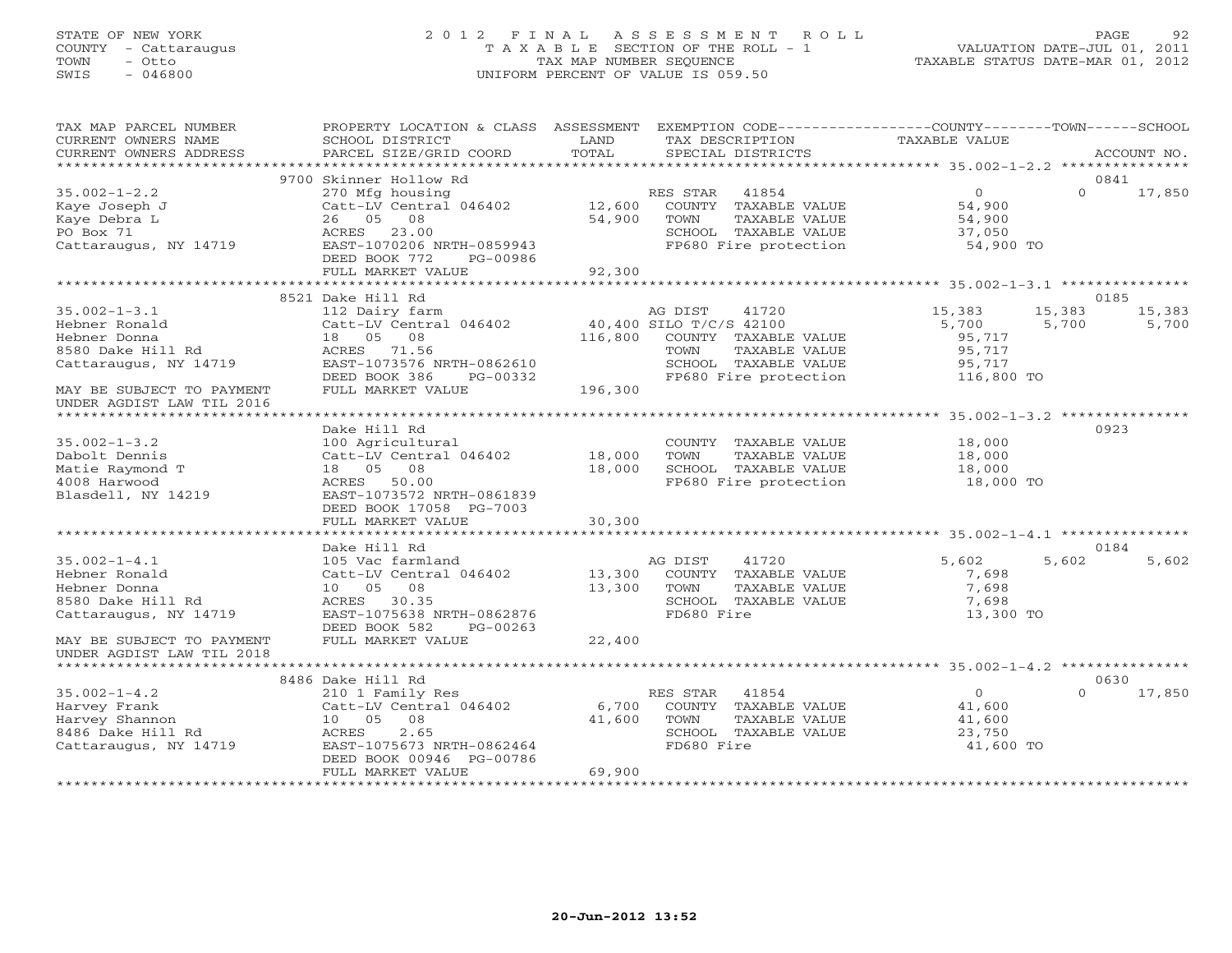### STATE OF NEW YORK 2 0 1 2 F I N A L A S S E S S M E N T R O L L PAGE 93 COUNTY - Cattaraugus T A X A B L E SECTION OF THE ROLL - 1 VALUATION DATE-JUL 01, 2011 TOWN - Otto TAX MAP NUMBER SEQUENCE TAXABLE STATUS DATE-MAR 01, 2012 SWIS - 046800 UNIFORM PERCENT OF VALUE IS 059.50UNIFORM PERCENT OF VALUE IS 059.50

| TAX MAP PARCEL NUMBER<br>CURRENT OWNERS NAME<br>CURRENT OWNERS ADDRESS | PROPERTY LOCATION & CLASS ASSESSMENT<br>SCHOOL DISTRICT<br>PARCEL SIZE/GRID COORD | LAND<br>TOTAL | EXEMPTION CODE-----------------COUNTY-------TOWN------SCHOOL<br>TAX DESCRIPTION TAXABLE VALUE<br>SPECIAL DISTRICTS |                            | ACCOUNT NO. |
|------------------------------------------------------------------------|-----------------------------------------------------------------------------------|---------------|--------------------------------------------------------------------------------------------------------------------|----------------------------|-------------|
|                                                                        |                                                                                   |               |                                                                                                                    |                            |             |
|                                                                        | 8491 Dake Hill Rd                                                                 |               |                                                                                                                    |                            | 0217        |
| $35.002 - 1 - 5$                                                       | 240 Rural res                                                                     |               | SR STAR<br>41834                                                                                                   | 0<br>$\Omega$              | 37,010      |
| Johnson Richard                                                        | Catt-LV Central 046402 14,700                                                     |               | COUNTY TAXABLE VALUE                                                                                               | 49,800                     |             |
| Johnson Maria                                                          | 10 05 08                                                                          | 49,800        | TOWN<br>TAXABLE VALUE                                                                                              | 49,800                     |             |
| 8491 Dake Hill Rd                                                      | ACRES 11.28                                                                       |               | SCHOOL TAXABLE VALUE                                                                                               | 12,790                     |             |
| Cattaraugus, NY 14719                                                  | EAST-1075156 NRTH-0861877                                                         |               | FD680 Fire                                                                                                         | 49,800 TO                  |             |
|                                                                        | DEED BOOK 696<br>PG-00122                                                         |               |                                                                                                                    |                            |             |
|                                                                        | FULL MARKET VALUE                                                                 | 83,700        |                                                                                                                    |                            |             |
|                                                                        |                                                                                   |               |                                                                                                                    |                            |             |
|                                                                        | 8411 Dake Hill Rd                                                                 |               |                                                                                                                    |                            | 0146        |
| $35.002 - 1 - 6.1$                                                     | 210 1 Family Res                                                                  |               | RES STAR 41854                                                                                                     | $\overline{0}$<br>$\Omega$ | 17,850      |
| Rawlings Steven                                                        | Catt-LV Central 046402                                                            | 13,500        | COUNTY TAXABLE VALUE                                                                                               | 82,800                     |             |
| PO Box 128                                                             | 10 05 08                                                                          | 82,800        | TOWN<br>TAXABLE VALUE                                                                                              | 82,800                     |             |
| Otto, NY 14766                                                         | ACRES<br>9.50 BANK<br>065                                                         |               | SCHOOL TAXABLE VALUE                                                                                               | 64,950                     |             |
|                                                                        | EAST-1076536 NRTH-0860744                                                         |               | FD680 Fire                                                                                                         | 82,800 TO                  |             |
|                                                                        | DEED BOOK 6600 PG-2001                                                            |               |                                                                                                                    |                            |             |
|                                                                        | FULL MARKET VALUE                                                                 | 139,200       |                                                                                                                    |                            |             |
|                                                                        |                                                                                   |               |                                                                                                                    |                            |             |
|                                                                        | 8417 Dake Hill Rd                                                                 |               |                                                                                                                    |                            | 0730        |
| $35.002 - 1 - 6.2$                                                     | 240 Rural res                                                                     |               | COUNTY TAXABLE VALUE                                                                                               | 79,900                     |             |
| Cornbleth Catherine                                                    | Catt-LV Central 046402                                                            | 12,400        | TOWN<br>TAXABLE VALUE                                                                                              | 79,900                     |             |
| 139 Huxley Dr                                                          | 10 05 08                                                                          | 79,900        | SCHOOL TAXABLE VALUE                                                                                               | 79,900                     |             |
| Snyder, NY 14226                                                       | 8.05<br>ACRES                                                                     |               | FD680 Fire                                                                                                         | 79,900 TO                  |             |
|                                                                        | EAST-1076246 NRTH-0861222                                                         |               |                                                                                                                    |                            |             |
|                                                                        | DEED BOOK 00917 PG-00761                                                          |               |                                                                                                                    |                            |             |
|                                                                        | FULL MARKET VALUE                                                                 | 134,300       |                                                                                                                    |                            |             |
|                                                                        |                                                                                   |               |                                                                                                                    |                            |             |
|                                                                        | Dake Hill Rd                                                                      |               |                                                                                                                    |                            | 0862        |
| $35.002 - 1 - 6.3$                                                     | 322 Rural vac>10                                                                  |               | COUNTY TAXABLE VALUE                                                                                               | 6,100                      |             |
| Adams Ronald                                                           | Catt-LV Central 046402                                                            | 6,100         | TAXABLE VALUE<br>TOWN                                                                                              | 6,100                      |             |
| 4244 Elm Creek Rd                                                      | ACRES 10.50                                                                       | 6,100         | SCHOOL TAXABLE VALUE                                                                                               | 6,100                      |             |
| Randolph, NY 14772                                                     | EAST-1075686 NRTH-0861739                                                         |               | FD680 Fire                                                                                                         | 6,100 TO                   |             |
|                                                                        | DEED BOOK 1013 PG-930                                                             |               |                                                                                                                    |                            |             |
|                                                                        | FULL MARKET VALUE                                                                 | 10,300        |                                                                                                                    |                            |             |
|                                                                        |                                                                                   |               |                                                                                                                    |                            |             |
|                                                                        | Dake Hill Rd                                                                      |               |                                                                                                                    |                            | 0006        |
| $35.002 - 1 - 7$                                                       |                                                                                   |               |                                                                                                                    |                            |             |
| Adams Ronald D                                                         | 322 Rural vac>10<br>Catt-LV Central 046402                                        | 7,800         | COUNTY TAXABLE VALUE<br>TOWN<br>TAXABLE VALUE                                                                      | 7,800<br>7,800             |             |
|                                                                        | 10 05 08                                                                          | 7,800         | SCHOOL TAXABLE VALUE                                                                                               | 7,800                      |             |
| Adams Loretta J<br>4244 Elm Creek Rd                                   | 20.00<br>ACRES                                                                    |               | FD680 Fire                                                                                                         | 7,800 TO                   |             |
|                                                                        | EAST-1076562 NRTH-0861919                                                         |               |                                                                                                                    |                            |             |
| Randolph, NY 14772                                                     |                                                                                   |               |                                                                                                                    |                            |             |
|                                                                        | DEED BOOK 13850 PG-3004                                                           |               |                                                                                                                    |                            |             |
|                                                                        | FULL MARKET VALUE                                                                 | 13,100        |                                                                                                                    |                            |             |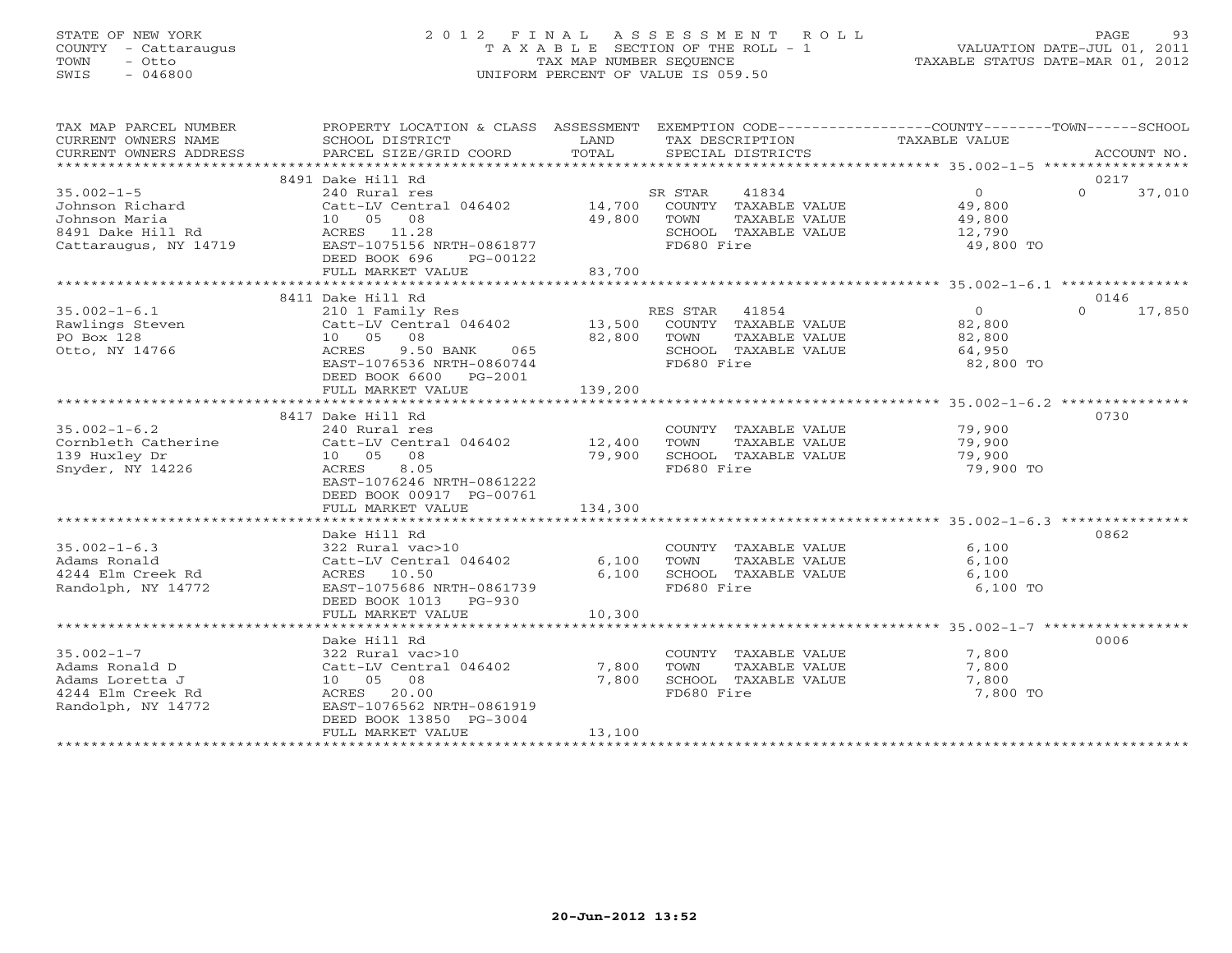# STATE OF NEW YORK 2 0 1 2 F I N A L A S S E S S M E N T R O L L PAGE 94 COUNTY - Cattaraugus T A X A B L E SECTION OF THE ROLL - 1 VALUATION DATE-JUL 01, 2011 TOWN - Otto TAX MAP NUMBER SEQUENCE TAXABLE STATUS DATE-MAR 01, 2012 SWIS - 046800 UNIFORM PERCENT OF VALUE IS 059.50

| TAX MAP PARCEL NUMBER<br>CURRENT OWNERS NAME | PROPERTY LOCATION & CLASS ASSESSMENT<br>SCHOOL DISTRICT | LAND<br>TOTAL   | TAX DESCRIPTION                               | EXEMPTION CODE----------------COUNTY-------TOWN------SCHOOL<br>TAXABLE VALUE | ACCOUNT NO. |
|----------------------------------------------|---------------------------------------------------------|-----------------|-----------------------------------------------|------------------------------------------------------------------------------|-------------|
| CURRENT OWNERS ADDRESS                       | PARCEL SIZE/GRID COORD                                  |                 | SPECIAL DISTRICTS                             |                                                                              |             |
|                                              | Dake Hill Rd                                            |                 |                                               |                                                                              | 0007        |
| $35.002 - 1 - 8$                             | 322 Rural vac>10                                        |                 | COUNTY TAXABLE VALUE                          | 4,900                                                                        |             |
| Adams Ronald D                               | Catt-LV Central 046402                                  | 4,900           | TOWN<br>TAXABLE VALUE                         | 4,900                                                                        |             |
| Adams Loretta J                              | 10 05 08                                                | 4,900           | SCHOOL TAXABLE VALUE                          | 4,900                                                                        |             |
| 4244 Elm Creek Rd                            | ACRES 16.58                                             |                 | FD680 Fire                                    | 4,900 TO                                                                     |             |
| Randolph, NY 14772                           | EAST-1076715 NRTH-0862846                               |                 |                                               |                                                                              |             |
|                                              | DEED BOOK 13850 PG-3004                                 |                 |                                               |                                                                              |             |
|                                              | FULL MARKET VALUE                                       | 8,200           |                                               |                                                                              |             |
|                                              | *********************************                       |                 |                                               |                                                                              |             |
|                                              | Foster Hill Rd                                          |                 |                                               |                                                                              | 0258        |
| $35.002 - 1 - 9.1$                           | 314 Rural vac<10                                        |                 | COUNTY TAXABLE VALUE                          | 5,000                                                                        |             |
| Zielinski Dennis<br>Zielinski Linda          | Catt-LV Central 046402<br>$10/11$ 05<br>08              | 5,000<br>5,000  | TAXABLE VALUE<br>TOWN<br>SCHOOL TAXABLE VALUE | 5,000<br>5,000                                                               |             |
| 50 Taft Ave                                  | 6.47<br>ACRES                                           |                 | FD680 Fire                                    | 5,000 TO                                                                     |             |
| Lancaster, NY 14086                          | EAST-0430156 NRTH-0861364                               |                 |                                               |                                                                              |             |
|                                              | DEED BOOK 2447<br>PG-8001                               |                 |                                               |                                                                              |             |
|                                              | FULL MARKET VALUE                                       | 8,400           |                                               |                                                                              |             |
|                                              |                                                         |                 |                                               |                                                                              |             |
|                                              | 8449 Foster Hill Rd                                     |                 |                                               |                                                                              | 0537        |
| $35.002 - 1 - 9.2$                           | 210 1 Family Res                                        |                 | WVET C/T<br>41121                             | 6,795<br>6,795                                                               | $\circ$     |
| Scharf Joe A Sr                              | Catt-LV Central 046402                                  | 10,700 RES STAR | 41854                                         | $\circ$<br>$\Omega$                                                          | 17,850      |
| 8449 Foster Hill Rd                          | 10/11<br>05 08                                          | 45,300          | COUNTY TAXABLE VALUE                          | 38,505                                                                       |             |
| Cattaraugus, NY 14719                        | ACRES<br>5.69                                           |                 | TOWN<br>TAXABLE VALUE                         | 38,505                                                                       |             |
|                                              | EAST-0430320 NRTH-0862980                               |                 | SCHOOL TAXABLE VALUE                          | 27,450                                                                       |             |
|                                              | DEED BOOK 16957 PG-7001<br>FULL MARKET VALUE            | 76,100          | FD680 Fire                                    | 45,300 TO                                                                    |             |
|                                              | *****************************                           |                 |                                               |                                                                              |             |
|                                              | 8453 Foster Hill Rd                                     |                 | 71 PCT OF VALUE USED FOR EXEMPTION PURPOSES   |                                                                              | 0540        |
| $35.002 - 1 - 9.3$                           | 112 Dairy farm                                          |                 | WVET C/T<br>41121                             | 6,646<br>6,646                                                               | $\bigcirc$  |
| Salisbury John O                             | Catt-LV Central 046402                                  | 13,000 RES STAR | 41854                                         | $\Omega$<br>$\Omega$                                                         | 17,850      |
| Salisbury Bonita E                           | ACRES 20.40                                             |                 | 62,400 SILO T/C/S 42100                       | 16,200<br>16,200                                                             | 16,200      |
| 8453 Foster Hill Rd                          | EAST-1078213 NRTH-0862921                               |                 | COUNTY TAXABLE VALUE                          | 39,554                                                                       |             |
| Cattaraugus, NY 14719                        | DEED BOOK 851<br>PG-00430                               |                 | TOWN<br>TAXABLE VALUE                         | 39,554                                                                       |             |
|                                              | FULL MARKET VALUE                                       |                 | 104,900 SCHOOL TAXABLE VALUE                  | 28,350                                                                       |             |
|                                              |                                                         |                 | FD680 Fire                                    | 62,400 TO                                                                    |             |
|                                              | ***************                                         |                 | *************                                 | ********* 35.002-1-9.4 ***************                                       |             |
|                                              | 8330 Foster Hill Rd                                     |                 |                                               |                                                                              | 0812        |
| $35.002 - 1 - 9.4$                           | 260 Seasonal res                                        |                 | COUNTY TAXABLE VALUE                          | 29,700                                                                       |             |
| Fassel Roy M<br>Fassel Alice M               | Catt-LV Central 046402<br>02 05 08                      | 6,000<br>29,700 | TOWN<br>TAXABLE VALUE<br>SCHOOL TAXABLE VALUE | 29,700<br>29,700                                                             |             |
| 642 Creekside Dr                             | FRNT 360.00 DPTH                                        |                 | FD680 Fire                                    | 29,700 TO                                                                    |             |
| Alden, NY 14004                              | ACRES<br>5.95                                           |                 |                                               |                                                                              |             |
|                                              | EAST-0431032 NRTH-0861146                               |                 |                                               |                                                                              |             |
|                                              | DEED BOOK 00975 PG-00589                                |                 |                                               |                                                                              |             |
|                                              | FULL MARKET VALUE                                       | 49,900          |                                               |                                                                              |             |
|                                              |                                                         |                 |                                               |                                                                              |             |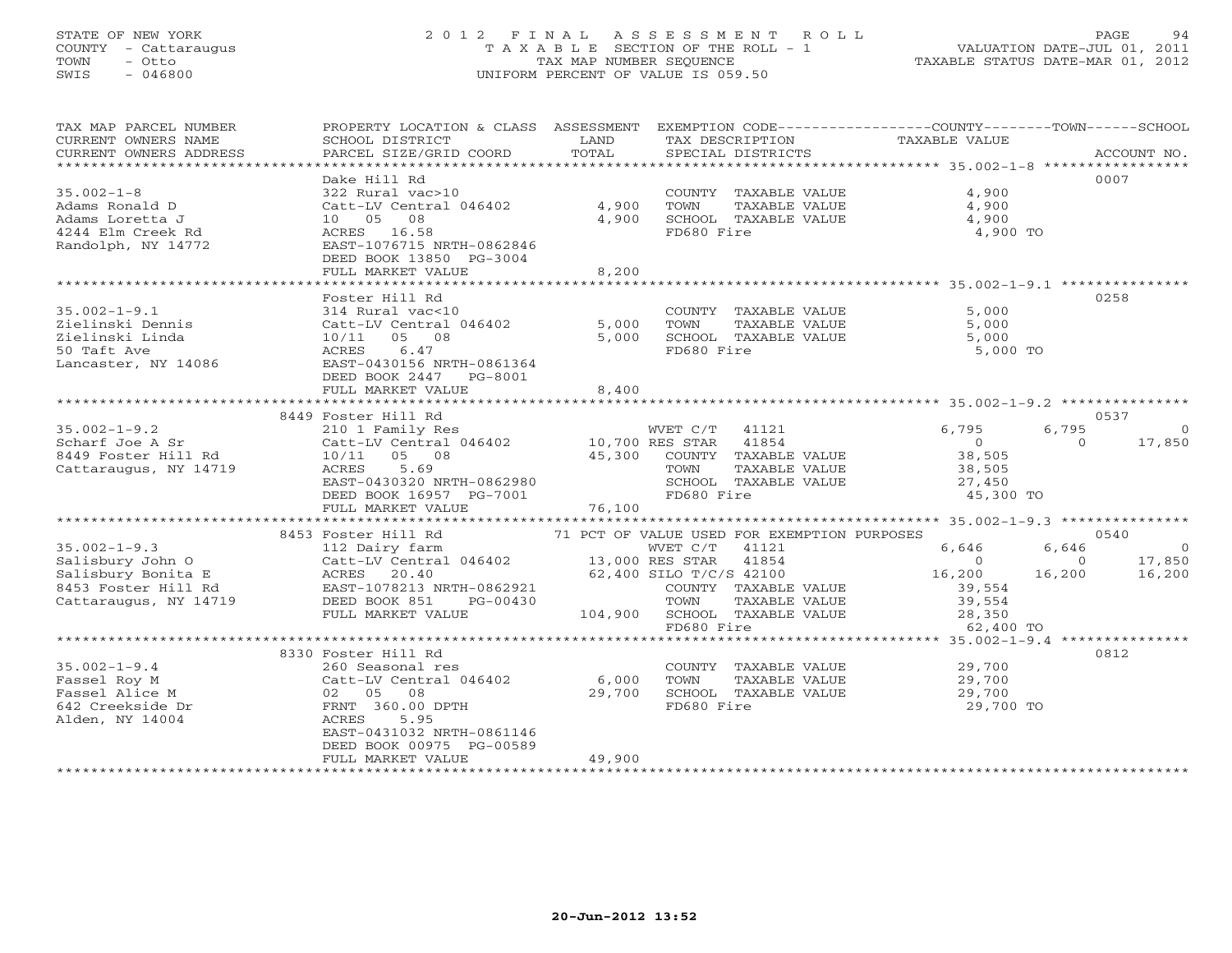### STATE OF NEW YORK 2 0 1 2 F I N A L A S S E S S M E N T R O L L PAGE 95 COUNTY - Cattaraugus T A X A B L E SECTION OF THE ROLL - 1 VALUATION DATE-JUL 01, 2011 TOWN - Otto TAX MAP NUMBER SEQUENCE TAXABLE STATUS DATE-MAR 01, 2012 SWIS - 046800 UNIFORM PERCENT OF VALUE IS 059.50UNIFORM PERCENT OF VALUE IS 059.50

| TAX MAP PARCEL NUMBER<br>CURRENT OWNERS NAME<br>CURRENT OWNERS ADDRESS                                                                                      | PROPERTY LOCATION & CLASS ASSESSMENT EXEMPTION CODE---------------COUNTY-------TOWN------SCHOOL<br>SCHOOL DISTRICT<br>PARCEL SIZE/GRID COORD                                                      | LAND<br>TOTAL               | TAX DESCRIPTION TAXABLE VALUE SPECIAL DISTRICTS                                                         |                                                                 | ACCOUNT NO.   |
|-------------------------------------------------------------------------------------------------------------------------------------------------------------|---------------------------------------------------------------------------------------------------------------------------------------------------------------------------------------------------|-----------------------------|---------------------------------------------------------------------------------------------------------|-----------------------------------------------------------------|---------------|
|                                                                                                                                                             |                                                                                                                                                                                                   |                             |                                                                                                         |                                                                 |               |
| $35.002 - 1 - 9.5$<br>Zielinski Dennis<br>Zielinski Linda M<br>50 Taft Ave<br>Lancaster, NY 14086<br>MAY BE SUBJECT TO PAYMENT<br>UNDER AGDIST LAW TIL 2018 | 8371 Foster Hill Rd<br>260 Seasonal res<br>Catt-LV Central 046402<br>10/11 05 08<br>FRNT 220.00 DPTH<br>ACRES 57.40<br>EAST-0429018 NRTH-0862260<br>DEED BOOK 00975 PG-00587<br>FULL MARKET VALUE | 24,400<br>74,100<br>124,500 | 41720<br>AG DIST<br>COUNTY TAXABLE VALUE<br>TOWN<br>TAXABLE VALUE<br>SCHOOL TAXABLE VALUE<br>FD680 Fire | 7,396<br>7,396<br>66,704<br>66,704<br>66,704<br>74,100 TO       | 0813<br>7,396 |
|                                                                                                                                                             |                                                                                                                                                                                                   |                             |                                                                                                         |                                                                 |               |
| $35.002 - 1 - 9.6$<br>Zielinski Dennis<br>Zielinski Linda A<br>50 Taft Ave<br>Lancaster, NY 14086                                                           | Foster Hill Rd<br>314 Rural vac<10<br>Catt-LV Central 046402<br>ACRES<br>9.75<br>EAST-1078230 NRTH-0862220<br>DEED BOOK 851<br>PG-430<br>FULL MARKET VALUE                                        | 6,000<br>6.000<br>10,100    | AG DIST<br>41720<br>COUNTY TAXABLE VALUE<br>TAXABLE VALUE<br>TOWN<br>SCHOOL TAXABLE VALUE<br>FD680 Fire | 2,077<br>2,077<br>3,923<br>3,923<br>3,923<br>6,000 TO           | 0870<br>2,077 |
| MAY BE SUBJECT TO PAYMENT<br>UNDER AGDIST LAW TIL 2018                                                                                                      |                                                                                                                                                                                                   |                             |                                                                                                         |                                                                 |               |
|                                                                                                                                                             | 8390 Foster Hill Rd                                                                                                                                                                               |                             |                                                                                                         |                                                                 | 0891          |
| $35.002 - 1 - 9.7$<br>Jackson Jeanne M<br>1240 McKinley Pkwy<br>Buffalo, NY 14218                                                                           | 240 Rural res<br>Catt-LV Central 046402 29,700<br>ACRES 44.50 BANK<br>EAST-1079358 NRTH-0862365<br>DEED BOOK 2498    PG-8001                                                                      | 017 190,800                 | 41720<br>AG DIST<br>COUNTY TAXABLE VALUE<br>TOWN<br>TAXABLE VALUE<br>SCHOOL TAXABLE VALUE<br>FD680 Fire | 13,235<br>13,235<br>177,565<br>177,565<br>177,565<br>190,800 TO | 13,235        |
| MAY BE SUBJECT TO PAYMENT<br>UNDER AGDIST LAW TIL 2018                                                                                                      | FULL MARKET VALUE                                                                                                                                                                                 | 320,700                     |                                                                                                         |                                                                 |               |
|                                                                                                                                                             |                                                                                                                                                                                                   |                             |                                                                                                         |                                                                 |               |
| $35.002 - 1 - 10$<br>Zielinski Dennıs<br>Zielinski Linda M<br>50 Taft Ave<br>Lancaster, NY 14086                                                            | 8311 Foster Hill Rd<br>rosser niir ku<br>210 1 Family Res<br>Catt-LV Central 046402 7,100<br>09 05 08<br>2.75 BANK<br>ACRES<br>017<br>EAST-0430224 NRTH-0860786<br>DEED BOOK 1720 PG-4002         | 7,100<br>46,200             | COUNTY TAXABLE VALUE<br>TOWN<br>TAXABLE VALUE<br>SCHOOL TAXABLE VALUE<br>FD680 Fire                     | 46,200<br>46,200<br>46,200<br>46,200 TO                         | 0041          |
|                                                                                                                                                             | FULL MARKET VALUE                                                                                                                                                                                 | 77,600                      |                                                                                                         |                                                                 |               |
|                                                                                                                                                             | 8251 Dake Hill Rd                                                                                                                                                                                 |                             |                                                                                                         |                                                                 | 0145          |
| $35.002 - 1 - 11.1$<br>Cattaraugus, NY 14719                                                                                                                | 240 Rural res<br>Catt-LV Central 046402 24,300<br>DEED BOOK 1018 PG-182<br>FULL MARKET VALUE                                                                                                      | 017 59,200<br>99,500        | RES STAR 41854<br>COUNTY TAXABLE VALUE<br>TOWN<br>TAXABLE VALUE<br>SCHOOL TAXABLE VALUE<br>FD680 Fire   | $\circ$<br>$\Omega$<br>59,200<br>59,200<br>41,350<br>59,200 TO  | 17,850        |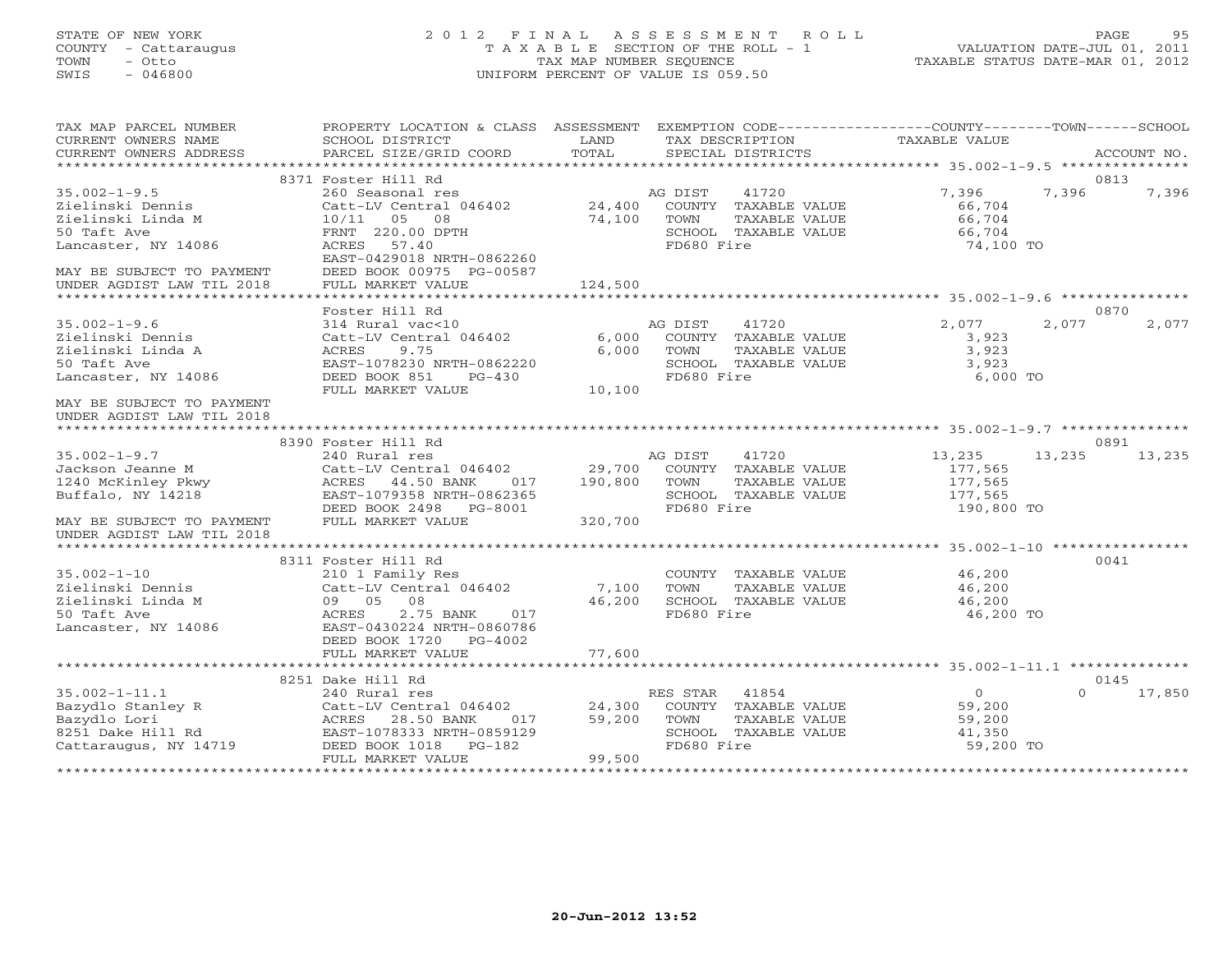#### STATE OF NEW YORK 2 0 1 2 F I N A L A S S E S S M E N T R O L L PAGE 96 COUNTY - Cattaraugus T A X A B L E SECTION OF THE ROLL - 1 VALUATION DATE-JUL 01, 2011 TOWN - Otto TAX MAP NUMBER SEQUENCE TAXABLE STATUS DATE-MAR 01, 2012 SWIS - 046800 UNIFORM PERCENT OF VALUE IS 059.50UNIFORM PERCENT OF VALUE IS 059.50

| TAX MAP PARCEL NUMBER<br>CURRENT OWNERS NAME<br>CURRENT OWNERS ADDRESS                                                                                                                                                                                            | PROPERTY LOCATION & CLASS ASSESSMENT<br>SCHOOL DISTRICT<br>PARCEL SIZE/GRID COORD                                                                                  | LAND<br>TOTAL                | EXEMPTION CODE-----------------COUNTY-------TOWN------SCHOOL<br>TAX DESCRIPTION<br>SPECIAL DISTRICTS | TAXABLE VALUE                                              | ACCOUNT NO.                            |
|-------------------------------------------------------------------------------------------------------------------------------------------------------------------------------------------------------------------------------------------------------------------|--------------------------------------------------------------------------------------------------------------------------------------------------------------------|------------------------------|------------------------------------------------------------------------------------------------------|------------------------------------------------------------|----------------------------------------|
| **********************                                                                                                                                                                                                                                            |                                                                                                                                                                    |                              |                                                                                                      |                                                            |                                        |
| $35.002 - 1 - 11.2$<br>Seiflein David A<br>8324 Dake Hill Rd<br>Cattaraugus, NY 14719                                                                                                                                                                             | Dake Hill Rd<br>105 Vac farmland<br>Catt-LV Central 046402 15,000<br>ACRES 24.25<br>EAST-1077937 NRTH-0860666<br>DEED BOOK 1009 PG-731                             | 15,000                       | COUNTY TAXABLE VALUE<br>TOWN<br>TAXABLE VALUE<br>SCHOOL TAXABLE VALUE<br>FD680 Fire                  | 15,000<br>15,000<br>15,000<br>15,000 TO                    | 0851                                   |
|                                                                                                                                                                                                                                                                   | FULL MARKET VALUE                                                                                                                                                  | 25,200                       |                                                                                                      |                                                            |                                        |
|                                                                                                                                                                                                                                                                   |                                                                                                                                                                    |                              |                                                                                                      | ****************************** 35.002-1-11.3 ************* |                                        |
| $35.002 - 1 - 11.3$<br>Lowman Ralph Jr<br>5262 McKinley Pkwy<br>Hamburg, NY 14075                                                                                                                                                                                 | Dake Hill Rd<br>105 Vac farmland<br>Catt-LV Central 046402<br>ACRES 106.50<br>EAST-0428759 NRTH-0859405<br>DEED BOOK 1010 PG-240                                   | 36,200<br>36,200             | COUNTY TAXABLE VALUE<br>TAXABLE VALUE<br>TOWN<br>SCHOOL TAXABLE VALUE<br>FD680 Fire                  | 36,200<br>36,200<br>36,200<br>36,200 TO                    | 0855                                   |
|                                                                                                                                                                                                                                                                   | FULL MARKET VALUE                                                                                                                                                  | 60,800                       |                                                                                                      |                                                            |                                        |
|                                                                                                                                                                                                                                                                   | 8324 Dake Hill Rd                                                                                                                                                  |                              |                                                                                                      |                                                            | 0871                                   |
| $35.002 - 1 - 11.4$<br>35.002-1-11.4<br>Seiflein David A Catt-LV Central 040402<br>Berthold Wendy M ACRES 4.90 128,700<br>8324 Dake Hill Rd EAST-1078150 NRTH-0860505<br>NY 14719 DEED BOOK 1025 PG-314<br>The MY 14719 DEED BOOK 1025 PG-314<br>The MY 14719 CEE | Catt-LV Central 046402 9,900 RES STAR 41854                                                                                                                        |                              | 41700<br>AG BLDG<br>128,700 COUNTY TAXABLE VALUE<br>TOWN<br>TAXABLE VALUE                            | 20,600<br>$\sim$ 0<br>108,100<br>108,100                   | 20,600<br>20,600<br>$\Omega$<br>17,850 |
|                                                                                                                                                                                                                                                                   |                                                                                                                                                                    |                              | SCHOOL TAXABLE VALUE                                                                                 | 90,250                                                     |                                        |
|                                                                                                                                                                                                                                                                   |                                                                                                                                                                    |                              | 216,300 FD680 Fire                                                                                   | 128,700 TO                                                 |                                        |
|                                                                                                                                                                                                                                                                   |                                                                                                                                                                    |                              |                                                                                                      |                                                            |                                        |
| $35.002 - 1 - 12$<br>Lawson James D Jr<br>4 Briar Hill Dr<br>West Seneca, NY 14224                                                                                                                                                                                | Dake Hill Rd<br>322 Rural vac>10<br>Catt-LV Central 046402 12,800<br>09 05 08<br>ACRES 13.59<br>DEED BOOK 889 PG-00374                                             | 12,800                       | COUNTY TAXABLE VALUE<br>TOWN<br>TAXABLE VALUE<br>SCHOOL TAXABLE VALUE<br>FD680 Fire                  | 12,800<br>12,800<br>12,800<br>12,800 TO                    | 0243                                   |
|                                                                                                                                                                                                                                                                   | FULL MARKET VALUE                                                                                                                                                  | 21,500                       |                                                                                                      |                                                            |                                        |
|                                                                                                                                                                                                                                                                   | 8180 Dake Hill Rd                                                                                                                                                  |                              |                                                                                                      |                                                            | 0218                                   |
| $35.002 - 1 - 13$<br>Balicki Ronald J<br>8180 Dake Hill Rd<br>Cattaraugus, NY 14719                                                                                                                                                                               | 210 1 Family Res<br>Catt-LV Central 046402<br>01/09 05 08<br>ACRES<br>5.21<br>EAST-1078732 NRTH-0857702<br>DEED BOOK 5735 PG-3003                                  | $0,200$ COUNT<br>34,700 TOWN | RES STAR 41854<br>8,200 COUNTY TAXABLE VALUE<br>TAXABLE VALUE<br>SCHOOL TAXABLE VALUE<br>FD680 Fire  | $\overline{0}$<br>34,700<br>34,700<br>16,850<br>34,700 TO  | 17,850<br>$\Omega$                     |
|                                                                                                                                                                                                                                                                   | FULL MARKET VALUE                                                                                                                                                  | 58,300                       |                                                                                                      |                                                            |                                        |
|                                                                                                                                                                                                                                                                   | 8139 Dake Hill Rd                                                                                                                                                  |                              |                                                                                                      |                                                            | 0242                                   |
| $35.002 - 1 - 14$<br>Lawson James D Jr<br>4 Briar Hill Rd<br>West Seneca, NY 14224                                                                                                                                                                                | 210 1 Family Res<br>Catt-LV Central $046402$ 10,800<br>09 05<br>08<br>5.75<br>ACRES<br>EAST-0430019 NRTH-0857247<br>DEED BOOK 889<br>PG-00376<br>FULL MARKET VALUE | 30,200<br>50,800             | COUNTY TAXABLE VALUE<br>TOWN<br>TAXABLE VALUE<br>SCHOOL TAXABLE VALUE<br>FD680 Fire                  | 30,200<br>30,200<br>30,200<br>30,200 TO                    |                                        |
|                                                                                                                                                                                                                                                                   |                                                                                                                                                                    |                              |                                                                                                      |                                                            |                                        |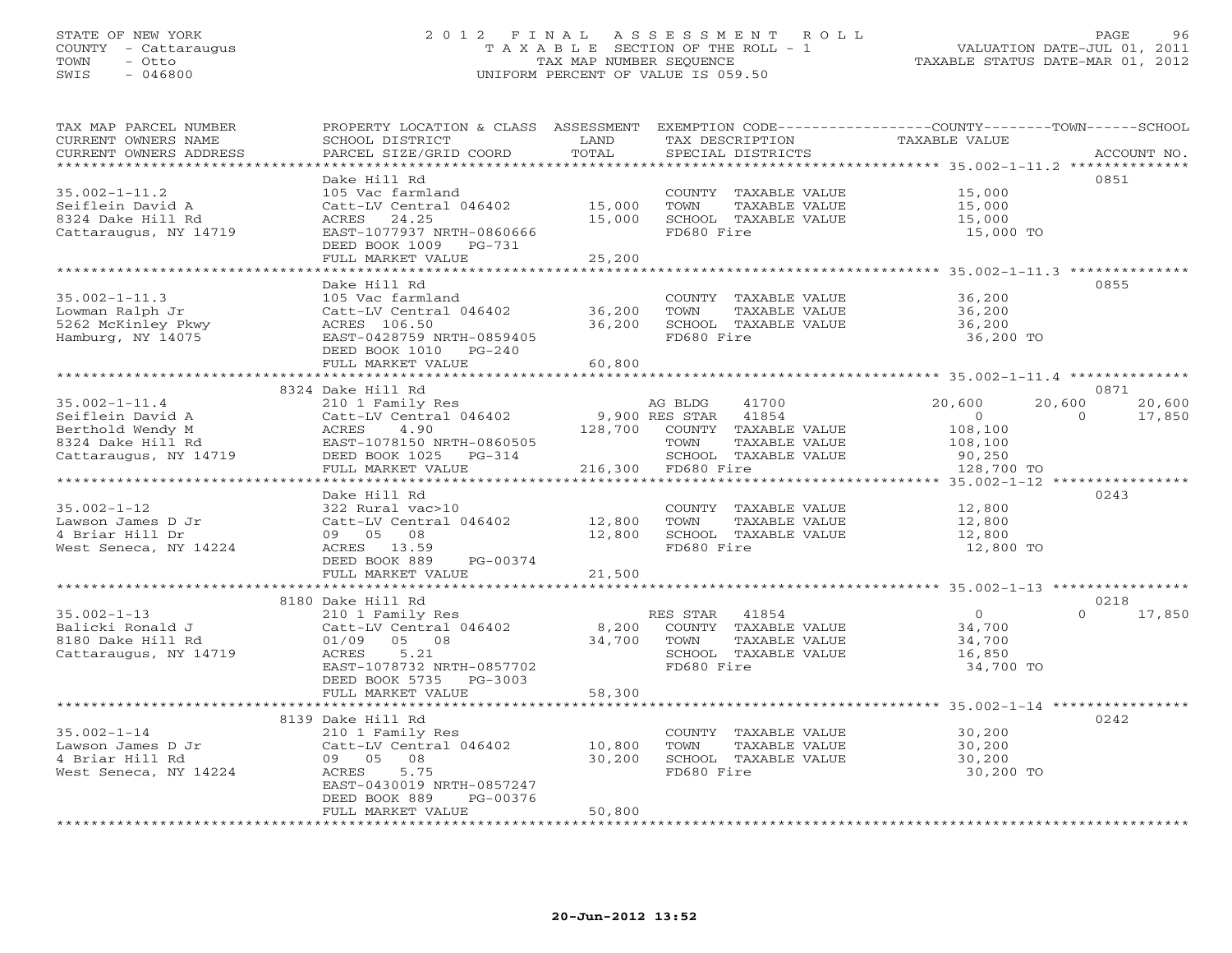### STATE OF NEW YORK 2 0 1 2 F I N A L A S S E S S M E N T R O L L PAGE 97 COUNTY - Cattaraugus T A X A B L E SECTION OF THE ROLL - 1 VALUATION DATE-JUL 01, 2011 TOWN - Otto TAX MAP NUMBER SEQUENCE TAXABLE STATUS DATE-MAR 01, 2012 SWIS - 046800 UNIFORM PERCENT OF VALUE IS 059.50UNIFORM PERCENT OF VALUE IS 059.50

| TAX MAP PARCEL NUMBER<br>CURRENT OWNERS NAME<br>CURRENT OWNERS ADDRESS                                               | PROPERTY LOCATION & CLASS ASSESSMENT<br>SCHOOL DISTRICT<br>PARCEL SIZE/GRID COORD                                                                                                           | LAND<br>TOTAL                | EXEMPTION CODE-----------------COUNTY-------TOWN------SCHOOL<br>TAX DESCRIPTION<br>SPECIAL DISTRICTS                                | TAXABLE VALUE                                                   | ACCOUNT NO.                                  |
|----------------------------------------------------------------------------------------------------------------------|---------------------------------------------------------------------------------------------------------------------------------------------------------------------------------------------|------------------------------|-------------------------------------------------------------------------------------------------------------------------------------|-----------------------------------------------------------------|----------------------------------------------|
|                                                                                                                      |                                                                                                                                                                                             |                              |                                                                                                                                     |                                                                 |                                              |
| $35.002 - 1 - 15$<br>Gregory Kip Trust<br>Gregory Kip L Trustee<br>8000 Cattaraugus-Otto Rd<br>Cattaraugus, NY 14719 | 8000 Cattaraugus-Otto Rd<br>210 1 Family Res<br>Catt-LV Central 046402<br>09 05 07<br>ACRES 10.67<br>EAST-1078430 NRTH-0855662<br>DEED BOOK 10863 PG-3001<br>FULL MARKET VALUE              | 14,300<br>162,000<br>272,300 | RES STAR<br>41854<br>COUNTY TAXABLE VALUE<br>TOWN<br>TAXABLE VALUE<br>SCHOOL TAXABLE VALUE<br>FD680 Fire                            | $\overline{0}$<br>162,000<br>162,000<br>144,150<br>162,000 TO   | 0164<br>$\Omega$<br>17,850                   |
|                                                                                                                      |                                                                                                                                                                                             |                              |                                                                                                                                     |                                                                 |                                              |
| $35.002 - 1 - 16$<br>Dunkleman David Kenneth<br>9350 Dunkleman Hill Rd<br>Cattaraugus, NY 14719                      | 9350 Dunkleman Hill Rd<br>112 Dairy farm<br>Catt-LV Central 046402<br>09 05 08<br>ACRES 223.70<br>EAST-1076546 NRTH-0856743<br>DEED BOOK 14705 PG-3001                                      | 127,800                      | RES STAR<br>41854<br>61,100 SILO T/C/S 42100<br>COUNTY TAXABLE VALUE<br>TOWN<br>TAXABLE VALUE<br>SCHOOL TAXABLE VALUE<br>FD680 Fire | $\circ$<br>4,500<br>123,300<br>123,300<br>105,450<br>127,800 TO | 0115<br>$\Omega$<br>17,850<br>4,500<br>4,500 |
|                                                                                                                      | FULL MARKET VALUE                                                                                                                                                                           | 214,800                      |                                                                                                                                     |                                                                 |                                              |
| $35.002 - 1 - 17$<br>Dunkleman David Kenneth<br>9350 Dunkleman Hill Rd<br>Cattaraugus, NY 14719                      | Dunkleman Hill Rd (Off)<br>105 Vac farmland<br>Catt-LV Central 046402<br>17 05<br>08<br>LOT 16<br>ACRES 100.00<br>EAST-1074933 NRTH-0858849<br>DEED BOOK 14705 PG-3001<br>FULL MARKET VALUE | 18,600<br>18,600<br>31,300   | COUNTY TAXABLE VALUE<br>TOWN<br>TAXABLE VALUE<br>SCHOOL TAXABLE VALUE<br>FD680 Fire                                                 | 18,600<br>18,600<br>18,600<br>18,600 TO                         | 0116                                         |
|                                                                                                                      |                                                                                                                                                                                             |                              |                                                                                                                                     |                                                                 |                                              |
| $35.002 - 1 - 18$<br>Ladybug Outdoors Ltd<br>Ste 267<br>2315 Whirlpool St<br>Niagara Falls, NY 14305                 | Skinner Hollow Rd (Off)<br>910 Priv forest<br>Catt-LV Central 046402<br>16/17 05 08<br>ACRES<br>51.50<br>EAST-0425684 NRTH-0856093<br>$PG-530$                                              | 11,100<br>11,100             | COUNTY TAXABLE VALUE<br>TOWN<br>TAXABLE VALUE<br>SCHOOL TAXABLE VALUE<br>FP680 Fire protection                                      | 11,100<br>11,100<br>11,100<br>11,100 TO                         | 0011                                         |
|                                                                                                                      | DEED BOOK 999<br>FULL MARKET VALUE                                                                                                                                                          | 18,700                       |                                                                                                                                     |                                                                 |                                              |
| *************************                                                                                            |                                                                                                                                                                                             |                              |                                                                                                                                     |                                                                 |                                              |
| $35.002 - 1 - 21$<br>Adams Ronald D<br>4244 Elm Creek Rd<br>Randolph, NY 14772                                       | Dake Hill Rd (Off)<br>910 Priv forest<br>Catt-LV Central 046402<br>17/18 05 08<br>ACRES 212.85<br>EAST-1073626 NRTH-0859670<br>DEED BOOK 00790 PG-00489<br>FULL MARKET VALUE                | 32,200<br>32,200<br>54,100   | COUNTY TAXABLE VALUE<br>TOWN<br>TAXABLE VALUE<br>SCHOOL TAXABLE VALUE<br>FP680 Fire protection                                      | 32,200<br>32,200<br>32,200<br>32,200 TO                         | 0008                                         |
|                                                                                                                      |                                                                                                                                                                                             |                              |                                                                                                                                     |                                                                 |                                              |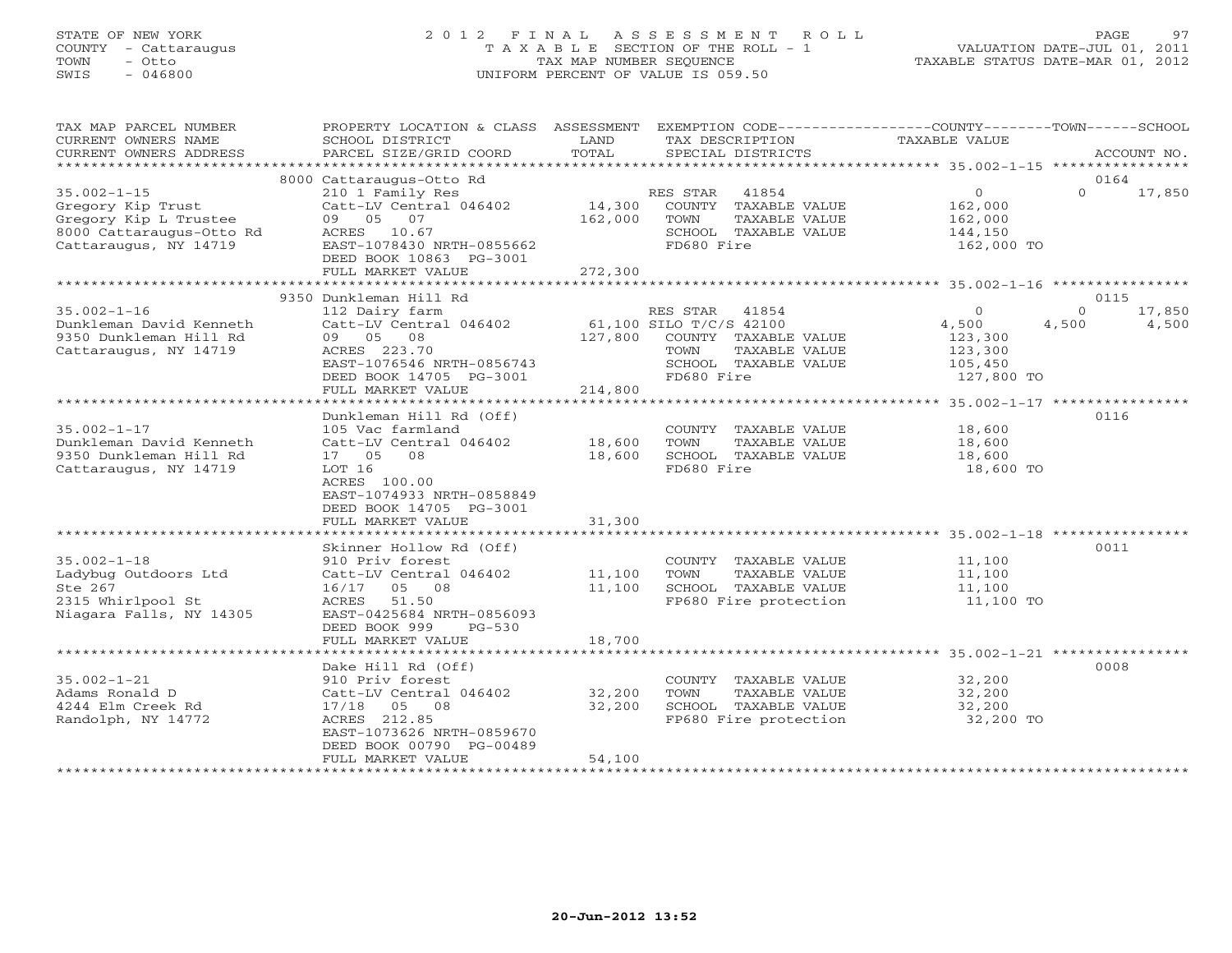### STATE OF NEW YORK 2 0 1 2 F I N A L A S S E S S M E N T R O L L PAGE 98 COUNTY - Cattaraugus T A X A B L E SECTION OF THE ROLL - 1 VALUATION DATE-JUL 01, 2011 TOWN - Otto TAX MAP NUMBER SEQUENCE TAXABLE STATUS DATE-MAR 01, 2012 SWIS - 046800 UNIFORM PERCENT OF VALUE IS 059.50UNIFORM PERCENT OF VALUE IS 059.50

| TAX MAP PARCEL NUMBER<br>CURRENT OWNERS NAME<br>CURRENT OWNERS ADDRESS                                | SCHOOL DISTRICT<br>PARCEL SIZE/GRID COORD                                                                                                                                 | LAND<br>TOTAL    | TAX DESCRIPTION TAXABLE VALUE<br>SPECIAL DISTRICTS                                                    | PROPERTY LOCATION & CLASS ASSESSMENT EXEMPTION CODE---------------COUNTY-------TOWN------SCHOOL<br>ACCOUNT NO. |  |
|-------------------------------------------------------------------------------------------------------|---------------------------------------------------------------------------------------------------------------------------------------------------------------------------|------------------|-------------------------------------------------------------------------------------------------------|----------------------------------------------------------------------------------------------------------------|--|
| $36.001 - 1 - 1$<br>Clear Lake Lumber Inc<br>409 Main St<br>PO Box 129<br>Spartansburg, PA 16434-0129 | Gibson Hill Rd<br>910 Priv forest<br>Catt-LV Central 046402 10,100<br>02 05 08<br>ACRES 22.00<br>EAST-1080199 NRTH-0862640<br>DEED BOOK 1032 PG-1133<br>FULL MARKET VALUE | 10,100<br>17,000 | COUNTY TAXABLE VALUE<br>TAXABLE VALUE<br>TOWN<br>SCHOOL TAXABLE VALUE<br>FD680 Fire                   | 0295<br>10,100<br>10, 100<br>10,100<br>10,100 TO                                                               |  |
|                                                                                                       |                                                                                                                                                                           |                  |                                                                                                       |                                                                                                                |  |
| $36.001 - 1 - 2$<br>Cortellucci Remi<br>Cortellucci Arthur<br>165 Bering Ave<br>Tonawanda, NY 14223   | Gibson Hill Rd<br>314 Rural vac<10<br>Catt-LV Central 046402<br>02 05 08<br>1.00<br>ACRES<br>EAST-1080495 NRTH-0863131<br>DEED BOOK 752<br>PG-00182                       | 3,500<br>3,500   | COUNTY TAXABLE VALUE<br>TOWN<br>TAXABLE VALUE<br>SCHOOL TAXABLE VALUE<br>FD680 Fire                   | 0310<br>3,500<br>3,500<br>3,500<br>3,500 TO                                                                    |  |
|                                                                                                       | FULL MARKET VALUE                                                                                                                                                         | 5,900            |                                                                                                       |                                                                                                                |  |
|                                                                                                       | Gibson Hill Rd                                                                                                                                                            |                  |                                                                                                       | 0056                                                                                                           |  |
| $36.001 - 1 - 3$<br>Clear Lake Lumber Inc<br>409 Main St<br>PO Box 129<br>Spartansburg, PA 16434-0129 | 910 Priv forest<br>Catt-LV Central 046402<br>02 05 08<br>ACRES<br>5.50<br>EAST-1080768 NRTH-0862714<br>DEED BOOK 1032 PG-1133                                             | 3,500<br>3,500   | COUNTY TAXABLE VALUE<br>TOWN<br>TAXABLE VALUE<br>SCHOOL TAXABLE VALUE<br>FD680 Fire                   | 3,500<br>3,500<br>3,500<br>3,500 TO                                                                            |  |
|                                                                                                       | FULL MARKET VALUE                                                                                                                                                         | 5,900            |                                                                                                       |                                                                                                                |  |
|                                                                                                       |                                                                                                                                                                           |                  |                                                                                                       |                                                                                                                |  |
| $36.001 - 1 - 4$<br>Wasmund Ronald<br>Wasmund Betty<br>8441 N Otto Rd<br>Cattaraugus, NY 14719        | 8441 N Otto Rd<br>210 1 Family Res<br>Catt-LV Central 046402<br>02 05 08<br>ACRES 6.40<br>EAST-1081508 NRTH-0862674<br>DEED BOOK 891<br>PG-00371                          | 6,000<br>51,600  | RES STAR 41854<br>COUNTY TAXABLE VALUE<br>TOWN<br>TAXABLE VALUE<br>SCHOOL TAXABLE VALUE<br>FD680 Fire | 0055<br>$\overline{O}$<br>$\Omega$<br>17,850<br>51,600<br>51,600<br>33,750<br>51,600 TO                        |  |
|                                                                                                       | FULL MARKET VALUE                                                                                                                                                         | 86,700           |                                                                                                       |                                                                                                                |  |
|                                                                                                       |                                                                                                                                                                           |                  |                                                                                                       |                                                                                                                |  |
| $36.001 - 1 - 5$<br>Eckert Steven D<br>Eckert Elizabeth A<br>8402 N Otto Rd<br>Cattaraugus, NY 14719  | Gibson Hill Rd<br>314 Rural vac<10<br>Catt-LV Central 046402<br>02 05 08<br>5.89<br>ACRES<br>EAST-1081610 NRTH-0862198<br>DEED BOOK 16486 PG-2003                         | 8,400<br>8,400   | COUNTY TAXABLE VALUE<br>TAXABLE VALUE<br>TOWN<br>SCHOOL TAXABLE VALUE<br>FD680 Fire                   | 0062<br>8,400<br>8,400<br>8,400<br>8,400 TO                                                                    |  |
|                                                                                                       | FULL MARKET VALUE                                                                                                                                                         | 14,100           |                                                                                                       |                                                                                                                |  |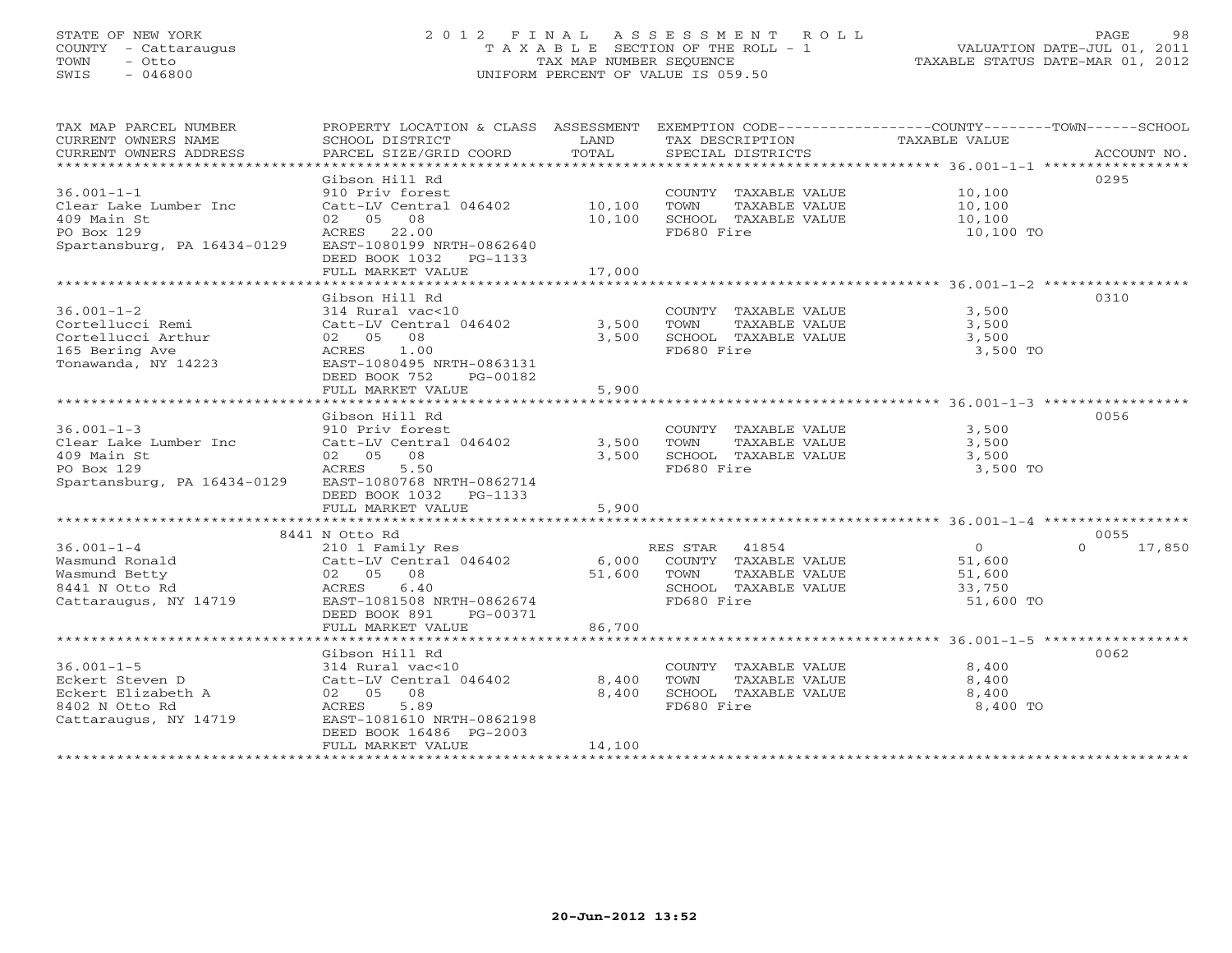### STATE OF NEW YORK 2 0 1 2 F I N A L A S S E S S M E N T R O L L PAGE 99 COUNTY - Cattaraugus T A X A B L E SECTION OF THE ROLL - 1 VALUATION DATE-JUL 01, 2011 TOWN - Otto TAX MAP NUMBER SEQUENCE TAXABLE STATUS DATE-MAR 01, 2012 SWIS - 046800 UNIFORM PERCENT OF VALUE IS 059.50UNIFORM PERCENT OF VALUE IS 059.50

| TAX MAP PARCEL NUMBER<br>CURRENT OWNERS NAME<br>CURRENT OWNERS ADDRESS    | <b>EXAMPLE SERVICE SERVICE SERVICE SERVICE SERVICE SERVICE SERVICE SERVICE SERVICE SERVICE SERVICE SERVICE SERVICE</b><br>SCHOOL DISTRICT<br>PARCEL SIZE/GRID COORD | TOTAL       | TAX DESCRIPTION<br>SPECIAL DISTRICTS          | PROPERTY LOCATION & CLASS ASSESSMENT EXEMPTION CODE---------------COUNTY-------TOWN------SCHOOL<br>TAXABLE VALUE<br>ACCOUNT NO. |
|---------------------------------------------------------------------------|---------------------------------------------------------------------------------------------------------------------------------------------------------------------|-------------|-----------------------------------------------|---------------------------------------------------------------------------------------------------------------------------------|
|                                                                           |                                                                                                                                                                     |             |                                               |                                                                                                                                 |
|                                                                           | 8402 N Otto Rd                                                                                                                                                      |             |                                               | 0063                                                                                                                            |
| $36.001 - 1 - 6$                                                          | 210 1 Family Res                                                                                                                                                    |             | COUNTY TAXABLE VALUE 56,800                   |                                                                                                                                 |
| Brown Ruth G (Dec)                                                        | Catt-LV Central 046402                                                                                                                                              | 6,500       | TOWN<br>TAXABLE VALUE                         | 56,800<br>56,800                                                                                                                |
| 8402 N Otto Rd                                                            | 02 05 08                                                                                                                                                            | 56,800      | SCHOOL TAXABLE VALUE                          |                                                                                                                                 |
| Cattaraugus, NY 14719                                                     | 1.53<br>ACRES<br>EAST-1081924 NRTH-0861875<br>DEED BOOK 616<br>PG-00315                                                                                             |             | FD680 Fire                                    | 56,800 TO                                                                                                                       |
|                                                                           | FULL MARKET VALUE                                                                                                                                                   | 95,500      |                                               |                                                                                                                                 |
|                                                                           |                                                                                                                                                                     |             |                                               |                                                                                                                                 |
|                                                                           | N Otto Rd                                                                                                                                                           |             |                                               | 0355                                                                                                                            |
| $36.001 - 1 - 7.1$                                                        | 105 Vac farmland<br>Catt-LV Central 046402 10,500                                                                                                                   |             | COUNTY TAXABLE VALUE                          | 16,800<br>16,800                                                                                                                |
| Brown Ruth G (Dec)                                                        |                                                                                                                                                                     |             | TOWN<br>TAXABLE VALUE<br>SCHOOL TAXABLE VALUE |                                                                                                                                 |
| 8402 N Otto Rd<br>Cattaraugus, NY 14719                                   | 02 05 08<br>ACRES 29.20                                                                                                                                             | 16,800      | FD680 Fire                                    | 16,800<br>16,800 TO                                                                                                             |
|                                                                           | EAST-1082385 NRTH-0861772<br>DEED BOOK 00937 PG-00716<br>FULL MARKET VALUE                                                                                          | 28,200      |                                               |                                                                                                                                 |
|                                                                           |                                                                                                                                                                     |             |                                               |                                                                                                                                 |
|                                                                           | 8330 N Otto Rd                                                                                                                                                      |             |                                               | 0811                                                                                                                            |
| $36.001 - 1 - 7.2$                                                        | 270 Mfg housing<br>Catt-LV Central 046402<br>02 05 08                                                                                                               |             | RES STAR 41854                                | $0 \t 17,850$<br>$\overline{0}$                                                                                                 |
| $\mathbf{a}$<br>King Linda D                                              |                                                                                                                                                                     | 9,900       | COUNTY TAXABLE VALUE                          | 68,900                                                                                                                          |
| 8330 N Otto Rd                                                            |                                                                                                                                                                     | 68,900 TOWN | TAXABLE VALUE                                 | 68,900                                                                                                                          |
| Cattaraugus, NY 14719                                                     | FF 250.00                                                                                                                                                           |             | SCHOOL TAXABLE VALUE                          | 51,050                                                                                                                          |
|                                                                           | ACRES<br>4.85 BANK 017                                                                                                                                              |             | FD680 Fire                                    | 68,900 TO                                                                                                                       |
|                                                                           | EAST-1082176 NRTH-0861108                                                                                                                                           |             |                                               |                                                                                                                                 |
|                                                                           | DEED BOOK 00974 PG-00947                                                                                                                                            |             |                                               |                                                                                                                                 |
|                                                                           | FULL MARKET VALUE                                                                                                                                                   | 115,800     |                                               |                                                                                                                                 |
|                                                                           | 8322 N Otto Rd                                                                                                                                                      |             |                                               | 0233                                                                                                                            |
| $36.001 - 1 - 8$                                                          | 240 Rural res                                                                                                                                                       |             | 41834<br>SR STAR                              | $\Omega$<br>37,010                                                                                                              |
| Priest Ronald D                                                           |                                                                                                                                                                     |             |                                               | $\begin{array}{c} 0 \\ 58,200 \end{array}$<br>58,200                                                                            |
| Priest Carolyn R                                                          | Catt-LV Central 046402 16,400 COUNTY TAXABLE VALUE<br>02 05 08 58,200 TOWN TAXABLE VALUE                                                                            |             | TAXABLE VALUE                                 | 58,200                                                                                                                          |
| 8322 N Otto Rd                                                            | ACRES 13.70                                                                                                                                                         |             | SCHOOL TAXABLE VALUE                          | 21,190                                                                                                                          |
| Cattaraugus, NY 14719                                                     | EAST-0433657 NRTH-0860777<br>DEED BOOK 937 PG-837                                                                                                                   |             | FD680 Fire                                    | 58,200 TO                                                                                                                       |
|                                                                           | FULL MARKET VALUE                                                                                                                                                   | 97,800      |                                               |                                                                                                                                 |
|                                                                           |                                                                                                                                                                     |             |                                               |                                                                                                                                 |
|                                                                           | N Otto Rd                                                                                                                                                           |             |                                               | 0701                                                                                                                            |
| $36.001 - 1 - 9.2$<br>Culotta Morris Charles Catt-LV Central 046402 8,800 | 314 Rural vac<10                                                                                                                                                    |             | COUNTY TAXABLE VALUE                          | 8,800                                                                                                                           |
| 246 Wisconson Ave                                                         | 66 05 07                                                                                                                                                            | 8,800       | TOWN<br>TAXABLE VALUE<br>SCHOOL TAXABLE VALUE | 8,800<br>8,800                                                                                                                  |
| Long Beach, CA 90803                                                      | ACRES 4.95                                                                                                                                                          |             | FD680 Fire                                    | 8,800 TO                                                                                                                        |
|                                                                           | EAST-1083927 NRTH-0858754                                                                                                                                           |             | LD680 Light                                   | 8,800 TO                                                                                                                        |
|                                                                           | DEED BOOK 7160 PG-3001                                                                                                                                              |             |                                               |                                                                                                                                 |
|                                                                           | FULL MARKET VALUE                                                                                                                                                   | 14,800      |                                               |                                                                                                                                 |
|                                                                           |                                                                                                                                                                     |             |                                               |                                                                                                                                 |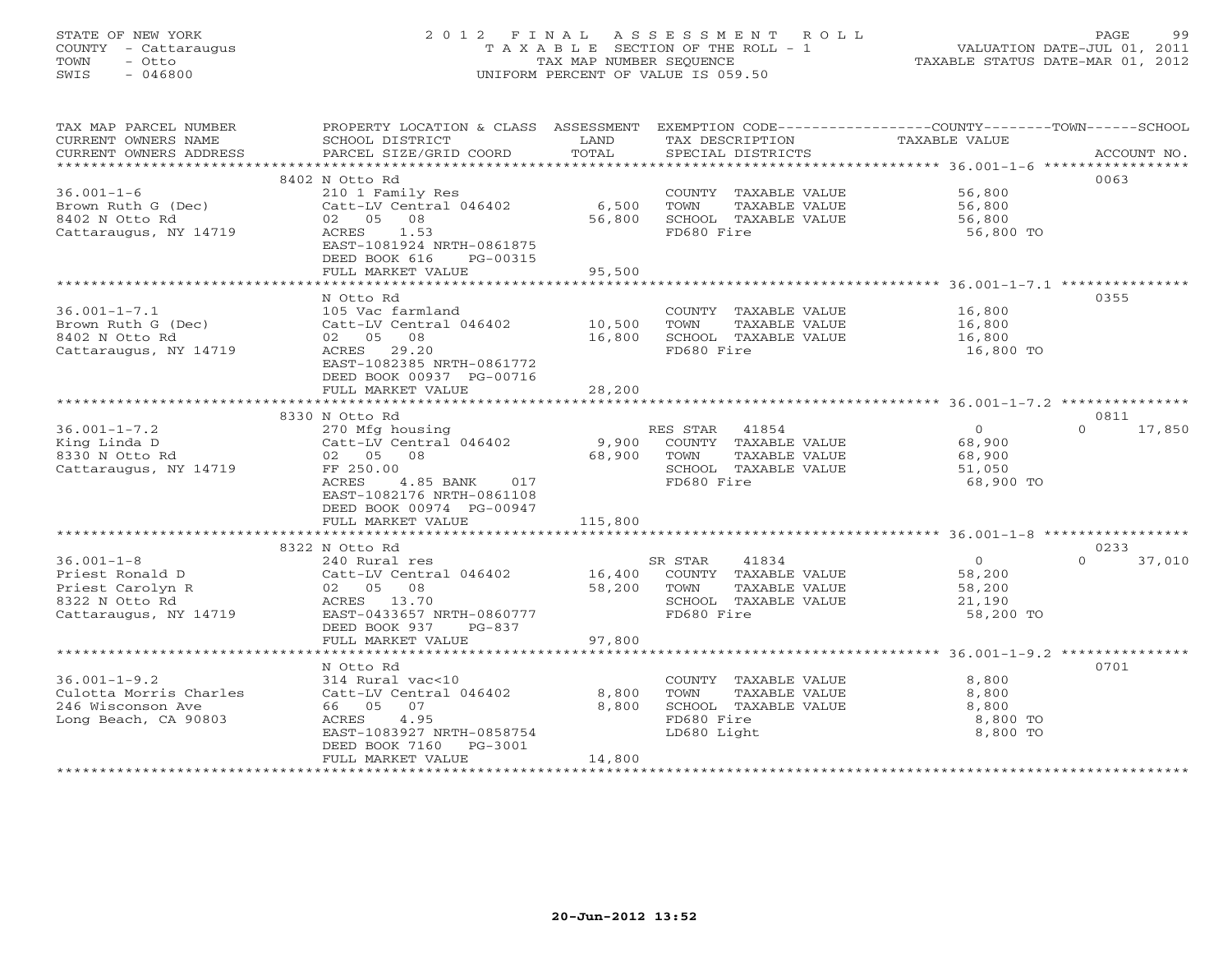### STATE OF NEW YORK 2 0 1 2 F I N A L A S S E S S M E N T R O L L PAGE 100 COUNTY - Cattaraugus T A X A B L E SECTION OF THE ROLL - 1 VALUATION DATE-JUL 01, 2011 TOWN - Otto TAX MAP NUMBER SEQUENCE TAXABLE STATUS DATE-MAR 01, 2012 SWIS - 046800 UNIFORM PERCENT OF VALUE IS 059.50UNIFORM PERCENT OF VALUE IS 059.50

| TAX MAP PARCEL NUMBER<br>CURRENT OWNERS NAME<br>CURRENT OWNERS ADDRESS                             | PROPERTY LOCATION & CLASS ASSESSMENT<br>SCHOOL DISTRICT<br>PARCEL SIZE/GRID COORD                                                                                              | LAND<br>TOTAL                | TAX DESCRIPTION<br>SPECIAL DISTRICTS                                                                    | EXEMPTION CODE-----------------COUNTY-------TOWN------SCHOOL<br>TAXABLE VALUE | ACCOUNT NO.                |
|----------------------------------------------------------------------------------------------------|--------------------------------------------------------------------------------------------------------------------------------------------------------------------------------|------------------------------|---------------------------------------------------------------------------------------------------------|-------------------------------------------------------------------------------|----------------------------|
| $36.001 - 1 - 9.3$<br>Peffer James J<br>Peffer Peggy J<br>9053 Otto-East Otto Rd<br>Otto, NY 14766 | Otto-E Otto Rd (Off)<br>322 Rural vac>10<br>Catt-LV Central 046402<br>65/66 05 07<br>ACRES 11.00<br>EAST-1083110 NRTH-0859595<br>DEED BOOK 00991 PG-00058<br>FULL MARKET VALUE | 5,500<br>5,500<br>9,200      | COUNTY TAXABLE VALUE<br>TOWN<br>TAXABLE VALUE<br>SCHOOL TAXABLE VALUE<br>FD680 Fire<br>LD680 Light      | 5,500<br>5,500<br>5,500<br>5,500 TO<br>5,500 TO                               | 0829                       |
| $36.001 - 1 - 9.4$<br>Felgemacher Peter K<br>204 Tipton Ave<br>Church Hill, TN 37642               | 9011 Otto-E Otto Rd<br>240 Rural res<br>Catt-LV Central 046402<br>ACRES 50.00<br>EAST-1083700 NRTH-0860004<br>DEED BOOK 1860<br>PG-2001<br>FULL MARKET VALUE                   | 30,300<br>111,000<br>186,600 | COUNTY TAXABLE VALUE<br>TOWN<br>TAXABLE VALUE<br>SCHOOL TAXABLE VALUE<br>FD680 Fire<br>LD680 Light      | 111,000<br>111,000<br>111,000<br>111,000 TO<br>111,000 TO                     | 0884                       |
| $36.001 - 1 - 11$<br>Mahoney Brian<br>8507 Christmiller Rd<br>Cattaraugus, NY 14719                | 8507 Christmiller Rd<br>240 Rural res<br>Catt-LV Central 046402<br>59 05 07<br>INC 36.001-1-13.2<br>ACRES 52.22<br>EAST-1085597 NRTH-0862618<br>DEED BOOK 782<br>PG-00948      | 30,800<br>78,400             | SR STAR<br>41834<br>COUNTY TAXABLE VALUE<br>TOWN<br>TAXABLE VALUE<br>SCHOOL TAXABLE VALUE<br>FD680 Fire | $\circ$<br>78,400<br>78,400<br>41,390<br>78,400 TO                            | 0429<br>37,010<br>$\Omega$ |
|                                                                                                    | FULL MARKET VALUE                                                                                                                                                              | 131,800                      |                                                                                                         |                                                                               |                            |
| $36.001 - 1 - 12.1$<br>Ferguson Alice Ruth<br>PO Box 139<br>Otto, NY 14766                         | Lange Rd<br>116 Other stock<br>Catt-LV Central 046402<br>66/58 05 07<br>ACRES 34.45<br>EAST-1084825 NRTH-0859994<br>DEED BOOK 384<br>PG-8001                                   | 16,000<br>16,000             | COUNTY TAXABLE VALUE<br>TOWN<br>TAXABLE VALUE<br>SCHOOL TAXABLE VALUE<br>FD680 Fire                     | 16,000<br>16,000<br>16,000<br>16,000 TO                                       | 0235                       |
|                                                                                                    | FULL MARKET VALUE                                                                                                                                                              | 26,900                       |                                                                                                         |                                                                               |                            |
| $36.001 - 1 - 12.2$<br>Ferguson Alice R<br>PO Box 139<br>Otto, NY 14766                            | 8940 Lange Rd<br>418 Inn/lodge<br>Catt-LV Central 046402<br>66 05 07<br>ACRES<br>4.30<br>EAST-1084686 NRTH-0861056<br>DEED BOOK 00918 PG-00329<br>FULL MARKET VALUE            | 9,300<br>107,700<br>181,000  | RES STAR 41854<br>COUNTY TAXABLE VALUE<br>TOWN<br>TAXABLE VALUE<br>SCHOOL TAXABLE VALUE<br>FD680 Fire   | $\circ$<br>107,700<br>107,700<br>89,850<br>107,700 TO                         | 0731<br>$\Omega$<br>17,850 |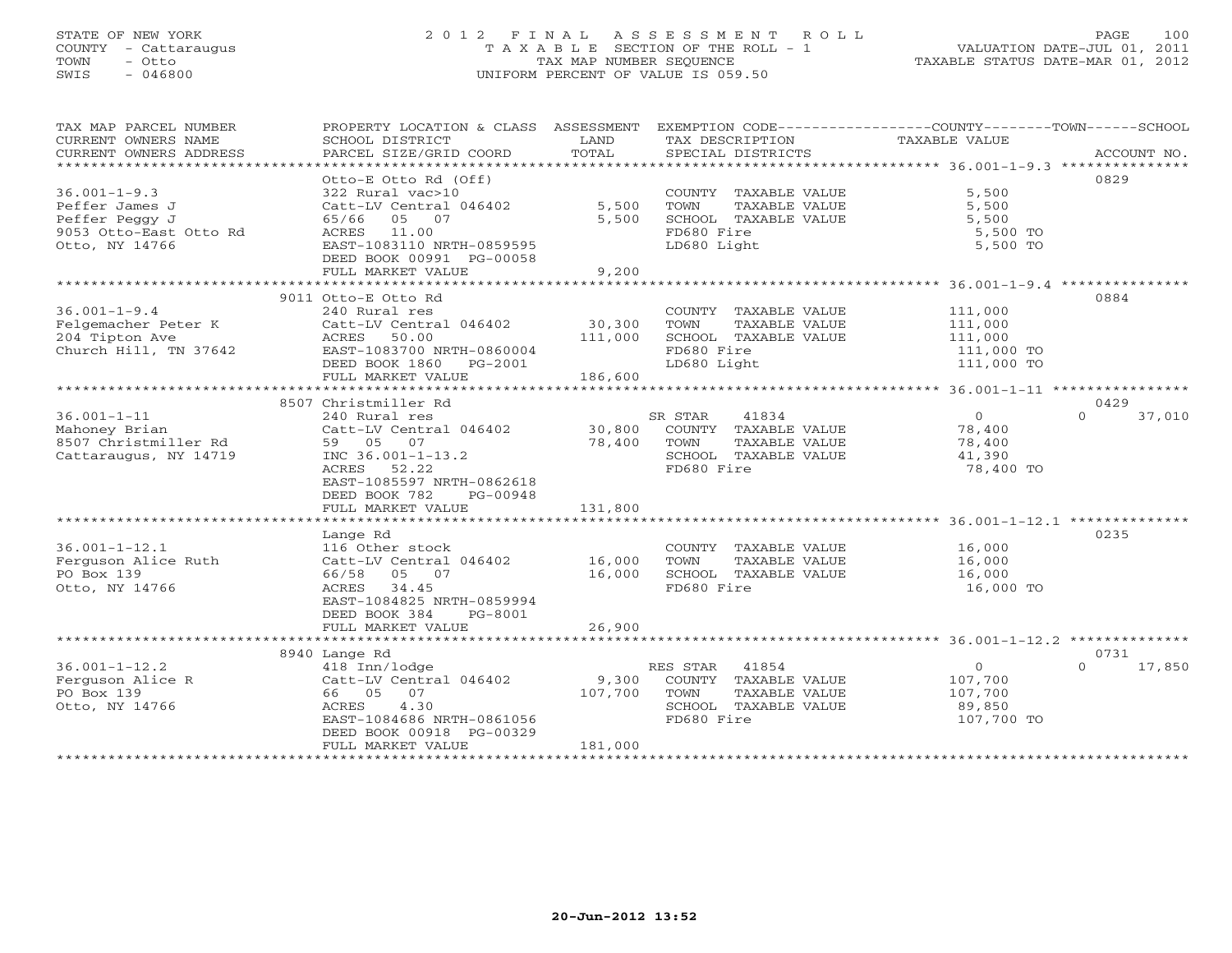### STATE OF NEW YORK 2 0 1 2 F I N A L A S S E S S M E N T R O L L PAGE 101COUNTY - Cattaraugus T A X A B L E SECTION OF THE ROLL - 1 VALUATION DATE-JUL 01, 2011 SWIS - 046800 UNIFORM PERCENT OF VALUE IS 059.50

| TAX MAP PARCEL NUMBER                   | PROPERTY LOCATION & CLASS ASSESSMENT  |         | EXEMPTION CODE-----------------COUNTY-------TOWN------SCHOOL |                  |             |
|-----------------------------------------|---------------------------------------|---------|--------------------------------------------------------------|------------------|-------------|
| CURRENT OWNERS NAME                     | SCHOOL DISTRICT                       | LAND    | TAX DESCRIPTION                                              | TAXABLE VALUE    |             |
| CURRENT OWNERS ADDRESS                  | PARCEL SIZE/GRID COORD                | TOTAL   | SPECIAL DISTRICTS                                            |                  | ACCOUNT NO. |
|                                         |                                       |         |                                                              |                  |             |
|                                         | 8849 Lange Rd                         |         |                                                              |                  | 0748        |
| $36.001 - 1 - 12.3$                     | 270 Mfg housing                       |         | COUNTY TAXABLE VALUE                                         | 23,400           |             |
| Bauer Russell A<br>Bauer Gail S         | Catt-LV Central 046402<br>58/66 05 07 | 13,300  | TOWN<br>TAXABLE VALUE                                        | 23,400           |             |
| 187 French Rd                           | ACRES<br>9.25                         | 23,400  | SCHOOL TAXABLE VALUE<br>FD680 Fire                           | 23,400           |             |
| West Seneca, NY 14224                   | EAST-0437541 NRTH-0859707             |         |                                                              | 23,400 TO        |             |
|                                         | DEED BOOK 11374 PG-7002               |         |                                                              |                  |             |
|                                         | FULL MARKET VALUE                     | 39,300  |                                                              |                  |             |
|                                         |                                       |         |                                                              |                  |             |
|                                         | 8825 Otto-E Otto Rd                   |         |                                                              |                  | 0749        |
| $36.001 - 1 - 12.4$                     | 270 Mfg housing                       |         | COUNTY TAXABLE VALUE                                         | 21,100           |             |
| Holtz Kenneth B                         | Catt-LV Central 046402                | 13,700  | TAXABLE VALUE<br>TOWN                                        | 21,100           |             |
| Holtz Kimberly A                        | 58/66<br>05 07                        | 21,100  | SCHOOL TAXABLE VALUE                                         | 21,100           |             |
| 21 Hanover St                           | ACRES<br>9.85                         |         | FD680 Fire                                                   | 21,100 TO        |             |
| Silver Creek, NY 14136                  | EAST-1085622 NRTH-0859473             |         |                                                              |                  |             |
|                                         | DEED BOOK 11133 PG-8001               |         |                                                              |                  |             |
|                                         | FULL MARKET VALUE                     | 35,500  |                                                              |                  |             |
|                                         |                                       |         |                                                              |                  |             |
|                                         | Otto-E Otto Rd (Off)                  |         |                                                              |                  | 0842        |
| $36.001 - 1 - 12.5$                     | 105 Vac farmland                      |         | 41720<br>AG DIST                                             | 5,516<br>5,516   | 5,516       |
| Card Andrew T                           | Catt-LV Central 046402                | 8,400   | COUNTY TAXABLE VALUE                                         | 2,884            |             |
| PO Box 56                               | ACRES<br>9.09                         | 8,400   | TOWN<br>TAXABLE VALUE                                        | 2,884            |             |
| Otto, NY 14766                          | EAST-1086646 NRTH-0861288             |         | SCHOOL TAXABLE VALUE                                         | 2,884            |             |
|                                         | DEED BOOK 1001 PG-631                 |         | FD680 Fire                                                   | 8,400 TO         |             |
| MAY BE SUBJECT TO PAYMENT               | FULL MARKET VALUE                     | 14,100  |                                                              |                  |             |
| UNDER AGDIST LAW TIL 2018               |                                       |         |                                                              |                  |             |
|                                         |                                       |         |                                                              |                  |             |
|                                         | Lange Rd                              |         | 41720                                                        | 10,668<br>10,668 | 0848        |
| $36.001 - 1 - 12.6$<br>Card Andrew T Jr | 116 Other stock                       | 21,700  | AG DIST<br>COUNTY TAXABLE VALUE                              |                  | 10,668      |
| Card Crystal                            | Catt-LV Central 046402<br>ACRES 41.45 | 21,700  | TOWN<br>TAXABLE VALUE                                        | 11,032<br>11,032 |             |
| PO Box 56                               | EAST-1086155 NRTH-0860589             |         | SCHOOL TAXABLE VALUE                                         | 11,032           |             |
| Otto, NY 14766                          | DEED BOOK 1007 PG-548                 |         | FD680 Fire                                                   | 21,700 TO        |             |
|                                         | FULL MARKET VALUE                     | 36,500  |                                                              |                  |             |
| MAY BE SUBJECT TO PAYMENT               |                                       |         |                                                              |                  |             |
| UNDER AGDIST LAW TIL 2018               |                                       |         |                                                              |                  |             |
|                                         |                                       |         |                                                              |                  |             |
|                                         | 8448 N Otto Rd                        |         |                                                              |                  | 0853        |
| $36.001 - 1 - 12.7$                     | 240 Rural res                         |         | COUNTY TAXABLE VALUE                                         | 146,700          |             |
| Boyd Joseph                             | Catt-LV Central 046402                | 34,300  | TAXABLE VALUE<br>TOWN                                        | 146,700          |             |
| 8448 N Otto Rd                          | ACRES<br>49.95                        | 146,700 | SCHOOL TAXABLE VALUE                                         | 146,700          |             |
| Cattaraugus, NY 14719                   | EAST-1083056 NRTH-0862342             |         | FD680 Fire                                                   | 146,700 TO       |             |
|                                         | DEED BOOK 16155 PG-9003               |         |                                                              |                  |             |
|                                         | FULL MARKET VALUE                     | 246,600 |                                                              |                  |             |
|                                         |                                       |         |                                                              |                  |             |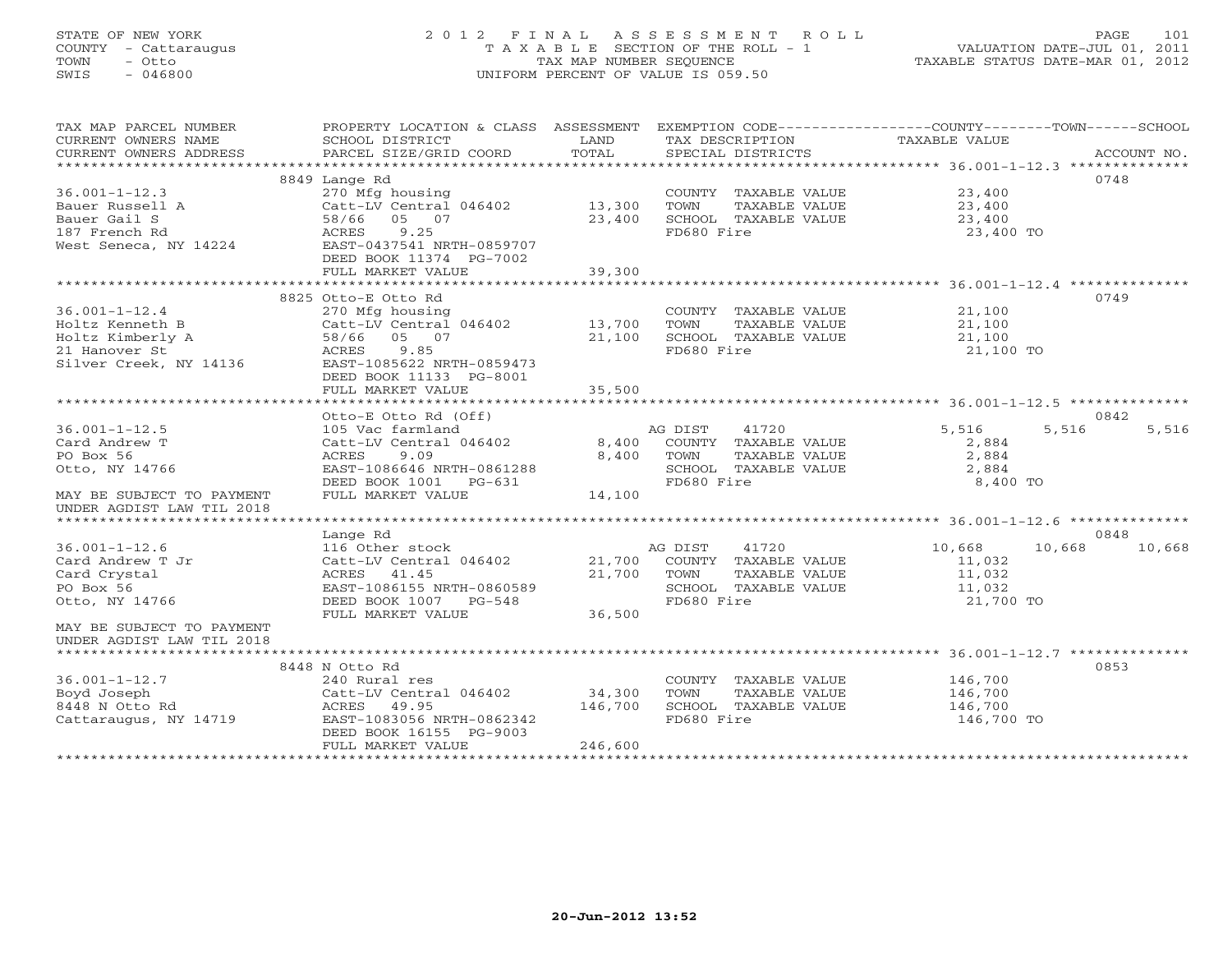### STATE OF NEW YORK 2 0 1 2 F I N A L A S S E S S M E N T R O L L PAGE 102 COUNTY - Cattaraugus T A X A B L E SECTION OF THE ROLL - 1 VALUATION DATE-JUL 01, 2011 TOWN - Otto TAX MAP NUMBER SEQUENCE TAXABLE STATUS DATE-MAR 01, 2012 SWIS - 046800 UNIFORM PERCENT OF VALUE IS 059.50UNIFORM PERCENT OF VALUE IS 059.50

| TAX MAP PARCEL NUMBER<br>CURRENT OWNERS NAME<br>CURRENT OWNERS ADDRESS<br>**********************    | PROPERTY LOCATION & CLASS ASSESSMENT<br>SCHOOL DISTRICT<br>PARCEL SIZE/GRID COORD                                                                                                   | LAND<br>TOTAL            | TAX DESCRIPTION<br>SPECIAL DISTRICTS                                                                    | EXEMPTION CODE-----------------COUNTY-------TOWN------SCHOOL<br>TAXABLE VALUE<br>ACCOUNT NO. |
|-----------------------------------------------------------------------------------------------------|-------------------------------------------------------------------------------------------------------------------------------------------------------------------------------------|--------------------------|---------------------------------------------------------------------------------------------------------|----------------------------------------------------------------------------------------------|
| $36.001 - 1 - 12.8$<br>Grudzien Jay B<br>Grudzien Jerry M<br>9029 South Hill Rd<br>Boston, NY 14025 | Lange Rd (Off)<br>322 Rural vac>10<br>Catt-LV Central 046402<br>ACRES 17.40<br>EAST-1086176 NRTH-0861835<br>DEED BOOK 1010 PG-718<br>FULL MARKET VALUE                              | 9,900<br>9,900<br>16,600 | COUNTY TAXABLE VALUE<br>TOWN<br>TAXABLE VALUE<br>SCHOOL TAXABLE VALUE<br>FD680 Fire                     | 0854<br>9,900<br>9,900<br>9,900<br>9,900 TO                                                  |
| $36.001 - 1 - 12.10$<br>Boyd Joseph<br>8448 N Otto Rd<br>Cattaraugus, NY 14719                      | N Otto Rd (Off)<br>322 Rural vac>10<br>Catt-LV Central 046402 27,200<br>$66 - 5 - 7$<br>ACRES<br>60.80<br>EAST-1084323 NRTH-0861467<br>DEED BOOK 16155 PG-9002<br>FULL MARKET VALUE | 27,200<br>45,700         | COUNTY TAXABLE VALUE<br>TOWN<br>TAXABLE VALUE<br>SCHOOL TAXABLE VALUE<br>FD680 Fire                     | 0922<br>27,200<br>27,200<br>27,200<br>27,200 TO                                              |
|                                                                                                     |                                                                                                                                                                                     |                          |                                                                                                         |                                                                                              |
| $36.001 - 1 - 13.1$<br>Hill Larry R<br>Hill Martha D<br>3879 Dry Brook Rd<br>Falconer, NY 14733     | 8763 Otto-E Otto Rd<br>314 Rural vac<10<br>Catt-LV Central 046402<br>58 05 07<br>ACRES 1.60<br>EAST-0439558 NRTH-0861219<br>DEED BOOK 00954 PG-01104<br>FULL MARKET VALUE           | 2,700<br>2,700<br>4,500  | COUNTY TAXABLE VALUE<br>TOWN<br>TAXABLE VALUE<br>SCHOOL TAXABLE VALUE<br>FD680 Fire                     | 0411<br>2,700<br>2,700<br>2,700<br>2,700 TO                                                  |
|                                                                                                     | 8643 Otto-E Otto Rd                                                                                                                                                                 |                          |                                                                                                         | 0656                                                                                         |
| $36.001 - 1 - 13.3$<br>Valentine Kenneth<br>Valentine Susan J<br>PO Box 60<br>East Otto, NY 14729   | 210 1 Family Res<br>Catt-LV Central 046402 12,100<br>58 05 07<br>7.60<br>ACRES<br>DEED BOOK 00974 PG-00767<br>FULL MARKET VALUE                                                     | 85,700<br>144,000        | SR STAR<br>41834<br>COUNTY TAXABLE VALUE<br>TOWN<br>TAXABLE VALUE<br>SCHOOL TAXABLE VALUE<br>FD680 Fire | $\Omega$<br>$\overline{0}$<br>37,010<br>85,700<br>85,700<br>48,690<br>85,700 TO              |
|                                                                                                     |                                                                                                                                                                                     |                          |                                                                                                         |                                                                                              |
| $36.001 - 1 - 13.4$<br>Valentine Kenneth<br>Valentine Susan J<br>PO Box 60<br>East Otto, NY 14729   | Otto-E Otto Rd<br>312 Vac w/imprv<br>Catt-LV Central 046402<br>58 05 07<br>FRNT 211.91 DPTH 225.00<br>DEED BOOK 00974 PG-00767<br>FULL MARKET VALUE                                 | 1,100<br>7,400<br>12,400 | COUNTY TAXABLE VALUE<br>TOWN<br>TAXABLE VALUE<br>SCHOOL TAXABLE VALUE<br>FD680 Fire                     | 0657<br>7,400<br>7,400<br>7,400<br>7,400 TO                                                  |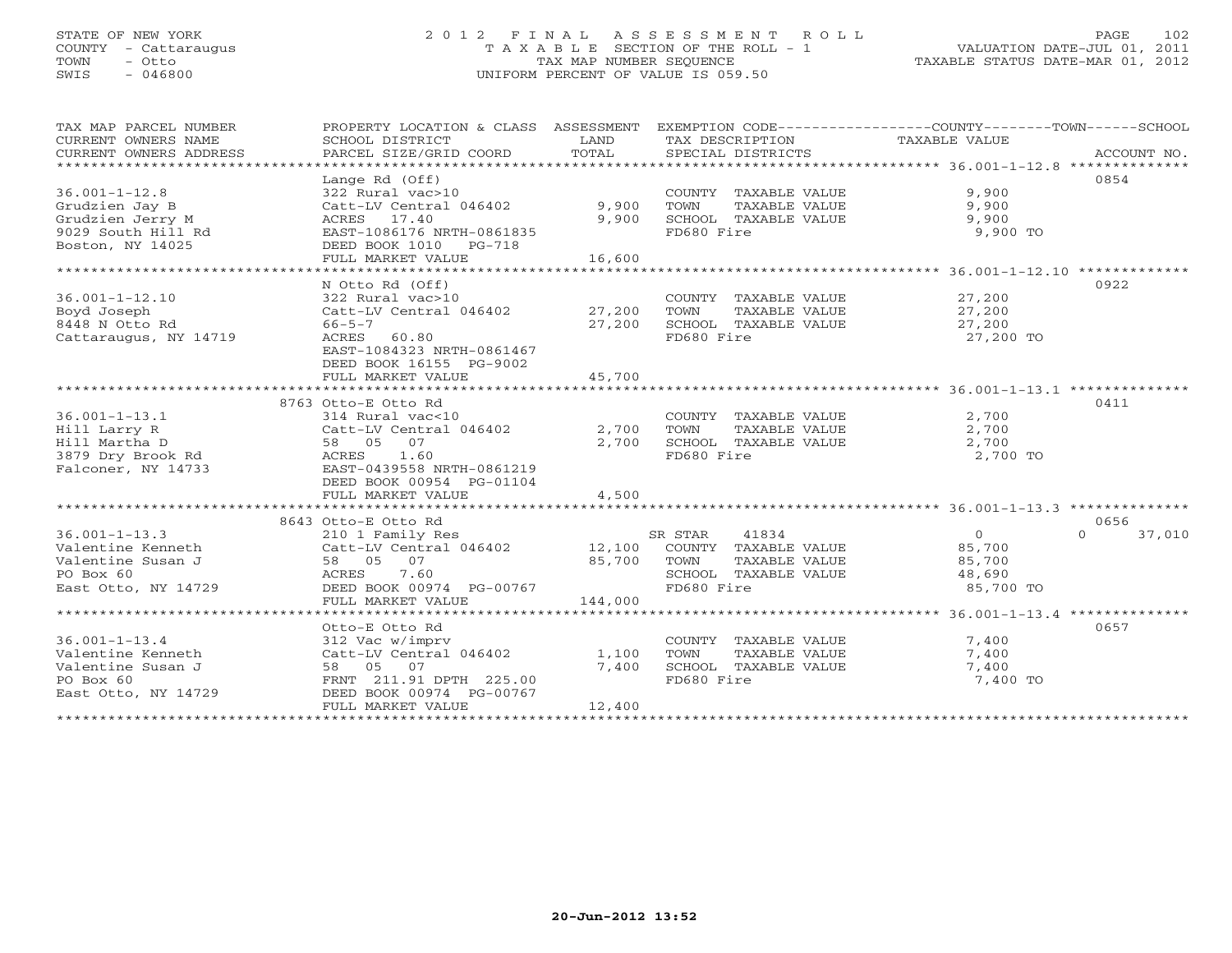### STATE OF NEW YORK 2 0 1 2 F I N A L A S S E S S M E N T R O L L PAGE 103 COUNTY - Cattaraugus T A X A B L E SECTION OF THE ROLL - 1 VALUATION DATE-JUL 01, 2011 TOWN - Otto TAX MAP NUMBER SEQUENCE TAXABLE STATUS DATE-MAR 01, 2012 SWIS - 046800 UNIFORM PERCENT OF VALUE IS 059.50UNIFORM PERCENT OF VALUE IS 059.50

| TAX MAP PARCEL NUMBER<br>CURRENT OWNERS NAME<br>CURRENT OWNERS ADDRESS                                                       | PROPERTY LOCATION & CLASS ASSESSMENT EXEMPTION CODE----------------COUNTY-------TOWN------SCHOOL<br>SCHOOL DISTRICT<br>PARCEL SIZE/GRID COORD                                 | LAND<br>TOTAL                | TAX DESCRIPTION<br>SPECIAL DISTRICTS                                                                    | <b>TAXABLE VALUE</b>                                         | ACCOUNT NO.                |
|------------------------------------------------------------------------------------------------------------------------------|-------------------------------------------------------------------------------------------------------------------------------------------------------------------------------|------------------------------|---------------------------------------------------------------------------------------------------------|--------------------------------------------------------------|----------------------------|
|                                                                                                                              |                                                                                                                                                                               |                              |                                                                                                         |                                                              |                            |
| $36.001 - 1 - 13.5$<br>Chamberlain John<br>Chamberlain Valerie<br>8791 Otto-E Otto Rd<br>Cattaraugus, NY 14719               | 8791 Otto-E Otto Rd<br>210 1 Family Res<br>Catt-LV Central 046402<br>58 05 07<br>2.75<br>ACRES<br>EAST-1087007 NRTH-0860469<br>DEED BOOK 904<br>PG-00613<br>FULL MARKET VALUE | 7,800<br>68,600<br>115,300   | RES STAR 41854<br>COUNTY TAXABLE VALUE<br>TOWN<br>TAXABLE VALUE<br>SCHOOL TAXABLE VALUE<br>FD680 Fire   | $\overline{0}$<br>68,600<br>68,600<br>50,750<br>68,600 TO    | 0705<br>$\Omega$<br>17,850 |
|                                                                                                                              |                                                                                                                                                                               |                              |                                                                                                         |                                                              |                            |
| $36.001 - 1 - 13.6$<br>Bellissimo David<br>4750 Clifton Pkwy<br>Hamburg, NY 14075                                            | Christmiller Rd<br>314 Rural vac<10<br>Catt-LV Central 046402<br>58 05<br>07<br>FRNT 70.00 DPTH<br>ACRES<br>4.85<br>EAST-0438920 NRTH-0862290<br>DEED BOOK 8040 PG-8001       | 7,400<br>7,400               | COUNTY TAXABLE VALUE<br>TOWN<br>TAXABLE VALUE<br>SCHOOL TAXABLE VALUE<br>FD680 Fire                     | 7,400<br>7,400<br>7,400<br>7,400 TO                          | 0710                       |
|                                                                                                                              | FULL MARKET VALUE                                                                                                                                                             | 12,400                       |                                                                                                         |                                                              |                            |
|                                                                                                                              |                                                                                                                                                                               |                              |                                                                                                         |                                                              |                            |
| $36.001 - 1 - 13.7$<br>Senko Robert D<br>Senko Robert C<br>5190 Innsbrooke Dr<br>Hamburg, NY 14075                           | 8462 Christmiller Rd<br>312 Vac w/imprv<br>Catt-LV Central 046402<br>58 05 07<br>ACRES 7.20<br>EAST-1087839 NRTH-0862630<br>DEED BOOK 3842 PG-7001<br>FULL MARKET VALUE       | 8,500<br>22,000<br>37,000    | COUNTY TAXABLE VALUE<br>TOWN<br>TAXABLE VALUE<br>SCHOOL TAXABLE VALUE<br>FD680 Fire                     | 22,000<br>22,000<br>22,000<br>22,000 TO                      | 0711                       |
|                                                                                                                              |                                                                                                                                                                               |                              |                                                                                                         |                                                              |                            |
| $36.001 - 1 - 13.8$<br>Valentine Kenneth<br>Valentine Susan J<br>PO Box 60<br>East Otto, NY 14729                            | Christmiller Rd<br>314 Rural vac<10<br>Catt-LV Central 046402<br>58 05 07<br>ACRES<br>4.75<br>EAST-0440052 NRTH-0861731<br>DEED BOOK 00974 PG-00767                           | 7,300<br>7,300<br>12,300     | COUNTY TAXABLE VALUE<br>TOWN<br>TAXABLE VALUE<br>SCHOOL TAXABLE VALUE<br>FD680 Fire                     | 7,300<br>7,300<br>7,300<br>7,300 TO                          | 0712                       |
| *********************                                                                                                        | FULL MARKET VALUE<br>*********************************                                                                                                                        |                              |                                                                                                         |                                                              |                            |
|                                                                                                                              | 8730 Otto-E Otto Rd                                                                                                                                                           |                              |                                                                                                         |                                                              | 0714                       |
| $36.001 - 1 - 13.9$<br>Donald F Girod Rev Trust<br>Girod Donald F Trustee<br>8730 Otto-East Otto Rd<br>Cattaraugus, NY 14719 | 240 Rural res<br>Catt-LV Central 046402<br>58 05 07<br>ACRES 68.05<br>EAST-1088601 NRTH-0860479<br>DEED BOOK 16322 PG-8001<br>FULL MARKET VALUE                               | 34,800<br>118,400<br>199,000 | SR STAR<br>41834<br>COUNTY TAXABLE VALUE<br>TOWN<br>TAXABLE VALUE<br>SCHOOL TAXABLE VALUE<br>FD680 Fire | $\overline{0}$<br>118,400<br>118,400<br>81,390<br>118,400 TO | $\Omega$<br>37,010         |
|                                                                                                                              |                                                                                                                                                                               |                              |                                                                                                         |                                                              |                            |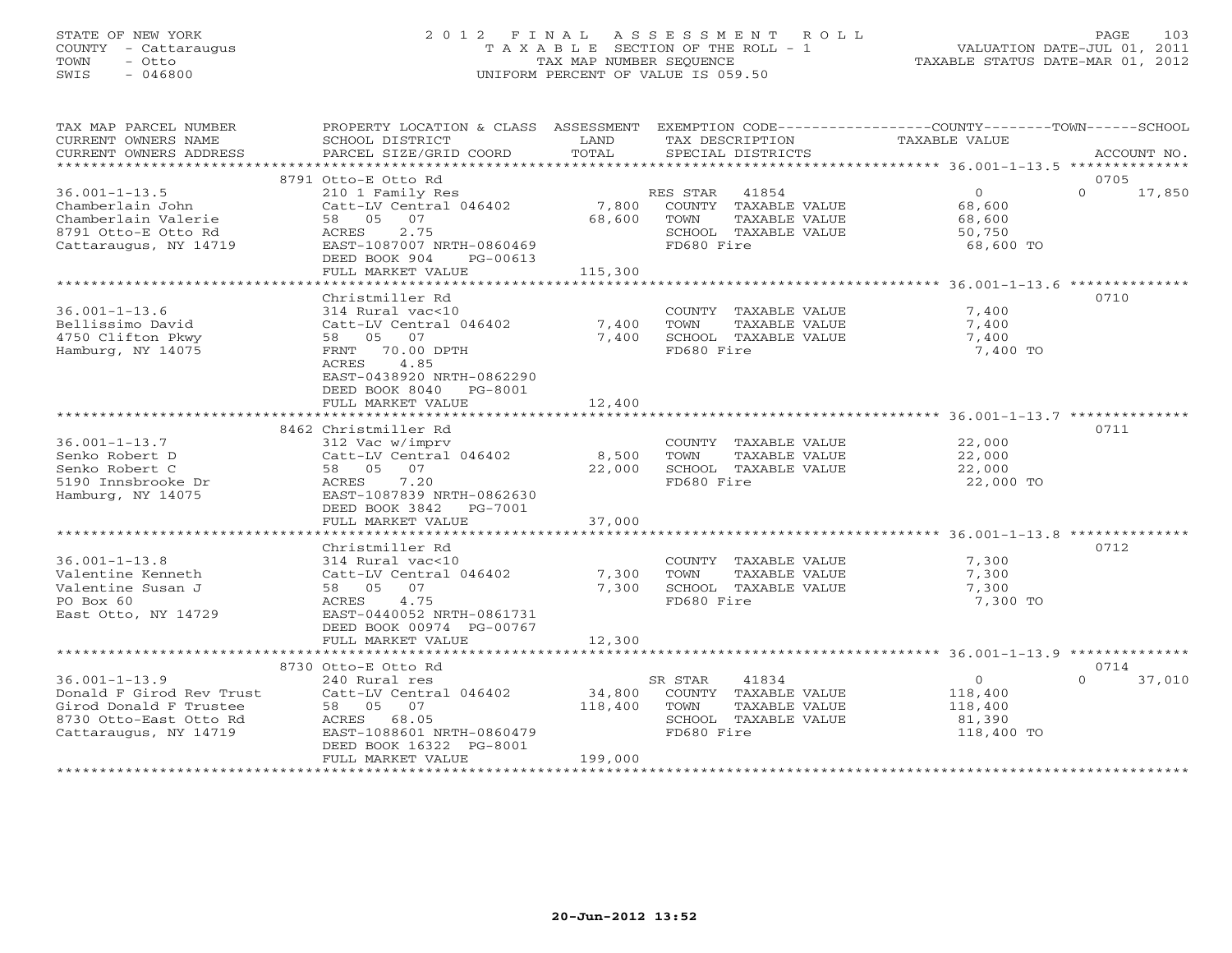### STATE OF NEW YORK 2 0 1 2 F I N A L A S S E S S M E N T R O L L PAGE 104 COUNTY - Cattaraugus T A X A B L E SECTION OF THE ROLL - 1 VALUATION DATE-JUL 01, 2011 TOWN - Otto TAX MAP NUMBER SEQUENCE TAXABLE STATUS DATE-MAR 01, 2012 SWIS - 046800 UNIFORM PERCENT OF VALUE IS 059.50UNIFORM PERCENT OF VALUE IS 059.50

| TAX MAP PARCEL NUMBER<br>CURRENT OWNERS NAME<br>CURRENT OWNERS ADDRESS | PROPERTY LOCATION & CLASS ASSESSMENT<br>SCHOOL DISTRICT<br>PARCEL SIZE/GRID COORD | LAND<br>TOTAL                     | EXEMPTION CODE-----------------COUNTY-------TOWN------SCHOOL<br>TAX DESCRIPTION<br>SPECIAL DISTRICTS | TAXABLE VALUE                                                      | ACCOUNT NO.        |
|------------------------------------------------------------------------|-----------------------------------------------------------------------------------|-----------------------------------|------------------------------------------------------------------------------------------------------|--------------------------------------------------------------------|--------------------|
| ***********************                                                |                                                                                   |                                   |                                                                                                      |                                                                    |                    |
|                                                                        | 8763 Otto-E Otto Rd                                                               |                                   |                                                                                                      |                                                                    | 0765               |
| $36.001 - 1 - 13.11$                                                   | 115 Bee products                                                                  |                                   | AG DIST<br>41720                                                                                     | 5,626<br>5,626                                                     | 5,626              |
| Card Andrew T Jr                                                       | Catt-LV Central 046402                                                            |                                   | 21,800 RES STAR<br>41854                                                                             | $\circ$                                                            | $\Omega$<br>17,850 |
| PO Box 56                                                              | 58 05 07                                                                          | 160,900                           | COUNTY TAXABLE VALUE                                                                                 | 155,274                                                            |                    |
| Otto, NY 14766                                                         | ACRES<br>23.60                                                                    |                                   | TAXABLE VALUE<br>TOWN                                                                                | 155,274                                                            |                    |
|                                                                        | EAST-0439050 NRTH-0861010                                                         |                                   | SCHOOL TAXABLE VALUE                                                                                 | 137,424                                                            |                    |
| MAY BE SUBJECT TO PAYMENT                                              | DEED BOOK 1969<br>PG-7001                                                         |                                   | FD680 Fire                                                                                           | 160,900 TO                                                         |                    |
| UNDER AGDIST LAW TIL 2018                                              | FULL MARKET VALUE                                                                 | 270,400<br>************           |                                                                                                      |                                                                    |                    |
|                                                                        |                                                                                   |                                   |                                                                                                      | ********* 36.001-1-13.12 *************                             |                    |
|                                                                        | 8371 Christmiller Rd                                                              |                                   |                                                                                                      |                                                                    | 0795               |
| $36.001 - 1 - 13.12$                                                   | 314 Rural vac<10                                                                  |                                   | COUNTY TAXABLE VALUE                                                                                 | 6,300                                                              |                    |
| Grudzien Jay                                                           | Catt-LV Central 046402                                                            | 6,300                             | TOWN<br>TAXABLE VALUE                                                                                | 6,300                                                              |                    |
| 3356 Lakeshore St                                                      | 58 05<br>07                                                                       | 6,300                             | SCHOOL TAXABLE VALUE                                                                                 | 6,300                                                              |                    |
| Buffalo, NY 14219                                                      | FRNT 150.00 DPTH                                                                  |                                   | FD680 Fire                                                                                           | 6,300 TO                                                           |                    |
|                                                                        | ACRES<br>3.80                                                                     |                                   |                                                                                                      |                                                                    |                    |
|                                                                        | EAST-0439287 NRTH-0861580                                                         |                                   |                                                                                                      |                                                                    |                    |
|                                                                        | DEED BOOK 1009 PG-629                                                             |                                   |                                                                                                      |                                                                    |                    |
|                                                                        | FULL MARKET VALUE<br>****************************                                 | 10,600<br>************            |                                                                                                      | ************************************ 36.001-1-13.13 ************** |                    |
|                                                                        |                                                                                   |                                   |                                                                                                      |                                                                    |                    |
|                                                                        | 8375 Christmiller Rd                                                              |                                   |                                                                                                      |                                                                    | 0836               |
| $36.001 - 1 - 13.13$                                                   | 322 Rural vac>10                                                                  |                                   | COUNTY TAXABLE VALUE                                                                                 | 15,800                                                             |                    |
| Grudzien James                                                         | Catt-LV Central 046402                                                            | 15,800                            | TOWN<br>TAXABLE VALUE                                                                                | 15,800                                                             |                    |
| Grudzien Jay B                                                         | ACRES 16.50                                                                       | 15,800                            | SCHOOL TAXABLE VALUE                                                                                 | 15,800                                                             |                    |
| 3937 Gowanda Zoar Rd                                                   | EAST-0438841 NRTH-0861903                                                         |                                   | FD680 Fire                                                                                           | 15,800 TO                                                          |                    |
| Gowanda, NY 14070                                                      | DEED BOOK 998<br>PG-897                                                           |                                   |                                                                                                      |                                                                    |                    |
|                                                                        | FULL MARKET VALUE<br>************************                                     | 26,600<br>* * * * * * * * * * * * |                                                                                                      | ********************************* 36.001-1-14 ************         |                    |
|                                                                        |                                                                                   |                                   |                                                                                                      |                                                                    |                    |
|                                                                        | 8640 Otto-E Otto Rd                                                               |                                   |                                                                                                      |                                                                    | 0444               |
| $36.001 - 1 - 14$                                                      | 260 Seasonal res                                                                  |                                   | COUNTY TAXABLE VALUE                                                                                 | 19,400                                                             |                    |
| Fuller Alfred E                                                        | Catt-LV Central 046402                                                            | 8,100                             | TOWN<br>TAXABLE VALUE                                                                                | 19,400                                                             |                    |
| Fuller Betty M                                                         | 05 05 07                                                                          | 19,400                            | SCHOOL TAXABLE VALUE<br>FD680 Fire                                                                   | 19,400                                                             |                    |
| 10714 Eidies Rd                                                        | LOT 5                                                                             |                                   |                                                                                                      | 19,400 TO                                                          |                    |
| Springville, NY 14141                                                  | ACRES<br>5.63                                                                     |                                   |                                                                                                      |                                                                    |                    |
|                                                                        | EAST-1089140 NRTH-0861467<br>$PG-755$                                             |                                   |                                                                                                      |                                                                    |                    |
|                                                                        | DEED BOOK 997                                                                     |                                   |                                                                                                      |                                                                    |                    |
|                                                                        | FULL MARKET VALUE<br>************************                                     | 32,600<br>**********              |                                                                                                      | ******************** 36.001-1-15.1 *************                   |                    |
|                                                                        |                                                                                   |                                   |                                                                                                      |                                                                    | 0364               |
|                                                                        | 8601 Otto-E Otto Rd                                                               |                                   |                                                                                                      |                                                                    |                    |
| $36.001 - 1 - 15.1$                                                    | 120 Field crops                                                                   |                                   | COUNTY TAXABLE VALUE                                                                                 | 195,600                                                            |                    |
| Woodard Family Trust<br>PO Box 6                                       | Catt-LV Central 046402<br>58 05 07                                                | 32,600<br>195,600                 | TOWN<br>TAXABLE VALUE<br>SCHOOL TAXABLE VALUE                                                        | 195,600<br>195,600                                                 |                    |
|                                                                        | ACRES<br>60.15                                                                    |                                   |                                                                                                      |                                                                    |                    |
| Otto, NY 14766                                                         | EAST-1090322 NRTH-0863231                                                         |                                   | FP680 Fire protection                                                                                | 195,600 TO                                                         |                    |
|                                                                        | DEED BOOK 1017                                                                    |                                   |                                                                                                      |                                                                    |                    |
|                                                                        | $PG-49$<br>FULL MARKET VALUE                                                      | 328,700                           |                                                                                                      |                                                                    |                    |
|                                                                        |                                                                                   |                                   |                                                                                                      |                                                                    |                    |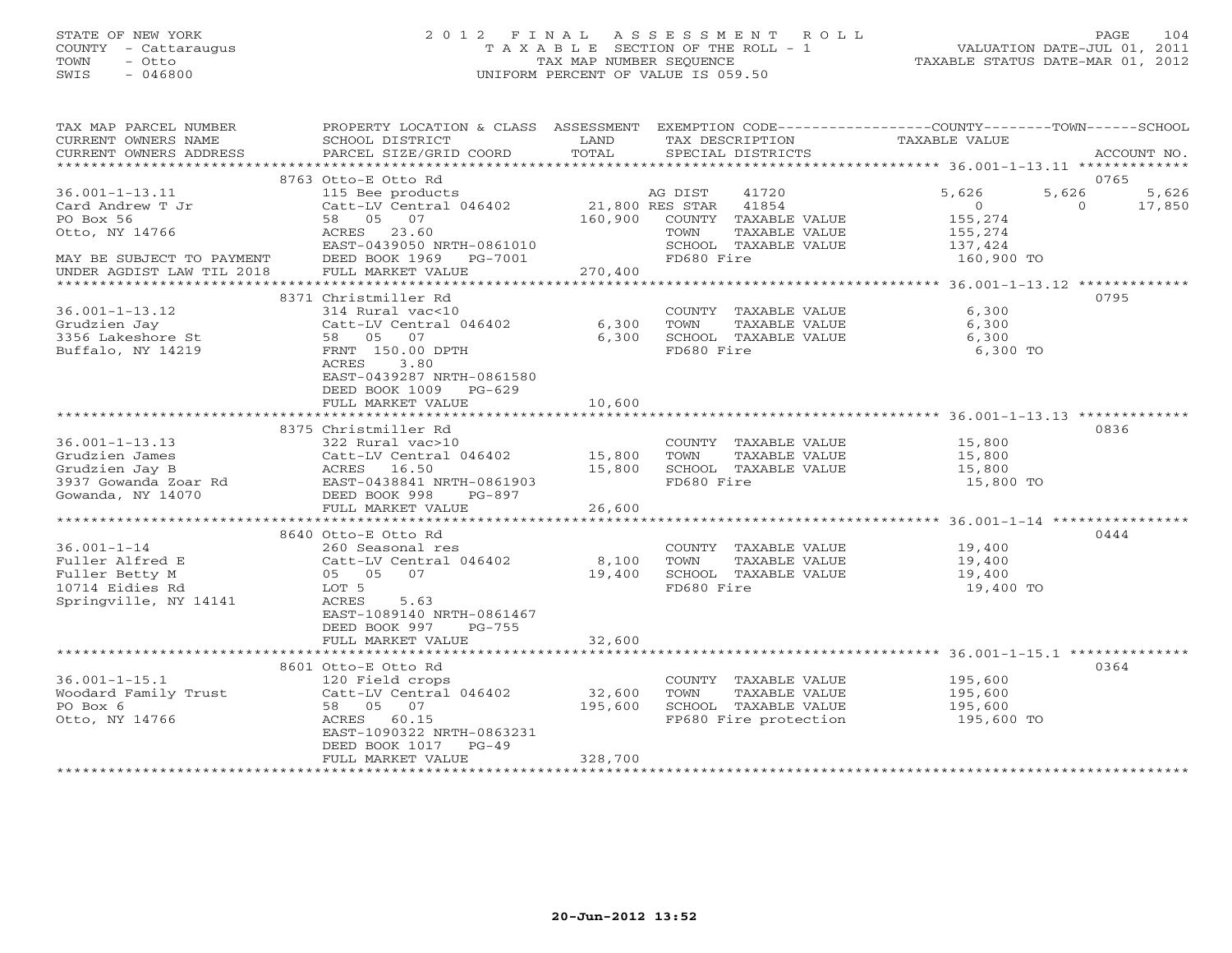#### STATE OF NEW YORK 2 0 1 2 F I N A L A S S E S S M E N T R O L L PAGE 105 COUNTY - Cattaraugus T A X A B L E SECTION OF THE ROLL - 1 VALUATION DATE-JUL 01, 2011 TOWN - Otto TAX MAP NUMBER SEQUENCE TAXABLE STATUS DATE-MAR 01, 2012 SWIS - 046800 UNIFORM PERCENT OF VALUE IS 059.50UNIFORM PERCENT OF VALUE IS 059.50

| TAX MAP PARCEL NUMBER<br>CURRENT OWNERS NAME<br>CURRENT OWNERS ADDRESS              | PROPERTY LOCATION & CLASS ASSESSMENT EXEMPTION CODE---------------COUNTY-------TOWN------SCHOOL<br>SCHOOL DISTRICT<br>PARCEL SIZE/GRID COORD | LAND<br>TOTAL   | TAX DESCRIPTION<br>SPECIAL DISTRICTS                                                                                | TAXABLE VALUE                                             |          | ACCOUNT NO. |
|-------------------------------------------------------------------------------------|----------------------------------------------------------------------------------------------------------------------------------------------|-----------------|---------------------------------------------------------------------------------------------------------------------|-----------------------------------------------------------|----------|-------------|
| $36.001 - 1 - 15.3$                                                                 | Otto-E Otto Rd<br>322 Rural vac>10                                                                                                           |                 | COUNTY TAXABLE VALUE                                                                                                | 9,700                                                     | 0847     |             |
| Valentine Kenneth L<br>Valentine Susan J<br>PO Box 60                               | Catt-LV Central 046402<br>ACRES 47.10<br>EAST-0440601 NRTH-0862473                                                                           | 9,700<br>9,700  | TOWN<br>TAXABLE VALUE<br>SCHOOL TAXABLE VALUE<br>FP680 Fire protection                                              | 9,700<br>9,700<br>9,700 TO                                |          |             |
| East Otto, NY 14729                                                                 | FULL MARKET VALUE                                                                                                                            | 16,300          |                                                                                                                     |                                                           |          |             |
|                                                                                     | 8439 Scott Corners Rd                                                                                                                        |                 |                                                                                                                     |                                                           | 0377     |             |
| $36.001 - 1 - 17$<br>Hill Jaben B<br>8439 Scott Corners Rd<br>Cattaraugus, NY 14719 | 210 1 Family Res<br>Catt-LV Central 046402<br>50 05 07<br>FRNT 109.00 DPTH 117.00<br><b>BANK</b><br>017<br>EAST-0442847 NRTH-0862685         | 2,600<br>44,000 | RES STAR<br>41854<br>COUNTY TAXABLE VALUE<br>TAXABLE VALUE<br>TOWN<br>SCHOOL TAXABLE VALUE<br>FP680 Fire protection | $\overline{0}$<br>44,000<br>44,000<br>26,150<br>44,000 TO | $\Omega$ | 17,850      |
|                                                                                     | DEED BOOK 3766 PG-2001<br>FULL MARKET VALUE                                                                                                  | 74,000          |                                                                                                                     |                                                           |          |             |
|                                                                                     | 8425 Scott Corners Rd                                                                                                                        |                 |                                                                                                                     |                                                           | 0167     |             |
| $36.001 - 1 - 18.1$                                                                 | 112 Dairy farm                                                                                                                               |                 | 41700<br>AG BLDG                                                                                                    | 11,100                                                    | 11,100   | 11,100      |
| Neal Ronald D                                                                       | Catt-LV Central 046402                                                                                                                       | 57,700 AG DIST  | 41720                                                                                                               | 13,991                                                    | 13,991   | 13,991      |
| Neal Jan M                                                                          | 50 05 07                                                                                                                                     |                 | 144,100 SILO T/C/S 42100                                                                                            | 2,500                                                     | 2,500    | 2,500       |
| PO Box 47                                                                           | ACRES 125.95                                                                                                                                 |                 | COUNTY TAXABLE VALUE                                                                                                | 116,509                                                   |          |             |
| Otto, NY 14766                                                                      | EAST-1091396 NRTH-0861267                                                                                                                    |                 | TOWN<br>TAXABLE VALUE                                                                                               | 116,509                                                   |          |             |
|                                                                                     | DEED BOOK 00969 PG-00471                                                                                                                     |                 | SCHOOL TAXABLE VALUE                                                                                                | 116,509                                                   |          |             |
| MAY BE SUBJECT TO PAYMENT<br>UNDER AGDIST LAW TIL 2018                              | FULL MARKET VALUE                                                                                                                            |                 | 242,200 FP680 Fire protection                                                                                       | 144,100 TO                                                |          |             |
|                                                                                     |                                                                                                                                              |                 |                                                                                                                     | ************************* 36.001-1-18.2 **************    |          |             |
| $36.001 - 1 - 18.2$                                                                 | 8323 Scott Corners Rd<br>270 Mfg housing                                                                                                     |                 | COUNTY TAXABLE VALUE                                                                                                | 46,700                                                    | 0806     |             |
| Neal Douglas B                                                                      | Catt-LV Central 046402                                                                                                                       | 11,100          | TOWN<br>TAXABLE VALUE                                                                                               | 46,700                                                    |          |             |
| Neal Mary C                                                                         | 50 05 07                                                                                                                                     | 46,700          | SCHOOL TAXABLE VALUE                                                                                                | 46,700                                                    |          |             |
| 1020 S Scenic Hwy<br>Lake Wales, FL 33853                                           | TRUSTEES<br>FF 380.00<br>6.15<br>ACRES<br>EAST-0443450 NRTH-0859900                                                                          |                 | FP680 Fire protection                                                                                               | 46,700 TO                                                 |          |             |
|                                                                                     | DEED BOOK 00971 PG-00608                                                                                                                     |                 |                                                                                                                     |                                                           |          |             |
|                                                                                     | FULL MARKET VALUE                                                                                                                            | 78,500          |                                                                                                                     |                                                           |          |             |
|                                                                                     | Thompson Rd                                                                                                                                  |                 |                                                                                                                     |                                                           | 0908     |             |
| $36.001 - 1 - 18.3$                                                                 | 314 Rural vac<10                                                                                                                             |                 | COUNTY TAXABLE VALUE                                                                                                | 300                                                       |          |             |
| Hill Jaben B                                                                        | Catt-LV Central 046402                                                                                                                       | 300             | TOWN<br>TAXABLE VALUE                                                                                               | 300                                                       |          |             |
| 8578 Scott Corners Rd                                                               | 95.00 DPTH 129.00<br>FRNT                                                                                                                    | 300             | SCHOOL TAXABLE VALUE                                                                                                | 300                                                       |          |             |
| Cattaraugus, NY 14719                                                               | EAST-1091106 NRTH-0862723<br>DEED BOOK 7584<br>PG-3002                                                                                       |                 | FP680 Fire protection                                                                                               | 300 TO                                                    |          |             |
|                                                                                     | FULL MARKET VALUE                                                                                                                            | 500             |                                                                                                                     |                                                           |          |             |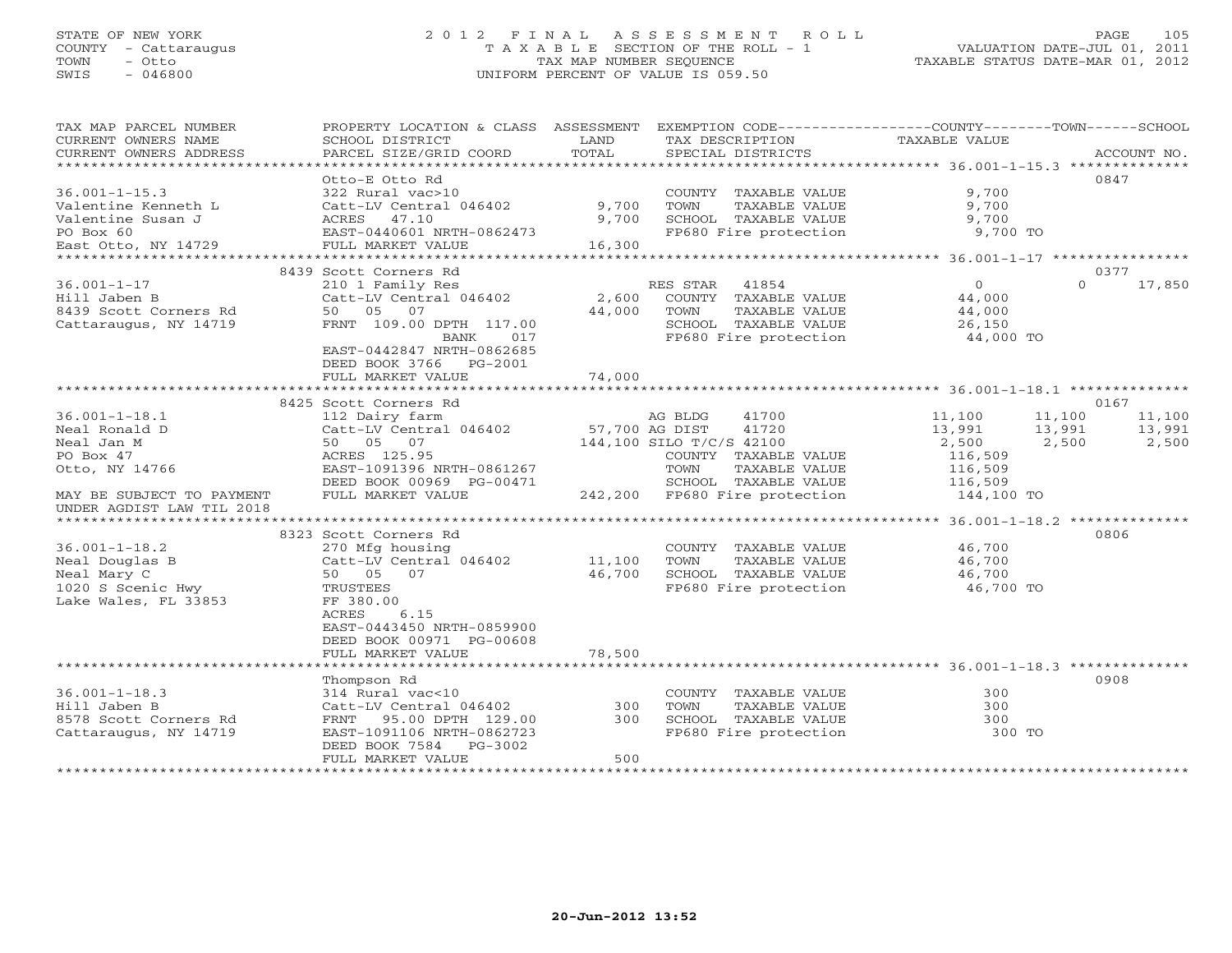### STATE OF NEW YORK 2 0 1 2 F I N A L A S S E S S M E N T R O L L PAGE 106 COUNTY - Cattaraugus T A X A B L E SECTION OF THE ROLL - 1 VALUATION DATE-JUL 01, 2011 TOWN - Otto TAX MAP NUMBER SEQUENCE TAXABLE STATUS DATE-MAR 01, 2012 SWIS - 046800 UNIFORM PERCENT OF VALUE IS 059.50UNIFORM PERCENT OF VALUE IS 059.50

| TAX MAP PARCEL NUMBER<br>CURRENT OWNERS NAME<br>CURRENT OWNERS ADDRESS                                                            | PROPERTY LOCATION & CLASS ASSESSMENT EXEMPTION CODE----------------COUNTY-------TOWN------SCHOOL<br>SCHOOL DISTRICT<br>PARCEL SIZE/GRID COORD     | LAND<br>TOTAL           | TAX DESCRIPTION<br>SPECIAL DISTRICTS                                                                             | TAXABLE VALUE                                                 | ACCOUNT NO.                             |
|-----------------------------------------------------------------------------------------------------------------------------------|---------------------------------------------------------------------------------------------------------------------------------------------------|-------------------------|------------------------------------------------------------------------------------------------------------------|---------------------------------------------------------------|-----------------------------------------|
|                                                                                                                                   |                                                                                                                                                   |                         |                                                                                                                  |                                                               |                                         |
|                                                                                                                                   | 8428 Scott Corners Rd                                                                                                                             |                         |                                                                                                                  |                                                               | 0461                                    |
| $36.001 - 1 - 20$<br>Wulf Howard<br>8428 Scott Corners Rd<br>Cattaraugus, NY 14719                                                | 210 1 Family Res<br>Catt-LV Central 046402<br>50 05<br>07<br>2.25<br>ACRES                                                                        | 7,300 SR STAR<br>76,200 | WVET C/T<br>41121<br>41834<br>COUNTY TAXABLE VALUE<br>TAXABLE VALUE<br>TOWN                                      | 7,140<br>$\Omega$<br>69,060<br>69,060                         | 7,140<br>$\Omega$<br>$\Omega$<br>37,010 |
|                                                                                                                                   | EAST-0443318 NRTH-0862016<br>DEED BOOK 537<br>PG-00537                                                                                            |                         | SCHOOL TAXABLE VALUE<br>FP680 Fire protection                                                                    | 39,190<br>76,200 TO                                           |                                         |
|                                                                                                                                   | FULL MARKET VALUE                                                                                                                                 | 128,100                 |                                                                                                                  |                                                               |                                         |
|                                                                                                                                   | 8490 Thompson Rd                                                                                                                                  |                         |                                                                                                                  |                                                               | 0078                                    |
| $36.001 - 1 - 21.1$<br>Wulf Alvin H<br>Wulf Margaret<br>8428 Scotts Corners Rd<br>Cattaraugus, NY 14719                           | 210 1 Family Res<br>Catt-LV Central 046402<br>50 05 07<br>FRNT 225.00 DPTH 151.00<br>EAST-0443570 NRTH-0862662<br>DEED BOOK 8102 PG-2004          | 5,300<br>23,300         | COUNTY TAXABLE VALUE<br><b>TOWN</b><br>TAXABLE VALUE<br>SCHOOL TAXABLE VALUE<br>FP680 Fire protection            | 23,300<br>23,300<br>23,300<br>23,300 TO                       |                                         |
|                                                                                                                                   | FULL MARKET VALUE                                                                                                                                 | 39,200                  |                                                                                                                  |                                                               |                                         |
|                                                                                                                                   |                                                                                                                                                   |                         |                                                                                                                  |                                                               |                                         |
|                                                                                                                                   | 8444 Thompson Rd                                                                                                                                  |                         |                                                                                                                  |                                                               | 0785                                    |
| $36.001 - 1 - 21.3$<br>Johnson Kevin L<br>Johnson Lori<br>8444 Thompson Rd<br>Cattaraugus, NY 14719                               | 210 1 Family Res<br>Catt-LV Central 046402<br>50 05 07<br>FF 343.90<br>ACRES<br>4.80<br>EAST-1092826 NRTH-0862403<br>DEED BOOK 00955 PG-00527     | 9,800<br>136,600        | RES STAR 41854<br>COUNTY TAXABLE VALUE<br>TOWN<br>TAXABLE VALUE<br>SCHOOL TAXABLE VALUE<br>FP680 Fire protection | $\overline{0}$<br>136,600<br>136,600<br>118,750<br>136,600 TO | $\Omega$<br>17,850                      |
|                                                                                                                                   | FULL MARKET VALUE                                                                                                                                 | 229,600                 |                                                                                                                  |                                                               |                                         |
|                                                                                                                                   | 8402 Thompson Rd                                                                                                                                  |                         |                                                                                                                  |                                                               | 0801                                    |
| $36.001 - 1 - 21.5$                                                                                                               | 240 Rural res                                                                                                                                     |                         | RES STAR 41854                                                                                                   | $\overline{O}$                                                | 17,850<br>$\Omega$                      |
| Sinn Donald W<br>Sinn Christine P<br>8402 Thompson Rd<br>Cattaraugus, NY 14719                                                    | Catt-LV Central 046402<br>50/51<br>05 07<br>ACRES<br>11.45<br>EAST-1093334 NRTH-0862363<br>DEED BOOK 3120 PG-9001                                 | 15,200<br>113,000       | COUNTY TAXABLE VALUE<br>TOWN<br>TAXABLE VALUE<br>SCHOOL TAXABLE VALUE<br>FP680 Fire protection                   | 113,000<br>113,000<br>95,150<br>113,000 TO                    |                                         |
|                                                                                                                                   | FULL MARKET VALUE                                                                                                                                 | 189,900                 |                                                                                                                  |                                                               |                                         |
|                                                                                                                                   | Thompson Rd                                                                                                                                       |                         |                                                                                                                  |                                                               | 0803                                    |
| $36.001 - 1 - 21.7$<br>Howard Wulf<br>A King A Wulf Kimber<br>Alvin Howard Wulf<br>8428 Scott Corners Rd<br>Cattaraugus, NY 14719 | 105 Vac farmland<br>Catt-LV Central 046402<br>50 05 07<br>FRNT 276.40 DPTH<br>ACRES 14.05<br>EAST-1091794 NRTH-0862421<br>DEED BOOK 12663 PG-5004 | 11,400<br>11,400        | COUNTY TAXABLE VALUE<br>TOWN<br>TAXABLE VALUE<br>SCHOOL TAXABLE VALUE<br>FP680 Fire protection                   | 11,400<br>11,400<br>11,400<br>11,400 TO                       |                                         |
| *********************                                                                                                             | FULL MARKET VALUE                                                                                                                                 | 19,200                  | *******************************                                                                                  |                                                               |                                         |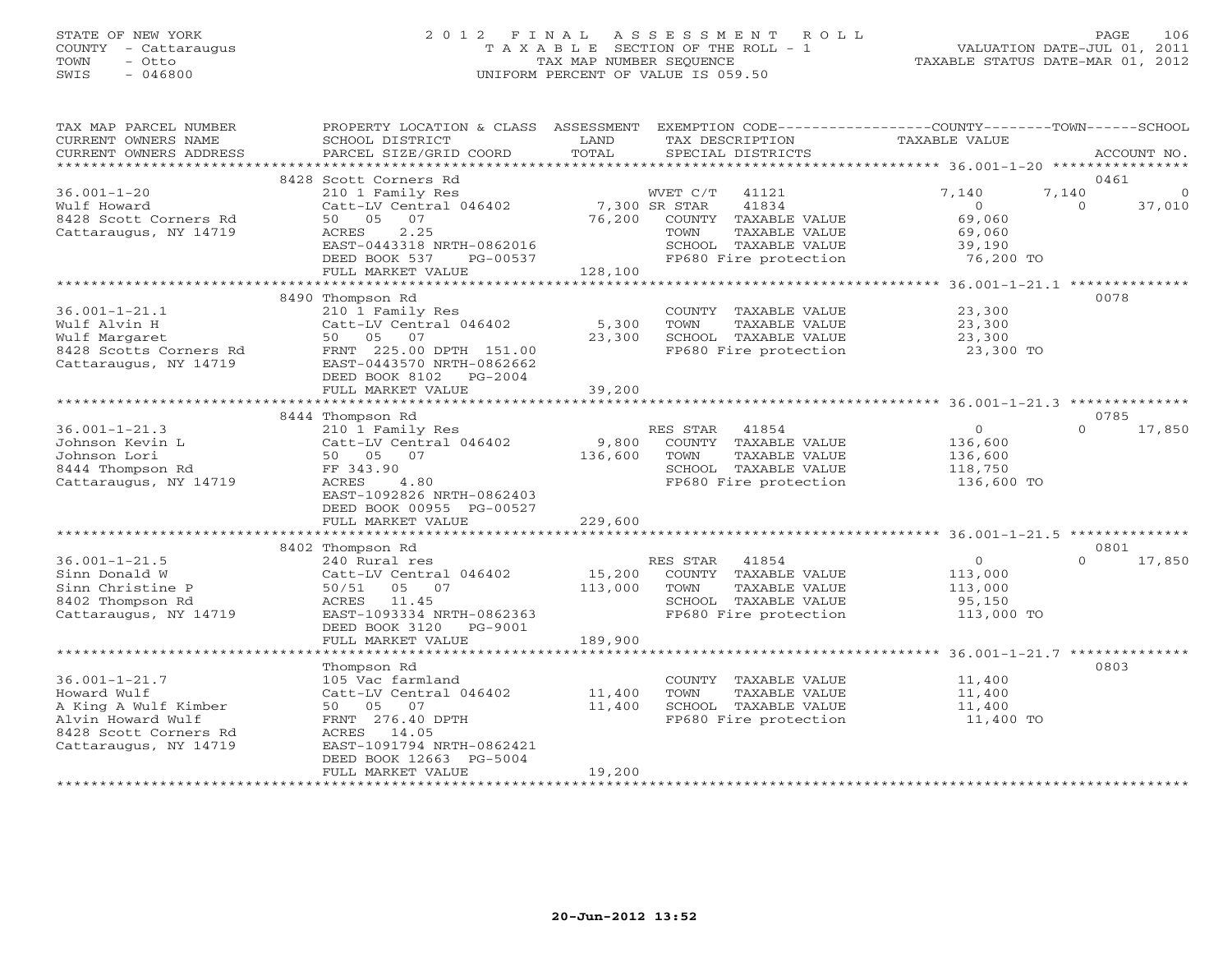#### STATE OF NEW YORK 2 0 1 2 F I N A L A S S E S S M E N T R O L L PAGE 107 COUNTY - Cattaraugus T A X A B L E SECTION OF THE ROLL - 1 VALUATION DATE-JUL 01, 2011 TOWN - Otto TAX MAP NUMBER SEQUENCE TAXABLE STATUS DATE-MAR 01, 2012 SWIS - 046800 UNIFORM PERCENT OF VALUE IS 059.50UNIFORM PERCENT OF VALUE IS 059.50

| TAX MAP PARCEL NUMBER<br>CURRENT OWNERS NAME | PROPERTY LOCATION & CLASS ASSESSMENT<br>SCHOOL DISTRICT | LAND    | TAX DESCRIPTION                               | EXEMPTION CODE-----------------COUNTY-------TOWN------SCHOOL<br>TAXABLE VALUE |                    |
|----------------------------------------------|---------------------------------------------------------|---------|-----------------------------------------------|-------------------------------------------------------------------------------|--------------------|
| CURRENT OWNERS ADDRESS                       | PARCEL SIZE/GRID COORD                                  | TOTAL   | SPECIAL DISTRICTS                             |                                                                               | ACCOUNT NO.        |
| ***********************                      |                                                         |         |                                               |                                                                               |                    |
|                                              | Thompson Rd                                             |         |                                               |                                                                               | 0831               |
| $36.001 - 1 - 21.8$                          | 314 Rural vac<10                                        |         | COUNTY TAXABLE VALUE                          | 7,500                                                                         |                    |
| Johnson Kevin                                | Catt-LV Central 046402                                  | 7,500   | TAXABLE VALUE<br>TOWN                         | 7,500                                                                         |                    |
| Johnson Lori                                 | 5.00<br>ACRES                                           | 7,500   | SCHOOL TAXABLE VALUE                          | 7,500                                                                         |                    |
| 92 S Main St                                 | EAST-1092482 NRTH-0862435                               |         | FP680 Fire protection                         | 7,500 TO                                                                      |                    |
| Cattaraugus, NY 14719                        | DEED BOOK 992<br>PG-1145                                |         |                                               |                                                                               |                    |
|                                              | FULL MARKET VALUE                                       | 12,600  |                                               |                                                                               |                    |
|                                              |                                                         |         |                                               |                                                                               |                    |
|                                              | 8416 Scott Corners Rd                                   |         |                                               |                                                                               | 0834               |
| $36.001 - 1 - 21.9$                          | 210 1 Family Res                                        |         | RES STAR 41854                                | $\overline{0}$                                                                | $\Omega$<br>17,850 |
| Wulf King                                    | Catt-LV Central 046402                                  | 10,100  | COUNTY TAXABLE VALUE                          | 106,800                                                                       |                    |
| Wulf Gail                                    | ACRES<br>5.05                                           | 106,800 | TOWN<br>TAXABLE VALUE                         | 106,800                                                                       |                    |
| 8416 Scott Corners Rd                        | EAST-1092077 NRTH-0861943                               |         | SCHOOL TAXABLE VALUE                          | 88,950                                                                        |                    |
| Cattaraugus, NY 14719                        | DEED BOOK 997<br>PG-774                                 |         | FP680 Fire protection                         | 106,800 TO                                                                    |                    |
|                                              | FULL MARKET VALUE                                       | 179,500 |                                               |                                                                               |                    |
|                                              |                                                         |         |                                               |                                                                               |                    |
|                                              | 8360 Scott Corners Rd                                   |         |                                               |                                                                               | 0170               |
| $36.001 - 1 - 22.1$                          | 210 1 Family Res                                        |         | RES STAR 41854                                | $\overline{0}$                                                                | $\Omega$<br>17,850 |
| Stockman Kasey                               | Catt-LV Central 046402                                  | 6,300   | COUNTY TAXABLE VALUE                          | 56,800                                                                        |                    |
| 8360 Scott Corners Rd                        | 50 05 07                                                | 56,800  | TOWN<br>TAXABLE VALUE                         | 56,800                                                                        |                    |
| Cattaraugus, NY 14719                        | FF 309.7                                                |         | SCHOOL TAXABLE VALUE                          | 38,950                                                                        |                    |
|                                              | ACRES<br>1.25                                           |         | FP680 Fire protection                         | 56,800 TO                                                                     |                    |
|                                              | EAST-1091779 NRTH-0860750                               |         |                                               |                                                                               |                    |
|                                              | DEED BOOK 12727 PG-2001                                 |         |                                               |                                                                               |                    |
|                                              | FULL MARKET VALUE                                       | 95,500  |                                               |                                                                               |                    |
|                                              |                                                         |         |                                               |                                                                               |                    |
|                                              | 8311 Scott Corners Rd                                   |         |                                               |                                                                               | 0168               |
| $36.001 - 1 - 23.1$                          |                                                         |         | RES STAR 41854                                | $\overline{0}$                                                                | $\Omega$<br>17,850 |
|                                              | 210 1 Family Res                                        |         | COUNTY TAXABLE VALUE                          |                                                                               |                    |
| Tutuska David J Jr                           | Catt-LV Central 046402<br>50 05 07                      | 8,100   |                                               | 31,800                                                                        |                    |
| Tutuska Marie                                | 9.73                                                    | 31,800  | TOWN<br>TAXABLE VALUE<br>SCHOOL TAXABLE VALUE | 31,800<br>13,950                                                              |                    |
| 8311 Scott Corners Rd                        | ACRES                                                   |         | FP680 Fire protection                         |                                                                               |                    |
| Cattagugus, NY 14719                         | DEED BOOK 949<br>PG-01184                               |         |                                               | 31,800 TO                                                                     |                    |
|                                              | FULL MARKET VALUE                                       | 53,400  |                                               |                                                                               |                    |
|                                              |                                                         |         |                                               |                                                                               |                    |
|                                              | Scott Corners Rd                                        |         |                                               |                                                                               | 0667               |
| $36.001 - 1 - 23.2$                          | 322 Rural vac>10                                        |         | COUNTY TAXABLE VALUE                          | 8,300                                                                         |                    |
| Divito Donald                                | Catt-LV Central 046402                                  | 8,300   | TOWN<br>TAXABLE VALUE                         | 8,300                                                                         |                    |
| 29 Cloister Ct                               | 50 05 07                                                | 8,300   | SCHOOL TAXABLE VALUE                          | 8,300                                                                         |                    |
| Blasdell, NY 14219                           | ACRES 16.09                                             |         | FP680 Fire protection                         | 8,300 TO                                                                      |                    |
|                                              | EAST-1092675 NRTH-0859579                               |         |                                               |                                                                               |                    |
|                                              | DEED BOOK 862<br>PG-00540                               |         |                                               |                                                                               |                    |
|                                              | FULL MARKET VALUE<br>***********************            | 14,000  |                                               |                                                                               |                    |
|                                              |                                                         |         |                                               |                                                                               |                    |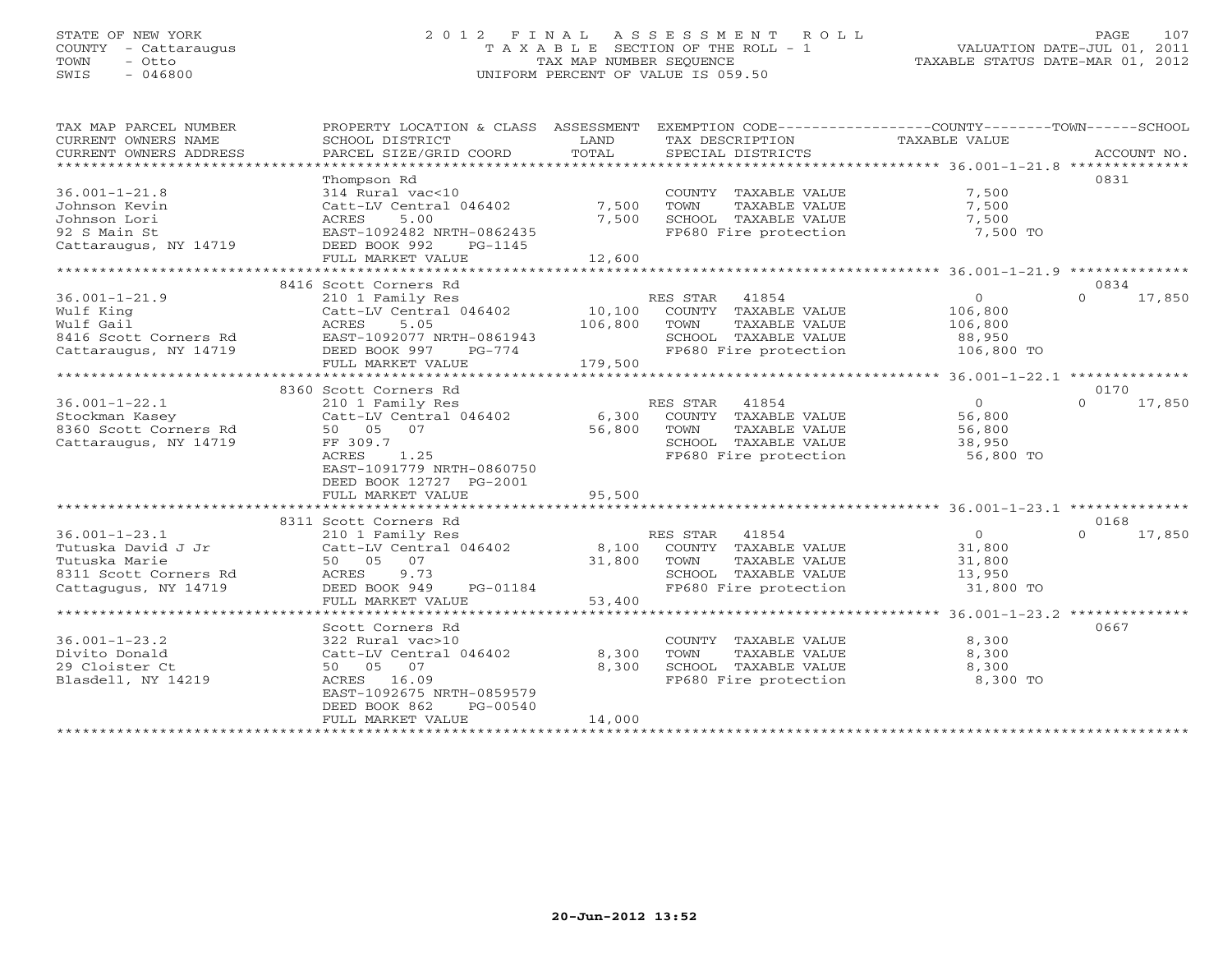### STATE OF NEW YORK 2 0 1 2 F I N A L A S S E S S M E N T R O L L PAGE 108 COUNTY - Cattaraugus T A X A B L E SECTION OF THE ROLL - 1 VALUATION DATE-JUL 01, 2011 TOWN - Otto TAX MAP NUMBER SEQUENCE TAXABLE STATUS DATE-MAR 01, 2012 SWIS - 046800 UNIFORM PERCENT OF VALUE IS 059.50UNIFORM PERCENT OF VALUE IS 059.50

| 0668<br>Safford Rd<br>314 Rural vac<10<br>COUNTY TAXABLE VALUE<br>8,500<br>8,500<br>Divito Donald<br>Catt-LV Central 046402<br>TOWN<br>TAXABLE VALUE<br>8,500<br>8,500<br>SCHOOL TAXABLE VALUE<br>8,500<br>50 05 07<br>Blasdell, NY 14219<br>9.80<br>FP680 Fire protection<br>8,500 TO<br>ACRES<br>EAST-1093367 NRTH-0860129<br>DEED BOOK 862<br>PG-00540<br>14,300<br>FULL MARKET VALUE<br>8280 Scott Corners Rd<br>0166<br>$36.001 - 1 - 24$<br>41854<br>$\circ$<br>$\Omega$<br>240 Rural res<br>RES STAR<br>17,850<br>17,500<br>Bochenek Richard L II<br>Catt-LV Central 046402<br>COUNTY TAXABLE VALUE<br>38,000<br>38,000<br>8280 Scott Corners Rd<br>20.72<br>TOWN<br>TAXABLE VALUE<br>ACRES<br>38,000<br>Cattaraugus, NY 14719<br>EAST-1092587 NRTH-0859187<br>SCHOOL TAXABLE VALUE<br>20,150<br>DEED BOOK 878<br>FP680 Fire protection<br>38,000 TO<br>PG-00859<br>FULL MARKET VALUE<br>63,900<br>*********************** 36.001-1-26 ****************<br>8420 Otto-Maples Rd<br>0043<br>$36.001 - 1 - 26$<br>41854<br>$\circ$<br>17,850<br>112 Dairy farm<br>RES STAR<br>$\Omega$<br>Hutten Michael J<br>Catt-LV Central 046402<br>15,200<br>COUNTY TAXABLE VALUE<br>60,700<br>Hutten Elliott<br>49 05 08<br>60,700<br>TOWN<br>TAXABLE VALUE<br>60,700<br>8420 Maples Rd<br>ACRES<br>12.00<br>SCHOOL TAXABLE VALUE<br>42,850<br>Little Valley, NY 14755<br>EAST-1093293 NRTH-0855419<br>FP680 Fire protection<br>60,700 TO<br>DEED BOOK 764<br>PG-00510<br>FULL MARKET VALUE<br>102,000<br>0076<br>Scott Corners Rd<br>$36.001 - 1 - 27.1$<br>19,100<br>105 Vac farmland<br>COUNTY TAXABLE VALUE<br>Clark Robin Z<br>Catt-LV Central 046402<br>19,100<br>TOWN<br>TAXABLE VALUE<br>19,100<br>8363 Maples Rd<br>29.10<br>19,100<br>SCHOOL TAXABLE VALUE<br>19,100<br>ACRES<br>EAST-1092746 NRTH-0858562<br>Little Valley, NY 14755<br>FP680 Fire protection<br>19,100 TO<br>DEED BOOK 1019<br>PG-978<br>32,100<br>FULL MARKET VALUE<br>**************************<br>0868<br>8501 Otto-Maples Rd<br>41720<br>$\mathbf 0$<br>120 Field crops<br>AG DIST<br>$\mathbf{0}$<br>$\overline{O}$<br>Ritchie Stewart A<br>Catt-LV Central 046402<br>49,100 RES STAR<br>41854<br>$\circ$<br>$\Omega$<br>17,850<br>ACRES 125.15<br>150,700 SILO T/C/S 42100<br>2,300<br>2,300<br>2,300<br>EAST-1092600 NRTH-0856712<br>148,400<br>COUNTY TAXABLE VALUE<br>TOWN<br>TAXABLE VALUE<br>148,400<br>DEED BOOK 1019<br>$PG-549$<br>SCHOOL TAXABLE VALUE<br>FULL MARKET VALUE<br>253,300<br>130,550<br>FP680 Fire protection<br>150,700 TO<br>MAY BE SUBJECT TO PAYMENT<br>UNDER AGDIST LAW TIL 2018 | TAX MAP PARCEL NUMBER<br>CURRENT OWNERS NAME<br>CURRENT OWNERS ADDRESS | PROPERTY LOCATION & CLASS ASSESSMENT<br>SCHOOL DISTRICT<br>PARCEL SIZE/GRID COORD | LAND<br>TOTAL | EXEMPTION CODE-----------------COUNTY-------TOWN------SCHOOL<br>TAX DESCRIPTION<br>SPECIAL DISTRICTS | TAXABLE VALUE | ACCOUNT NO. |
|------------------------------------------------------------------------------------------------------------------------------------------------------------------------------------------------------------------------------------------------------------------------------------------------------------------------------------------------------------------------------------------------------------------------------------------------------------------------------------------------------------------------------------------------------------------------------------------------------------------------------------------------------------------------------------------------------------------------------------------------------------------------------------------------------------------------------------------------------------------------------------------------------------------------------------------------------------------------------------------------------------------------------------------------------------------------------------------------------------------------------------------------------------------------------------------------------------------------------------------------------------------------------------------------------------------------------------------------------------------------------------------------------------------------------------------------------------------------------------------------------------------------------------------------------------------------------------------------------------------------------------------------------------------------------------------------------------------------------------------------------------------------------------------------------------------------------------------------------------------------------------------------------------------------------------------------------------------------------------------------------------------------------------------------------------------------------------------------------------------------------------------------------------------------------------------------------------------------------------------------------------------------------------------------------------------------------------------------------------------------------------------------------------------------------------------------------------------------------------------------------------------------------------------------------------------------------------------|------------------------------------------------------------------------|-----------------------------------------------------------------------------------|---------------|------------------------------------------------------------------------------------------------------|---------------|-------------|
|                                                                                                                                                                                                                                                                                                                                                                                                                                                                                                                                                                                                                                                                                                                                                                                                                                                                                                                                                                                                                                                                                                                                                                                                                                                                                                                                                                                                                                                                                                                                                                                                                                                                                                                                                                                                                                                                                                                                                                                                                                                                                                                                                                                                                                                                                                                                                                                                                                                                                                                                                                                          |                                                                        |                                                                                   |               |                                                                                                      |               |             |
|                                                                                                                                                                                                                                                                                                                                                                                                                                                                                                                                                                                                                                                                                                                                                                                                                                                                                                                                                                                                                                                                                                                                                                                                                                                                                                                                                                                                                                                                                                                                                                                                                                                                                                                                                                                                                                                                                                                                                                                                                                                                                                                                                                                                                                                                                                                                                                                                                                                                                                                                                                                          |                                                                        |                                                                                   |               |                                                                                                      |               |             |
|                                                                                                                                                                                                                                                                                                                                                                                                                                                                                                                                                                                                                                                                                                                                                                                                                                                                                                                                                                                                                                                                                                                                                                                                                                                                                                                                                                                                                                                                                                                                                                                                                                                                                                                                                                                                                                                                                                                                                                                                                                                                                                                                                                                                                                                                                                                                                                                                                                                                                                                                                                                          | $36.001 - 1 - 23.3$                                                    |                                                                                   |               |                                                                                                      |               |             |
|                                                                                                                                                                                                                                                                                                                                                                                                                                                                                                                                                                                                                                                                                                                                                                                                                                                                                                                                                                                                                                                                                                                                                                                                                                                                                                                                                                                                                                                                                                                                                                                                                                                                                                                                                                                                                                                                                                                                                                                                                                                                                                                                                                                                                                                                                                                                                                                                                                                                                                                                                                                          |                                                                        |                                                                                   |               |                                                                                                      |               |             |
|                                                                                                                                                                                                                                                                                                                                                                                                                                                                                                                                                                                                                                                                                                                                                                                                                                                                                                                                                                                                                                                                                                                                                                                                                                                                                                                                                                                                                                                                                                                                                                                                                                                                                                                                                                                                                                                                                                                                                                                                                                                                                                                                                                                                                                                                                                                                                                                                                                                                                                                                                                                          | 29 Cloister Ct                                                         |                                                                                   |               |                                                                                                      |               |             |
|                                                                                                                                                                                                                                                                                                                                                                                                                                                                                                                                                                                                                                                                                                                                                                                                                                                                                                                                                                                                                                                                                                                                                                                                                                                                                                                                                                                                                                                                                                                                                                                                                                                                                                                                                                                                                                                                                                                                                                                                                                                                                                                                                                                                                                                                                                                                                                                                                                                                                                                                                                                          |                                                                        |                                                                                   |               |                                                                                                      |               |             |
|                                                                                                                                                                                                                                                                                                                                                                                                                                                                                                                                                                                                                                                                                                                                                                                                                                                                                                                                                                                                                                                                                                                                                                                                                                                                                                                                                                                                                                                                                                                                                                                                                                                                                                                                                                                                                                                                                                                                                                                                                                                                                                                                                                                                                                                                                                                                                                                                                                                                                                                                                                                          |                                                                        |                                                                                   |               |                                                                                                      |               |             |
|                                                                                                                                                                                                                                                                                                                                                                                                                                                                                                                                                                                                                                                                                                                                                                                                                                                                                                                                                                                                                                                                                                                                                                                                                                                                                                                                                                                                                                                                                                                                                                                                                                                                                                                                                                                                                                                                                                                                                                                                                                                                                                                                                                                                                                                                                                                                                                                                                                                                                                                                                                                          |                                                                        |                                                                                   |               |                                                                                                      |               |             |
|                                                                                                                                                                                                                                                                                                                                                                                                                                                                                                                                                                                                                                                                                                                                                                                                                                                                                                                                                                                                                                                                                                                                                                                                                                                                                                                                                                                                                                                                                                                                                                                                                                                                                                                                                                                                                                                                                                                                                                                                                                                                                                                                                                                                                                                                                                                                                                                                                                                                                                                                                                                          |                                                                        |                                                                                   |               |                                                                                                      |               |             |
|                                                                                                                                                                                                                                                                                                                                                                                                                                                                                                                                                                                                                                                                                                                                                                                                                                                                                                                                                                                                                                                                                                                                                                                                                                                                                                                                                                                                                                                                                                                                                                                                                                                                                                                                                                                                                                                                                                                                                                                                                                                                                                                                                                                                                                                                                                                                                                                                                                                                                                                                                                                          |                                                                        |                                                                                   |               |                                                                                                      |               |             |
|                                                                                                                                                                                                                                                                                                                                                                                                                                                                                                                                                                                                                                                                                                                                                                                                                                                                                                                                                                                                                                                                                                                                                                                                                                                                                                                                                                                                                                                                                                                                                                                                                                                                                                                                                                                                                                                                                                                                                                                                                                                                                                                                                                                                                                                                                                                                                                                                                                                                                                                                                                                          |                                                                        |                                                                                   |               |                                                                                                      |               |             |
|                                                                                                                                                                                                                                                                                                                                                                                                                                                                                                                                                                                                                                                                                                                                                                                                                                                                                                                                                                                                                                                                                                                                                                                                                                                                                                                                                                                                                                                                                                                                                                                                                                                                                                                                                                                                                                                                                                                                                                                                                                                                                                                                                                                                                                                                                                                                                                                                                                                                                                                                                                                          |                                                                        |                                                                                   |               |                                                                                                      |               |             |
|                                                                                                                                                                                                                                                                                                                                                                                                                                                                                                                                                                                                                                                                                                                                                                                                                                                                                                                                                                                                                                                                                                                                                                                                                                                                                                                                                                                                                                                                                                                                                                                                                                                                                                                                                                                                                                                                                                                                                                                                                                                                                                                                                                                                                                                                                                                                                                                                                                                                                                                                                                                          |                                                                        |                                                                                   |               |                                                                                                      |               |             |
|                                                                                                                                                                                                                                                                                                                                                                                                                                                                                                                                                                                                                                                                                                                                                                                                                                                                                                                                                                                                                                                                                                                                                                                                                                                                                                                                                                                                                                                                                                                                                                                                                                                                                                                                                                                                                                                                                                                                                                                                                                                                                                                                                                                                                                                                                                                                                                                                                                                                                                                                                                                          |                                                                        |                                                                                   |               |                                                                                                      |               |             |
|                                                                                                                                                                                                                                                                                                                                                                                                                                                                                                                                                                                                                                                                                                                                                                                                                                                                                                                                                                                                                                                                                                                                                                                                                                                                                                                                                                                                                                                                                                                                                                                                                                                                                                                                                                                                                                                                                                                                                                                                                                                                                                                                                                                                                                                                                                                                                                                                                                                                                                                                                                                          |                                                                        |                                                                                   |               |                                                                                                      |               |             |
|                                                                                                                                                                                                                                                                                                                                                                                                                                                                                                                                                                                                                                                                                                                                                                                                                                                                                                                                                                                                                                                                                                                                                                                                                                                                                                                                                                                                                                                                                                                                                                                                                                                                                                                                                                                                                                                                                                                                                                                                                                                                                                                                                                                                                                                                                                                                                                                                                                                                                                                                                                                          |                                                                        |                                                                                   |               |                                                                                                      |               |             |
|                                                                                                                                                                                                                                                                                                                                                                                                                                                                                                                                                                                                                                                                                                                                                                                                                                                                                                                                                                                                                                                                                                                                                                                                                                                                                                                                                                                                                                                                                                                                                                                                                                                                                                                                                                                                                                                                                                                                                                                                                                                                                                                                                                                                                                                                                                                                                                                                                                                                                                                                                                                          |                                                                        |                                                                                   |               |                                                                                                      |               |             |
|                                                                                                                                                                                                                                                                                                                                                                                                                                                                                                                                                                                                                                                                                                                                                                                                                                                                                                                                                                                                                                                                                                                                                                                                                                                                                                                                                                                                                                                                                                                                                                                                                                                                                                                                                                                                                                                                                                                                                                                                                                                                                                                                                                                                                                                                                                                                                                                                                                                                                                                                                                                          |                                                                        |                                                                                   |               |                                                                                                      |               |             |
|                                                                                                                                                                                                                                                                                                                                                                                                                                                                                                                                                                                                                                                                                                                                                                                                                                                                                                                                                                                                                                                                                                                                                                                                                                                                                                                                                                                                                                                                                                                                                                                                                                                                                                                                                                                                                                                                                                                                                                                                                                                                                                                                                                                                                                                                                                                                                                                                                                                                                                                                                                                          |                                                                        |                                                                                   |               |                                                                                                      |               |             |
|                                                                                                                                                                                                                                                                                                                                                                                                                                                                                                                                                                                                                                                                                                                                                                                                                                                                                                                                                                                                                                                                                                                                                                                                                                                                                                                                                                                                                                                                                                                                                                                                                                                                                                                                                                                                                                                                                                                                                                                                                                                                                                                                                                                                                                                                                                                                                                                                                                                                                                                                                                                          |                                                                        |                                                                                   |               |                                                                                                      |               |             |
|                                                                                                                                                                                                                                                                                                                                                                                                                                                                                                                                                                                                                                                                                                                                                                                                                                                                                                                                                                                                                                                                                                                                                                                                                                                                                                                                                                                                                                                                                                                                                                                                                                                                                                                                                                                                                                                                                                                                                                                                                                                                                                                                                                                                                                                                                                                                                                                                                                                                                                                                                                                          |                                                                        |                                                                                   |               |                                                                                                      |               |             |
|                                                                                                                                                                                                                                                                                                                                                                                                                                                                                                                                                                                                                                                                                                                                                                                                                                                                                                                                                                                                                                                                                                                                                                                                                                                                                                                                                                                                                                                                                                                                                                                                                                                                                                                                                                                                                                                                                                                                                                                                                                                                                                                                                                                                                                                                                                                                                                                                                                                                                                                                                                                          |                                                                        |                                                                                   |               |                                                                                                      |               |             |
|                                                                                                                                                                                                                                                                                                                                                                                                                                                                                                                                                                                                                                                                                                                                                                                                                                                                                                                                                                                                                                                                                                                                                                                                                                                                                                                                                                                                                                                                                                                                                                                                                                                                                                                                                                                                                                                                                                                                                                                                                                                                                                                                                                                                                                                                                                                                                                                                                                                                                                                                                                                          |                                                                        |                                                                                   |               |                                                                                                      |               |             |
|                                                                                                                                                                                                                                                                                                                                                                                                                                                                                                                                                                                                                                                                                                                                                                                                                                                                                                                                                                                                                                                                                                                                                                                                                                                                                                                                                                                                                                                                                                                                                                                                                                                                                                                                                                                                                                                                                                                                                                                                                                                                                                                                                                                                                                                                                                                                                                                                                                                                                                                                                                                          |                                                                        |                                                                                   |               |                                                                                                      |               |             |
|                                                                                                                                                                                                                                                                                                                                                                                                                                                                                                                                                                                                                                                                                                                                                                                                                                                                                                                                                                                                                                                                                                                                                                                                                                                                                                                                                                                                                                                                                                                                                                                                                                                                                                                                                                                                                                                                                                                                                                                                                                                                                                                                                                                                                                                                                                                                                                                                                                                                                                                                                                                          |                                                                        |                                                                                   |               |                                                                                                      |               |             |
|                                                                                                                                                                                                                                                                                                                                                                                                                                                                                                                                                                                                                                                                                                                                                                                                                                                                                                                                                                                                                                                                                                                                                                                                                                                                                                                                                                                                                                                                                                                                                                                                                                                                                                                                                                                                                                                                                                                                                                                                                                                                                                                                                                                                                                                                                                                                                                                                                                                                                                                                                                                          |                                                                        |                                                                                   |               |                                                                                                      |               |             |
|                                                                                                                                                                                                                                                                                                                                                                                                                                                                                                                                                                                                                                                                                                                                                                                                                                                                                                                                                                                                                                                                                                                                                                                                                                                                                                                                                                                                                                                                                                                                                                                                                                                                                                                                                                                                                                                                                                                                                                                                                                                                                                                                                                                                                                                                                                                                                                                                                                                                                                                                                                                          |                                                                        |                                                                                   |               |                                                                                                      |               |             |
|                                                                                                                                                                                                                                                                                                                                                                                                                                                                                                                                                                                                                                                                                                                                                                                                                                                                                                                                                                                                                                                                                                                                                                                                                                                                                                                                                                                                                                                                                                                                                                                                                                                                                                                                                                                                                                                                                                                                                                                                                                                                                                                                                                                                                                                                                                                                                                                                                                                                                                                                                                                          |                                                                        |                                                                                   |               |                                                                                                      |               |             |
|                                                                                                                                                                                                                                                                                                                                                                                                                                                                                                                                                                                                                                                                                                                                                                                                                                                                                                                                                                                                                                                                                                                                                                                                                                                                                                                                                                                                                                                                                                                                                                                                                                                                                                                                                                                                                                                                                                                                                                                                                                                                                                                                                                                                                                                                                                                                                                                                                                                                                                                                                                                          |                                                                        |                                                                                   |               |                                                                                                      |               |             |
|                                                                                                                                                                                                                                                                                                                                                                                                                                                                                                                                                                                                                                                                                                                                                                                                                                                                                                                                                                                                                                                                                                                                                                                                                                                                                                                                                                                                                                                                                                                                                                                                                                                                                                                                                                                                                                                                                                                                                                                                                                                                                                                                                                                                                                                                                                                                                                                                                                                                                                                                                                                          |                                                                        |                                                                                   |               |                                                                                                      |               |             |
|                                                                                                                                                                                                                                                                                                                                                                                                                                                                                                                                                                                                                                                                                                                                                                                                                                                                                                                                                                                                                                                                                                                                                                                                                                                                                                                                                                                                                                                                                                                                                                                                                                                                                                                                                                                                                                                                                                                                                                                                                                                                                                                                                                                                                                                                                                                                                                                                                                                                                                                                                                                          |                                                                        |                                                                                   |               |                                                                                                      |               |             |
|                                                                                                                                                                                                                                                                                                                                                                                                                                                                                                                                                                                                                                                                                                                                                                                                                                                                                                                                                                                                                                                                                                                                                                                                                                                                                                                                                                                                                                                                                                                                                                                                                                                                                                                                                                                                                                                                                                                                                                                                                                                                                                                                                                                                                                                                                                                                                                                                                                                                                                                                                                                          |                                                                        |                                                                                   |               |                                                                                                      |               |             |
|                                                                                                                                                                                                                                                                                                                                                                                                                                                                                                                                                                                                                                                                                                                                                                                                                                                                                                                                                                                                                                                                                                                                                                                                                                                                                                                                                                                                                                                                                                                                                                                                                                                                                                                                                                                                                                                                                                                                                                                                                                                                                                                                                                                                                                                                                                                                                                                                                                                                                                                                                                                          |                                                                        |                                                                                   |               |                                                                                                      |               |             |
|                                                                                                                                                                                                                                                                                                                                                                                                                                                                                                                                                                                                                                                                                                                                                                                                                                                                                                                                                                                                                                                                                                                                                                                                                                                                                                                                                                                                                                                                                                                                                                                                                                                                                                                                                                                                                                                                                                                                                                                                                                                                                                                                                                                                                                                                                                                                                                                                                                                                                                                                                                                          |                                                                        |                                                                                   |               |                                                                                                      |               |             |
|                                                                                                                                                                                                                                                                                                                                                                                                                                                                                                                                                                                                                                                                                                                                                                                                                                                                                                                                                                                                                                                                                                                                                                                                                                                                                                                                                                                                                                                                                                                                                                                                                                                                                                                                                                                                                                                                                                                                                                                                                                                                                                                                                                                                                                                                                                                                                                                                                                                                                                                                                                                          |                                                                        |                                                                                   |               |                                                                                                      |               |             |
|                                                                                                                                                                                                                                                                                                                                                                                                                                                                                                                                                                                                                                                                                                                                                                                                                                                                                                                                                                                                                                                                                                                                                                                                                                                                                                                                                                                                                                                                                                                                                                                                                                                                                                                                                                                                                                                                                                                                                                                                                                                                                                                                                                                                                                                                                                                                                                                                                                                                                                                                                                                          | $36.001 - 1 - 27.2$                                                    |                                                                                   |               |                                                                                                      |               |             |
|                                                                                                                                                                                                                                                                                                                                                                                                                                                                                                                                                                                                                                                                                                                                                                                                                                                                                                                                                                                                                                                                                                                                                                                                                                                                                                                                                                                                                                                                                                                                                                                                                                                                                                                                                                                                                                                                                                                                                                                                                                                                                                                                                                                                                                                                                                                                                                                                                                                                                                                                                                                          |                                                                        |                                                                                   |               |                                                                                                      |               |             |
|                                                                                                                                                                                                                                                                                                                                                                                                                                                                                                                                                                                                                                                                                                                                                                                                                                                                                                                                                                                                                                                                                                                                                                                                                                                                                                                                                                                                                                                                                                                                                                                                                                                                                                                                                                                                                                                                                                                                                                                                                                                                                                                                                                                                                                                                                                                                                                                                                                                                                                                                                                                          | Ritchie Deborah A                                                      |                                                                                   |               |                                                                                                      |               |             |
|                                                                                                                                                                                                                                                                                                                                                                                                                                                                                                                                                                                                                                                                                                                                                                                                                                                                                                                                                                                                                                                                                                                                                                                                                                                                                                                                                                                                                                                                                                                                                                                                                                                                                                                                                                                                                                                                                                                                                                                                                                                                                                                                                                                                                                                                                                                                                                                                                                                                                                                                                                                          | 8501 Maples Rd                                                         |                                                                                   |               |                                                                                                      |               |             |
|                                                                                                                                                                                                                                                                                                                                                                                                                                                                                                                                                                                                                                                                                                                                                                                                                                                                                                                                                                                                                                                                                                                                                                                                                                                                                                                                                                                                                                                                                                                                                                                                                                                                                                                                                                                                                                                                                                                                                                                                                                                                                                                                                                                                                                                                                                                                                                                                                                                                                                                                                                                          | Little Valley, NY 14755                                                |                                                                                   |               |                                                                                                      |               |             |
|                                                                                                                                                                                                                                                                                                                                                                                                                                                                                                                                                                                                                                                                                                                                                                                                                                                                                                                                                                                                                                                                                                                                                                                                                                                                                                                                                                                                                                                                                                                                                                                                                                                                                                                                                                                                                                                                                                                                                                                                                                                                                                                                                                                                                                                                                                                                                                                                                                                                                                                                                                                          |                                                                        |                                                                                   |               |                                                                                                      |               |             |
|                                                                                                                                                                                                                                                                                                                                                                                                                                                                                                                                                                                                                                                                                                                                                                                                                                                                                                                                                                                                                                                                                                                                                                                                                                                                                                                                                                                                                                                                                                                                                                                                                                                                                                                                                                                                                                                                                                                                                                                                                                                                                                                                                                                                                                                                                                                                                                                                                                                                                                                                                                                          |                                                                        |                                                                                   |               |                                                                                                      |               |             |
|                                                                                                                                                                                                                                                                                                                                                                                                                                                                                                                                                                                                                                                                                                                                                                                                                                                                                                                                                                                                                                                                                                                                                                                                                                                                                                                                                                                                                                                                                                                                                                                                                                                                                                                                                                                                                                                                                                                                                                                                                                                                                                                                                                                                                                                                                                                                                                                                                                                                                                                                                                                          | * * * * * * * * * * * * * * * * *                                      |                                                                                   |               |                                                                                                      |               |             |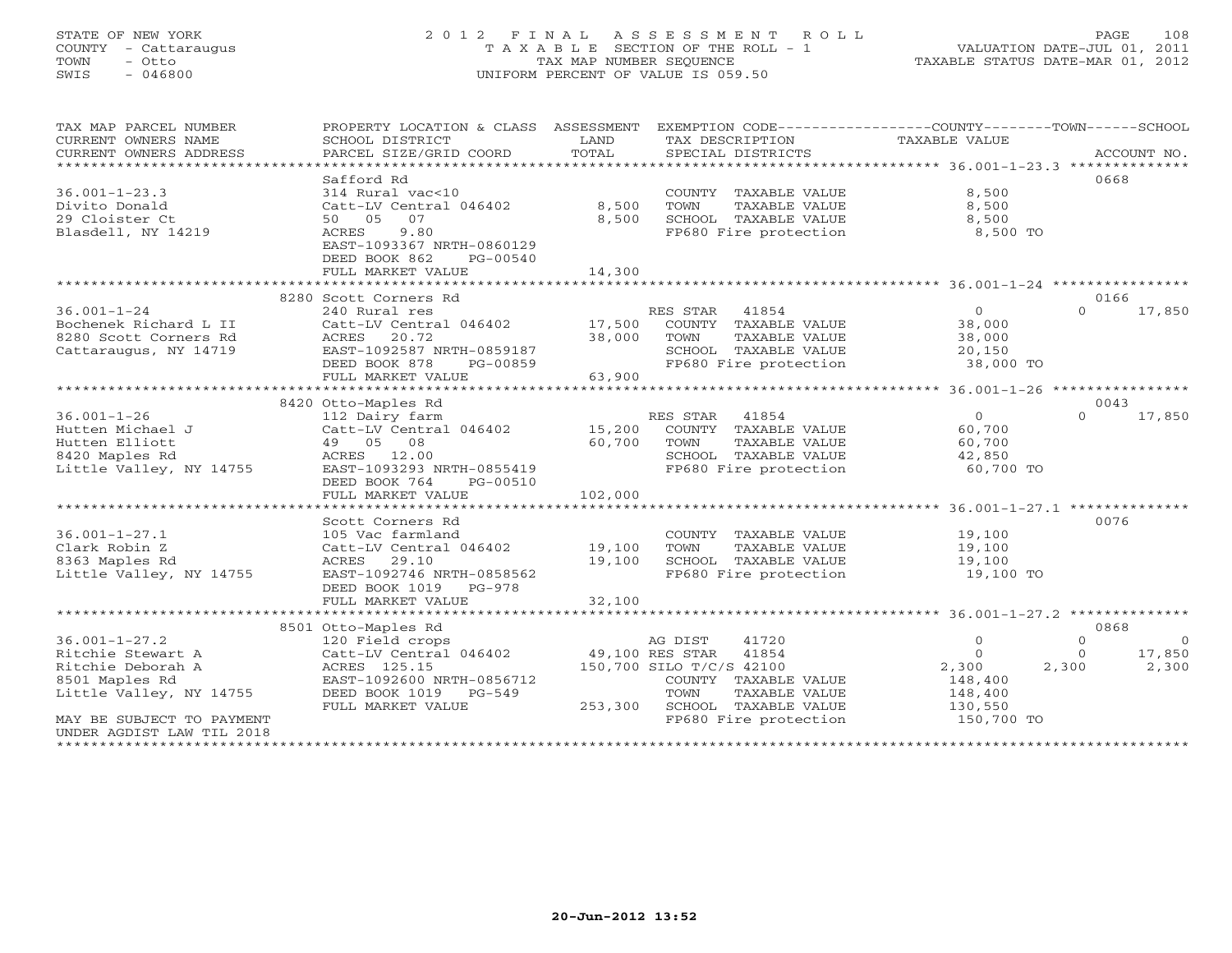# STATE OF NEW YORK 2 0 1 2 F I N A L A S S E S S M E N T R O L L PAGE 109 COUNTY - Cattaraugus T A X A B L E SECTION OF THE ROLL - 1 VALUATION DATE-JUL 01, 2011 TOWN - Otto TAX MAP NUMBER SEQUENCE TAXABLE STATUS DATE-MAR 01, 2012 SWIS - 046800 UNIFORM PERCENT OF VALUE IS 059.50UNIFORM PERCENT OF VALUE IS 059.50

| TAX MAP PARCEL NUMBER<br>CURRENT OWNERS NAME<br>CURRENT OWNERS ADDRESS<br>************************ | PROPERTY LOCATION & CLASS ASSESSMENT<br>SCHOOL DISTRICT<br>PARCEL SIZE/GRID COORD<br>*************** | LAND<br>TOTAL | TAX DESCRIPTION<br>SPECIAL DISTRICTS | EXEMPTION CODE-----------------COUNTY-------TOWN------SCHOOL<br>TAXABLE VALUE | ACCOUNT NO.        |
|----------------------------------------------------------------------------------------------------|------------------------------------------------------------------------------------------------------|---------------|--------------------------------------|-------------------------------------------------------------------------------|--------------------|
|                                                                                                    |                                                                                                      |               |                                      |                                                                               |                    |
|                                                                                                    | Otto-Maples Rd (Off)                                                                                 |               |                                      |                                                                               | 0867               |
| $36.001 - 1 - 27.3$                                                                                | 105 Vac farmland                                                                                     |               | COUNTY TAXABLE VALUE                 | 2,000                                                                         |                    |
| Wisor Jeffrey Todd                                                                                 | Catt-LV Central 046402                                                                               | 2,000         | TOWN<br>TAXABLE VALUE                | 2,000                                                                         |                    |
| 8331 Safford Rd                                                                                    | 2.00<br>ACRES                                                                                        | 2,000         | SCHOOL TAXABLE VALUE                 | 2,000                                                                         |                    |
| Cattaraugus, NY 14719                                                                              | EAST-1093566 NRTH-0858454                                                                            |               | FP680 Fire protection                | 2,000 TO                                                                      |                    |
|                                                                                                    | DEED BOOK 12726 PG-7001                                                                              |               |                                      |                                                                               |                    |
|                                                                                                    | FULL MARKET VALUE                                                                                    | 3,400         |                                      |                                                                               |                    |
|                                                                                                    | 8555 Otto-Maples Rd                                                                                  |               |                                      |                                                                               | 0271               |
| $36.001 - 1 - 28.1$                                                                                | 140 Truck crops                                                                                      |               | COUNTY TAXABLE VALUE                 | 56,300                                                                        |                    |
| Mecca Brothers Inc                                                                                 | Catt-LV Central 046402                                                                               | 53,400        | TOWN<br>TAXABLE VALUE                | 56,300                                                                        |                    |
| PO Box 541779                                                                                      | 49 05 07                                                                                             | 56,300        | SCHOOL TAXABLE VALUE                 | 56,300                                                                        |                    |
| Lake Worth, FL 33454                                                                               | ACRES 231.67                                                                                         |               | FP680 Fire protection                | 56,300 TO                                                                     |                    |
|                                                                                                    | EAST-1090639 NRTH-0857406                                                                            |               |                                      |                                                                               |                    |
|                                                                                                    | DEED BOOK 6527 PG-3004                                                                               |               |                                      |                                                                               |                    |
|                                                                                                    | FULL MARKET VALUE                                                                                    | 94,600        |                                      |                                                                               |                    |
|                                                                                                    | *******************************                                                                      |               |                                      |                                                                               |                    |
|                                                                                                    | 8200 Scott Corners Rd                                                                                |               |                                      |                                                                               | 0515               |
| $36.001 - 1 - 28.2$                                                                                | 260 Seasonal res                                                                                     |               | COUNTY TAXABLE VALUE                 | 16,600                                                                        |                    |
| Pavis Ronald C                                                                                     | Catt-LV Central 046402                                                                               | 7,500         | TOWN<br>TAXABLE VALUE                | 16,600                                                                        |                    |
| Pavis Judith M                                                                                     | 49 05 07                                                                                             | 16,600        | SCHOOL TAXABLE VALUE                 | 16,600                                                                        |                    |
|                                                                                                    | FF 525.50                                                                                            |               | FP680 Fire protection                | 16,600 TO                                                                     |                    |
| 93 Queens Dr                                                                                       | ACRES                                                                                                |               |                                      |                                                                               |                    |
| Grand Island, NY 14072                                                                             | 5.00<br>EAST-0443360 NRTH-0858270                                                                    |               |                                      |                                                                               |                    |
|                                                                                                    | DEED BOOK 00963 PG-00349                                                                             |               |                                      |                                                                               |                    |
|                                                                                                    | FULL MARKET VALUE                                                                                    | 27,900        |                                      |                                                                               |                    |
|                                                                                                    |                                                                                                      |               |                                      |                                                                               |                    |
|                                                                                                    | Otto-Maples Rd                                                                                       |               |                                      |                                                                               | 0569               |
| $36.001 - 1 - 28.4$                                                                                | 311 Res vac land                                                                                     |               | COUNTY TAXABLE VALUE                 | 5,300                                                                         |                    |
| Mecca Brothers Inc                                                                                 | Catt-LV Central 046402                                                                               | 5,300         | TOWN<br>TAXABLE VALUE                | 5,300                                                                         |                    |
| PO Box 541779                                                                                      | 49 05 07                                                                                             | 5,300         | SCHOOL TAXABLE VALUE                 | 5,300                                                                         |                    |
| Lake Worth, FL 33454                                                                               | FRNT 175.00 DPTH 192.80                                                                              |               | FP680 Fire protection                | 5,300 TO                                                                      |                    |
|                                                                                                    | EAST-1090688 NRTH-0856499                                                                            |               |                                      |                                                                               |                    |
|                                                                                                    | DEED BOOK 6527<br>PG-3002                                                                            |               |                                      |                                                                               |                    |
|                                                                                                    | FULL MARKET VALUE                                                                                    | 8,900         |                                      |                                                                               |                    |
|                                                                                                    |                                                                                                      |               |                                      |                                                                               |                    |
|                                                                                                    | 8301 Scott Corners Rd                                                                                |               |                                      |                                                                               | 0713               |
| $36.001 - 1 - 28.6$                                                                                | 270 Mfg housing                                                                                      |               | SR STAR<br>41834                     | $\circ$                                                                       | $\Omega$<br>30,600 |
| Gardiner Charles C                                                                                 | Catt-LV Central 046402                                                                               | 7,100         | COUNTY TAXABLE VALUE                 | 30,600                                                                        |                    |
| Gardiner Mary J                                                                                    | 49 05 07                                                                                             | 30,600        | TOWN<br>TAXABLE VALUE                | 30,600                                                                        |                    |
| 9301 Scott Corners Rd                                                                              | 2.05<br>ACRES                                                                                        |               | SCHOOL TAXABLE VALUE                 | $\circ$                                                                       |                    |
| Cattaraugus, NY 14719                                                                              | EAST-1091442 NRTH-0859719                                                                            |               | FP680 Fire protection                | 30,600 TO                                                                     |                    |
|                                                                                                    | DEED BOOK 905<br>PG-00841                                                                            |               |                                      |                                                                               |                    |
|                                                                                                    | FULL MARKET VALUE                                                                                    | 51,400        |                                      |                                                                               |                    |
|                                                                                                    |                                                                                                      |               |                                      |                                                                               |                    |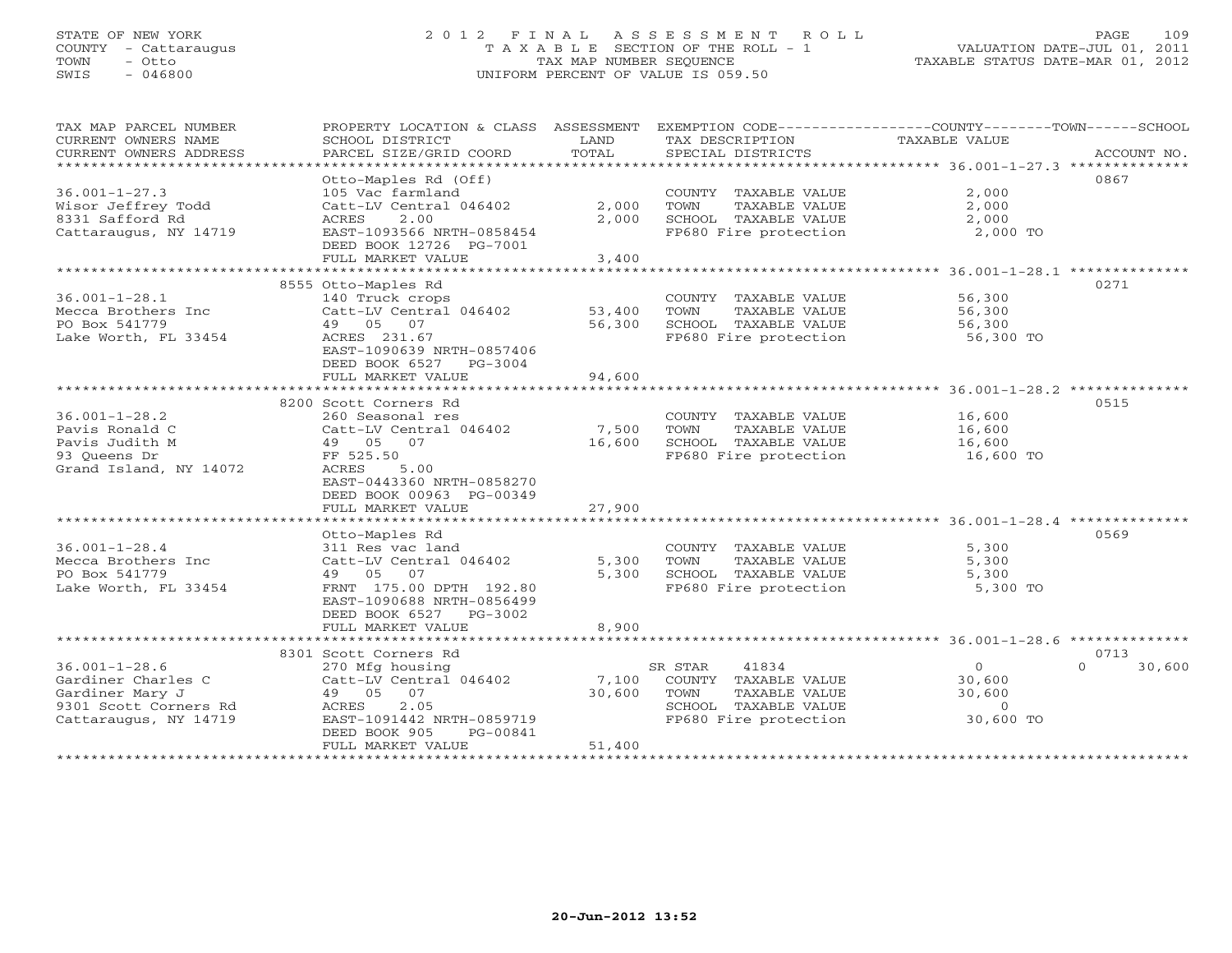# STATE OF NEW YORK 2 0 1 2 F I N A L A S S E S S M E N T R O L L PAGE 110 COUNTY - Cattaraugus T A X A B L E SECTION OF THE ROLL - 1 VALUATION DATE-JUL 01, 2011 TOWN - Otto TAX MAP NUMBER SEQUENCE TAXABLE STATUS DATE-MAR 01, 2012 SWIS - 046800 UNIFORM PERCENT OF VALUE IS 059.50UNIFORM PERCENT OF VALUE IS 059.50

| TAX MAP PARCEL NUMBER<br>CURRENT OWNERS NAME<br>CURRENT OWNERS ADDRESS                                                                                                                        | PROPERTY LOCATION & CLASS ASSESSMENT EXEMPTION CODE---------------COUNTY-------TOWN------SCHOOL<br>SCHOOL DISTRICT<br>PARCEL SIZE/GRID COORD                                                                       | LAND<br>TOTAL                   | TAX DESCRIPTION<br>SPECIAL DISTRICTS                                                | TAXABLE VALUE                                                       | ACCOUNT NO.                |
|-----------------------------------------------------------------------------------------------------------------------------------------------------------------------------------------------|--------------------------------------------------------------------------------------------------------------------------------------------------------------------------------------------------------------------|---------------------------------|-------------------------------------------------------------------------------------|---------------------------------------------------------------------|----------------------------|
|                                                                                                                                                                                               |                                                                                                                                                                                                                    |                                 |                                                                                     |                                                                     |                            |
| $36.001 - 1 - 29$<br>Wojdan James<br>Wojdan Linda<br>14719<br>8610 Maples Rd<br>Cattaraugus, NY 14719                                                                                         | 8610 Otto-Maples Rd<br>210 1 Family Res<br>Catt-LV Central 046402 5,400 COUNTY TAXABLE VALUE<br>57 05 07<br>FRNT 175.00 DPTH 200.00<br>EAST-1089530 NRTH-0856865<br>DEED BOOK 837<br>PG-00675<br>FULL MARKET VALUE | 61,800 TOWN<br>SCHOO<br>103,900 | RES STAR 41854<br>TAXABLE VALUE<br>SCHOOL TAXABLE VALUE<br>FD680 Fire               | $\overline{0}$<br>61,800<br>61,800<br>43,950<br>61,800 TO           | 0460<br>$\Omega$<br>17,850 |
|                                                                                                                                                                                               | 8630 Otto-Maples Rd                                                                                                                                                                                                |                                 |                                                                                     |                                                                     | 0463                       |
| $36.001 - 1 - 30.1$<br>waii Toud A<br>Wulf Linda P<br>8630 Maples Rd<br>Cattaraugus, NY 14719                                                                                                 | 120 Field crops<br>Catt-LV Central 046402 25,800 COUNTY TAXABLE VALUE<br>57/58 05 07 96,300 TOWN TAXABLE VALUE<br>ACRES 78.55<br>EAST-1088747 NRTH-0856119<br>DEED BOOK 00980 PG-00599<br>FULL MARKET VALUE        | 161,800                         | RES STAR 41854<br>TAXABLE VALUE<br>SCHOOL TAXABLE VALUE<br>FD680 Fire               | $\overline{0}$<br>96,300<br>96.300<br>96,300<br>78,450<br>96,300 TO | 17,850<br>$\Omega$         |
|                                                                                                                                                                                               |                                                                                                                                                                                                                    |                                 |                                                                                     |                                                                     | 0536                       |
| $36.001 - 1 - 30.2$<br>Scott Chester<br>Profile Jean 2012<br>Scott Billie Jean 2012<br>8670 Otto-Maples Rd 2012<br>Cattaraugus, NY 14719 2018 2019 2019<br>2019 2019 2019 2019 2019 2019 2019 | 8670 Otto-Maples Rd<br>210 1 Family Res<br>Catt-LV Central 046402 8,100 COUNTY TAXABLE VALUE<br>DEED BOOK 00948 PG-00795                                                                                           | 66,900 TOWN<br>SCHOO            | TAXABLE VALUE<br>SCHOOL TAXABLE VALUE<br>FD680 Fire                                 | $\overline{0}$<br>66,900<br>66,900<br>49,050<br>66,900 TO           | $\Omega$<br>17,850         |
|                                                                                                                                                                                               | FULL MARKET VALUE                                                                                                                                                                                                  | 112,400                         |                                                                                     |                                                                     |                            |
| $36.001 - 1 - 30.3$<br>Reese Donald J Sr<br>8621 Otto-Maples Rd<br>Otto, NY 14766                                                                                                             | 8621 Lazee Acres<br>210 1 Family Res<br>Catt-LV Central $046402$ 4,700<br>57 05 07<br>FRNT 169.00 DPTH 145.00<br>EAST-1088173 NRTH-0858911<br>DEED BOOK 15858 PG-2001<br>FULL MARKET VALUE                         | 142,300<br>239,200              | COUNTY TAXABLE VALUE<br>TOWN<br>TAXABLE VALUE<br>SCHOOL TAXABLE VALUE<br>FD680 Fire | 142,300<br>142,300<br>142,300<br>142,300 TO                         | 0533                       |
|                                                                                                                                                                                               | 8623 Lazee Acres                                                                                                                                                                                                   |                                 |                                                                                     |                                                                     | 0530                       |
| $36.001 - 1 - 30.5$<br>P<br>Clendening Thomas P<br>Clendening Marie<br>Clendening Marie<br>19 South St<br>Cattaraugus, NY 14719                                                               | 270 Mfg housing<br>Catt-LV Central 046402 5,400<br>57 05 07<br>FRNT 240.00 DPTH 145.00<br>EAST-1088375 NRTH-0858943<br>DEED BOOK 779<br>PG-00382<br>FULL MARKET VALUE                                              | 16,900<br>28,400                | COUNTY TAXABLE VALUE<br>TOWN<br>TAXABLE VALUE<br>SCHOOL TAXABLE VALUE<br>FD680 Fire | 16,900<br>16,900<br>16,900<br>16,900 TO                             |                            |
|                                                                                                                                                                                               |                                                                                                                                                                                                                    |                                 |                                                                                     |                                                                     |                            |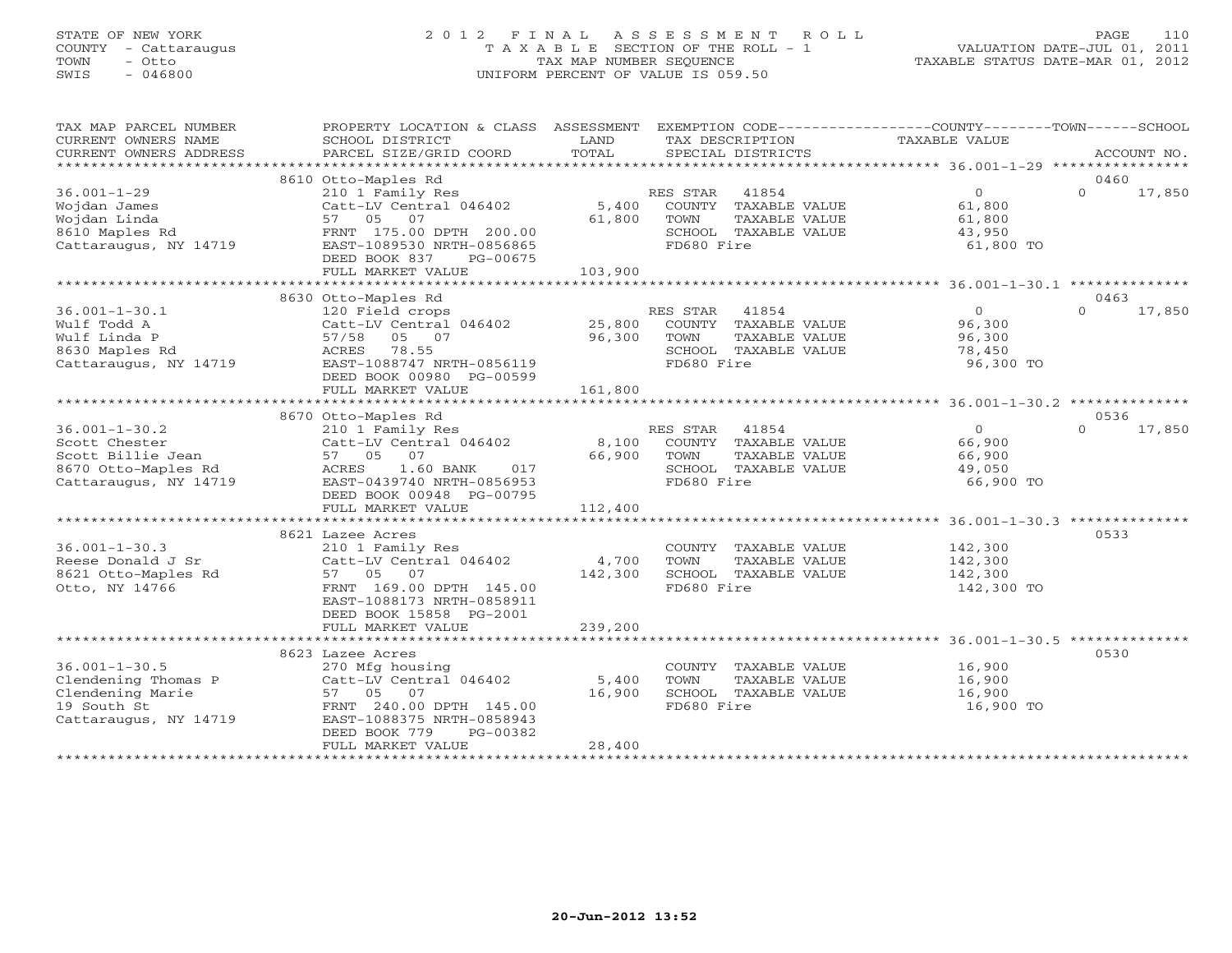# STATE OF NEW YORK 2 0 1 2 F I N A L A S S E S S M E N T R O L L PAGE 111 COUNTY - Cattaraugus T A X A B L E SECTION OF THE ROLL - 1 VALUATION DATE-JUL 01, 2011 TOWN - Otto TAX MAP NUMBER SEQUENCE TAXABLE STATUS DATE-MAR 01, 2012 SWIS - 046800 UNIFORM PERCENT OF VALUE IS 059.50UNIFORM PERCENT OF VALUE IS 059.50

| TAX MAP PARCEL NUMBER<br>CURRENT OWNERS NAME        | PROPERTY LOCATION & CLASS ASSESSMENT<br>SCHOOL DISTRICT                  | LAND                 | EXEMPTION CODE-----------------COUNTY-------TOWN------SCHOOL<br>TAX DESCRIPTION | <b>TAXABLE VALUE</b> |                        |
|-----------------------------------------------------|--------------------------------------------------------------------------|----------------------|---------------------------------------------------------------------------------|----------------------|------------------------|
| CURRENT OWNERS ADDRESS<br>************************* | PARCEL SIZE/GRID COORD                                                   | TOTAL                | SPECIAL DISTRICTS                                                               |                      | ACCOUNT NO.            |
|                                                     | 8625 Otto-Maples Rd                                                      |                      |                                                                                 |                      | 0696                   |
| $36.001 - 1 - 30.6$<br>Lazy Acres Shareholders      | 582 Camping park<br>Catt-LV Central 046402                               | 74,800               | COUNTY TAXABLE VALUE<br>TOWN<br>TAXABLE VALUE                                   | 353,400<br>353,400   |                        |
| 8625 Otto-Maples Rd                                 | 57/58<br>05 07                                                           | 353,400              | SCHOOL TAXABLE VALUE                                                            | 353,400              |                        |
| Cattaraugus, NY 14719                               | ACRES<br>56.85<br>EAST-0439820 NRTH-0859050<br>DEED BOOK 904<br>PG-00014 |                      | FD680 Fire                                                                      | 353,400 TO           |                        |
|                                                     | FULL MARKET VALUE<br>**************************                          | 594,000              |                                                                                 |                      |                        |
|                                                     |                                                                          | ******************** |                                                                                 |                      |                        |
| $36.001 - 1 - 30.7$                                 | 8613 Otto-Maples Rd<br>270 Mfg housing                                   |                      | 41720<br>AG DIST                                                                | 8,538                | 0695<br>8,538<br>8,538 |
| Hill Family Trust II                                | Catt-LV Central 046402                                                   | 31,700 SR STAR       | 41834                                                                           | $\Omega$             | 37,010<br>$\Omega$     |
| Hill James W & Phyllis E $(L/U)$ 57 05              | 07                                                                       | 84,900               | COUNTY TAXABLE VALUE                                                            | 76,362               |                        |
| 8613 Otto-Maples Rd                                 | ACRES 55.50                                                              |                      | TAXABLE VALUE<br>TOWN                                                           | 76,362               |                        |
| Cattaraugus, NY 14719                               | EAST-0440552 NRTH-0858048                                                |                      | SCHOOL TAXABLE VALUE                                                            | 39,352               |                        |
|                                                     | DEED BOOK 14095 PG-4001                                                  |                      | FD680 Fire                                                                      | 84,900 TO            |                        |
| MAY BE SUBJECT TO PAYMENT                           | FULL MARKET VALUE                                                        | 142,700              |                                                                                 |                      |                        |
| UNDER AGDIST LAW TIL 2018                           |                                                                          |                      |                                                                                 |                      |                        |
|                                                     |                                                                          |                      |                                                                                 |                      |                        |
|                                                     | 8727 Otto-Maples Rd                                                      |                      |                                                                                 |                      | 0160                   |
| $36.001 - 1 - 31.1$                                 | 112 Dairy farm                                                           |                      | SR STAR<br>41834                                                                | $\Omega$             | $\Omega$<br>32,500     |
| Green Lavern H                                      | Catt-LV Central 046402                                                   | 23,200               | COUNTY TAXABLE VALUE                                                            | 32,500               |                        |
| 8727 Maples Rd                                      | 57/58<br>05 07                                                           | 32,500               | TOWN<br>TAXABLE VALUE                                                           | 32,500               |                        |
| Cattaraugus, NY 14719                               | 19.75 BANK<br>ACRES<br>017                                               |                      | SCHOOL TAXABLE VALUE                                                            | $\circ$              |                        |
|                                                     | EAST-1087006 NRTH-0858670<br>DEED BOOK 756<br>PG-00716                   |                      | FD680 Fire                                                                      | 32,500 TO            |                        |
|                                                     | FULL MARKET VALUE                                                        | 54,600               |                                                                                 |                      |                        |
|                                                     |                                                                          |                      |                                                                                 |                      |                        |
|                                                     | 8756 Otto-Maples Rd                                                      |                      |                                                                                 |                      | 0514                   |
| $36.001 - 1 - 31.2$                                 | 210 1 Family Res                                                         |                      | RES STAR<br>41854                                                               | $\circ$              | $\Omega$<br>17,850     |
| Cannon Matthew R                                    | Catt-LV Central 046402                                                   | 6,800                | COUNTY TAXABLE VALUE                                                            | 43,800               |                        |
| Cannon Joellen M                                    | 07<br>57 05                                                              | 43,800               | TAXABLE VALUE<br>TOWN                                                           | 43,800               |                        |
| 8756 Otto-Maples Rd                                 | ACRES<br>1.83 BANK<br>017                                                |                      | SCHOOL TAXABLE VALUE                                                            | 25,950               |                        |
| Cattaraugus, NY 14719                               | EAST-1086990 NRTH-0858045                                                |                      | FD680 Fire                                                                      | 43,800 TO            |                        |
|                                                     | DEED BOOK 13984 PG-4003                                                  |                      |                                                                                 |                      |                        |
|                                                     | FULL MARKET VALUE<br>******************************                      | 73,600               |                                                                                 |                      |                        |
|                                                     | 8818 Otto-E Otto Rd                                                      |                      |                                                                                 |                      | 0693                   |
| $36.001 - 1 - 31.3$                                 | 210 1 Family Res                                                         |                      | SR STAR<br>41834                                                                | $\overline{O}$       | $\Omega$<br>37,010     |
| Lange Raymond E                                     | Catt-LV Central 046402                                                   | 5,800                | COUNTY TAXABLE VALUE                                                            | 48,300               |                        |
| Lange Esther M                                      | 58 05<br>07                                                              | 48,300               | TAXABLE VALUE<br>TOWN                                                           | 48,300               |                        |
| 8818 Otto-E Otto Rd                                 | FRNT 320.00 DPTH 125.00                                                  |                      | SCHOOL TAXABLE VALUE                                                            | 11,290               |                        |
| PO Box 102                                          | BANK<br>017                                                              |                      | FD680 Fire                                                                      | 48,300 TO            |                        |
| Otto, NY 14766                                      | EAST-0438469 NRTH-0859842                                                |                      |                                                                                 |                      |                        |
|                                                     | DEED BOOK 880<br>PG-00151                                                |                      |                                                                                 |                      |                        |
|                                                     | FULL MARKET VALUE                                                        | 81,200               |                                                                                 |                      |                        |
|                                                     |                                                                          |                      |                                                                                 |                      |                        |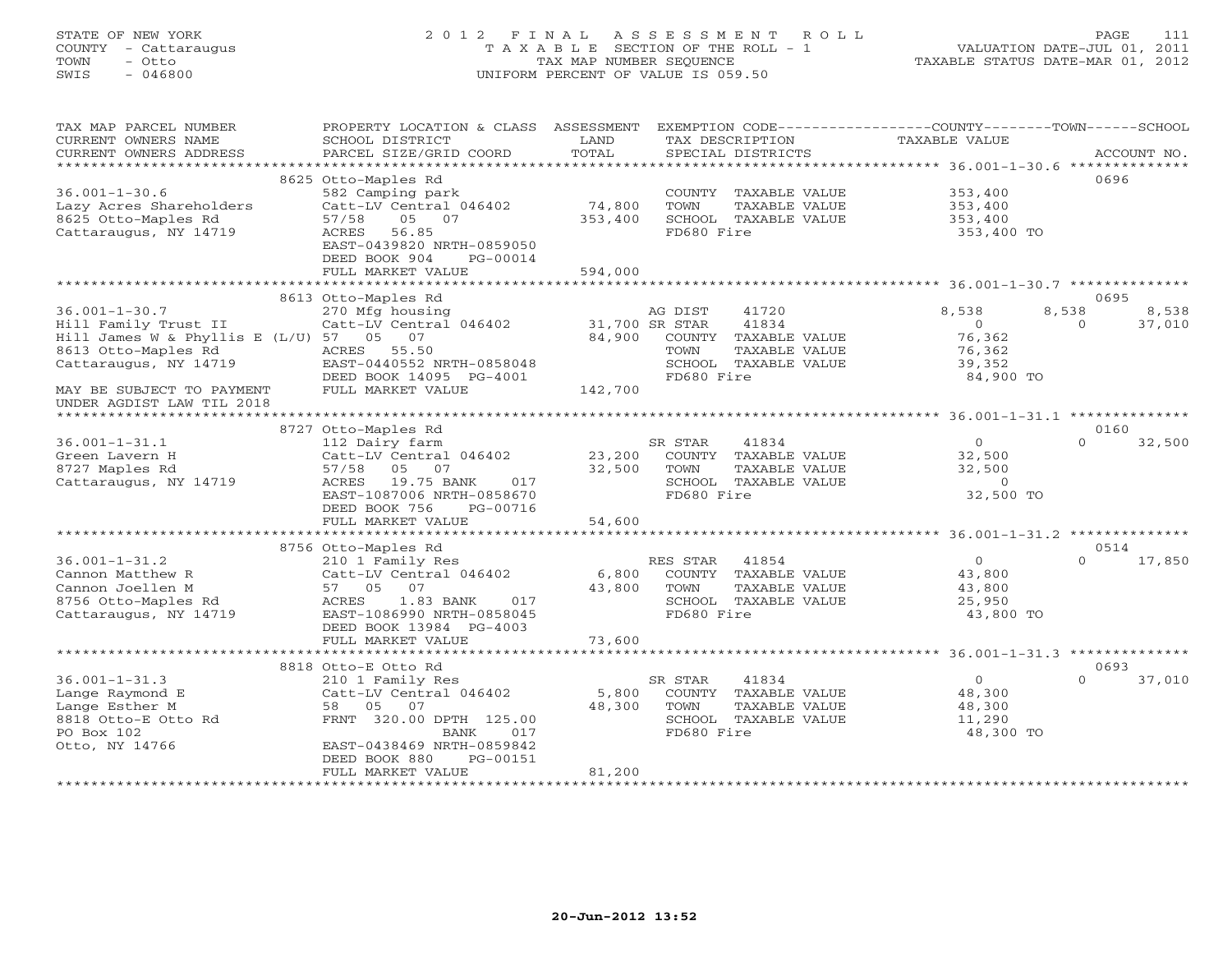# STATE OF NEW YORK 2 0 1 2 F I N A L A S S E S S M E N T R O L L PAGE 112 COUNTY - Cattaraugus T A X A B L E SECTION OF THE ROLL - 1 VALUATION DATE-JUL 01, 2011 TOWN - Otto TAX MAP NUMBER SEQUENCE TAXABLE STATUS DATE-MAR 01, 2012 SWIS - 046800 UNIFORM PERCENT OF VALUE IS 059.50UNIFORM PERCENT OF VALUE IS 059.50

| CURRENT OWNERS NAME<br>SCHOOL DISTRICT<br>LAND<br>TAX DESCRIPTION<br>TAXABLE VALUE<br>TOTAL<br>PARCEL SIZE/GRID COORD<br>CURRENT OWNERS ADDRESS<br>SPECIAL DISTRICTS<br>ACCOUNT NO.<br>0722<br>Otto-Maples Rd<br>$36.001 - 1 - 31.4$<br>322 Rural vac>10<br>24,100<br>COUNTY TAXABLE VALUE<br>24,100<br>Ihle Val G<br>TOWN<br>TAXABLE VALUE<br>24,100<br>Catt-LV Central 046402<br>24,100<br>SCHOOL TAXABLE VALUE<br>Ihle Joanne L<br>57 05 07<br>24,100<br>300 Fries Rd Apt 328<br>ACRES 70.55<br>FD680 Fire<br>24,100 TO<br>Tonawanda, NY 14150<br>EAST-1087385 NRTH-0856496<br>DEED BOOK 00912 PG-00296<br>40,500<br>FULL MARKET VALUE<br>0809<br>Otto-E Otto Rd<br>$36.001 - 1 - 31.5$<br>322 Rural vac>10<br>COUNTY TAXABLE VALUE<br>23,100<br>Schappacher Mary<br>Catt-LV Central 046402<br>23,100<br>TOWN<br>TAXABLE VALUE<br>23,100<br>Schappacher Michael<br>23,100<br>SCHOOL TAXABLE VALUE<br>23,100<br>58 05 07<br>2060 Fm 2729<br>FD680 Fire<br>ACRES 31.40<br>23,100 TO<br>Whitewright, TX 75491<br>EAST-1087271 NRTH-0859429<br>DEED BOOK 00974 PG-00685<br>38,800<br>FULL MARKET VALUE<br>0876<br>8755 Otto-Maples Rd<br>$\overline{O}$<br>$\Omega$<br>$36.001 - 1 - 31.6$<br>270 Mfg housing<br>RES STAR 41854<br>14,200<br>Catt-LV Central 046402<br>Cruz Holly A<br>10,000<br>COUNTY TAXABLE VALUE<br>14,200<br>8755 Maples Rd<br>14,200<br>ACRES<br>5.00<br>TOWN<br>TAXABLE VALUE<br>14,200<br>Cattaraugus, NY 14719<br>EAST-1087582 NRTH-0858498<br>SCHOOL TAXABLE VALUE<br>$\circ$<br>FD680 Fire<br>14,200 TO<br>DEED BOOK 8524 PG-9001<br>23,900<br>FULL MARKET VALUE<br>8777 Otto-Maples Rd<br>0148<br>$\Omega$<br>$36.001 - 1 - 32.1$<br>41854<br>$\overline{0}$<br>17,850<br>210 1 Family Res<br>RES STAR<br>COUNTY TAXABLE VALUE<br>Frank Kathy Lynne<br>Catt-LV Central 046402<br>13,600<br>27,100<br>27,100<br>Gehrke William<br>TOWN<br>TAXABLE VALUE<br>57 05 07<br>27,100<br>8777 Maples Rd<br>9,250<br>KATHY - BY WILL<br>SCHOOL TAXABLE VALUE<br>FD680 Fire<br>Cattaraugus, NY 14719<br>ACRES<br>8.78<br>27,100 TO<br>EAST-1086568 NRTH-0858697<br>DEED BOOK 774<br>PG-00881<br>45,500<br>FULL MARKET VALUE<br>0903<br>Otto-Maples Rd<br>$36.001 - 1 - 32.3$<br>322 Rural vac>10<br>COUNTY TAXABLE VALUE<br>18,500<br>Parent John A Jr<br>18,500<br>TOWN<br>TAXABLE VALUE<br>18,500<br>Catt-LV Central 046402<br>18,500<br>SCHOOL TAXABLE VALUE<br>3066 Nys Rt 98<br>57 05 07<br>18,500<br>Franklinville, NY 14737<br>FD680 Fire<br>18,500 TO<br>KATHY - BY WILL<br>ACRES 42.65<br>EAST-1086538 NRTH-0856689<br>DEED BOOK 3990 PG-2003<br>31,100<br>FULL MARKET VALUE<br>********************************* | TAX MAP PARCEL NUMBER | PROPERTY LOCATION & CLASS ASSESSMENT EXEMPTION CODE----------------COUNTY-------TOWN------SCHOOL |  |  |
|---------------------------------------------------------------------------------------------------------------------------------------------------------------------------------------------------------------------------------------------------------------------------------------------------------------------------------------------------------------------------------------------------------------------------------------------------------------------------------------------------------------------------------------------------------------------------------------------------------------------------------------------------------------------------------------------------------------------------------------------------------------------------------------------------------------------------------------------------------------------------------------------------------------------------------------------------------------------------------------------------------------------------------------------------------------------------------------------------------------------------------------------------------------------------------------------------------------------------------------------------------------------------------------------------------------------------------------------------------------------------------------------------------------------------------------------------------------------------------------------------------------------------------------------------------------------------------------------------------------------------------------------------------------------------------------------------------------------------------------------------------------------------------------------------------------------------------------------------------------------------------------------------------------------------------------------------------------------------------------------------------------------------------------------------------------------------------------------------------------------------------------------------------------------------------------------------------------------------------------------------------------------------------------------------------------------------------------------------------------------------------------------------------------------------------------------------------------------------------------------------------------------------------------------------------------------------------------------------------------------------------------------|-----------------------|--------------------------------------------------------------------------------------------------|--|--|
|                                                                                                                                                                                                                                                                                                                                                                                                                                                                                                                                                                                                                                                                                                                                                                                                                                                                                                                                                                                                                                                                                                                                                                                                                                                                                                                                                                                                                                                                                                                                                                                                                                                                                                                                                                                                                                                                                                                                                                                                                                                                                                                                                                                                                                                                                                                                                                                                                                                                                                                                                                                                                                             |                       |                                                                                                  |  |  |
|                                                                                                                                                                                                                                                                                                                                                                                                                                                                                                                                                                                                                                                                                                                                                                                                                                                                                                                                                                                                                                                                                                                                                                                                                                                                                                                                                                                                                                                                                                                                                                                                                                                                                                                                                                                                                                                                                                                                                                                                                                                                                                                                                                                                                                                                                                                                                                                                                                                                                                                                                                                                                                             |                       |                                                                                                  |  |  |
|                                                                                                                                                                                                                                                                                                                                                                                                                                                                                                                                                                                                                                                                                                                                                                                                                                                                                                                                                                                                                                                                                                                                                                                                                                                                                                                                                                                                                                                                                                                                                                                                                                                                                                                                                                                                                                                                                                                                                                                                                                                                                                                                                                                                                                                                                                                                                                                                                                                                                                                                                                                                                                             |                       |                                                                                                  |  |  |
|                                                                                                                                                                                                                                                                                                                                                                                                                                                                                                                                                                                                                                                                                                                                                                                                                                                                                                                                                                                                                                                                                                                                                                                                                                                                                                                                                                                                                                                                                                                                                                                                                                                                                                                                                                                                                                                                                                                                                                                                                                                                                                                                                                                                                                                                                                                                                                                                                                                                                                                                                                                                                                             |                       |                                                                                                  |  |  |
|                                                                                                                                                                                                                                                                                                                                                                                                                                                                                                                                                                                                                                                                                                                                                                                                                                                                                                                                                                                                                                                                                                                                                                                                                                                                                                                                                                                                                                                                                                                                                                                                                                                                                                                                                                                                                                                                                                                                                                                                                                                                                                                                                                                                                                                                                                                                                                                                                                                                                                                                                                                                                                             |                       |                                                                                                  |  |  |
|                                                                                                                                                                                                                                                                                                                                                                                                                                                                                                                                                                                                                                                                                                                                                                                                                                                                                                                                                                                                                                                                                                                                                                                                                                                                                                                                                                                                                                                                                                                                                                                                                                                                                                                                                                                                                                                                                                                                                                                                                                                                                                                                                                                                                                                                                                                                                                                                                                                                                                                                                                                                                                             |                       |                                                                                                  |  |  |
|                                                                                                                                                                                                                                                                                                                                                                                                                                                                                                                                                                                                                                                                                                                                                                                                                                                                                                                                                                                                                                                                                                                                                                                                                                                                                                                                                                                                                                                                                                                                                                                                                                                                                                                                                                                                                                                                                                                                                                                                                                                                                                                                                                                                                                                                                                                                                                                                                                                                                                                                                                                                                                             |                       |                                                                                                  |  |  |
|                                                                                                                                                                                                                                                                                                                                                                                                                                                                                                                                                                                                                                                                                                                                                                                                                                                                                                                                                                                                                                                                                                                                                                                                                                                                                                                                                                                                                                                                                                                                                                                                                                                                                                                                                                                                                                                                                                                                                                                                                                                                                                                                                                                                                                                                                                                                                                                                                                                                                                                                                                                                                                             |                       |                                                                                                  |  |  |
|                                                                                                                                                                                                                                                                                                                                                                                                                                                                                                                                                                                                                                                                                                                                                                                                                                                                                                                                                                                                                                                                                                                                                                                                                                                                                                                                                                                                                                                                                                                                                                                                                                                                                                                                                                                                                                                                                                                                                                                                                                                                                                                                                                                                                                                                                                                                                                                                                                                                                                                                                                                                                                             |                       |                                                                                                  |  |  |
|                                                                                                                                                                                                                                                                                                                                                                                                                                                                                                                                                                                                                                                                                                                                                                                                                                                                                                                                                                                                                                                                                                                                                                                                                                                                                                                                                                                                                                                                                                                                                                                                                                                                                                                                                                                                                                                                                                                                                                                                                                                                                                                                                                                                                                                                                                                                                                                                                                                                                                                                                                                                                                             |                       |                                                                                                  |  |  |
|                                                                                                                                                                                                                                                                                                                                                                                                                                                                                                                                                                                                                                                                                                                                                                                                                                                                                                                                                                                                                                                                                                                                                                                                                                                                                                                                                                                                                                                                                                                                                                                                                                                                                                                                                                                                                                                                                                                                                                                                                                                                                                                                                                                                                                                                                                                                                                                                                                                                                                                                                                                                                                             |                       |                                                                                                  |  |  |
|                                                                                                                                                                                                                                                                                                                                                                                                                                                                                                                                                                                                                                                                                                                                                                                                                                                                                                                                                                                                                                                                                                                                                                                                                                                                                                                                                                                                                                                                                                                                                                                                                                                                                                                                                                                                                                                                                                                                                                                                                                                                                                                                                                                                                                                                                                                                                                                                                                                                                                                                                                                                                                             |                       |                                                                                                  |  |  |
|                                                                                                                                                                                                                                                                                                                                                                                                                                                                                                                                                                                                                                                                                                                                                                                                                                                                                                                                                                                                                                                                                                                                                                                                                                                                                                                                                                                                                                                                                                                                                                                                                                                                                                                                                                                                                                                                                                                                                                                                                                                                                                                                                                                                                                                                                                                                                                                                                                                                                                                                                                                                                                             |                       |                                                                                                  |  |  |
|                                                                                                                                                                                                                                                                                                                                                                                                                                                                                                                                                                                                                                                                                                                                                                                                                                                                                                                                                                                                                                                                                                                                                                                                                                                                                                                                                                                                                                                                                                                                                                                                                                                                                                                                                                                                                                                                                                                                                                                                                                                                                                                                                                                                                                                                                                                                                                                                                                                                                                                                                                                                                                             |                       |                                                                                                  |  |  |
|                                                                                                                                                                                                                                                                                                                                                                                                                                                                                                                                                                                                                                                                                                                                                                                                                                                                                                                                                                                                                                                                                                                                                                                                                                                                                                                                                                                                                                                                                                                                                                                                                                                                                                                                                                                                                                                                                                                                                                                                                                                                                                                                                                                                                                                                                                                                                                                                                                                                                                                                                                                                                                             |                       |                                                                                                  |  |  |
|                                                                                                                                                                                                                                                                                                                                                                                                                                                                                                                                                                                                                                                                                                                                                                                                                                                                                                                                                                                                                                                                                                                                                                                                                                                                                                                                                                                                                                                                                                                                                                                                                                                                                                                                                                                                                                                                                                                                                                                                                                                                                                                                                                                                                                                                                                                                                                                                                                                                                                                                                                                                                                             |                       |                                                                                                  |  |  |
|                                                                                                                                                                                                                                                                                                                                                                                                                                                                                                                                                                                                                                                                                                                                                                                                                                                                                                                                                                                                                                                                                                                                                                                                                                                                                                                                                                                                                                                                                                                                                                                                                                                                                                                                                                                                                                                                                                                                                                                                                                                                                                                                                                                                                                                                                                                                                                                                                                                                                                                                                                                                                                             |                       |                                                                                                  |  |  |
|                                                                                                                                                                                                                                                                                                                                                                                                                                                                                                                                                                                                                                                                                                                                                                                                                                                                                                                                                                                                                                                                                                                                                                                                                                                                                                                                                                                                                                                                                                                                                                                                                                                                                                                                                                                                                                                                                                                                                                                                                                                                                                                                                                                                                                                                                                                                                                                                                                                                                                                                                                                                                                             |                       |                                                                                                  |  |  |
|                                                                                                                                                                                                                                                                                                                                                                                                                                                                                                                                                                                                                                                                                                                                                                                                                                                                                                                                                                                                                                                                                                                                                                                                                                                                                                                                                                                                                                                                                                                                                                                                                                                                                                                                                                                                                                                                                                                                                                                                                                                                                                                                                                                                                                                                                                                                                                                                                                                                                                                                                                                                                                             |                       |                                                                                                  |  |  |
|                                                                                                                                                                                                                                                                                                                                                                                                                                                                                                                                                                                                                                                                                                                                                                                                                                                                                                                                                                                                                                                                                                                                                                                                                                                                                                                                                                                                                                                                                                                                                                                                                                                                                                                                                                                                                                                                                                                                                                                                                                                                                                                                                                                                                                                                                                                                                                                                                                                                                                                                                                                                                                             |                       |                                                                                                  |  |  |
|                                                                                                                                                                                                                                                                                                                                                                                                                                                                                                                                                                                                                                                                                                                                                                                                                                                                                                                                                                                                                                                                                                                                                                                                                                                                                                                                                                                                                                                                                                                                                                                                                                                                                                                                                                                                                                                                                                                                                                                                                                                                                                                                                                                                                                                                                                                                                                                                                                                                                                                                                                                                                                             |                       |                                                                                                  |  |  |
|                                                                                                                                                                                                                                                                                                                                                                                                                                                                                                                                                                                                                                                                                                                                                                                                                                                                                                                                                                                                                                                                                                                                                                                                                                                                                                                                                                                                                                                                                                                                                                                                                                                                                                                                                                                                                                                                                                                                                                                                                                                                                                                                                                                                                                                                                                                                                                                                                                                                                                                                                                                                                                             |                       |                                                                                                  |  |  |
|                                                                                                                                                                                                                                                                                                                                                                                                                                                                                                                                                                                                                                                                                                                                                                                                                                                                                                                                                                                                                                                                                                                                                                                                                                                                                                                                                                                                                                                                                                                                                                                                                                                                                                                                                                                                                                                                                                                                                                                                                                                                                                                                                                                                                                                                                                                                                                                                                                                                                                                                                                                                                                             |                       |                                                                                                  |  |  |
|                                                                                                                                                                                                                                                                                                                                                                                                                                                                                                                                                                                                                                                                                                                                                                                                                                                                                                                                                                                                                                                                                                                                                                                                                                                                                                                                                                                                                                                                                                                                                                                                                                                                                                                                                                                                                                                                                                                                                                                                                                                                                                                                                                                                                                                                                                                                                                                                                                                                                                                                                                                                                                             |                       |                                                                                                  |  |  |
|                                                                                                                                                                                                                                                                                                                                                                                                                                                                                                                                                                                                                                                                                                                                                                                                                                                                                                                                                                                                                                                                                                                                                                                                                                                                                                                                                                                                                                                                                                                                                                                                                                                                                                                                                                                                                                                                                                                                                                                                                                                                                                                                                                                                                                                                                                                                                                                                                                                                                                                                                                                                                                             |                       |                                                                                                  |  |  |
|                                                                                                                                                                                                                                                                                                                                                                                                                                                                                                                                                                                                                                                                                                                                                                                                                                                                                                                                                                                                                                                                                                                                                                                                                                                                                                                                                                                                                                                                                                                                                                                                                                                                                                                                                                                                                                                                                                                                                                                                                                                                                                                                                                                                                                                                                                                                                                                                                                                                                                                                                                                                                                             |                       |                                                                                                  |  |  |
|                                                                                                                                                                                                                                                                                                                                                                                                                                                                                                                                                                                                                                                                                                                                                                                                                                                                                                                                                                                                                                                                                                                                                                                                                                                                                                                                                                                                                                                                                                                                                                                                                                                                                                                                                                                                                                                                                                                                                                                                                                                                                                                                                                                                                                                                                                                                                                                                                                                                                                                                                                                                                                             |                       |                                                                                                  |  |  |
|                                                                                                                                                                                                                                                                                                                                                                                                                                                                                                                                                                                                                                                                                                                                                                                                                                                                                                                                                                                                                                                                                                                                                                                                                                                                                                                                                                                                                                                                                                                                                                                                                                                                                                                                                                                                                                                                                                                                                                                                                                                                                                                                                                                                                                                                                                                                                                                                                                                                                                                                                                                                                                             |                       |                                                                                                  |  |  |
|                                                                                                                                                                                                                                                                                                                                                                                                                                                                                                                                                                                                                                                                                                                                                                                                                                                                                                                                                                                                                                                                                                                                                                                                                                                                                                                                                                                                                                                                                                                                                                                                                                                                                                                                                                                                                                                                                                                                                                                                                                                                                                                                                                                                                                                                                                                                                                                                                                                                                                                                                                                                                                             |                       |                                                                                                  |  |  |
|                                                                                                                                                                                                                                                                                                                                                                                                                                                                                                                                                                                                                                                                                                                                                                                                                                                                                                                                                                                                                                                                                                                                                                                                                                                                                                                                                                                                                                                                                                                                                                                                                                                                                                                                                                                                                                                                                                                                                                                                                                                                                                                                                                                                                                                                                                                                                                                                                                                                                                                                                                                                                                             |                       |                                                                                                  |  |  |
|                                                                                                                                                                                                                                                                                                                                                                                                                                                                                                                                                                                                                                                                                                                                                                                                                                                                                                                                                                                                                                                                                                                                                                                                                                                                                                                                                                                                                                                                                                                                                                                                                                                                                                                                                                                                                                                                                                                                                                                                                                                                                                                                                                                                                                                                                                                                                                                                                                                                                                                                                                                                                                             |                       |                                                                                                  |  |  |
|                                                                                                                                                                                                                                                                                                                                                                                                                                                                                                                                                                                                                                                                                                                                                                                                                                                                                                                                                                                                                                                                                                                                                                                                                                                                                                                                                                                                                                                                                                                                                                                                                                                                                                                                                                                                                                                                                                                                                                                                                                                                                                                                                                                                                                                                                                                                                                                                                                                                                                                                                                                                                                             |                       |                                                                                                  |  |  |
|                                                                                                                                                                                                                                                                                                                                                                                                                                                                                                                                                                                                                                                                                                                                                                                                                                                                                                                                                                                                                                                                                                                                                                                                                                                                                                                                                                                                                                                                                                                                                                                                                                                                                                                                                                                                                                                                                                                                                                                                                                                                                                                                                                                                                                                                                                                                                                                                                                                                                                                                                                                                                                             |                       |                                                                                                  |  |  |
|                                                                                                                                                                                                                                                                                                                                                                                                                                                                                                                                                                                                                                                                                                                                                                                                                                                                                                                                                                                                                                                                                                                                                                                                                                                                                                                                                                                                                                                                                                                                                                                                                                                                                                                                                                                                                                                                                                                                                                                                                                                                                                                                                                                                                                                                                                                                                                                                                                                                                                                                                                                                                                             |                       |                                                                                                  |  |  |
|                                                                                                                                                                                                                                                                                                                                                                                                                                                                                                                                                                                                                                                                                                                                                                                                                                                                                                                                                                                                                                                                                                                                                                                                                                                                                                                                                                                                                                                                                                                                                                                                                                                                                                                                                                                                                                                                                                                                                                                                                                                                                                                                                                                                                                                                                                                                                                                                                                                                                                                                                                                                                                             |                       |                                                                                                  |  |  |
|                                                                                                                                                                                                                                                                                                                                                                                                                                                                                                                                                                                                                                                                                                                                                                                                                                                                                                                                                                                                                                                                                                                                                                                                                                                                                                                                                                                                                                                                                                                                                                                                                                                                                                                                                                                                                                                                                                                                                                                                                                                                                                                                                                                                                                                                                                                                                                                                                                                                                                                                                                                                                                             |                       |                                                                                                  |  |  |
|                                                                                                                                                                                                                                                                                                                                                                                                                                                                                                                                                                                                                                                                                                                                                                                                                                                                                                                                                                                                                                                                                                                                                                                                                                                                                                                                                                                                                                                                                                                                                                                                                                                                                                                                                                                                                                                                                                                                                                                                                                                                                                                                                                                                                                                                                                                                                                                                                                                                                                                                                                                                                                             |                       |                                                                                                  |  |  |
|                                                                                                                                                                                                                                                                                                                                                                                                                                                                                                                                                                                                                                                                                                                                                                                                                                                                                                                                                                                                                                                                                                                                                                                                                                                                                                                                                                                                                                                                                                                                                                                                                                                                                                                                                                                                                                                                                                                                                                                                                                                                                                                                                                                                                                                                                                                                                                                                                                                                                                                                                                                                                                             |                       |                                                                                                  |  |  |
|                                                                                                                                                                                                                                                                                                                                                                                                                                                                                                                                                                                                                                                                                                                                                                                                                                                                                                                                                                                                                                                                                                                                                                                                                                                                                                                                                                                                                                                                                                                                                                                                                                                                                                                                                                                                                                                                                                                                                                                                                                                                                                                                                                                                                                                                                                                                                                                                                                                                                                                                                                                                                                             |                       |                                                                                                  |  |  |
|                                                                                                                                                                                                                                                                                                                                                                                                                                                                                                                                                                                                                                                                                                                                                                                                                                                                                                                                                                                                                                                                                                                                                                                                                                                                                                                                                                                                                                                                                                                                                                                                                                                                                                                                                                                                                                                                                                                                                                                                                                                                                                                                                                                                                                                                                                                                                                                                                                                                                                                                                                                                                                             |                       |                                                                                                  |  |  |
|                                                                                                                                                                                                                                                                                                                                                                                                                                                                                                                                                                                                                                                                                                                                                                                                                                                                                                                                                                                                                                                                                                                                                                                                                                                                                                                                                                                                                                                                                                                                                                                                                                                                                                                                                                                                                                                                                                                                                                                                                                                                                                                                                                                                                                                                                                                                                                                                                                                                                                                                                                                                                                             |                       |                                                                                                  |  |  |
|                                                                                                                                                                                                                                                                                                                                                                                                                                                                                                                                                                                                                                                                                                                                                                                                                                                                                                                                                                                                                                                                                                                                                                                                                                                                                                                                                                                                                                                                                                                                                                                                                                                                                                                                                                                                                                                                                                                                                                                                                                                                                                                                                                                                                                                                                                                                                                                                                                                                                                                                                                                                                                             |                       |                                                                                                  |  |  |
|                                                                                                                                                                                                                                                                                                                                                                                                                                                                                                                                                                                                                                                                                                                                                                                                                                                                                                                                                                                                                                                                                                                                                                                                                                                                                                                                                                                                                                                                                                                                                                                                                                                                                                                                                                                                                                                                                                                                                                                                                                                                                                                                                                                                                                                                                                                                                                                                                                                                                                                                                                                                                                             |                       |                                                                                                  |  |  |
|                                                                                                                                                                                                                                                                                                                                                                                                                                                                                                                                                                                                                                                                                                                                                                                                                                                                                                                                                                                                                                                                                                                                                                                                                                                                                                                                                                                                                                                                                                                                                                                                                                                                                                                                                                                                                                                                                                                                                                                                                                                                                                                                                                                                                                                                                                                                                                                                                                                                                                                                                                                                                                             |                       |                                                                                                  |  |  |
|                                                                                                                                                                                                                                                                                                                                                                                                                                                                                                                                                                                                                                                                                                                                                                                                                                                                                                                                                                                                                                                                                                                                                                                                                                                                                                                                                                                                                                                                                                                                                                                                                                                                                                                                                                                                                                                                                                                                                                                                                                                                                                                                                                                                                                                                                                                                                                                                                                                                                                                                                                                                                                             |                       |                                                                                                  |  |  |
|                                                                                                                                                                                                                                                                                                                                                                                                                                                                                                                                                                                                                                                                                                                                                                                                                                                                                                                                                                                                                                                                                                                                                                                                                                                                                                                                                                                                                                                                                                                                                                                                                                                                                                                                                                                                                                                                                                                                                                                                                                                                                                                                                                                                                                                                                                                                                                                                                                                                                                                                                                                                                                             |                       |                                                                                                  |  |  |
|                                                                                                                                                                                                                                                                                                                                                                                                                                                                                                                                                                                                                                                                                                                                                                                                                                                                                                                                                                                                                                                                                                                                                                                                                                                                                                                                                                                                                                                                                                                                                                                                                                                                                                                                                                                                                                                                                                                                                                                                                                                                                                                                                                                                                                                                                                                                                                                                                                                                                                                                                                                                                                             |                       |                                                                                                  |  |  |
|                                                                                                                                                                                                                                                                                                                                                                                                                                                                                                                                                                                                                                                                                                                                                                                                                                                                                                                                                                                                                                                                                                                                                                                                                                                                                                                                                                                                                                                                                                                                                                                                                                                                                                                                                                                                                                                                                                                                                                                                                                                                                                                                                                                                                                                                                                                                                                                                                                                                                                                                                                                                                                             |                       |                                                                                                  |  |  |
|                                                                                                                                                                                                                                                                                                                                                                                                                                                                                                                                                                                                                                                                                                                                                                                                                                                                                                                                                                                                                                                                                                                                                                                                                                                                                                                                                                                                                                                                                                                                                                                                                                                                                                                                                                                                                                                                                                                                                                                                                                                                                                                                                                                                                                                                                                                                                                                                                                                                                                                                                                                                                                             |                       |                                                                                                  |  |  |
|                                                                                                                                                                                                                                                                                                                                                                                                                                                                                                                                                                                                                                                                                                                                                                                                                                                                                                                                                                                                                                                                                                                                                                                                                                                                                                                                                                                                                                                                                                                                                                                                                                                                                                                                                                                                                                                                                                                                                                                                                                                                                                                                                                                                                                                                                                                                                                                                                                                                                                                                                                                                                                             |                       |                                                                                                  |  |  |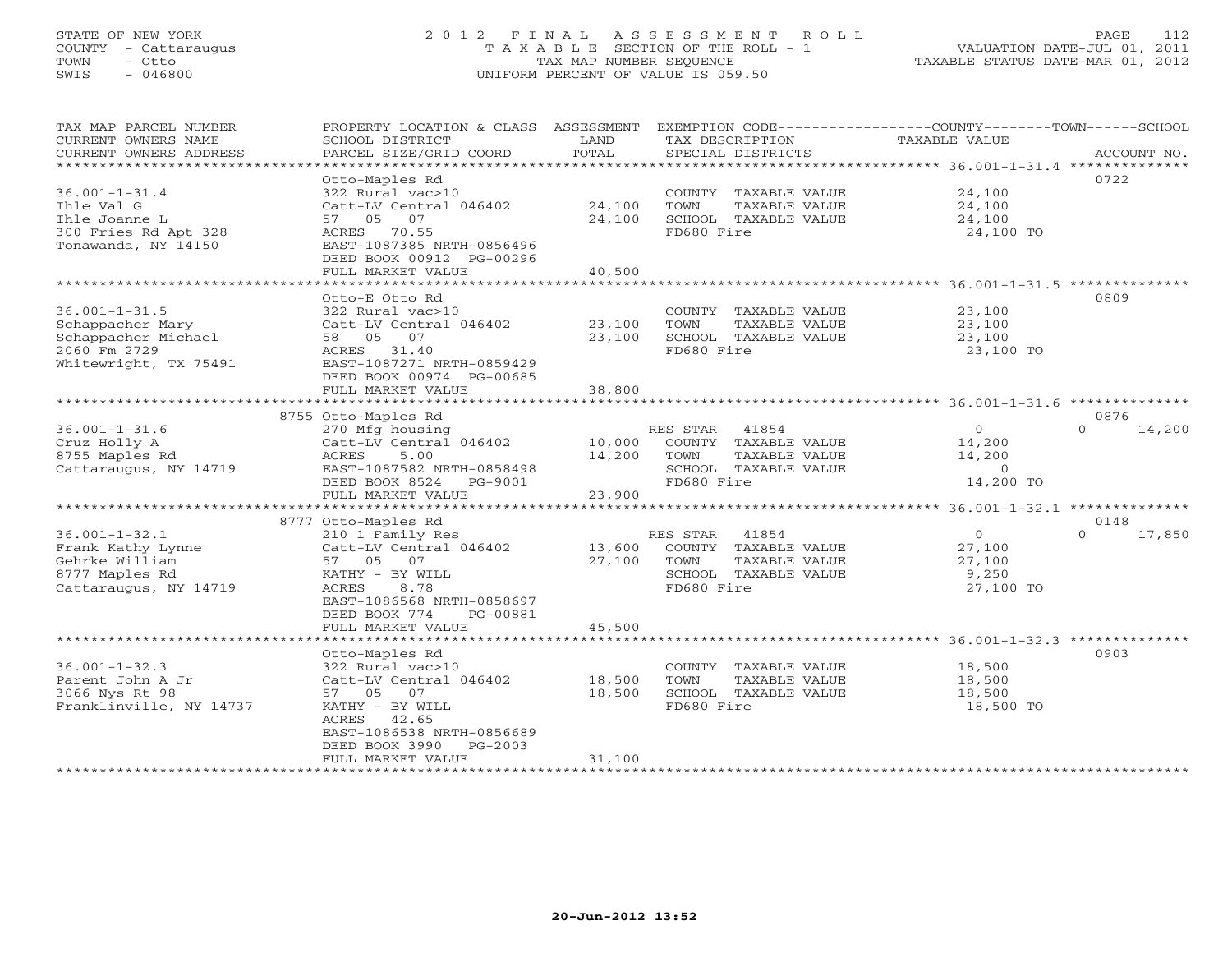# STATE OF NEW YORK 2 0 1 2 F I N A L A S S E S S M E N T R O L L PAGE 113 COUNTY - Cattaraugus T A X A B L E SECTION OF THE ROLL - 1 VALUATION DATE-JUL 01, 2011 TOWN - Otto TAX MAP NUMBER SEQUENCE TAXABLE STATUS DATE-MAR 01, 2012 SWIS - 046800 UNIFORM PERCENT OF VALUE IS 059.50UNIFORM PERCENT OF VALUE IS 059.50

| TAX MAP PARCEL NUMBER<br>CURRENT OWNERS NAME<br>CURRENT OWNERS ADDRESS | PROPERTY LOCATION & CLASS ASSESSMENT<br>SCHOOL DISTRICT<br>PARCEL SIZE/GRID COORD | LAND<br>TOTAL   | TAX DESCRIPTION<br>SPECIAL DISTRICTS          | EXEMPTION CODE-----------------COUNTY-------TOWN------SCHOOL<br><b>TAXABLE VALUE</b><br>ACCOUNT NO. |  |
|------------------------------------------------------------------------|-----------------------------------------------------------------------------------|-----------------|-----------------------------------------------|-----------------------------------------------------------------------------------------------------|--|
|                                                                        |                                                                                   |                 |                                               |                                                                                                     |  |
|                                                                        | 8838 Otto-Maples Rd                                                               |                 |                                               | 0113                                                                                                |  |
| $36.001 - 1 - 33$                                                      | 322 Rural vac>10                                                                  |                 | COUNTY TAXABLE VALUE                          | 33,800                                                                                              |  |
| Heffernam Thomas P                                                     | Catt-LV Central 046402                                                            | 33,800          | TOWN<br>TAXABLE VALUE                         | 33,800                                                                                              |  |
| Heffernam Jeremiah W                                                   | 65 05 07                                                                          | 33,800          | SCHOOL TAXABLE VALUE                          | 33,800                                                                                              |  |
| 133 12Th Ave                                                           | ACRES 103.99                                                                      |                 | FD680 Fire                                    | 33,800 TO                                                                                           |  |
| N Tonawanda, NY 14120                                                  | EAST-1085464 NRTH-0856592                                                         |                 |                                               |                                                                                                     |  |
|                                                                        | DEED BOOK 4620<br>PG-3001                                                         |                 |                                               |                                                                                                     |  |
|                                                                        | FULL MARKET VALUE                                                                 | 56,800          |                                               |                                                                                                     |  |
|                                                                        | 8831 Otto-Maples Rd                                                               |                 |                                               | 0057                                                                                                |  |
| $36.001 - 1 - 34.1$                                                    | 230 3 Family Res                                                                  |                 | RES STAR<br>41854                             | $\mathbf{O}$<br>$\Omega$<br>17,850                                                                  |  |
| Farner Christopher L                                                   | Catt-LV Central 046402                                                            | 11,200          | COUNTY TAXABLE VALUE                          | 105,400                                                                                             |  |
| 8243 Eddy Rd                                                           | 65 05<br>08                                                                       | 105,400         | TOWN<br>TAXABLE VALUE                         | 105,400                                                                                             |  |
| Little Valley, NY 14755                                                | FF 600.00                                                                         |                 | SCHOOL TAXABLE VALUE                          | 87,550                                                                                              |  |
|                                                                        | 6.30<br>ACRES                                                                     |                 | FD680 Fire                                    | 105,400 TO                                                                                          |  |
|                                                                        | EAST-1085988 NRTH-0858538                                                         |                 |                                               |                                                                                                     |  |
|                                                                        | DEED BOOK 889<br>PG-00268                                                         |                 |                                               |                                                                                                     |  |
|                                                                        | FULL MARKET VALUE                                                                 | 177,100         |                                               |                                                                                                     |  |
|                                                                        | *******************************                                                   |                 |                                               |                                                                                                     |  |
|                                                                        | 8830 Otto-E Otto Rd                                                               |                 |                                               | 0787                                                                                                |  |
| $36.001 - 1 - 34.2$                                                    | 210 1 Family Res                                                                  |                 | COUNTY TAXABLE VALUE                          | 37,500                                                                                              |  |
| Laan Teri<br>76 Dunn St                                                | Catt-LV Central 046402<br>57 05 07                                                | 7,200<br>37,500 | TOWN<br>TAXABLE VALUE<br>SCHOOL TAXABLE VALUE | 37,500<br>37,500                                                                                    |  |
| Oakville, ON Canada L6J 3C6                                            | FRNT 330.00 DPTH                                                                  |                 | FD680 Fire                                    | 37,500 TO                                                                                           |  |
|                                                                        | <b>ACRES</b><br>2.15                                                              |                 |                                               |                                                                                                     |  |
|                                                                        | EAST-1086122 NRTH-0858892                                                         |                 |                                               |                                                                                                     |  |
|                                                                        | DEED BOOK 17148 PG-5001                                                           |                 |                                               |                                                                                                     |  |
|                                                                        | FULL MARKET VALUE                                                                 | 63,000          |                                               |                                                                                                     |  |
|                                                                        |                                                                                   |                 |                                               | ************************************ 36.001-1-35 *****                                              |  |
|                                                                        | Otto-Maples Rd                                                                    |                 |                                               | 0237                                                                                                |  |
| $36.001 - 1 - 35$                                                      | 105 Vac farmland                                                                  |                 | COUNTY TAXABLE VALUE                          | 9,700                                                                                               |  |
| Ferguson Alice R Trustee                                               | Catt-LV Central 046402                                                            | 9,700           | TAXABLE VALUE<br>TOWN                         | 9,700                                                                                               |  |
| Under Alice Ruth Ferguson<br>PO Box 139                                | 65 05 07<br>ACRES 16.10                                                           | 9,700           | SCHOOL TAXABLE VALUE<br>FD680 Fire            | 9,700<br>9,700 TO                                                                                   |  |
| Otto, NY 14766                                                         | EAST-1085254 NRTH-0858813                                                         |                 |                                               |                                                                                                     |  |
|                                                                        | DEED BOOK 878<br>PG-00107                                                         |                 |                                               |                                                                                                     |  |
|                                                                        | FULL MARKET VALUE                                                                 | 16,300          |                                               |                                                                                                     |  |
|                                                                        |                                                                                   |                 |                                               |                                                                                                     |  |
|                                                                        | 8881 Otto-E Otto Rd                                                               |                 |                                               | 0309                                                                                                |  |
| $36.001 - 1 - 36$                                                      | 210 1 Family Res                                                                  |                 | RES STAR<br>41854                             | $0 \qquad$<br>17,850<br>$\Omega$                                                                    |  |
| Burr Timothy                                                           | Catt-LV Central 046402                                                            | 9,100           | COUNTY TAXABLE VALUE                          | 53,100                                                                                              |  |
| Burr Lisa                                                              | 65 05 07                                                                          | 53,100          | TAXABLE VALUE<br>TOWN                         | 53,100                                                                                              |  |
| 8881 Otto-E Otto Rd                                                    | 4.09<br>ACRES                                                                     |                 | SCHOOL TAXABLE VALUE                          | 35,250                                                                                              |  |
| Otto, NY 14766                                                         | EAST-1084875 NRTH-0858503<br>PG-724                                               |                 | FD680 Fire                                    | 53,100 TO                                                                                           |  |
|                                                                        | DEED BOOK 1024<br>FULL MARKET VALUE                                               | 89,200          |                                               |                                                                                                     |  |
|                                                                        |                                                                                   |                 |                                               |                                                                                                     |  |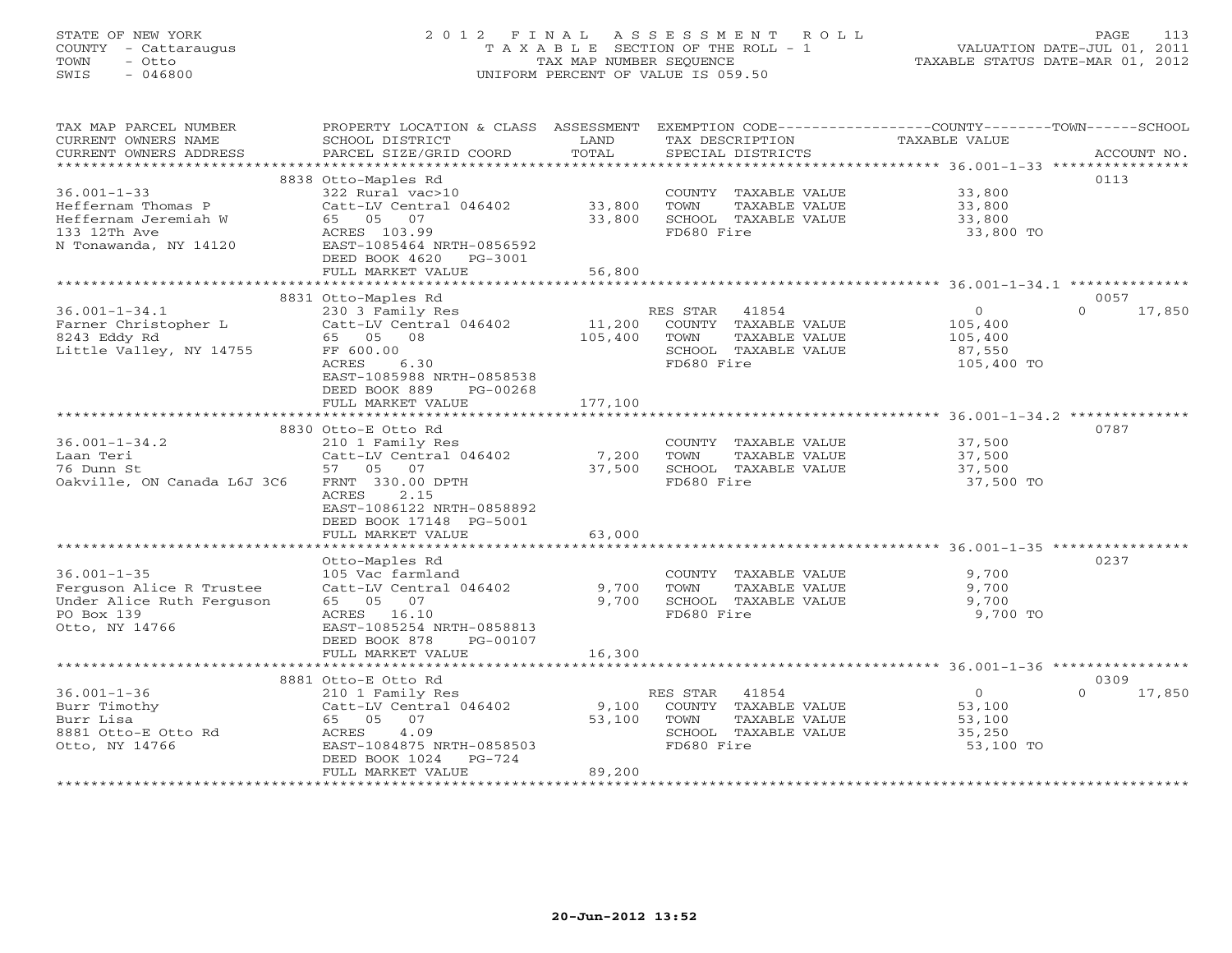# STATE OF NEW YORK 2 0 1 2 F I N A L A S S E S S M E N T R O L L PAGE 114 COUNTY - Cattaraugus T A X A B L E SECTION OF THE ROLL - 1 VALUATION DATE-JUL 01, 2011 TOWN - Otto TAX MAP NUMBER SEQUENCE TAXABLE STATUS DATE-MAR 01, 2012 SWIS - 046800 UNIFORM PERCENT OF VALUE IS 059.50UNIFORM PERCENT OF VALUE IS 059.50

| TAX MAP PARCEL NUMBER<br>CURRENT OWNERS NAME<br>CURRENT OWNERS ADDRESS                                                                                                                | PROPERTY LOCATION & CLASS ASSESSMENT EXEMPTION CODE----------------COUNTY-------TOWN------SCHOOL<br>SCHOOL DISTRICT<br>PARCEL SIZE/GRID COORD                                                                           | LAND<br>TOTAL   | TAX DESCRIPTION<br>SPECIAL DISTRICTS                                                                  | TAXABLE VALUE                                                          | ACCOUNT NO.                |
|---------------------------------------------------------------------------------------------------------------------------------------------------------------------------------------|-------------------------------------------------------------------------------------------------------------------------------------------------------------------------------------------------------------------------|-----------------|-------------------------------------------------------------------------------------------------------|------------------------------------------------------------------------|----------------------------|
|                                                                                                                                                                                       |                                                                                                                                                                                                                         |                 |                                                                                                       |                                                                        |                            |
| $36.001 - 1 - 37$<br>Dundas Jennifer M<br>Dundas Michael V<br>8957 Otto-E Otto Rd<br>Cattaraugus, NY 14719                                                                            | 8957 Otto-E Otto Rd<br>210 1 Family Res<br>Catt-LV Central 046402 10,800 COUNTY TAXABLE VALUE<br>65 05 07<br>8.69 BANK 032<br>ACRES<br>EAST-0435987 NRTH-0858703<br>DEED BOOK 7969 PG-2001<br>FULL MARKET VALUE 105,500 | 62,800          | TOWN<br>TAXABLE VALUE<br>SCHOOL TAXABLE VALUE<br>FD680 Fire<br>LD680 Light                            | $\overline{0}$<br>62,800<br>62,800<br>44,950<br>62,800 TO<br>62,800 TO | 0324<br>$\Omega$<br>17,850 |
|                                                                                                                                                                                       |                                                                                                                                                                                                                         |                 |                                                                                                       |                                                                        |                            |
| $36.001 - 1 - 40$                                                                                                                                                                     | 8882 Otto-E Otto Rd<br>210 1 Family Res<br>Catt-LV Central 046402 5,600<br>$\pm$ versus $\pm$<br>FRNT 218.00 DPTH 175.00<br>017<br>BANK<br>EAST-1085003 NRTH-0858218<br>DEED BOOK 2566 PG-5001                          | 60,300 TOWN     | RES STAR 41854<br>COUNTY TAXABLE VALUE<br>TAXABLE VALUE<br>SCHOOL TAXABLE VALUE<br>FD680 Fire         | $\overline{0}$<br>60,300<br>60,300<br>42,450<br>60,300 TO              | 0308<br>$\Omega$<br>17,850 |
|                                                                                                                                                                                       | FULL MARKET VALUE                                                                                                                                                                                                       | 101,300         |                                                                                                       |                                                                        |                            |
| $36.001 - 1 - 41$<br>So.001-1-41<br>Goodwill Stephan M<br>Goodwill Kendra<br>8900 Otto-E otto Rd<br>Otto, NY 14766                                                                    | 8900 Otto-E Otto Rd<br>0tto-E ULLU ALL<br>210 1 Family Res<br>Catt-LV Central 046402 5,600<br>2010 59,000<br>FRNT 218.00 DPTH 175.00<br>EAST-1084785 NRTH-0858224<br>DEED BOOK 733<br>PG-01072<br>FULL MARKET VALUE     | 99,200          | RES STAR 41854<br>COUNTY TAXABLE VALUE<br>TOWN<br>TAXABLE VALUE<br>SCHOOL TAXABLE VALUE<br>FD680 Fire | $\overline{0}$<br>59,000<br>59,000<br>41,150<br>59,000 TO              | 0403<br>$\Omega$<br>17,850 |
|                                                                                                                                                                                       |                                                                                                                                                                                                                         |                 |                                                                                                       |                                                                        | 0446                       |
| 36.001-1-42<br>Boydie Church Trust<br>Culotta Morris C (Trust) 65 05 07<br>Culotta Morris C (Trust) 65 05 07<br>CAC Misconsin Ave FF 198.00<br>CACRES 9.9<br>CACRES 9.9<br>CACRES 9.9 | 8990 Otto-E Otto Rd<br>210 1 Family Res<br>Catt-LV Central 046402 13,700<br>65 05 07 71,400<br>9.90<br>EAST-1083896 NRTH-0857329<br>DEED BOOK 5450 PG-8001                                                              |                 | COUNTY TAXABLE VALUE<br>TAXABLE VALUE<br>TOWN<br>SCHOOL TAXABLE VALUE<br>FD680 Fire<br>LD680 Light    | 71,400<br>$71, 400$<br>$71, 400$<br>$71, 40$<br>71,400 TO<br>71,400 TO |                            |
|                                                                                                                                                                                       | FULL MARKET VALUE                                                                                                                                                                                                       | 120,000         |                                                                                                       |                                                                        |                            |
| $36.001 - 1 - 43$<br>Culotta Mc<br>Boydie Church Trust<br>PO Box 111<br>Otto, NY 14766                                                                                                | ***************************<br>9030 Otto-E Otto Rd<br>210 1 Family Res<br>Catt-LV Central 046402<br>65 05 07<br>FRNT 287.93 DPTH<br>ACRES<br>1.90<br>EAST-1083714 NRTH-0858202<br>DEED BOOK 860<br>PG-00643             | 6,900<br>46,500 | COUNTY TAXABLE VALUE<br>TOWN<br>TAXABLE VALUE<br>SCHOOL TAXABLE VALUE<br>FD680 Fire<br>LD680 Light    | 46,500<br>46.500<br>46,500<br>46,500 TO<br>46,500 TO                   | 0178                       |
|                                                                                                                                                                                       | FULL MARKET VALUE                                                                                                                                                                                                       | 78,200          |                                                                                                       |                                                                        |                            |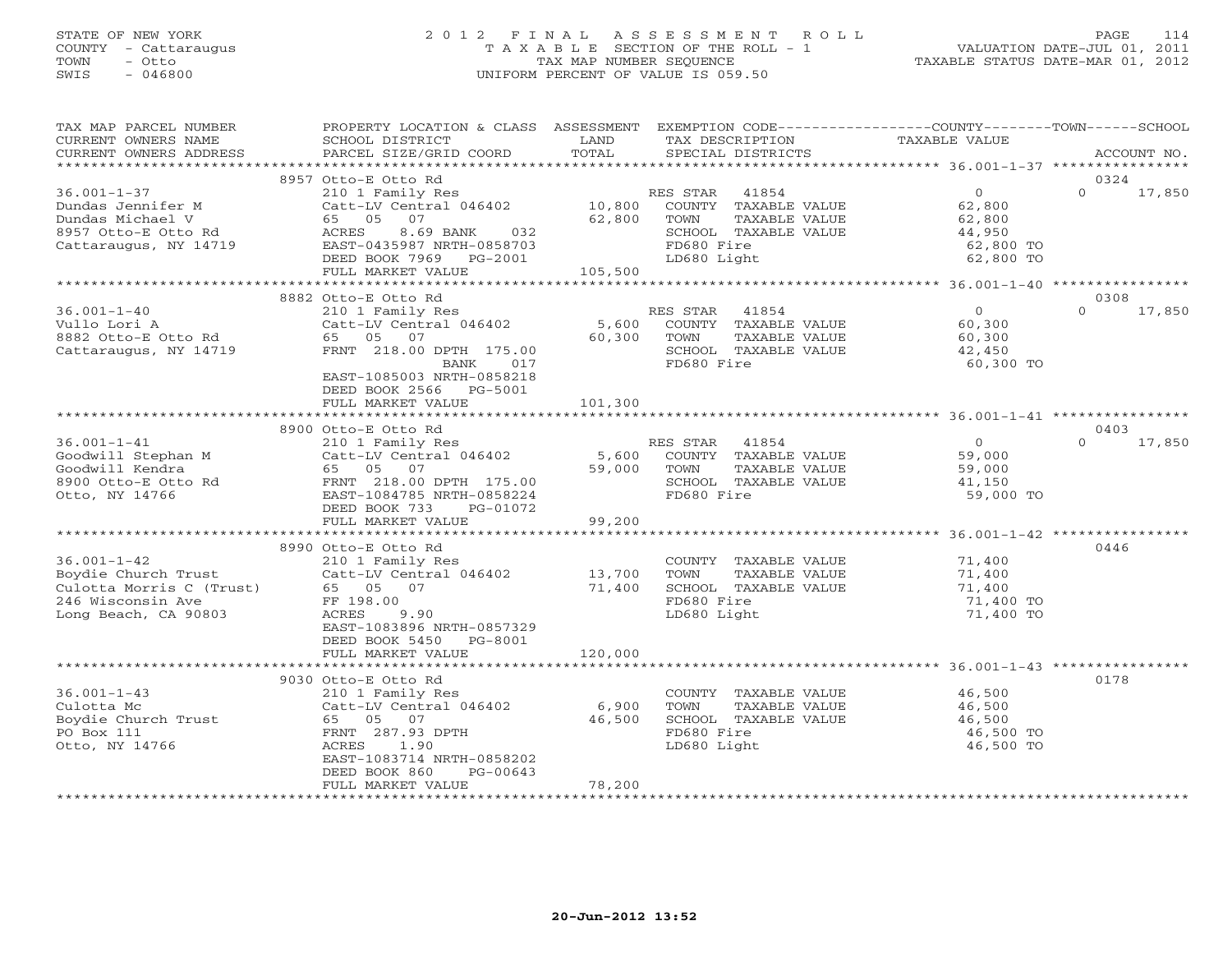## STATE OF NEW YORK 2 0 1 2 F I N A L A S S E S S M E N T R O L L PAGE 115 COUNTY - Cattaraugus T A X A B L E SECTION OF THE ROLL - 1 VALUATION DATE-JUL 01, 2011 TOWN - Otto TAX MAP NUMBER SEQUENCE TAXABLE STATUS DATE-MAR 01, 2012 SWIS - 046800 UNIFORM PERCENT OF VALUE IS 059.50UNIFORM PERCENT OF VALUE IS 059.50

| CURRENT OWNERS NAME SCHOOL DISTRICT CORD IN TAXABLE VALUE TRANSPORT OWNERS ADDRESS FRACEL SIZE/GRID COORD TOTAL SPECIAL DISTRICTS ACCOUNT NO.<br>CURRENT OWNERS ADDRESS PARCEL SIZE/GRID COORD TOTAL SPECIAL DISTRICTS ACCOUNT NO<br>9038 Otto-E Otto Rd<br>0089<br>$0 \t 17,850$<br>DEED BOOK 17663 PG-3001<br>101,000<br>FULL MARKET VALUE<br>0548<br>0386<br>9042 Otto-E Otto Rd<br>$0 \t 17,850$<br>0171<br>8960 Otto-E Otto Rd | TAX MAP PARCEL NUMBER | PROPERTY LOCATION & CLASS ASSESSMENT EXEMPTION CODE----------------COUNTY-------TOWN------SCHOOL |  |  |
|-------------------------------------------------------------------------------------------------------------------------------------------------------------------------------------------------------------------------------------------------------------------------------------------------------------------------------------------------------------------------------------------------------------------------------------|-----------------------|--------------------------------------------------------------------------------------------------|--|--|
|                                                                                                                                                                                                                                                                                                                                                                                                                                     |                       |                                                                                                  |  |  |
|                                                                                                                                                                                                                                                                                                                                                                                                                                     |                       |                                                                                                  |  |  |
|                                                                                                                                                                                                                                                                                                                                                                                                                                     |                       |                                                                                                  |  |  |
|                                                                                                                                                                                                                                                                                                                                                                                                                                     |                       |                                                                                                  |  |  |
|                                                                                                                                                                                                                                                                                                                                                                                                                                     |                       |                                                                                                  |  |  |
|                                                                                                                                                                                                                                                                                                                                                                                                                                     |                       |                                                                                                  |  |  |
|                                                                                                                                                                                                                                                                                                                                                                                                                                     |                       |                                                                                                  |  |  |
|                                                                                                                                                                                                                                                                                                                                                                                                                                     |                       |                                                                                                  |  |  |
|                                                                                                                                                                                                                                                                                                                                                                                                                                     |                       |                                                                                                  |  |  |
|                                                                                                                                                                                                                                                                                                                                                                                                                                     |                       |                                                                                                  |  |  |
|                                                                                                                                                                                                                                                                                                                                                                                                                                     |                       |                                                                                                  |  |  |
|                                                                                                                                                                                                                                                                                                                                                                                                                                     |                       |                                                                                                  |  |  |
|                                                                                                                                                                                                                                                                                                                                                                                                                                     |                       |                                                                                                  |  |  |
|                                                                                                                                                                                                                                                                                                                                                                                                                                     |                       |                                                                                                  |  |  |
|                                                                                                                                                                                                                                                                                                                                                                                                                                     |                       |                                                                                                  |  |  |
|                                                                                                                                                                                                                                                                                                                                                                                                                                     |                       |                                                                                                  |  |  |
|                                                                                                                                                                                                                                                                                                                                                                                                                                     |                       |                                                                                                  |  |  |
|                                                                                                                                                                                                                                                                                                                                                                                                                                     |                       |                                                                                                  |  |  |
|                                                                                                                                                                                                                                                                                                                                                                                                                                     |                       |                                                                                                  |  |  |
|                                                                                                                                                                                                                                                                                                                                                                                                                                     |                       |                                                                                                  |  |  |
|                                                                                                                                                                                                                                                                                                                                                                                                                                     |                       |                                                                                                  |  |  |
|                                                                                                                                                                                                                                                                                                                                                                                                                                     |                       |                                                                                                  |  |  |
|                                                                                                                                                                                                                                                                                                                                                                                                                                     |                       |                                                                                                  |  |  |
|                                                                                                                                                                                                                                                                                                                                                                                                                                     |                       |                                                                                                  |  |  |
|                                                                                                                                                                                                                                                                                                                                                                                                                                     |                       |                                                                                                  |  |  |
|                                                                                                                                                                                                                                                                                                                                                                                                                                     |                       |                                                                                                  |  |  |
|                                                                                                                                                                                                                                                                                                                                                                                                                                     |                       |                                                                                                  |  |  |
|                                                                                                                                                                                                                                                                                                                                                                                                                                     |                       |                                                                                                  |  |  |
|                                                                                                                                                                                                                                                                                                                                                                                                                                     |                       |                                                                                                  |  |  |
|                                                                                                                                                                                                                                                                                                                                                                                                                                     |                       |                                                                                                  |  |  |
|                                                                                                                                                                                                                                                                                                                                                                                                                                     |                       |                                                                                                  |  |  |
|                                                                                                                                                                                                                                                                                                                                                                                                                                     |                       |                                                                                                  |  |  |
|                                                                                                                                                                                                                                                                                                                                                                                                                                     |                       |                                                                                                  |  |  |
|                                                                                                                                                                                                                                                                                                                                                                                                                                     |                       |                                                                                                  |  |  |
|                                                                                                                                                                                                                                                                                                                                                                                                                                     |                       |                                                                                                  |  |  |
|                                                                                                                                                                                                                                                                                                                                                                                                                                     |                       |                                                                                                  |  |  |
|                                                                                                                                                                                                                                                                                                                                                                                                                                     |                       |                                                                                                  |  |  |
|                                                                                                                                                                                                                                                                                                                                                                                                                                     |                       |                                                                                                  |  |  |
|                                                                                                                                                                                                                                                                                                                                                                                                                                     |                       |                                                                                                  |  |  |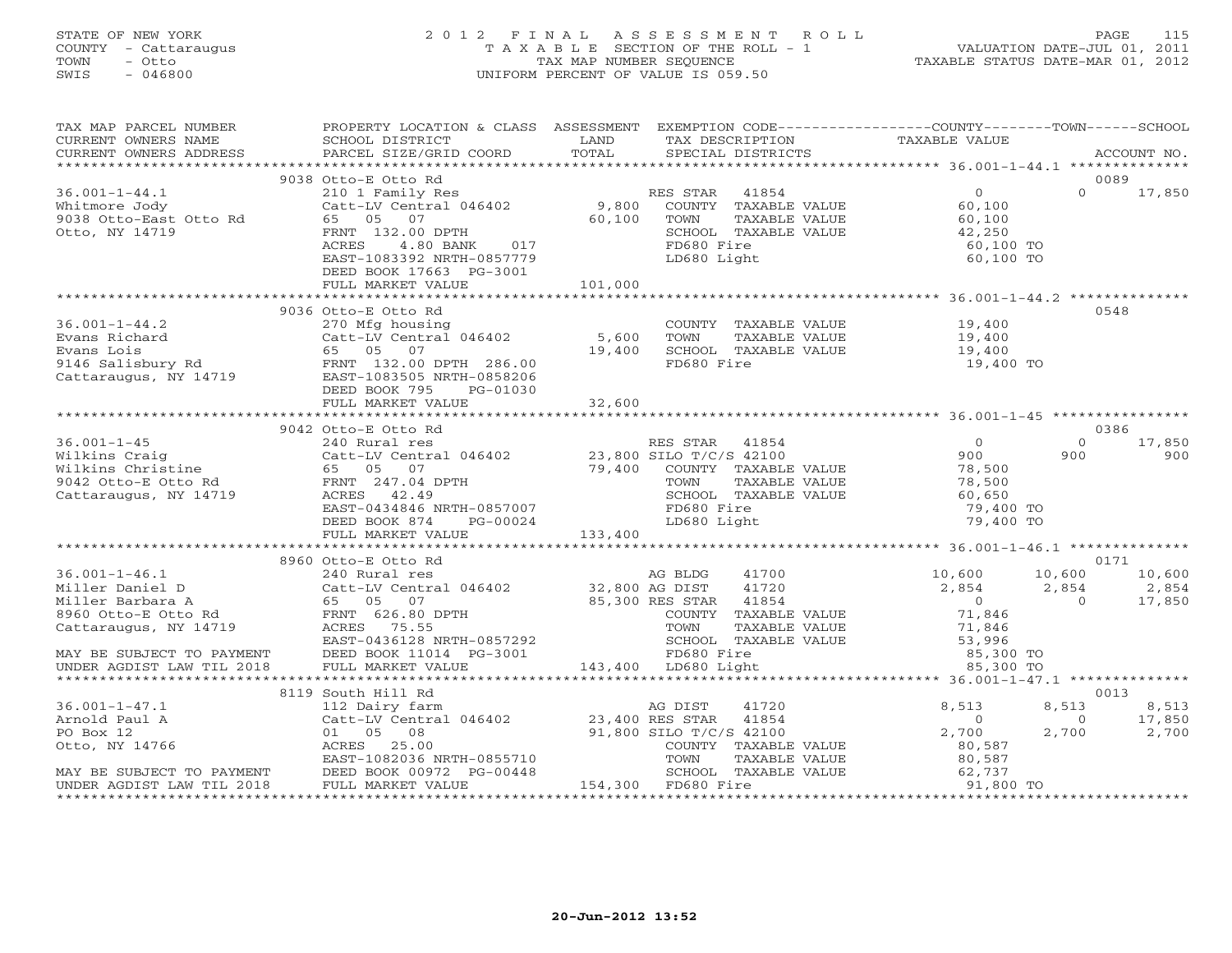# STATE OF NEW YORK 2 0 1 2 F I N A L A S S E S S M E N T R O L L PAGE 116 COUNTY - Cattaraugus T A X A B L E SECTION OF THE ROLL - 1 VALUATION DATE-JUL 01, 2011 TOWN - Otto TAX MAP NUMBER SEQUENCE TAXABLE STATUS DATE-MAR 01, 2012 SWIS - 046800 UNIFORM PERCENT OF VALUE IS 059.50UNIFORM PERCENT OF VALUE IS 059.50

| TAX MAP PARCEL NUMBER<br>CURRENT OWNERS NAME                          | PROPERTY LOCATION & CLASS ASSESSMENT<br>SCHOOL DISTRICT                                                                                                        | LAND    | EXEMPTION CODE----------------COUNTY-------TOWN------SCHOOL<br>TAX DESCRIPTION | TAXABLE VALUE                    |                    |
|-----------------------------------------------------------------------|----------------------------------------------------------------------------------------------------------------------------------------------------------------|---------|--------------------------------------------------------------------------------|----------------------------------|--------------------|
| CURRENT OWNERS ADDRESS                                                | PARCEL SIZE/GRID COORD                                                                                                                                         | TOTAL   | SPECIAL DISTRICTS                                                              |                                  | ACCOUNT NO.        |
|                                                                       |                                                                                                                                                                |         |                                                                                |                                  |                    |
|                                                                       | 8006 West Hill Rd                                                                                                                                              |         |                                                                                |                                  | 0894               |
| $36.001 - 1 - 47.2$                                                   | 260 Seasonal res                                                                                                                                               |         | COUNTY TAXABLE VALUE                                                           | 9,200                            |                    |
| Wilkins Craig                                                         | Catt-LV Central 046402                                                                                                                                         | 3,500   | TOWN<br>TAXABLE VALUE                                                          | 9,200                            |                    |
| Wilkins Christine                                                     | 01 05 08                                                                                                                                                       | 9,200   | SCHOOL TAXABLE VALUE                                                           | 9,200                            |                    |
| 9042 Otto-E Otto Rd<br>Cattaraugus, NY 14719<br>Cattaraugus, NY 14719 | FRNT 180.00 DPTH 240.00<br>EAST-1082791 NRTH-0855372                                                                                                           |         | FD680 Fire                                                                     | 9,200 TO                         |                    |
|                                                                       | DEED BOOK 3722 PG-2001                                                                                                                                         |         |                                                                                |                                  |                    |
|                                                                       | FULL MARKET VALUE                                                                                                                                              | 15,500  |                                                                                |                                  |                    |
|                                                                       |                                                                                                                                                                |         |                                                                                |                                  |                    |
|                                                                       | 8009 West Hill Rd                                                                                                                                              |         |                                                                                |                                  | 0091               |
|                                                                       |                                                                                                                                                                |         | COUNTY TAXABLE VALUE                                                           | 800                              |                    |
|                                                                       | Catt-LV Central 046402 800                                                                                                                                     |         | TAXABLE VALUE<br>TOWN                                                          | 800                              |                    |
|                                                                       |                                                                                                                                                                | 800     | SCHOOL TAXABLE VALUE                                                           | 800                              |                    |
|                                                                       |                                                                                                                                                                |         | FD680 Fire                                                                     | 800 TO                           |                    |
|                                                                       |                                                                                                                                                                |         |                                                                                |                                  |                    |
|                                                                       |                                                                                                                                                                |         |                                                                                |                                  |                    |
|                                                                       |                                                                                                                                                                | 1,300   |                                                                                |                                  |                    |
|                                                                       |                                                                                                                                                                |         |                                                                                |                                  |                    |
|                                                                       | 8129 South Hill Rd                                                                                                                                             |         |                                                                                |                                  | 0053<br>$\Omega$   |
| $36.001 - 1 - 49.71$<br>Borden E (Est)                                | 240 Rural res                                                                                                                                                  |         | WVET C/T 41121                                                                 | 5,970<br>5,970<br>$\overline{0}$ | 17,850<br>$\Omega$ |
|                                                                       | Catt-LV Central 046402 16,200 RES STAR 41854                                                                                                                   | 39,800  | COUNTY TAXABLE VALUE                                                           | 33,830                           |                    |
|                                                                       |                                                                                                                                                                |         | TOWN<br>TAXABLE VALUE                                                          | 33,830                           |                    |
|                                                                       |                                                                                                                                                                |         | SCHOOL TAXABLE VALUE                                                           | 21,950                           |                    |
|                                                                       |                                                                                                                                                                |         | FD680 Fire                                                                     | 39,800 TO                        |                    |
|                                                                       | Borden - .<br>Jack & Patricia Story<br>8jack & Patricia Story<br>PO Box 43<br>PO Box 43<br>CHEO BOOK 538<br>PO-00351<br>PULL MARKET VALUE<br>FULL MARKET VALUE | 66,900  |                                                                                |                                  |                    |
|                                                                       |                                                                                                                                                                |         |                                                                                |                                  |                    |
|                                                                       | South Hill Rd                                                                                                                                                  |         |                                                                                |                                  | 0054               |
| $36.001 - 1 - 49.72$                                                  | $105 \text{ Vac farml}$                                                                                                                                        |         | SILO T/C/S 42100                                                               | 3,000<br>3,000                   | 3,000              |
| Borden E (Est)                                                        | Catt-LV Central 046402 42,200                                                                                                                                  |         | COUNTY TAXABLE VALUE                                                           | 46,300                           |                    |
| Jack & Patricia Story                                                 |                                                                                                                                                                | 49,300  | TOWN<br>TAXABLE VALUE                                                          | 46,300                           |                    |
| %jack & Patricia Story                                                |                                                                                                                                                                |         | SCHOOL TAXABLE VALUE                                                           | 46,300                           |                    |
| PO Box 43                                                             | EAST-0432340 NRTH-0856180                                                                                                                                      |         | FD680 Fire                                                                     | 49,300 TO                        |                    |
| Otto, NY 14766                                                        | DEED BOOK 00928 PG-00299                                                                                                                                       | 82,900  |                                                                                |                                  |                    |
|                                                                       | FULL MARKET VALUE                                                                                                                                              |         |                                                                                |                                  |                    |
|                                                                       | 8030 Cattaraugus-Otto Rd                                                                                                                                       |         |                                                                                |                                  | 0341               |
| $36.001 - 1 - 50$                                                     | 240 Rural res                                                                                                                                                  |         | RES STAR<br>41854                                                              | $\overline{0}$                   | $\Omega$<br>17,850 |
| Hintz Jerold E                                                        | Catt-LV Central 046402                                                                                                                                         | 24,000  | COUNTY TAXABLE VALUE                                                           | 67,700                           |                    |
| 111102 00101a 1<br>8030 Cattaraugus-Otto Rd                           | 09 05 08                                                                                                                                                       | 67,700  | TOWN<br>TAXABLE VALUE                                                          | 67,700                           |                    |
| Cattaraugus, NY 14719                                                 | LOT 1                                                                                                                                                          |         | SCHOOL TAXABLE VALUE                                                           | 49,850                           |                    |
|                                                                       | ACRES<br>26.03                                                                                                                                                 |         | FD680 Fire                                                                     | 67,700 TO                        |                    |
|                                                                       | EAST-0430721 NRTH-0855930                                                                                                                                      |         |                                                                                |                                  |                    |
|                                                                       | DEED BOOK 12689 PG-9001                                                                                                                                        |         |                                                                                |                                  |                    |
|                                                                       | FULL MARKET VALUE                                                                                                                                              | 113,800 |                                                                                |                                  |                    |
|                                                                       |                                                                                                                                                                |         |                                                                                |                                  |                    |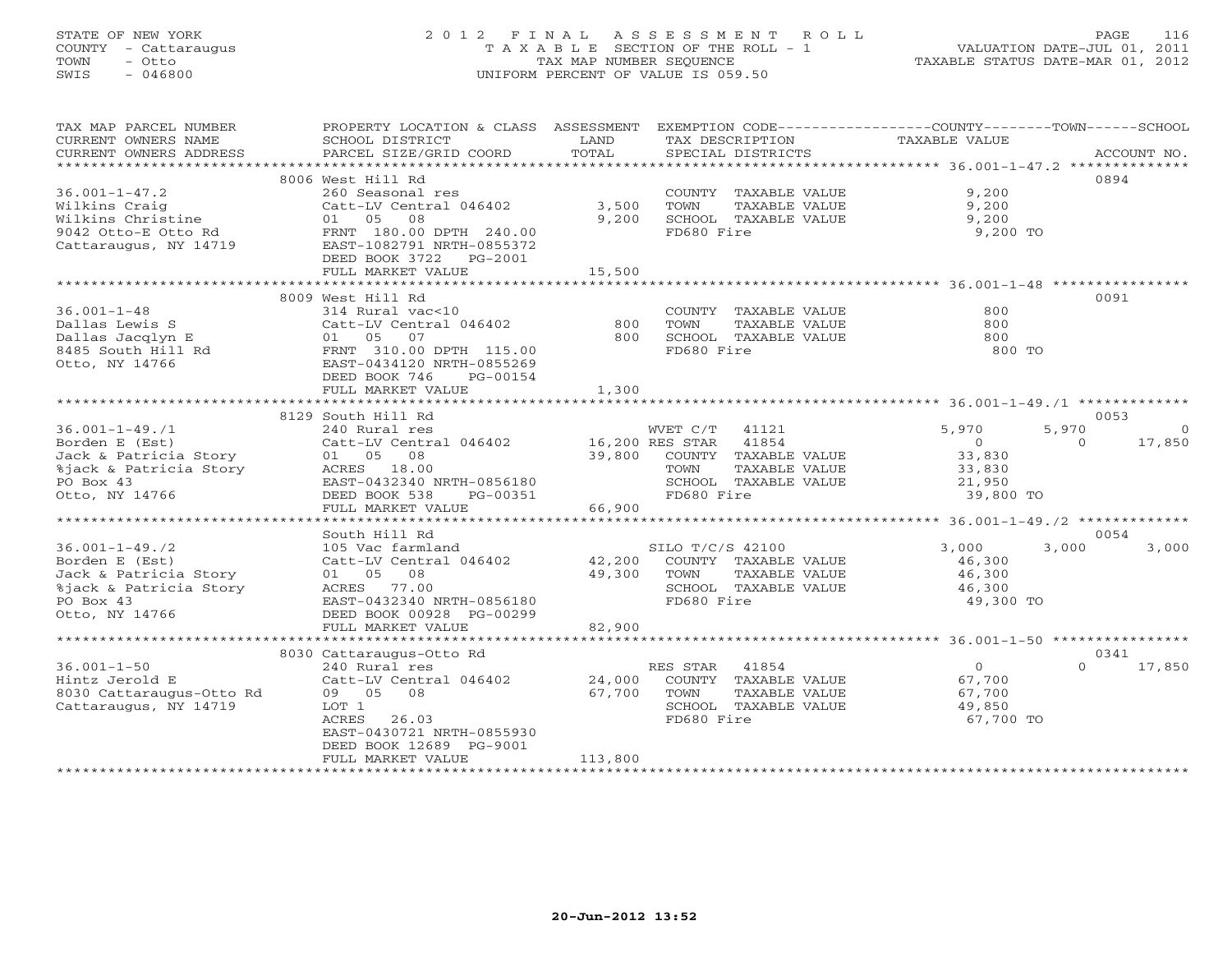# STATE OF NEW YORK 2 0 1 2 F I N A L A S S E S S M E N T R O L L PAGE 117 COUNTY - Cattaraugus T A X A B L E SECTION OF THE ROLL - 1 VALUATION DATE-JUL 01, 2011 TOWN - Otto TAX MAP NUMBER SEQUENCE TAXABLE STATUS DATE-MAR 01, 2012 SWIS - 046800 UNIFORM PERCENT OF VALUE IS 059.50UNIFORM PERCENT OF VALUE IS 059.50

| SCHOOL DISTRICT<br>PARCEL SIZE/GRID COORD                                                                                                               | LAND<br>TOTAL                                                                                                                                                                                                                                          | SPECIAL DISTRICTS                                                                            |                                                                                                                     | ACCOUNT NO.                                                                                                       |
|---------------------------------------------------------------------------------------------------------------------------------------------------------|--------------------------------------------------------------------------------------------------------------------------------------------------------------------------------------------------------------------------------------------------------|----------------------------------------------------------------------------------------------|---------------------------------------------------------------------------------------------------------------------|-------------------------------------------------------------------------------------------------------------------|
| 210 1 Family Res                                                                                                                                        |                                                                                                                                                                                                                                                        | COUNTY TAXABLE VALUE                                                                         | 50,200                                                                                                              | 0157                                                                                                              |
| $01/09$ 05 08<br>LOT 1<br>ACRES<br>2.31<br>EAST-0430510 NRTH-0856920<br>DEED BOOK 7438 PG-8002                                                          | 50,200                                                                                                                                                                                                                                                 | SCHOOL TAXABLE VALUE<br>FD680 Fire                                                           | 50,200<br>50,200 TO                                                                                                 |                                                                                                                   |
|                                                                                                                                                         |                                                                                                                                                                                                                                                        |                                                                                              |                                                                                                                     |                                                                                                                   |
| 240 Rural res<br>Catt-LV Central 046402<br>01 05 08<br>ACRES 10.25<br>EAST-1078990 NRTH-0857231                                                         | 14,000<br>67,500                                                                                                                                                                                                                                       | COUNTY TAXABLE VALUE<br>TOWN<br>TAXABLE VALUE<br>SCHOOL TAXABLE VALUE<br>FD680 Fire          | $\Omega$<br>67,500<br>67,500<br>49,650<br>67,500 TO                                                                 | 0270<br>$\Omega$<br>17,850                                                                                        |
| FULL MARKET VALUE                                                                                                                                       | 113,400                                                                                                                                                                                                                                                |                                                                                              |                                                                                                                     |                                                                                                                   |
|                                                                                                                                                         |                                                                                                                                                                                                                                                        |                                                                                              |                                                                                                                     |                                                                                                                   |
| 105 Vac farmland<br>Catt-LV Central 046402<br>01 05 08<br>ACRES 41.17<br>EAST-1079316 NRTH-0858336                                                      | 15,900<br>15,900                                                                                                                                                                                                                                       | COUNTY TAXABLE VALUE<br>TOWN<br>TAXABLE VALUE<br>SCHOOL TAXABLE VALUE<br>FD680 Fire          | 15,900<br>15,900<br>15,900<br>15,900 TO                                                                             | 0359                                                                                                              |
|                                                                                                                                                         | 26,700                                                                                                                                                                                                                                                 |                                                                                              |                                                                                                                     |                                                                                                                   |
|                                                                                                                                                         |                                                                                                                                                                                                                                                        |                                                                                              |                                                                                                                     | 0485                                                                                                              |
| Catt-LV Central 046402<br>01 05 08<br>FRNT 250.00 DPTH 175.00<br>EAST-1078865 NRTH-0858859<br>DEED BOOK 5148<br>PG-9003                                 | 5,400<br>35,000                                                                                                                                                                                                                                        | TOWN<br>TAXABLE VALUE<br>SCHOOL TAXABLE VALUE<br>FD680 Fire                                  | 35,000<br>35,000<br>35,000 TO                                                                                       |                                                                                                                   |
| FULL MARKET VALUE                                                                                                                                       | 58,800                                                                                                                                                                                                                                                 |                                                                                              |                                                                                                                     |                                                                                                                   |
|                                                                                                                                                         |                                                                                                                                                                                                                                                        |                                                                                              |                                                                                                                     | 0132                                                                                                              |
| 210 1 Family Res<br>Catt-LV Central 046402<br>02 05 08<br>9.50<br>ACRES<br>EAST-0430658 NRTH-0860583<br>DEED BOOK 1032<br>$PG-269$<br>FULL MARKET VALUE | 13,500<br>31,200<br>52,400                                                                                                                                                                                                                             | 41854<br>COUNTY TAXABLE VALUE<br>TAXABLE VALUE<br>TOWN<br>SCHOOL TAXABLE VALUE<br>FD680 Fire | $\overline{O}$<br>31,200<br>31,200<br>13,350<br>31,200 TO                                                           | $\Omega$<br>17,850                                                                                                |
|                                                                                                                                                         | 8112 Dake Hill Rd<br>Catt-LV Central 046402<br>FULL MARKET VALUE<br>9205 Cattaraugus-Otto Rd<br>DEED BOOK 00937 PG-00363<br>Dake Hill Rd<br>DEED BOOK 1019 PG-914<br>FULL MARKET VALUE<br>8240 Dake Hill Rd<br>210 1 Family Res<br>8290 Foster Hill Rd | 7,300<br>84,400                                                                              | PROPERTY LOCATION & CLASS ASSESSMENT<br>TOWN<br>TAXABLE VALUE<br>RES STAR 41854<br>COUNTY TAXABLE VALUE<br>RES STAR | EXEMPTION CODE-----------------COUNTY-------TOWN------SCHOOL<br>TAX DESCRIPTION TAXABLE VALUE<br>50,200<br>35,000 |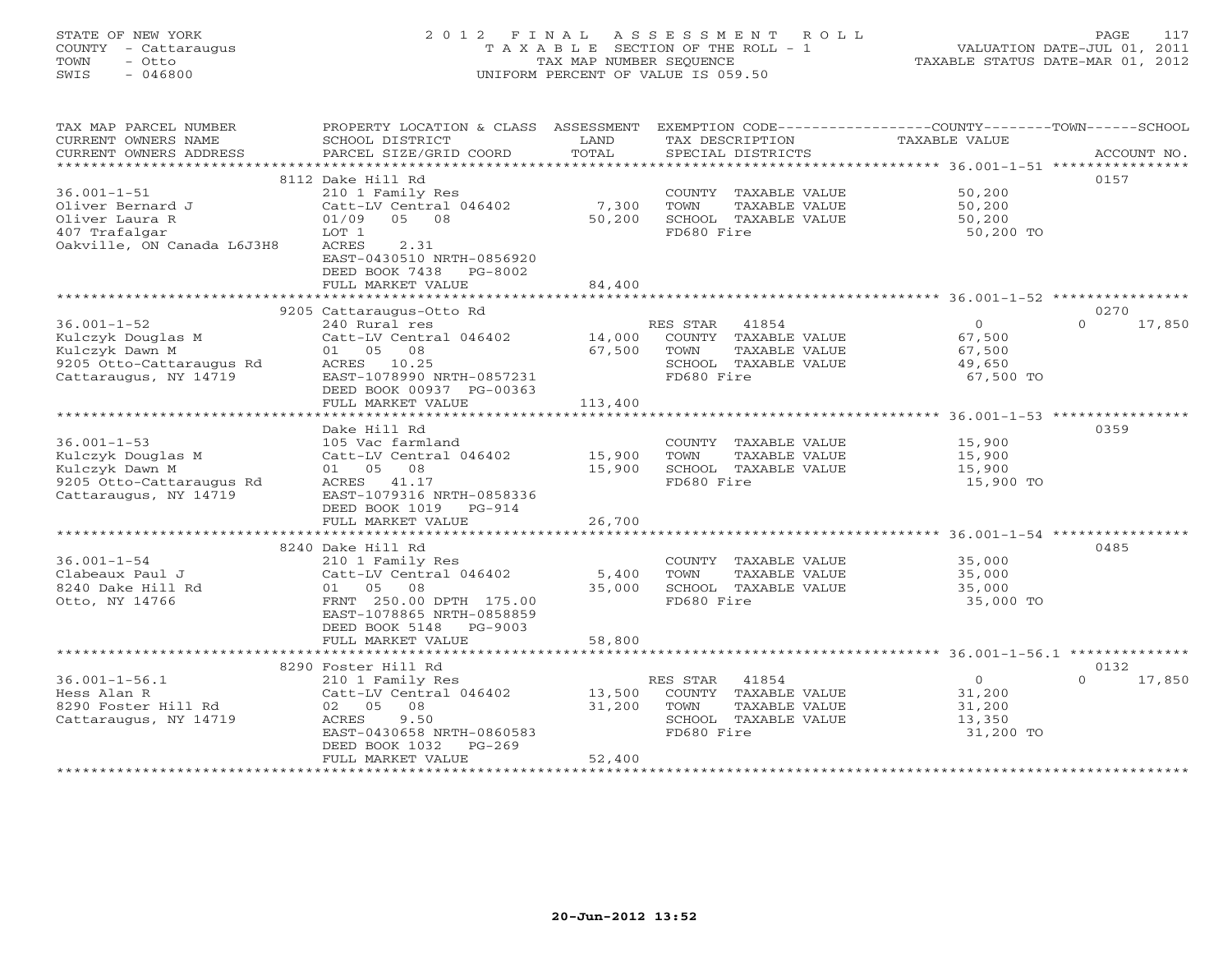# STATE OF NEW YORK 2 0 1 2 F I N A L A S S E S S M E N T R O L L PAGE 118 COUNTY - Cattaraugus T A X A B L E SECTION OF THE ROLL - 1 VALUATION DATE-JUL 01, 2011 TOWN - Otto TAX MAP NUMBER SEQUENCE TAXABLE STATUS DATE-MAR 01, 2012 SWIS - 046800 UNIFORM PERCENT OF VALUE IS 059.50UNIFORM PERCENT OF VALUE IS 059.50

| TAX MAP PARCEL NUMBER<br>CURRENT OWNERS NAME                                                                    | PROPERTY LOCATION & CLASS ASSESSMENT EXEMPTION CODE----------------COUNTY-------TOWN------SCHOOL<br>SCHOOL DISTRICT                                                                                    | LAND                                | TAX DESCRIPTION                                                                                                               | TAXABLE VALUE                                                           |                                              |
|-----------------------------------------------------------------------------------------------------------------|--------------------------------------------------------------------------------------------------------------------------------------------------------------------------------------------------------|-------------------------------------|-------------------------------------------------------------------------------------------------------------------------------|-------------------------------------------------------------------------|----------------------------------------------|
| CURRENT OWNERS ADDRESS                                                                                          | PARCEL SIZE/GRID COORD                                                                                                                                                                                 | TOTAL                               | SPECIAL DISTRICTS                                                                                                             |                                                                         | ACCOUNT NO.                                  |
|                                                                                                                 |                                                                                                                                                                                                        |                                     |                                                                                                                               |                                                                         |                                              |
| $36.001 - 1 - 56.2$<br>John Anthony<br>John Peggy                                                               | 8280 Foster Hill Rd<br>240 Rural res<br>Catt-LV Central 046402 16,300<br>02 05 08<br>DEED BOOK 894<br>PG-00526<br>FULL MARKET VALUE                                                                    | 50,500<br>84,900                    | RES STAR 41854<br>ES STAR 41854<br>COUNTY TAXABLE VALUE<br>TOWN<br>TAXABLE VALUE<br>SCHOOL TAXABLE VALUE<br>FD680 Fire        | $\overline{0}$<br>50,500<br>50,500<br>32,650<br>50,500 TO               | 0700<br>17,850<br>$\Omega$                   |
|                                                                                                                 |                                                                                                                                                                                                        |                                     |                                                                                                                               |                                                                         |                                              |
| $36.001 - 1 - 56.3$<br>John Anthony<br>John Peggy<br>8280 Foster Hill Rd<br>Cattaraugus, NY 14719               | Dake Hill Rd (Off)<br>314 Rural vac<10<br>Catt-LV Central 046402<br>02 05 08<br>ACRES 4.23<br>EAST-1079342 NRTH-0860477<br>DEED BOOK 905<br>PG-00044<br>FULL MARKET VALUE                              | 4,800<br>4,800<br>8,100             | COUNTY TAXABLE VALUE<br>TOWN<br>TAXABLE VALUE<br>SCHOOL TAXABLE VALUE<br>FD680 Fire                                           | 4,800<br>4,800<br>4,800<br>4,800 TO                                     | 0706                                         |
|                                                                                                                 |                                                                                                                                                                                                        |                                     |                                                                                                                               |                                                                         |                                              |
| $36.001 - 1 - 57$<br>Salisbury John O<br>8453 Foster Hill Rd<br>Cattaraugus, NY 14719                           | Cemetery Hill Rd<br>105 Vac farmland<br>Catt-LV Central 046402 14,700<br>01 05 08<br>ACRES 14.80<br>EAST-1079667 NRTH-0860165<br>DEED BOOK 14006 PG-4001<br>FULL MARKET VALUE                          | 14,700<br>24,700                    | COUNTY TAXABLE VALUE<br>TOWN<br>TAXABLE VALUE<br>SCHOOL TAXABLE VALUE<br>FD680 Fire                                           | 14,700<br>14,700<br>14,700<br>14,700 TO                                 | 0356                                         |
|                                                                                                                 |                                                                                                                                                                                                        |                                     |                                                                                                                               |                                                                         |                                              |
| $36.001 - 1 - 58$<br>Evans Lois E<br>9146 Salisbury Rd<br>Cattaraugus, NY 14719                                 | 9146 Salisbury Rd<br>112 Dairy farm<br>02 05 08<br>ACRES 23.00<br>EAST-1080212 NRTH-0860157<br>EAST-1080212 NRIH-0800137<br>DEED BOOK 13809 PG-6002 FD680 Fire<br>FULL MARKET VALUE 73,600 LD680 Light |                                     | SR STAR<br>41834<br>43,800 COUNTY TAXABLE VALUE<br>TOWN<br>TAXABLE VALUE<br>SCHOOL TAXABLE VALUE<br>FD680 Fire<br>LD680 Light | $\circ$<br>1,700<br>42,100<br>42,100<br>5,090<br>43,800 TO<br>43,800 TO | 0354<br>$\Omega$<br>37,010<br>1,700<br>1,700 |
|                                                                                                                 | 8285 N Otto Rd                                                                                                                                                                                         |                                     |                                                                                                                               |                                                                         | 0101                                         |
| $36.001 - 1 - 59$<br>Dankert Kenneth S Catt-LV Central 046402 13,400<br>8285 N Otto Rd<br>Cattaraugus, NY 14719 | 210 1 Family Res<br>02 05 08<br>ACRES<br>9.45 BANK<br>EAST-1080988 NRTH-0860321<br>DEED BOOK 2876    PG-9001<br>FULL MARKET VALUE                                                                      | 44,300<br>$026$<br>860321<br>74,500 | RES STAR 41854<br>COUNTY TAXABLE VALUE<br>TOWN<br>TAXABLE VALUE<br>SCHOOL TAXABLE VALUE<br>FD680 Fire                         | $\overline{0}$<br>44,300<br>44,300<br>26,450<br>44,300 TO               | 17,850<br>$\Omega$                           |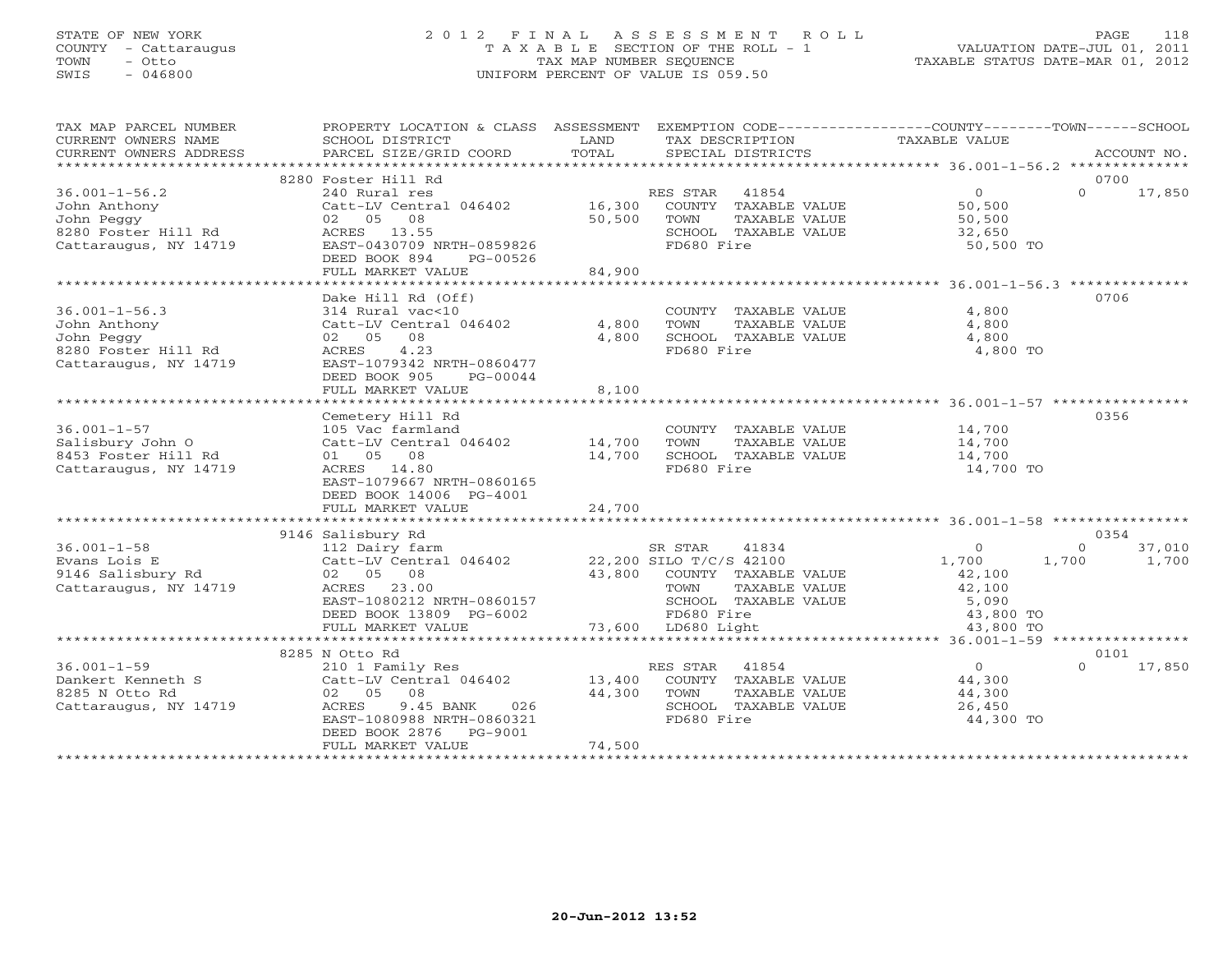## STATE OF NEW YORK 2 0 1 2 F I N A L A S S E S S M E N T R O L L PAGE 119 COUNTY - Cattaraugus T A X A B L E SECTION OF THE ROLL - 1 VALUATION DATE-JUL 01, 2011 TOWN - Otto TAX MAP NUMBER SEQUENCE TAXABLE STATUS DATE-MAR 01, 2012 SWIS - 046800 UNIFORM PERCENT OF VALUE IS 059.50UNIFORM PERCENT OF VALUE IS 059.50

| TAX MAP PARCEL NUMBER<br>CURRENT OWNERS NAME<br>CURRENT OWNERS ADDRESS                                                                                                                                                                                                       | PROPERTY LOCATION & CLASS ASSESSMENT EXEMPTION CODE----------------COUNTY-------TOWN------SCHOOL<br>SCHOOL DISTRICT<br>PARCEL SIZE/GRID COORD | LAND<br>TOTAL   | TAX DESCRIPTION<br>SPECIAL DISTRICTS<br>SPECIAL DISTRICTS                                              |                                                                    | ACCOUNT NO.                                          |
|------------------------------------------------------------------------------------------------------------------------------------------------------------------------------------------------------------------------------------------------------------------------------|-----------------------------------------------------------------------------------------------------------------------------------------------|-----------------|--------------------------------------------------------------------------------------------------------|--------------------------------------------------------------------|------------------------------------------------------|
|                                                                                                                                                                                                                                                                              | 8301 N Otto Rd                                                                                                                                |                 |                                                                                                        |                                                                    | 0165                                                 |
| $36.001 - 1 - 60$<br>Barnhart James<br>Barnhart Wendy                                                                                                                                                                                                                        | 210 1 Family Res<br>Catt-LV Central 046402 6,300 RES STAR 41854<br>02 05 08                                                                   | 50,000          | CVET C/T 41131<br>COUNTY TAXABLE VALUE                                                                 | 11,900<br>$\overline{0}$<br>38,100                                 | 11,900<br>$\overline{0}$<br>17,850<br>$\overline{O}$ |
| 8301 N Otto Rd<br>Cattaraugus, NY 14719                                                                                                                                                                                                                                      | ACRES 1.30<br>EAST-1081289 NRTH-0860576<br>DEED BOOK 00921 PG-00301<br>FULL MARKET VALUE                                                      | 84,000          | TAXABLE VALUE<br>TOWN<br>SCHOOL TAXABLE VALUE<br>FD680 Fire                                            | 38,100<br>32,150<br>50,000 TO                                      |                                                      |
|                                                                                                                                                                                                                                                                              |                                                                                                                                               |                 |                                                                                                        |                                                                    |                                                      |
|                                                                                                                                                                                                                                                                              | 8288 N Otto Rd                                                                                                                                |                 |                                                                                                        |                                                                    | 0058                                                 |
| $36.001 - 1 - 61$<br>Cattle Mailaber Burton F<br>Mailaber Brenda (2009) Cattle Digital Cattle Digital Activity Central 046402<br>Mailaber Brenda (2009) COUNTY<br>8288 N Otto Rd (2009) L/P 752-62<br>Cattaraugus, NY 14719 FRNT 290.00 DPTH SCHOOL<br>Cattaraugus, NY 14719 | 210 1 Family Res<br>FRNT 290.00 DPTH<br>ACRES 10.30<br>EAST-1081893 NRTH-0860121                                                              |                 | WVET C/T 41121<br>41834<br>COUNTY TAXABLE VALUE<br>TAXABLE VALUE<br>SCHOOL TAXABLE VALUE<br>FD680 Fire | 7,140<br>$\overline{0}$<br>49,060<br>49,060<br>19,190<br>56,200 TO | 7,140<br>$\overline{0}$<br>37,010<br>$\Omega$        |
|                                                                                                                                                                                                                                                                              | DEED BOOK 758<br>PG-01169                                                                                                                     |                 |                                                                                                        |                                                                    |                                                      |
|                                                                                                                                                                                                                                                                              | FULL MARKET VALUE                                                                                                                             | 94,500          |                                                                                                        |                                                                    |                                                      |
|                                                                                                                                                                                                                                                                              | 8296 N Otto Rd                                                                                                                                |                 |                                                                                                        |                                                                    | 0378                                                 |
| $36.001 - 1 - 63$                                                                                                                                                                                                                                                            | 210 1 Family Res                                                                                                                              |                 | RES STAR 41854                                                                                         | $\overline{0}$                                                     | $\Omega$<br>17,850                                   |
|                                                                                                                                                                                                                                                                              |                                                                                                                                               |                 | COUNTY TAXABLE VALUE                                                                                   | 57,000                                                             |                                                      |
|                                                                                                                                                                                                                                                                              |                                                                                                                                               |                 | TOWN<br>TAXABLE VALUE                                                                                  | 57,000                                                             |                                                      |
|                                                                                                                                                                                                                                                                              |                                                                                                                                               |                 | SCHOOL TAXABLE VALUE                                                                                   | 39,150                                                             |                                                      |
| Perkins Dale R<br>Perkins Debra<br>Perkins Debra<br>8296 N Otto Rd<br>Cattaraugus, NY 14719<br>Recres 2.00<br>Cattaraugus, NY 14719<br>Recres 2.00<br>Cattaraugus, NY 14719<br>Recres 2.00<br>Recres 2.00<br>Recres 2.00<br>Recres 2.00<br>Recres 2.00<br>                   | DEED BOOK 1978    PG-3001                                                                                                                     |                 | FD680 Fire                                                                                             | 57,000 TO                                                          |                                                      |
|                                                                                                                                                                                                                                                                              |                                                                                                                                               |                 |                                                                                                        |                                                                    |                                                      |
|                                                                                                                                                                                                                                                                              | 8302 N Otto Rd                                                                                                                                |                 |                                                                                                        |                                                                    | 0321                                                 |
| $36.001 - 1 - 65$<br>36.001-1-65<br>Perkins Dale R<br>Perkins Debra<br>8296 N Otto Rd<br>Cattaraugus, NY 14719<br>ERNT 227.00 DPTH 180.00<br>Cattaraugus, NY 14719<br>ERNT 227.00 DPTH 180.00<br>ERNT 227.00 DPTH 180.00<br>ERST-1081577 NRTH-0860587                        | 270 Mfg housing                                                                                                                               | 5,800<br>21,300 | COUNTY TAXABLE VALUE<br>TAXABLE VALUE<br>TOWN<br>SCHOOL TAXABLE VALUE                                  | 21,300<br>21,300<br>21,300                                         |                                                      |
|                                                                                                                                                                                                                                                                              |                                                                                                                                               |                 | FD680 Fire                                                                                             | 21,300 TO                                                          |                                                      |
|                                                                                                                                                                                                                                                                              | DEED BOOK 1978 PG-3001<br>FULL MARKET VALUE                                                                                                   | 35,800          |                                                                                                        |                                                                    |                                                      |
|                                                                                                                                                                                                                                                                              |                                                                                                                                               |                 |                                                                                                        |                                                                    |                                                      |
|                                                                                                                                                                                                                                                                              | N Otto Rd                                                                                                                                     |                 |                                                                                                        |                                                                    | 0357                                                 |
| $36.001 - 1 - 66.1$                                                                                                                                                                                                                                                          | 105 Vac farmland                                                                                                                              |                 | COUNTY TAXABLE VALUE 11,200                                                                            |                                                                    |                                                      |
| Salisbury John O                                                                                                                                                                                                                                                             | Catt-LV Central 046402 11,200                                                                                                                 |                 | TAXABLE VALUE<br>TOWN                                                                                  | 11,200                                                             |                                                      |
| 8453 Foster Hill Rd                                                                                                                                                                                                                                                          | 02 05 08                                                                                                                                      | 11,200          | SCHOOL TAXABLE VALUE                                                                                   | 11,200                                                             |                                                      |
| Cattaraugus, NY 14719                                                                                                                                                                                                                                                        | ACRES 17.80<br>EAST-1080416 NRTH-0861338<br>DEED BOOK 14006 PG-4001                                                                           |                 | FD680 Fire                                                                                             | 11,200 TO                                                          |                                                      |
|                                                                                                                                                                                                                                                                              | FULL MARKET VALUE                                                                                                                             | 18,800          |                                                                                                        |                                                                    |                                                      |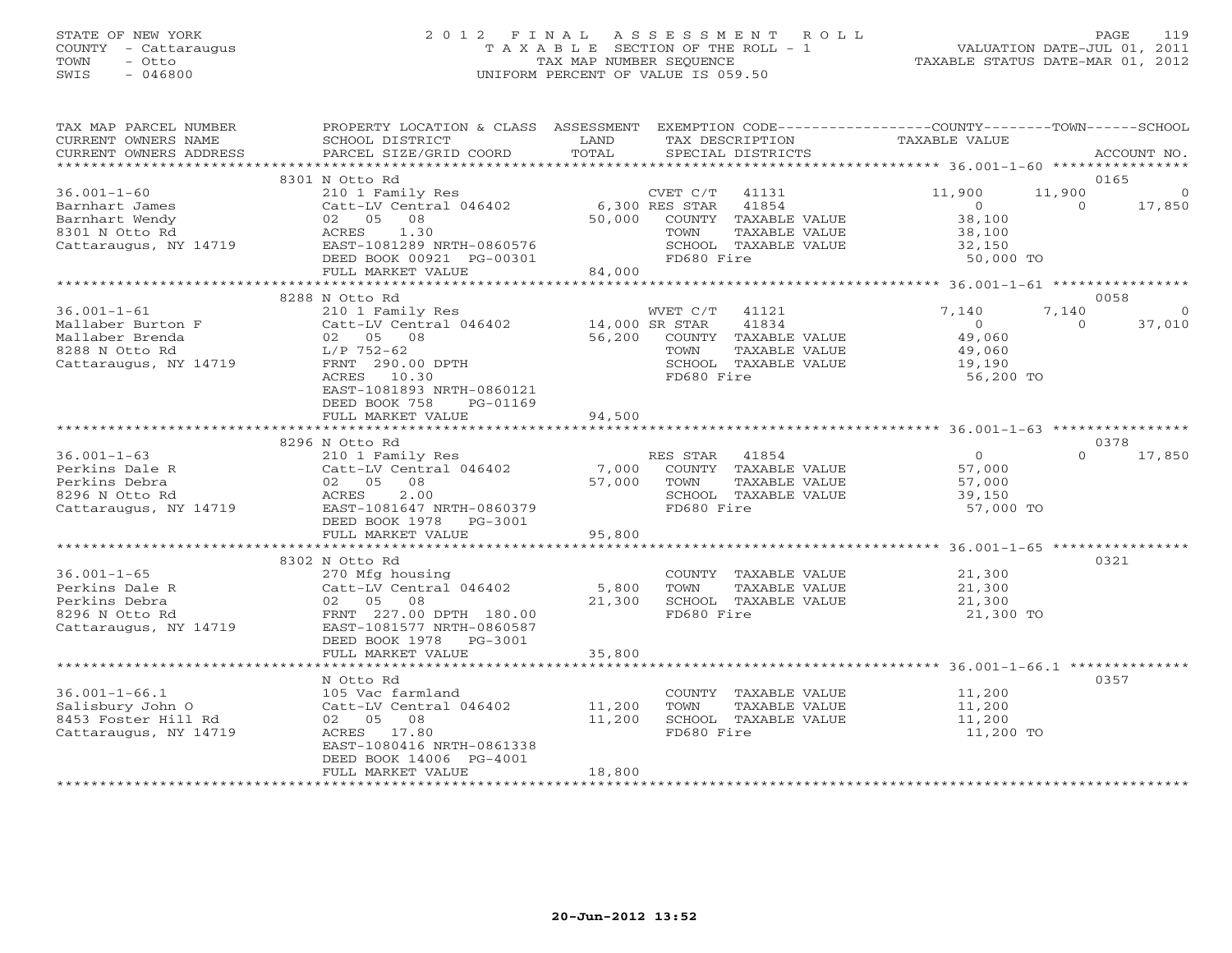# STATE OF NEW YORK 2 0 1 2 F I N A L A S S E S S M E N T R O L L PAGE 120 COUNTY - Cattaraugus T A X A B L E SECTION OF THE ROLL - 1 VALUATION DATE-JUL 01, 2011 TOWN - Otto TAX MAP NUMBER SEQUENCE TAXABLE STATUS DATE-MAR 01, 2012 SWIS - 046800 UNIFORM PERCENT OF VALUE IS 059.50UNIFORM PERCENT OF VALUE IS 059.50

| TAX MAP PARCEL NUMBER<br>CURRENT OWNERS NAME         | PROPERTY LOCATION & CLASS ASSESSMENT EXEMPTION CODE---------------COUNTY-------TOWN------SCHOOL<br>SCHOOL DISTRICT | <b>EXAMPLE SERVICE SERVICE SERVICE SERVICE SERVICE SERVICE SERVICE SERVICE SERVICE SERVICE SERVICE SERVICE SERVICE</b> |                | TAX DESCRIPTION                                                  | TAXABLE VALUE     |                |                |
|------------------------------------------------------|--------------------------------------------------------------------------------------------------------------------|------------------------------------------------------------------------------------------------------------------------|----------------|------------------------------------------------------------------|-------------------|----------------|----------------|
| CURRENT OWNERS ADDRESS                               | PARCEL SIZE/GRID COORD                                                                                             | TOTAL                                                                                                                  |                | SPECIAL DISTRICTS                                                |                   |                | ACCOUNT NO.    |
|                                                      |                                                                                                                    |                                                                                                                        |                |                                                                  |                   |                |                |
|                                                      | N Otto Rd                                                                                                          |                                                                                                                        |                |                                                                  |                   |                | 0877           |
| $36.001 - 1 - 66.2$                                  | 314 Rural vac<10                                                                                                   |                                                                                                                        |                | COUNTY TAXABLE VALUE                                             | 3,400             |                |                |
| Barnhart James R                                     | Catt-LV Central 046402                                                                                             | 3,400                                                                                                                  | TOWN           | TAXABLE VALUE                                                    | 3,400             |                |                |
| 8343 N Otto Rd<br>Cattaraugus, NY 14719              | ACRES<br>4.90<br>EAST-1081024 NRTH-0860788                                                                         | 3,400                                                                                                                  | FD680 Fire     | SCHOOL TAXABLE VALUE                                             | 3,400<br>3,400 TO |                |                |
|                                                      | DEED BOOK 1030 PG-73                                                                                               |                                                                                                                        |                |                                                                  |                   |                |                |
|                                                      | FULL MARKET VALUE                                                                                                  | 5,700                                                                                                                  |                |                                                                  |                   |                |                |
|                                                      | 8339 N Otto Rd                                                                                                     |                                                                                                                        |                |                                                                  |                   |                | 0394           |
| $36.001 - 1 - 67$                                    |                                                                                                                    |                                                                                                                        |                | 80 PCT OF VALUE USED FOR EXEMPTION PURPOSES                      | 10,840            | 10,840         | - 0            |
|                                                      |                                                                                                                    |                                                                                                                        |                |                                                                  | $\overline{0}$    | $\overline{0}$ | 37,010         |
| Stuart Carolyn J<br>8339 N Otto Rd<br>8339 N Otto Rd |                                                                                                                    |                                                                                                                        |                |                                                                  | 43,360            |                |                |
| Cattaraugus, NY 14719                                |                                                                                                                    |                                                                                                                        |                |                                                                  | 43,360            |                |                |
|                                                      | EAST-0432600 NRTH-0861760                                                                                          |                                                                                                                        |                | SCHOOL TAXABLE VALUE                                             | 17,190            |                |                |
|                                                      | DEED BOOK 572<br>$PG-183$                                                                                          |                                                                                                                        | FD680 Fire     |                                                                  | 54,200 TO         |                |                |
|                                                      | FULL MARKET VALUE                                                                                                  | 91,100                                                                                                                 |                |                                                                  |                   |                |                |
|                                                      |                                                                                                                    |                                                                                                                        |                |                                                                  |                   |                |                |
|                                                      | 8463 N Otto Rd                                                                                                     |                                                                                                                        |                |                                                                  |                   |                | 0522           |
| $36.001 - 1 - 68$                                    | 210 1 Family Res                                                                                                   |                                                                                                                        | WVET C/T 41121 |                                                                  | 6,060             | 6,060          | $\overline{0}$ |
| Liskow Bryon A                                       | Catt-LV Central 046402 6,300 RES STAR 41854                                                                        |                                                                                                                        |                |                                                                  | $\overline{0}$    | $\Omega$       | 17,850         |
| Liskow Bonnie M                                      | 02 05 08                                                                                                           |                                                                                                                        |                | 40,400 COUNTY TAXABLE VALUE                                      |                   |                |                |
| 8463 N Otto Rd                                       | ACRES 1.32                                                                                                         |                                                                                                                        | TOWN           | TAXABLE VALUE                                                    | 34,340<br>34,340  |                |                |
| Cattaraugus, NY 14719                                | EAST-0433562 NRTH-0863055                                                                                          |                                                                                                                        |                | SCHOOL TAXABLE VALUE                                             | 22,550            |                |                |
|                                                      | DEED BOOK 777 PG-00215                                                                                             |                                                                                                                        | FD680 Fire     |                                                                  | 40,400 TO         |                |                |
|                                                      | FULL MARKET VALUE                                                                                                  |                                                                                                                        |                |                                                                  |                   |                |                |
|                                                      |                                                                                                                    |                                                                                                                        |                |                                                                  |                   |                |                |
|                                                      | 8267 N Otto Rd                                                                                                     |                                                                                                                        |                |                                                                  |                   |                | 0230           |
| $36.009 - 1 - 1$                                     | 210 1 Family Res                                                                                                   |                                                                                                                        | RES STAR 41854 |                                                                  | $\bigcirc$        | $\Omega$       | 17,850         |
| Riehle Anthony                                       | Catt-LV Central 046402 10,100 COUNTY TAXABLE VALUE                                                                 |                                                                                                                        |                |                                                                  | 60,300            |                |                |
| Riehle Karola                                        | 02 05 08                                                                                                           |                                                                                                                        | TOWN           | TAXABLE VALUE                                                    | 60,300            |                |                |
| 8267 N Otto Rd                                       | L/U - HENRY/FARA                                                                                                   | 60, 300                                                                                                                |                | SCHOOL TAXABLE VALUE                                             | 42,450            |                |                |
| Cattaraugus, NY 14719                                | 5.05<br>ACRES                                                                                                      |                                                                                                                        | FD680 Fire     |                                                                  | 60,300 TO         |                |                |
|                                                      | EAST-1080895 NRTH-0859836                                                                                          |                                                                                                                        | LD680 Light    |                                                                  | 60,300 TO         |                |                |
|                                                      | DEED BOOK 998<br>$PG-368$                                                                                          |                                                                                                                        |                |                                                                  |                   |                |                |
|                                                      | FULL MARKET VALUE                                                                                                  | 101,300                                                                                                                |                |                                                                  |                   |                |                |
|                                                      |                                                                                                                    |                                                                                                                        |                |                                                                  |                   |                |                |
|                                                      | 9138 Salisbury Rd                                                                                                  |                                                                                                                        |                |                                                                  |                   |                | 0236           |
| $36.009 - 1 - 2$                                     | 210 1 Family Res                                                                                                   |                                                                                                                        | RES STAR 41854 |                                                                  | $\overline{0}$    | $\Omega$       | 17,850         |
| Nebrich Rica<br>9138 Salisbury Rd                    | Catt-LV Central 046402                                                                                             |                                                                                                                        |                | +1094<br>5,200 COUNTY TAXABLE VALUE<br>37,800 TOWN TAXABLE VALUE | 37,800<br>37,800  |                |                |
|                                                      | 02 05 08                                                                                                           |                                                                                                                        |                |                                                                  |                   |                |                |
| Cattaraugus, NY 14719                                | FRNT 176.90 DPTH 177.80                                                                                            |                                                                                                                        |                | SCHOOL TAXABLE VALUE                                             | 19,950            |                |                |
|                                                      | BANK<br>017                                                                                                        |                                                                                                                        | FD680 Fire     |                                                                  | 37,800 TO         |                |                |
|                                                      | EAST-1080612 NRTH-0859668                                                                                          |                                                                                                                        | LD680 Light    |                                                                  | 37,800 TO         |                |                |
|                                                      | DEED BOOK 9<br>PG-3001                                                                                             |                                                                                                                        |                |                                                                  |                   |                |                |
|                                                      | FULL MARKET VALUE                                                                                                  | 63,500                                                                                                                 |                |                                                                  |                   |                |                |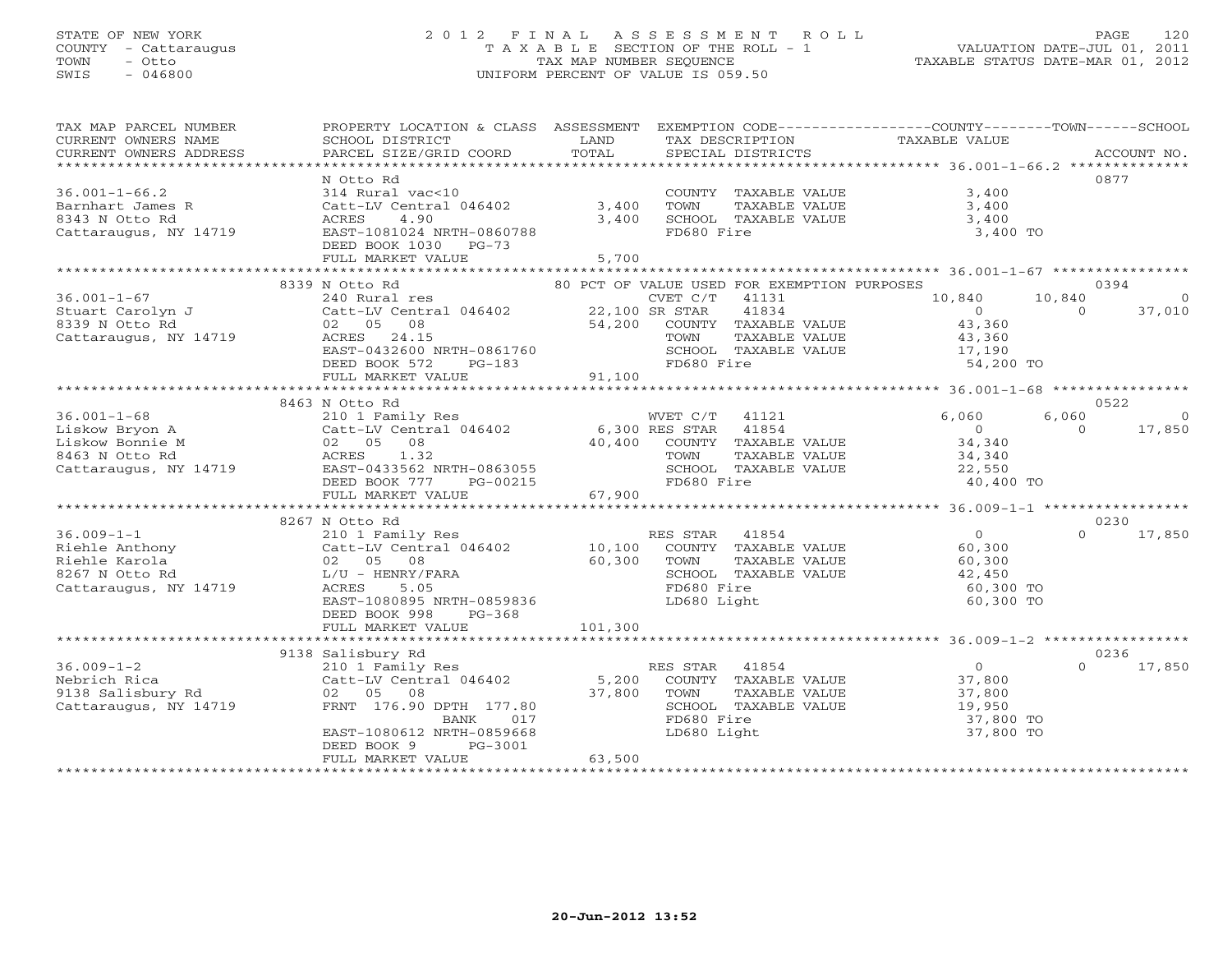## STATE OF NEW YORK 2 0 1 2 F I N A L A S S E S S M E N T R O L L PAGE 121 COUNTY - Cattaraugus T A X A B L E SECTION OF THE ROLL - 1 VALUATION DATE-JUL 01, 2011 TOWN - Otto TAX MAP NUMBER SEQUENCE TAXABLE STATUS DATE-MAR 01, 2012 SWIS - 046800 UNIFORM PERCENT OF VALUE IS 059.50UNIFORM PERCENT OF VALUE IS 059.50

| TAX MAP PARCEL NUMBER<br>CURRENT OWNERS NAME<br>CURRENT OWNERS ADDRESS | PROPERTY LOCATION & CLASS ASSESSMENT EXEMPTION CODE---------------COUNTY-------TOWN------SCHOOL<br>SCHOOL DISTRICT<br>PARCEL SIZE/GRID COORD                                                                                         | LAND<br>TOTAL  | TAX DESCRIPTION<br>SPECIAL DISTRICTS                             | TAXABLE VALUE       |          | ACCOUNT NO.    |
|------------------------------------------------------------------------|--------------------------------------------------------------------------------------------------------------------------------------------------------------------------------------------------------------------------------------|----------------|------------------------------------------------------------------|---------------------|----------|----------------|
|                                                                        |                                                                                                                                                                                                                                      |                |                                                                  |                     |          |                |
|                                                                        | 8257 N Otto Rd                                                                                                                                                                                                                       |                |                                                                  |                     |          | 0259           |
| $36.009 - 1 - 3$                                                       | 210 1 Family Res                                                                                                                                                                                                                     |                | VET C/T<br>41101                                                 | 200                 | 200      | $\overline{0}$ |
| Manning Francis J                                                      | Catt-LV Central 046402 4,800 SR STAR                                                                                                                                                                                                 |                | 41834                                                            | $\overline{0}$      | $\Omega$ | 37,010         |
| Manning Dorothy E L/U Etal                                             | 01 05 08                                                                                                                                                                                                                             |                | 39,100 COUNTY TAXABLE VALUE                                      | 38,900              |          |                |
| $8257$ N Otto Rd<br>Cattaraugus, NY 14719 EAST-1080790 NRTH-0859627    |                                                                                                                                                                                                                                      |                | TOWN<br>TAXABLE VALUE                                            | 38,900              |          |                |
|                                                                        | DEED BOOK 1022 PG-169                                                                                                                                                                                                                |                | SCHOOL TAXABLE VALUE<br>FD680 Fire                               | 2,090<br>39,100 TO  |          |                |
|                                                                        | FULL MARKET VALUE                                                                                                                                                                                                                    |                | 65,700 LD680 Light                                               | 39,100 TO           |          |                |
|                                                                        | ***************************                                                                                                                                                                                                          |                |                                                                  |                     |          |                |
|                                                                        | 8271 N Otto Rd                                                                                                                                                                                                                       |                |                                                                  |                     |          | 0074           |
| $36.009 - 1 - 4$                                                       |                                                                                                                                                                                                                                      |                |                                                                  | 7,140               | 7,140    | $\overline{0}$ |
| Chinchen Donald J                                                      | $\begin{tabular}{lllllllllllll} \textbf{210} & \textbf{1} & \textbf{Family} & \textbf{Res} & & & & & & & & \textbf{WVET} & C/T & 41121 \\ \textbf{Catt-LV Central} & 046402 & & & & & 5,000 & AGED & C/T/S & 41800 \\ \end{tabular}$ |                |                                                                  | 22,530              | 22,530   | 26,100         |
| 8271 N Otto Rd                                                         | 02 05<br>08                                                                                                                                                                                                                          |                | 52,200 SR STAR<br>41834                                          | $\overline{O}$      | $\Omega$ | 26,100         |
| Cattaraugus, NY 14719                                                  | FRNT 165.00 DPTH 172.00                                                                                                                                                                                                              |                | COUNTY TAXABLE VALUE                                             | 22,530              |          |                |
|                                                                        | EAST-1081104 NRTH-0859743                                                                                                                                                                                                            |                | TOWN<br>TAXABLE VALUE                                            | 22,530              |          |                |
|                                                                        | DEED BOOK 00595 PG-00081                                                                                                                                                                                                             |                |                                                                  | $\overline{0}$      |          |                |
|                                                                        | FULL MARKET VALUE                                                                                                                                                                                                                    |                | 87,700 FD680 Fire                                                | 52,200 TO           |          |                |
|                                                                        |                                                                                                                                                                                                                                      |                | SCHOOL TAXABLE VALUE<br>FD680 Fire<br>LD680 Light<br>LD680 Light | 52,200 TO           |          |                |
|                                                                        |                                                                                                                                                                                                                                      |                |                                                                  |                     |          |                |
|                                                                        | 8278 N Otto Rd                                                                                                                                                                                                                       |                |                                                                  |                     |          | 0231           |
| $36.009 - 1 - 5$                                                       | 210 1 Family Res                                                                                                                                                                                                                     |                | SR STAR<br>41834                                                 | $\overline{0}$      | $\Omega$ | 37,010         |
| Kriedeman Edith Elise                                                  | 210 1 Family Res<br>Catt-LV Central 046402                8,300   COUNTY  TAXABLE VALUE                                                                                                                                              |                |                                                                  | 45,000              |          |                |
| Kriedeman Family Trust                                                 | 02  05  08<br>ACRES  3.32                                                                                                                                                                                                            | 45,000 TOWN    | TAXABLE VALUE                                                    | 45,000              |          |                |
| 72 Commonwealth Ave                                                    | 3.32                                                                                                                                                                                                                                 |                | SCHOOL TAXABLE VALUE                                             | 7,990               |          |                |
| Pittsfield, MA 01201                                                   | EAST-1081799 NRTH-0859809                                                                                                                                                                                                            |                | FD680 Fire                                                       | 45,000 TO           |          |                |
|                                                                        | DEED BOOK 7171 PG-2001                                                                                                                                                                                                               |                |                                                                  |                     |          |                |
|                                                                        | FULL MARKET VALUE                                                                                                                                                                                                                    | 75,600         |                                                                  |                     |          |                |
|                                                                        |                                                                                                                                                                                                                                      |                |                                                                  |                     |          |                |
|                                                                        | N Otto Rd                                                                                                                                                                                                                            |                |                                                                  |                     |          | 0240           |
| $36.009 - 1 - 6$                                                       | 314 Rural vac<10                                                                                                                                                                                                                     |                | COUNTY TAXABLE VALUE                                             | 6,400               |          |                |
| Kriedeman Edith Elise<br>Kriedeman Family Trust                        | Catt-LV Central 046402<br>02 05<br>08                                                                                                                                                                                                | 6,400<br>6,400 | TOWN<br>TAXABLE VALUE<br>SCHOOL TAXABLE VALUE                    | 6,400<br>6,400      |          |                |
| 72 Commonwealth Ave                                                    | 5.14<br>ACRES                                                                                                                                                                                                                        |                | FD680 Fire                                                       | 6,400 TO            |          |                |
| Pittsfield, MA 01201                                                   | EAST-1081788 NRTH-0859619                                                                                                                                                                                                            |                | LD680 Light                                                      | 6,400 TO            |          |                |
|                                                                        | DEED BOOK 7171<br>PG-2001                                                                                                                                                                                                            |                |                                                                  |                     |          |                |
|                                                                        | FULL MARKET VALUE                                                                                                                                                                                                                    | 10,800         |                                                                  |                     |          |                |
|                                                                        |                                                                                                                                                                                                                                      |                |                                                                  |                     |          |                |
|                                                                        | 8270 N Otto Rd                                                                                                                                                                                                                       |                |                                                                  |                     |          | 0241           |
| $36.009 - 1 - 7$                                                       |                                                                                                                                                                                                                                      |                | RES STAR<br>41854                                                | 0                   | $\Omega$ | 17,850         |
| Teeter Charles E                                                       | 210 1 Family Res<br>Catt-LV Central 046402 6,200                                                                                                                                                                                     |                | COUNTY TAXABLE VALUE                                             | 33,200              |          |                |
| Teeter Kathleen                                                        | 02 05 08                                                                                                                                                                                                                             | 33,200         | TOWN<br>TAXABLE VALUE                                            | $33, 22$<br>15, 350 |          |                |
| 8270 N Otto Rd                                                         | 1.29<br>ACRES                                                                                                                                                                                                                        |                | SCHOOL TAXABLE VALUE                                             |                     |          |                |
| Cattaraugus, NY 14719                                                  | EAST-1081366 NRTH-0859651                                                                                                                                                                                                            |                | FD680 Fire                                                       | 33,200 TO           |          |                |
|                                                                        | DEED BOOK 855<br>PG-00272                                                                                                                                                                                                            |                | LD680 Light                                                      | 33,200 TO           |          |                |
|                                                                        | FULL MARKET VALUE                                                                                                                                                                                                                    | 55,800         |                                                                  |                     |          |                |
|                                                                        |                                                                                                                                                                                                                                      |                |                                                                  |                     |          |                |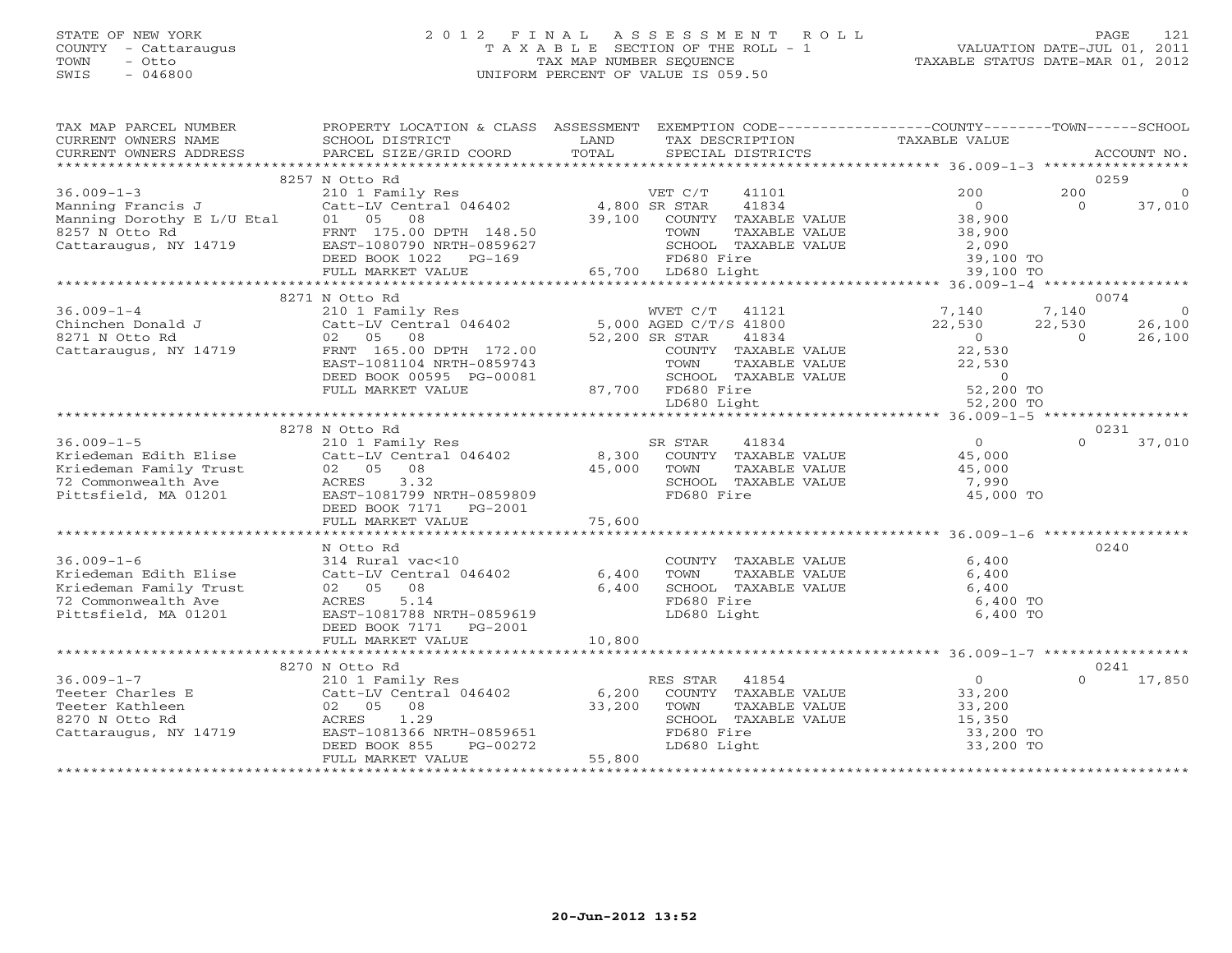# STATE OF NEW YORK 2 0 1 2 F I N A L A S S E S S M E N T R O L L PAGE 122 COUNTY - Cattaraugus T A X A B L E SECTION OF THE ROLL - 1 VALUATION DATE-JUL 01, 2011 TOWN - Otto TAX MAP NUMBER SEQUENCE TAXABLE STATUS DATE-MAR 01, 2012 SWIS - 046800 UNIFORM PERCENT OF VALUE IS 059.50UNIFORM PERCENT OF VALUE IS 059.50

| TAX MAP PARCEL NUMBER                                                                                                                                                  | PROPERTY LOCATION & CLASS ASSESSMENT EXEMPTION CODE---------------COUNTY-------TOWN------SCHOOL                                                         |             |                                                                                  |                                            |          |        |
|------------------------------------------------------------------------------------------------------------------------------------------------------------------------|---------------------------------------------------------------------------------------------------------------------------------------------------------|-------------|----------------------------------------------------------------------------------|--------------------------------------------|----------|--------|
| CURRENT OWNERS NAME                                                                                                                                                    | SCHOOL DISTRICT                                                                                                                                         | LAND        | TAX DESCRIPTION                                                                  | TAXABLE VALUE                              |          |        |
|                                                                                                                                                                        |                                                                                                                                                         | TOTAL       |                                                                                  |                                            |          |        |
|                                                                                                                                                                        | 8268 N Otto Rd                                                                                                                                          |             |                                                                                  |                                            | 0246     |        |
| $36.009 - 1 - 8$                                                                                                                                                       |                                                                                                                                                         |             |                                                                                  | $\overline{0}$                             | $\Omega$ | 17,850 |
|                                                                                                                                                                        | 210 1 Family Res<br>Catt-LV Central 046402 6,800 COUNTY TAXABLE VALUE<br>01 05 08 73,600 TOWN TAXABLE VALUE<br>ACRES 1.78 BANK 017 5CHOOL TAXABLE VALUE |             |                                                                                  | 73,600                                     |          |        |
|                                                                                                                                                                        |                                                                                                                                                         |             |                                                                                  | 73,600                                     |          |        |
|                                                                                                                                                                        |                                                                                                                                                         |             |                                                                                  | 55,750                                     |          |        |
| Eichenseer Galen R (Catt-LV Central 046402)<br>Eichenseer Donna (1 05 08)<br>8268 N Otto Rd (ACRES 1.78 BANK 017)<br>Cattaraugus, NY 14719 (EAST-1081438 NRTH-0859489) |                                                                                                                                                         |             | FD680 Fire                                                                       | 73,600 TO                                  |          |        |
|                                                                                                                                                                        | DEED BOOK 910 PG-00837                                                                                                                                  |             | LD680 Light                                                                      | 73,600 TO                                  |          |        |
|                                                                                                                                                                        | FULL MARKET VALUE                                                                                                                                       | 123,700     |                                                                                  |                                            |          |        |
|                                                                                                                                                                        |                                                                                                                                                         |             |                                                                                  |                                            |          |        |
|                                                                                                                                                                        | 8240 Youngs Rd                                                                                                                                          |             |                                                                                  |                                            | 0405     |        |
| $36.009 - 1 - 9.1$                                                                                                                                                     | 322 Rural vac>10                                                                                                                                        |             | COUNTY TAXABLE VALUE 11,300                                                      |                                            |          |        |
| Ebert Patrick                                                                                                                                                          | Catt-LV Central 046402 11,300                                                                                                                           |             | TOWN<br>TAXABLE VALUE                                                            | 11,300                                     |          |        |
| 33 Clay St                                                                                                                                                             | 02 05 08                                                                                                                                                | 11,300      | SCHOOL TAXABLE VALUE                                                             | 11,300                                     |          |        |
| Buffalo, NY 14207                                                                                                                                                      | FF 250.00                                                                                                                                               |             | FD680 Fire                                                                       | 11,300 TO                                  |          |        |
|                                                                                                                                                                        | ACRES 23.50                                                                                                                                             |             |                                                                                  |                                            |          |        |
|                                                                                                                                                                        | EAST-1082228 NRTH-0859797                                                                                                                               |             |                                                                                  |                                            |          |        |
|                                                                                                                                                                        | DEED BOOK 8535 PG-4001                                                                                                                                  |             |                                                                                  |                                            |          |        |
|                                                                                                                                                                        | FULL MARKET VALUE                                                                                                                                       | 19,000      |                                                                                  |                                            |          |        |
|                                                                                                                                                                        |                                                                                                                                                         |             |                                                                                  |                                            |          |        |
|                                                                                                                                                                        | 9053 Otto-E Otto Rd                                                                                                                                     |             |                                                                                  |                                            | 0105     |        |
| $36.009 - 1 - 10$                                                                                                                                                      |                                                                                                                                                         |             |                                                                                  |                                            | $\Omega$ | 17,850 |
| Peffer James J                                                                                                                                                         |                                                                                                                                                         |             |                                                                                  | 61,900                                     |          |        |
|                                                                                                                                                                        | 65 05 07                                                                                                                                                | 61,900 TOWN | TAXABLE VALUE                                                                    | 61,900                                     |          |        |
| Petter vance<br>Peffer Peggy J<br>9053 Otto-E Otto Rd<br>-----------------                                                                                             | 4.85<br>ACRES                                                                                                                                           |             | SCHOOL TAXABLE VALUE                                                             | 44,050<br>61,900 TO                        |          |        |
|                                                                                                                                                                        | EAST-1082793 NRTH-0858936                                                                                                                               |             | FD680 Fire                                                                       |                                            |          |        |
|                                                                                                                                                                        | DEED BOOK 864<br>PG-00677                                                                                                                               |             | LD680 Light                                                                      | 61,900 TO                                  |          |        |
|                                                                                                                                                                        | FULL MARKET VALUE                                                                                                                                       | 104,000     |                                                                                  |                                            |          |        |
|                                                                                                                                                                        |                                                                                                                                                         |             |                                                                                  |                                            |          |        |
| 36.009-1-11<br>Giras Kimberly A<br>0057 E Otto Rd                                                                                                                      | 9057 Otto-E Otto Rd                                                                                                                                     |             |                                                                                  |                                            | 0291     |        |
|                                                                                                                                                                        | 210 1 Family Res<br>Catt-LV Central 046402 10,700 COUNTY TAXABLE VALUE                                                                                  |             |                                                                                  | $\begin{array}{c} 0 \\ 43,200 \end{array}$ | $\Omega$ | 17,850 |
|                                                                                                                                                                        |                                                                                                                                                         |             |                                                                                  |                                            |          |        |
| Otto, NY 14766                                                                                                                                                         | 08<br>5.71 BANK 017<br>5.71 BANK 017<br>01 05 08<br>ACRES                                                                                               |             | TAXABLE VALUE<br>TOWN<br>SCHOOL TAXABLE VALUE                                    | 43,200<br>25,350                           |          |        |
|                                                                                                                                                                        | EAST-1082646 NRTH-0859115                                                                                                                               |             | FD680 Fire                                                                       | 43,200 TO                                  |          |        |
|                                                                                                                                                                        | DEED BOOK 00937 PG-00202                                                                                                                                |             | LD680 Light                                                                      | 43,200 TO                                  |          |        |
|                                                                                                                                                                        |                                                                                                                                                         |             |                                                                                  |                                            |          |        |
|                                                                                                                                                                        |                                                                                                                                                         |             |                                                                                  |                                            |          |        |
|                                                                                                                                                                        | 9061 Otto-E Otto Rd                                                                                                                                     |             |                                                                                  |                                            | 0325     |        |
| $36.009 - 1 - 12$                                                                                                                                                      | 210 1 Family Res                                                                                                                                        |             | RES STAR 41854                                                                   | $\overline{0}$                             | $\Omega$ | 17,850 |
|                                                                                                                                                                        | Catt-LV Central 046402 9,900                                                                                                                            |             | ES STAR 41854<br>COUNTY TAXABLE VALUE 57,800<br>- 2007 - EL MANARLE VALUE 57,800 |                                            |          |        |
|                                                                                                                                                                        | 01 05 08                                                                                                                                                |             |                                                                                  |                                            |          |        |
| Crowley David J<br>Crowley Kelly A<br>9061 Otto-E Otto Rd                                                                                                              | 4.85<br>ACRES                                                                                                                                           | 57,800      | SCHOOL TAXABLE VALUE                                                             | 39,950                                     |          |        |
| Otto, NY 14766                                                                                                                                                         | EAST-1082552 NRTH-0859481                                                                                                                               |             | FD680 Fire                                                                       | 57,800 TO                                  |          |        |
|                                                                                                                                                                        | DEED BOOK 13141 PG-8001                                                                                                                                 |             | LD680 Light                                                                      | 57,800 TO                                  |          |        |
|                                                                                                                                                                        | FULL MARKET VALUE                                                                                                                                       | 97,100      |                                                                                  |                                            |          |        |
|                                                                                                                                                                        |                                                                                                                                                         |             |                                                                                  |                                            |          |        |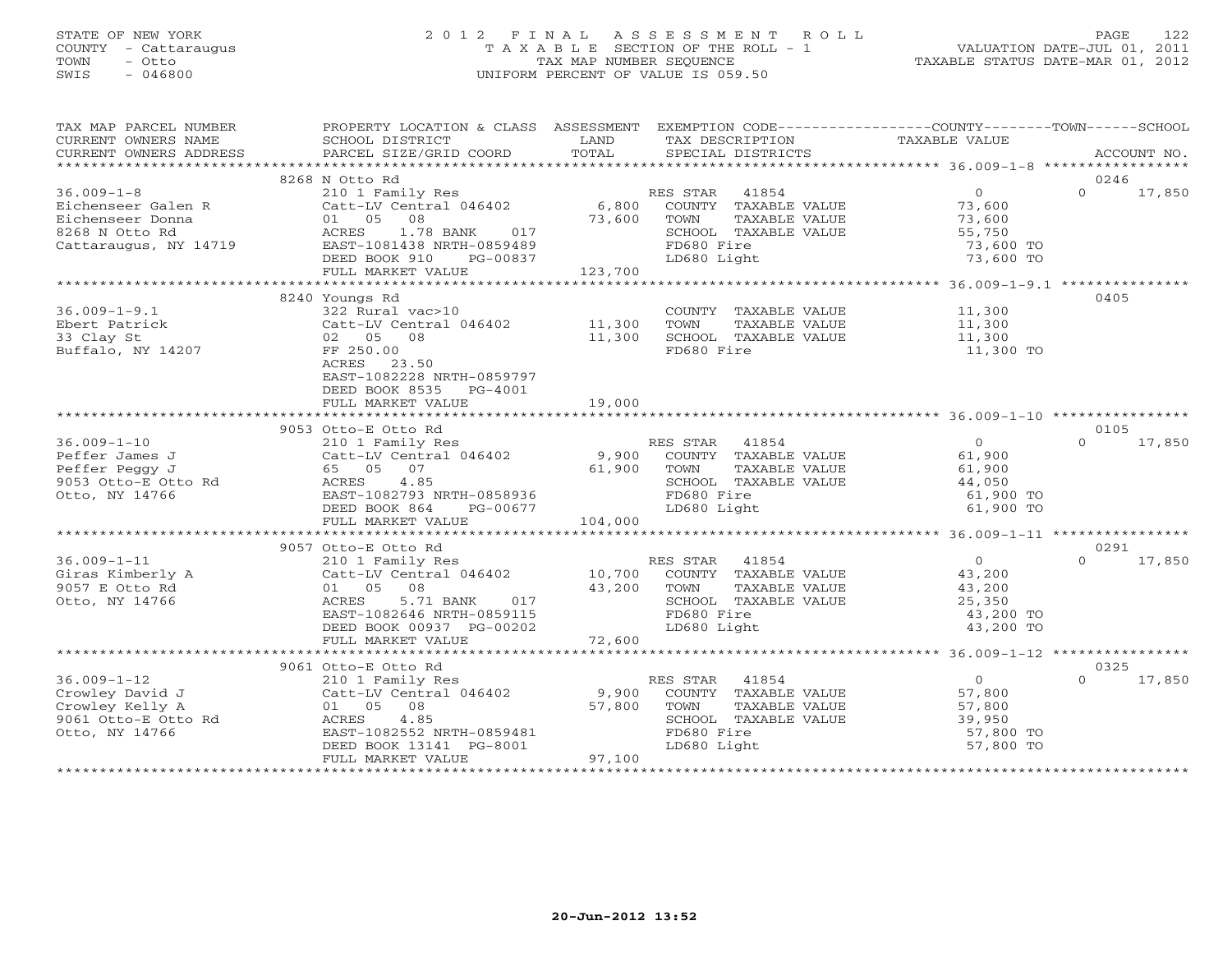# STATE OF NEW YORK 2 0 1 2 F I N A L A S S E S S M E N T R O L L PAGE 123 COUNTY - Cattaraugus T A X A B L E SECTION OF THE ROLL - 1 VALUATION DATE-JUL 01, 2011 TOWN - Otto TAX MAP NUMBER SEQUENCE TAXABLE STATUS DATE-MAR 01, 2012 SWIS - 046800 UNIFORM PERCENT OF VALUE IS 059.50UNIFORM PERCENT OF VALUE IS 059.50

| TAX MAP PARCEL NUMBER<br>CURRENT OWNERS NAME<br>CURRENT OWNERS ADDRESS                                                                                                   | PROPERTY LOCATION & CLASS ASSESSMENT EXEMPTION CODE---------------COUNTY-------TOWN------SCHOOL<br>SCHOOL DISTRICT<br><b>EXAMPLE SERVICE SERVICE SERVICE SERVICE SERVICE SERVICE SERVICE SERVICE SERVICE SERVICE SERVICE SERVICE SERVICE</b><br>PARCEL SIZE/GRID COORD | TOTAL                   | TAX DESCRIPTION                         TAXABLE VALUE<br>SPECIAL DISTRICTS<br>SPECIAL DISTRICTS |                           | ACCOUNT NO.             |
|--------------------------------------------------------------------------------------------------------------------------------------------------------------------------|------------------------------------------------------------------------------------------------------------------------------------------------------------------------------------------------------------------------------------------------------------------------|-------------------------|-------------------------------------------------------------------------------------------------|---------------------------|-------------------------|
|                                                                                                                                                                          |                                                                                                                                                                                                                                                                        |                         |                                                                                                 |                           |                         |
|                                                                                                                                                                          | 9067 Otto-E Otto Rd                                                                                                                                                                                                                                                    |                         |                                                                                                 |                           | 0298                    |
| $36.009 - 1 - 13$                                                                                                                                                        |                                                                                                                                                                                                                                                                        |                         |                                                                                                 | 807                       | 807<br>807              |
| Neal Ronald D                                                                                                                                                            |                                                                                                                                                                                                                                                                        |                         |                                                                                                 | $\overline{0}$            | $\Omega$<br>17,850      |
| PO Box 47                                                                                                                                                                | 01 05 08                                                                                                                                                                                                                                                               |                         | 73,000 COUNTY TAXABLE VALUE                                                                     | 72,193                    |                         |
| Otto, NY 14766                                                                                                                                                           | 7.87<br>ACRES                                                                                                                                                                                                                                                          |                         | TAXABLE VALUE<br>TOWN                                                                           | 72,193                    |                         |
|                                                                                                                                                                          | EAST-1082162 NRTH-0858794                                                                                                                                                                                                                                              |                         | SCHOOL TAXABLE VALUE                                                                            | 54,343<br>73,000 TO       |                         |
| MAY BE SUBJECT TO PAYMENT DEED BOOK 844                                                                                                                                  | PG-00564                                                                                                                                                                                                                                                               |                         | FD680 Fire                                                                                      |                           |                         |
| UNDER AGDIST LAW TIL 2018                                                                                                                                                | FULL MARKET VALUE                                                                                                                                                                                                                                                      |                         | 122,700 LD680 Light                                                                             | 73,000 TO                 |                         |
|                                                                                                                                                                          |                                                                                                                                                                                                                                                                        |                         |                                                                                                 |                           |                         |
|                                                                                                                                                                          | 9071 Otto-E Otto Rd                                                                                                                                                                                                                                                    |                         |                                                                                                 |                           | 0337                    |
| $36.009 - 1 - 14$                                                                                                                                                        |                                                                                                                                                                                                                                                                        |                         |                                                                                                 |                           | 17,850<br>$\Omega$      |
| Webb Doreen<br>9071 Otto-E Otto Rd                                                                                                                                       |                                                                                                                                                                                                                                                                        |                         |                                                                                                 |                           |                         |
|                                                                                                                                                                          |                                                                                                                                                                                                                                                                        | $47,200$ TOWN<br>SCHOOL |                                                                                                 |                           |                         |
| Cattaraugus, NY 14719                                                                                                                                                    | FRNT 190.00 DPTH 215.00                                                                                                                                                                                                                                                |                         | SCHOOL TAXABLE VALUE                                                                            | 29,350                    |                         |
|                                                                                                                                                                          | EAST-1082140 NRTH-0858529                                                                                                                                                                                                                                              |                         | FD680 Fire                                                                                      | 47,200 TO                 |                         |
|                                                                                                                                                                          | DEED BOOK 1030 PG-222                                                                                                                                                                                                                                                  |                         | LD680 Light                                                                                     | 47,200 TO                 |                         |
|                                                                                                                                                                          | FULL MARKET VALUE                                                                                                                                                                                                                                                      | 79,300                  |                                                                                                 |                           |                         |
|                                                                                                                                                                          |                                                                                                                                                                                                                                                                        |                         |                                                                                                 |                           |                         |
|                                                                                                                                                                          | 9077 Otto-E Otto Rd                                                                                                                                                                                                                                                    |                         |                                                                                                 |                           | 0255                    |
| $36.009 - 1 - 16$                                                                                                                                                        | Otto-EUCLORUM MVET C/T 41121<br>210 1 Family Res MVET C/T 41121<br>Catt-LV Central 046402 3,800 RES STAR 41854<br>01 05 08 ----- 110 00 34,000 COUNTY TAXABLE VALUE                                                                                                    |                         | WVET C/T 41121                                                                                  | 5,100                     | 5,100<br>$\overline{0}$ |
| Wisniewski David W Catt-LV Central 046402<br>Wisniewski Susan 01 05 08<br>9077 Otto-E Otto Rd FRNT 130.00 DPTH 140.00<br>Cattaraugus, NY 14719 EAST-0433615 NRTH-0858493 |                                                                                                                                                                                                                                                                        |                         |                                                                                                 | $\overline{0}$            | 17,850<br>$\Omega$      |
|                                                                                                                                                                          |                                                                                                                                                                                                                                                                        |                         |                                                                                                 | 28,900                    |                         |
|                                                                                                                                                                          |                                                                                                                                                                                                                                                                        |                         | TOWN TAXABLE VALUE<br>SCHOOL TAXABLE VALUE                                                      | 28,900                    |                         |
|                                                                                                                                                                          |                                                                                                                                                                                                                                                                        |                         |                                                                                                 | 28,900<br>16,150          |                         |
|                                                                                                                                                                          | DEED BOOK 00990 PG-00870                                                                                                                                                                                                                                               |                         | FD680 Fire                                                                                      | $-34,000$ TO<br>34,000 TO |                         |
|                                                                                                                                                                          | FULL MARKET VALUE                                                                                                                                                                                                                                                      | 57,100                  | 57,100 LD680 Light                                                                              | 34,000 TO                 |                         |
|                                                                                                                                                                          |                                                                                                                                                                                                                                                                        |                         |                                                                                                 |                           |                         |
|                                                                                                                                                                          | 9083 Otto-E Otto Rd                                                                                                                                                                                                                                                    |                         |                                                                                                 |                           | 0176                    |
| $36.009 - 1 - 17$                                                                                                                                                        | 210 1 Family Res<br>Catt-LV Central 046402 4,200                                                                                                                                                                                                                       |                         | COUNTY TAXABLE VALUE                                                                            | 41,000                    |                         |
| Amorosi Wayne                                                                                                                                                            |                                                                                                                                                                                                                                                                        |                         | TOWN<br>TAXABLE VALUE                                                                           | 41,000                    |                         |
| 194 Jerseyville Rd W 01 05 08                                                                                                                                            |                                                                                                                                                                                                                                                                        | 41,000                  | SCHOOL TAXABLE VALUE                                                                            | 41,000                    |                         |
| Ancaster, ON Canada L9G 3K7                                                                                                                                              | FRNT 147.00 DPTH 140.00                                                                                                                                                                                                                                                |                         | FD680 Fire                                                                                      | 41,000 TO                 |                         |
|                                                                                                                                                                          | EAST-0433458 NRTH-0858492                                                                                                                                                                                                                                              |                         | LD680 Light                                                                                     | 41,000 TO                 |                         |
|                                                                                                                                                                          | DEED BOOK 8806 PG-6001                                                                                                                                                                                                                                                 |                         |                                                                                                 |                           |                         |
|                                                                                                                                                                          | FULL MARKET VALUE                                                                                                                                                                                                                                                      | 68,900                  |                                                                                                 |                           |                         |
|                                                                                                                                                                          |                                                                                                                                                                                                                                                                        |                         |                                                                                                 |                           |                         |
|                                                                                                                                                                          | 9087 Otto-E Otto Rd                                                                                                                                                                                                                                                    |                         |                                                                                                 |                           | 0279<br>$\Omega$        |
| $36.009 - 1 - 19$                                                                                                                                                        | 210 1 Family Res<br>Catt-LV Central 046402 4,200                                                                                                                                                                                                                       |                         | ES STAR 41854<br>COUNTY TAXABLE VALUE<br>RES STAR 41854                                         | $\overline{0}$            | 17,850                  |
| Bennett Peter                                                                                                                                                            |                                                                                                                                                                                                                                                                        | 26,800                  |                                                                                                 | 26,800                    |                         |
| Bennett Shannon                                                                                                                                                          | 01 05 08                                                                                                                                                                                                                                                               |                         | TOWN                                                                                            | 26,800<br>8,950           |                         |
|                                                                                                                                                                          |                                                                                                                                                                                                                                                                        |                         | TAXABLE VALUE<br>TAXABLE VALUE<br>TAXABLE VALUE<br>SCHOOL TAXABLE VALUE                         |                           |                         |
|                                                                                                                                                                          |                                                                                                                                                                                                                                                                        |                         | FD680 Fire                                                                                      | 26,800 TO                 |                         |
|                                                                                                                                                                          | DEED BOOK 8082<br>PG-8001                                                                                                                                                                                                                                              |                         |                                                                                                 |                           |                         |
|                                                                                                                                                                          | FULL MARKET VALUE                                                                                                                                                                                                                                                      | 45,000                  |                                                                                                 |                           |                         |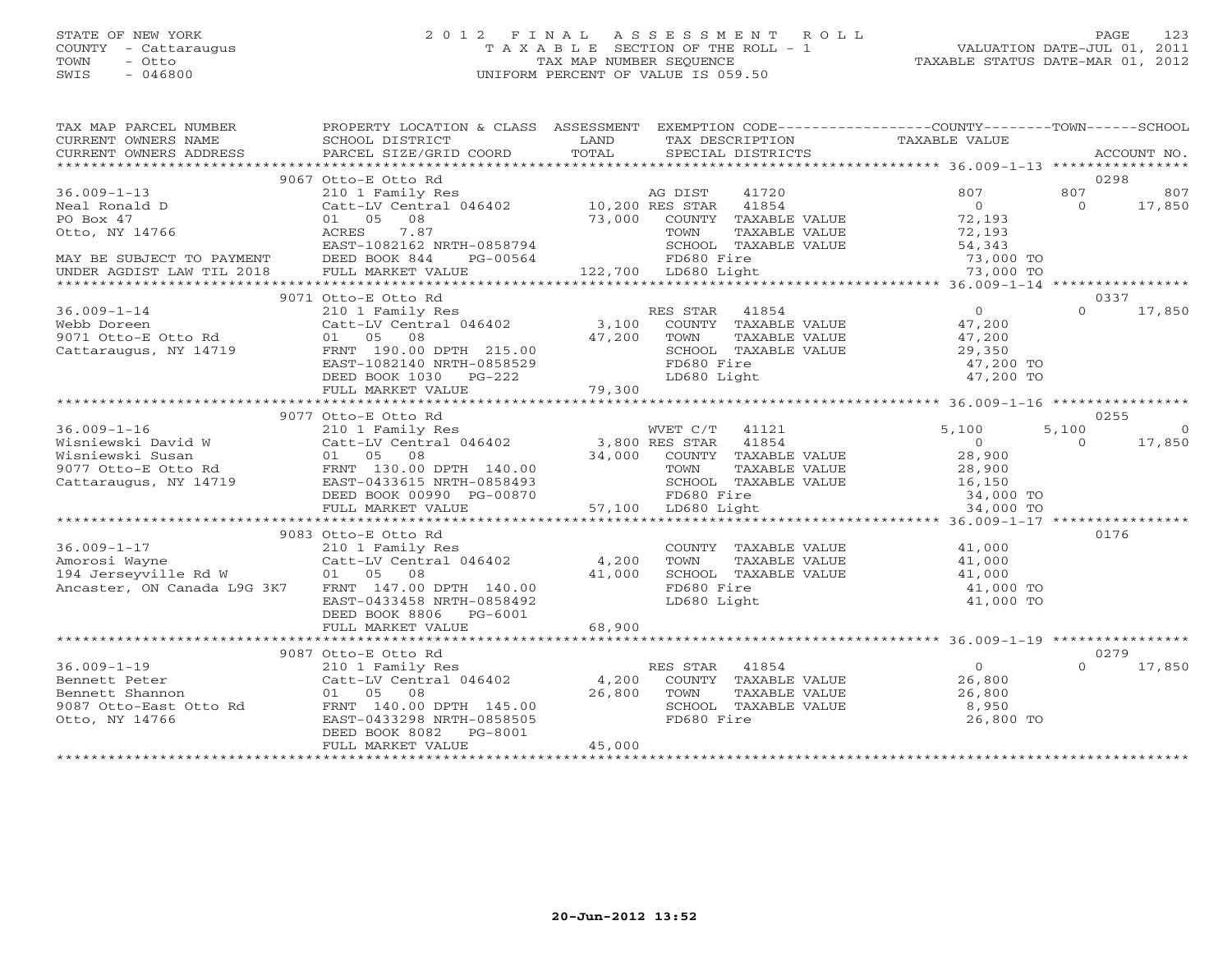### STATE OF NEW YORK 2 0 1 2 F I N A L A S S E S S M E N T R O L L PAGE 124 COUNTY - Cattaraugus T A X A B L E SECTION OF THE ROLL - 1 VALUATION DATE-JUL 01, 2011 TOWN - Otto TAX MAP NUMBER SEQUENCE TAXABLE STATUS DATE-MAR 01, 2012 SWIS - 046800 UNIFORM PERCENT OF VALUE IS 059.50UNIFORM PERCENT OF VALUE IS 059.50

| $\begin{tabular}{lllllllll} \textsc{rank} & \textsc{rank} & \textsc{rank} & \textsc{rank} & \textsc{rank} & \textsc{rank} \\ \textsc{rank} & \textsc{rank} & \textsc{rank} & \textsc{rank} & \textsc{rank} \\ \textsc{rank} & \textsc{rank} & \textsc{rank} & \textsc{rank} & \textsc{rank} \\ \textsc{rank} & \textsc{rank} & \textsc{rank} & \textsc{rank} & \textsc{rank} \\ \textsc{rank} & \textsc{rank} & \textsc{rank} & \textsc{rank} & \textsc{rank} \\ \textsc{rank} & \textsc{rank} & \textsc{rank} & \textsc{rank$ |                     |  |                  |               |
|--------------------------------------------------------------------------------------------------------------------------------------------------------------------------------------------------------------------------------------------------------------------------------------------------------------------------------------------------------------------------------------------------------------------------------------------------------------------------------------------------------------------------------|---------------------|--|------------------|---------------|
|                                                                                                                                                                                                                                                                                                                                                                                                                                                                                                                                |                     |  |                  |               |
|                                                                                                                                                                                                                                                                                                                                                                                                                                                                                                                                |                     |  |                  |               |
|                                                                                                                                                                                                                                                                                                                                                                                                                                                                                                                                |                     |  |                  | $0 \t 17,850$ |
|                                                                                                                                                                                                                                                                                                                                                                                                                                                                                                                                |                     |  |                  |               |
|                                                                                                                                                                                                                                                                                                                                                                                                                                                                                                                                |                     |  |                  |               |
|                                                                                                                                                                                                                                                                                                                                                                                                                                                                                                                                |                     |  |                  |               |
|                                                                                                                                                                                                                                                                                                                                                                                                                                                                                                                                |                     |  |                  |               |
|                                                                                                                                                                                                                                                                                                                                                                                                                                                                                                                                |                     |  |                  |               |
|                                                                                                                                                                                                                                                                                                                                                                                                                                                                                                                                |                     |  |                  |               |
|                                                                                                                                                                                                                                                                                                                                                                                                                                                                                                                                |                     |  |                  |               |
|                                                                                                                                                                                                                                                                                                                                                                                                                                                                                                                                | 9111 Otto-E Otto Rd |  |                  | 0320          |
|                                                                                                                                                                                                                                                                                                                                                                                                                                                                                                                                |                     |  |                  |               |
|                                                                                                                                                                                                                                                                                                                                                                                                                                                                                                                                |                     |  |                  |               |
|                                                                                                                                                                                                                                                                                                                                                                                                                                                                                                                                |                     |  |                  |               |
|                                                                                                                                                                                                                                                                                                                                                                                                                                                                                                                                |                     |  |                  |               |
|                                                                                                                                                                                                                                                                                                                                                                                                                                                                                                                                |                     |  |                  |               |
|                                                                                                                                                                                                                                                                                                                                                                                                                                                                                                                                |                     |  |                  |               |
|                                                                                                                                                                                                                                                                                                                                                                                                                                                                                                                                |                     |  |                  |               |
|                                                                                                                                                                                                                                                                                                                                                                                                                                                                                                                                |                     |  |                  |               |
|                                                                                                                                                                                                                                                                                                                                                                                                                                                                                                                                | 9119 Otto-E Otto Rd |  |                  | 0254          |
|                                                                                                                                                                                                                                                                                                                                                                                                                                                                                                                                |                     |  |                  |               |
|                                                                                                                                                                                                                                                                                                                                                                                                                                                                                                                                |                     |  |                  |               |
|                                                                                                                                                                                                                                                                                                                                                                                                                                                                                                                                |                     |  |                  |               |
|                                                                                                                                                                                                                                                                                                                                                                                                                                                                                                                                |                     |  |                  |               |
|                                                                                                                                                                                                                                                                                                                                                                                                                                                                                                                                |                     |  |                  |               |
|                                                                                                                                                                                                                                                                                                                                                                                                                                                                                                                                |                     |  |                  |               |
|                                                                                                                                                                                                                                                                                                                                                                                                                                                                                                                                |                     |  |                  |               |
|                                                                                                                                                                                                                                                                                                                                                                                                                                                                                                                                | Otto-Maples Rd      |  |                  | 0002          |
| 36.009-1-26<br>Wilder Thomas 330 Vacant comm<br>Wilder Thomas Catt-LV Central 046402 500 TOWN TAXABLE VALUE 500<br>PO Box 134 01 05 08 500 500 SCHOOL TAXABLE VALUE 500<br>Otto, NY 14766 FIRNT 30.00 DPTH 75.00 FD680 Fire 500<br>DEE                                                                                                                                                                                                                                                                                         |                     |  |                  |               |
|                                                                                                                                                                                                                                                                                                                                                                                                                                                                                                                                |                     |  |                  |               |
|                                                                                                                                                                                                                                                                                                                                                                                                                                                                                                                                |                     |  |                  |               |
|                                                                                                                                                                                                                                                                                                                                                                                                                                                                                                                                |                     |  | 500 TO           |               |
|                                                                                                                                                                                                                                                                                                                                                                                                                                                                                                                                |                     |  |                  |               |
|                                                                                                                                                                                                                                                                                                                                                                                                                                                                                                                                |                     |  | 500 TO<br>500 TO |               |
|                                                                                                                                                                                                                                                                                                                                                                                                                                                                                                                                |                     |  |                  |               |
|                                                                                                                                                                                                                                                                                                                                                                                                                                                                                                                                |                     |  |                  |               |
|                                                                                                                                                                                                                                                                                                                                                                                                                                                                                                                                |                     |  |                  | 0396          |
|                                                                                                                                                                                                                                                                                                                                                                                                                                                                                                                                |                     |  |                  |               |
|                                                                                                                                                                                                                                                                                                                                                                                                                                                                                                                                |                     |  |                  |               |
|                                                                                                                                                                                                                                                                                                                                                                                                                                                                                                                                |                     |  |                  |               |
|                                                                                                                                                                                                                                                                                                                                                                                                                                                                                                                                |                     |  |                  |               |
|                                                                                                                                                                                                                                                                                                                                                                                                                                                                                                                                |                     |  |                  |               |
|                                                                                                                                                                                                                                                                                                                                                                                                                                                                                                                                |                     |  |                  |               |
|                                                                                                                                                                                                                                                                                                                                                                                                                                                                                                                                |                     |  |                  |               |
|                                                                                                                                                                                                                                                                                                                                                                                                                                                                                                                                |                     |  |                  |               |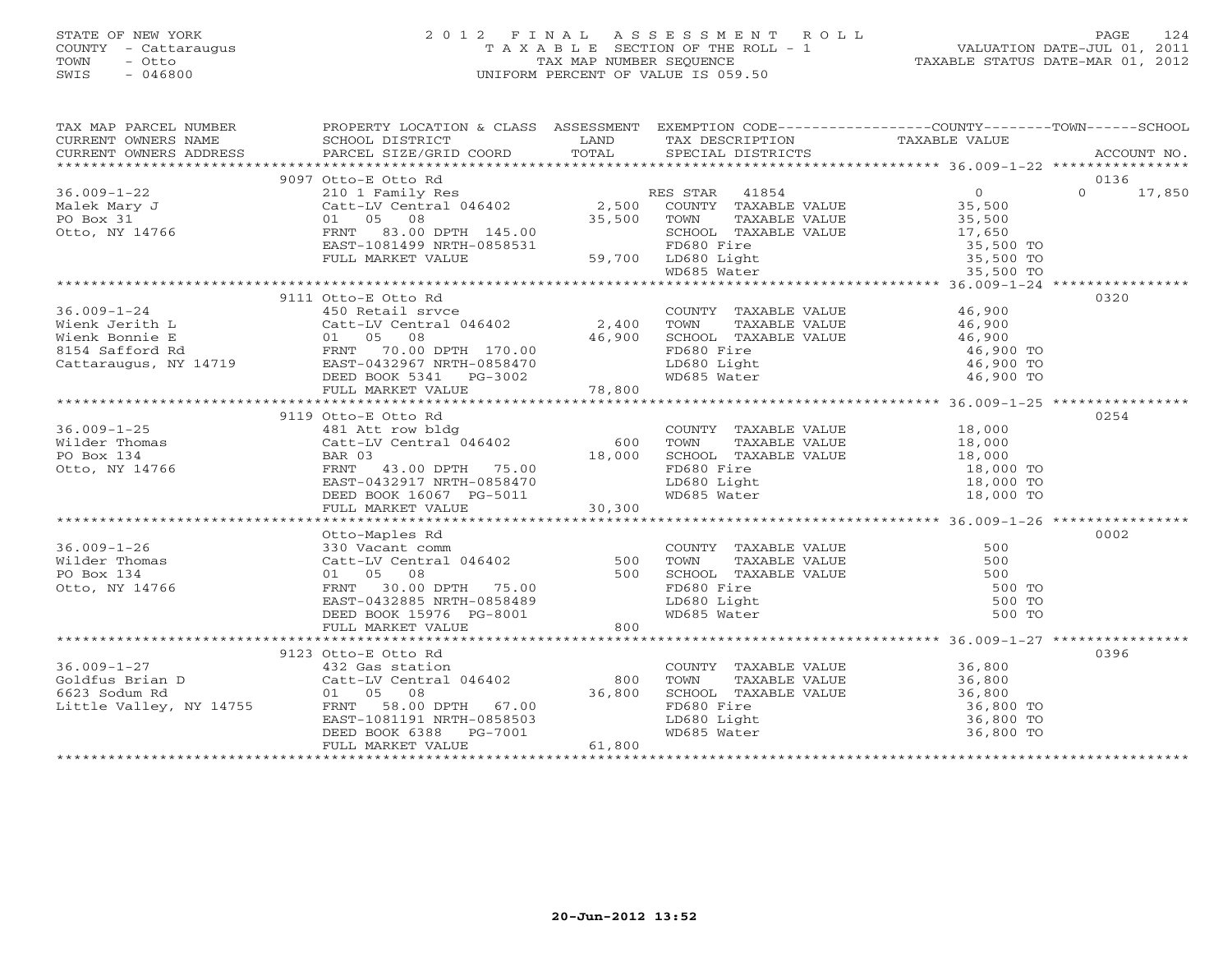# STATE OF NEW YORK 2 0 1 2 F I N A L A S S E S S M E N T R O L L PAGE 125 COUNTY - Cattaraugus T A X A B L E SECTION OF THE ROLL - 1 VALUATION DATE-JUL 01, 2011 TOWN - Otto TAX MAP NUMBER SEQUENCE TAXABLE STATUS DATE-MAR 01, 2012 SWIS - 046800 UNIFORM PERCENT OF VALUE IS 059.50UNIFORM PERCENT OF VALUE IS 059.50

|                   | TAX MAP PARCEL NUMBER FROPERTY LOCATION & CLASS ASSESSMENT EXEMPTION CODE--------------COUNTY-------TOWN------SCHOOL                                                                                                                       |        |                                                                        |                                                                 |                    |
|-------------------|--------------------------------------------------------------------------------------------------------------------------------------------------------------------------------------------------------------------------------------------|--------|------------------------------------------------------------------------|-----------------------------------------------------------------|--------------------|
|                   |                                                                                                                                                                                                                                            |        |                                                                        |                                                                 |                    |
|                   |                                                                                                                                                                                                                                            |        |                                                                        |                                                                 |                    |
|                   |                                                                                                                                                                                                                                            |        |                                                                        |                                                                 |                    |
|                   | 9111 Main St                                                                                                                                                                                                                               |        |                                                                        |                                                                 | 0257               |
|                   |                                                                                                                                                                                                                                            |        | COUNTY TAXABLE VALUE 10,000                                            |                                                                 |                    |
|                   |                                                                                                                                                                                                                                            |        |                                                                        |                                                                 |                    |
|                   | 36.009-1-29<br>Wienk Jerith L<br>Wienk Bonnie E Catt-LV Central 046402 1,400 TOWN TAXABLE VALUE<br>Wienk Bonnie E 01 05 08<br>8154 Safford Rd<br>Cattaraugus, NY 14719 EAST-0432918 NRTH-0858559<br>DEED BOOK 5341 _______________________ |        | TOWN TAXABLE VALUE<br>SCHOOL TAXABLE VALUE 10,000 TO<br>10,000 TO      |                                                                 |                    |
|                   |                                                                                                                                                                                                                                            |        |                                                                        |                                                                 |                    |
|                   |                                                                                                                                                                                                                                            |        |                                                                        |                                                                 |                    |
|                   |                                                                                                                                                                                                                                            |        |                                                                        | 10,000 TO<br>10,000 TO<br>10,000 TO                             |                    |
|                   | FULL MARKET VALUE                                                                                                                                                                                                                          | 16,800 |                                                                        |                                                                 |                    |
|                   |                                                                                                                                                                                                                                            |        |                                                                        |                                                                 |                    |
|                   | 9125 Otto-E Otto Rd                                                                                                                                                                                                                        |        |                                                                        |                                                                 | 0273               |
| $36.009 - 1 - 30$ | 421 Restaurant                                                                                                                                                                                                                             |        | COUNTY TAXABLE VALUE 46,000                                            |                                                                 |                    |
|                   |                                                                                                                                                                                                                                            |        |                                                                        |                                                                 |                    |
|                   |                                                                                                                                                                                                                                            |        |                                                                        |                                                                 |                    |
|                   |                                                                                                                                                                                                                                            |        |                                                                        |                                                                 |                    |
|                   |                                                                                                                                                                                                                                            |        |                                                                        |                                                                 |                    |
|                   |                                                                                                                                                                                                                                            |        |                                                                        |                                                                 |                    |
|                   |                                                                                                                                                                                                                                            |        |                                                                        |                                                                 |                    |
|                   | 9127 Otto-E Otto Rd                                                                                                                                                                                                                        |        |                                                                        |                                                                 | 0134               |
|                   |                                                                                                                                                                                                                                            |        | COUNTY TAXABLE VALUE 32,800                                            |                                                                 |                    |
|                   |                                                                                                                                                                                                                                            |        |                                                                        |                                                                 |                    |
|                   |                                                                                                                                                                                                                                            |        | TOWN TAXABLE VALUE 32,800<br>SCHOOL TAXABLE VALUE 32,800<br>TRESS TIME |                                                                 |                    |
|                   |                                                                                                                                                                                                                                            |        |                                                                        |                                                                 |                    |
|                   |                                                                                                                                                                                                                                            |        |                                                                        |                                                                 |                    |
|                   |                                                                                                                                                                                                                                            |        | FD680 Fire 32,800 TO<br>LD680 Light 32,800 TO<br>WD685 Water 32,800 TO |                                                                 |                    |
|                   | 432 Gas station<br>Catt-LV Central 046402 5,900<br>01 05 08 32,800<br>FRNT 142.00 DPTH 295.00<br>EAST-1081024 NRTH-0858517<br>DEED BOOK 00918 PG-00359<br>FULL MARKET VALUE                                                                |        |                                                                        |                                                                 |                    |
|                   |                                                                                                                                                                                                                                            |        |                                                                        |                                                                 |                    |
|                   | 8220 Youngs Rd                                                                                                                                                                                                                             |        |                                                                        |                                                                 | 0060               |
| $36.009 - 1 - 32$ | 210 1 Family Res                                                                                                                                                                                                                           |        | COUNTY TAXABLE VALUE 21,100                                            |                                                                 |                    |
| Ruehl David       | Catt-LV Central 046402 6,800<br>02 05 08 21,100<br>ACRES 1.84                                                                                                                                                                              |        | TOWN                                                                   | TAXABLE VALUE<br>TAXABLE VALUE 21,100<br>L TAXABLE VALUE 21,100 |                    |
| Ruehl Gail        |                                                                                                                                                                                                                                            |        | TOWN TAAADDE<br>SCHOOL TAXABLE VALUE                                   |                                                                 |                    |
| 8219 Youngs Rd    |                                                                                                                                                                                                                                            |        | FD680 Fire                                                             | 21,100 TO                                                       |                    |
| Otto, NY 14766    | EAST-1081267 NRTH-0858968                                                                                                                                                                                                                  |        | LD680 Light                                                            | 21,100 TO                                                       |                    |
|                   | DEED BOOK 4226    PG-4001                                                                                                                                                                                                                  |        |                                                                        |                                                                 |                    |
|                   |                                                                                                                                                                                                                                            |        |                                                                        |                                                                 |                    |
|                   |                                                                                                                                                                                                                                            |        |                                                                        |                                                                 |                    |
|                   | 8219 Youngs Rd                                                                                                                                                                                                                             |        |                                                                        |                                                                 | 0404               |
| $36.009 - 1 - 34$ |                                                                                                                                                                                                                                            |        |                                                                        |                                                                 | $\Omega$<br>17,850 |
| Ruehl David       |                                                                                                                                                                                                                                            |        |                                                                        |                                                                 |                    |
| Ruehl Gail        | USING THE STAR 41854<br>Catt-LV Central 046402 (4,900 COUNTY TAXABLE VALUE 45,000<br>01 05 08 45,000 TOWN TAXABLE VALUE 45,000<br>FRNT 192.00 DPTH 140.00 (SCHOOL TAXABLE VALUE 27,150                                                     |        |                                                                        |                                                                 |                    |
| PO Box 65         |                                                                                                                                                                                                                                            |        | SCHOOL TAXABLE VALUE<br>FD680 Fire                                     |                                                                 |                    |
| Otto, NY 14766    | BANK 017                                                                                                                                                                                                                                   |        |                                                                        | 45,000 TO                                                       |                    |
|                   | EAST-1081043 NRTH-0858970                                                                                                                                                                                                                  |        |                                                                        |                                                                 |                    |
|                   | DEED BOOK 159<br>PG-3001<br>FULL MARKET VALUE                                                                                                                                                                                              | 75,600 |                                                                        |                                                                 |                    |
|                   |                                                                                                                                                                                                                                            |        |                                                                        |                                                                 |                    |
|                   |                                                                                                                                                                                                                                            |        |                                                                        |                                                                 |                    |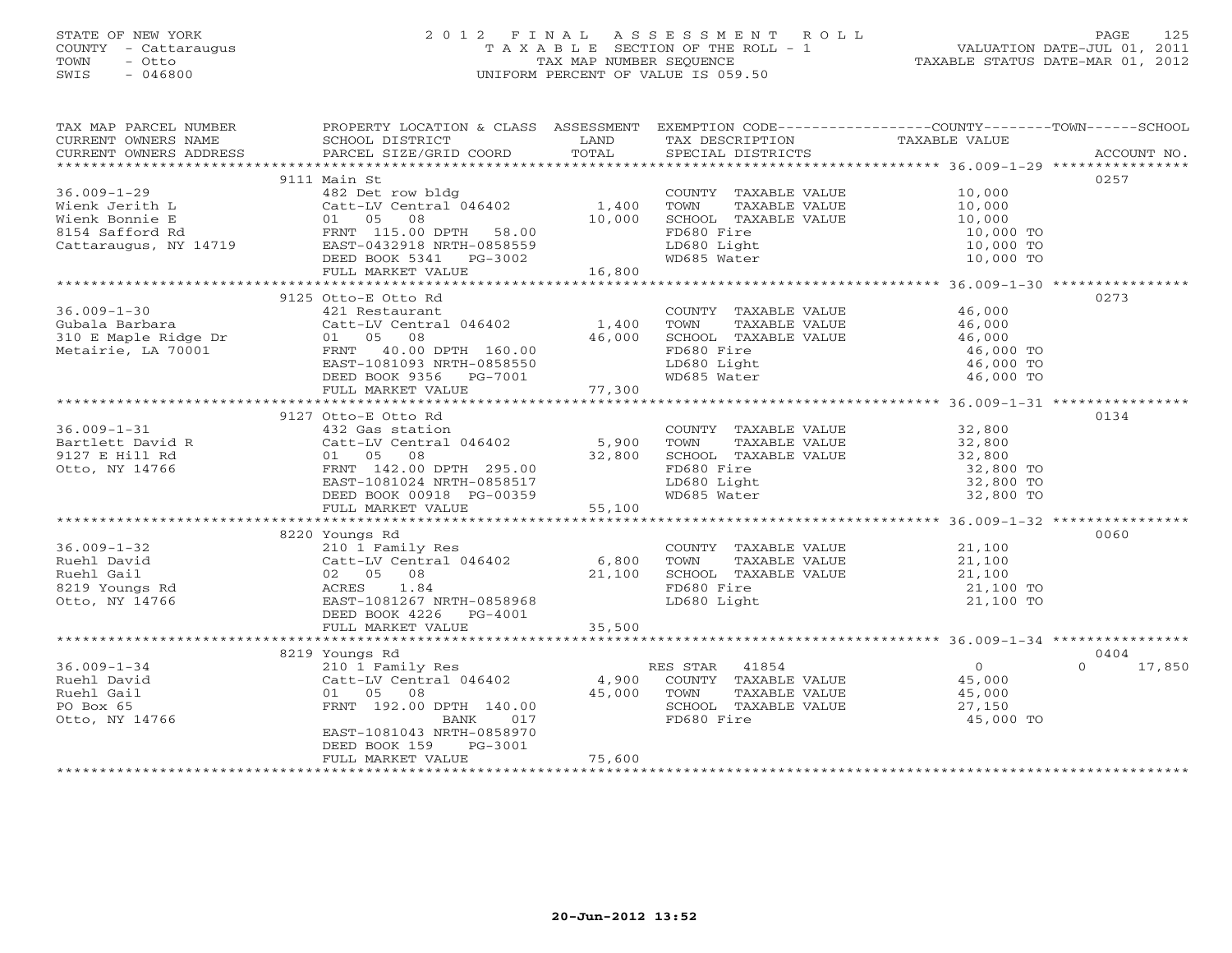### STATE OF NEW YORK 2 0 1 2 F I N A L A S S E S S M E N T R O L L PAGE 126 COUNTY - Cattaraugus T A X A B L E SECTION OF THE ROLL - 1 VALUATION DATE-JUL 01, 2011 TOWN - Otto TAX MAP NUMBER SEQUENCE TAXABLE STATUS DATE-MAR 01, 2012 SWIS - 046800 UNIFORM PERCENT OF VALUE IS 059.50UNIFORM PERCENT OF VALUE IS 059.50

| TAX MAP PARCEL NUMBER<br>CURRENT OWNERS NAME<br>CURRENT OWNERS ADDRESS    | PROPERTY LOCATION & CLASS ASSESSMENT EXEMPTION CODE---------------COUNTY-------TOWN------SCHOOL<br>SCHOOL DISTRICT<br>PARCEL SIZE/GRID COORD | LAND<br>TOTAL                     | TAX DESCRIPTION TAXABLE VALUE SPECIAL DISTRICTS |                                                               | ACCOUNT NO.        |
|---------------------------------------------------------------------------|----------------------------------------------------------------------------------------------------------------------------------------------|-----------------------------------|-------------------------------------------------|---------------------------------------------------------------|--------------------|
|                                                                           |                                                                                                                                              |                                   |                                                 |                                                               |                    |
|                                                                           | Youngs Rd                                                                                                                                    |                                   |                                                 |                                                               | 0037               |
| $36.009 - 1 - 35$                                                         | 312 Vac w/imprv                                                                                                                              |                                   | COUNTY TAXABLE VALUE 10,200                     |                                                               |                    |
| Ruehl David                                                               | Catt-LV Central $046402$ 3,900                                                                                                               |                                   | TOWN<br>TAXABLE VALUE                           | 10,200<br>10,200                                              |                    |
| Ruehl Gail                                                                | 01 05 08                                                                                                                                     | 10,200                            | SCHOOL TAXABLE VALUE                            |                                                               |                    |
| PO Box 65                                                                 | 1.15<br>ACRES                                                                                                                                |                                   | FD680 Fire                                      | 10,200 TO<br>10,200 TO                                        |                    |
| Otto, NY 14766                                                            | EAST-1080986 NRTH-0859144<br>DEED BOOK 159<br>PG-3001                                                                                        |                                   | LD680 Light                                     |                                                               |                    |
|                                                                           | FULL MARKET VALUE                                                                                                                            | 17,100                            |                                                 |                                                               |                    |
|                                                                           |                                                                                                                                              |                                   |                                                 |                                                               |                    |
|                                                                           | 8210 N Otto Rd                                                                                                                               |                                   |                                                 |                                                               | 0036               |
| $36.009 - 1 - 37$                                                         | 210 1 Family Res                                                                                                                             |                                   | COUNTY TAXABLE VALUE 57,100                     |                                                               |                    |
| Follman Robert                                                            | Catt-LV Central 046402 6,700                                                                                                                 |                                   | TOWN                                            |                                                               |                    |
| 3834 Halsaver Rd                                                          | 01 05 08                                                                                                                                     | 57,100                            |                                                 | TAXABLE VALUE<br>TAXABLE VALUE 57,100<br>TAXABLE VALUE 57,100 |                    |
| Killbuck, NY 14748                                                        | ACRES 1.50                                                                                                                                   |                                   | FD680 Fire                                      | 57,100 TO                                                     |                    |
|                                                                           | EAST-1080976 NRTH-0858842                                                                                                                    |                                   | LD680 Light                                     | 57,100 TO                                                     |                    |
|                                                                           | DEED BOOK 12075 PG-7002                                                                                                                      |                                   |                                                 |                                                               |                    |
|                                                                           | FULL MARKET VALUE                                                                                                                            | 96,000                            |                                                 |                                                               |                    |
|                                                                           |                                                                                                                                              |                                   |                                                 |                                                               |                    |
|                                                                           | 8209 N Otto Rd                                                                                                                               |                                   |                                                 |                                                               | 0156               |
| $36.009 - 1 - 38$                                                         | 210 1 Family Res<br>Catt-LV Central 046402 3,700                                                                                             |                                   | RES STAR 41854                                  | $\overline{0}$                                                | $\Omega$<br>17,850 |
|                                                                           |                                                                                                                                              |                                   | COUNTY TAXABLE VALUE 51,100                     |                                                               |                    |
| Jo.UU9-1-30<br>Bank Of Cattaraugus<br>24 Main St<br>Cattaraugus, NY 14719 | 01 05 08                                                                                                                                     | 51,100 TOWN                       | TAXABLE VALUE                                   | 51,100                                                        |                    |
|                                                                           | FRNT 73.50 DPTH 239.00<br>EAST-1080678 NRTH-0858773                                                                                          |                                   | SCHOOL TAXABLE VALUE 33,250<br>FD680 Fire       | 51,100 TO                                                     |                    |
|                                                                           | DEED BOOK 00925 PG-00314                                                                                                                     |                                   | LD680 Light                                     | 51,100 TO                                                     |                    |
|                                                                           | FULL MARKET VALUE                                                                                                                            | $-00314$<br>85.900                |                                                 |                                                               |                    |
|                                                                           |                                                                                                                                              |                                   |                                                 |                                                               |                    |
|                                                                           | 8217 N Otto Rd                                                                                                                               |                                   |                                                 |                                                               | 0031               |
| $36.009 - 1 - 40$                                                         |                                                                                                                                              |                                   | RES STAR 41854                                  | $\overline{0}$                                                | 17,850<br>$\Omega$ |
|                                                                           | 210 1 Family Res<br>Catt-LV Central 046402 4,600                                                                                             |                                   | ES STAR 41854<br>COUNTY TAXABLE VALUE           | 34,800                                                        |                    |
| Bank Of Cattaraugus<br>24 Main St                                         | 01 05 08                                                                                                                                     |                                   | TAXABLE VALUE<br>TOWN                           | 34,800                                                        |                    |
| Cattaraugus, NY 14719                                                     | LAND CONTRACT                                                                                                                                | $\frac{34,800}{34,800}$ TH 239.00 | SCHOOL TAXABLE VALUE                            | 34,800<br>16,950                                              |                    |
|                                                                           | FRNT 93.70 DPTH 239.00                                                                                                                       |                                   | FD680 Fire                                      | 34,800 TO                                                     |                    |
|                                                                           | EAST-1080676 NRTH-0858968                                                                                                                    |                                   | LD680 Light                                     | 34,800 TO                                                     |                    |
|                                                                           | DEED BOOK 00960 PG-00464                                                                                                                     |                                   |                                                 |                                                               |                    |
|                                                                           | FULL MARKET VALUE                                                                                                                            | 58,500                            |                                                 |                                                               |                    |
|                                                                           | 8223 N Otto Rd                                                                                                                               |                                   |                                                 |                                                               | 0370               |
| $36.009 - 1 - 41$                                                         | 210 1 Family Res                                                                                                                             |                                   | RES STAR 41854                                  | $\overline{0}$                                                | $\Omega$<br>17,850 |
|                                                                           |                                                                                                                                              |                                   |                                                 |                                                               |                    |
| Gunsolus Audrey L<br>8223 N Otto Rd                                       | Catt-LV Central 046402<br>01 05 08 38,000 TOWN TAXABLE VALUE                                                                                 |                                   |                                                 | 38,000<br>38,000                                              |                    |
| Cattaraugus, NY 14719                                                     | FRNT 82.50 DPTH 239.00                                                                                                                       |                                   | SCHOOL TAXABLE VALUE                            | 20,150                                                        |                    |
|                                                                           | 023<br>BANK                                                                                                                                  |                                   | FD680 Fire                                      | 38,000 TO                                                     |                    |
|                                                                           | EAST-0432304 NRTH-0859014                                                                                                                    |                                   | LD680 Light                                     | 38,000 TO                                                     |                    |
|                                                                           | DEED BOOK 12756 PG-9001                                                                                                                      |                                   |                                                 |                                                               |                    |
|                                                                           | FULL MARKET VALUE                                                                                                                            | 63,900                            |                                                 |                                                               |                    |
|                                                                           |                                                                                                                                              |                                   |                                                 |                                                               |                    |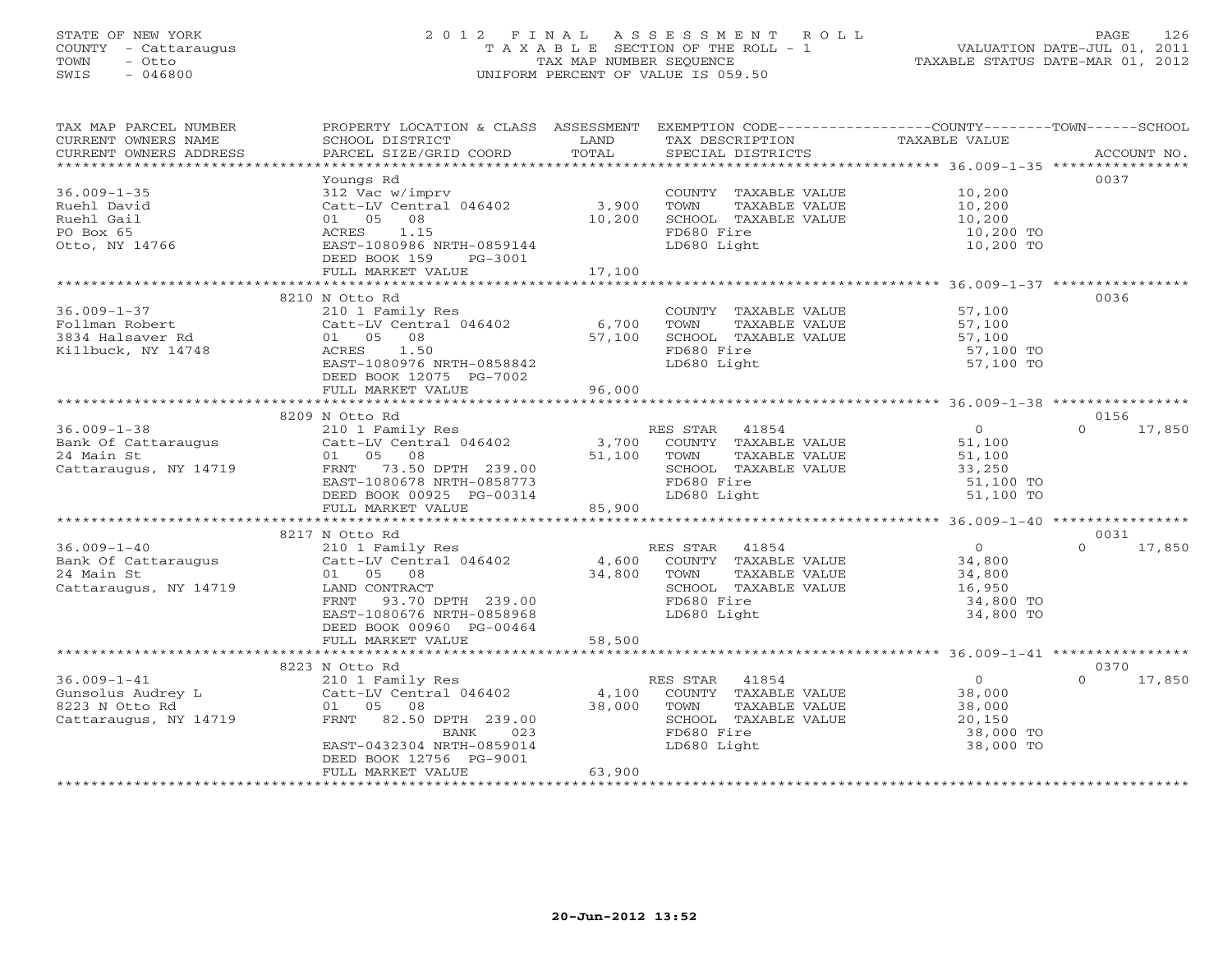# STATE OF NEW YORK 2 0 1 2 F I N A L A S S E S S M E N T R O L L PAGE 127 COUNTY - Cattaraugus T A X A B L E SECTION OF THE ROLL - 1 VALUATION DATE-JUL 01, 2011 TOWN - Otto TAX MAP NUMBER SEQUENCE TAXABLE STATUS DATE-MAR 01, 2012 SWIS - 046800 UNIFORM PERCENT OF VALUE IS 059.50

| TAX MAP PARCEL NUMBER<br>CURRENT OWNERS NAME<br>CURRENT OWNERS ADDRESS | PROPERTY LOCATION & CLASS ASSESSMENT EXEMPTION CODE----------------COUNTY-------TOWN------SCHOOL<br>SCHOOL DISTRICT<br>PARCEL SIZE/GRID COORD | LAND<br>TOTAL | TAX DESCRIPTION TAXABLE VALUE<br>SPECIAL DISTRICTS                                                                |                        |                | ACCOUNT NO.    |
|------------------------------------------------------------------------|-----------------------------------------------------------------------------------------------------------------------------------------------|---------------|-------------------------------------------------------------------------------------------------------------------|------------------------|----------------|----------------|
|                                                                        |                                                                                                                                               |               |                                                                                                                   |                        |                |                |
|                                                                        | 9139 Cemetery Hill Rd                                                                                                                         |               |                                                                                                                   |                        | 0215           |                |
| $36.009 - 1 - 43$                                                      | 210 1 Family Res<br>Catt-LV Central 046402 4,000 PHYS DIS                                                                                     |               | RES STAR<br>41854                                                                                                 | $\overline{0}$         | $\overline{0}$ | 17,850         |
| Huber Dennis M<br>Huber Betty A<br>PO Box 92                           |                                                                                                                                               |               | 41900                                                                                                             | 8,200                  | 8,200          | 8,200          |
|                                                                        | 01 05 08                                                                                                                                      | 40,100        | COUNTY TAXABLE VALUE                                                                                              | 31,900                 |                |                |
|                                                                        | FRNT 136.50 DPTH 140.00                                                                                                                       |               | TOWN<br>TAXABLE VALUE                                                                                             | 31,900                 |                |                |
| Otto, NY 14766                                                         | EAST-1080626 NRTH-0859164                                                                                                                     |               | SCHOOL TAXABLE VALUE                                                                                              | 14,050                 |                |                |
|                                                                        | DEED BOOK 00931 PG-00538                                                                                                                      |               | FD680 Fire                                                                                                        | 40,100 TO              |                |                |
|                                                                        | FULL MARKET VALUE                                                                                                                             |               | 67,400 LD680 Light                                                                                                | 40,100 TO              |                |                |
|                                                                        |                                                                                                                                               |               |                                                                                                                   |                        |                |                |
|                                                                        | 9145 Cemetery Hill Rd                                                                                                                         |               |                                                                                                                   |                        | 0039           |                |
| $36.009 - 1 - 44$                                                      |                                                                                                                                               |               | RES STAR 41854                                                                                                    | $\overline{0}$         | $\Omega$       | 17,850         |
| Jones Andrew F                                                         |                                                                                                                                               |               | COUNTY TAXABLE VALUE                                                                                              | 44,700                 |                |                |
| Lincoln Phyllis A                                                      | 01 05 08                                                                                                                                      | 44,700        | TOWN<br>TAXABLE VALUE                                                                                             | 44,700                 |                |                |
| 9145 Cemetery Hill Rd FRNT 99.00 DPTH 140.00                           |                                                                                                                                               |               | SCHOOL TAXABLE VALUE                                                                                              | 26,850                 |                |                |
| Otto, NY 14766                                                         | EAST-1080508 NRTH-0859164                                                                                                                     |               | FD680 Fire                                                                                                        | 44,700 TO              |                |                |
|                                                                        | DEED BOOK 12689 PG-6001                                                                                                                       |               | LD680 Light                                                                                                       | 44,700 TO              |                |                |
|                                                                        |                                                                                                                                               |               |                                                                                                                   |                        |                |                |
|                                                                        |                                                                                                                                               |               |                                                                                                                   |                        |                |                |
|                                                                        | 9151 Cemetery Hill Rd                                                                                                                         |               |                                                                                                                   |                        | 0353           |                |
| $36.009 - 1 - 45$                                                      | 210 1 Family Res                                                                                                                              |               | CVET C/T 41131 11,275                                                                                             |                        | 11,275         | $\overline{0}$ |
| Salisbury Marsha L                                                     | Catt-LV Central 046402 7,300 DVET C/T 41141<br>01 05 08 45,100 RES STAR 41854                                                                 |               |                                                                                                                   | 15,785                 | 15,785         | $\bigcirc$     |
| PO Box 78                                                              |                                                                                                                                               |               |                                                                                                                   | $\overline{0}$         | $\Omega$       | 17,850         |
| Otto, NY 14766                                                         | ACRES<br>3.09                                                                                                                                 |               | COUNTY TAXABLE VALUE                                                                                              | 18,040<br>18,040       |                |                |
|                                                                        | EAST-1080257 NRTH-0859045                                                                                                                     |               | TOWN<br>TAXABLE VALUE                                                                                             |                        |                |                |
|                                                                        | DEED BOOK 00970 PG-00964                                                                                                                      |               | SCHOOL TAXABLE VALUE 27, 250                                                                                      |                        |                |                |
|                                                                        | FULL MARKET VALUE                                                                                                                             |               | 75,800 FD680 Fire                                                                                                 | 45,100 TO              |                |                |
|                                                                        |                                                                                                                                               |               | LD680 Light                                                                                                       | 45,100 TO              |                |                |
|                                                                        |                                                                                                                                               |               |                                                                                                                   |                        |                |                |
| $36.009 - 1 - 46$                                                      | 9146 Salisbury Rd                                                                                                                             |               |                                                                                                                   |                        | 0360           |                |
|                                                                        | 112 Dairy farm<br>Catt-LV Central $046402$ 7,200                                                                                              |               | SILO T/C/S 42100                                                                                                  | 2,900                  | 2,900          | 2,900          |
| Salisbury John O                                                       | 01 05 08                                                                                                                                      | 50,800        | COUNTY TAXABLE VALUE                                                                                              | 47,900                 |                |                |
| 8453 Foster Hill Rd<br>Cattaraugus, NY 14719                           | 2.20<br>ACRES                                                                                                                                 |               | TOWN TAXABLE VALUE $47,900$<br>SCHOOL TAXABLE VALUE $47,900$<br>FD680 Fire 50,800<br>LD680 Light 50,800<br>50,800 |                        |                |                |
|                                                                        | EAST-1080448 NRTH-0859383                                                                                                                     |               |                                                                                                                   |                        |                |                |
|                                                                        | DEED BOOK 14006 PG-4001                                                                                                                       |               |                                                                                                                   | 50,800 TO<br>50,800 TO |                |                |
|                                                                        | FULL MARKET VALUE                                                                                                                             | 85,400        |                                                                                                                   |                        |                |                |
|                                                                        |                                                                                                                                               |               |                                                                                                                   |                        |                |                |
|                                                                        | 8251 N Otto Rd                                                                                                                                |               |                                                                                                                   |                        | 0420           |                |
| $36.009 - 1 - 47$                                                      | 312 Vac w/imprv                                                                                                                               |               | COUNTY TAXABLE VALUE                                                                                              | 6,100                  |                |                |
| Huber Dennis                                                           | Catt-LV Central 046402                                                                                                                        | 5,400         | TOWN<br>TAXABLE VALUE                                                                                             | 6,100                  |                |                |
| Huber Betty                                                            | 02 05 08                                                                                                                                      | 6,100         | SCHOOL TAXABLE VALUE                                                                                              | 6,100                  |                |                |
| PO Box 92                                                              | FRNT 140.00 DPTH 245.00                                                                                                                       |               | FD680 Fire                                                                                                        | 6,100 TO               |                |                |
| Otto, NY 14766                                                         | DEED BOOK 994<br>PG-1055                                                                                                                      |               | LD680 Light                                                                                                       | 6,100 TO               |                |                |
|                                                                        | FULL MARKET VALUE                                                                                                                             | 10,300        |                                                                                                                   |                        |                |                |
|                                                                        |                                                                                                                                               |               |                                                                                                                   |                        |                |                |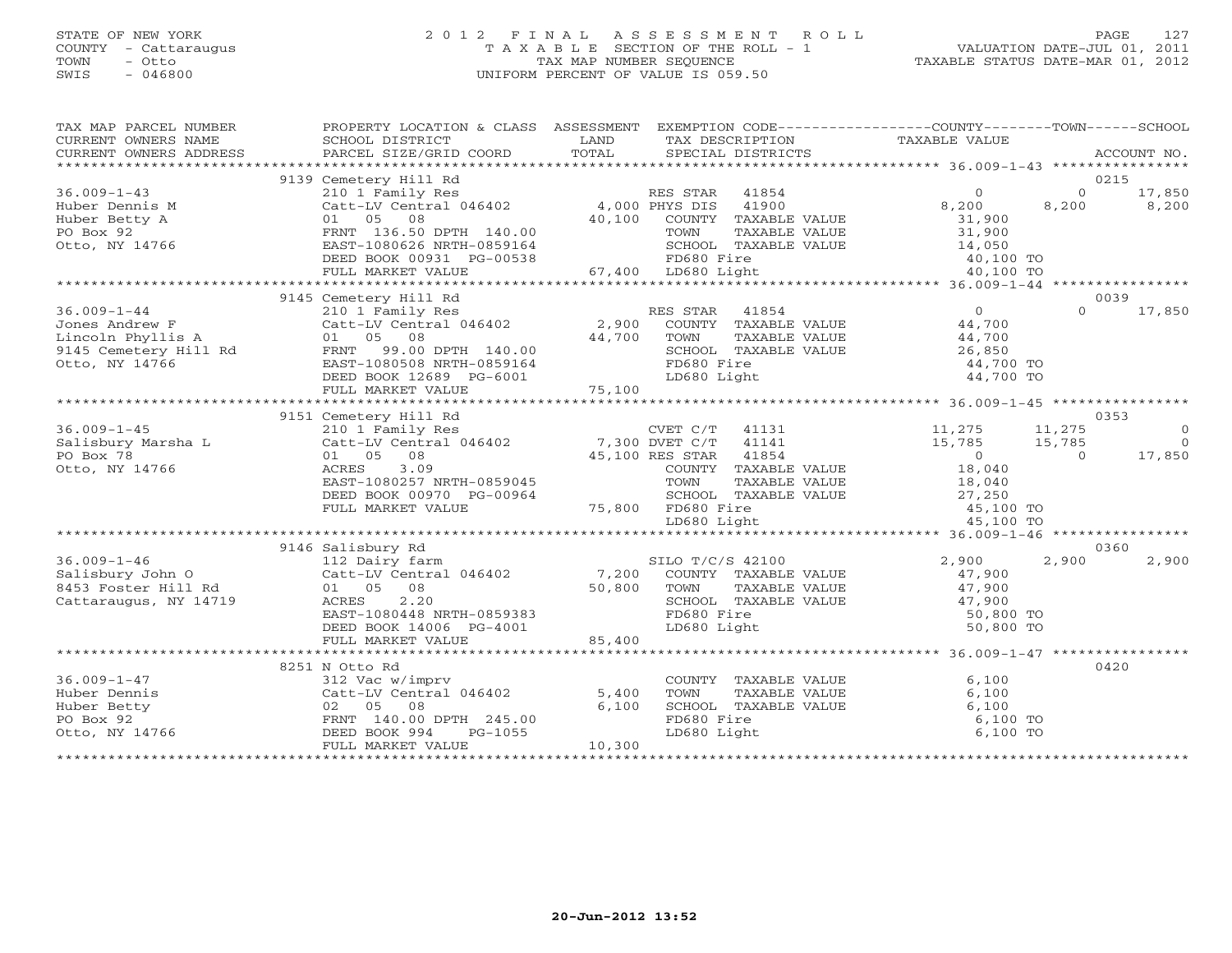# STATE OF NEW YORK 2 0 1 2 F I N A L A S S E S S M E N T R O L L PAGE 128 COUNTY - Cattaraugus T A X A B L E SECTION OF THE ROLL - 1 VALUATION DATE-JUL 01, 2011 TOWN - Otto TAX MAP NUMBER SEQUENCE TAXABLE STATUS DATE-MAR 01, 2012 SWIS - 046800 UNIFORM PERCENT OF VALUE IS 059.50

| TAX MAP PARCEL NUMBER                                       | PROPERTY LOCATION & CLASS ASSESSMENT EXEMPTION CODE----------------COUNTY-------TOWN------SCHOOL                                                                                                                                                           |         |             |                           |                                                                |          |               |
|-------------------------------------------------------------|------------------------------------------------------------------------------------------------------------------------------------------------------------------------------------------------------------------------------------------------------------|---------|-------------|---------------------------|----------------------------------------------------------------|----------|---------------|
| CURRENT OWNERS NAME                                         | SCHOOL DISTRICT                                                                                                                                                                                                                                            |         |             | LAND TAX DESCRIPTION      | TAXABLE VALUE                                                  |          |               |
| CURRENT OWNERS ADDRESS                                      | PARCEL SIZE/GRID COORD TOTAL SPECIAL DISTRICTS                                                                                                                                                                                                             |         |             |                           |                                                                |          | ACCOUNT NO.   |
|                                                             |                                                                                                                                                                                                                                                            |         |             |                           |                                                                |          |               |
|                                                             | 8252 N Otto Rd<br>N Otto Rd<br>210 1 Family Res<br>Catt-LV Central 046402 3,100 COUNTY TAXABLE VALUE 36,800<br>01 05 08 36,800 36,800 TOWN TAXABLE VALUE 36,800<br>FRNT 70.00 DPTH 190.00 SCHOOL TAXABLE VALUE 18,950<br>FRNT 70.00 DPTH 190.00 SCHOOL TAX |         |             |                           |                                                                |          | 0061          |
| $36.009 - 1 - 48$                                           |                                                                                                                                                                                                                                                            |         |             |                           |                                                                |          | $0 \t 17,850$ |
|                                                             |                                                                                                                                                                                                                                                            |         |             |                           |                                                                |          |               |
|                                                             | Lange Christina R<br>8252 N Otto Rd 8252 N Otto Rd 8252 N Otto Rd 8252 N Otto Rd 8252 N Otto Rd 8252 N Otto Rd 8252 N Otto Rd 8252 N Otto Rd 8252 N Otto Rd 8252 N Otto Rd 8252 N Otto Rd 8252 N Otto Rd 8252 N Otto Rd 8252 N O                           |         |             |                           | TOWN TAXABLE VALUE<br>SCHOOL TAXABLE VALUE 18,950<br>36,800 TO |          |               |
|                                                             | EAST-0432531 NRTH-0859361                                                                                                                                                                                                                                  |         | FD680 Fire  |                           |                                                                |          |               |
|                                                             |                                                                                                                                                                                                                                                            |         |             |                           | 36,800 TO                                                      |          |               |
|                                                             | DEED BOOK $1000$ PG-598                                                                                                                                                                                                                                    |         | LD680 Light |                           |                                                                |          |               |
|                                                             |                                                                                                                                                                                                                                                            |         |             |                           |                                                                |          |               |
|                                                             | 8250 Youngs Rd                                                                                                                                                                                                                                             |         |             |                           |                                                                |          | 0426          |
| $36.009 - 1 - 49$                                           | Foungs Rd<br>210 1 Family Res<br>210 1 Family Res<br>22 05 08 47,500<br>23 05 08 47,500<br>29,650<br>29,650<br>29,650<br>29,650<br>29,650<br>29,650<br>29,650<br>27,500<br>29,650<br>29,650<br>27,500                                                      |         |             |                           |                                                                | $\Omega$ | 17,850        |
|                                                             |                                                                                                                                                                                                                                                            |         |             |                           |                                                                |          |               |
| Lancaster Janet<br>8250 Youngs Rd<br>Otto, NY 14766         |                                                                                                                                                                                                                                                            |         |             |                           |                                                                |          |               |
|                                                             |                                                                                                                                                                                                                                                            |         |             |                           |                                                                |          |               |
|                                                             |                                                                                                                                                                                                                                                            |         |             |                           | SCHOOL TAXABLE VALUE 29,650<br>FD680 Fire 2016 17,500 TO       |          |               |
|                                                             |                                                                                                                                                                                                                                                            |         |             |                           | 47,500 TO<br>47,500 TO                                         |          |               |
|                                                             |                                                                                                                                                                                                                                                            |         |             |                           |                                                                |          |               |
|                                                             |                                                                                                                                                                                                                                                            |         |             |                           |                                                                |          |               |
|                                                             | 9049 Otto-E Otto Rd                                                                                                                                                                                                                                        |         |             |                           |                                                                | 0409     |               |
|                                                             |                                                                                                                                                                                                                                                            |         |             |                           |                                                                |          |               |
|                                                             |                                                                                                                                                                                                                                                            |         |             |                           |                                                                |          |               |
|                                                             |                                                                                                                                                                                                                                                            |         |             |                           |                                                                |          |               |
|                                                             | 9049 Otto-E Otto ka<br>210 1 Family Res<br>210 1 Family Res<br>210 1 Family Res<br>210 1 Family Res<br>210 1 Family Res<br>210 1 Family Res<br>210 1 Family Res<br>210 1 Family Res<br>210 1 Family Res<br>210 1 Family Res<br>210 1 Family Res<br>210     |         |             |                           | 90,800 TO                                                      |          |               |
|                                                             |                                                                                                                                                                                                                                                            |         |             |                           | 90,800 TO                                                      |          |               |
|                                                             | DEED BOOK 10527 PG-3001                                                                                                                                                                                                                                    |         |             |                           |                                                                |          |               |
|                                                             | FULL MARKET VALUE                                                                                                                                                                                                                                          | 152,600 |             |                           |                                                                |          |               |
|                                                             |                                                                                                                                                                                                                                                            |         |             |                           |                                                                |          |               |
|                                                             | 9043 Otto-E Otto Rd                                                                                                                                                                                                                                        |         |             |                           |                                                                |          | 0261          |
|                                                             |                                                                                                                                                                                                                                                            |         |             |                           |                                                                |          |               |
|                                                             |                                                                                                                                                                                                                                                            |         |             |                           |                                                                |          |               |
|                                                             |                                                                                                                                                                                                                                                            |         |             |                           |                                                                |          |               |
|                                                             |                                                                                                                                                                                                                                                            |         |             |                           |                                                                |          |               |
|                                                             |                                                                                                                                                                                                                                                            |         |             |                           |                                                                |          |               |
|                                                             |                                                                                                                                                                                                                                                            |         |             |                           |                                                                |          |               |
|                                                             |                                                                                                                                                                                                                                                            |         |             |                           |                                                                |          |               |
|                                                             |                                                                                                                                                                                                                                                            |         |             |                           |                                                                |          |               |
|                                                             | 9046 Otto-E Otto Rd                                                                                                                                                                                                                                        |         |             |                           |                                                                |          | 0059          |
|                                                             | 210 1 Family Res<br>COUNT Catt-LV Central 046402<br>Call 102 2020                                                                                                                                                                                          |         |             |                           | COUNTY TAXABLE VALUE 39,700<br>TOWN TAXABLE VALUE 39,700       |          |               |
|                                                             |                                                                                                                                                                                                                                                            |         |             |                           |                                                                |          |               |
| 36.009-2-3<br>Visnesky Eric J<br>PO Box 5<br>Otto, NY 14766 | 65 05 07 39,700<br>FRNT 115.00 DPTH 305.00                                                                                                                                                                                                                 |         |             |                           |                                                                |          |               |
|                                                             |                                                                                                                                                                                                                                                            |         |             | FD680 Fire<br>LD680 Light |                                                                |          |               |
|                                                             | EAST-0434628 NRTH-0858164                                                                                                                                                                                                                                  |         |             |                           | 39,700 TO                                                      |          |               |
|                                                             | DEED BOOK 4282 PG-5002                                                                                                                                                                                                                                     |         |             |                           |                                                                |          |               |
|                                                             | FULL MARKET VALUE                                                                                                                                                                                                                                          | 66,700  |             |                           |                                                                |          |               |
|                                                             |                                                                                                                                                                                                                                                            |         |             |                           |                                                                |          |               |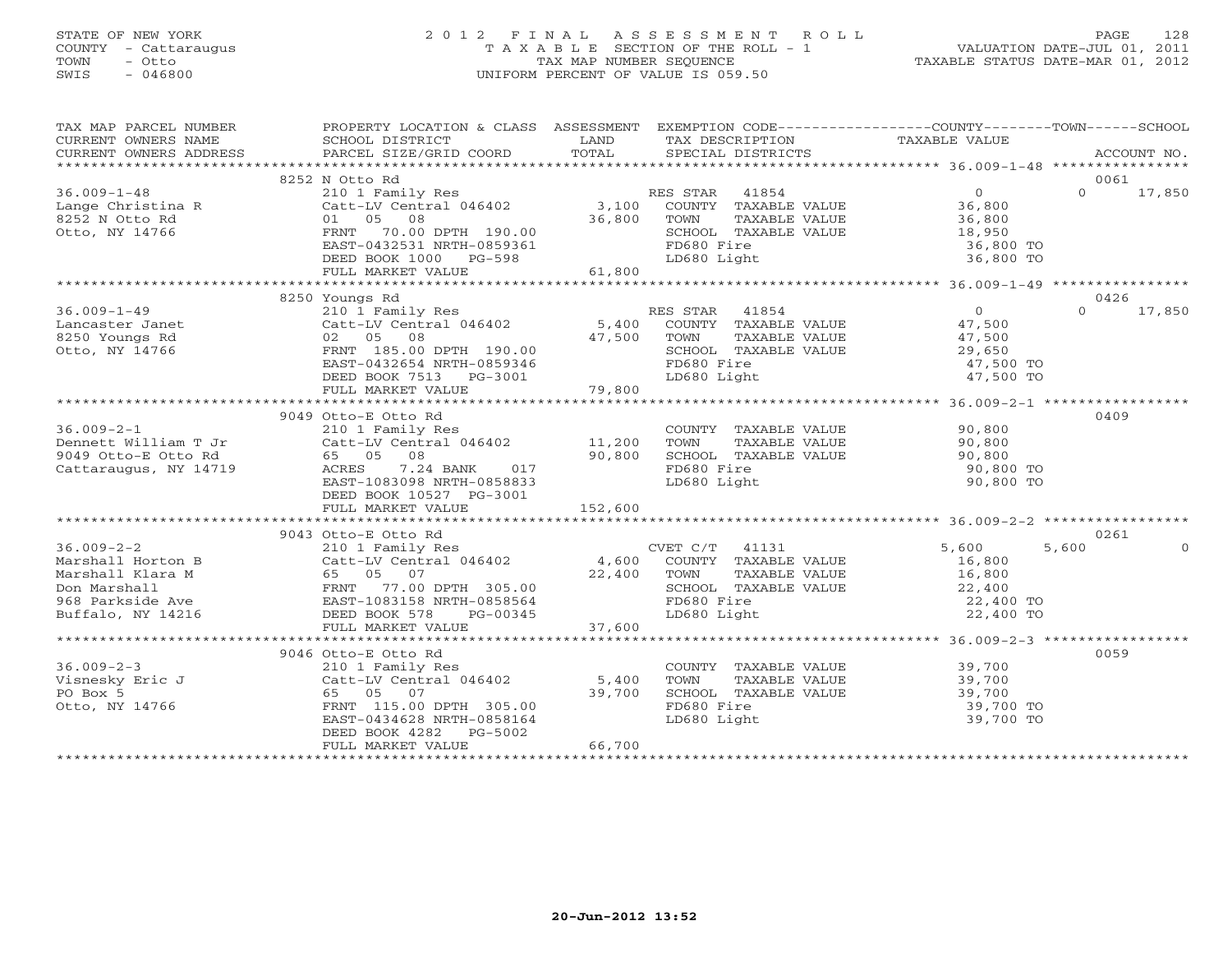# STATE OF NEW YORK 2 0 1 2 F I N A L A S S E S S M E N T R O L L PAGE 129 COUNTY - Cattaraugus T A X A B L E SECTION OF THE ROLL - 1 VALUATION DATE-JUL 01, 2011 TOWN - Otto TAX MAP NUMBER SEQUENCE TAXABLE STATUS DATE-MAR 01, 2012 SWIS - 046800 UNIFORM PERCENT OF VALUE IS 059.50

| TAX MAP PARCEL NUMBER               | PROPERTY LOCATION & CLASS ASSESSMENT EXEMPTION CODE---------------COUNTY-------TOWN------SCHOOL |                  |                |                      |                                                   |          |             |
|-------------------------------------|-------------------------------------------------------------------------------------------------|------------------|----------------|----------------------|---------------------------------------------------|----------|-------------|
| CURRENT OWNERS NAME                 | SCHOOL DISTRICT                                                                                 | LAND             |                | TAX DESCRIPTION      | TAXABLE VALUE                                     |          |             |
| CURRENT OWNERS ADDRESS              | PARCEL SIZE/GRID COORD                                                                          | TOTAL            |                | SPECIAL DISTRICTS    |                                                   |          | ACCOUNT NO. |
|                                     | 9052 Otto-E Otto Rd                                                                             |                  |                |                      |                                                   | 0040     |             |
| $36.009 - 2 - 5$                    | 210 1 Family Res                                                                                |                  | RES STAR 41854 |                      | $\overline{0}$                                    | $\Omega$ | 17,850      |
| King Scott R                        | Catt-LV Central 046402                                                                          | 5,000            |                | COUNTY TAXABLE VALUE | 43,300                                            |          |             |
| 9052 Otto-East Otto Rd              | 01 05 08                                                                                        | 43,300           | TOWN           | TAXABLE VALUE        | 43,300                                            |          |             |
| Otto, NY 14766                      | FRNT<br>94.00 DPTH 305.00                                                                       |                  |                | SCHOOL TAXABLE VALUE | 25,450                                            |          |             |
|                                     | EAST-1082815 NRTH-0858213                                                                       |                  | FD680 Fire     |                      | 43,300 TO                                         |          |             |
|                                     | DEED BOOK 00990 PG-00034                                                                        |                  | LD680 Light    |                      | 43,300 TO                                         |          |             |
|                                     | FULL MARKET VALUE                                                                               | 72,800           |                |                      |                                                   |          |             |
|                                     |                                                                                                 |                  |                |                      |                                                   |          |             |
|                                     | 9054 Otto-E Otto Rd                                                                             |                  |                |                      |                                                   | 0048     |             |
| $36.009 - 2 - 6$                    | 210 1 Family Res                                                                                |                  | RES STAR       | 41854                | $\overline{O}$                                    | $\Omega$ | 17,850      |
| Visnesky Eric                       | Catt-LV Central 046402                                                                          | 5,200            |                | COUNTY TAXABLE VALUE | 24,200                                            |          |             |
| visnesку вітс<br>Visnesky Rebecca A | 01 05 08                                                                                        | 24,200           | TOWN           | TAXABLE VALUE        | 24,200                                            |          |             |
| PO Box 5                            | FRNT 106.00 DPTH 305.00                                                                         |                  |                | SCHOOL TAXABLE VALUE | 6,350                                             |          |             |
| Otto, NY 14766                      | EAST-0434356 NRTH-0858188                                                                       |                  | FD680 Fire     |                      | 24,200 TO                                         |          |             |
|                                     | DEED BOOK 3838 PG-8001                                                                          |                  | LD680 Light    |                      | 24,200 TO                                         |          |             |
|                                     | FULL MARKET VALUE                                                                               | 40,700           |                |                      |                                                   |          |             |
|                                     | ************************                                                                        | **************** |                |                      | ********************* 36.009-2-7 **************** |          |             |
|                                     | Otto-Maples Rd                                                                                  |                  |                |                      |                                                   | 0223     |             |
| $36.009 - 2 - 7$                    | 314 Rural vac<10                                                                                |                  |                | COUNTY TAXABLE VALUE | 1,900                                             |          |             |
| Wilder Thomas                       | Catt-LV Central 046402                                                                          | 1,900            | TOWN           | TAXABLE VALUE        | 1,900                                             |          |             |
| PO Box 134                          | 08<br>01 05                                                                                     | 1,900            |                | SCHOOL TAXABLE VALUE | 1,900                                             |          |             |
| Otto, NY 14766                      | 2.32<br>ACRES                                                                                   |                  | FD680 Fire     |                      | 1,900 TO                                          |          |             |
|                                     | EAST-0434406 NRTH-0857843                                                                       |                  | LD680 Light    |                      | 1,900 TO                                          |          |             |
|                                     | DEED BOOK 15976 PG-8004                                                                         |                  |                |                      |                                                   |          |             |
|                                     | FULL MARKET VALUE                                                                               | 3,200            |                |                      |                                                   |          |             |
|                                     | 9056 Otto-E Otto Rd                                                                             |                  |                |                      |                                                   | 0222     |             |
| $36.009 - 2 - 8$                    | 210 1 Family Res                                                                                |                  | RES STAR       | 41854                | $\overline{0}$                                    | $\Omega$ | 17,850      |
| Hayden Gary                         | Catt-LV Central 046402                                                                          | 6,000            |                | COUNTY TAXABLE VALUE | 35,100                                            |          |             |
| Paul Hayden                         | 01 05 08                                                                                        | 35,100           | TOWN           | TAXABLE VALUE        | 35,100                                            |          |             |
| 9056 Otto-East Otto Rd              | ACRES<br>1.01                                                                                   |                  |                | SCHOOL TAXABLE VALUE | 17,250                                            |          |             |
| Otto, NY 14766                      | EAST-1082606 NRTH-0858173                                                                       |                  | FD680 Fire     |                      | 35,100 TO                                         |          |             |
|                                     | DEED BOOK 894<br>PG-00649                                                                       |                  | LD680 Light    |                      | 35,100 TO                                         |          |             |
|                                     | FULL MARKET VALUE                                                                               | 59,000           |                |                      |                                                   |          |             |
|                                     |                                                                                                 |                  |                |                      |                                                   |          |             |
|                                     | 9060 Otto-E Otto Rd                                                                             |                  |                |                      |                                                   | 0399     |             |
| $36.009 - 2 - 9$                    | 210 1 Family Res                                                                                |                  | RES STAR       | 41854                | $\Omega$                                          | $\Omega$ | 17,850      |
| Vancise Doyle A                     | Catt-LV Central 046402                                                                          | 3,900            |                | COUNTY TAXABLE VALUE | 44,600                                            |          |             |
| Vancise Judith A                    | 01 05 08                                                                                        | 44,600           | TOWN           | TAXABLE VALUE        | 44,600                                            |          |             |
| PO Box 57                           | 82.00 DPTH 228.00<br>FRNT                                                                       |                  |                | SCHOOL TAXABLE VALUE | 26,750                                            |          |             |
| Otto, NY 14766                      | EAST-1082527 NRTH-0858275                                                                       |                  | FD680 Fire     |                      | 44,600 TO                                         |          |             |
|                                     | DEED BOOK 824<br>PG-00627                                                                       |                  | LD680 Light    |                      | 44,600 TO                                         |          |             |
|                                     | FULL MARKET VALUE                                                                               | 75,000           |                |                      |                                                   |          |             |
|                                     |                                                                                                 |                  |                |                      |                                                   |          |             |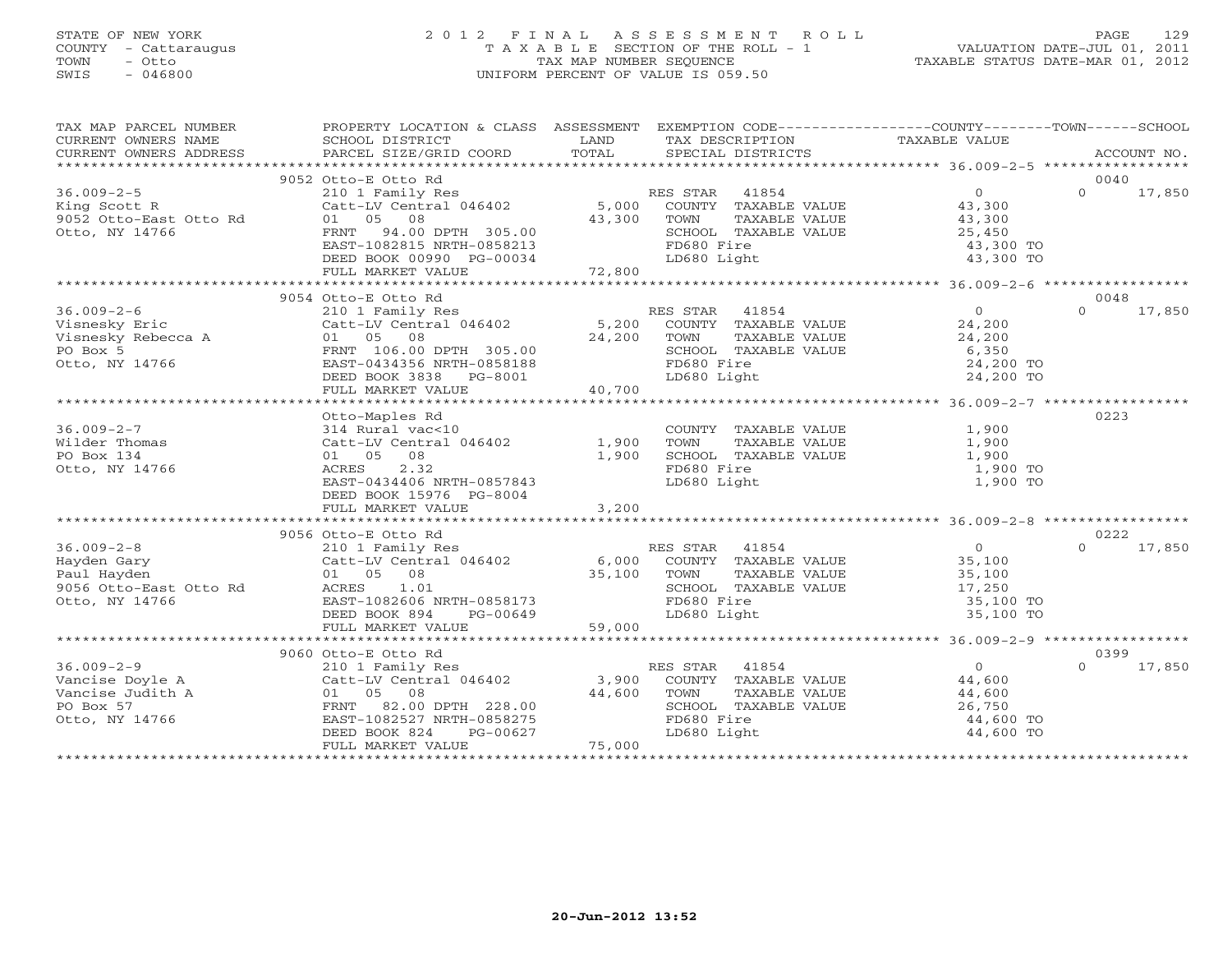## STATE OF NEW YORK 2 0 1 2 F I N A L A S S E S S M E N T R O L L PAGE 130 COUNTY - Cattaraugus T A X A B L E SECTION OF THE ROLL - 1 VALUATION DATE-JUL 01, 2011 TOWN - Otto TAX MAP NUMBER SEQUENCE TAXABLE STATUS DATE-MAR 01, 2012 SWIS - 046800 UNIFORM PERCENT OF VALUE IS 059.50UNIFORM PERCENT OF VALUE IS 059.50

| TAX MAP PARCEL NUMBER                                                                                                                                                                                                                                                                                                                                                                                         | PROPERTY LOCATION & CLASS ASSESSMENT EXEMPTION CODE----------------COUNTY-------TOWN------SCHOOL                                                                                                                                           |        |                                                                                                                                                                                        |        |                    |
|---------------------------------------------------------------------------------------------------------------------------------------------------------------------------------------------------------------------------------------------------------------------------------------------------------------------------------------------------------------------------------------------------------------|--------------------------------------------------------------------------------------------------------------------------------------------------------------------------------------------------------------------------------------------|--------|----------------------------------------------------------------------------------------------------------------------------------------------------------------------------------------|--------|--------------------|
|                                                                                                                                                                                                                                                                                                                                                                                                               |                                                                                                                                                                                                                                            |        |                                                                                                                                                                                        |        |                    |
| $36.009 - 2 - 10$                                                                                                                                                                                                                                                                                                                                                                                             | 9064 Otto-E Otto Rd                                                                                                                                                                                                                        |        |                                                                                                                                                                                        | 11,900 | 0428<br>11,900 0   |
|                                                                                                                                                                                                                                                                                                                                                                                                               |                                                                                                                                                                                                                                            |        |                                                                                                                                                                                        |        |                    |
|                                                                                                                                                                                                                                                                                                                                                                                                               |                                                                                                                                                                                                                                            |        |                                                                                                                                                                                        |        |                    |
|                                                                                                                                                                                                                                                                                                                                                                                                               |                                                                                                                                                                                                                                            |        |                                                                                                                                                                                        |        |                    |
|                                                                                                                                                                                                                                                                                                                                                                                                               |                                                                                                                                                                                                                                            |        |                                                                                                                                                                                        |        |                    |
|                                                                                                                                                                                                                                                                                                                                                                                                               |                                                                                                                                                                                                                                            |        |                                                                                                                                                                                        |        |                    |
|                                                                                                                                                                                                                                                                                                                                                                                                               |                                                                                                                                                                                                                                            |        |                                                                                                                                                                                        |        |                    |
|                                                                                                                                                                                                                                                                                                                                                                                                               |                                                                                                                                                                                                                                            |        |                                                                                                                                                                                        |        |                    |
|                                                                                                                                                                                                                                                                                                                                                                                                               | 9080 Otto-E Otto Rd                                                                                                                                                                                                                        |        |                                                                                                                                                                                        |        | 0127               |
| $36.009 - 2 - 12$                                                                                                                                                                                                                                                                                                                                                                                             | 210 1 Family Res<br>210 1 Family Res<br>Catt-LV Central 046402 3,300 COUNTY TAXABLE VALUE<br>01 05 08 51,700 TOWN TAXABLE VALUE 51,700<br>FRNT 140.00 DPTH 115.00 51,700 SCHOOL TAXABLE VALUE 51,700<br>BANK 017 FD680 Fire 51,700<br>EAST |        |                                                                                                                                                                                        |        | 17,850<br>$\Omega$ |
|                                                                                                                                                                                                                                                                                                                                                                                                               |                                                                                                                                                                                                                                            |        |                                                                                                                                                                                        |        |                    |
| Pierce Lisa (Catt-LV Central Pierce Lisa (Catt-LV Central Pierce Central Pierce Central Pierce Central Pierce Central Pierce Central Central Pierce Central Central Pierce Central Central Pierce Central Central Pierce Centr                                                                                                                                                                                |                                                                                                                                                                                                                                            |        |                                                                                                                                                                                        |        |                    |
| Cattaraugus, NY 14719                                                                                                                                                                                                                                                                                                                                                                                         |                                                                                                                                                                                                                                            |        | TOWN TAXABLE VALUE<br>SCHOOL TAXABLE VALUE<br>FD680 Fire<br>LD680 Light<br>LD680 Light<br>LD680 Light<br>The S1,700 TO                                                                 |        |                    |
|                                                                                                                                                                                                                                                                                                                                                                                                               |                                                                                                                                                                                                                                            |        |                                                                                                                                                                                        |        |                    |
|                                                                                                                                                                                                                                                                                                                                                                                                               |                                                                                                                                                                                                                                            |        |                                                                                                                                                                                        |        |                    |
|                                                                                                                                                                                                                                                                                                                                                                                                               | DEED BOOK 9000 PG-8001                                                                                                                                                                                                                     |        |                                                                                                                                                                                        |        |                    |
|                                                                                                                                                                                                                                                                                                                                                                                                               |                                                                                                                                                                                                                                            |        |                                                                                                                                                                                        |        |                    |
|                                                                                                                                                                                                                                                                                                                                                                                                               |                                                                                                                                                                                                                                            |        |                                                                                                                                                                                        |        |                    |
|                                                                                                                                                                                                                                                                                                                                                                                                               | 9090 Otto-E Otto Rd                                                                                                                                                                                                                        |        |                                                                                                                                                                                        |        | 0079               |
|                                                                                                                                                                                                                                                                                                                                                                                                               |                                                                                                                                                                                                                                            |        |                                                                                                                                                                                        |        |                    |
|                                                                                                                                                                                                                                                                                                                                                                                                               |                                                                                                                                                                                                                                            |        |                                                                                                                                                                                        |        |                    |
|                                                                                                                                                                                                                                                                                                                                                                                                               |                                                                                                                                                                                                                                            |        |                                                                                                                                                                                        |        |                    |
|                                                                                                                                                                                                                                                                                                                                                                                                               |                                                                                                                                                                                                                                            |        |                                                                                                                                                                                        |        |                    |
|                                                                                                                                                                                                                                                                                                                                                                                                               |                                                                                                                                                                                                                                            |        |                                                                                                                                                                                        |        |                    |
|                                                                                                                                                                                                                                                                                                                                                                                                               |                                                                                                                                                                                                                                            |        |                                                                                                                                                                                        |        |                    |
| $\begin{tabular}{lllllllllllllllllllll} \hline 36.009-2-13 & 9090& 0 \, \text{C10-18} & \text{RES STAR} & 41854 & 0 & 0079 \\ \text{Abramowski Robert L} & 210 & 1 & \text{Family Res} & \text{RES STAR} & 41854 & 0 & 079 \\ \text{Abromowski Robert L} & 210 & 1 & \text{Emily Res} & 3,700 & \text{COUNTY} & \text{TAXABLE VALUE} & 36,800 & 0 & 17,850 \\ \text{Abromowski Diane L} & 01 & 05 & 08 & 36,$ |                                                                                                                                                                                                                                            |        |                                                                                                                                                                                        |        |                    |
|                                                                                                                                                                                                                                                                                                                                                                                                               | 9098 Otto-E Otto Rd                                                                                                                                                                                                                        |        |                                                                                                                                                                                        |        | 0133               |
| $36.009 - 2 - 15$                                                                                                                                                                                                                                                                                                                                                                                             | Otto-E Otto Rd<br>210 1 Family Res<br>Catt-LV Central 046402 1,200                                                                                                                                                                         |        |                                                                                                                                                                                        |        |                    |
|                                                                                                                                                                                                                                                                                                                                                                                                               |                                                                                                                                                                                                                                            |        |                                                                                                                                                                                        |        |                    |
|                                                                                                                                                                                                                                                                                                                                                                                                               |                                                                                                                                                                                                                                            | 3,900  |                                                                                                                                                                                        |        |                    |
| Wilder Thomas<br>PO Box 134<br>Otto, NY 14766                                                                                                                                                                                                                                                                                                                                                                 | 3,90<br>FRNT 25.00 DPTH 218.31<br>EAST-0433068 NRTH-0858252<br>DEED BOOK 15976 DC 0000                                                                                                                                                     |        | COUNTY TAXABLE VALUE<br>TOWN TAXABLE VALUE<br>SCHOOL TAXABLE VALUE<br>FD680 Fire<br>LD680 Light<br>WD685 Water<br>COUNTY 1,900 TO<br>ND685 Water<br>COUNTY 3,900 TO<br>COUNTY 3,900 TO |        |                    |
|                                                                                                                                                                                                                                                                                                                                                                                                               |                                                                                                                                                                                                                                            |        |                                                                                                                                                                                        |        |                    |
|                                                                                                                                                                                                                                                                                                                                                                                                               |                                                                                                                                                                                                                                            |        |                                                                                                                                                                                        |        |                    |
|                                                                                                                                                                                                                                                                                                                                                                                                               |                                                                                                                                                                                                                                            |        |                                                                                                                                                                                        |        |                    |
| سلم سے میں سے بین میں سے سے میں سے سے میں سے سے سے میں سے سے میں سے میں سے میں سے میں سے میں سے میں سے میں سے<br>DEED BOOK 15976 PG-8002<br>FULL MARKET VALUE 6,600 6600 6,600 FOREER 1997 6,600 FOREER 1997 6,600 FOREER 1997 6,60                                                                                                                                                                           |                                                                                                                                                                                                                                            |        |                                                                                                                                                                                        |        |                    |
|                                                                                                                                                                                                                                                                                                                                                                                                               | 9106 Otto-E Otto Rd                                                                                                                                                                                                                        |        |                                                                                                                                                                                        |        | 0451               |
| 36.009-2-17<br>210 1 Family Res<br>Ryan Marsha E<br>5870 Nys Rte 353<br>Little Valley, NY 14755<br>210 1 Family Res<br>Catt-LV Central 046402<br>27.00 DPTH<br>27.00 DPTH<br>27.00 DPTH<br>27.00 DPTH<br>27.00                                                                                                                                                                                                |                                                                                                                                                                                                                                            |        | COUNTY TAXABLE VALUE<br>TOWN TAXABLE VALUE 9,300<br>SCHOOL TAXABLE VALUE 9,300                                                                                                         |        |                    |
|                                                                                                                                                                                                                                                                                                                                                                                                               |                                                                                                                                                                                                                                            |        |                                                                                                                                                                                        |        |                    |
|                                                                                                                                                                                                                                                                                                                                                                                                               |                                                                                                                                                                                                                                            |        |                                                                                                                                                                                        |        |                    |
|                                                                                                                                                                                                                                                                                                                                                                                                               |                                                                                                                                                                                                                                            |        |                                                                                                                                                                                        |        |                    |
|                                                                                                                                                                                                                                                                                                                                                                                                               | EAST-1081373 NRTH-0858344                                                                                                                                                                                                                  |        |                                                                                                                                                                                        |        |                    |
|                                                                                                                                                                                                                                                                                                                                                                                                               | DEED BOOK 00926 PG-00956                                                                                                                                                                                                                   |        |                                                                                                                                                                                        |        |                    |
|                                                                                                                                                                                                                                                                                                                                                                                                               | FULL MARKET VALUE                                                                                                                                                                                                                          | 15,600 |                                                                                                                                                                                        |        |                    |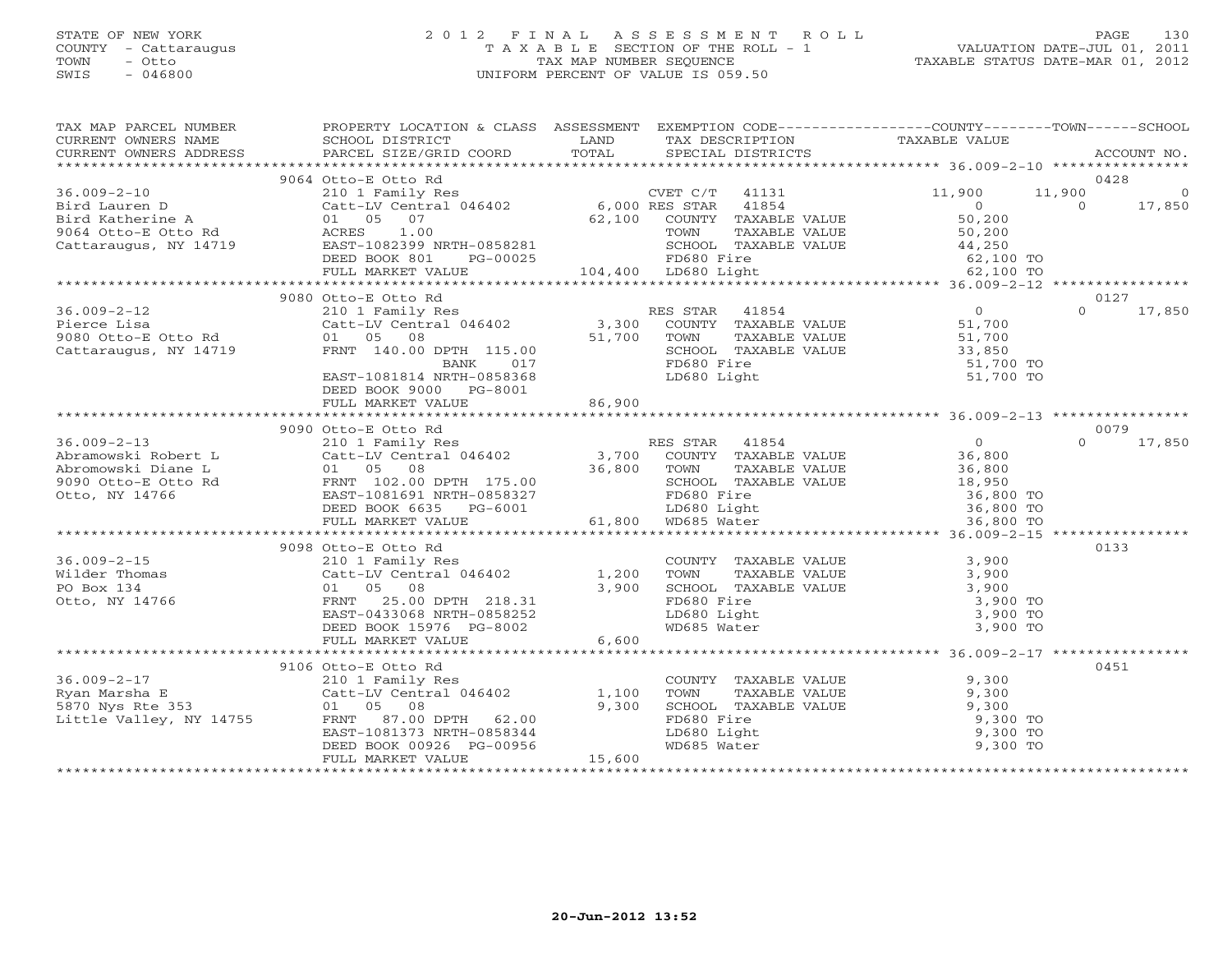# STATE OF NEW YORK 2 0 1 2 F I N A L A S S E S S M E N T R O L L PAGE 131 COUNTY - Cattaraugus T A X A B L E SECTION OF THE ROLL - 1 VALUATION DATE-JUL 01, 2011 TOWN - Otto TAX MAP NUMBER SEQUENCE TAXABLE STATUS DATE-MAR 01, 2012 SWIS - 046800 UNIFORM PERCENT OF VALUE IS 059.50UNIFORM PERCENT OF VALUE IS 059.50

| TAX MAP PARCEL NUMBER                                                                                                                                                                                                                                                                                                                                                                                                                                                                                                                                                                                                                 | PROPERTY LOCATION & CLASS ASSESSMENT EXEMPTION CODE----------------COUNTY-------TOWN------SCHOOL                                  |                                                                                                                        |                                                                                                                                                                                              |               |
|---------------------------------------------------------------------------------------------------------------------------------------------------------------------------------------------------------------------------------------------------------------------------------------------------------------------------------------------------------------------------------------------------------------------------------------------------------------------------------------------------------------------------------------------------------------------------------------------------------------------------------------|-----------------------------------------------------------------------------------------------------------------------------------|------------------------------------------------------------------------------------------------------------------------|----------------------------------------------------------------------------------------------------------------------------------------------------------------------------------------------|---------------|
| CURRENT OWNERS NAME SCHOOL DISTRICT CURRENT OWNERS NAME SCHOOL DISTRICT CURRENT OWNERS ADDRESS PARCEL SIZE/GRIL                                                                                                                                                                                                                                                                                                                                                                                                                                                                                                                       |                                                                                                                                   | <b>EXAMPLE SERVICE SERVICE SERVICE SERVICE SERVICE SERVICE SERVICE SERVICE SERVICE SERVICE SERVICE SERVICE SERVICE</b> | TAX DESCRIPTION TAXABLE VALUE SPECIAL DISTRICTS                                                                                                                                              |               |
| - CURRENT OWNERS TODERS TO BE STATE COORD TOTAL SPECIAL DISTRICTS ACCOUNT NO.<br>- TARCEL SIZE/GRID COORD TOTAL SPECIAL DISTRICTS ACCOUNT MO.                                                                                                                                                                                                                                                                                                                                                                                                                                                                                         |                                                                                                                                   |                                                                                                                        |                                                                                                                                                                                              |               |
|                                                                                                                                                                                                                                                                                                                                                                                                                                                                                                                                                                                                                                       | 9110 Otto-E Otto Rd                                                                                                               |                                                                                                                        |                                                                                                                                                                                              | 0221          |
| $36.009 - 2 - 18$                                                                                                                                                                                                                                                                                                                                                                                                                                                                                                                                                                                                                     | Otto-E Otto Rd<br>300 Vacant Land<br>Catt-LV Central 046402 500<br>01 05 08 500<br>FRNT 40.00 DPTH 70.00                          |                                                                                                                        |                                                                                                                                                                                              |               |
|                                                                                                                                                                                                                                                                                                                                                                                                                                                                                                                                                                                                                                       |                                                                                                                                   |                                                                                                                        |                                                                                                                                                                                              |               |
|                                                                                                                                                                                                                                                                                                                                                                                                                                                                                                                                                                                                                                       |                                                                                                                                   |                                                                                                                        |                                                                                                                                                                                              |               |
| Wilder Thomas<br>PO Box 134<br>Otto, NY 14766                                                                                                                                                                                                                                                                                                                                                                                                                                                                                                                                                                                         |                                                                                                                                   |                                                                                                                        |                                                                                                                                                                                              |               |
|                                                                                                                                                                                                                                                                                                                                                                                                                                                                                                                                                                                                                                       |                                                                                                                                   |                                                                                                                        |                                                                                                                                                                                              |               |
|                                                                                                                                                                                                                                                                                                                                                                                                                                                                                                                                                                                                                                       |                                                                                                                                   |                                                                                                                        |                                                                                                                                                                                              |               |
|                                                                                                                                                                                                                                                                                                                                                                                                                                                                                                                                                                                                                                       | EAST-0432951 NRTH-0858277<br>DEED BOOK 15976 PG-8003<br>FULL MARKET VALUE                                                         |                                                                                                                        |                                                                                                                                                                                              |               |
|                                                                                                                                                                                                                                                                                                                                                                                                                                                                                                                                                                                                                                       |                                                                                                                                   |                                                                                                                        |                                                                                                                                                                                              |               |
| $\begin{tabular}{lllllllllllll} 36.009-2-19 & 9114& {\tt Otto-E&otto~Rd} & \\ & & 481& {\tt Att~row~bldg} & \\ \text{Robertson Colleen} & & {\tt Get-LW~Central~046402} & 900 & \\ 9114& {\tt Otto-E& Otto~Rd} & 01& 05& 08 & & 38,800 \\ \text{Otto, NY~14766} & & & \text{FRNTI} & 65.00 DPTH & 70.00 & \\ & & & \text{EAST-1081246 NRTH-0858391} & \\ & & \text{DEED BOOK $                                                                                                                                                                                                                                                        | 9114 Otto-E Otto Rd                                                                                                               |                                                                                                                        |                                                                                                                                                                                              | 0072          |
|                                                                                                                                                                                                                                                                                                                                                                                                                                                                                                                                                                                                                                       |                                                                                                                                   |                                                                                                                        |                                                                                                                                                                                              |               |
|                                                                                                                                                                                                                                                                                                                                                                                                                                                                                                                                                                                                                                       |                                                                                                                                   |                                                                                                                        |                                                                                                                                                                                              |               |
|                                                                                                                                                                                                                                                                                                                                                                                                                                                                                                                                                                                                                                       |                                                                                                                                   |                                                                                                                        |                                                                                                                                                                                              |               |
|                                                                                                                                                                                                                                                                                                                                                                                                                                                                                                                                                                                                                                       |                                                                                                                                   |                                                                                                                        |                                                                                                                                                                                              |               |
|                                                                                                                                                                                                                                                                                                                                                                                                                                                                                                                                                                                                                                       |                                                                                                                                   |                                                                                                                        |                                                                                                                                                                                              |               |
|                                                                                                                                                                                                                                                                                                                                                                                                                                                                                                                                                                                                                                       |                                                                                                                                   |                                                                                                                        | COUNTY TAXABLE VALUE<br>TOWN TAXABLE VALUE<br>SCHOOL TAXABLE VALUE<br>SCHOOL TAXABLE VALUE<br>TD680 Fire<br>LD680 Light<br>LD685 Water<br>WD685 Water<br>S8,800 TO<br>38,800 TO<br>38,800 TO |               |
|                                                                                                                                                                                                                                                                                                                                                                                                                                                                                                                                                                                                                                       |                                                                                                                                   |                                                                                                                        |                                                                                                                                                                                              |               |
|                                                                                                                                                                                                                                                                                                                                                                                                                                                                                                                                                                                                                                       |                                                                                                                                   |                                                                                                                        |                                                                                                                                                                                              |               |
|                                                                                                                                                                                                                                                                                                                                                                                                                                                                                                                                                                                                                                       |                                                                                                                                   |                                                                                                                        |                                                                                                                                                                                              |               |
|                                                                                                                                                                                                                                                                                                                                                                                                                                                                                                                                                                                                                                       |                                                                                                                                   |                                                                                                                        |                                                                                                                                                                                              |               |
|                                                                                                                                                                                                                                                                                                                                                                                                                                                                                                                                                                                                                                       |                                                                                                                                   |                                                                                                                        |                                                                                                                                                                                              |               |
|                                                                                                                                                                                                                                                                                                                                                                                                                                                                                                                                                                                                                                       |                                                                                                                                   |                                                                                                                        |                                                                                                                                                                                              |               |
|                                                                                                                                                                                                                                                                                                                                                                                                                                                                                                                                                                                                                                       |                                                                                                                                   |                                                                                                                        |                                                                                                                                                                                              |               |
|                                                                                                                                                                                                                                                                                                                                                                                                                                                                                                                                                                                                                                       |                                                                                                                                   |                                                                                                                        |                                                                                                                                                                                              |               |
|                                                                                                                                                                                                                                                                                                                                                                                                                                                                                                                                                                                                                                       |                                                                                                                                   |                                                                                                                        |                                                                                                                                                                                              |               |
|                                                                                                                                                                                                                                                                                                                                                                                                                                                                                                                                                                                                                                       |                                                                                                                                   |                                                                                                                        | COUNTY TAXABLE VALUE<br>TOWN TAXABLE VALUE<br>SCHOOL TAXABLE VALUE<br>FD680 Fire<br>LD680 Light<br>WD685 Water<br>COUNTY 15,700 TO<br>TO 15,700 TO<br>TO 15,700 TO<br>15,700 TO              | 0263          |
|                                                                                                                                                                                                                                                                                                                                                                                                                                                                                                                                                                                                                                       |                                                                                                                                   |                                                                                                                        |                                                                                                                                                                                              |               |
|                                                                                                                                                                                                                                                                                                                                                                                                                                                                                                                                                                                                                                       |                                                                                                                                   |                                                                                                                        |                                                                                                                                                                                              |               |
|                                                                                                                                                                                                                                                                                                                                                                                                                                                                                                                                                                                                                                       |                                                                                                                                   |                                                                                                                        |                                                                                                                                                                                              |               |
|                                                                                                                                                                                                                                                                                                                                                                                                                                                                                                                                                                                                                                       |                                                                                                                                   |                                                                                                                        |                                                                                                                                                                                              |               |
|                                                                                                                                                                                                                                                                                                                                                                                                                                                                                                                                                                                                                                       |                                                                                                                                   |                                                                                                                        |                                                                                                                                                                                              |               |
|                                                                                                                                                                                                                                                                                                                                                                                                                                                                                                                                                                                                                                       |                                                                                                                                   |                                                                                                                        |                                                                                                                                                                                              |               |
| 690 Misc com srv<br>Catt-LV Central 046402 700<br>Clinton F Paige-Berian #620 01 05 08 15,700<br>Greg Meyer FRNT 38.00 DPTH 90.00 15,700<br>7787 Otto-Maples Rd EAST-1081204 IRTH-0858325<br>Little Valley, NY 14755 DEED BOOK 162 PG-00<br>$\begin{array}{r} 1707 \text{ OCCO-maples} \text{ Na} \\ 15700 \text{ TO} \\ 15700 \text{ TO} \\ 15700 \text{ TO} \\ 15700 \text{ TO} \\ 15700 \text{ TO} \\ 15700 \text{ TO} \\ 15700 \text{ TO} \\ 15700 \text{ TO} \\ 15700 \text{ TO} \\ 15700 \text{ TO} \\ 15700 \text{ TO} \\ 15700 \text{ TO} \\ 15700 \text{ TO} \\ 15700 \text{ TO} \\ 15700 \text{ TO} \\ 15700 \text{ TO} \\$ |                                                                                                                                   |                                                                                                                        |                                                                                                                                                                                              |               |
|                                                                                                                                                                                                                                                                                                                                                                                                                                                                                                                                                                                                                                       | 8193 South Hill Rd                                                                                                                |                                                                                                                        |                                                                                                                                                                                              | 5020          |
|                                                                                                                                                                                                                                                                                                                                                                                                                                                                                                                                                                                                                                       |                                                                                                                                   |                                                                                                                        | RES STAR 41854                                                                                                                                                                               | $0 \t 17,850$ |
| 36.009-2-23<br>Bartlett David<br>PO Box 96<br>Otto, NY 14766                                                                                                                                                                                                                                                                                                                                                                                                                                                                                                                                                                          | South Hill ka<br>210 1 Family Res<br>Catt-LV Central 046402 500<br>01 05 08 33.33 19,600                                          |                                                                                                                        | ES STAR 41854 0<br>COUNTY TAXABLE VALUE 19,600                                                                                                                                               |               |
|                                                                                                                                                                                                                                                                                                                                                                                                                                                                                                                                                                                                                                       |                                                                                                                                   |                                                                                                                        |                                                                                                                                                                                              |               |
|                                                                                                                                                                                                                                                                                                                                                                                                                                                                                                                                                                                                                                       |                                                                                                                                   |                                                                                                                        |                                                                                                                                                                                              |               |
|                                                                                                                                                                                                                                                                                                                                                                                                                                                                                                                                                                                                                                       |                                                                                                                                   |                                                                                                                        |                                                                                                                                                                                              |               |
|                                                                                                                                                                                                                                                                                                                                                                                                                                                                                                                                                                                                                                       | FRNT 26.00 DPTH 90.00<br>EAST-0432844 NRTH-0858260<br>DEED BOOK 12363 PG-2001 LD680 Light<br>FULL MARKET VALUE 32,900 WD685 Water |                                                                                                                        | TOWN TAXABLE VALUE<br>TOWN TAXABLE VALUE<br>SCHOOL TAXABLE VALUE<br>FD680 Fire<br>LD680 Light<br>MD685 Water<br>MD685 Water<br>19,600 TO<br>19,600 TO<br>19,600 TO<br>19,600 TO              |               |
|                                                                                                                                                                                                                                                                                                                                                                                                                                                                                                                                                                                                                                       |                                                                                                                                   |                                                                                                                        |                                                                                                                                                                                              |               |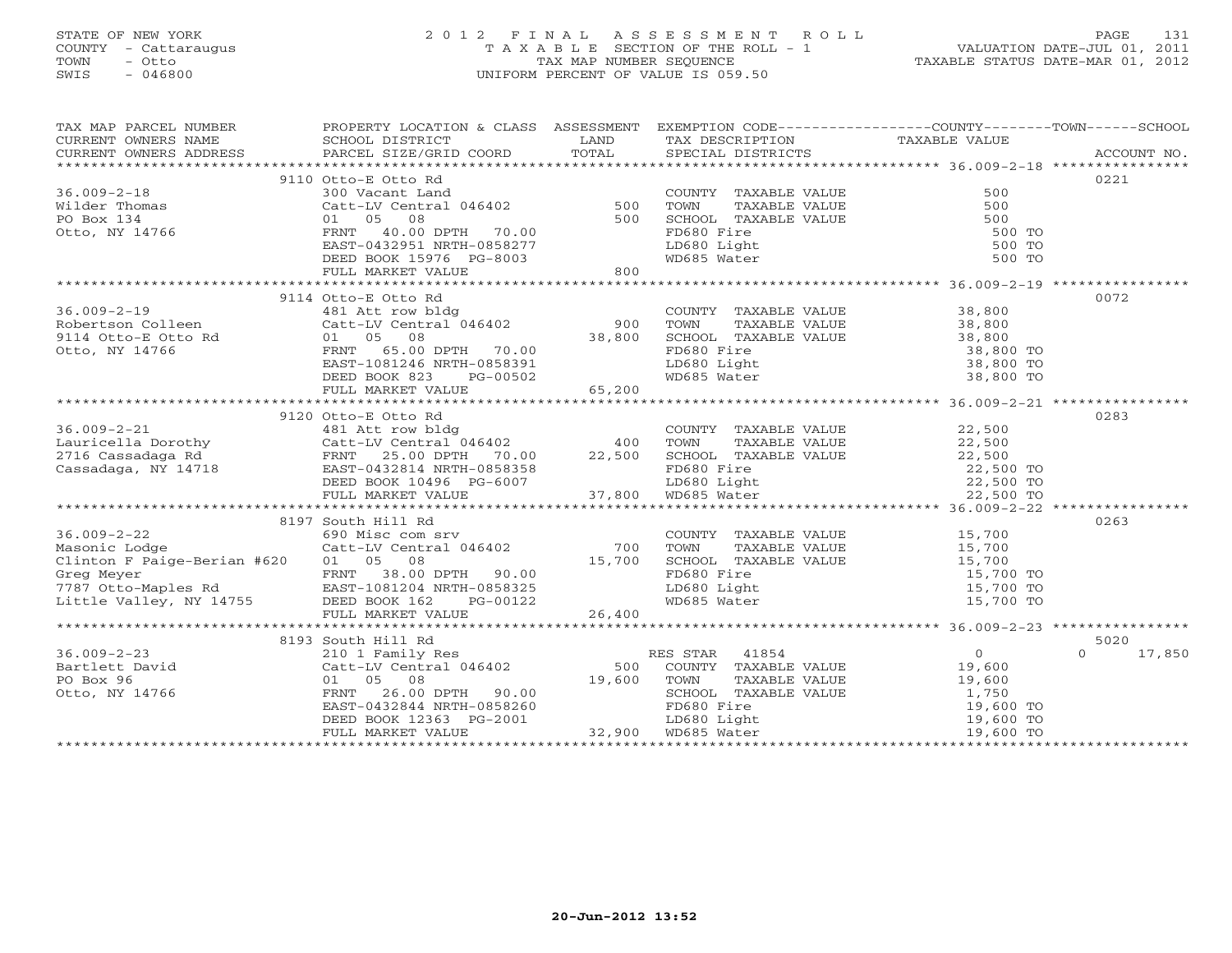## STATE OF NEW YORK 2 0 1 2 F I N A L A S S E S S M E N T R O L L PAGE 132 COUNTY - Cattaraugus T A X A B L E SECTION OF THE ROLL - 1 VALUATION DATE-JUL 01, 2011 TOWN - Otto TAX MAP NUMBER SEQUENCE TAXABLE STATUS DATE-MAR 01, 2012 SWIS - 046800 UNIFORM PERCENT OF VALUE IS 059.50UNIFORM PERCENT OF VALUE IS 059.50

| TAX MAP PARCEL NUMBER                                                                                                                                                                                                                                                                                                                                                             | PROPERTY LOCATION & CLASS ASSESSMENT EXEMPTION CODE---------------COUNTY-------TOWN------SCHOOL                                                                                                                                                                            |         |                                                                                                           |          |                |          |
|-----------------------------------------------------------------------------------------------------------------------------------------------------------------------------------------------------------------------------------------------------------------------------------------------------------------------------------------------------------------------------------|----------------------------------------------------------------------------------------------------------------------------------------------------------------------------------------------------------------------------------------------------------------------------|---------|-----------------------------------------------------------------------------------------------------------|----------|----------------|----------|
|                                                                                                                                                                                                                                                                                                                                                                                   |                                                                                                                                                                                                                                                                            |         |                                                                                                           |          |                |          |
|                                                                                                                                                                                                                                                                                                                                                                                   |                                                                                                                                                                                                                                                                            |         |                                                                                                           |          |                |          |
|                                                                                                                                                                                                                                                                                                                                                                                   |                                                                                                                                                                                                                                                                            |         |                                                                                                           |          | 0086           |          |
| $36.009 - 2 - 24$                                                                                                                                                                                                                                                                                                                                                                 | 8191 South Hill Rd<br>9, 10 1 Family Res<br>Catt-LV Central 046402<br>Catt-LV Central 046402<br>2,300 SR STAR 41834<br>29,425<br>ERNTLL TOM TAXABLE VALUE<br>FRNT 70.00 DPTH 157.00<br>TAXABLE VALUE<br>29,425<br>FRNT 70.00 DPTH 157.00<br>TOMN TAXABLE VALUE<br>SCHOOL T |         |                                                                                                           |          | 24,075         | $\Omega$ |
|                                                                                                                                                                                                                                                                                                                                                                                   |                                                                                                                                                                                                                                                                            |         |                                                                                                           |          | $\overline{0}$ | 37,010   |
| Crowell Robert Sr<br>PO Box 107                                                                                                                                                                                                                                                                                                                                                   |                                                                                                                                                                                                                                                                            |         |                                                                                                           |          |                |          |
|                                                                                                                                                                                                                                                                                                                                                                                   |                                                                                                                                                                                                                                                                            |         |                                                                                                           |          |                |          |
| Otto, NY 14766                                                                                                                                                                                                                                                                                                                                                                    |                                                                                                                                                                                                                                                                            |         |                                                                                                           |          |                |          |
|                                                                                                                                                                                                                                                                                                                                                                                   |                                                                                                                                                                                                                                                                            |         |                                                                                                           |          |                |          |
|                                                                                                                                                                                                                                                                                                                                                                                   |                                                                                                                                                                                                                                                                            |         |                                                                                                           |          |                |          |
|                                                                                                                                                                                                                                                                                                                                                                                   |                                                                                                                                                                                                                                                                            |         |                                                                                                           |          |                |          |
| 14766 BY WILL TOWN TAXABLE VALUE<br>ERNT 70.00 DPTH 157.00<br>EAST-1081239 NRTH-0858245 PROGOL TAXABLE VALUE 53,500 TO<br>FULL MARKET VALUE 89,900 LD680 Light 53,500 TO<br>FULL MARKET VALUE 89,900 LD680 Light 53,500 TO<br>FULL MARKE                                                                                                                                          |                                                                                                                                                                                                                                                                            |         |                                                                                                           |          |                |          |
|                                                                                                                                                                                                                                                                                                                                                                                   | 8185 South Hill Rd                                                                                                                                                                                                                                                         |         |                                                                                                           |          | 0090           |          |
|                                                                                                                                                                                                                                                                                                                                                                                   |                                                                                                                                                                                                                                                                            |         |                                                                                                           |          |                |          |
|                                                                                                                                                                                                                                                                                                                                                                                   |                                                                                                                                                                                                                                                                            |         |                                                                                                           |          |                |          |
|                                                                                                                                                                                                                                                                                                                                                                                   |                                                                                                                                                                                                                                                                            |         |                                                                                                           |          |                |          |
|                                                                                                                                                                                                                                                                                                                                                                                   |                                                                                                                                                                                                                                                                            |         |                                                                                                           |          |                |          |
|                                                                                                                                                                                                                                                                                                                                                                                   |                                                                                                                                                                                                                                                                            |         |                                                                                                           |          |                |          |
|                                                                                                                                                                                                                                                                                                                                                                                   |                                                                                                                                                                                                                                                                            |         |                                                                                                           |          |                |          |
|                                                                                                                                                                                                                                                                                                                                                                                   |                                                                                                                                                                                                                                                                            |         |                                                                                                           |          |                |          |
| $\begin{array}{cccccccc} 36.009-2-25 & 8185& 800th & H111~\text{R4} & 0& 0090\\ \text{Dallas Lewis S} & 2101~\text{Family Res} & 2,800& \text{COUNTY} & TAXABLE VALUE & 38,500 & 0& 37,010\\ \text{Dallas Lewis S} & 2101~\text{Family Res} & 2,800& \text{COUNTY} & TAXABLE VALUE & 38,500\\ \text{Dalls JacJup E} & 01& 05& 08& 38,500 & 37,010\\ \text{B185 S Hill Rd} & 01& $ |                                                                                                                                                                                                                                                                            |         |                                                                                                           |          |                |          |
|                                                                                                                                                                                                                                                                                                                                                                                   | South Hill Rd                                                                                                                                                                                                                                                              |         |                                                                                                           |          | 0465           |          |
|                                                                                                                                                                                                                                                                                                                                                                                   |                                                                                                                                                                                                                                                                            |         |                                                                                                           |          |                |          |
|                                                                                                                                                                                                                                                                                                                                                                                   |                                                                                                                                                                                                                                                                            |         |                                                                                                           |          |                |          |
|                                                                                                                                                                                                                                                                                                                                                                                   |                                                                                                                                                                                                                                                                            |         |                                                                                                           |          |                |          |
|                                                                                                                                                                                                                                                                                                                                                                                   |                                                                                                                                                                                                                                                                            |         |                                                                                                           | 200 TO   |                |          |
|                                                                                                                                                                                                                                                                                                                                                                                   |                                                                                                                                                                                                                                                                            |         |                                                                                                           | $200$ TO |                |          |
|                                                                                                                                                                                                                                                                                                                                                                                   |                                                                                                                                                                                                                                                                            |         |                                                                                                           | 200 TO   |                |          |
|                                                                                                                                                                                                                                                                                                                                                                                   |                                                                                                                                                                                                                                                                            |         |                                                                                                           |          |                |          |
|                                                                                                                                                                                                                                                                                                                                                                                   |                                                                                                                                                                                                                                                                            |         |                                                                                                           |          |                |          |
| 36.009-2-27.1<br>Hunt Glenn<br>Hunt Glenn<br>Day Kimberly<br>Day Kimberly<br>South Hill Rd<br>20 Field crops<br>COUNTY TAXABLE VALUE<br>9,100<br>20 Find 120 Field crops<br>20 Find 146402<br>20 9,100<br>20 9,100<br>20 9,100<br>20 9,100<br>20 9,100<br>20 9                                                                                                                    | South Hill Rd                                                                                                                                                                                                                                                              |         |                                                                                                           |          | 0459           |          |
|                                                                                                                                                                                                                                                                                                                                                                                   |                                                                                                                                                                                                                                                                            |         |                                                                                                           |          |                |          |
|                                                                                                                                                                                                                                                                                                                                                                                   |                                                                                                                                                                                                                                                                            |         |                                                                                                           |          |                |          |
|                                                                                                                                                                                                                                                                                                                                                                                   |                                                                                                                                                                                                                                                                            |         |                                                                                                           |          |                |          |
|                                                                                                                                                                                                                                                                                                                                                                                   |                                                                                                                                                                                                                                                                            |         |                                                                                                           |          |                |          |
|                                                                                                                                                                                                                                                                                                                                                                                   |                                                                                                                                                                                                                                                                            |         |                                                                                                           |          |                |          |
|                                                                                                                                                                                                                                                                                                                                                                                   | DEED BOOK 3638 PG-2001                                                                                                                                                                                                                                                     |         |                                                                                                           |          |                |          |
|                                                                                                                                                                                                                                                                                                                                                                                   |                                                                                                                                                                                                                                                                            |         |                                                                                                           |          |                |          |
|                                                                                                                                                                                                                                                                                                                                                                                   |                                                                                                                                                                                                                                                                            |         |                                                                                                           |          |                |          |
|                                                                                                                                                                                                                                                                                                                                                                                   | 8161 South Hill Rd                                                                                                                                                                                                                                                         |         |                                                                                                           |          | 0721           |          |
|                                                                                                                                                                                                                                                                                                                                                                                   |                                                                                                                                                                                                                                                                            |         |                                                                                                           |          | $\Omega$       | 37,010   |
| 36.009-2-27.2<br>Graves Paul F<br>Graves Eleanor J<br>For Detail of the Catt-LV Central 046402<br>For Box 29<br>PO Box 29<br>Otto, NY 14766<br>CACRES 65,300<br>PO Box 29<br>CACRES 65,300<br>EAST-043338 NRTH-0857449<br>FOR CHOOL TAXABLE VALUE<br>F                                                                                                                            |                                                                                                                                                                                                                                                                            |         |                                                                                                           |          |                |          |
|                                                                                                                                                                                                                                                                                                                                                                                   |                                                                                                                                                                                                                                                                            |         |                                                                                                           |          |                |          |
|                                                                                                                                                                                                                                                                                                                                                                                   |                                                                                                                                                                                                                                                                            |         |                                                                                                           |          |                |          |
|                                                                                                                                                                                                                                                                                                                                                                                   | 01 05 08 65,300 TOWN<br>ACRES 6.30 65,300 TOWN<br>EAST-0433338 NRTH-0857449 FD680<br>DEED BOOK 911 PG-290 LD680                                                                                                                                                            |         |                                                                                                           |          |                |          |
|                                                                                                                                                                                                                                                                                                                                                                                   |                                                                                                                                                                                                                                                                            | 109,700 | TOWN TAXABLE VALUE 65,300<br>SCHOOL TAXABLE VALUE 65,300<br>FD680 Fire 65,300 TO<br>LD680 Light 65,300 TO |          |                |          |
|                                                                                                                                                                                                                                                                                                                                                                                   | FULL MARKET VALUE                                                                                                                                                                                                                                                          |         |                                                                                                           |          |                |          |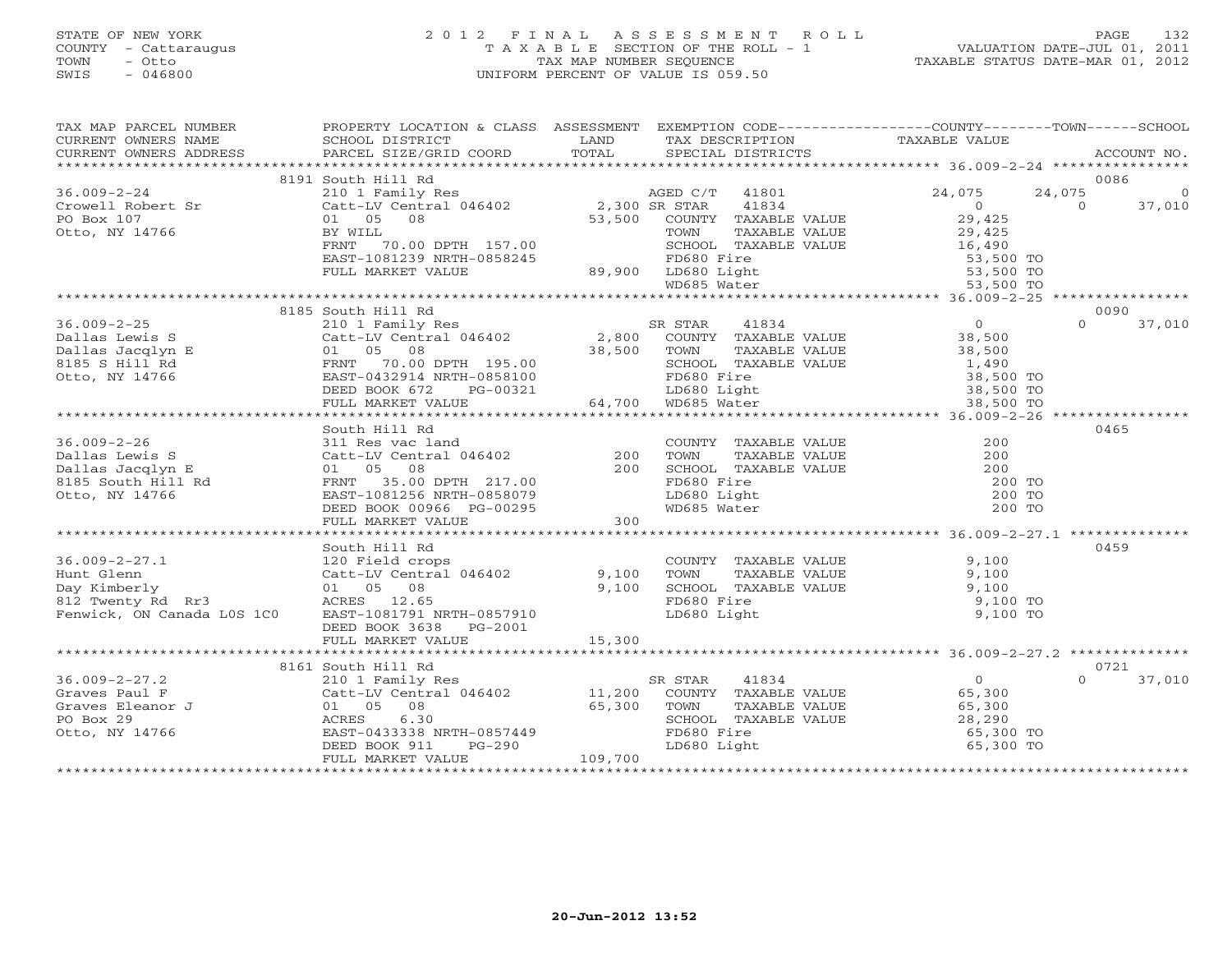# STATE OF NEW YORK 2 0 1 2 F I N A L A S S E S S M E N T R O L L PAGE 133 COUNTY - Cattaraugus T A X A B L E SECTION OF THE ROLL - 1 VALUATION DATE-JUL 01, 2011 TOWN - Otto TAX MAP NUMBER SEQUENCE TAXABLE STATUS DATE-MAR 01, 2012 SWIS - 046800 UNIFORM PERCENT OF VALUE IS 059.50UNIFORM PERCENT OF VALUE IS 059.50

| TAX MAP PARCEL NUMBER<br>CURRENT OWNERS NAME<br>CURRENT OWNERS ADDRESS                                   | PROPERTY LOCATION & CLASS ASSESSMENT<br>SCHOOL DISTRICT<br>PARCEL SIZE/GRID COORD                                                                                                        | LAND<br>TOTAL             | TAX DESCRIPTION<br>SPECIAL DISTRICTS                                                               | EXEMPTION CODE-----------------COUNTY-------TOWN------SCHOOL<br>TAXABLE VALUE<br>ACCOUNT NO. |
|----------------------------------------------------------------------------------------------------------|------------------------------------------------------------------------------------------------------------------------------------------------------------------------------------------|---------------------------|----------------------------------------------------------------------------------------------------|----------------------------------------------------------------------------------------------|
| $36.009 - 2 - 27.3$<br>Hunt Glenn<br>Day Kimberly<br>812 Twenty Rd Rr3<br>Fenwick, ON Canada LOS 1CO     | South Hill Rd<br>120 Field crops<br>Catt-LV Central 046402<br>01 05 08<br>FRNT 329.40 DPTH<br>ACRES 10.15<br>EAST-1081925 NRTH-0856971<br>DEED BOOK 3638<br>PG-2001<br>FULL MARKET VALUE | 4,600<br>4,600<br>7,700   | COUNTY TAXABLE VALUE<br>TOWN<br>TAXABLE VALUE<br>SCHOOL TAXABLE VALUE<br>FD680 Fire<br>LD680 Light | 0797<br>4,600<br>4,600<br>4,600<br>4,600 TO<br>4,600 TO                                      |
| ************************                                                                                 |                                                                                                                                                                                          |                           |                                                                                                    | *********************************** 36.009-2-27.4 ***************                            |
| $36.009 - 2 - 27.4$<br>Bird Lauren D<br>Bird Katherine A<br>9064 Otto-E Otto Rd<br>Cattaraugus, NY 14719 | South Hill Rd (Off)<br>314 Rural vac<10<br>Catt-LV Central 046402<br>1.00<br>ACRES<br>EAST-1082421 NRTH-0858085<br>DEED BOOK 10461 PG-9001<br>FULL MARKET VALUE                          | 1,000<br>1,000<br>1,700   | COUNTY TAXABLE VALUE<br>TOWN<br>TAXABLE VALUE<br>SCHOOL TAXABLE VALUE<br>FD680 Fire<br>LD680 Light | 0913<br>1,000<br>1,000<br>1,000<br>1,000 TO<br>1,000 TO                                      |
|                                                                                                          | 8143 South Hill Rd                                                                                                                                                                       |                           |                                                                                                    | 0490                                                                                         |
| $36.009 - 2 - 28$<br>Hunt Glenn<br>Day Kimberly<br>812 Twenty Rd Rr3<br>Fenwick, ON Canada LOS 1CO       | 210 1 Family Res<br>Catt-LV Central 046402<br>01 05<br>08<br>1.10<br>ACRES<br>EAST-1081542 NRTH-0856848<br>DEED BOOK 3638<br>PG-2001                                                     | 6,100<br>38,900           | COUNTY TAXABLE VALUE<br>TOWN<br>TAXABLE VALUE<br>SCHOOL TAXABLE VALUE<br>FD680 Fire                | 38,900<br>38,900<br>38,900<br>38,900 TO                                                      |
|                                                                                                          | FULL MARKET VALUE                                                                                                                                                                        | 65,400                    |                                                                                                    |                                                                                              |
| $36.009 - 2 - 29$<br>Westman Jeffrey                                                                     | 8139 South Hill Rd<br>270 Mfg housing<br>Catt-LV Central 046402                                                                                                                          | 2,000                     | COUNTY TAXABLE VALUE<br>TOWN<br>TAXABLE VALUE                                                      | 0161<br>15,900<br>15,900                                                                     |
| Westman Jacqueline A<br>9703 Marek Rd<br>Cattaraugus, NY 14719                                           | 01 05 08<br>FRNT 26.00 DPTH 375.00<br>EAST-0433267 NRTH-0856668<br>DEED BOOK 14709 PG-9001                                                                                               | 15,900                    | SCHOOL TAXABLE VALUE<br>FD680 Fire                                                                 | 15,900<br>15,900 TO                                                                          |
|                                                                                                          | FULL MARKET VALUE                                                                                                                                                                        | 26,700                    |                                                                                                    |                                                                                              |
| $36.009 - 2 - 30$<br>Tingue Roger D<br>PO Box 15<br>Otto, NY 14766                                       | 8135 South Hill Rd<br>210 1 Family Res<br>Catt-LV Central 046402<br>01 05 08<br>99.66 DPTH 212.65<br>FRNT<br>EAST-1081504 NRTH-0856682<br>DEED BOOK 00956 PG-00144<br>FULL MARKET VALUE  | 4,300<br>15,600<br>26,200 | COUNTY TAXABLE VALUE<br>TOWN<br>TAXABLE VALUE<br>SCHOOL TAXABLE VALUE<br>FD680 Fire                | 0387<br>15,600<br>15,600<br>15,600<br>15,600 TO                                              |
|                                                                                                          |                                                                                                                                                                                          |                           |                                                                                                    |                                                                                              |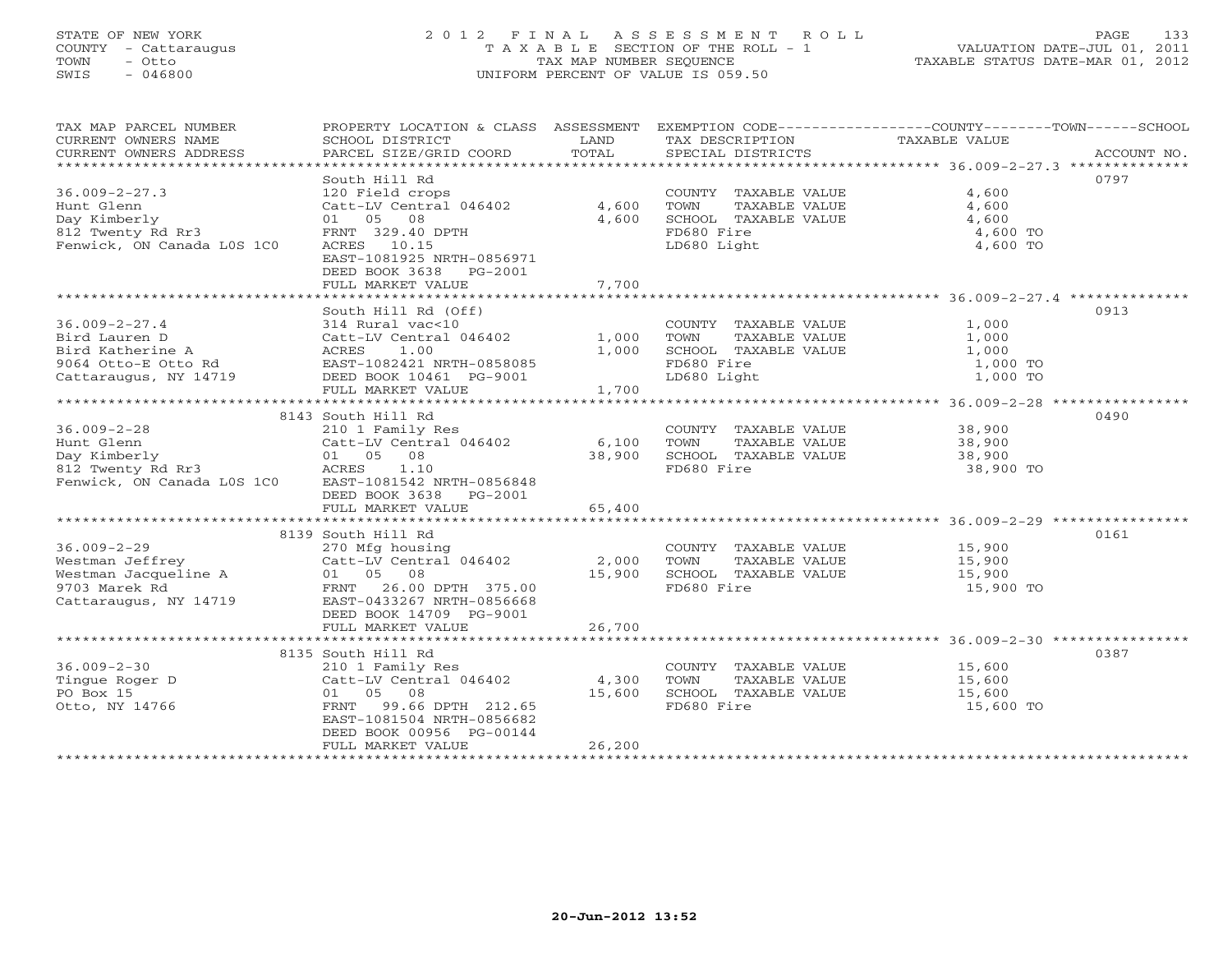### STATE OF NEW YORK 2 0 1 2 F I N A L A S S E S S M E N T R O L L PAGE 134 COUNTY - Cattaraugus T A X A B L E SECTION OF THE ROLL - 1 VALUATION DATE-JUL 01, 2011 TOWN - Otto TAX MAP NUMBER SEQUENCE TAXABLE STATUS DATE-MAR 01, 2012 SWIS - 046800 UNIFORM PERCENT OF VALUE IS 059.50UNIFORM PERCENT OF VALUE IS 059.50

| TAX MAP PARCEL NUMBER                                                                                  | PROPERTY LOCATION & CLASS ASSESSMENT EXEMPTION CODE---------------COUNTY-------TOWN------SCHOOL<br>TA PIAN DESCRIPTION AND TRIX DESCRIPTION TAXABLE VALUE<br>CURRENT OWNERS NAME SCHOOL DISTRICT DAND TAX DESCRIPTION TAXABLE VALUE<br>CURRENT OWNERS ADDRESS PARCEL SIZE/GRID COORD TOTAL SPECIAL DISTRICTS ACCOUNT NO.<br>************** |        |                                                                                                                                                 |                                                                                                                                                                                                               |                  |
|--------------------------------------------------------------------------------------------------------|--------------------------------------------------------------------------------------------------------------------------------------------------------------------------------------------------------------------------------------------------------------------------------------------------------------------------------------------|--------|-------------------------------------------------------------------------------------------------------------------------------------------------|---------------------------------------------------------------------------------------------------------------------------------------------------------------------------------------------------------------|------------------|
|                                                                                                        |                                                                                                                                                                                                                                                                                                                                            |        |                                                                                                                                                 |                                                                                                                                                                                                               |                  |
|                                                                                                        | 8148 South Hill Rd                                                                                                                                                                                                                                                                                                                         |        |                                                                                                                                                 |                                                                                                                                                                                                               | 0118             |
| $36.009 - 2 - 31.1$<br>Zybert Daniel S<br>8148 South Hill Rd<br>Otto, NY 14766                         | ACRES 4.71<br>EAST-0432814 NRTH-0857151<br>DEED BOOK 3352 PG-7003                                                                                                                                                                                                                                                                          |        | SCHOOL TAXABLE VALUE<br>FD680 Fire                                                                                                              | 27,150<br>45,000 TO                                                                                                                                                                                           | $\cap$<br>17,850 |
|                                                                                                        |                                                                                                                                                                                                                                                                                                                                            |        |                                                                                                                                                 |                                                                                                                                                                                                               |                  |
|                                                                                                        |                                                                                                                                                                                                                                                                                                                                            |        |                                                                                                                                                 |                                                                                                                                                                                                               |                  |
|                                                                                                        | 8158 South Hill Rd<br>36.009-2-31.2<br>Bank Of Cattaraugus Catt-LV Central 046402 6,700<br>24 Main St 01 05 08 14,500<br>Cattaraugus, NY 14719 FRNT 228.00 DPTH 228.00 14,500<br>DEED BOOK 6341 PG-4002<br>FULL MARKET VALUE                                                                                                               | 24,400 | COUNTY TAXABLE VALUE 14,500<br>TOWN TAXABLE VALUE<br>SCHOOL TAXABLE VALUE 14,500<br>FD680 Fire 14,500<br>LD680 Light 14,500<br>14,500<br>14,500 | 14,500 TO<br>14,500 TO                                                                                                                                                                                        | 0503             |
|                                                                                                        |                                                                                                                                                                                                                                                                                                                                            |        |                                                                                                                                                 |                                                                                                                                                                                                               |                  |
|                                                                                                        |                                                                                                                                                                                                                                                                                                                                            |        |                                                                                                                                                 |                                                                                                                                                                                                               | 0439             |
|                                                                                                        | EAST-0432813 NRTH-0857530<br>DEED BOOK 1030 PG-305                                                                                                                                                                                                                                                                                         |        | LD680 Light                                                                                                                                     | 41,300 TO<br>41,300 TO                                                                                                                                                                                        | $\cap$<br>17,850 |
|                                                                                                        |                                                                                                                                                                                                                                                                                                                                            |        |                                                                                                                                                 |                                                                                                                                                                                                               |                  |
|                                                                                                        | 8166 South Hill Rd<br>36.009-2-33<br>Minner Cynthia Catt-LV Central 046402 5,900<br>Tritt Amy 01 05 08 56,900<br>Cattaraugus, NY 14719 EAST-1081133 NRTH-0857714<br>DEED BOOK 15764 PG-6002                                                                                                                                                |        | COUNTY TAXABLE VALUE<br>TOWN TAXABLE VALUE 56,900<br>SCHOOL TAXABLE VALUE 56,900<br>FD680 Fire 56,900<br>LD680 Light 56,900<br>56,900           | 56,900 TO<br>56,900 TO                                                                                                                                                                                        | 0135             |
|                                                                                                        |                                                                                                                                                                                                                                                                                                                                            |        |                                                                                                                                                 |                                                                                                                                                                                                               |                  |
|                                                                                                        | 8172 South Hill Rd                                                                                                                                                                                                                                                                                                                         |        |                                                                                                                                                 |                                                                                                                                                                                                               | 0030             |
| $36.009 - 2 - 34$<br>36.009-2-34<br>Liskow Joschua<br>Liskow Daniella L<br>PO Box 23<br>Otto, NY 14766 | South Hill Rd<br>210 1 Family Res<br>Catt-LV Central 046402 5,600 COUNTY TAXABLE VALUE 38,700<br>01 05 08 38,700 TOWN TAXABLE VALUE 38,700<br>FRNT 220.00 DPTH 172.00 38,700 SCHOOL TAXABLE VALUE 20,850<br>FRNT 220.00 DPTH 172.00 38,7<br>BANK 017<br>EAST-0432714 NRTH-0857824<br>DEED BOOK 8836 PG-6001<br>FULL MARKET VALUE           | 65,000 | FD680 Fire<br>LD680 Light<br>WD685 Water                                                                                                        | $\begin{tabular}{lllllllll} TAXABLE & value\_\\ \hline TAXABLE & VALUE & & & & & & & & & \\ \hline & - & - & 1 & 1 & 20, 850 \\ & & 38, 70 & & & & & \\ \end{tabular}$<br>38,700 TO<br>38,700 TO<br>38,700 TO | $\cap$<br>17,850 |
|                                                                                                        |                                                                                                                                                                                                                                                                                                                                            |        |                                                                                                                                                 |                                                                                                                                                                                                               |                  |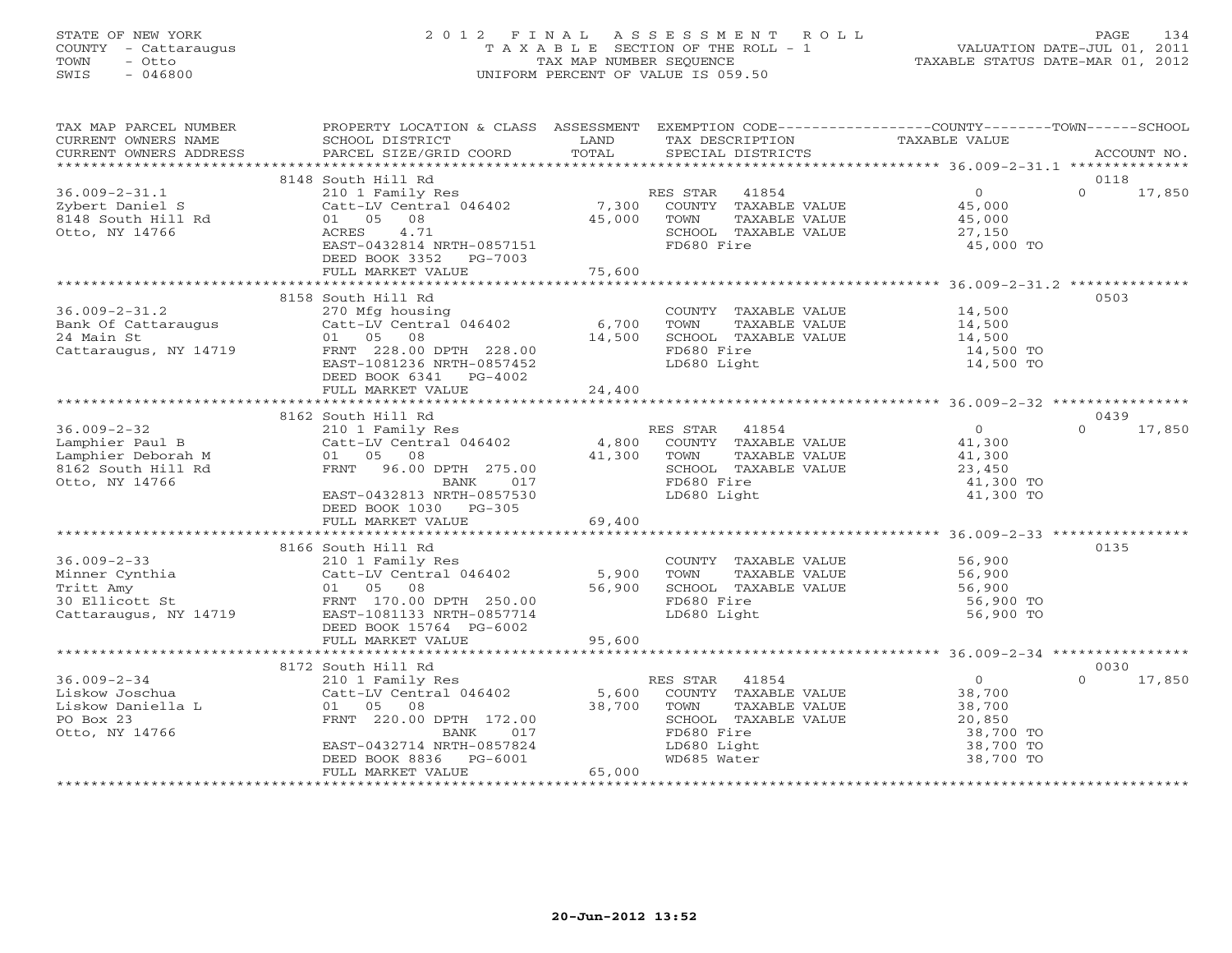# STATE OF NEW YORK 2 0 1 2 F I N A L A S S E S S M E N T R O L L PAGE 135 COUNTY - Cattaraugus T A X A B L E SECTION OF THE ROLL - 1 VALUATION DATE-JUL 01, 2011 TOWN - Otto TAX MAP NUMBER SEQUENCE TAXABLE STATUS DATE-MAR 01, 2012 SWIS - 046800 UNIFORM PERCENT OF VALUE IS 059.50UNIFORM PERCENT OF VALUE IS 059.50

| TAX MAP PARCEL NUMBER<br>CURRENT OWNERS NAME | PROPERTY LOCATION & CLASS ASSESSMENT EXEMPTION CODE---------------COUNTY-------TOWN------SCHOOL<br>SCHOOL DISTRICT | LAND           | TAX DESCRIPTION              | TAXABLE VALUE  |                          |
|----------------------------------------------|--------------------------------------------------------------------------------------------------------------------|----------------|------------------------------|----------------|--------------------------|
| CURRENT OWNERS ADDRESS                       | PARCEL SIZE/GRID COORD                                                                                             | TOTAL          | SPECIAL DISTRICTS            |                | ACCOUNT NO.              |
|                                              |                                                                                                                    |                |                              |                | 0466                     |
|                                              | 8178 South Hill Rd                                                                                                 |                |                              |                |                          |
| $36.009 - 2 - 35$                            | 210 1 Family Res                                                                                                   |                | COUNTY TAXABLE VALUE<br>TOWN | 44,700         |                          |
| Grube Kristin                                | Catt-LV Central 046402                                                                                             | 3,300          | TAXABLE VALUE                | 44,700         |                          |
| PO Box 117                                   | 01<br>05 08                                                                                                        | 44,700         | SCHOOL TAXABLE VALUE         | 44,700         |                          |
| Otto, NY 14766                               | FRNT 60.00 DPTH 268.00                                                                                             |                | FD680 Fire                   | 44,700 TO      |                          |
|                                              | BANK<br>017                                                                                                        |                | LD680 Light                  | 44,700 TO      |                          |
|                                              | EAST-1080977 NRTH-0858030                                                                                          |                | WD685 Water                  | 44,700 TO      |                          |
|                                              | DEED BOOK 11173 PG-3001                                                                                            |                |                              |                |                          |
|                                              | FULL MARKET VALUE                                                                                                  | 75,100         |                              |                |                          |
|                                              |                                                                                                                    |                |                              |                | 0121                     |
|                                              | 8182 South Hill Rd                                                                                                 |                |                              |                | $\Omega$                 |
| $36.009 - 2 - 36$                            | 210 1 Family Res                                                                                                   |                | SR STAR<br>41834             | $\overline{0}$ | 37,010                   |
| Evans Charles W                              | Catt-LV Central 046402                                                                                             | 5,800          | COUNTY TAXABLE VALUE         | 55,300         |                          |
| Evans Patricia A                             | 01 05 08                                                                                                           | 55,300         | TOWN<br>TAXABLE VALUE        | 55,300         |                          |
| PO Box 63                                    | FRNT 152.00 DPTH 270.00                                                                                            |                | SCHOOL TAXABLE VALUE         | 18,290         |                          |
| Otto, NY 14766                               | EAST-1081001 NRTH-0858135                                                                                          |                | FD680 Fire                   | 55,300 TO      |                          |
|                                              | DEED BOOK 17726 PG-7001                                                                                            |                | LD680 Light                  | 55,300 TO      |                          |
|                                              | FULL MARKET VALUE<br>****************************                                                                  |                | 92,900 WD685 Water           | 55,300 TO      |                          |
|                                              |                                                                                                                    |                |                              |                |                          |
|                                              | 8192 South Hill Rd                                                                                                 |                |                              |                | 0284                     |
| $36.009 - 2 - 38$                            | 210 1 Family Res                                                                                                   |                | RES STAR 41854               | $\overline{0}$ | $\cap$<br>17,850         |
| Barber Robert J Jr<br>9574 Forty Rd          | Catt-LV Central 046402                                                                                             | 3,200          | COUNTY TAXABLE VALUE         | 27,300         |                          |
| 9574 Forty Rd                                | 01 05 08                                                                                                           | 27,300         | TOWN<br>TAXABLE VALUE        | 27,300         |                          |
| Cattaraugus, NY 14719                        | FRNT 92.00 DPTH 143.00                                                                                             |                | SCHOOL TAXABLE VALUE         | 9,450          |                          |
|                                              | EAST-1081047 NRTH-0858306                                                                                          |                | FD680 Fire                   | 27,300 TO      |                          |
|                                              | DEED BOOK 00938 PG-00982                                                                                           |                | LD680 Light                  | 27,300 TO      |                          |
|                                              | FULL MARKET VALUE                                                                                                  |                | 45,900 WD685 Water           | 27,300 TO      |                          |
|                                              |                                                                                                                    |                |                              |                |                          |
|                                              | 9132 Cattaraugus-Otto Rd                                                                                           |                |                              |                | 0088                     |
| $36.009 - 2 - 40$                            | 210 1 Family Res                                                                                                   |                | CVET $C/T$ 41131             | 11,025         | 11,025<br>$\overline{0}$ |
| Visnesky John M                              | Catt-LV Central 046402                                                                                             | 6,200 DVET C/T | 41141                        | 22,050         | 22,050<br>$\overline{0}$ |
| Visnesky Bonnie D                            | 01 05<br>08                                                                                                        |                | 41854<br>44,100 RES STAR     | $\overline{0}$ | 17,850<br>$\Omega$       |
| 9132 Catt-Otto Rd                            | ACRES<br>1.24 BANK<br>017                                                                                          |                | COUNTY TAXABLE VALUE         | 11,025         |                          |
| Otto, NY 14766                               | EAST-0432492 NRTH-0858193                                                                                          |                | TAXABLE VALUE<br>TOWN        | 11,025         |                          |
|                                              | DEED BOOK 803<br>PG-00628                                                                                          |                | SCHOOL TAXABLE VALUE         | 26,250         |                          |
|                                              | FULL MARKET VALUE                                                                                                  | 74,100         | FD680 Fire                   | 44,100 TO      |                          |
|                                              |                                                                                                                    |                | LD680 Light                  | 44,100 TO      |                          |
|                                              |                                                                                                                    |                | WD685 Water                  | 44,100 TO      |                          |
|                                              |                                                                                                                    |                |                              |                |                          |
|                                              | 9138 Cattaraugus-Otto Rd                                                                                           |                |                              |                | 0038                     |
| $36.009 - 2 - 41$                            | 210 1 Family Res                                                                                                   |                | 41854<br>RES STAR            | $\overline{0}$ | $\Omega$<br>17,850       |
| Miller Robert                                | Catt-LV Central 046402                                                                                             | 6,400          | COUNTY TAXABLE VALUE         | 66,000         |                          |
| Falk Danielle M                              | 01 05<br>08                                                                                                        | 66,000         | TOWN<br>TAXABLE VALUE        | 66,000         |                          |
| 9138 Catt-Otto Rd                            | ACRES<br>1.39 BANK<br>065                                                                                          |                | SCHOOL TAXABLE VALUE         | 48,150         |                          |
| Cattaraugus, NY 14719                        | EAST-1080727 NRTH-0858006                                                                                          |                | FD680 Fire                   | 66,000 TO      |                          |
|                                              | DEED BOOK 12920 PG-2001                                                                                            |                | LD680 Light                  | 66,000 TO      |                          |
|                                              | FULL MARKET VALUE                                                                                                  | 110,900        |                              |                |                          |
|                                              |                                                                                                                    |                |                              |                |                          |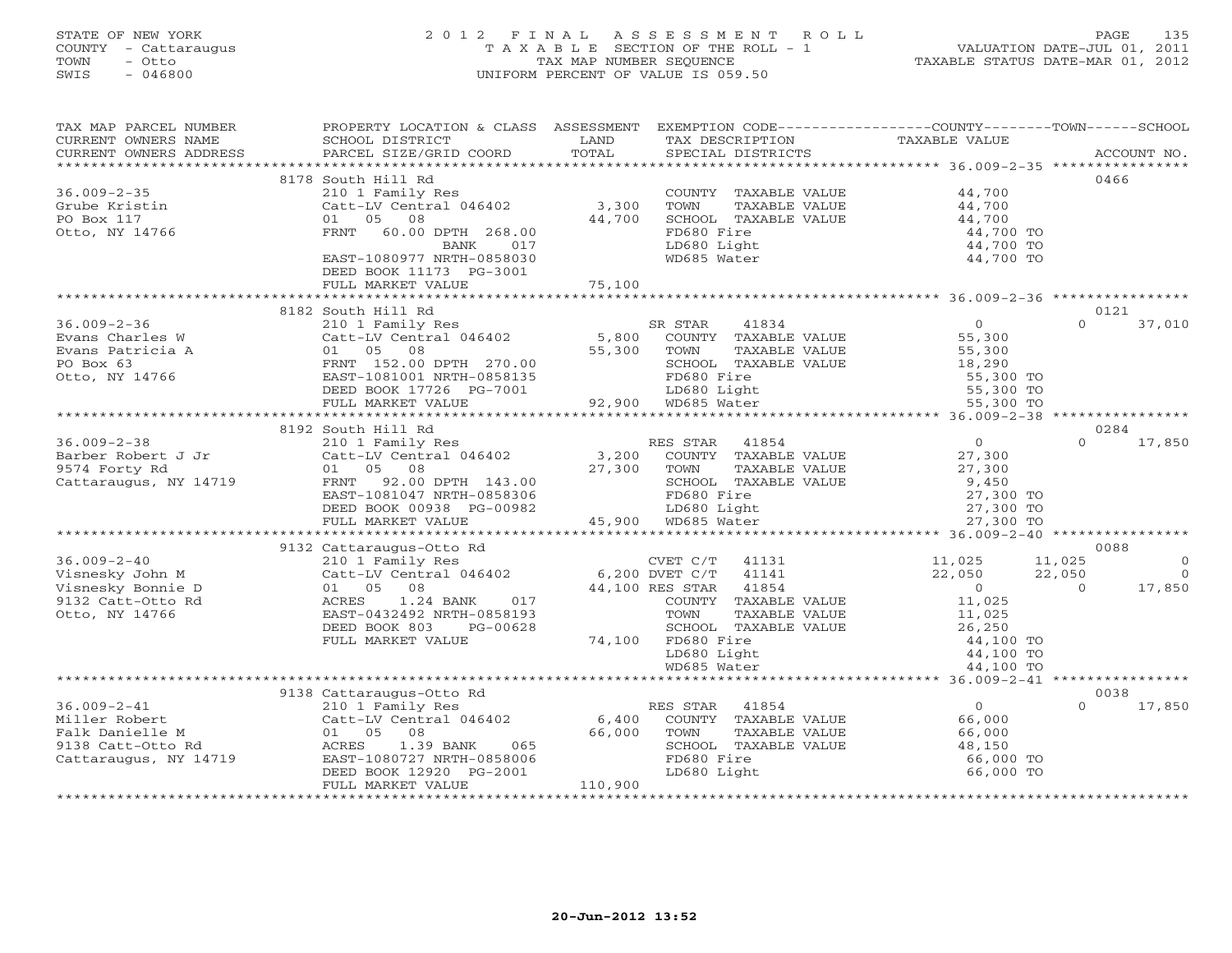# STATE OF NEW YORK 2 0 1 2 F I N A L A S S E S S M E N T R O L L PAGE 136 COUNTY - Cattaraugus T A X A B L E SECTION OF THE ROLL - 1 VALUATION DATE-JUL 01, 2011 TOWN - Otto TAX MAP NUMBER SEQUENCE TAXABLE STATUS DATE-MAR 01, 2012 SWIS - 046800 UNIFORM PERCENT OF VALUE IS 059.50UNIFORM PERCENT OF VALUE IS 059.50

| TAX MAP PARCEL NUMBER<br>CURRENT OWNERS NAME<br>CURRENT OWNERS ADDRESS                                                            | PROPERTY LOCATION & CLASS ASSESSMENT EXEMPTION CODE---------------COUNTY-------TOWN------SCHOOL<br>SCHOOL DISTRICT<br>PARCEL SIZE/GRID COORD | LAND<br>TOTAL | TAX DESCRIPTION<br>SPECIAL DISTRICTS                                                                                                                                                                                                                                                                                                                                                                                                                   | TAXABLE VALUE                                                     |          | ACCOUNT NO.    |
|-----------------------------------------------------------------------------------------------------------------------------------|----------------------------------------------------------------------------------------------------------------------------------------------|---------------|--------------------------------------------------------------------------------------------------------------------------------------------------------------------------------------------------------------------------------------------------------------------------------------------------------------------------------------------------------------------------------------------------------------------------------------------------------|-------------------------------------------------------------------|----------|----------------|
|                                                                                                                                   |                                                                                                                                              |               |                                                                                                                                                                                                                                                                                                                                                                                                                                                        |                                                                   |          |                |
| $36.009 - 2 - 42$                                                                                                                 | 9147 Cattaraugus-Otto Rd<br>210 1 Family Res                                                                                                 |               | AGED C/T/S 41800                                                                                                                                                                                                                                                                                                                                                                                                                                       | 31,000                                                            | 31,000   | 0369<br>31,000 |
| Sheldon Nanette G<br>Sheldon Jonathan M Sr<br>Sheldon Jonathan $\frac{1}{2}$<br>9147 Cattaraugus-Otto Rd<br>Cattaraugus, NY 14719 | Catt-LV Central 046402 6,700 SR STAR<br>01 05 08<br>ACRES<br>1.70<br>EAST-0432100 NRTH-0857860<br>DEED BOOK 15964 PG-5001                    |               | 41834<br>$62,000$ $\overline{3}$ $\overline{1}$ $\overline{1}$ $\overline{1}$ $\overline{1}$ $\overline{1}$ $\overline{1}$ $\overline{1}$ $\overline{1}$ $\overline{1}$ $\overline{1}$ $\overline{1}$ $\overline{1}$ $\overline{1}$ $\overline{1}$ $\overline{1}$ $\overline{1}$ $\overline{1}$ $\overline{1}$ $\overline{1}$ $\overline{1}$ $\overline{1}$ $\overline{1}$ $\overline{$<br>TAXABLE VALUE<br>TOWN<br>SCHOOL TAXABLE VALUE<br>FD680 Fire | $\overline{0}$<br>31,000<br>31,000<br>$\overline{0}$<br>62,000 TO | $\Omega$ | 31,000         |
|                                                                                                                                   | FULL MARKET VALUE                                                                                                                            |               | $104,200$ LD680 Light                                                                                                                                                                                                                                                                                                                                                                                                                                  | 62,000 TO                                                         |          |                |
|                                                                                                                                   |                                                                                                                                              |               |                                                                                                                                                                                                                                                                                                                                                                                                                                                        |                                                                   |          |                |
|                                                                                                                                   | 9150 Cattaraugus-Otto Rd                                                                                                                     |               |                                                                                                                                                                                                                                                                                                                                                                                                                                                        |                                                                   |          | 0694           |
| $36.009 - 2 - 43.2$                                                                                                               | 210 1 Family Res                                                                                                                             |               | WVET C/T<br>41121                                                                                                                                                                                                                                                                                                                                                                                                                                      | 4,935                                                             | 4,935    | $\Omega$       |
| Snay Harold Robert Jr<br>9150 Cattaraugus-Otto Rd                                                                                 | 01 05 08                                                                                                                                     |               | 41834                                                                                                                                                                                                                                                                                                                                                                                                                                                  | $\overline{0}$<br>27,965                                          | $\Omega$ | 32,900         |
| Cattaraugus, NY 14719                                                                                                             | 3.60<br>ACRES                                                                                                                                |               | 32,900 COUNTY TAXABLE VALUE<br>TOWN<br>TAXABLE VALUE<br>TAXABLE VALUE<br>TARE VALUE                                                                                                                                                                                                                                                                                                                                                                    |                                                                   |          |                |
|                                                                                                                                   |                                                                                                                                              |               | SCHOOL TAXABLE VALUE                                                                                                                                                                                                                                                                                                                                                                                                                                   | 27,965<br>$\overline{0}$                                          |          |                |
|                                                                                                                                   | EAST-1080886 NRTH-0857656<br>DEED BOOK 6139 PG-5001                                                                                          |               | FD680 Fire                                                                                                                                                                                                                                                                                                                                                                                                                                             | 32,900 TO                                                         |          |                |
|                                                                                                                                   | FULL MARKET VALUE                                                                                                                            |               | 55,300 LD680 Light                                                                                                                                                                                                                                                                                                                                                                                                                                     | 32,900 TO                                                         |          |                |
|                                                                                                                                   |                                                                                                                                              |               |                                                                                                                                                                                                                                                                                                                                                                                                                                                        |                                                                   |          |                |
|                                                                                                                                   | 9190 Cattaraugus-Otto Rd                                                                                                                     |               |                                                                                                                                                                                                                                                                                                                                                                                                                                                        |                                                                   |          | 0017           |
| $36.009 - 2 - 45$                                                                                                                 | 210 1 Family Res                                                                                                                             |               | COUNTY TAXABLE VALUE                                                                                                                                                                                                                                                                                                                                                                                                                                   | 55,200                                                            |          |                |
| Pocobello Joseph F                                                                                                                | Catt-LV Central 046402 13,600                                                                                                                |               | TOWN<br>TAXABLE VALUE                                                                                                                                                                                                                                                                                                                                                                                                                                  | 55,200                                                            |          |                |
| 9190 Catt-Otto Rd                                                                                                                 | 01 05 08                                                                                                                                     | 55,200        | SCHOOL TAXABLE VALUE                                                                                                                                                                                                                                                                                                                                                                                                                                   | 55,200                                                            |          |                |
| Cattaraugus, NY 14719                                                                                                             | ACRES<br>9.66                                                                                                                                |               | FD680 Fire                                                                                                                                                                                                                                                                                                                                                                                                                                             | 55,200 TO                                                         |          |                |
|                                                                                                                                   | EAST-0432092 NRTH-0857023                                                                                                                    |               |                                                                                                                                                                                                                                                                                                                                                                                                                                                        |                                                                   |          |                |
|                                                                                                                                   | DEED BOOK 00960 PG-00878                                                                                                                     |               |                                                                                                                                                                                                                                                                                                                                                                                                                                                        |                                                                   |          |                |
|                                                                                                                                   | FULL MARKET VALUE                                                                                                                            | 92,800        |                                                                                                                                                                                                                                                                                                                                                                                                                                                        |                                                                   |          |                |
|                                                                                                                                   |                                                                                                                                              |               |                                                                                                                                                                                                                                                                                                                                                                                                                                                        |                                                                   |          |                |
|                                                                                                                                   | 9196 Cattaraugus-Otto Rd                                                                                                                     |               |                                                                                                                                                                                                                                                                                                                                                                                                                                                        |                                                                   |          | 0276           |
| $36.009 - 2 - 46$                                                                                                                 | 210 1 Family Res<br>$Cat-LV$ Central $046402$ 5,200                                                                                          |               | COUNTY TAXABLE VALUE                                                                                                                                                                                                                                                                                                                                                                                                                                   | 15,000<br>15,000                                                  |          |                |
| Pocobello Joseph F<br>$9196$ Catt-Otto Rd                                                                                         | 01 05 08                                                                                                                                     | 15,000        | TOWN<br>TAXABLE VALUE<br>SCHOOL TAXABLE VALUE                                                                                                                                                                                                                                                                                                                                                                                                          |                                                                   |          |                |
| Cattaraugus, NY 14719                                                                                                             | FRNT 144.30 DPTH 221.75                                                                                                                      |               | FD680 Fire                                                                                                                                                                                                                                                                                                                                                                                                                                             | 15,000<br>15,000 TO                                               |          |                |
|                                                                                                                                   | BANK<br>012                                                                                                                                  |               |                                                                                                                                                                                                                                                                                                                                                                                                                                                        |                                                                   |          |                |
|                                                                                                                                   | EAST-0431294 NRTH-0856652                                                                                                                    |               |                                                                                                                                                                                                                                                                                                                                                                                                                                                        |                                                                   |          |                |
|                                                                                                                                   | DEED BOOK 1014 PG-949                                                                                                                        |               |                                                                                                                                                                                                                                                                                                                                                                                                                                                        |                                                                   |          |                |
|                                                                                                                                   | FULL MARKET VALUE                                                                                                                            | 25,200        |                                                                                                                                                                                                                                                                                                                                                                                                                                                        |                                                                   |          |                |
|                                                                                                                                   |                                                                                                                                              |               |                                                                                                                                                                                                                                                                                                                                                                                                                                                        |                                                                   |          |                |
|                                                                                                                                   | 9202 Cattaraugus-Otto Rd                                                                                                                     |               |                                                                                                                                                                                                                                                                                                                                                                                                                                                        |                                                                   |          | 0285           |
| $36.009 - 2 - 47$                                                                                                                 | 300 Vacant Land                                                                                                                              |               | COUNTY TAXABLE VALUE                                                                                                                                                                                                                                                                                                                                                                                                                                   | 5,800                                                             |          |                |
| Mentley Thomas                                                                                                                    | Catt-LV Central 046402                                                                                                                       | 5,800         | TOWN<br>TAXABLE VALUE                                                                                                                                                                                                                                                                                                                                                                                                                                  | 5,800                                                             |          |                |
| 7778 Otto Rd                                                                                                                      | 01 05 08                                                                                                                                     | 5,800         | SCHOOL TAXABLE VALUE                                                                                                                                                                                                                                                                                                                                                                                                                                   | 5,800                                                             |          |                |
| Cattaraugus, NY 14719                                                                                                             | 3.25<br>ACRES                                                                                                                                |               | FD680 Fire                                                                                                                                                                                                                                                                                                                                                                                                                                             | 5,800 TO                                                          |          |                |
|                                                                                                                                   | EAST-1079322 NRTH-0856656                                                                                                                    |               |                                                                                                                                                                                                                                                                                                                                                                                                                                                        |                                                                   |          |                |
|                                                                                                                                   | DEED BOOK 17502 PG-5002                                                                                                                      |               |                                                                                                                                                                                                                                                                                                                                                                                                                                                        |                                                                   |          |                |
|                                                                                                                                   | FULL MARKET VALUE                                                                                                                            | 9,700         |                                                                                                                                                                                                                                                                                                                                                                                                                                                        |                                                                   |          |                |
|                                                                                                                                   |                                                                                                                                              |               |                                                                                                                                                                                                                                                                                                                                                                                                                                                        |                                                                   |          |                |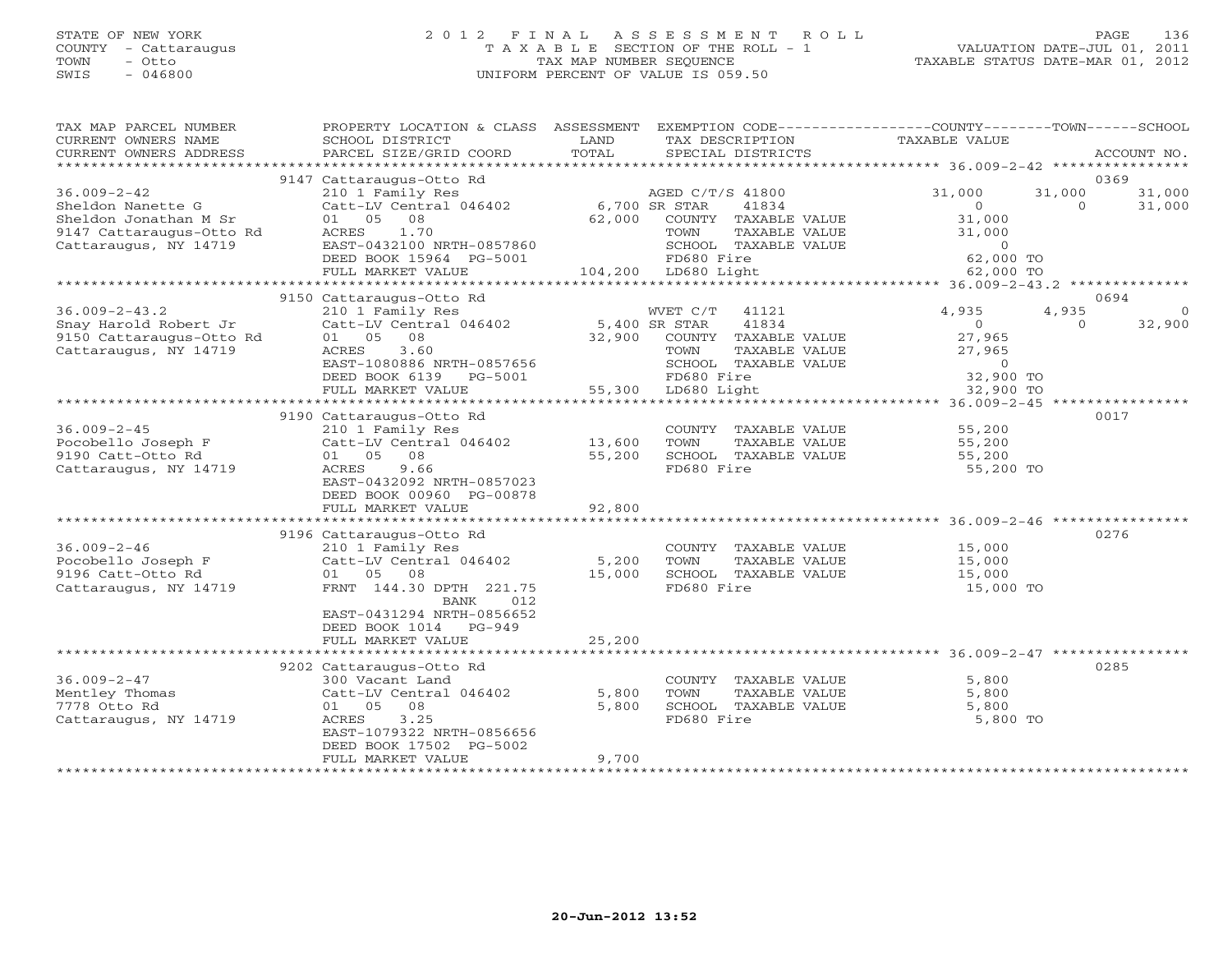# STATE OF NEW YORK 2 0 1 2 F I N A L A S S E S S M E N T R O L L PAGE 137 COUNTY - Cattaraugus T A X A B L E SECTION OF THE ROLL - 1 VALUATION DATE-JUL 01, 2011 TOWN - Otto TAX MAP NUMBER SEQUENCE TAXABLE STATUS DATE-MAR 01, 2012 SWIS - 046800 UNIFORM PERCENT OF VALUE IS 059.50UNIFORM PERCENT OF VALUE IS 059.50

| TAX MAP PARCEL NUMBER<br>CURRENT OWNERS NAME<br>CURRENT OWNERS ADDRESS                                       | PROPERTY LOCATION & CLASS ASSESSMENT<br>SCHOOL DISTRICT<br>PARCEL SIZE/GRID COORD                                                                                                                        | LAND<br>TOTAL              | EXEMPTION CODE-----------------COUNTY-------TOWN------SCHOOL<br>TAX DESCRIPTION<br>SPECIAL DISTRICTS     | TAXABLE VALUE                                             | ACCOUNT NO.                |
|--------------------------------------------------------------------------------------------------------------|----------------------------------------------------------------------------------------------------------------------------------------------------------------------------------------------------------|----------------------------|----------------------------------------------------------------------------------------------------------|-----------------------------------------------------------|----------------------------|
|                                                                                                              |                                                                                                                                                                                                          |                            |                                                                                                          |                                                           |                            |
|                                                                                                              | 9201 Cattaraugus-Otto Rd                                                                                                                                                                                 |                            |                                                                                                          |                                                           | 0445                       |
| $36.009 - 2 - 49$<br>Defoe Andrew P<br>Defoe Michelle L<br>9201 Cattaraugus-Otto Rd<br>Cattaraugus, NY 14719 | 210 1 Family Res<br>Catt-LV Central 046402<br>BAR $-03$<br>FRNT 210.00 DPTH 300.00<br>EAST-0431094 NRTH-0856929<br>DEED BOOK 00959 PG-00965                                                              | 6,400<br>49,800            | 41854<br>RES STAR<br>COUNTY TAXABLE VALUE<br>TAXABLE VALUE<br>TOWN<br>SCHOOL TAXABLE VALUE<br>FD680 Fire | $\overline{0}$<br>49,800<br>49,800<br>31,950<br>49,800 TO | $\Omega$<br>17,850         |
|                                                                                                              | FULL MARKET VALUE                                                                                                                                                                                        | 83,700                     |                                                                                                          |                                                           |                            |
|                                                                                                              |                                                                                                                                                                                                          |                            |                                                                                                          |                                                           |                            |
| $36.009 - 2 - 50$<br>Hill Lonnie L<br>9195 Cattaraugus-Otto Rd<br>Cattaraugus, NY 14719                      | 9195 Cattaraugus-Otto Rd<br>210 1 Family Res<br>Catt-LV Central 046402<br>01 05<br>08<br>FRNT 124.00 DPTH 305.00<br>EAST-0431217 NRTH-0856954<br>DEED BOOK 882<br>PG-00001                               | 5,600<br>40,200            | COUNTY TAXABLE VALUE<br>TAXABLE VALUE<br>TOWN<br>SCHOOL TAXABLE VALUE<br>FD680 Fire                      | 40,200<br>40,200<br>40,200<br>40,200 TO                   | 0188                       |
|                                                                                                              | FULL MARKET VALUE                                                                                                                                                                                        | 67,600                     |                                                                                                          |                                                           |                            |
|                                                                                                              | 9189 Cattaraugus-Otto Rd                                                                                                                                                                                 |                            |                                                                                                          |                                                           | 0339                       |
| $36.009 - 2 - 51$<br>Hill Cathy A<br>T.s. Hill Family Trust II<br>7658 Wilson Rd<br>Little Valley, NY 14755  | 430 Mtor veh srv<br>Catt-LV Central 046402<br>08<br>01 05<br>ACRES<br>1.03<br>EAST-0431351 NRTH-0857035<br>DEED BOOK 11087 PG-6001<br>FULL MARKET VALUE                                                  | 6,100<br>73,500<br>123,500 | COUNTY TAXABLE VALUE<br>TOWN<br>TAXABLE VALUE<br>SCHOOL TAXABLE VALUE<br>FD680 Fire                      | 73,500<br>73,500<br>73,500<br>73,500 TO                   |                            |
|                                                                                                              |                                                                                                                                                                                                          |                            |                                                                                                          |                                                           |                            |
| $36.009 - 2 - 52$<br>Ts Hill Family Trust II<br>9189 Cattaraugus-Otto Rd<br>Cattaraugus, NY 14719            | 9183 Cattaraugus-Otto Rd<br>270 Mfg housing<br>Catt-LV Central 046402<br>01 05 08<br>FRNT 195.00 DPTH 205.00<br>EAST-1079901 NRTH-0857100<br>DEED BOOK 14888 PG-2002                                     | 5,800<br>10,800            | COUNTY TAXABLE VALUE<br>TOWN<br>TAXABLE VALUE<br>SCHOOL TAXABLE VALUE<br>FD680 Fire                      | 10,800<br>10,800<br>10,800<br>10,800 TO                   | 0440                       |
|                                                                                                              | FULL MARKET VALUE                                                                                                                                                                                        | 18,200                     |                                                                                                          |                                                           |                            |
|                                                                                                              |                                                                                                                                                                                                          |                            |                                                                                                          |                                                           |                            |
| $36.009 - 2 - 53$<br>Williams Jason R<br>9177 Cattaraugus-Otto Rd<br>Cattaraugus, NY 14719                   | 9177 Cattaraugus-Otto Rd<br>210 1 Family Res<br>Catt-LV Central 046402<br>01 05 08<br>FRNT 132.00 DPTH 140.00<br>BANK<br>017<br>EAST-1080059 NRTH-0857123<br>DEED BOOK 7210 PG-2001<br>FULL MARKET VALUE | 3,800<br>33,500<br>56,300  | RES STAR<br>41854<br>COUNTY TAXABLE VALUE<br>TOWN<br>TAXABLE VALUE<br>SCHOOL TAXABLE VALUE<br>FD680 Fire | $\overline{0}$<br>33,500<br>33,500<br>15,650<br>33,500 TO | 0264<br>17,850<br>$\Omega$ |
|                                                                                                              |                                                                                                                                                                                                          |                            |                                                                                                          |                                                           |                            |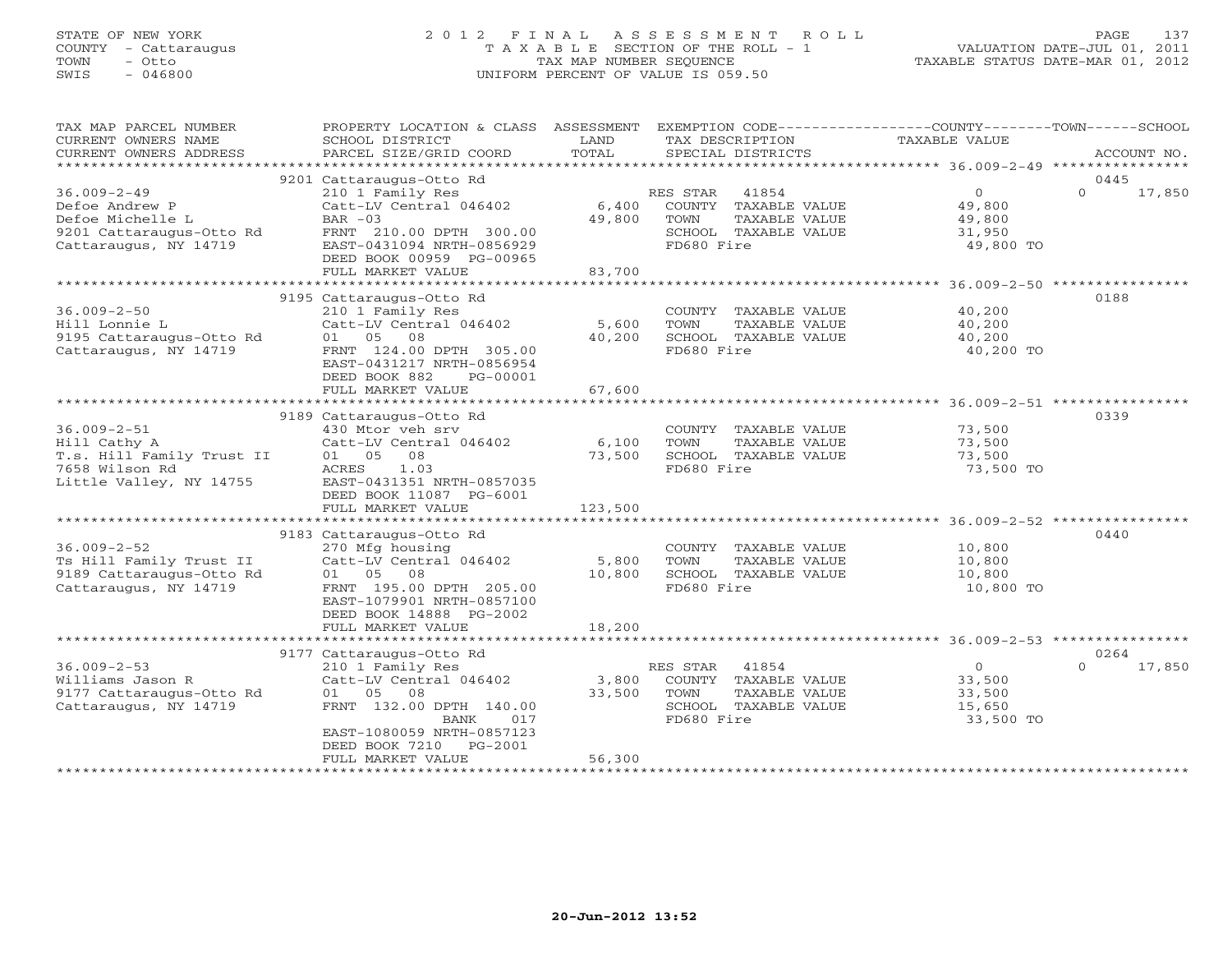# STATE OF NEW YORK 2 0 1 2 F I N A L A S S E S S M E N T R O L L PAGE 138 COUNTY - Cattaraugus T A X A B L E SECTION OF THE ROLL - 1 VALUATION DATE-JUL 01, 2011 TOWN - Otto TAX MAP NUMBER SEQUENCE TAXABLE STATUS DATE-MAR 01, 2012 SWIS - 046800 UNIFORM PERCENT OF VALUE IS 059.50

| TAX MAP PARCEL NUMBER                                                                                                                                                                                                                | PROPERTY LOCATION & CLASS ASSESSMENT |                                                                                                                                                                                                                                      |                                                   | EXEMPTION CODE-----------------COUNTY-------TOWN------SCHOOL |       |
|--------------------------------------------------------------------------------------------------------------------------------------------------------------------------------------------------------------------------------------|--------------------------------------|--------------------------------------------------------------------------------------------------------------------------------------------------------------------------------------------------------------------------------------|---------------------------------------------------|--------------------------------------------------------------|-------|
| CURRENT OWNERS NAME SCHOOL DISTRICT                                                                                                                                                                                                  |                                      | <b>EXAMPLE EXAMPLE EXAMPLE EXAMPLE EXAMPLE EXAMPLE EXAMPLE EXAMPLE EXAMPLE EXAMPLE EXAMPLE EXAMPLE EXAMPLE EXAMPLE EXAMPLE EXAMPLE EXAMPLE EXAMPLE EXAMPLE EXAMPLE EXAMPLE EXAMPLE EXAMPLE EXAMPLE EXAMPLE EXAMPLE EXAMPLE EXAMP</b> | TAX DESCRIPTION TAXABLE VALUE                     |                                                              |       |
|                                                                                                                                                                                                                                      |                                      |                                                                                                                                                                                                                                      |                                                   |                                                              |       |
|                                                                                                                                                                                                                                      |                                      |                                                                                                                                                                                                                                      |                                                   |                                                              |       |
|                                                                                                                                                                                                                                      | 8203 N Otto Rd                       |                                                                                                                                                                                                                                      |                                                   |                                                              | 0864  |
|                                                                                                                                                                                                                                      |                                      |                                                                                                                                                                                                                                      | COUNTY TAXABLE VALUE                              | 5,100                                                        |       |
|                                                                                                                                                                                                                                      |                                      |                                                                                                                                                                                                                                      | TAXABLE VALUE<br>TOWN                             | 5,100                                                        |       |
|                                                                                                                                                                                                                                      |                                      |                                                                                                                                                                                                                                      |                                                   | 5,100                                                        |       |
|                                                                                                                                                                                                                                      |                                      |                                                                                                                                                                                                                                      |                                                   | 5,100 TO                                                     |       |
|                                                                                                                                                                                                                                      |                                      |                                                                                                                                                                                                                                      | SCHOOL TAXABLE VALUE<br>FD680 Fire<br>LD680 Light | 5,100 TO                                                     |       |
| Xulczyk Douglas M<br>Kulczyk Dawn M<br>State Direct Death (105 Ventral 046402 5,100<br>State Direct Direct Direct Direct Direct State of State State<br>2005 Otto-Cattaraugus Rd<br>Cattaraugus, NY 14719 EAST-1080113 NRTH-0857568  |                                      |                                                                                                                                                                                                                                      |                                                   |                                                              |       |
|                                                                                                                                                                                                                                      | FULL MARKET VALUE                    | 8,600                                                                                                                                                                                                                                |                                                   |                                                              |       |
|                                                                                                                                                                                                                                      |                                      |                                                                                                                                                                                                                                      |                                                   |                                                              |       |
|                                                                                                                                                                                                                                      | N Otto Rd                            |                                                                                                                                                                                                                                      |                                                   |                                                              | 0865  |
| 36.009-2-54.2 100 Agricultural SILO T/C/S 42100<br>Bartlett David B Catt-LV Central 046402 8,600 COUNTY TAXABLE VALUE<br>88 Jamestown St ACRES 19.85 10,600 TOWN TAXABLE VALUE                                                       |                                      |                                                                                                                                                                                                                                      |                                                   | 6,300<br>6,300                                               | 6,300 |
|                                                                                                                                                                                                                                      |                                      |                                                                                                                                                                                                                                      |                                                   | 4,300                                                        |       |
|                                                                                                                                                                                                                                      |                                      |                                                                                                                                                                                                                                      |                                                   |                                                              |       |
|                                                                                                                                                                                                                                      |                                      |                                                                                                                                                                                                                                      |                                                   |                                                              |       |
|                                                                                                                                                                                                                                      |                                      |                                                                                                                                                                                                                                      |                                                   |                                                              |       |
|                                                                                                                                                                                                                                      |                                      |                                                                                                                                                                                                                                      |                                                   |                                                              |       |
| BACK AND MORE CONSULTER THE CONSULTING CONSULTING A SURVEY OF THE CONSULTING A SURVEY AND TAXABLE VALUE<br>SURVEY A SURVEY DESS UP SANTH-0858559<br>CHOOL TAXABLE VALUE 4,300<br>DEED BOOK 11940 PG-9002 17,800 LD680 Light 10,600 T |                                      |                                                                                                                                                                                                                                      |                                                   |                                                              |       |
|                                                                                                                                                                                                                                      | N Otto Rd (Off)                      |                                                                                                                                                                                                                                      |                                                   |                                                              | 0866  |
| 36.009-2-54.3 105 Vac farmland                                                                                                                                                                                                       |                                      |                                                                                                                                                                                                                                      | COUNTY TAXABLE VALUE                              | 1,700                                                        |       |
| Hill Cathy A                                                                                                                                                                                                                         |                                      |                                                                                                                                                                                                                                      | TAXABLE VALUE                                     | 1,700                                                        |       |
|                                                                                                                                                                                                                                      |                                      |                                                                                                                                                                                                                                      | SCHOOL TAXABLE VALUE                              | 1,700                                                        |       |
| T.s. Hill Family Trust II ACRES 1.65 1.65 1,700<br>7658 Wilson Rd EAST-1079659 NRTH-0857271                                                                                                                                          |                                      |                                                                                                                                                                                                                                      | FD680 Fire                                        | 1,700 TO                                                     |       |
| Little Valley, NY 14755                                                                                                                                                                                                              | DEED BOOK 11065 PG-5001              |                                                                                                                                                                                                                                      | LD680 Light                                       | 1,700 TO                                                     |       |
|                                                                                                                                                                                                                                      |                                      |                                                                                                                                                                                                                                      |                                                   |                                                              |       |
|                                                                                                                                                                                                                                      |                                      |                                                                                                                                                                                                                                      |                                                   |                                                              |       |
|                                                                                                                                                                                                                                      | Otto-E Otto Rd                       |                                                                                                                                                                                                                                      |                                                   |                                                              | 0896  |
| $36.009 - 2 - 54.4$                                                                                                                                                                                                                  | 314 Rural vac<10                     |                                                                                                                                                                                                                                      | COUNTY TAXABLE VALUE                              | 100                                                          |       |
| Bank Of Cattaraugus<br>24 Main St                                                                                                                                                                                                    | Catt-LV Central 046402 100           |                                                                                                                                                                                                                                      | TOWN<br>TAXABLE VALUE                             | 100                                                          |       |
| 24 Main St                                                                                                                                                                                                                           | FRNT 12.00 DPTH 239.00 100           |                                                                                                                                                                                                                                      | SCHOOL TAXABLE VALUE                              | 100                                                          |       |
| Cattaraugus, NY 14719                                                                                                                                                                                                                | EAST-1080677 NRTH-0858732            |                                                                                                                                                                                                                                      | FD680 Fire                                        | 100 TO                                                       |       |
|                                                                                                                                                                                                                                      | DEED BOOK 4282 PG-8001               |                                                                                                                                                                                                                                      | LD680 Light                                       | 100 TO                                                       |       |
|                                                                                                                                                                                                                                      | FULL MARKET VALUE                    | 200                                                                                                                                                                                                                                  |                                                   |                                                              |       |
|                                                                                                                                                                                                                                      |                                      |                                                                                                                                                                                                                                      |                                                   |                                                              |       |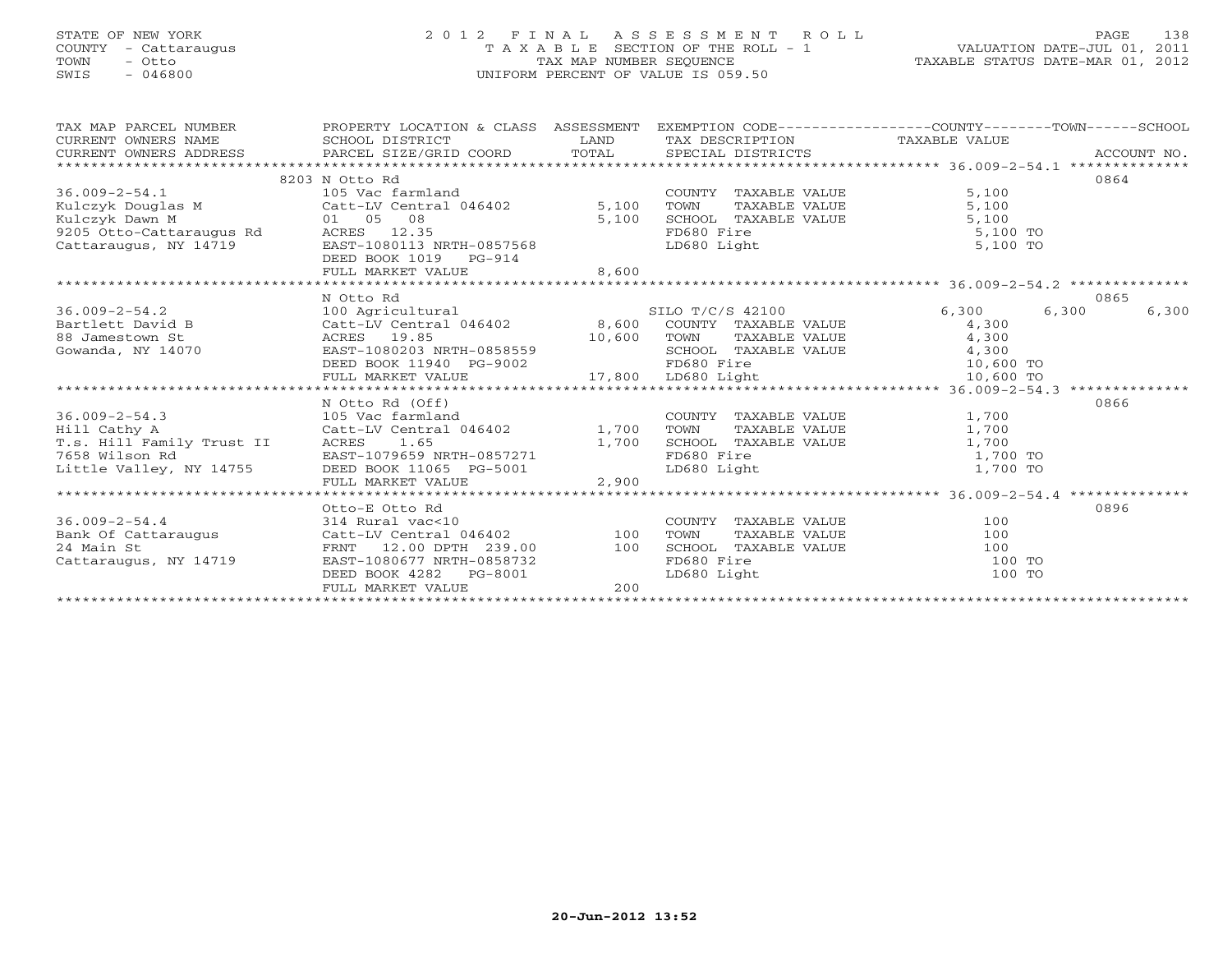|      | STATE OF NEW YORK    | 2012 FINAL ASSESSMENT ROLL |                                       |                                  |                        | PAGE | 139 |
|------|----------------------|----------------------------|---------------------------------------|----------------------------------|------------------------|------|-----|
|      | COUNTY - Cattaraugus |                            | T A X A B L E SECTION OF THE ROLL - 1 | VALUATION DATE-JUL 01, 2011      |                        |      |     |
| TOWN | - Otto               |                            |                                       | TAXABLE STATUS DATE-MAR 01, 2012 |                        |      |     |
| SWIS | $-046800$            |                            |                                       |                                  | RPS150/V04/L015        |      |     |
|      |                      |                            | UNIFORM PERCENT OF VALUE IS 059.50    |                                  | CURRENT DATE 6/20/2012 |      |     |
|      |                      |                            |                                       |                                  |                        |      |     |

#### R O L L S U B S E C T I O N - - T O T A L S

#### \*\*\* S P E C I A L D I S T R I C T S U M M A R Y \*\*\*

|            |                       | TOTAL | EXTENSION | EXTENSION | AD VALOREM | <b>EXEMPT</b> | <b>TAXABLF</b> |
|------------|-----------------------|-------|-----------|-----------|------------|---------------|----------------|
| CODE       | DISTRICT NAME PARCELS |       | TYPE.     | VALUE     | VALUE      | AMOUNT        | VALUE          |
|            |                       |       |           |           |            |               |                |
| FD680 Fire |                       |       | 253 TOTAL |           | 11323,000  |               | 11323,000      |
|            | FP680 Fire protectio  |       | 435 TOTAL |           | 18266,200  |               | 18266,200      |
|            | LD680 Light           |       | 85 TOTAL  |           | 3181,500   |               | 3181,500       |
|            | WD685 Water           |       | 24 TOTAL  |           | 675,900    |               | 675,900        |

#### \*\*\* S C H O O L D I S T R I C T S U M M A R Y \*\*\*

| CODE   | DISTRICT NAME   | TOTAL<br>PARCELS | ASSESSED<br>LAND | ASSESSED<br>TOTAL | EXEMPT<br>AMOUNT | TOTAL<br>TAXABLE | STAR<br>AMOUNT | STAR<br>TAXABLE |
|--------|-----------------|------------------|------------------|-------------------|------------------|------------------|----------------|-----------------|
| 046402 | Catt-LV Central | 690              | 9609,700         | 29703,900         | 841,963          | 28861,937        | 5718,190       | 23143,747       |
|        | SUB-TOTAL       | 690              | 9609,700         | 29703,900         | 841,963          | 28861,937        | 5718,190       | 23143,747       |
|        | TOTAL           | 690              | 9609,700         | 29703,900         | 841,963          | 28861,937        | 5718,190       | 23143,747       |

#### \*\*\* S Y S T E M C O D E S S U M M A R Y \*\*\*

#### NO SYSTEM EXEMPTIONS AT THIS LEVEL

#### \*\*\* E X E M P T I O N S U M M A R Y \*\*\*

| CODE  | DESCRIPTION  | TOTAL<br>PARCELS | <b>COUNTY</b> | TOWN    | SCHOOL   |
|-------|--------------|------------------|---------------|---------|----------|
| 41101 | VET C/T      | 5                | 7,800         | 7,800   |          |
| 41121 | WVET C/T     | 26               | 173,418       | 173,418 |          |
| 41131 | CVET C/T     | 25               | 260,387       | 260,387 |          |
| 41141 | DVET C/T     | 10               | 149,420       | 149,420 |          |
| 41161 | CW 15 VET/   | 6                | 41,775        | 41,775  |          |
| 41700 | AG BLDG      | 6                | 208,800       | 208,800 | 208,800  |
| 41720 | AG DIST      | 50               | 319,944       | 319,944 | 319,944  |
| 41800 | AGED $C/T/S$ | 8                | 161,793       | 161,793 | 166,750  |
| 41801 | AGED C/T     |                  | 44,160        | 44,160  |          |
| 41834 | SR STAR      | 59               |               |         | 1993,090 |
| 41854 | RES STAR     | 209              |               |         | 3725,100 |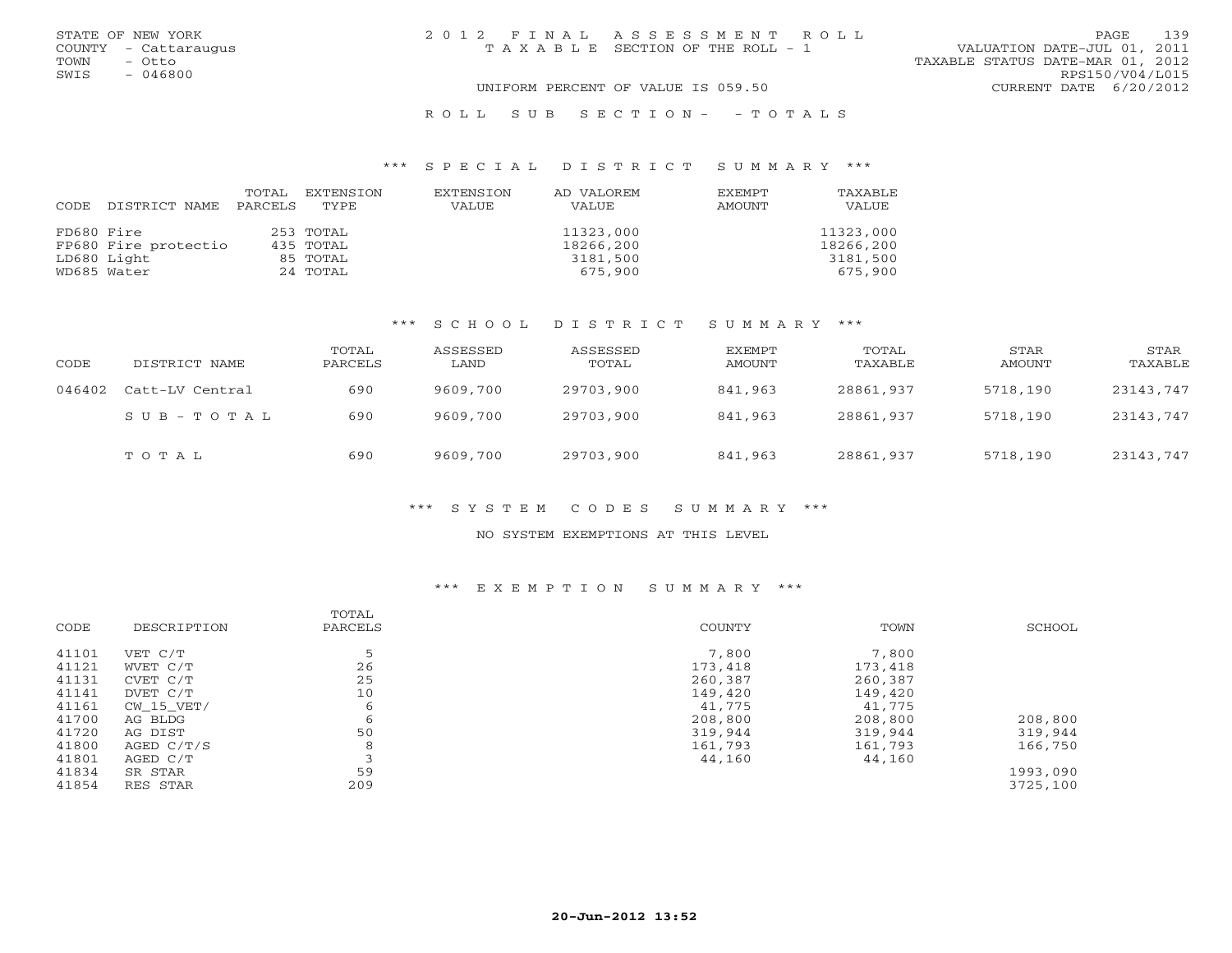| STATE OF NEW YORK    | 2012 FINAL ASSESSMENT ROLL            | 140<br>PAGE.                     |
|----------------------|---------------------------------------|----------------------------------|
| COUNTY - Cattaraugus | T A X A B L E SECTION OF THE ROLL - 1 | VALUATION DATE-JUL 01, 2011      |
| TOWN<br>- Otto       |                                       | TAXABLE STATUS DATE-MAR 01, 2012 |
| SWIS<br>- 046800     |                                       | RPS150/V04/L015                  |
|                      | UNIFORM PERCENT OF VALUE IS 059.50    | CURRENT DATE $6/20/2012$         |
|                      | ROLL SUB SECTION- - TOTALS            |                                  |

#### \*\*\* E X E M P T I O N S U M M A R Y \*\*\*

| CODE  | DESCRIPTION | TOTAL<br>PARCELS | COUNTY   | TOWN     | SCHOOL   |
|-------|-------------|------------------|----------|----------|----------|
| 41900 | PHYS DIS    |                  | 8,200    | 8,200    | 8,200    |
| 42100 | SILO T/C/S  | 23               | 110,900  | 110,900  | 110,900  |
| 47460 | FOREST/A74  |                  | 27,369   | 27,369   | 27,369   |
|       | TOTAL       | 433              | 1513,966 | 1513,966 | 6560,153 |

#### \*\*\* G R A N D T O T A L S \*\*\*

|            | DESCRIPTION |         |          |                 |               |           |             |         |
|------------|-------------|---------|----------|-----------------|---------------|-----------|-------------|---------|
| ROLL       |             | TOTAL   | SSESSED  | <b>ASSESSED</b> | TAXABLE       | TAXABLE   | TAXABLE     | STAR    |
| <b>SEC</b> |             | PARCELS | LAND     | TOTAL           | COUNTY        | TOWN      | SCHOOL      | "AXABLE |
|            | TAXABLE     | 69 C    | 9609,700 | ,900<br>29703   | 28189<br>,934 | 28189,934 | 28861<br>QZ |         |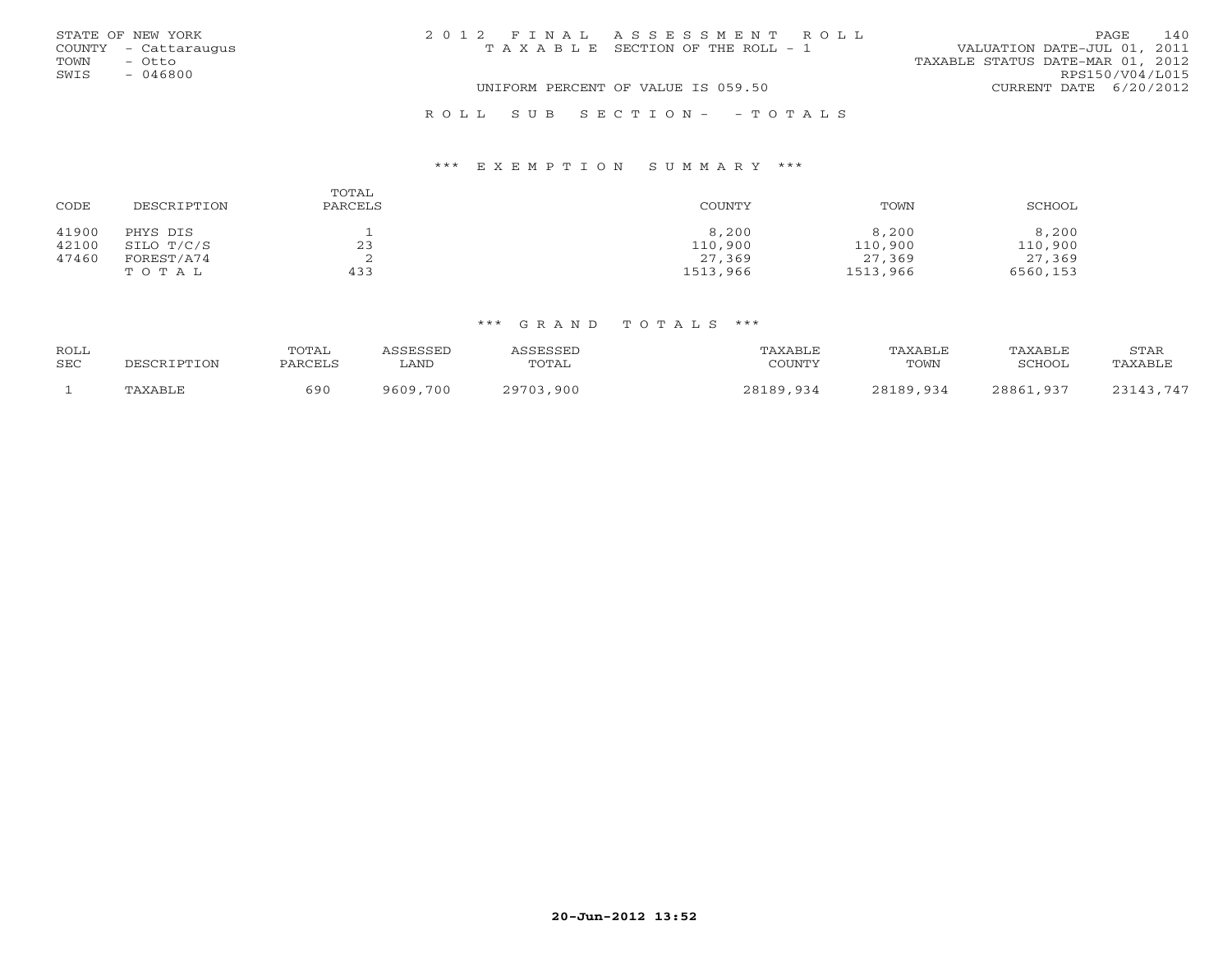STATE OF NEW YORK 2 0 1 2 F I N A L A S S E S S M E N T R O L L PAGE 141 COUNTY - Cattaraugus T A X A B L E SECTION OF THE ROLL - 1 SUB-SECT - 1 VALUATION DATE-JUL 01, 2011 TOWN - Otto TAX MAP NUMBER SEQUENCE TAXABLE STATUS DATE-MAR 01, 2012 SWIS - 046800 UNIFORM PERCENT OF VALUE IS 059.50

| TAX MAP PARCEL NUMBER                                 | PROPERTY LOCATION & CLASS ASSESSMENT |                | EXEMPTION CODE-----------------COUNTY-------TOWN------SCHOOL |               |             |  |  |
|-------------------------------------------------------|--------------------------------------|----------------|--------------------------------------------------------------|---------------|-------------|--|--|
| CURRENT OWNERS NAME                                   | SCHOOL DISTRICT                      | LAND           | TAX DESCRIPTION                                              | TAXABLE VALUE |             |  |  |
| CURRENT OWNERS ADDRESS                                | PARCEL SIZE/GRID COORD               | TOTAL          | SPECIAL DISTRICTS                                            |               | ACCOUNT NO. |  |  |
| ***********************************                   |                                      |                |                                                              |               |             |  |  |
|                                                       | $23407$ Glazier #1                   |                |                                                              |               | 0857        |  |  |
| $17.003 - 2 - 6.71$                                   | 733 Gas well                         |                | COUNTY TAXABLE VALUE                                         | $\circ$       |             |  |  |
| Us Energy Development Corp                            | Catt-LV Central 046402               | $\overline{0}$ | TOWN<br>TAXABLE VALUE                                        | $\Omega$      |             |  |  |
| 2350 N Forest Rd                                      | MCF XXXXX                            | $\Omega$       | SCHOOL TAXABLE VALUE                                         | $\Omega$      |             |  |  |
| Getzville, NY 14068                                   | $31 - 009$                           |                | FP680 Fire protection                                        | $0$ TO        |             |  |  |
|                                                       | EAST-0420660 NRTH-0885210            |                |                                                              |               |             |  |  |
|                                                       |                                      |                |                                                              |               |             |  |  |
|                                                       | DEED BOOK 798<br>$PG-839$            |                |                                                              |               |             |  |  |
|                                                       | FULL MARKET VALUE                    | $\Omega$       |                                                              |               |             |  |  |
|                                                       |                                      |                |                                                              |               |             |  |  |
|                                                       | 23409 Bobseine #1                    |                |                                                              |               | 0856        |  |  |
| $17.003 - 2 - 7.71$                                   | 733 Gas well                         |                | COUNTY TAXABLE VALUE                                         | $\circ$       |             |  |  |
| Range Resources-Appalachia Llc Catt-LV Central 046402 |                                      |                | 0 TOWN<br>TAXABLE VALUE                                      | $\Omega$      |             |  |  |
| 100 Throckmorton St Ste 1200                          | MCF XXXXX                            | $\Omega$       | SCHOOL TAXABLE VALUE                                         | $\Omega$      |             |  |  |
| Fort Worth, TX 73102                                  | $31 - 009$                           |                | FP680 Fire protection                                        | $0$ TO        |             |  |  |
|                                                       | EAST-0422340 NRTH-0886050            |                |                                                              |               |             |  |  |
|                                                       | DEED BOOK 609<br>PG-00509            |                |                                                              |               |             |  |  |
|                                                       | FULL MARKET VALUE                    | $\circ$        |                                                              |               |             |  |  |
|                                                       |                                      |                |                                                              |               |             |  |  |
|                                                       | 10867 McCracken H 1A                 |                |                                                              |               | 0499        |  |  |
| $17.003 - 2 - 10.73$                                  | 733 Gas well                         |                | COUNTY TAXABLE VALUE                                         | 25,333        |             |  |  |
| Empire Energy E&P Llc                                 | Catt-LV Central 046402               | $\Omega$       | TAXABLE VALUE<br>TOWN                                        | 25,333        |             |  |  |
| 100 E Chautauqua St                                   | $31 - 009$                           | 25,333         | SCHOOL TAXABLE VALUE                                         | 25,333        |             |  |  |
| Mayville, NY 14757                                    | ACRES<br>0.01                        |                | FP680 Fire protection                                        | 25,333 TO     |             |  |  |
|                                                       | EAST-0420650 NRTH-0882660            |                |                                                              |               |             |  |  |
|                                                       | DEED BOOK 811<br>PG-01052            |                |                                                              |               |             |  |  |
|                                                       | FULL MARKET VALUE                    | 42,600         |                                                              |               |             |  |  |
|                                                       |                                      |                |                                                              |               |             |  |  |
|                                                       | 10577 Marek L&V 1                    |                |                                                              |               |             |  |  |
| $17.003 - 2 - 11.1/1$                                 |                                      |                | COUNTY TAXABLE VALUE                                         | 17,920        | 0633        |  |  |
|                                                       | 733 Gas well                         |                |                                                              |               |             |  |  |
| Empire Energy E&P Llc                                 | Catt-LV Central 046402               | $\Omega$       | TAXABLE VALUE<br>TOWN                                        | 17,920        |             |  |  |
| 100 E Chautaugua St                                   | $31 - 009$                           | 17,920         | SCHOOL TAXABLE VALUE                                         | 17,920        |             |  |  |
| Mayville, NY 14575                                    | 0.01<br>ACRES                        |                | FP680 Fire protection                                        | 17,920 TO     |             |  |  |
|                                                       | EAST-0420720 NRTH-0880000            |                |                                                              |               |             |  |  |
|                                                       | FULL MARKET VALUE                    | 30,100         |                                                              |               |             |  |  |
|                                                       |                                      |                |                                                              |               |             |  |  |
|                                                       | 10770 Marek Br 2                     |                |                                                              |               | 0634        |  |  |
| $17.003 - 2 - 11.1/2$                                 | 733 Gas well                         |                | COUNTY TAXABLE VALUE                                         | 16,853        |             |  |  |
| Empire Energy E&P Llc                                 | Catt-LV Central 046402               | $\circ$        | TOWN<br>TAXABLE VALUE                                        | 16,853        |             |  |  |
| 100 E Chautauqua St                                   | $31 - 009$                           | 16,853         | SCHOOL TAXABLE VALUE                                         | 16,853        |             |  |  |
| Mayville, NY 14757                                    | 0.01<br>ACRES                        |                | FP680 Fire protection                                        | 16,853 TO     |             |  |  |
|                                                       | EAST-0420720 NRTH-0880000            |                |                                                              |               |             |  |  |
|                                                       | FULL MARKET VALUE                    | 28,300         |                                                              |               |             |  |  |
|                                                       |                                      |                |                                                              |               |             |  |  |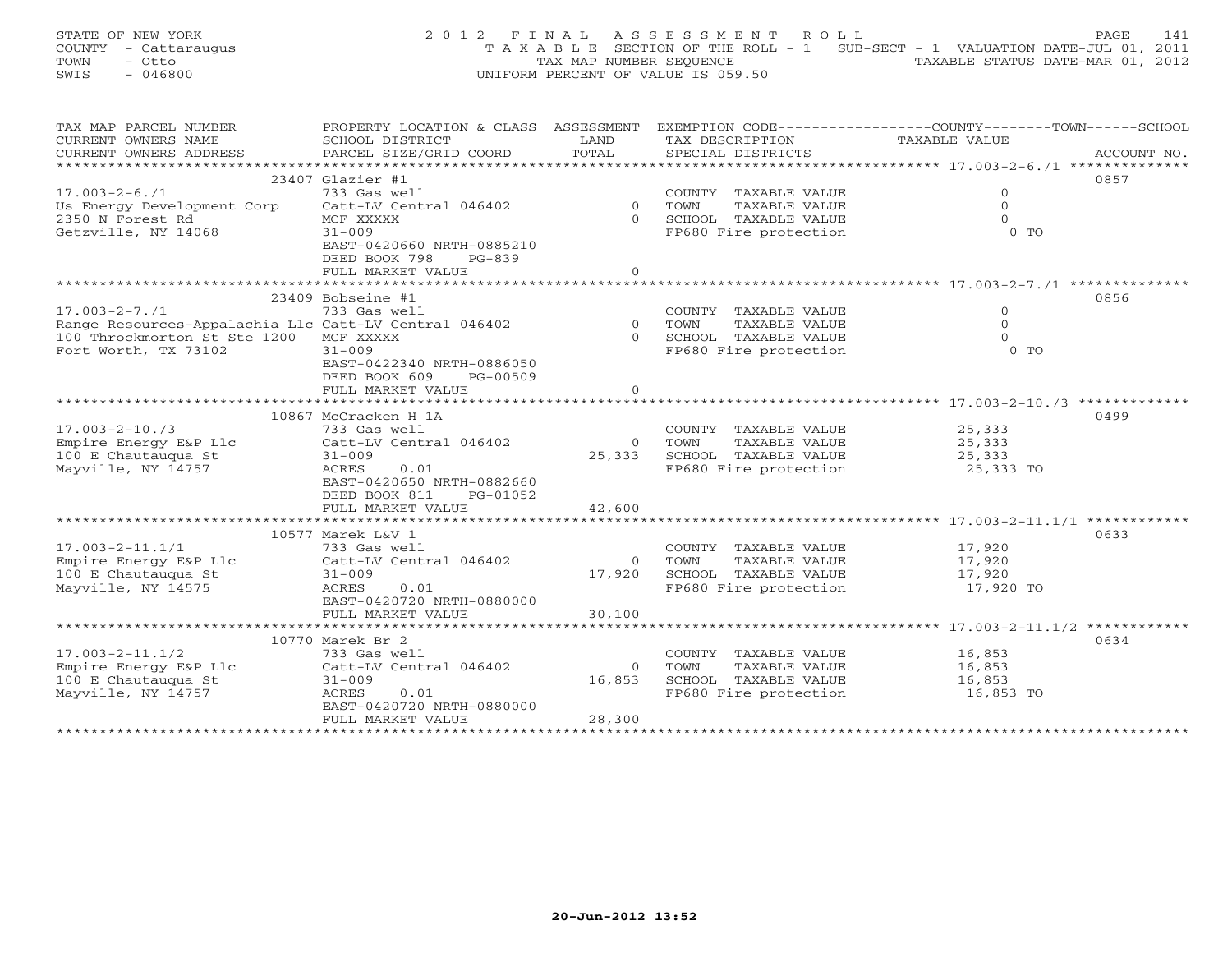STATE OF NEW YORK 2012 FINAL ASSESSMENT ROLL PAGE 142 COUNTY - Cattaraugus T A X A B L E SECTION OF THE ROLL - 1 SUB-SECT - 1 VALUATION DATE-JUL 01, 2011 TOWN - Otto TAX MAP NUMBER SEQUENCE TAXABLE STATUS DATE-MAR 01, 2012 SWIS - 046800 UNIFORM PERCENT OF VALUE IS 059.50

| TAX MAP PARCEL NUMBER                                 | PROPERTY LOCATION & CLASS ASSESSMENT |                |                            | EXEMPTION CODE-----------------COUNTY-------TOWN------SCHOOL |             |  |  |
|-------------------------------------------------------|--------------------------------------|----------------|----------------------------|--------------------------------------------------------------|-------------|--|--|
| CURRENT OWNERS NAME                                   | SCHOOL DISTRICT                      | LAND           | TAX DESCRIPTION            | TAXABLE VALUE                                                |             |  |  |
| CURRENT OWNERS ADDRESS                                | PARCEL SIZE/GRID COORD               | TOTAL          | SPECIAL DISTRICTS          |                                                              | ACCOUNT NO. |  |  |
|                                                       |                                      |                |                            |                                                              |             |  |  |
| 10941 Marek C&D 3<br>0635                             |                                      |                |                            |                                                              |             |  |  |
| $17.003 - 2 - 11.1/3$                                 | 733 Gas well                         |                | COUNTY TAXABLE VALUE       | 16,087                                                       |             |  |  |
| Empire Energy E&P Llc                                 | Catt-LV Central 046402               | $\overline{0}$ | TOWN<br>TAXABLE VALUE      | 16,087                                                       |             |  |  |
| 100 E Chautaugua St                                   | $31 - 009$                           | 16,087         | SCHOOL TAXABLE VALUE       | 16,087                                                       |             |  |  |
| Mayville, NY 14757                                    | ACRES<br>0.01                        |                | FP680 Fire protection      |                                                              |             |  |  |
|                                                       | EAST-0420720 NRTH-0880000            |                |                            | 16,087 TO                                                    |             |  |  |
|                                                       |                                      |                |                            |                                                              |             |  |  |
|                                                       | FULL MARKET VALUE                    | 27,000         |                            |                                                              |             |  |  |
|                                                       |                                      |                |                            |                                                              |             |  |  |
|                                                       | 23406 Hill #5                        |                |                            |                                                              | 0859        |  |  |
| $17.004 - 1 - 2.2/1$                                  | 733 Gas well                         |                | COUNTY TAXABLE VALUE       | $\Omega$                                                     |             |  |  |
| Range Resources-Appalachia Llc Catt-LV Central 046402 |                                      | $\overline{0}$ | TOWN<br>TAXABLE VALUE      | $\Omega$                                                     |             |  |  |
| 100 Throckmorton St Ste 1200 MCF XXXXX                |                                      | $\cap$         | SCHOOL TAXABLE VALUE       | $\Omega$                                                     |             |  |  |
| Fort Worth, TX 76102                                  | $31 - 009$                           |                |                            |                                                              |             |  |  |
|                                                       | EAST-0427360 NRTH-0889070            |                |                            |                                                              |             |  |  |
|                                                       | DEED BOOK 976<br>$PG-222$            |                |                            |                                                              |             |  |  |
|                                                       | FULL MARKET VALUE                    | $\Omega$       |                            |                                                              |             |  |  |
|                                                       |                                      |                |                            |                                                              |             |  |  |
|                                                       | 21889 Hill #6                        |                |                            |                                                              | 0745        |  |  |
| $17.004 - 1 - 3.71$                                   | 733 Gas well                         |                | COUNTY TAXABLE VALUE       | 6,130                                                        |             |  |  |
| Empire Energy E&P Llc                                 | Catt-LV Central 046402               | $\overline{0}$ | TAXABLE VALUE<br>TOWN      | 6,130                                                        |             |  |  |
| 100 E Chautauqua St                                   | MCF XXXXX                            |                | 6,130 SCHOOL TAXABLE VALUE | 6,130                                                        |             |  |  |
| Mayville, NY 14757                                    | $31 - 009$                           |                | FP680 Fire protection      |                                                              |             |  |  |
|                                                       |                                      |                |                            | 6,130 TO                                                     |             |  |  |
|                                                       | ACRES<br>0.01                        |                |                            |                                                              |             |  |  |
|                                                       | EAST-0429840 NRTH-0888360            |                |                            |                                                              |             |  |  |
|                                                       | FULL MARKET VALUE                    | 10,300         |                            |                                                              |             |  |  |
|                                                       |                                      |                |                            |                                                              |             |  |  |
|                                                       | 23405 Hill #4                        |                |                            |                                                              | 0860        |  |  |
| $17.004 - 1 - 3.4/1$                                  | 733 Gas well                         |                | COUNTY TAXABLE VALUE       | $\Omega$                                                     |             |  |  |
| Range Resources-Appalachia Llc Catt-LV Central 046402 |                                      |                | 0 TOWN<br>TAXABLE VALUE    | $\Omega$                                                     |             |  |  |
| 100 Throckmorton St Ste 1200 MCF XXXXX                |                                      | $\Omega$       | SCHOOL TAXABLE VALUE       | $\Omega$                                                     |             |  |  |
| Fort Worth, TX 73102                                  | $31 - 009$                           |                |                            |                                                              |             |  |  |
|                                                       | EAST-0429622 NRTH-0888935            |                |                            |                                                              |             |  |  |
|                                                       | DEED BOOK 953<br>PG-152              |                |                            |                                                              |             |  |  |
|                                                       | FULL MARKET VALUE                    | $\circ$        |                            |                                                              |             |  |  |
|                                                       |                                      |                |                            |                                                              |             |  |  |
|                                                       | 23447 Hill #2                        |                |                            |                                                              | 0852        |  |  |
| $17.004 - 1 - 6.6/1$                                  |                                      |                | COUNTY TAXABLE VALUE       | $\circ$                                                      |             |  |  |
|                                                       | 733 Gas well                         |                | 0 TOWN                     | $\Omega$                                                     |             |  |  |
| Range Resources-Appalachia Llc Catt-LV Central 046402 |                                      |                | TAXABLE VALUE              |                                                              |             |  |  |
| 100 Throckmorton St Ste 1200 MCF XXXXX                |                                      |                | 0 SCHOOL TAXABLE VALUE     | $\Omega$                                                     |             |  |  |
| Fort Worth, TX 73102                                  | $31 - 009$                           |                | FP680 Fire protection      | $0$ TO                                                       |             |  |  |
|                                                       | 0.01<br>ACRES                        |                |                            |                                                              |             |  |  |
|                                                       | EAST-0428697 NRTH-0886768            |                |                            |                                                              |             |  |  |
|                                                       | FULL MARKET VALUE                    | $\circ$        |                            |                                                              |             |  |  |
|                                                       |                                      |                |                            |                                                              |             |  |  |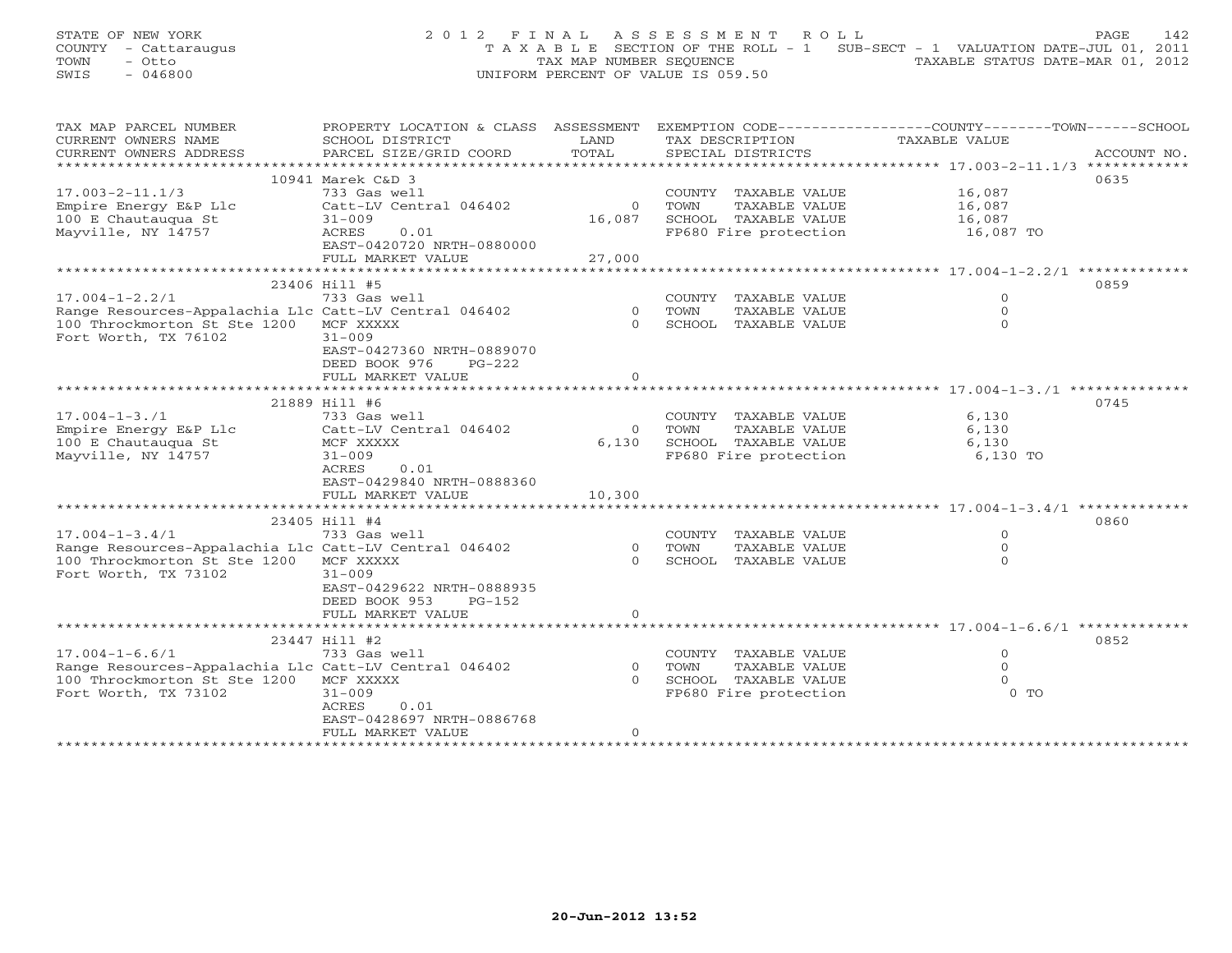STATE OF NEW YORK 2 0 1 2 F I N A L A S S E S S M E N T R O L L PAGE 143 COUNTY - Cattaraugus T A X A B L E SECTION OF THE ROLL - 1 SUB-SECT - 1 VALUATION DATE-JUL 01, 2011 TOWN - Otto TAX MAP NUMBER SEQUENCE TAXABLE STATUS DATE-MAR 01, 2012 SWIS - 046800 UNIFORM PERCENT OF VALUE IS 059.50

| TAX MAP PARCEL NUMBER                                 | PROPERTY LOCATION & CLASS ASSESSMENT EXEMPTION CODE---------------COUNTY-------TOWN------SCHOOL |            |                                |                               |      |  |  |
|-------------------------------------------------------|-------------------------------------------------------------------------------------------------|------------|--------------------------------|-------------------------------|------|--|--|
| CURRENT OWNERS NAME                                   | SCHOOL DISTRICT                                                                                 | LAND       | TAX DESCRIPTION                | TAXABLE VALUE                 |      |  |  |
|                                                       |                                                                                                 |            |                                |                               |      |  |  |
|                                                       |                                                                                                 |            |                                |                               |      |  |  |
|                                                       | 11067 Hill T&M 3                                                                                |            |                                |                               | 0637 |  |  |
| $17.004 - 1 - 7.71$                                   | 733 Gas well                                                                                    |            | COUNTY TAXABLE VALUE           | 8,106                         |      |  |  |
| Empire Energy E&P Llc                                 | Catt-LV Central 046402                                                                          | $\bigcirc$ | TOWN<br>TAXABLE VALUE          | 8,106                         |      |  |  |
| 100 E Chautauqua St                                   | $31 - 009$                                                                                      | 8,106      | SCHOOL TAXABLE VALUE           | 8,106                         |      |  |  |
| Mayville, NY 14757                                    | ACRES<br>0.01                                                                                   |            | FP680 Fire protection 8,106 TO |                               |      |  |  |
|                                                       | EAST-0427340 NRTH-0885640                                                                       |            |                                |                               |      |  |  |
|                                                       | FULL MARKET VALUE                                                                               | 13,600     |                                |                               |      |  |  |
|                                                       |                                                                                                 |            |                                |                               |      |  |  |
|                                                       | 22080 Barber Unit #1                                                                            |            |                                |                               | 0736 |  |  |
| $17.004 - 1 - 28.1/1$                                 | 733 Gas well                                                                                    |            | COUNTY TAXABLE VALUE           | 20,037                        |      |  |  |
| Empire Energy E&P Llc                                 | Catt-LV Central 046402                                                                          |            | 0 TOWN<br>TAXABLE VALUE        | 20,037                        |      |  |  |
| 100 E Chautauqua St                                   | MCF XXXXX                                                                                       | 20,037     | SCHOOL TAXABLE VALUE           |                               |      |  |  |
| Mayville, NY 14757                                    | $31 - 009$                                                                                      |            | FP680 Fire protection          | 20,037<br>רבח חל<br>20,037 TO |      |  |  |
|                                                       | ACRES<br>0.01                                                                                   |            |                                |                               |      |  |  |
|                                                       | EAST-0423870 NRTH-0882850                                                                       |            |                                |                               |      |  |  |
|                                                       | FULL MARKET VALUE                                                                               | 33,700     |                                |                               |      |  |  |
|                                                       |                                                                                                 |            |                                |                               |      |  |  |
|                                                       | 10942 Pratt #2                                                                                  |            |                                |                               | 0638 |  |  |
| $17.004 - 1 - 32.71$                                  | 733 Gas well                                                                                    |            | COUNTY TAXABLE VALUE           | 6,749                         |      |  |  |
|                                                       |                                                                                                 |            | TAXABLE VALUE                  | 6,749                         |      |  |  |
| Empire Energy E&P Llc                                 | Catt-LV Central 046402                                                                          | 6,749      | 0 TOWN                         |                               |      |  |  |
| 100 E Chautauqua St                                   | MCF XXXXX                                                                                       |            | SCHOOL TAXABLE VALUE           | 6,749                         |      |  |  |
| Mayville, NY 14757                                    | $31 - 009$                                                                                      |            | FP680 Fire protection          | 6,749 TO                      |      |  |  |
|                                                       | ACRES<br>0.01                                                                                   |            |                                |                               |      |  |  |
|                                                       | EAST-0424450 NRTH-0885980                                                                       |            |                                |                               |      |  |  |
|                                                       | FULL MARKET VALUE                                                                               | 11,300     |                                |                               |      |  |  |
|                                                       |                                                                                                 |            |                                |                               |      |  |  |
|                                                       | 23408 Pratt #3                                                                                  |            |                                |                               | 0861 |  |  |
| $17.004 - 1 - 32.1/1$                                 | 733 Gas well                                                                                    |            | COUNTY TAXABLE VALUE           | $\overline{O}$                |      |  |  |
| Range Resources-Appalachia Llc Catt-LV Central 046402 |                                                                                                 | 0 TOWN     | TAXABLE VALUE                  | $\Omega$                      |      |  |  |
| 100 Throckmorton St Ste 1200                          | MCF XXXXX                                                                                       |            | 0 SCHOOL TAXABLE VALUE         | $\Omega$                      |      |  |  |
| Fort Worth, TX 73102                                  | $31 - 009$                                                                                      |            | FP680 Fire protection          | $0$ TO                        |      |  |  |
|                                                       | EAST-0424632 NRTH-0886085                                                                       |            |                                |                               |      |  |  |
|                                                       | DEED BOOK 883<br>$PG-639$                                                                       |            |                                |                               |      |  |  |
|                                                       | FULL MARKET VALUE                                                                               | $\Omega$   |                                |                               |      |  |  |
|                                                       |                                                                                                 |            |                                |                               |      |  |  |
|                                                       | 12505 Farner Zoar 2A                                                                            |            |                                |                               | 0570 |  |  |
| $18.001 - 1 - 6.72$                                   | 733 Gas well                                                                                    |            | COUNTY TAXABLE VALUE           | $\overline{O}$                |      |  |  |
| Empire Energy E&P Llc                                 | Catt-LV Central 046402                                                                          | 0 TOWN     | TAXABLE VALUE                  | $\circ$                       |      |  |  |
| 100 E Chautauqua St                                   | MCF XXXXX                                                                                       |            | 0 SCHOOL TAXABLE VALUE         | $\Omega$                      |      |  |  |
| Mayville, NY 14757                                    | 31-009 1163A                                                                                    |            | FP680 Fire protection          | $0$ TO                        |      |  |  |
|                                                       | 0.01<br>ACRES                                                                                   |            |                                |                               |      |  |  |
|                                                       | EAST-0436880 NRTH-0892160                                                                       |            |                                |                               |      |  |  |
|                                                       | FULL MARKET VALUE                                                                               | $\Omega$   |                                |                               |      |  |  |
|                                                       |                                                                                                 |            |                                |                               |      |  |  |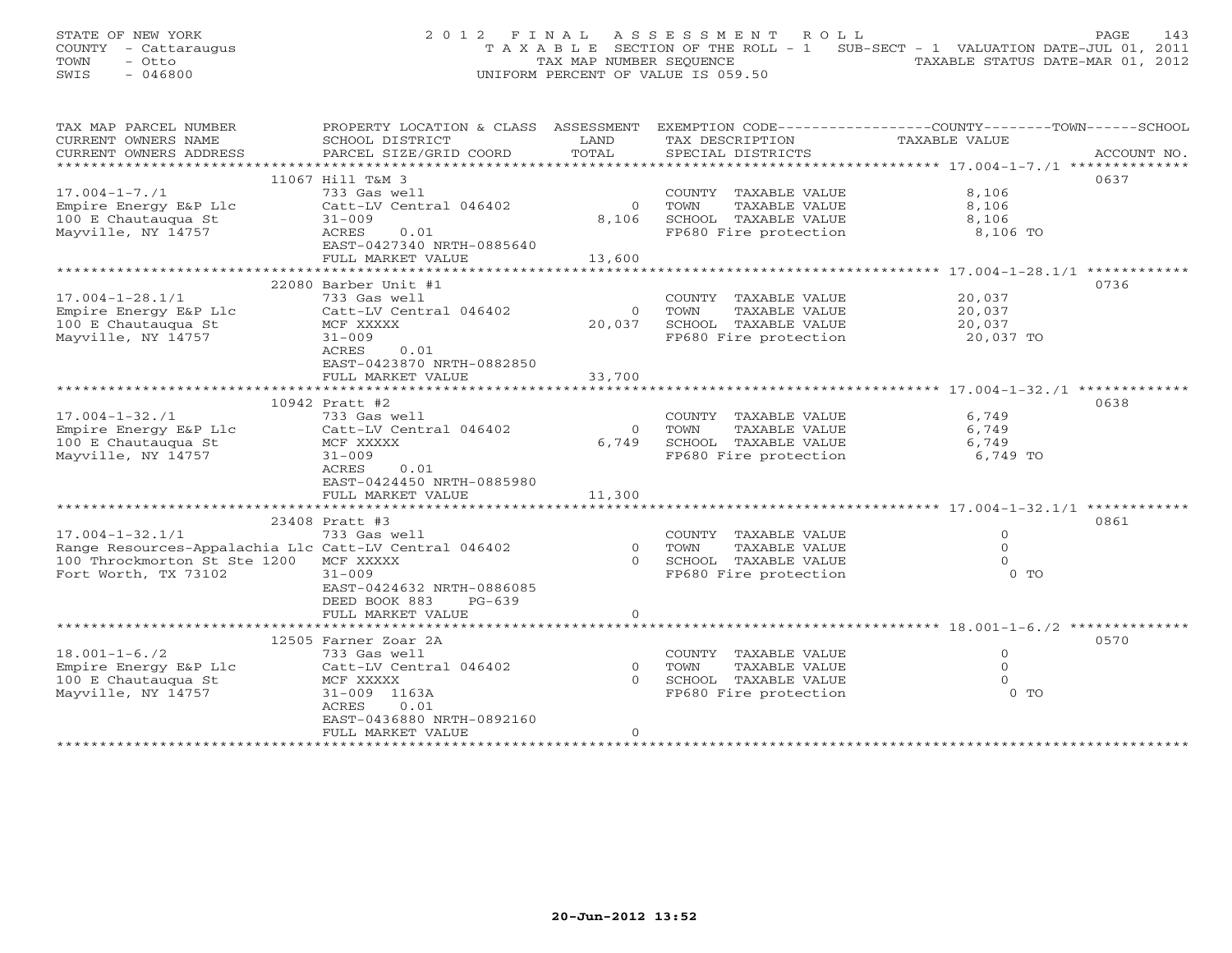STATE OF NEW YORK 2 0 1 2 F I N A L A S S E S S M E N T R O L L PAGE 144 COUNTY - Cattaraugus T A X A B L E SECTION OF THE ROLL - 1 SUB-SECT - 1 VALUATION DATE-JUL 01, 2011 TOWN - Otto TAX MAP NUMBER SEQUENCE TAXABLE STATUS DATE-MAR 01, 2012 SWIS - 046800 UNIFORM PERCENT OF VALUE IS 059.50

| TAX MAP PARCEL NUMBER  | PROPERTY LOCATION & CLASS ASSESSMENT |                | EXEMPTION CODE-----------------COUNTY-------TOWN------SCHOOL |                                             |             |
|------------------------|--------------------------------------|----------------|--------------------------------------------------------------|---------------------------------------------|-------------|
| CURRENT OWNERS NAME    | SCHOOL DISTRICT                      | LAND           | TAX DESCRIPTION                                              | TAXABLE VALUE                               |             |
| CURRENT OWNERS ADDRESS | PARCEL SIZE/GRID COORD               | TOTAL          | SPECIAL DISTRICTS                                            |                                             | ACCOUNT NO. |
|                        |                                      |                |                                                              |                                             |             |
|                        | 12459 Farner Zoar #1                 |                |                                                              |                                             | 0542        |
| $18.001 - 1 - 12.71$   | 733 Gas well                         |                | COUNTY TAXABLE VALUE                                         | $\mathbf 0$                                 |             |
| Empire Energy E&P Llc  | Catt-LV Central 046402               | $\Omega$       | TAXABLE VALUE<br>TOWN                                        | $\Omega$                                    |             |
| 100 E Chautauqua St    | MCF XXXXX                            | $\Omega$       | SCHOOL TAXABLE VALUE                                         | $\Omega$                                    |             |
| Mayville, NY 14757     | $31 - 009$                           |                | FP680 Fire protection                                        | $0$ TO                                      |             |
|                        | ACRES<br>0.01                        |                |                                                              |                                             |             |
|                        |                                      |                |                                                              |                                             |             |
|                        | EAST-0439580 NRTH-0894690            |                |                                                              |                                             |             |
|                        | DEED BOOK 812<br>PG-00309            |                |                                                              |                                             |             |
|                        | FULL MARKET VALUE                    | $\Omega$       |                                                              |                                             |             |
|                        |                                      |                |                                                              |                                             |             |
|                        | 12461 Farner Zoar #3                 |                |                                                              |                                             | 0571        |
| $18.001 - 1 - 14.73$   | 733 Gas well                         |                | COUNTY TAXABLE VALUE                                         | $\circ$                                     |             |
| Empire Energy E&P Llc  | Catt-LV Central 046402               | $\Omega$       | TAXABLE VALUE<br>TOWN                                        | $\Omega$                                    |             |
| 100 E Chautauqua St    | MCF XXXXX                            | $\Omega$       | SCHOOL TAXABLE VALUE                                         | $\Omega$                                    |             |
| Mayville, NY 14757     | $31 - 009$                           |                | FP680 Fire protection                                        | $0$ TO                                      |             |
|                        | 0.01<br>ACRES                        |                |                                                              |                                             |             |
|                        | EAST-0438800 NRTH-0893260            |                |                                                              |                                             |             |
|                        | FULL MARKET VALUE                    | $\Omega$       |                                                              |                                             |             |
|                        |                                      |                | **********************                                       | ****************** 18.001-1-15./4 ********* |             |
|                        | 12480 Darling Zoar 1                 |                |                                                              |                                             | 0572        |
| $18.001 - 1 - 15.74$   | 733 Gas well                         |                | COUNTY TAXABLE VALUE                                         | $\Omega$                                    |             |
| Empire Energy E&P Llc  | Catt-LV Central 046402               | $\overline{O}$ | TOWN<br>TAXABLE VALUE                                        | $\circ$                                     |             |
| 100 E Chautauqua St    | MCF XXXXX                            |                | 0 SCHOOL TAXABLE VALUE                                       | $\Omega$                                    |             |
| Mayville, NY 14757     | $31 - 009$                           |                | FP680 Fire protection                                        | $0$ TO                                      |             |
|                        | ACRES<br>0.01                        |                |                                                              |                                             |             |
|                        |                                      |                |                                                              |                                             |             |
|                        | EAST-0439050 NRTH-0892070            |                |                                                              |                                             |             |
|                        | FULL MARKET VALUE                    | $\Omega$       |                                                              |                                             |             |
|                        |                                      |                |                                                              |                                             |             |
|                        | 11048 Nannen Zoar #4                 |                |                                                              |                                             | 0584        |
| $18.001 - 1 - 16.71$   | 733 Gas well                         |                | COUNTY TAXABLE VALUE                                         | $\circ$                                     |             |
| Empire Energy E&P Llc  | Catt-LV Central 046402               | $\Omega$       | TAXABLE VALUE<br>TOWN                                        | $\Omega$                                    |             |
| 100 E Chautauqua St    | MCF XXXXX                            | $\Omega$       | SCHOOL TAXABLE VALUE                                         | $\Omega$                                    |             |
| Mayville, NY 14757     | $31 - 009$                           |                | FP680 Fire protection                                        | 0 <sub>T</sub>                              |             |
|                        | ACRES<br>0.01                        |                |                                                              |                                             |             |
|                        | EAST-0441040 NRTH-0893190            |                |                                                              |                                             |             |
|                        | FULL MARKET VALUE                    | $\circ$        |                                                              |                                             |             |
|                        |                                      |                |                                                              |                                             |             |
|                        | 22054 Nccgs #1                       |                |                                                              |                                             | 0737        |
| $18.001 - 1 - 21.71$   | 733 Gas well                         |                | COUNTY TAXABLE VALUE                                         | 17,318                                      |             |
| Empire Energy E&P Llc  | Catt-LV Central 046402               | $\Omega$       | TOWN<br>TAXABLE VALUE                                        | 17,318                                      |             |
| 100 E Chautaugua St    | MCF XXXXX                            | 17,318         | SCHOOL TAXABLE VALUE                                         | 17,318                                      |             |
| Mayville, NY 14757     | $31 - 009$                           |                | FP680 Fire protection                                        | 17,318 TO                                   |             |
|                        | ACRES<br>0.01                        |                |                                                              |                                             |             |
|                        |                                      |                |                                                              |                                             |             |
|                        | EAST-0434860 NRTH-0890320            |                |                                                              |                                             |             |
|                        | FULL MARKET VALUE                    | 29,100         |                                                              |                                             |             |
|                        |                                      |                |                                                              |                                             |             |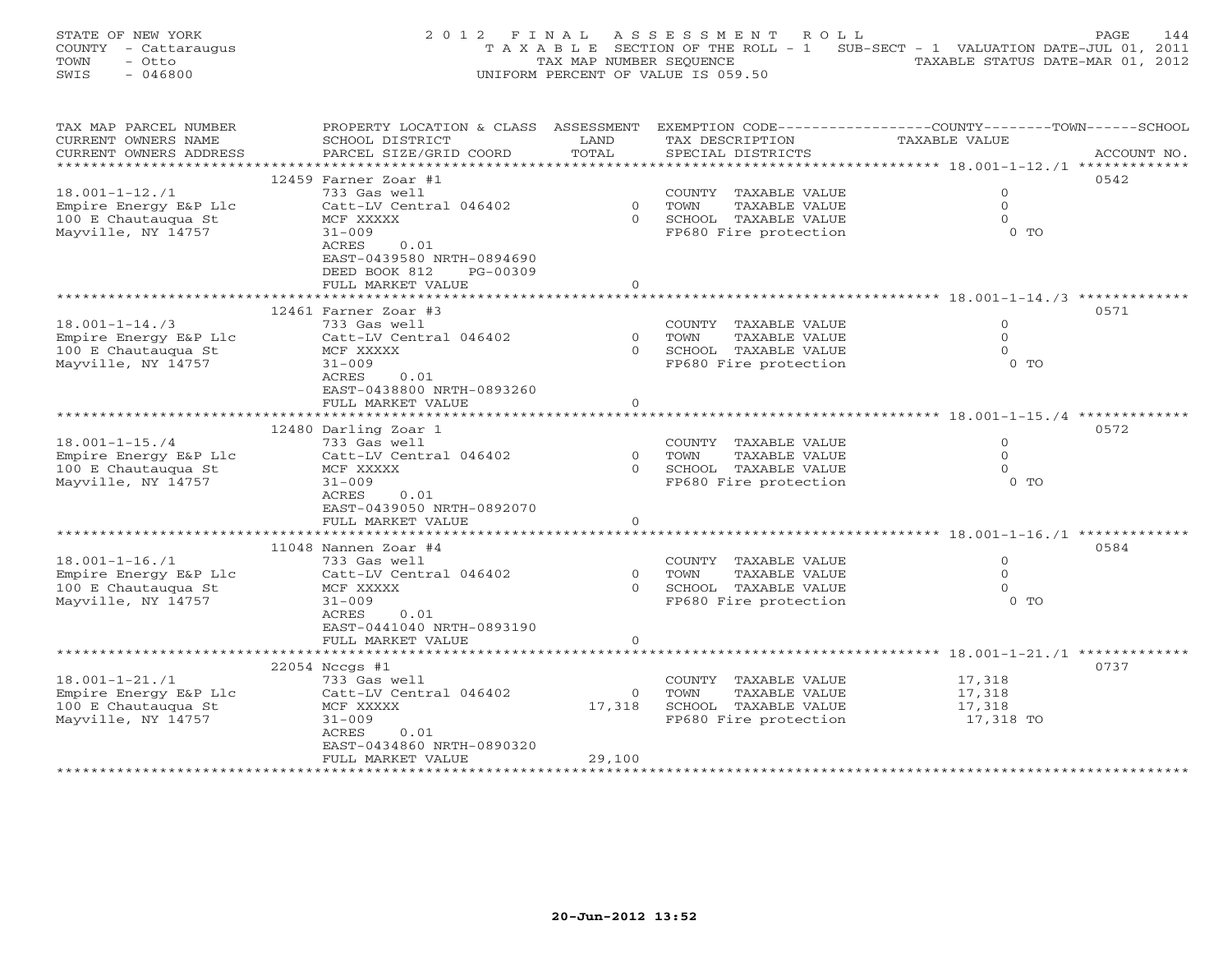# STATE OF NEW YORK 2 0 1 2 F I N A L A S S E S S M E N T R O L L PAGE 145 COUNTY - Cattaraugus T A X A B L E SECTION OF THE ROLL - 1 SUB-SECT - 1 VALUATION DATE-JUL 01, 2011 TOWN - Otto TAX MAP NUMBER SEQUENCE TAXABLE STATUS DATE-MAR 01, 2012 SWIS - 046800 UNIFORM PERCENT OF VALUE IS 059.50

| TAX MAP PARCEL NUMBER                                 | PROPERTY LOCATION & CLASS ASSESSMENT EXEMPTION CODE---------------COUNTY-------TOWN------SCHOOL |                |                                                                       |                |             |
|-------------------------------------------------------|-------------------------------------------------------------------------------------------------|----------------|-----------------------------------------------------------------------|----------------|-------------|
| CURRENT OWNERS NAME                                   | SCHOOL DISTRICT                                                                                 | LAND           | TAX DESCRIPTION                                                       | TAXABLE VALUE  |             |
| CURRENT OWNERS ADDRESS                                | PARCEL SIZE/GRID COORD                                                                          | TOTAL          | SPECIAL DISTRICTS                                                     |                | ACCOUNT NO. |
|                                                       |                                                                                                 |                |                                                                       |                |             |
|                                                       | 13724 Panigutti 1A                                                                              |                |                                                                       |                | 0574        |
| $18.003 - 1 - 7.71$                                   |                                                                                                 |                | COUNTY TAXABLE VALUE                                                  | $\overline{O}$ |             |
| Us Energy Development Corp                            | COUNT (35 GAS Well COUNT)<br>Catt-LV Central 046402 0 TOWN<br>MCE YYYYY                         |                | TAXABLE VALUE                                                         | $\Omega$       |             |
| 2350 N Forest Rd                                      | MCF XXXXX                                                                                       |                | 0 SCHOOL TAXABLE VALUE                                                | $\Omega$       |             |
| Getzville, NY 14068                                   | $31 - 009$                                                                                      |                | FP680 Fire protection                                                 | $0$ TO         |             |
|                                                       | ACRES<br>0.01                                                                                   |                |                                                                       |                |             |
|                                                       | FULL MARKET VALUE                                                                               | $\Omega$       |                                                                       |                |             |
|                                                       |                                                                                                 |                |                                                                       |                |             |
|                                                       | 14619 Fitzpatrick & Weller 1                                                                    |                |                                                                       |                | 0575        |
| $18.003 - 1 - 9.71$                                   | 733 Gas well                                                                                    |                | COUNTY TAXABLE VALUE                                                  | 8,106          |             |
| Us Energy Development Corp                            | Catt-LV Central 046402                                                                          |                | 0 TOWN<br>TAXABLE VALUE                                               | 8,106          |             |
| 2350 N Forest Rd                                      | MCF XXXXX                                                                                       |                | 8,106 SCHOOL TAXABLE VALUE                                            | 8,106          |             |
| Getzville, NY 14068                                   | $31 - 009$                                                                                      |                | FP680 Fire protection                                                 | 8,106 TO       |             |
|                                                       | ACRES<br>0.01                                                                                   |                |                                                                       |                |             |
|                                                       | FULL MARKET VALUE 13,600                                                                        |                |                                                                       |                |             |
|                                                       |                                                                                                 |                |                                                                       |                |             |
|                                                       | 14448 Corbett #1B                                                                               |                |                                                                       |                | 0576        |
| $18.003 - 1 - 10.71$                                  | 733 Gas well                                                                                    |                | COUNTY TAXABLE VALUE 5,773                                            |                |             |
| Us Energy Development Corp Catt-LV Central 046402     |                                                                                                 |                | 0 TOWN<br>TAXABLE VALUE                                               | 5,773          |             |
| 2350 N Forest Rd                                      | MCF XXXXX                                                                                       |                | 5,773 SCHOOL TAXABLE VALUE 5,773                                      |                |             |
| Getzville, NY 14068                                   | $31 - 009$                                                                                      |                | FP680 Fire protection 5,773 TO                                        |                |             |
|                                                       | ACRES<br>0.01                                                                                   |                |                                                                       |                |             |
|                                                       | FULL MARKET VALUE                                                                               | 9,700          |                                                                       |                |             |
|                                                       |                                                                                                 |                |                                                                       |                |             |
|                                                       | 13609 Schneggenburger 1                                                                         |                |                                                                       |                | 0543        |
| $18.003 - 1 - 11.71$                                  | 733 Gas well                                                                                    |                | COUNTY TAXABLE VALUE 11,778                                           |                |             |
| Us Energy Development Corp Catt-LV Central 046402     |                                                                                                 | 0 TOWN         | TAXABLE VALUE                                                         | 11,778         |             |
|                                                       | MCF XXXXX                                                                                       |                |                                                                       |                |             |
| 2350 N Forest Rd<br>Getzville, NY 14068               | $31 - 009$                                                                                      |                | 11,778 SCHOOL TAXABLE VALUE 11,778<br>FP680 Fire protection 11,778 TO |                |             |
|                                                       | FULL MARKET VALUE                                                                               | 19,800         |                                                                       |                |             |
|                                                       |                                                                                                 |                |                                                                       |                |             |
|                                                       | 109621 Vanderbosch #1                                                                           |                |                                                                       |                | 0640        |
| $18.003 - 1 - 17.71$                                  | 733 Gas well                                                                                    |                | COUNTY TAXABLE VALUE                                                  | 9,496          |             |
| Us Energy Development Corp Catt-LV Central 046402     |                                                                                                 | $\Omega$       | TAXABLE VALUE<br>TOWN                                                 | 9,496          |             |
| 2350 N Forest Rd                                      | MCF XXXXX                                                                                       | 9,496          |                                                                       |                |             |
| Getzville, NY 14068                                   | $31 - 009$                                                                                      |                | SCHOOL TAXABLE VALUE 9,496<br>FP680 Fire protection 9,496 TO          |                |             |
|                                                       | ACRES<br>0.01                                                                                   |                |                                                                       |                |             |
|                                                       | FULL MARKET VALUE                                                                               | 16,000         |                                                                       |                |             |
|                                                       |                                                                                                 |                |                                                                       |                |             |
|                                                       | 23451 Behnke #1                                                                                 |                |                                                                       |                | 0863        |
| $18.003 - 1 - 22.71$                                  | 733 Gas well                                                                                    |                | COUNTY TAXABLE VALUE                                                  | $\mathbf{0}$   |             |
| Range Resources-Appalachia Llc Catt-LV Central 046402 |                                                                                                 | $\overline{0}$ | TOWN<br>TAXABLE VALUE                                                 | $\Omega$       |             |
| 100 Throckmorton St Ste 1200 ACRES 0.01               |                                                                                                 | $\Omega$       | SCHOOL TAXABLE VALUE                                                  | $\Omega$       |             |
| Fort Worth, TX 76102 EAST-0431694 NRTH-0880912        |                                                                                                 |                |                                                                       |                |             |
|                                                       | FULL MARKET VALUE                                                                               | $\Omega$       |                                                                       |                |             |
|                                                       |                                                                                                 |                |                                                                       |                |             |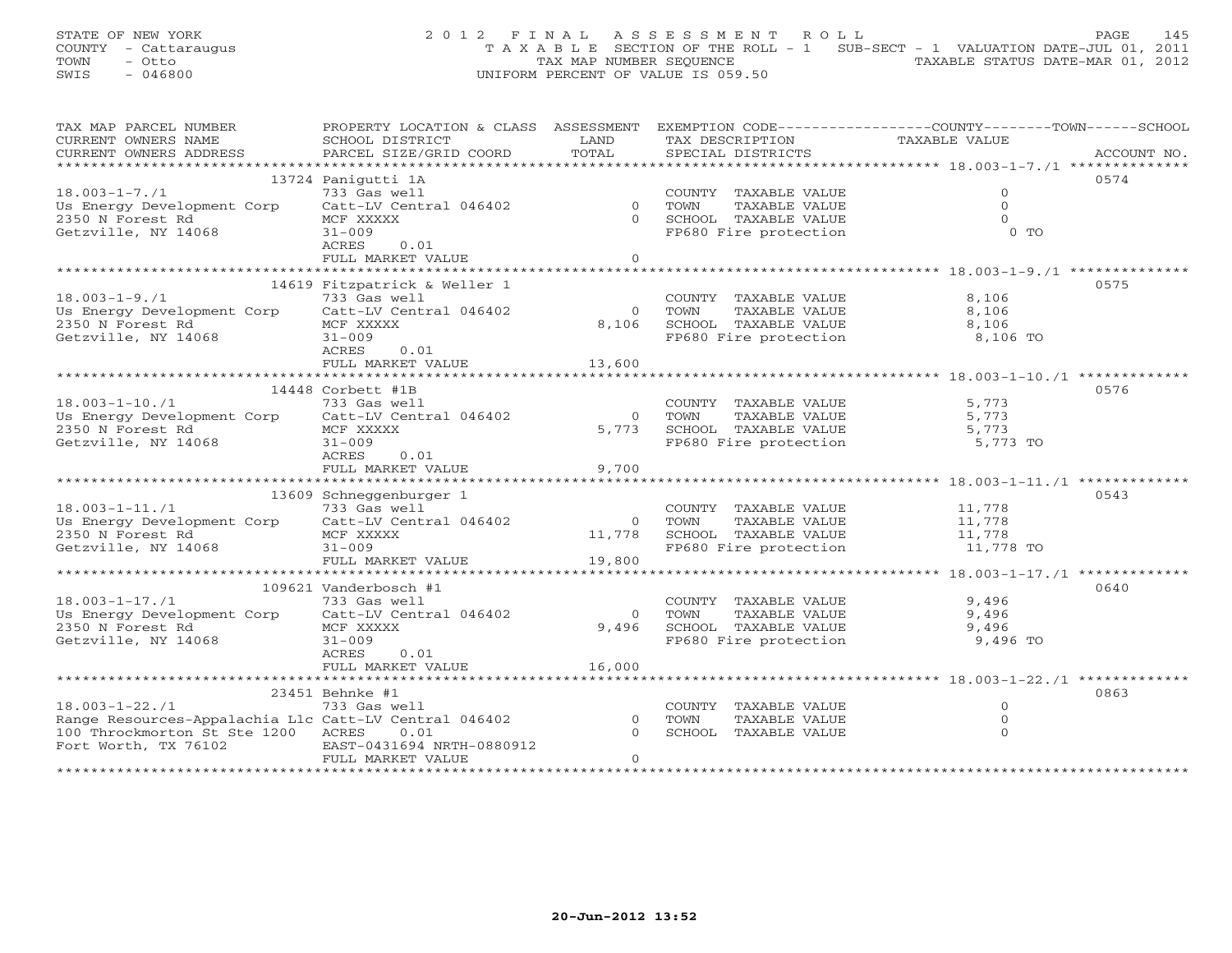STATE OF NEW YORK 2 0 1 2 F I N A L A S S E S S M E N T R O L L PAGE 146 COUNTY - Cattaraugus T A X A B L E SECTION OF THE ROLL - 1 SUB-SECT - 1 VALUATION DATE-JUL 01, 2011 TOWN - Otto TAX MAP NUMBER SEQUENCE TAXABLE STATUS DATE-MAR 01, 2012 SWIS - 046800 UNIFORM PERCENT OF VALUE IS 059.50

| TAX MAP PARCEL NUMBER     | PROPERTY LOCATION & CLASS | ASSESSMENT     |                       | EXEMPTION CODE-----------------COUNTY-------TOWN------SCHOOL |  |
|---------------------------|---------------------------|----------------|-----------------------|--------------------------------------------------------------|--|
| CURRENT OWNERS NAME       | SCHOOL DISTRICT           | LAND           | TAX DESCRIPTION       | TAXABLE VALUE                                                |  |
| CURRENT OWNERS ADDRESS    | PARCEL SIZE/GRID COORD    | TOTAL          | SPECIAL DISTRICTS     | ACCOUNT NO.                                                  |  |
| *******************       | ************************* |                |                       |                                                              |  |
|                           | 18087 L Studley #1        |                |                       | 0601                                                         |  |
| $26.002 - 1 - 5.71$       | 733 Gas well              |                | COUNTY TAXABLE VALUE  | 4,972                                                        |  |
| Texas Keystone Inc        | Catt-LV Central 046402    | $\circ$        | TOWN<br>TAXABLE VALUE | 4,972                                                        |  |
| 560 Epsilon Dr            | MCF XXXXX                 | 4,972          | SCHOOL TAXABLE VALUE  | 4,972                                                        |  |
| Pittsburgh, PA 15238-2837 | $31 - 009$                |                | FP680 Fire protection | 4,972 TO                                                     |  |
|                           | ACRES<br>0.01             |                |                       |                                                              |  |
|                           |                           |                |                       |                                                              |  |
|                           | EAST-0424660 NRTH-0875840 |                |                       |                                                              |  |
|                           | FULL MARKET VALUE         | 8,400          |                       |                                                              |  |
|                           | ***********************   |                |                       | ******************* 26.002-1-6./1 *********                  |  |
|                           | 18093 P Hebner #1         |                |                       | 0585                                                         |  |
| $26.002 - 1 - 6.71$       | 733 Gas well              |                | COUNTY TAXABLE VALUE  | 3,440                                                        |  |
| Texas Keystone Inc        | Catt-LV Central 046402    | $\Omega$       | TOWN<br>TAXABLE VALUE | 3,440                                                        |  |
| 560 Epsilon Dr            | MCF XXXXX                 | 3,440          | SCHOOL TAXABLE VALUE  | 3,440                                                        |  |
| Pittsburgh, PA 15238-2837 | $31 - 009$                |                | FP680 Fire protection | 3,440 TO                                                     |  |
|                           | 0.01<br>ACRES             |                |                       |                                                              |  |
|                           | EAST-0424560 NRTH-0874670 |                |                       |                                                              |  |
|                           | FULL MARKET VALUE         | 5,800          |                       |                                                              |  |
|                           |                           |                |                       |                                                              |  |
|                           | 18786 Naab #1             |                |                       | 0641                                                         |  |
| $26.002 - 1 - 25.1/1$     | 733 Gas well              |                | COUNTY TAXABLE VALUE  | 3,020                                                        |  |
|                           |                           | $\circ$        | TOWN<br>TAXABLE VALUE | 3,020                                                        |  |
| Texas Keystone Inc        | Catt-LV Central 046402    |                |                       |                                                              |  |
| 560 Epsilon Dr            | MCF XXXXX                 | 3,020          | SCHOOL TAXABLE VALUE  | 3,020                                                        |  |
| Pittsburgh, PA 15238-2837 | $31 - 009$                |                | FP680 Fire protection | 3,020 TO                                                     |  |
|                           | ACRES<br>0.01             |                |                       |                                                              |  |
|                           | EAST-0424300 NRTH-0872240 |                |                       |                                                              |  |
|                           | FULL MARKET VALUE         | 5,100          |                       |                                                              |  |
|                           |                           |                |                       |                                                              |  |
|                           | $11147$ Hammermill #1     |                |                       | 0501                                                         |  |
| $26.002 - 1 - 28.71$      | 733 Gas well              |                | COUNTY TAXABLE VALUE  | $\Omega$                                                     |  |
| Empire Energy E&P Llc     | Catt-LV Central 046402    | $\circ$        | TOWN<br>TAXABLE VALUE | $\Omega$                                                     |  |
| 100 E Chautauqua St       | MCF XXXXX                 | $\cap$         | SCHOOL TAXABLE VALUE  | $\Omega$                                                     |  |
| Mayville, NY 14757        | $31 - 009$                |                | FP680 Fire protection | $0$ TO                                                       |  |
|                           | EAST-0420220 NRTH-0875620 |                |                       |                                                              |  |
|                           | FULL MARKET VALUE         | $\Omega$       |                       |                                                              |  |
|                           |                           |                |                       |                                                              |  |
|                           | 10845 Maus #1             |                |                       | 0643                                                         |  |
| $26.002 - 2 - 1.71$       | 733 Gas well              |                | COUNTY TAXABLE VALUE  | 17,250                                                       |  |
| Grayhawk Energy Llc       | Catt-LV Central 046402    | $\overline{0}$ | TOWN<br>TAXABLE VALUE | 17,250                                                       |  |
|                           |                           |                |                       |                                                              |  |
| 479 Kingswood Rd          | MCF XXXXX                 | 17,250         | SCHOOL TAXABLE VALUE  | 17,250                                                       |  |
| New Castle, PA 16105      | $31 - 009$                |                | FP680 Fire protection | 17,250 TO                                                    |  |
|                           | ACRES<br>0.01             |                |                       |                                                              |  |
|                           | EAST-0428710 NRTH-0879790 |                |                       |                                                              |  |
|                           | FULL MARKET VALUE         | 29,000         |                       |                                                              |  |
|                           |                           |                |                       |                                                              |  |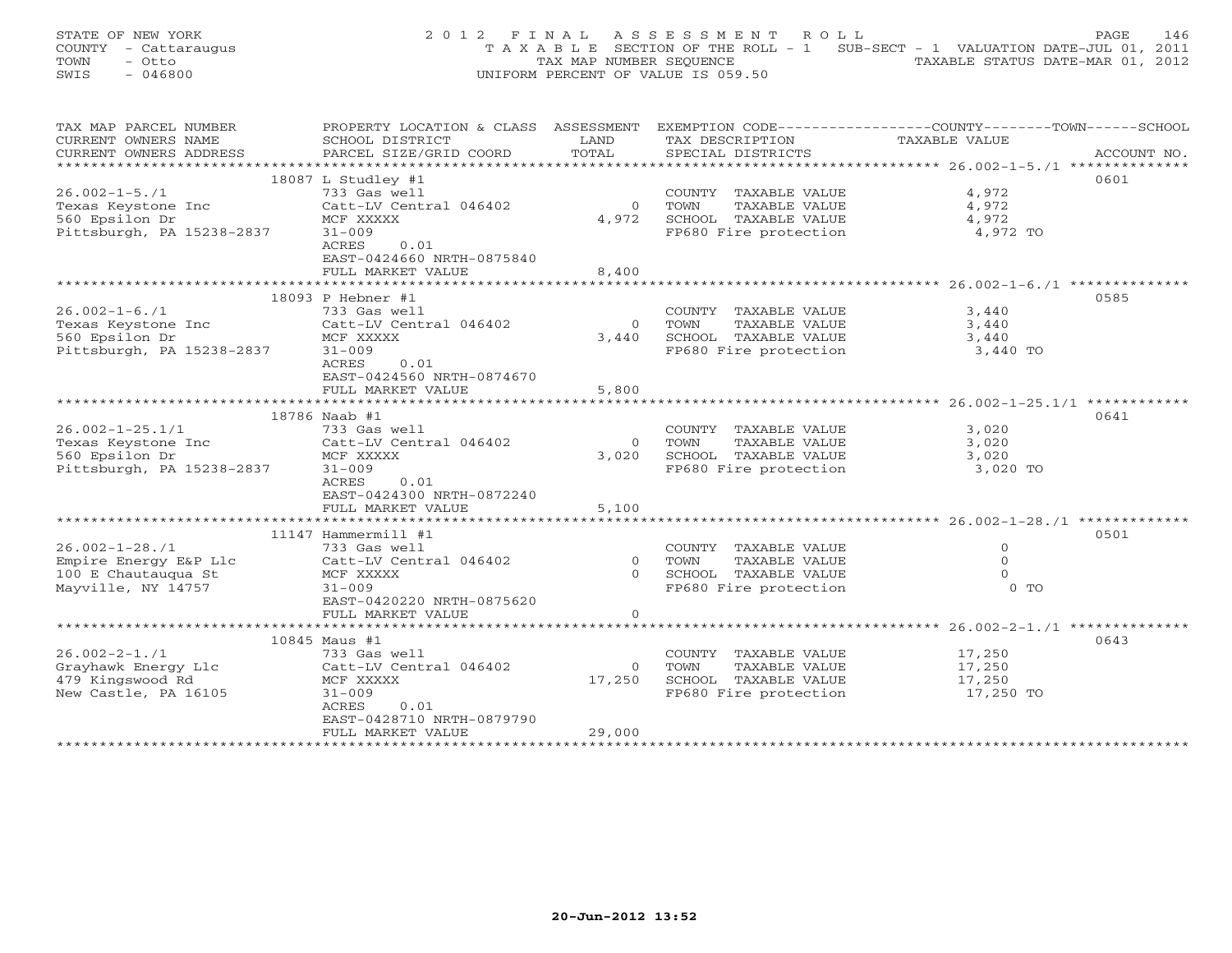STATE OF NEW YORK 2 0 1 2 F I N A L A S S E S S M E N T R O L L PAGE 147 COUNTY - Cattaraugus T A X A B L E SECTION OF THE ROLL - 1 SUB-SECT - 1 VALUATION DATE-JUL 01, 2011 TOWN - Otto TAX MAP NUMBER SEQUENCE TAXABLE STATUS DATE-MAR 01, 2012 SWIS - 046800 UNIFORM PERCENT OF VALUE IS 059.50

| TAX MAP PARCEL NUMBER     | PROPERTY LOCATION & CLASS ASSESSMENT |                | EXEMPTION CODE-----------------COUNTY-------TOWN------SCHOOL |               |             |
|---------------------------|--------------------------------------|----------------|--------------------------------------------------------------|---------------|-------------|
| CURRENT OWNERS NAME       | SCHOOL DISTRICT                      | LAND           | TAX DESCRIPTION                                              | TAXABLE VALUE |             |
| CURRENT OWNERS ADDRESS    | PARCEL SIZE/GRID COORD               | TOTAL          | SPECIAL DISTRICTS                                            |               | ACCOUNT NO. |
| ***********************   |                                      |                |                                                              |               |             |
|                           | 18094 D Hebner #1                    |                |                                                              |               | 0602        |
| $26.002 - 2 - 13.3/1$     | 733 Gas well                         |                | COUNTY TAXABLE VALUE                                         | 2,764         |             |
| Texas Keystone Inc        | Catt-LV Central 046402               | $\overline{0}$ | TOWN<br>TAXABLE VALUE                                        | 2,764         |             |
| 560 Epsilon Dr            | MCF XXXXX                            | 2,764          | SCHOOL TAXABLE VALUE                                         | 2,764         |             |
| Pittsburgh, PA 15238-2837 | $31 - 009$                           |                | FP680 Fire protection                                        | 2,764 TO      |             |
|                           | 0.01<br>ACRES                        |                |                                                              |               |             |
|                           | EAST-0427700 NRTH-0872250            |                |                                                              |               |             |
|                           | FULL MARKET VALUE                    | 4,600          |                                                              |               |             |
|                           |                                      |                |                                                              |               |             |
|                           | 18070 Weber #1                       |                |                                                              |               | 0603        |
| $26.004 - 1 - 2.71$       | 733 Gas well                         |                | COUNTY TAXABLE VALUE                                         | 4,098         |             |
|                           |                                      |                |                                                              |               |             |
| Texas Keystone Inc        | Catt-LV Central 046402               | $\overline{0}$ | TOWN<br>TAXABLE VALUE                                        | 4,098         |             |
| 560 Epsilon Dr            | MCF XXXXX                            | 4,098          | SCHOOL TAXABLE VALUE                                         | 4,098         |             |
| Pittsburgh, PA 15238-2837 | $31 - 009$                           |                | FP680 Fire protection                                        | 4,098 TO      |             |
|                           | ACRES<br>0.01                        |                |                                                              |               |             |
|                           | EAST-0419400 NRTH-0869660            |                |                                                              |               |             |
|                           | FULL MARKET VALUE                    | 6,900          |                                                              |               |             |
|                           | ***************************          |                |                                                              |               |             |
|                           | 18091 R Busekist #2                  |                |                                                              |               | 0604        |
| $26.004 - 1 - 3.1/1$      | 733 Gas well                         |                | COUNTY TAXABLE VALUE                                         | 630           |             |
| Texas Keystone Inc        | Catt-LV Central 046402               | $\overline{0}$ | TOWN<br>TAXABLE VALUE                                        | 630           |             |
| 560 Epsilon Dr            | MCF XXXXX                            | 630            | SCHOOL TAXABLE VALUE                                         | 630           |             |
| Pittsburgh, PA 15238-2837 | $31 - 009$                           |                | FP680 Fire protection                                        | 630 TO        |             |
|                           | ACRES<br>0.01                        |                |                                                              |               |             |
|                           | EAST-0421300 NRTH-0870210            |                |                                                              |               |             |
|                           | FULL MARKET VALUE                    | 1,100          |                                                              |               |             |
|                           |                                      |                |                                                              |               |             |
|                           | 10871 Adams Lmbr #1                  |                |                                                              |               | 0605        |
| $26.004 - 1 - 4.71$       | 733 Gas well                         |                | COUNTY TAXABLE VALUE                                         | $\Omega$      |             |
| Texas Keystone Inc        | Catt-LV Central 046402               | $\overline{0}$ | TOWN<br>TAXABLE VALUE                                        | $\circ$       |             |
| 560 Epsilon Dr            | MCF XXXXX                            | $\Omega$       | SCHOOL TAXABLE VALUE                                         | $\Omega$      |             |
| Pittsburgh, PA 15238-2837 | $31 - 009$                           |                | FP680 Fire protection                                        | $0$ TO        |             |
|                           | ACRES<br>0.01                        |                |                                                              |               |             |
|                           |                                      |                |                                                              |               |             |
|                           | EAST-0421310 NRTH-0868210            |                |                                                              |               |             |
|                           | FULL MARKET VALUE                    | $\circ$        |                                                              |               |             |
|                           |                                      |                |                                                              |               |             |
|                           | 18090 Booth #1                       |                |                                                              |               | 0606        |
| $26.004 - 1 - 5.71$       | 733 Gas well                         |                | COUNTY TAXABLE VALUE                                         | 789           |             |
| Texas Keystone Inc        | Catt-LV Central 046402               | $\overline{0}$ | TAXABLE VALUE<br>TOWN                                        | 789           |             |
| 560 Epsilon Dr            | MCF XXXXX                            | 789            | SCHOOL TAXABLE VALUE                                         | 789           |             |
| Pittsburgh, PA 15238-2837 | $31 - 009$                           |                | FP680 Fire protection                                        | 789 TO        |             |
|                           | ACRES<br>0.01                        |                |                                                              |               |             |
|                           | EAST-0422630 NRTH-0869320            |                |                                                              |               |             |
|                           | FULL MARKET VALUE                    | 1,300          |                                                              |               |             |
|                           |                                      |                |                                                              |               |             |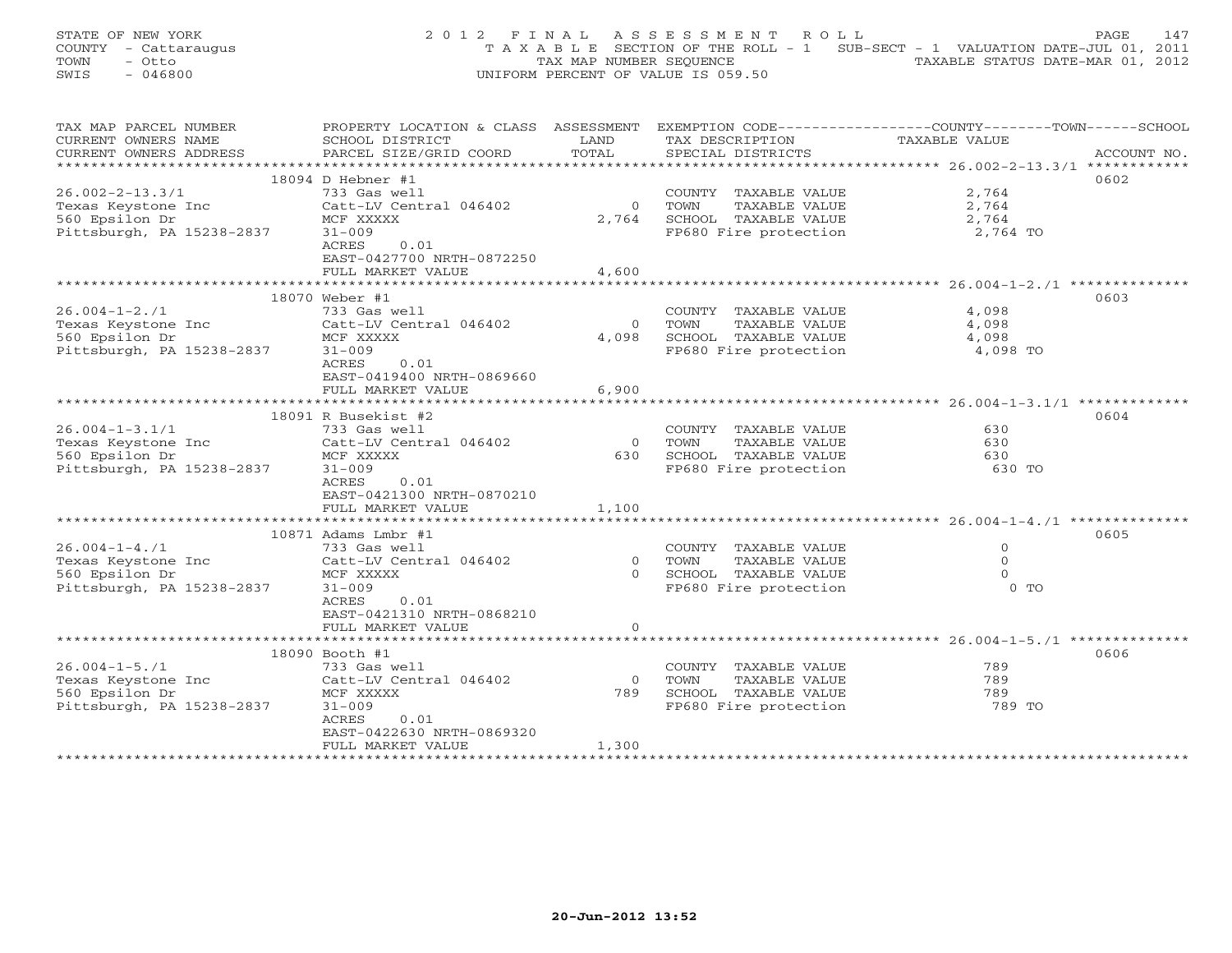STATE OF NEW YORK 2 0 1 2 F I N A L A S S E S S M E N T R O L L PAGE 148 COUNTY - Cattaraugus T A X A B L E SECTION OF THE ROLL - 1 SUB-SECT - 1 VALUATION DATE-JUL 01, 2011 TOWN - Otto TAX MAP NUMBER SEQUENCE TAXABLE STATUS DATE-MAR 01, 2012 SWIS - 046800 UNIFORM PERCENT OF VALUE IS 059.50

| TAX MAP PARCEL NUMBER                | PROPERTY LOCATION & CLASS ASSESSMENT |                | EXEMPTION CODE-----------------COUNTY-------TOWN------SCHOOL |               |             |
|--------------------------------------|--------------------------------------|----------------|--------------------------------------------------------------|---------------|-------------|
| CURRENT OWNERS NAME                  | SCHOOL DISTRICT                      | LAND           | TAX DESCRIPTION                                              | TAXABLE VALUE |             |
| CURRENT OWNERS ADDRESS               | PARCEL SIZE/GRID COORD               | TOTAL          | SPECIAL DISTRICTS                                            |               | ACCOUNT NO. |
| ************************************ |                                      |                |                                                              |               |             |
|                                      | 18088 Booth #3                       |                |                                                              |               | 0607        |
| $26.004 - 1 - 6.71$                  | 733 Gas well                         |                | COUNTY TAXABLE VALUE                                         | 1,147         |             |
| Texas Keystone Inc                   | Catt-LV Central 046402               | $\circ$        | TOWN<br>TAXABLE VALUE                                        | 1,147         |             |
| 560 Epsilon Dr                       | MCF XXXXX                            | 1,147          | SCHOOL TAXABLE VALUE                                         | 1,147         |             |
| Pittsburgh, PA 15238-2837            | $31 - 009$                           |                | FP680 Fire protection                                        | 1,147 TO      |             |
|                                      | 0.01<br>ACRES                        |                |                                                              |               |             |
|                                      | EAST-0423720 NRTH-0869320            |                |                                                              |               |             |
|                                      | FULL MARKET VALUE                    | 1,900          |                                                              |               |             |
| ***********************************  |                                      |                |                                                              |               |             |
|                                      | 18089 Booth #2                       |                |                                                              |               | 0608        |
| $26.004 - 1 - 7.71$                  | 733 Gas well                         |                | COUNTY TAXABLE VALUE                                         | 2,066         |             |
| Texas Keystone Inc                   | Catt-LV Central 046402               | $\Omega$       | TOWN<br>TAXABLE VALUE                                        | 2,066         |             |
| 560 Epsilon Dr                       | MCF XXXXX                            | 2,066          |                                                              | 2,066         |             |
| Pittsburgh, PA 15238-2837            | $31 - 009$                           |                | SCHOOL TAXABLE VALUE<br>FP680 Fire protection                | 2,066 TO      |             |
|                                      | ACRES<br>0.01                        |                |                                                              |               |             |
|                                      | EAST-0425470 NRTH-0869200            |                |                                                              |               |             |
|                                      | FULL MARKET VALUE                    | 3,500          |                                                              |               |             |
|                                      |                                      |                |                                                              |               |             |
|                                      | 18045 D Hebner #2                    |                |                                                              |               | 0609        |
| $26.004 - 1 - 12.1/1$                | 733 Gas well                         |                | COUNTY TAXABLE VALUE                                         | $\Omega$      |             |
| Texas Keystone Inc                   | Catt-LV Central 046402               | $\overline{0}$ | TOWN<br>TAXABLE VALUE                                        | $\Omega$      |             |
| 560 Epsilon Dr                       | MCF XXXXX                            | $\Omega$       | SCHOOL TAXABLE VALUE                                         | $\Omega$      |             |
| Pittsburgh, PA 15238-2837            | $31 - 009$                           |                | FP680 Fire protection                                        | $0$ TO        |             |
|                                      | ACRES<br>0.01                        |                |                                                              |               |             |
|                                      | EAST-0428660 NRTH-0870070            |                |                                                              |               |             |
|                                      | FULL MARKET VALUE                    | $\Omega$       |                                                              |               |             |
|                                      |                                      |                |                                                              |               |             |
|                                      | 18046 D Hebner #3                    |                |                                                              |               | 0768        |
| $26.004 - 1 - 12.1/2$                | 733 Gas well                         |                | COUNTY TAXABLE VALUE                                         | 1,731         |             |
| Texas Keystone Inc                   | Catt-LV Central 046402               | $\Omega$       | TOWN<br>TAXABLE VALUE                                        | 1,731         |             |
| 560 Epsilon Dr                       | MCF XXXXX                            | 1,731          | SCHOOL TAXABLE VALUE                                         | 1,731         |             |
| Pittsburgh, PA 15238-2837            | $31 - 009$                           |                | FP680 Fire protection                                        | 1,731 TO      |             |
|                                      | EAST-0428660 NRTH-0870070            |                |                                                              |               |             |
|                                      | FULL MARKET VALUE                    | 2,900          |                                                              |               |             |
|                                      |                                      |                |                                                              |               |             |
|                                      | 18095 P Busekist #1                  |                |                                                              |               | 0610        |
| $26.004 - 1 - 13.1/1$                | 733 Gas well                         |                | COUNTY TAXABLE VALUE                                         | 2,952         |             |
| Texas Keystone Inc                   | Catt-LV Central 046402               | $\overline{0}$ | TOWN<br>TAXABLE VALUE                                        | 2,952         |             |
| 560 Epsilon Dr                       | MCF XXXXX                            | 2,952          | SCHOOL TAXABLE VALUE                                         | 2,952         |             |
| Pittsburgh, PA 15238-2837            | $31 - 009$                           |                | FP680 Fire protection                                        | 2,952 TO      |             |
|                                      | ACRES<br>0.01                        |                |                                                              |               |             |
|                                      | EAST-0428330 NRTH-0868280            |                |                                                              |               |             |
|                                      | FULL MARKET VALUE                    | 5,000          |                                                              |               |             |
|                                      |                                      |                |                                                              |               |             |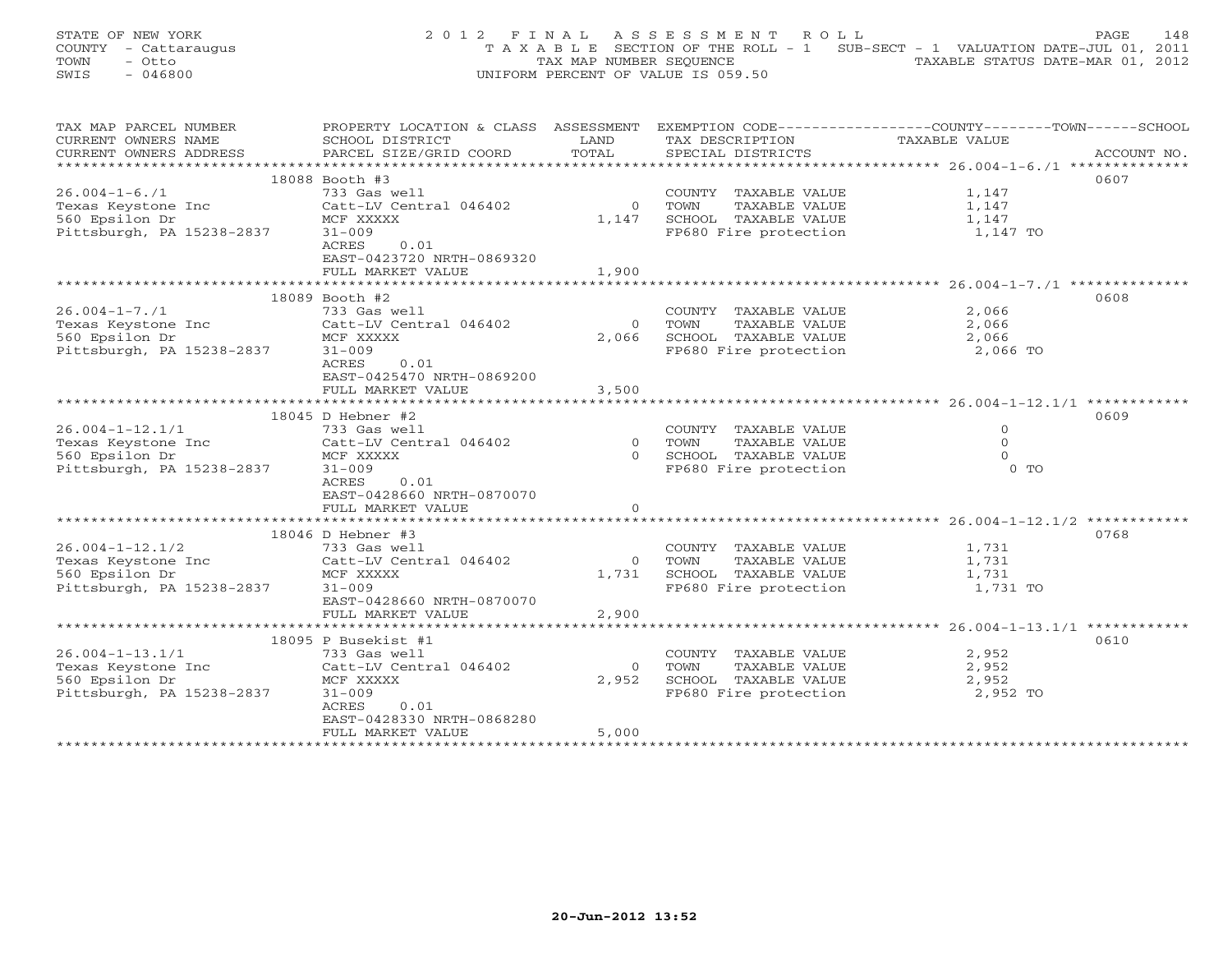|      | STATE OF NEW YORK    | 2012 FINAL ASSESSMENT ROLL                                                     | PAGE | 149 |
|------|----------------------|--------------------------------------------------------------------------------|------|-----|
|      | COUNTY - Cattaraugus | T A X A B L E SECTION OF THE ROLL - 1 SUB-SECT - 1 VALUATION DATE-JUL 01, 2011 |      |     |
| TOWN | - Otto               | TAXABLE STATUS DATE-MAR 01, 2012<br>TAX MAP NUMBER SEOUENCE                    |      |     |
| SWIS | - 046800             | UNIFORM PERCENT OF VALUE IS 059.50                                             |      |     |

| TAX MAP PARCEL NUMBER     | PROPERTY LOCATION & CLASS ASSESSMENT |                | EXEMPTION CODE-----------------COUNTY-------TOWN-----SCHOOL |               |             |
|---------------------------|--------------------------------------|----------------|-------------------------------------------------------------|---------------|-------------|
| CURRENT OWNERS NAME       | SCHOOL DISTRICT                      | LAND           | TAX DESCRIPTION                                             | TAXABLE VALUE |             |
| CURRENT OWNERS ADDRESS    | PARCEL SIZE/GRID COORD               | TOTAL          | SPECIAL DISTRICTS                                           |               | ACCOUNT NO. |
|                           |                                      |                |                                                             |               |             |
|                           | 18044 Strickland #1                  |                |                                                             |               | 0611        |
| $26.004 - 1 - 15.71$      | 733 Gas well                         |                | COUNTY TAXABLE VALUE                                        | 1,703         |             |
| Texas Keystone Inc        | Catt-LV Central 046402               | $\overline{0}$ | TOWN<br>TAXABLE VALUE                                       | 1,703         |             |
| 560 Epsilon Dr            | MCF XXXXX                            | 1,703          | SCHOOL TAXABLE VALUE                                        | 1,703         |             |
| Pittsburgh, PA 15238-2837 | $31 - 009$                           |                | FD680 Fire                                                  | 1,703 TO      |             |
|                           | <b>ACRES</b><br>0.01                 |                |                                                             |               |             |
|                           | EAST-0429760 NRTH-0865690            |                |                                                             |               |             |
|                           | FULL MARKET VALUE                    | 2,900          |                                                             |               |             |
|                           |                                      |                |                                                             |               |             |
|                           | 18092 R Busekist #1                  |                |                                                             |               | 0586        |
| $26.004 - 1 - 16.1/1$     | 733 Gas well                         |                | COUNTY TAXABLE VALUE                                        | 1,323         |             |
| Texas Keystone Inc        | Catt-LV Central 046402               | $\Omega$       | TAXABLE VALUE<br>TOWN                                       | 1,323         |             |
| 560 Epsilon Dr            | MCF XXXXX                            | 1,323          | SCHOOL TAXABLE VALUE                                        | 1,323         |             |
| Pittsburgh, PA 15238-2837 | $31 - 009$                           |                | FD680 Fire                                                  | 1,323 TO      |             |
|                           | <b>ACRES</b><br>0.01                 |                |                                                             |               |             |
|                           | EAST-0427570 NRTH-0866880            |                |                                                             |               |             |
|                           | FULL MARKET VALUE                    | 2,200          |                                                             |               |             |
|                           |                                      |                |                                                             |               |             |
|                           | 05375 Hebner, ronald B               |                |                                                             |               | 0480        |
| $26.004 - 1 - 18.71$      | 733 Gas well                         |                | COUNTY TAXABLE VALUE                                        | 4,314         |             |
| Seneca Resources Corp     | Catt-LV Central 046402               | $\Omega$       | TOWN<br>TAXABLE VALUE                                       | 4,314         |             |
| Oil & Gas Division East   | MCF 891                              | 4,314          | SCHOOL TAXABLE VALUE                                        | 4,314         |             |
| 5800 Corporate Dr Ste 300 | $31 - 009$                           |                | FD680 Fire                                                  | 4,314 TO      |             |
| Pittsburgh, PA 15237      | ACRES<br>0.01                        |                |                                                             |               |             |
|                           | EAST-0427830 NRTH-0864130            |                |                                                             |               |             |
|                           | FULL MARKET VALUE                    | 7,300          |                                                             |               |             |
|                           |                                      |                |                                                             |               |             |
|                           | 18073 E Hebner #2                    |                |                                                             |               | 0613        |
| $26.004 - 1 - 19.71$      | 733 Gas well                         |                | COUNTY TAXABLE VALUE                                        | 2,787         |             |
| Texas Keystone Inc        | Catt-LV Central 046402               | $\Omega$       | TOWN<br>TAXABLE VALUE                                       | 2,787         |             |
| 560 Epsilon Dr            | MCF XXXXX                            | 2,787          | SCHOOL TAXABLE VALUE                                        | 2,787         |             |
| Pittsburgh, PA 15238-2837 | $31 - 009$                           |                | FP680 Fire protection                                       | 2,787 TO      |             |
|                           | ACRES<br>0.01                        |                |                                                             |               |             |
|                           | EAST-0424490 NRTH-0864210            |                |                                                             |               |             |
|                           | FULL MARKET VALUE                    | 4,700          |                                                             |               |             |
|                           |                                      |                |                                                             |               |             |
|                           | 18077 C Gardiner #1                  |                |                                                             |               | 0587        |
| $26.004 - 1 - 20.1/1$     | 733 Gas well                         |                | COUNTY TAXABLE VALUE                                        | 2,344         |             |
| Texas Keystone Inc        | Catt-LV Central 046402               | $\circ$        | TAXABLE VALUE<br>TOWN                                       | 2,344         |             |
| 560 Epsilon Dr            | MCF XXXXX                            | 2,344          | SCHOOL TAXABLE VALUE                                        | 2,344         |             |
| Pittsburgh, PA 15238-2837 | $31 - 009$                           |                | FP680 Fire protection                                       | 2,344 TO      |             |
|                           | ACRES<br>0.01                        |                |                                                             |               |             |
|                           | EAST-0424380 NRTH-0866080            |                |                                                             |               |             |
|                           | FULL MARKET VALUE                    | 3,900          |                                                             |               |             |
|                           |                                      |                |                                                             |               |             |
|                           |                                      |                |                                                             |               |             |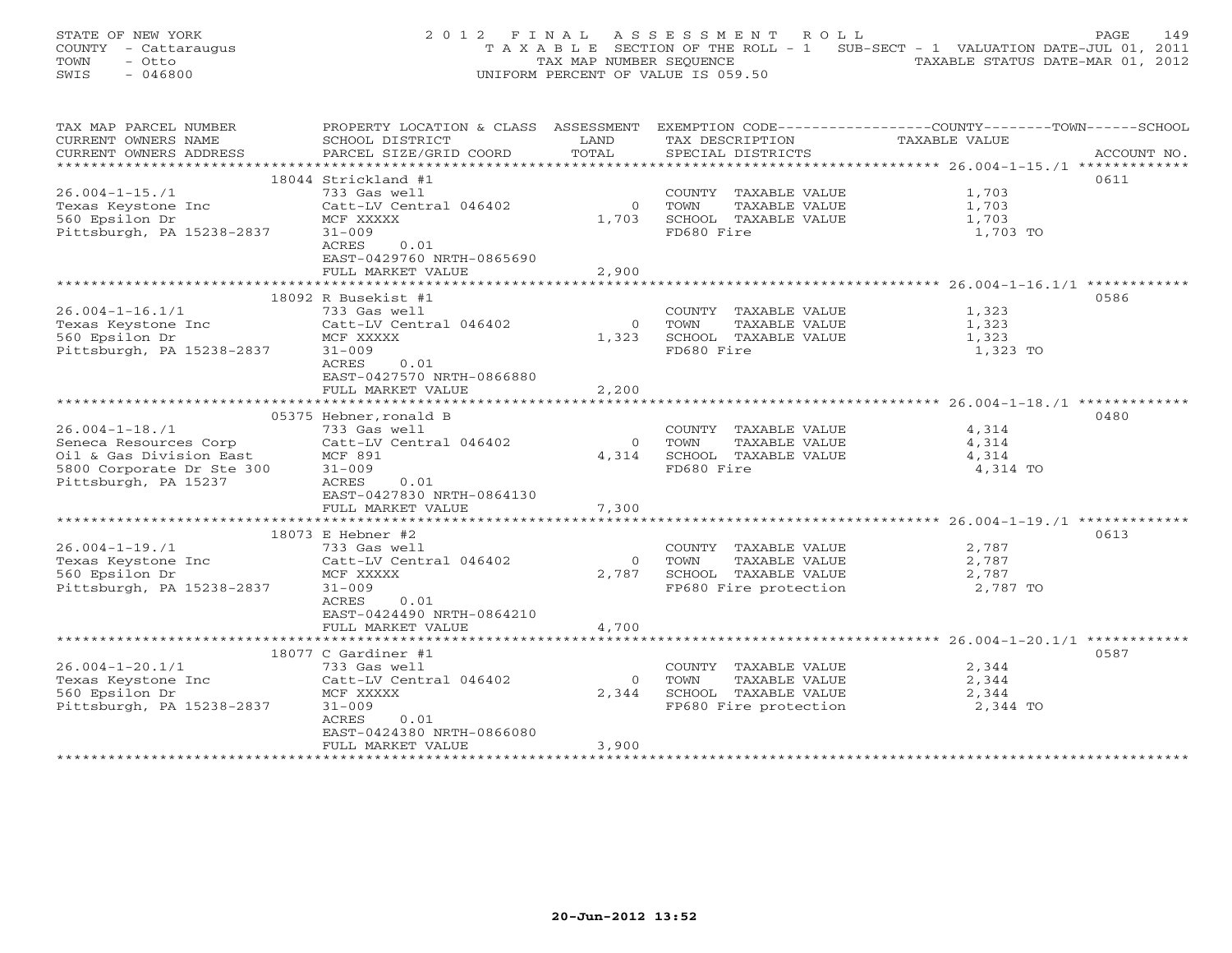STATE OF NEW YORK 2 0 1 2 F I N A L A S S E S S M E N T R O L L PAGE 150 COUNTY - Cattaraugus T A X A B L E SECTION OF THE ROLL - 1 SUB-SECT - 1 VALUATION DATE-JUL 01, 2011 TOWN - Otto TAX MAP NUMBER SEQUENCE TAXABLE STATUS DATE-MAR 01, 2012 SWIS - 046800 UNIFORM PERCENT OF VALUE IS 059.50

| TAX MAP PARCEL NUMBER                      | PROPERTY LOCATION & CLASS ASSESSMENT   |                | EXEMPTION CODE-----------------COUNTY-------TOWN-----SCHOOL |                |             |
|--------------------------------------------|----------------------------------------|----------------|-------------------------------------------------------------|----------------|-------------|
| CURRENT OWNERS NAME                        | SCHOOL DISTRICT                        | LAND           | TAX DESCRIPTION                                             | TAXABLE VALUE  |             |
| CURRENT OWNERS ADDRESS                     | PARCEL SIZE/GRID COORD                 | TOTAL          | SPECIAL DISTRICTS                                           |                | ACCOUNT NO. |
| **********************                     |                                        |                |                                                             |                |             |
|                                            | 18074 E Hebner #1                      |                |                                                             |                | 0612        |
| $26.004 - 1 - 24.71$                       | 733 Gas well                           |                | COUNTY TAXABLE VALUE                                        | 687            |             |
| Texas Keystone Inc                         | Catt-LV Central 046402                 | $\overline{0}$ | TOWN<br>TAXABLE VALUE                                       | 687            |             |
| 560 Epsilon Dr                             | MCF XXXXX                              | 687            | SCHOOL TAXABLE VALUE                                        | 687            |             |
| Pittsburgh, PA 15238-2837                  | $31 - 009$                             |                | FP680 Fire protection                                       | 687 TO         |             |
|                                            | 0.01<br>ACRES                          |                |                                                             |                |             |
|                                            | EAST-0422010 NRTH-0864540              |                |                                                             |                |             |
|                                            | FULL MARKET VALUE                      | 1,200          |                                                             |                |             |
|                                            |                                        |                |                                                             |                | 0727        |
|                                            | 9014 N Otto Rd<br>210 1 Family Res     |                |                                                             | 41,700         |             |
| $27.001 - 2 - 19.2$<br>Fruci Vincent       | Catt-LV Central 046402                 | 4,100          | COUNTY TAXABLE VALUE<br>TOWN<br>TAXABLE VALUE               | 41,700         |             |
| PO Box 304                                 | 05 05 08                               | 41,700         | SCHOOL TAXABLE VALUE                                        | 41,700         |             |
| West Seneca, NY 14224                      | FRNT 144.15 DPTH 140.00                |                | FP680 Fire protection                                       | 41,700 TO      |             |
|                                            | EAST-0432883 NRTH-0871512              |                |                                                             |                |             |
|                                            | DEED BOOK 8237 PG-8007                 |                |                                                             |                |             |
|                                            | FULL MARKET VALUE                      | 70,100         |                                                             |                |             |
|                                            |                                        |                |                                                             |                |             |
|                                            | N Otto Rd                              |                |                                                             |                | 0784        |
| $27.001 - 2 - 19.5$                        | 314 Rural vac<10                       |                | COUNTY TAXABLE VALUE                                        | 2,300          |             |
| Fruci Vincent                              | Catt-LV Central 046402                 | 2,300          | TOWN<br>TAXABLE VALUE                                       | 2,300          |             |
| PO Box 304                                 | 05 05 08                               |                | 2,300 SCHOOL TAXABLE VALUE                                  | 2,300          |             |
| West Seneca, NY 14224                      | FRNT 174.30 DPTH                       |                | FP680 Fire protection                                       | 2,300 TO       |             |
|                                            | ACRES<br>2.00                          |                |                                                             |                |             |
|                                            | EAST-0433005 NRTH-0871471              |                |                                                             |                |             |
|                                            | DEED BOOK 8237 PG-8007                 |                |                                                             |                |             |
|                                            | FULL MARKET VALUE                      | 3,900          |                                                             |                |             |
|                                            | *****************************          | ************** |                                                             |                |             |
|                                            | 18485 Wm J Jarrett#1                   |                |                                                             |                | 0615        |
| $27.003 - 1 - 2.2/1$                       | 733 Gas well                           |                | COUNTY TAXABLE VALUE                                        | 1,289          |             |
| Texas Keystone Inc                         | Catt-LV Central 046402                 | $\bigcirc$     | TOWN<br>TAXABLE VALUE                                       | 1,289          |             |
| 560 Epsilon Dr                             | MCF XXXXX                              | 1,289          | SCHOOL TAXABLE VALUE                                        | 1,289          |             |
| Pittsburgh, PA 15238-2837                  | $31 - 009$                             |                | FP680 Fire protection                                       | 1,289 TO       |             |
|                                            | ACRES<br>0.01                          |                |                                                             |                |             |
|                                            | EAST-0432540 NRTH-0870610              |                |                                                             |                |             |
|                                            | FULL MARKET VALUE                      | 2,200          |                                                             |                |             |
|                                            |                                        |                |                                                             |                |             |
|                                            | 18484 Wm J Jarrett#2                   |                |                                                             |                | 0646        |
| $27.003 - 1 - 2.2/2$<br>Texas Keystone Inc | 733 Gas well<br>Catt-LV Central 046402 | $\Omega$       | COUNTY TAXABLE VALUE<br>TOWN<br>TAXABLE VALUE               | 1,164<br>1,164 |             |
| 560 Epsilon Dr                             | MCF XXXXX                              | 1,164          | SCHOOL TAXABLE VALUE                                        | 1,164          |             |
| Pittsburgh, PA 15238-2837                  | $31 - 009$                             |                | FP680 Fire protection                                       | 1,164 TO       |             |
|                                            | ACRES<br>0.01                          |                |                                                             |                |             |
|                                            | EAST-0432540 NRTH-0870610              |                |                                                             |                |             |
|                                            | FULL MARKET VALUE                      | 2,000          |                                                             |                |             |
|                                            |                                        |                |                                                             |                |             |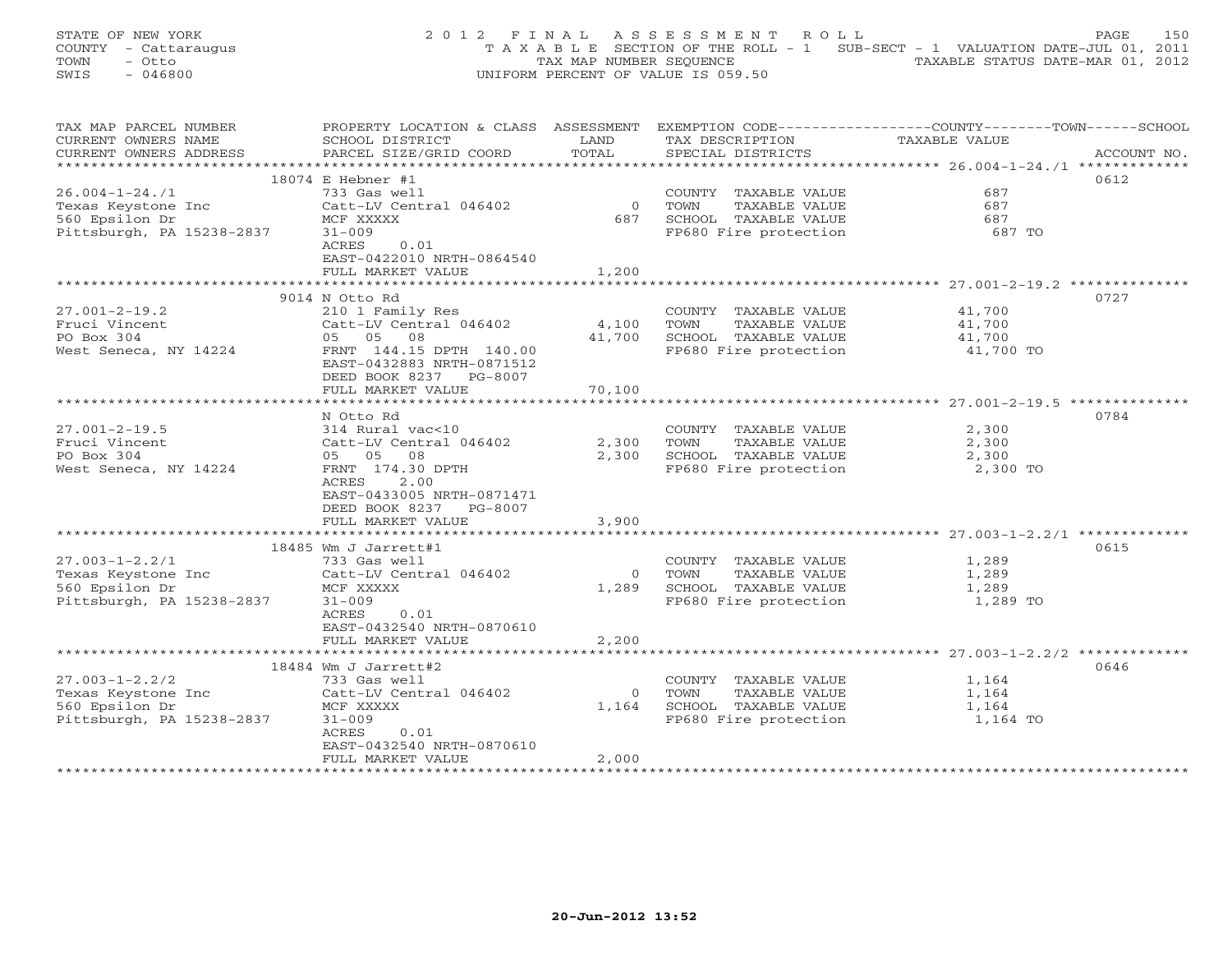|      | STATE OF NEW YORK    | 2012 FINAL ASSESSMENT ROLL                                                     | PAGE | 151 |
|------|----------------------|--------------------------------------------------------------------------------|------|-----|
|      | COUNTY - Cattaraugus | T A X A B L E SECTION OF THE ROLL - 1 SUB-SECT - 1 VALUATION DATE-JUL 01, 2011 |      |     |
| TOWN | - Otto               | TAXABLE STATUS DATE-MAR 01, 2012<br>TAX MAP NUMBER SEOUENCE                    |      |     |
| SWIS | - 046800             | UNIFORM PERCENT OF VALUE IS 059.50                                             |      |     |

| TAX MAP PARCEL NUMBER     | PROPERTY LOCATION & CLASS ASSESSMENT EXEMPTION CODE----------------COUNTY-------TOWN------SCHOOL |                |                                               |               |             |
|---------------------------|--------------------------------------------------------------------------------------------------|----------------|-----------------------------------------------|---------------|-------------|
| CURRENT OWNERS NAME       | SCHOOL DISTRICT                                                                                  | LAND           | TAX DESCRIPTION                               | TAXABLE VALUE |             |
| CURRENT OWNERS ADDRESS    | PARCEL SIZE/GRID COORD                                                                           | TOTAL          | SPECIAL DISTRICTS                             |               | ACCOUNT NO. |
|                           |                                                                                                  |                |                                               |               |             |
|                           | 18425 R Hill #1                                                                                  |                |                                               |               | 0616        |
| $27.003 - 1 - 6.1/1$      | 733 Gas well                                                                                     |                | COUNTY TAXABLE VALUE                          | 3,707         |             |
| Texas Keystone Inc        | Catt-LV Central 046402                                                                           | $\Omega$       | TAXABLE VALUE<br>TOWN                         | 3,707         |             |
| 560 Epsilon Dr            | MCF XXXXX                                                                                        | 3,707          | SCHOOL TAXABLE VALUE                          | 3,707         |             |
| Pittsburgh, PA 15238-2837 | $31 - 009$                                                                                       |                | FP680 Fire protection                         | 3,707 TO      |             |
|                           | 0.01                                                                                             |                |                                               |               |             |
|                           | ACRES                                                                                            |                |                                               |               |             |
|                           | EAST-0432370 NRTH-0869230                                                                        |                |                                               |               |             |
|                           | FULL MARKET VALUE                                                                                | 6,200          |                                               |               |             |
|                           |                                                                                                  |                |                                               |               |             |
|                           | 18486 D Dankert #1                                                                               |                |                                               |               | 0617        |
| $27.003 - 1 - 9.71$       | 733 Gas well                                                                                     |                | COUNTY TAXABLE VALUE                          | 1,277         |             |
| Texas Keystone Inc        | Catt-LV Central 046402                                                                           | $\overline{0}$ | TOWN<br>TAXABLE VALUE                         | 1,277         |             |
| 560 Epsilon Dr            | MCF XXXXX                                                                                        | 1,277          |                                               | 1,277         |             |
| Pittsburgh, PA 15238-2837 | $31 - 009$                                                                                       |                | SCHOOL TAXABLE VALUE<br>FP680 Fire protection | 1,277 TO      |             |
|                           | ACRES<br>0.01                                                                                    |                |                                               |               |             |
|                           | EAST-0436230 NRTH-0869370                                                                        |                |                                               |               |             |
|                           | FULL MARKET VALUE                                                                                | 2,100          |                                               |               |             |
|                           |                                                                                                  |                |                                               |               |             |
|                           | 18467 R Priest #1                                                                                |                |                                               |               | 0618        |
| $27.003 - 1 - 34.71$      | 733 Gas well                                                                                     |                | COUNTY TAXABLE VALUE                          | $\mathbf{0}$  |             |
| Texas Keystone Inc        | Catt-LV Central 046402                                                                           | $\overline{O}$ | TOWN<br>TAXABLE VALUE                         | $\mathbf{0}$  |             |
| 560 Epsilon Dr            | MCF XXXXX                                                                                        | $\Omega$       | SCHOOL TAXABLE VALUE                          | $\mathbf{0}$  |             |
|                           |                                                                                                  |                |                                               |               |             |
| Pittsburgh, PA 15238-2837 | $31 - 009$                                                                                       |                | FD680 Fire                                    | $0$ TO        |             |
|                           | ACRES<br>0.01                                                                                    |                |                                               |               |             |
|                           | EAST-0431920 NRTH-0865550                                                                        |                |                                               |               |             |
|                           | FULL MARKET VALUE                                                                                | $\circ$        |                                               |               |             |
|                           |                                                                                                  |                |                                               |               |             |
|                           | 8625 Christmiller Rd                                                                             |                |                                               |               | 0619        |
| $27.003 - 1 - 40.1$       | 105 Vac farmland                                                                                 |                | COUNTY TAXABLE VALUE                          | 30,700        |             |
| Pascarella Tony           | Catt-LV Central 046402                                                                           | 30,700         | TAXABLE VALUE<br>TOWN                         | 30,700        |             |
| 8750 Colvin Rd            | 59 05<br>07                                                                                      | 30,700         | SCHOOL TAXABLE VALUE                          | 30,700        |             |
| Cattaraugus, NY 14719     | ACRES 77.25                                                                                      |                | FD680 Fire                                    | 30,700 TO     |             |
|                           | EAST-1086586 NRTH-0864107                                                                        |                |                                               |               |             |
|                           | DEED BOOK 17021 PG-4002                                                                          |                |                                               |               |             |
|                           | FULL MARKET VALUE                                                                                | 51,600         |                                               |               |             |
|                           |                                                                                                  |                |                                               |               |             |
|                           | 22038 Burgett #1                                                                                 |                |                                               |               | 0734        |
| $35.002 - 1 - 1.71$       | 733 Gas well                                                                                     |                | COUNTY TAXABLE VALUE                          | $\mathbf{0}$  |             |
| Texas Keystone Inc        | Catt-LV Central 046402                                                                           | $\overline{0}$ | TAXABLE VALUE<br>TOWN                         | $\mathbf{O}$  |             |
| 560 Epsilon Dr            | MCF XXXXX                                                                                        | $\cap$         | SCHOOL TAXABLE VALUE                          | $\Omega$      |             |
| Pittsburgh, PA 15238-2837 |                                                                                                  |                | FP680 Fire protection                         | $0$ TO        |             |
|                           | $31 - 009$                                                                                       |                |                                               |               |             |
|                           | ACRES<br>0.01                                                                                    |                |                                               |               |             |
|                           | EAST-0421080 NRTH-0869540                                                                        |                |                                               |               |             |
|                           | FULL MARKET VALUE                                                                                | $\Omega$       |                                               |               |             |
|                           |                                                                                                  |                |                                               |               |             |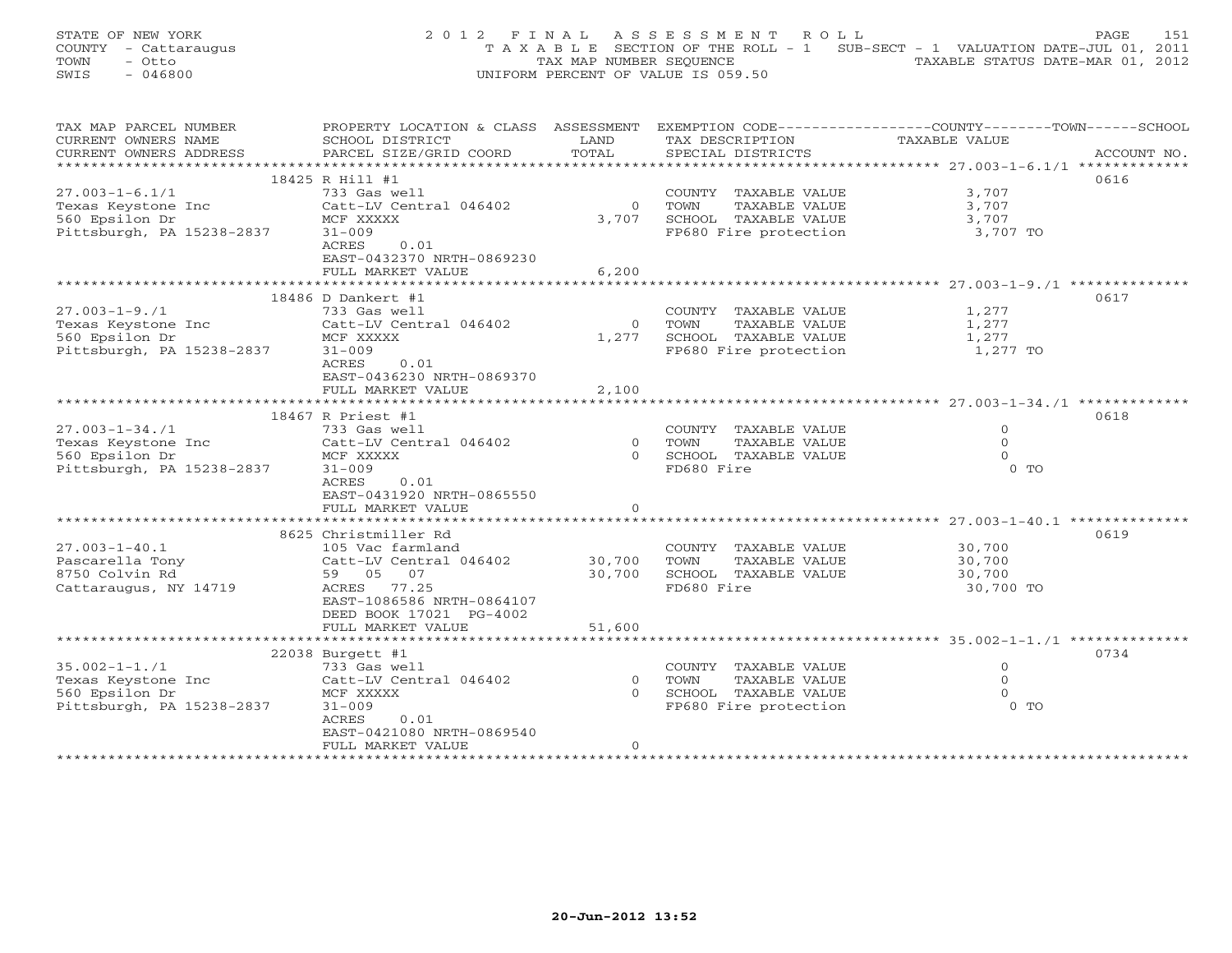STATE OF NEW YORK 2012 FINAL ASSESSMENT ROLL PAGE 152 COUNTY - Cattaraugus T A X A B L E SECTION OF THE ROLL - 1 SUB-SECT - 1 VALUATION DATE-JUL 01, 2011 TOWN - Otto TAX MAP NUMBER SEQUENCE TAXABLE STATUS DATE-MAR 01, 2012 SWIS - 046800 UNIFORM PERCENT OF VALUE IS 059.50

| TAX MAP PARCEL NUMBER     |                           |                |                             | PROPERTY LOCATION & CLASS ASSESSMENT EXEMPTION CODE---------------COUNTY-------TOWN------SCHOOL |
|---------------------------|---------------------------|----------------|-----------------------------|-------------------------------------------------------------------------------------------------|
| CURRENT OWNERS NAME       | SCHOOL DISTRICT           | LAND           | TAX DESCRIPTION             | TAXABLE VALUE                                                                                   |
| CURRENT OWNERS ADDRESS    | PARCEL SIZE/GRID COORD    | TOTAL          | SPECIAL DISTRICTS           | ACCOUNT NO.                                                                                     |
|                           |                           |                |                             |                                                                                                 |
|                           | $22111$ Burgett #2        |                |                             | 0799                                                                                            |
| $35.002 - 1 - 1.72$       | 733 Gas well              |                | COUNTY TAXABLE VALUE        | $\Omega$                                                                                        |
| Texas Keystone Inc        | Catt-LV Central 046402    | $\overline{0}$ | TOWN<br>TAXABLE VALUE       | $\Omega$                                                                                        |
| 560 Epsilon Dr            | MCF XXXXX                 |                | 0 SCHOOL TAXABLE VALUE      | $\Omega$                                                                                        |
| Pittsburgh, PA 15238-2837 | $31 - 009$                |                | FP680 Fire protection       | $0$ TO                                                                                          |
|                           | EAST-0421080 NRTH-0865550 |                |                             |                                                                                                 |
|                           | FULL MARKET VALUE         | $\Omega$       |                             |                                                                                                 |
|                           |                           |                |                             |                                                                                                 |
|                           | 18075 M Salisbury #1      |                |                             | 0621                                                                                            |
| $35.002 - 1 - 2.71$       | 733 Gas well              |                | COUNTY TAXABLE VALUE        | 4,144                                                                                           |
| Texas Keystone Inc        | Catt-LV Central 046402    | $\Omega$       | TOWN<br>TAXABLE VALUE       | 4,144                                                                                           |
| 560 Epsilon Dr            | MCF XXXXX                 | 4,144          | SCHOOL TAXABLE VALUE        | 4,144                                                                                           |
| Pittsburgh, PA 15238-2837 | $31 - 009$                |                | FP680 Fire protection       | 4,144 TO                                                                                        |
|                           | ACRES<br>0.01             |                |                             |                                                                                                 |
|                           | EAST-0422910 NRTH-0868930 |                |                             |                                                                                                 |
|                           | FULL MARKET VALUE         | 7,000          |                             |                                                                                                 |
|                           |                           |                |                             |                                                                                                 |
|                           | 18076 M Salisbury #2      |                |                             | 0648                                                                                            |
| $35.002 - 1 - 2.72$       | 733 Gas well              |                | COUNTY TAXABLE VALUE        | 7,306                                                                                           |
| Texas Keystone Inc        | Catt-LV Central 046402    | $\Omega$       | TAXABLE VALUE<br>TOWN       | 7,306                                                                                           |
| 560 Epsilon Dr            | MCF XXXXX                 | 7,306          | SCHOOL TAXABLE VALUE        | 7,306                                                                                           |
| Pittsburgh, PA 15238-2837 | $31 - 009$                |                | FP680 Fire protection       | 7,306 TO                                                                                        |
|                           | ACRES<br>0.01             |                |                             |                                                                                                 |
|                           | EAST-0422910 NRTH-0868930 |                |                             |                                                                                                 |
|                           | FULL MARKET VALUE         | 12,300         |                             |                                                                                                 |
|                           |                           |                |                             |                                                                                                 |
|                           | 18468 M Salisbury #3      |                |                             | 0649                                                                                            |
| $35.002 - 1 - 2.73$       | 733 Gas well              |                | COUNTY TAXABLE VALUE        | 10,502                                                                                          |
| Texas Keystone Inc        | Catt-LV Central 046402    |                | 0 TOWN<br>TAXABLE VALUE     | 10,502                                                                                          |
| 560 Epsilon Dr            | MCF XXXXX                 | 10,502         | SCHOOL TAXABLE VALUE        | 10,502                                                                                          |
| Pittsburgh, PA 15238-2837 | $31 - 009$                |                | FP680 Fire protection       | 10,502 TO                                                                                       |
|                           | 0.01<br>ACRES             |                |                             |                                                                                                 |
|                           | EAST-0422910 NRTH-0868930 |                |                             |                                                                                                 |
|                           | FULL MARKET VALUE         | 17,700         |                             |                                                                                                 |
|                           |                           |                |                             |                                                                                                 |
|                           | 22055 M Salisbury #4      |                |                             | 0770                                                                                            |
| $35.002 - 1 - 2.74$       | 733 Gas well              |                | COUNTY TAXABLE VALUE 13,414 |                                                                                                 |
| Texas Keystone Inc        | Catt-LV Central 046402    | $\overline{O}$ | TOWN<br>TAXABLE VALUE       | 13,414                                                                                          |
| 560 Epsilon Dr            | MCF XXXXX                 | 13,414         | SCHOOL TAXABLE VALUE        | 13,414                                                                                          |
| Pittsburgh, PA 15238-2837 | $31 - 009$                |                | FP680 Fire protection       | 13,414 TO                                                                                       |
|                           | EAST-0422910 NRTH-0868930 |                |                             |                                                                                                 |
|                           | FULL MARKET VALUE         | 22,500         |                             |                                                                                                 |
|                           |                           |                |                             |                                                                                                 |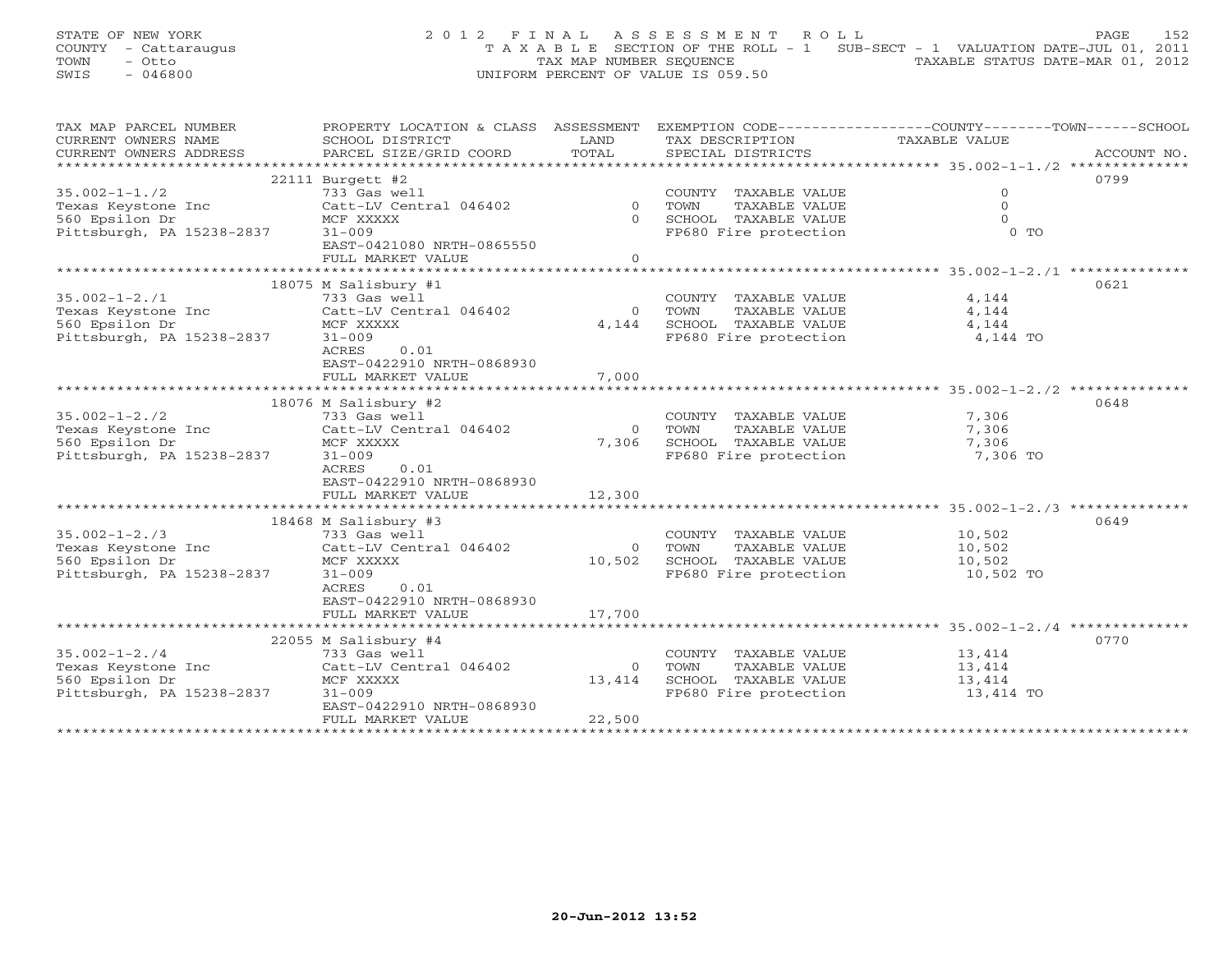STATE OF NEW YORK 2 0 1 2 F I N A L A S S E S S M E N T R O L L PAGE 153 COUNTY - Cattaraugus T A X A B L E SECTION OF THE ROLL - 1 SUB-SECT - 1 VALUATION DATE-JUL 01, 2011 TOWN - Otto TAX MAP NUMBER SEQUENCE TAXABLE STATUS DATE-MAR 01, 2012 SWIS - 046800 UNIFORM PERCENT OF VALUE IS 059.50

| TAX MAP PARCEL NUMBER                | PROPERTY LOCATION & CLASS ASSESSMENT |                | EXEMPTION CODE-----------------COUNTY-------TOWN------SCHOOL |               |             |
|--------------------------------------|--------------------------------------|----------------|--------------------------------------------------------------|---------------|-------------|
| CURRENT OWNERS NAME                  | SCHOOL DISTRICT                      | LAND           | TAX DESCRIPTION                                              | TAXABLE VALUE |             |
| CURRENT OWNERS ADDRESS               | PARCEL SIZE/GRID COORD               | TOTAL          | SPECIAL DISTRICTS                                            |               | ACCOUNT NO. |
|                                      |                                      |                |                                                              |               |             |
|                                      | 18072 E Hebner #3                    |                |                                                              |               | 0622        |
| $35.002 - 1 - 3.71$                  | 733 Gas well                         |                | COUNTY TAXABLE VALUE                                         | 16,451        |             |
| Texas Keystone Inc                   | Catt-LV Central 046402               | $\overline{0}$ | TOWN<br>TAXABLE VALUE                                        | 16,451        |             |
| 560 Epsilon Dr                       | MCF XXXXX                            | 16,451         | SCHOOL TAXABLE VALUE                                         | 16,451        |             |
| Pittsburgh, PA 15238-2837            | $31 - 009$                           |                | FP680 Fire protection                                        | 16,451 TO     |             |
|                                      | 0.01<br>ACRES                        |                |                                                              |               |             |
|                                      | EAST-0425260 NRTH-0870280            |                |                                                              |               |             |
|                                      | FULL MARKET VALUE                    | 27,600         |                                                              |               |             |
|                                      |                                      |                |                                                              |               |             |
|                                      | 18043 J Salisbury #1                 |                |                                                              |               | 0623        |
| $35.002 - 1 - 9.3/1$                 | 733 Gas well                         |                | COUNTY TAXABLE VALUE                                         | 17,569        |             |
| Texas Keystone Inc                   | Catt-LV Central 046402               | $\overline{0}$ | TOWN<br>TAXABLE VALUE                                        | 17,569        |             |
| 560 Epsilon Dr                       | MCF XXXXX                            | 17,569         | SCHOOL TAXABLE VALUE                                         | 17,569        |             |
| Pittsburgh, PA 15238-2837            | $31 - 009$                           |                | FD680 Fire                                                   | 17,569 TO     |             |
|                                      | 0.01<br>ACRES                        |                |                                                              |               |             |
|                                      | EAST-0430190 NRTH-0862250            |                |                                                              |               |             |
|                                      | FULL MARKET VALUE                    | 29,500         |                                                              |               |             |
|                                      | **************************           |                |                                                              |               |             |
|                                      | 18514 J Salisbury #2                 |                |                                                              |               | 0650        |
| $35.002 - 1 - 9.3/2$                 | 733 Gas well                         |                | COUNTY TAXABLE VALUE                                         | 18,636        |             |
|                                      | Catt-LV Central 046402               | $\Omega$       | TOWN<br>TAXABLE VALUE                                        | 18,636        |             |
| Texas Keystone Inc<br>560 Epsilon Dr | MCF XXXXX                            | 18,636         | SCHOOL TAXABLE VALUE                                         | 18,636        |             |
|                                      |                                      |                | FD680 Fire                                                   | 18,636 TO     |             |
| Pittsburgh, PA 15238-2837            | $31 - 009$                           |                |                                                              |               |             |
|                                      | ACRES<br>0.01                        |                |                                                              |               |             |
|                                      | EAST-0430190 NRTH-0862250            |                |                                                              |               |             |
|                                      | FULL MARKET VALUE                    | 31,300         |                                                              |               |             |
|                                      |                                      |                |                                                              |               |             |
|                                      | $18466$ C Gardiner #2                |                |                                                              |               | 0651        |
| $35.002 - 1 - 11.71$                 | 733 Gas well                         |                | COUNTY TAXABLE VALUE                                         | $\Omega$      |             |
| Texas Keystone Inc                   | Catt-LV Central 046402               | $\circ$        | TOWN<br>TAXABLE VALUE                                        | $\Omega$      |             |
| 560 Epsilon Dr                       | MCF XXXXX                            | $\Omega$       | SCHOOL TAXABLE VALUE                                         | $\Omega$      |             |
| Pittsburgh, PA 15238-2837            | $31 - 009$                           |                | FD680 Fire                                                   | $0$ TO        |             |
|                                      | ACRES<br>0.01                        |                |                                                              |               |             |
|                                      | EAST-0429000 NRTH-0859620            |                |                                                              |               |             |
|                                      | FULL MARKET VALUE                    | $\circ$        |                                                              |               |             |
|                                      |                                      |                |                                                              |               |             |
|                                      | 18487 C Gardiner #3                  |                |                                                              |               | 0624        |
| $35.002 - 1 - 11.72$                 | 733 Gas well                         |                | COUNTY TAXABLE VALUE                                         | $\circ$       |             |
| Texas Keystone Inc                   | Catt-LV Central 046402               | $\overline{O}$ | TOWN<br>TAXABLE VALUE                                        | $\mathbf{0}$  |             |
| 560 Epsilon Dr                       | MCF XXXXX                            | $\Omega$       | SCHOOL TAXABLE VALUE                                         |               |             |
| Pittsburgh, PA 15238-2837            | $31 - 009$                           |                | FD680 Fire                                                   | $0$ TO        |             |
|                                      | ACRES<br>0.01                        |                |                                                              |               |             |
|                                      | EAST-0429000 NRTH-0867620            |                |                                                              |               |             |
|                                      | FULL MARKET VALUE                    | $\Omega$       |                                                              |               |             |
|                                      |                                      |                |                                                              |               |             |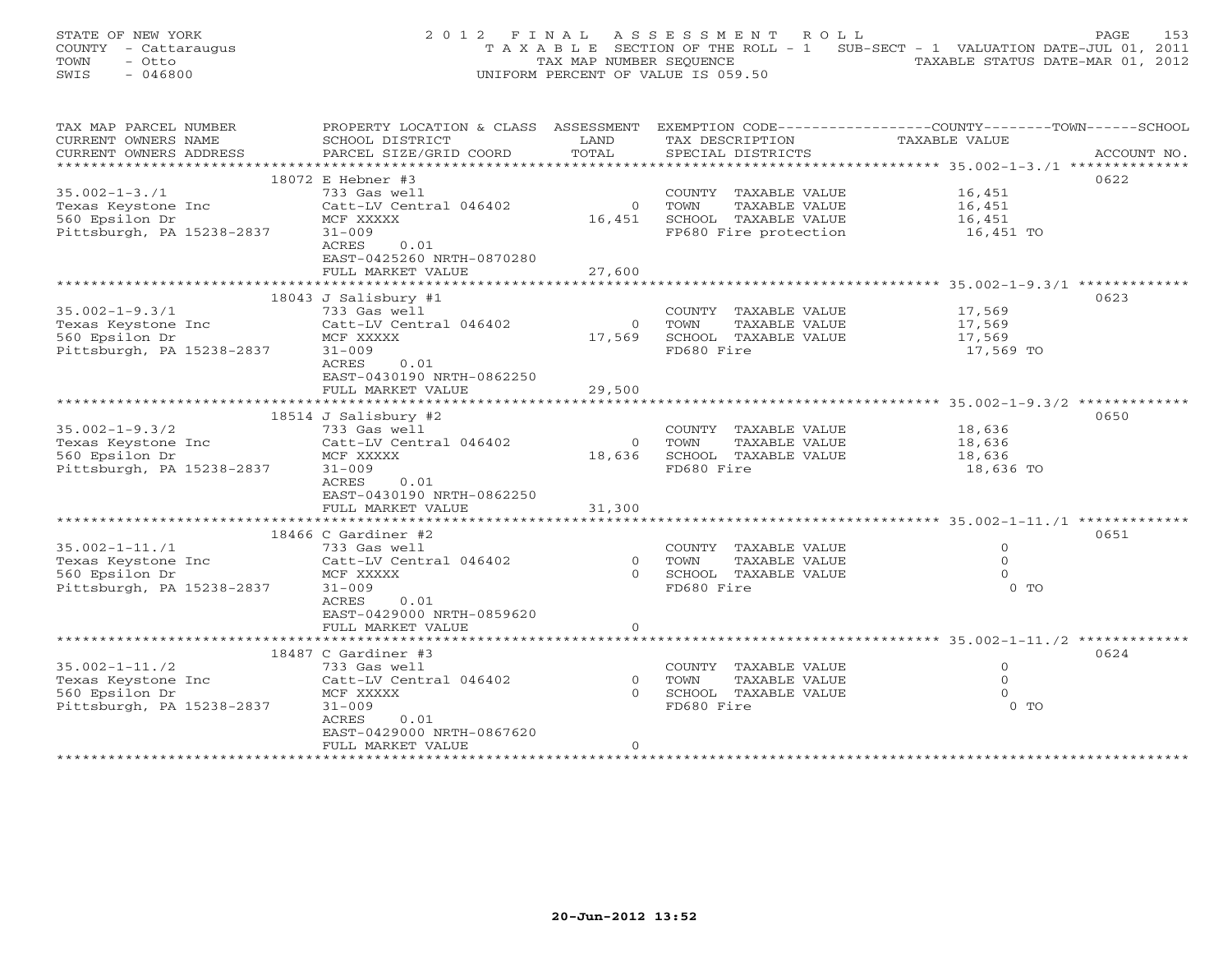STATE OF NEW YORK 2 0 1 2 F I N A L A S S E S S M E N T R O L L PAGE 154 COUNTY - Cattaraugus T A X A B L E SECTION OF THE ROLL - 1 SUB-SECT - 1 VALUATION DATE-JUL 01, 2011 TOWN - Otto TAX MAP NUMBER SEQUENCE TAXABLE STATUS DATE-MAR 01, 2012 SWIS - 046800 UNIFORM PERCENT OF VALUE IS 059.50

| TAX MAP PARCEL NUMBER     | PROPERTY LOCATION & CLASS ASSESSMENT |                | EXEMPTION CODE-----------------COUNTY-------TOWN------SCHOOL |               |             |
|---------------------------|--------------------------------------|----------------|--------------------------------------------------------------|---------------|-------------|
| CURRENT OWNERS NAME       | SCHOOL DISTRICT                      | LAND           | TAX DESCRIPTION                                              | TAXABLE VALUE |             |
| CURRENT OWNERS ADDRESS    | PARCEL SIZE/GRID COORD               | TOTAL          | SPECIAL DISTRICTS                                            |               | ACCOUNT NO. |
|                           |                                      |                |                                                              |               |             |
|                           | 18114 R Johnson #1                   |                |                                                              |               | 0588        |
| $35.002 - 1 - 13.71$      | 733 Gas well                         |                | COUNTY TAXABLE VALUE                                         | 19,987        |             |
| Texas Keystone Inc        | Catt-LV Central 046402               | $\Omega$       | TOWN<br>TAXABLE VALUE                                        | 19,987        |             |
| 560 Epsilon Dr            | MCF XXXXX                            | 19,987         | SCHOOL TAXABLE VALUE                                         | 19,987        |             |
| Pittsburgh, PA 15238-2837 | $31 - 009$                           |                | FD680 Fire                                                   | 19,987 TO     |             |
|                           | 0.01<br>ACRES                        |                |                                                              |               |             |
|                           | EAST-0426790 NRTH-0869830            |                |                                                              |               |             |
|                           | FULL MARKET VALUE                    | 33,600         |                                                              |               |             |
|                           |                                      |                |                                                              |               |             |
|                           | 18471 H Dunkleman #1                 |                |                                                              |               | 0625        |
|                           |                                      |                |                                                              |               |             |
| $35.002 - 1 - 16.71$      | 733 Gas well                         |                | COUNTY TAXABLE VALUE                                         | 20,861        |             |
| Texas Keystone Inc        | Catt-LV Central 046402               | $\overline{0}$ | TOWN<br>TAXABLE VALUE                                        | 20,861        |             |
| 560 Epsilon Dr            | MCF XXXXX                            | 20,861         | SCHOOL TAXABLE VALUE                                         | 20,861        |             |
| Pittsburgh, PA 15238-2837 | $31 - 009$                           |                | FD680 Fire                                                   | 20,861 TO     |             |
|                           | ACRES<br>0.01                        |                |                                                              |               |             |
|                           | EAST-0428250 NRTH-0856710            |                |                                                              |               |             |
|                           | FULL MARKET VALUE                    | 35,100         |                                                              |               |             |
|                           |                                      |                |                                                              |               |             |
|                           | 18473 H Dunkleman #2                 |                |                                                              |               | 0653        |
| $35.002 - 1 - 16.72$      | 733 Gas well                         |                | COUNTY TAXABLE VALUE                                         | 21,735        |             |
| Texas Keystone Inc        | Catt-LV Central 046402               | $\overline{0}$ | TOWN<br>TAXABLE VALUE                                        | 21,735        |             |
| 560 Epsilon Rd            | MCF XXXXX                            | 21,735         | SCHOOL TAXABLE VALUE                                         | 21,735        |             |
| Pittsburgh, PA 15238-2837 | $31 - 009$                           |                | FD680 Fire                                                   | 21,735 TO     |             |
|                           | 0.01<br>ACRES                        |                |                                                              |               |             |
|                           | EAST-0428250 NRTH-0856710            |                |                                                              |               |             |
|                           | FULL MARKET VALUE                    | 36,500         |                                                              |               |             |
|                           |                                      |                |                                                              |               |             |
|                           | 18472 H Dunkleman #3                 |                |                                                              |               | 0654        |
| $35.002 - 1 - 16.73$      | 733 Gas well                         |                | COUNTY TAXABLE VALUE                                         | 22,609        |             |
| Texas Keystone Inc        | Catt-LV Central 046402               | $\Omega$       | TOWN<br>TAXABLE VALUE                                        | 22,609        |             |
| 560 Epsilon Dr            | $31 - 009$                           | 22,609         | SCHOOL TAXABLE VALUE                                         | 22,609        |             |
| Pittsburgh, PA 15238-2837 | ACRES<br>0.01                        |                | FD680 Fire                                                   | 22,609 TO     |             |
|                           | EAST-0428250 NRTH-0856110            |                |                                                              |               |             |
|                           | FULL MARKET VALUE                    | 38,000         |                                                              |               |             |
|                           |                                      |                |                                                              |               |             |
|                           | 24004 Dunkleman 4A                   |                |                                                              |               | 0906        |
| $35.002 - 1 - 16.74$      | 733 Gas well                         |                | COUNTY TAXABLE VALUE                                         | 27,689        |             |
| Texas Keystone Inc        | Catt-LV Central 046402               | $\circ$        | TOWN<br>TAXABLE VALUE                                        | 27,689        |             |
|                           |                                      | 27,689         |                                                              |               |             |
| 560 Epsilon Dr            | $31 - 009$                           |                | SCHOOL TAXABLE VALUE                                         | 27,689        |             |
| Pittsburgh, PA 15238-2837 | 0.01<br>ACRES                        |                |                                                              |               |             |
|                           | EAST-0428250 NRTH-0856110            |                |                                                              |               |             |
|                           | FULL MARKET VALUE                    | 46,500         |                                                              |               |             |
|                           |                                      |                |                                                              |               |             |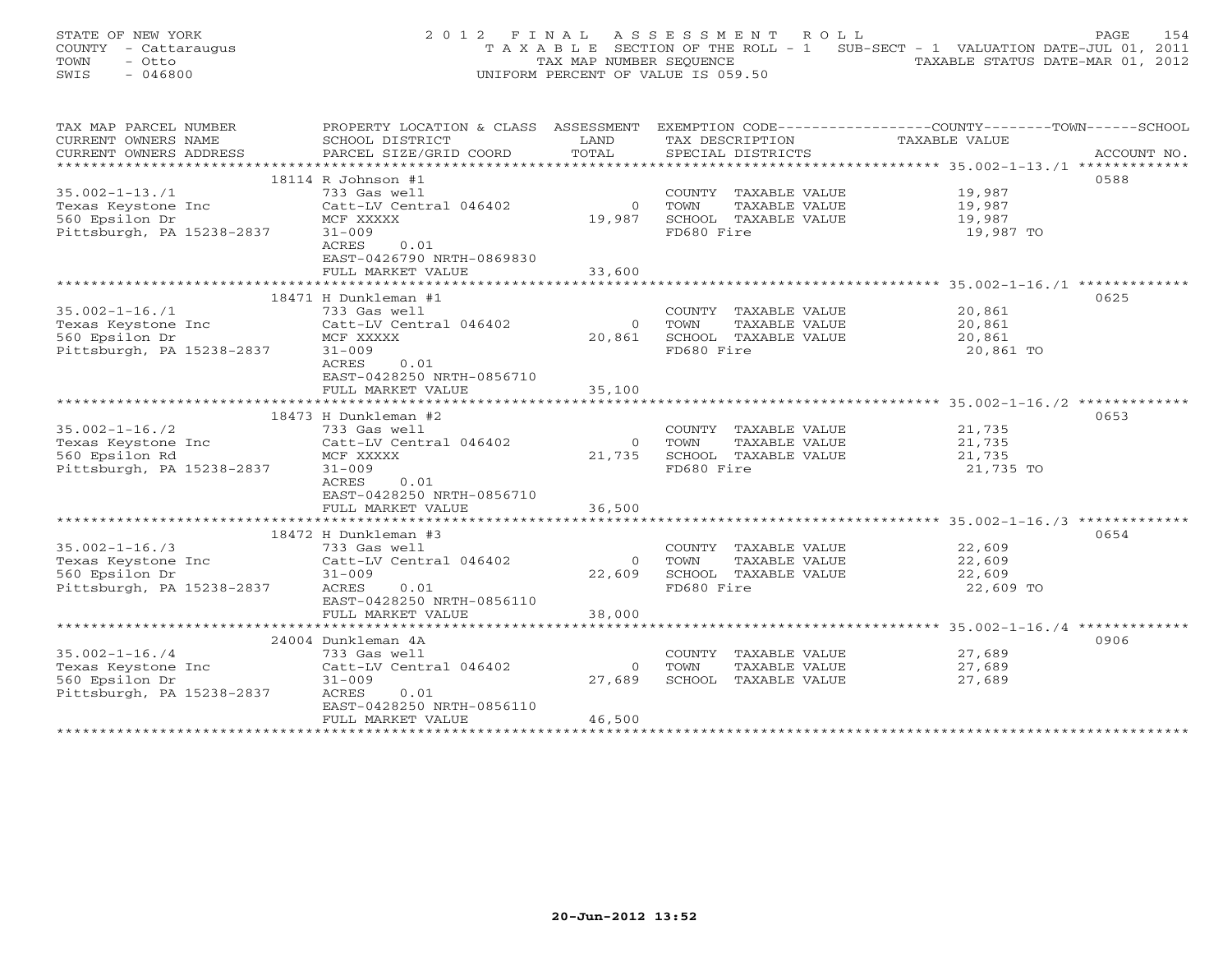STATE OF NEW YORK 2 0 1 2 F I N A L A S S E S S M E N T R O L L PAGE 155 COUNTY - Cattaraugus T A X A B L E SECTION OF THE ROLL - 1 SUB-SECT - 1 VALUATION DATE-JUL 01, 2011 TOWN - Otto TAX MAP NUMBER SEQUENCE TAXABLE STATUS DATE-MAR 01, 2012 SWIS - 046800 UNIFORM PERCENT OF VALUE IS 059.50

| TAX MAP PARCEL NUMBER     | PROPERTY LOCATION & CLASS ASSESSMENT         |          |                         | EXEMPTION CODE-----------------COUNTY-------TOWN------SCHOOL |
|---------------------------|----------------------------------------------|----------|-------------------------|--------------------------------------------------------------|
| CURRENT OWNERS NAME       | SCHOOL DISTRICT                              | LAND     | TAX DESCRIPTION         | TAXABLE VALUE                                                |
| CURRENT OWNERS ADDRESS    | PARCEL SIZE/GRID COORD                       | TOTAL    | SPECIAL DISTRICTS       | ACCOUNT NO.                                                  |
| *******************       |                                              |          |                         |                                                              |
|                           | $22069$ D Schwarz #3                         |          |                         | 0732                                                         |
| $35.002 - 1 - 18.71$      | 733 Gas well                                 |          | COUNTY TAXABLE VALUE    | $\mathbf{0}$                                                 |
| Texas Keystone Inc        | Catt-LV Central 046402                       |          | 0 TOWN<br>TAXABLE VALUE | $\Omega$                                                     |
| 560 Epsilon Dr            | MCF XXXXX                                    | $\Omega$ | SCHOOL TAXABLE VALUE    | $\Omega$                                                     |
| Pittsburgh, PA 15238-2837 | $31 - 009$                                   |          | FP680 Fire protection   | $0$ TO                                                       |
|                           | ACRES<br>0.01                                |          |                         |                                                              |
|                           | EAST-0425830 NRTH-0864200                    |          |                         |                                                              |
|                           | FULL MARKET VALUE                            | $\Omega$ |                         |                                                              |
|                           |                                              |          |                         |                                                              |
|                           |                                              |          |                         |                                                              |
|                           | $24258$ Ladybug 1                            |          |                         | 0907                                                         |
| $35.002 - 1 - 18.72$      | 733 Gas well                                 |          | COUNTY TAXABLE VALUE    | 30,510                                                       |
| Texas Keystone Inc        | Catt-LV Central 046402                       |          | 0 TOWN<br>TAXABLE VALUE | 30,510                                                       |
| 560 Epsilon Dr            | $31 - 009$                                   | 30,510   | SCHOOL TAXABLE VALUE    | 30,510                                                       |
| Pittsburgh, PA 15238-2837 | ACRES<br>0.01                                |          | FP680 Fire protection   | 30,510 TO                                                    |
|                           | EAST-0425830 NRTH-0864200                    |          |                         |                                                              |
|                           | FULL MARKET VALUE                            | 51,300   |                         |                                                              |
|                           |                                              |          |                         |                                                              |
|                           | 18488 Perkins, cooper                        |          |                         | 0733                                                         |
| $35.002 - 1 - 19.71$      | 733 Gas well                                 |          | COUNTY TAXABLE VALUE    | 37,815                                                       |
| Seneca Resources Corp     | Catt-LV Central 046402                       |          | 0 TOWN<br>TAXABLE VALUE | 37,815                                                       |
| Oil & Gas Division East   | MCF 3343                                     | 37,815   | SCHOOL TAXABLE VALUE    | 37,815                                                       |
| 5800 Corporate Dr Ste 300 | $31 - 009$                                   |          | FP680 Fire protection   | 37,815 TO                                                    |
| Pittsburgh, PA 15237      | 0.01<br>ACRES                                |          |                         |                                                              |
|                           | EAST-0422650 NRTH-0866490                    |          |                         |                                                              |
|                           | FULL MARKET VALUE                            | 63,600   |                         |                                                              |
|                           |                                              |          |                         |                                                              |
|                           | 18495 R Adams #1                             |          |                         | 0620                                                         |
| $35.002 - 1 - 21.71$      | 733 Gas well                                 |          | COUNTY TAXABLE VALUE    | 41,385                                                       |
| Texas Keystone Inc        | Catt-LV Central 046402                       | $\Omega$ | TOWN<br>TAXABLE VALUE   | 41,385                                                       |
| 560 Epsilon Dr            | MCF XXXXX                                    | 41,385   | SCHOOL TAXABLE VALUE    | 41,385                                                       |
| Pittsburgh, PA 15238-2837 | $31 - 009$                                   |          | FP680 Fire protection   | 41,385 TO                                                    |
|                           | ACRES<br>0.01                                |          |                         |                                                              |
|                           |                                              |          |                         |                                                              |
|                           | EAST-0424780 NRTH-0867310                    |          |                         |                                                              |
|                           | FULL MARKET VALUE<br>*********************** | 69,600   |                         |                                                              |
|                           |                                              |          |                         |                                                              |
|                           | 18470 R Adams #2                             |          |                         | 0655                                                         |
| $35.002 - 1 - 21.72$      | 733 Gas well                                 |          | COUNTY TAXABLE VALUE    | 47,090                                                       |
| Texas Keystone Inc        | Catt-LV Central 046402                       | $\circ$  | TOWN<br>TAXABLE VALUE   | 47,090                                                       |
| 560 Epsilon Dr            | MCF XXXXX                                    | 47,090   | SCHOOL TAXABLE VALUE    | 47,090                                                       |
| Pittsburgh, PA 15238-2837 | $31 - 009$                                   |          | FP680 Fire protection   | 47,090 TO                                                    |
|                           | ACRES<br>0.01                                |          |                         |                                                              |
|                           | EAST-0424780 NRTH-0867310                    |          |                         |                                                              |
|                           | FULL MARKET VALUE                            | 79,100   |                         |                                                              |
|                           |                                              |          |                         |                                                              |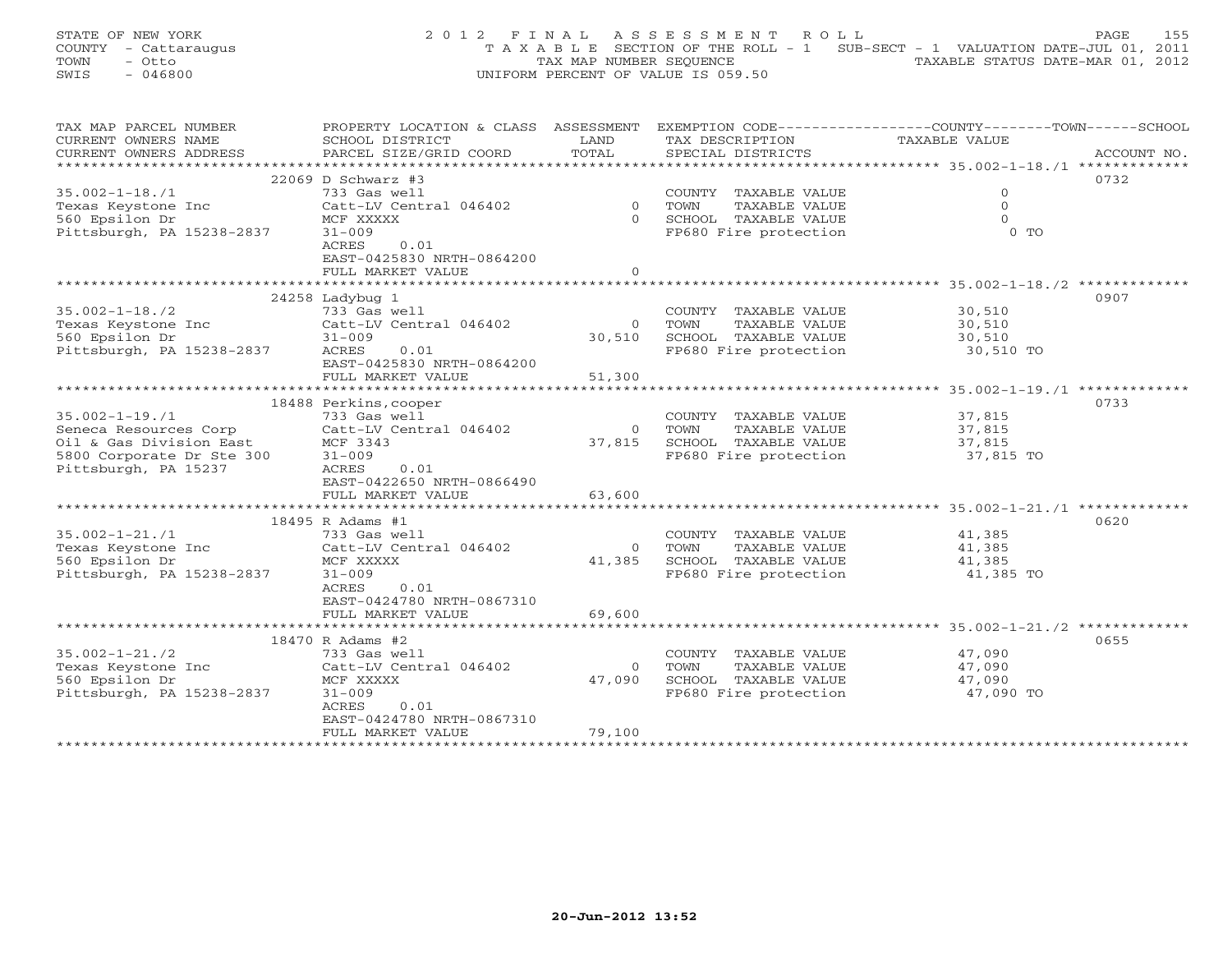| STATE OF NEW YORK<br>COUNTY<br>- Cattaraugus<br>TOWN<br>- Otto<br>SWIS<br>$-046800$ |                                                |            | 2012 FINAL ASSESSMENT ROLL<br>T A X A B L E SECTION OF THE ROLL - 1<br>UNIFORM PERCENT OF VALUE IS 059.50 | 156<br>PAGE<br>SUB-SECT - 1 VALUATION DATE-JUL 01, 2011<br>TAX MAP NUMBER SEQUENCE TAXABLE STATUS DATE-MAR 01, 2012 |
|-------------------------------------------------------------------------------------|------------------------------------------------|------------|-----------------------------------------------------------------------------------------------------------|---------------------------------------------------------------------------------------------------------------------|
| TAX MAP PARCEL NUMBER                                                               | PROPERTY LOCATION & CLASS                      | ASSESSMENT |                                                                                                           | EXEMPTION CODE-----------------COUNTY-------TOWN------SCHOOL                                                        |
| CURRENT OWNERS NAME                                                                 | SCHOOL DISTRICT                                | LAND       | TAX DESCRIPTION                                                                                           | TAXABLE VALUE                                                                                                       |
| CURRENT OWNERS ADDRESS                                                              | PARCEL SIZE/GRID COORD TOTAL SPECIAL DISTRICTS |            |                                                                                                           | ACCOUNT NO.                                                                                                         |
|                                                                                     |                                                |            |                                                                                                           |                                                                                                                     |
|                                                                                     | 8231 N Otto Rd                                 |            |                                                                                                           | 0114                                                                                                                |
| $36.009 - 1 - 42$                                                                   | 210 1 Family Res                               |            | COUNTY<br>TAXABLE VALUE                                                                                   | 41,600                                                                                                              |
| Fruci Vincent                                                                       | Catt-LV Central 046402                         | 3,000      | TOWN<br>TAXABLE VALUE                                                                                     | 41,600                                                                                                              |
| 01 05<br>PO Box 304                                                                 | 08                                             | 41,600     | SCHOOL TAXABLE VALUE                                                                                      | 41,600                                                                                                              |
| West Seneca, NY 14224                                                               | FRNT 102.30 DPTH 140.00                        |            | FD680 Fire                                                                                                | 41,600 TO                                                                                                           |
|                                                                                     | EAST-1080745 NRTH-0859164                      |            | LD680 Light                                                                                               | 41,600 TO                                                                                                           |
|                                                                                     | DEED BOOK 8237<br>PG-8008                      |            |                                                                                                           |                                                                                                                     |
|                                                                                     | FULL MARKET VALUE                              | 69,900     |                                                                                                           |                                                                                                                     |
|                                                                                     |                                                |            |                                                                                                           |                                                                                                                     |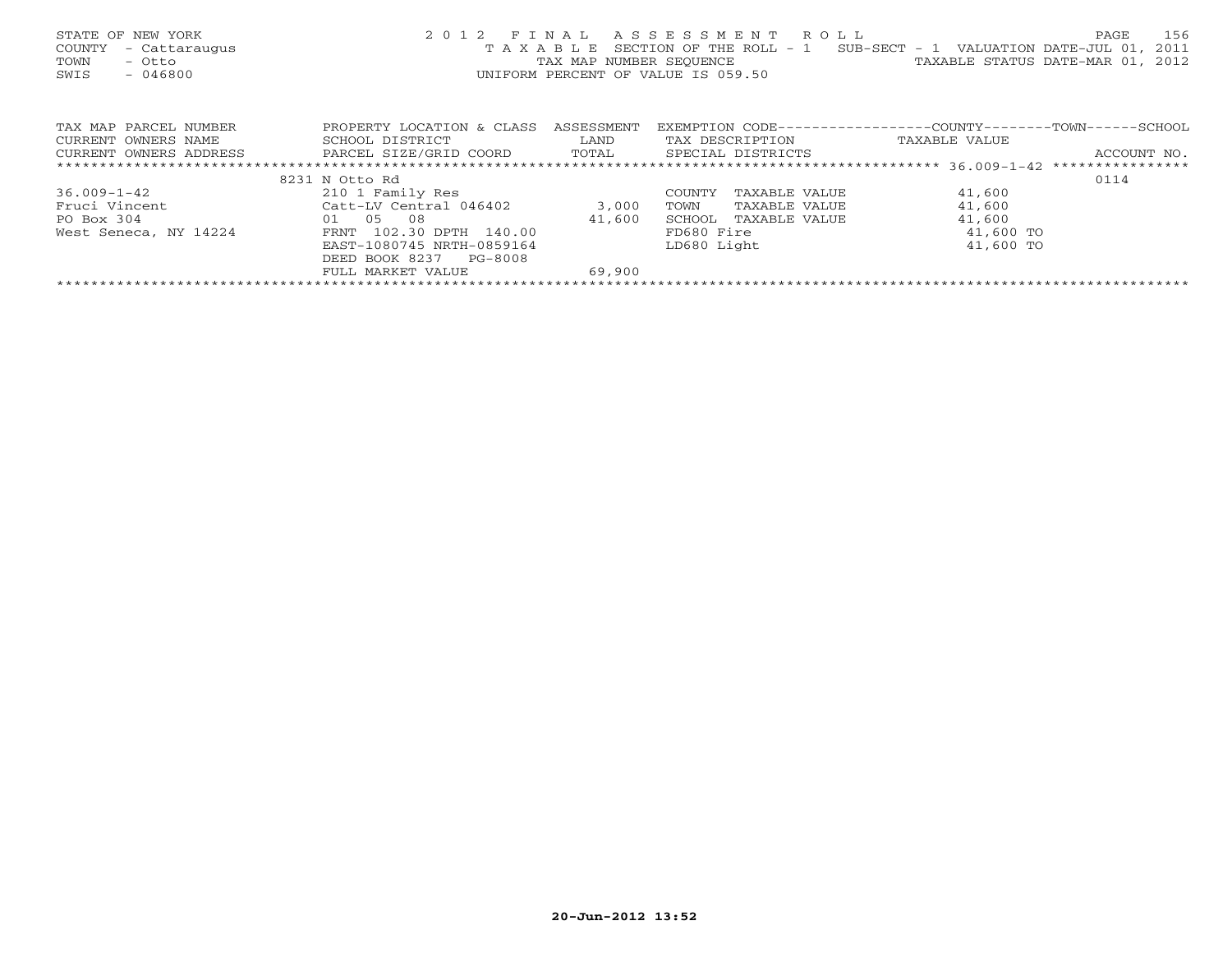|      | STATE OF NEW YORK    | 2012 FINAL ASSESSMENT ROLL |                                                                                |  |                                  | <b>PAGE</b>     | 157 |
|------|----------------------|----------------------------|--------------------------------------------------------------------------------|--|----------------------------------|-----------------|-----|
|      | COUNTY - Cattaraugus |                            | T A X A B L E SECTION OF THE ROLL - 1 SUB-SECT - 1 VALUATION DATE-JUL 01, 2011 |  |                                  |                 |     |
| TOWN | - Otto               |                            |                                                                                |  | TAXABLE STATUS DATE-MAR 01, 2012 |                 |     |
| SWIS | $-046800$            |                            |                                                                                |  |                                  | RPS150/V04/L015 |     |
|      |                      |                            | UNIFORM PERCENT OF VALUE IS 059.50                                             |  | CURRENT DATE 6/20/2012           |                 |     |
|      |                      |                            |                                                                                |  |                                  |                 |     |

#### R O L L S U B S E C T I O N - 1 - T O T A L S

#### \*\*\* S P E C I A L D I S T R I C T S U M M A R Y \*\*\*

| CODE       | DISTRICT NAME        | TOTAL<br>PARCELS | EXTENSTON<br>TYPE. | <b>EXTENSION</b><br>VALUE | AD VALOREM<br>VALUE | EXEMPT<br>AMOUNT | TAXABLE<br>VALUE |
|------------|----------------------|------------------|--------------------|---------------------------|---------------------|------------------|------------------|
| FD680 Fire |                      |                  | 14 TOTAL           |                           | 201,037             |                  | 201,037          |
|            | FP680 Fire protectio |                  | 59 TOTAL           |                           | 480,417             |                  | 480,417          |
|            | LD680 Light          |                  | L TOTAL            |                           | 41,600              |                  | 41,600           |

#### \*\*\* S C H O O L D I S T R I C T S U M M A R Y \*\*\*

| CODE   | DISTRICT NAME   | TOTAL<br>PARCELS | ASSESSED<br>LAND | ASSESSED<br>TOTAL | EXEMPT<br>AMOUNT | TOTAL<br>TAXABLE | STAR<br>AMOUNT | STAR<br>TAXABLE |
|--------|-----------------|------------------|------------------|-------------------|------------------|------------------|----------------|-----------------|
| 046402 | Catt-LV Central | 77               | 40,100           | 709,143           |                  | 709,143          |                | 709,143         |
|        | SUB-TOTAL       | 77               | 40,100           | 709,143           |                  | 709,143          |                | 709,143         |
|        | TOTAL           | 77               | 40,100           | 709,143           |                  | 709,143          |                | 709,143         |

#### \*\*\* S Y S T E M C O D E S S U M M A R Y \*\*\*

## NO SYSTEM EXEMPTIONS AT THIS LEVEL

#### \*\*\* E X E M P T I O N S U M M A R Y \*\*\*

# NO EXEMPTIONS AT THIS LEVEL

| <b>ROLL</b><br><b>SEC</b> | DESCRIPTION | TOTAL<br>PARCELS | <i><b>\SSESSED</b></i><br>∟AND | <i>\SSESSED</i><br>TOTAL | TAXABLE<br>COUNTY | TAXABLE<br>TOWN | TAXABLE<br>SCHOOL | STAR<br>TAXABLE |
|---------------------------|-------------|------------------|--------------------------------|--------------------------|-------------------|-----------------|-------------------|-----------------|
|                           | TAXABLE     | --               | 40,100                         | 709,143                  | 709,143           | 709,143         | 70Q               | 709,143         |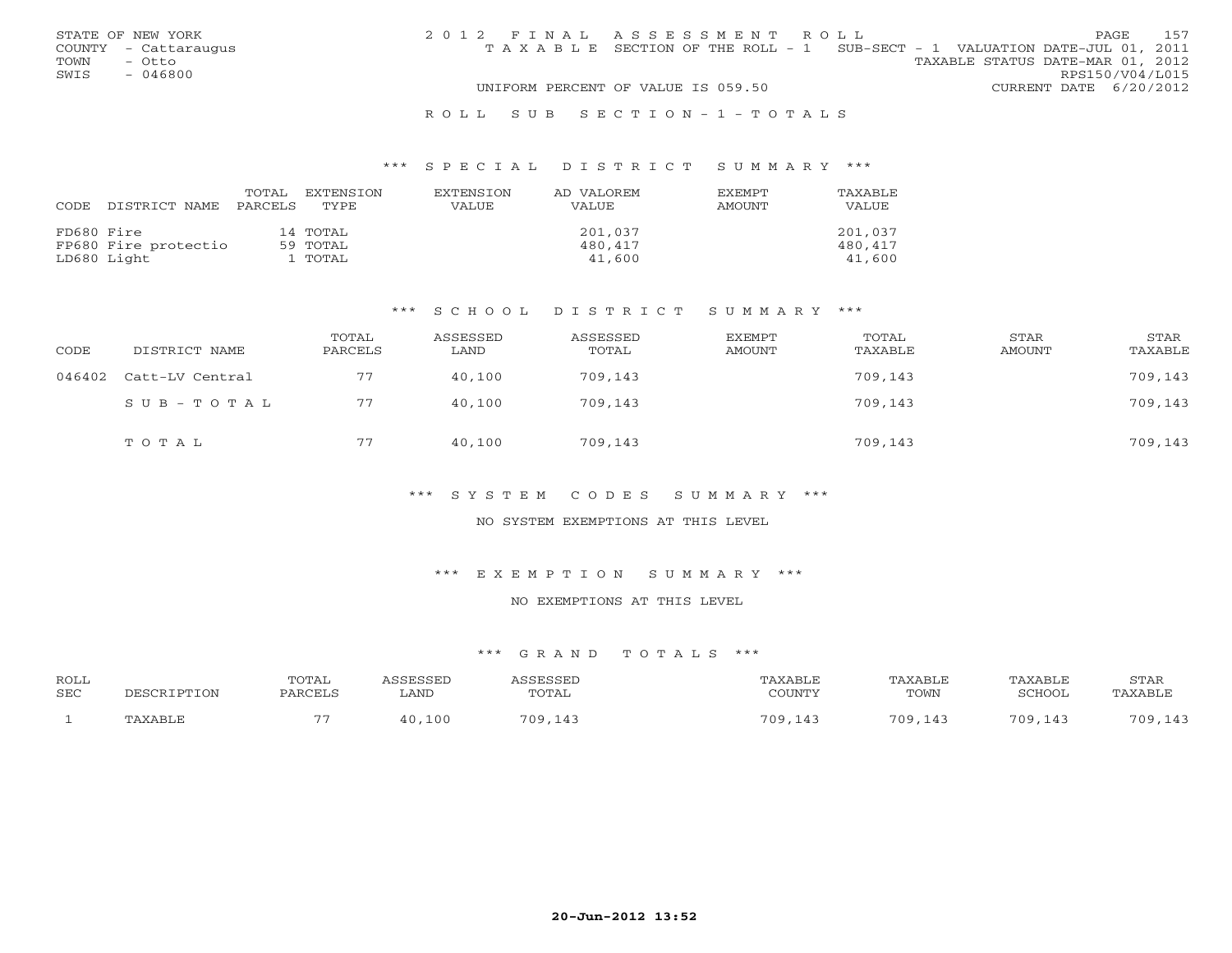STATE OF NEW YORK 2 0 1 2 F I N A L A S S E S S M E N T R O L L PAGE 158 COUNTY - Cattaraugus T A X A B L E SECTION OF THE ROLL - 1 SUB-SECT - 2 VALUATION DATE-JUL 01, 2011 TOWN - Otto TAX MAP NUMBER SEQUENCE TAXABLE STATUS DATE-MAR 01, 2012 SWIS - 046800 UNIFORM PERCENT OF VALUE IS 059.50

| TAX MAP PARCEL NUMBER                               | PROPERTY LOCATION & CLASS ASSESSMENT EXEMPTION CODE----------------COUNTY-------TOWN------SCHOOL |        |                       |                                           |                     |
|-----------------------------------------------------|--------------------------------------------------------------------------------------------------|--------|-----------------------|-------------------------------------------|---------------------|
| CURRENT OWNERS NAME                                 | SCHOOL DISTRICT                                                                                  | LAND   | TAX DESCRIPTION       | TAXABLE VALUE                             |                     |
| CURRENT OWNERS ADDRESS                              | PARCEL SIZE/GRID COORD                                                                           | TOTAL  | SPECIAL DISTRICTS     |                                           | ACCOUNT NO.         |
|                                                     |                                                                                                  |        |                       |                                           |                     |
|                                                     | 9551 N Otto Rd                                                                                   |        |                       |                                           | 0107                |
| $18.003 - 1 - 19$                                   | 210 1 Family Res                                                                                 |        | XMPT C/T<br>33201     | $\Omega$                                  | $\circ$<br>$\Omega$ |
| Cattaraugus County Treasurer                        | Catt-LV Central 046402                                                                           | 9,900  | COUNTY TAXABLE VALUE  | 14,900                                    |                     |
| 303 Court St                                        | 06/07 05 08                                                                                      | 14,900 | TOWN<br>TAXABLE VALUE | 14,900                                    |                     |
|                                                     |                                                                                                  |        |                       |                                           |                     |
| Little Valley, NY 14755                             | FF 661.17                                                                                        |        | SCHOOL TAXABLE VALUE  | 14,900                                    |                     |
|                                                     | <b>ACRES</b><br>9.65 BANK<br>$\mathbf{F}$                                                        |        |                       |                                           |                     |
|                                                     | EAST-1080129 NRTH-0879286                                                                        |        |                       |                                           |                     |
|                                                     | DEED BOOK 17559 PG-2001                                                                          |        |                       |                                           |                     |
|                                                     | FULL MARKET VALUE                                                                                | 25,000 |                       |                                           |                     |
|                                                     |                                                                                                  |        |                       |                                           |                     |
|                                                     | 8383 Christmiller Rd                                                                             |        |                       |                                           | 0740                |
| $36.001 - 1 - 13.10$                                | 314 Rural vac<10                                                                                 |        | COUNTY TAXABLE VALUE  | 10,700                                    |                     |
| Grudzien James E                                    | Catt-LV Central 046402                                                                           | 10,700 | TOWN<br>TAXABLE VALUE | 10,700                                    |                     |
| Grudzien Jay B                                      | 58 05<br>07                                                                                      | 10,700 | SCHOOL TAXABLE VALUE  | 10,700                                    |                     |
| 3937 Zoar Rd                                        | ACRES<br>5.65                                                                                    |        |                       |                                           |                     |
|                                                     |                                                                                                  |        |                       |                                           |                     |
| Gowanda, NY 14070                                   | EAST-0439565 NRTH-0861802                                                                        |        |                       |                                           |                     |
|                                                     | DEED BOOK 12462 PG-8017                                                                          |        |                       |                                           |                     |
|                                                     | FULL MARKET VALUE                                                                                | 18,000 |                       |                                           |                     |
|                                                     | **************************                                                                       |        |                       |                                           |                     |
|                                                     | 9093 Otto-E Otto Rd                                                                              |        |                       |                                           | 0457                |
| $36.009 - 1 - 21$                                   | 210 1 Family Res                                                                                 |        | COUNTY TAXABLE VALUE  | 23,900                                    |                     |
| Robertson Kenneth R                                 | Catt-LV Central 046402                                                                           | 1,800  | TOWN<br>TAXABLE VALUE | 23,900                                    |                     |
| 9114 Otto-E Otto Rd                                 | 01 05 08                                                                                         | 23,900 | SCHOOL TAXABLE VALUE  | 23,900                                    |                     |
| Otto, NY 14766                                      | FRNT 60.00 DPTH 145.00                                                                           |        | FD680 Fire            | 23,900 TO                                 |                     |
|                                                     | EAST-1081567 NRTH-0858536                                                                        |        | LD680 Light           | 23,900 TO                                 |                     |
|                                                     |                                                                                                  |        |                       |                                           |                     |
|                                                     | DEED BOOK 14285 PG-6020                                                                          |        |                       |                                           |                     |
|                                                     | FULL MARKET VALUE                                                                                | 40,200 |                       |                                           |                     |
|                                                     |                                                                                                  |        |                       |                                           |                     |
|                                                     | 9050 Otto-E Otto Rd                                                                              |        |                       |                                           | 0224                |
| $36.009 - 2 - 4$                                    | 210 1 Family Res                                                                                 |        | COUNTY TAXABLE VALUE  | 15,000                                    |                     |
| Fruci Vincent                                       | Catt-LV Central 046402                                                                           | 4,100  | TAXABLE VALUE<br>TOWN | 15,000                                    |                     |
| PO Box 1304                                         | BAR 03                                                                                           | 15,000 | SCHOOL TAXABLE VALUE  | 15,000                                    |                     |
| West Seneca, NY 14224                               | FRNT 66.00 DPTH 305.00                                                                           |        | FD680 Fire            | 15,000 TO                                 |                     |
|                                                     | EAST-0434543 NRTH-0858169                                                                        |        | LD680 Light           | 15,000 TO                                 |                     |
|                                                     | DEED BOOK 12462 PG-8004                                                                          |        |                       |                                           |                     |
|                                                     |                                                                                                  |        |                       |                                           |                     |
|                                                     | FULL MARKET VALUE<br>*********************                                                       | 25,200 |                       |                                           |                     |
|                                                     |                                                                                                  |        |                       | *************** 36.009-2-14 ************* |                     |
|                                                     | 9096 Otto-E Otto Rd                                                                              |        |                       |                                           | 0080                |
| $36.009 - 2 - 14$                                   | 210 1 Family Res                                                                                 |        | XMPT C/T<br>33201     | $\overline{0}$                            | $\Omega$            |
| Cattaraugus County Treasurer Catt-LV Central 046402 |                                                                                                  | 5,700  | COUNTY TAXABLE VALUE  | 11,700                                    |                     |
| 303 Court St                                        | 01 05<br>08                                                                                      | 11,700 | TOWN<br>TAXABLE VALUE | 11,700                                    |                     |
| Little Valley, NY 14755                             | FRNT 175.00 DPTH 223.74                                                                          |        | SCHOOL TAXABLE VALUE  | 11,700                                    |                     |
|                                                     | BANK<br>$\mathbf F$                                                                              |        |                       |                                           |                     |
|                                                     | EAST-1081550 NRTH-0858310                                                                        |        |                       |                                           |                     |
|                                                     | DEED BOOK 17556 PG-9005                                                                          |        |                       |                                           |                     |
|                                                     | FULL MARKET VALUE                                                                                | 19,700 |                       |                                           |                     |
|                                                     |                                                                                                  |        |                       |                                           |                     |
|                                                     |                                                                                                  |        |                       |                                           |                     |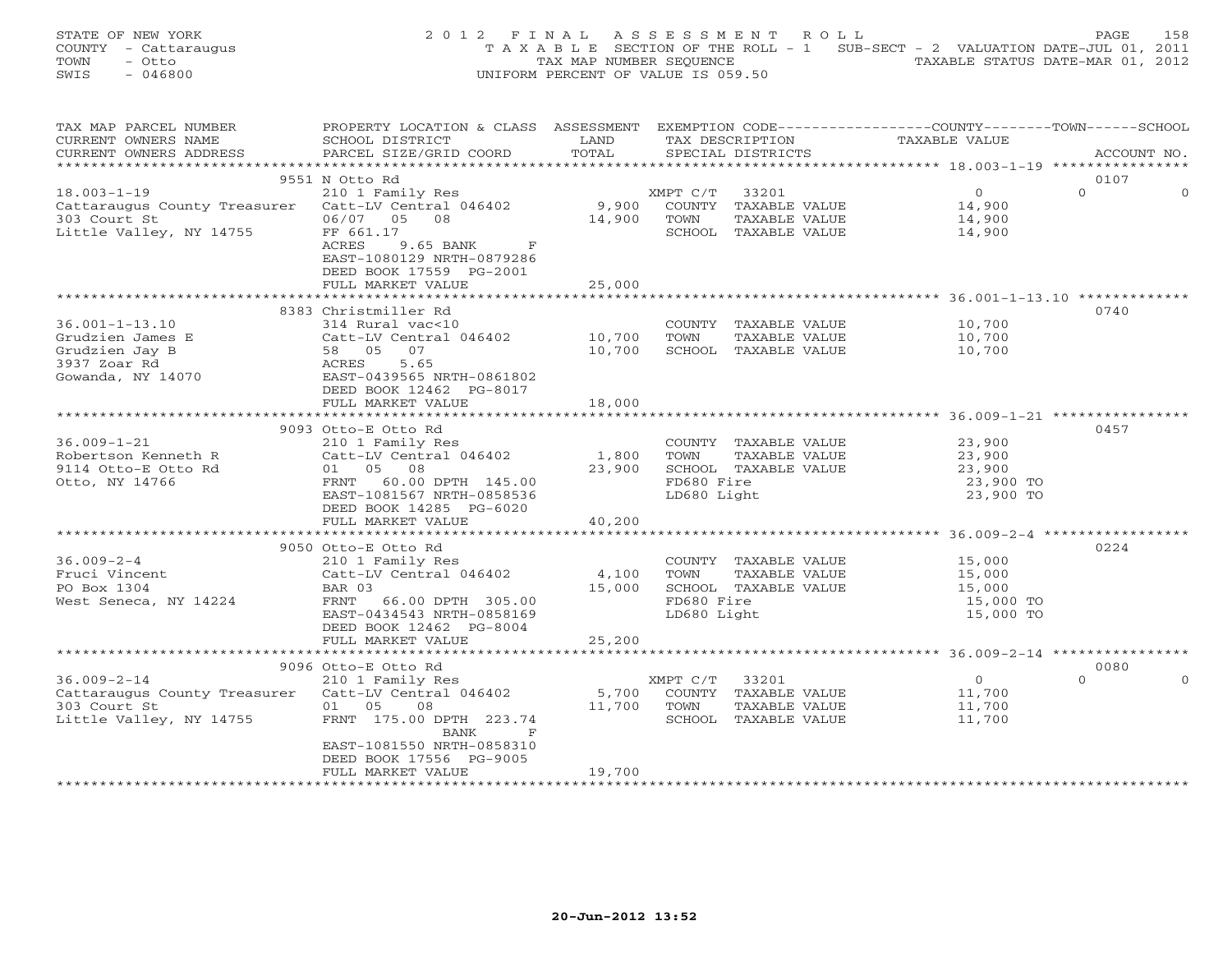| STATE OF NEW YORK    | 2012 FINAL ASSESSMENT ROLL                                                     | 159<br>PAGE                      |
|----------------------|--------------------------------------------------------------------------------|----------------------------------|
| COUNTY - Cattaraugus | T A X A B L E SECTION OF THE ROLL - 1 SUB-SECT - 2 VALUATION DATE-JUL 01, 2011 |                                  |
| TOWN<br>– Otto       | TAX MAP NUMBER SEOUENCE                                                        | TAXABLE STATUS DATE-MAR 01, 2012 |
| $-046800$<br>SWIS    | UNIFORM PERCENT OF VALUE IS 059.50                                             |                                  |

| TAX MAP PARCEL NUMBER | PROPERTY LOCATION & CLASS ASSESSMENT                                                                    |       |                                                 |            |          |          |
|-----------------------|---------------------------------------------------------------------------------------------------------|-------|-------------------------------------------------|------------|----------|----------|
| CURRENT OWNERS NAME   | SCHOOL DISTRICT                                                                                         |       | LAND TAX DESCRIPTION TAXABLE VALUE              |            |          |          |
|                       |                                                                                                         |       |                                                 |            |          |          |
|                       |                                                                                                         |       |                                                 |            |          |          |
|                       | 9116 Otto-E Otto Rd                                                                                     |       |                                                 |            | 0256     |          |
| $36.009 - 2 - 20$     | 481 Att row bldg Natural March 2010 XMPT C/T 33201                                                      |       |                                                 | $\Omega$   | $\Omega$ | $\Omega$ |
|                       | County Of Cattaraugus Catt-LV Central 046402 500 COUNTY TAXABLE VALUE                                   |       |                                                 | 20,500     |          |          |
|                       |                                                                                                         |       | TAXABLE VALUE<br>TOWN                           | 20,500     |          |          |
|                       | County Of Cattaraugus<br>303 Court St 01 05 08<br>Little Valley, NY 14755 FRNT 25.00 DPTH 70.00<br>BANK |       | SCHOOL TAXABLE VALUE 20,500                     |            |          |          |
|                       |                                                                                                         |       | FD680 Fire                                      | 20,500 TO  |          |          |
|                       | EAST-0432840 NRTH-0858321                                                                               |       | LD680 Light 20,500 TO                           |            |          |          |
|                       |                                                                                                         |       |                                                 |            |          |          |
|                       |                                                                                                         |       |                                                 |            |          |          |
|                       |                                                                                                         |       |                                                 |            |          |          |
|                       | 8188 South Hill Rd                                                                                      |       |                                                 |            | 0272     |          |
| $36.009 - 2 - 37$     | 210 1 Family Res                                                                                        |       | COUNTY TAXABLE VALUE                            | 6,000      |          |          |
|                       |                                                                                                         |       |                                                 | 6,000      |          |          |
|                       |                                                                                                         |       |                                                 | 6,000      |          |          |
|                       |                                                                                                         |       |                                                 | $6,000$ TO |          |          |
|                       | EAST-0432673 NRTH-0858187                                                                               |       | LD680 Light 6,000 TO<br>WD685 Water 6,000 TO    |            |          |          |
|                       | DEED BOOK 14155 PG-6004                                                                                 |       |                                                 |            |          |          |
|                       | FULL MARKET VALUE 10,100                                                                                |       |                                                 |            |          |          |
|                       |                                                                                                         |       |                                                 |            |          |          |
|                       | 8198 Otto-Maples Rd                                                                                     |       |                                                 |            | 0220     |          |
| $36.009 - 2 - 39$     |                                                                                                         |       | COUNTY TAXABLE VALUE<br>TOWN      TAXABLE VALUE | 2,300      |          |          |
| Goldfus Brian         |                                                                                                         |       |                                                 | 2,300      |          |          |
| PO Box 1              | BAR 03                                                                                                  | 2,300 | SCHOOL TAXABLE VALUE                            | 2,300      |          |          |
| Otto, NY 14766        | BAR 03<br>FRNT 160.00 DPTH 66.00<br>FRNT 160.00 DPTH 66.00<br>EAST-0432681 NRTH-0858344                 |       | FD680 Fire                                      | 2,300 TO   |          |          |
|                       |                                                                                                         |       | LD680 Light 2,300 TO<br>WD685 Water 2,300 TO    |            |          |          |
|                       | DEED BOOK 12710 PG-7001                                                                                 |       |                                                 |            |          |          |
|                       | FULL MARKET VALUE                                                                                       | 3,900 |                                                 |            |          |          |
|                       |                                                                                                         |       |                                                 |            |          |          |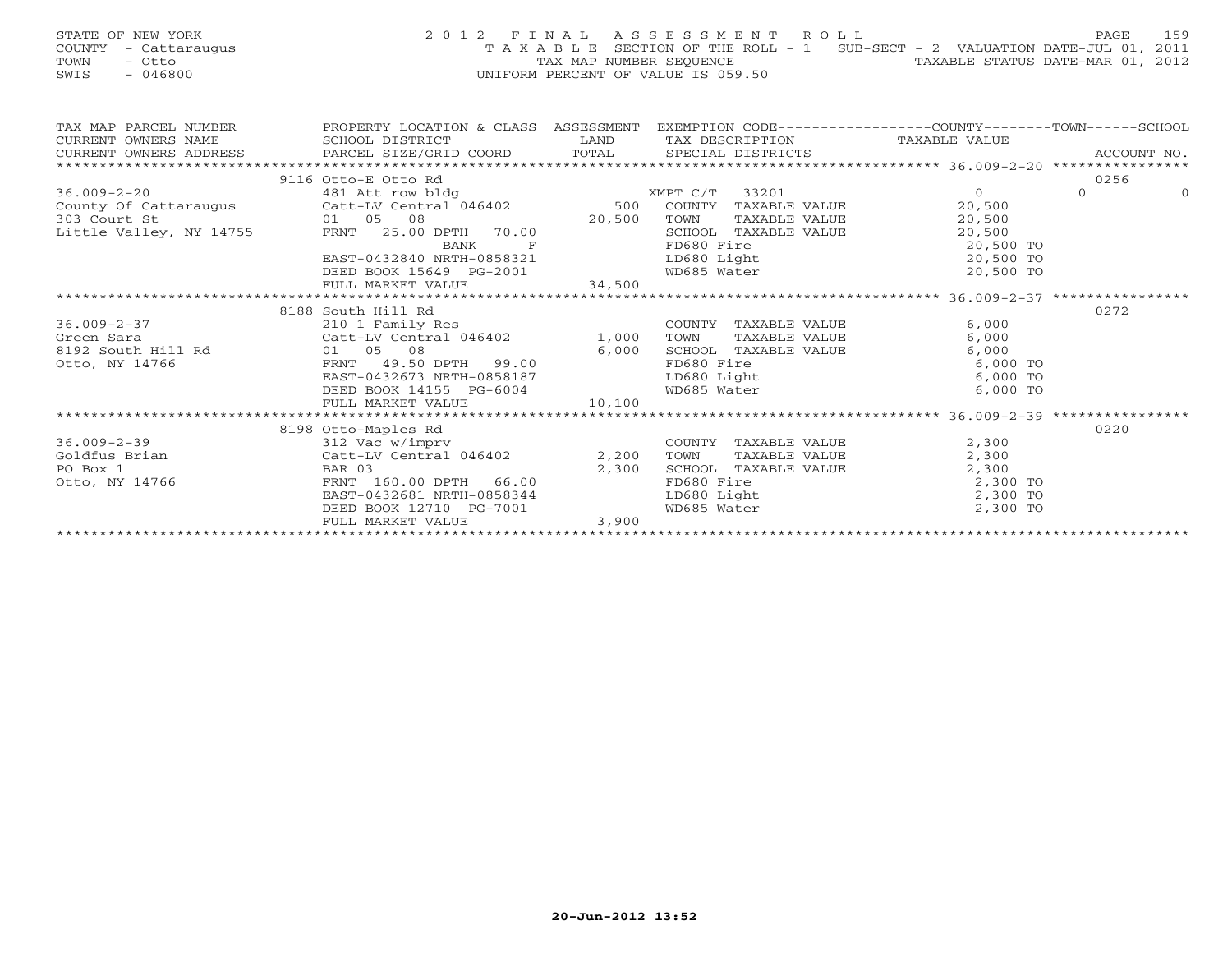|      | STATE OF NEW YORK    | 2012 FINAL ASSESSMENT ROLL |                                                                                |  |                                  |                        | <b>PAGE</b> | 160 |
|------|----------------------|----------------------------|--------------------------------------------------------------------------------|--|----------------------------------|------------------------|-------------|-----|
|      | COUNTY - Cattaraugus |                            | T A X A B L E SECTION OF THE ROLL - 1 SUB-SECT - 2 VALUATION DATE-JUL 01, 2011 |  |                                  |                        |             |     |
| TOWN | - Otto               |                            |                                                                                |  | TAXABLE STATUS DATE-MAR 01, 2012 |                        |             |     |
| SWIS | $-046800$            |                            |                                                                                |  |                                  | RPS150/V04/L015        |             |     |
|      |                      |                            | UNIFORM PERCENT OF VALUE IS 059.50                                             |  |                                  | CURRENT DATE 6/20/2012 |             |     |
|      |                      |                            |                                                                                |  |                                  |                        |             |     |

#### R O L L S U B S E C T I O N - 2 - T O T A L S

#### \*\*\* S P E C I A L D I S T R I C T S U M M A R Y \*\*\*

| CODE       | DISTRICT NAME | TOTAL<br>PARCELS | EXTENSTON<br>TYPE. | <b>EXTENSION</b><br>VALUE | AD VALOREM<br>VALUE | EXEMPT<br><b>AMOUNT</b> | TAXABLE<br>VALUE |
|------------|---------------|------------------|--------------------|---------------------------|---------------------|-------------------------|------------------|
| FD680 Fire |               |                  | 5 TOTAL            |                           | 67,700              |                         | 67,700           |
|            | LD680 Light   |                  | 5 TOTAL            |                           | 67,700              |                         | 67,700           |
|            | WD685 Water   |                  | 3 ТОТАL            |                           | 28,800              |                         | 28,800           |

#### \*\*\* S C H O O L D I S T R I C T S U M M A R Y \*\*\*

| CODE   | DISTRICT NAME   | TOTAL<br>PARCELS | ASSESSED<br>LAND | ASSESSED<br>TOTAL | EXEMPT<br>AMOUNT | TOTAL<br>TAXABLE | STAR<br>AMOUNT | STAR<br>TAXABLE |
|--------|-----------------|------------------|------------------|-------------------|------------------|------------------|----------------|-----------------|
| 046402 | Catt-LV Central | 8                | 35,900           | 105,000           |                  | 105,000          |                | 105,000         |
|        | SUB-TOTAL       | 8                | 35,900           | 105,000           |                  | 105,000          |                | 105,000         |
|        | TOTAL           | 8                | 35,900           | 105,000           |                  | 105,000          |                | 105,000         |

#### \*\*\* S Y S T E M C O D E S S U M M A R Y \*\*\*

## NO SYSTEM EXEMPTIONS AT THIS LEVEL

#### \*\*\* E X E M P T I O N S U M M A R Y \*\*\*

| CODE  | DESCRIPTION       | TOTAL<br>PARCELS | COUNTY | TOWN | SCHOOL |
|-------|-------------------|------------------|--------|------|--------|
| 33201 | XMPT C/T<br>TOTAL |                  |        |      |        |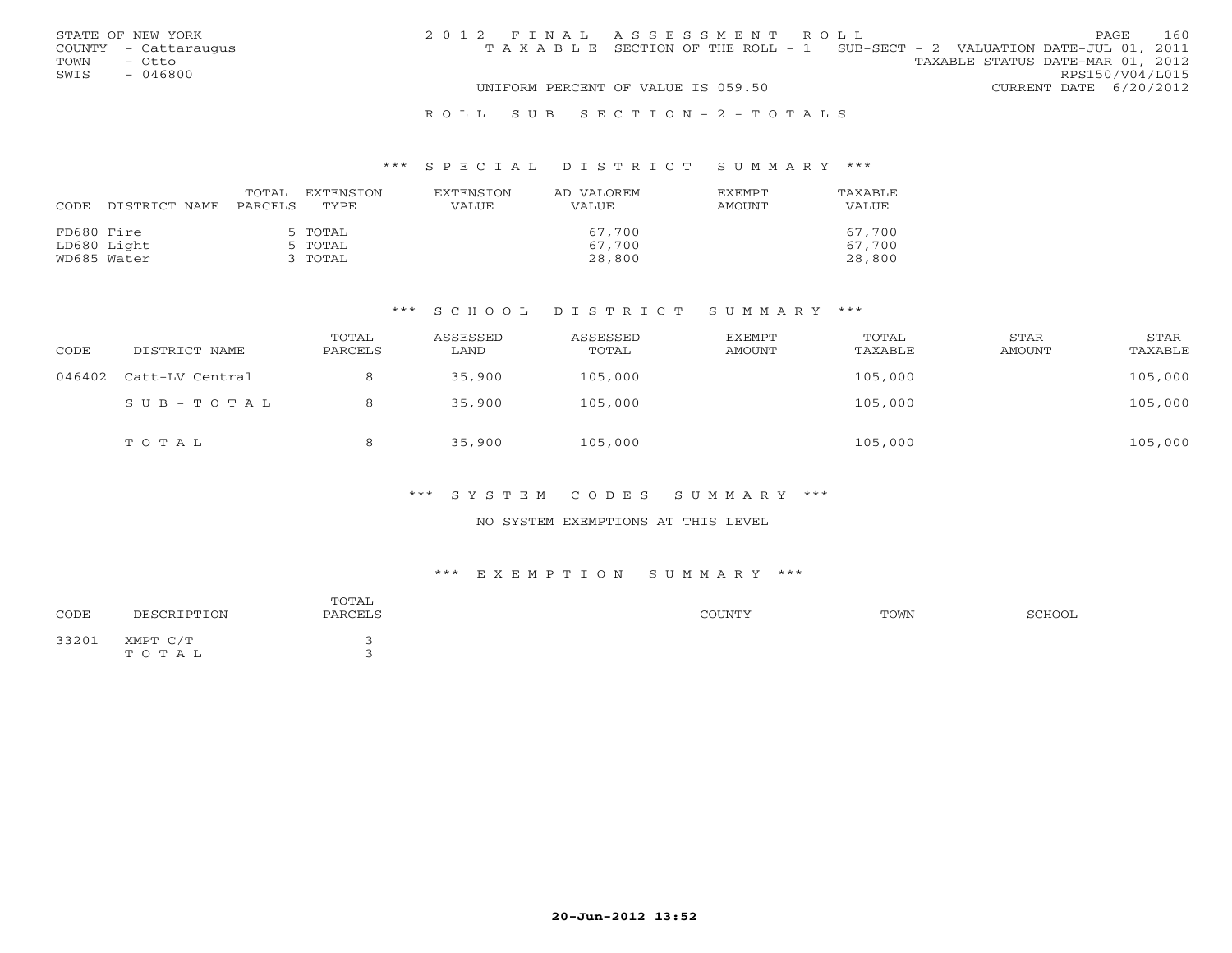| STATE OF NEW YORK    | 2012 FINAL ASSESSMENT ROLL                                                     | 161<br>PAGE                      |
|----------------------|--------------------------------------------------------------------------------|----------------------------------|
| COUNTY - Cattaraugus | T A X A B L E SECTION OF THE ROLL - 1 SUB-SECT - 2 VALUATION DATE-JUL 01, 2011 |                                  |
| TOWN<br>– Otto       |                                                                                | TAXABLE STATUS DATE-MAR 01, 2012 |
| SWIS<br>- 046800     |                                                                                | RPS150/V04/L015                  |
|                      | UNIFORM PERCENT OF VALUE IS 059.50                                             | CURRENT DATE 6/20/2012           |
|                      | ROLL SUB SECTION-2-TOTALS                                                      |                                  |

| ROLL |             | TOTAL   | ASSESSED | ASSESSED | TAXABLE        | TAXABLE | TAXABLE | STAR    |
|------|-------------|---------|----------|----------|----------------|---------|---------|---------|
| SEC  | DESCRIPTION | PARCELS | AND      | TOTAL    | COUNTY         | TOWN    | SCHOOL  | TAXABLE |
|      | TAXABLE     |         | 35,900   | 105,000  | L 0 5<br>, 000 | 105,000 | 105,000 | 105,000 |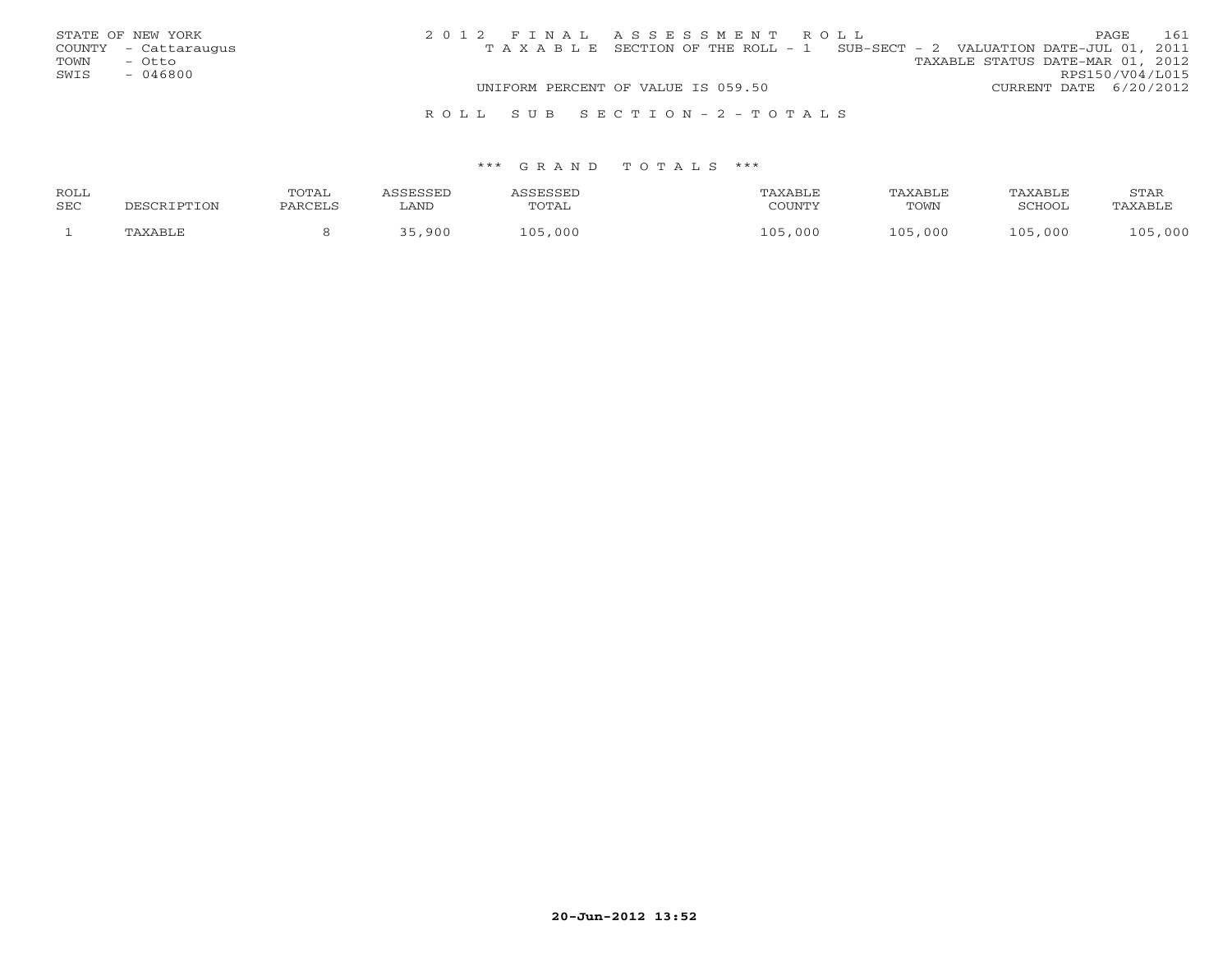| STATE OF NEW YORK |                      | 2012 FINAL ASSESSMENT ROLL |                                    |                                  |                        | PAGE | 162 |
|-------------------|----------------------|----------------------------|------------------------------------|----------------------------------|------------------------|------|-----|
|                   | COUNTY - Cattaraugus |                            | TAXABLE SECTION OF THE ROLL - 1    | VALUATION DATE-JUL 01, 2011      |                        |      |     |
| TOWN              | - Otto               |                            |                                    | TAXABLE STATUS DATE-MAR 01, 2012 |                        |      |     |
| SWIS              | - 046800             |                            | UNIFORM PERCENT OF VALUE IS 059.50 |                                  | RPS150/V04/L015        |      |     |
|                   |                      |                            |                                    |                                  | CURRENT DATE 6/20/2012 |      |     |
|                   |                      |                            |                                    |                                  |                        |      |     |

#### R O L L S E C T I O N T O T A L S

#### \*\*\* S P E C I A L D I S T R I C T S U M M A R Y \*\*\*

| CODE       | DISTRICT NAME        | TOTAL<br>PARCELS | EXTENSION<br>TYPE | EXTENSION<br>VALUE | AD VALOREM<br><b>VALUE</b> | <b>EXEMPT</b><br>AMOUNT | TAXABLE<br>VALUE |
|------------|----------------------|------------------|-------------------|--------------------|----------------------------|-------------------------|------------------|
| FD680 Fire |                      |                  | 272 TOTAL         |                    | 11591,737                  |                         | 11591,737        |
|            | FP680 Fire protectio |                  | 494 TOTAL         |                    | 18746,617                  |                         | 18746,617        |
|            | LD680 Light          |                  | 91 TOTAL          |                    | 3290,800                   |                         | 3290,800         |
|            | WD685 Water          |                  | 27 TOTAL          |                    | 704,700                    |                         | 704,700          |

# \*\*\* S C H O O L D I S T R I C T S U M M A R Y \*\*\*

| CODE   | DISTRICT NAME           | TOTAL<br>PARCELS | ASSESSED<br>LAND | ASSESSED<br>TOTAL | EXEMPT<br>AMOUNT | TOTAL<br>TAXABLE | <b>STAR</b><br>AMOUNT | STAR<br>TAXABLE |
|--------|-------------------------|------------------|------------------|-------------------|------------------|------------------|-----------------------|-----------------|
| 046402 | Catt-LV Central         | 775              | 9685,700         | 30518,043         | 841,963          | 29676,080        | 5718,190              | 23957,890       |
|        | $S \cup B - T \cup T A$ | 775              | 9685,700         | 30518,043         | 841,963          | 29676,080        | 5718,190              | 23957,890       |
|        | TOTAL                   | 775              | 9685,700         | 30518,043         | 841,963          | 29676,080        | 5718,190              | 23957,890       |

# \*\*\* S Y S T E M C O D E S S U M M A R Y \*\*\*

#### NO SYSTEM EXEMPTIONS AT THIS LEVEL

#### \*\*\* E X E M P T I O N S U M M A R Y \*\*\*

| CODE  | DESCRIPTION  | TOTAL<br>PARCELS | COUNTY  | TOWN    | SCHOOL   |
|-------|--------------|------------------|---------|---------|----------|
| 33201 | XMPT C/T     |                  |         |         |          |
| 41101 | VET C/T      |                  | 7,800   | 7,800   |          |
| 41121 | WVET C/T     | 26               | 173,418 | 173,418 |          |
| 41131 | CVET C/T     | 25               | 260,387 | 260,387 |          |
| 41141 | DVET C/T     | 10               | 149,420 | 149,420 |          |
| 41161 | $CW_15_VET/$ | 6                | 41,775  | 41,775  |          |
| 41700 | AG BLDG      | 6                | 208,800 | 208,800 | 208,800  |
| 41720 | AG DIST      | 50               | 319,944 | 319,944 | 319,944  |
| 41800 | AGED C/T/S   | 8                | 161,793 | 161,793 | 166,750  |
| 41801 | AGED C/T     |                  | 44,160  | 44,160  |          |
| 41834 | SR STAR      | 59               |         |         | 1993,090 |
|       |              |                  |         |         |          |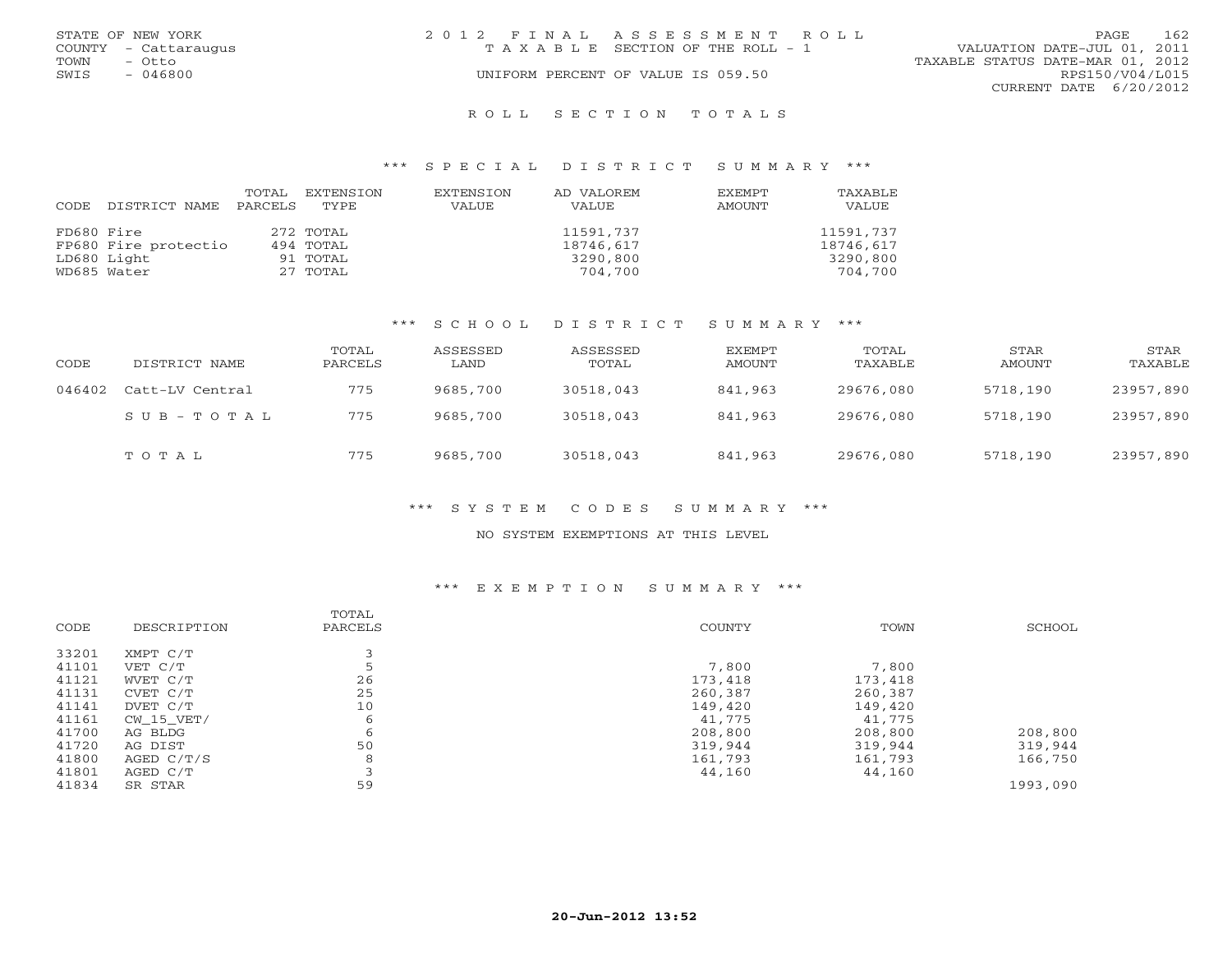|      | STATE OF NEW YORK    | 2012 FINAL ASSESSMENT ROLL |                                       |                                  | PAGE            | 163 |
|------|----------------------|----------------------------|---------------------------------------|----------------------------------|-----------------|-----|
|      | COUNTY - Cattaraugus |                            | T A X A B L E SECTION OF THE ROLL - 1 | VALUATION DATE-JUL 01, 2011      |                 |     |
| TOWN | - Otto               |                            |                                       | TAXABLE STATUS DATE-MAR 01, 2012 |                 |     |
| SWIS | $-046800$            |                            | UNIFORM PERCENT OF VALUE IS 059.50    |                                  | RPS150/V04/L015 |     |
|      |                      |                            |                                       | CURRENT DATE 6/20/2012           |                 |     |
|      |                      |                            |                                       |                                  |                 |     |

#### R O L L S E C T I O N T O T A L S

#### \*\*\* E X E M P T I O N S U M M A R Y \*\*\*

| CODE  | DESCRIPTION | TOTAL<br>PARCELS | <b>COUNTY</b> | TOWN     | SCHOOL   |
|-------|-------------|------------------|---------------|----------|----------|
| 41854 | RES STAR    | 209              |               |          | 3725,100 |
| 41900 | PHYS DIS    |                  | 8,200         | 8,200    | 8,200    |
| 42100 | SILO T/C/S  | 23               | 110,900       | 110,900  | 110,900  |
| 47460 | FOREST/A74  | ▵                | 27,369        | 27,369   | 27,369   |
|       | TOTAL       | 436              | 1513,966      | 1513,966 | 6560,153 |

| <b>ROLL</b> |             | TOTAL   | ASSESSED | ASSESSED  | TAXABLE   | TAXABLE   | TAXABLE   | STAR      |
|-------------|-------------|---------|----------|-----------|-----------|-----------|-----------|-----------|
| <b>SEC</b>  | DESCRIPTION | PARCELS | . AND    | TOTAL     | COUNTY    | TOWN      | SCHOOL    | TAXABLE   |
|             | TAXABLE     | 775     | 9685,700 | 30518,043 | 29004,077 | 29004,077 | 29676,080 | 23957,890 |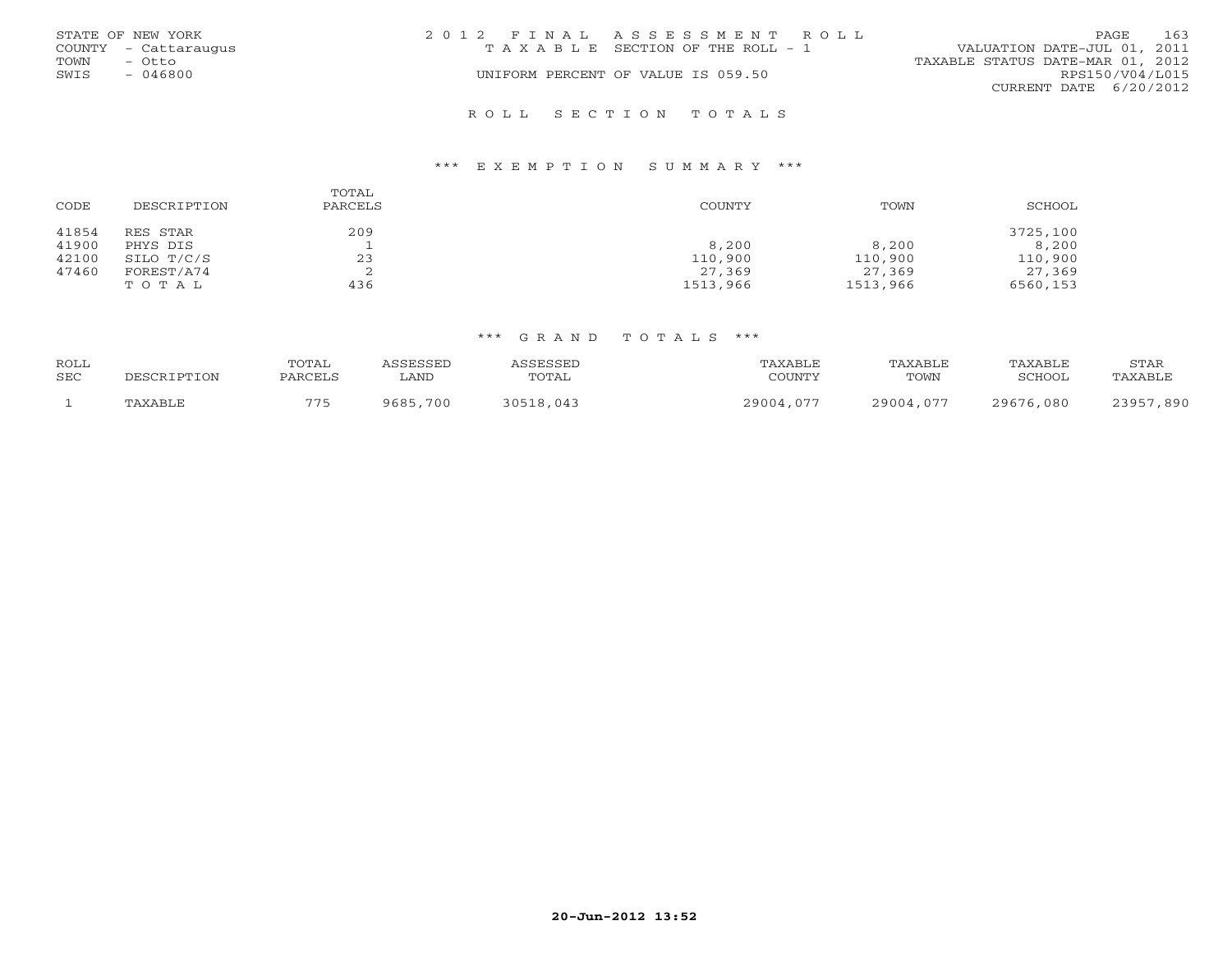| STATE OF NEW YORK<br>COUNTY<br>- Cattaraugus<br>TOWN<br>- Otto<br>$-046800$<br>SWIS | 2 0 1 2<br>STATE OWNED LAND<br>ROLL SUB-SECT - N- SECTION 534 | FINAL<br>RPTL<br>TAX MAP NUMBER SEOUENCE | ASSESSMENT ROLL<br>SECTION OF THE ROLL - 3<br>REFORESTATION<br>UNIFORM PERCENT OF VALUE IS 059.50 | $SUB-SECTION - N$ VALUATION DATE-JUL 01,<br>TAXABLE STATUS DATE-MAR 01, | PAGE        | 164<br>2011<br>2012 |
|-------------------------------------------------------------------------------------|---------------------------------------------------------------|------------------------------------------|---------------------------------------------------------------------------------------------------|-------------------------------------------------------------------------|-------------|---------------------|
| TAX MAP PARCEL NUMBER                                                               | PROPERTY LOCATION & CLASS                                     | ASSESSMENT                               | EXEMPTION CODE-----------------COUNTY-------TOWN------SCHOOL                                      |                                                                         |             |                     |
| CURRENT OWNERS NAME                                                                 | SCHOOL DISTRICT                                               | LAND                                     | TAX DESCRIPTION                                                                                   | TAXABLE VALUE                                                           |             |                     |
| CURRENT OWNERS ADDRESS                                                              | PARCEL SIZE/GRID COORD                                        | TOTAL                                    | SPECIAL DISTRICTS                                                                                 |                                                                         | ACCOUNT NO. |                     |
|                                                                                     |                                                               |                                          |                                                                                                   |                                                                         |             |                     |
|                                                                                     | N Otto Rd (Off)                                               |                                          |                                                                                                   |                                                                         | 0110001     |                     |
| $18.001 - 1 - 17$                                                                   | 932 Forest s532b                                              |                                          | 32252<br>STATE C                                                                                  | 381,000                                                                 | $\Omega$    | $\Omega$            |
| State Of New York                                                                   | Catt-LV Central 046402                                        | 381,000                                  | COUNTY<br>TAXABLE VALUE                                                                           |                                                                         |             |                     |
| County Treasurer                                                                    | 08 06 07                                                      | 381,000                                  | TOWN<br>TAXABLE VALUE                                                                             | 381,000                                                                 |             |                     |
| 303 Court St                                                                        | CATT REFOREST                                                 |                                          | SCHOOL<br>TAXABLE VALUE                                                                           | 381,000                                                                 |             |                     |
| Little Valley, NY 14755                                                             | AREA 15-PROP A                                                |                                          | FP680 Fire protection                                                                             | 381,000 TO                                                              |             |                     |
|                                                                                     | $\mathcal{D}$<br>113.00 BANK<br>ACRES                         |                                          |                                                                                                   |                                                                         |             |                     |
|                                                                                     | EAST-1088672 NRTH-0890117                                     |                                          |                                                                                                   |                                                                         |             |                     |
|                                                                                     | FULL MARKET VALUE                                             | 640,300                                  |                                                                                                   |                                                                         |             |                     |
|                                                                                     |                                                               |                                          |                                                                                                   |                                                                         |             |                     |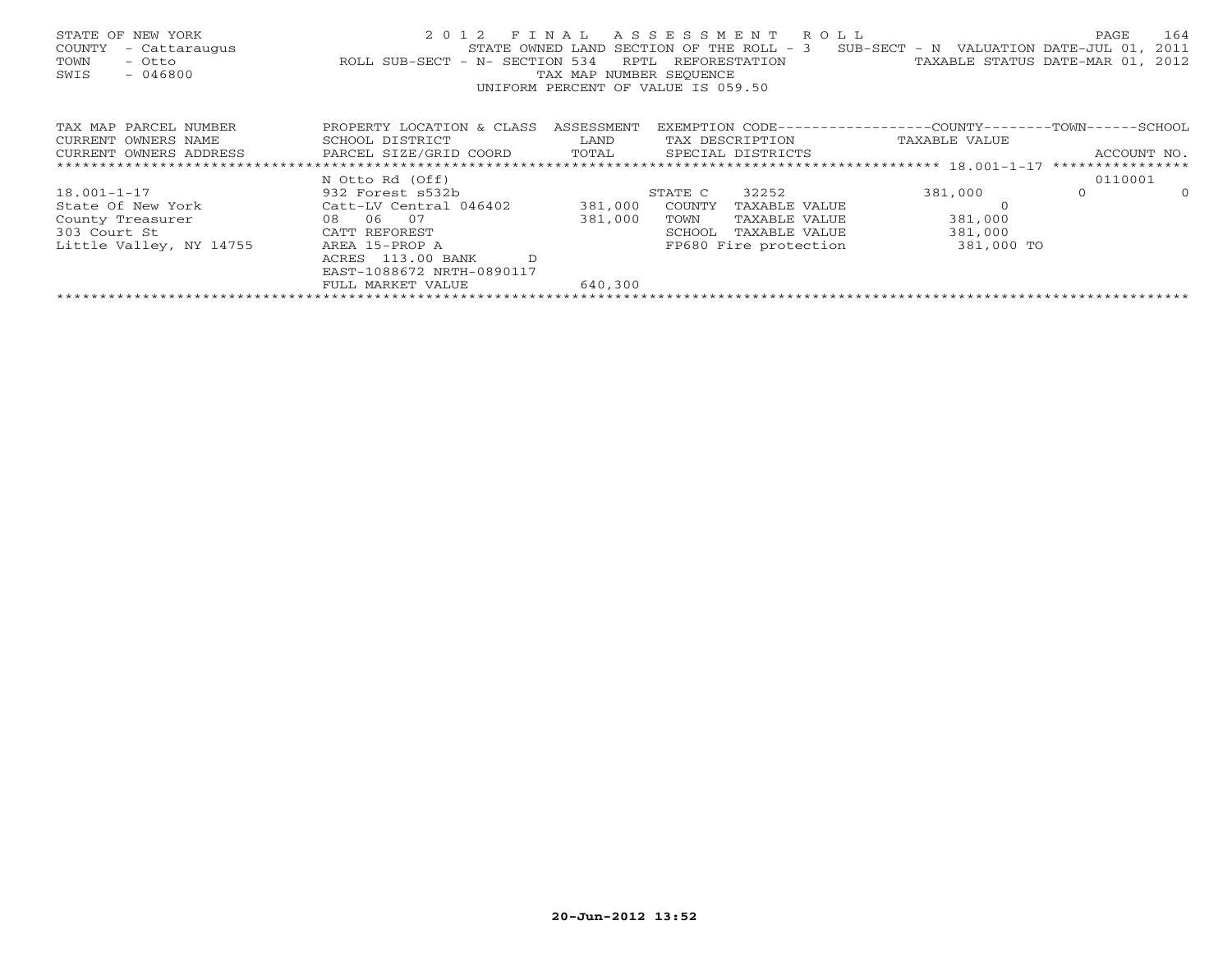|                                    | STATE OF NEW YORK    | 2012 FINAL ASSESSMENT ROLL                                                            | PAGE.                  |  | 165 |  |
|------------------------------------|----------------------|---------------------------------------------------------------------------------------|------------------------|--|-----|--|
|                                    | COUNTY - Cattaraugus | STATE OWNED LAND SECTION OF THE ROLL - 3 SUB-SECT - N VALUATION DATE-JUL 01, 2011     |                        |  |     |  |
| TOWN                               | – Otto               | TAXABLE STATUS DATE-MAR 01, 2012<br>ROLL SUB-SECT - N- SECTION 534 RPTL REFORESTATION |                        |  |     |  |
| SWIS                               | $-046800$            |                                                                                       | RPS150/V04/L015        |  |     |  |
|                                    |                      |                                                                                       | CURRENT DATE 6/20/2012 |  |     |  |
| UNIFORM PERCENT OF VALUE IS 059.50 |                      |                                                                                       |                        |  |     |  |

# R O L L S U B S E C T I O N - N - T O T A L S

#### \*\*\* S P E C I A L D I S T R I C T S U M M A R Y \*\*\*

|      |                      | TOTAL   | EXTENSTON | <b>EXTENSION</b> | AD VALOREM | <b>FXEMPT</b> | TAXABLE |
|------|----------------------|---------|-----------|------------------|------------|---------------|---------|
| CODE | DISTRICT NAME        | PARCELS | TYPE      | VALUE            | VALUE      | AMOUNT        | VALUE   |
|      |                      |         |           |                  |            |               |         |
|      | FP680 Fire protectio |         | TOTAL     |                  | 381,000    |               | 381,000 |

## \*\*\* S C H O O L D I S T R I C T S U M M A R Y \*\*\*

| CODE   | DISTRICT NAME   | TOTAL<br>PARCELS | ASSESSED<br>LAND | ASSESSED<br>TOTAL | EXEMPT<br>AMOUNT | TOTAL<br>TAXABLE | STAR<br>AMOUNT | STAR<br>TAXABLE |
|--------|-----------------|------------------|------------------|-------------------|------------------|------------------|----------------|-----------------|
| 046402 | Catt-LV Central |                  | 381,000          | 381,000           |                  | 381,000          |                | 381,000         |
|        | SUB-TOTAL       |                  | 381,000          | 381,000           |                  | 381,000          |                | 381,000         |
|        | TOTAL           |                  | 381,000          | 381,000           |                  | 381,000          |                | 381,000         |

# \*\*\* S Y S T E M C O D E S S U M M A R Y \*\*\*

#### NO SYSTEM EXEMPTIONS AT THIS LEVEL

#### \*\*\* E X E M P T I O N S U M M A R Y \*\*\*

| CODE  | DESCRIPTION      | TOTAL<br>PARCELS | COUNTY             | TOWN | SCHOOL |
|-------|------------------|------------------|--------------------|------|--------|
| 32252 | STATE C<br>TOTAL |                  | 381,000<br>381,000 |      |        |

| ROLL<br>SEC |                  | <b>COTAL</b><br>PARCEI. | SSED<br>LAND | ESSED<br>TOTAL | $\gamma$ of tatifies | TOWN        | TAXABLE<br>SCHOOL | <b>STAR</b><br>'AXABL <sup>r</sup> |
|-------------|------------------|-------------------------|--------------|----------------|----------------------|-------------|-------------------|------------------------------------|
|             | STATE OWNED LAND |                         | 201<br>000   | ວ ດ 1<br>, 000 |                      | ּ ספ<br>000 | 381<br>. 000      | 000<br>ວ ດ 1                       |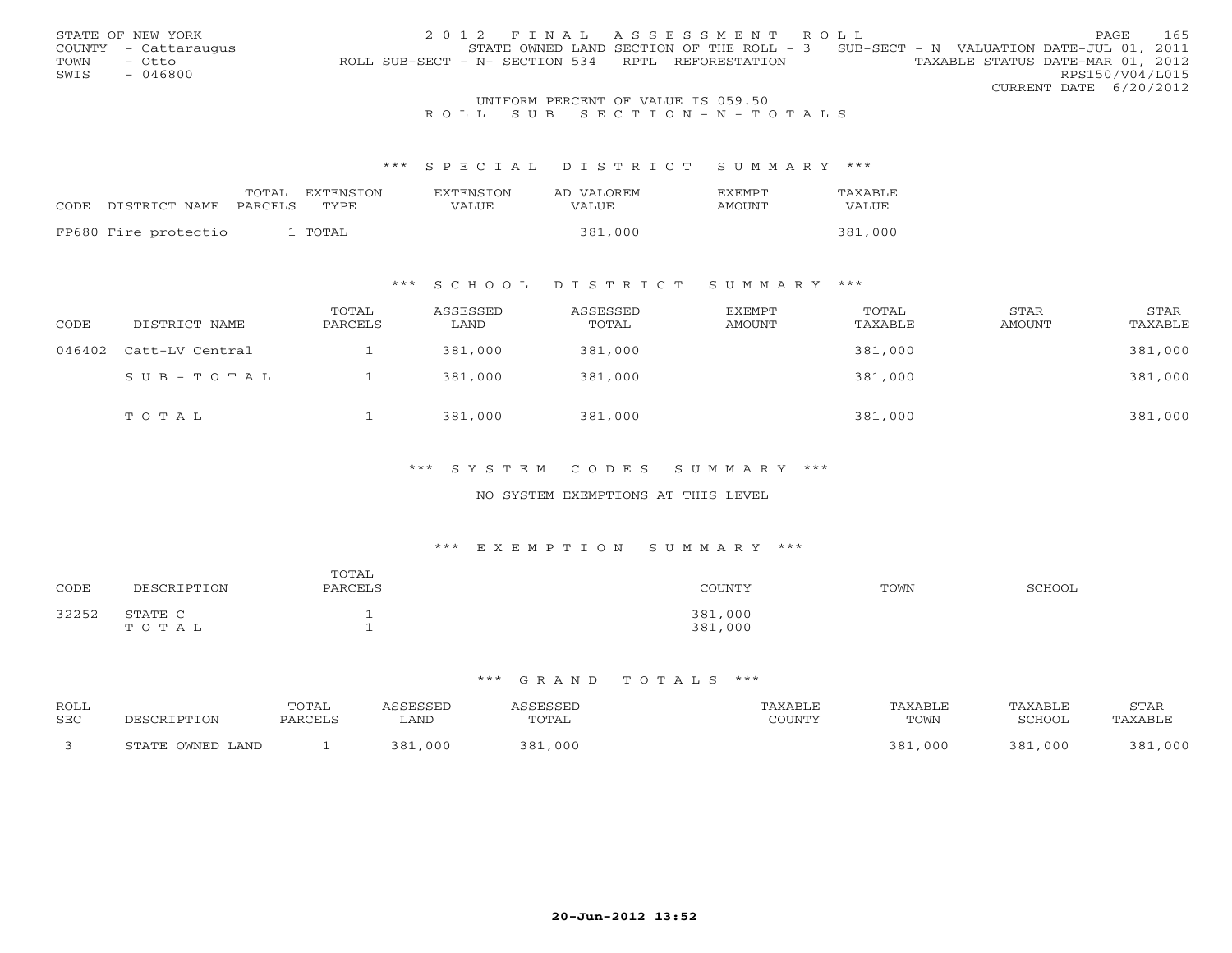| STATE OF NEW YORK<br>COUNTY<br>TOWN<br>$-046800$<br>SWIS |                              | TAX MAP NUMBER SEQUENCE<br>UNIFORM PERCENT OF VALUE IS 059.50<br>UNIFORM PERCENT OF VALUE IS 059.50 |                |        | 2012 FINAL ASSESSMENT ROLL<br>STATE OWNED LAND SECTION OF THE ROLL - $3$ SUB-SECT - Y VALUATION DATE-JUL 01, 2011<br>RPTL TRANSITION ASSESSMENTS TAXABLE STATUS DATE-MAR 01, 2012 |          | 166<br>PAGE |
|----------------------------------------------------------|------------------------------|-----------------------------------------------------------------------------------------------------|----------------|--------|-----------------------------------------------------------------------------------------------------------------------------------------------------------------------------------|----------|-------------|
| TAX MAP PARCEL NUMBER                                    | PROPERTY LOCATION & CLASS    | ASSESSMENT                                                                                          |                |        | EXEMPTION CODE-----------------COUNTY-------TOWN------SCHOOL                                                                                                                      |          |             |
| CURRENT OWNERS NAME                                      | SCHOOL DISTRICT              | LAND                                                                                                |                |        | TAX DESCRIPTION TAXABLE VALUE                                                                                                                                                     |          |             |
| CURRENT OWNERS ADDRESS                                   |                              |                                                                                                     |                |        |                                                                                                                                                                                   |          |             |
|                                                          |                              |                                                                                                     |                |        |                                                                                                                                                                                   |          |             |
|                                                          | TOWN Transition Assessment   |                                                                                                     |                |        |                                                                                                                                                                                   |          | 8000002     |
| $333.000 - 68 - 2$                                       | 993 Transition t             |                                                                                                     |                | COUNTY | TAXABLE VALUE                                                                                                                                                                     | $\Omega$ |             |
| State Of New York                                        | Illegal School 040404        | $\sim$ 0 $\sim$ 0 $\sim$ 0 $\sim$                                                                   |                | TOWN   | TAXABLE VALUE                                                                                                                                                                     | $\circ$  |             |
| County Treasurer                                         | ACRES 0.01 BANK              | $\overline{0}$<br>D                                                                                 |                |        | SCHOOL TAXABLE VALUE                                                                                                                                                              |          |             |
| 303 Court St                                             | FULL MARKET VALUE            |                                                                                                     | $\circ$        |        | FP680 Fire protection                                                                                                                                                             | $0$ TO   |             |
| Little Valley, NY 14755                                  |                              |                                                                                                     |                |        |                                                                                                                                                                                   |          |             |
|                                                          |                              |                                                                                                     |                |        |                                                                                                                                                                                   |          |             |
|                                                          | SCHOOL Transition Assessment |                                                                                                     |                |        |                                                                                                                                                                                   |          | 8046401     |
| $333.000 - 68 - 3$                                       | 993 Transition t             |                                                                                                     |                | COUNTY | TAXABLE VALUE                                                                                                                                                                     | $\circ$  |             |
| State Of New York                                        | Catt-LV Central 046402       |                                                                                                     | $\overline{0}$ | TOWN   | TAXABLE VALUE                                                                                                                                                                     |          |             |
| County Treasurer                                         | ACRES 0.01 BANK              | D                                                                                                   | $\circ$        | SCHOOL | TAXABLE VALUE                                                                                                                                                                     |          |             |
| 303 Court St                                             | FULL MARKET VALUE            |                                                                                                     |                |        |                                                                                                                                                                                   |          |             |
| Little Valley, NY 14755                                  |                              |                                                                                                     |                |        |                                                                                                                                                                                   |          |             |
|                                                          |                              |                                                                                                     |                |        |                                                                                                                                                                                   |          |             |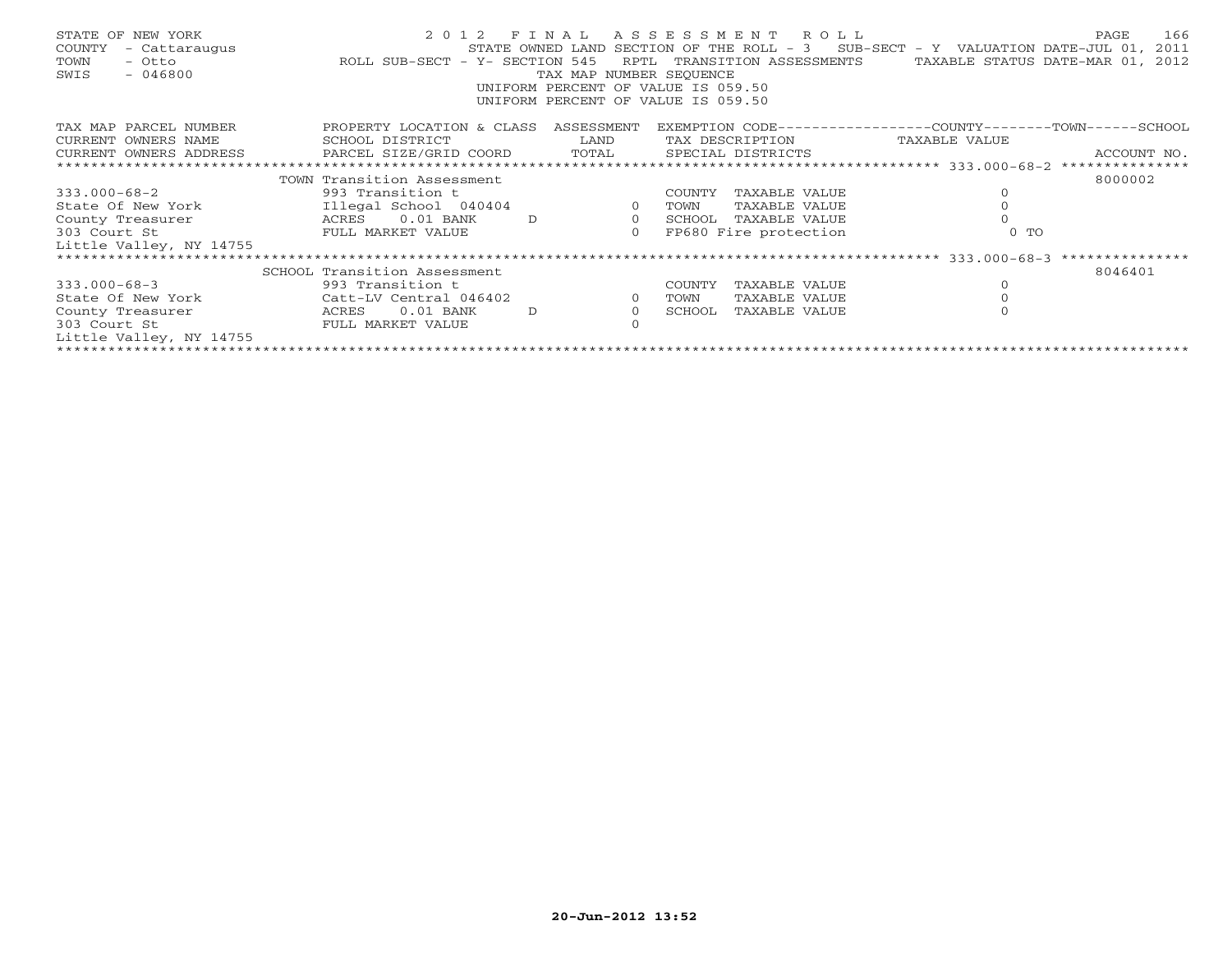|                                    | STATE OF NEW YORK    | 2012 FINAL ASSESSMENT ROLL                                                                     | PAGE.                  | 167 |  |  |
|------------------------------------|----------------------|------------------------------------------------------------------------------------------------|------------------------|-----|--|--|
|                                    | COUNTY - Cattaraugus | STATE OWNED LAND SECTION OF THE ROLL - $3$ SUB-SECT - Y VALUATION DATE-JUL 01, 2011            |                        |     |  |  |
| TOWN                               | – Otto               | TAXABLE STATUS DATE-MAR 01, 2012<br>ROLL SUB-SECT - Y- SECTION 545 RPTL TRANSITION ASSESSMENTS |                        |     |  |  |
| SWIS                               | $-046800$            |                                                                                                | RPS150/V04/L015        |     |  |  |
|                                    |                      |                                                                                                | CURRENT DATE 6/20/2012 |     |  |  |
| UNIFORM PERCENT OF VALUE IS 059.50 |                      |                                                                                                |                        |     |  |  |

# R O L L S U B S E C T I O N - Y - T O T A L S

#### \*\*\* S P E C I A L D I S T R I C T S U M M A R Y \*\*\*

|      |                             | m <sub>c</sub><br><u>.</u> | ′ ∩N⊾     |                                     | -EN.<br>$\lambda$<br>୵ℷ |       |  |
|------|-----------------------------|----------------------------|-----------|-------------------------------------|-------------------------|-------|--|
| CODE | ∩m<br>$\cap$ m<br>NAMH<br>. |                            | `DT<br>᠇᠇ | $- - - -$<br>$\mathbf{H}$ . The set | $- - -$                 | I N I |  |

|  | FP680 Fire protectio |  | 1 TOTAL |
|--|----------------------|--|---------|
|--|----------------------|--|---------|

# \*\*\* S C H O O L D I S T R I C T S U M M A R Y \*\*\*

| CODE | DISTRICT NAME                                   | TOTAL<br>PARCELS | ASSESSED<br>LAND | ASSESSED<br>TOTAL | EXEMPT<br>AMOUNT | TOTAL<br>TAXABLE | STAR<br>AMOUNT | STAR<br>TAXABLE |
|------|-------------------------------------------------|------------------|------------------|-------------------|------------------|------------------|----------------|-----------------|
|      | 040404 Illegal School<br>046402 Catt-LV Central |                  |                  |                   |                  |                  |                |                 |
|      | SUB-TOTAL                                       | 2                |                  |                   |                  |                  |                |                 |
|      | TOTAL                                           | $\sim$<br>╱.     |                  |                   |                  |                  |                |                 |

\*\*\* S Y S T E M C O D E S S U M M A R Y \*\*\*

NO SYSTEM EXEMPTIONS AT THIS LEVEL

\*\*\* E X E M P T I O N S U M M A R Y \*\*\*

NO EXEMPTIONS AT THIS LEVEL

| <b>ROLL</b> |                                    | TOTAL         |      |       | 'AXABLE | 'AXABLE | STAR     |
|-------------|------------------------------------|---------------|------|-------|---------|---------|----------|
| SEC         | <b>PTON</b>                        | <b>DARCEL</b> | LAND | TOTAL | TOWN    | "CHOOL, | TAYARI.F |
|             | T.AND<br><b>OMNED</b><br>. Im a mm |               |      |       |         |         |          |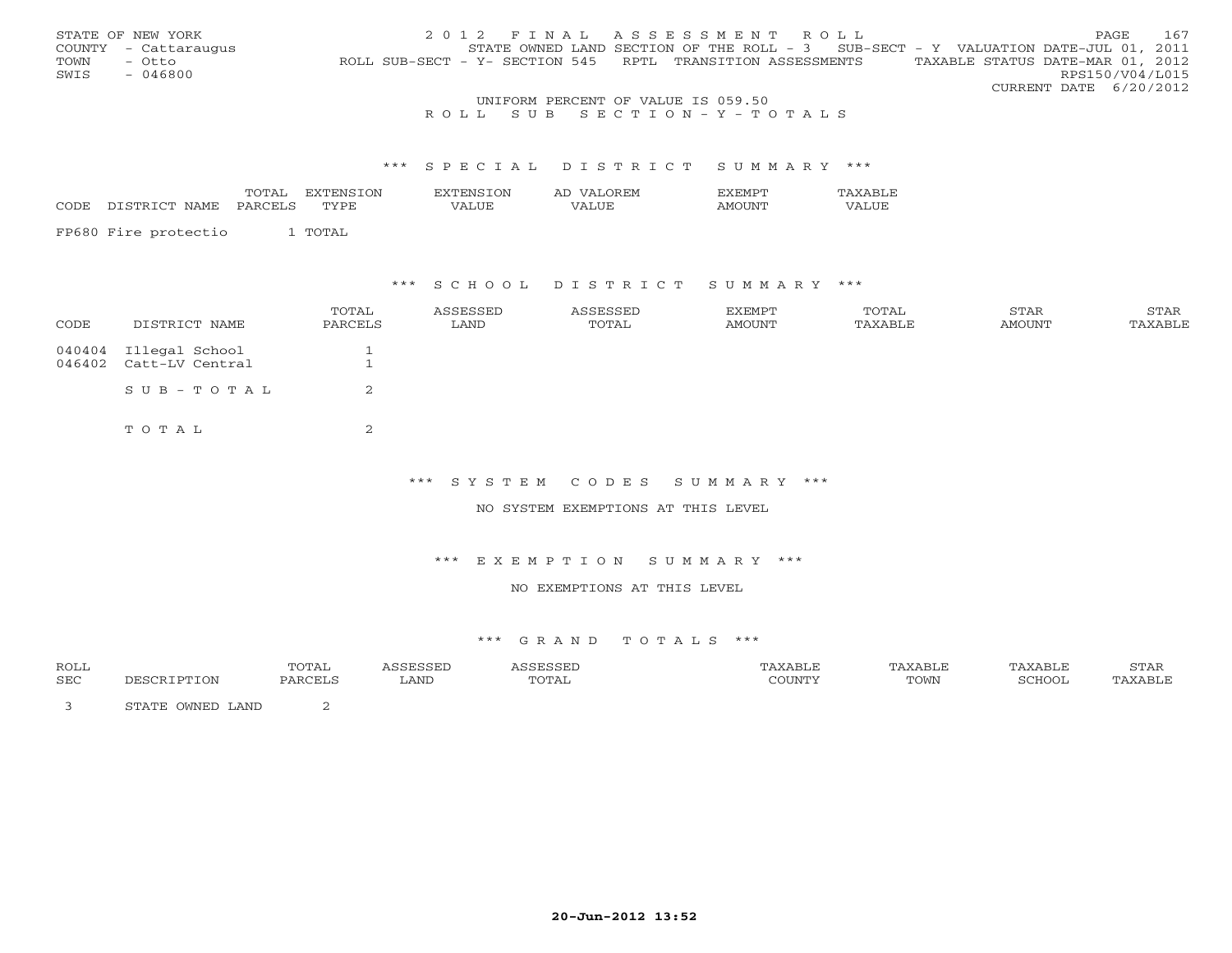| STATE OF NEW YORK    | 2012 FINAL ASSESSMENT ROLL                | 168<br><b>PAGE</b>               |
|----------------------|-------------------------------------------|----------------------------------|
| COUNTY - Cattaraugus | STATE OWNED LAND SECTION OF THE ROLL $-3$ | VALUATION DATE-JUL 01, 2011      |
| TOWN<br>- Otto       |                                           | TAXABLE STATUS DATE-MAR 01, 2012 |
| SWIS<br>- 046800     |                                           | RPS150/V04/L015                  |
|                      | UNIFORM PERCENT OF VALUE IS 059.50        | CURRENT DATE 6/20/2012           |
|                      | ROLL SECTION TOTALS                       |                                  |

#### \*\*\* S P E C I A L D I S T R I C T S U M M A R Y \*\*\*

|                      | TOTAL   | EXTENSTON          | EXTENSION | AD VALOREM | <b>EXEMPT</b> | TAXABLE |
|----------------------|---------|--------------------|-----------|------------|---------------|---------|
| CODE DISTRICT NAME   | PARCELS | TYPE.              | VALUE     | VALUE      | AMOUNT        | VALUE   |
| FP680 Fire protectio |         | TOTAL <sup>c</sup> |           | 381,000    |               | 381,000 |

# \*\*\* S C H O O L D I S T R I C T S U M M A R Y \*\*\*

| CODE             | DISTRICT NAME                     | TOTAL<br>PARCELS | ASSESSED<br>LAND | ASSESSED<br>TOTAL | <b>EXEMPT</b><br>AMOUNT | TOTAL<br>TAXABLE | STAR<br><b>AMOUNT</b> | STAR<br>TAXABLE |
|------------------|-----------------------------------|------------------|------------------|-------------------|-------------------------|------------------|-----------------------|-----------------|
| 040404<br>046402 | Illegal School<br>Catt-LV Central | ∠                | 381,000          | 381,000           |                         | 381,000          |                       | 381,000         |
|                  | $SUB - TO T AL$                   |                  | 381,000          | 381,000           |                         | 381,000          |                       | 381,000         |
|                  | TOTAL                             |                  | 381,000          | 381,000           |                         | 381,000          |                       | 381,000         |

#### \*\*\* S Y S T E M C O D E S S U M M A R Y \*\*\*

## NO SYSTEM EXEMPTIONS AT THIS LEVEL

# \*\*\* E X E M P T I O N S U M M A R Y \*\*\*

| CODE  | MRSCRIPTON       | TOTAL<br>PARCELS | $\cdot$ $\cap$ TINTITI $\vee$<br>UNT. | TOWN | COUOOT |
|-------|------------------|------------------|---------------------------------------|------|--------|
| 32252 | STATE C<br>тотац |                  | 381,000<br>381,000                    |      |        |

| ROLL       |                  | TOTAL   | ASSESSED    | ASSESSED | TAXABLE | TAXABLE | TAXABLE | STAR    |
|------------|------------------|---------|-------------|----------|---------|---------|---------|---------|
| <b>SEC</b> | PESCRIPTION      | PARCELS | <b>LAND</b> | TOTAL    | COUNTY  | TOWN    | SCHOOL  | TAXABLE |
|            | STATE OWNED LAND |         | 381,000     | 381,000  |         | 381,000 | 381,000 | 381,000 |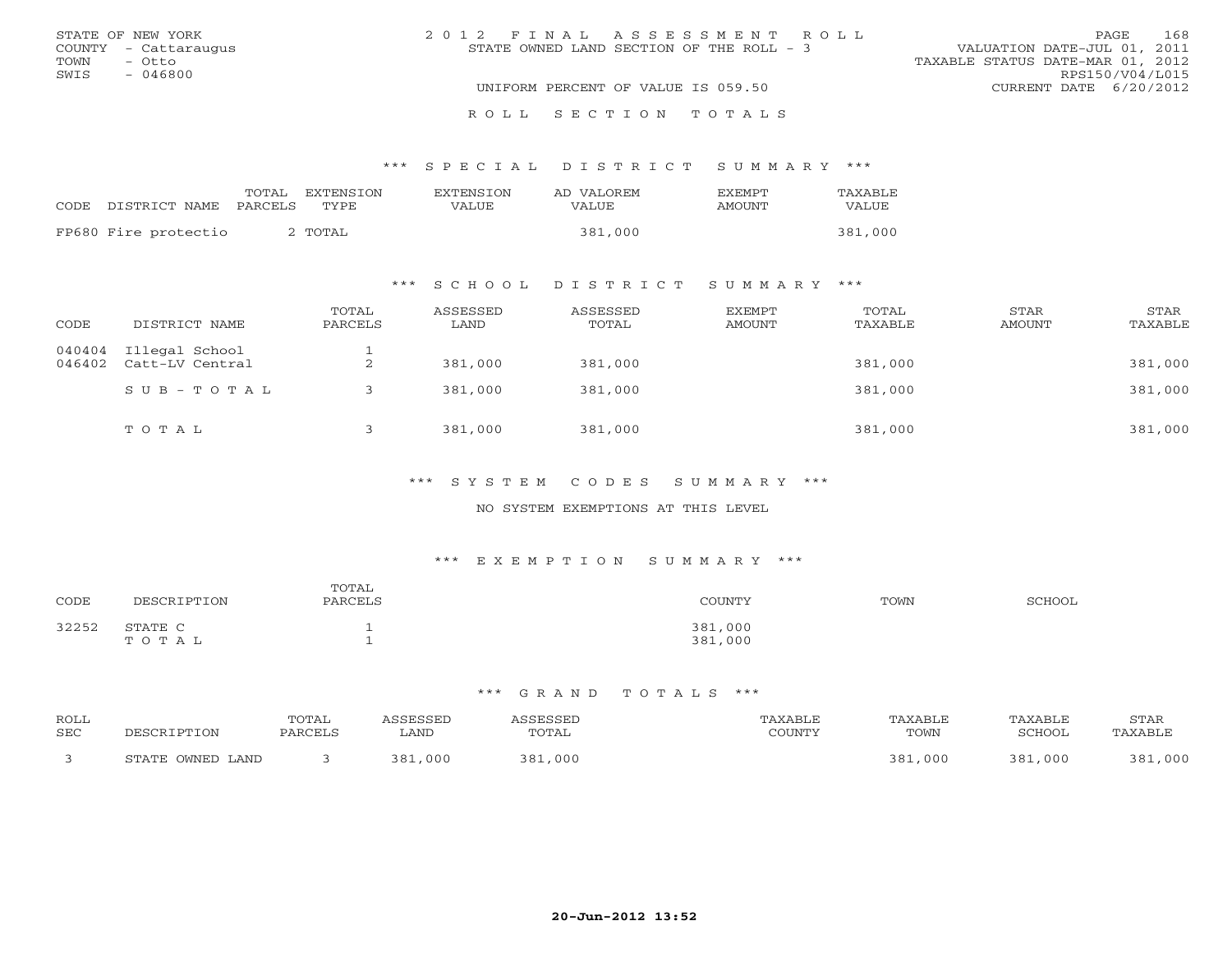# STATE OF NEW YORK 2 0 1 2 F I N A L A S S E S S M E N T R O L L PAGE 169 COUNTY - Cattaraugus SPECIAL FRANCHISE SECTION OF THE ROLL - 5 VALUATION DATE-JUL 01, 2011 TOWN - Otto TAX MAP NUMBER SEQUENCE TAXABLE STATUS DATE-MAR 01, 2012<br>
TOWN - Otto TAXABLE STATUS DATE-MAR 01, 2012<br>
SWIS - 046800 SWIS - 046800 UNIFORM PERCENT OF VALUE IS 059.50

| TAX MAP PARCEL NUMBER                                                        | PROPERTY LOCATION & CLASS ASSESSMENT |                |                                                           | EXEMPTION CODE-----------------COUNTY-------TOWN------SCHOOL |      |
|------------------------------------------------------------------------------|--------------------------------------|----------------|-----------------------------------------------------------|--------------------------------------------------------------|------|
| CURRENT OWNERS NAME                                                          | SCHOOL DISTRICT                      | LAND           | TAX DESCRIPTION TAXABLE VALUE                             |                                                              |      |
| CURRENT OWNERS ADDRESS                                                       |                                      |                |                                                           |                                                              |      |
| ******************************                                               |                                      |                |                                                           |                                                              |      |
|                                                                              | Special Franchise                    |                |                                                           |                                                              | 0482 |
| 568.000-9910-123.700/288                                                     | 861 Elec & gas                       |                | COUNTY TAXABLE VALUE                                      | 168,181                                                      |      |
| National Fuel Gas Dist                                                       | Catt-LV Central 046402               | $\Omega$       | TAXABLE VALUE<br>TOWN                                     | 168,181                                                      |      |
| Real Property Tax Services TOWN OF OTTO                                      |                                      | 168,181        | SCHOOL TAXABLE VALUE<br>FD680 Fire                        | 168,181                                                      |      |
| 6363 Main St                                                                 | 1.0000 CATT/L VALLEY                 |                |                                                           | 25,227 TO                                                    |      |
| Williamsville, NY 14221-5887                                                 | 0.01<br>ACRES                        |                | FP680 Fire protection 142,954 TO<br>LD680 Light 25,227 TO |                                                              |      |
|                                                                              | FULL MARKET VALUE 282,700            |                |                                                           |                                                              |      |
|                                                                              |                                      |                |                                                           |                                                              |      |
|                                                                              |                                      |                |                                                           |                                                              |      |
|                                                                              | Special Franchise                    |                |                                                           |                                                              | 0483 |
| 568.000-9910-132.350/188                                                     | 861 Elec & gas                       |                | COUNTY TAXABLE VALUE                                      | 283,920                                                      |      |
| Niagara Mohawk Power Corp                                                    | Catt-LV Central 046402               | $\Omega$       | TAXABLE VALUE<br>TOWN                                     | 283,920                                                      |      |
|                                                                              |                                      | 283,920        | SCHOOL TAXABLE VALUE                                      | 283,920                                                      |      |
| Real Estate Tax Dept TOWN OF OTTO<br>300 Erie Blvd West 1.0000 CATT/L VALLEY |                                      |                | FD680 Fire                                                | 56,784 TO                                                    |      |
| Syracuse, NY 13202                                                           | 0.01<br>ACRES                        |                |                                                           |                                                              |      |
|                                                                              | FULL MARKET VALUE 477,200            |                | FP680 Fire protection<br>LD680 Light 56,784 TO            |                                                              |      |
|                                                                              |                                      |                | WD685 Water                                               | 85,176 TO                                                    |      |
|                                                                              |                                      |                |                                                           |                                                              |      |
|                                                                              | Special Franchise                    |                |                                                           |                                                              | 0484 |
| 568.000-9910-631.900/188                                                     | 866 Telephone                        |                | COUNTY TAXABLE VALUE                                      | 37,475                                                       |      |
| Verizon New York Inc                                                         | Catt-LV Central 046402               | $\overline{0}$ | TAXABLE VALUE<br>TOWN                                     | 37,475                                                       |      |
| Property Tax Dept                                                            | TOWN OF OTTO                         | 37,475         | SCHOOL TAXABLE VALUE                                      | 37,475                                                       |      |
| PO Box 152206                                                                | 1.0000 CATT/L VALLEY                 |                | FD680 Fire                                                | 14,990 TO                                                    |      |
| Irving, TX 75015-2206                                                        | 0.01<br>ACRES                        |                |                                                           | 22,485 TO                                                    |      |
|                                                                              | FULL MARKET VALUE                    | 63,000         | FP680 Fire protection<br>LD680 Light<br>LD680 Light       | 5,621 TO                                                     |      |
|                                                                              |                                      |                | WD685 Water and the world was a state of the water        | 7,495 TO                                                     |      |
|                                                                              |                                      |                |                                                           |                                                              |      |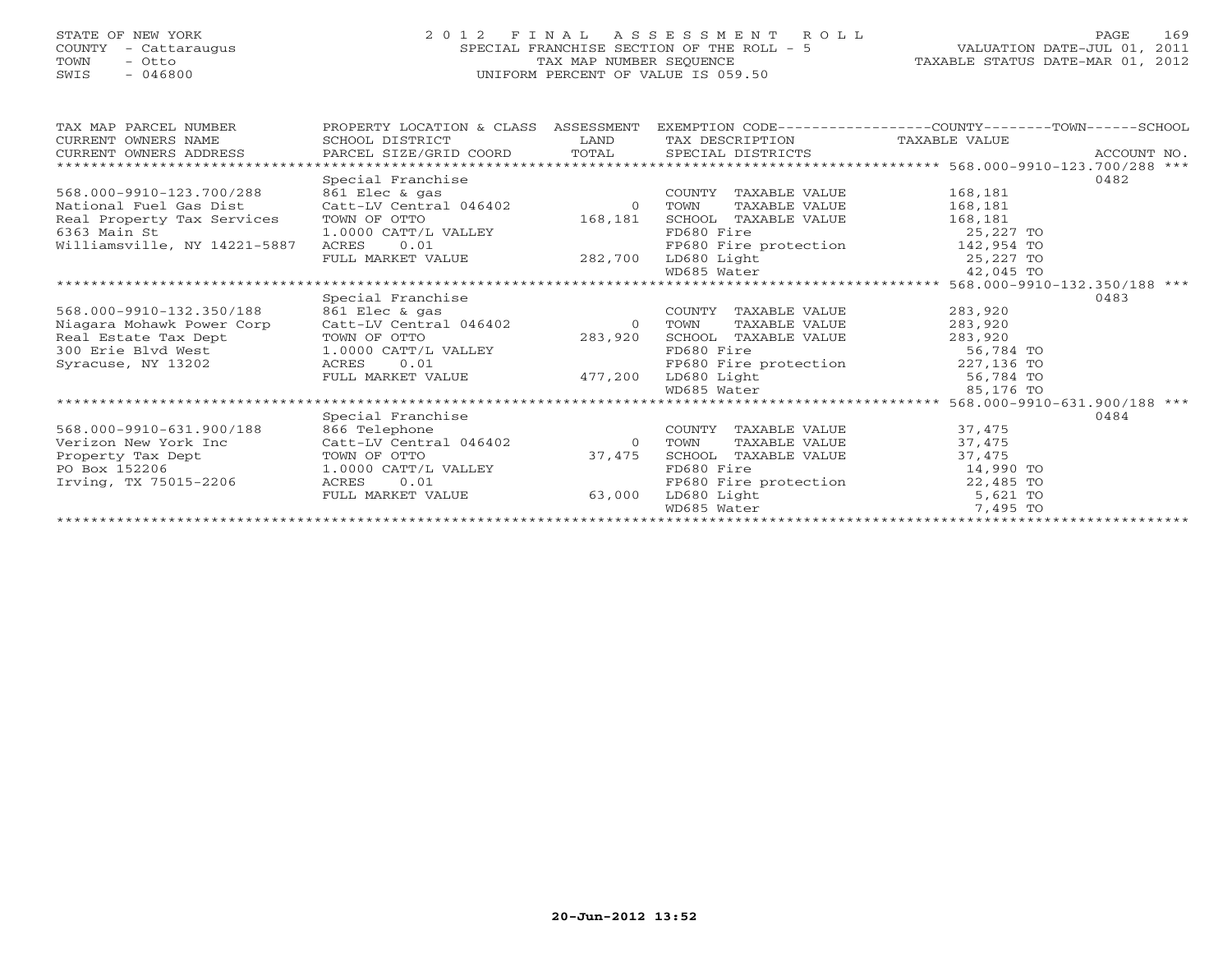|      | STATE OF NEW YORK    | 2012 FINAL ASSESSMENT ROLL                                               | 170<br>PAGE            |
|------|----------------------|--------------------------------------------------------------------------|------------------------|
|      | COUNTY - Cattaraugus | VALUATION DATE-JUL 01, 2011<br>SPECIAL FRANCHISE SECTION OF THE ROLL - 5 |                        |
| TOWN | - Otto               | TAXABLE STATUS DATE-MAR 01, 2012                                         |                        |
| SWIS | $-046800$            |                                                                          | RPS150/V04/L015        |
|      |                      | UNIFORM PERCENT OF VALUE IS 059.50                                       | CURRENT DATE 6/20/2012 |
|      |                      | ROLL SUB SECTION- - TOTALS                                               |                        |

#### \*\*\* S P E C I A L D I S T R I C T S U M M A R Y \*\*\*

| CODE       | DISTRICT NAME        | TOTAL<br>PARCELS | EXTENSION<br>TYPE | EXTENSION<br>VALUE | AD VALOREM<br>VALUE | <b>EXEMPT</b><br>AMOUNT | <b>TAXABLE</b><br>VALUE |
|------------|----------------------|------------------|-------------------|--------------------|---------------------|-------------------------|-------------------------|
| FD680 Fire |                      |                  | 3 TOTAL           |                    | 97,001              |                         | 97,001                  |
|            | FP680 Fire protectio |                  | 3 TOTAL           |                    | 392,575             |                         | 392,575                 |
|            | LD680 Light          |                  | 3 TOTAL           |                    | 87,632              |                         | 87,632                  |
|            | WD685 Water          |                  | 3 TOTAL           |                    | 134,716             |                         | 134,716                 |

# \*\*\* S C H O O L D I S T R I C T S U M M A R Y \*\*\*

| CODE   | DISTRICT NAME   | TOTAL<br>PARCELS | ASSESSED<br>LAND | ASSESSED<br>TOTAL | EXEMPT<br>AMOUNT | TOTAL<br>TAXABLE | STAR<br>AMOUNT | STAR<br>TAXABLE |
|--------|-----------------|------------------|------------------|-------------------|------------------|------------------|----------------|-----------------|
| 046402 | Catt-LV Central |                  |                  | 489,576           |                  | 489,576          |                | 489,576         |
|        | SUB-TOTAL       |                  |                  | 489,576           |                  | 489,576          |                | 489,576         |
|        | TOTAL           |                  |                  | 489,576           |                  | 489,576          |                | 489,576         |

# \*\*\* S Y S T E M C O D E S S U M M A R Y \*\*\*

#### NO SYSTEM EXEMPTIONS AT THIS LEVEL

#### \*\*\* E X E M P T I O N S U M M A R Y \*\*\*

# NO EXEMPTIONS AT THIS LEVEL

| <b>ROLL</b> |                                | TOTAL  |      |             | AXABLI  |              |                 | STAR                           |
|-------------|--------------------------------|--------|------|-------------|---------|--------------|-----------------|--------------------------------|
| <b>SEC</b>  |                                | דסימתת | ∟AND | TOTAL       | COTINTT | TOWN         | SCHOOL          | TAXARI.R                       |
|             | FDAMCHTCF<br>ש הדר<br>$\Delta$ |        |      | 480<br>$ -$ | . റ റ   | 189<br>ם / ר | $\circ$ $\circ$ | 100 <sup>o</sup><br>$  \prime$ |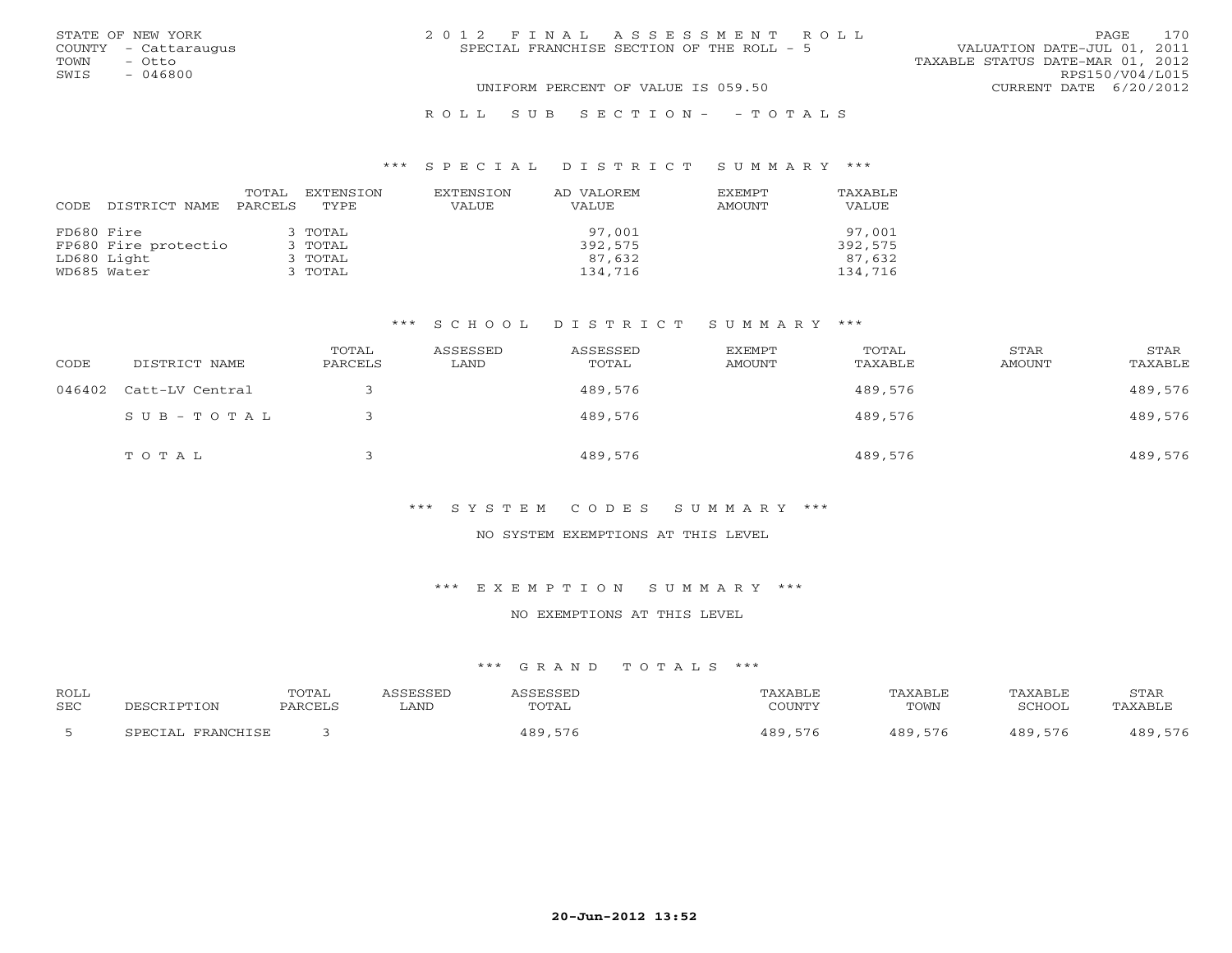|      | STATE OF NEW YORK    | 2012 FINAL ASSESSMENT ROLL |                                           |                                  | PAGE.                  | 171 |
|------|----------------------|----------------------------|-------------------------------------------|----------------------------------|------------------------|-----|
|      | COUNTY - Cattaraugus |                            | SPECIAL FRANCHISE SECTION OF THE ROLL - 5 | VALUATION DATE-JUL 01, 2011      |                        |     |
| TOWN | – Otto               |                            |                                           | TAXABLE STATUS DATE-MAR 01, 2012 |                        |     |
| SWIS | $-046800$            |                            | UNIFORM PERCENT OF VALUE IS 059.50        |                                  | RPS150/V04/L015        |     |
|      |                      |                            |                                           |                                  | CURRENT DATE 6/20/2012 |     |
|      |                      |                            |                                           |                                  |                        |     |

#### R O L L S E C T I O N T O T A L S

#### \*\*\* S P E C I A L D I S T R I C T S U M M A R Y \*\*\*

| CODE       | DISTRICT NAME        | TOTAL<br>PARCELS | EXTENSION<br>TYPE. | EXTENSION<br><b>VALUE</b> | AD VALOREM<br>VALUE | <b>EXEMPT</b><br>AMOUNT | TAXABLE<br>VALUE |
|------------|----------------------|------------------|--------------------|---------------------------|---------------------|-------------------------|------------------|
| FD680 Fire |                      |                  | 3 TOTAL            |                           | 97,001              |                         | 97,001           |
|            | FP680 Fire protectio |                  | 3 TOTAL            |                           | 392,575             |                         | 392,575          |
|            | LD680 Light          |                  | 3 TOTAL            |                           | 87,632              |                         | 87,632           |
|            | WD685 Water          |                  | 3 TOTAL            |                           | 134,716             |                         | 134,716          |

# \*\*\* S C H O O L D I S T R I C T S U M M A R Y \*\*\*

| CODE   | DISTRICT NAME   | TOTAL<br>PARCELS | ASSESSED<br>LAND | ASSESSED<br>TOTAL | EXEMPT<br>AMOUNT | TOTAL<br>TAXABLE | STAR<br>AMOUNT | STAR<br>TAXABLE |
|--------|-----------------|------------------|------------------|-------------------|------------------|------------------|----------------|-----------------|
| 046402 | Catt-LV Central |                  |                  | 489,576           |                  | 489,576          |                | 489,576         |
|        | $SUB - TO T AL$ |                  |                  | 489,576           |                  | 489,576          |                | 489,576         |
|        | TOTAL           |                  |                  | 489,576           |                  | 489,576          |                | 489,576         |

# \*\*\* S Y S T E M C O D E S S U M M A R Y \*\*\*

#### NO SYSTEM EXEMPTIONS AT THIS LEVEL

#### \*\*\* E X E M P T I O N S U M M A R Y \*\*\*

# NO EXEMPTIONS AT THIS LEVEL

| <b>ROLL</b> |                                  | TOTAL         |      |               | ⊀XABLF            | <b><i>PAXABLF</i></b> | TAXABLE | STAF            |
|-------------|----------------------------------|---------------|------|---------------|-------------------|-----------------------|---------|-----------------|
| <b>SEC</b>  |                                  | <b>PARCET</b> | LAND | TOTAL         | COUNTY            | TOWN                  | ∩מח¤ר   | . A Y ∆ R T'    |
|             | <b>PDAMCUTCP</b><br>ΤΔ,<br>ש הדר |               |      | 1 R Q<br>$ -$ | $  \cdot$<br>10 O | 489<br>576            | 489,    | $\circ$ $\circ$ |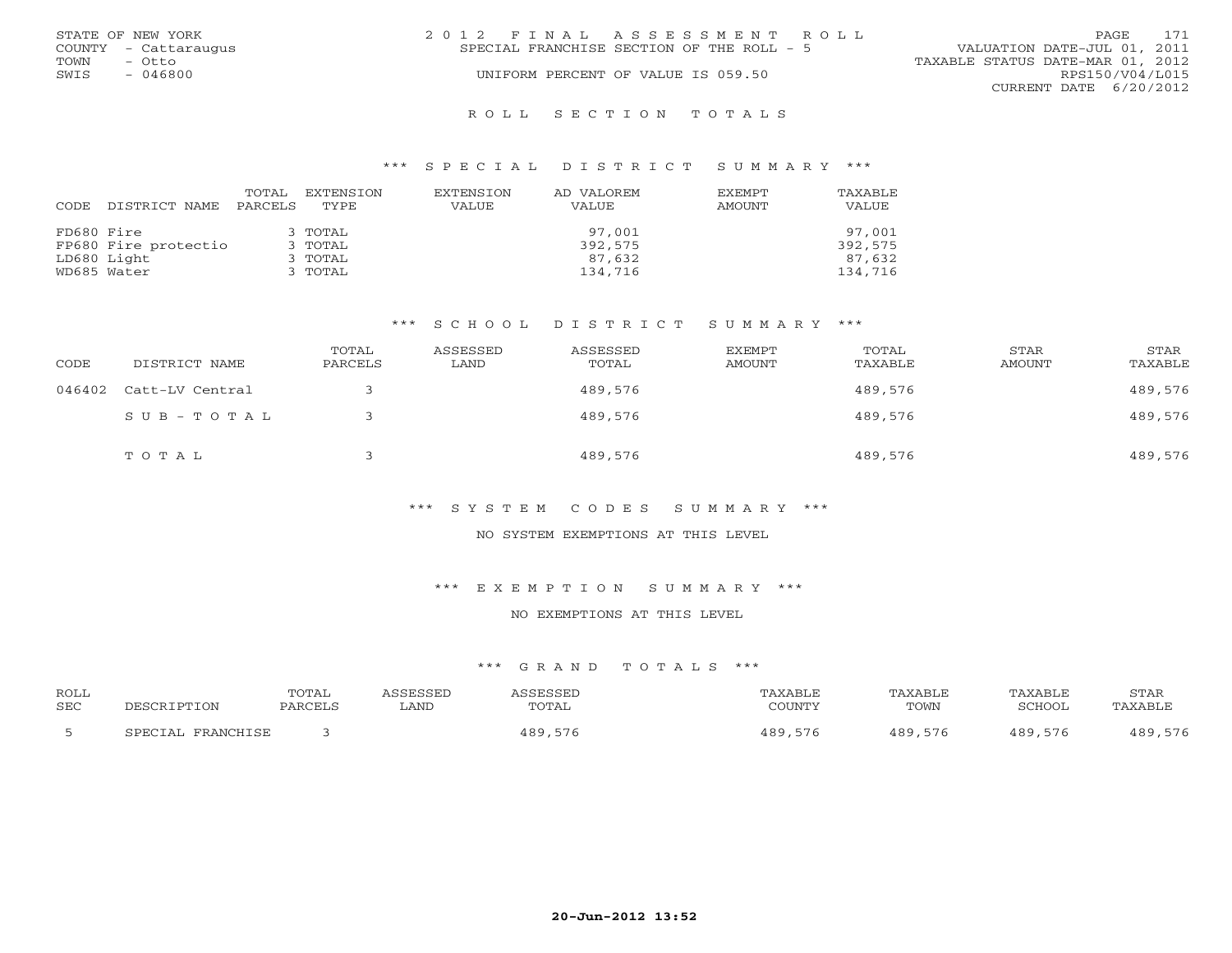# STATE OF NEW YORK 2 0 1 2 F I N A L A S S E S S M E N T R O L L PAGE 172 COUNTY - Cattaraugus UTILITY & R.R. SECTION OF THE ROLL - 6 VALUATION DATE-JUL 01, 2011 TOWN - Otto TAX MAP NUMBER SEQUENCE TAXABLE STATUS DATE-MAR 01, 2012 SWIS - 046800 UNIFORM PERCENT OF VALUE IS 059.50UNIFORM PERCENT OF VALUE IS 059.50

| TAX MAP PARCEL NUMBER                                  |                                      |         |                                                              | PROPERTY LOCATION & CLASS ASSESSMENT EXEMPTION CODE----------------COUNTY-------TOWN------SCHOOL |
|--------------------------------------------------------|--------------------------------------|---------|--------------------------------------------------------------|--------------------------------------------------------------------------------------------------|
| CURRENT OWNERS NAME                                    | SCHOOL DISTRICT                      | LAND    | TAX DESCRIPTION                                              | TAXABLE VALUE                                                                                    |
| CURRENT OWNERS ADDRESS                                 | PARCEL SIZE/GRID COORD               | TOTAL   | SPECIAL DISTRICTS                                            | ACCOUNT NO.                                                                                      |
|                                                        |                                      |         |                                                              |                                                                                                  |
|                                                        | Traffic St                           |         |                                                              | 0494                                                                                             |
| $18.003 - 1 - 12$                                      | 883 Gas Trans Impr                   |         | COUNTY TAXABLE VALUE                                         | 6,100                                                                                            |
| National Fuel Gas Supply                               | $Catt-LV$ Central $046402$ 3,600     |         | TAXABLE VALUE<br>TOWN                                        | 6,100                                                                                            |
| Real Property Tax Services                             | 01 05 07                             | 6,100   |                                                              |                                                                                                  |
| 6363 Main St                                           | FRNT 200.00 DPTH 175.00              |         | SCHOOL TAXABLE VALUE<br>FP680 Fire protection                |                                                                                                  |
| Williamsville, NY 14221-5887                           | EAST-0437450 NRTH-0881840            |         |                                                              | $6,100$ TO                                                                                       |
|                                                        | DEED BOOK 753<br>PG-00240            |         |                                                              |                                                                                                  |
|                                                        | FULL MARKET VALUE                    | 10,300  |                                                              |                                                                                                  |
|                                                        |                                      |         |                                                              |                                                                                                  |
|                                                        | 8665 Swamp Rd                        |         |                                                              | 0564                                                                                             |
| $27.001 - 2 - 8.2$                                     | 883 Gas Trans Impr                   |         | COUNTY TAXABLE VALUE                                         | 4,000                                                                                            |
| National Fuel Gas Supply                               | $Cat-LV$ Central $046402$ 3,000      |         | TOWN<br>TAXABLE VALUE                                        | 4,000                                                                                            |
| Real Property Tax Services                             | 61 05 07                             | 4,000   |                                                              |                                                                                                  |
| 6363 Main St                                           | FRNT<br>50.00 DPTH 75.00             |         | SCHOOL TAXABLE VALUE 4,000<br>FP680 Fire protection 4,000 TO |                                                                                                  |
| Williamsville, NY 14221-5887                           | EAST-0440380 NRTH-0871112            |         |                                                              |                                                                                                  |
|                                                        | DEED BOOK 530<br>PG-00528            |         |                                                              |                                                                                                  |
|                                                        | FULL MARKET VALUE                    | 6,700   |                                                              |                                                                                                  |
|                                                        |                                      |         |                                                              |                                                                                                  |
|                                                        | Dake Hill Rd                         |         |                                                              | 0469                                                                                             |
|                                                        |                                      |         |                                                              |                                                                                                  |
| $35.002 - 1 - 22$                                      | 882 Elec Trans Imp                   |         | COUNTY TAXABLE VALUE                                         | 61,118                                                                                           |
| Niagara Mohawk Power Corp                              | Catt-LV Central 046402               | 3,500   | TOWN<br>TAXABLE VALUE                                        | 61,118                                                                                           |
| Real Estate Tax Dept                                   | 10 05 08                             | 61,118  | SCHOOL TAXABLE VALUE                                         | 61,118                                                                                           |
| 300 Erie Blvd West                                     | FRNT 100.00 DPTH 75.00               |         | FP680 Fire protection 61,118 TO                              |                                                                                                  |
| Syracuse, NY 13202                                     | EAST-1077277 NRTH-0860825            |         |                                                              |                                                                                                  |
|                                                        | DEED BOOK 346<br>PG-00356            |         |                                                              |                                                                                                  |
|                                                        | FULL MARKET VALUE                    | 102,700 |                                                              |                                                                                                  |
|                                                        |                                      |         |                                                              |                                                                                                  |
|                                                        | Otto-Maples Rd                       |         |                                                              | 0479                                                                                             |
| $36.001 - 1 - 28.5$                                    | 883 Gas Trans Impr                   |         | COUNTY TAXABLE VALUE                                         | 45,425                                                                                           |
| National Fuel Gas Supply                               | Catt-LV Central 046402               | 5,800   | TOWN<br>TAXABLE VALUE                                        | 45,425                                                                                           |
| Real Property Tax Services                             | 49 05 07                             | 45,425  | SCHOOL TAXABLE VALUE                                         | 45,425                                                                                           |
| 6363 Main St                                           | FRNT 200.00 DPTH 200.00              |         | FP680 Fire protection                                        | 45,425 TO                                                                                        |
| Williamsville, NY 14221-5887                           | EAST-0443265 NRTH-0856388            |         |                                                              |                                                                                                  |
|                                                        | DEED BOOK 715<br>$PG-938$            |         |                                                              |                                                                                                  |
|                                                        | FULL MARKET VALUE                    | 76,300  |                                                              |                                                                                                  |
|                                                        |                                      |         |                                                              |                                                                                                  |
|                                                        | 9102 Otto-E Otto Rd                  |         |                                                              | 0517                                                                                             |
| $36.009 - 2 - 16$                                      | 883 Gas Trans Impr                   |         | COUNTY TAXABLE VALUE                                         | 6,286                                                                                            |
| National Fuel Gas Dist                                 | Catt-LV Central $046402$<br>01 05 08 | 3,000   | TOWN<br>TAXABLE VALUE                                        | 6,286                                                                                            |
| Real Property Tax Services 01 05 08                    |                                      | 6,286   | SCHOOL TAXABLE VALUE                                         | 6,286                                                                                            |
| 6363 Main St                                           | FRNT 25.00 DPTH 50.00                |         | FD680 Fire                                                   | 6,286 TO                                                                                         |
| Williamsville, NY 14221-5887 EAST-0433068 NRTH-0858362 |                                      |         | LD680 Light                                                  | 6,286 TO                                                                                         |
|                                                        | DEED BOOK 307<br>PG-00291            |         |                                                              |                                                                                                  |
|                                                        | FULL MARKET VALUE                    | 10,600  |                                                              |                                                                                                  |
|                                                        |                                      |         |                                                              |                                                                                                  |
|                                                        |                                      |         |                                                              |                                                                                                  |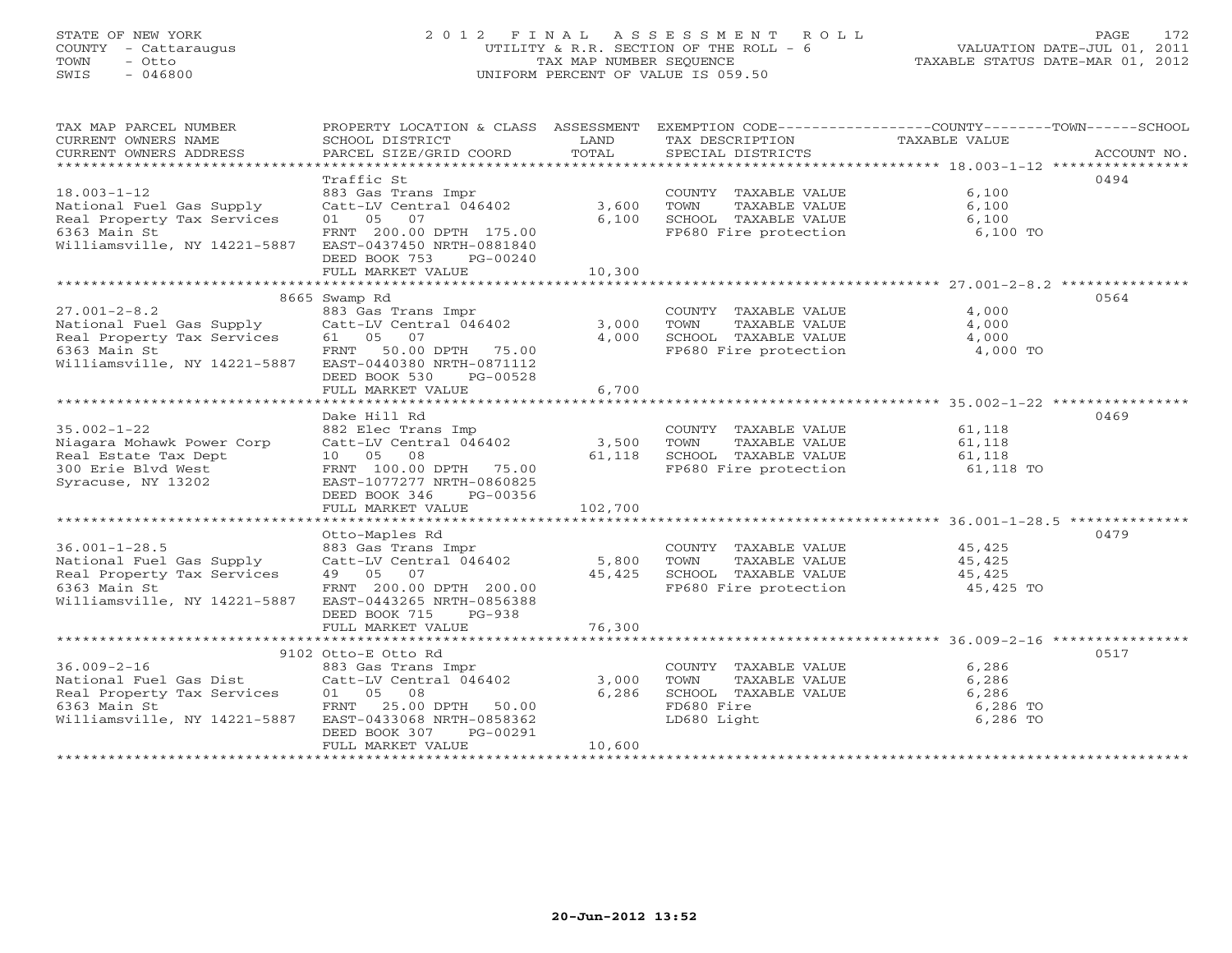# STATE OF NEW YORK 2 0 1 2 F I N A L A S S E S S M E N T R O L L PAGE 173 COUNTY - Cattaraugus UTILITY & R.R. SECTION OF THE ROLL - 6 VALUATION DATE-JUL 01, 2011 TOWN - Otto TAX MAP NUMBER SEQUENCE TAXABLE STATUS DATE-MAR 01, 2012 SWIS - 046800 UNIFORM PERCENT OF VALUE IS 059.50UNIFORM PERCENT OF VALUE IS 059.50

| TAX MAP PARCEL NUMBER<br>CURRENT OWNERS NAME<br>CURRENT OWNERS ADDRESS<br>*************************                                | PROPERTY LOCATION & CLASS ASSESSMENT<br>SCHOOL DISTRICT<br>PARCEL SIZE/GRID COORD                                                                                            | LAND<br>TOTAL                        | TAX DESCRIPTION<br>SPECIAL DISTRICTS                                                                         | EXEMPTION CODE----------------COUNTY-------TOWN------SCHOOL<br>TAXABLE VALUE | ACCOUNT NO. |
|------------------------------------------------------------------------------------------------------------------------------------|------------------------------------------------------------------------------------------------------------------------------------------------------------------------------|--------------------------------------|--------------------------------------------------------------------------------------------------------------|------------------------------------------------------------------------------|-------------|
| 668.000-9910-123.700/288<br>National Fuel Gas Dist<br>Real Property Tax Services<br>6363 Main St<br>Williamsville, NY 14221-5887   | Op & Mrs Equip<br>885 Gas Outside Pla<br>Catt-LV Central 046402<br>LOC #888888<br>1.0000 CATT/L VALLEY<br>GAS DIST (150213 & 150216<br>0.01<br>ACRES<br>FULL MARKET VALUE    | $\overline{0}$<br>245,708<br>413,000 | COUNTY TAXABLE VALUE<br>TOWN<br>TAXABLE VALUE<br>SCHOOL TAXABLE VALUE<br>FD680 Fire<br>FP680 Fire protection | 245,708<br>245,708<br>245,708<br>196,566 TO<br>49,142 TO                     | 0500        |
| *************************                                                                                                          |                                                                                                                                                                              |                                      |                                                                                                              |                                                                              |             |
| 668.000-9910-123.710/288<br>National Fuel Gas Supply<br>Real Property Tax Services<br>6363 Main St<br>Williamsville, NY 14221-5887 | Op & Mrs Equip<br>883 Gas Trans Impr<br>Catt-LV Central 046402<br>LOC #888888 & 152053<br>1.0000 CATT/L VALLEY<br>GAS TRANS (152055)<br>ACRES<br>0.01                        | 855,738                              | COUNTY TAXABLE VALUE<br>0 TOWN<br>TAXABLE VALUE<br>SCHOOL TAXABLE VALUE<br>FP680 Fire protection             | 855,738<br>855,738<br>855,738<br>855,738 TO                                  | 0481        |
|                                                                                                                                    | FULL MARKET VALUE                                                                                                                                                            | 1438,200                             |                                                                                                              |                                                                              |             |
| ***********************<br>668.000-9910-132.350/100<br>Niagara Mohawk Power Corp                                                   | Elec Trans Line<br>882 Elec Trans Imp<br>Catt-LV Central 046402                                                                                                              | $\overline{0}$                       | COUNTY TAXABLE VALUE<br>TOWN<br>TAXABLE VALUE                                                                | 42,175<br>42,175                                                             | 0470        |
| Real Estate Tax Dept<br>300 Erie Blvd West<br>Syracuse, NY 13202                                                                   | LOC #712361<br>1.0000 CATT/L VALLEY<br>BAGDAD-DAKE HILL #815<br>ACRES<br>0.01                                                                                                | 42,175                               | SCHOOL TAXABLE VALUE<br>FP680 Fire protection                                                                | 42,175<br>42,175 TO                                                          |             |
|                                                                                                                                    | FULL MARKET VALUE                                                                                                                                                            | 70,900                               |                                                                                                              |                                                                              |             |
|                                                                                                                                    |                                                                                                                                                                              |                                      |                                                                                                              |                                                                              |             |
| 668.000-9910-132.350/101<br>Niagara Mohawk Power Corp<br>Real Estate Tax Dept<br>300 Erie Blvd West<br>Syracuse, NY 13202          | Elec Trans Line<br>882 Elec Trans Imp<br>Catt-LV Central 046402<br>LOC #712388<br>1.0000 CATT/L VALLEY<br>DAKE HILL-MEDINA #803<br>ACRES<br>0.01                             | $\overline{0}$<br>42,166             | COUNTY TAXABLE VALUE<br>TOWN<br>TAXABLE VALUE<br>SCHOOL TAXABLE VALUE<br>FD680 Fire<br>FP680 Fire protection | 42,166<br>42,166<br>42,166<br>8,433 TO<br>33,733 TO                          | 0471        |
|                                                                                                                                    | FULL MARKET VALUE                                                                                                                                                            | 70,900                               |                                                                                                              |                                                                              |             |
|                                                                                                                                    |                                                                                                                                                                              |                                      |                                                                                                              |                                                                              |             |
| 668.000-9910-132.350/102<br>Niagara Mohawk Power Corp<br>Real Estate Tax Dept<br>300 Erie Blvd West<br>Syracuse, NY 13202          | Elec Trans Line<br>882 Elec Trans Imp<br>Catt-LV Central 046402<br>LOC #712389<br>1.0000 CATT/L VALLEY<br>DAKE HILL-W SALA #816<br><b>ACRES</b><br>0.01<br>FULL MARKET VALUE | $\Omega$<br>30,008<br>50,400         | COUNTY TAXABLE VALUE<br>TOWN<br>TAXABLE VALUE<br>SCHOOL TAXABLE VALUE<br>FP680 Fire protection               | 30,008<br>30,008<br>30,008<br>30,008 TO                                      | 0717        |
| **************************                                                                                                         | ********************                                                                                                                                                         |                                      |                                                                                                              |                                                                              |             |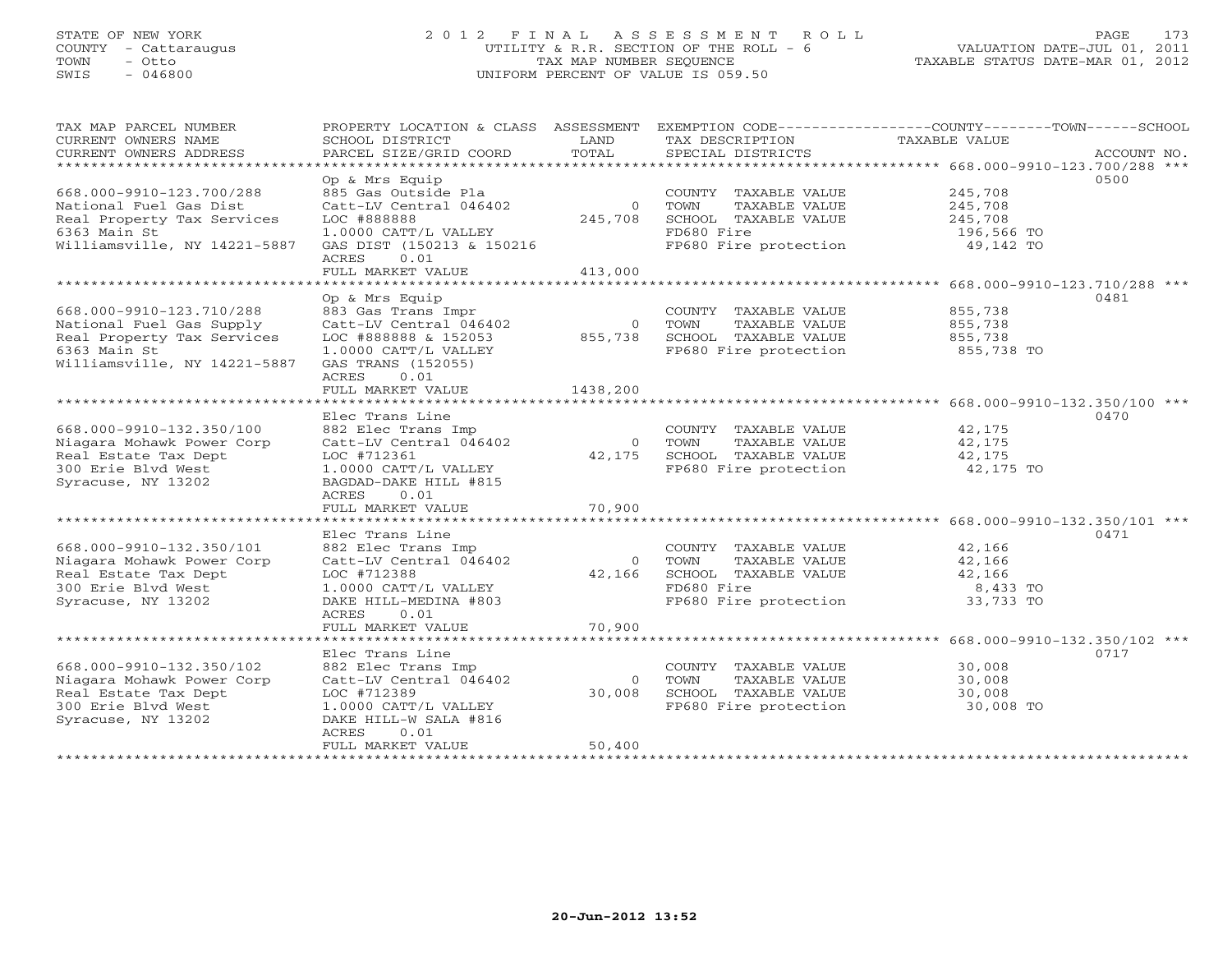# STATE OF NEW YORK 2 0 1 2 F I N A L A S S E S S M E N T R O L L PAGE 174 COUNTY - Cattaraugus UTILITY & R.R. SECTION OF THE ROLL - 6 VALUATION DATE-JUL 01, 2011 TOWN - Otto TAX MAP NUMBER SEQUENCE TAXABLE STATUS DATE-MAR 01, 2012 SWIS - 046800 UNIFORM PERCENT OF VALUE IS 059.50UNIFORM PERCENT OF VALUE IS 059.50

| TAX MAP PARCEL NUMBER<br>CURRENT OWNERS NAME | PROPERTY LOCATION & CLASS<br>SCHOOL DISTRICT | ASSESSMENT<br>LAND | TAX DESCRIPTION         | EXEMPTION CODE----------------COUNTY-------TOWN------SCHOOL<br>TAXABLE VALUE |             |
|----------------------------------------------|----------------------------------------------|--------------------|-------------------------|------------------------------------------------------------------------------|-------------|
| CURRENT OWNERS ADDRESS                       | PARCEL SIZE/GRID COORD                       | TOTAL              | SPECIAL DISTRICTS       |                                                                              | ACCOUNT NO. |
|                                              |                                              |                    |                         |                                                                              |             |
|                                              | Outside Plant                                |                    |                         |                                                                              | 0718        |
| 668.000-9910-132.350/188                     | 884 Elec Dist Out                            |                    | COUNTY<br>TAXABLE VALUE | 396,378                                                                      |             |
| Niagara Mohawk Power Corp                    | Catt-LV Central 046402                       | $\circ$            | TAXABLE VALUE<br>TOWN   | 396,378                                                                      |             |
| Real Estate Tax Dept                         | LOC #888888                                  | 396,378            | TAXABLE VALUE<br>SCHOOL | 396,378                                                                      |             |
| 300 Erie Blvd West                           | 1.0000 CATT/ L VALLEY                        |                    | FP680 Fire protection   | 396,378 TO                                                                   |             |
| Syracuse, NY 13202                           | ELEC DIST                                    |                    |                         |                                                                              |             |
|                                              | 0.01<br>ACRES                                |                    |                         |                                                                              |             |
|                                              | FULL MARKET VALUE                            | 666,200            |                         |                                                                              |             |
|                                              |                                              |                    |                         |                                                                              |             |
|                                              | Outside Plant                                |                    |                         |                                                                              | 0478        |
| 668.000-9910-631.900/188                     | 836 Telecom. eq.                             |                    | COUNTY<br>TAXABLE VALUE | 64,328                                                                       |             |
| Verizon New York Inc                         | Catt-LV Central 046402                       | $\circ$            | TAXABLE VALUE<br>TOWN   | 64,328                                                                       |             |
| Property Tax Dept                            | LOC #888888                                  | 64,328             | SCHOOL<br>TAXABLE VALUE | 64,328                                                                       |             |
| PO Box 152206                                | 1.0000 CATT/L VALLEY                         |                    | FD680 Fire              | 25,731 TO                                                                    |             |
| Irving, TX 75015-2206                        | POLES, WIRE, CABLE, ETC                      |                    | FP680 Fire protection   | 38,597 TO                                                                    |             |
|                                              | 0.01<br>ACRES                                |                    |                         |                                                                              |             |
|                                              | FULL MARKET VALUE                            | 108,100            |                         |                                                                              |             |
|                                              |                                              |                    |                         |                                                                              |             |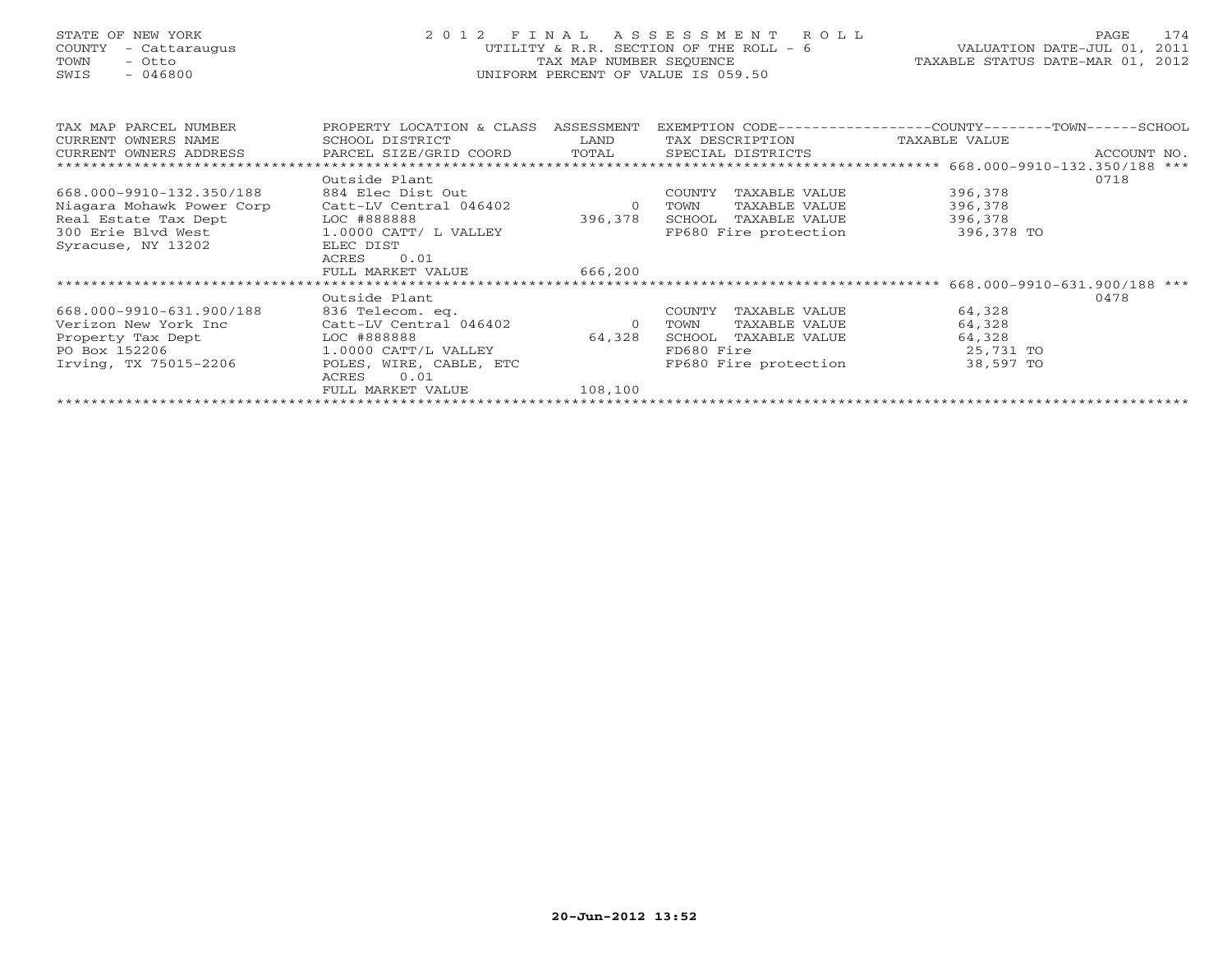|      | STATE OF NEW YORK    | 2012 FINAL ASSESSMENT ROLL                                            | 175<br>PAGE            |
|------|----------------------|-----------------------------------------------------------------------|------------------------|
|      | COUNTY - Cattaraugus | VALUATION DATE-JUL 01, 2011<br>UTILITY & R.R. SECTION OF THE ROLL - 6 |                        |
| TOWN | - Otto               | TAXABLE STATUS DATE-MAR 01, 2012                                      |                        |
| SWIS | $-046800$            |                                                                       | RPS150/V04/L015        |
|      |                      | UNIFORM PERCENT OF VALUE IS 059.50                                    | CURRENT DATE 6/20/2012 |
|      |                      | ROLL SUB SECTION- - TOTALS                                            |                        |

#### \*\*\* S P E C I A L D I S T R I C T S U M M A R Y \*\*\*

| CODE       | DISTRICT NAME        | TOTAL<br>PARCELS | EXTENSTON<br>TYPE | <b>EXTENSION</b><br>VALUE | AD VALOREM<br><b>VALUE</b> | <b>EXEMPT</b><br>AMOUNT | TAXABLE<br>VALUE |
|------------|----------------------|------------------|-------------------|---------------------------|----------------------------|-------------------------|------------------|
| FD680 Fire |                      |                  | 4 TOTAL           |                           | 237,016                    |                         | 237,016          |
|            | FP680 Fire protectio |                  | 11 TOTAL          |                           | 1562,414                   |                         | 1562,414         |
|            | LD680 Light          |                  | 1 ТОТАL           |                           | 6,286                      |                         | 6,286            |

#### \*\*\* S C H O O L D I S T R I C T S U M M A R Y \*\*\*

| CODE   | DISTRICT NAME   | TOTAL<br>PARCELS | ASSESSED<br>LAND | ASSESSED<br>TOTAL | EXEMPT<br>AMOUNT | TOTAL<br>TAXABLE | STAR<br>AMOUNT | STAR<br>TAXABLE |
|--------|-----------------|------------------|------------------|-------------------|------------------|------------------|----------------|-----------------|
| 046402 | Catt-LV Central | 12               | 18,900           | 1799,430          |                  | 1799,430         |                | 1799,430        |
|        | SUB-TOTAL       | 12               | 18,900           | 1799,430          |                  | 1799,430         |                | 1799,430        |
|        | TOTAL           | 12               | 18,900           | 1799,430          |                  | 1799,430         |                | 1799,430        |

#### \*\*\* S Y S T E M C O D E S S U M M A R Y \*\*\*

### NO SYSTEM EXEMPTIONS AT THIS LEVEL

#### \*\*\* E X E M P T I O N S U M M A R Y \*\*\*

## NO EXEMPTIONS AT THIS LEVEL

| <b>ROLL</b><br><b>SEC</b> | DESCRIPTION      | TOTAL<br>PARCELS | ASSESSED<br>∟AND | ASSESSED<br>TOTAL | TAXABLE<br>COUNTY | TAXABLE<br>TOWN | TAXABLE<br>SCHOOL | STAR<br>TAXABLE |
|---------------------------|------------------|------------------|------------------|-------------------|-------------------|-----------------|-------------------|-----------------|
|                           | UTILITIES & N.C. |                  | 18,900           | 1799,430          | 1799,430          | 1799,430        | 1799,430          | 1799,430        |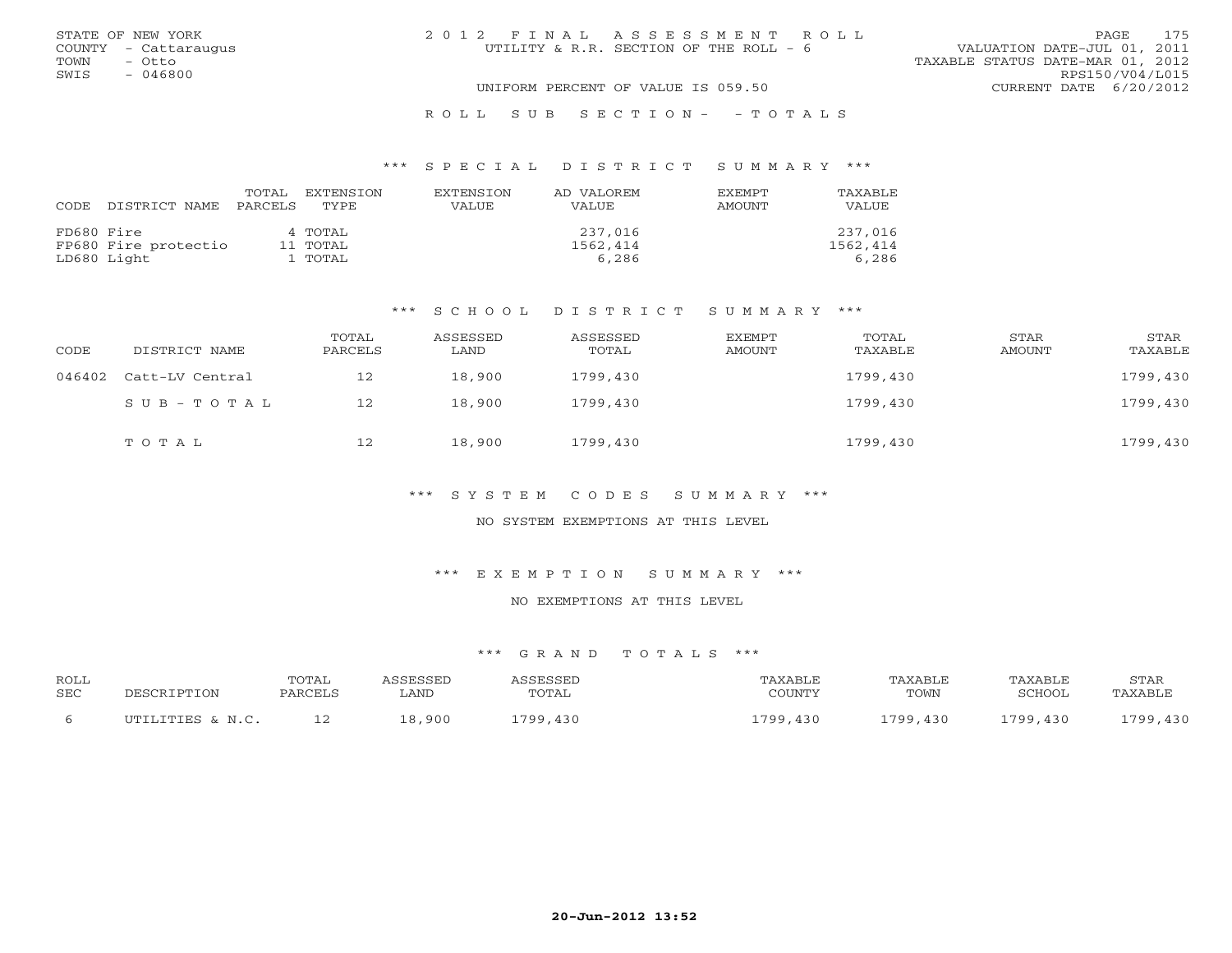|      | STATE OF NEW YORK    | 2012 FINAL ASSESSMENT ROLL             | PAGE.                            | 176 |
|------|----------------------|----------------------------------------|----------------------------------|-----|
|      | COUNTY - Cattaraugus | UTILITY & R.R. SECTION OF THE ROLL - 6 | VALUATION DATE-JUL 01, 2011      |     |
| TOWN | – Otto               |                                        | TAXABLE STATUS DATE-MAR 01, 2012 |     |
| SWIS | $-046800$            | UNIFORM PERCENT OF VALUE IS 059.50     | RPS150/V04/L015                  |     |
|      |                      |                                        | CURRENT DATE 6/20/2012           |     |
|      |                      |                                        |                                  |     |

#### R O L L S E C T I O N T O T A L S

#### \*\*\* S P E C I A L D I S T R I C T S U M M A R Y \*\*\*

| CODE       | DISTRICT NAME        | TOTAL<br>PARCELS | EXTENSTON<br>TYPE | <b>EXTENSION</b><br><b>VALUE</b> | AD VALOREM<br>VALUE | <b>EXEMPT</b><br>AMOUNT | TAXABLE<br><b>VALUE</b> |
|------------|----------------------|------------------|-------------------|----------------------------------|---------------------|-------------------------|-------------------------|
| FD680 Fire |                      |                  | 4 TOTAL           |                                  | 237,016             |                         | 237,016                 |
|            | FP680 Fire protectio |                  | 11 TOTAL          |                                  | 1562,414            |                         | 1562,414                |
|            | LD680 Light          |                  | l TOTAL           |                                  | 6,286               |                         | 6,286                   |

#### \*\*\* S C H O O L D I S T R I C T S U M M A R Y \*\*\*

| CODE   | DISTRICT NAME   | TOTAL<br>PARCELS | ASSESSED<br>LAND | ASSESSED<br>TOTAL | EXEMPT<br>AMOUNT | TOTAL<br>TAXABLE | STAR<br>AMOUNT | STAR<br>TAXABLE |
|--------|-----------------|------------------|------------------|-------------------|------------------|------------------|----------------|-----------------|
| 046402 | Catt-LV Central | 12               | 18,900           | 1799,430          |                  | 1799,430         |                | 1799,430        |
|        | SUB-TOTAL       | 12               | 18,900           | 1799,430          |                  | 1799,430         |                | 1799,430        |
|        | TOTAL           | 12               | 18,900           | 1799,430          |                  | 1799,430         |                | 1799,430        |

#### \*\*\* S Y S T E M C O D E S S U M M A R Y \*\*\*

## NO SYSTEM EXEMPTIONS AT THIS LEVEL

#### \*\*\* E X E M P T I O N S U M M A R Y \*\*\*

### NO EXEMPTIONS AT THIS LEVEL

| <b>ROLL</b><br><b>SEC</b> | PESCRIPTION      | TOTAL<br>PARCELS | <i><b>\SSESSED</b></i><br>LAND | ASSESSED<br>TOTAL | TAXABLE<br>COUNTY | TAXABLE<br>TOWN | TAXABLE<br>SCHOOL | STAR<br>TAXABLE |
|---------------------------|------------------|------------------|--------------------------------|-------------------|-------------------|-----------------|-------------------|-----------------|
|                           | UTILITIES & N.C. |                  | 18,900                         | 1799,430          | 1799,430          | 1799,430        | 1799,430          | 1799,430        |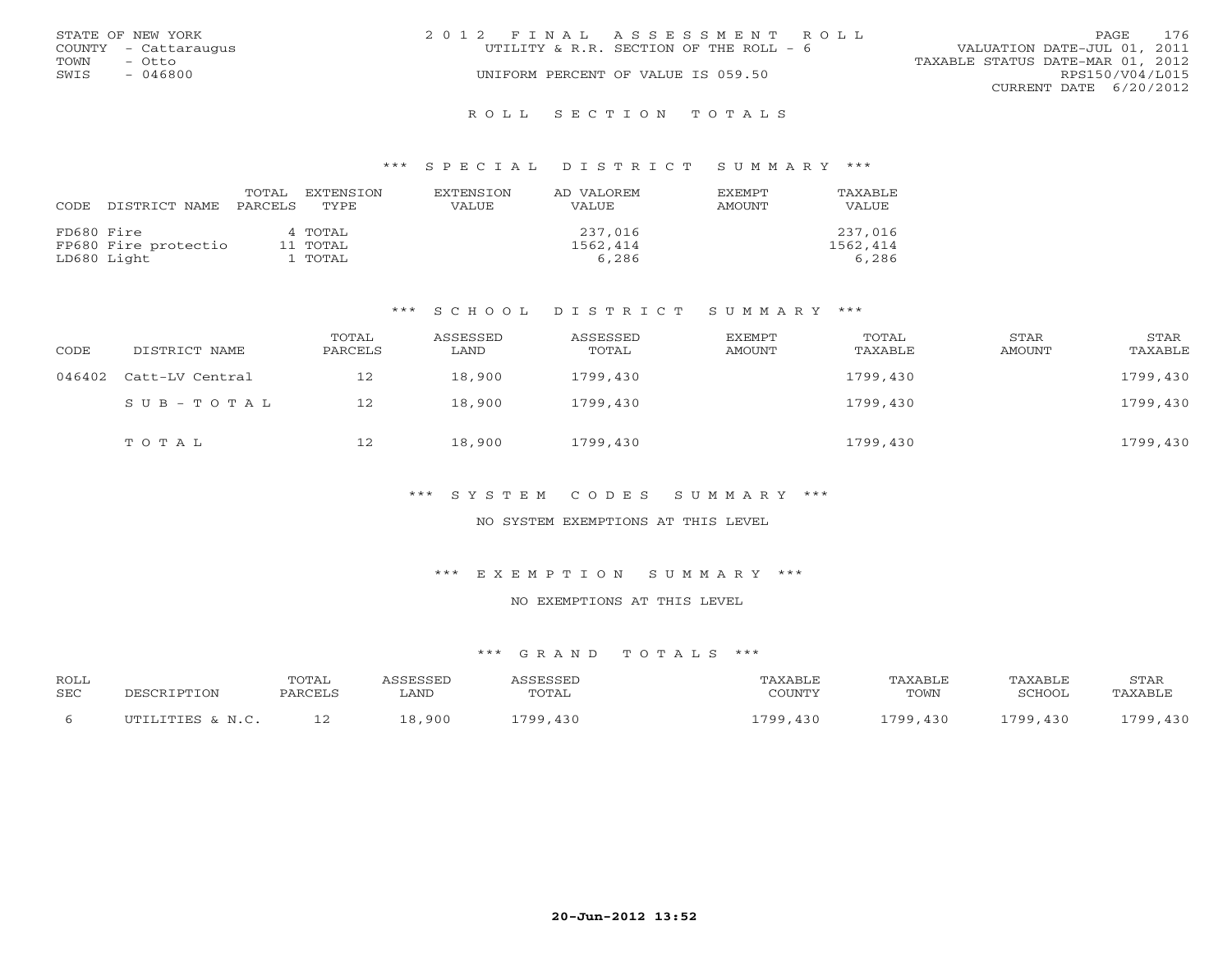# STATE OF NEW YORK 2 0 1 2 F I N A L A S S E S S M E N T R O L L PAGE 177 COUNTY - Cattaraugus WHOLLY EXEMPT SECTION OF THE ROLL - 8 VALUATION DATE-JUL 01, 2011 TOWN - Otto TAX MAP NUMBER SEQUENCE TAXABLE STATUS DATE-MAR 01, 2012 SWIS - 046800 UNIFORM PERCENT OF VALUE IS 059.50

| TAX MAP PARCEL NUMBER    | PROPERTY LOCATION & CLASS                            | ASSESSMENT            |                        | EXEMPTION CODE-----------------COUNTY-------TOWN------SCHOOL |                 |
|--------------------------|------------------------------------------------------|-----------------------|------------------------|--------------------------------------------------------------|-----------------|
| CURRENT OWNERS NAME      | SCHOOL DISTRICT                                      | LAND                  | TAX DESCRIPTION        | TAXABLE VALUE                                                |                 |
| CURRENT OWNERS ADDRESS   | PARCEL SIZE/GRID COORD                               | TOTAL<br>*********    | SPECIAL DISTRICTS      |                                                              | ACCOUNT NO.     |
|                          |                                                      |                       |                        | ************ 17.003-2-1 ******************                   |                 |
| $17.003 - 2 - 1$         | Wickham Rd<br>932 Forest s532b                       |                       | NYS OWNED 12100        | 337,700<br>337,700                                           | 5015<br>337,700 |
| State Of New York        | Catt-LV Central 046402                               | 337,700               | COUNTY TAXABLE VALUE   | $\Omega$                                                     |                 |
| County Treasurer         | 03 05 08                                             | 337,700               | TAXABLE VALUE<br>TOWN  | $\Omega$                                                     |                 |
| 303 Court St             | CATT 8.3.5                                           |                       | SCHOOL TAXABLE VALUE   |                                                              |                 |
| Little Valley, NY 14755  | ACRES 1125.40 BANK<br>D                              |                       | FP680 Fire protection  | $0$ TO                                                       |                 |
|                          | EAST-1069196 NRTH-0887066                            |                       | 337,700 EX             |                                                              |                 |
|                          | FULL MARKET VALUE                                    | 567,600               |                        |                                                              |                 |
|                          |                                                      |                       |                        | ************** 17.004-1-10 **********                        |                 |
|                          | Forty Rd                                             |                       |                        |                                                              | 5001            |
| $17.004 - 1 - 10$        | 932 Forest s532b                                     |                       | NYS OWNED 12100        | 118,400<br>118,400                                           | 118,400         |
| State Of New York        | Catt-LV Central 046402                               | 118,400               | COUNTY TAXABLE VALUE   | $\Omega$                                                     |                 |
| County Treasurer         | 15 05 08                                             | 118,400               | TAXABLE VALUE<br>TOWN  | $\Omega$                                                     |                 |
| 303 Court St             | MULTI USE                                            |                       | SCHOOL TAXABLE VALUE   |                                                              |                 |
| Little Valley, NY 14755  | CATT 8.3.1                                           |                       | FP680 Fire protection  | $0$ TO                                                       |                 |
|                          | ACRES 389.67 BANK<br>$\mathbb{D}$                    |                       | 118,400 EX             |                                                              |                 |
|                          | EAST-1075487 NRTH-0883108                            |                       |                        |                                                              |                 |
|                          | FULL MARKET VALUE                                    | 199,000<br>********** |                        | ************* 18.001-1-3 ******************                  |                 |
|                          | N Otto Rd (Off)                                      |                       |                        |                                                              | 5017            |
| $18.001 - 1 - 3$         | 932 Forest s532b                                     |                       | <b>COUNTY</b><br>13100 | 24,700<br>24,700                                             | 24,700          |
| County Of Erie Ny        | Catt-LV Central 046402                               | 24,700                | COUNTY TAXABLE VALUE   | $\Omega$                                                     |                 |
| East Concord, NY 14055   | 01 06 08                                             | 24,700                | TOWN<br>TAXABLE VALUE  | $\Omega$                                                     |                 |
|                          | 29.11<br>ACRES                                       |                       | SCHOOL TAXABLE VALUE   |                                                              |                 |
|                          | EAST-0433928 NRTH-0893162                            |                       | FP680 Fire protection  | $0$ TO                                                       |                 |
|                          | DEED BOOK 540<br>PG-00537                            |                       | 24,700 EX              |                                                              |                 |
|                          | FULL MARKET VALUE                                    | 41,500                |                        |                                                              |                 |
|                          |                                                      |                       |                        |                                                              |                 |
|                          | 10544 N Otto Rd                                      |                       |                        |                                                              | 0181            |
| $18.001 - 1 - 7$         | 314 Rural vac<10                                     |                       | NYS OWNED 12100        | 3,200<br>3,200                                               | 3,200           |
| State Of New York        | Catt-LV Central 046402                               | 3,200                 | COUNTY TAXABLE VALUE   | $\Omega$                                                     |                 |
| County Treasurer         | 22 06<br>07                                          | 3,200                 | TOWN<br>TAXABLE VALUE  | $\cap$                                                       |                 |
| 303 Court St             | PROJECT CATT 85                                      |                       | SCHOOL TAXABLE VALUE   |                                                              |                 |
| Little Valley, NY 14755  | CATT CRK WATERWAY ACCESS                             |                       | FP680 Fire protection  | $0$ TO                                                       |                 |
|                          | 3.24 BANK<br>ACRES<br>D<br>EAST-1086655 NRTH-0894932 |                       | 3,200 EX               |                                                              |                 |
|                          | DEED BOOK 882<br>PG-00211                            |                       |                        |                                                              |                 |
|                          | FULL MARKET VALUE                                    | 5,400                 |                        |                                                              |                 |
|                          | ********************                                 | ************          |                        | ************ 18.003-1-18 ***********                         |                 |
|                          | N Otto Rd                                            |                       |                        |                                                              | 5029            |
| $18.003 - 1 - 18$        | 695 Cemetery                                         |                       | 27350<br>CEMETERY      | 4,900<br>4,900                                               | 4,900           |
| North Otto Cemetery Assn | Catt-LV Central 046402                               | 7,000                 | COUNTY TAXABLE VALUE   | $\Omega$                                                     |                 |
| Cattaraugus, NY 14719    | 08<br>07 05                                          | 4,900                 | TOWN<br>TAXABLE VALUE  |                                                              |                 |
|                          | 2.00<br>ACRES                                        |                       | SCHOOL TAXABLE VALUE   |                                                              |                 |
|                          | EAST-1080693 NRTH-0879921                            |                       | FP680 Fire protection  | $0$ TO                                                       |                 |
|                          | FULL MARKET VALUE                                    | 8,200                 | 4,900 EX               |                                                              |                 |
|                          | **************************                           | *****************     | ********************   |                                                              |                 |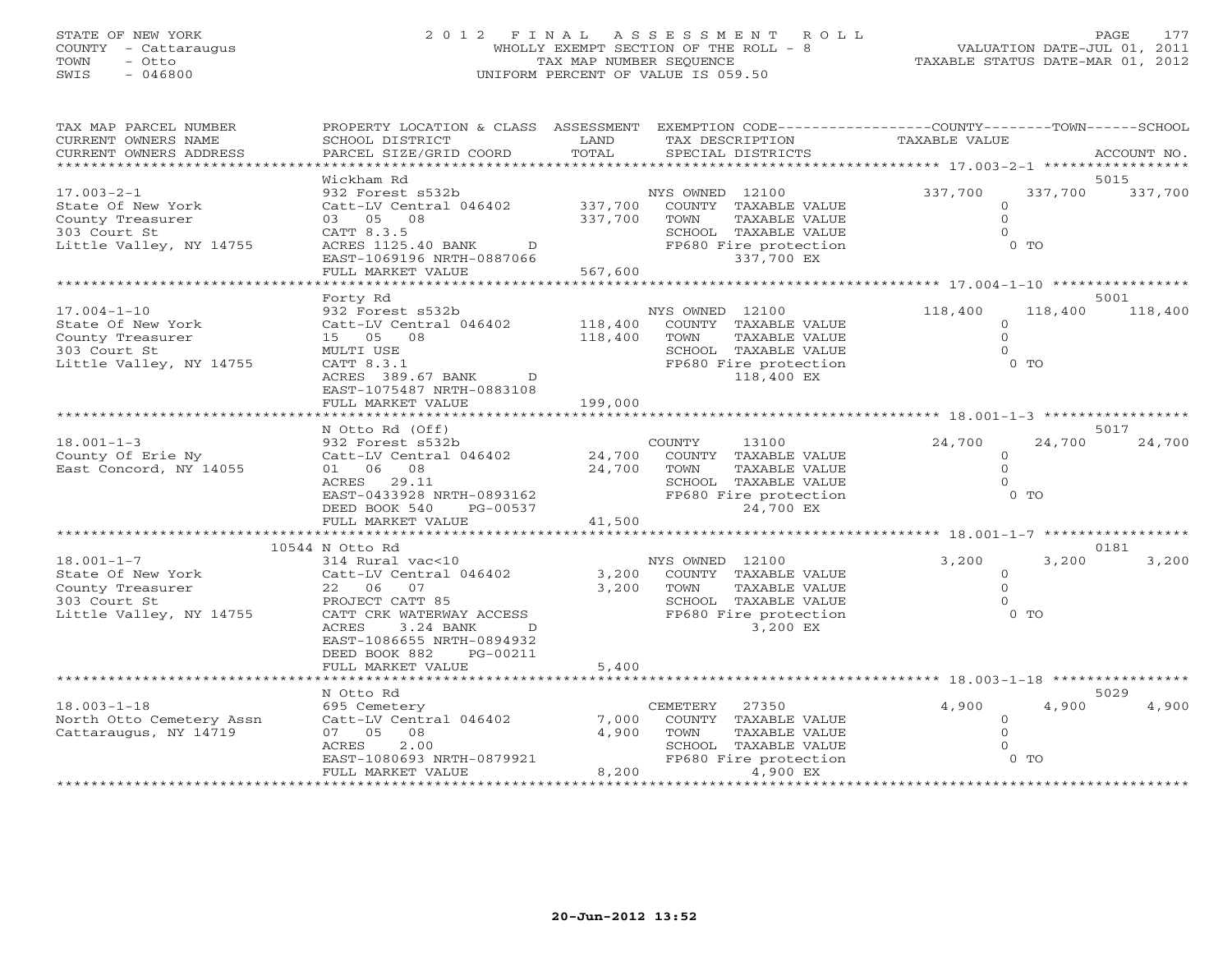# STATE OF NEW YORK 2 0 1 2 F I N A L A S S E S S M E N T R O L L PAGE 178 COUNTY - Cattaraugus WHOLLY EXEMPT SECTION OF THE ROLL - 8 VALUATION DATE-JUL 01, 2011 TOWN - Otto TAX MAP NUMBER SEQUENCE TAXABLE STATUS DATE-MAR 01, 2012 SWIS - 046800 UNIFORM PERCENT OF VALUE IS 059.50

| TAX MAP PARCEL NUMBER<br>CURRENT OWNERS NAME                                                                                                                                                                             | PROPERTY LOCATION & CLASS ASSESSMENT<br>SCHOOL DISTRICT                                                                                                                                                                                                                  | LAND                    | EXEMPTION CODE-----------------COUNTY-------TOWN------SCHOOL<br>TAX DESCRIPTION                                                                         | TAXABLE VALUE                                       |                        |  |  |
|--------------------------------------------------------------------------------------------------------------------------------------------------------------------------------------------------------------------------|--------------------------------------------------------------------------------------------------------------------------------------------------------------------------------------------------------------------------------------------------------------------------|-------------------------|---------------------------------------------------------------------------------------------------------------------------------------------------------|-----------------------------------------------------|------------------------|--|--|
| CURRENT OWNERS ADDRESS                                                                                                                                                                                                   | PARCEL SIZE/GRID COORD                                                                                                                                                                                                                                                   | TOTAL                   | SPECIAL DISTRICTS                                                                                                                                       |                                                     | ACCOUNT NO.            |  |  |
| 9467 Forty Rd<br>0755                                                                                                                                                                                                    |                                                                                                                                                                                                                                                                          |                         |                                                                                                                                                         |                                                     |                        |  |  |
| $26.002 - 2 - 1.9$<br>Suburban Adult Services Inc Catt-LV Central 046402 9,500 COUNTY TAXABLE VALUE<br>PO Box 526<br>ru box 526<br>Sardinia, NY 14134                                                                    | 210 1 Family Res<br>15 05 08<br>4.50<br>ACRES<br>EAST-1075193 NRTH-0880869<br>DEED BOOK 1031 PG-588<br>FULL MARKET VALUE                                                                                                                                                 | 102,000 TOWN<br>171,400 | NON-PROFIT 25130<br>TAXABLE VALUE<br>SCHOOL TAXABLE VALUE<br>FP680 Fire protection<br>102,000 EX                                                        | 102,000<br>$\Omega$<br>$\Omega$<br>$0$ TO           | 102,000 102,000        |  |  |
|                                                                                                                                                                                                                          |                                                                                                                                                                                                                                                                          |                         |                                                                                                                                                         |                                                     |                        |  |  |
| $26.004 - 1 - 11$<br>Barber Cemetery Catt-LV Central 046402 3,900 COUNTY TAXABLE VALUE<br>Otto, NY 14766                                                                                                                 | Dake Hill Rd<br>695 Cemetery<br>12  05  08<br>ACRES 1.10                                                                                                                                                                                                                 | 3,900 TOWN              | CEMETERY 27350<br>COUNTY TAXABLE VALUE<br>TOWN TAXABLE VALUE 0<br>SCHOOL TAXABLE VALUE 0<br>FP680 Fire protection 0 TO<br>3 900 FV<br>6,600<br>3,900 EX | 3,900                                               | 5030<br>3,900<br>3,900 |  |  |
|                                                                                                                                                                                                                          |                                                                                                                                                                                                                                                                          |                         |                                                                                                                                                         | ********************** 35.002-1-19 **************** |                        |  |  |
| $35.002 - 1 - 19$<br>The Nature Conservancy Inc<br>195 New Karner Rd Ste 200<br>Albany, NY 12205                                                                                                                         | Skinner Hollow Rd<br>322 Rural vac>10<br>$\begin{array}{cccc} \texttt{Catt-LV} \texttt{Central} & 046402 & 35,400 & \texttt{COUNTY} & \texttt{TAXABLE} \texttt{VALUE} \\ 17/26 & 05 & 08 & 35,400 & \texttt{TOWN} & \texttt{TAXABLE} \texttt{VALUE} \end{array}$         |                         | NON-PROFIT 25130                                                                                                                                        | 35,400<br>$\Omega$<br>$\Omega$                      | 0318<br>35,400 35,400  |  |  |
| 1bany, NY 12205<br>EAST-1072158 NRTH-0856414<br>EEED BOOK 7206 PG-3003<br>FULL MARKET VALUE 59,500<br>FULL MARKET VALUE 59,500<br>FULL MARKET VALUE 59,500<br>FULL MARKET VALUE 59,500<br>9650 Skinner Hollow Rd<br>0317 |                                                                                                                                                                                                                                                                          |                         |                                                                                                                                                         |                                                     |                        |  |  |
| $35.002 - 1 - 20$<br>The Nature Conservancy Inc Catt-LV Central 046402 39,800 COUNTY TAXABLE VALUE<br>195 New Karner Rd Ste 200<br>Albany, NY 12205                                                                      | 322 Rural vac>10<br>17/26 05 08<br>1.1.1.2005 CHOOL TAXABLE VALUE 0<br>IMP, NY 12205 EAST-0421710 NRTH-0858030 FP680 Fire protection 0 TO<br>DEED BOOK 7206 PG-3003 FULL MARKET VALUE 66,900 39,800 EX<br>FULL MARKET VALUE 66,900 39,800 EX<br>FULL MARKET VALUE 66,900 | 39,800 TOWN             | NON-PROFIT 25130<br>TAXABLE VALUE                                                                                                                       | 39,800<br>$\circ$<br>$\Omega$                       | 39,800<br>39,800       |  |  |
|                                                                                                                                                                                                                          |                                                                                                                                                                                                                                                                          |                         |                                                                                                                                                         |                                                     |                        |  |  |
|                                                                                                                                                                                                                          | 9037 Otto-E Otto Rd                                                                                                                                                                                                                                                      |                         |                                                                                                                                                         |                                                     | 5025                   |  |  |
| $36.001 - 1 - 38$<br>Lutheran Church<br>Otto, NY 14766                                                                                                                                                                   | 620 Religious<br>Catt-LV Central 046402 17,600<br>65 05 07<br>ACRES<br>4.31<br>EAST-0435079 NRTH-0858499<br>DEED BOOK 00530 PG-00597<br>FULL MARKET VALUE                                                                                                                | 454,800<br>764,400      | RELIGIOUS 25110<br>COUNTY TAXABLE VALUE<br>TOWN<br>TAXABLE VALUE<br>SCHOOL TAXABLE VALUE<br>FD680 Fire<br>454,800 EX                                    | 454,800<br>$\Omega$<br>$0$ TO                       | 454,800 454,800        |  |  |
|                                                                                                                                                                                                                          |                                                                                                                                                                                                                                                                          |                         |                                                                                                                                                         |                                                     |                        |  |  |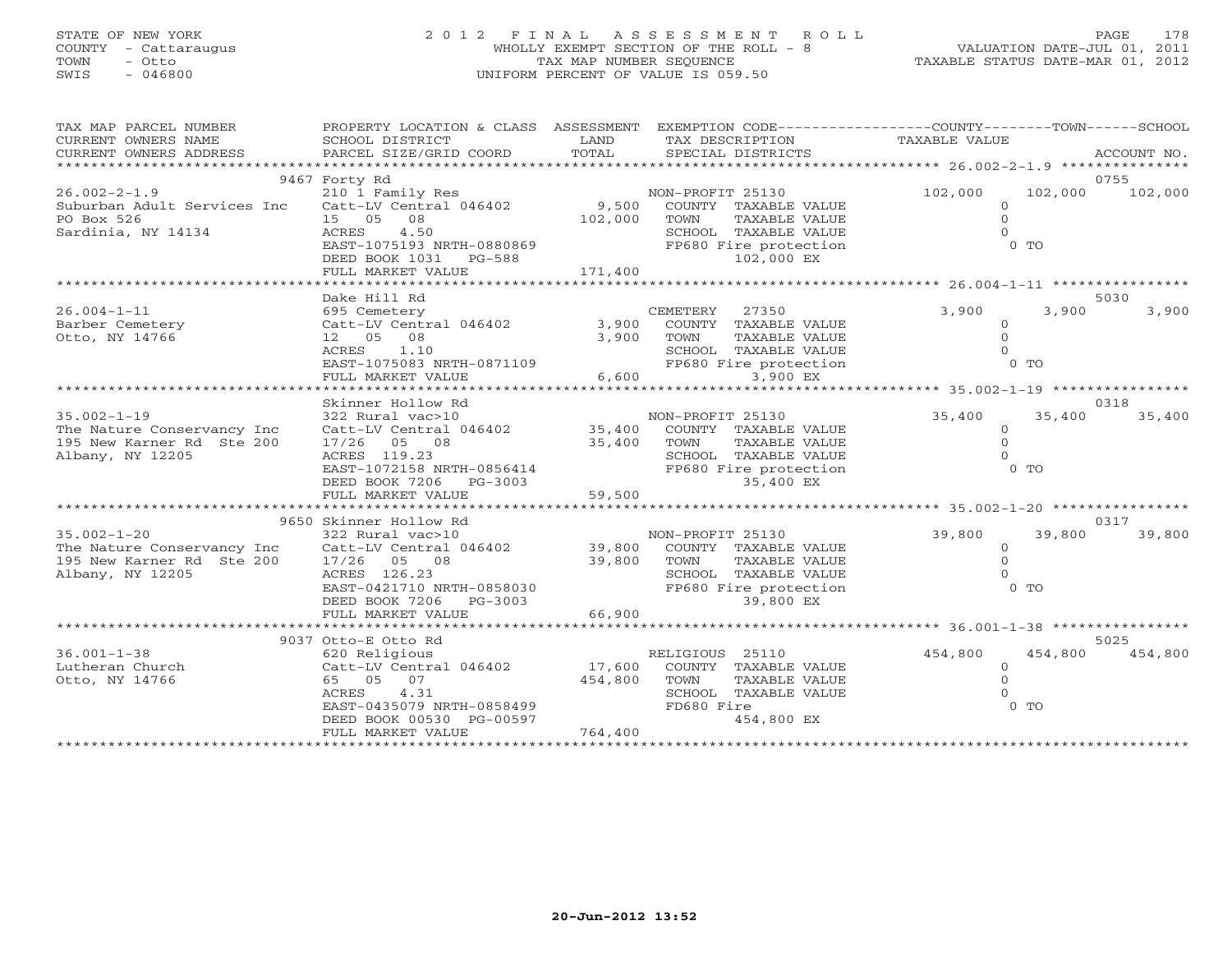# STATE OF NEW YORK 2 0 1 2 F I N A L A S S E S S M E N T R O L L PAGE 179 COUNTY - Cattaraugus WHOLLY EXEMPT SECTION OF THE ROLL - 8 VALUATION DATE-JUL 01, 2011 TOWN - Otto TAX MAP NUMBER SEQUENCE TAXABLE STATUS DATE-MAR 01, 2012 SWIS - 046800 UNIFORM PERCENT OF VALUE IS 059.50

| TAX MAP PARCEL NUMBER<br>CURRENT OWNERS NAME<br>CURRENT OWNERS ADDRESS   | PROPERTY LOCATION & CLASS ASSESSMENT<br>SCHOOL DISTRICT<br>PARCEL SIZE/GRID COORD                                                                                  | LAND<br>TOTAL             | TAX DESCRIPTION<br>SPECIAL DISTRICTS  |                                                                                    | EXEMPTION CODE----------------COUNTY-------TOWN-----SCHOOL<br><b>TAXABLE VALUE</b> |                         | ACCOUNT NO.   |
|--------------------------------------------------------------------------|--------------------------------------------------------------------------------------------------------------------------------------------------------------------|---------------------------|---------------------------------------|------------------------------------------------------------------------------------|------------------------------------------------------------------------------------|-------------------------|---------------|
|                                                                          |                                                                                                                                                                    |                           |                                       |                                                                                    |                                                                                    |                         |               |
|                                                                          | 8842 Otto-E Otto Rd                                                                                                                                                |                           |                                       |                                                                                    |                                                                                    |                         | 5018          |
| $36.001 - 1 - 39$<br>Town Of Otto<br>Otto, NY 14766                      | 652 Govt bldgs<br>Catt-LV Central 046402<br>05 07<br>65<br>FRNT 230.00 DPTH<br>2.39<br>ACRES<br>EAST-1085265 NRTH-0858103<br>DEED BOOK 681<br>PG-00439             | 10,900<br>269,200         | TOWN-PROP 13500<br>TOWN<br>FD680 Fire | COUNTY TAXABLE VALUE<br>TAXABLE VALUE<br>SCHOOL TAXABLE VALUE<br>269,200 EX        | 269,200<br>$\circ$<br>$\Omega$<br>$\Omega$                                         | 269,200<br>$0$ TO       | 269,200       |
|                                                                          | FULL MARKET VALUE                                                                                                                                                  | 452,400                   |                                       |                                                                                    | ************************************6.001-1-46.2 ********                          |                         |               |
|                                                                          | Otto-E Otto Rd                                                                                                                                                     |                           |                                       |                                                                                    |                                                                                    |                         | 0566          |
| $36.001 - 1 - 46.2$<br>Town Of Otto<br>Main St<br>Otto, NY 14766         | 300 Vacant Land<br>Catt-LV Central 046402<br>65 05<br>07<br>FRNT 103.00 DPTH 175.00<br>EAST-1085159 NRTH-0858215<br>DEED BOOK 816<br>PG-00685<br>FULL MARKET VALUE | 1,400<br>1,400<br>2,400   | TOWN-PROP 13500<br>TOWN<br>FD680 Fire | COUNTY TAXABLE VALUE<br>TAXABLE VALUE<br>SCHOOL TAXABLE VALUE<br>1,400 EX          | 1,400<br>$\circ$<br>$\Omega$<br>$\Omega$                                           | 1,400<br>0 <sub>0</sub> | 1,400         |
|                                                                          |                                                                                                                                                                    |                           |                                       |                                                                                    | ******************************* 36.001-1-55 *******                                |                         |               |
| $36.001 - 1 - 55$<br>Lutheran Church Cemetery<br>Otto, NY 14766          | Cemetery Hill Rd<br>695 Cemetery<br>Catt-LV Central 046402<br>02 05<br>08<br>ACRES<br>1.20<br>DEED BOOK 114<br>PG-00532<br>FULL MARKET VALUE                       | 4,200<br>4,200<br>7,100   | CEMETERY<br>TOWN<br>FD680 Fire        | 27350<br>COUNTY TAXABLE VALUE<br>TAXABLE VALUE<br>SCHOOL TAXABLE VALUE<br>4,200 EX | 4,200<br>$\Omega$<br>$\Omega$<br>$\cap$                                            | 4,200<br>$0$ TO         | 5027<br>4,200 |
| ********* 36.009-1-9.2 ***********<br>* * * * * * * * * * * * * *        |                                                                                                                                                                    |                           |                                       |                                                                                    |                                                                                    |                         |               |
| $36.009 - 1 - 9.2$<br>Town Of Otto<br>PO Box 92<br>Otto, NY 14766        | 8230 Youngs Rd<br>314 Rural vac<10<br>Catt-LV Central 046402<br>01 05<br>08<br>FF 38.50<br>ACRES<br>2.15<br>EAST-1081469 NRTH-0859051<br>DEED BOOK 00957 PG-00416  | 4,700<br>4,700            | TOWN-PROP 13500<br>TOWN<br>FD680 Fire | COUNTY TAXABLE VALUE<br>TAXABLE VALUE<br>SCHOOL TAXABLE VALUE<br>4,700 EX          | 4,700<br>$\Omega$<br>$\Omega$<br>$\cap$                                            | 4,700<br>$0$ TO         | 0788<br>4,700 |
|                                                                          | FULL MARKET VALUE                                                                                                                                                  | 7,900<br>***********      |                                       |                                                                                    | ********** 36.009-1-20 *****************                                           |                         |               |
|                                                                          | 9091 Jark Rd                                                                                                                                                       |                           |                                       |                                                                                    |                                                                                    |                         | 0202          |
| $36.009 - 1 - 20$<br>Otto Vol Fire Co Inc<br>PO Box 42<br>Otto, NY 14766 | 210 1 Family Res<br>Catt-LV Central 046402<br>01 05<br>08<br>ACRES<br>1.05<br>EAST-1081634 NRTH-0858728<br>DEED BOOK 00988 PG-00574<br>FULL MARKET VALUE           | 6,200<br>26,000<br>43,700 | FIRE-DEPT 26400<br>TOWN<br>FD680 Fire | COUNTY TAXABLE VALUE<br><b>TAXABLE VALUE</b><br>SCHOOL TAXABLE VALUE<br>26,000 EX  | 26,000<br>$\circ$<br>$\Omega$                                                      | 26,000<br>$0$ TO        | 26,000        |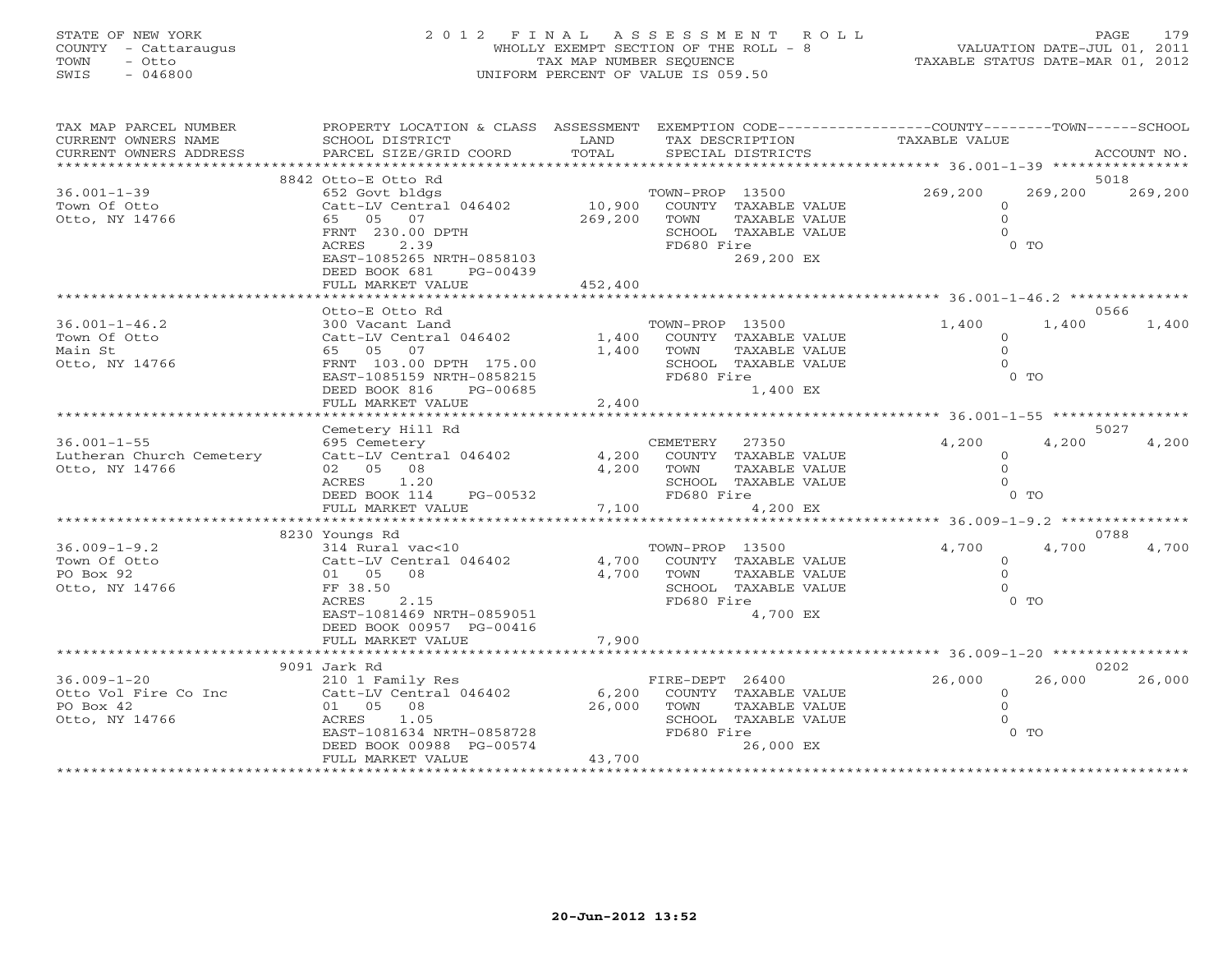# STATE OF NEW YORK 2 0 1 2 F I N A L A S S E S S M E N T R O L L PAGE 180 COUNTY - Cattaraugus WHOLLY EXEMPT SECTION OF THE ROLL - 8 VALUATION DATE-JUL 01, 2011 TOWN - Otto TAX MAP NUMBER SEQUENCE TAX AND NUMBER SEQUENCE TAXABLE STATUS DATE-MAR 01, 2012<br>
TAX MAP NUMBER SEQUENCE TAXABLE STATUS DATE-MAR 01, 2012<br>
SWIS - 046800 SWIS - 046800 UNIFORM PERCENT OF VALUE IS 059.50

| TAX MAP PARCEL NUMBER<br>CURRENT OWNERS NAME<br>CURRENT OWNERS ADDRESS | PROPERTY LOCATION & CLASS ASSESSMENT<br>SCHOOL DISTRICT<br>PARCEL SIZE/GRID COORD | LAND<br>TOTAL  | TAX DESCRIPTION<br>SPECIAL DISTRICTS   | EXEMPTION CODE----------------COUNTY-------TOWN-----SCHOOL<br>TAXABLE VALUE |          | ACCOUNT NO. |
|------------------------------------------------------------------------|-----------------------------------------------------------------------------------|----------------|----------------------------------------|-----------------------------------------------------------------------------|----------|-------------|
|                                                                        |                                                                                   |                |                                        |                                                                             |          |             |
|                                                                        | 9099 Jark Rd                                                                      |                |                                        |                                                                             |          | 0447        |
| $36.009 - 1 - 23$                                                      | 662 Police/fire                                                                   |                | FIRE-DEPT 26400                        | 135,400                                                                     | 135,400  | 135,400     |
| Otto Volunteer Fire Co                                                 | Catt-LV Central 046402                                                            | 4,000          | COUNTY TAXABLE VALUE                   |                                                                             | $\Omega$ |             |
| Otto, NY 14766                                                         | 01 05 08                                                                          | 135,400        | TAXABLE VALUE<br>TOWN                  |                                                                             | $\Omega$ |             |
|                                                                        | FRNT 74.00 DPTH 260.00                                                            |                | SCHOOL TAXABLE VALUE                   |                                                                             | $\Omega$ |             |
|                                                                        | EAST-1081448 NRTH-0858640                                                         |                | FD680 Fire                             |                                                                             | $0$ TO   |             |
|                                                                        | DEED BOOK 814<br>PG-00017                                                         | $(017$ 227,600 | 135,400 EX                             |                                                                             |          |             |
|                                                                        | FULL MARKET VALUE                                                                 |                |                                        |                                                                             |          |             |
|                                                                        |                                                                                   |                |                                        |                                                                             |          |             |
|                                                                        | Otto-Maples Rd                                                                    |                |                                        |                                                                             |          | 5019        |
| $36.009 - 1 - 23.71$                                                   | 662 Police/fire                                                                   |                | FIRE-DEPT 26400                        | 100                                                                         | 100      | 100         |
| Otto Fire Dist                                                         | Catt-LV Central $046402$ $100$ COUNTY TAXABLE VALUE                               |                |                                        |                                                                             | $\circ$  |             |
| Otto, NY 14766                                                         | 01 05 08                                                                          | 100            | TOWN<br>TAXABLE VALUE                  |                                                                             | $\Omega$ |             |
|                                                                        | EAST-0433060 NRTH-0858460                                                         |                | SCHOOL TAXABLE VALUE<br>200 FD680 Fire |                                                                             | $\Omega$ |             |
|                                                                        | FULL MARKET VALUE                                                                 |                |                                        |                                                                             | $0$ TO   |             |
|                                                                        |                                                                                   |                | 100 EX                                 |                                                                             |          |             |
|                                                                        | 8213 N Otto Rd                                                                    |                |                                        |                                                                             |          | 5026        |
| $36.009 - 1 - 39$                                                      | 210 1 Family Res                                                                  |                | RELIGIOUS 25110                        | 67,400                                                                      | 67,400   | 67,400      |
| Lutheran Church Parsonage                                              |                                                                                   |                | 5,000 COUNTY TAXABLE VALUE             |                                                                             | $\circ$  |             |
| Otto, NY 14766                                                         | Catt-LV Central 046402<br>01 05 08                                                | 67,400 TOWN    | TAXABLE VALUE                          |                                                                             | $\Omega$ |             |
|                                                                        | FRNT 117.80 DPTH 239.00                                                           |                | SCHOOL TAXABLE VALUE                   |                                                                             | $\Omega$ |             |
|                                                                        | EAST-0432337 NRTH-0858820                                                         |                | FD680 Fire                             |                                                                             | $0$ TO   |             |
|                                                                        | DEED BOOK 00197 PG-00483                                                          |                | 67,400 EX                              |                                                                             |          |             |
|                                                                        | FULL MARKET VALUE                                                                 | 113,300        |                                        |                                                                             |          |             |
|                                                                        |                                                                                   |                |                                        |                                                                             |          |             |
|                                                                        | Otto-Maples Rd                                                                    |                |                                        |                                                                             |          | 0820        |
| $36.009 - 1 - 50$                                                      | 662 Police/fire                                                                   |                | FIRE-DEPT 26400                        | 500                                                                         | 500      | 500         |
| Otto Volunteer Fire Co                                                 | Catt-LV Central 046402                                                            | 500            | COUNTY TAXABLE VALUE                   |                                                                             | $\circ$  |             |
| Otto, NY 14766                                                         | 01 05 08                                                                          | 500            | TAXABLE VALUE<br>TOWN                  |                                                                             | $\Omega$ |             |
|                                                                        | FRNT 40.00 DPTH 58.00                                                             |                | SCHOOL TAXABLE VALUE                   |                                                                             | $\Omega$ |             |
|                                                                        | EAST-1081191 NRTH-0858555                                                         |                | FD680 Fire                             |                                                                             | $0$ TO   |             |
|                                                                        | DEED BOOK 651<br>PG-546                                                           |                | 500 EX                                 |                                                                             |          |             |
|                                                                        | FULL MARKET VALUE                                                                 | 800            | LD680 Light                            |                                                                             | $0$ TO   |             |
|                                                                        |                                                                                   |                | 500 EX                                 |                                                                             |          |             |
|                                                                        |                                                                                   |                | WD685 Water                            |                                                                             | $0$ TO   |             |
|                                                                        |                                                                                   |                | 500 EX                                 |                                                                             |          |             |
|                                                                        |                                                                                   |                |                                        |                                                                             |          |             |
|                                                                        | Otto-Maples Rd                                                                    |                |                                        |                                                                             |          | 5028        |
| $36.009 - 2 - 11$                                                      | 695 Cemetery                                                                      |                | CEMETERY<br>27350                      | 9,100                                                                       | 9,100    | 9,100       |
| East Hill Cemetery Assn                                                | Catt-LV Central 046402                                                            | 9,100          | COUNTY TAXABLE VALUE                   |                                                                             | $\circ$  |             |
| Otto, NY 14766                                                         | 01 05 08                                                                          | 9,100          | TAXABLE VALUE<br>TOWN                  |                                                                             | $\Omega$ |             |
|                                                                        | ACRES<br>2.60                                                                     |                | SCHOOL TAXABLE VALUE                   |                                                                             | $\Omega$ |             |
|                                                                        | EAST-1081964 NRTH-0858257                                                         |                | FD680 Fire                             |                                                                             | $0$ TO   |             |
|                                                                        | PG-00164<br>DEED BOOK 196                                                         |                | 9,100 EX                               |                                                                             |          |             |
|                                                                        | FULL MARKET VALUE                                                                 | 15,300         |                                        |                                                                             |          |             |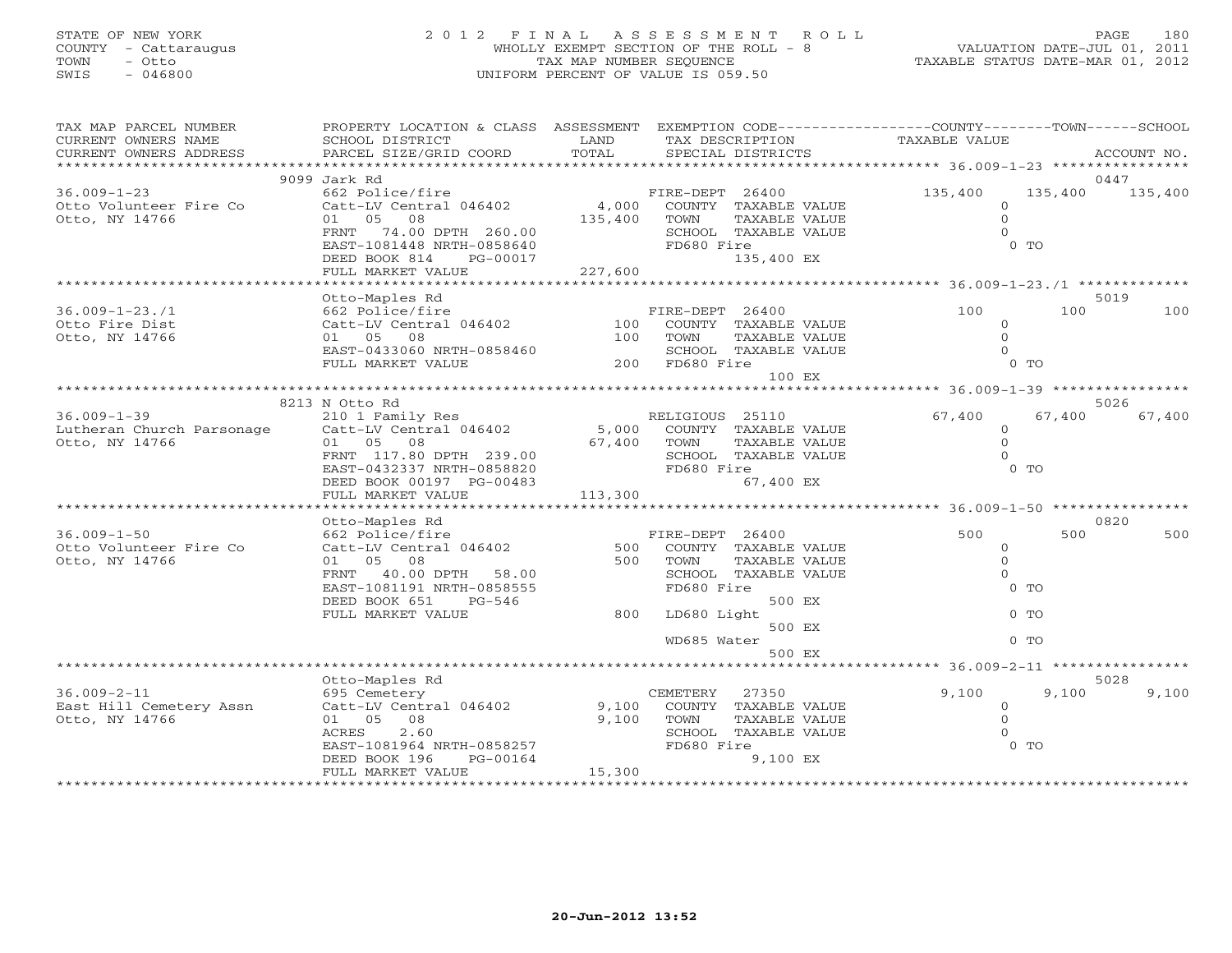| STATE OF NEW YORK<br>COUNTY<br>- Cattaraugus<br>TOWN<br>- Otto<br>SWIS<br>$-046800$ | 2 0 1 2                              | FINAL<br>TAX MAP NUMBER SEQUENCE | ASSESSMENT<br>R O L L<br>WHOLLY EXEMPT SECTION OF THE ROLL - 8<br>UNIFORM PERCENT OF VALUE IS 059.50 | VALUATION DATE-JUL 01,<br>TAXABLE STATUS DATE-MAR 01, | 181<br>PAGE<br>2011<br>2012 |
|-------------------------------------------------------------------------------------|--------------------------------------|----------------------------------|------------------------------------------------------------------------------------------------------|-------------------------------------------------------|-----------------------------|
| TAX MAP PARCEL NUMBER                                                               | PROPERTY LOCATION & CLASS ASSESSMENT |                                  | EXEMPTION CODE-----------------COUNTY--------TOWN------SCHOOL                                        |                                                       |                             |
| CURRENT OWNERS NAME                                                                 | SCHOOL DISTRICT                      | LAND                             | TAX DESCRIPTION                                                                                      | TAXABLE VALUE                                         |                             |
| CURRENT OWNERS ADDRESS                                                              | PARCEL SIZE/GRID COORD TOTAL         |                                  | SPECIAL DISTRICTS                                                                                    |                                                       | ACCOUNT NO.                 |
|                                                                                     |                                      |                                  |                                                                                                      |                                                       |                             |
|                                                                                     | 9068 Otto-E Otto Rd                  |                                  |                                                                                                      |                                                       | 5023                        |
| $36.009 - 2 - 55$                                                                   | 615 Educatn fac                      |                                  | NON-PROFIT 25300                                                                                     | 30,800<br>30,800                                      | 30,800                      |
| Catt Area Hist Soc                                                                  | Catt-LV Central 046402               | 5,100                            | COUNTY<br>TAXABLE VALUE                                                                              |                                                       |                             |
| Otto, NY 14766                                                                      | 01 05<br>08                          | 30,800                           | TAXABLE VALUE<br>TOWN                                                                                |                                                       |                             |
|                                                                                     | 115.50 DPTH 266.00<br>FRNT           |                                  | SCHOOL<br>TAXABLE VALUE                                                                              |                                                       |                             |
|                                                                                     | EAST-1082254 NRTH-0858266            |                                  | FD680 Fire                                                                                           | $0$ TO                                                |                             |
|                                                                                     | DEED BOOK 709<br>PG-00682            |                                  | 30,800 EX                                                                                            |                                                       |                             |
|                                                                                     | FULL MARKET VALUE                    | 51,800                           |                                                                                                      |                                                       |                             |
|                                                                                     |                                      |                                  |                                                                                                      |                                                       |                             |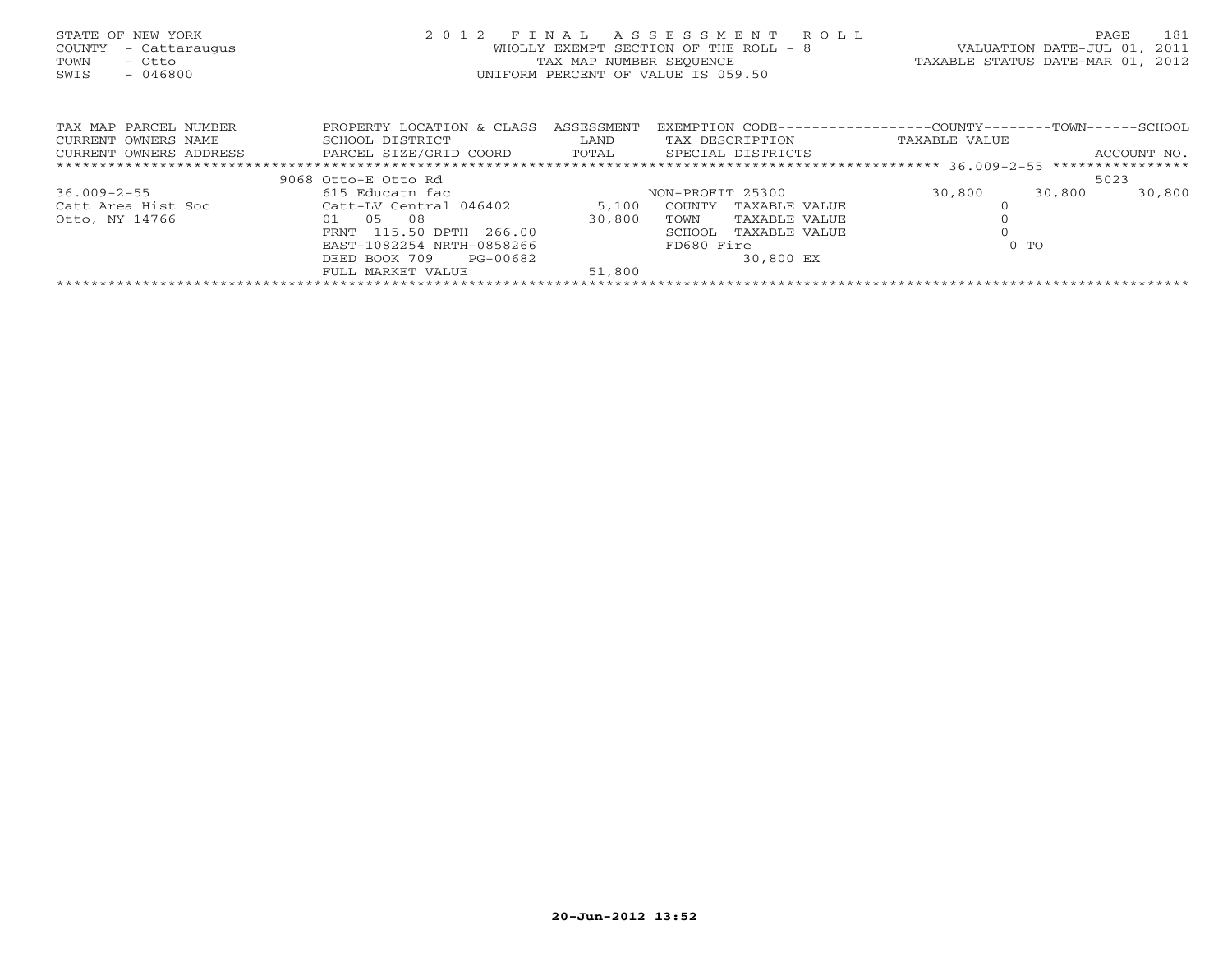|      | STATE OF NEW YORK    | 2012 FINAL ASSESSMENT ROLL            | 182<br>PAGE                      |
|------|----------------------|---------------------------------------|----------------------------------|
|      | COUNTY - Cattaraugus | WHOLLY EXEMPT SECTION OF THE ROLL - 8 | VALUATION DATE-JUL 01, 2011      |
| TOWN | – Otto               |                                       | TAXABLE STATUS DATE-MAR 01, 2012 |
| SWIS | - 046800             |                                       | RPS150/V04/L015                  |
|      |                      | UNIFORM PERCENT OF VALUE IS 059.50    | CURRENT DATE 6/20/2012           |
|      |                      | ROLL SUB SECTION- - TOTALS            |                                  |

### \*\*\* S P E C I A L D I S T R I C T S U M M A R Y \*\*\*

| CODE       | DISTRICT NAME        | TOTAL<br>PARCELS | EXTENSION<br>TYPE | EXTENSION<br>VALUE | AD VALOREM<br>VALUE | <b>EXEMPT</b><br>AMOUNT | <b>TAXABLF</b><br>VALUE |
|------------|----------------------|------------------|-------------------|--------------------|---------------------|-------------------------|-------------------------|
| FD680 Fire |                      |                  | 12 TOTAL          |                    | 1003,600            | 1003,600                |                         |
|            | FP680 Fire protectio |                  | 9 TOTAL           |                    | 670,000             | 670,000                 |                         |
|            | LD680 Light          |                  | 1 TOTAL           |                    | 500                 | 500                     |                         |
|            | WD685 Water          |                  | 1 TOTAL           |                    | 500                 | 500                     |                         |

# \*\*\* S C H O O L D I S T R I C T S U M M A R Y \*\*\*

| CODE   | DISTRICT NAME   | TOTAL<br>PARCELS | ASSESSED<br>LAND | ASSESSED<br>TOTAL | EXEMPT<br>AMOUNT | TOTAL<br>TAXABLE | STAR<br>AMOUNT | STAR<br>TAXABLE |
|--------|-----------------|------------------|------------------|-------------------|------------------|------------------|----------------|-----------------|
| 046402 | Catt-LV Central | 21               | 648,400          | 1673,600          | 1673,600         |                  |                |                 |
|        | SUB-TOTAL       | 21               | 648,400          | 1673,600          | 1673,600         |                  |                |                 |
|        | TOTAL           | 21               | 648,400          | 1673,600          | 1673,600         |                  |                |                 |

## \*\*\* S Y S T E M C O D E S S U M M A R Y \*\*\*

#### NO SYSTEM EXEMPTIONS AT THIS LEVEL

| CODE  | DESCRIPTION | TOTAL<br>PARCELS | COUNTY   | TOWN     | SCHOOL   |
|-------|-------------|------------------|----------|----------|----------|
| 12100 | NYS OWNED   |                  | 459,300  | 459,300  | 459,300  |
| 13100 | COUNTY      |                  | 24,700   | 24,700   | 24,700   |
| 13500 | TOWN-PROP   |                  | 275,300  | 275,300  | 275,300  |
| 25110 | RELIGIOUS   |                  | 522,200  | 522,200  | 522,200  |
| 25130 | NON-PROFIT  |                  | 177,200  | 177,200  | 177,200  |
| 25300 | NON-PROFIT  |                  | 30,800   | 30,800   | 30,800   |
| 26400 | FIRE-DEPT   |                  | 162,000  | 162,000  | 162,000  |
| 27350 | CEMETERY    |                  | 22,100   | 22,100   | 22,100   |
|       | TOTAL       | 21               | 1673,600 | 1673,600 | 1673,600 |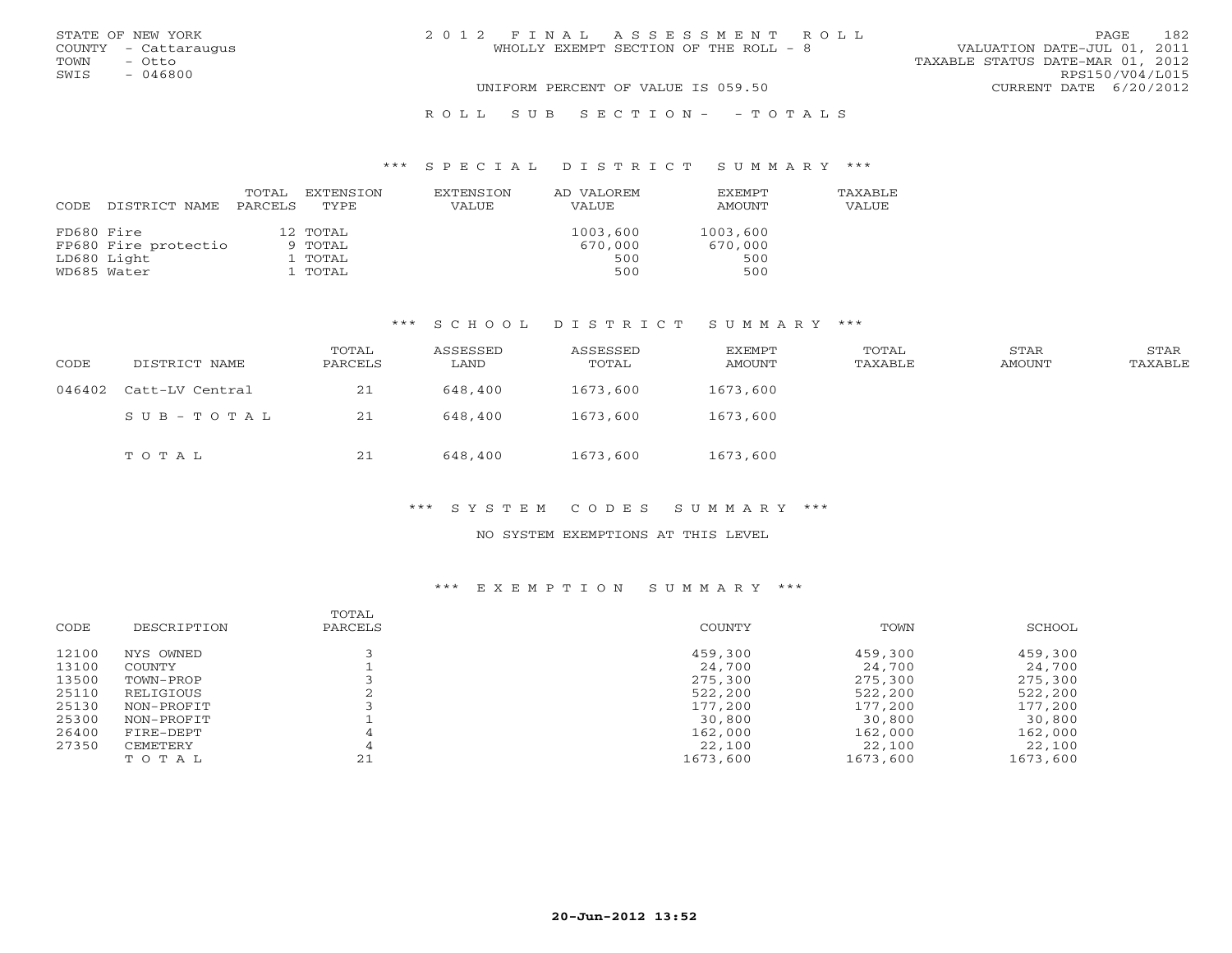|      | STATE OF NEW YORK    | 2012 FINAL ASSESSMENT ROLL            | PAGE.                            | 183 |
|------|----------------------|---------------------------------------|----------------------------------|-----|
|      | COUNTY - Cattaraugus | WHOLLY EXEMPT SECTION OF THE ROLL - 8 | VALUATION DATE-JUL 01, 2011      |     |
| TOWN | - Otto               |                                       | TAXABLE STATUS DATE-MAR 01, 2012 |     |
| SWIS | - 046800             |                                       | RPS150/V04/L015                  |     |
|      |                      | UNIFORM PERCENT OF VALUE IS 059.50    | CURRENT DATE 6/20/2012           |     |
|      |                      | ROLL SUB SECTION- -TOTALS             |                                  |     |

#### \*\*\* G R A N D T O T A L S \*\*\*

| ROLL       |                          | TOTAL              | CCTT<br>، متشاف ف | SESSED الحدد.   | TAXABLE | TAXABLE | TAXABLE       | STAR    |
|------------|--------------------------|--------------------|-------------------|-----------------|---------|---------|---------------|---------|
| <b>SEC</b> |                          | PARCELS            | LANI              | TOTAL           |         | TOWN    | <b>SCHOOL</b> | 'AXABLE |
|            | <b>DVDMDT</b><br>171 H ( | $\sim$<br><u>_</u> | 400<br>7 O        | . 600<br>$   -$ |         |         |               |         |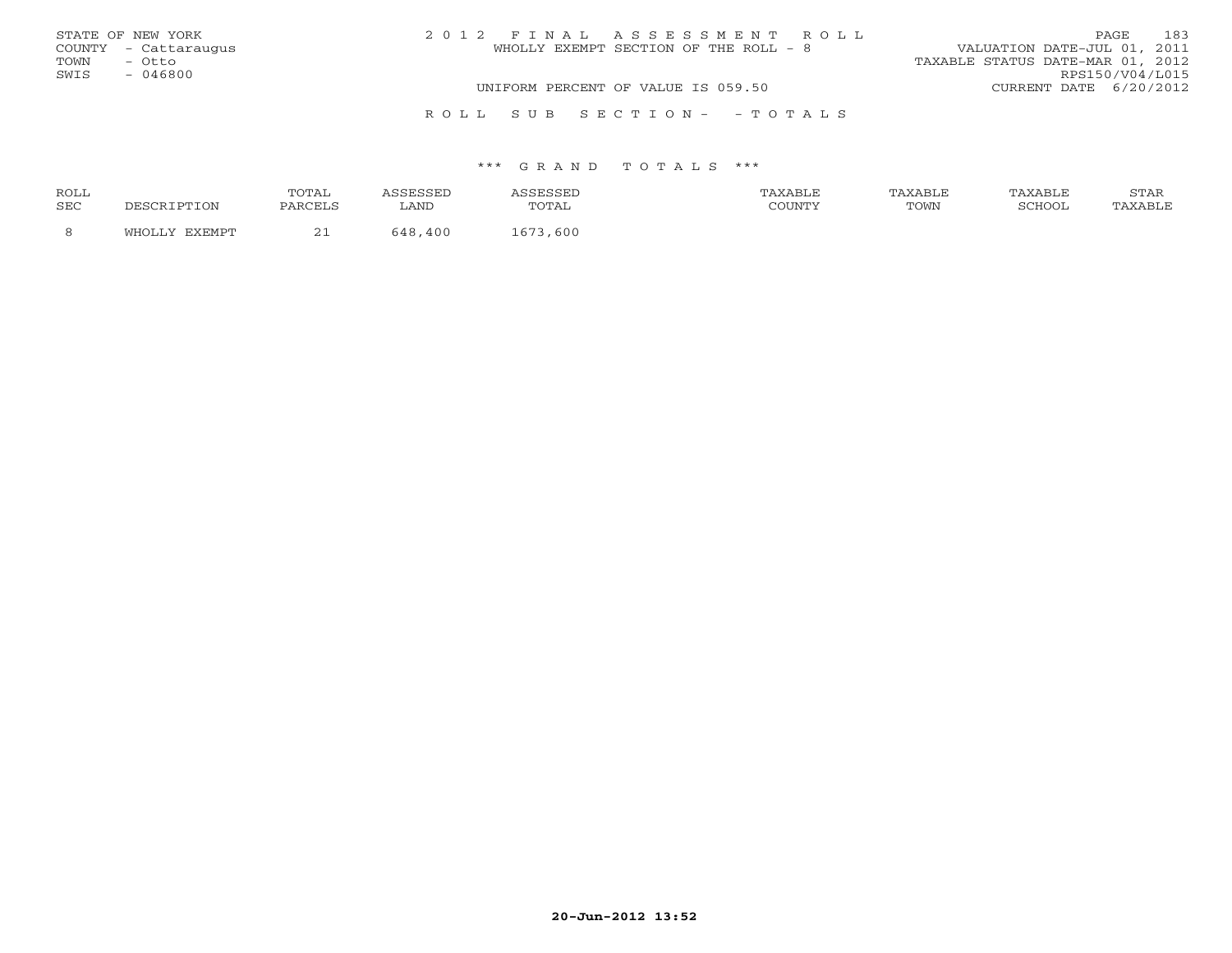|      | STATE OF NEW YORK    | 2012 FINAL ASSESSMENT ROLL |                                       |                                  |                        | PAGE. | 184 |
|------|----------------------|----------------------------|---------------------------------------|----------------------------------|------------------------|-------|-----|
|      | COUNTY - Cattaraugus |                            | WHOLLY EXEMPT SECTION OF THE ROLL - 8 | VALUATION DATE-JUL 01, 2011      |                        |       |     |
| TOWN | - Otto               |                            |                                       | TAXABLE STATUS DATE-MAR 01, 2012 |                        |       |     |
| SWIS | $-046800$            |                            | UNIFORM PERCENT OF VALUE IS 059.50    |                                  | RPS150/V04/L015        |       |     |
|      |                      |                            |                                       |                                  | CURRENT DATE 6/20/2012 |       |     |
|      |                      |                            |                                       |                                  |                        |       |     |

#### R O L L S E C T I O N T O T A L S

#### \*\*\* S P E C I A L D I S T R I C T S U M M A R Y \*\*\*

| CODE       | DISTRICT NAME        | TOTAL<br>PARCELS | EXTENSION<br>TYPE | EXTENSION<br>VALUE | AD VALOREM<br>VALUE | <b>EXEMPT</b><br>AMOUNT | TAXABLE<br>VALUE |
|------------|----------------------|------------------|-------------------|--------------------|---------------------|-------------------------|------------------|
| FD680 Fire |                      |                  | 12 TOTAL          |                    | 1003,600            | 1003,600                |                  |
|            | FP680 Fire protectio |                  | 9 TOTAL           |                    | 670,000             | 670,000                 |                  |
|            | LD680 Light          |                  | 1 TOTAL           |                    | 500                 | 500                     |                  |
|            | WD685 Water          |                  | 1 TOTAL           |                    | 500                 | 500                     |                  |

# \*\*\* S C H O O L D I S T R I C T S U M M A R Y \*\*\*

| CODE   | DISTRICT NAME   | TOTAL<br>PARCELS | ASSESSED<br>LAND | ASSESSED<br>TOTAL | <b>EXEMPT</b><br>AMOUNT | TOTAL<br>TAXABLE | STAR<br>AMOUNT | STAR<br>TAXABLE |
|--------|-----------------|------------------|------------------|-------------------|-------------------------|------------------|----------------|-----------------|
| 046402 | Catt-LV Central | 21               | 648,400          | 1673,600          | 1673,600                |                  |                |                 |
|        | SUB-TOTAL       | 21               | 648,400          | 1673,600          | 1673,600                |                  |                |                 |
|        | TOTAL           | 21               | 648,400          | 1673,600          | 1673,600                |                  |                |                 |

# \*\*\* S Y S T E M C O D E S S U M M A R Y \*\*\*

#### NO SYSTEM EXEMPTIONS AT THIS LEVEL

| DESCRIPTION | PARCELS | COUNTY   | TOWN     | SCHOOL   |
|-------------|---------|----------|----------|----------|
| NYS OWNED   |         | 459,300  | 459,300  | 459,300  |
| COUNTY      |         | 24,700   | 24,700   | 24,700   |
| TOWN-PROP   |         | 275,300  | 275,300  | 275,300  |
| RELIGIOUS   |         | 522,200  | 522,200  | 522,200  |
| NON-PROFIT  |         | 177,200  | 177,200  | 177,200  |
| NON-PROFIT  |         | 30,800   | 30,800   | 30,800   |
| FIRE-DEPT   |         | 162,000  | 162,000  | 162,000  |
| CEMETERY    |         | 22,100   | 22,100   | 22,100   |
| TOTAL       | 21      | 1673,600 | 1673,600 | 1673,600 |
|             |         | TOTAL    |          |          |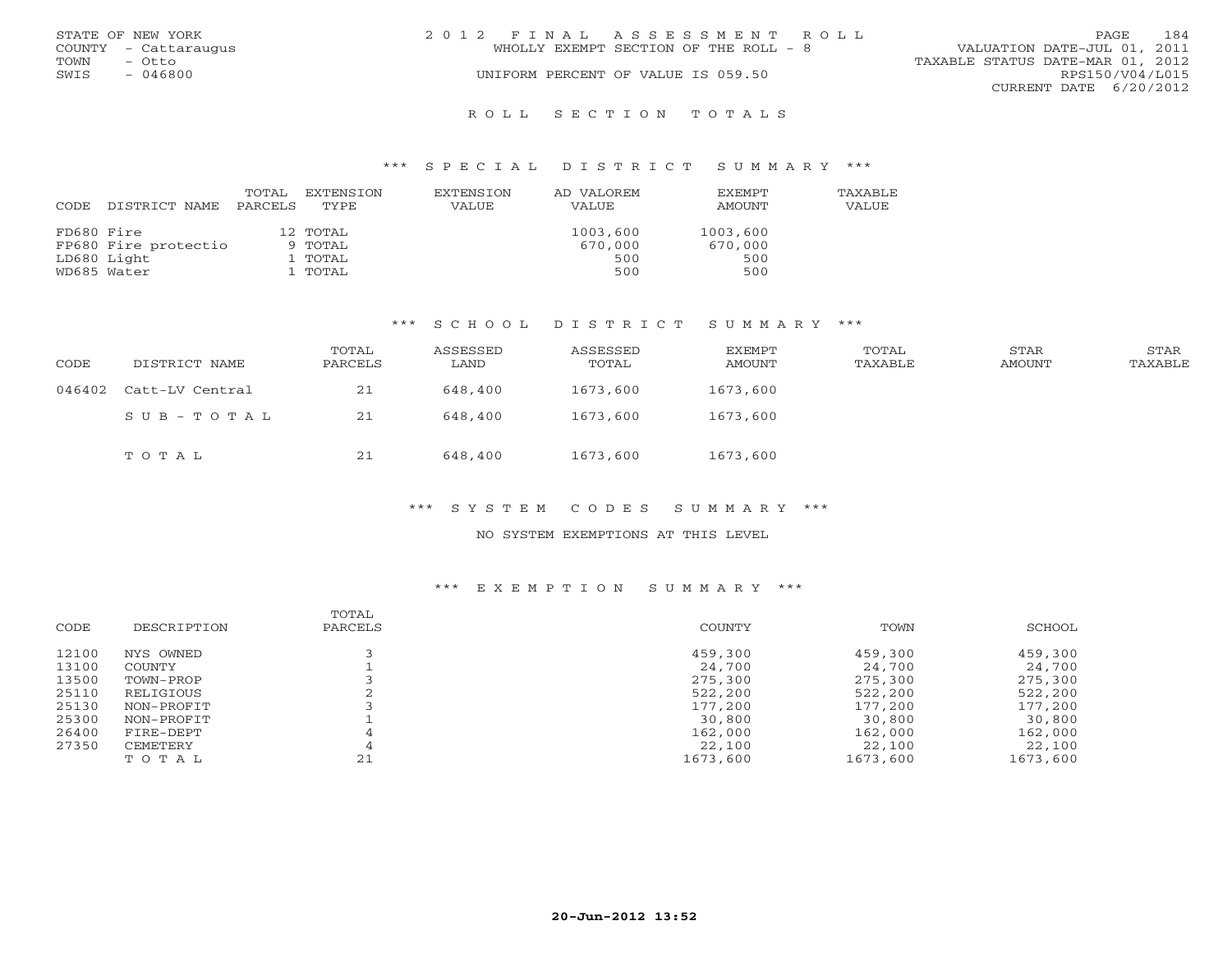|      | STATE OF NEW YORK    | 2012 FINAL ASSESSMENT ROLL            | PAGE                             | 185             |
|------|----------------------|---------------------------------------|----------------------------------|-----------------|
|      | COUNTY - Cattaraugus | WHOLLY EXEMPT SECTION OF THE ROLL - 8 | VALUATION DATE-JUL 01, 2011      |                 |
| TOWN | - Otto               |                                       | TAXABLE STATUS DATE-MAR 01, 2012 |                 |
| SWIS | - 046800             | UNIFORM PERCENT OF VALUE IS 059.50    |                                  | RPS150/V04/L015 |
|      |                      |                                       | CURRENT DATE $6/20/2012$         |                 |
|      |                      | ROLL SECTION TOTALS                   |                                  |                 |

#### \*\*\* G R A N D T O T A L S \*\*\*

| ROLL       |                         | TOTA1<br>سدید ب | للماس | .         | XABLE  | AXABLF | AXABLF | $C$ m $\lambda$ T<br>STAR |
|------------|-------------------------|-----------------|-------|-----------|--------|--------|--------|---------------------------|
| <b>SEC</b> | DESCRIPTION             | PARCELS         | LAND  |           | COUNTY | TOWN   | CCDOM  | 'AXABLE                   |
|            | <b>חסאם צ</b> ד<br>™OT… | <u>_ _</u>      | 40C   | 600<br>67 |        |        |        |                           |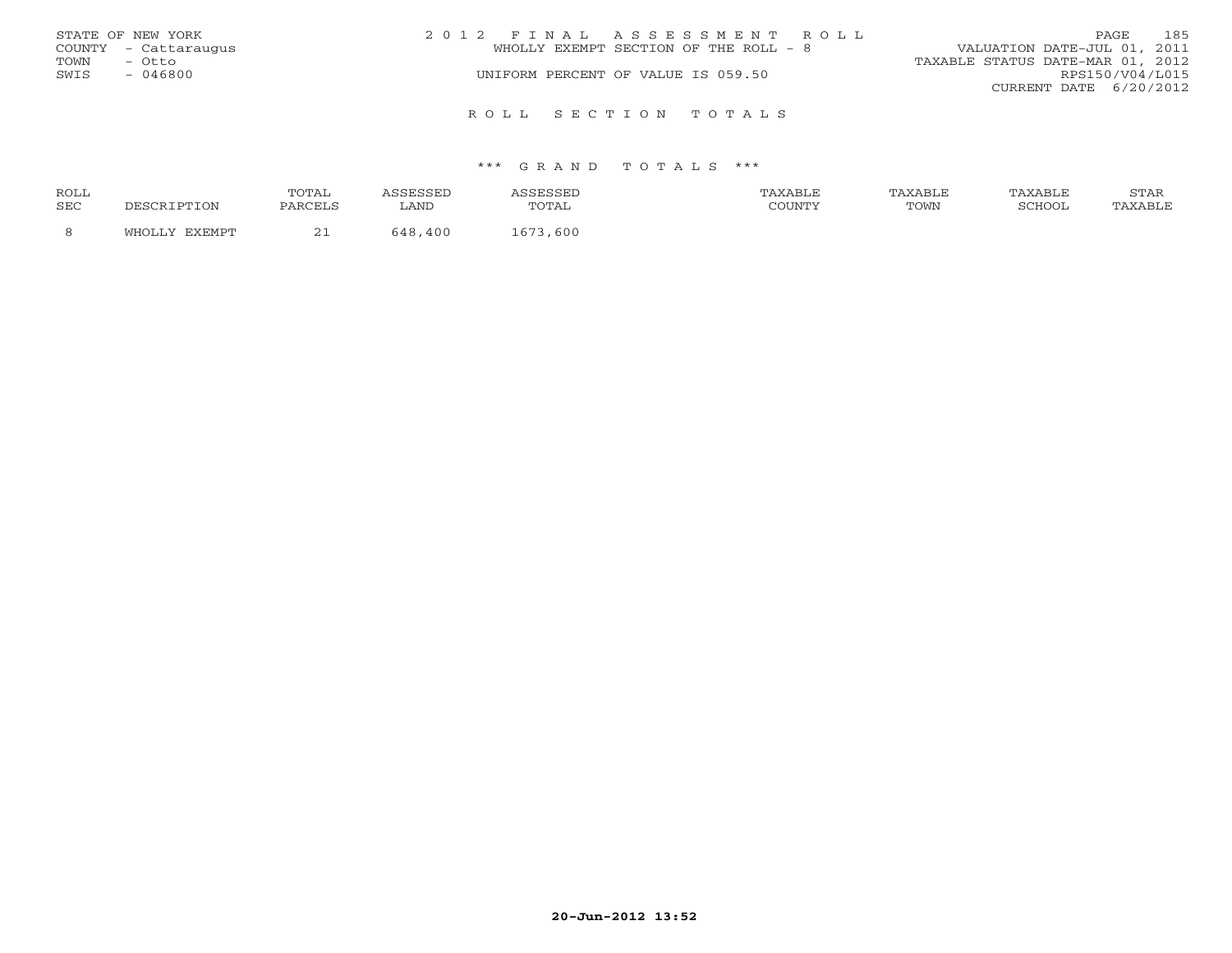| STATE OF NEW YORK    | 2012 FINAL ASSESSMENT ROLL         | 186<br>PAGE.                     |
|----------------------|------------------------------------|----------------------------------|
| COUNTY - Cattaraugus |                                    | VALUATION DATE-JUL 01, 2011      |
| TOWN<br>– Otto       | SWIS TOTALS                        | TAXABLE STATUS DATE-MAR 01, 2012 |
| - 046800<br>SWIS     | UNIFORM PERCENT OF VALUE IS 059.50 | RPS150/V04/L015                  |

CURRENT DATE 6/20/2012

#### \*\*\* S P E C I A L D I S T R I C T S U M M A R Y \*\*\*

|            |                      | TOTAL   | EXTENSION | EXTENSION | AD VALOREM | EXEMPT   | TAXABLE   |
|------------|----------------------|---------|-----------|-----------|------------|----------|-----------|
| CODE       | DISTRICT NAME        | PARCELS | TYPE      | VALUE     | VALUE      | AMOUNT   | VALUE     |
| FD680 Fire |                      |         | 291 TOTAL |           | 12929,354  | 1003,600 | 11925,754 |
|            | FP680 Fire protectio |         | 519 TOTAL |           | 21752,606  | 670,000  | 21082,606 |
|            | LD680 Light          |         | 96 TOTAL  |           | 3385,218   | 500      | 3384,718  |
|            | WD685 Water          |         | 31 TOTAL  |           | 839,916    | 500      | 839,416   |

### \*\*\* S C H O O L D I S T R I C T S U M M A R Y \*\*\*

| CODE             | DISTRICT NAME                     | TOTAL<br>PARCELS | ASSESSED<br>LAND | ASSESSED<br>TOTAL | EXEMPT<br>AMOUNT | TOTAL<br>TAXABLE | STAR<br>AMOUNT | STAR<br>TAXABLE |
|------------------|-----------------------------------|------------------|------------------|-------------------|------------------|------------------|----------------|-----------------|
| 040404<br>046402 | Illegal School<br>Catt-LV Central | 813              | 10734,000        | 34861,649         | 2515,563         | 32346,086        | 5718,190       | 26627,896       |
|                  | $SUB - TO T AL$                   | 814              | 10734,000        | 34861,649         | 2515,563         | 32346,086        | 5718,190       | 26627,896       |
|                  | TOTAL                             | 814              | 10734,000        | 34861,649         | 2515,563         | 32346,086        | 5718,190       | 26627,896       |

### \*\*\* S Y S T E M C O D E S S U M M A R Y \*\*\*

### NO SYSTEM EXEMPTIONS AT THIS LEVEL

| CODE  | DESCRIPTION | TOTAL<br>PARCELS | COUNTY  | TOWN    | SCHOOL  |
|-------|-------------|------------------|---------|---------|---------|
|       |             |                  |         |         |         |
| 12100 | NYS OWNED   |                  | 459,300 | 459,300 | 459,300 |
| 13100 | COUNTY      |                  | 24,700  | 24,700  | 24,700  |
| 13500 | TOWN-PROP   |                  | 275,300 | 275,300 | 275,300 |
| 25110 | RELIGIOUS   |                  | 522,200 | 522,200 | 522,200 |
| 25130 | NON-PROFIT  |                  | 177,200 | 177,200 | 177,200 |
| 25300 | NON-PROFIT  |                  | 30,800  | 30,800  | 30,800  |
| 26400 | FIRE-DEPT   |                  | 162,000 | 162,000 | 162,000 |
| 27350 | CEMETERY    | 4                | 22,100  | 22,100  | 22,100  |
| 32252 | STATE C     |                  | 381,000 |         |         |
| 33201 | XMPT C/T    |                  |         |         |         |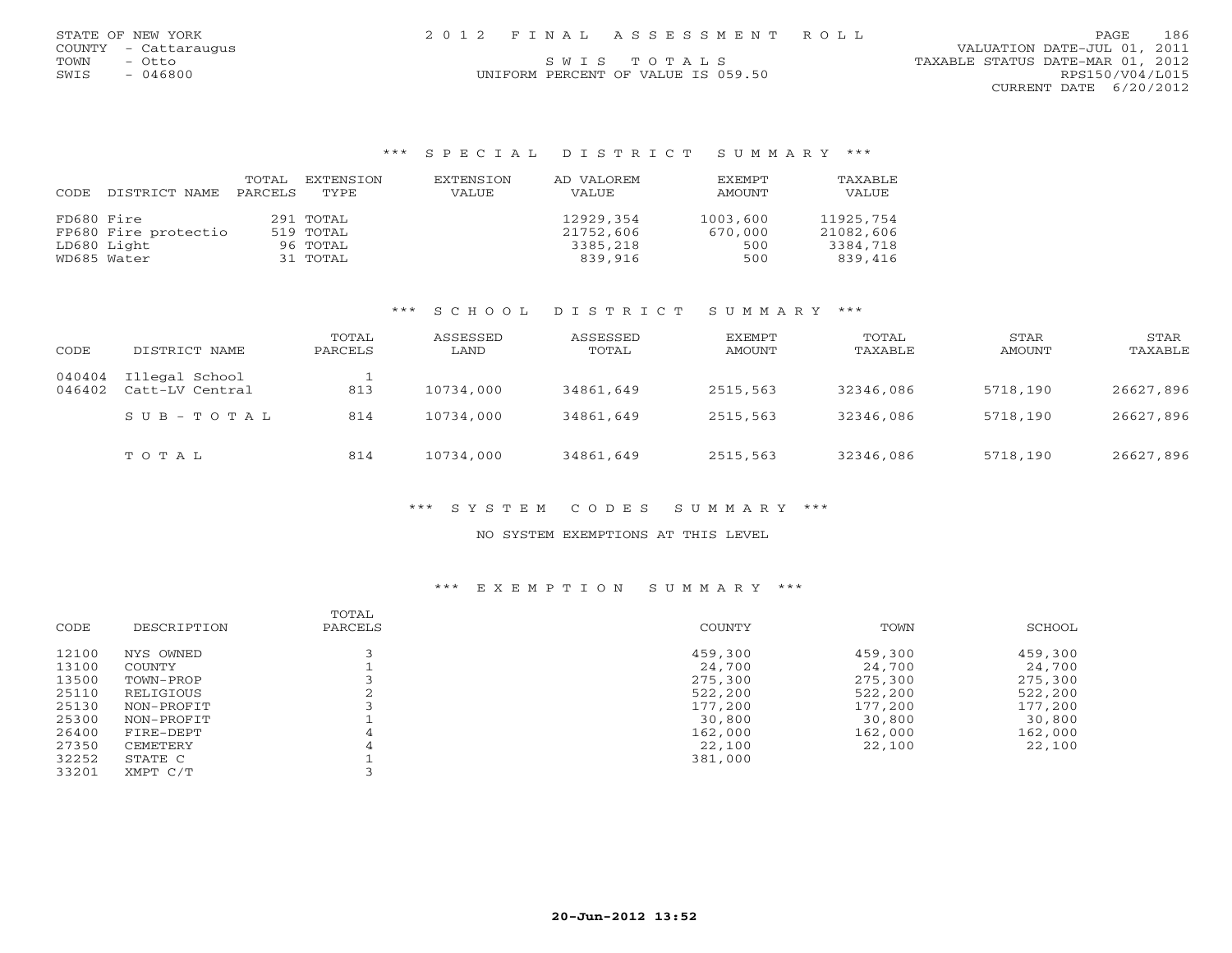UNIFORM PERCENT OF VALUE IS 059.50 RPS150/V04/L015

 COUNTY - Cattaraugus VALUATION DATE-JUL 01, 2011 TOWN - Otto S W I S T O T A L S<br>
SWIS - 046800<br>
SWIS - 046800 CONFORM PERCENT OF VALUE IS 059.50 TAXABLE STATUS DATE-MAR 01, 2012 CURRENT DATE 6/20/2012

## \*\*\* E X E M P T I O N S U M M A R Y \*\*\*

|       |              | TOTAL          |               |          |          |
|-------|--------------|----------------|---------------|----------|----------|
| CODE  | DESCRIPTION  | PARCELS        | <b>COUNTY</b> | TOWN     | SCHOOL   |
| 41101 | VET C/T      | 5              | 7,800         | 7,800    |          |
| 41121 | WVET C/T     | 26             | 173,418       | 173,418  |          |
| 41131 | CVET C/T     | 25             | 260,387       | 260,387  |          |
| 41141 | DVET C/T     | 10             | 149,420       | 149,420  |          |
| 41161 | $CW_15_VET/$ | 6              | 41,775        | 41,775   |          |
| 41700 | AG BLDG      | 6              | 208,800       | 208,800  | 208,800  |
| 41720 | AG DIST      | 50             | 319,944       | 319,944  | 319,944  |
| 41800 | AGED $C/T/S$ | 8              | 161,793       | 161,793  | 166,750  |
| 41801 | AGED C/T     |                | 44,160        | 44,160   |          |
| 41834 | SR STAR      | 59             |               |          | 1993,090 |
| 41854 | RES STAR     | 209            |               |          | 3725,100 |
| 41900 | PHYS DIS     |                | 8,200         | 8,200    | 8,200    |
| 42100 | SILO T/C/S   | 23             | 110,900       | 110,900  | 110,900  |
| 47460 | FOREST/A74   | $\overline{2}$ | 27,369        | 27,369   | 27,369   |
|       | TOTAL        | 458            | 3568,566      | 3187,566 | 8233,753 |

# \*\*\* G R A N D T O T A L S \*\*\*

| ROLL<br>SEC | DESCRIPTION       | TOTAL<br>PARCELS | ASSESSED<br>LAND | ASSESSED<br>TOTAL | TAXABLE<br>COUNTY | TAXABLE<br>TOWN | TAXABLE<br>SCHOOL | STAR<br>TAXABLE |
|-------------|-------------------|------------------|------------------|-------------------|-------------------|-----------------|-------------------|-----------------|
| 1           | TAXABLE           | 775              | 9685,700         | 30518,043         | 29004,077         | 29004,077       | 29676,080         | 23957,890       |
| 3           | STATE OWNED LAND  | 3                | 381,000          | 381,000           |                   | 381,000         | 381,000           | 381,000         |
| 5           | SPECIAL FRANCHISE | 3                |                  | 489,576           | 489,576           | 489,576         | 489,576           | 489,576         |
| 6           | UTILITIES & N.C.  | 12               | 18,900           | 1799,430          | 1799,430          | 1799,430        | 1799,430          | 1799,430        |
| 8           | WHOLLY EXEMPT     | 21               | 648,400          | 1673,600          |                   |                 |                   |                 |
| $\star$     | TOTAL<br>SUB      | 814              | 10734,000        | 34861,649         | 31293,083         | 31674,083       | 32346,086         | 26627,896       |
| $***$       | GRAND TOTAL       | 814              | 10734,000        | 34861,649         | 31293,083         | 31674,083       | 32346,086         | 26627,896       |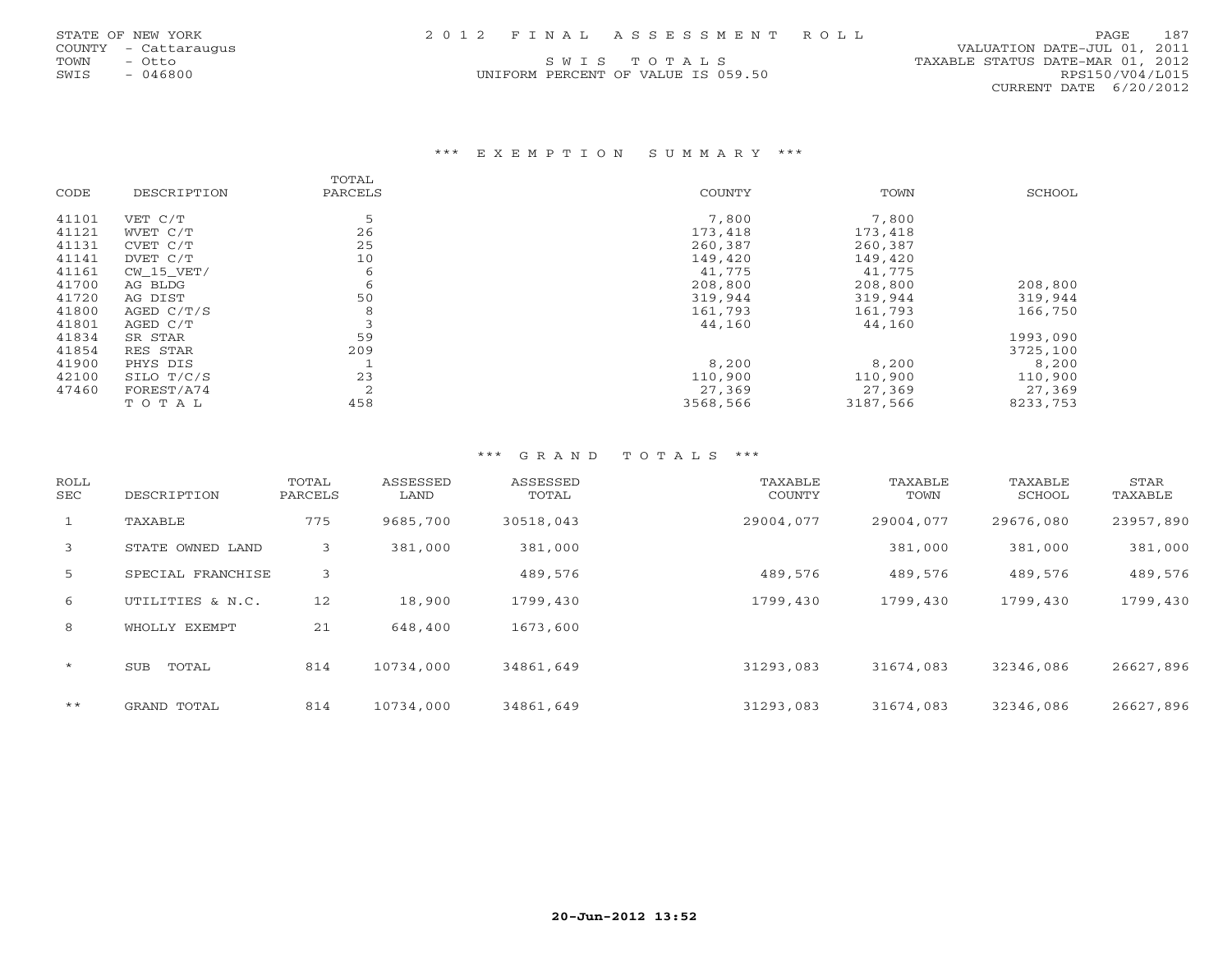|      | STATE OF NEW YORK    |  | 2012 FINAL ASSESSMENT ROLL         |                                  | PAGE | 188 |
|------|----------------------|--|------------------------------------|----------------------------------|------|-----|
|      | COUNTY - Cattaraugus |  | TOWN TOTALS                        | VALUATION DATE-JUL 01, 2011      |      |     |
| TOWN | - Otto               |  |                                    | TAXABLE STATUS DATE-MAR 01, 2012 |      |     |
| SWIS | - 0468               |  | UNIFORM PERCENT OF VALUE IS 059.50 | RPS150/V04/L015                  |      |     |
|      |                      |  |                                    | CURRENT DATE 6/20/2012           |      |     |

#### \*\*\* S P E C I A L D I S T R I C T S U M M A R Y \*\*\*

|            |                      | TOTAL   | EXTENSION | EXTENSION | AD VALOREM | EXEMPT   | TAXABLE   |
|------------|----------------------|---------|-----------|-----------|------------|----------|-----------|
| CODE       | DISTRICT NAME        | PARCELS | TYPE      | VALUE     | VALUE      | AMOUNT   | VALUE     |
| FD680 Fire |                      |         | 291 TOTAL |           | 12929,354  | 1003,600 | 11925,754 |
|            | FP680 Fire protectio |         | 519 TOTAL |           | 21752,606  | 670,000  | 21082,606 |
|            | LD680 Light          |         | 96 TOTAL  |           | 3385,218   | 500      | 3384,718  |
|            | WD685 Water          |         | 31 TOTAL  |           | 839,916    | 500      | 839,416   |

## \*\*\* S C H O O L D I S T R I C T S U M M A R Y \*\*\*

| CODE             | DISTRICT NAME                     | TOTAL<br>PARCELS | ASSESSED<br>LAND | ASSESSED<br>TOTAL | EXEMPT<br>AMOUNT | TOTAL<br>TAXABLE | STAR<br>AMOUNT | STAR<br>TAXABLE |
|------------------|-----------------------------------|------------------|------------------|-------------------|------------------|------------------|----------------|-----------------|
| 040404<br>046402 | Illegal School<br>Catt-LV Central | 813              | 10734,000        | 34861,649         | 2515,563         | 32346,086        | 5718,190       | 26627,896       |
|                  | $SUB - TO T AL$                   | 814              | 10734,000        | 34861,649         | 2515,563         | 32346,086        | 5718,190       | 26627,896       |
|                  | TOTAL                             | 814              | 10734,000        | 34861,649         | 2515,563         | 32346,086        | 5718,190       | 26627,896       |

### \*\*\* S Y S T E M C O D E S S U M M A R Y \*\*\*

#### NO SYSTEM EXEMPTIONS AT THIS LEVEL

|       |             | TOTAL   |         |         |         |
|-------|-------------|---------|---------|---------|---------|
| CODE  | DESCRIPTION | PARCELS | COUNTY  | TOWN    | SCHOOL  |
|       |             |         |         |         |         |
| 12100 | NYS OWNED   |         | 459,300 | 459,300 | 459,300 |
| 13100 | COUNTY      |         | 24,700  | 24,700  | 24,700  |
| 13500 | TOWN-PROP   |         | 275,300 | 275,300 | 275,300 |
| 25110 | RELIGIOUS   |         | 522,200 | 522,200 | 522,200 |
| 25130 | NON-PROFIT  |         | 177,200 | 177,200 | 177,200 |
| 25300 | NON-PROFIT  |         | 30,800  | 30,800  | 30,800  |
| 26400 | FIRE-DEPT   |         | 162,000 | 162,000 | 162,000 |
| 27350 | CEMETERY    |         | 22,100  | 22,100  | 22,100  |
| 32252 | STATE C     |         | 381,000 |         |         |
| 33201 | XMPT C/T    |         |         |         |         |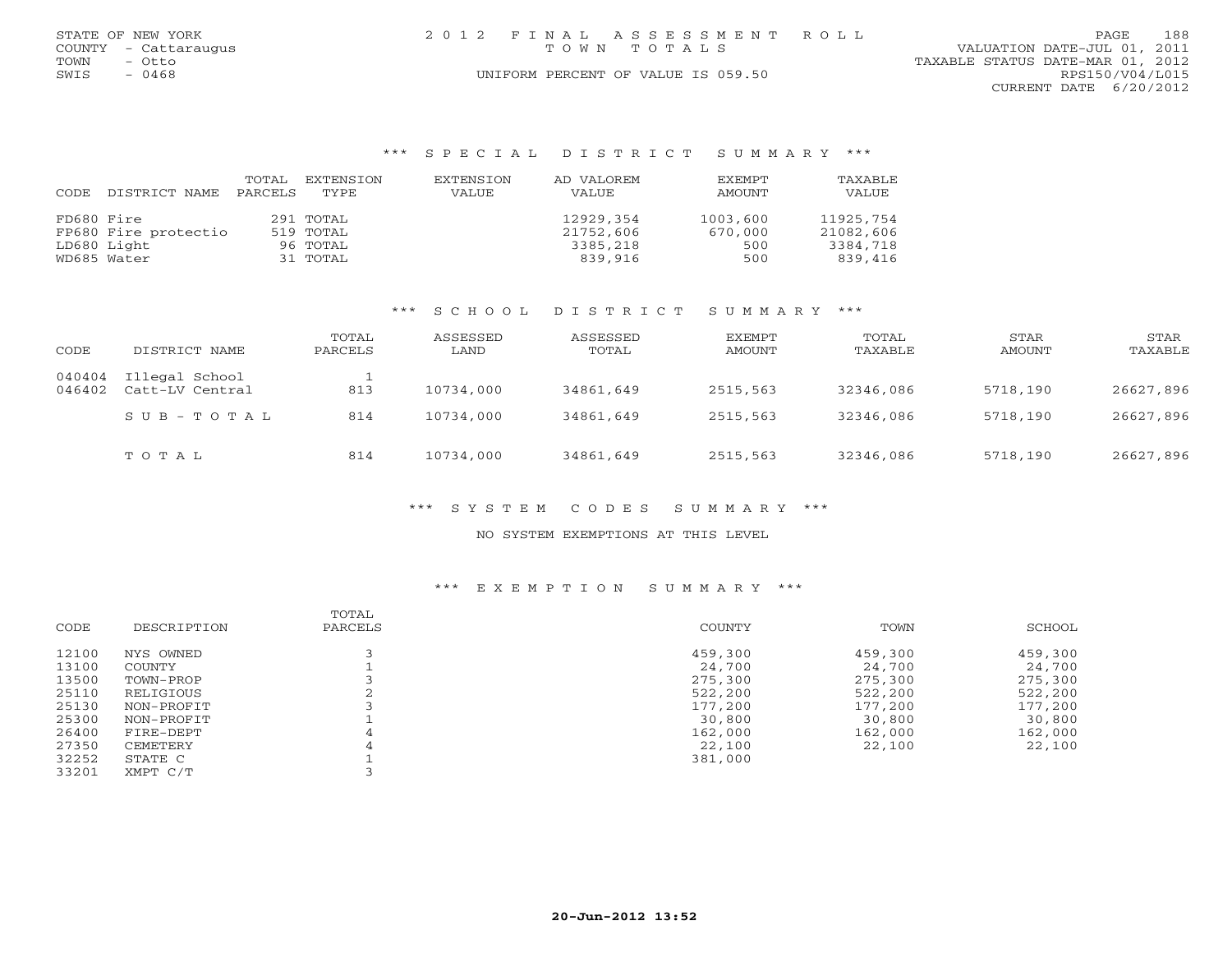|      | STATE OF NEW YORK    | 2012 FINAL ASSESSMENT ROLL         |                                  | <b>PAGE</b>            | 189 |
|------|----------------------|------------------------------------|----------------------------------|------------------------|-----|
|      | COUNTY - Cattaraugus | TOWN TOTALS                        | VALUATION DATE-JUL 01, 2011      |                        |     |
| TOWN | - Otto               |                                    | TAXABLE STATUS DATE-MAR 01, 2012 |                        |     |
| SWIS | - 0468               | UNIFORM PERCENT OF VALUE IS 059.50 |                                  | RPS150/V04/L015        |     |
|      |                      |                                    |                                  | CURRENT DATE 6/20/2012 |     |

#### \*\*\* E X E M P T I O N S U M M A R Y \*\*\*

|       |              | TOTAL   |          |          |          |
|-------|--------------|---------|----------|----------|----------|
| CODE  | DESCRIPTION  | PARCELS | COUNTY   | TOWN     | SCHOOL   |
| 41101 | VET C/T      |         | 7,800    | 7,800    |          |
| 41121 | WVET C/T     | 26      | 173,418  | 173,418  |          |
| 41131 | CVET C/T     | 25      | 260,387  | 260,387  |          |
| 41141 | DVET C/T     | 10      | 149,420  | 149,420  |          |
| 41161 | CW 15 VET/   | 6       | 41,775   | 41,775   |          |
| 41700 | AG BLDG      | 6       | 208,800  | 208,800  | 208,800  |
| 41720 | AG DIST      | 50      | 319,944  | 319,944  | 319,944  |
| 41800 | AGED $C/T/S$ | 8       | 161,793  | 161,793  | 166,750  |
| 41801 | AGED C/T     |         | 44,160   | 44,160   |          |
| 41834 | SR STAR      | 59      |          |          | 1993,090 |
| 41854 | RES STAR     | 209     |          |          | 3725,100 |
| 41900 | PHYS DIS     |         | 8,200    | 8,200    | 8,200    |
| 42100 | SILO T/C/S   | 23      | 110,900  | 110,900  | 110,900  |
| 47460 | FOREST/A74   | 2       | 27,369   | 27,369   | 27,369   |
|       | TOTAL        | 458     | 3568,566 | 3187,566 | 8233,753 |

## \*\*\* G R A N D T O T A L S \*\*\*

| ROLL<br>SEC  | DESCRIPTION       | TOTAL<br>PARCELS | ASSESSED<br>LAND | ASSESSED<br>TOTAL | TAXABLE<br>COUNTY | TAXABLE<br>TOWN | TAXABLE<br>SCHOOL | STAR<br>TAXABLE |
|--------------|-------------------|------------------|------------------|-------------------|-------------------|-----------------|-------------------|-----------------|
| $\mathbf{1}$ | TAXABLE           | 775              | 9685,700         | 30518,043         | 29004,077         | 29004,077       | 29676,080         | 23957,890       |
| 3            | STATE OWNED LAND  | 3                | 381,000          | 381,000           |                   | 381,000         | 381,000           | 381,000         |
| 5            | SPECIAL FRANCHISE | 3                |                  | 489,576           | 489,576           | 489,576         | 489,576           | 489,576         |
| 6            | UTILITIES & N.C.  | 12               | 18,900           | 1799,430          | 1799,430          | 1799,430        | 1799,430          | 1799,430        |
| 8            | WHOLLY EXEMPT     | 21               | 648,400          | 1673,600          |                   |                 |                   |                 |
| $\star$      | TOTAL<br>SUB      | 814              | 10734,000        | 34861,649         | 31293,083         | 31674,083       | 32346,086         | 26627,896       |
| $***$        | GRAND TOTAL       | 814              | 10734,000        | 34861,649         | 31293,083         | 31674,083       | 32346,086         | 26627,896       |

\*COPYRIGHT \* \* \* \* \* \* \* \* \* \* \* \*NEW YORK STATE REAL PROPERTY SYSTEM\* \* \* \* \* \* \* \* \* \* \* \* \* \* \* \* \* \* \* \*PROPRIETARY PROGRAM MATERIAL \* \*THIS MATERIAL IS PROPRIETARY TO THE NEW YORK STATE OFFICE OF REAL PROPERTY SERVICES (OFFICE) AND IS NOT TO BE REPRODUCED, USED OR DISCLOSED EXCEPT IN ACCORDANCE WITH PROGRAM LICENSE OR  $*$ UPON WRITTEN AUTHORIZATION OF THE NEW YORK STATE REAL PROPERTY INFORMATION SYSTEM SECTION OF  $\quad$ THE OFFICE, SHERIDAN HOLLOW PLAZA, 16 SHERIDAN AVENUE, ALBANY, NEW YORK 12210-2714. \* \* \*\* COPYRIGHT (C) 1999 \*

## **20-Jun-2012 13:52**